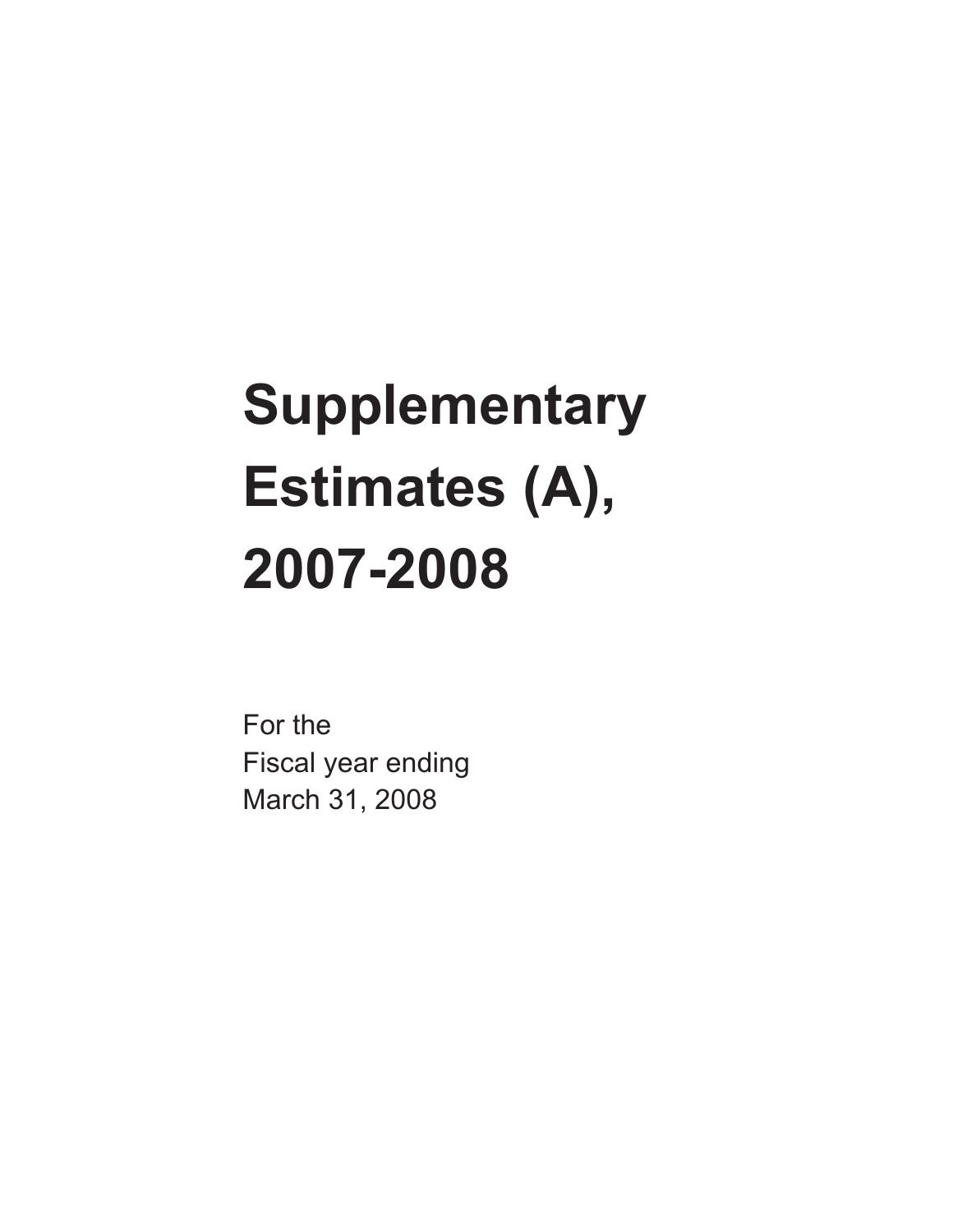## **Table of Contents**

| Summary Tables | Page |
|----------------|------|
|                |      |
|                |      |
|                |      |
|                |      |
|                |      |
|                |      |
|                |      |
|                |      |
|                |      |
|                |      |
|                |      |

## Departments and Agencies

| AGRICULTURE AND AGRI-FOOD               |  |
|-----------------------------------------|--|
|                                         |  |
|                                         |  |
|                                         |  |
| ATLANTIC CANADA OPPORTUNITIES AGENCY    |  |
|                                         |  |
|                                         |  |
| <b>CANADIAN HERITAGE</b>                |  |
|                                         |  |
|                                         |  |
|                                         |  |
|                                         |  |
|                                         |  |
|                                         |  |
|                                         |  |
|                                         |  |
|                                         |  |
|                                         |  |
|                                         |  |
|                                         |  |
|                                         |  |
|                                         |  |
| CITIZENSHIP AND IMMIGRATION             |  |
|                                         |  |
|                                         |  |
|                                         |  |
| <b>ENVIRONMENT</b>                      |  |
|                                         |  |
|                                         |  |
|                                         |  |
| <b>FINANCE</b>                          |  |
|                                         |  |
|                                         |  |
|                                         |  |
| FOREIGN AFFAIRS AND INTERNATIONAL TRADE |  |
|                                         |  |
|                                         |  |
|                                         |  |
|                                         |  |
| <b>HEALTH</b>                           |  |
|                                         |  |
|                                         |  |
|                                         |  |
| HUMAN RESOURCES AND SKILLS DEVELOPMENT  |  |
|                                         |  |
|                                         |  |
| INDIAN AFFAIRS AND NORTHERN DEVELOPMENT |  |
|                                         |  |
|                                         |  |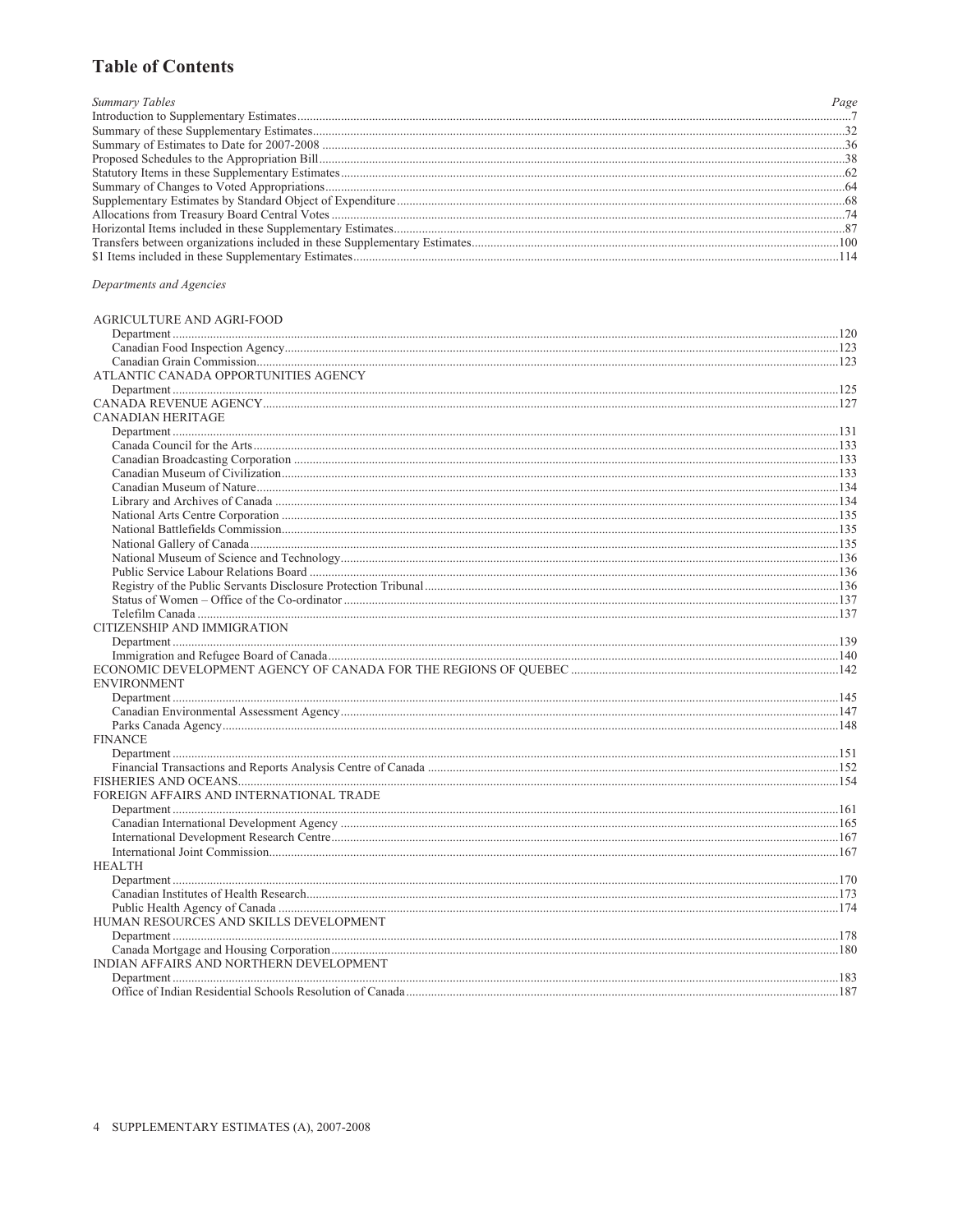## **Table of Contents**

Departments and Agencies

| <b>INDUSTRY</b>                          |  |
|------------------------------------------|--|
|                                          |  |
|                                          |  |
|                                          |  |
|                                          |  |
|                                          |  |
|                                          |  |
| <b>JUSTICE</b>                           |  |
|                                          |  |
|                                          |  |
|                                          |  |
|                                          |  |
| NATIONAL DEFENCE                         |  |
|                                          |  |
| NATURAL RESOURCES                        |  |
|                                          |  |
|                                          |  |
|                                          |  |
| <b>PARLIAMENT</b>                        |  |
|                                          |  |
|                                          |  |
| PRIVY COUNCIL                            |  |
|                                          |  |
|                                          |  |
| PUBLIC SAFETY AND EMERGENCY PREPAREDNESS |  |
|                                          |  |
|                                          |  |
|                                          |  |
|                                          |  |
|                                          |  |
|                                          |  |
|                                          |  |
|                                          |  |
|                                          |  |
|                                          |  |
| <b>TRANSPORT</b>                         |  |
|                                          |  |
|                                          |  |
|                                          |  |
|                                          |  |
|                                          |  |
|                                          |  |
|                                          |  |
| <b>TREASURY BOARD</b>                    |  |
|                                          |  |
|                                          |  |
|                                          |  |
|                                          |  |
|                                          |  |
|                                          |  |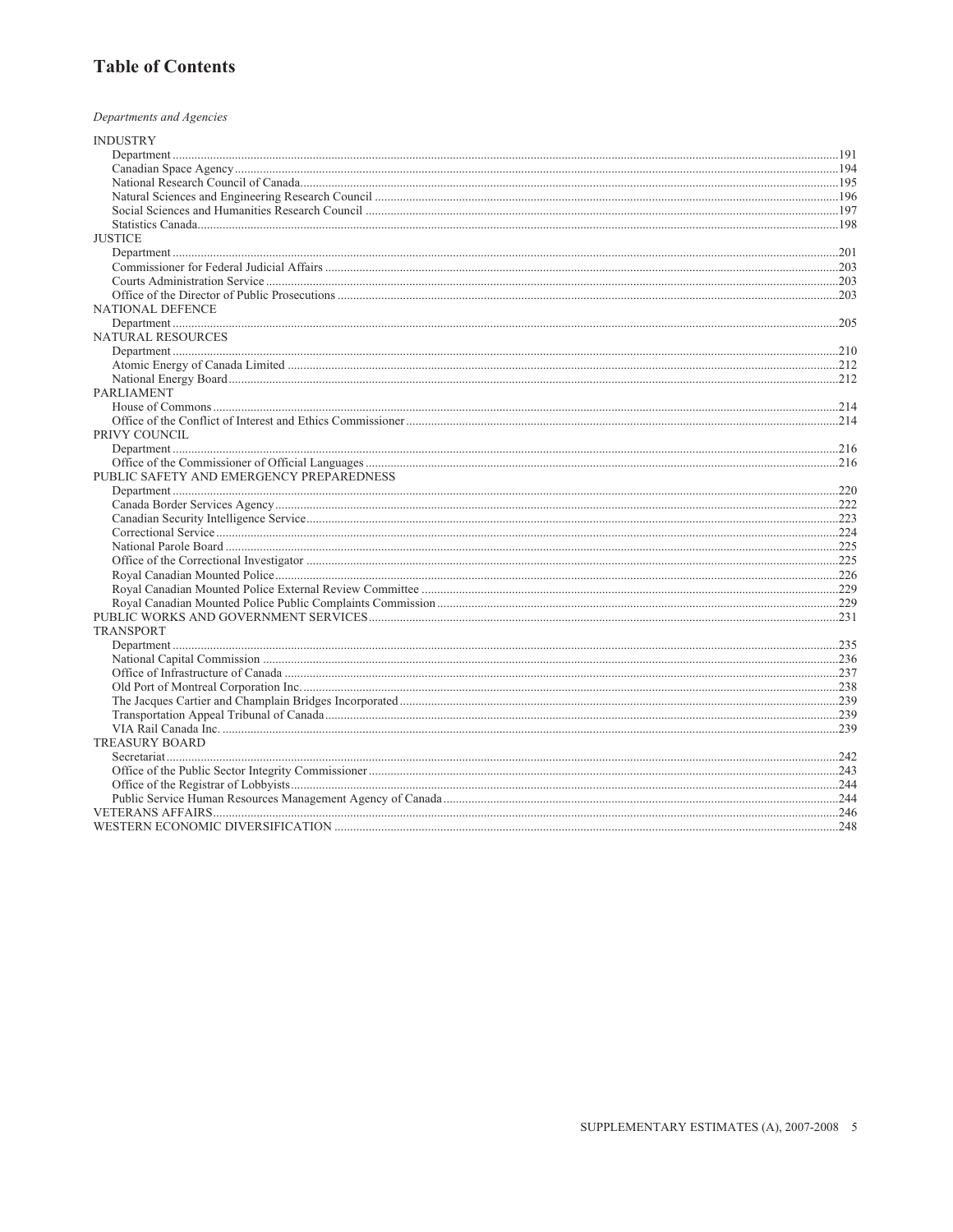## <span id="page-3-0"></span>**Structure of these Supplementary Estimates**

This Supplementary Estimates document is laid out in three distinct sections:

- 1. *Introduction to Supplementary Estimates*;
- 2. *Summary Tables*; and,
- 3. *Detail by Department, Agency and Crown corporation.*

The substance of these Supplementary Estimates is provided in the summary tables and in the detail by department, agency and appropriation-dependent Crown corporations. This introduction lays out the context for these Supplementary Estimates by providing an overview of proposed spending as well as explanations of the various elements.

Over the past few years, a number of changes have been made to the format of the Supplementary Estimates to improve the transparency of the information being presented and to ensure consistency with other Estimates documents. The Treasury Board Secretariat has worked with departments and agencies to improve the quality of information presented for their individual requirements, resulting in better information describing the nature of transactions, including the offset of new spending requirements through the use of existing spending authorities.

These 2007-2008 Supplementary Estimates (A) build on continuing efforts to improve information provided to Parliament, with a particular focus on more transparent reporting of financial details and additional tools to facilitate better financial management within departments. Specifically, in May 2007, Treasury Board approved the creation of two new central Votes: a departmental Operating Budget Carry Forward Vote; and a Paylist Requirements Vote.

The Operating Budget Carry Forward policy provides departments with the capability to carry forward unused funds into the next fiscal year up to a maximum of 5% of their Main Estimate operating budget funds, thereby enhancing financial flexibility in the management of government programs.

The authority to carry forward funds from one fiscal year to another has routinely been requested through individual departmental Supplementary Estimates requirements. Once approved by Parliament, this central Operating Budget Carry Forward Vote will provide the authority to consolidate these routine departmental transactions into one Vote, thereby reducing the number of line items in Supplementary Estimates and, in many cases, eliminating the requirement for Supplementary Estimates for small departments.

The Paylist Requirements Vote provides for departmental paylist shortfalls related to employee benefit items, such as severance pay and parental benefits. Currently, these requirements are met through Treasury Board Vote 5, Government Contingencies. The approval by Parliament of a central Vote for paylist items will help support transparency by more clearly showing legal obligations of the employer as well as protecting the integrity of Vote 5 for true government contingencies. These improvements underscore the government's commitment to provide a continual process to facilitate the review of Estimates by researchers, Parliamentarians and Canadians and support better financial management practices within government.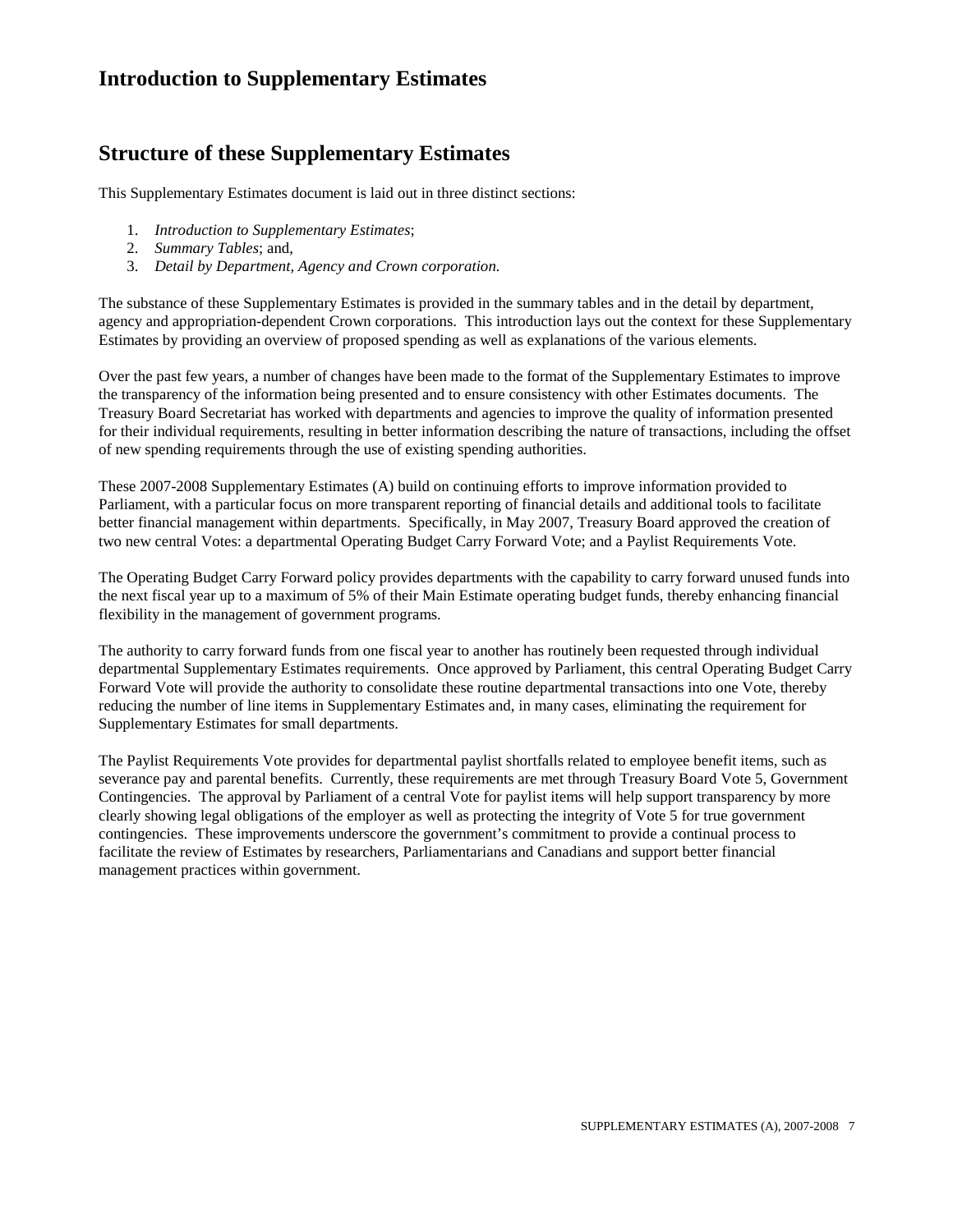## **Purpose and General Information**

Supplementary Estimates documents are tabled in Parliament approximately one month in advance of the related Appropriation  $Act^1$ . This period is intended to provide the various Standing Committees of Parliament with sufficient time to review proposed spending before introduction of the Appropriation Act.

The purpose of Supplementary Estimates is to present to Parliament information on the Government of Canada's spending requirements which were either not sufficiently developed in time for inclusion in the Main Estimates, or have subsequently been refined to account for developments in particular programs and services. Supplementary Estimates also provide updated information on changes to expenditure forecasts of major statutory items. In addition, they are used to seek parliamentary approval for such items as: transfers of money between Votes; debt deletion; loan guarantees; new or increased grants; and changes to Vote wording.

Normally there are at least two Supplementary Estimates documents tabled each year. Each document is identified alphabetically (A, B, C, etc.). The first regular Supplementary Estimates document is normally tabled in late October and the final document in February. Depending on the urgency and on timing requirements related to government spending priorities, additional Supplementary Estimates may be tabled.

## **Spending Authority**

The Supplementary Estimates present information on budgetary and non-budgetary spending authorities that are displayed for both voted and statutory expenditures.

**Budgetary** expenditures include:

- Cost of servicing the public debt;
- Operating and capital expenditures;
- Transfer payments to other levels of government, organizations or individuals; and
- Payments to Crown corporations.

**Non-budgetary** expenditures (loans, investments and advances) are outlays that represent changes in the composition of the financial assets of the Government of Canada.

**Voted** expenditures are those for which parliamentary authority is sought through an annual appropriation bill.

**Statutory** expenditures are those authorized by Parliament through enabling legislation.

 $\overline{a}$ 

 $<sup>1</sup>$  Parliament's approval of an Appropriation Act provides the necessary authority for the Government of Canada to spend monies from the</sup> Consolidated Revenue Fund to carry out its programs and services.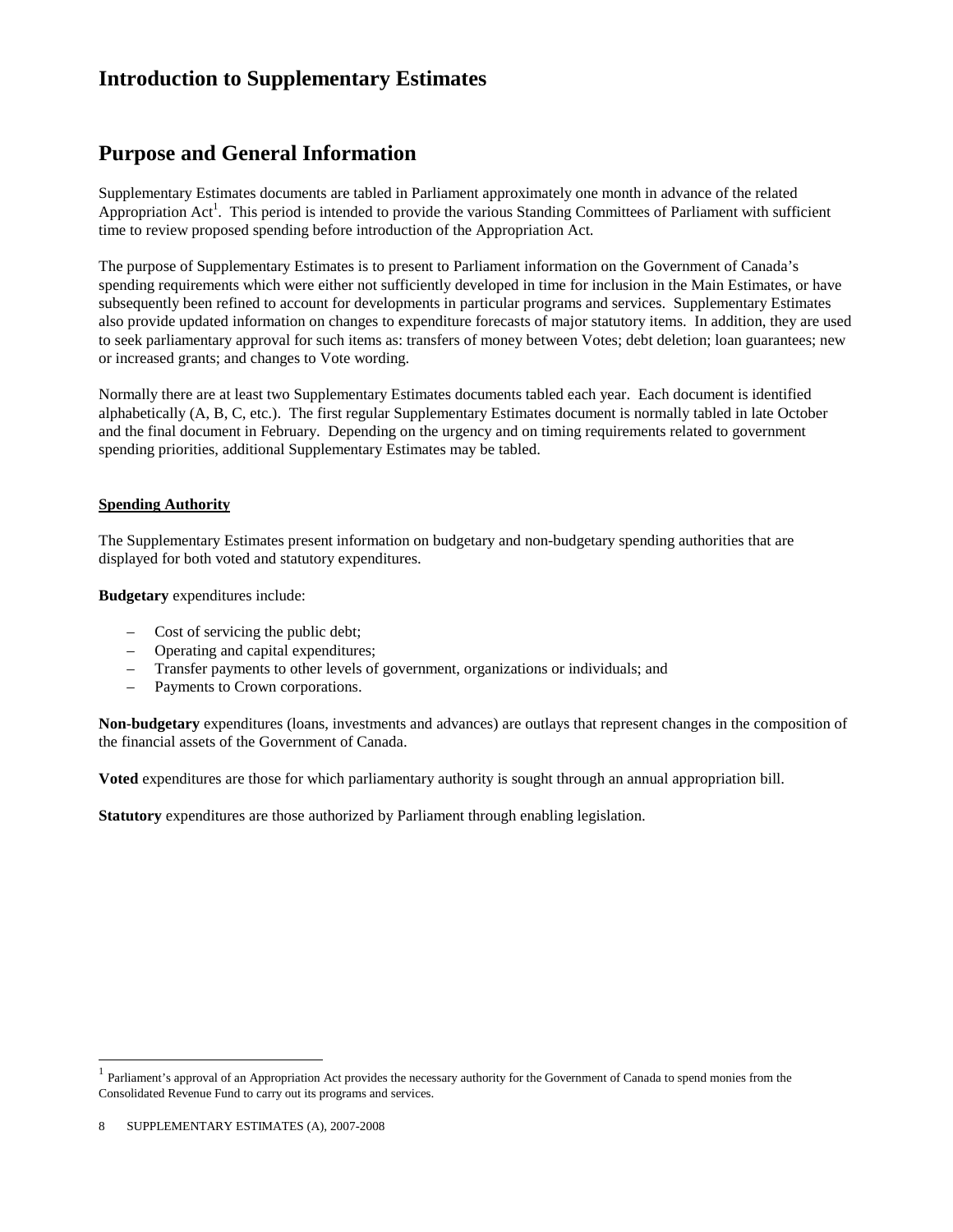## **Overview of these Supplementary Estimates**

Table 1 provides a financial overview of these Supplementary Estimates.

## **Table 1 – Total Supplementary Estimates (\$ millions)**

|                              | <b>Budgetary</b> | Non-Budgetary | Total    |
|------------------------------|------------------|---------------|----------|
| <b>Voted Appropriations</b>  | 8.048.0          | 26.6          | 8.074.6  |
| <b>Statutory Authorities</b> | 5.518.3          |               | 5,518.3  |
| Total                        | 13.566.3         | 26.6          | 13.592.9 |

Spending in the Supplementary Estimates is consistent with the planned expenses framework established in the March 2007 Budget.

Where differences exist between the to-date total budgetary Estimates and planned budgetary expenses for 2007-2008, these differences are attributable largely to the following:

- a net adjustment, to account for major components of budgetary expenses that are affected by the change in Budget presentation from a net basis to a gross basis of presentation (e.g., the Canada Child Tax Benefit, departmental revenues levied for specific services and revenues of consolidated Crown corporations);
- expenditures which, for Budget and accounting purposes, have been charged to prior years to coincide with the timing of when the obligations were incurred;
- accrual accounting adjustments, as well as the recognition of 2007-2008 liabilities, for items that, while being recognized, do not require appropriations (i.e., cash) this year; and,
- − program expenses identified in a Budget or an Economic and Fiscal Update that have yet to be allocated to a department.

Table 2 provides a reconciliation of these differences.

#### **Table 2 – Budgetary Expenditures (\$ billions)**

| <b>Budget (March 2007)</b>                        |       |       | 233.4            |
|---------------------------------------------------|-------|-------|------------------|
| Estimates to-date:                                |       |       |                  |
| $2007 - 2008$ Main Estimates*                     | 210.7 |       |                  |
| Supplementary Estimates (A), 2007-2008            | 13.6  |       |                  |
|                                                   |       | 224.3 |                  |
| Adjustments:                                      |       |       |                  |
| Net adjustment, from net to gross basis of Budget |       |       |                  |
| Presentation                                      | 14.8  |       |                  |
| Other adjustments**                               | (5.8) | 9.1   | 233.4            |
| Variance                                          |       |       | $\boldsymbol{0}$ |

\* Includes \$167.7 million for the Canada Revenue Agency, \$50.7 million for Parks Canada Agency and \$172.9 million for Canada Border Services Agency from 2006-2007 multi-year appropriations.

\*\* Other adjustments, consisting of cash disbursements for capital acquisition, expenditures charged to prior years and program expenses not yet allocated.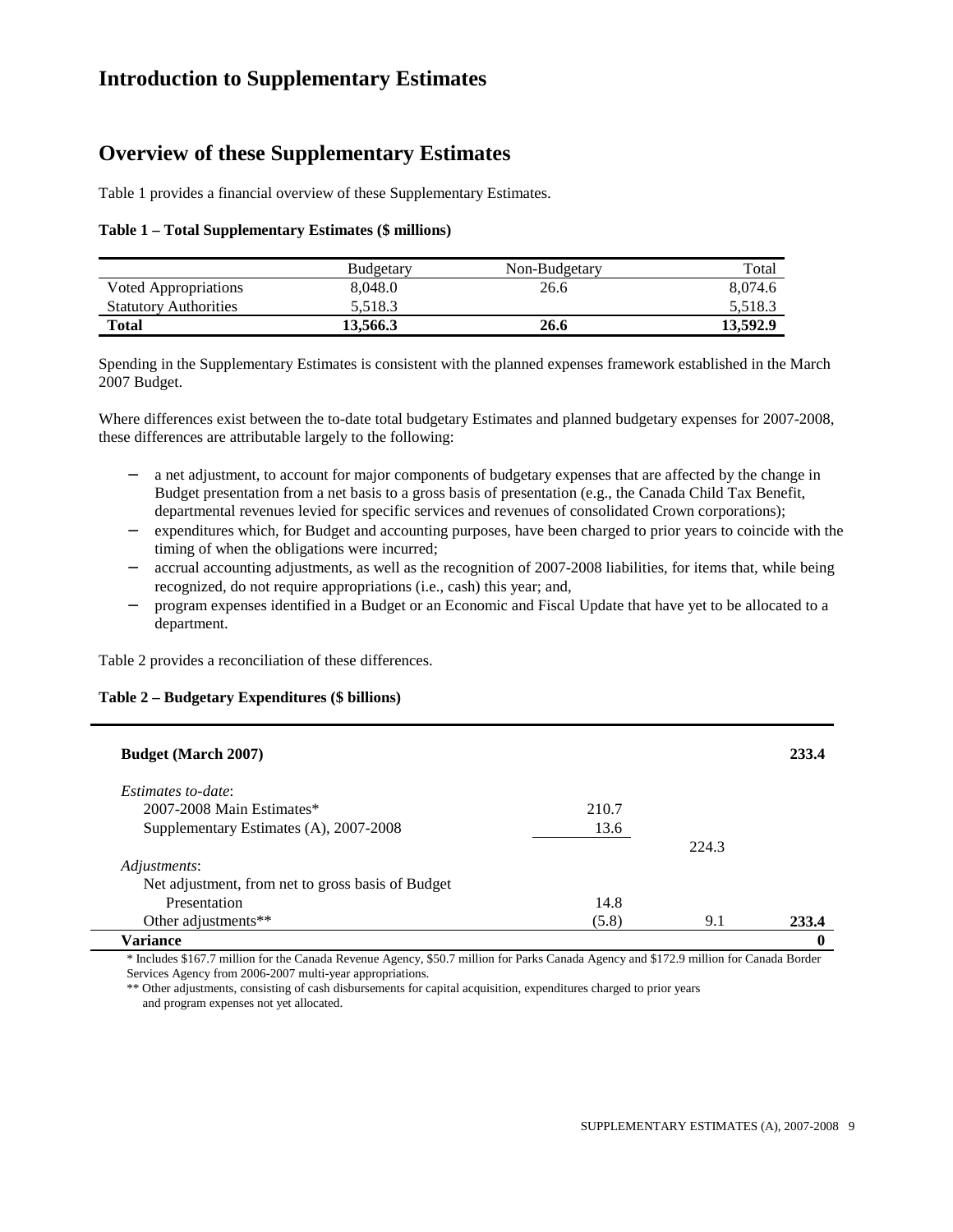## **Overview of 2007-2008 to-date (Supply issues)**

- 2007-2008 Main Estimates were tabled in the House of Commons on February 27, 2007. Interim Supply amounting to \$21.7 billion received Royal Assent on March 30, 2007, while Full Supply for the remaining \$53.2 billion received Royal Assent on June 22, 2007.
- Budget 2007 was tabled on March 19, 2007. The tabling of the 2007 Budget after the 2007-2008 Main Estimates precluded the government from requesting spending authority for many of the newly announced measures until these Supplementary Estimates. Consequently, the value of these Supplementary Estimates is consistent with previous years where the Budget is tabled after Main Estimates.
- As well as including requests for spending authority for many of the new Budget measures, these Supplementary Estimates seek approval to create two new central Votes. These Votes will provide departments and agencies with the flexibility to receive their approved operating budget carry forward and paylist requirements on a more timely and consistent basis. These new Votes support efforts of the government to increase transparency in relation to how money is spent, since allocations will be reported in Estimates documents.

#### **Overview of Major changes to Budgetary Spending**

The following provides an overview of the major items in **total budgetary spending** (voted and statutory) affecting the increase of \$13.6 billion presented in these Supplementary Estimates.

- **1.** *Voted budgetary spending is forecast to increase by \$8.0 billion and is largely attributable to the following key initiatives:* 
	- *a. Major initiatives affecting more than one organization (horizontal initiatives)*

## *i) Funding for the Canada Strategic Infrastructure Fund relating to investment in public infrastructure projects designed to improve the quality of life in both urban and rural communities (\$573.8 million)*

This funding will provide support for various infrastructure projects that are currently underway as well as for new projects such as: improving highways in Quebec, Prince Edward Island and New Brunswick; expanding the Manitoba Red River Floodway; delivering satellite-based broadband service in Nunavik territory; and, improving short-line railway infrastructure in Quebec.

## *ii) Funding for additional RCMP positions and federal prosecutors to focus on law enforcement priorities such as drugs, corruption and border security (\$120.9 million)*

This funding will be used for the costs of recruitment as well as to conduct complex investigations that are currently backlogged due to a lack of resources. It will also ensure that investigators are provided with the necessary tools to conduct investigations, including legal advice and access to translators, accountants and other subject-matter experts; and fund acquisition of information and other expenses related to covert operations ensuring safe communities. The funds will also ensure the availability of prosecutorial advice at the investigative stage and follow-up at the judicial stage in prosecuting cases.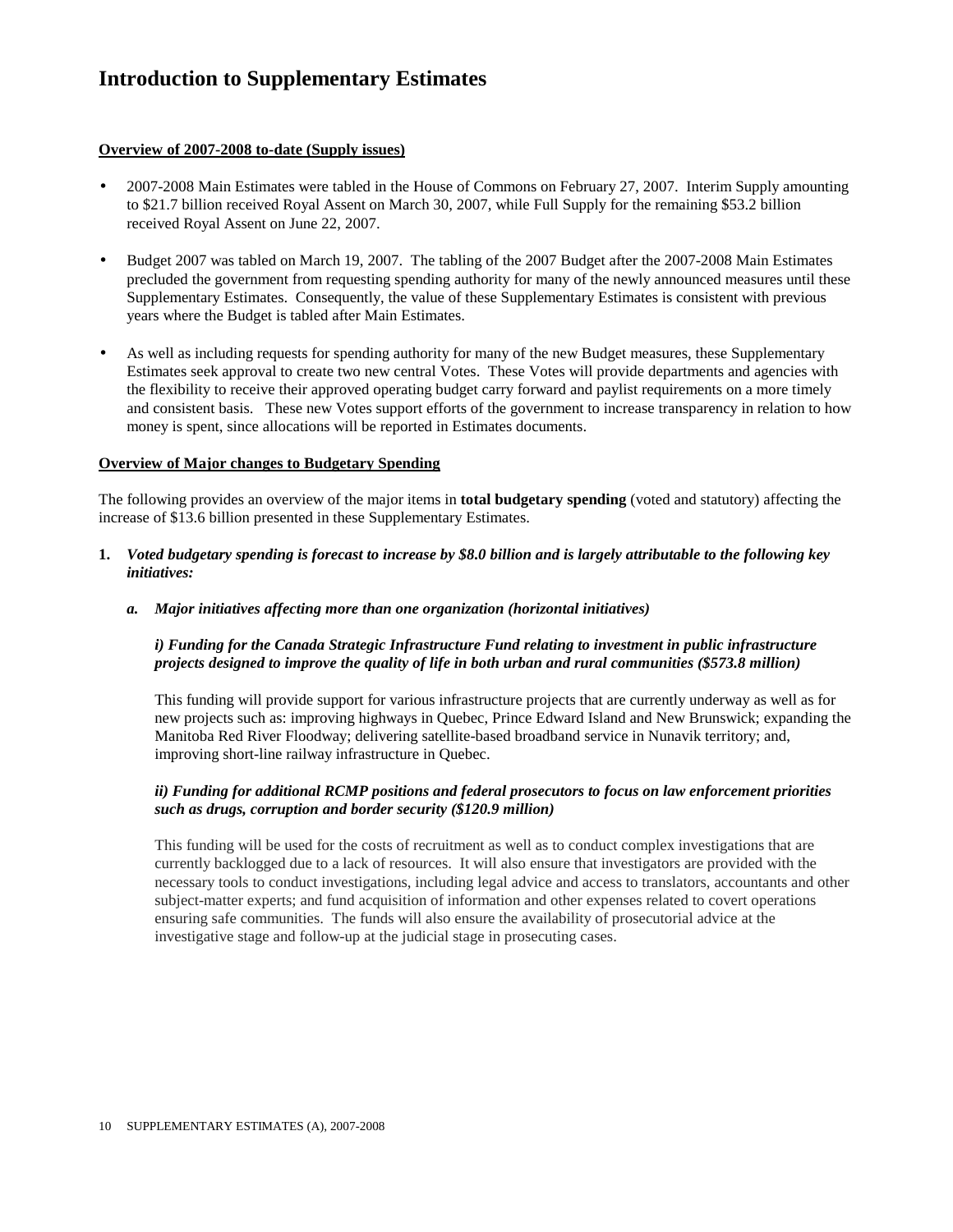## *iii) Funding for the ecoAUTO Rebate Program which encourages Canadians to purchase fuel-efficient vehicles (\$116.0 million)*

This funding will be used to make payments to Canadian individuals who are eligible for a rebate under the ecoAUTO Rebate Program. Budget 2007 proposed a new performance-based rebate offering up to \$2,000 per vehicle to eligible recipients who, beginning on March 20, 2007, buy or enter into leases of 12 months or more for a new fuel-efficient vehicle. The ecoAUTO Rebate program is a component of the government's ecoTransport Strategy under the Clean Air Agenda.

## *b. Major Specific Initiatives:*

#### *i) Operating budget carry forward (\$1.2 billion)*

These Supplementary Estimates include a total request of \$1.2 billion for a new central Vote to address routine departmental operating budget carry forward requirements.

With the introduction of the Operating Budget regime in April 1993, all appropriation-dependent departments and agencies became eligible to apply for a two percent carry forward of Main Estimate operating budget funds, subject to Treasury Board control. As a budget management practice that provides some flexibility for departments to manage and implement initiatives over a multi-year planning horizon, the Treasury Board authorized in February 1994 an increase to five percent in the limit on the amount of the carry forward.

As part of Expenditure Management System Renewal, Treasury Board has authorized the creation of a new central Vote for departmental operating budget carry forward requirements. The current practice typically grants organizations spending authority for approved carry forward amounts in mid-December as part of Supplementary Estimates (A). The new Vote will provide organizations the ability to individually request and receive authorities much earlier, once approved by Treasury Board. Eighty departments and agencies will receive their operating budget carry forward upon Royal Assent of these Supplementary Estimates.

## *ii) Funding to strengthen the Canadian Forces' independent capacity to defend Canada's nation sovereignty and security (\$875.2 million)*

Budget 2006 provided \$5.3 billion over 5 years to fund a "Canada First" defence plan, which is designed to inject funds into National Defence's budget to strengthen the military's independent capacity to defend national sovereignty and security. Funding in these Supplementary Estimates represents year two funding for this fiveyear plan, and will be used to make investments in the following critical areas: infrastructure repair; equipment maintenance and repair; and, training and operational readiness.

National Defence will also use the funds to continue activities initiated with year one funding of the "Canada First" defence plan, including attracting and enrolling quality recruits, reinforcing a Canadian Forces presence in major urban centres across Canada, and establishing a Canadian military presence in the Arctic.

#### *iii) Paylist requirements (\$500 million)*

As part of Expenditure Management System Renewal, Treasury Board has authorized the creation of a new central Vote to address paylist costs within government. Certain paylist costs (e.g., severance and parental benefits) are funded centrally to avoid bias in hiring practices. In the past, this has required a permanent yearend transfer from Treasury Board Vote 5, the government's contingency Vote. A new Vote will ensure that Vote 5 amounts are preserved to meet true contingencies. This new Vote supports efforts of the government to increase transparency in relation to how money is spent by assigning costs related to the legal obligations of the employer to a separate Vote, and reporting on there costs in the Estimates.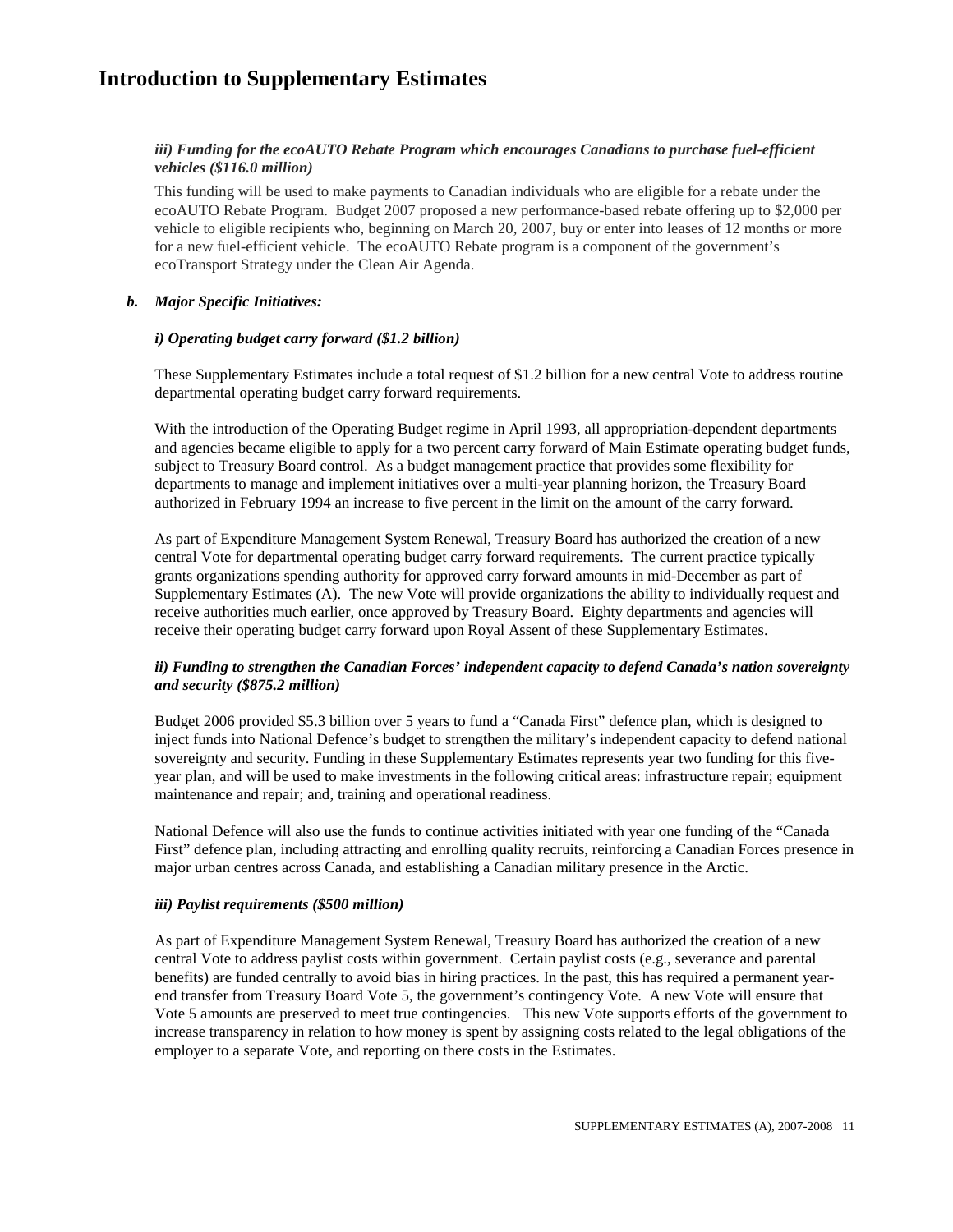## *iv) Funding for Canada's military mission in Afghanistan (\$340.9 million)*

In May 2007, the Government agreed to provide \$374.3 million over two years for Canada's military mission in Afghanistan. The funding requested in these Supplementary Estimates will be used to cover in-year expenses for enhanced protection to Canadian military and civilian personnel working in Afghanistan and to support Canadian leadership activities in Afghanistan. Specifically, this funding will support a counter-mortar capability that can locate enemy weapons targeting Canadian Forces personnel and installations, as well as cover the costs associated with Canada's leadership of the Regional Command (South) Headquarters in Afghanistan from February to October 2008.

## *v) Funding to provide long-term predictable and flexible funding for infrastructure to provinces and territories under the Provincial-Territorial Infrastructure Base Funding Program (\$326.7 million)*

This funding to provinces and territories for investments in new national infrastructure priorities is part of the more than \$16 billion over seven years for new infrastructure investments announced in Budget 2007.

#### *vi) Funding for major capital equipment projects including airlift capability (\$293.4 million)*

These funds will be used to: lease tanks for immediate use in Afghanistan; to purchase additional tanks and support vehicles for the existing fleet; and, acquire new aircraft that will transport troops and equipment over long distances and into theatres of operation.

#### *vii) Funding for development assistance, programming against hunger, malnutrition and disease, international humanitarian assistance and the voluntary sector (\$208.7 million)*

This funding represents a realignment of grants and contributions authorities, as a result of a major reallocation exercise within the Canadian International Development Agency (CIDA) to further increase the efficiency and effectiveness of aid delivery. Specifically, authorities were moved from contributions to grants, reflecting a shift of focus within CIDA toward risk-based program-oriented initiatives with trusted partners such as the United Nations and the World Health Organization.

#### *viii) Compensation for Salary Adjustments (\$185.5 million)*

Funding to compensate departments, agencies and appropriation-dependent Crown corporations for the impact of collective bargaining agreements, and other related adjustments to terms and conditions of service or employment. The costs result from signed collective agreements and other related adjustments to terms and conditions of service or employment made between August 1, 2006 and July 31, 2007.

#### *ix) Funding to preserve and improve the quality of affordable housing for low-income Canadians, including seniors, persons with disabilities, victims of family violence and Aboriginals (\$181.9 million)*

This funding is to support a two-year extension to Canada Mortgage and Housing Corporation's Renovation Programs, including the Residential Rehabilitation Assistance Program; Home Adaptations for Seniors Independence; the Emergency Repair Program; and, the Shelter Enhancement Program. These programs are intended to: help bring housing occupied by low income homeowners, renters and persons with disabilities up to basic health, safety and mobility standards; convert non-residential buildings into residential housing; and, create and upgrade shelters for victims of family violence.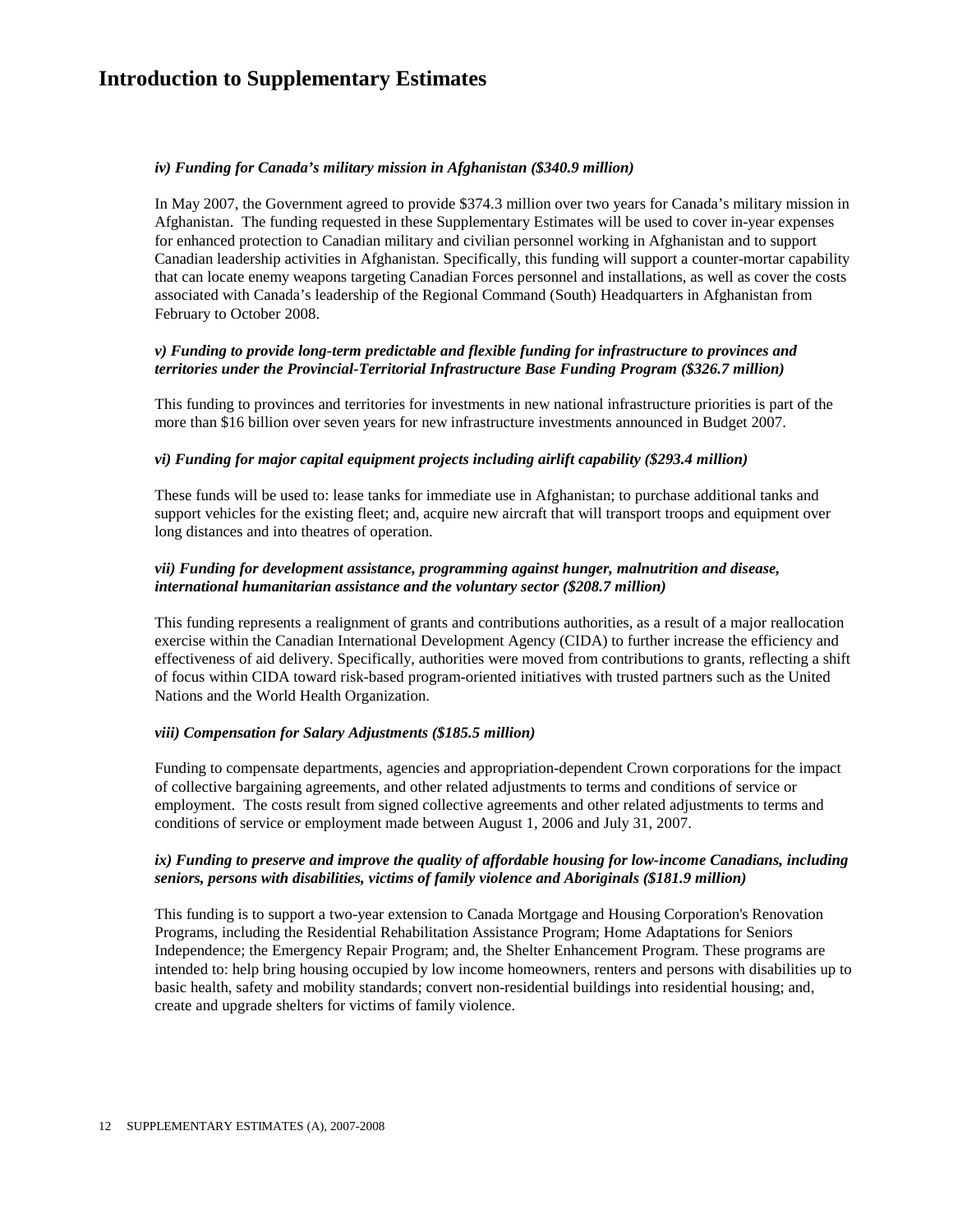## *x) Funding for the Municipal-Rural Infrastructure Fund that will invest in public infrastructure projects designed to improve the quality of life in both urban and rural communities (\$126.8 million)*

Funding sought is to support smaller scale municipal infrastructure and "green infrastructure" projects that are related to water, wastewater, solid waste, municipal energy improvements, and public transit. The Municipal Rural Infrastructure Fund will also invest in cultural, tourism and recreational infrastructure projects, local roads and broadband connectivity.

## *xi) Funding to advance Canada's Global Peace and Security Priorities (\$126.5 million)*

The Global Peace and Security Fund was established in 2006 to strengthen Canada's capacity to respond to instability and conflict in failed and fragile states. The two main objectives of the fund are to provide a coordinated, whole-of-government response to international conflict, and to prevent or mitigate crises in failed and fragile states through timely intervention. These funds will be used to continue existing initiatives, and implement new initiatives in countries of focus such as Afghanistan, Haiti, Lebanon, Gaza and the West Bank, Colombia, Uganda and Sudan.

Specifically, these funds will be used to: construct police stations; improve border security in Gaza and Lebanon; verify the disarmament, demobilization, and rehabilitation of ex-combatants to support conflict prevention in the Colombia-Ecuador border region; provide helicopters, fixed-wing aircraft and aviation fuel critical in allowing the African Union Mission in Sudan to move troops and supplies around Darfur in support of peace operations; and, support to stabilize Uganda in face of the conflict in neighbouring Sudan.

#### *xii) Funding for Centres of Excellence to support research and commercialization activities (\$105 million)*

Budget 2007 announced \$105 million for research Centres of Excellence located in Vancouver, Calgary, Toronto, Montreal, Quebec City and Halifax (\$15 million to each). The Centres are not-for-profit corporations or universities. Funding for these Centres will support large-scale centres of research and commercialization in priority areas, such as environmental science and technologies, natural resources and energy, health and related life sciences and technologies, and information and communications technologies, where Canada has the potential to be a global leader.

## **2.** *Statutory spending is expected to increase by some \$5.5 billion and is mainly attributable to the following forecast changes.*

#### *a. Revised forecast of transfer payments to provincial and territorial governments (\$5.9 billion)*

Consistent with Budget 2007, the Department of Finance is forecasting a net increase of \$5.9 billion in federalprovincial transfers for 2007-2008 (from a Main Estimates amount of \$40.3 billion to \$46.2 billion). The transfer payments to provincial and territorial governments fall under different categories, such as the Clean Air and Climate Change Trust Fund and Fiscal Equalization.

#### *i) Clean Air and Climate Change Trust Fund (Budget Implementation Act, 2007) (\$1.5 billion)*

On February 12, 2007 the Government of Canada announced a new \$1.5 billion fund to support provincial and territorial projects that will result in reductions in greenhouse gas emissions and air pollutants. Territories may also use these funds to adapt to a changing climate. This trust was allocated over three years beginning in 2007-2008.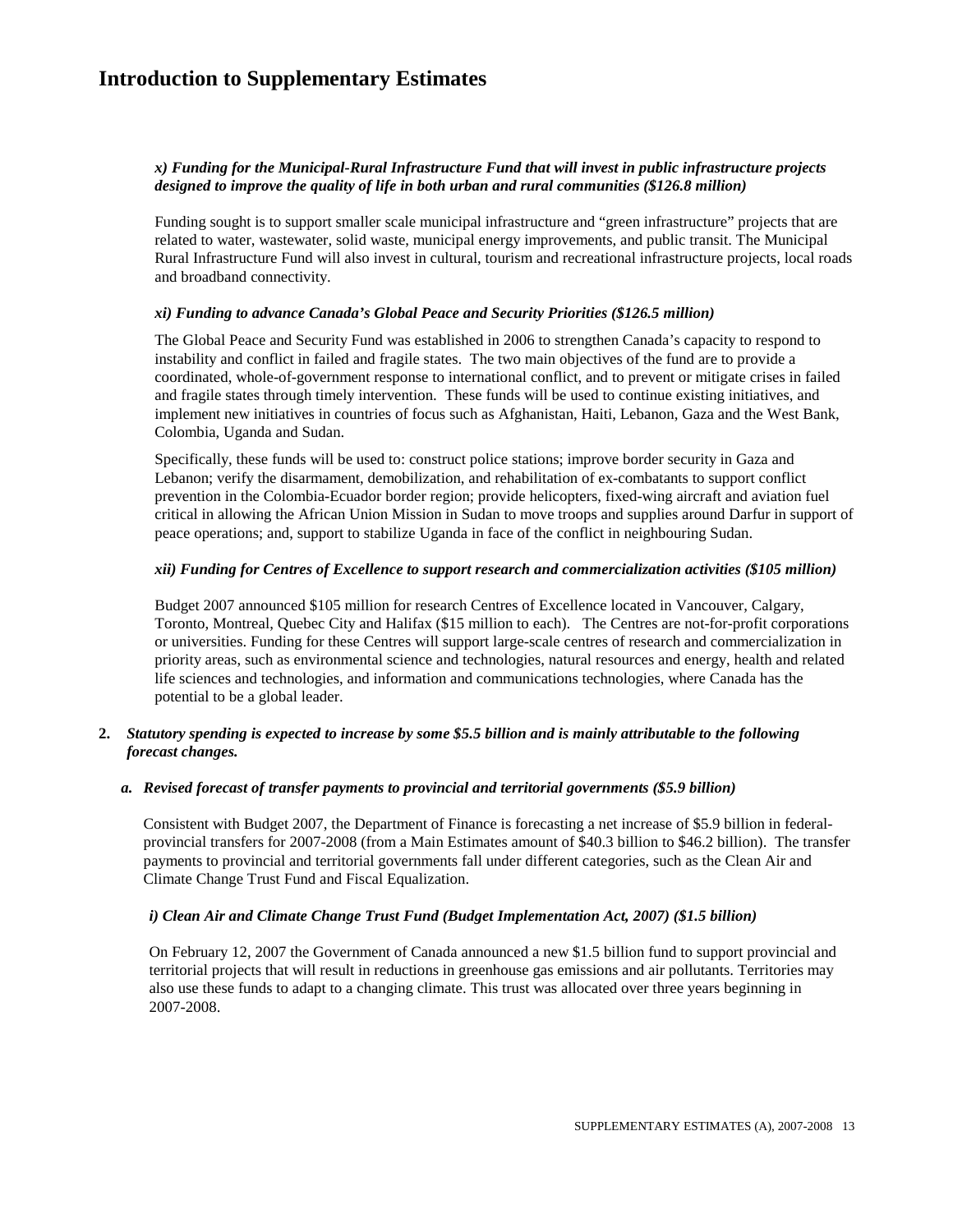#### *ii) Fiscal Equalization (\$1.2 billion)*

Budget 2007 announced a new formula for Equalization which modified the 2004 New Framework for Equalization and Territorial Formula Financing. It also provided an option to Nova Scotia and Newfoundland and Labrador for remaining under the old Equalization system or opting for the new formula. Since Nova Scotia opted for the new formula, the total incremental cost for Equalization is \$1.2 billion.

#### *iii)* **Canada Social Transfer (\$794.6 million)**

Budget 2007 established payments of \$9.6 billion, an increase of \$794.6 million to the previous commitment to pay \$8.8 billion for the Canada Social Transfer.

#### *iv) Transitional payments (\$614 million)*

Budget 2007 announced funding of \$614 million to: Ontario (\$574 million for post-secondary education and training); Manitoba (\$21.6 million for training); and, Saskatchewan (\$18.4 million for training). These payments were made on June 28, 2007.

#### *v) Patient Wait Times Guarantee (\$612 million)*

Budget 2007 announced funding of \$612 million to provinces and territories that made commitments to implement patient wait times guarantees, to assist them with the implementation of those guarantees.

#### *vi) Human Papillomavirus Immunization (\$300 million)*

Budget 2007 announced an immunization trust to assist provinces and territories with the cost of immunization against Human Papillomavirus (HPV), a virus that can lead to cervical cancer. Funds will be distributed to provinces and territories from 2007-2008 to 2009-2010 on an equal per capita basis.

## *vii) Child Care Spaces (\$250 million)*

Budget 2007 announced funding of \$250 million to support the creation of child care spaces, to be provided directly to the provinces and territories on a per capita basis.

## *b. Cost of Production Benefit to assist agricultural producers (\$401 million)*

This benefit provides assistance to producers negatively impacted by rising production costs. Payments to producers will offset approximately 50% of the decrease in producer incomes over the last four years.

## *c. A decrease in the forecast of public debt charges (\$890 million)*

The department of Finance is anticipating that the forecast of public debt charges will be reduced by approximately \$890 million due to lower stock of interest-bearing debt.

## **3. Non-budgetary voted spending is forecast to increase by \$26.6 million in these Supplementary Estimates**

The \$250 million Canada Investment Fund for Africa was established by the Canadian International development Agency (CIDA) in 2005 as a public-private partnership to encourage private equity investments in support of African economic development. The CIDA contribution, capped at \$100 million, has leveraged \$150 million in private sector investments. The change in the non-budgetary forecast of \$26.6 million is due to a higher than anticipated demand for matching funds from private sector investors in 2007-2008.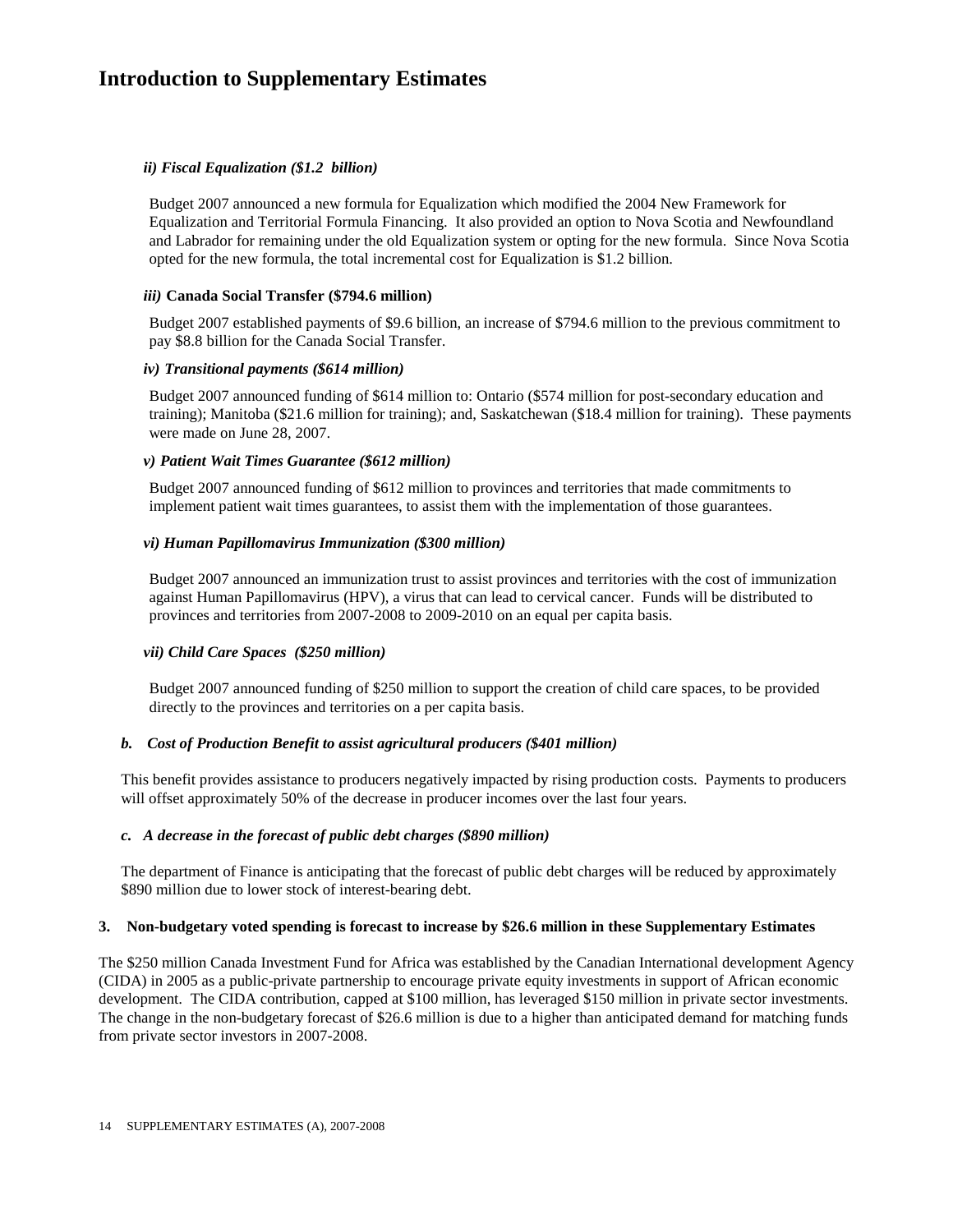## **Major Changes in these Supplementary Estimates**

The purpose of this section is to describe changes to government organization and structure and changes in authorities (Votes and Statutory items), since the tabling of the 2007-2008 Main Estimates.

## **Changes to Government Organization and Structure:**

Following the tabling of the 2007-2008 Main Estimates on February 27, 2007, and pursuant to the *Public Service Rearrangement and Transfer of Duties Act,* the Government announced that:

- Order in Council P.C. 2005-1637 authorizes the transfer of the Public Access Programs Sector from the Department of Public Works and Government Services to the Department of Human Resources and Skills Development (effective September 12, 2005).
- Order in Council P.C. 2006-1351 authorizes the transfer of the control and supervision of the Aboriginal Business Canada from the Department of Industry to the Department of Indian Affairs and Northern Development (effective December 1, 2006).
- Order in Council P.C. 2007-0014 authorizes the transfer of the control and supervision of the Toronto Waterfront Revitalization Initiative Secretariat to the Department of Environment (effective January 4, 2007).
- Order in Council P.C. 2007-0015 authorizes the transfer of certain powers, duties and functions under the Contribution Agreement between Canada, Ontario, the City of Toronto and the Toronto Waterfront Revitalization Corporation to the Minister of Environment (effective January 4, 2007).
- Order in Council P.C. 2007-0425 dated March 23, 2007 fixes April 15, 2007 as the day upon which the *Public Servants Disclosure Protection Act* came into force to establish two new organizations; the Registry of the Public Servants Disclosure Protection Tribunal and the Office of the Public Sector Integrity Commissioner.

## **Changes to Votes and Statutory Items**

Changes in authorities include Votes and Statutory items that contain specific authorities that differ from those included in the 2007-2008 Main Estimates, as well as new expenditure authorities appearing for the first time. In light of the 1981 House of Commons Speaker's ruling, the Government has made a commitment that the only legislation that will be enacted through the Estimates process, other than cases specifically authorized by Statute, will be amendments to previous Appropriation Acts.

On April 15, 2007, the *Public Servants Disclosure Protection Act* came into force which created two organizations. The first organization is under the Canadian Heritage portfolio and is called the Registry of the Public Servants Disclosure Protection Tribunal. The second organization is established under the Treasury Board Portfolio and is called Office of the Public Sector Integrity Commissioner.

## *The following new Votes have been added since Main Estimates:*

Canadian Heritage – Registry of the Public Servants Disclosure Protection Tribunal

**Vote 93a –** Program expenditures

Canadian Heritage – Status of Women – Office of the Co-ordinator

**Vote 101a –** Pursuant to Section 24.1(1) of the *Financial Administration Act*, to forgive a debt due by the Native Women's Association of Canada to Her Majesty in Right of Canada amounting to \$708,332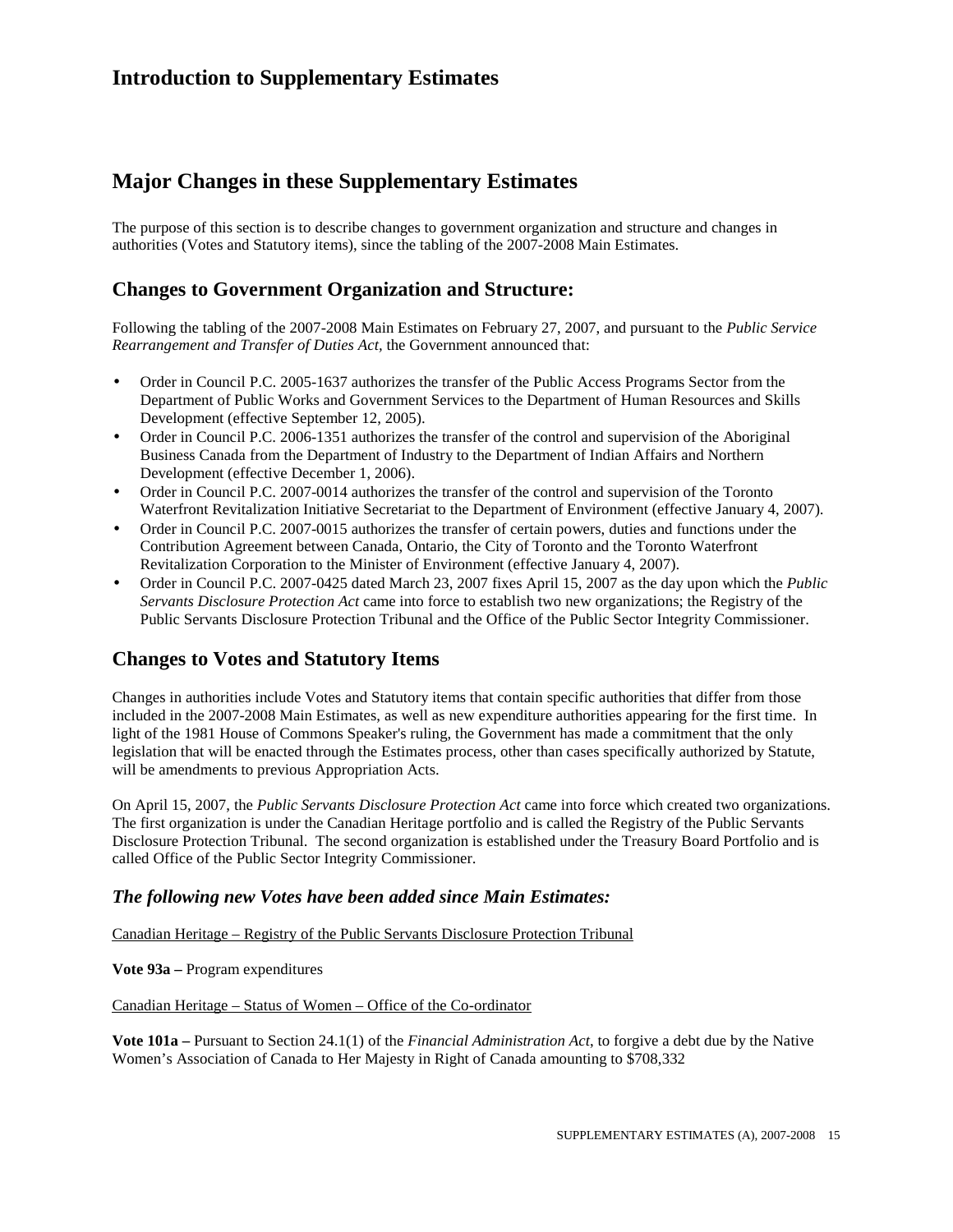#### Citizenship and Immigration – Department

**Vote 2a** – Pursuant to section 25(2) of the *Financial Administration Act*, to write-off from the Accounts of Canada 2,813 debts due to Her Majesty in Right of Canada amounting to \$1,620,031 related to immigration loans issued pursuant to section 88 of the *Immigration and Refugee Protection Act* – To authorize the transfer of \$4,158 from Citizenship and Immigration Vote 1, *Appropriation Act No.2, 2007-2008* for the purposes of this Vote and to provide a further amount of

#### Foreign Affairs and International Trade – Department

**Vote 12a** – To increase, pursuant to subsection 10(3.1) of the *Export Development Act*, the contingent liability of the Corporation referred to in paragraph 10(3)(b) of that Act from \$27,000,000,000 to \$30,000,000,000

## Treasury Board – Secretariat

**Vote 15a** – Compensation Adjustments – Subject to the approval of the Treasury Board, to supplement other appropriations that may need to be partially or fully funded, as a result of adjustments made to terms and conditions of service or employment of the federal public administration, including members of the Royal Canadian Mounted Police and the Canadian Forces, Governor in Council appointees and Crown corporations as defined in section 83 of the *Financial Administration Act* 

**Vote 22a** – Operating Budget Carry Forward – Subject to the approval of the Treasury Board, to supplement other appropriations for the operating budget carry forward from the previous fiscal year

**Vote 23a** – Paylist Requirements – Subject to the approval of the Treasury Board, to supplement other appropriations for requirements related to parental and maternity allowances, entitlements on cessation of service or employment and adjustments made to terms and conditions of service or employment of the public service including members of the Royal Canadian Mounted Police and the Canadian Forces, where these have not been provided from Vote 15, Compensation Adjustments

Treasury Board – Office of the Public Sector Integrity Commissioner

**Vote 27a** – Program expenditures -- To authorize the transfer of \$1,425,420 from Treasury Board Vote 35, *Appropriation Act No. 2, 2007-2008* for the purposes of this Vote and to provide a further amount of

## *The following Vote wording (underscored) has been amended since Main Estimates:*

As a result of the Prime Minister's announcement on January 4, 2007, departments are to begin paying the salary for Ministers without Portfolio and Minister of States that do not preside over a Ministry of State. As such, the following Vote wording has been added to the operating Vote of each department listed below:

and the payment to each member of the Queen's Privy Council for Canada who is a Minister without Portfolio or a Minister of State who does not preside over a Ministry of State of a salary not to exceed the salary paid to Ministers of State who preside over Ministries of State under the *Salaries Act*, as adjusted pursuant to the *Parliament of Canada Act* and pro rata for any period of less than a year

Agriculture and Agri-Food – Vote 1a Atlantic Canada Opportunities Agency – Vote 1a Canadian Heritage – Vote 1a Citizenship and Immigration – Vote 1a Economic Development Agency of Canada for the Regions of Quebec – Vote 1a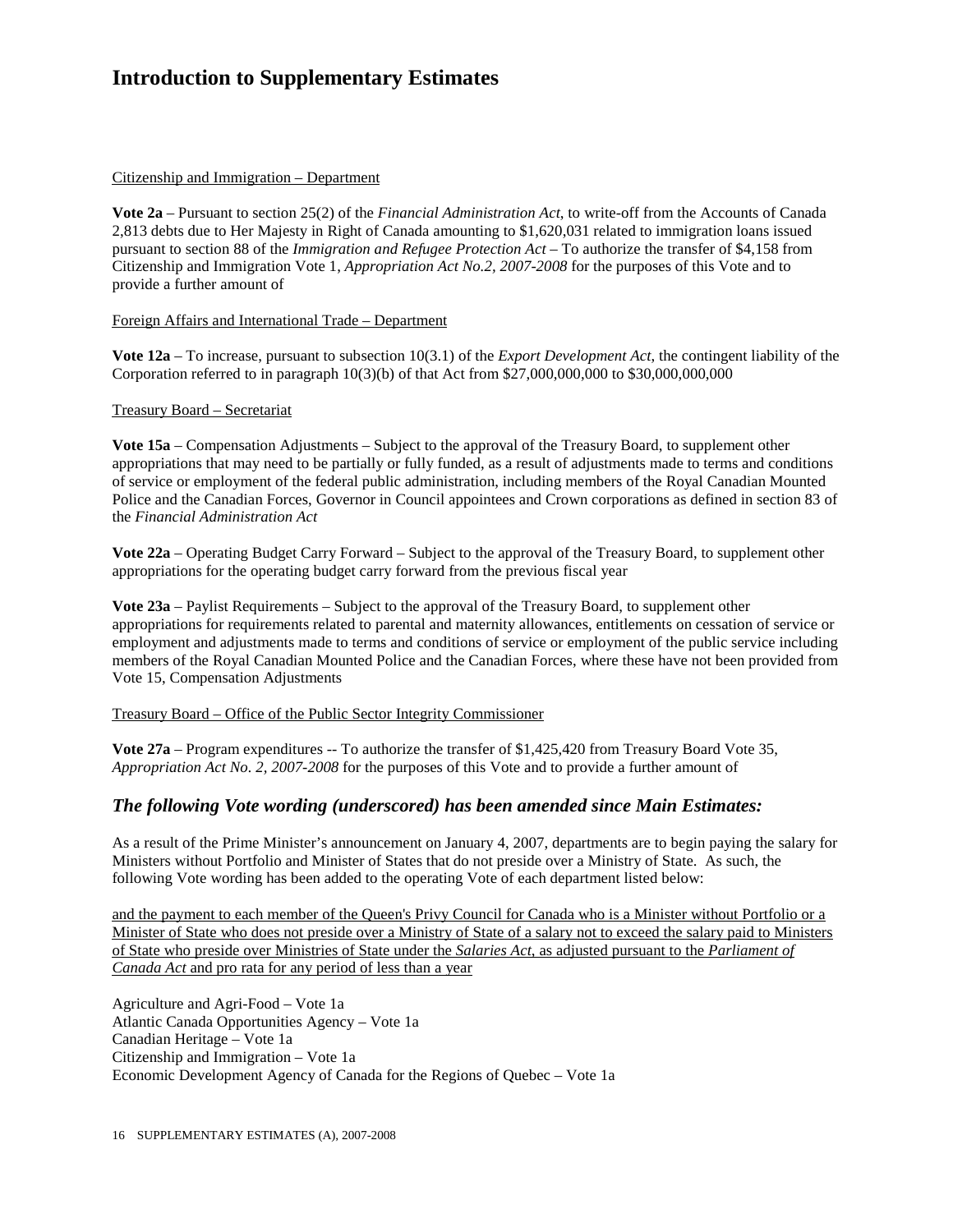Environment – Vote 1a Finance – Vote 1a Fisheries and Oceans – Vote 1a Foreign Affairs and International Trade – Vote 1a Health – Vote 1a Human Resources and Skills Development – Vote 1a Indian Affairs and Northern Development – Vote 1a Industry – Vote 1a Justice – Vote 1a National Defence – Vote 1a Natural Resources – Vote 1a Public Safety and Emergency Preparedness – Vote 1a Public Works and Government Services – Vote 1a Transport – Vote 1a Treasury Board – Vote 1a Veterans Affairs – Vote 1a Western Economic Diversification – Vote 1a

#### Finance – Department

**Vote L10a** – In accordance with the *Bretton Woods and Related Agreements Act*, the issuance and payment of non-interest bearing, non-negotiable demand notes in an amount not to exceed \$318,280,000 to the International Development Association

#### Foreign Affairs and International Trade – Canadian International Development Agency

**Vote 25a** – The grants listed in the Estimates, contributions and payments to international financial institutions in accordance with the *International Development (Financial Institutions) Assistance Act* for international development assistance, international humanitarian assistance and other specified purposes, in the form of cash payments or the provision of goods, commodities or services

#### Human Resources and Skills Development – Department

**Vote 1a** – Operating expenditures and authority to make recoverable expenditures on behalf of the Canada Pension Plan and the Employment Insurance Account and, pursuant to paragraph 29.1(2)(a) of the *Financial Administration Act*, authority to spend revenues received in the fiscal year arising from the provision of Public Access Programs Sector services to offset related expenditures incurred in the fiscal year, and the payment to each member of the Queen's Privy Council for Canada who is a Minister without Portfolio or a Minister of State who does not preside over a Ministry of State of a salary not to exceed the salary paid to Ministers of State who preside over Ministries of State under the *Salaries Act*, as adjusted pursuant to the *Parliament of Canada Act* and pro rata for any period of less than a year -- To authorize the transfer of \$16,138,000 from Public Works and Government Services Vote 1, *Appropriation Act No. 2, 2007-2008* for the purposes of this Vote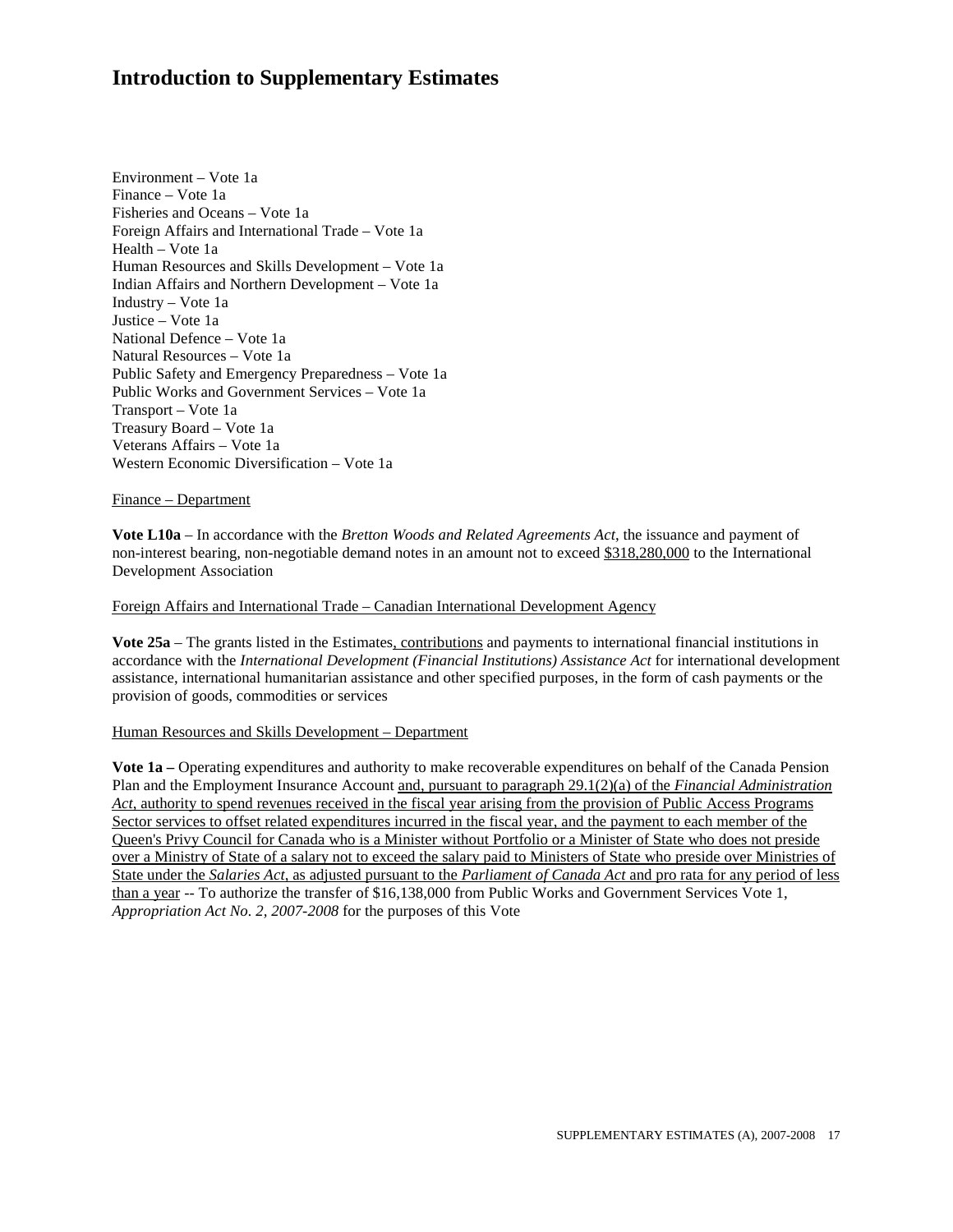## *The following new statutory items have been added since Main Estimates:*

#### Agriculture – Department

Grant payments for the Golden Nematode Disaster Program

Grants and contributions in support of the cost of Production Benefit

Grant payments to the Drought Assistance Package for Livestock Producers

#### Finance – Department

Payment to British Columbia (*Budget Implementation Act*, 2007)

Payment to Yukon (*Budget Implementation Act*, 2007)

Payment to Northwest Territories (*Budget Implementation Act, 2007*)

Payment to Ontario (*Budget Implementation Act, 2007*)

Clean Air and Climate Change Trust Fund (*Budget Implementation Act, 2007*)

Patient Wait Times Guarantee (*Budget Implementation Act, 2007*)

Transitional Payments (*Budget Implementation Act, 2007*)

Child Care Spaces (*Budget Implementation Act, 2007*)

Human Papillomavirus Immunization (*Budget Implementation Act, 2007*)

Health – Department

Payments to provinces related to the Voluntary Compliance Undertaking, a mechanism used by the Patented Medicine Prices Review Board to recover excessive revenues collected by manufacturers of patented medicine

Human Resources and Skills Development – Canada Mortgage and Housing Corporation

EnerGuide for Low-Income Households

Indian Affairs and Northern Development – Department

Grants to Aboriginal organizations designated to receive claim settlement payments pursuant to Comprehensive Land Claim Settlement Acts.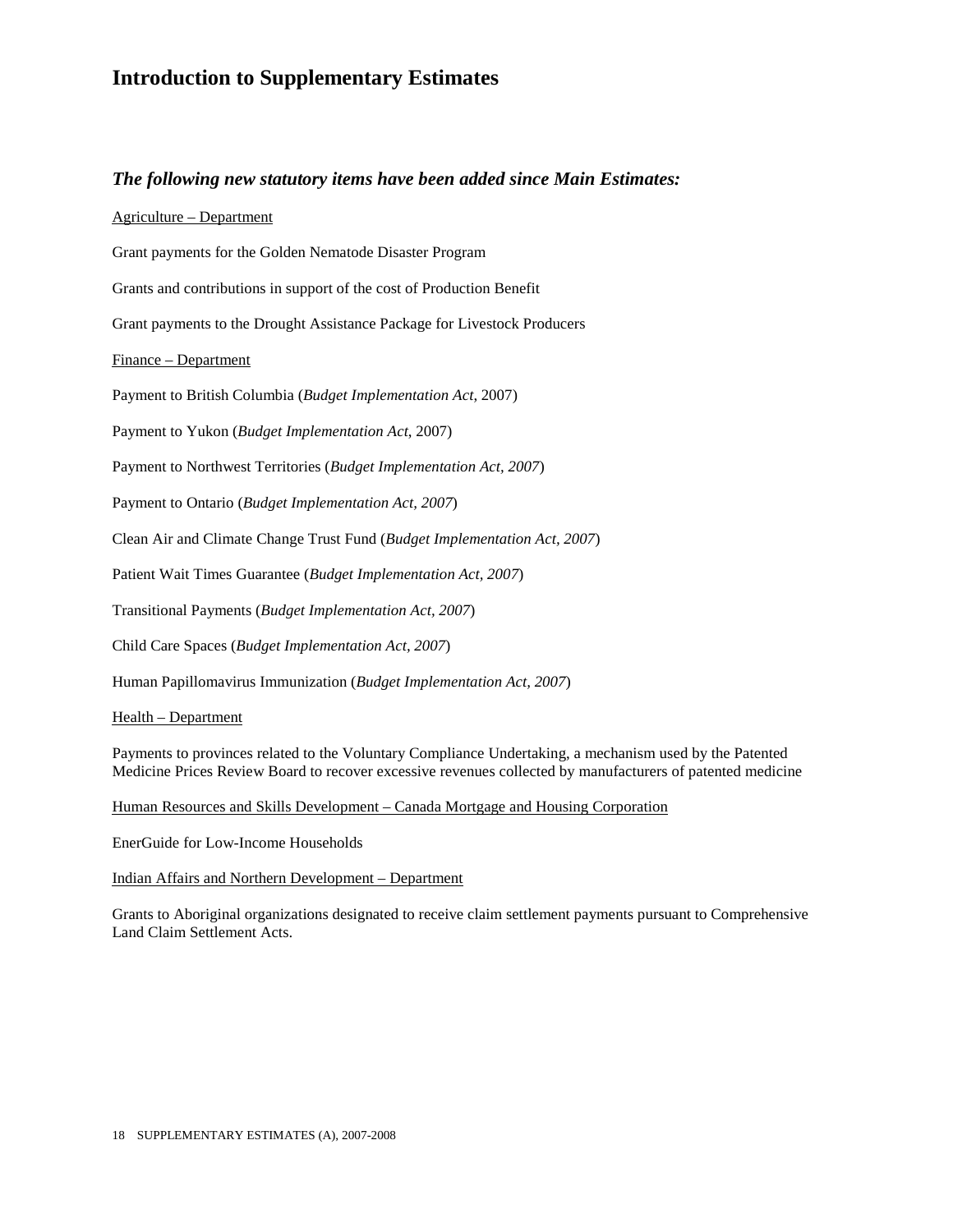## **Overview of Summary Tables**

This section provides an overview of the following summary tables provided in the Supplementary Estimates.

- 1. Summary of these Supplementary Estimates
- 2. Summary of Estimates to Date for 2007-2008
- 3. Proposed Schedules to the Appropriation Bill
- 4. Statutory Items in these Supplementary Estimates
- 5. Summary of Changes to Voted Appropriations
- 6. Supplementary Estimates by Standard Object of Expenditure
- 7. Allocations from Treasury Board Central Votes
- 8. Horizontal Items included in these Supplementary Estimates
- 9. Transfers between organizations included in these Supplementary Estimates
- 10. \$1 Items included in these Supplementary Estimates

## **1. Summary of these Supplementary Estimates**

This table identifies Budgetary<sup>2</sup> and Non-Budgetary<sup>3</sup> Supplementary Estimates by department, agency and Crown corporation, and by type of parliamentary authority (annual Vote and Statutory requirements).

The first two columns entitled "Authorities to date" represent the Estimates to date as presented in the Main Estimates.

The next six columns entitled "These Supplementary Estimates" are the current requirements as provided in the Supplementary Estimates (A). These requirements are split into three categories: Transfers, To be Voted<sup>4</sup> and Statutory<sup>5</sup>.

The last two columns entitled "Total Estimates to Date" provides the reader with an update of total Budgetary and Non-Budgetary requirements for 2007-2008.

## **2. Summary of Estimates to Date for 2007-2008**

This table displays Main Estimates together with the Supplementary Estimates (A) and contains a breakdown of funding by Budgetary and Non-Budgetary/Voted and Statutory requirements.

 $\overline{a}$ <sup>2</sup> Budgetary expenditures encompass the cost of servicing the public debt; operating and capital expenditures; transfer payments and subsidies to other levels of government, organizations and individuals; and payments to Crown corporations and separate legal entities. 3

<sup>&</sup>lt;sup>3</sup> Non-budgetary expenditures (loans, investments and advances) are outlays that represent changes in the composition of the financial assets of the Government of Canada.

<sup>&</sup>lt;sup>4</sup> Voted requirements are those for which the government must seek Parliamentary approval through an Appropriation Act. For additional information on votes and vote wording, see the Proposed Schedule to the Appropriation Bill.

<sup>&</sup>lt;sup>5</sup> Statutory authorities are those that Parliament has approved through other legislation that sets out both the purpose of the expenditures and the terms and conditions under which they may be made. Statutory spending is included in the Supplementary Estimates for information only.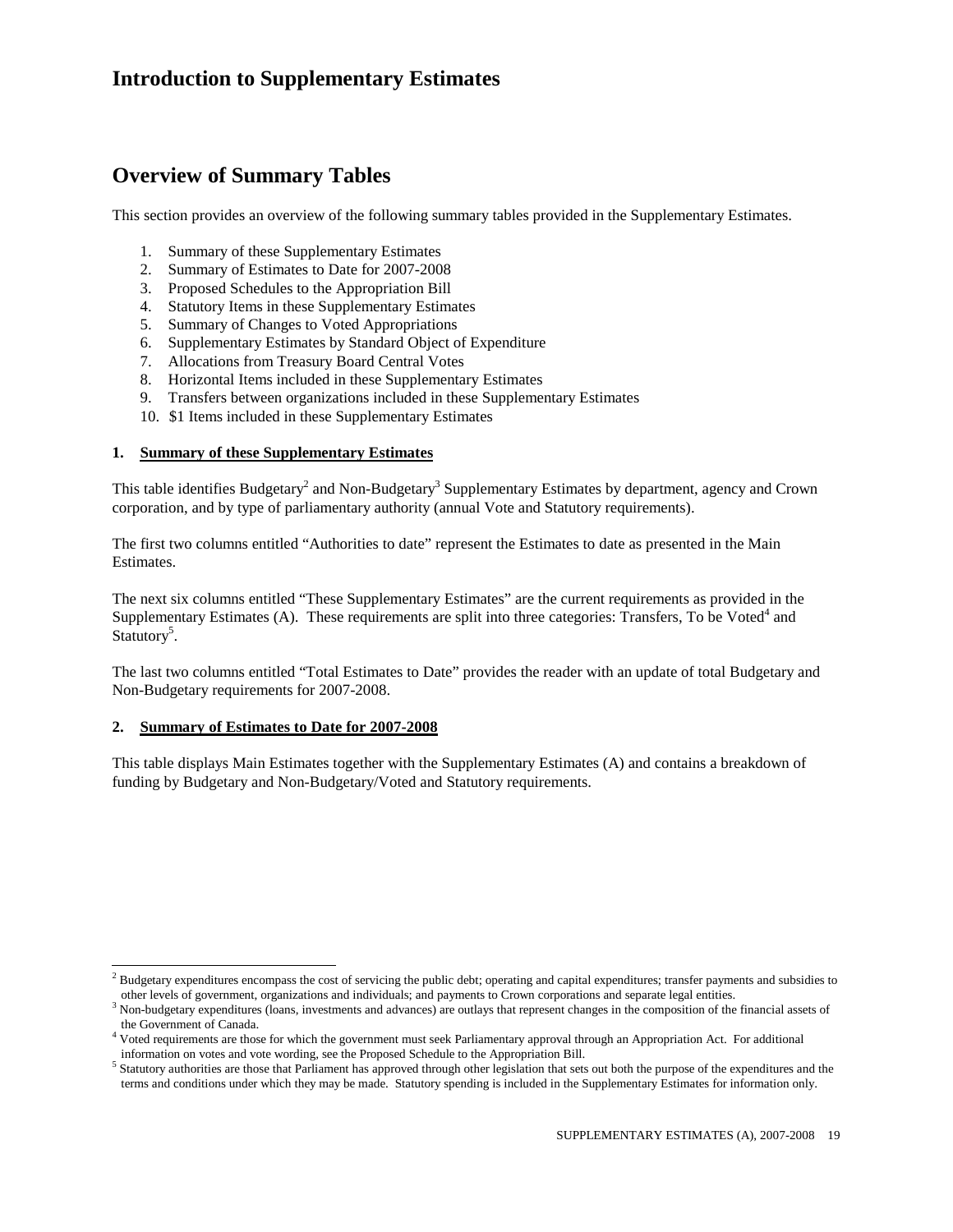## **3. Proposed Schedules to the Appropriation Bill**

This table provides the reader with a preview of the Appropriation bill. As noted previously, Supplementary Estimates directly support the bill. This table provides a list of Vote numbers, Vote wording and the requested funds that will be proposed to Parliament for approval. There are two schedules to the Appropriation bill in Supplementary Estimates: the first identifies those items for the fiscal year ending March 31, 2008 whereas the second identifies those items for the fiscal year ending March 31, 2009, specifically, multi-year appropriations for the Canada Revenue Agency, Parks Canada Agency, and Canada Border Services Agency.

Only positive adjustments to departmental appropriations are included in the Proposed Schedules to the Appropriation bill. Where an organization has a net zero or negative amount displayed in these Supplementary Estimates, no change to existing spending authority is requested of Parliament.

Once the Appropriation bill is approved, the Vote wording becomes the governing conditions under which expenditures may be made. As a result, the following kinds of Votes can appear in Supplementary Estimates:

- a) *Program Expenditures Votes* This type of Vote is used when there is no requirement for either a separate "Capital Expenditures" Vote or a "Grants and Contributions" Vote because neither equals or exceeds \$5 million. In this case, all program expenditures are charged to the one vote.
- b) *Operating Expenditures Votes* This type of Vote is used when there is a requirement for either a "Capital Expenditures" Vote or a "Grants and Contributions" Vote or both; that is, when expenditures of either type equals or exceeds \$5 million. Where they do not, the appropriate expenditures are included in the "Program Expenditures" Vote.
- c) *Capital Expenditures Votes*  This type of Vote is used when the capital expenditures in a program equal or exceed \$5 million. Expenditure items in a capital vote would include individual items expected to exceed \$10,000 for the acquisition of land, buildings and works (Standard Object 08), as well as the acquisition of machinery and equipment (Standard Object 09), or for purposes of constructing or creating assets, where a department expects to draw upon its own labour and materials, or employs consultants or other services or goods (Standard objects 01 to 09). Different threshold limits may be applied for different capital expenditure classes at the departmental level.
- d) *Grants and Contributions Votes* This type of Vote is used when the grants and contributions expenditures in a program equal or exceed \$5 million. It should be noted that the inclusion of a grant, contribution or other transfer payment item in Supplementary Estimates imposes no requirement to make a payment, nor does it give a prospective recipient any right to the funds. It should also be noted that in the vote wording, the meaning of the word "contributions" is considered to include "other transfer payments" because of the similar characteristics of each.
- e) *Non-Budgetary Votes* This type of Vote, identified by the letter "L", provides authority for spending in the form of loans or advances to, and investments in, Crown corporations and loans or advances for specific purposes to other governments, international organizations or persons or corporations in the private sector.
- f) *Special Votes: Crown Corporation Deficits and Separate Legal Entities –* Where it is necessary to appropriate funds for a payment to a Crown corporation or for the expenditures of a legal entity that is part of a larger program, a separate vote is established. A legal entity for these purposes is defined as a unit of government operating under an Act of Parliament and responsible directly to a Minister.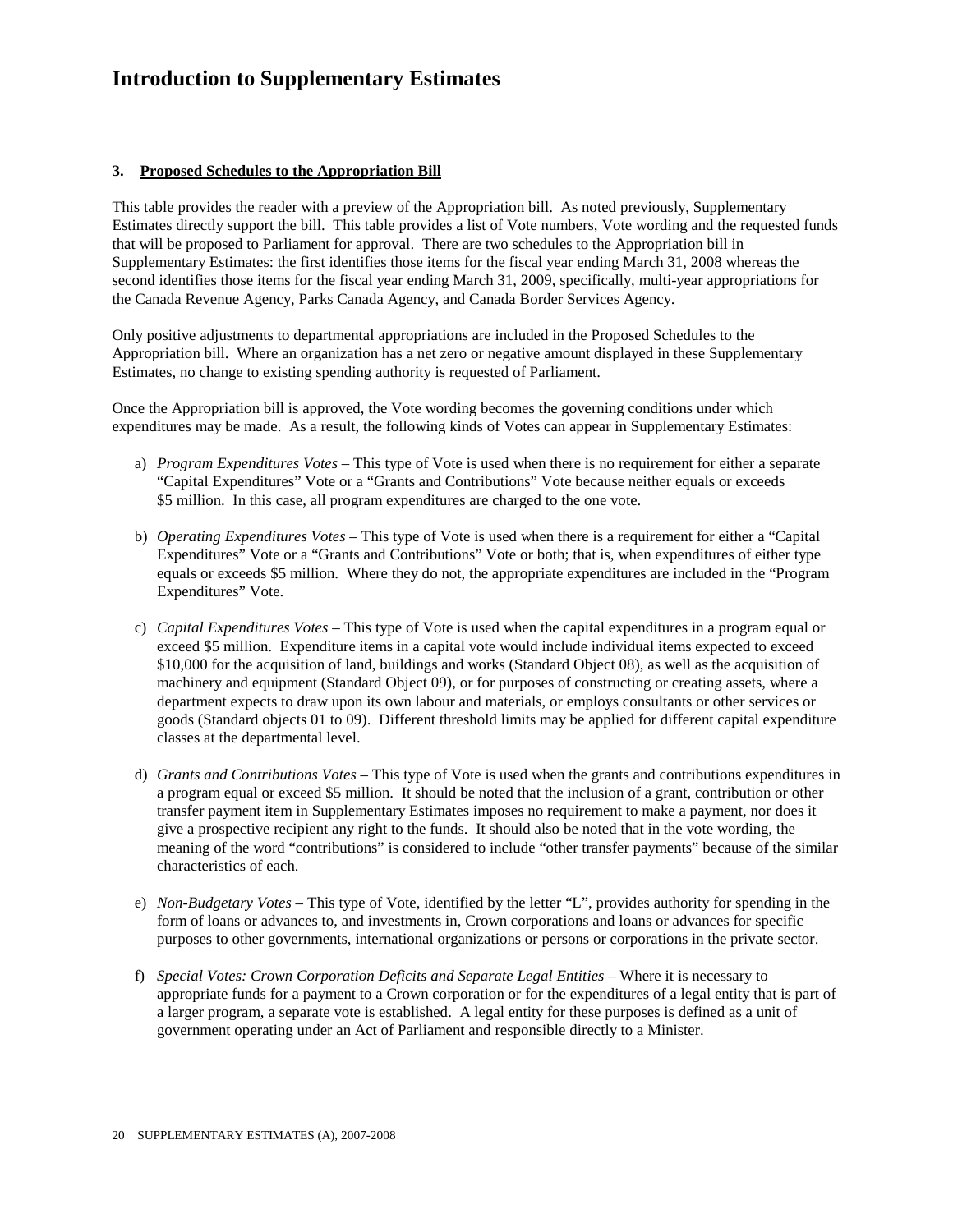- g) *Special Votes: Treasury Board Centrally Financed Votes* To support the Treasury Board in performing its statutory responsibilities for managing the government's financial, human and materiel resources, a number of special authorities are required and these are outlined below.
	- (i) Government Contingencies Vote This Vote serves to supplement other appropriations to provide the Government with sufficient flexibility to meet urgent or unforeseen expenditures where a valid cash requirement exists due to the timing of the payment or where specific authority is required to make the payment, such as for the payment of grants not listed in the Estimates. This authority to supplement other appropriations is provided until parliamentary approval can be obtained and as long as the expenditures are within the legal mandate of the organization.
	- (ii) Government-Wide Initiatives Vote This Vote supplements other appropriations in support of the implementation of strategic management initiatives in the Public Service of Canada.
	- (iii) Compensation Adjustments Vote This Vote supplements other appropriations to provide funding for the increased personnel costs of collective agreements between the Treasury Board and collective bargaining units representing public servants, as well as collective agreements signed by separate employers, including members of the Royal Canadian Mounted Police and the Canadian Forces, Governor in Council appointees and Crown corporations as defined in section 83 of the *Financial Administration Act*.
	- (iv) Public Service Insurance Vote This Vote provides for the payment of the employer's share of health, income maintenance and life insurance premiums; for payments to or in respect of provincial health insurance plans; provincial payroll taxes; pension, benefit and insurance plans for employees engaged locally outside Canada; and to return to certain employees their share of the unemployment insurance premium reduction.
	- (v) Operating Budget Carry Forward Vote This Vote supplements other appropriations for the operating budget carry forward from the previous fiscal year.
	- (vi) Paylist Requirements Vote This Vote supplements other appropriations for requirements related to parental and maternity allowances, entitlements on cessation of service or employment and adjustments made to terms and conditions of service or employment of the public service including members of the Royal Canadian Mounted Police and the Canadian Forces, where these have not been provided from Vote 15, Compensation Adjustments.

## **4. Statutory Items in these Supplementary Estimates**

This table provides Parliament with an update on significant changes to expenditure forecasts of major statutory items. Statutory items are those that Parliament has approved through other legislation that sets out both the purpose of the expenditures and the terms and conditions under which they may be made. Statutory spending is displayed in the Supplementary Estimates for information only.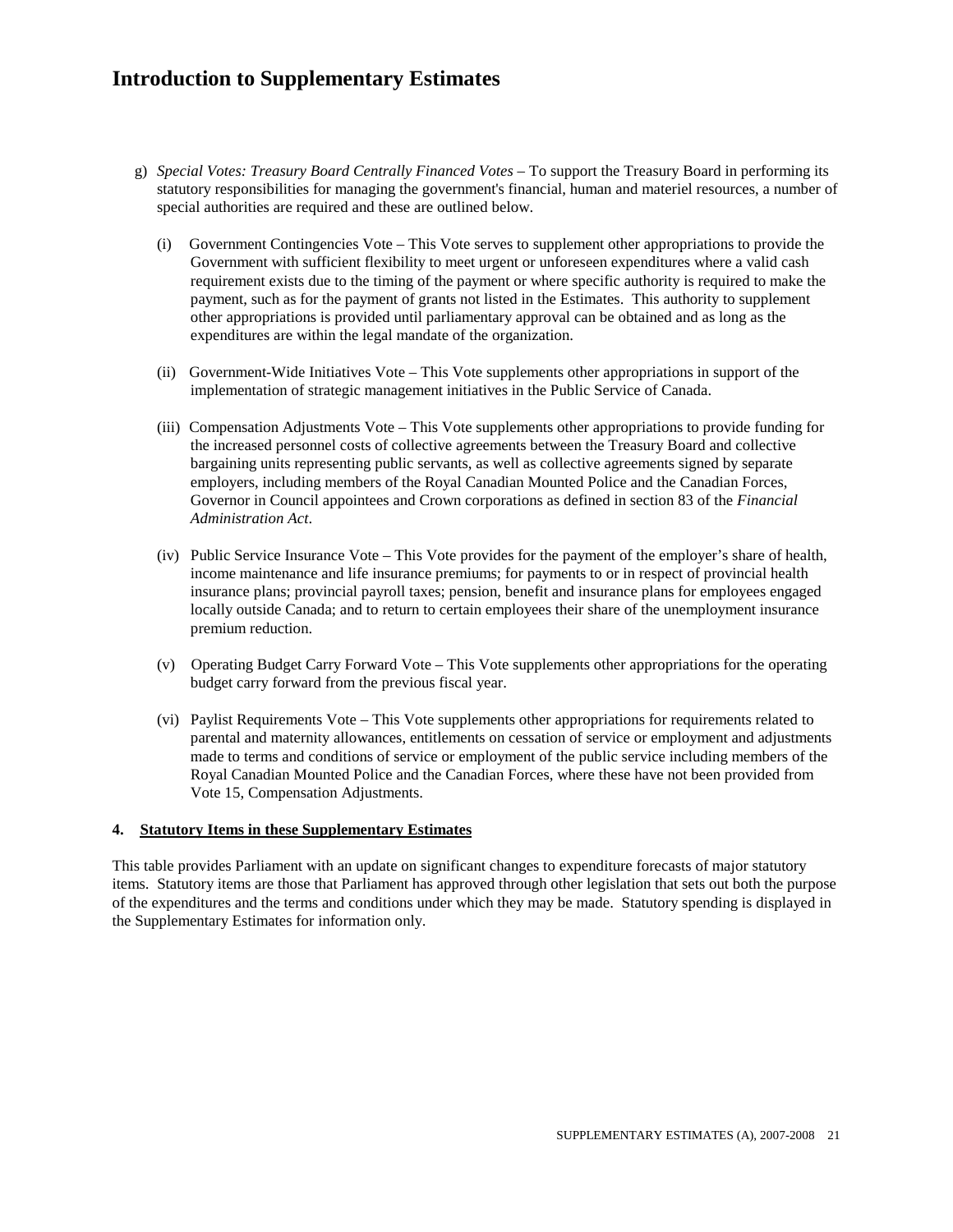## **5. Summary of Changes to Voted Appropriations**

This table displays all Voted information displayed in these Supplementary Estimates in Ministry order.

The first column (Vote Number) indicates the Vote that is to be augmented through these Supplementary Estimates. The letter accompanying the Vote indicates which Supplementary Estimates was used to augment the Vote.

The second column (Gross Amount) displays the total amount of funding being sought in these Supplementary Estimates by the respective department.

The third columns (Less: Available Spending Authorities) represents unused spending authority being used by organizations to minimize the amount of additional spending authority being requested in these Supplementary Estimates. Additional information on these amounts is provided for in the respective departmental detail.

The fourth column (Net Amount) displays the net amount of incremental funding being reflected in these Supplementary Estimates. However, it should be noted that the Proposed Schedules to the Appropriation Bill do not reflect funding for organizations where the net amount is zero or negative.

#### **6. Supplementary Estimates by Standard Object of Expenditure**

To determine and report more accurately the impact of government revenues and expenditures on the rest of the economy, the net amount of government purchases and sales by standard object must be determined. All departments, including those that use revolving funds, must charge their expenditures for purchases to standard object expense categories. Standard objects are the highest level of object classification used for parliamentary and executive purposes, and are reported in the Main and Supplementary Estimates and the Public Accounts. The standard objects of expenditure are as follows:

- 1. Personnel
- 2. Transportation and Communications
- 3. Information
- 4. Professional and Special Services
- 5. Rentals
- 6. Purchased Repair and Maintenance
- 7. Utilities, Materials and Supplies
- 8. Acquisition of Land, Buildings, and Works
- 9. Acquisition of Machinery and Equipment
- 10. Transfer Payments
- 11. Public Debt Charges
- 12. Other Subsidies and Payments

A brief explanation of each Standard Object is provided at the end of the introduction section.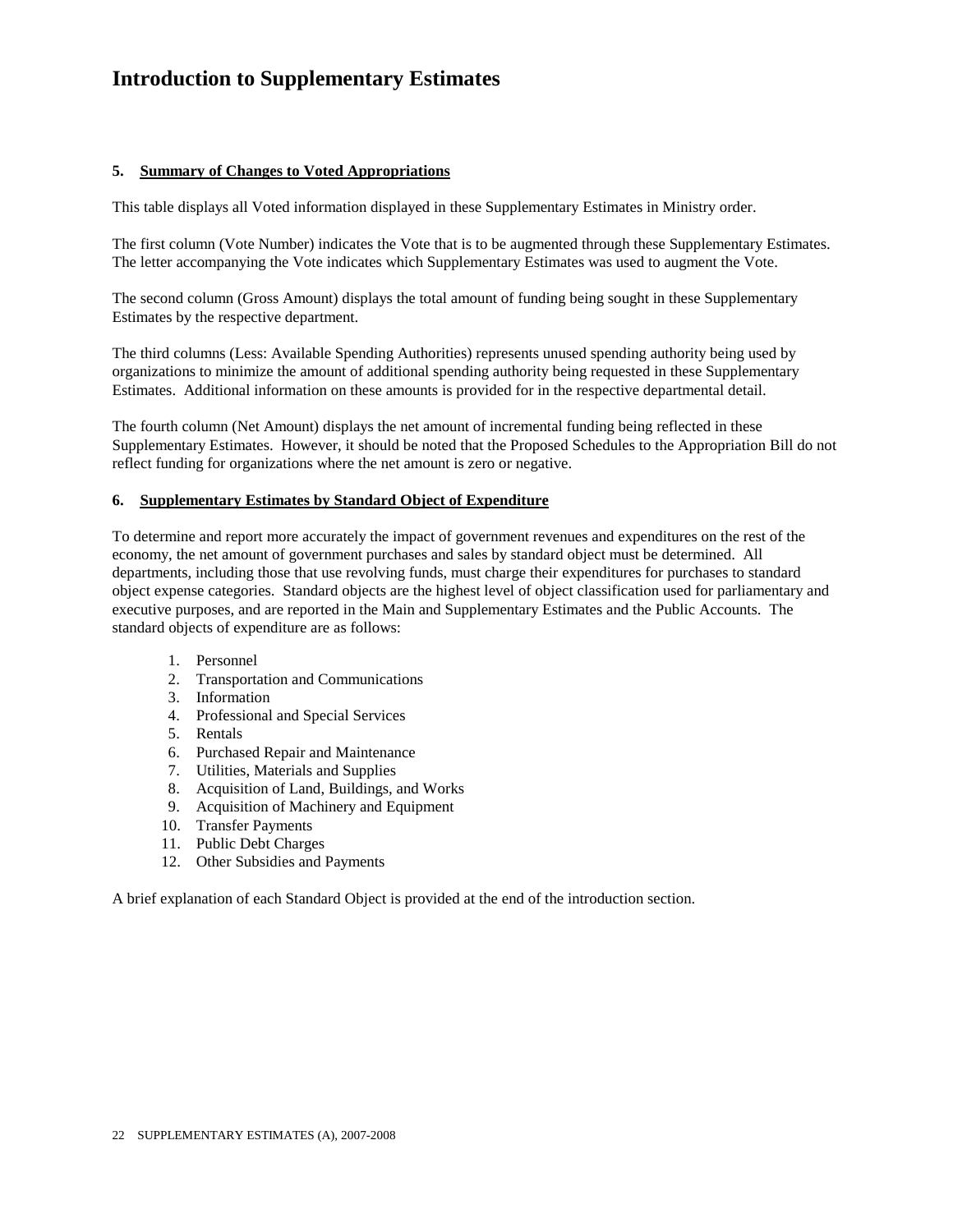## **7. Allocations from Treasury Board Central Votes**

This summary table provides a comprehensive list of allocations from Treasury Board (TB) Central Votes for Government Contingencies, Government-wide Initiatives, Compensation Adjustments, Operating Budget Carry Forward and Paylist Requirements.

*Government Contingencies* (TB Vote 5) – As approved in the 2007-2008 Main Estimates there can be two types of TB Vote 5 funding: permanent and temporary. Permanent funding can be provided for paylist shortfalls such as severance pay and parental benefits, which cannot be predetermined and are, therefore, paid centrally throughout the year. Temporary funding can be provided for urgent miscellaneous, minor and unforeseen expenditures, which were not provided for in the Main Estimates and which are required before the next Supplementary Estimates receive Royal Assent. Once Parliament approves the Appropriation Bill for Supplementary Estimates and the Governor General provides Royal Assent, the temporary funding is reimbursed to TB Vote 5.

However, it is proposed in these Supplementary Estimates to create a separate Vote for paylist requirements and to amend the TB Vote 5 wording by removing reference to permanent paylist allocations. If Parliament approves the new central Votes (operating budget carry forward and paylist requirements) and the related changes to the TB Vote 5 wording, the following new criteria must be met in order for Treasury Board to approve access to TB Vote 5:

- All advances from the Government Contingencies Vote should be considered temporary advances to be covered by items included in subsequent Supplementary Estimates and reimbursed when the associated appropriation act is passed.
- An organization's existing appropriation must be insufficient to cover existing requirements and the new initiative until the next Supply period. To that end, an organization must support any request with a valid cash flow analysis.
- A valid and compelling reason exists, particularly as it relates to the payment of grants, as to why the payment needs to be made before the next Supply period. If not, the payment should be deferred and access to TB Vote 5 denied.
- For grants, the Transfer Payment Policy must be consulted and followed to ensure that a valid, legally incorporated recipient exists and that the organization clearly demonstrates that it needs to make a payment before the next Supply period.

*Government-Wide Initiatives* (TB Vote 10) – This Vote supplements other appropriations in support of the implementation of strategic management in the public service of Canada. Departments and agencies are not required to reimburse funding allocated from Vote 10.

*Compensation Adjustments* (TB Vote 15) – This Vote supplements other appropriations that may need to be partially or fully augmented as a result of adjustments made to terms and conditions of service or employment of the federal public administration, including members of the Royal Canadian Mounted Police and the Canadian Forces, Governor in Council appointees and Crown corporations as defined in section 83 of the *Financial Administration Act*. Departments and agencies are not required to reimburse funding allocated from Vote 15.

*Operating Budget Carry Forward* (TB Vote 22) – This Vote supplements other appropriations by authorizing a carry forward of unused funds from the previous fiscal year up to a maximum of five per cent of departments' and agencies' Main Estimates operating budget as was established in the previous fiscal year. Departments and agencies are not required to reimburse funding allocated from Vote 22.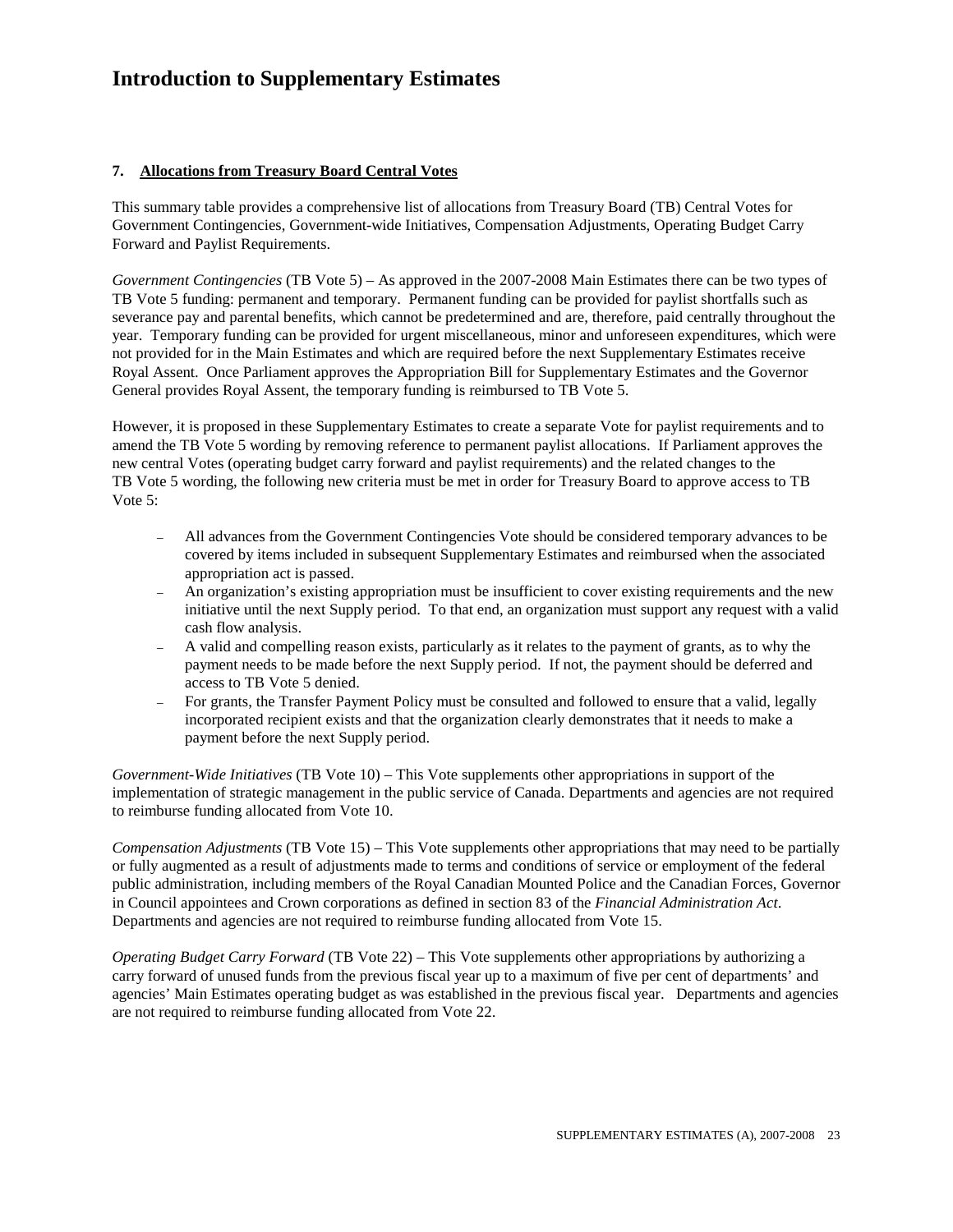*Paylist Requirements* (TB Vote 23) – This Vote supplements other appropriations by providing the government with funding to meet legal requirements of the employer such as parental leave, maternity leave, entitlements upon cessation of service or employment and adjustments made to terms and conditions of service or employment in the public service. Departments may access this vote throughout the fiscal year. Supplemental paylist requirements are generally identified towards the end of each fiscal year, and no requests have been submitted for Treasury Board consideration at the time of preparation of these Supplementary Estimates. Departments and agencies are not required to reimburse funding allocated from Vote 23.

## **8. Horizontal Items included in these Supplementary Estimates**

A horizontal initiative is an initiative in which partners from two or more departments have established a formal funding agreement (e.g. Memorandum to Cabinet, Treasury Board submission, federal-provincial agreement) to work toward the achievement of shared outcomes.

This table provides a summary of those items for which funding is sought in these Supplementary Estimates. While the list is not exhaustive, it does provide an overview of initiatives related to these Supplementary Estimates where two or more organizations are seeking incremental funding increases.

## **9. Transfers between organizations included in these Supplementary Estimates**

Departments often request the authority to transfer monies between organizations for various purposes. This table provides a summary of these transactions.

#### **10. \$1 Items included in these Supplementary Estimates**

Supplementary Estimates often include what are known as "one dollar items", which seek an alteration in the existing allocation of funds or to existing vote wording (as in the case of loan guarantees) as authorized in the Main Estimates. The purpose of a one dollar item is not to seek new or additional funds, but rather to re-allocate existing spending authorities between votes and/or to provide appropriate authorities. Therefore, since no new funds are requested, the "one-dollar" amount is merely symbolic.

For example, one-dollar items may be used to:

- Transfer funds from one Vote to another;
- Write off debts:
- Adjust loan guarantees;
- Authorize grants; or
- Amend previous appropriation acts.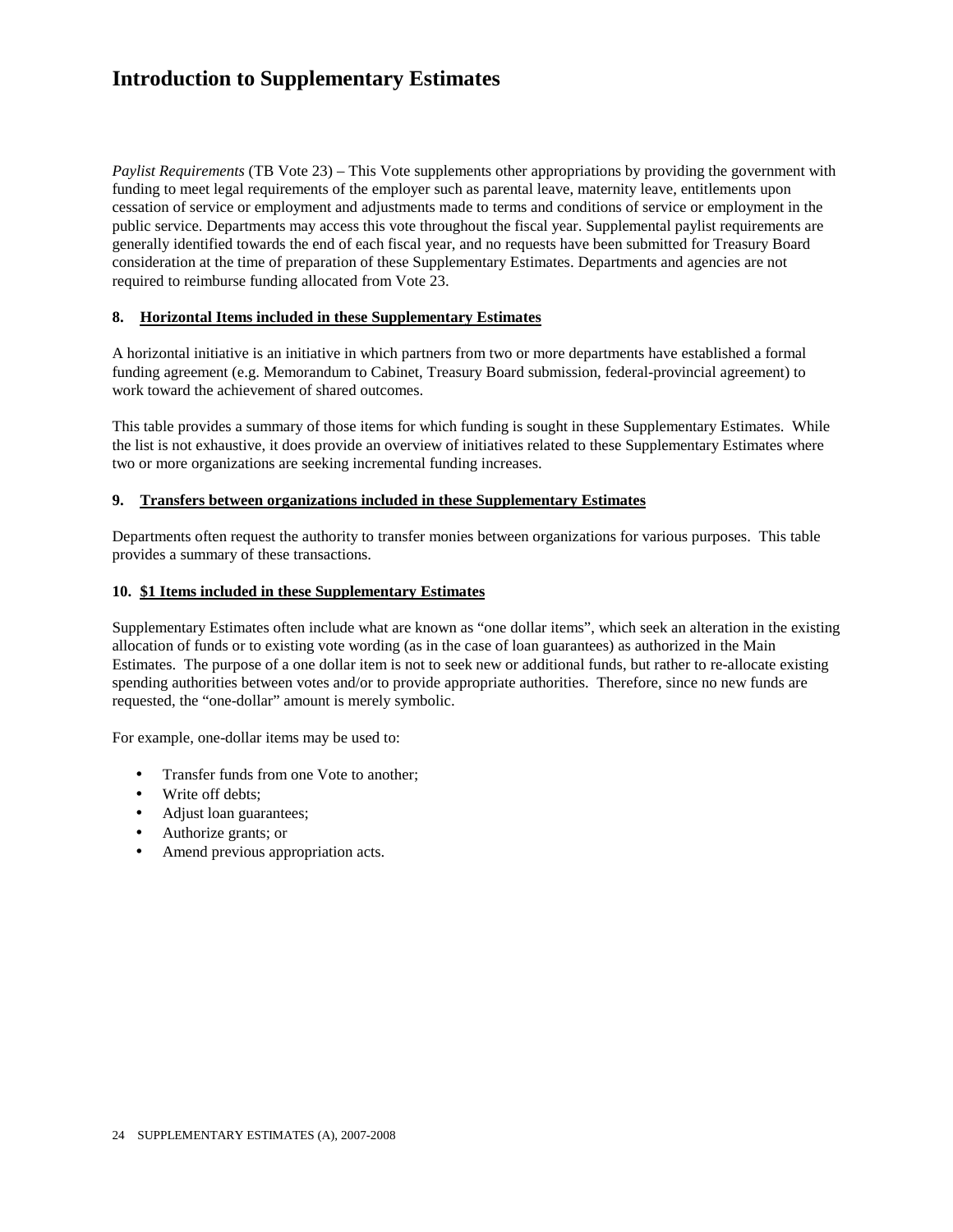## **Detail by Department, Agency and Crown Corporation**

Departments, agencies and Crown corporations for which a Minister is responsible, or reports to Parliament, are grouped together to provide a total ministry presentation.

Each organization is divided into five sections:

- 1. Ministry Summary;
- 2. Explanation of Requirements (Voted Appropriations, Funds Available, Transfers and Statutory Appropriations);
- 3. Explanation of Funds Available (if applicable);
- 4. Transfer Payments (if applicable); and
- 5. New Major Capital Projects (if applicable)

#### **1. Ministry Summary**

This table displays all voted and statutory information in Ministry order, including:

- Truncated Vote wording;
- Authorities to date Main Estimates plus any prior Supplementary Estimates funding;
- Transfers between Votes and between organizations;
- Adjustments to Appropriations (new funding requests); and
- Total Estimates to date.

Where the total program supplement results in a net zero or negative amount for an organization, this will not form part of the Appropriation Bill for these Supplementary Estimates. Net zero or negative amounts are displayed for information purposes only and do not change the Appropriation Bill.

## **2. Explanation of Requirements**

This section provides a description of the individual items or initiatives for which spending authority is being requested. Horizontal initiatives affecting more than one organization are flagged as (*horizontal item*) and will be displayed in the summary table "Horizontal Items included in these Supplementary Estimates", presented at the front end of these Supplementary Estimates.

This section also identifies all transfers between and within organizations, whether they relate to: a transfer of monies between organizations to accomplish a particular objective; the transfer of responsibility for the delivery of a program; realignments flowing from machinery changes announced by the government; or transfers within an organization to support program needs. Transfers do not have an impact on new appropriations being requested by organizations. Transfers will be displayed in the Ministry Summary separately from new appropriations and will also be displayed in the summary table dealing with transfers between organizations at the front end of these Supplementary Estimates.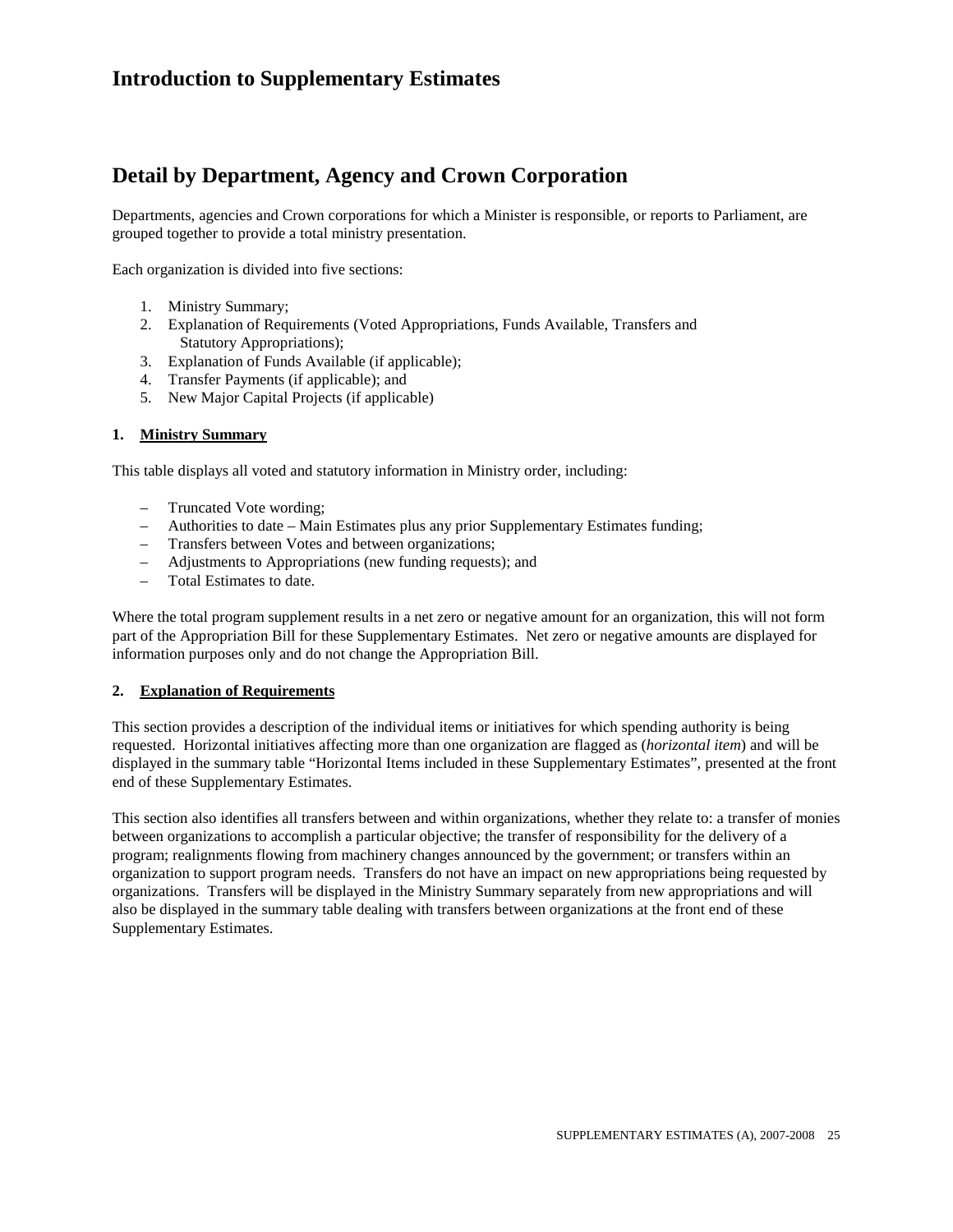## **3. Explanation of Funds Available**

This section provides information about funds that are used to offset or reduce new spending requirements included in Supplementary Estimates. To minimize the amount of new appropriation authorities requested from Parliament, surplus spending authority available in one Vote can be redirected to another Vote to reduce the overall amount of supplementary spending authority required. As well, surplus spending authority available in a number of frozen allotments can be used with Treasury Board authority to reduce the amount of new appropriations required.

Some examples of surplus spending authority used for offsets include: funds transferred from one Vote to another Vote in the same organization; or funds moved from one fiscal year to another fiscal year in the same organization.

#### **4. Transfer Payments**

This table provides a listing of transfer payments by program activity.

A transfer payment is a grant, contribution or other payment made for the purpose of furthering an organization's objectives but for which no goods or services are received.

Grants, contributions and other transfer payments differ in several respects:

- i) Contributions are conditional payments and subject to audit whereas grants are neither;
- ii) Contributions require an arrangement between the recipient and the donor identifying the terms and conditions governing their payment while grants do not;
- iii) Other transfer payments are payments based on legislation or an arrangement which normally includes a formula or schedule of payments as one element used to determine the annual amount; and
- iv) The wording used in the Estimates to describe a grant has a legislative character, while that used for contributions and other transfer payments is informational.

## **5. New Major Capital Projects**

This section provides a listing of new major capital projects not shown in previous Estimates and which each have a total estimated cost of \$1 million or more. The information is presented by program activity and by region (from east to west), and provides total estimated costs, as well as the amount expected to be spent during the current fiscal year.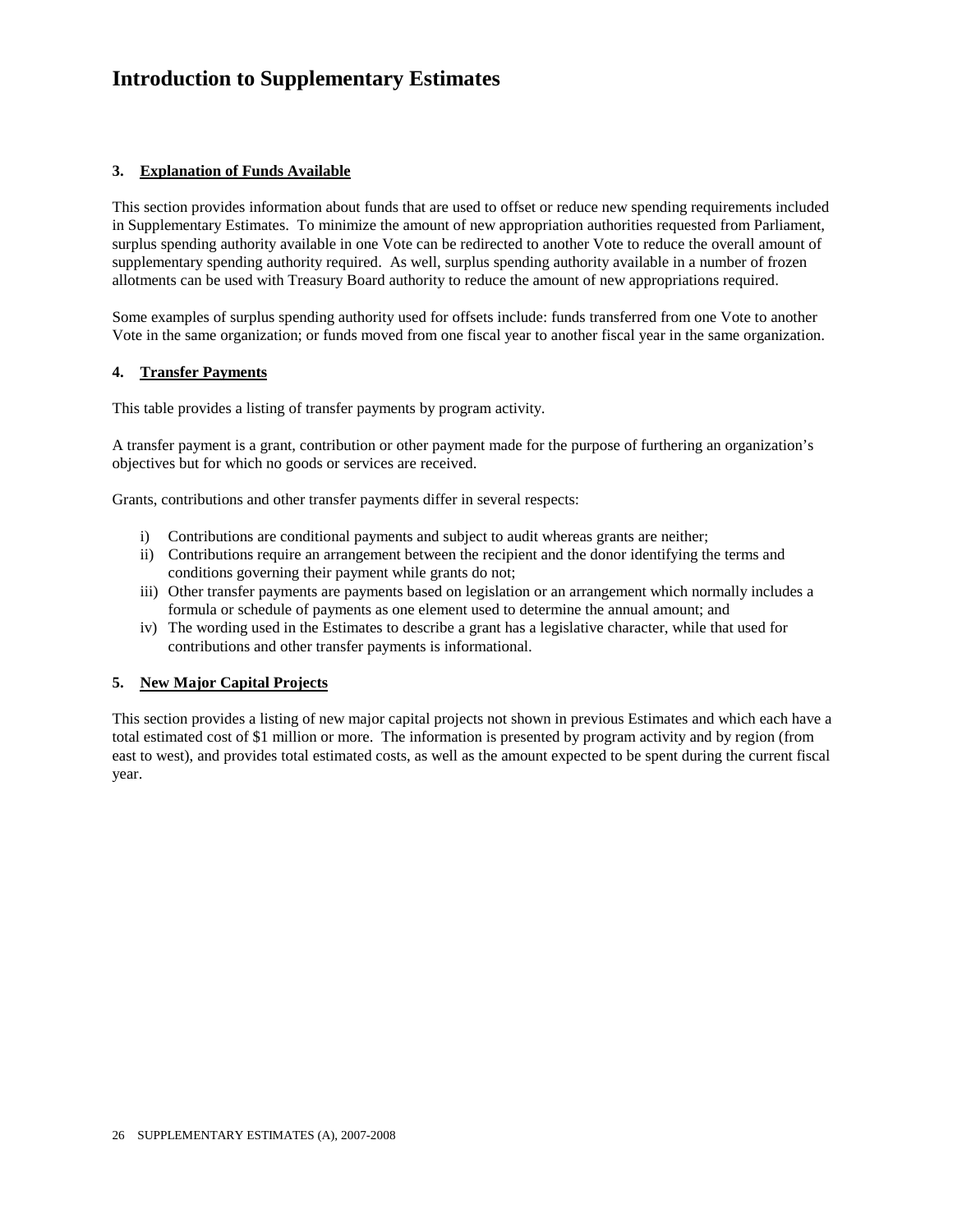## **Explanation of the Standard Object of Expenditures**

## 1. *Personnel*

- Salaries and wages, overtime, severance pay, retroactive pay and other special pay of civilian continuing (full-time) or term (part-time, seasonal and casual) employees except those of agency and proprietary Crown corporations, as well as members of the military and the Royal Canadian Mounted Police.
- − Judges' salaries, those of the Governor General, the Lieutenant-Governors and the indemnities to Members of both Houses of Parliament, and all types of allowances paid to or in respect of continuing and term employees (such as living, terminable, foreign service, isolated post, board and subsistence allowances, shift differential allowances for assistants, and other such allowances).
- Ministers' motor car allowances, and the expense allowances to Senators and Members of the House of Commons.
- The government's contribution to various employee benefit plans (the Public Service Superannuation Account, the Supplementary Retirement Benefits Account, the Canada Pension Plan Account, the Quebec Pension Plan Account, the Public Service Death Benefit Account and the Employment Insurance Account).
- The Royal Canadian Mounted Police Superannuation Account, the Canadian Forces Superannuation Account and the Members of Parliament Retiring Allowances Account, and the Government's contribution to provincial and other medical and hospital insurance plans and supplementary personnel costs for various purposes.

## 2. *Transportation and Communications*

- Traveling and transportation expenses of government employees, members of the Canadian Forces and the Royal Canadian Mounted Police, removal expenses of those persons and their dependants, and living and other expenses of such persons on travel status, judges' traveling expenses, and traveling expenses and allowances payable to Senators and Members of the House of Commons.
- Transportation of persons by contract and chartered facilities or by other means (including traveling expenses of persons engaged in field survey work, inspections and investigations), and traveling and transportation of non-Government employees such as travel costs of veterans who are applicants for treatment or pensions.
- − Ordinary postage, airmail, registered mail, parcel post special delivery mail, post office box rentals, and any other postal charges.
- Expenditures relating to the transportation of goods other than initial delivery cost on a purchase (which is included in the Standard Object covering the cost of the purchase itself) including charges for courier services provided by outside carriers.
- − All costs of telecommunication services by telephone, telegram, cable, teletype, radio and wireless communication (tolls, rates, etc.) and other communication costs such as courier services provided by outside agencies and communication services performed under contract or agreement.

## 3. *Information*

- − Advertising services acquired for publicity and general purposes from advertising agencies or directly for time on broadcast media or for space in print media or on outdoor posters or billboards. It includes advertising and creative work services such as graphic artwork.
- − Publishing services for commissioning, marketing, distribution and sales of publications sponsored by the department, and for the acquisition of related government publications. Also included are services for printing, duplicating, photocopying, text editing, design of graphics, art work, technical and advisory services such as computerized text processing and mass transmission of printed material. In addition, it includes exposition services such as exhibits and associated audio-visual services related to exhibitions and displays.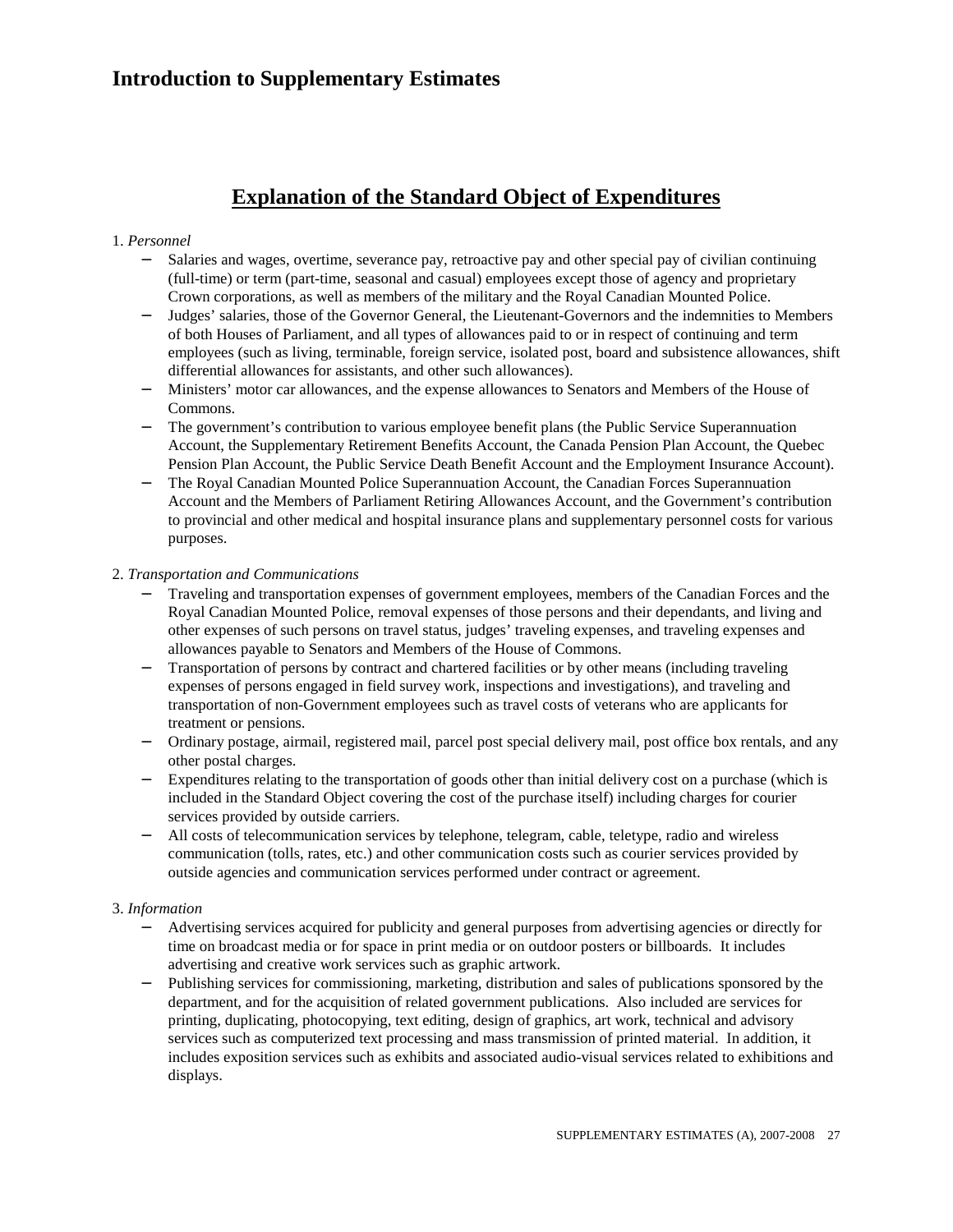Public relations and public affairs services for attitude and service assessment surveys, sales promotion, marketing, export marketing, public relations and publicity, opinion polls, and contracts to organize and operate focus groups and media monitoring services. It also includes services for speech writing, press releases, briefing, press conferences and special events.

## 4. *Professional and Special Services*

- Provision for all professional services performed by individuals or organizations such as payments (in the nature of fees, commissions, etc.) for the services of accountants, lawyers, architects, engineers, scientific analysts, reporters, and translators; for teachers at various levels of educational institutions; for doctors, nurses and other medical personnel; for management, data processing and other research consultants; and for other outside technical, professional and other expert assistance.
- Payments for hospital treatment, care of veterans and welfare services, payments for the provision of informatics services, payment of tuition for Indians at non-federal schools, purchase of training services under the *Adult Occupational Training Act*, and payments made to the Canada School of Public Service for training.
- − Payments for Corps of Commissionaires services and for other operational and maintenance services performed under contract, such as armoured cars, laundry and dry cleaning, cleaning of buildings, temporary help, hospitality, storage and warehousing, and other business services, as well as payments made to the Department of Public Works and Government Services for contract administration.

## 5. *Rentals*

- Rental of properties required for special purposes by the various departments and for the accommodation of government offices and services by the Department of Public Works and Government Services.
- − Hire and charter with or without crew of vessels, aircraft, motor vehicles and other equipment, and rental of telecommunication and office equipment including computers.

Storage and warehousing services is, however, in Standard Object 4 even though it involves the rental of space.

#### 6. *Purchased Repair and Maintenance*

- The repair and upkeep under contract of the durable physical assets provided for in Standard Object 8 for Acquisition of Land, Buildings, and Works and of equipment provided for in Standard Object 9 for Acquisition of Machinery and Equipment.
- − Payments to the Department of Public Works and Government Services for tenant services.
- − Materials, supplies and other charges for repairs undertaken by a department directly are coded to other objects, according to the nature of the purchase.

## 7. *Utilities, Materials and Supplies*

- − The provision for all payments for services of a type normally provided by a municipality, or public utility service such as the supply of water, electricity, gas, etc., and includes water, light, power and gas services, and payment for such services whether obtained from the municipality or elsewhere.
- The provision for materials and supplies required for normal operation and maintenance of government services such as:
	- o gasoline and oil purchased in bulk; fuel for ships, planes, transport and heating
	- o feed for livestock
	- o food and other supplies for ships and other establishments
	- o livestock purchased for ultimate consumption or resale
	- o seed for farming operations
	- o books and other publications purchased for outside distribution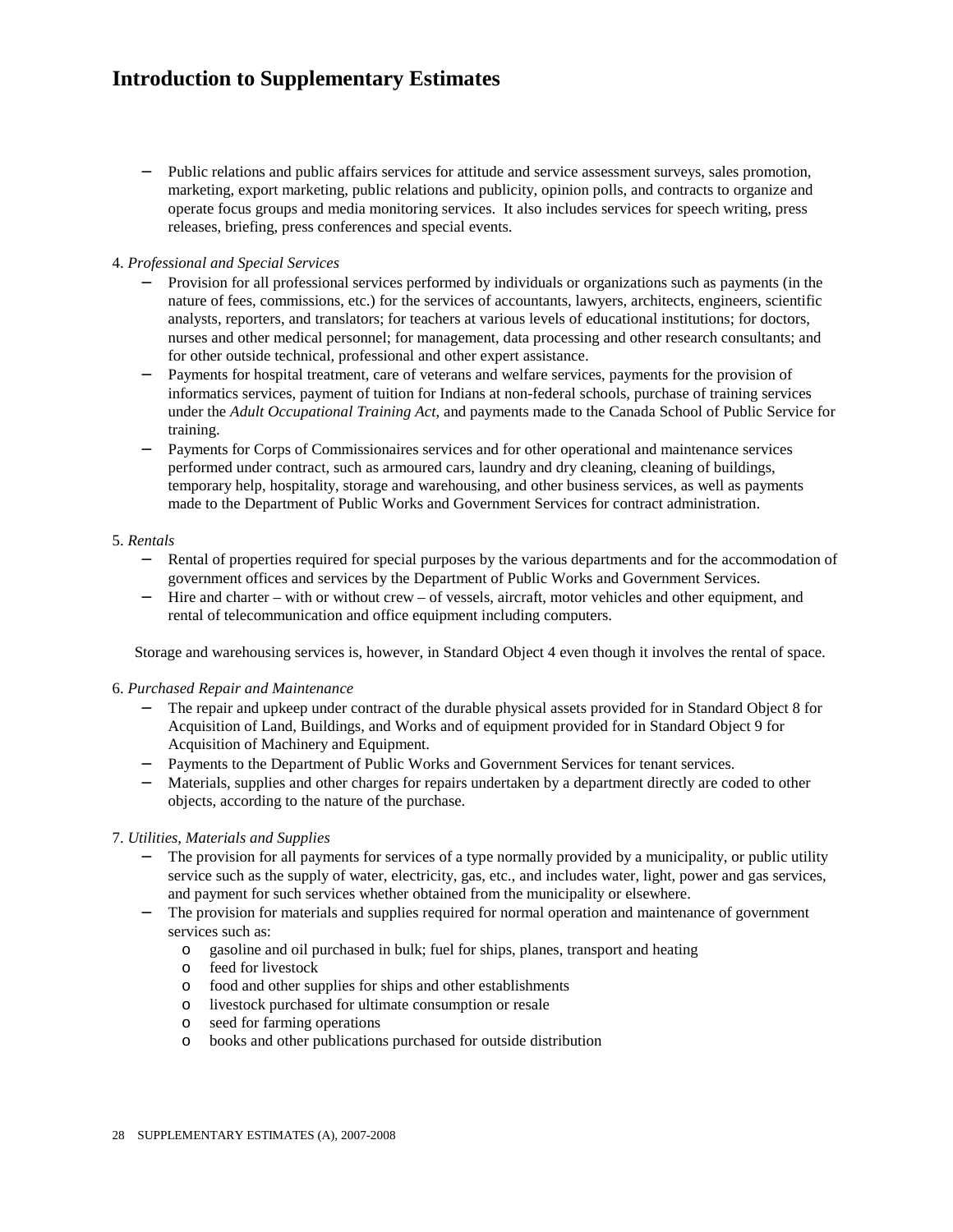- o uniforms and kits
- o photographs, maps and charts purchased for administrative and operational purposes
- o laboratory and scientific supplies, including samples for testing
- o drafting, blueprinting and artists' supplies; supplies for surveys and investigations
- o chemicals
- o hospital, surgical and medical supplies
- o works of art for exhibits, and historical material for galleries, museums and archives
- o char service supplies
- o coal and wood
- o electrical supplies
- o repair parts other than parts normally acquired with equipment at the time of purchase for aircraft, ships, road vehicles, and for communication and other equipment; and all other materials and supplies.

#### 8. *Acquisition of Land, Buildings, and Works*

- − All expenditures for the acquisition of buildings, roads, irrigation works, canals, airports, wharves, bridges and other such types of fixed assets.
- − Improvements involving additions or changes of a structural nature, and for installing fixed equipment which is essentially a part of the work or structure such as elevators, heating and ventilating equipment.
- − All reconstruction of such types of physical assets and such projects performed under contract or agreement.
- − The purchase of land.

Expenditures pursuant to contracts for new construction for casual employees hired or continuing employees assigned to work full or part-time on specified projects, travel, professional services, equipment rentals, equipment maintenance and of materials purchased directly for use on such projects are charged to the relevant standard objects (Standard Objects 1 to 9).

#### 9. *Acquisition of Machinery and Equipment*

- Expenditures for the acquisition of all machinery, equipment, office furniture and furnishings, electronic data processing and electronic or other office equipment.
- − Microfilming equipment and supplies, inter-office communication equipment, postal meter machines, machine records and all other office equipment.
- − Motor vehicles, aeroplanes, tractors, road equipment, telecommunications and related equipment, laboratory and other scientific equipment, vessels, icebreakers and other aids to navigation and all other types of light and heavy equipment; includes ammunition and various types of equipment for National Defence, such as ships, aircraft, mechanical equipment, fighting vehicles, weapons, engines and such spare parts and supplies as are normally acquired with that equipment at the time of purchase.

## 10. *Transfer Payments*

- − Grants, contributions, subsidies and all other transfer payments made by government.
- − Major social assistance payments made to persons such as Old Age Security benefits and related allowances, Veterans' pensions and allowances.
- − Subsidies and payments to the provinces and territories under the *Constitution Acts*, the *Federal-Provincial Fiscal Arrangements Act*, the Canada Health and Social Transfers and for official languages.
- − Payments to Indians and Inuit in support of self-government initiatives, health, educational, social and community development programming and in respect of native claims.
- Payments to the territorial governments pursuant to financing agreements entered into between the Minister of Finance and the respective territorial Minister of Finance.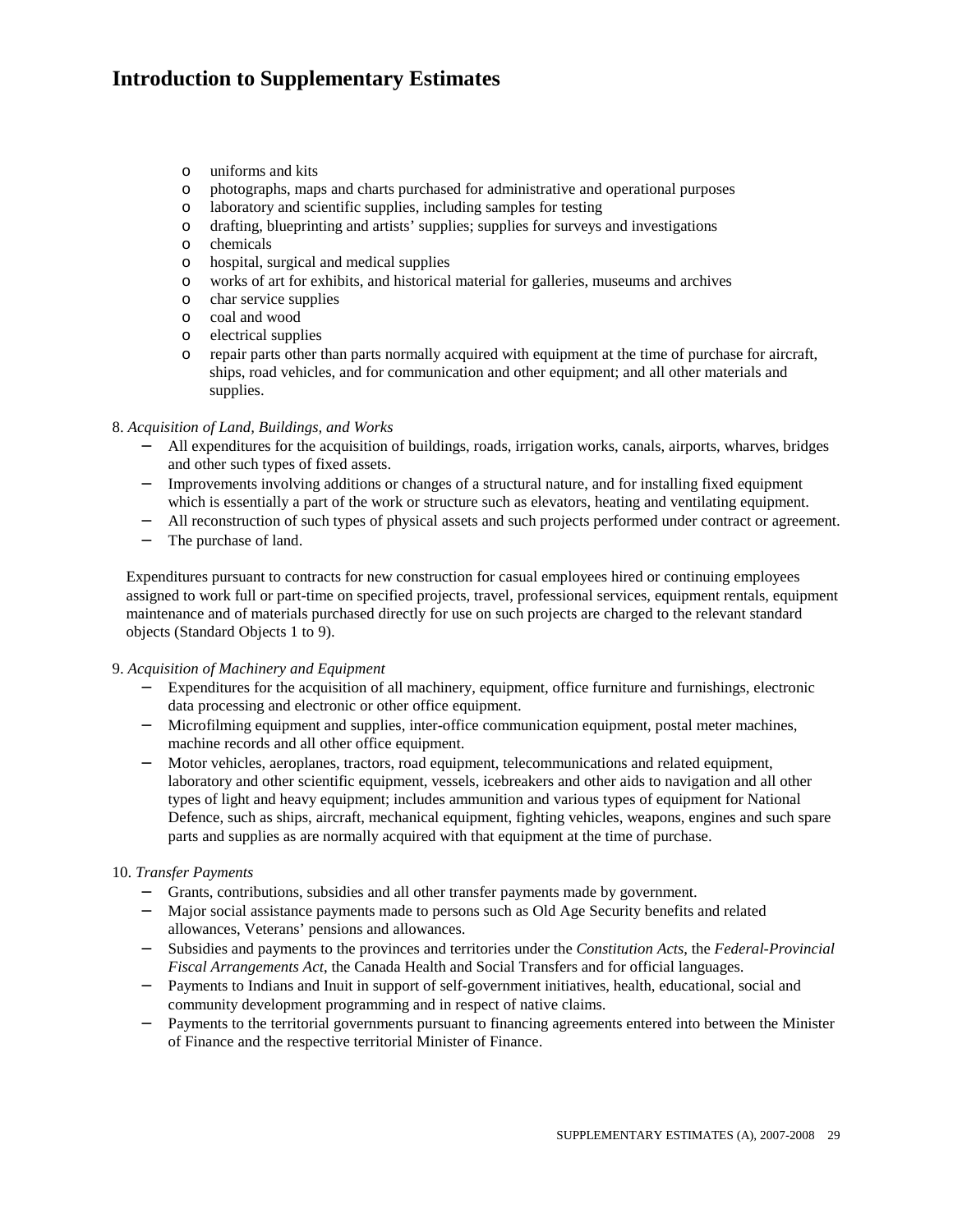- Subsidies and capital assistance to industry; research grants and other assistance towards research carried on by nongovernmental organizations; scholarships.
- − Sustaining grants to many national and international non-profit organizations.
- − Contributions to international organizations and assessments for membership in such organizations, such as the contribution to the International Food Aid Program and Canada's assessment for membership in the United Nations.

Most of the payments in this standard object category are identified in the Estimates as "Grants" or "Contributions". The former are not subject to audit and are therefore restricted by Parliament as to amount and recipient and often as to purpose through the approval of the supply bill which specifies "grants listed in the Estimates"; the latter are conditional and subject to audit and are not so restricted.

#### 11. *Public Debt Charges*

- − Interest on the unmatured debt of Canada (including Treasury Bills) and on other liabilities such as trust and other special funds.
- The cost of issuing new loans, amortization of bond discount, premiums and commissions.
- − The cost of servicing and administering the Public Debt.

## 12. *Other Subsidies and Payments*

- − Payments to Crown corporations that include those made to provide for operating deficits as well as other transfers paid to Crown corporations.
- − Payments to certain non-budgetary accounts (such as the government contributions to agricultural commodities stabilization accounts, as well as benefits under the *Veterans Land Act),* as well as the writeoffs of various types of losses, the annual adjustment of reserves for financial claims and some other miscellaneous items referred to as "Sundries".

Miscellaneous expenditures include licences, permits and payments for dockage, towage, wharfage and mooring privileges; bonding of government employees, loss of personal effects, and expenditures for small miscellaneous articles and services. Also included are many small items and services that do not lend themselves to identification under specific headings detailed in this summary.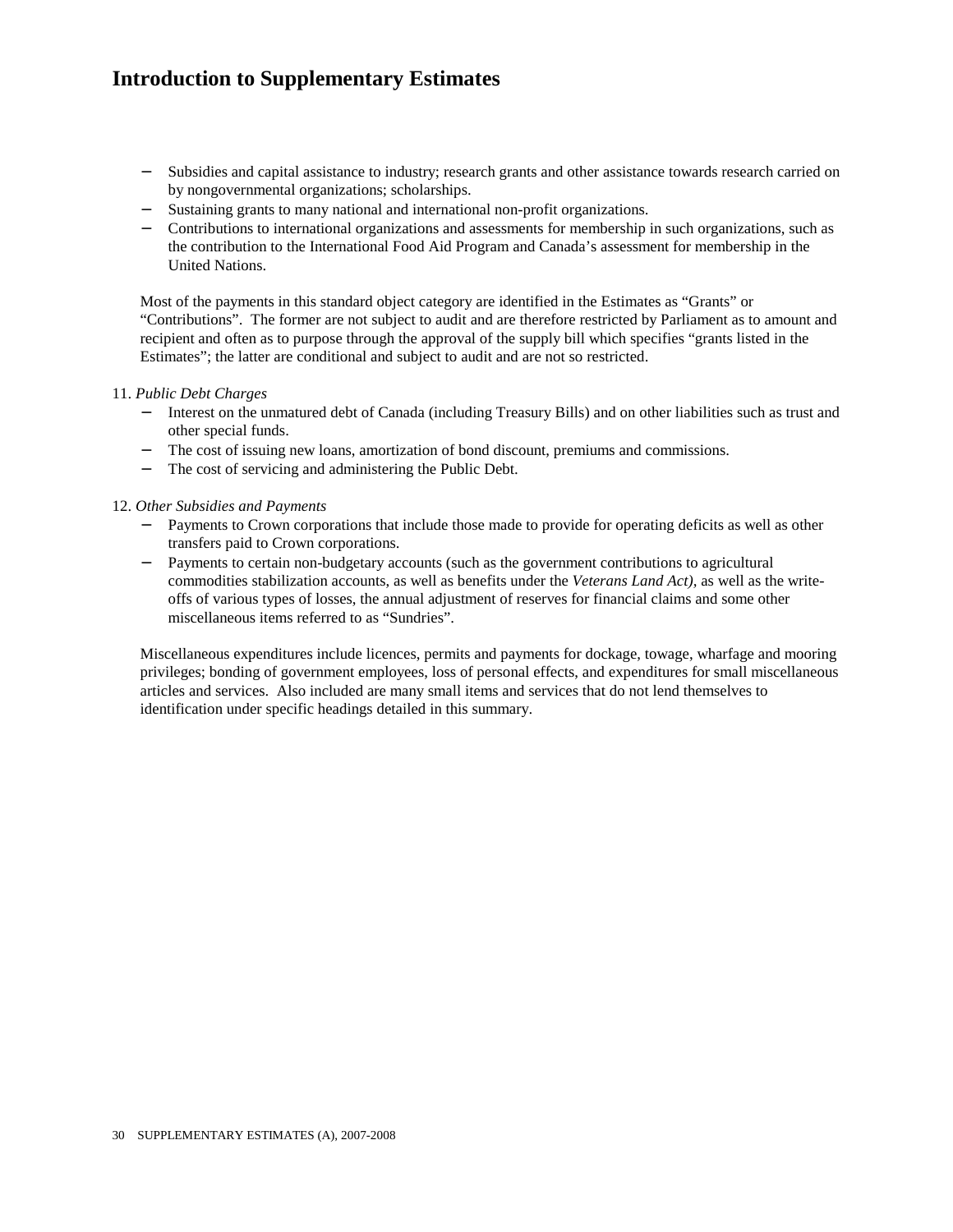## **SUMMARY TABLES**

**Summary of these Supplementary Estimates Summary of Estimates to Date for 2007-2008 Proposed Schedules to the Appropriation Bill Statutory Items in these Supplementary Estimates Summary of Changes to Voted Appropriations Supplementary Estimates by Standard Object of Expenditure Allocations from Treasury Board Central Votes Horizontal Items included in these Supplementary Estimates Transfers between organizations included in these Supplementary Estimates \$1 Items included in these Supplementary Estimates**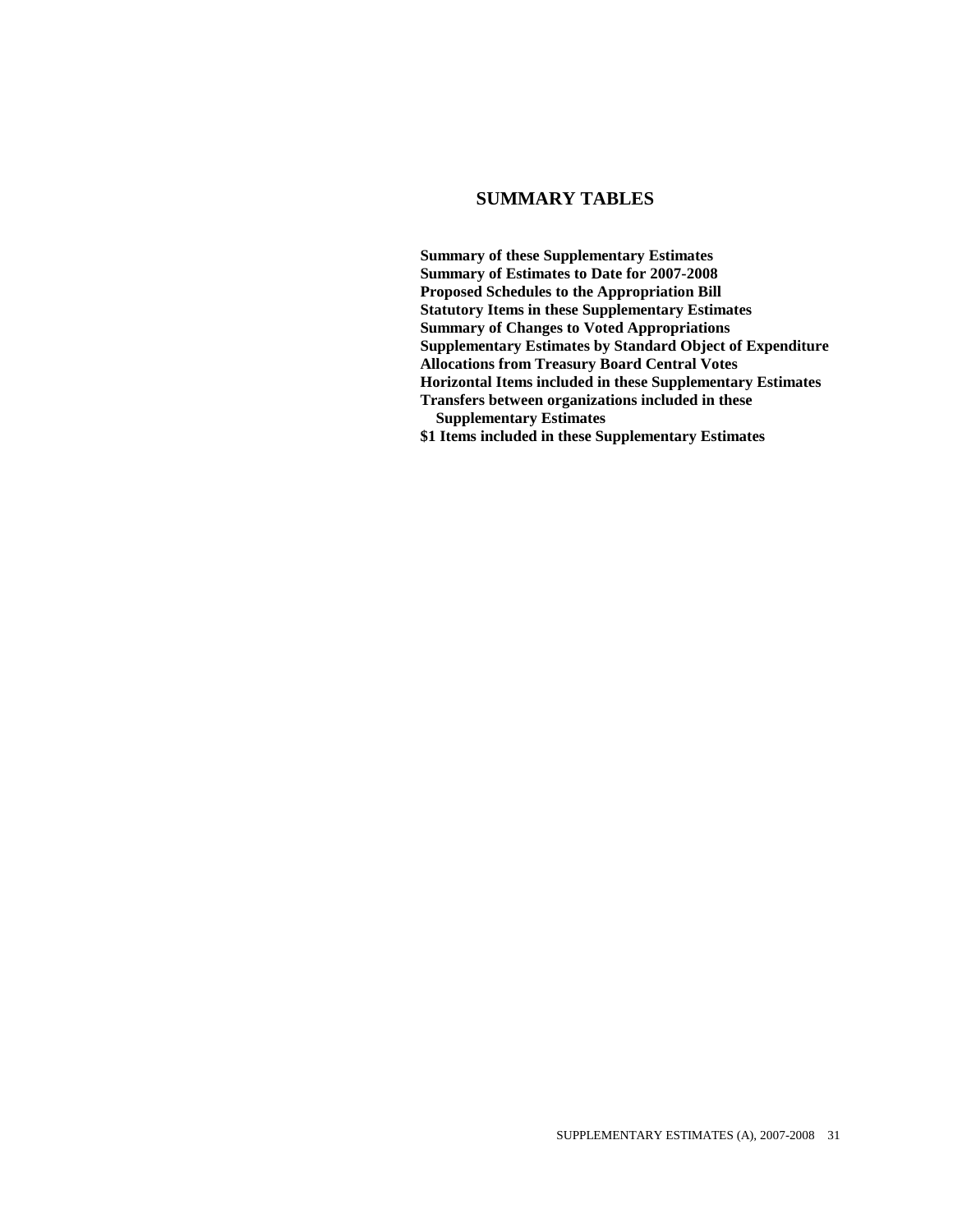# <span id="page-28-0"></span>**Summary of these Supplementary Estimates**

| Department or Agency                    | Authorities to Date            |                                            |
|-----------------------------------------|--------------------------------|--------------------------------------------|
|                                         | Budgetary                      | $Non-$<br>Budgetary                        |
| AGRICULTURE AND AGRI-FOOD               |                                |                                            |
|                                         | 2,434,320,524                  | .                                          |
|                                         | 587, 351, 000                  | .                                          |
|                                         | 34,732,000                     | .                                          |
| ATLANTIC CANADA OPPORTUNITIES AGENCY    |                                |                                            |
|                                         | 366,329,000<br>3,547,647,752   | .                                          |
| CANADIAN HERITAGE                       |                                | .                                          |
|                                         | 1,363,014,522                  | .                                          |
|                                         | 181, 321, 250                  | .                                          |
|                                         | 1,043,953,000                  | .                                          |
|                                         | 61,136,000                     | .                                          |
|                                         | 84,221,000                     | .                                          |
|                                         | 119,303,000                    | .                                          |
|                                         | 35, 215, 575                   | .                                          |
|                                         | 13,241,000                     | .                                          |
|                                         | 46,752,000<br>25,835,000       | .                                          |
|                                         | 11,405,000                     | .<br>.                                     |
|                                         | $\alpha$ , $\alpha$ , $\alpha$ | .                                          |
|                                         | 19,889,000                     | .                                          |
|                                         | 104,649,000                    | .                                          |
| CITIZENSHIP AND IMMIGRATION             |                                |                                            |
|                                         | 1,187,330,522                  | 1                                          |
|                                         | 113,612,000                    | .                                          |
| <b>ENVIRONMENT</b>                      | 394,700,000                    | .                                          |
|                                         | 841, 953, 522                  | .                                          |
|                                         | 16,540,000                     | 1.1.1.1                                    |
|                                         | 650,059,221                    | $\alpha$ is a set                          |
| <b>FINANCE</b>                          |                                |                                            |
|                                         | 75,811,433,522<br>44,893,000   | 5,247,001<br>.                             |
|                                         | 1,538,588,522                  | $\mathbb{Z}^2$ . The set of $\mathbb{Z}^2$ |
| FOREIGN AFFAIRS AND INTERNATIONAL TRADE |                                |                                            |
|                                         | 2,002,226,044                  | 679,000,000                                |
|                                         | 3,026,542,522                  | 22,643,002                                 |
|                                         | 137,441,000                    |                                            |
|                                         | 5,784,000                      | $\mathbb{Z}^2$ . The set of $\mathbb{Z}^2$ |
| <b>HEALTH</b>                           |                                |                                            |
|                                         | 3,028,263,000                  | $\ldots$                                   |
|                                         | 869,521,000                    | .                                          |
| HUMAN RESOURCES AND SKILLS DEVELOPMENT  | 658, 342, 000                  | .                                          |
|                                         | 39,605,296,044                 | 855,695,000                                |
|                                         | 1,985,382,000                  | (258, 431, 000)                            |
| INDIAN AFFAIRS AND NORTHERN DEVELOPMENT |                                |                                            |
|                                         | 6, 232, 167, 422               | 74,503,000                                 |
| <b>INDUSTRY</b>                         | 596,693,000                    |                                            |
|                                         | 995, 339, 522                  | 800,000                                    |
|                                         | 368,182,000                    | .                                          |
|                                         | 672,539,000                    | $\ldots$ .                                 |
|                                         | 899,551,000                    | $\ldots$ .                                 |
|                                         | 619,260,000                    | $\ldots$ .                                 |
|                                         | 454,113,000                    |                                            |

 $\equiv$ 

\* See footnote on page 34.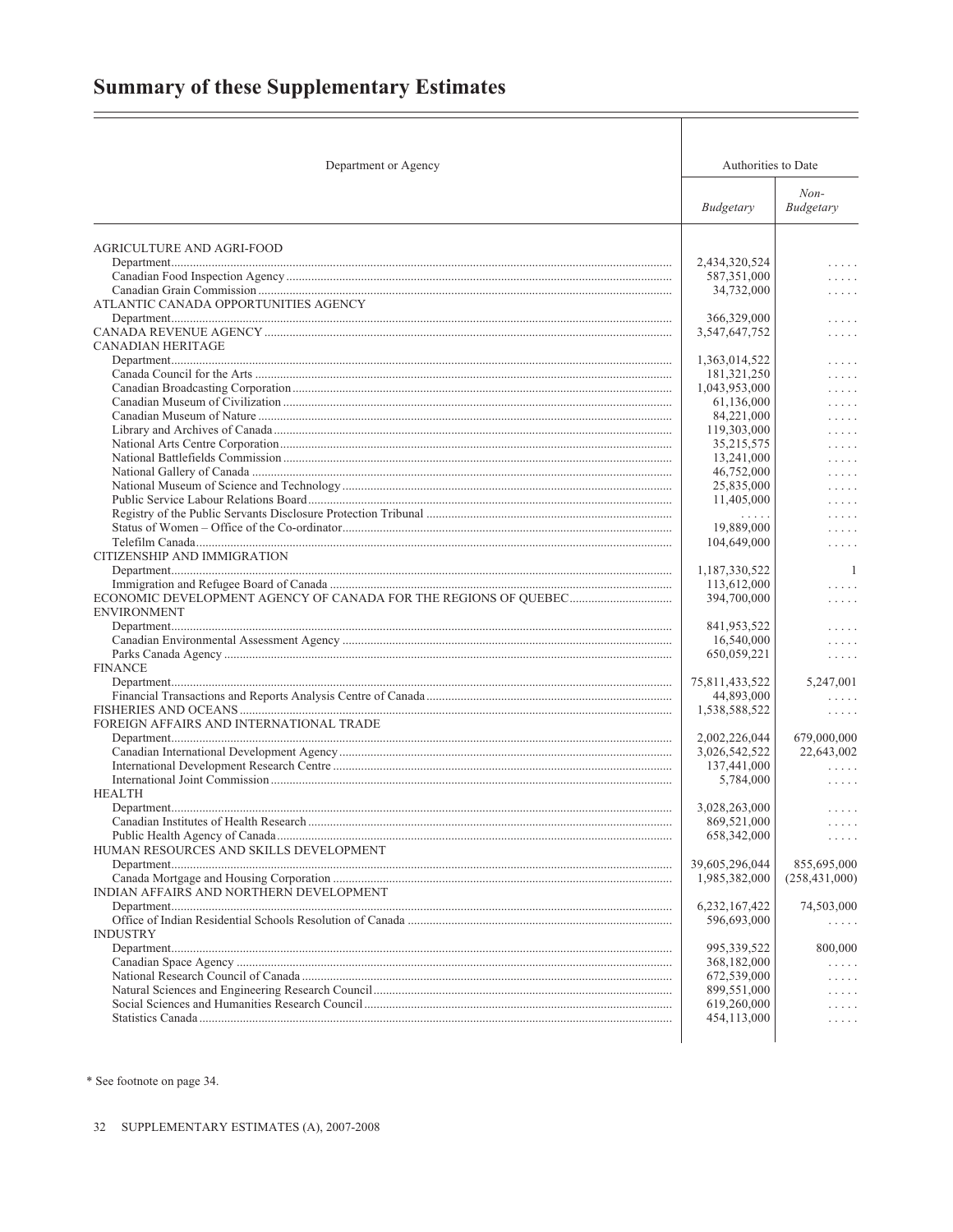|                                        | These Supplementary Estimates |                                     |                                                                    | Total Estimates to Date |                          |                              |                             |
|----------------------------------------|-------------------------------|-------------------------------------|--------------------------------------------------------------------|-------------------------|--------------------------|------------------------------|-----------------------------|
|                                        |                               | Budgetary                           | Non-Budgetary                                                      |                         |                          |                              | $Non-$                      |
| Transfer                               | To be Voted                   | <i>Statutory</i>                    | To be Voted                                                        | Statutory               | Total                    | Budgetary                    | Budgetary                   |
| \$                                     | \$                            | \$                                  | \$                                                                 | \$                      | \$                       | \$                           | \$                          |
| 133,399                                | 148,924,793                   | 431,450,000                         | $\mathbb{Z}^2$ . $\mathbb{Z}^2$ , $\mathbb{Z}^2$                   | .                       | 580,508,192              | 3,014,828,716                | .                           |
| (2, 237, 809)                          | 24,947,097                    | $\alpha$ , $\alpha$ , $\alpha$      | $\mathbb{Z}^2$ . The set of $\mathbb{Z}^2$                         | .                       | 22,709,288               | 610,060,288                  | .                           |
| .                                      | 7,300,000                     | $\ldots$                            | $\ldots$                                                           | .                       | 7,300,000                | 42,032,000                   | .                           |
| (99,612)                               | 2,832,809                     | .                                   | $\ldots$                                                           | $\ldots$                | 2,733,197                | 369,062,197                  | .                           |
| 257,688,988                            | 53,936,519                    | .                                   | $\alpha$ is a second                                               | .                       | 311,625,507              | 3,859,273,259                | .                           |
|                                        |                               |                                     |                                                                    |                         |                          |                              |                             |
| (9,872,990)<br>456,327                 | 87,688,218                    | .<br>$\alpha$ , $\alpha$ , $\alpha$ | $\alpha$ is a second<br>$\ldots$                                   | .<br>.                  | 77,815,228<br>456,328    | 1,440,829,750<br>181,777,578 | .<br>.                      |
| $\mathbb{Z}^2$ . In the $\mathbb{Z}^2$ | 60,000,000                    | $\ldots$                            | $\alpha$ is a second                                               | .                       | 60,000,000               | 1,103,953,000                | .                           |
| .                                      | 725,400                       | .                                   | $\alpha$ is a second                                               | .                       | 725,400                  | 61,861,400                   | .                           |
| .                                      | 720,000                       | $\ldots$                            | $\alpha$ is a second                                               | .                       | 720,000                  | 84,941,000                   | .                           |
| 23,162,000                             | 12,360,789                    | .                                   | $\mathbb{Z}^2$ . The set of $\mathbb{Z}^2$                         | .                       | 35,522,789               | 154,825,789                  | .                           |
| 342,640                                | 20,368,000                    | .                                   | $\alpha$ is a second                                               | .                       | 20,710,640               | 55,926,215                   | .                           |
| 325,000                                | 1                             | $\ldots$                            | $\alpha$ is a second                                               | .                       | 325,001                  | 13,566,001                   | .                           |
| $\ldots$                               | 4,650,000                     | $\ldots$                            | $\alpha$ is a second                                               | .                       | 4,650,000                | 51,402,000                   | .                           |
| $\alpha$ , $\alpha$ , $\alpha$         | 4,736,000                     | $\ldots$                            | $\alpha$ is a second                                               | .                       | 4,736,000                | 30,571,000                   | .                           |
| .                                      | 2,548,500                     | $\ldots$                            | $\alpha$ is a second                                               | .                       | 2,548,500                | 13,953,500                   | .                           |
| .                                      | 1,643,600                     | .                                   | $\alpha$ is a second                                               | .                       | 1,643,600                | 1,643,600                    | .                           |
| $\ldots$<br>550,000                    | 5,687,058<br>1                | .                                   | $\alpha$ is a second                                               | .                       | 5,687,058<br>550,001     | 25,576,058<br>105,199,001    | .                           |
|                                        |                               | .                                   | $\alpha$ is a second                                               | .                       |                          |                              | .                           |
| (8,812,484)                            | 11,541,777                    | .                                   | $\alpha$ is a second                                               | .                       | 2,729,293                | 1,190,059,815                | $\mathbf{1}$                |
| .                                      | 136,000                       | $\ldots$                            | $\alpha$ is a second                                               | .                       | 136,000                  | 113,748,000                  | .                           |
| (803, 800)                             | 6,080,877                     | .                                   | $\ldots$                                                           | .                       | 5,277,077                | 399,977,077                  | .                           |
|                                        |                               |                                     |                                                                    |                         |                          | 1,132,669,713                |                             |
| 235, 205, 654<br>37,200                | 55,510,537<br>5,845,126       | .                                   | $\alpha$ is a second                                               | .                       | 290,716,191<br>5,882,326 | 22,422,326                   | .                           |
| (250,000)                              | 12,419,834                    | $\ldots$<br>$\alpha$ is a set       | $\alpha$ is a second<br>$\mathbb{Z}^2$ . The set of $\mathbb{Z}^2$ | .<br>$\ldots$           | 12,169,834               | 662,229,055                  | .<br>.                      |
|                                        |                               |                                     |                                                                    |                         |                          |                              |                             |
| 63,134                                 | 272,177                       | 5,023,627,391                       | 1                                                                  | .                       | 5,023,962,703            | 80,835,396,224               | 5,247,002                   |
| .                                      | 5,420,750                     | $\alpha$ , $\alpha$ , $\alpha$      | $\mathbb{Z}^2$ . The set of $\mathbb{Z}^2$                         | .                       | 5,420,750                | 50, 313, 750                 | .                           |
| 2,278,507                              | 131,022,717                   | $\epsilon$ is a set                 | $\mathbb{Z}^2$ . The set of $\mathbb{Z}^2$                         | .                       | 133,301,224              | 1,671,889,746                | .                           |
| 32,926,983                             | 219,613,584                   | 4,500,000                           | $\ldots$                                                           | .                       | 257,040,567              | 2,259,266,611                | 679,000,000                 |
| (19,094,739)                           | 22,447,229                    | 42,140,063                          | 26,583,333                                                         | .                       | 72,075,886               | 3,072,035,075                | 49,226,335                  |
| 2,500,000                              | 10,500,000                    | $\alpha$ , $\alpha$ , $\alpha$      | $\ldots$                                                           | .                       | 13,000,000               | 150,441,000                  | .                           |
| $\ldots$                               | 1,436,000                     | $\alpha$ , $\alpha$ , $\alpha$      | $\ldots$                                                           | .                       | 1,436,000                | 7,220,000                    | .                           |
|                                        |                               |                                     |                                                                    |                         |                          |                              |                             |
| (1,736,192)                            | 191,657,625                   | 9,328,033                           | $\ldots$                                                           | $\ldots$                | 199,249,466              | 3,227,512,466                | .                           |
| 543,590<br>(2,525,199)                 | 47,187,286                    |                                     | $\ldots$                                                           | .                       | 47,730,876               | 917,251,876<br>670,735,745   | .                           |
|                                        | 14,918,944                    | .                                   | .                                                                  | .                       | 12,393,745               |                              | $\sim$ $\sim$ $\sim$ $\sim$ |
| 12,877,151                             | 51,131,434                    | .                                   | .                                                                  | .                       | 64,008,585               | 39,669,304,629               | 855,695,000                 |
| .                                      | 222,730,000                   | 141,000                             | .                                                                  | $\ldots$                | 222,871,000              | 2,208,253,000                | (258, 431, 000)             |
|                                        |                               |                                     |                                                                    |                         |                          |                              |                             |
| 64,049,109                             | 139,203,424                   | 6,088,888                           | .                                                                  | $\ldots$                | 209,341,421              | 6,441,508,843                | 74,503,000                  |
| .                                      | 25,589,000                    | $\ldots$                            | .                                                                  | $\ldots$                | 25,589,000               | 622,282,000                  |                             |
| (45,587,505)                           | 373,591,576                   | .                                   | $\ldots$                                                           | .                       | 328,004,071              | 1,323,343,593                | 800,000                     |
| (2,850,000)                            | 1,246,702                     |                                     | $\cdots$                                                           | .                       | (1,603,298)              | 366,578,702                  | .                           |
| 649,515                                | 43,576,218                    |                                     | .                                                                  | .                       | 44,225,733               | 716,764,733                  | .                           |
| (285, 844)                             | 56,524,096                    |                                     | $\ldots$                                                           | .                       | 56,238,252               | 955,789,252                  | .                           |
| 881,731                                | 29,036,227                    | $\ldots$                            | $\alpha$ is a second                                               | .                       | 29,917,958               | 649,177,958                  | $\ldots$ .                  |
| (51, 464)                              | 594,154                       |                                     | $\ldots$                                                           | .                       | 542,690                  | 454,655,690                  | $\ldots$ .                  |
|                                        |                               |                                     |                                                                    |                         |                          |                              |                             |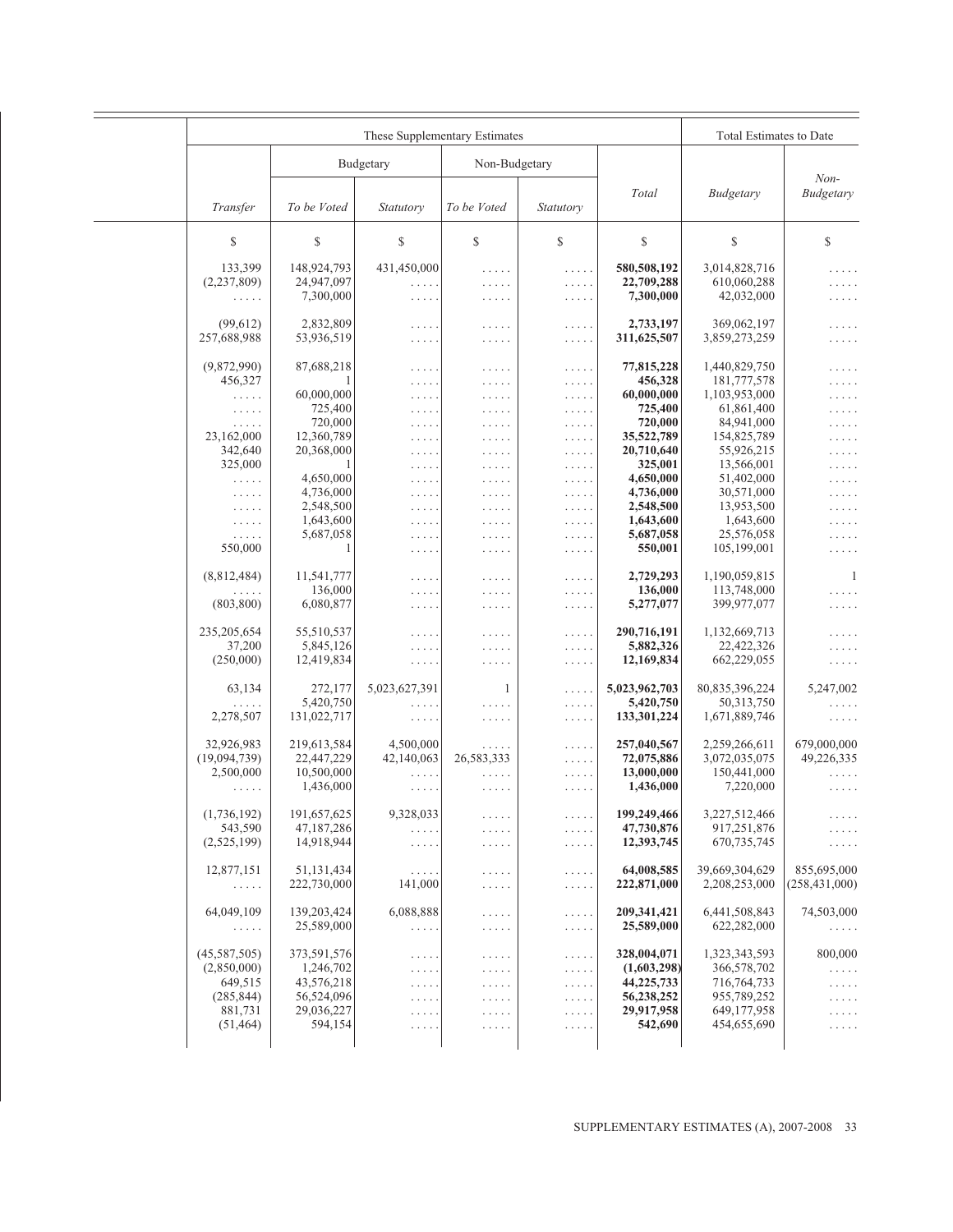## **Summary of these Supplementary Estimates**

| Department or Agency                     | Authorities to Date     |                     |
|------------------------------------------|-------------------------|---------------------|
|                                          | Budgetary               | $Non-$<br>Budgetary |
| <b>JUSTICE</b>                           |                         |                     |
|                                          | 595,671,522             | .                   |
|                                          | 400,274,000             | .                   |
|                                          | 57,728,000              | .                   |
|                                          | 98,526,000              | .                   |
| NATIONAL DEFENCE                         |                         |                     |
|                                          | 16,881,604,778          | .                   |
| <b>NATURAL RESOURCES</b>                 |                         |                     |
|                                          | 2,145,120,522           | .                   |
|                                          | 103,749,000             | .                   |
|                                          | 38,129,000              | .                   |
| <b>PARLIAMENT</b>                        |                         |                     |
|                                          | 410,530,912             | .                   |
|                                          | 5,140,000               | .                   |
| PRIVY COUNCIL                            |                         |                     |
|                                          | 127, 303, 366           | .                   |
|                                          | 19,214,000              | .                   |
| PUBLIC SAFETY AND EMERGENCY PREPAREDNESS |                         |                     |
|                                          | 428,049,666             | .                   |
|                                          | 1,613,234,157           | .                   |
|                                          | 346,475,000             | .                   |
|                                          | 1,870,033,000           | .                   |
|                                          | 43,199,000              | .                   |
|                                          | 3,132,000               | .                   |
|                                          | 2,368,420,880           | .                   |
|                                          | 1,192,000               | .                   |
|                                          | 5,622,000               | .                   |
|                                          | 2,533,686,522           | .                   |
| <b>TRANSPORT</b>                         |                         |                     |
|                                          | 859,026,522             | .                   |
|                                          | 94, 161, 000            | .                   |
|                                          | 2,017,697,000           | .                   |
|                                          | 18,800,000              | .                   |
|                                          | 65,839,000<br>1,333,000 | .                   |
|                                          | 169,001,000             | .                   |
| <b>TREASURY BOARD</b>                    |                         | .                   |
|                                          | 3,000,146,522           | .                   |
|                                          |                         | .                   |
|                                          | 3,363,000               | .                   |
|                                          | 69,060,000              | .                   |
|                                          | 3, 375, 649, 522        | .                   |
|                                          | 253,210,000             | .                   |
|                                          | 1,784,317,826           | .                   |
|                                          | 16,058,500,000          | $\ldots$            |
|                                          | 210,702,208,203         | 1,379,457,004       |

Note: The Authorities to Date amount includes funds for Canada Revenue Agency, Parks Canada Agency and Canada Border Services Agency, which were appropriated in 2006-2007 and will be spent in 2007-2008.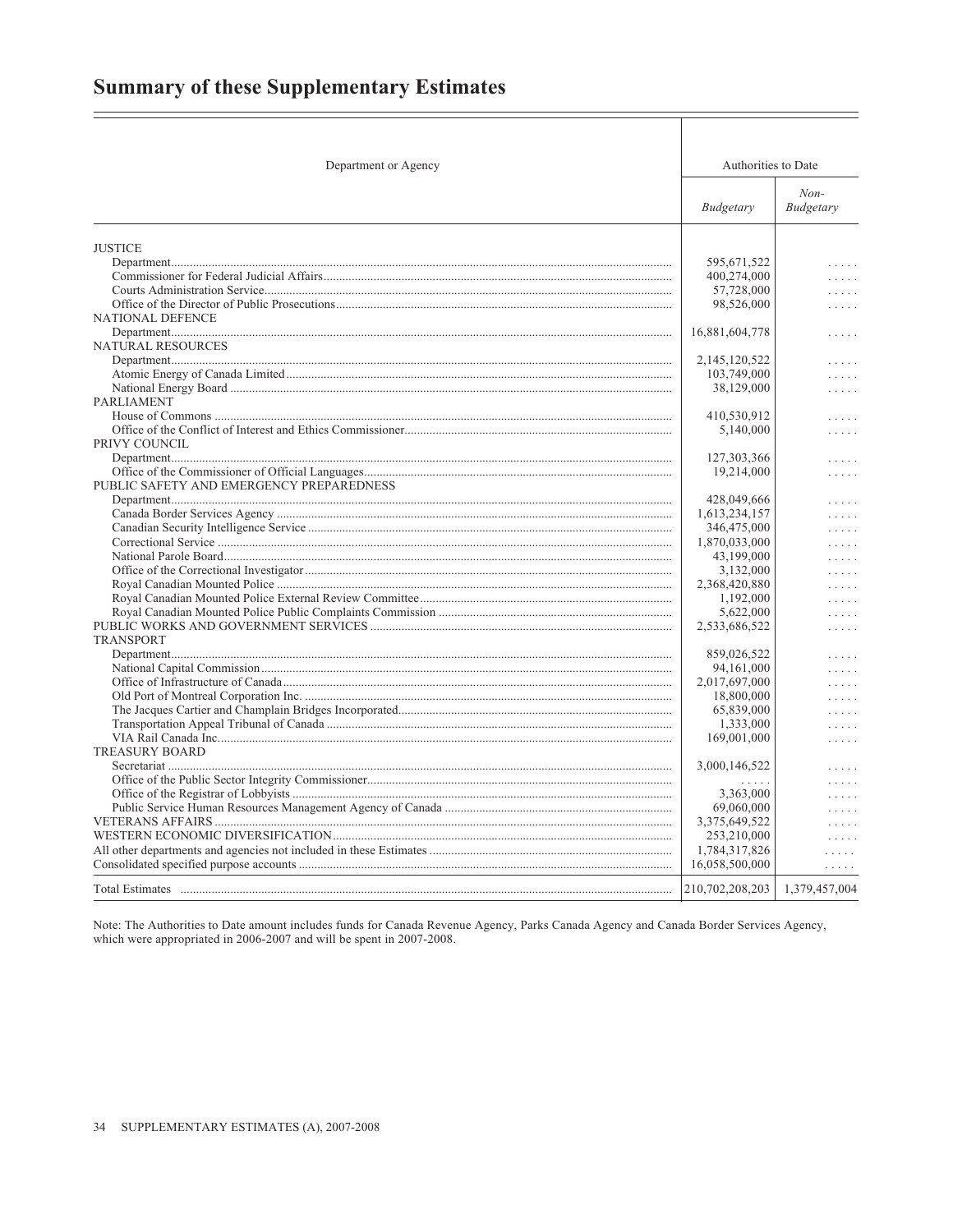| These Supplementary Estimates                                        |                                                            |                    |                                            | Total Estimates to Date        |                                                                           |                                                              |                                                       |
|----------------------------------------------------------------------|------------------------------------------------------------|--------------------|--------------------------------------------|--------------------------------|---------------------------------------------------------------------------|--------------------------------------------------------------|-------------------------------------------------------|
| Transfer                                                             | Budgetary<br>To be Voted<br>Statutory                      |                    | Non-Budgetary<br>To be Voted               | Statutory                      | Total                                                                     | Budgetary                                                    | Non-<br>Budgetary                                     |
| \$                                                                   | \$                                                         | \$                 | \$                                         | \$                             | \$                                                                        | \$                                                           | \$                                                    |
| (166, 191)<br>.<br>$\mathbb{R}^n$ . In the $\mathbb{R}^n$<br>.       | 127,287,422<br>395,601<br>3,223,830<br>14,226,320          | .<br>.<br>.<br>.   | .<br>.<br>$\ldots$<br>.                    | $\cdots$<br>.<br>$\ldots$<br>. | 127, 121, 231<br>395,601<br>3,223,830<br>14,226,320                       | 722,792,753<br>400,669,601<br>60,951,830<br>112,752,320      | .<br>.<br>.                                           |
| (2,744,594)                                                          | 1,558,531,639                                              | .                  | $\mathbb{Z}^2$ . The set of $\mathbb{Z}^2$ | .                              | 1,555,787,045                                                             | 18,437,391,823                                               | .                                                     |
| (1,730,932)<br>$\ldots$<br>.                                         | 108,707,000<br>8,371,130                                   | $\ldots$<br>.<br>. | $\ldots$<br>.<br>$\cdots$                  | $\ldots$<br>.<br>.             | (1,730,929)<br>108,707,000<br>8,371,130                                   | 2,143,389,593<br>212,456,000<br>46,500,130                   | .<br>.<br>$\cdots$                                    |
| .<br>.                                                               | 6,508,248<br>672,000                                       | 982,200<br>.       | .<br>.                                     | .<br>.                         | 7,490,448<br>672,000                                                      | 418,021,360<br>5,812,000                                     | .<br>.                                                |
| (6,805)<br>.                                                         | 14,270,147<br>881,729                                      | .<br>.             | $\ldots$<br>.                              | $\ldots$<br>.                  | 14,263,342<br>881,729                                                     | 141,566,708<br>20,095,729                                    | .<br>.                                                |
| (31,363,634)<br>14,139,948<br>(1,529,900)<br>2,822,461               | 28,352,930<br>12,237,436<br>33,653,181                     | .<br>.<br>.        | .<br>.<br>.                                | .<br>.<br>.                    | (3,010,704)<br>26,377,384<br>32,123,281<br>104,008,963                    | 425,038,962<br>1,639,611,541<br>378,598,281<br>1,974,041,963 | .<br>.                                                |
| (2,327,800)<br>.                                                     | 101,186,502<br>2,628,300<br>240,965                        | 1.1.1.1<br>.<br>.  | .<br>$\ldots$<br>.                         | .<br>.<br>.                    | 300,500<br>240,965<br>259,945,089<br>360,440<br>1,650,267<br>(82,068,061) | 43,499,500<br>3,372,965                                      | .<br>.<br>.                                           |
| 29,135,920<br>.                                                      | 230,809,169<br>360,440<br>1,650,267                        | .<br>.             | .<br>.                                     | .<br>.                         |                                                                           | 2,628,365,969<br>1,552,440<br>7,272,267                      | .<br>.                                                |
| .<br>(293,758,867)                                                   | 211,690,806                                                | .<br>.             | .<br>.                                     | .<br>.                         |                                                                           | 2,451,618,461                                                | .<br>.                                                |
| (880, 631)<br>(23,318,512)                                           | 203,383,674<br>800,800<br>1,127,782,421                    | .<br>.<br>.        | .<br>.<br>.                                | .<br>.<br>.                    | 202,503,043<br>800,800<br>1,104,463,909                                   | 1,061,529,565<br>94,961,800<br>3,122,160,909                 | .<br>.<br>.                                           |
| .<br>.                                                               | 100,000<br>50,000                                          | .<br>.             | $\cdots$<br>.                              | .<br>.                         | 100,000<br>50,000                                                         | 18,900,000<br>65,889,000                                     | .<br>.                                                |
| 199,250<br>$\mathbb{Z}^2$ . $\mathbb{Z}^2$ , $\mathbb{Z}^2$          | 1<br>71,460,000                                            | .<br>.             | .<br>.                                     | $\ldots$<br>.                  | 199,251<br>71,460,000                                                     | 1,532,251<br>240,461,000                                     | .<br>$\mathbb{R}^2$ . $\mathbb{R}^2$ , $\mathbb{R}^2$ |
| (235,043,118)<br>1,425,420<br>.<br>23,814                            | 1,920,023,552<br>6,507,000<br>1,241,549<br>23,110,495      | .<br>.<br>.<br>.   | .<br>.<br>.<br>.                           | .<br>.<br>.<br>.               | 1,684,980,434<br>7,932,420<br>1,241,549<br>23,134,309                     | 4,685,126,956<br>7,932,420<br>4,604,549<br>92,194,309        | .<br>.<br>.<br>.                                      |
| (335,611)<br>4,996,492<br>$\mathbb{Z}^2$ . The set of $\mathbb{Z}^2$ | 43,202,899<br>66,202,819<br>$\alpha$ , $\alpha$ , $\alpha$ | .<br>.<br>.        | .<br>$\ldots$<br>.                         | .<br>.<br>.                    | 42,867,288<br>71,199,311<br>.                                             | 3,418,516,810<br>324,409,311<br>1,784,317,826                | .<br>$\mathbb{R}^n$ . In the $\mathbb{R}^n$<br>.      |
| $\ldots \ldots$<br>.                                                 | $\sim$ $\sim$ $\sim$<br>8,048,052,355                      | .<br>5,518,257,575 | $\alpha$ is a second<br>26,583,334         | .<br>$\ldots$                  | $\cdots$<br>13,592,893,264                                                | 16,058,500,000<br>224, 268, 518, 133                         | $\alpha$ , $\alpha$ , $\alpha$<br>1,406,040,338       |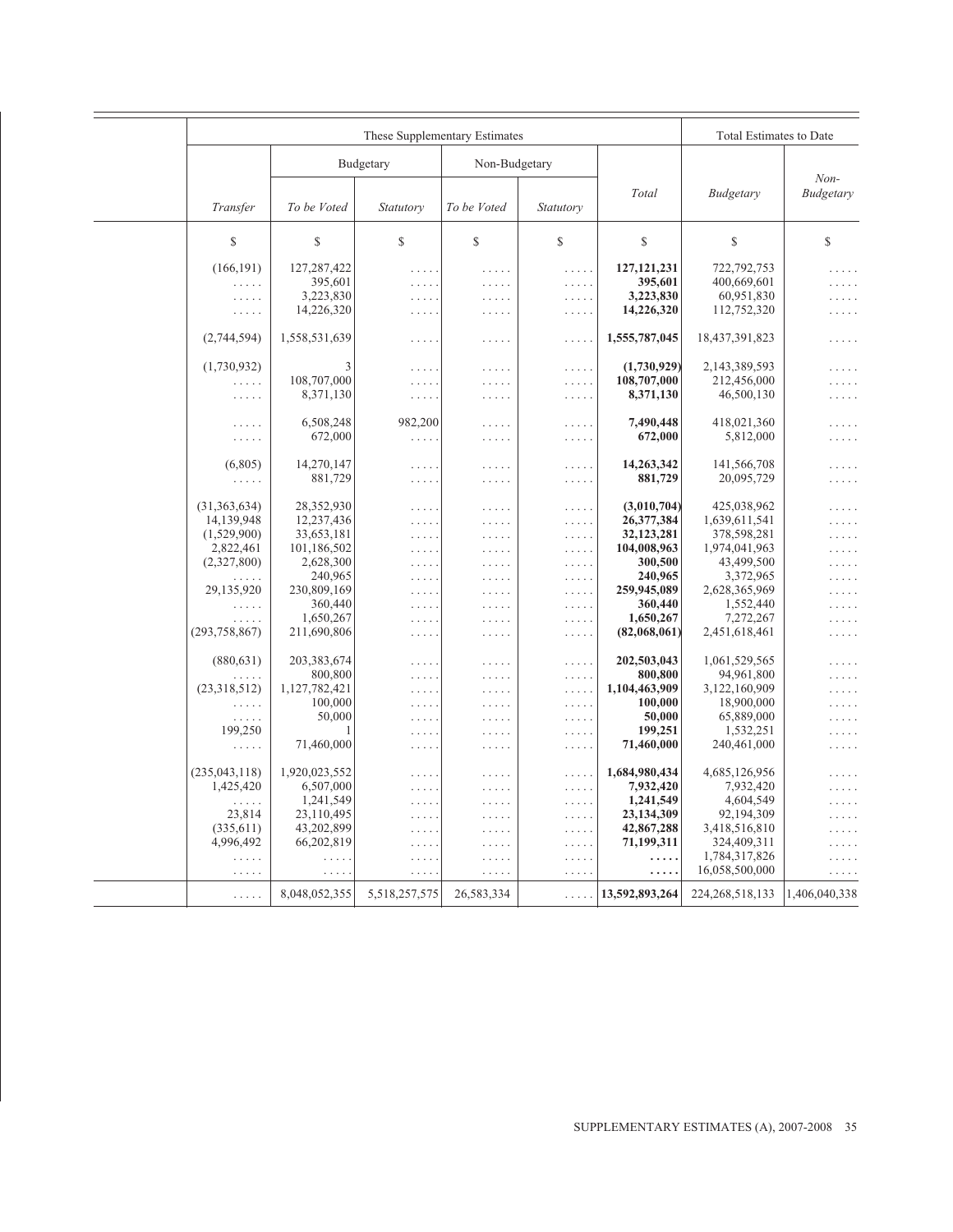# <span id="page-32-0"></span>**Summary of Estimates to Date for 2007-2008**

Previous Estimates: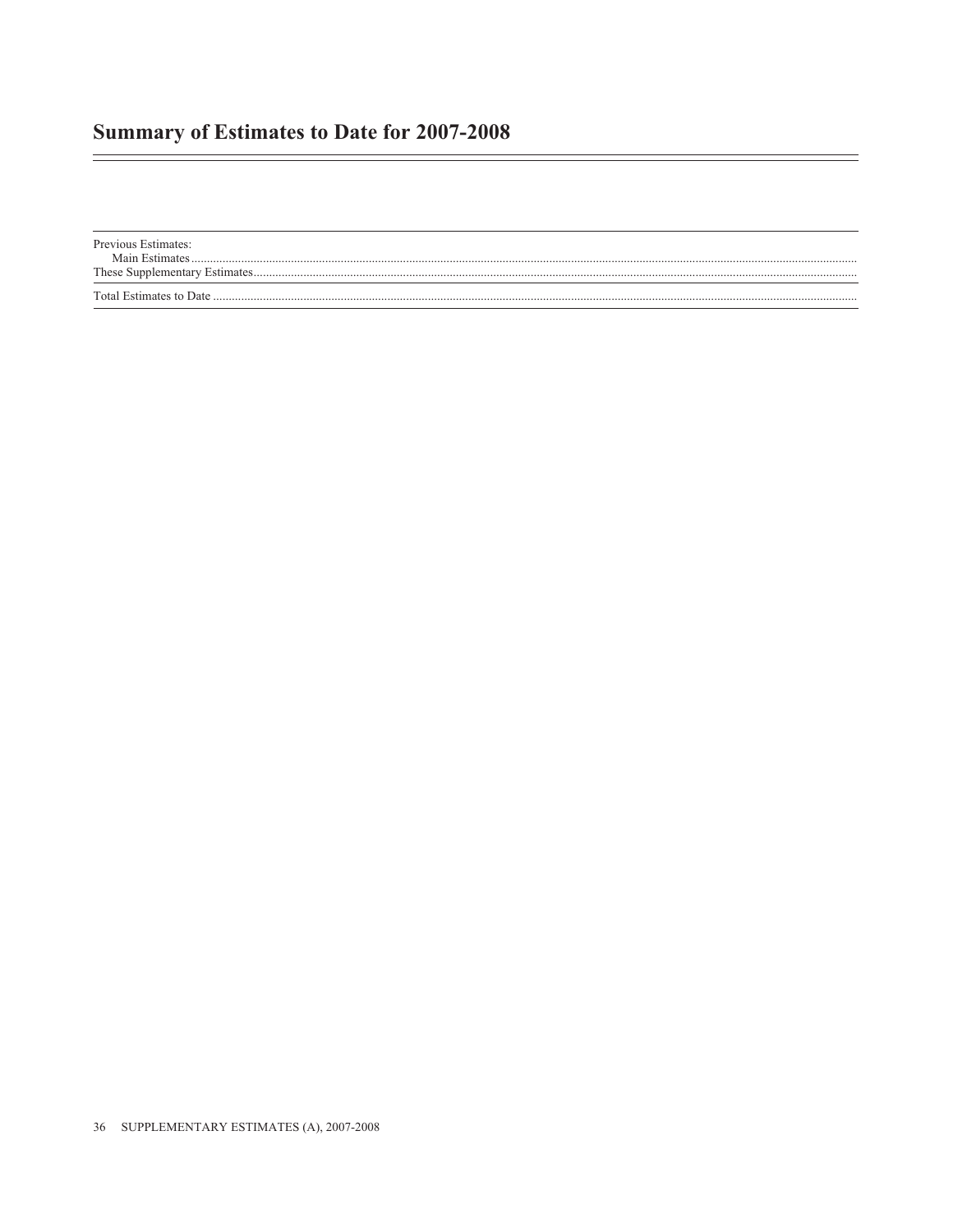|                                 | Budgetary                           |                                   |                          | Non-Budgetary      |                             |                                   |  |
|---------------------------------|-------------------------------------|-----------------------------------|--------------------------|--------------------|-----------------------------|-----------------------------------|--|
| To be Voted                     | Statutory                           | Total                             | To be Voted              | Statutory          | Total                       | Total                             |  |
|                                 |                                     | \$                                | \$                       |                    |                             |                                   |  |
|                                 |                                     |                                   |                          |                    |                             |                                   |  |
| 75,320,084,115<br>8,048,052,355 | 135, 382, 124, 088<br>5,518,257,575 | 210,702,208,203<br>13,566,309,930 | 94,303,003<br>26,583,334 | 1,285,154,001<br>. | 1,379,457,004<br>26,583,334 | 212,081,665,207<br>13,592,893,264 |  |
| 83, 368, 136, 470               | 140,900,381,663                     | 224, 268, 518, 133                | 120,886,337              | 1,285,154,001      | 1,406,040,338               | 225, 674, 558, 471                |  |

Note: The Previous Estimates amount includes funds for Canada Revenue Agency, Parks Canada Agency and Canada Border Services Agency, which were appropriated in 2006-2007 and will be spent in 2007-2008.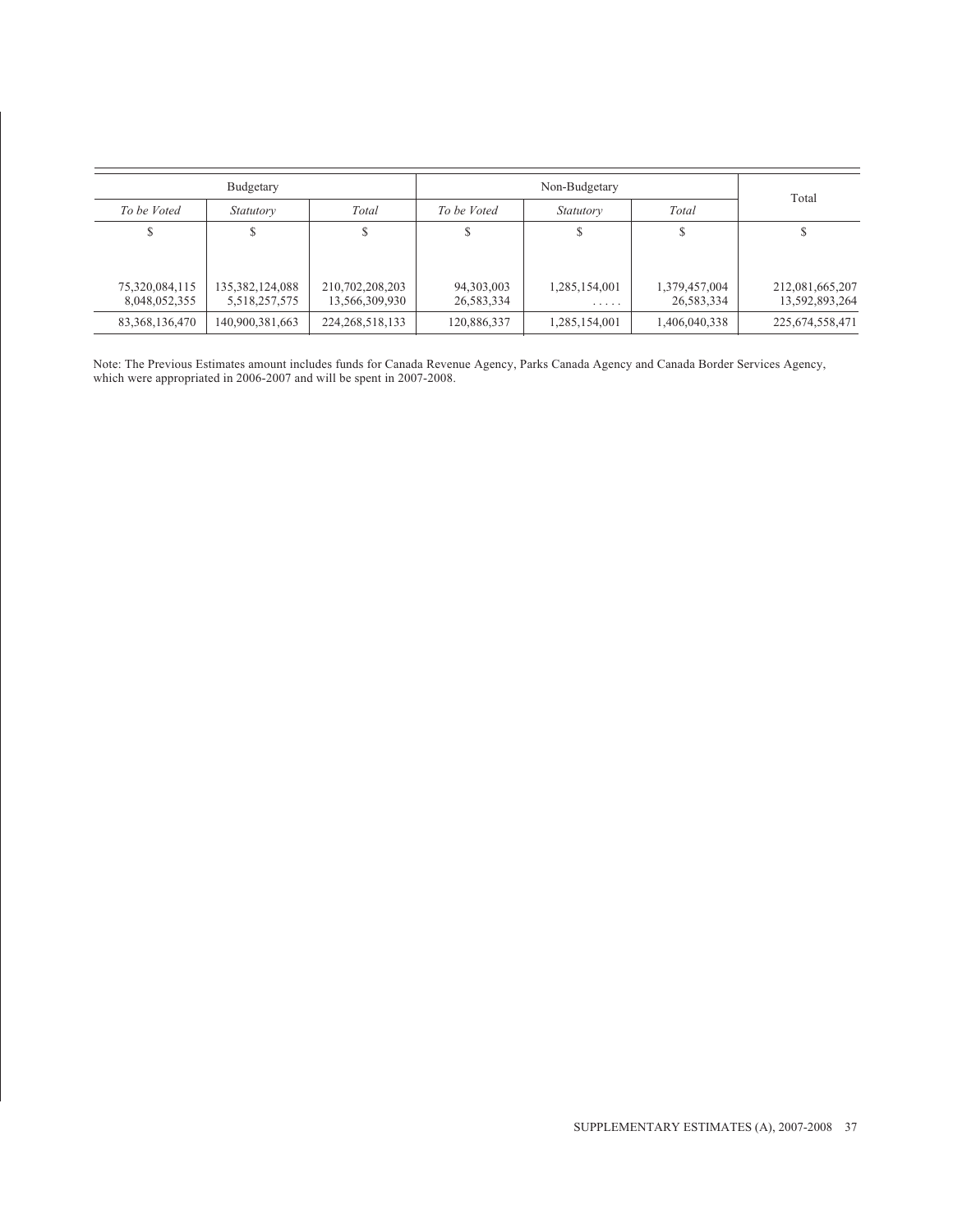# <span id="page-34-0"></span>**Proposed Schedule 1 to the Appropriation Bill**

(Appropriations for the fiscal year ending March 31, 2008)

| Vote<br>No. | Service                                                                                                                                                                                                                                                                                                                                                                                                                                                                                                                                                                                                                                                                                                                                                                                                                                                    | Amount (\$)              | Total $(\$)$ |
|-------------|------------------------------------------------------------------------------------------------------------------------------------------------------------------------------------------------------------------------------------------------------------------------------------------------------------------------------------------------------------------------------------------------------------------------------------------------------------------------------------------------------------------------------------------------------------------------------------------------------------------------------------------------------------------------------------------------------------------------------------------------------------------------------------------------------------------------------------------------------------|--------------------------|--------------|
|             | AGRICULTURE AND AGRI-FOOD                                                                                                                                                                                                                                                                                                                                                                                                                                                                                                                                                                                                                                                                                                                                                                                                                                  |                          |              |
|             | <b>DEPARTMENT</b>                                                                                                                                                                                                                                                                                                                                                                                                                                                                                                                                                                                                                                                                                                                                                                                                                                          |                          |              |
| 1a          | Agriculture and Agri-Food – Operating expenditures and the payment to each member<br>of the Queen's Privy Council for Canada who is a Minister without Portfolio or a<br>Minister of State who does not preside over a Ministry of State of a salary not to<br>exceed the salary paid to Ministers of State who preside over Ministries of State<br>under the Salaries Act, as adjusted pursuant to the Parliament of Canada Act and<br>pro rata for any period of less than a year and, pursuant to paragraph $29.1(2)(a)$ of<br>the Financial Administration Act, authority to expend revenues received from,<br>and to offset expenditures incurred in the fiscal year for, collaborative research<br>agreements and research services, the grazing and breeding activities of the<br>Community Pastures Program and the administration of the Canadian |                          |              |
| 5a          | Agriculture and Agri-Food - Capital expenditures - To authorize the transfer of<br>\$42,000 from National Defence Vote 5, Appropriation Act No. 2, 2007-2008 for                                                                                                                                                                                                                                                                                                                                                                                                                                                                                                                                                                                                                                                                                           | 27,965,451               |              |
| 10a         | Agriculture and Agri-Food - The grants listed in the Estimates and contributions - To<br>authorize the transfer of \$400,000 from Canadian Heritage Vote 5,<br>Appropriation Act No. 2, 2007-2008 for the purposes of this Vote and to provide a                                                                                                                                                                                                                                                                                                                                                                                                                                                                                                                                                                                                           | 21,927,157<br>99,032,185 |              |
|             |                                                                                                                                                                                                                                                                                                                                                                                                                                                                                                                                                                                                                                                                                                                                                                                                                                                            |                          | 148,924,793  |
|             | CANADIAN FOOD INSPECTION AGENCY                                                                                                                                                                                                                                                                                                                                                                                                                                                                                                                                                                                                                                                                                                                                                                                                                            |                          |              |
| 30a         | Canadian Food Inspection Agency - Operating expenditures and contributions - To<br>authorize the transfer of \$255,000 from National Defence Vote 5, Appropriation<br>Act No. 2, 2007-2008 for the purposes of this Vote and to provide a further                                                                                                                                                                                                                                                                                                                                                                                                                                                                                                                                                                                                          |                          | 24,947,097   |
|             | CANADIAN GRAIN COMMISSION                                                                                                                                                                                                                                                                                                                                                                                                                                                                                                                                                                                                                                                                                                                                                                                                                                  |                          |              |
| 40a         |                                                                                                                                                                                                                                                                                                                                                                                                                                                                                                                                                                                                                                                                                                                                                                                                                                                            |                          | 7,300,000    |
|             | ATLANTIC CANADA OPPORTUNITIES AGENCY                                                                                                                                                                                                                                                                                                                                                                                                                                                                                                                                                                                                                                                                                                                                                                                                                       |                          |              |
|             | DEPARTMENT                                                                                                                                                                                                                                                                                                                                                                                                                                                                                                                                                                                                                                                                                                                                                                                                                                                 |                          |              |
| 1a          | Atlantic Canada Opportunities Agency – Operating expenditures and the payment to<br>each member of the Queen's Privy Council for Canada who is a Minister without<br>Portfolio or a Minister of State who does not preside over a Ministry of State of a<br>salary not to exceed the salary paid to Ministers of State who preside over<br>Ministries of State under the Salaries Act, as adjusted pursuant to the Parliament<br>of Canada Act and pro rata for any period of less than a year $-$ To authorize the<br>transfer of \$57,000 from Transport Vote 55, Appropriation Act No. 2, 2007-2008                                                                                                                                                                                                                                                     |                          | 2,832,809    |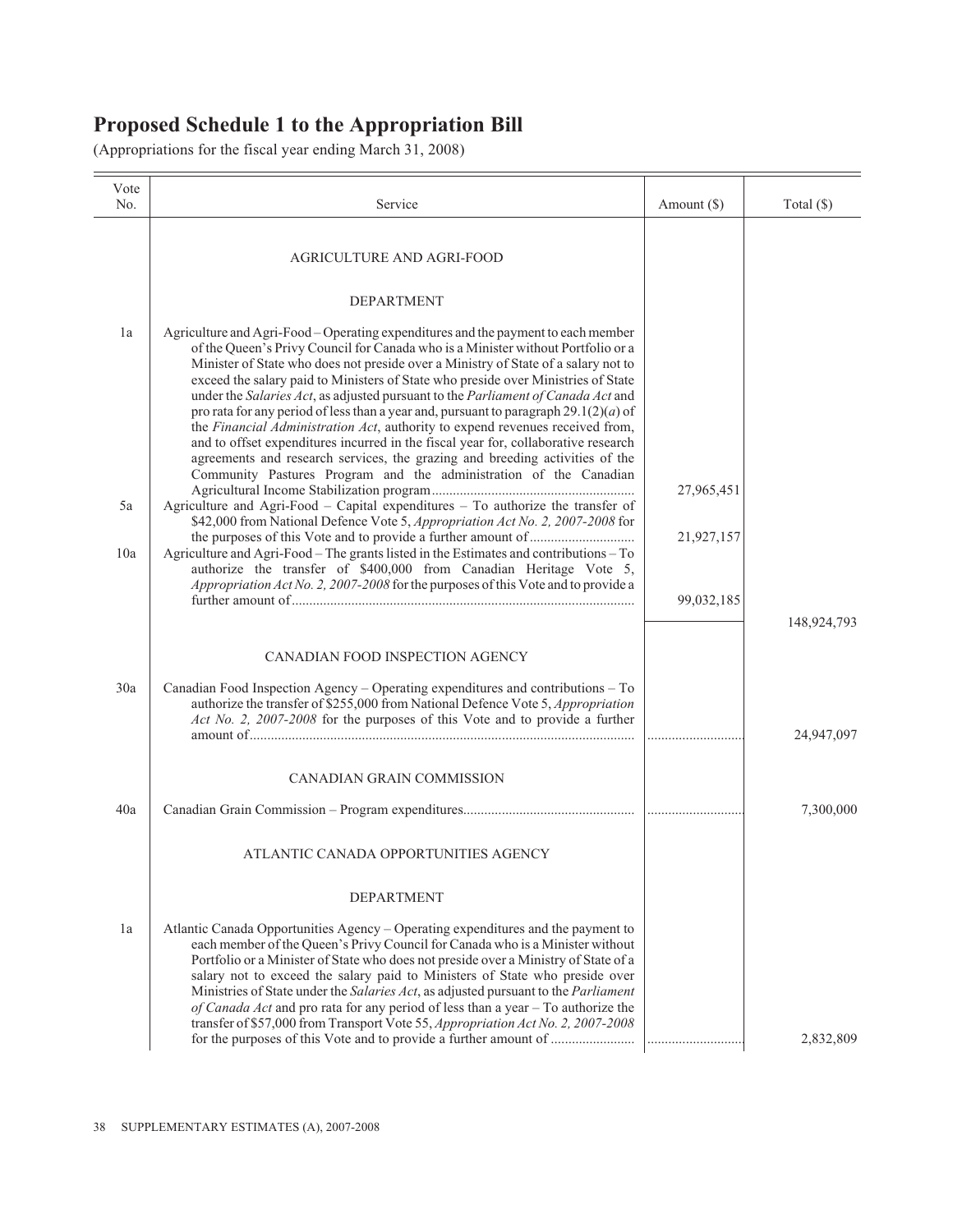# **Proposed Schedule 1 to the Appropriation Bill**

(Appropriations for the fiscal year ending March 31, 2008)

| Vote<br>No. | Service                                                                                                                                                                                                                                                                                                                                                                                                                                                                                                                                                                                                                                                                                                                                                                                                                                                                                                                                               | Amount (\$) | Total $(\$)$ |
|-------------|-------------------------------------------------------------------------------------------------------------------------------------------------------------------------------------------------------------------------------------------------------------------------------------------------------------------------------------------------------------------------------------------------------------------------------------------------------------------------------------------------------------------------------------------------------------------------------------------------------------------------------------------------------------------------------------------------------------------------------------------------------------------------------------------------------------------------------------------------------------------------------------------------------------------------------------------------------|-------------|--------------|
|             | <b>CANADIAN HERITAGE</b>                                                                                                                                                                                                                                                                                                                                                                                                                                                                                                                                                                                                                                                                                                                                                                                                                                                                                                                              |             |              |
|             | <b>DEPARTMENT</b>                                                                                                                                                                                                                                                                                                                                                                                                                                                                                                                                                                                                                                                                                                                                                                                                                                                                                                                                     |             |              |
| 1a<br>5a    | Canadian Heritage – Operating expenditures and, pursuant to paragraph $29.1(2)(a)$ of<br>the Financial Administration Act, authority to expend revenues received during<br>the fiscal year by the Canadian Conservation Institute, the Canadian Heritage<br>Information Network, the Exhibition Transportation Service and the Canadian<br>Audio-visual Certification Office, and the payment to each member of the<br>Queen's Privy Council for Canada who is a Minister without Portfolio or a<br>Minister of State who does not preside over a Ministry of State of a salary not to<br>exceed the salary paid to Ministers of State who preside over Ministries of State<br>under the <i>Salaries Act</i> , as adjusted pursuant to the <i>Parliament of Canada Act</i> and<br>pro rata for any period of less than a year $-$ To authorize the transfer of \$23,673<br>from Canadian Heritage Vote 10, Appropriation Act No. 2, 2007-2008 for the | 5,943,009   |              |
|             | Canadian Heritage – The grants listed in the Estimates and contributions – To<br>authorize the transfer of \$800,000 from Economic Development Agency of<br>Canada for the Regions of Quebec Vote 5, \$200,000 from Industry Vote 1, and<br>\$112,000 from Indian Affairs and Northern Development Vote 10,<br>Appropriation Act No. 2, 2007-2008 for the purposes of this Vote and to provide a                                                                                                                                                                                                                                                                                                                                                                                                                                                                                                                                                      | 81,745,209  |              |
|             | CANADA COUNCIL FOR THE ARTS                                                                                                                                                                                                                                                                                                                                                                                                                                                                                                                                                                                                                                                                                                                                                                                                                                                                                                                           |             | 87,688,218   |
| 10a         | Payments to the Canada Council for the Arts – To authorize the transfer of \$480,000<br>from Canadian Heritage Vote 5, Appropriation Act No. 2, 2007-2008 for the                                                                                                                                                                                                                                                                                                                                                                                                                                                                                                                                                                                                                                                                                                                                                                                     |             | $\mathbf{1}$ |
|             | CANADIAN BROADCASTING CORPORATION                                                                                                                                                                                                                                                                                                                                                                                                                                                                                                                                                                                                                                                                                                                                                                                                                                                                                                                     |             |              |
| 15a         | Payments to the Canadian Broadcasting Corporation for operating expenditures                                                                                                                                                                                                                                                                                                                                                                                                                                                                                                                                                                                                                                                                                                                                                                                                                                                                          |             | 60,000,000   |
|             | CANADIAN MUSEUM OF CIVILIZATION                                                                                                                                                                                                                                                                                                                                                                                                                                                                                                                                                                                                                                                                                                                                                                                                                                                                                                                       |             |              |
| 30a         | Payments to the Canadian Museum of Civilization for operating and capital                                                                                                                                                                                                                                                                                                                                                                                                                                                                                                                                                                                                                                                                                                                                                                                                                                                                             |             | 725,400      |
|             | CANADIAN MUSEUM OF NATURE                                                                                                                                                                                                                                                                                                                                                                                                                                                                                                                                                                                                                                                                                                                                                                                                                                                                                                                             |             |              |
| 35a         | Payments to the Canadian Museum of Nature for operating and capital expenditures                                                                                                                                                                                                                                                                                                                                                                                                                                                                                                                                                                                                                                                                                                                                                                                                                                                                      |             | 720,000      |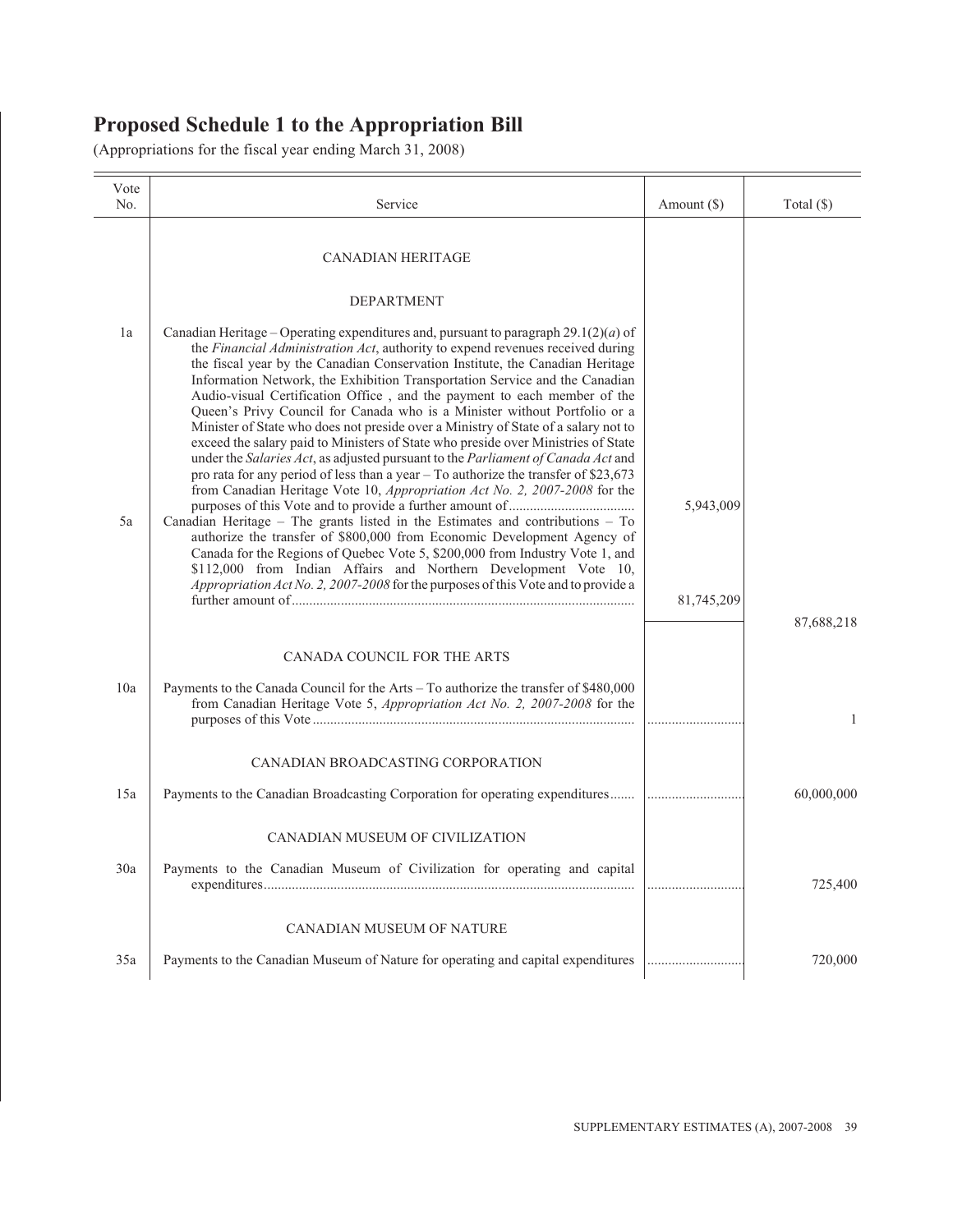| Vote |                                                                                                                                                                                                                                                                                                               |               |            |
|------|---------------------------------------------------------------------------------------------------------------------------------------------------------------------------------------------------------------------------------------------------------------------------------------------------------------|---------------|------------|
| No.  | Service                                                                                                                                                                                                                                                                                                       | Amount $(\$)$ | Total (\$) |
|      | CANADIAN HERITAGE - Continued                                                                                                                                                                                                                                                                                 |               |            |
|      | LIBRARY AND ARCHIVES OF CANADA                                                                                                                                                                                                                                                                                |               |            |
| 45a  | Library and Archives of Canada – Program expenditures and the grants listed in the<br>Estimates - To authorize the transfer of \$691,000 from Public Works and<br>Government Services Vote 1 and \$22,471,000 from Public Works and<br>Government Services Vote 5, Appropriation Act No. 2, 2007-2008 for the |               | 12,360,789 |
|      | NATIONAL ARTS CENTRE CORPORATION                                                                                                                                                                                                                                                                              |               |            |
| 50a  | Payments to the National Arts Centre Corporation – To authorize the transfer of<br>\$342,640 from Canadian Heritage Vote 5, Appropriation Act No. 2, 2007-2008                                                                                                                                                |               | 20,368,000 |
|      | NATIONAL BATTLEFIELDS COMMISSION                                                                                                                                                                                                                                                                              |               |            |
| 55a  | National Battlefields Commission - Program expenditures - To authorize the transfer<br>of \$325,000 from Canadian Heritage Vote 1, Appropriation Act No. 2,                                                                                                                                                   |               | 1          |
|      | NATIONAL GALLERY OF CANADA                                                                                                                                                                                                                                                                                    |               |            |
| 65a  | Payments to the National Gallery of Canada for operating and capital expenditures                                                                                                                                                                                                                             |               | 4,650,000  |
|      | NATIONAL MUSEUM OF SCIENCE<br>AND TECHNOLOGY                                                                                                                                                                                                                                                                  |               |            |
| 75a  | Payments to the National Museum of Science and Technology for operating and                                                                                                                                                                                                                                   |               | 4,736,000  |
|      | PUBLIC SERVICE LABOUR RELATIONS BOARD                                                                                                                                                                                                                                                                         |               |            |
| 85a  |                                                                                                                                                                                                                                                                                                               |               | 2,548,500  |
|      | REGISTRY OF THE PUBLIC SERVANTS<br>DISCLOSURE PROTECTION TRIBUNAL                                                                                                                                                                                                                                             |               |            |
| 93a  | Registry of the Public Servants Disclosure Protection Tribunal – Program                                                                                                                                                                                                                                      |               | 1,643,600  |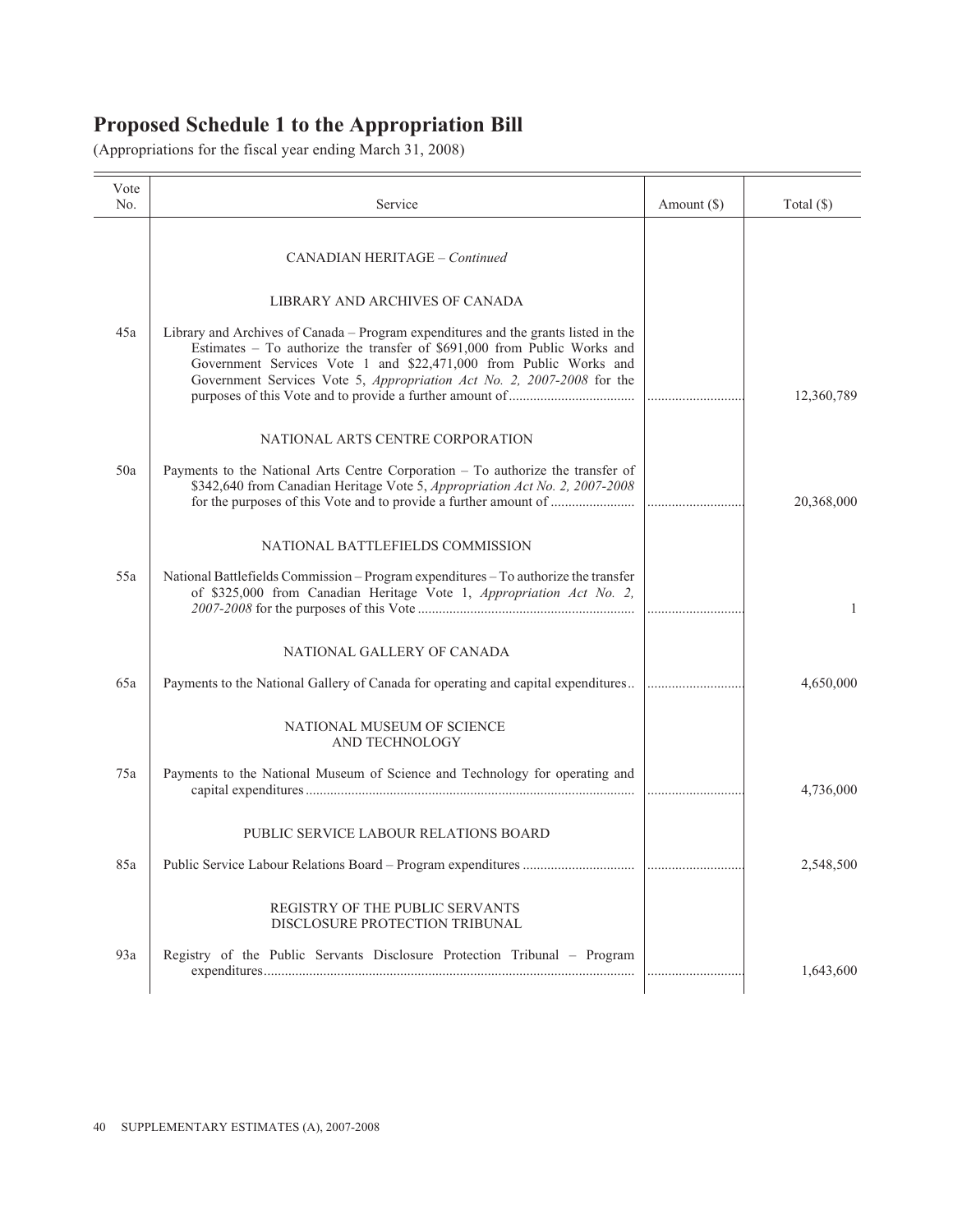| Vote |                                                                                                                                                                                                                                                                                                                                                                                                                                                                                                                                                                                                                                                                                                                                                           |               |              |
|------|-----------------------------------------------------------------------------------------------------------------------------------------------------------------------------------------------------------------------------------------------------------------------------------------------------------------------------------------------------------------------------------------------------------------------------------------------------------------------------------------------------------------------------------------------------------------------------------------------------------------------------------------------------------------------------------------------------------------------------------------------------------|---------------|--------------|
| No.  | Service                                                                                                                                                                                                                                                                                                                                                                                                                                                                                                                                                                                                                                                                                                                                                   | Amount $(\$)$ | Total $(\$)$ |
|      | CANADIAN HERITAGE - Concluded                                                                                                                                                                                                                                                                                                                                                                                                                                                                                                                                                                                                                                                                                                                             |               |              |
|      | STATUS OF WOMEN - OFFICE OF THE CO-ORDINATOR                                                                                                                                                                                                                                                                                                                                                                                                                                                                                                                                                                                                                                                                                                              |               |              |
| 95a  |                                                                                                                                                                                                                                                                                                                                                                                                                                                                                                                                                                                                                                                                                                                                                           | 478,726       |              |
| 100a | Status of Women - Office of the Co-ordinator - The grants listed in the Estimates and                                                                                                                                                                                                                                                                                                                                                                                                                                                                                                                                                                                                                                                                     | 4,500,000     |              |
| 101a | Status of Women – Office of the co-ordinator – Pursuant to Section 24.1(1) of the<br>Financial Administration Act, to forgive a debt due by the Native Women's                                                                                                                                                                                                                                                                                                                                                                                                                                                                                                                                                                                            |               |              |
|      | Association of Canada to Her Majesty in Right of Canada amounting to \$708, 332                                                                                                                                                                                                                                                                                                                                                                                                                                                                                                                                                                                                                                                                           | 708,332       |              |
|      |                                                                                                                                                                                                                                                                                                                                                                                                                                                                                                                                                                                                                                                                                                                                                           |               | 5,687,058    |
|      | <b>TELEFILM CANADA</b>                                                                                                                                                                                                                                                                                                                                                                                                                                                                                                                                                                                                                                                                                                                                    |               |              |
| 105a | Payments to Telefilm Canada to be used for the purposes set out in the Telefilm<br><i>Canada Act</i> – To authorize the transfer of \$550,000 from Canadian Heritage<br>Vote 5, Appropriation Act No. 2, 2007-2008 for the purposes of this Vote                                                                                                                                                                                                                                                                                                                                                                                                                                                                                                          |               | 1            |
|      | CITIZENSHIP AND IMMIGRATION                                                                                                                                                                                                                                                                                                                                                                                                                                                                                                                                                                                                                                                                                                                               |               |              |
|      | DEPARTMENT                                                                                                                                                                                                                                                                                                                                                                                                                                                                                                                                                                                                                                                                                                                                                |               |              |
| 1a   | Citizenship and Immigration - Operating expenditures and the payment to each<br>member of the Queen's Privy Council for Canada who is a Minister without<br>Portfolio or a Minister of State who does not preside over a Ministry of State of a<br>salary not to exceed the salary paid to Ministers of State who preside over<br>Ministries of State under the Salaries Act, as adjusted pursuant to the Parliament<br>of Canada Act and pro rata for any period of less than a year $-$ To authorize the<br>transfer of \$222,500 from Canadian Heritage Vote 5, \$85,000 from Human<br>Resources and Skills Development Vote 1, and \$85,000 from Health Vote 35,<br>Appropriation Act No. 2, 2007-2008 for the purposes of this Vote and to provide a |               |              |
| 2a   | Citizenship and Immigration - Pursuant to section $25(2)$ of the Financial                                                                                                                                                                                                                                                                                                                                                                                                                                                                                                                                                                                                                                                                                | 9,925,904     |              |
|      | Administration Act, to write-off from the Accounts of Canada 2,813 debts due to<br>Her Majesty in Right of Canada amounting to \$1,620,031 related to immigration<br>loans issued pursuant to section 88 of the Immigration and Refugee Protection<br>$Act$ – To authorize the transfer of \$4,158 from Citizenship and Immigration<br>Vote 1, Appropriation Act No.2, 2007-2008 for the purposes of this Vote and to                                                                                                                                                                                                                                                                                                                                     |               |              |
|      |                                                                                                                                                                                                                                                                                                                                                                                                                                                                                                                                                                                                                                                                                                                                                           | 1,615,873     |              |
|      |                                                                                                                                                                                                                                                                                                                                                                                                                                                                                                                                                                                                                                                                                                                                                           |               | 11,541,777   |
|      | IMMIGRATION AND REFUGEE BOARD OF CANADA                                                                                                                                                                                                                                                                                                                                                                                                                                                                                                                                                                                                                                                                                                                   |               |              |
| 10a  |                                                                                                                                                                                                                                                                                                                                                                                                                                                                                                                                                                                                                                                                                                                                                           |               | 136,000      |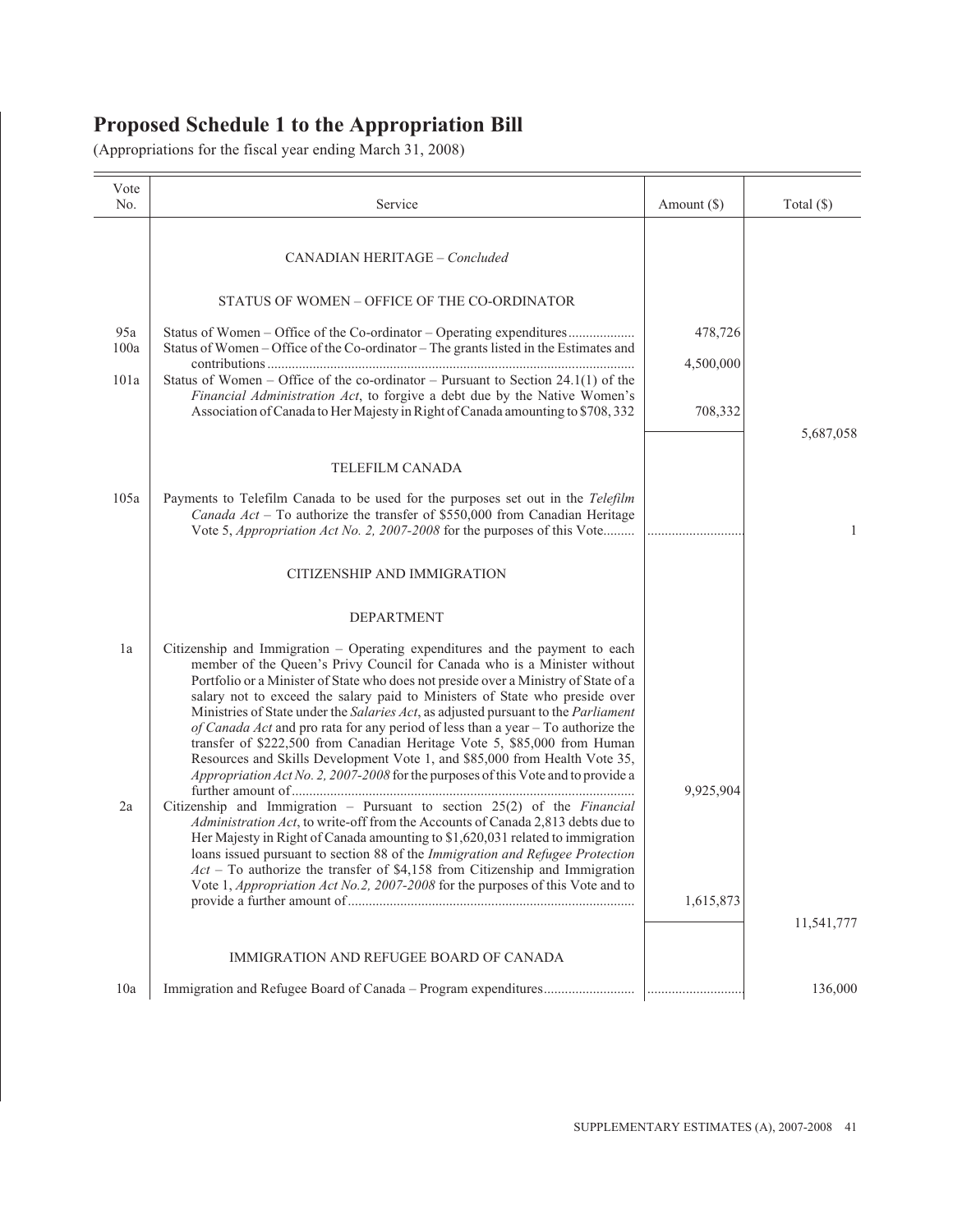| Vote<br>No.     | Service                                                                                                                                                                                                                                                                                                                                                                                                                                                                                                                                                                                                                                                                                                                                                                                                                                                                                                                                                                                                                                                                                                                                                                                                                                                                                                                                                                                                                                                                                                                                                                                                                                                                                                                                                                                                                                                                                                                                                                                                                                                                                                                                                                                                                                                                            | Amount $(\$)$           | Total $(\$)$ |
|-----------------|------------------------------------------------------------------------------------------------------------------------------------------------------------------------------------------------------------------------------------------------------------------------------------------------------------------------------------------------------------------------------------------------------------------------------------------------------------------------------------------------------------------------------------------------------------------------------------------------------------------------------------------------------------------------------------------------------------------------------------------------------------------------------------------------------------------------------------------------------------------------------------------------------------------------------------------------------------------------------------------------------------------------------------------------------------------------------------------------------------------------------------------------------------------------------------------------------------------------------------------------------------------------------------------------------------------------------------------------------------------------------------------------------------------------------------------------------------------------------------------------------------------------------------------------------------------------------------------------------------------------------------------------------------------------------------------------------------------------------------------------------------------------------------------------------------------------------------------------------------------------------------------------------------------------------------------------------------------------------------------------------------------------------------------------------------------------------------------------------------------------------------------------------------------------------------------------------------------------------------------------------------------------------------|-------------------------|--------------|
| 1a<br>5a        | ECONOMIC DEVELOPMENT AGENCY OF CANADA<br>FOR THE REGIONS OF QUEBEC<br>Economic Development Agency of Canada for the Regions of Quebec – Operating<br>expenditures and the payment to each member of the Queen's Privy Council for<br>Canada who is a Minister without Portfolio or a Minister of State who does not<br>preside over a Ministry of State of a salary not to exceed the salary paid to<br>Ministers of State who preside over Ministries of State under the Salaries Act, as<br>adjusted pursuant to the Parliament of Canada Act and pro rata for any period of<br>Economic Development Agency of Canada for the Regions of Quebec - Contributions                                                                                                                                                                                                                                                                                                                                                                                                                                                                                                                                                                                                                                                                                                                                                                                                                                                                                                                                                                                                                                                                                                                                                                                                                                                                                                                                                                                                                                                                                                                                                                                                                  | 2,080,877<br>4,000,000  |              |
|                 | <b>ENVIRONMENT</b>                                                                                                                                                                                                                                                                                                                                                                                                                                                                                                                                                                                                                                                                                                                                                                                                                                                                                                                                                                                                                                                                                                                                                                                                                                                                                                                                                                                                                                                                                                                                                                                                                                                                                                                                                                                                                                                                                                                                                                                                                                                                                                                                                                                                                                                                 |                         | 6,080,877    |
| 1a<br>5a<br>10a | <b>DEPARTMENT</b><br>Environment – Operating expenditures, and<br>$(a)$ recoverable expenditures incurred in respect of the Prairie Provinces Water<br>Board, the Qu'Appelle Basin Study Board and the St. John River Basin Study<br>Board:<br>$(b)$ authority for the Minister of the Environment to engage such consultants as<br>may be required by the Boards identified in paragraph $(a)$ , at such remuneration<br>as those Boards may determine;<br>(c) recoverable expenditures incurred in respect of Regional Water Resources<br>Planning Investigations and Water Resources Inventories;<br>$(d)$ authority to make recoverable advances not exceeding the aggregate of the<br>amount of the shares of the Provinces of Manitoba and Ontario of the cost of<br>regulating the levels of Lake of the Woods and Lac Seul;<br>(e) authority to make recoverable advances not exceeding the aggregate of the<br>amount of the shares of provincial and outside agencies of the cost of hydrometric<br>surveys;<br>(f) pursuant to paragraph $29.1(2)(a)$ of the Financial Administration Act,<br>authority to expend in the current fiscal year revenues received during the fiscal<br>year arising from the operations of the department funded from this Vote; and<br>(g) the payment to each member of the Queen's Privy Council for Canada who is<br>a Minister without Portfolio or a Minister of State who does not preside over a<br>Ministry of State of a salary not to exceed the salary paid to Ministers of State who<br>preside over Ministries of State under the Salaries Act, as adjusted pursuant to the<br>Parliament of Canada Act and pro rata for any period of less than a year - To<br>authorize the transfer of \$5,538,000 from Environment Vote 5, \$6,654,292 from<br>Environment Vote 10, and \$1,505,000 from Treasury Board Vote 1,<br>Appropriation Act No. 2, 2007-2008 for the purposes of this Vote and to provide a<br>Environment - Contributions - To authorize the transfer of $$400,000$ from<br>Environment Vote 1, \$250,000 from Environment Vote 25, \$232,810,000 from<br>Treasury Board Vote 2, \$1,000,000 from Natural Resources Vote 10 and<br>\$500,000 from Natural Resources Vote 1, Appropriation Act No. 2, 2007-2008 | 36,841,745<br>4,000,000 |              |
|                 |                                                                                                                                                                                                                                                                                                                                                                                                                                                                                                                                                                                                                                                                                                                                                                                                                                                                                                                                                                                                                                                                                                                                                                                                                                                                                                                                                                                                                                                                                                                                                                                                                                                                                                                                                                                                                                                                                                                                                                                                                                                                                                                                                                                                                                                                                    | 14,668,792              | 55,510,537   |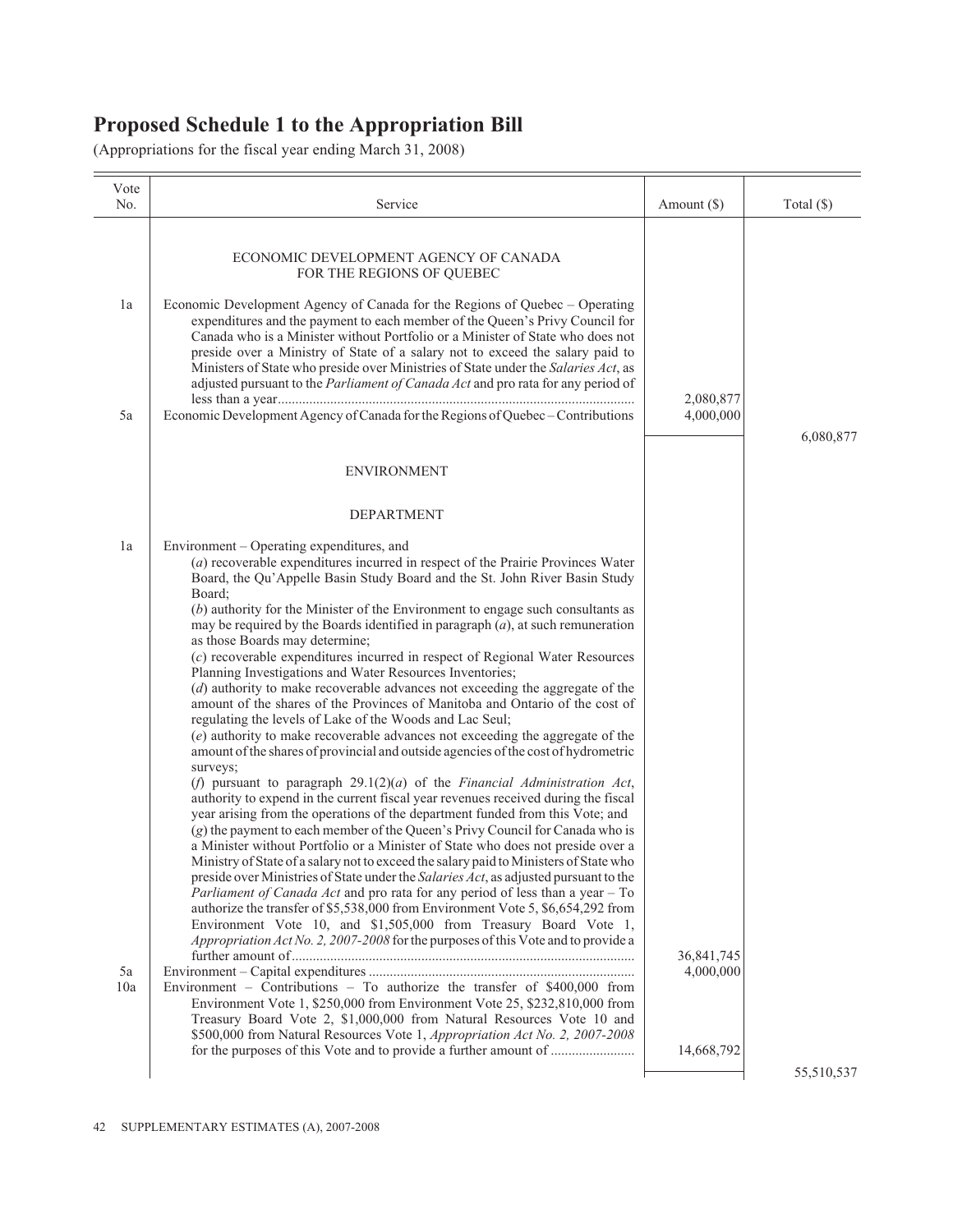| Vote<br>No. | Service                                                                                                                                                                                                                                                                                                                                                                                                                                                                                                                                                                                                                                                                                 | Amount $(\$)$ | Total $(\$)$ |
|-------------|-----------------------------------------------------------------------------------------------------------------------------------------------------------------------------------------------------------------------------------------------------------------------------------------------------------------------------------------------------------------------------------------------------------------------------------------------------------------------------------------------------------------------------------------------------------------------------------------------------------------------------------------------------------------------------------------|---------------|--------------|
|             | ENVIRONMENT - Concluded                                                                                                                                                                                                                                                                                                                                                                                                                                                                                                                                                                                                                                                                 |               |              |
|             | CANADIAN ENVIRONMENTAL ASSESSMENT AGENCY                                                                                                                                                                                                                                                                                                                                                                                                                                                                                                                                                                                                                                                |               |              |
| 15a         | Canadian Environmental Assessment Agency – Program expenditures – To authorize<br>the transfer of \$37,200 from Environment Vote 1, Appropriation Act No. 2,<br>2007-2008 for the purposes of this Vote and to provide a further amount of                                                                                                                                                                                                                                                                                                                                                                                                                                              |               | 5,845,126    |
|             | <b>FINANCE</b>                                                                                                                                                                                                                                                                                                                                                                                                                                                                                                                                                                                                                                                                          |               |              |
|             | <b>DEPARTMENT</b>                                                                                                                                                                                                                                                                                                                                                                                                                                                                                                                                                                                                                                                                       |               |              |
| 1a          | Finance – Operating expenditures and the payment to each member of the Queen's<br>Privy Council for Canada who is a Minister without Portfolio or a Minister of<br>State who does not preside over a Ministry of State of a salary not to exceed the<br>salary paid to Ministers of State who preside over Ministries of State under the<br>Salaries Act, as adjusted pursuant to the Parliament of Canada Act and pro rata<br>for any period of less than a year and authority to expend revenue received during<br>the fiscal year - To authorize the transfer of \$72,000 from Human Resources and<br>Skills Development Vote 1, Appropriation Act No. 2, 2007-2008 for the purposes |               |              |
| L10a        | In accordance with the Bretton Woods and Related Agreements Act, the issuance and                                                                                                                                                                                                                                                                                                                                                                                                                                                                                                                                                                                                       | 272,177       |              |
|             | payment of non-interest bearing, non-negotiable demand notes in an amount not<br>to exceed \$318,280,000 to the International Development Association                                                                                                                                                                                                                                                                                                                                                                                                                                                                                                                                   | 1             | 272,178      |
|             | FINANCIAL TRANSACTIONS AND REPORTS<br>ANALYSIS CENTRE OF CANADA                                                                                                                                                                                                                                                                                                                                                                                                                                                                                                                                                                                                                         |               |              |
| 25a         | Financial Transactions and Reports Analysis Centre of Canada – Program                                                                                                                                                                                                                                                                                                                                                                                                                                                                                                                                                                                                                  |               | 5,420,750    |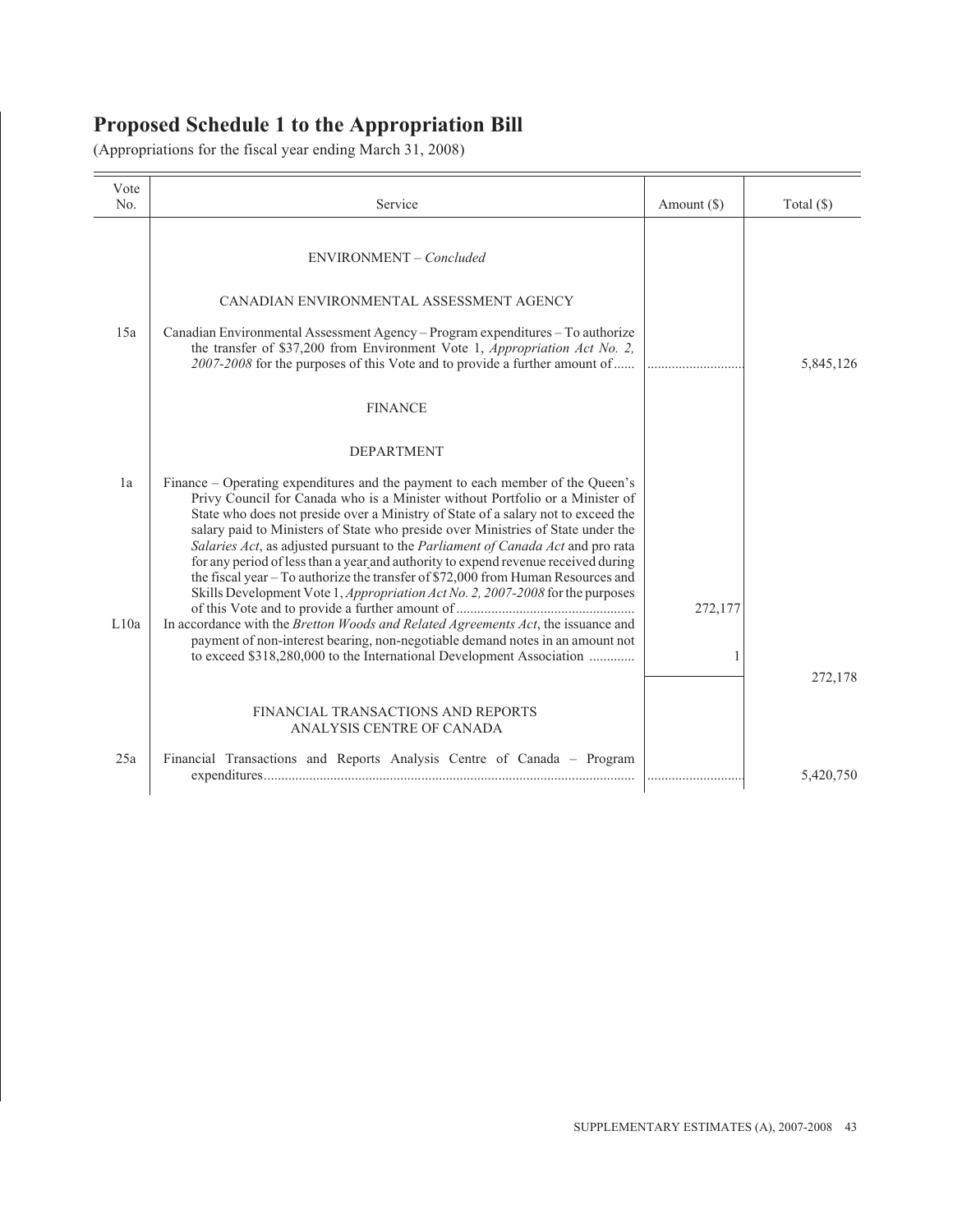| Vote<br>No. | Service                                                                                                                                                                                                                                                                                                                                                                                                                                                                                                                                                                                                                                                                                                                                                                                                                                                                                                                                                                                                                                                                                                                                                                                                                                                                                                                                                                                                                                                                                                                                                         | Amount (\$) | Total $(\$)$ |
|-------------|-----------------------------------------------------------------------------------------------------------------------------------------------------------------------------------------------------------------------------------------------------------------------------------------------------------------------------------------------------------------------------------------------------------------------------------------------------------------------------------------------------------------------------------------------------------------------------------------------------------------------------------------------------------------------------------------------------------------------------------------------------------------------------------------------------------------------------------------------------------------------------------------------------------------------------------------------------------------------------------------------------------------------------------------------------------------------------------------------------------------------------------------------------------------------------------------------------------------------------------------------------------------------------------------------------------------------------------------------------------------------------------------------------------------------------------------------------------------------------------------------------------------------------------------------------------------|-------------|--------------|
|             | <b>FISHERIES AND OCEANS</b>                                                                                                                                                                                                                                                                                                                                                                                                                                                                                                                                                                                                                                                                                                                                                                                                                                                                                                                                                                                                                                                                                                                                                                                                                                                                                                                                                                                                                                                                                                                                     |             |              |
| 1a          | Fisheries and Oceans - Operating expenditures, and<br>(a) Canada's share of expenses of the International Fisheries Commissions,<br>authority to provide free accommodation for the International Fisheries<br>Commissions and authority to make recoverable advances in the amounts of the<br>shares of the International Fisheries Commissions of joint cost projects;<br>$(b)$ authority to make recoverable advances for transportation, stevedoring and<br>other shipping services performed on behalf of individuals, outside agencies and<br>other governments in the course of, or arising out of, the exercise of jurisdiction in<br>navigation, including aids to navigation and shipping; $(c)$ authority to expend<br>revenue received during the fiscal year in the course of, or arising from, the<br>activities of the Canadian Coast Guard; and<br>$(d)$ the payment to each member of the Queen's Privy Council for Canada who is<br>a Minister without Portfolio or a Minister of State who does not preside over a<br>Ministry of State of a salary not to exceed the salary paid to Ministers of State who<br>preside over Ministries of State under the Salaries Act, as adjusted pursuant to the<br>Parliament of Canada Act and pro rata for any period of less than a year - To<br>authorize the transfer of \$743,928 from National Defence Vote 5, \$424,750 from<br>Public Safety and Emergency Preparedness Vote 1, and \$851,590 from Transport<br>Vote 1, Appropriation Act No. 2, 2007-2008 for the purposes of this Vote and to |             |              |
| 5a          | Fisheries and Oceans $-$ Capital expenditures $-$ To authorize the transfer of<br>\$23,000,000 from Fisheries and Oceans Vote 1, Appropriation Act No. 2,                                                                                                                                                                                                                                                                                                                                                                                                                                                                                                                                                                                                                                                                                                                                                                                                                                                                                                                                                                                                                                                                                                                                                                                                                                                                                                                                                                                                       | 99,491,488  |              |
|             | 2007-2008 for the purposes of this Vote and to provide a further amount of                                                                                                                                                                                                                                                                                                                                                                                                                                                                                                                                                                                                                                                                                                                                                                                                                                                                                                                                                                                                                                                                                                                                                                                                                                                                                                                                                                                                                                                                                      | 8,456,229   |              |
| 10a         | Fisheries and Oceans $-$ The grants listed in the Estimates and contributions $-$ To<br>authorize the transfer of \$2,631,216 from Fisheries and Oceans Vote 1, \$722,592<br>from Environment Vote 10, and \$75,000 from Transport Vote 1, Appropriation<br>Act No. 2, 2007-2008 for the purposes of this Vote and to provide a further                                                                                                                                                                                                                                                                                                                                                                                                                                                                                                                                                                                                                                                                                                                                                                                                                                                                                                                                                                                                                                                                                                                                                                                                                         | 23,075,000  |              |
|             |                                                                                                                                                                                                                                                                                                                                                                                                                                                                                                                                                                                                                                                                                                                                                                                                                                                                                                                                                                                                                                                                                                                                                                                                                                                                                                                                                                                                                                                                                                                                                                 |             | 131,022,717  |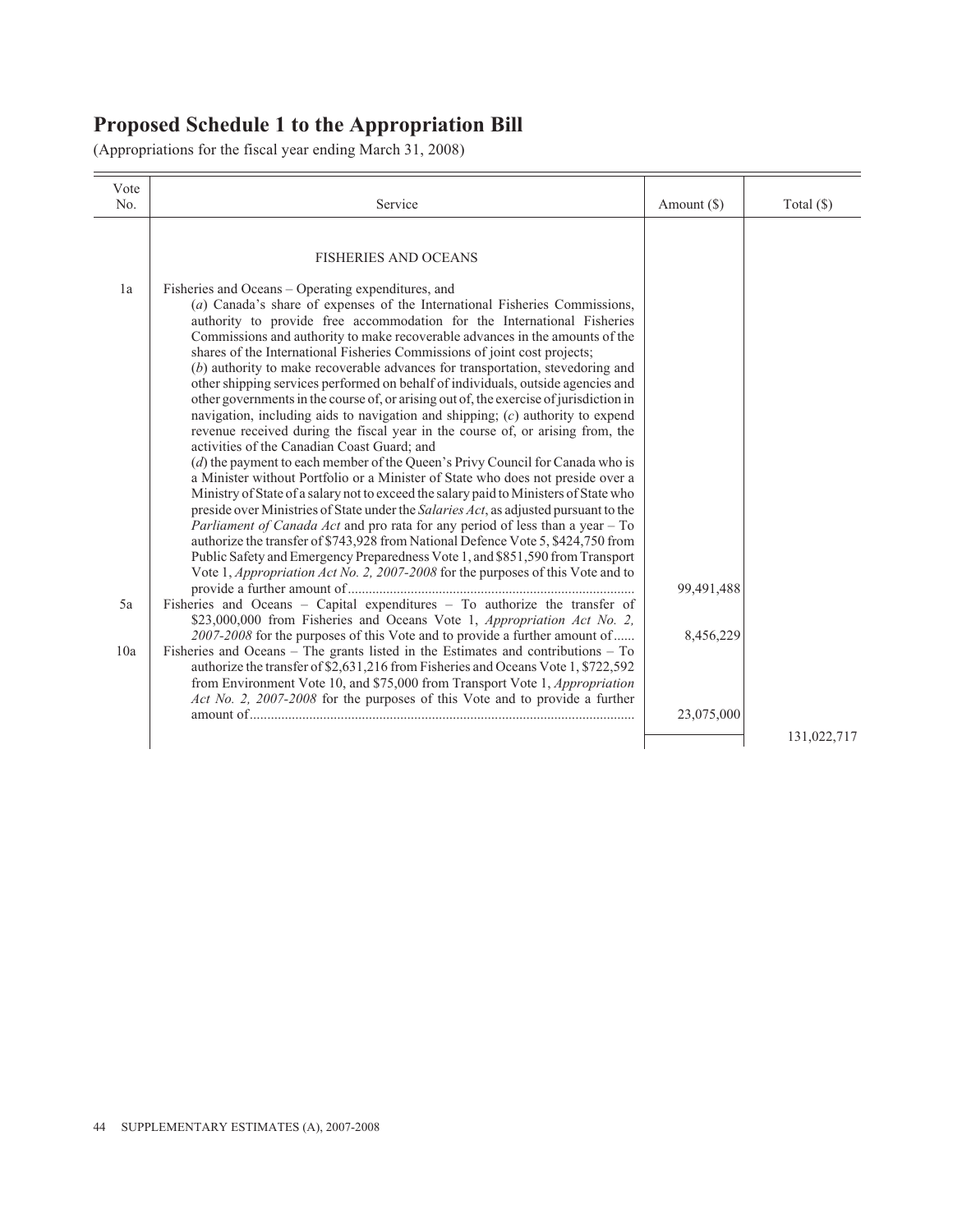| Vote<br>No. | Service                                                                                                                                                                                                                                                                                                                                                                                                                                                                                                                                                                                                                                                                                                                                                                                                                                                                                                                                                                                                                                                                                                                                                                                                                                                                                                                                                                                                                                                                                                                                                                                                                                                                                                                                                                                                                                                                                                                                                                                                                                                                                                                                                                                                                                                                                                                                                                                                                                                                                                                                                                                                                                                                                                                                                                                                                                                                                                                                                                                                                                                                                                                                                                                                                                                                 | Amount $(\$)$ | Total $(\$)$ |
|-------------|-------------------------------------------------------------------------------------------------------------------------------------------------------------------------------------------------------------------------------------------------------------------------------------------------------------------------------------------------------------------------------------------------------------------------------------------------------------------------------------------------------------------------------------------------------------------------------------------------------------------------------------------------------------------------------------------------------------------------------------------------------------------------------------------------------------------------------------------------------------------------------------------------------------------------------------------------------------------------------------------------------------------------------------------------------------------------------------------------------------------------------------------------------------------------------------------------------------------------------------------------------------------------------------------------------------------------------------------------------------------------------------------------------------------------------------------------------------------------------------------------------------------------------------------------------------------------------------------------------------------------------------------------------------------------------------------------------------------------------------------------------------------------------------------------------------------------------------------------------------------------------------------------------------------------------------------------------------------------------------------------------------------------------------------------------------------------------------------------------------------------------------------------------------------------------------------------------------------------------------------------------------------------------------------------------------------------------------------------------------------------------------------------------------------------------------------------------------------------------------------------------------------------------------------------------------------------------------------------------------------------------------------------------------------------------------------------------------------------------------------------------------------------------------------------------------------------------------------------------------------------------------------------------------------------------------------------------------------------------------------------------------------------------------------------------------------------------------------------------------------------------------------------------------------------------------------------------------------------------------------------------------------------|---------------|--------------|
|             | FOREIGN AFFAIRS AND INTERNATIONAL TRADE                                                                                                                                                                                                                                                                                                                                                                                                                                                                                                                                                                                                                                                                                                                                                                                                                                                                                                                                                                                                                                                                                                                                                                                                                                                                                                                                                                                                                                                                                                                                                                                                                                                                                                                                                                                                                                                                                                                                                                                                                                                                                                                                                                                                                                                                                                                                                                                                                                                                                                                                                                                                                                                                                                                                                                                                                                                                                                                                                                                                                                                                                                                                                                                                                                 |               |              |
|             | <b>DEPARTMENT</b>                                                                                                                                                                                                                                                                                                                                                                                                                                                                                                                                                                                                                                                                                                                                                                                                                                                                                                                                                                                                                                                                                                                                                                                                                                                                                                                                                                                                                                                                                                                                                                                                                                                                                                                                                                                                                                                                                                                                                                                                                                                                                                                                                                                                                                                                                                                                                                                                                                                                                                                                                                                                                                                                                                                                                                                                                                                                                                                                                                                                                                                                                                                                                                                                                                                       |               |              |
| 1a          | Foreign Affairs and International Trade – Operating expenditures, including the<br>payment of remuneration and other expenditures subject to the approval of the<br>Governor in Council in connection with the assignment by the Canadian<br>Government of Canadians to the staffs of international organizations and<br>authority to make recoverable advances in amounts not exceeding the amounts of<br>the shares of such organizations of such expenses; authority for the appointment<br>and fixing of salaries by the Governor in Council of High Commissioners,<br>Ambassadors, Ministers Plenipotentiary, Consuls, Representatives on<br>International Commissions, the staff of such officials and other persons to<br>represent Canada in another country; expenditures in respect of the provision of<br>office accommodation for the International Civil Aviation Organization;<br>recoverable expenditures for assistance to and repatriation of distressed<br>Canadian citizens and persons of Canadian domicile abroad, including their<br>dependants; cultural relations and academic exchange programs with other<br>countries; and, pursuant to paragraph $29.1(2)(a)$ of the <i>Financial Administration</i><br>Act, authority to expend revenues received in a fiscal year from, and to offset<br>related expenditures incurred in the fiscal year arising from the provision of<br>services related to: Canadian Business Centres and Canadian Education Centres;<br>training services provided by the Canadian Foreign Service Institute; trade fairs,<br>missions and other international business development services; investment<br>development services; international telecommunication services; departmental<br>publications; other services provided abroad to other government departments,<br>agencies, Crown corporations and other non-federal organizations; specialized<br>consular services; and international youth employment exchange programs and<br>the payment to each member of the Queen's Privy Council for Canada who is a<br>Minister without Portfolio or a Minister of State who does not preside over a<br>Ministry of State of a salary not to exceed the salary paid to Ministers of State who<br>preside over Ministries of State under the Salaries Act, as adjusted pursuant to the<br><i>Parliament of Canada Act</i> and pro rata for any period of less than a year – To<br>authorize the transfer of \$13,031,000 from Foreign Affairs and International<br>Trade Vote 10, \$3,089,200 from Foreign Affairs and International Trade Vote 25,<br>\$5,678,000 from Citizenship and Immigration Vote 1, \$1,103,800 from Public<br>Safety and Emergency Preparedness Vote 20, \$830,780 from National Defence<br>Vote 1, \$516,600 from Canadian Heritage Vote 1, \$530,800 from Public Safety<br>and Emergency Preparedness Vote 10, \$407,664 from Public Safety and<br>Emergency Preparedness Vote 1, \$348, 900 from Justice Vote 1, \$316,100 from<br>Agriculture and Agri-Food Vote 30, \$275,000 from Fisheries and Oceans Vote 1,<br>\$264,100 from Treasury Board Vote 1, \$251,240 from Health Vote 1, \$236,000<br>from Veterans Affairs Vote 1, \$170,100 from Agriculture and Agri-Food Vote 1, |               |              |
|             | \$169,900 from Canada Revenue Agency Vote 1, \$119,000 from Public Safety<br>and Emergency Preparedness Vote 45, \$55,700 from Natural Resources Vote 1,<br>and \$31,300 from Public Works and Government Services Vote 1, Appropriation<br>Act No. 2, 2007-2008 for the purposes of this Vote and to provide a further                                                                                                                                                                                                                                                                                                                                                                                                                                                                                                                                                                                                                                                                                                                                                                                                                                                                                                                                                                                                                                                                                                                                                                                                                                                                                                                                                                                                                                                                                                                                                                                                                                                                                                                                                                                                                                                                                                                                                                                                                                                                                                                                                                                                                                                                                                                                                                                                                                                                                                                                                                                                                                                                                                                                                                                                                                                                                                                                                 | 32,549,863    |              |
|             |                                                                                                                                                                                                                                                                                                                                                                                                                                                                                                                                                                                                                                                                                                                                                                                                                                                                                                                                                                                                                                                                                                                                                                                                                                                                                                                                                                                                                                                                                                                                                                                                                                                                                                                                                                                                                                                                                                                                                                                                                                                                                                                                                                                                                                                                                                                                                                                                                                                                                                                                                                                                                                                                                                                                                                                                                                                                                                                                                                                                                                                                                                                                                                                                                                                                         |               |              |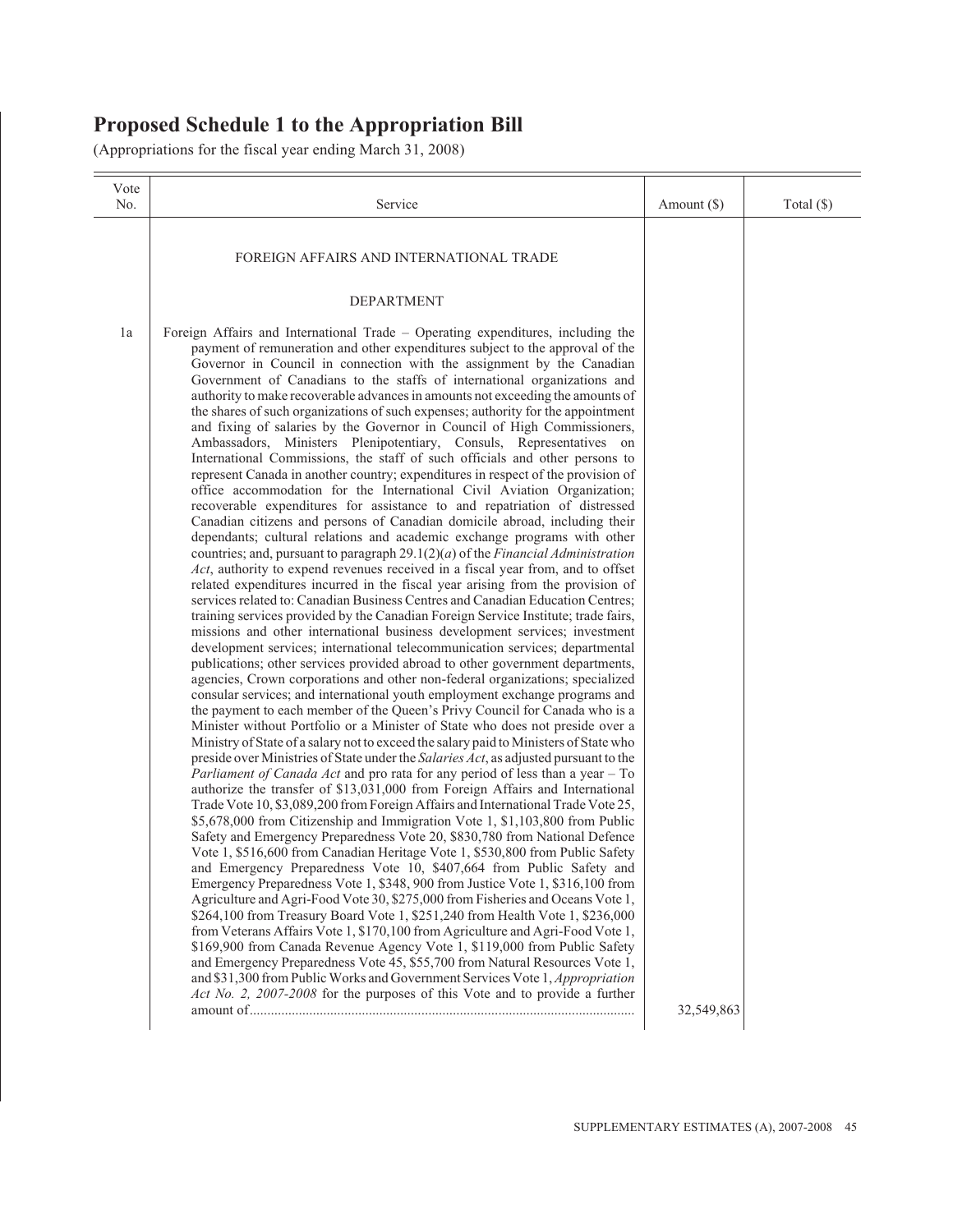| Vote<br>No. | Service                                                                                                                                                                                                                                                                                                                                                                                                                                                                                                                                                                                                                                                                                                                                                                                                                                                                                       | Amount $(\$)$               | Total $(S)$ |
|-------------|-----------------------------------------------------------------------------------------------------------------------------------------------------------------------------------------------------------------------------------------------------------------------------------------------------------------------------------------------------------------------------------------------------------------------------------------------------------------------------------------------------------------------------------------------------------------------------------------------------------------------------------------------------------------------------------------------------------------------------------------------------------------------------------------------------------------------------------------------------------------------------------------------|-----------------------------|-------------|
|             | <b>FOREIGN AFFAIRS AND INTERNATIONAL TRADE – Continued</b>                                                                                                                                                                                                                                                                                                                                                                                                                                                                                                                                                                                                                                                                                                                                                                                                                                    |                             |             |
|             | DEPARTMENT - Concluded                                                                                                                                                                                                                                                                                                                                                                                                                                                                                                                                                                                                                                                                                                                                                                                                                                                                        |                             |             |
| 5a          | Foreign Affairs and International Trade – Capital expenditures – To authorize the<br>transfer of \$1,388,200 from Foreign Affairs and International Trade Vote 25,<br>\$2,718,000 from Citizenship and Immigration Vote 1, \$606,600 from Public<br>Safety and Emergency Preparedness Vote 20, \$319,500 from National Defence<br>Vote 1, \$223,100 from Public Safety and Emergency Preparedness Vote 10,<br>\$154,800 from Canadian Heritage Vote 1, \$117,900 from Agriculture and<br>Agri-Food Vote 30, \$73,400 from Agriculture and Agri-Food Vote 1, \$65,000<br>from Veterans Affairs Vote 1, \$60,600 from Canada Revenue Agency Vote 1,<br>\$27,300 from Natural Resources Vote 1, \$18,400 from Public Works and<br>Government Services Vote 1, \$17,800 from Justice Vote 1, and \$16,600 from<br>Health Vote 1, and \$7,500 from Treasury Board Vote 1, Appropriation Act No. 2, |                             |             |
| 10a         | 2007-2008 for the purposes of this Vote and to provide a further amount of<br>Foreign Affairs and International Trade - The grants listed in the Estimates and<br>contributions – To authorize the transfer of \$2,280,000 from Foreign Affairs and<br>International Trade Vote 1, \$12,617,339 from Foreign Affairs and International<br>Trade Vote 25, \$50,000 from Canadian Heritage Vote 5, \$42,000 from Health<br>Vote 1, \$42,000 from Environment Vote 1, and \$25,000 from Indian Affairs and<br>Northern Development Vote 10, Appropriation Act No. 2, 2007-2008 for the                                                                                                                                                                                                                                                                                                           | 61,789,720                  |             |
| 12a         | To increase, pursuant to subsection 10(3.1) of the Export Development Act, the<br>contingent liability of the Corporation referred to in paragraph $10(3)(b)$ of that                                                                                                                                                                                                                                                                                                                                                                                                                                                                                                                                                                                                                                                                                                                         | 125,274,000<br>$\mathbf{1}$ | 219,613,584 |
|             | CANADIAN INTERNATIONAL DEVELOPMENT AGENCY                                                                                                                                                                                                                                                                                                                                                                                                                                                                                                                                                                                                                                                                                                                                                                                                                                                     |                             |             |
| 20a         | Canadian International Development Agency – Operating expenditures – To<br>authorize the transfer of \$11,240,423 from Foreign Affairs and International<br>Trade Vote 25, <i>Appropriation Act No. 2, 2007-2008</i> for the purposes of this Vote                                                                                                                                                                                                                                                                                                                                                                                                                                                                                                                                                                                                                                            | 4,247,229                   |             |
| 25a         | Canadian International Development Agency - The grants listed in the Estimates,<br>contributions and payments to international financial institutions in accordance<br>with the International Development (Financial Institutions) Assistance Act, for<br>international development assistance, international humanitarian assistance and<br>other specified purposes, in the form of cash payments or the provision of goods,                                                                                                                                                                                                                                                                                                                                                                                                                                                                |                             |             |
| L40a        | Investment contributions pursuant to section 3 of the <i>Canada Fund for Africa Act</i>                                                                                                                                                                                                                                                                                                                                                                                                                                                                                                                                                                                                                                                                                                                                                                                                       | 18,200,000<br>26,583,333    |             |
|             |                                                                                                                                                                                                                                                                                                                                                                                                                                                                                                                                                                                                                                                                                                                                                                                                                                                                                               |                             | 49,030,562  |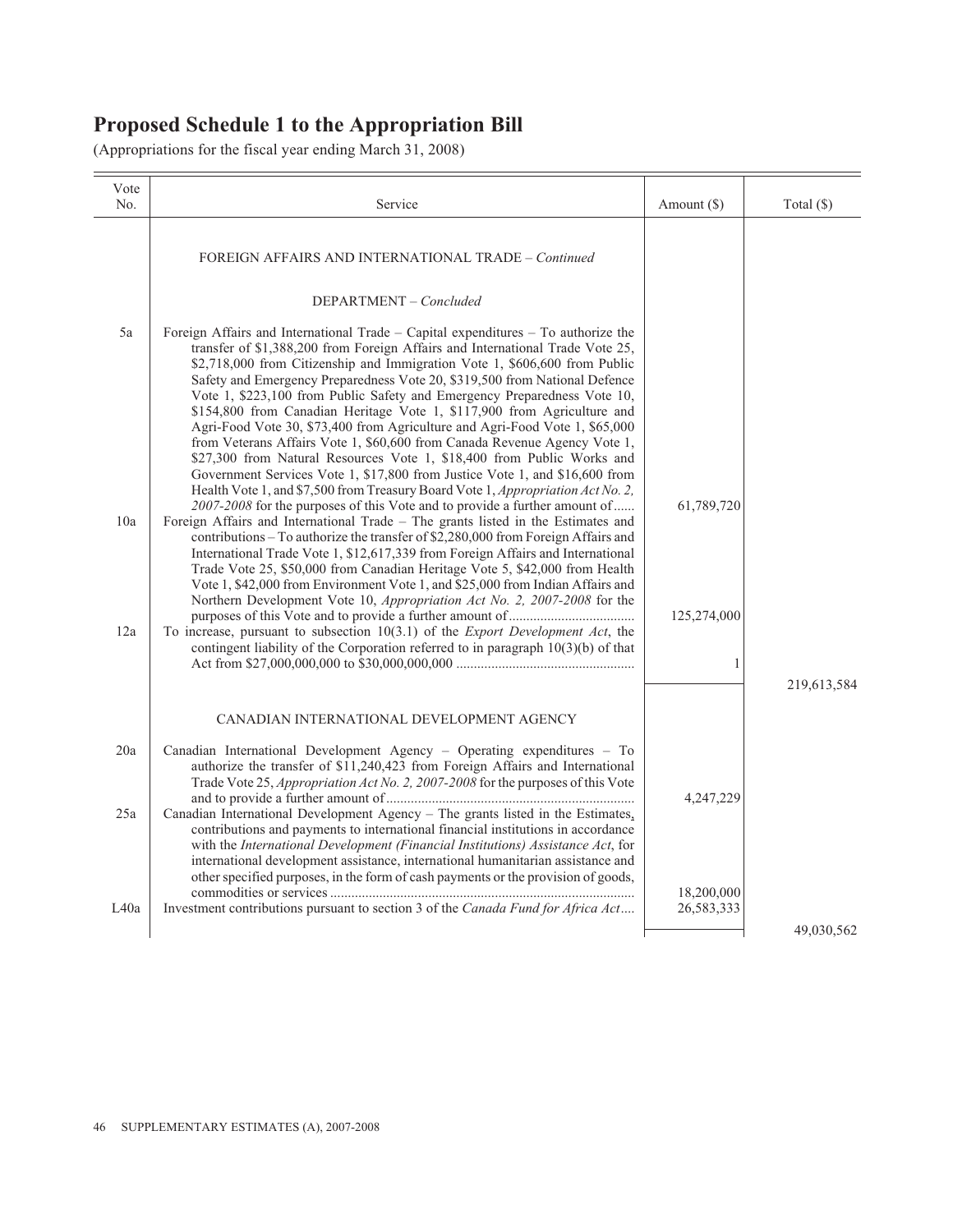| Vote<br>No. | Service                                                                                                                                                                                                                                                                                                                                                                                                                                                                                                                                                                                                                                                                                                                                                                                                                                                                                                                                               | Amount $(\$)$ | Total (\$)  |
|-------------|-------------------------------------------------------------------------------------------------------------------------------------------------------------------------------------------------------------------------------------------------------------------------------------------------------------------------------------------------------------------------------------------------------------------------------------------------------------------------------------------------------------------------------------------------------------------------------------------------------------------------------------------------------------------------------------------------------------------------------------------------------------------------------------------------------------------------------------------------------------------------------------------------------------------------------------------------------|---------------|-------------|
|             | <b>FOREIGN AFFAIRS AND INTERNATIONAL TRADE – Concluded</b>                                                                                                                                                                                                                                                                                                                                                                                                                                                                                                                                                                                                                                                                                                                                                                                                                                                                                            |               |             |
|             | INTERNATIONAL DEVELOPMENT RESEARCH CENTRE                                                                                                                                                                                                                                                                                                                                                                                                                                                                                                                                                                                                                                                                                                                                                                                                                                                                                                             |               |             |
| 45a         | Payments to the International Development Research Centre - To authorize the<br>transfer of \$2,000,000 from Foreign Affairs and International Trade Vote 25,<br>\$431,250 from Health Vote 20, and \$68,750 from Health Vote 15, Appropriation<br>Act No. 2, 2007-2008 for the purposes of this Vote and to provide a further                                                                                                                                                                                                                                                                                                                                                                                                                                                                                                                                                                                                                        |               | 10,500,000  |
|             | INTERNATIONAL JOINT COMMISSION                                                                                                                                                                                                                                                                                                                                                                                                                                                                                                                                                                                                                                                                                                                                                                                                                                                                                                                        |               |             |
| 50a         |                                                                                                                                                                                                                                                                                                                                                                                                                                                                                                                                                                                                                                                                                                                                                                                                                                                                                                                                                       |               | 1,436,000   |
|             | <b>HEALTH</b>                                                                                                                                                                                                                                                                                                                                                                                                                                                                                                                                                                                                                                                                                                                                                                                                                                                                                                                                         |               |             |
|             | <b>DEPARTMENT</b>                                                                                                                                                                                                                                                                                                                                                                                                                                                                                                                                                                                                                                                                                                                                                                                                                                                                                                                                     |               |             |
| 1a          | Health – Operating expenditures and, pursuant to paragraph $29.1(2)(a)$ of the<br>Financial Administration Act, authority to spend revenues to offset expenditures<br>incurred in the fiscal year arising from the provision of services or the sale of<br>products related to health protection, regulatory activities and medical services<br>and the payment to each member of the Queen's Privy Council for Canada who is<br>a Minister without Portfolio or a Minister of State who does not preside over a<br>Ministry of State of a salary not to exceed the salary paid to Ministers of State who<br>preside over Ministries of State under the Salaries Act, as adjusted pursuant to the<br>Parliament of Canada Act and pro rata for any period of less than a year - To<br>authorize the transfer of \$3,909,000 from Health Vote 5, and \$825,000 from<br>National Defence Vote 5, Appropriation Act No. 2, 2007-2008 for the purposes of |               |             |
| 5a          | Health – The grants listed in the Estimates and contributions – To authorize the transfer                                                                                                                                                                                                                                                                                                                                                                                                                                                                                                                                                                                                                                                                                                                                                                                                                                                             | 93,326,398    |             |
|             | of \$200,000 from Health Vote 1, Appropriation Act No. 2, 2007-2008 for the                                                                                                                                                                                                                                                                                                                                                                                                                                                                                                                                                                                                                                                                                                                                                                                                                                                                           | 98, 331, 227  |             |
|             | CANADIAN INSTITUTES OF HEALTH RESEARCH                                                                                                                                                                                                                                                                                                                                                                                                                                                                                                                                                                                                                                                                                                                                                                                                                                                                                                                |               | 191,657,625 |
| 15a<br>20a  | Canadian Institutes of Health Research - The grants listed in the Estimates - To<br>authorize the transfer of \$200,000 from Health Vote 1, \$291,000 from Health                                                                                                                                                                                                                                                                                                                                                                                                                                                                                                                                                                                                                                                                                                                                                                                     | 469,075       |             |
|             | Vote 5, \$499,999 from Health Vote 40, and \$52,591 from Canadian Heritage<br>Vote 5, Appropriation Act No. 2, 2007-2008 for the purposes of this Vote and to                                                                                                                                                                                                                                                                                                                                                                                                                                                                                                                                                                                                                                                                                                                                                                                         | 46,718,211    |             |
|             |                                                                                                                                                                                                                                                                                                                                                                                                                                                                                                                                                                                                                                                                                                                                                                                                                                                                                                                                                       |               | 47,187,286  |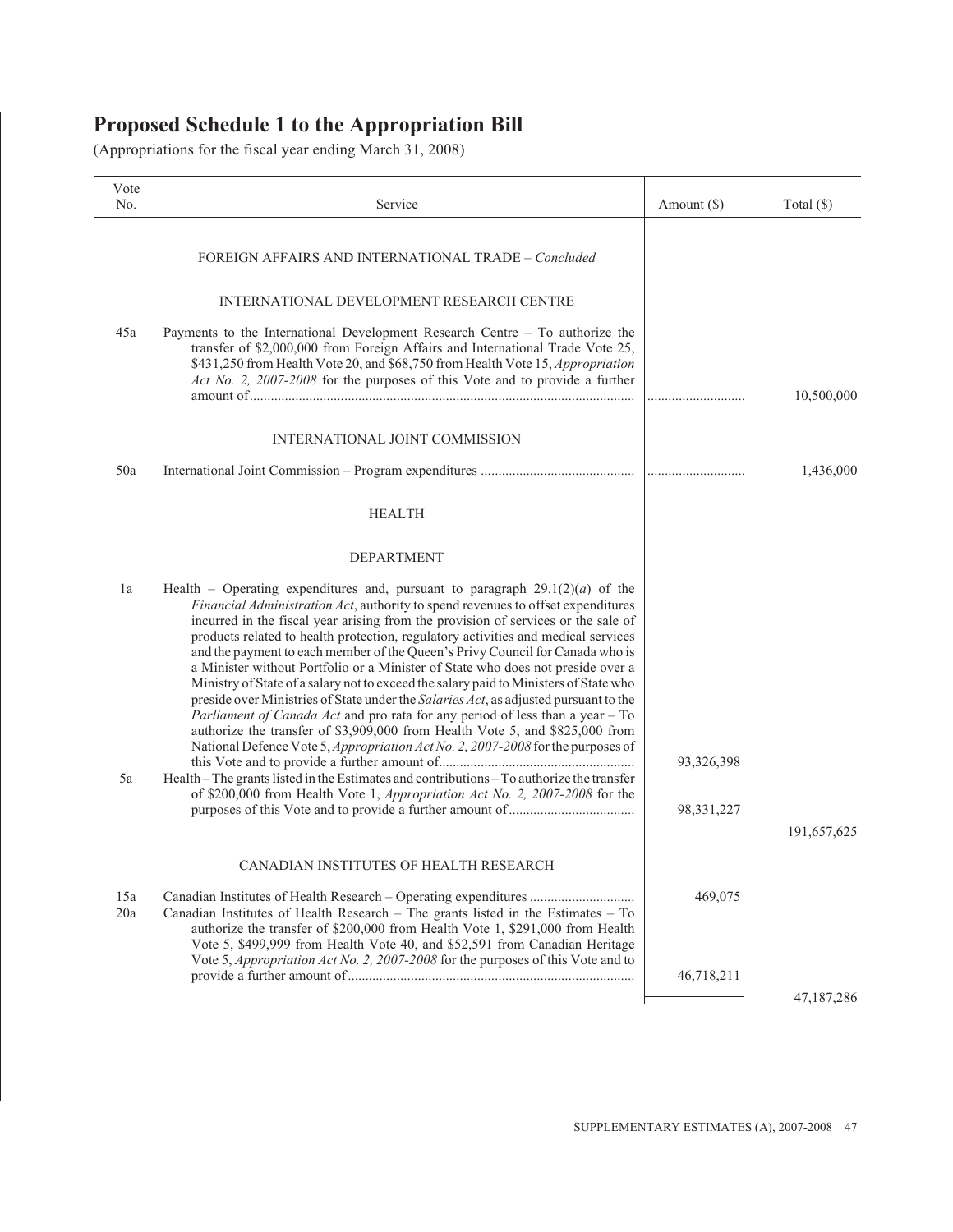| Vote<br>No. | Service                                                                                                                                                                                                                                                                                                                                                                                                                                                                                                                                                                                                                                                                                                                                                                                                                                                                                                                                                                                                                                                                                                                                                                                                                                                                                                                                          | Amount $(\$)$          | Total $(\$)$ |
|-------------|--------------------------------------------------------------------------------------------------------------------------------------------------------------------------------------------------------------------------------------------------------------------------------------------------------------------------------------------------------------------------------------------------------------------------------------------------------------------------------------------------------------------------------------------------------------------------------------------------------------------------------------------------------------------------------------------------------------------------------------------------------------------------------------------------------------------------------------------------------------------------------------------------------------------------------------------------------------------------------------------------------------------------------------------------------------------------------------------------------------------------------------------------------------------------------------------------------------------------------------------------------------------------------------------------------------------------------------------------|------------------------|--------------|
| 35a<br>40a  | HEALTH - Concluded<br>PUBLIC HEALTH AGENCY OF CANADA<br>Public Health Agency of Canada - Operating expenditures - To authorize the transfer<br>of \$622,800 from Health Vote 1, \$432,000 from National Defence Vote 5, and<br>\$50,000 from Public Safety and Emergency Preparedness Vote 45,<br>Appropriation Act No. 2, 2007-2008 for the purposes of this Vote and to provide a<br>Public Health Agency of Canada - The grants listed in the Estimates and contributions<br>- To authorize the transfer of \$55,000 from Health Vote 1, and \$6,618,200 from<br>Health Vote 35, Appropriation Act No. 2, 2007-2008 for the purposes of this Vote                                                                                                                                                                                                                                                                                                                                                                                                                                                                                                                                                                                                                                                                                             | 9,708,944<br>5,210,000 |              |
|             | HUMAN RESOURCES AND SKILLS DEVELOPMENT<br><b>DEPARTMENT</b>                                                                                                                                                                                                                                                                                                                                                                                                                                                                                                                                                                                                                                                                                                                                                                                                                                                                                                                                                                                                                                                                                                                                                                                                                                                                                      |                        | 14,918,944   |
| 1a<br>5a    | Human Resources and Skills Development – Operating expenditures and authority to<br>make recoverable expenditures on behalf of the Canada Pension Plan and the<br>Employment Insurance Account and, pursuant to paragraph $29.1(2)(a)$ of the<br>Financial Administration Act, authority to spend revenues received in the fiscal<br>year arising from the provision of Public Access Programs Sector services to<br>offset related expenditures incurred in the fiscal year, and the payment to each<br>member of the Queen's Privy Council for Canada who is a Minister without<br>Portfolio or a Minister of State who does not preside over a Ministry of State of a<br>salary not to exceed the salary paid to Ministers of State who preside over<br>Ministries of State under the Salaries Act, as adjusted pursuant to the Parliament<br>of Canada Act and pro rata for any period of less than a year $-$ To authorize the<br>transfer of \$16,138,000 from Public Works and Government Services Vote 1,<br>Human Resources and Skills Development - The grants listed in the Estimates and<br>contributions - To authorize the transfer of \$36,777,706 from Human Resources<br>and Skills Development Vote 1, and \$100,000 from Health Vote 40,<br>Appropriation Act No. 2, 2007-2008 for the purposes of this Vote and to provide a | 1                      |              |
|             | CANADA MORTGAGE AND HOUSING CORPORATION                                                                                                                                                                                                                                                                                                                                                                                                                                                                                                                                                                                                                                                                                                                                                                                                                                                                                                                                                                                                                                                                                                                                                                                                                                                                                                          | 51, 131, 433           | 51,131,434   |
| 15a         | To reimburse Canada Mortgage and Housing Corporation for the amounts of loans<br>forgiven, grants, contributions and expenditures made, and losses, costs and<br>expenses incurred under the provisions of the National Housing Act or in respect<br>of the exercise of powers or the carrying out of duties or functions conferred on<br>the Corporation pursuant to the authority of any Act of Parliament of Canada<br>other than the National Housing Act, in accordance with the Corporation's<br>authority under the Canada Mortgage and Housing Corporation Act                                                                                                                                                                                                                                                                                                                                                                                                                                                                                                                                                                                                                                                                                                                                                                           |                        | 222,730,000  |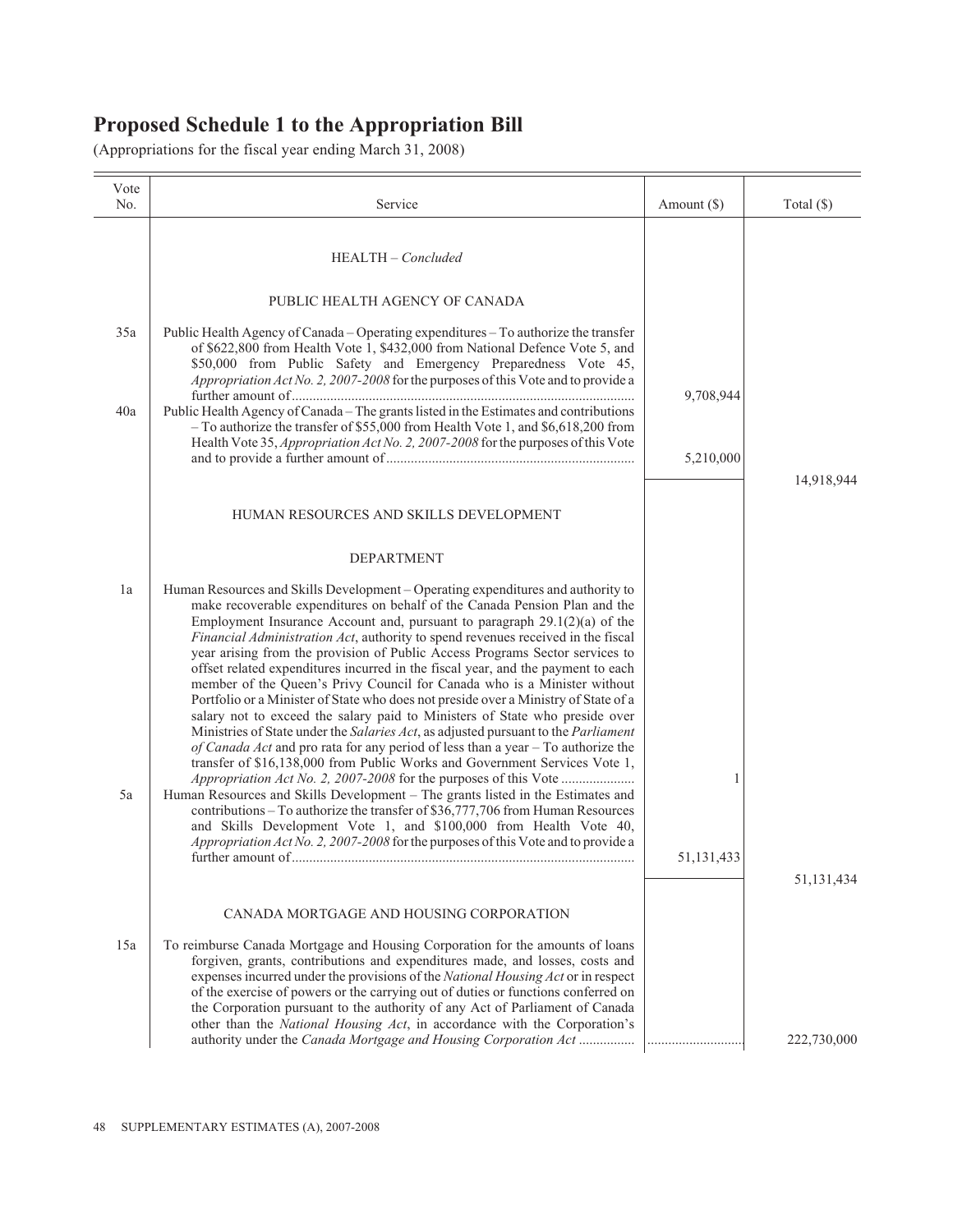| Vote<br>No. | Service                                                                                                                                                                                                                                                                                                                                                                                                                                                                                                                                                                                                                                                                                                                                                                                                                                                                                                                                                                                                                                                                | Amount $(\$)$                | Total $(\$)$ |
|-------------|------------------------------------------------------------------------------------------------------------------------------------------------------------------------------------------------------------------------------------------------------------------------------------------------------------------------------------------------------------------------------------------------------------------------------------------------------------------------------------------------------------------------------------------------------------------------------------------------------------------------------------------------------------------------------------------------------------------------------------------------------------------------------------------------------------------------------------------------------------------------------------------------------------------------------------------------------------------------------------------------------------------------------------------------------------------------|------------------------------|--------------|
|             | INDIAN AFFAIRS AND NORTHERN DEVELOPMENT                                                                                                                                                                                                                                                                                                                                                                                                                                                                                                                                                                                                                                                                                                                                                                                                                                                                                                                                                                                                                                |                              |              |
|             | <b>DEPARTMENT</b>                                                                                                                                                                                                                                                                                                                                                                                                                                                                                                                                                                                                                                                                                                                                                                                                                                                                                                                                                                                                                                                      |                              |              |
| 1a          | Indian Affairs and Northern Development – Operating expenditures, and<br>(a) expenditures on works, buildings and equipment; and expenditures and<br>recoverable expenditures in respect of services provided and work performed on<br>other than federal property;<br>$(b)$ authority to provide, in respect of Indian and Inuit economic development<br>activities, for the capacity development for Indian and Inuit and the furnishing of<br>materials and equipment;<br>$(c)$ authority to sell electric power to private consumers in remote locations when<br>alternative local sources of supply are not available, in accordance with terms and<br>conditions approved by the Governor in Council; and<br>$(d)$ the payment to each member of the Queen's Privy Council for Canada who is<br>a Minister without Portfolio or a Minister of State who does not preside over a<br>Ministry of State of a salary not to exceed the salary paid to Ministers of State who<br>preside over Ministries of State under the Salaries Act, as adjusted pursuant to the |                              |              |
| 10a         | Parliament of Canada Act and pro rata for any period of less than a year - To<br>authorize the transfer of \$11,881,171 from Industry Vote 1, Appropriation Act<br>No. 2, 2007-2008 for the purposes of this Vote and to provide a further amount of.<br>Indian Affairs and Northern Development - The grants listed in the Estimates and<br>contributions – To authorize the transfer of \$37,250,000 from Industry Vote 10,<br>\$7,506,000 from Transport Vote 55, \$1,920,615 from Canadian Heritage Vote 5,<br>and \$488,387 from Health Vote 5, Appropriation Act No. 2, 2007-2008 for the                                                                                                                                                                                                                                                                                                                                                                                                                                                                        | 13,990,992                   |              |
| 15a         | Payments to Canada Post Corporation pursuant to an agreement between the<br>Department of Indian Affairs and Northern Development and Canada Post                                                                                                                                                                                                                                                                                                                                                                                                                                                                                                                                                                                                                                                                                                                                                                                                                                                                                                                      | 105,212,430                  |              |
| 20a         | Corporation for the purpose of providing Northern Air Stage Parcel Service<br>Office of the Federal Interlocutor for Métis and non-Status Indians - Operating<br>expenditures - To authorize the transfer of \$242,105 from Canadian Heritage                                                                                                                                                                                                                                                                                                                                                                                                                                                                                                                                                                                                                                                                                                                                                                                                                          | 20,000,000                   |              |
| 25a         | Vote 1, Appropriation Act No. 2, 2007-2008 for the purposes of this Vote<br>Office of the Federal Interlocutor for Métis and non-Status Indians – Contributions –<br>To authorize the transfer of \$4,934,750 from Canadian Heritage Vote 5,<br>Appropriation Act No. 2, 2007-2008 for the purposes of this Vote                                                                                                                                                                                                                                                                                                                                                                                                                                                                                                                                                                                                                                                                                                                                                       | $\mathbf{1}$<br>$\mathbf{1}$ |              |
|             |                                                                                                                                                                                                                                                                                                                                                                                                                                                                                                                                                                                                                                                                                                                                                                                                                                                                                                                                                                                                                                                                        |                              | 139,203,424  |
|             | OFFICE OF INDIAN RESIDENTIAL SCHOOLS<br><b>RESOLUTION OF CANADA</b>                                                                                                                                                                                                                                                                                                                                                                                                                                                                                                                                                                                                                                                                                                                                                                                                                                                                                                                                                                                                    |                              |              |
| 55a<br>60a  | Office of Indian Residential Schools Resolution of Canada – Operating expenditures<br>Office of Indian Residential Schools Resolution of Canada – Contributions                                                                                                                                                                                                                                                                                                                                                                                                                                                                                                                                                                                                                                                                                                                                                                                                                                                                                                        | 589,000<br>25,000,000        |              |
|             |                                                                                                                                                                                                                                                                                                                                                                                                                                                                                                                                                                                                                                                                                                                                                                                                                                                                                                                                                                                                                                                                        |                              | 25,589,000   |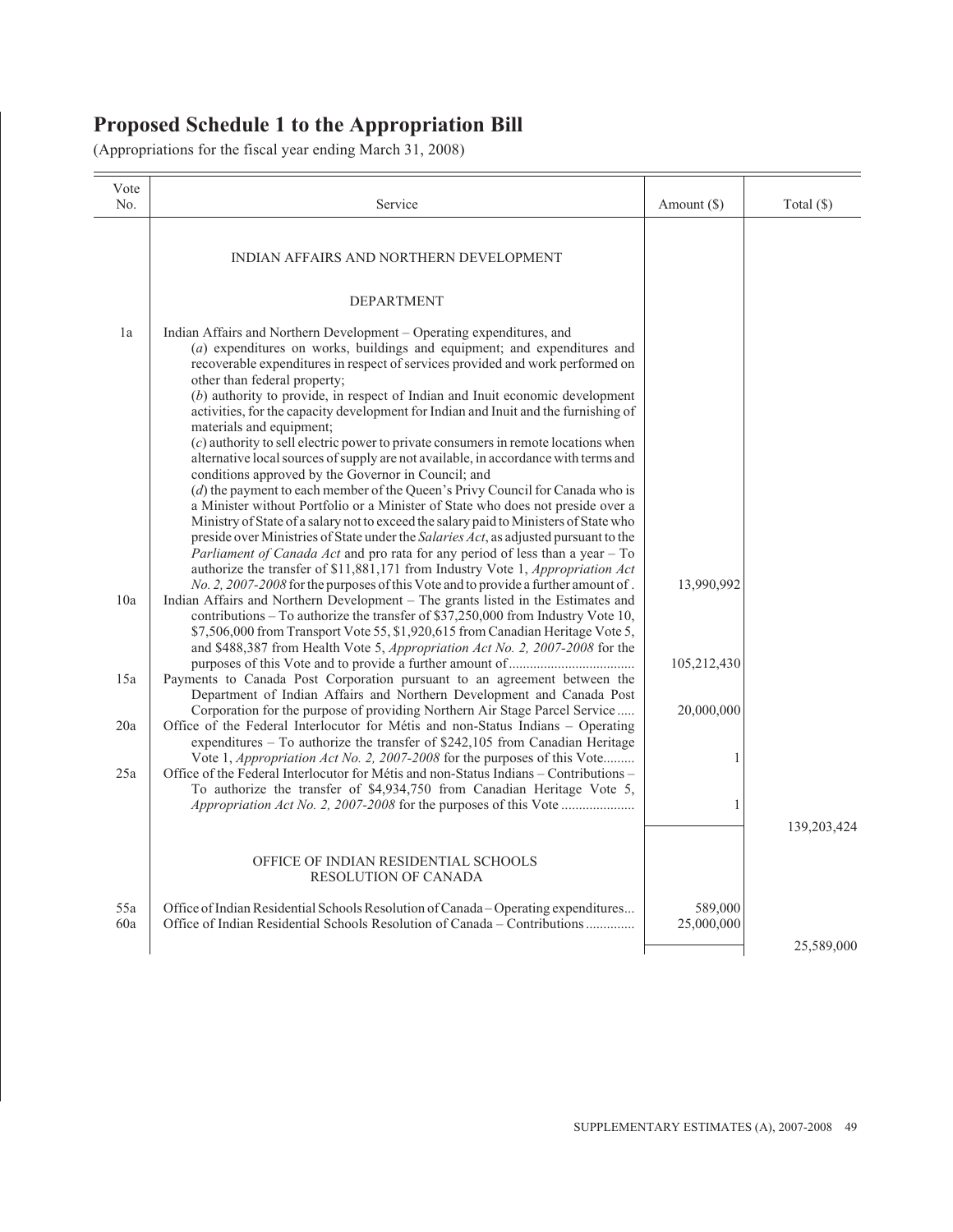| Vote<br>No.       | Service                                                                                                                                                                                                                                                                                                                                                                                                                                                                                                                                                                                                                                                                                                                                                                                                                                                                                                                                                                                                                                                                                                                                                                                                                                            | Amount $(\$)$                        | Total $(\$)$ |
|-------------------|----------------------------------------------------------------------------------------------------------------------------------------------------------------------------------------------------------------------------------------------------------------------------------------------------------------------------------------------------------------------------------------------------------------------------------------------------------------------------------------------------------------------------------------------------------------------------------------------------------------------------------------------------------------------------------------------------------------------------------------------------------------------------------------------------------------------------------------------------------------------------------------------------------------------------------------------------------------------------------------------------------------------------------------------------------------------------------------------------------------------------------------------------------------------------------------------------------------------------------------------------|--------------------------------------|--------------|
|                   | <b>INDUSTRY</b>                                                                                                                                                                                                                                                                                                                                                                                                                                                                                                                                                                                                                                                                                                                                                                                                                                                                                                                                                                                                                                                                                                                                                                                                                                    |                                      |              |
|                   | <b>DEPARTMENT</b>                                                                                                                                                                                                                                                                                                                                                                                                                                                                                                                                                                                                                                                                                                                                                                                                                                                                                                                                                                                                                                                                                                                                                                                                                                  |                                      |              |
| 1a<br>5a          | Industry – Operating expenditures, and authority to expend revenue received during<br>the fiscal year related to Communications Research, Bankruptcy and<br>Corporations and from services and regulatory processes, specifically<br>pre-merger notification filings, advance ruling certificates, advisory opinions<br>and photocopies, provided under the Competition Act and the payment to each<br>member of the Queen's Privy Council for Canada who is a Minister without<br>Portfolio or a Minister of State who does not preside over a Ministry of State of a<br>salary not to exceed the salary paid to Ministers of State who preside over<br>Ministries of State under the Salaries Act, as adjusted pursuant to the Parliament<br>of Canada Act and pro rata for any period of less than a year $-$ To authorize the<br>transfer of \$3,058,061 from Industry Vote 10, \$3,000,000 from Industry<br>Vote 30, \$694,000 from Public Safety and Emergency Preparedness Vote 1,<br>\$34,343 from Transport Vote 55, and \$15,323 from Canadian Heritage Vote 5,<br>Appropriation Act No. 2, 2007-2008 for the purposes of this Vote and to provide a<br>Industry – Capital expenditures – To authorize the transfer of $$6,361,152$ from | 59, 335, 183                         |              |
| 10a               | Industry Vote 1, Appropriation Act No. 2, 2007-2008 for the purposes of this                                                                                                                                                                                                                                                                                                                                                                                                                                                                                                                                                                                                                                                                                                                                                                                                                                                                                                                                                                                                                                                                                                                                                                       | 1,379,541<br>312,876,852             |              |
|                   |                                                                                                                                                                                                                                                                                                                                                                                                                                                                                                                                                                                                                                                                                                                                                                                                                                                                                                                                                                                                                                                                                                                                                                                                                                                    |                                      | 373,591,576  |
|                   | <b>CANADIAN SPACE AGENCY</b>                                                                                                                                                                                                                                                                                                                                                                                                                                                                                                                                                                                                                                                                                                                                                                                                                                                                                                                                                                                                                                                                                                                                                                                                                       |                                      |              |
| 25a<br>30a        | Canadian Space Agency - Operating expenditures - To authorize the transfer of<br>\$150,000 from Atlantic Canada Opportunities Agency Vote 5, Appropriation Act<br>No. 2, 2007-2008 for the purposes of this Vote and to provide a further amount of.                                                                                                                                                                                                                                                                                                                                                                                                                                                                                                                                                                                                                                                                                                                                                                                                                                                                                                                                                                                               | 202,702<br>1,044,000                 |              |
|                   |                                                                                                                                                                                                                                                                                                                                                                                                                                                                                                                                                                                                                                                                                                                                                                                                                                                                                                                                                                                                                                                                                                                                                                                                                                                    |                                      | 1,246,702    |
|                   | NATIONAL RESEARCH COUNCIL OF CANADA                                                                                                                                                                                                                                                                                                                                                                                                                                                                                                                                                                                                                                                                                                                                                                                                                                                                                                                                                                                                                                                                                                                                                                                                                |                                      |              |
| 55a<br>60a<br>65a | National Research Council of Canada - Operating expenditures - To authorize the<br>transfer of \$649,515 from Natural Resources Vote 1, Appropriation Act No. 2,<br>2007-2008 for the purposes of this Vote and to provide a further amount of                                                                                                                                                                                                                                                                                                                                                                                                                                                                                                                                                                                                                                                                                                                                                                                                                                                                                                                                                                                                     | 29,568,703<br>5,856,815<br>8,150,700 |              |
|                   |                                                                                                                                                                                                                                                                                                                                                                                                                                                                                                                                                                                                                                                                                                                                                                                                                                                                                                                                                                                                                                                                                                                                                                                                                                                    |                                      | 43,576,218   |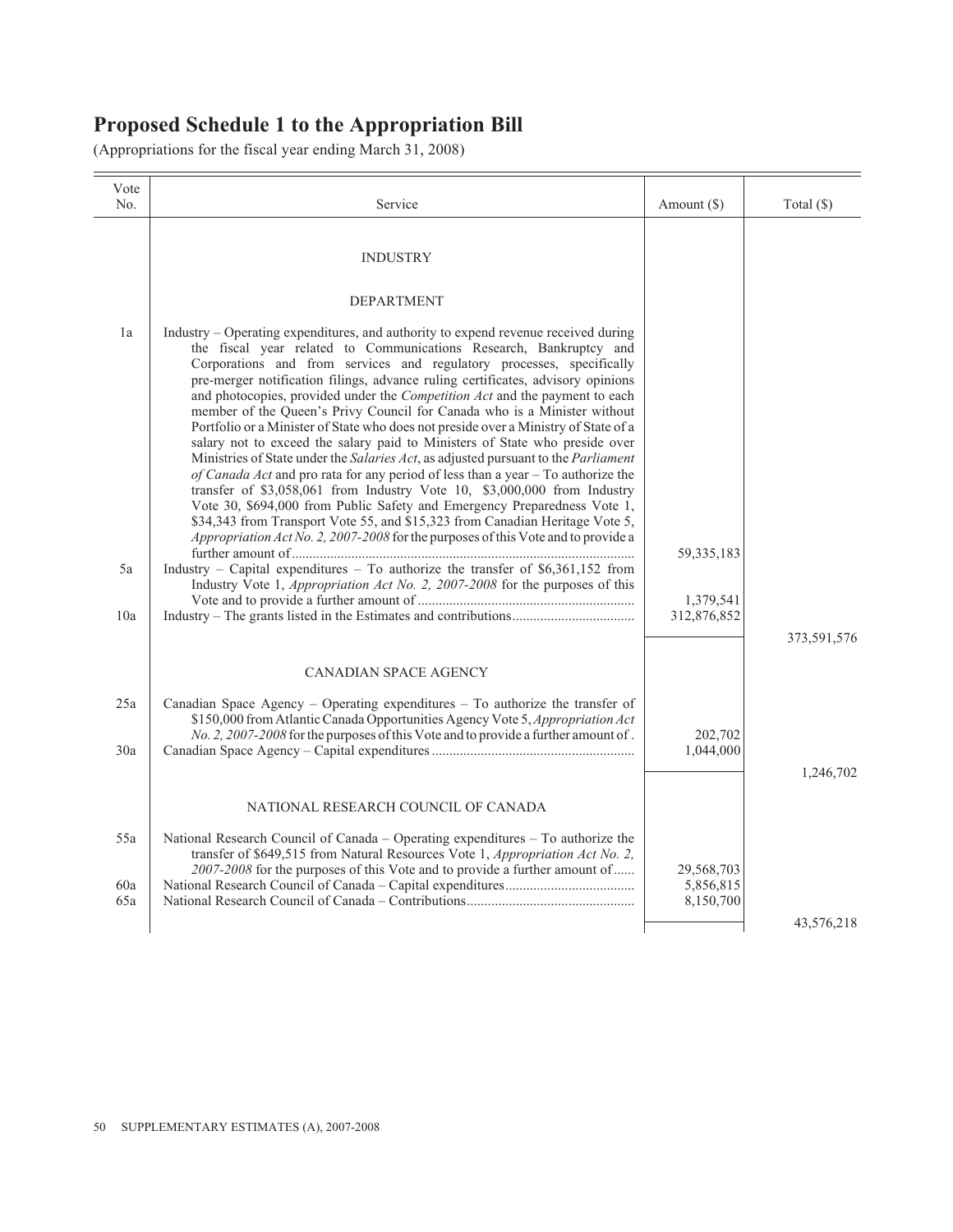(Appropriations for the fiscal year ending March 31, 2008)

| Vote<br>No. | Service                                                                                                                                                                                                                                                                                                                                                                                                                                                                                                                                                                                                                                                                                                                                                                                                                                                                                                                                                                                                                                       | Amount $(\$)$             | Total $(\$)$ |
|-------------|-----------------------------------------------------------------------------------------------------------------------------------------------------------------------------------------------------------------------------------------------------------------------------------------------------------------------------------------------------------------------------------------------------------------------------------------------------------------------------------------------------------------------------------------------------------------------------------------------------------------------------------------------------------------------------------------------------------------------------------------------------------------------------------------------------------------------------------------------------------------------------------------------------------------------------------------------------------------------------------------------------------------------------------------------|---------------------------|--------------|
|             | INDUSTRY – Concluded                                                                                                                                                                                                                                                                                                                                                                                                                                                                                                                                                                                                                                                                                                                                                                                                                                                                                                                                                                                                                          |                           |              |
|             | NATURAL SCIENCES AND ENGINEERING RESEARCH COUNCIL                                                                                                                                                                                                                                                                                                                                                                                                                                                                                                                                                                                                                                                                                                                                                                                                                                                                                                                                                                                             |                           |              |
| 70a<br>75a  | Natural Sciences and Engineering Research Council - Operating expenditures<br>Natural Sciences and Engineering Research Council - The grants listed in the<br>Estimates - To authorize the transfer of $$46,656$ from Health Vote 1,                                                                                                                                                                                                                                                                                                                                                                                                                                                                                                                                                                                                                                                                                                                                                                                                          | 2,483,428                 |              |
|             | Appropriation Act No. 2, 2007-2008 for the purposes of this Vote and to provide a                                                                                                                                                                                                                                                                                                                                                                                                                                                                                                                                                                                                                                                                                                                                                                                                                                                                                                                                                             | 54,040,668                |              |
|             |                                                                                                                                                                                                                                                                                                                                                                                                                                                                                                                                                                                                                                                                                                                                                                                                                                                                                                                                                                                                                                               |                           | 56,524,096   |
|             | SOCIAL SCIENCES AND HUMANITIES RESEARCH COUNCIL                                                                                                                                                                                                                                                                                                                                                                                                                                                                                                                                                                                                                                                                                                                                                                                                                                                                                                                                                                                               |                           |              |
| 80a<br>85a  | Social Sciences and Humanities Research Council – Operating expenditures – To<br>authorize the transfer of \$14,353 from Fisheries and Oceans Vote 1, and \$10,000<br>from Canadian Heritage Vote 1, Appropriation Act No. 2, 2007-2008 for the<br>Social Sciences and Humanities Research Council - The grants listed in the Estimates                                                                                                                                                                                                                                                                                                                                                                                                                                                                                                                                                                                                                                                                                                       | 987,177                   |              |
|             | - To authorize the transfer of \$774,125 from Citizenship and Immigration Vote 1,<br>\$671,938 from Canadian Heritage Vote 5, and \$250,000 from Fisheries and<br>Oceans Vote 1, Appropriation Act No. 2, 2007-2008 for the purposes of this Vote                                                                                                                                                                                                                                                                                                                                                                                                                                                                                                                                                                                                                                                                                                                                                                                             |                           |              |
|             |                                                                                                                                                                                                                                                                                                                                                                                                                                                                                                                                                                                                                                                                                                                                                                                                                                                                                                                                                                                                                                               | 28,049,050                | 29,036,227   |
|             | <b>STATISTICS CANADA</b>                                                                                                                                                                                                                                                                                                                                                                                                                                                                                                                                                                                                                                                                                                                                                                                                                                                                                                                                                                                                                      |                           |              |
| 95a         |                                                                                                                                                                                                                                                                                                                                                                                                                                                                                                                                                                                                                                                                                                                                                                                                                                                                                                                                                                                                                                               |                           | 594,154      |
|             |                                                                                                                                                                                                                                                                                                                                                                                                                                                                                                                                                                                                                                                                                                                                                                                                                                                                                                                                                                                                                                               |                           |              |
|             | <b>JUSTICE</b>                                                                                                                                                                                                                                                                                                                                                                                                                                                                                                                                                                                                                                                                                                                                                                                                                                                                                                                                                                                                                                |                           |              |
|             | DEPARTMENT                                                                                                                                                                                                                                                                                                                                                                                                                                                                                                                                                                                                                                                                                                                                                                                                                                                                                                                                                                                                                                    |                           |              |
| 1a          | Justice – Operating expenditures, and, pursuant to section $29.1(2)(a)$ of the <i>Financial</i><br>Administration Act, authority to expend revenues received in a fiscal year, and to<br>offset expenditures incurred in the fiscal year, arising from the provision of<br>mandatory legal services to Government departments and agencies and optional<br>services to Crown corporations, non-federal organizations and international<br>organizations provided they are consistent with the Department's mandate and<br>the payment to each member of the Queen's Privy Council for Canada who is a<br>Minister without Portfolio or a Minister of State who does not preside over a<br>Ministry of State of a salary not to exceed the salary paid to Ministers of State who<br>preside over Ministries of State under the Salaries Act, as adjusted pursuant to the<br><i>Parliament of Canada Act</i> and pro rata for any period of less than a year – To<br>authorize the transfer of \$547,509 from Health Vote 1, and \$426,000 from |                           |              |
| 5a          | Transport Vote 1, Appropriation Act No. 2, 2007-2008 for the purposes of this<br>Justice $-$ The grants listed in the Estimates and contributions $-$ To authorize the<br>transfer of \$330,000 from Justice Vote 1, Appropriation Act No. 2, 2007-2008 for                                                                                                                                                                                                                                                                                                                                                                                                                                                                                                                                                                                                                                                                                                                                                                                   | 17,812,007<br>109,475,415 |              |
|             |                                                                                                                                                                                                                                                                                                                                                                                                                                                                                                                                                                                                                                                                                                                                                                                                                                                                                                                                                                                                                                               |                           | 127,287,422  |

SUPPLEMENTARY ESTIMATES (A), 2007-2008 51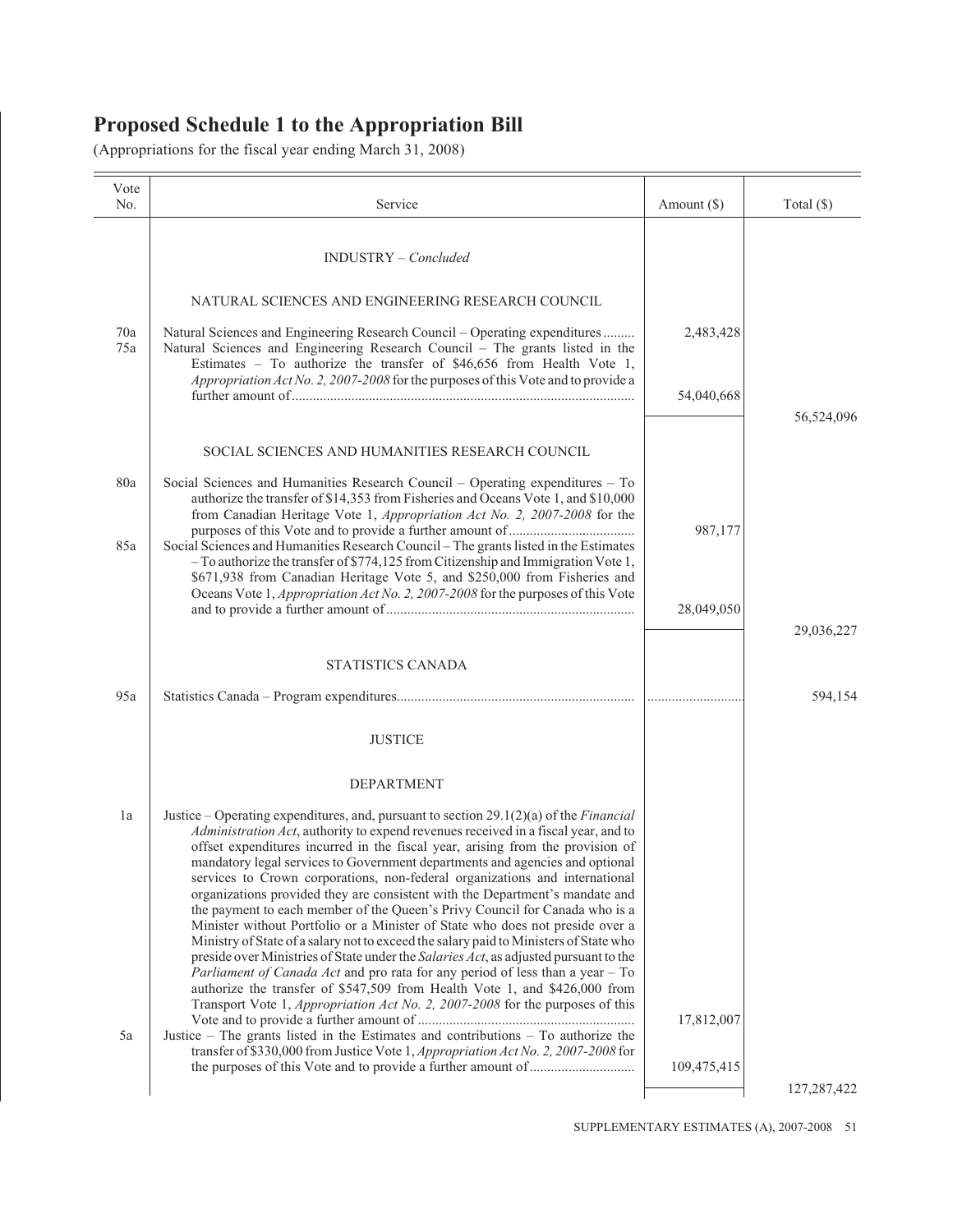| Vote<br>No. | Service                                                                                                                                                                                                                                                                                                                                                                                                                                                                                                                                                                                                                                                                                                                                                                                                                                                                                                                                                                                                                                                                                                                                                                                                                                                                                                                                                                                                                                                                                                                                                                                                                    | Amount $(\$)$ | Total $(\$)$  |
|-------------|----------------------------------------------------------------------------------------------------------------------------------------------------------------------------------------------------------------------------------------------------------------------------------------------------------------------------------------------------------------------------------------------------------------------------------------------------------------------------------------------------------------------------------------------------------------------------------------------------------------------------------------------------------------------------------------------------------------------------------------------------------------------------------------------------------------------------------------------------------------------------------------------------------------------------------------------------------------------------------------------------------------------------------------------------------------------------------------------------------------------------------------------------------------------------------------------------------------------------------------------------------------------------------------------------------------------------------------------------------------------------------------------------------------------------------------------------------------------------------------------------------------------------------------------------------------------------------------------------------------------------|---------------|---------------|
|             | JUSTICE – Concluded                                                                                                                                                                                                                                                                                                                                                                                                                                                                                                                                                                                                                                                                                                                                                                                                                                                                                                                                                                                                                                                                                                                                                                                                                                                                                                                                                                                                                                                                                                                                                                                                        |               |               |
|             | COMMISSIONER FOR FEDERAL JUDICIAL AFFAIRS                                                                                                                                                                                                                                                                                                                                                                                                                                                                                                                                                                                                                                                                                                                                                                                                                                                                                                                                                                                                                                                                                                                                                                                                                                                                                                                                                                                                                                                                                                                                                                                  |               |               |
| 20a         |                                                                                                                                                                                                                                                                                                                                                                                                                                                                                                                                                                                                                                                                                                                                                                                                                                                                                                                                                                                                                                                                                                                                                                                                                                                                                                                                                                                                                                                                                                                                                                                                                            |               | 395,601       |
|             | <b>COURTS ADMINISTRATION SERVICE</b>                                                                                                                                                                                                                                                                                                                                                                                                                                                                                                                                                                                                                                                                                                                                                                                                                                                                                                                                                                                                                                                                                                                                                                                                                                                                                                                                                                                                                                                                                                                                                                                       |               |               |
| 30a         |                                                                                                                                                                                                                                                                                                                                                                                                                                                                                                                                                                                                                                                                                                                                                                                                                                                                                                                                                                                                                                                                                                                                                                                                                                                                                                                                                                                                                                                                                                                                                                                                                            |               | 3,223,830     |
|             | OFFICE OF THE DIRECTOR OF<br><b>PUBLIC PROSECUTIONS</b>                                                                                                                                                                                                                                                                                                                                                                                                                                                                                                                                                                                                                                                                                                                                                                                                                                                                                                                                                                                                                                                                                                                                                                                                                                                                                                                                                                                                                                                                                                                                                                    |               |               |
| 35a         |                                                                                                                                                                                                                                                                                                                                                                                                                                                                                                                                                                                                                                                                                                                                                                                                                                                                                                                                                                                                                                                                                                                                                                                                                                                                                                                                                                                                                                                                                                                                                                                                                            |               | 14,226,320    |
|             | <b>NATIONAL DEFENCE</b>                                                                                                                                                                                                                                                                                                                                                                                                                                                                                                                                                                                                                                                                                                                                                                                                                                                                                                                                                                                                                                                                                                                                                                                                                                                                                                                                                                                                                                                                                                                                                                                                    |               |               |
|             | <b>DEPARTMENT</b>                                                                                                                                                                                                                                                                                                                                                                                                                                                                                                                                                                                                                                                                                                                                                                                                                                                                                                                                                                                                                                                                                                                                                                                                                                                                                                                                                                                                                                                                                                                                                                                                          |               |               |
| 1a          | National Defence – Operating expenditures and authority for total commitments,<br>subject to allotment by the Treasury Board, of \$28,349,121,656 for the purposes<br>of Votes 1, 5 and 10 of the Department regardless of the year in which the<br>payment of those commitments comes due (of which it is estimated that<br>\$12,302,000,000 will come due for payment in future years), authority to make<br>payments from any of those Votes to provinces or municipalities as contributions<br>toward construction done by those bodies, authority, subject to the direction of<br>the Treasury Board, to make recoverable expenditures or advances from any of<br>those Votes in respect of materials supplied to or services performed on behalf of<br>individuals, corporations, outside agencies, other government departments and<br>agencies and other governments and authority to expend revenue, as authorized<br>by the Treasury Board, received during the fiscal year for the purposes of any of<br>those Votes and the payment to each member of the Queen's Privy Council for<br>Canada who is a Minister without Portfolio or a Minister of State who does not<br>preside over a Ministry of State of a salary not to exceed the salary paid to<br>Ministers of State who preside over Ministries of State under the Salaries Act, as<br>adjusted pursuant to the <i>Parliament of Canada Act</i> and pro rata for any period of<br>less than a year – To authorize the transfer of \$838,685 from Industry Vote 85,<br>and \$332,500 from Industry Vote 75, Appropriation Act No. 2, 2007-2008 for the | 1,191,785,131 |               |
| 5a          |                                                                                                                                                                                                                                                                                                                                                                                                                                                                                                                                                                                                                                                                                                                                                                                                                                                                                                                                                                                                                                                                                                                                                                                                                                                                                                                                                                                                                                                                                                                                                                                                                            | 366,746,508   | 1,558,531,639 |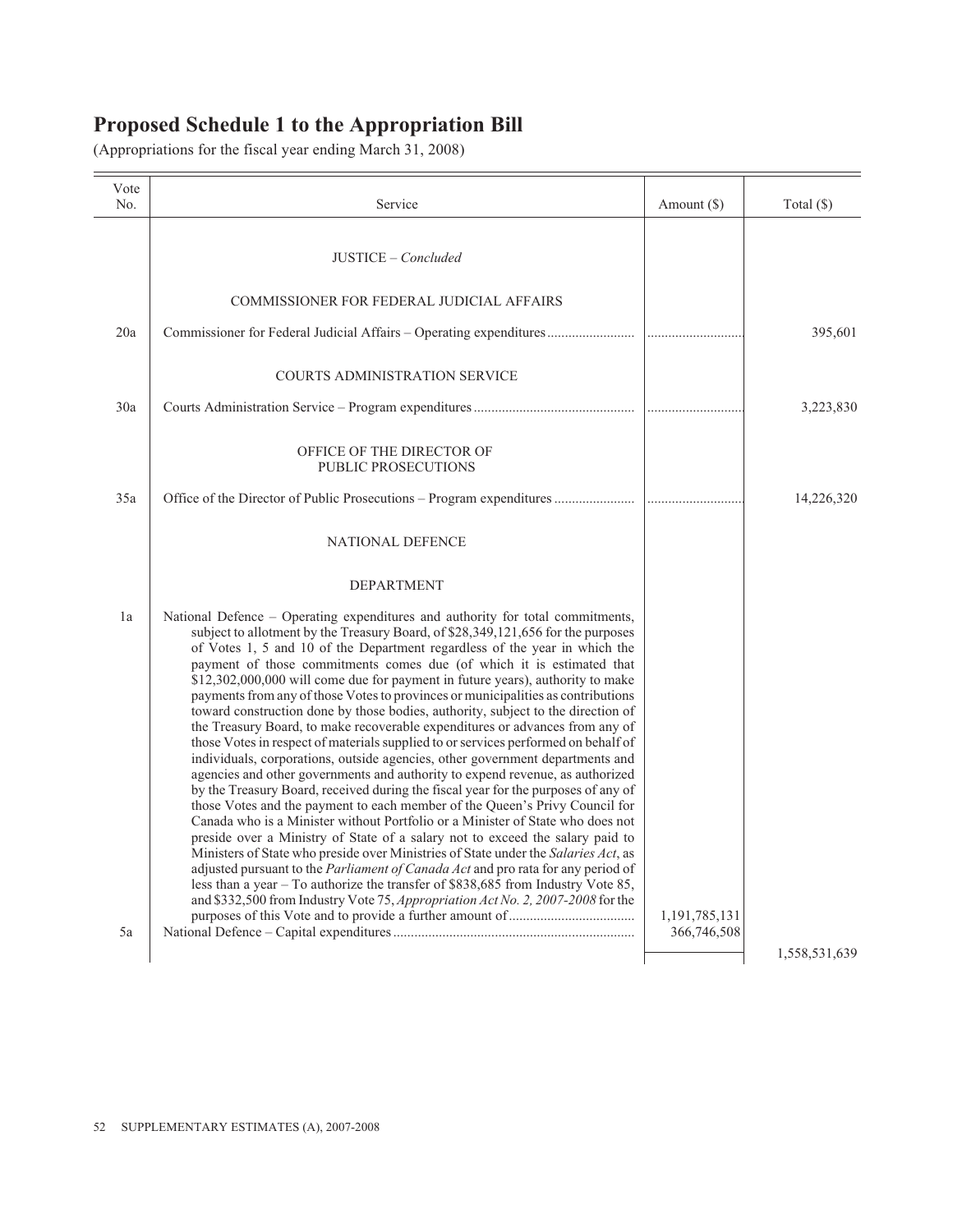| Vote<br>No. | Service                                                                                                                                                                                                                                                                                                                                                                                                                                                                                                                                                                                                                                                                                                                                                                                                                                                                                                                                                        | Amount $(\$)$ | Total $(\$)$ |
|-------------|----------------------------------------------------------------------------------------------------------------------------------------------------------------------------------------------------------------------------------------------------------------------------------------------------------------------------------------------------------------------------------------------------------------------------------------------------------------------------------------------------------------------------------------------------------------------------------------------------------------------------------------------------------------------------------------------------------------------------------------------------------------------------------------------------------------------------------------------------------------------------------------------------------------------------------------------------------------|---------------|--------------|
|             | NATURAL RESOURCES                                                                                                                                                                                                                                                                                                                                                                                                                                                                                                                                                                                                                                                                                                                                                                                                                                                                                                                                              |               |              |
|             | <b>DEPARTMENT</b>                                                                                                                                                                                                                                                                                                                                                                                                                                                                                                                                                                                                                                                                                                                                                                                                                                                                                                                                              |               |              |
| 1a          | Natural Resources – Operating expenditures and, pursuant to paragraph $29.1(2)(a)$ of<br>the Financial Administration Act, authority to expend revenues received during<br>the fiscal year from the sale of forestry and information products, and fees for<br>research, consultation, testing, analysis, and administration services as part of the<br>departmental operations and the payment to each member of the Queen's Privy<br>Council for Canada who is a Minister without Portfolio or a Minister of State who<br>does not preside over a Ministry of State of a salary not to exceed the salary paid to<br>Ministers of State who preside over Ministries of State under the Salaries Act, as<br>adjusted pursuant to the Parliament of Canada Act and pro rata for any period of<br>less than a year - To authorize the transfer of \$6,650,272 from Natural Resources<br>Vote 10, and \$262,679 from Public Works and Government Services Vote 1, | 1             |              |
| 5a          | Natural Resources - Capital expenditures - To authorize the transfer of \$280,000 from<br>National Defence Vote 5, Appropriation Act No. 2, 2007-2008 for the purposes of                                                                                                                                                                                                                                                                                                                                                                                                                                                                                                                                                                                                                                                                                                                                                                                      |               |              |
| 10a         | Natural Resources - The grants listed in the Estimates and contributions - To                                                                                                                                                                                                                                                                                                                                                                                                                                                                                                                                                                                                                                                                                                                                                                                                                                                                                  | 1             |              |
|             | authorize the transfer of \$1,895,000 from Natural Resources Vote 1,                                                                                                                                                                                                                                                                                                                                                                                                                                                                                                                                                                                                                                                                                                                                                                                                                                                                                           | 1             |              |
|             |                                                                                                                                                                                                                                                                                                                                                                                                                                                                                                                                                                                                                                                                                                                                                                                                                                                                                                                                                                |               | 3            |
|             | ATOMIC ENERGY OF CANADA LIMITED                                                                                                                                                                                                                                                                                                                                                                                                                                                                                                                                                                                                                                                                                                                                                                                                                                                                                                                                |               |              |
| 15a         | Payments to Atomic Energy of Canada Limited for operating and capital expenditures.                                                                                                                                                                                                                                                                                                                                                                                                                                                                                                                                                                                                                                                                                                                                                                                                                                                                            |               | 108,707,000  |
|             | NATIONAL ENERGY BOARD                                                                                                                                                                                                                                                                                                                                                                                                                                                                                                                                                                                                                                                                                                                                                                                                                                                                                                                                          |               |              |
| 30a         |                                                                                                                                                                                                                                                                                                                                                                                                                                                                                                                                                                                                                                                                                                                                                                                                                                                                                                                                                                |               | 8,371,130    |
|             | <b>PARLIAMENT</b>                                                                                                                                                                                                                                                                                                                                                                                                                                                                                                                                                                                                                                                                                                                                                                                                                                                                                                                                              |               |              |
|             | <b>HOUSE OF COMMONS</b>                                                                                                                                                                                                                                                                                                                                                                                                                                                                                                                                                                                                                                                                                                                                                                                                                                                                                                                                        |               |              |
| 5a          |                                                                                                                                                                                                                                                                                                                                                                                                                                                                                                                                                                                                                                                                                                                                                                                                                                                                                                                                                                |               | 6,508,248    |
|             | OFFICE OF THE CONFLICT OF INTEREST<br>AND ETHICS COMMISSIONER                                                                                                                                                                                                                                                                                                                                                                                                                                                                                                                                                                                                                                                                                                                                                                                                                                                                                                  |               |              |
| 15a         | Office of the Conflict of Interest and Ethics Commissioner – Program expenditures.                                                                                                                                                                                                                                                                                                                                                                                                                                                                                                                                                                                                                                                                                                                                                                                                                                                                             |               | 672,000      |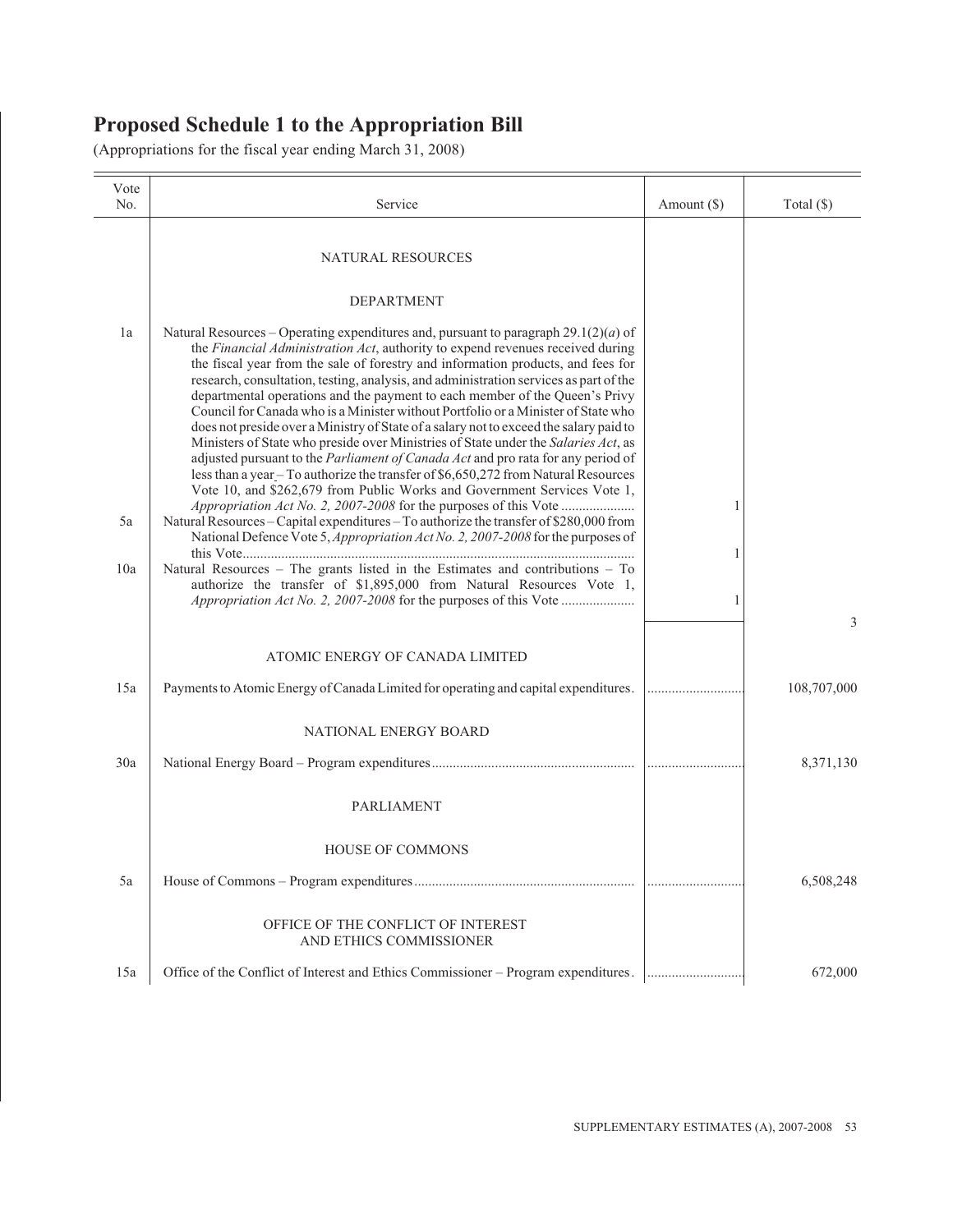| Vote<br>No. | Service                                                                                                                                                                                                                                                                                                                                                                                                                                                                                                                                                                                                                                                                  | Amount (\$) | Total $(\$)$ |
|-------------|--------------------------------------------------------------------------------------------------------------------------------------------------------------------------------------------------------------------------------------------------------------------------------------------------------------------------------------------------------------------------------------------------------------------------------------------------------------------------------------------------------------------------------------------------------------------------------------------------------------------------------------------------------------------------|-------------|--------------|
|             | PRIVY COUNCIL                                                                                                                                                                                                                                                                                                                                                                                                                                                                                                                                                                                                                                                            |             |              |
|             | <b>DEPARTMENT</b>                                                                                                                                                                                                                                                                                                                                                                                                                                                                                                                                                                                                                                                        |             |              |
| 1a          | Privy Council – Program expenditures, including operating expenditures of<br>Commissions of Inquiry not otherwise provided for and the operation of the<br>Prime Minister's residence; and the payment to each member of the Queen's<br>Privy Council for Canada who is a Minister without Portfolio or a Minister of<br>State who does not preside over a Ministry of State of a salary not to exceed the<br>salary paid to Ministers of State who preside over Ministries of State under the<br>Salaries Act, as adjusted pursuant to the Parliament of Canada Act and pro rata                                                                                        |             |              |
|             |                                                                                                                                                                                                                                                                                                                                                                                                                                                                                                                                                                                                                                                                          |             | 14,270,147   |
|             | OFFICE OF THE COMMISSIONER OF<br>OFFICIAL LANGUAGES                                                                                                                                                                                                                                                                                                                                                                                                                                                                                                                                                                                                                      |             |              |
| 20a         | Office of the Commissioner of Official Languages - Program expenditures                                                                                                                                                                                                                                                                                                                                                                                                                                                                                                                                                                                                  |             | 881,729      |
|             | PUBLIC SAFETY AND EMERGENCY PREPAREDNESS                                                                                                                                                                                                                                                                                                                                                                                                                                                                                                                                                                                                                                 |             |              |
|             | <b>DEPARTMENT</b>                                                                                                                                                                                                                                                                                                                                                                                                                                                                                                                                                                                                                                                        |             |              |
| 1a          | Public Safety and Emergency Preparedness – Operating expenditures and the payment<br>to each member of the Queen's Privy Council for Canada who is a Minister<br>without Portfolio or a Minister of State who does not preside over a Ministry of<br>State of a salary not to exceed the salary paid to Ministers of State who preside<br>over Ministries of State under the Salaries Act, as adjusted pursuant to the<br><i>Parliament of Canada Act</i> and pro rata for any period of less than a year – To<br>authorize the transfer of \$3,582,651 from Public Safety and Emergency<br>Preparedness Vote 45, Appropriation Act No. 2, 2007-2008 for the purposes of | 28,352,929  |              |
| 5a          | Public Safety and Emergency Preparedness – The grants listed in the Estimates                                                                                                                                                                                                                                                                                                                                                                                                                                                                                                                                                                                            | 1           | 28,352,930   |
|             | CANADIAN SECURITY INTELLIGENCE SERVICE                                                                                                                                                                                                                                                                                                                                                                                                                                                                                                                                                                                                                                   |             |              |
| 20a         | Canadian Security Intelligence Service – Program expenditures – To authorize the<br>transfer of \$180,500 from Public Safety and Emergency Preparedness Vote 1,<br>Appropriation Act No. 2, 2007-2008 for the purposes of this Vote and to provide a                                                                                                                                                                                                                                                                                                                                                                                                                     |             | 33,653,181   |
|             |                                                                                                                                                                                                                                                                                                                                                                                                                                                                                                                                                                                                                                                                          |             |              |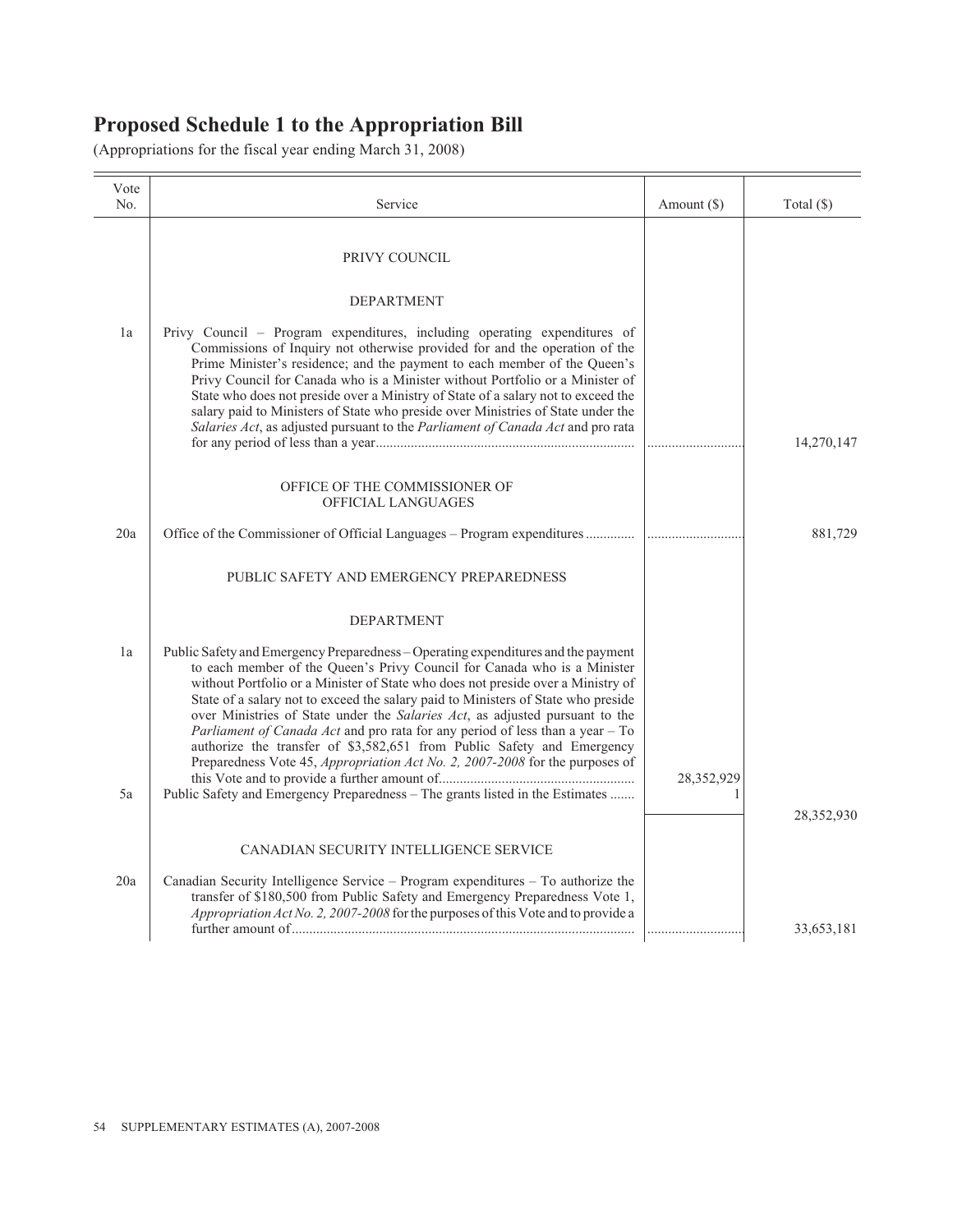| Vote<br>No. | Service                                                                                                                                                                                                                                                                                                                                                                                                       | Amount $(\$)$ | Total $(\$)$ |
|-------------|---------------------------------------------------------------------------------------------------------------------------------------------------------------------------------------------------------------------------------------------------------------------------------------------------------------------------------------------------------------------------------------------------------------|---------------|--------------|
|             | PUBLIC SAFETY AND EMERGENCY PREPAREDNESS - Continued                                                                                                                                                                                                                                                                                                                                                          |               |              |
|             | <b>CORRECTIONAL SERVICE</b>                                                                                                                                                                                                                                                                                                                                                                                   |               |              |
| 25a         | Correctional Service - Penitentiary Service and National Parole Service - Operating<br>expenditures - To authorize the transfer of \$2,600,000 from Public Safety and<br>Emergency Preparedness Vote 35, \$260,000 from Public Safety and Emergency<br>Preparedness Vote 1, and \$100,000 from Canadian Heritage Vote 1,<br>Appropriation Act No. 2, 2007-2008 for the purposes of this Vote and to provide a | 50,938,702    |              |
| 30a         | Correctional Service - Penitentiary Service and National Parole Service - Capital<br>expenditures - To authorize the transfer of \$5,000,000 from Public Safety and                                                                                                                                                                                                                                           |               |              |
|             | Emergency Preparedness Vote 25, Appropriation Act No. 2, 2007-2008 for the                                                                                                                                                                                                                                                                                                                                    | 50,247,800    |              |
|             |                                                                                                                                                                                                                                                                                                                                                                                                               |               | 101,186,502  |
|             | NATIONAL PAROLE BOARD                                                                                                                                                                                                                                                                                                                                                                                         |               |              |
| 35a         | National Parole Board – Program expenditures – To authorize the transfer of \$272,200<br>from Public Safety and Emergency Preparedness Vote 1, Appropriation Act<br>No. 2, 2007-2008 for the purposes of this Vote and to provide a further amount of.                                                                                                                                                        |               | 2,628,300    |
|             | OFFICE OF THE CORRECTIONAL INVESTIGATOR                                                                                                                                                                                                                                                                                                                                                                       |               |              |
| 40a         |                                                                                                                                                                                                                                                                                                                                                                                                               |               | 240,965      |
|             | ROYAL CANADIAN MOUNTED POLICE                                                                                                                                                                                                                                                                                                                                                                                 |               |              |
| 45a         | Law Enforcement – Operating expenditures – To authorize the transfer of \$1,500,000<br>from Public Safety and Emergency Preparedness Vote 1, \$31,200,000 from<br>Public Safety and Emergency Preparedness Vote 5, and \$187,571 from National<br>Defence Vote 5, Appropriation Act No. 2, 2007-2008 for the purposes of this                                                                                 | 153,186,677   |              |
| 50a<br>55a  | Law Enforcement - The grants listed in the Estimates and contributions - To authorize<br>the transfer of \$740,920 from Public Safety and Emergency Preparedness Vote 5,                                                                                                                                                                                                                                      | 76,222,492    |              |
|             | <i>Appropriation Act No. 2, 2007-2008</i> for the purposes of this Vote and to provide a                                                                                                                                                                                                                                                                                                                      | 1,400,000     | 230,809,169  |
|             | ROYAL CANADIAN MOUNTED POLICE<br>EXTERNAL REVIEW COMMITTEE                                                                                                                                                                                                                                                                                                                                                    |               |              |
| 60a         | Royal Canadian Mounted Police External Review Committee - Program expenditures                                                                                                                                                                                                                                                                                                                                |               | 360,440      |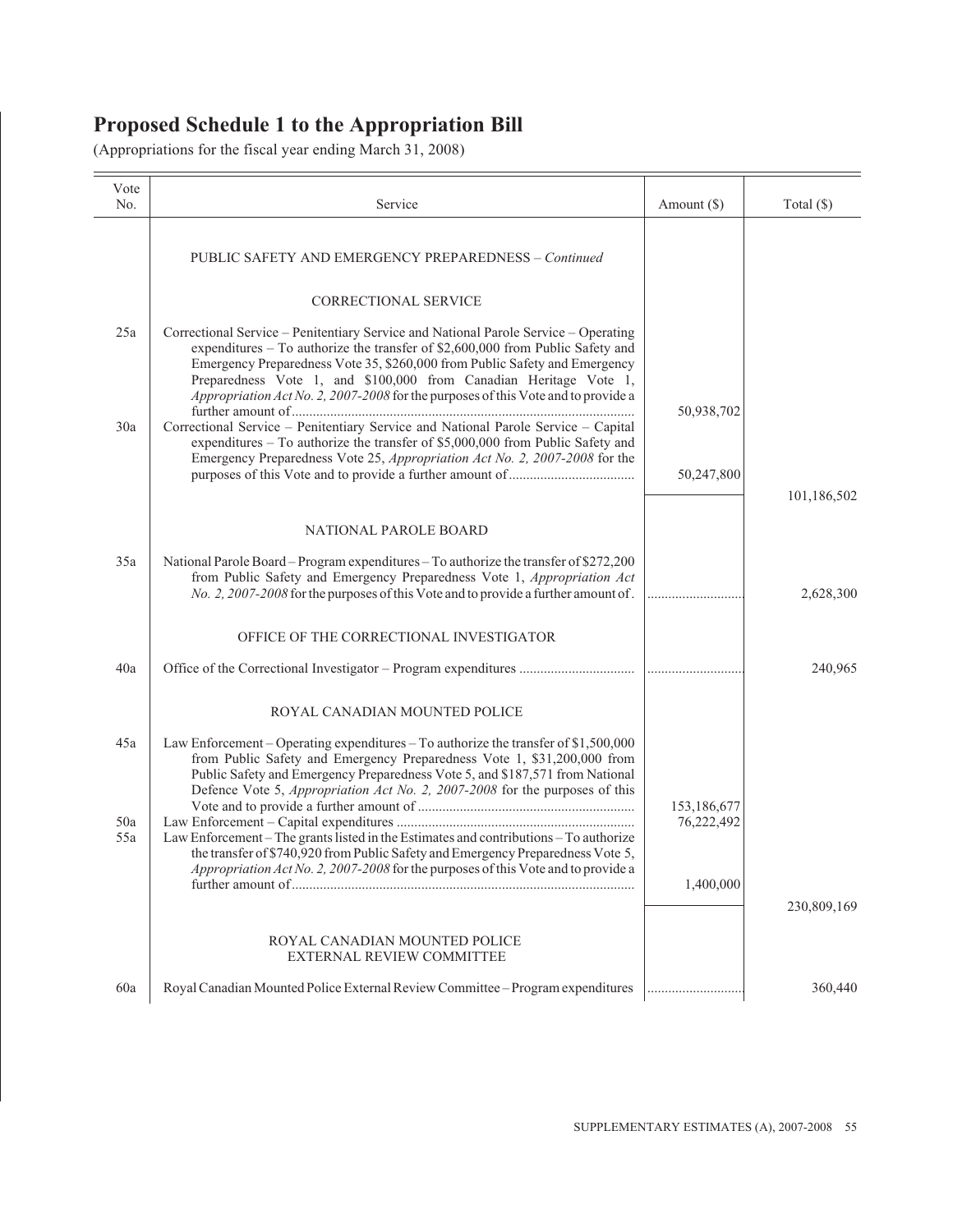| Vote<br>No. | Service                                                                                                                                                                                                                                                                                                                                                                                                                                                                                                                                                                                                                                                                                                                                                                                                                                                                                                                                                                                                                                                                                                                                                                                                   | Amount (\$)               | Total $(\$)$  |
|-------------|-----------------------------------------------------------------------------------------------------------------------------------------------------------------------------------------------------------------------------------------------------------------------------------------------------------------------------------------------------------------------------------------------------------------------------------------------------------------------------------------------------------------------------------------------------------------------------------------------------------------------------------------------------------------------------------------------------------------------------------------------------------------------------------------------------------------------------------------------------------------------------------------------------------------------------------------------------------------------------------------------------------------------------------------------------------------------------------------------------------------------------------------------------------------------------------------------------------|---------------------------|---------------|
|             | PUBLIC SAFETY AND EMERGENCY PREPAREDNESS - Concluded<br>ROYAL CANADIAN MOUNTED POLICE<br>PUBLIC COMPLAINTS COMMISSION                                                                                                                                                                                                                                                                                                                                                                                                                                                                                                                                                                                                                                                                                                                                                                                                                                                                                                                                                                                                                                                                                     |                           |               |
| 65a         | Royal Canadian Mounted Police Public Complaints Commission - Program                                                                                                                                                                                                                                                                                                                                                                                                                                                                                                                                                                                                                                                                                                                                                                                                                                                                                                                                                                                                                                                                                                                                      |                           | 1,650,267     |
| 1a<br>5a    | PUBLIC WORKS AND GOVERNMENT SERVICES<br>Public Works and Government Services – Operating expenditures for the provision of<br>accommodation, common and central services including recoverable<br>expenditures on behalf of the Canada Pension Plan, the Employment Insurance<br>Act and the Seized Property Management Act, and authority to spend revenues<br>received during the fiscal year arising from accommodation and central and<br>common services in respect of these services and the payment to each member of<br>the Queen's Privy Council for Canada who is a Minister without Portfolio or a<br>Minister of State who does not preside over a Ministry of State of a salary not to<br>exceed the salary paid to Ministers of State who preside over Ministries of State<br>under the Salaries Act, as adjusted pursuant to the Parliament of Canada Act and<br>pro rata for any period of less than a year - To authorize the transfer of \$6,720,384<br>from Public Works and Government Services Vote 5, and \$3,000,000 from<br>Human Resources and Skills Development Vote 5, Appropriation Act No. 2,<br>2007-2008 for the purposes of this Vote and to provide a further amount of | 174,593,673<br>37,097,133 |               |
|             | <b>TRANSPORT</b><br>DEPARTMENT                                                                                                                                                                                                                                                                                                                                                                                                                                                                                                                                                                                                                                                                                                                                                                                                                                                                                                                                                                                                                                                                                                                                                                            |                           | 211,690,806   |
| 1a<br>5a    | Transport – Operating expenditures, and<br>$(a)$ authority to make expenditures on other than federal property in the course of<br>or arising out of the exercise of jurisdiction in aeronautics;<br>$(b)$ authority for the payment of commissions for revenue collection pursuant to<br>the Aeronautics Act;<br>$(c)$ authority to expend revenue received during the fiscal year; and<br>$(d)$ the payment to each member of the Queen's Privy Council for Canada who is<br>a Minister without Portfolio or a Minister of State who does not preside over a<br>Ministry of State of a salary not to exceed the salary paid to Ministers of State who<br>preside over Ministries of State under the Salaries Act, as adjusted pursuant to the<br>Parliament of Canada Act and pro rata for any period of less than a year - To<br>authorize the transfer of \$721,169 from Transport Vote 55, Appropriation Act<br>No. 2, 2007-2008 for the purposes of this Vote and to provide a further amount of.                                                                                                                                                                                                   | 31,284,910<br>9,580,390   |               |
| 10a         | Transport – The grants listed in the Estimates and contributions – To authorize the<br>transfer of \$39,000,000 from Transport Vote 1, Appropriation Act No. 2,<br>2007-2008 for the purposes of this Vote and to provide a further amount of                                                                                                                                                                                                                                                                                                                                                                                                                                                                                                                                                                                                                                                                                                                                                                                                                                                                                                                                                             | 162,518,374               | 203, 383, 674 |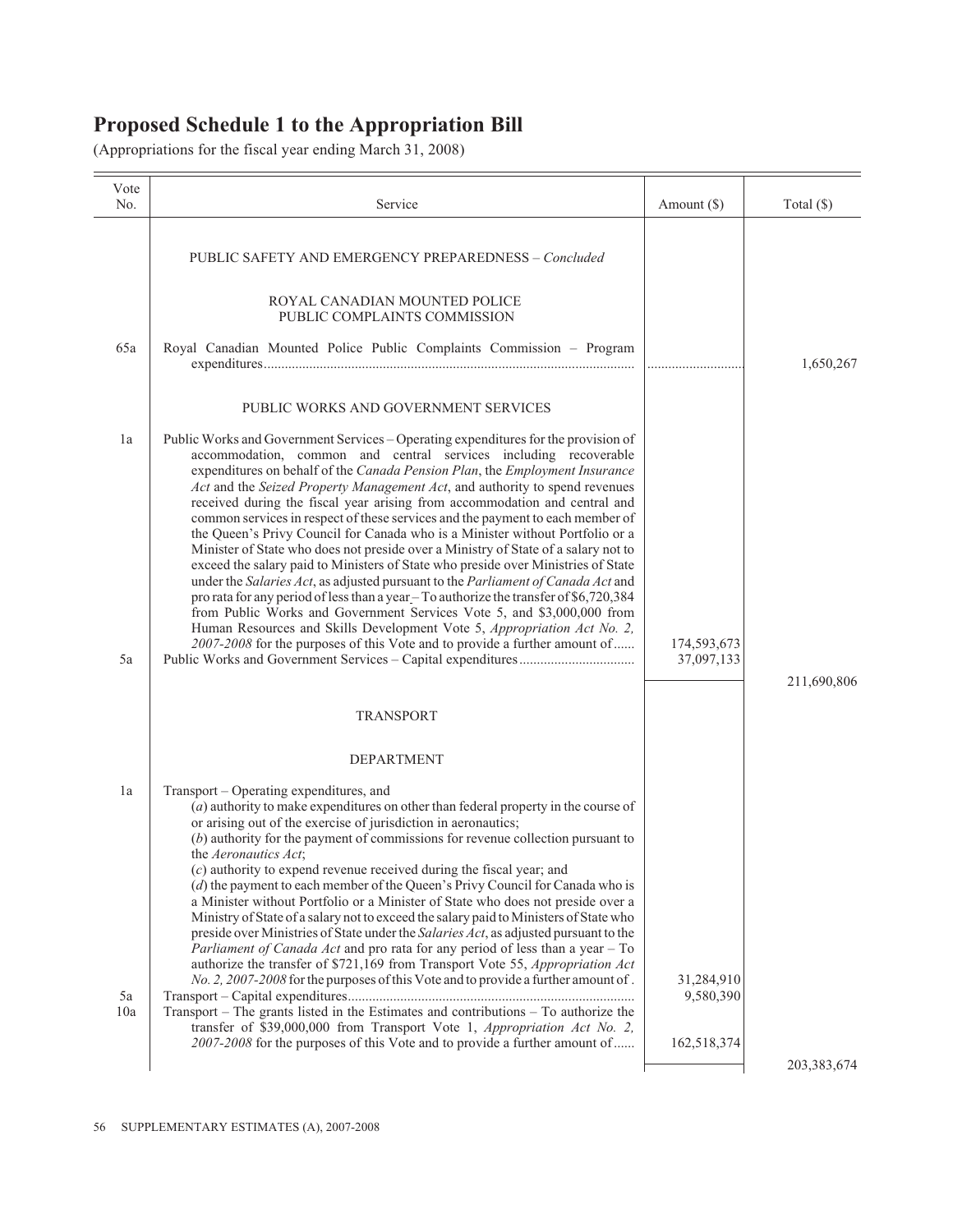| Vote<br>No. | Service                                                                                                                                                                                                                                | Amount (\$)   | Total $(\$)$  |
|-------------|----------------------------------------------------------------------------------------------------------------------------------------------------------------------------------------------------------------------------------------|---------------|---------------|
|             | TRANSPORT - Concluded                                                                                                                                                                                                                  |               |               |
|             | NATIONAL CAPITAL COMMISSION                                                                                                                                                                                                            |               |               |
| 40a         |                                                                                                                                                                                                                                        |               | 800,800       |
|             | OFFICE OF INFRASTRUCTURE OF CANADA                                                                                                                                                                                                     |               |               |
| 50a<br>55a  | Office of Infrastructure of Canada – Operating expenditures – To authorize the<br>transfer of \$708,711 from Transport Vote 55, Appropriation Act No. 2,<br>2007-2008 for the purposes of this Vote and to provide a further amount of | 6,009,771     |               |
|             |                                                                                                                                                                                                                                        | 1,121,772,650 | 1,127,782,421 |
|             | OLD PORT OF MONTREAL CORPORATION INC.                                                                                                                                                                                                  |               |               |
| 60a         |                                                                                                                                                                                                                                        |               | 100,000       |
|             | THE JACQUES CARTIER AND<br>CHAMPLAIN BRIDGES INCORPORATED                                                                                                                                                                              |               |               |
| 65a         |                                                                                                                                                                                                                                        |               | 50,000        |
|             | TRANSPORTATION APPEAL TRIBUNAL OF CANADA                                                                                                                                                                                               |               |               |
| 70a         | Transportation Appeal Tribunal of Canada - Program expenditures - To authorize the<br>transfer of \$199,250 from Transport Vote 1, Appropriation Act No. 2, 2007-2008                                                                  |               | $\mathbf{1}$  |
|             | VIA RAIL CANADA INC.                                                                                                                                                                                                                   |               |               |
| 75a         |                                                                                                                                                                                                                                        |               | 71,460,000    |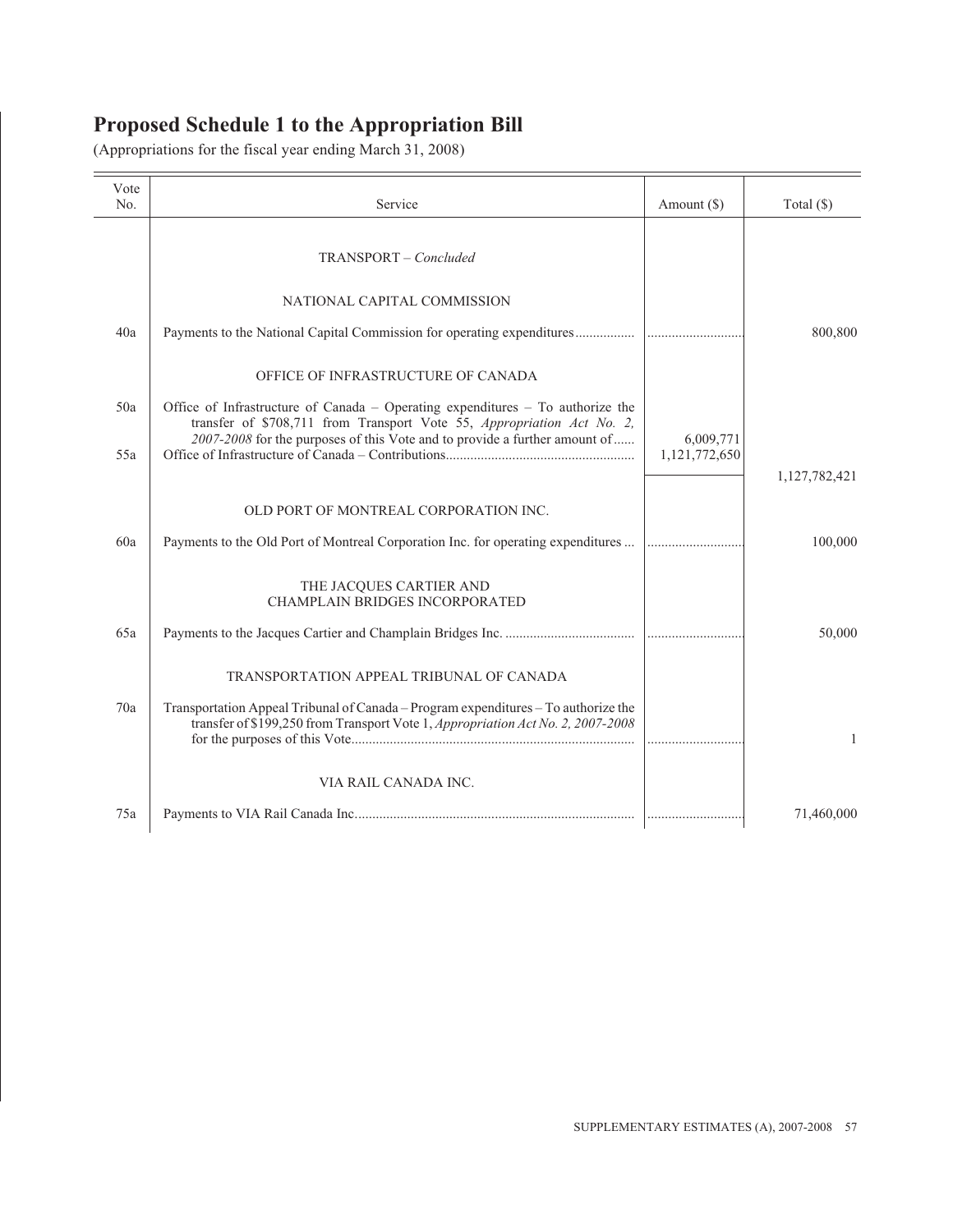| Vote<br>No. | Service                                                                                                                                                                                                                                                                                                                                                                                                                                                                                                                                                                                                | Amount $(\$)$ | Total $(\$)$  |
|-------------|--------------------------------------------------------------------------------------------------------------------------------------------------------------------------------------------------------------------------------------------------------------------------------------------------------------------------------------------------------------------------------------------------------------------------------------------------------------------------------------------------------------------------------------------------------------------------------------------------------|---------------|---------------|
|             | <b>TREASURY BOARD</b>                                                                                                                                                                                                                                                                                                                                                                                                                                                                                                                                                                                  |               |               |
|             | <b>SECRETARIAT</b>                                                                                                                                                                                                                                                                                                                                                                                                                                                                                                                                                                                     |               |               |
| 1a          | Treasury Board Secretariat – Operating expenditures and the payment to each member<br>of the Queen's Privy Council for Canada who is a Minister without Portfolio or a<br>Minister of State who does not preside over a Ministry of State of a salary not to<br>exceed the salary paid to Ministers of State who preside over Ministries of State<br>under the Salaries Act, as adjusted pursuant to the Parliament of Canada Act and<br>pro rata for any period of less than a year and authority to expend revenues<br>received during the fiscal year arising from activities of the Treasury Board | 13,832,551    |               |
| 5a          | Government Contingencies - Subject to the approval of the Treasury Board, to<br>supplement other appropriations and to provide for miscellaneous, urgent or<br>unforeseen expenditures not otherwise provided for, including grants and<br>contributions not listed in the Estimates and the increase of the amount of grants<br>listed in these, where those expenditures are within the legal mandate of a<br>government organization, and authority to re-use any sums allotted and repaid to                                                                                                       |               |               |
| 10a<br>15a  | Compensation Adjustments - Subject to the approval of the Treasury Board, to<br>supplement other appropriations that may need to be partially or fully funded as a<br>result of adjustments made to terms and conditions of service or employment of<br>the federal public administration, including members of the Royal Canadian<br>Mounted Police and the Canadian Forces, Governor in Council appointees and                                                                                                                                                                                       | 20,697,000    |               |
| 22a         | Crown corporations as defined in section 83 of the Financial Administration Act<br>Operating Budget Carry Forward - Subject to the approval of the Treasury Board, to<br>supplement other appropriations for the operating budget carry forward from the                                                                                                                                                                                                                                                                                                                                               | 185,494,000   |               |
| 23a         | Paylist Requirements - Subject to the approval of the Treasury Board, to supplement<br>other appropriations for requirements related to parental and maternity<br>allowances, entitlements on cessation of service or employment and adjustments<br>made to terms and conditions of service or employment of the public service<br>including members of the Royal Canadian Mounted Police and the Canadian<br>Forces, where these have not been provided from Vote 15, Compensation                                                                                                                    | 1,200,000,000 |               |
|             |                                                                                                                                                                                                                                                                                                                                                                                                                                                                                                                                                                                                        | 500,000,000   | 1,920,023,552 |
|             | OFFICE OF THE PUBLIC SECTOR<br><b>INTEGRITY COMMISSIONER</b>                                                                                                                                                                                                                                                                                                                                                                                                                                                                                                                                           |               |               |
| 27a         | Office of the Public Sector Integrity Commissioner - Program expenditures - To<br>authorize the transfer of \$1,425,420 from Treasury Board Vote 35,<br>Appropriation Act No. 2, 2007-2008 for the purposes of this Vote and to provide a                                                                                                                                                                                                                                                                                                                                                              |               | 6,507,000     |
|             | OFFICE OF THE REGISTRAR OF LOBBYISTS                                                                                                                                                                                                                                                                                                                                                                                                                                                                                                                                                                   |               |               |
| 30a         |                                                                                                                                                                                                                                                                                                                                                                                                                                                                                                                                                                                                        |               | 1,241,549     |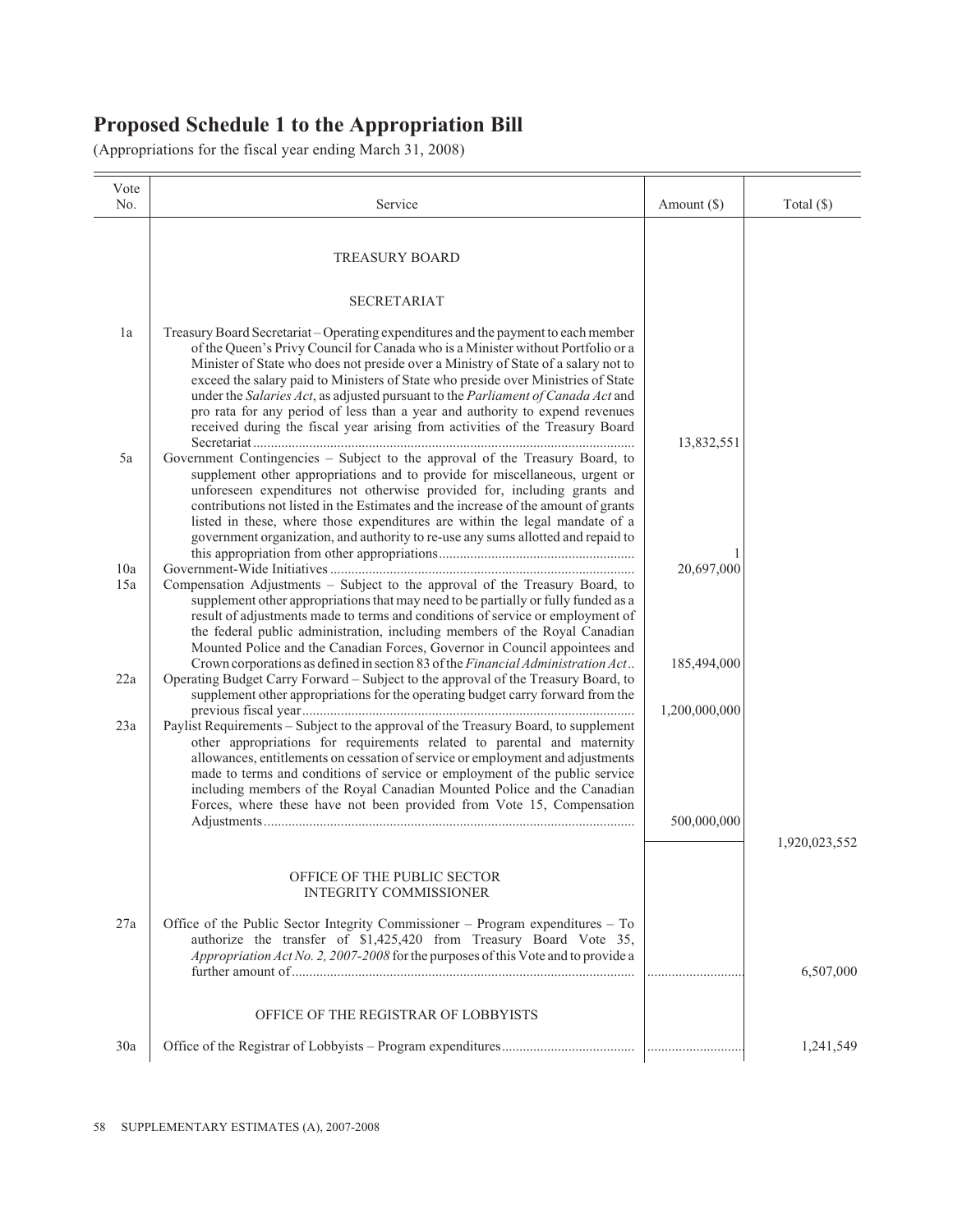| Vote<br>N <sub>o</sub> | Service                                                                                                                                                                                                                                                                                                                                                                                                                                                                                                                                                                                                                                                                                                                                                                                                                                                                                                                                                                                                                                                                                                                                                                                                                                                                                                                                                                                                                                    | Amount $(\$)$         | Total $(\$)$ |
|------------------------|--------------------------------------------------------------------------------------------------------------------------------------------------------------------------------------------------------------------------------------------------------------------------------------------------------------------------------------------------------------------------------------------------------------------------------------------------------------------------------------------------------------------------------------------------------------------------------------------------------------------------------------------------------------------------------------------------------------------------------------------------------------------------------------------------------------------------------------------------------------------------------------------------------------------------------------------------------------------------------------------------------------------------------------------------------------------------------------------------------------------------------------------------------------------------------------------------------------------------------------------------------------------------------------------------------------------------------------------------------------------------------------------------------------------------------------------|-----------------------|--------------|
| 35a                    | PUBLIC SERVICE HUMAN RESOURCES<br>MANAGEMENT AGENCY OF CANADA<br>Public Service Human Resources Management Agency of Canada – Program<br>expenditures - To authorize the transfer of \$8,518 from Treasury Board Vote 1,<br>\$448,000 from Treasury Board Vote 20, \$203,849 from Human Resources and<br>Skills Development Vote 1, \$137,539 from Public Safety and Emergency<br>Preparedness Vote 25, \$111,152 from Public Safety and Emergency<br>Preparedness Vote 10, \$65,101 from Agriculture and Agri-Food Vote 1, \$58,809<br>from Agriculture and Agri-Food Vote 30, \$58,240 from Foreign Affairs and<br>International Trade Vote 1, \$57,554 from Environment Vote 1, \$51,464 from<br>Industry Vote 95, \$44,960 from Transport Vote 1, \$41,096 from Natural<br>Resources Vote 1, \$36,919 from Indian Affairs and Northern Development<br>Vote 1, \$34,859 from Citizenship and Immigration Vote 1, \$34,611 from<br>Veterans Affairs Vote 1, \$19,801 from Canadian Heritage Vote 1, \$8,866 from<br>Finance Vote 1, \$7,171 from Public Safety and Emergency Preparedness Vote 1,<br>\$6,805 from Privy Council Vote 1, \$6,612 from Atlantic Canada Opportunities<br>Agency Vote 1, \$3,800 from Economic Development Agency of Canada for the<br>Regions of Quebec Vote 1, and \$3,508 from Western Economic Diversification<br>Vote 1, <i>Appropriation Act No. 2, 2007-2008</i> for the purposes of this Vote and to |                       | 23,110,495   |
| 1a<br>5a               | <b>VETERANS AFFAIRS</b><br>Veterans Affairs – Operating expenditures, upkeep of property, including engineering<br>and other investigatory planning expenses that do not add tangible value to real<br>property, taxes, insurance and maintenance of public utilities; to authorize,<br>subject to the approval of the Governor in Council, necessary remedial work on<br>properties constructed under individual firm price contracts and sold under the<br>Veterans' Land Act (R.S.C. 1970, c.V-4), to correct defects for which neither the<br>veteran nor the contractor can be held financially responsible, and such other<br>work on other properties as may be required to protect the interest of the Director<br>therein and the payment to each member of the Queen's Privy Council for Canada<br>who is a Minister without Portfolio or a Minister of State who does not preside<br>over a Ministry of State of a salary not to exceed the salary paid to Ministers of<br>State who preside over Ministries of State under the Salaries Act, as adjusted<br>pursuant to the <i>Parliament of Canada Act</i> and pro rata for any period of less than a                                                                                                                                                                                                                                                                         | 42,802,899<br>400,000 |              |
|                        |                                                                                                                                                                                                                                                                                                                                                                                                                                                                                                                                                                                                                                                                                                                                                                                                                                                                                                                                                                                                                                                                                                                                                                                                                                                                                                                                                                                                                                            |                       | 43,202,899   |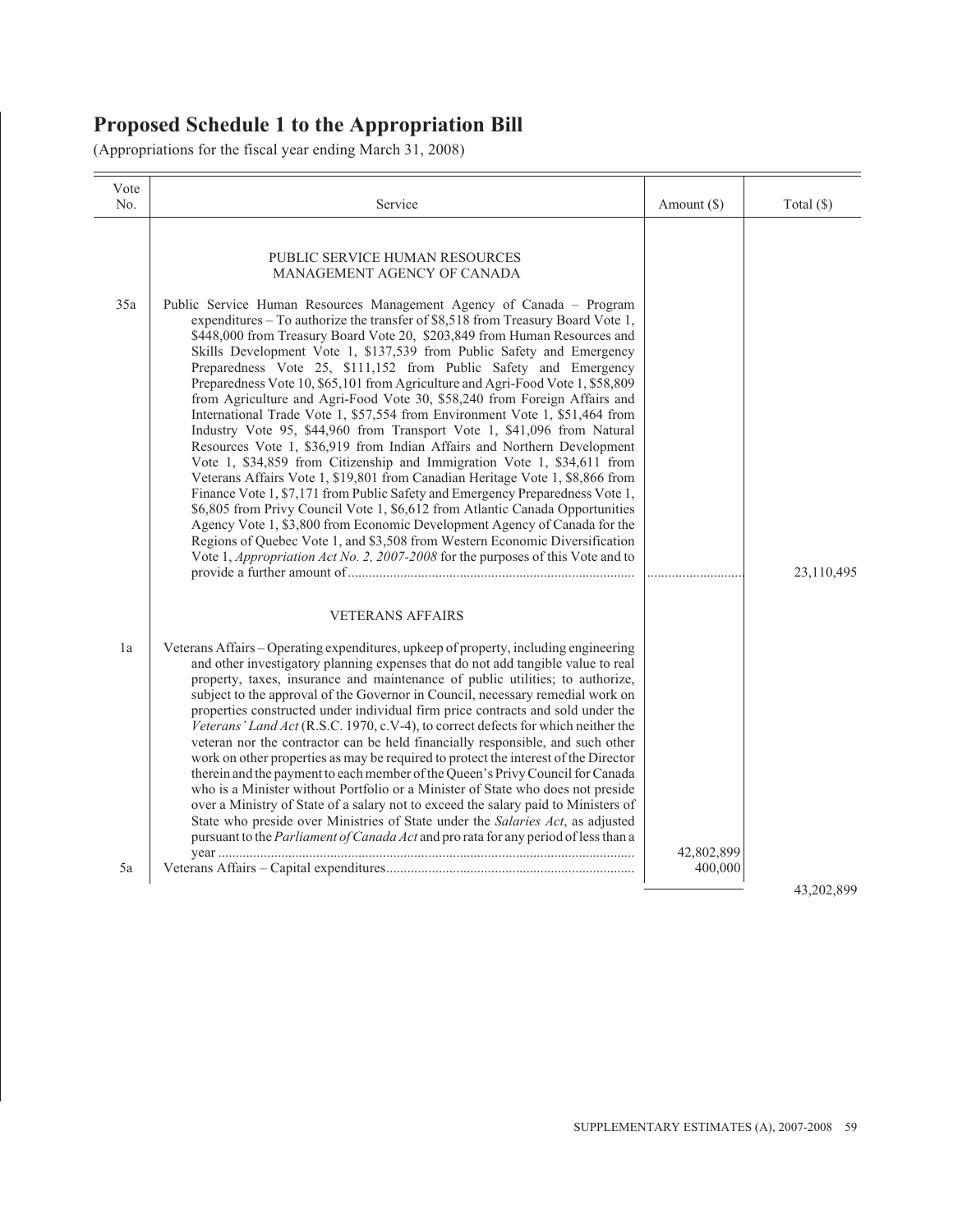| Vote<br>No. | Service                                                                                                                                                                                                                                                                                                                              | Amount $(\$)$           | Total $(\$)$  |
|-------------|--------------------------------------------------------------------------------------------------------------------------------------------------------------------------------------------------------------------------------------------------------------------------------------------------------------------------------------|-------------------------|---------------|
| 1a          | WESTERN ECONOMIC DIVERSIFICATION<br>Western Economic Diversification – Operating expenditures and the payment to each                                                                                                                                                                                                                |                         |               |
|             | member of the Queen's Privy Council for Canada who is a Minister without<br>Portfolio or a Minister of State who does not preside over a Ministry of State of a<br>salary not to exceed the salary paid to Ministers of State who preside over<br>Ministries of State under the Salaries Act, as adjusted pursuant to the Parliament |                         |               |
| 5a          | Western Economic Diversification - The grants listed in the Estimates and<br>contributions – To authorize the transfer of \$3,000,000 from Health Vote 35, and<br>\$2,000,000 from Agriculture and Agri-Food Vote 30, Appropriation Act No. 2,<br>2007-2008 for the purposes of this Vote and to provide a further amount of         | 5,739,444<br>60,463,375 |               |
|             |                                                                                                                                                                                                                                                                                                                                      |                         | 66,202,819    |
|             |                                                                                                                                                                                                                                                                                                                                      |                         | 7,996,041,900 |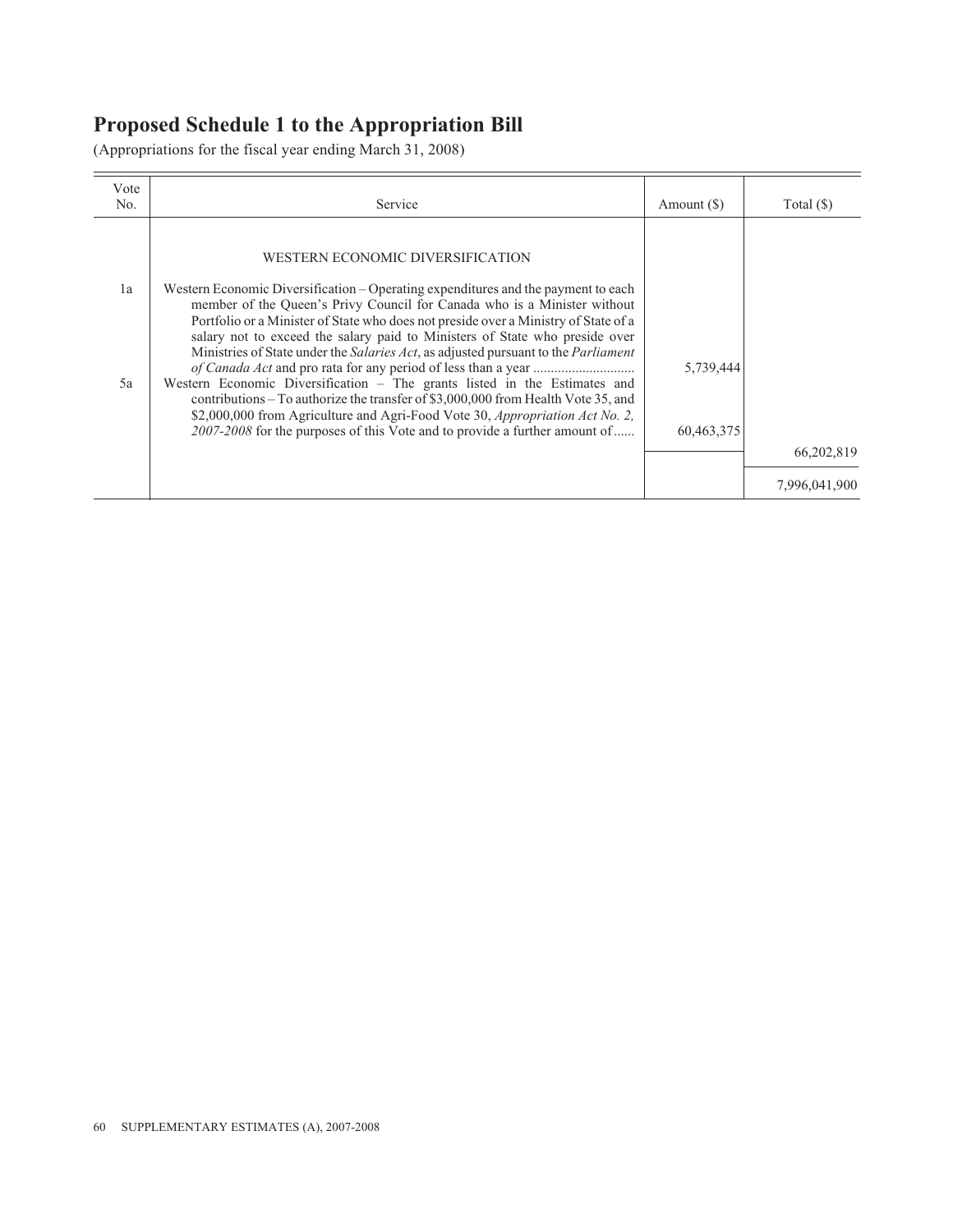(Appropriations for the fiscal year ending March 31, 2008 that may be charged to the following fiscal year ending March 31, 2008)

| Vote<br>No. | Service                                                                                                                                                                                                                                                         | Amount $(\$)$ | Total $(\$)$ |
|-------------|-----------------------------------------------------------------------------------------------------------------------------------------------------------------------------------------------------------------------------------------------------------------|---------------|--------------|
| 1a          | <b>CANADA REVENUE AGENCY</b><br>Canada Revenue Agency – Program expenditures – To authorize the transfer of<br>\$257,146,488 from Public Works and Government Services Vote 1, and<br>\$773,000 from Justice Vote 1, Appropriation Act No. 2, 2007-2008 for the |               | 53,936,519   |
|             | <b>ENVIRONMENT</b>                                                                                                                                                                                                                                              |               |              |
| 25a         | PARKS CANADA AGENCY                                                                                                                                                                                                                                             |               | 12,419,834   |
|             | PUBLIC SAFETY AND EMERGENCY PREPAREDNESS                                                                                                                                                                                                                        |               |              |
|             | CANADA BORDER SERVICES AGENCY                                                                                                                                                                                                                                   |               |              |
| 10a<br>15a  | Canada Border Services Agency – Operating expenditures – To authorize the transfer<br>of \$5,000 from Transport Vote 1, Appropriation Act No. 2, 2007-2008 for the<br>Canada Border Services Agency – Capital expenditures – To authorize the transfer of       | 11,758,436    |              |
|             | \$7,000,000 from Public Safety and Emergency Preparedness Vote 10, and<br>\$15,000,000 from Transport Vote 55, Appropriation Act No. 2, 2007-2008 for the                                                                                                       | 479,000       |              |
|             |                                                                                                                                                                                                                                                                 |               | 12,237,436   |
|             |                                                                                                                                                                                                                                                                 |               | 78,593,789   |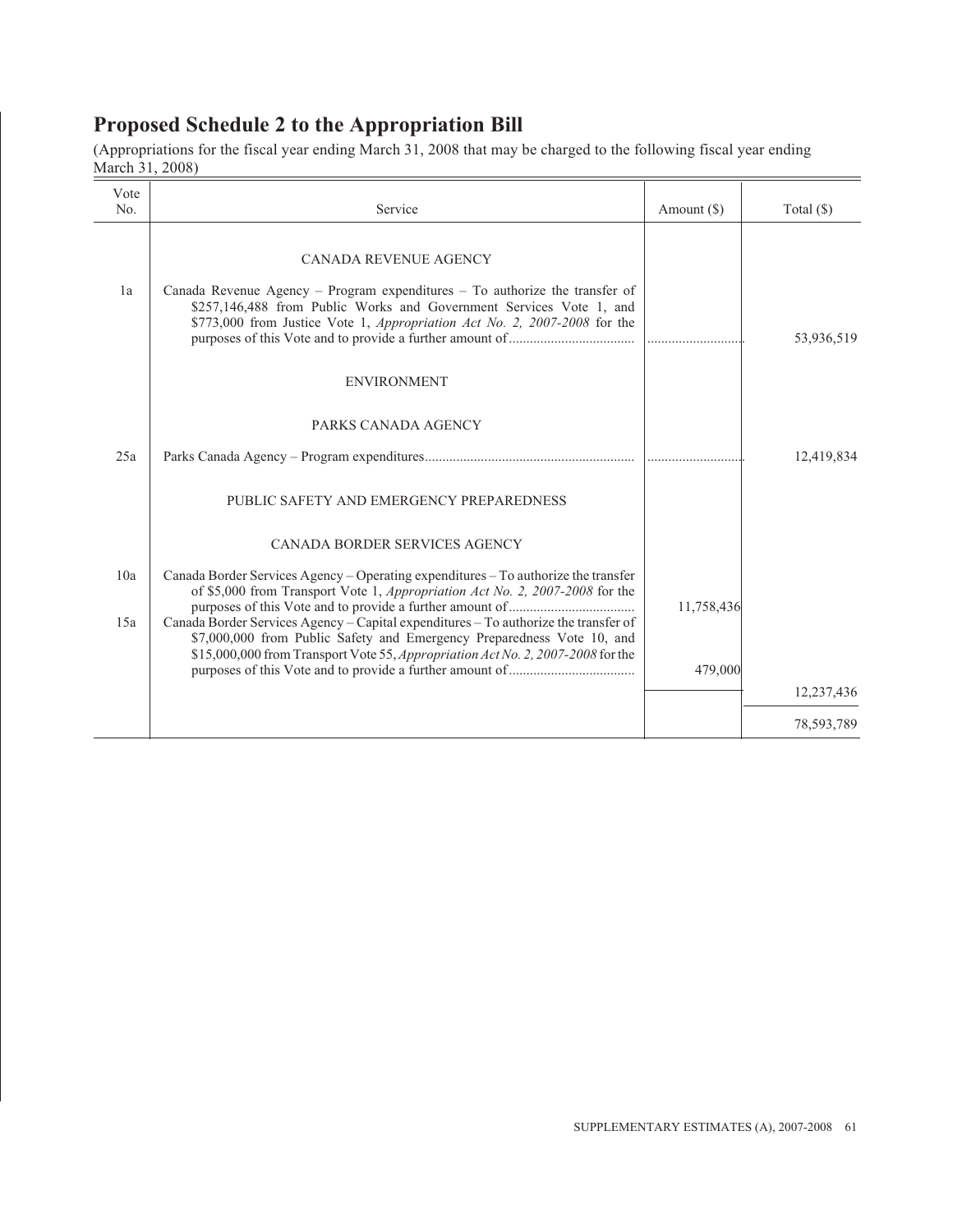| <b>AGRICULTURE AND AGRI-FOOD</b><br><b>Department</b><br>450,000<br>Grants and contributions in support of the Cost of Production Benefit<br>401,000,000<br>30,000,000<br><b>Department</b><br>78,847,000<br>Payments to International Development Association<br>1,000<br>(890,000,000)<br>Interest and Other Costs<br>Fiscal Equalization (Part I – Federal-Provincial Fiscal Arrangements Act)<br>1,248,324,000<br>Canada Health Transfer (Part V.1 - Federal-Provincial Fiscal Arrangements Act)<br>118,034,000<br>Canada Social Transfer (Part V.1 - Federal-Provincial Fiscal Arrangements Act)<br>794,558,000<br>Youth Allowances Recovery (Federal-Provincial Fiscal Revision Act, 1964)<br>Alternative Payments for Standing Programs (Part VI - Federal-Provincial Fiscal<br>Arrangements Act)<br>34,000,000<br>30,000,000<br>Payment to British Columbia (Budget Implementation Act, 2007)<br>Payment to Yukon (Budget Implementation Act, 2007)<br>3,500,000<br>Payment to Northwest Territories (Budget Implementation Act, 2007)<br>54,400,000<br>Payment to Ontario (Budget Implementation Act, 2007)<br>250,000,000<br>1,518,925,391<br>612,000,000<br>614,038,000<br>Child Care Spaces (Budget Implementation Act, 2007)<br>250,000,000<br>Human Papillomavirus Immunization (Budget Implementation Act, 2007)<br>300,000,000<br>FOREIGN AFFAIRS AND INTERNATIONAL TRADE<br>Department<br>Section 23 of the <i>Export Development Act</i> (Canada Account) for the purpose of facilitating<br>and developing trade between Canada and other countries (S.C., 2001, c. 33)<br>4,500,000<br><b>Canadian International Development Agency</b><br>Encashment of notes issued to the development assistance funds of the international financial<br>institutions in accordance with the <i>International Development (Financial Institutions)</i><br>Assistance Act<br>42,140,063<br><b>Department</b><br>Payments to provinces related to the Voluntary Compliance Undertaking, a mechanism used<br>by the Patented Medicine Prices Review Board to recover excessive revenues collected by<br>manufacturers of patented medicine<br>9,328,033 | Department or Agency                                                                | These<br>Supplementary<br>Estimates<br>(dollars) |
|-------------------------------------------------------------------------------------------------------------------------------------------------------------------------------------------------------------------------------------------------------------------------------------------------------------------------------------------------------------------------------------------------------------------------------------------------------------------------------------------------------------------------------------------------------------------------------------------------------------------------------------------------------------------------------------------------------------------------------------------------------------------------------------------------------------------------------------------------------------------------------------------------------------------------------------------------------------------------------------------------------------------------------------------------------------------------------------------------------------------------------------------------------------------------------------------------------------------------------------------------------------------------------------------------------------------------------------------------------------------------------------------------------------------------------------------------------------------------------------------------------------------------------------------------------------------------------------------------------------------------------------------------------------------------------------------------------------------------------------------------------------------------------------------------------------------------------------------------------------------------------------------------------------------------------------------------------------------------------------------------------------------------------------------------------------------------------------------------------------------------------------------------------------|-------------------------------------------------------------------------------------|--------------------------------------------------|
|                                                                                                                                                                                                                                                                                                                                                                                                                                                                                                                                                                                                                                                                                                                                                                                                                                                                                                                                                                                                                                                                                                                                                                                                                                                                                                                                                                                                                                                                                                                                                                                                                                                                                                                                                                                                                                                                                                                                                                                                                                                                                                                                                             |                                                                                     |                                                  |
| 7,000,000                                                                                                                                                                                                                                                                                                                                                                                                                                                                                                                                                                                                                                                                                                                                                                                                                                                                                                                                                                                                                                                                                                                                                                                                                                                                                                                                                                                                                                                                                                                                                                                                                                                                                                                                                                                                                                                                                                                                                                                                                                                                                                                                                   |                                                                                     |                                                  |
|                                                                                                                                                                                                                                                                                                                                                                                                                                                                                                                                                                                                                                                                                                                                                                                                                                                                                                                                                                                                                                                                                                                                                                                                                                                                                                                                                                                                                                                                                                                                                                                                                                                                                                                                                                                                                                                                                                                                                                                                                                                                                                                                                             | Grant payments for the Golden Nematode Disaster Program                             |                                                  |
|                                                                                                                                                                                                                                                                                                                                                                                                                                                                                                                                                                                                                                                                                                                                                                                                                                                                                                                                                                                                                                                                                                                                                                                                                                                                                                                                                                                                                                                                                                                                                                                                                                                                                                                                                                                                                                                                                                                                                                                                                                                                                                                                                             |                                                                                     |                                                  |
|                                                                                                                                                                                                                                                                                                                                                                                                                                                                                                                                                                                                                                                                                                                                                                                                                                                                                                                                                                                                                                                                                                                                                                                                                                                                                                                                                                                                                                                                                                                                                                                                                                                                                                                                                                                                                                                                                                                                                                                                                                                                                                                                                             | Grant payments to the Drought Assistance Package for Livestock Producers            |                                                  |
|                                                                                                                                                                                                                                                                                                                                                                                                                                                                                                                                                                                                                                                                                                                                                                                                                                                                                                                                                                                                                                                                                                                                                                                                                                                                                                                                                                                                                                                                                                                                                                                                                                                                                                                                                                                                                                                                                                                                                                                                                                                                                                                                                             | <b>FINANCE</b>                                                                      |                                                  |
|                                                                                                                                                                                                                                                                                                                                                                                                                                                                                                                                                                                                                                                                                                                                                                                                                                                                                                                                                                                                                                                                                                                                                                                                                                                                                                                                                                                                                                                                                                                                                                                                                                                                                                                                                                                                                                                                                                                                                                                                                                                                                                                                                             |                                                                                     |                                                  |
|                                                                                                                                                                                                                                                                                                                                                                                                                                                                                                                                                                                                                                                                                                                                                                                                                                                                                                                                                                                                                                                                                                                                                                                                                                                                                                                                                                                                                                                                                                                                                                                                                                                                                                                                                                                                                                                                                                                                                                                                                                                                                                                                                             | Territorial Financing (Part I.1 – Federal-Provincial Fiscal Arrangements Act)       |                                                  |
|                                                                                                                                                                                                                                                                                                                                                                                                                                                                                                                                                                                                                                                                                                                                                                                                                                                                                                                                                                                                                                                                                                                                                                                                                                                                                                                                                                                                                                                                                                                                                                                                                                                                                                                                                                                                                                                                                                                                                                                                                                                                                                                                                             |                                                                                     |                                                  |
|                                                                                                                                                                                                                                                                                                                                                                                                                                                                                                                                                                                                                                                                                                                                                                                                                                                                                                                                                                                                                                                                                                                                                                                                                                                                                                                                                                                                                                                                                                                                                                                                                                                                                                                                                                                                                                                                                                                                                                                                                                                                                                                                                             |                                                                                     |                                                  |
|                                                                                                                                                                                                                                                                                                                                                                                                                                                                                                                                                                                                                                                                                                                                                                                                                                                                                                                                                                                                                                                                                                                                                                                                                                                                                                                                                                                                                                                                                                                                                                                                                                                                                                                                                                                                                                                                                                                                                                                                                                                                                                                                                             |                                                                                     |                                                  |
|                                                                                                                                                                                                                                                                                                                                                                                                                                                                                                                                                                                                                                                                                                                                                                                                                                                                                                                                                                                                                                                                                                                                                                                                                                                                                                                                                                                                                                                                                                                                                                                                                                                                                                                                                                                                                                                                                                                                                                                                                                                                                                                                                             |                                                                                     |                                                  |
|                                                                                                                                                                                                                                                                                                                                                                                                                                                                                                                                                                                                                                                                                                                                                                                                                                                                                                                                                                                                                                                                                                                                                                                                                                                                                                                                                                                                                                                                                                                                                                                                                                                                                                                                                                                                                                                                                                                                                                                                                                                                                                                                                             |                                                                                     |                                                  |
|                                                                                                                                                                                                                                                                                                                                                                                                                                                                                                                                                                                                                                                                                                                                                                                                                                                                                                                                                                                                                                                                                                                                                                                                                                                                                                                                                                                                                                                                                                                                                                                                                                                                                                                                                                                                                                                                                                                                                                                                                                                                                                                                                             |                                                                                     |                                                  |
|                                                                                                                                                                                                                                                                                                                                                                                                                                                                                                                                                                                                                                                                                                                                                                                                                                                                                                                                                                                                                                                                                                                                                                                                                                                                                                                                                                                                                                                                                                                                                                                                                                                                                                                                                                                                                                                                                                                                                                                                                                                                                                                                                             |                                                                                     |                                                  |
|                                                                                                                                                                                                                                                                                                                                                                                                                                                                                                                                                                                                                                                                                                                                                                                                                                                                                                                                                                                                                                                                                                                                                                                                                                                                                                                                                                                                                                                                                                                                                                                                                                                                                                                                                                                                                                                                                                                                                                                                                                                                                                                                                             |                                                                                     |                                                  |
|                                                                                                                                                                                                                                                                                                                                                                                                                                                                                                                                                                                                                                                                                                                                                                                                                                                                                                                                                                                                                                                                                                                                                                                                                                                                                                                                                                                                                                                                                                                                                                                                                                                                                                                                                                                                                                                                                                                                                                                                                                                                                                                                                             |                                                                                     |                                                  |
|                                                                                                                                                                                                                                                                                                                                                                                                                                                                                                                                                                                                                                                                                                                                                                                                                                                                                                                                                                                                                                                                                                                                                                                                                                                                                                                                                                                                                                                                                                                                                                                                                                                                                                                                                                                                                                                                                                                                                                                                                                                                                                                                                             |                                                                                     |                                                  |
|                                                                                                                                                                                                                                                                                                                                                                                                                                                                                                                                                                                                                                                                                                                                                                                                                                                                                                                                                                                                                                                                                                                                                                                                                                                                                                                                                                                                                                                                                                                                                                                                                                                                                                                                                                                                                                                                                                                                                                                                                                                                                                                                                             |                                                                                     |                                                  |
|                                                                                                                                                                                                                                                                                                                                                                                                                                                                                                                                                                                                                                                                                                                                                                                                                                                                                                                                                                                                                                                                                                                                                                                                                                                                                                                                                                                                                                                                                                                                                                                                                                                                                                                                                                                                                                                                                                                                                                                                                                                                                                                                                             | Clean Air and Climate Change Trust Fund (Budget Implementation Act, 2007)           |                                                  |
|                                                                                                                                                                                                                                                                                                                                                                                                                                                                                                                                                                                                                                                                                                                                                                                                                                                                                                                                                                                                                                                                                                                                                                                                                                                                                                                                                                                                                                                                                                                                                                                                                                                                                                                                                                                                                                                                                                                                                                                                                                                                                                                                                             | Patient Wait Times Guarantee (Budget Implementation Act, 2007)                      |                                                  |
|                                                                                                                                                                                                                                                                                                                                                                                                                                                                                                                                                                                                                                                                                                                                                                                                                                                                                                                                                                                                                                                                                                                                                                                                                                                                                                                                                                                                                                                                                                                                                                                                                                                                                                                                                                                                                                                                                                                                                                                                                                                                                                                                                             | Transitional Payments (Budget Implementation Act, 2007)                             |                                                  |
|                                                                                                                                                                                                                                                                                                                                                                                                                                                                                                                                                                                                                                                                                                                                                                                                                                                                                                                                                                                                                                                                                                                                                                                                                                                                                                                                                                                                                                                                                                                                                                                                                                                                                                                                                                                                                                                                                                                                                                                                                                                                                                                                                             |                                                                                     |                                                  |
|                                                                                                                                                                                                                                                                                                                                                                                                                                                                                                                                                                                                                                                                                                                                                                                                                                                                                                                                                                                                                                                                                                                                                                                                                                                                                                                                                                                                                                                                                                                                                                                                                                                                                                                                                                                                                                                                                                                                                                                                                                                                                                                                                             |                                                                                     |                                                  |
|                                                                                                                                                                                                                                                                                                                                                                                                                                                                                                                                                                                                                                                                                                                                                                                                                                                                                                                                                                                                                                                                                                                                                                                                                                                                                                                                                                                                                                                                                                                                                                                                                                                                                                                                                                                                                                                                                                                                                                                                                                                                                                                                                             |                                                                                     |                                                  |
|                                                                                                                                                                                                                                                                                                                                                                                                                                                                                                                                                                                                                                                                                                                                                                                                                                                                                                                                                                                                                                                                                                                                                                                                                                                                                                                                                                                                                                                                                                                                                                                                                                                                                                                                                                                                                                                                                                                                                                                                                                                                                                                                                             |                                                                                     |                                                  |
|                                                                                                                                                                                                                                                                                                                                                                                                                                                                                                                                                                                                                                                                                                                                                                                                                                                                                                                                                                                                                                                                                                                                                                                                                                                                                                                                                                                                                                                                                                                                                                                                                                                                                                                                                                                                                                                                                                                                                                                                                                                                                                                                                             | Payments to Export Development Canada to discharge obligations incurred pursuant to |                                                  |
|                                                                                                                                                                                                                                                                                                                                                                                                                                                                                                                                                                                                                                                                                                                                                                                                                                                                                                                                                                                                                                                                                                                                                                                                                                                                                                                                                                                                                                                                                                                                                                                                                                                                                                                                                                                                                                                                                                                                                                                                                                                                                                                                                             |                                                                                     |                                                  |
|                                                                                                                                                                                                                                                                                                                                                                                                                                                                                                                                                                                                                                                                                                                                                                                                                                                                                                                                                                                                                                                                                                                                                                                                                                                                                                                                                                                                                                                                                                                                                                                                                                                                                                                                                                                                                                                                                                                                                                                                                                                                                                                                                             |                                                                                     |                                                  |
|                                                                                                                                                                                                                                                                                                                                                                                                                                                                                                                                                                                                                                                                                                                                                                                                                                                                                                                                                                                                                                                                                                                                                                                                                                                                                                                                                                                                                                                                                                                                                                                                                                                                                                                                                                                                                                                                                                                                                                                                                                                                                                                                                             |                                                                                     |                                                  |
|                                                                                                                                                                                                                                                                                                                                                                                                                                                                                                                                                                                                                                                                                                                                                                                                                                                                                                                                                                                                                                                                                                                                                                                                                                                                                                                                                                                                                                                                                                                                                                                                                                                                                                                                                                                                                                                                                                                                                                                                                                                                                                                                                             |                                                                                     |                                                  |
|                                                                                                                                                                                                                                                                                                                                                                                                                                                                                                                                                                                                                                                                                                                                                                                                                                                                                                                                                                                                                                                                                                                                                                                                                                                                                                                                                                                                                                                                                                                                                                                                                                                                                                                                                                                                                                                                                                                                                                                                                                                                                                                                                             |                                                                                     |                                                  |
|                                                                                                                                                                                                                                                                                                                                                                                                                                                                                                                                                                                                                                                                                                                                                                                                                                                                                                                                                                                                                                                                                                                                                                                                                                                                                                                                                                                                                                                                                                                                                                                                                                                                                                                                                                                                                                                                                                                                                                                                                                                                                                                                                             |                                                                                     |                                                  |
|                                                                                                                                                                                                                                                                                                                                                                                                                                                                                                                                                                                                                                                                                                                                                                                                                                                                                                                                                                                                                                                                                                                                                                                                                                                                                                                                                                                                                                                                                                                                                                                                                                                                                                                                                                                                                                                                                                                                                                                                                                                                                                                                                             | <b>HEALTH</b>                                                                       |                                                  |
|                                                                                                                                                                                                                                                                                                                                                                                                                                                                                                                                                                                                                                                                                                                                                                                                                                                                                                                                                                                                                                                                                                                                                                                                                                                                                                                                                                                                                                                                                                                                                                                                                                                                                                                                                                                                                                                                                                                                                                                                                                                                                                                                                             |                                                                                     |                                                  |
|                                                                                                                                                                                                                                                                                                                                                                                                                                                                                                                                                                                                                                                                                                                                                                                                                                                                                                                                                                                                                                                                                                                                                                                                                                                                                                                                                                                                                                                                                                                                                                                                                                                                                                                                                                                                                                                                                                                                                                                                                                                                                                                                                             |                                                                                     |                                                  |
|                                                                                                                                                                                                                                                                                                                                                                                                                                                                                                                                                                                                                                                                                                                                                                                                                                                                                                                                                                                                                                                                                                                                                                                                                                                                                                                                                                                                                                                                                                                                                                                                                                                                                                                                                                                                                                                                                                                                                                                                                                                                                                                                                             |                                                                                     |                                                  |
|                                                                                                                                                                                                                                                                                                                                                                                                                                                                                                                                                                                                                                                                                                                                                                                                                                                                                                                                                                                                                                                                                                                                                                                                                                                                                                                                                                                                                                                                                                                                                                                                                                                                                                                                                                                                                                                                                                                                                                                                                                                                                                                                                             |                                                                                     |                                                  |

# **Statutory Items in these Supplementary Estimates**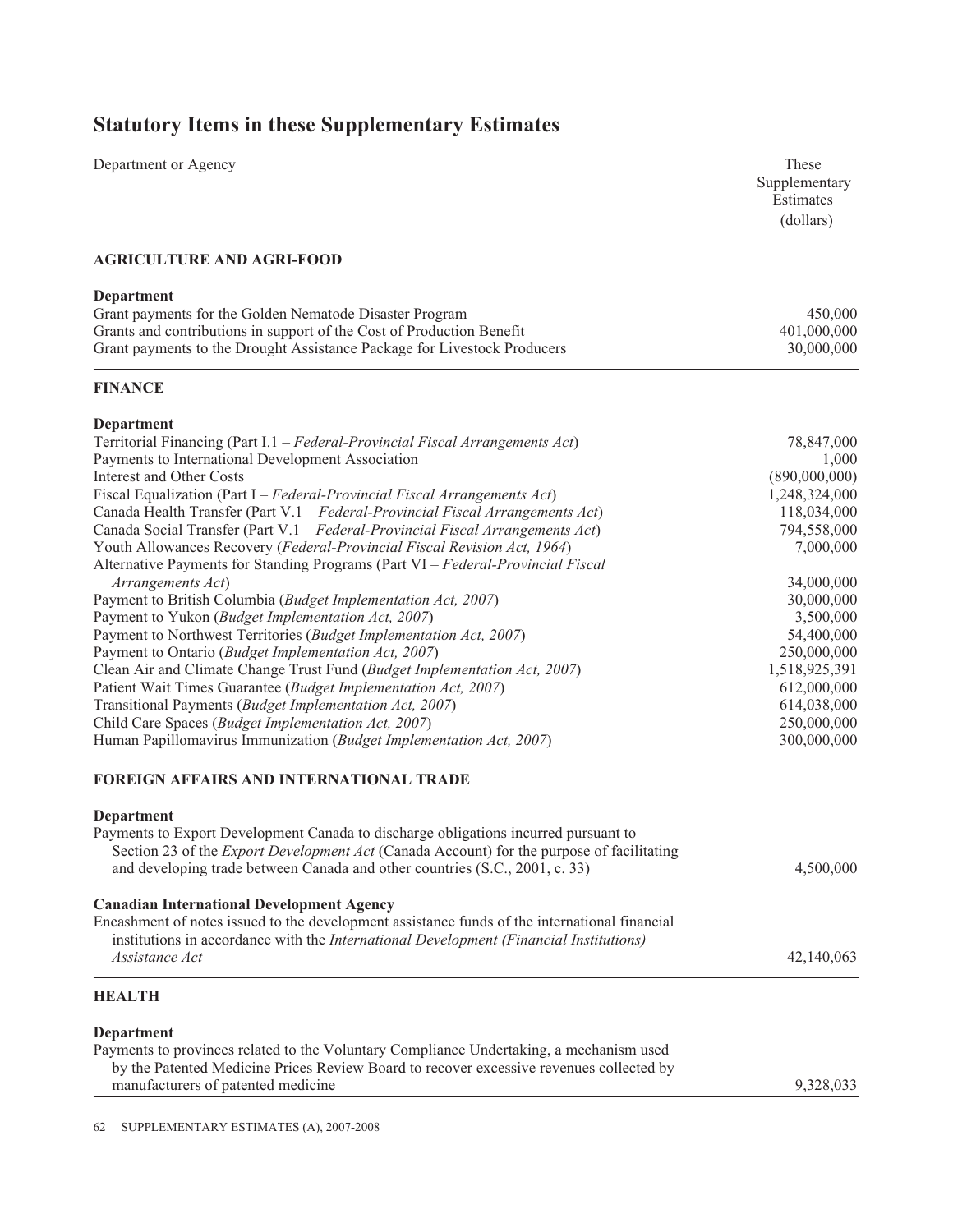# **Statutory Items in these Supplementary Estimates**

| Department or Agency                                                                                                                       | <b>These</b><br>Supplementary |
|--------------------------------------------------------------------------------------------------------------------------------------------|-------------------------------|
|                                                                                                                                            | Estimates                     |
|                                                                                                                                            | (dollars)                     |
| <b>HUMAN RESOURCES AND SKILLS DEVELOPMENT</b>                                                                                              |                               |
| <b>Canada Mortgage and Housing Corporation</b>                                                                                             |                               |
| EnerGuide for Low-Income Households                                                                                                        | 141,000                       |
| <b>INDIAN AFFAIRS AND NORTHERN DEVELOPMENT</b>                                                                                             |                               |
| Department                                                                                                                                 |                               |
| Grants to Aboriginal organizations designated to receive claim settlement payments pursuant<br>to Comprehensive Land Claim Settlement Acts | 6,088,888                     |
| <b>PARLIAMENT</b>                                                                                                                          |                               |
| <b>House of Commons</b>                                                                                                                    |                               |
| Members of the House of Commons – Salaries and allowances of Officers and Members of                                                       |                               |
| the House of Commons under the <i>Parliament of Canada Act</i> and contributions to the                                                    |                               |
| Members of Parliament Retiring Allowances Account and the Members of Parliament<br>Retirement Compensation Arrangements Account            | 982,200                       |
|                                                                                                                                            |                               |
| Total                                                                                                                                      | 5,518,257,575                 |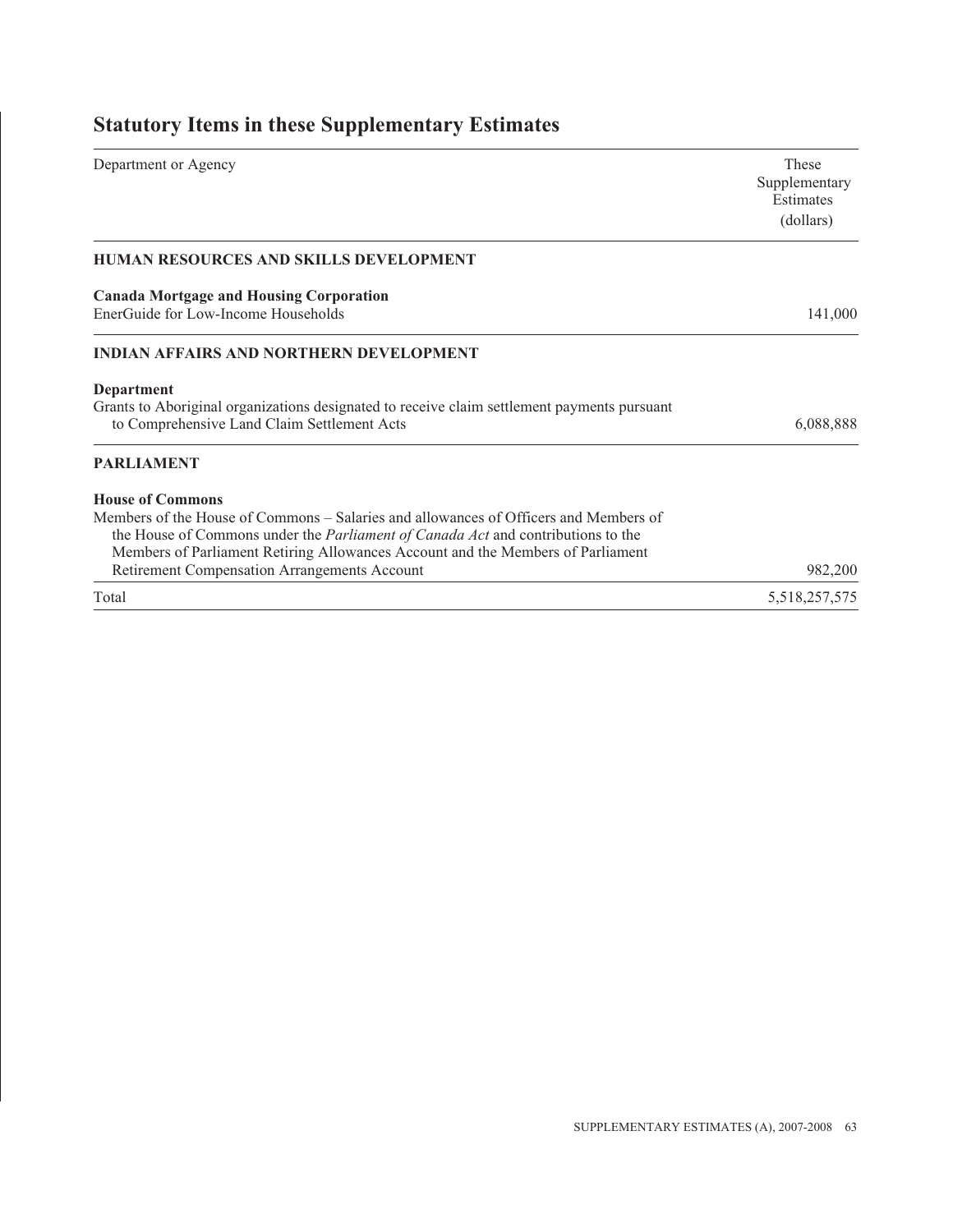# **Summary of Changes to Voted Appropriations**

| Department or Agency                                           |                |                                                  | Less: Available                                  |                                           |
|----------------------------------------------------------------|----------------|--------------------------------------------------|--------------------------------------------------|-------------------------------------------|
| (thousands of dollars)                                         | Vote<br>Number | <b>Gross Amount</b>                              | Spending<br>Authorities                          | Net Amount                                |
| AGRICULTURE AND AGRI-FOOD                                      |                |                                                  |                                                  |                                           |
|                                                                | 1a             | 37,466                                           | 9,500                                            | 27,966                                    |
|                                                                | 5a             | 21,927                                           |                                                  | 21,927                                    |
|                                                                | 10a            | 251,532                                          | 152,500                                          | 99,032                                    |
|                                                                | 30a            | 24,947                                           | .                                                | 24,947                                    |
|                                                                | 40a            | 7,300                                            | .                                                | 7,300                                     |
| ATLANTIC CANADA OPPORTUNITIES AGENCY                           |                |                                                  |                                                  |                                           |
|                                                                | 1a             | 2,833                                            | .                                                | 2,833                                     |
|                                                                | 5a             | .                                                | .                                                | .                                         |
|                                                                | 1a             | 95,772                                           | 41,835                                           | 53,937                                    |
| <b>CANADIAN HERITAGE</b>                                       |                |                                                  |                                                  |                                           |
|                                                                | 1a             | 5,943                                            | .                                                | 5,943                                     |
|                                                                | 5a             | 81,745                                           | .                                                | 81,745                                    |
|                                                                | 10a            | $\mathbb{Z}^2$ , $\mathbb{Z}^2$ , $\mathbb{Z}^2$ | .                                                | $\alpha$ , $\alpha$ , $\alpha$ , $\alpha$ |
|                                                                | 15a            | 60,000                                           | 1.1.1.1                                          | 60,000                                    |
|                                                                | 30a<br>35a     | 725<br>720                                       | $\ldots \ldots$                                  | 725<br>720                                |
|                                                                | 45a            | 12,988                                           | $\alpha$ , $\alpha$ , $\alpha$ , $\alpha$<br>627 | 12,361                                    |
|                                                                | 50a            | 20,368                                           | $\alpha$ , $\alpha$ , $\alpha$                   | 20,368                                    |
|                                                                | 55a            | .                                                | .                                                | .                                         |
|                                                                | 65a            | 4,650                                            | $\ldots$                                         | 4,650                                     |
|                                                                | 75a            | 4,736                                            | .                                                | 4,736                                     |
|                                                                | 85a            | 2,549                                            | .                                                | 2,549                                     |
| Registry of the Public Servants Disclosure Protection Tribunal | 93a            | 1,644                                            | .                                                | 1,644                                     |
|                                                                | 95a            | 479                                              | .                                                | 479                                       |
|                                                                | 100a           | 4,500                                            | .                                                | 4,500                                     |
|                                                                | 101a           | 708                                              | .                                                | 708                                       |
|                                                                | 105a           | .                                                | .                                                | .                                         |
| CITIZENSHIP AND IMMIGRATION                                    |                |                                                  |                                                  |                                           |
|                                                                | 1a             | 9,985                                            | 60                                               | 9,925                                     |
|                                                                | 2a             | 1,616                                            | .                                                | 1,616                                     |
|                                                                | 10a            | 136                                              | .                                                | 136                                       |
| ECONOMIC DEVELOPMENT AGENCY OF CANADA FOR THE                  |                |                                                  |                                                  |                                           |
|                                                                | 1a             | 2,081                                            | .                                                | 2,081                                     |
|                                                                | 5a             | 4,000                                            | .                                                | 4,000                                     |
| <b>ENVIRONMENT</b>                                             |                |                                                  |                                                  |                                           |
|                                                                | 1a             | 38,919                                           | 2,077                                            | 36,842                                    |
|                                                                | 5a             | 4,000                                            | .                                                | 4,000                                     |
|                                                                | 10a            | 14,669                                           | .                                                | 14,669                                    |
|                                                                | 15a<br>25a     | 5,845<br>14,531                                  | $\ldots$<br>2,111                                | 5,845<br>12,420                           |
| <b>FINANCE</b>                                                 |                |                                                  |                                                  |                                           |
|                                                                | 1a             | 272                                              |                                                  | 272                                       |
|                                                                | L10a           | .                                                | .<br>.                                           |                                           |
| Financial Transactions and Reports Analysis Centre of Canada   | 25a            | 5,421                                            | .                                                | 5,421                                     |
|                                                                |                |                                                  |                                                  |                                           |
|                                                                | 1a             | 99,490                                           | .                                                | 99,490                                    |
|                                                                | 5a             | 10,178                                           | 1,722                                            | 8,456                                     |
|                                                                | 10a            | 23,075                                           | .                                                | 23,075                                    |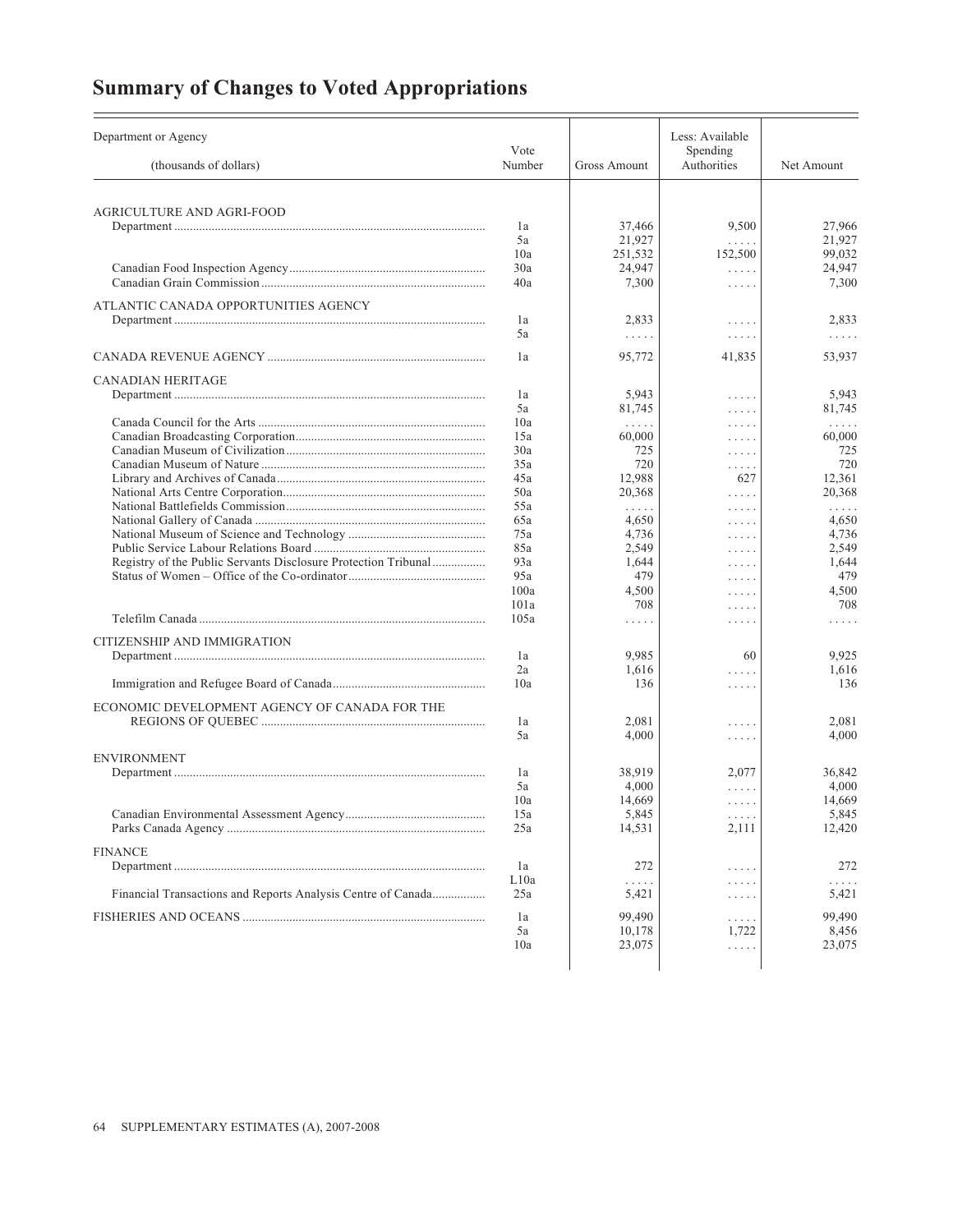# **Summary of Changes to Voted Appropriations**

| Department or Agency                                      | Vote        |                                | Less: Available<br>Spending                |                                        |
|-----------------------------------------------------------|-------------|--------------------------------|--------------------------------------------|----------------------------------------|
| (thousands of dollars)                                    | Number      | Gross Amount                   | Authorities                                | Net Amount                             |
|                                                           |             |                                |                                            |                                        |
| FOREIGN AFFAIRS AND INTERNATIONAL TRADE                   | 1a          | 32,549                         |                                            | 32,549                                 |
|                                                           | 5a          | 91,790                         | .<br>30,000                                | 61,790                                 |
|                                                           | 10a         | 126,424                        | 1,150                                      | 125,274                                |
|                                                           | 12a         | $\alpha$ , $\alpha$ , $\alpha$ | $\alpha$ , $\alpha$ , $\alpha$             | $\cdots$                               |
|                                                           | 20a         | 4,247                          | $\ldots$                                   | 4,247                                  |
|                                                           | 25a         | 228,750                        | 210,550                                    | 18,200                                 |
|                                                           | L40a<br>45a | 26,583                         | $\alpha$ , $\alpha$ , $\alpha$             | 26.583                                 |
|                                                           | 50a         | 10,500<br>1,436                | $\alpha$ , $\alpha$ , $\alpha$<br>$\ldots$ | 10,500<br>1,436                        |
| <b>HEALTH</b>                                             |             |                                |                                            |                                        |
|                                                           | 1a          | 94,112                         | 785                                        | 93,327                                 |
|                                                           | 5a          | 98,332                         | $\alpha$ , $\alpha$ , $\alpha$ , $\alpha$  | 98,332                                 |
|                                                           | 15a         | 469                            | $\alpha$ , $\alpha$ , $\alpha$             | 469                                    |
|                                                           | 20a         | 46,718                         | $\alpha$ , $\alpha$ , $\alpha$             | 46,718                                 |
|                                                           | 35a         | 9,965                          | 256                                        | 9,709                                  |
|                                                           | 40a         | 6,735                          | 1,525                                      | 5,210                                  |
| HUMAN RESOURCES AND SKILLS DEVELOPMENT                    |             |                                |                                            |                                        |
|                                                           | 1a<br>5a    | 45,830<br>87,909               | 45,830<br>36,778                           | $\ldots$<br>51.131                     |
|                                                           | 15a         | 222,730                        | $\alpha$ , $\alpha$ , $\alpha$             | 222,730                                |
| INDIAN AFFAIRS AND NORTHERN DEVELOPMENT                   |             |                                |                                            |                                        |
|                                                           | 1a          | 15,276                         | 1,286                                      | 13,990                                 |
|                                                           | 10a         | 107,044                        | 1,831                                      | 105,213                                |
|                                                           | 15a         | 20,000                         | $\alpha$ , $\alpha$ , $\alpha$             | 20,000                                 |
|                                                           | 20a         | $\ldots$                       | $\ldots$                                   | $\ldots$                               |
|                                                           | 25a         | $\alpha$ is a second .         | $\ldots$                                   | $\mathbb{R}^n$ . In the $\mathbb{R}^n$ |
| Office of Indian Residential Schools Resolution of Canada | 55a<br>60a  | 589<br>25,000                  | $\ldots$<br>.                              | 589<br>25,000                          |
| <b>INDUSTRY</b>                                           |             |                                |                                            |                                        |
|                                                           | 1a          | 60,131                         | 796                                        | 59,335                                 |
|                                                           | 5a          | 1,380                          | .                                          | 1,380                                  |
|                                                           | 10a<br>25a  | 312,877<br>203                 | $\cdots$                                   | 312,877<br>203                         |
|                                                           | 30a         | 1,044                          | $\ldots$                                   | 1,044                                  |
|                                                           | 55a         | 29,569                         | $\ldots$<br>$\dots$                        | 29,569                                 |
|                                                           | 60a         | 5,856                          | $\cdots$                                   | 5,856                                  |
|                                                           | 65a         | 8,151                          | $\dots$                                    | 8,151                                  |
|                                                           | 70a         | 2,483                          | $\cdots$                                   | 2,483                                  |
|                                                           | 75a         | 54,041                         | .                                          | 54,041                                 |
|                                                           | 80a         | 987                            | .                                          | 987                                    |
|                                                           | 85a<br>95a  | 28,049<br>594                  | .<br>.                                     | 28,049<br>594                          |
| <b>JUSTICE</b>                                            |             |                                |                                            |                                        |
|                                                           | 1a          | 17,812                         | .                                          | 17,812                                 |
|                                                           | 5a          | 109,523                        | 48                                         | 109,475                                |
|                                                           | 20a         | 396                            | .                                          | 396                                    |
|                                                           | 30a         | 3,224                          | .                                          | 3,224                                  |
|                                                           | 35a         | 14,226                         | .                                          | 14,226                                 |
| NATIONAL DEFENCE                                          |             |                                |                                            |                                        |
|                                                           | 1a<br>5a    | 1,222,731<br>387,593           | 30,946<br>20,847                           | 1,191,785<br>366,746                   |
| NATURAL RESOURCES                                         |             |                                |                                            |                                        |
|                                                           | 1a          | 7,672                          | 7,672                                      | .                                      |
|                                                           | 5a          | $\ldots$                       | $\cdots$                                   | .                                      |
|                                                           | 10a         | 41,910                         | 41,910                                     | .                                      |
|                                                           | 15a         | 108,707                        | $\sim$ $\sim$ $\sim$ $\sim$ $\sim$         | 108,707                                |
|                                                           | 30a         | 8,371                          | .                                          | 8,371                                  |

SUPPLEMENTARY ESTIMATES (A), 2007-2008 65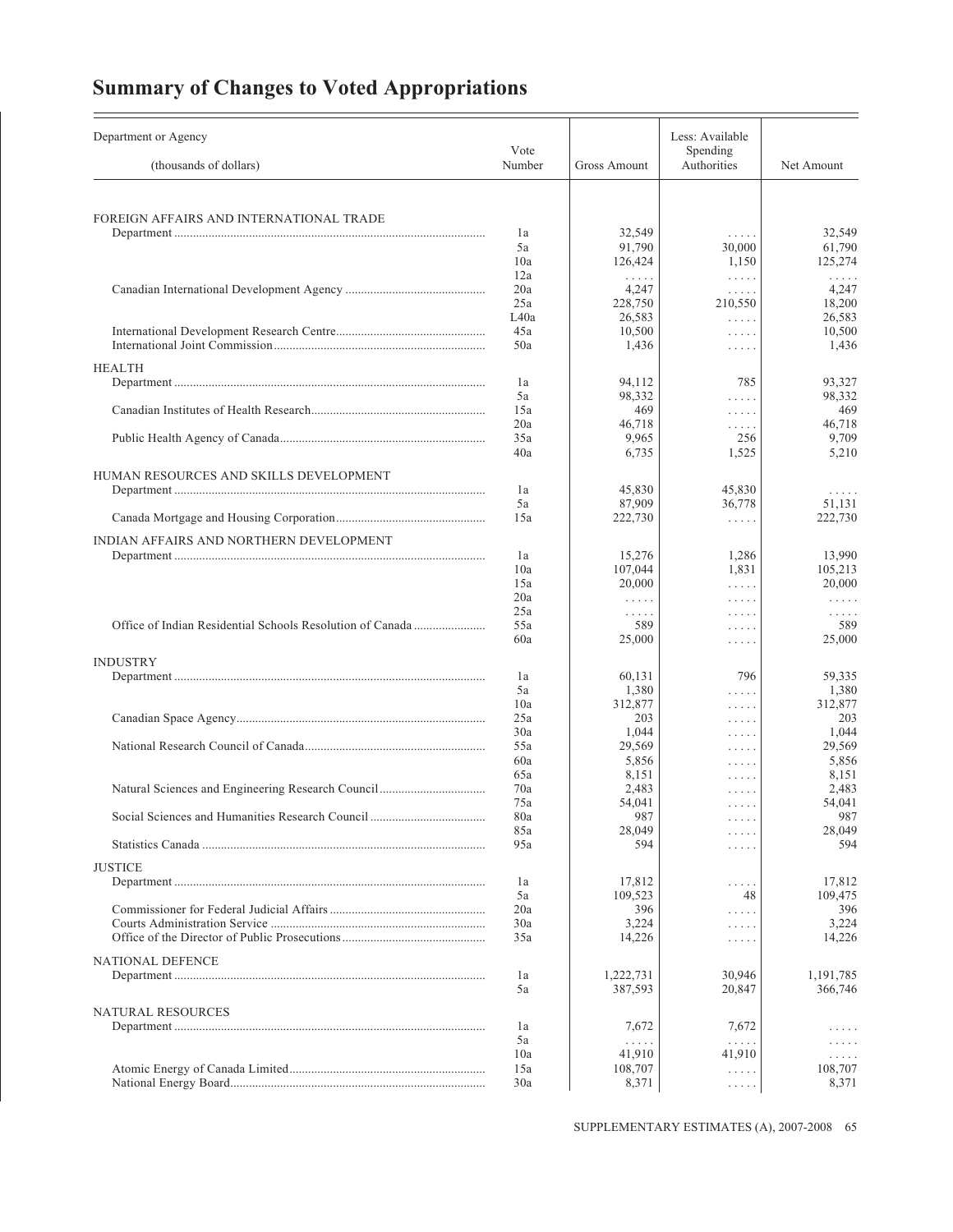# **Summary of Changes to Voted Appropriations**

| Department or Agency                                       | Vote       |                     | Less: Available<br>Spending                |                                           |
|------------------------------------------------------------|------------|---------------------|--------------------------------------------|-------------------------------------------|
| (thousands of dollars)                                     | Number     | <b>Gross Amount</b> | Authorities                                | Net Amount                                |
| PARLIAMENT                                                 |            |                     |                                            |                                           |
|                                                            | 5a         | 6,508               | .                                          | 6,508                                     |
|                                                            | 15a        | 672                 | .                                          | 672                                       |
| PRIVY COUNCIL                                              |            |                     |                                            |                                           |
|                                                            | 1a         | 14,270              | .                                          | 14,270                                    |
|                                                            | 20a        | 882                 | .                                          | 882                                       |
| PUBLIC SAFETY AND EMERGENCY PREPAREDNESS                   |            |                     |                                            |                                           |
|                                                            | 1a         | 28,353              | .                                          | 28,353                                    |
|                                                            | 5a         | 500                 | 500                                        | $\alpha$ , $\alpha$ , $\alpha$ , $\alpha$ |
|                                                            | 10a        | 11,757              | $\ldots \ldots$                            | 11,757                                    |
|                                                            | 15a        | 479                 | .                                          | 479                                       |
|                                                            | 20a        | 33,653              | $\ldots \ldots$                            | 33,653                                    |
|                                                            | 25a        | 50,939              | .                                          | 50,939                                    |
|                                                            | 30a<br>35a | 50,248<br>2,628     | $\ldots \ldots$                            | 50,248<br>2,628                           |
|                                                            | 40a        | 241                 | $\ldots \ldots$<br>$\ldots \ldots$         | 241                                       |
|                                                            | 45a        | 153,188             | .                                          | 153,188                                   |
|                                                            | 50a        | 76,223              | .                                          | 76,223                                    |
|                                                            | 55a        | 4,166               | 2,766                                      | 1,400                                     |
| Royal Canadian Mounted Police External Review Committee    | 60a        | 360                 | .                                          | 360                                       |
| Royal Canadian Mounted Police Public Complaints Commission | 65a        | 1,650               | .                                          | 1,650                                     |
|                                                            | 1a         | 174,595             | .                                          | 174,595                                   |
|                                                            | 5a         | 37,097              | $\alpha$ is a second                       | 37,097                                    |
| <b>TRANSPORT</b>                                           |            |                     |                                            |                                           |
|                                                            | 1a         | 31,649              | 364                                        | 31,285                                    |
|                                                            | 5a         | 9,581               | .                                          | 9,581                                     |
|                                                            | 10a        | 162,518             | .                                          | 162,518                                   |
|                                                            | 40a        | 801                 | $\mathbb{Z}^2$ . The set of $\mathbb{Z}^2$ | 801                                       |
|                                                            | 50a        | 6,010               | .                                          | 6,010                                     |
|                                                            | 55a        | 1,121,773           | .                                          | 1,121,773                                 |
|                                                            | 60a<br>65a | 100<br>50           | .                                          | 100<br>50                                 |
|                                                            | 70a        | $\ldots$            | .<br>.                                     | .                                         |
|                                                            | 75a        | 71,460              | $\mathbb{Z}^n$ . In the $\mathbb{Z}^n$     | 71,460                                    |
|                                                            |            |                     |                                            |                                           |
| <b>TREASURY BOARD</b>                                      | 1a         | 13,833              |                                            | 13,833                                    |
|                                                            | 2a         | $\ldots$            | $\cdots$<br>.                              | .                                         |
|                                                            | 5a         | $\ldots$            | .                                          | $\ldots$                                  |
|                                                            | 10a        | 20,697              | .                                          | 20,697                                    |
|                                                            | 15a        | 185,494             | $\mathbb{Z}^n$ . In the $\mathbb{Z}^n$     | 185,494                                   |
|                                                            | 20a        | .                   | .                                          | .                                         |
|                                                            | 22a        | 1,200,000           | .                                          | 1,200,000                                 |
|                                                            | 23a        | 500,000             | .                                          | 500,000                                   |
|                                                            | 27a<br>30a | 6,507<br>1,242      | .                                          | 6,507<br>1,242                            |
| Public Service Human Resources Management Agency of Canada | 35a        | 23,111              | .<br>.                                     | 23,111                                    |
|                                                            |            |                     |                                            |                                           |
|                                                            | 1a         | 42,803              | .                                          | 42,803                                    |
|                                                            | 5a         | 400                 | .                                          | 400                                       |
|                                                            | 1a         | 5,739               | .                                          | 5,739                                     |
|                                                            | 5a         | 62,463              | 2,000                                      | 60,463                                    |
|                                                            |            | 8,722,908           | 648,272                                    | 8,074,636                                 |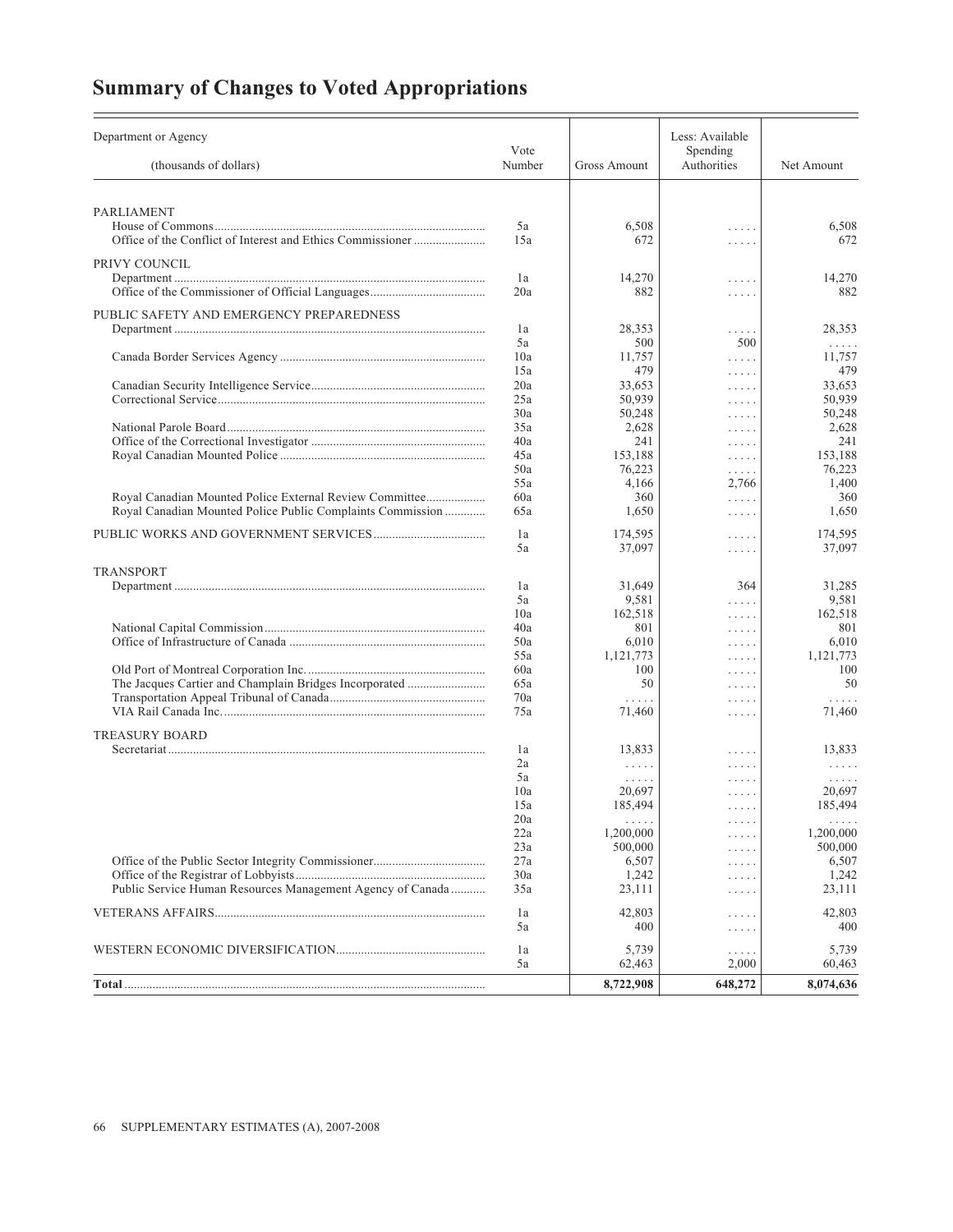SUPPLEMENTARY ESTIMATES (A), 2007-2008 67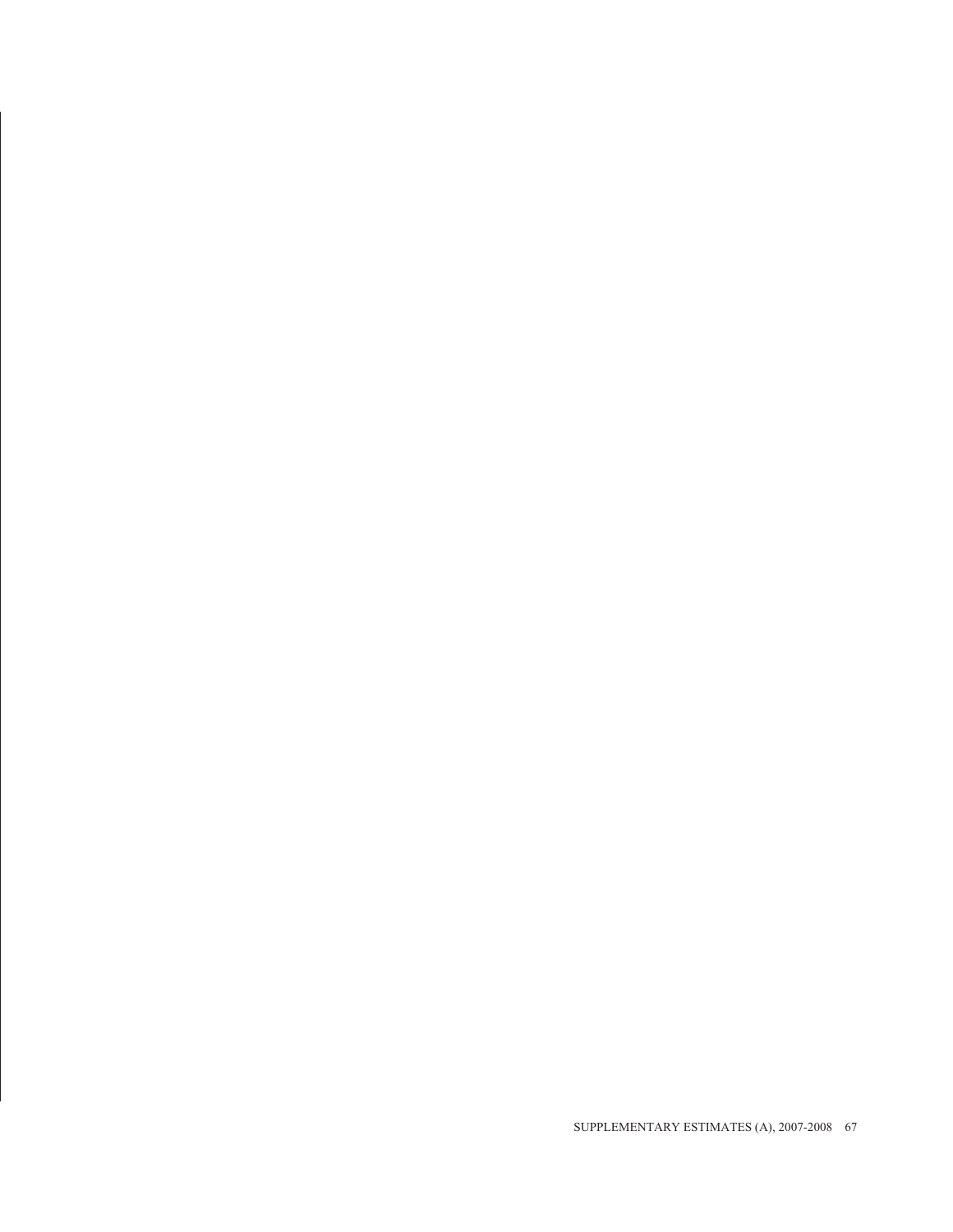| Department or agency                                                    | Personnel  | Transportation Information Professional<br>and<br>communications |                                    | and<br>special                     | Rentals  |  |
|-------------------------------------------------------------------------|------------|------------------------------------------------------------------|------------------------------------|------------------------------------|----------|--|
| (thousands of dollars)                                                  |            |                                                                  |                                    | services                           |          |  |
|                                                                         | (1)        | (2)                                                              | (3)                                | (4)                                | (5)      |  |
| Agriculture and Agri-Food                                               |            |                                                                  |                                    |                                    |          |  |
| Department                                                              | 10,179     | 4,026                                                            | 1,194                              | 12,389                             | 421      |  |
| Canadian Food Inspection Agency                                         | 14,529     | 4,544                                                            | 100                                | 2,298                              | 35       |  |
| Canadian Grain Commission                                               | .          | 2,532                                                            | 85                                 | 770                                | 2,350    |  |
| Atlantic Canada Opportunities Agency                                    |            |                                                                  |                                    |                                    |          |  |
| Department                                                              | 1,825      | 282                                                              | 82                                 | 541                                | 71       |  |
| Canada Revenue Agency                                                   | 69,508     | 6,706                                                            | 200                                | 11,500                             | 257,146  |  |
| Canadian Heritage                                                       |            |                                                                  |                                    |                                    |          |  |
| Department                                                              | 2,628      | 334                                                              | 214                                | 843                                | 47       |  |
| Canada Council for the Arts                                             | .          | $\sim$ $\sim$ $\sim$ $\sim$ $\sim$                               | $\cdots$                           | .                                  | .        |  |
| Canadian Broadcasting Corporation                                       | .          | $\sim$ $\sim$ $\sim$ $\sim$ $\sim$                               | $\cdots$                           | .                                  | .        |  |
| Canadian Museum of Civilization                                         | .          | $\alpha$ , $\alpha$ , $\alpha$ , $\alpha$                        | $\cdots$                           | $\cdots$                           | $\cdots$ |  |
| Canadian Museum of Nature                                               | .          | $\alpha$ , $\alpha$ , $\alpha$ , $\alpha$                        | $\ldots$                           | .                                  | .        |  |
| Library and Archives of Canada                                          | 3,934      | 117                                                              | 32                                 | 7,769                              | 84       |  |
| National Arts Centre Corporation                                        | .          | $\mathbb{Z}^n$ . In the $\mathbb{Z}^n$                           | $\ldots$                           | .                                  | .        |  |
| National Battlefields Commission                                        | .          | $\alpha$ , $\alpha$ , $\alpha$ , $\alpha$                        | 100                                | 200                                | $\cdots$ |  |
| National Gallery of Canada<br>National Museum of Science and Technology | .          | $\ldots$                                                         | $\sim$ $\sim$ $\sim$ $\sim$ $\sim$ | $\sim$ $\sim$ $\sim$ $\sim$ $\sim$ | .        |  |
| Public Service Labour Relations Board                                   | .<br>1,700 | $\cdots$<br>162                                                  | .<br>26                            | 1.1.1.1<br>365                     | .<br>76  |  |
| Registry of the Public Servants Disclosure Protection                   |            |                                                                  |                                    |                                    |          |  |
| Tribunal                                                                | 1,080      |                                                                  |                                    |                                    |          |  |
| Status of Women - Office of the Co-ordinator                            | 420        | $\sim$ $\sim$ $\sim$ $\sim$ $\sim$<br>20                         | .<br>5                             | .<br>29                            | .<br>5   |  |
| Telefilm Canada                                                         | .          | $\mathbb{Z}^2$ . $\mathbb{Z}^2$ , $\mathbb{Z}^2$                 | $\ldots$                           | $\sim$ $\sim$ $\sim$ $\sim$ $\sim$ | .        |  |
| Citizenship and Immigration                                             |            |                                                                  |                                    |                                    |          |  |
| Department                                                              | 3,061      | .                                                                | $\cdots$                           | .                                  | .        |  |
| Immigration and Refugee Board of Canada                                 | 80         | $\alpha$ , $\alpha$ , $\alpha$ , $\alpha$                        | $\cdots$                           | 50                                 | .        |  |
|                                                                         |            |                                                                  |                                    |                                    |          |  |
| Economic Development Agency of Canada for the Regions                   |            |                                                                  |                                    |                                    |          |  |
| of Quebec                                                               | 521        | 310                                                              | 114                                | 741                                | 130      |  |
| Environment                                                             |            |                                                                  |                                    |                                    |          |  |
| Department                                                              | 13,286     | 7,261                                                            | 841                                | 19,982                             | 3,042    |  |
| Canadian Environmental Assessment Agency                                | 2,019      | 870                                                              | 113                                | 1,788                              | 287      |  |
| Parks Canada Agency                                                     | 2,803      | 354                                                              | 805                                | 7,016                              | 1,015    |  |
| Finance                                                                 |            |                                                                  |                                    |                                    |          |  |
| Department                                                              | 245        | 78                                                               | $\ldots$                           | 10                                 | .        |  |
| Financial Transactions and Reports Analysis Centre of                   |            |                                                                  |                                    |                                    |          |  |
| Canada                                                                  | 5,421      | $\sim$ $\sim$ $\sim$ $\sim$ $\sim$                               | .                                  | .                                  | .        |  |
| Fisheries and Oceans                                                    | 13,905     | 5,441                                                            | 8,880                              | 27,017                             | 376      |  |

#### **Supplementary Estimates by Standard Object of Expenditure**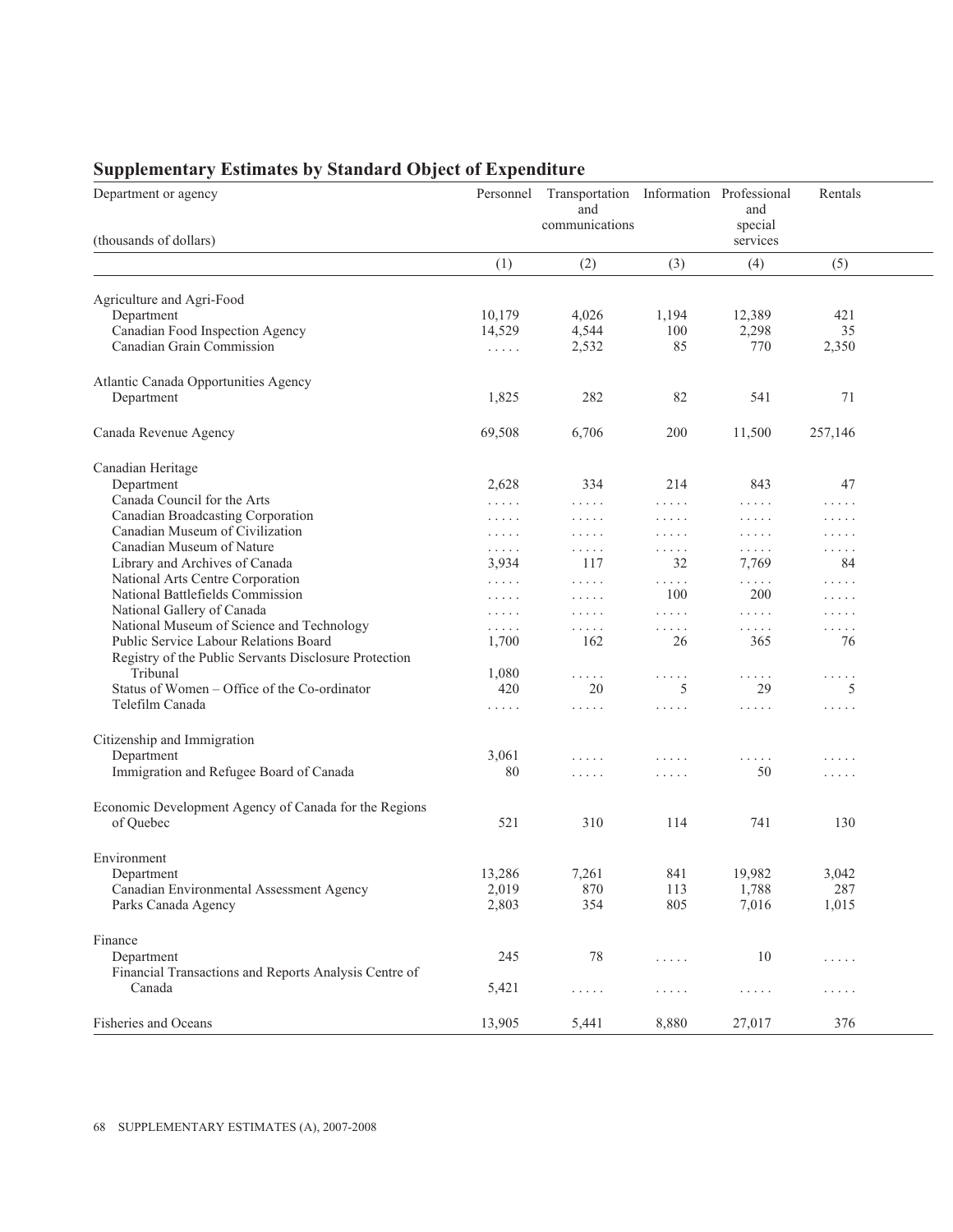| Purchased<br>repair and<br>maintenance | Utilities,<br>materials<br>and<br>supplies | Acquisition<br>of land,<br>buildings<br>and works | Acquisition<br>of machinery<br>and<br>equipment | Transfer<br>payments               | Public<br>debt<br>charges          | Other<br>subsidies<br>and<br>payments | Less:<br>Funds<br>Available                                  | <b>Total</b><br>net<br>expenditures* |
|----------------------------------------|--------------------------------------------|---------------------------------------------------|-------------------------------------------------|------------------------------------|------------------------------------|---------------------------------------|--------------------------------------------------------------|--------------------------------------|
| (6)                                    | (7)                                        | (8)                                               | (9)                                             | (10)                               | (11)                               | (12)                                  |                                                              |                                      |
|                                        |                                            |                                                   |                                                 |                                    |                                    |                                       |                                                              |                                      |
| 2,471                                  | 4,892                                      | 557                                               | 21,412                                          | 683,382                            |                                    | 1,585                                 | 162,000                                                      | 580,508                              |
| 31                                     | 235                                        | 255                                               | $\ldots$                                        | 182                                | .                                  | 500                                   |                                                              | 22,709                               |
| 354                                    | 1,209                                      | .                                                 |                                                 |                                    | $\ldots$                           |                                       | $\mathbb{Z}^2$ . $\mathbb{Z}^2$ , $\mathbb{Z}^2$<br>$\ldots$ | 7,300                                |
|                                        |                                            |                                                   | $\sim$ $\sim$ $\sim$ $\sim$ $\sim$              | .                                  | $\sim$ $\sim$ $\sim$ $\sim$ $\sim$ | $\sim$ $\sim$ $\sim$ $\sim$           |                                                              |                                      |
| 12                                     | 35                                         | .                                                 | 35                                              | (150)                              | .                                  | .                                     | $\sim$ $\sim$ $\sim$ $\sim$ $\sim$                           | 2,733                                |
| 3,300                                  | 1,400                                      | .                                                 | 3,700                                           | $\ldots$                           | .                                  | $\cdots$                              | 41,835                                                       | 311,625                              |
|                                        |                                            |                                                   |                                                 |                                    |                                    |                                       |                                                              |                                      |
| 65                                     | 111                                        | $\ldots$                                          | 260                                             | 73,217                             | $\ldots$                           | 96                                    | $\alpha$ is a set of                                         | 77,815                               |
| .                                      | .                                          | .                                                 | .                                               | $\sim$ $\sim$ $\sim$ $\sim$ $\sim$ | $\sim$ $\sim$ $\sim$ $\sim$ $\sim$ | 456                                   | $\sim$ $\sim$ $\sim$ $\sim$ $\sim$                           | 456                                  |
| .                                      | $\sim$ $\sim$ $\sim$ $\sim$ $\sim$         | $\sim$ $\sim$ $\sim$ $\sim$ $\sim$                | $\sim$ $\sim$ $\sim$ $\sim$ $\sim$              | $\sim$ $\sim$ $\sim$ $\sim$ $\sim$ | $\sim$ $\sim$ $\sim$ $\sim$ $\sim$ | 60,000                                | .                                                            | 60,000                               |
| $\ldots$                               | $\sim$ $\sim$ $\sim$ $\sim$ $\sim$         | $\sim$ $\sim$ $\sim$ $\sim$ $\sim$                | $\sim$ $\sim$ $\sim$ $\sim$ $\sim$              | $\sim$ $\sim$ $\sim$ $\sim$ $\sim$ | $\sim$ $\sim$ $\sim$ $\sim$ $\sim$ | 725                                   | $\ldots$                                                     | 725                                  |
| $\sim$ $\sim$ $\sim$ $\sim$ $\sim$     | $\ldots$                                   | $\alpha$ , $\alpha$ , $\alpha$                    | $\sim$ $\sim$ $\sim$ $\sim$ $\sim$              | $\sim$ $\sim$ $\sim$ $\sim$ $\sim$ | $\ldots$                           | 720                                   | $\alpha$ is a set of                                         | 720                                  |
| 1,149                                  | 92                                         | 22,471                                            | 500                                             | 2                                  | .                                  | $\alpha$ is a set of                  | 627                                                          | 35,523                               |
| $\sim$ $\sim$ $\sim$ $\sim$ $\sim$     | .                                          | $\ldots$                                          | .                                               | $\ldots$                           | 1.1.1.1                            | 20,711                                | $\alpha$ is a set of                                         | 20,711                               |
| $\sim$ $\sim$ $\sim$ $\sim$ $\sim$     | 25                                         | $\sim$ $\sim$ $\sim$ $\sim$ $\sim$                | $\sim$ $\sim$ $\sim$ $\sim$ $\sim$              | $\ldots$                           | $\ldots$                           | $\ldots$                              | $\sim$ $\sim$ $\sim$ $\sim$ $\sim$                           | 325                                  |
| $\sim$ $\sim$ $\sim$ $\sim$ $\sim$     | $\ldots$                                   | $\sim$ $\sim$ $\sim$ $\sim$ $\sim$                | $\sim$ $\sim$ $\sim$ $\sim$ $\sim$              | $\cdots\cdots\cdots$               | $\sim$ $\sim$ $\sim$ $\sim$ $\sim$ | 4,650                                 | $\mathbb{Z}^2$ . $\mathbb{Z}^2$ , $\mathbb{Z}^2$             | 4,650                                |
| .                                      | .                                          | .                                                 | .                                               | $\cdots\cdots\cdots$               | $\sim$ $\sim$ $\sim$ $\sim$ $\sim$ | 4,736                                 | $\ldots$                                                     | 4,736                                |
| 42                                     | 60                                         | .                                                 | 118                                             | .                                  | .                                  | $\alpha$ is a set of                  | $\cdots$                                                     | 2,549                                |
| .                                      | 564                                        | .                                                 | .                                               | .                                  | $\sim$ $\sim$ $\sim$ $\sim$ $\sim$ | .                                     | $\cdots$                                                     | 1,644                                |
| $\cdots$                               | $\sim$ $\sim$ $\sim$ $\sim$                | .                                                 | $\cdots$                                        | 4,500                              | .                                  | 708                                   | $\cdots$                                                     | 5,687                                |
| .                                      | $\sim$ $\sim$ $\sim$ $\sim$ $\sim$         | .                                                 | $\sim$ $\sim$ $\sim$ $\sim$ $\sim$              | $\sim$ $\sim$ $\sim$ $\sim$ $\sim$ | $\ldots$                           | 550                                   | $\sim$ $\sim$ $\sim$ $\sim$ $\sim$                           | 550                                  |
|                                        |                                            |                                                   |                                                 |                                    |                                    |                                       |                                                              |                                      |
| $\sim$ $\sim$ $\sim$ $\sim$ $\sim$     | (272)                                      | .                                                 | .                                               | .                                  | .                                  | .                                     | 60                                                           | 2,729                                |
| $\sim$ $\sim$ $\sim$ $\sim$ $\sim$     | 6                                          | $\ldots$                                          | $\sim$ $\sim$ $\sim$ $\sim$ $\sim$              | .                                  | .                                  | $\cdots$                              | .                                                            | 136                                  |
| 16                                     | 49                                         | .                                                 | 196                                             | 3,200                              | .                                  | .                                     | .                                                            | 5,277                                |
| 1,778                                  | 3,598                                      | (61)                                              | (1, 477)                                        | 242,252                            |                                    | 2,291                                 | 2,077                                                        | 290,716                              |
| $\overline{4}$                         | 129                                        |                                                   |                                                 | 672                                |                                    |                                       |                                                              | 5,882                                |
| 478                                    | 1,810                                      | $\ldots$                                          | $\mathbb{Z}^n$ . In the $\mathbb{Z}^n$          |                                    | $\sim$ $\sim$ $\sim$ $\sim$ $\sim$ | $\ldots$<br>.                         | $\ldots$<br>2,111                                            | 12,170                               |
|                                        |                                            | .                                                 | .                                               | $\ldots$                           | .                                  |                                       |                                                              |                                      |
| $\sim$ $\sim$ $\sim$ $\sim$ $\sim$     | 3                                          | $\ldots$                                          | $\ldots$                                        | 5,913,627                          | (890,000)                          | $\cdots$                              | $\ldots$                                                     | 5,023,963                            |
| .                                      | $\ldots$                                   | .                                                 | $\mathbb{Z}^n$ . In the $\mathbb{Z}^n$          | $\sim$ $\sim$ $\sim$ $\sim$ $\sim$ | $\sim$ $\sim$ $\sim$ $\sim$ $\sim$ | .                                     | $\ldots$                                                     | 5,421                                |
| (2,800)                                | 22,736                                     | $\alpha$ , $\alpha$ , $\alpha$                    | 33,363                                          | 26,504                             | $\alpha$ is a set of               | (399)                                 | 1,722                                                        | 133,301                              |

\* See footnote on page 73.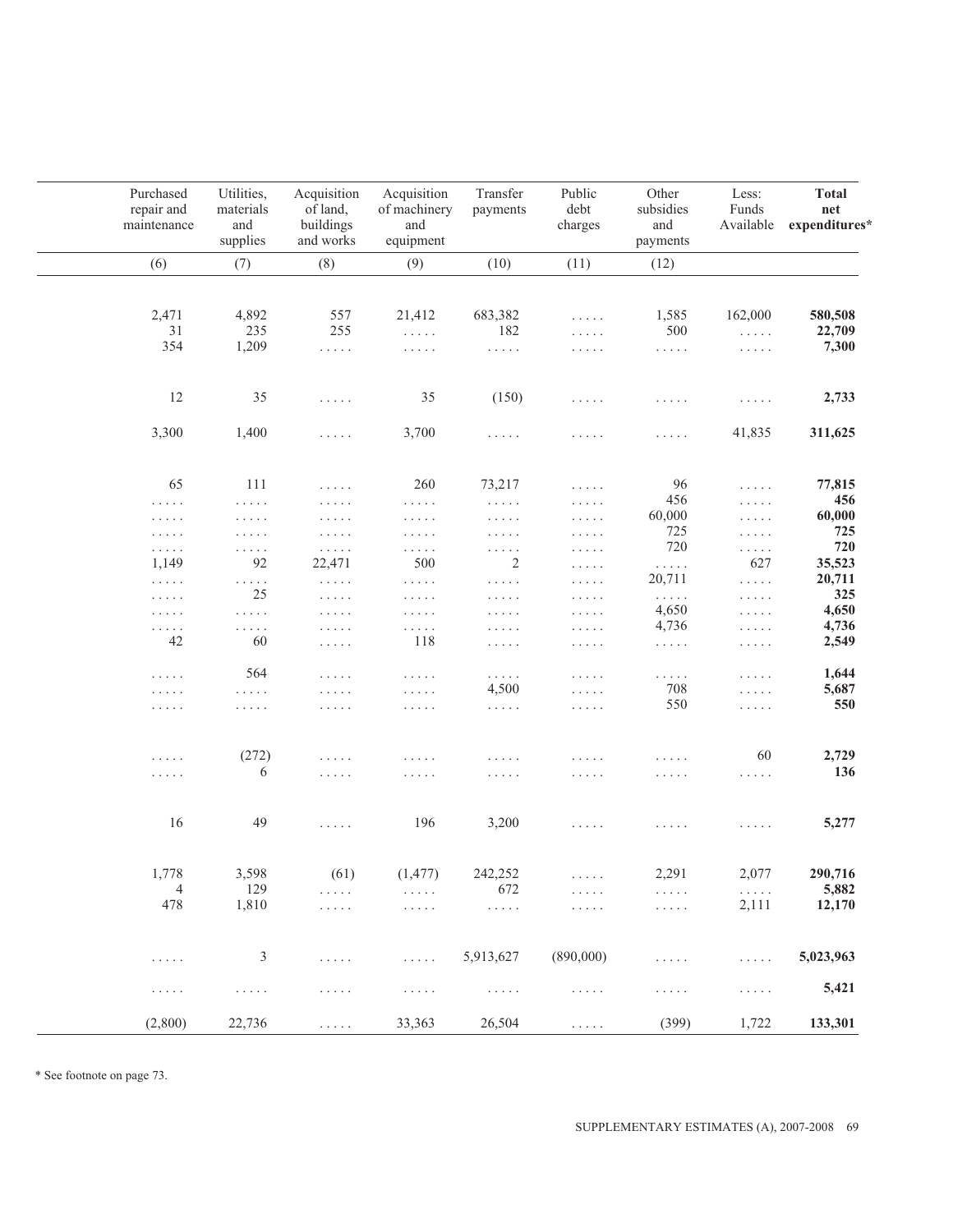| Department or agency                                       | Personnel    | Transportation Information Professional<br>and<br>communications |                             | and<br>special | Rentals        |  |
|------------------------------------------------------------|--------------|------------------------------------------------------------------|-----------------------------|----------------|----------------|--|
| (thousands of dollars)                                     |              |                                                                  |                             | services       |                |  |
|                                                            | (1)          | (2)                                                              | (3)                         | (4)            | (5)            |  |
| Foreign Affairs and International Trade                    |              |                                                                  |                             |                |                |  |
| Department                                                 | 9,187        | 7,539                                                            | 2,081                       | 18,939         | 13,452         |  |
| Canadian International Development Agency                  | 2,099        | 3,926                                                            | 75                          | 8,206          | 688            |  |
| <b>International Development Research Centre</b>           | .            | .                                                                | .                           | .              | .              |  |
| International Joint Commission                             | 193          | 225                                                              | 17                          | 977            | 16             |  |
| Health                                                     |              |                                                                  |                             |                |                |  |
| Department                                                 | 26,682       | 10,388                                                           | 5,640                       | 20,532         | 315            |  |
| Canadian Institutes of Health Research                     | 315          | 34                                                               | 8                           | 32             | 2              |  |
| Public Health Agency of Canada                             | 3,196        | $\mathbb{Z}^2$ . The set of $\mathbb{Z}^2$                       | $\ldots$                    | (1,829)        | .              |  |
| Human Resources and Skills Development                     |              |                                                                  |                             |                |                |  |
| Department                                                 | 24,590       | 1,714                                                            | 17,426                      | 10,382         | 3,820          |  |
| Canada Mortgage and Housing Corporation                    | $\ldots$     | $\ldots$                                                         | $\ldots$                    | .              | .              |  |
| Indian Affairs and Northern Development                    |              |                                                                  |                             |                |                |  |
| Department                                                 | 9,812        | 5,166                                                            | 681                         | 25,928         | 1,354          |  |
| Office of Indian Residential Schools Resolution of Canada  | 589          | $\ldots$                                                         | $\cdots$                    | .              | .              |  |
| Industry                                                   |              |                                                                  |                             |                |                |  |
| Department                                                 | 2,224        | 8,961                                                            | 1,516                       | 26,895         | 876            |  |
| Canadian Space Agency                                      | 163          | 3                                                                | 1.1.1.1                     | 170            | .              |  |
| National Research Council of Canada                        | 13,483       | 2,118                                                            | 230                         | 4,253          | 336            |  |
| Natural Sciences and Engineering Research Council          | 1,120        | 600                                                              | 200                         | 400            | 50             |  |
| Social Sciences and Humanities Research Council            | 960          | 35                                                               | 16                          | .              | .              |  |
| <b>Statistics Canada</b>                                   | 169          | 45                                                               | 274                         | 5              | .              |  |
| Justice                                                    |              |                                                                  |                             |                |                |  |
| Department                                                 | 11,211       | 1,111                                                            | 336                         | 3,205          | 177            |  |
| Commissioner for Federal Judicial Affairs                  | 148          | $\ldots$                                                         | 1.1.1.1                     | 248            | .              |  |
| <b>Courts Administration Service</b>                       | 2,159        | 223                                                              | 11                          | 576            | 31             |  |
| Office of the Director of Public Prosecutions              | 6,343        | 1,183                                                            | 788                         | 3,745          | 591            |  |
| National Defence                                           |              |                                                                  |                             |                |                |  |
| Department                                                 | 88,974       | 99,639                                                           | 9,700                       | 108,910        | 122,354        |  |
| <b>Natural Resources</b>                                   |              |                                                                  |                             |                |                |  |
| Department                                                 | 1,774        | 144                                                              | 78                          | 3,949          | 69             |  |
| Atomic Energy of Canada Limited<br>National Energy Board   | .<br>1,526   | .<br>$\sim$ $\sim$ $\sim$ $\sim$ $\sim$                          | .<br>$\cdots$               | .<br>6,845     | .<br>.         |  |
|                                                            |              |                                                                  |                             |                |                |  |
| Parliament<br>House of Commons                             |              |                                                                  |                             | 876            |                |  |
| Office of the Conflict of Interest and Ethics Commissioner | 5,403<br>420 | 242<br>9                                                         | $\sim$ $\sim$ $\sim$ $\sim$ | 195            | 1              |  |
|                                                            |              |                                                                  | $\dots$                     |                | $\cdots\cdots$ |  |

#### **Supplementary Estimates by Standard Object of Expenditure**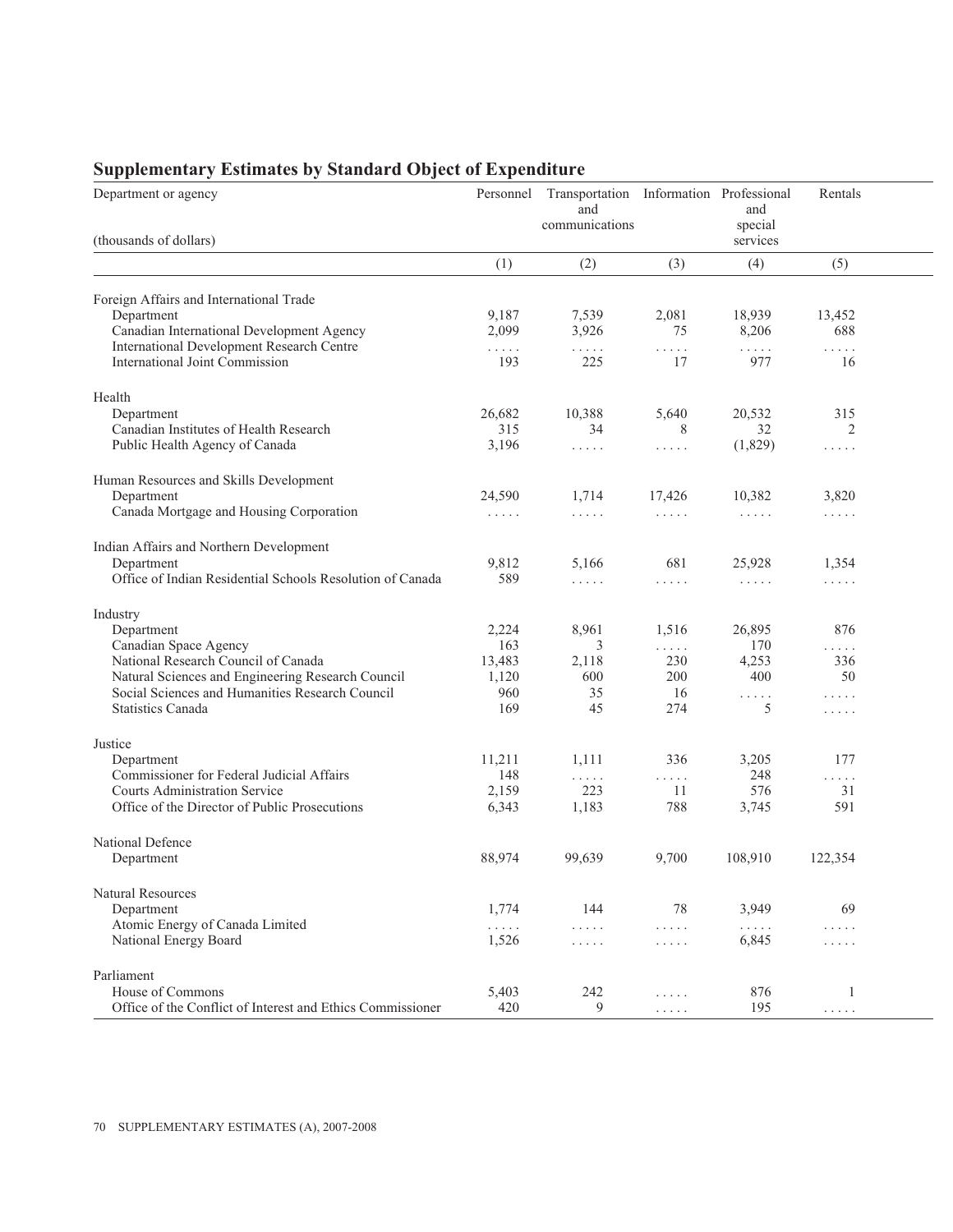| Purchased<br>repair and<br>maintenance  | Utilities,<br>materials<br>and<br>supplies                               | Acquisition<br>of land,<br>buildings<br>and works                 | Acquisition<br>of machinery<br>and<br>equipment                          | Transfer<br>payments                                                     | Public<br>debt<br>charges                        | Other<br>subsidies<br>and<br>payments  | Less:<br>Funds<br>Available                                      | <b>Total</b><br>$\mathbf{net}$<br>expenditures* |
|-----------------------------------------|--------------------------------------------------------------------------|-------------------------------------------------------------------|--------------------------------------------------------------------------|--------------------------------------------------------------------------|--------------------------------------------------|----------------------------------------|------------------------------------------------------------------|-------------------------------------------------|
| (6)                                     | (7)                                                                      | (8)                                                               | (9)                                                                      | (10)                                                                     | (11)                                             | (12)                                   |                                                                  |                                                 |
|                                         |                                                                          |                                                                   |                                                                          |                                                                          |                                                  |                                        |                                                                  |                                                 |
| 1,965<br>119                            | 3,839<br>270                                                             | 24,842<br>$\mathbb{Z}^2$ . In the $\mathbb{Z}^2$                  | 73,175<br>105                                                            | 128,449<br>240,555                                                       | .<br>$\cdots$                                    | 4,723<br>.                             | 31,150<br>210,550                                                | 257,041<br>45,493                               |
| $\sim$ $\sim$ $\sim$ $\sim$ $\sim$      | $\cdots$                                                                 | $\ldots$                                                          | $\ldots$                                                                 | $\ldots$                                                                 | 1.1.1.1                                          | 13,000                                 | $\mathbb{Z}^2$ . $\mathbb{Z}^2$ , $\mathbb{Z}^2$                 | 13,000                                          |
| $\sim$ $\sim$ $\sim$ $\sim$ $\sim$      | 8                                                                        | $\mathbb{Z}^n$ . $\mathbb{Z}^n$ , $\mathbb{Z}^n$ , $\mathbb{Z}^n$ | $\ldots$                                                                 | $\alpha$ , $\alpha$ , $\alpha$                                           | $\ldots$                                         | $\alpha$ , $\alpha$ , $\alpha$         | $\mathbb{Z}^2$ . $\mathbb{Z}^2$ , $\mathbb{Z}^2$                 | 1,436                                           |
| 743                                     | 31,235                                                                   | $\ldots$                                                          | 1,238                                                                    | 103,171                                                                  | $\cdots$                                         | $90\,$                                 | 785                                                              | 199,249                                         |
| $\ldots$                                | 2                                                                        | $\mathbb{Z}^n$ . The set of $\mathbb{Z}^n$                        | 5                                                                        | 47,331                                                                   | $\ldots$                                         | $\overline{2}$                         | .                                                                | 47,731                                          |
| $\sim$ $\sim$ $\sim$ $\sim$ $\sim$      | $\sim$ $\sim$ $\sim$ $\sim$ $\sim$                                       | $\sim$ $\sim$ $\sim$ $\sim$ $\sim$                                | .                                                                        | 12,808                                                                   | $\ldots$                                         | $\ldots$                               | 1,781                                                            | 12,394                                          |
|                                         |                                                                          |                                                                   |                                                                          |                                                                          |                                                  |                                        |                                                                  |                                                 |
| 1,010                                   | 1,870                                                                    | $\ldots$                                                          | 421                                                                      | 85,009                                                                   | .                                                | 374                                    | 82,608                                                           | 64,008                                          |
| $\alpha$ , $\alpha$ , $\alpha$          | $\alpha$ is a set of                                                     | $\sim$ $\sim$ $\sim$ $\sim$ $\sim$                                | .                                                                        | $\ldots$                                                                 | $\mathbb{Z}^2$ . $\mathbb{Z}^2$ , $\mathbb{Z}^2$ | 222,871                                | $\ldots$                                                         | 222,871                                         |
| 1,213                                   | 1,709                                                                    | $\sim$ $\sim$ $\sim$ $\sim$ $\sim$                                | .                                                                        | 165,095                                                                  | .                                                | 1,500                                  | 3,117                                                            | 209,341                                         |
| $\sim$ $\sim$ $\sim$ $\sim$             | $\ldots$                                                                 | .                                                                 | $\cdots$                                                                 | 25,000                                                                   | $\cdots$                                         | $\ldots$                               | .                                                                | 25,589                                          |
| 1,997                                   | 2,729                                                                    | 160                                                               | 10,064                                                                   | 272,569                                                                  | .                                                | 809                                    | 796                                                              | 328,004                                         |
| $\sim$ $\sim$ $\sim$ $\sim$ $\sim$      | 17                                                                       | $\ldots$                                                          | (1,956)                                                                  | $\ldots$                                                                 | .                                                | .                                      | .                                                                | (1,603)                                         |
| 1,577                                   | 7,754                                                                    | $\mathbb{Z}^2$ . In the $\mathbb{Z}^2$                            | 5,857                                                                    | 8,151                                                                    | $\cdots$                                         | 467                                    | $\mathbb{Z}^n$ . In the $\mathbb{Z}^n$                           | 44,226                                          |
| 53                                      | 60                                                                       | $\ldots$                                                          | .                                                                        | 53,755                                                                   | .                                                | $\cdots$                               | $\mathbb{Z}^n$ . In the $\mathbb{Z}^n$                           | 56,238                                          |
| $\sim$ $\sim$ $\sim$ $\sim$ $\sim$      | $\mathbf{1}$                                                             | $\ldots$                                                          | $\ldots$                                                                 | 28,906                                                                   | $\sim$ $\sim$ $\sim$ $\sim$ $\sim$               | .                                      | .                                                                | 29,918                                          |
| $\cdots$                                | 50                                                                       | $\sim$ $\sim$ $\sim$ $\sim$ $\sim$                                | $\sim$ $\sim$ $\sim$ $\sim$ $\sim$                                       | $\alpha$ , $\alpha$ , $\alpha$                                           | $\cdots$                                         | .                                      | $\sim$ $\sim$ $\sim$ $\sim$ $\sim$                               | 543                                             |
| 128                                     | 311                                                                      | 147                                                               | 623                                                                      | 109,853                                                                  | .                                                | 67                                     | 48                                                               | 127,121                                         |
| $\cdots$                                | .                                                                        | $\ldots$                                                          | .                                                                        | $\sim$ $\sim$ $\sim$ $\sim$ $\sim$                                       | .                                                | .                                      | .                                                                | 396                                             |
| 64                                      | 128                                                                      | $\mathbb{Z}^2$ . In the $\mathbb{Z}^2$                            | 32                                                                       | $\ldots$                                                                 | $\sim$ $\sim$ $\sim$ $\sim$ $\sim$               | $\ldots$                               | $\sim$ $\sim$ $\sim$ $\sim$                                      | 3,224                                           |
| 394                                     | 591                                                                      | $\mathbb{Z}^n$ . $\mathbb{Z}^n$ , $\mathbb{Z}^n$ , $\mathbb{Z}^n$ | $\ldots$                                                                 | .                                                                        | $\sim$ $\sim$ $\sim$ $\sim$ $\sim$               | 591                                    | .                                                                | 14,226                                          |
| 246,863                                 | 149,866                                                                  | 16,865                                                            | 764,409                                                                  | .                                                                        | .                                                | $\cdots$                               | 51,793                                                           | 1,555,787                                       |
|                                         |                                                                          |                                                                   |                                                                          |                                                                          |                                                  |                                        |                                                                  |                                                 |
| 16                                      | 86                                                                       | .                                                                 | 1,907                                                                    | 39,755                                                                   | .                                                | 73<br>108,707                          | 49,582                                                           | (1,731)<br>108,707                              |
| .<br>$\sim$ $\sim$ $\sim$ $\sim$ $\sim$ | $\sim$ $\sim$ $\sim$ $\sim$ $\sim$<br>$\sim$ $\sim$ $\sim$ $\sim$ $\sim$ | $\cdots$<br>$\sim$ $\sim$ $\sim$ $\sim$ $\sim$                    | $\sim$ $\sim$ $\sim$ $\sim$ $\sim$<br>$\sim$ $\sim$ $\sim$ $\sim$ $\sim$ | $\sim$ $\sim$ $\sim$ $\sim$ $\sim$<br>$\sim$ $\sim$ $\sim$ $\sim$ $\sim$ | .<br>$\sim$ $\sim$ $\sim$ $\sim$ $\sim$          | $\epsilon$ , $\epsilon$ , $\epsilon$ , | $\alpha$ , $\alpha$ , $\alpha$<br>$\alpha$ , $\alpha$ , $\alpha$ | 8,371                                           |
|                                         |                                                                          |                                                                   |                                                                          |                                                                          |                                                  |                                        |                                                                  |                                                 |
| $\mathbf{1}$                            | 62                                                                       | $\ldots$                                                          | 20                                                                       | 885                                                                      | $\sim$ $\sim$ $\sim$ $\sim$ $\sim$               | $\cdots\cdots\cdots$                   | $\cdots\cdots\cdots$                                             | 7,490                                           |
| 14                                      | 34                                                                       | $\sim$ $\sim$ $\sim$ $\sim$ $\sim$                                | $\sim$ $\sim$ $\sim$ $\sim$ $\sim$                                       | .                                                                        | .                                                | .                                      | $\sim$ $\sim$ $\sim$ $\sim$ $\sim$                               | 672                                             |

\* See footnote on page 73.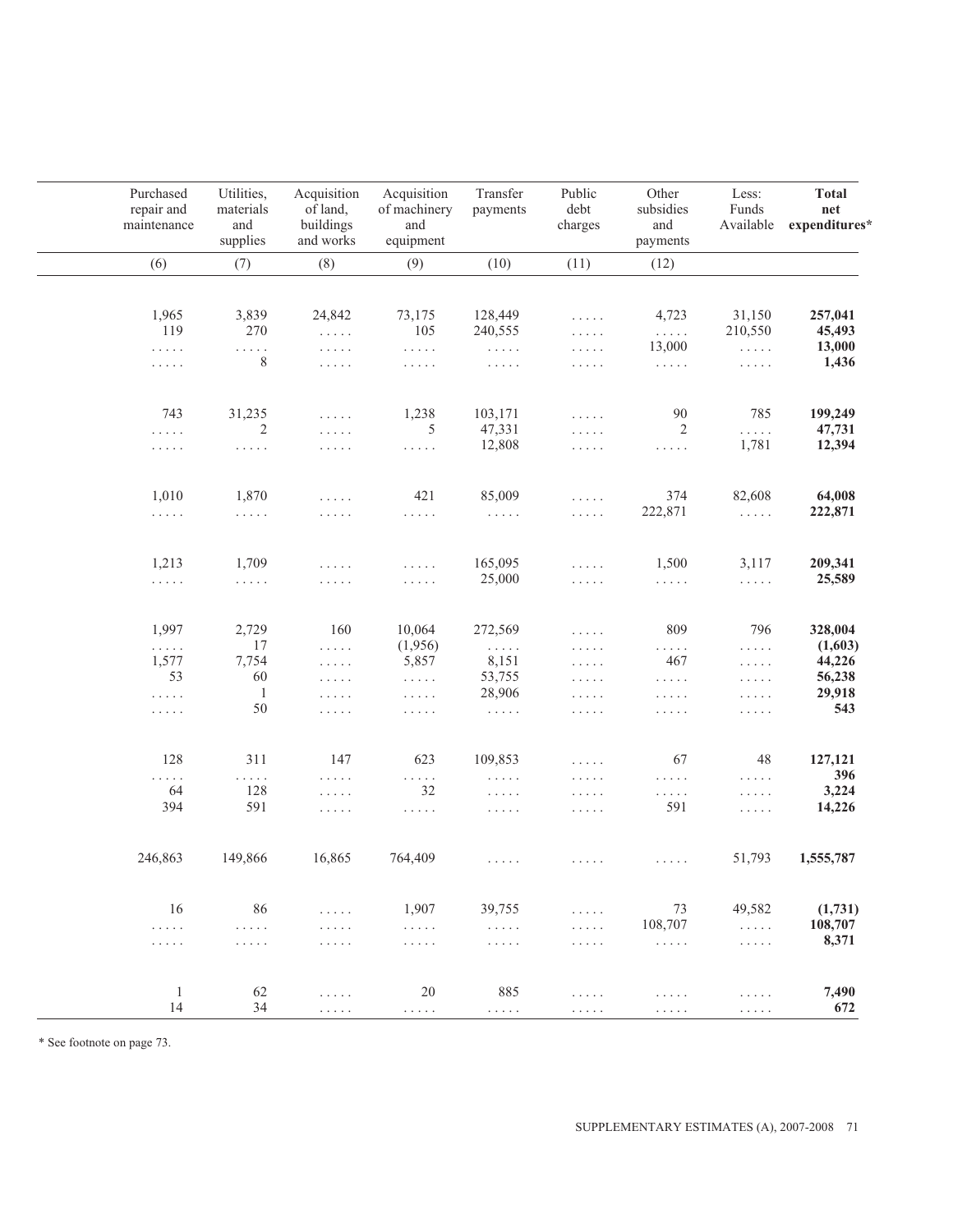| Department or agency                                   | Personnel                          | Transportation Information Professional<br>and<br>communications |                                        | and<br>special              | Rentals  |
|--------------------------------------------------------|------------------------------------|------------------------------------------------------------------|----------------------------------------|-----------------------------|----------|
| (thousands of dollars)                                 |                                    |                                                                  |                                        | services                    |          |
|                                                        | (1)                                | (2)                                                              | (3)                                    | (4)                         | (5)      |
| Privy Council                                          |                                    |                                                                  |                                        |                             |          |
| Department                                             | 2,108                              | 1,508                                                            | 990                                    | 4,763                       | 2,192    |
| Office of the Commissioner of Official Languages       | 372                                | 72                                                               | 13                                     | 109                         | 9        |
| Public Safety and Emergency Preparedness               |                                    |                                                                  |                                        |                             |          |
| Department                                             | 11,420                             | 1,096                                                            | 3,549                                  | 8,261                       | 2,776    |
| Canada Border Services Agency                          | 6.159                              | (406)                                                            | (13)                                   | (1, 462)                    | (34)     |
| Canadian Security Intelligence Service                 | 6,276                              | 1.1.1.1                                                          | $\ldots$ .                             | $\ldots$                    | .        |
| Correctional Service                                   | 14,099                             | 3,043                                                            | 68                                     | 20,753                      | 491      |
| National Parole Board                                  | (515)                              | 332                                                              | 17                                     | 257                         | 25       |
| Office of the Correctional Investigator                | 140                                | 30                                                               | $\ldots$                               | 58                          | .        |
| Royal Canadian Mounted Police                          | 74,279                             | 24,038                                                           | 272                                    | 30,291                      | 9,754    |
| Royal Canadian Mounted Police External Review          |                                    |                                                                  |                                        |                             |          |
| Committee                                              | 87                                 | $\mathbb{R}^n$ . In the $\mathbb{R}^n$                           | $\mathbb{Z}^n$ . In the $\mathbb{Z}^n$ | 273                         | .        |
| Royal Canadian Mounted Police Public Complaints        |                                    |                                                                  |                                        |                             |          |
| Commission                                             | 393                                | 60                                                               | $\mathbb{Z}^n$ . In the $\mathbb{Z}^n$ | 957                         | $\cdots$ |
| <b>Public Works and Government Services</b>            | 17,218                             | (2,039)                                                          | 180                                    | 61,272                      | (85,307) |
| Transport                                              |                                    |                                                                  |                                        |                             |          |
| Department                                             | 6,095                              | (4,768)                                                          | 276                                    | (9,347)                     | 159      |
| National Capital Commission                            | .                                  | $\mathbb{Z}^2$ . $\mathbb{Z}^2$ , $\mathbb{Z}^2$                 | $\ldots$                               | $\mathbb{Z}^2$ . The same   | $\ldots$ |
| Office of Infrastructure of Canada                     | 4,483                              | 200                                                              | 150                                    | 1,530                       | 200      |
| Old Port of Montreal Corporation Inc.                  | .                                  | $\mathbb{Z}^n$ . In the $\mathbb{Z}^n$                           | .                                      | .                           | .        |
| The Jacques Cartier and Champlain Bridges Incorporated | .                                  | 1.1.1.1                                                          | .                                      | $\sim$ $\sim$ $\sim$ $\sim$ | .        |
| Transportation Appeal Tribunal of Canada               | .                                  | .                                                                | $\mathbb{Z}^2$ . In the $\mathbb{Z}^2$ | 199                         | .        |
| VIA Rail Canada Inc.                                   | $\sim$ $\sim$ $\sim$ $\sim$ $\sim$ | .                                                                | $\sim$ $\sim$ $\sim$ $\sim$ $\sim$     | .                           | $\cdots$ |
| <b>Treasury Board</b>                                  |                                    |                                                                  |                                        |                             |          |
| Secretariat                                            | 689,309                            | 688                                                              | 219                                    | 6,314                       | 125      |
| Office of the Public Sector Integrity Commissioner     | 2,972                              | 744                                                              | 595                                    | 2,579                       | 50       |
| Office of the Registrar of Lobbyists                   | 113                                | 3                                                                | $\ldots$                               | 1,088                       | .        |
| Public Service Human Resources Management Agency of    |                                    |                                                                  |                                        |                             |          |
| Canada                                                 | 12,799                             | 733                                                              | 300                                    | 8,375                       | 28       |
| Veterans Affairs                                       | 13,047                             | 1,510                                                            | 1,923                                  | 5,772                       | 1,090    |
| Western Economic Diversification                       | 1,976                              | 265                                                              | 113                                    | 2,980                       | 116      |
| Total, all departments and agencies                    | 1,222,714                          | 203,451                                                          | 60,520                                 | 481,769                     | 340,891  |
| Consolidated specified purpose accounts                | $\cdots$                           | $\Box$                                                           | .                                      | $\ldots$                    | .        |
| 2007-2008 Total Supplementary Estimates                | 1,222,714                          | 203,451                                                          | 60,520                                 | 481,769                     | 340,891  |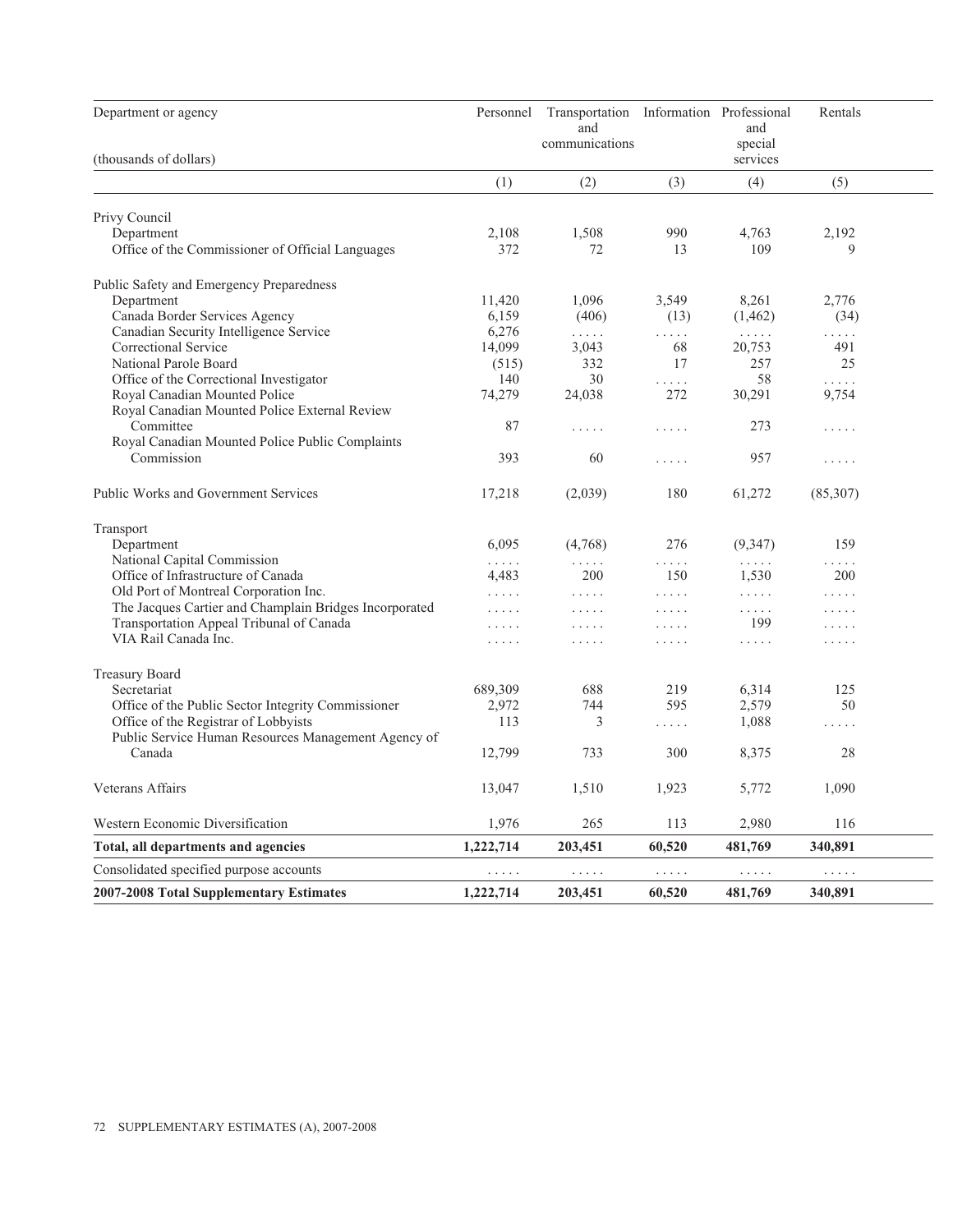| Purchased<br>repair and<br>maintenance | Utilities,<br>materials<br>and<br>supplies | Acquisition<br>of land,<br>buildings<br>and works | Acquisition<br>of machinery<br>and<br>equipment | Transfer<br>payments | Public<br>debt<br>charges | Other<br>subsidies<br>and<br>payments | Less:<br>Funds<br>Available | <b>Total</b><br>net<br>expenditures* |
|----------------------------------------|--------------------------------------------|---------------------------------------------------|-------------------------------------------------|----------------------|---------------------------|---------------------------------------|-----------------------------|--------------------------------------|
| (6)                                    | (7)                                        | (8)                                               | (9)                                             | (10)                 | (11)                      | (12)                                  |                             |                                      |
|                                        |                                            |                                                   |                                                 |                      |                           |                                       |                             |                                      |
| 441                                    | 291                                        | .                                                 | 145                                             | 1,825                |                           |                                       |                             | 14,263                               |
| 5                                      | 22                                         | .                                                 | 280                                             | .                    | .<br>.                    | .<br>.                                | .<br>.                      | 882                                  |
|                                        |                                            |                                                   |                                                 |                      |                           |                                       |                             |                                      |
| 213                                    | 233                                        | .                                                 | 641                                             | (30,700)             | .                         | .                                     | 500                         | (3,011)                              |
| (172)                                  | (143)                                      | 15,000                                            | 7,479                                           | .                    | .                         | (31)                                  | $\ldots$                    | 26,377                               |
| .                                      | .                                          | $\ldots$                                          | $\ldots$                                        | .                    | .                         | 25,847                                | .                           | 32,123                               |
| 3,025                                  | 6,851                                      | .                                                 | 55,248                                          | .                    | .                         | 431                                   | .                           | 104,009                              |
| 120                                    | 32                                         | $\ldots$                                          | 33                                              | .                    | .                         | .                                     | .                           | 301                                  |
| $\ldots$ .                             | 13                                         | .                                                 | $\ldots$                                        | .                    | .                         | .                                     | .                           | 241                                  |
| 11,101                                 | 14,246                                     | 9,939                                             | 76,222                                          | 4,166                | .                         | 7,662                                 | 2,025                       | 259,945                              |
| $\ldots$                               | .                                          | .                                                 | .                                               | .                    | .                         | .                                     | .                           | 360                                  |
| 240                                    | .                                          | .                                                 | .                                               | .                    | .                         | .                                     | .                           | 1,650                                |
| (51, 018)                              | (8,985)                                    | (12, 588)                                         | 27,042                                          | .                    | .                         | (27, 843)                             | .                           | (82,068)                             |
| 4,744                                  | (1,788)                                    | .                                                 | 9,580                                           | 201,518              | .                         | (3,602)                               | 364                         | 202,503                              |
| $\ldots$                               | .                                          | .                                                 | .                                               | .                    | .                         | 801                                   | .                           | 801                                  |
| 26                                     | 130                                        | .                                                 | .                                               | 1,097,745            | .                         | .                                     | .                           | 1,104,464                            |
| $\ldots$                               | .                                          | .                                                 | .                                               | .                    | .                         | 100                                   | .                           | <b>100</b>                           |
| .                                      | .                                          | .                                                 | .                                               | .                    | .                         | 50                                    | .                           | 50                                   |
| $\cdots$                               | $\cdots$                                   | .                                                 | .                                               | .                    | .                         | .                                     | .                           | 199                                  |
| $\ldots$                               | .                                          | .                                                 | .                                               | .                    | .                         | 71,460                                | .                           | 71,460                               |
|                                        |                                            |                                                   |                                                 |                      |                           |                                       |                             |                                      |
| 227                                    | 211                                        | .                                                 | .                                               | (232, 810)           | .                         | 1,220,697                             | .                           | 1,684,980                            |
| 446                                    | 546                                        | .                                                 | .                                               | .                    | .                         | .                                     | .                           | 7,932                                |
| 38                                     | .                                          | .                                                 | .                                               | .                    | .                         | .                                     | .                           | 1,242                                |
| 232                                    | 667                                        | .                                                 | .                                               | .                    | .                         | .                                     | .                           | 23,134                               |
| 600                                    | 525                                        | 400                                               | .                                               | .                    | .                         | 18,000                                | .                           | 42,867                               |
| 1                                      | 285                                        | .                                                 | .                                               | 67,463               | .                         | $\dots$                               | 2,000                       | 71,199                               |
| 233,326                                | 250,440                                    | 77,987                                            | 1,090,677                                       | 9,377,887            | (890,000)                 | 1,764,175                             | 647,531                     | 13,566,306                           |
| $\sim$ $\sim$ $\sim$ $\sim$ $\sim$     | $\sim$ $\sim$ $\sim$ $\sim$ $\sim$         | $\sim$ $\sim$ $\sim$ $\sim$ $\sim$                | $\cdots\cdots\cdots$                            | .                    | .                         | .                                     | .                           |                                      |
| 233,326                                | 250,440                                    | 77,987                                            | 1,090,677                                       | 9,377,887            | (890,000)                 | 1,764,175                             | 647,531                     | 13,566,306                           |

\* Some total amounts do not agree with the totals on "Summary of these Supplementary Estimates" table due to rounding.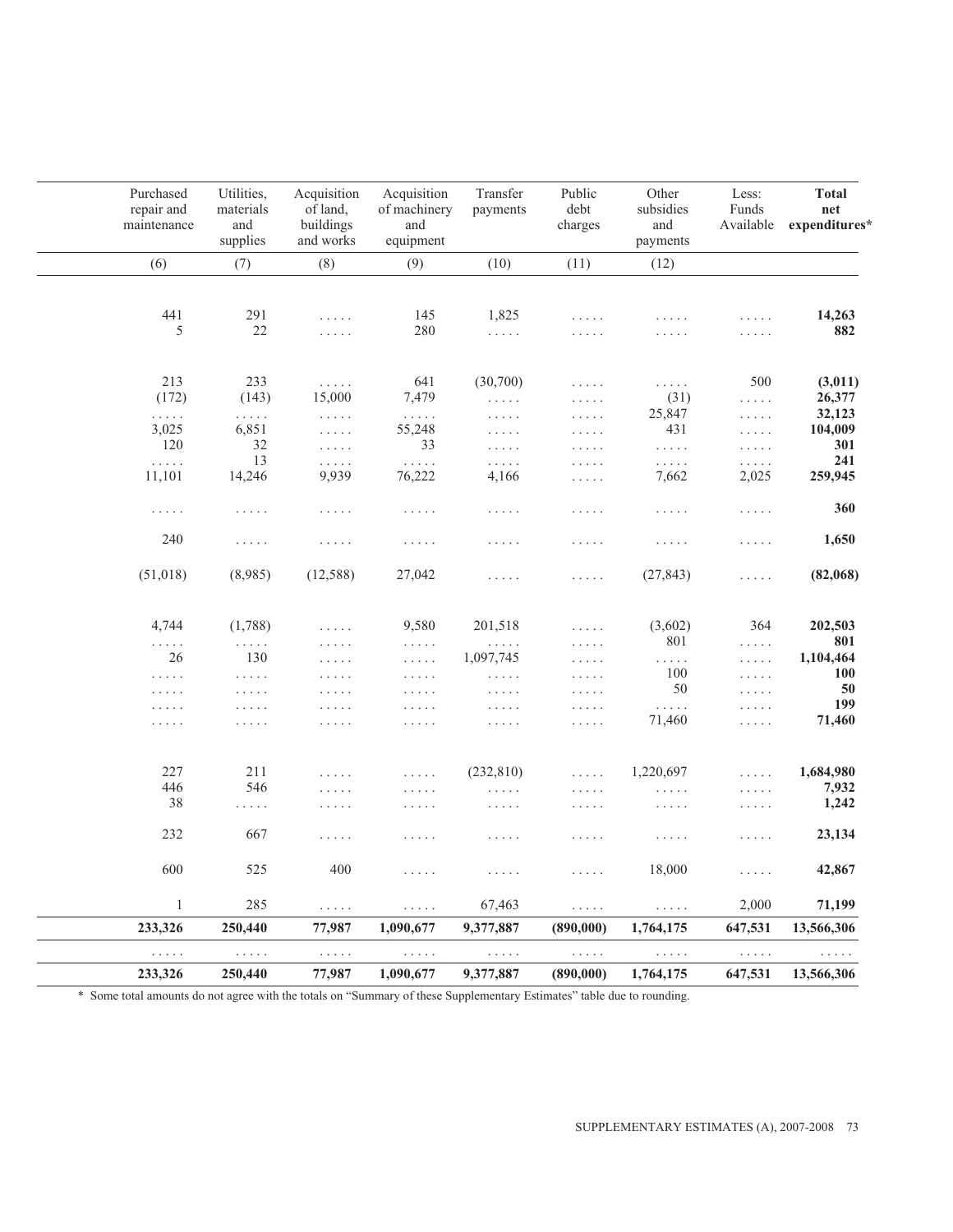#### **Allocations from Treasury Board Central Votes**

#### **Vote 5 – Government Contingencies \$90,583,333**

Subject to approval of the Treasury Board, this Vote serves to supplement other appropriations to provide the Government with sufficient flexibility to meet urgent or unforeseen expenditures where a valid cash requirement exists due to the timing of the payment or where specific authority is required to make the payment, such as for the payment of grants not listed in the Estimates. This authority to supplement other appropriations is provided until Parliamentary approval can be obtained and as long as the expenditures are within the legal mandate of the organization. Temporary allocations are reimbursed to TB Vote 5 upon receiving Royal Assent of an Appropriation Act.

| Department or Agency                                                                                                                                                                                                                                                                                                                                                                                                                                                                                                                                                                                                                                                                                                                                                                                                                                  | (dollars)   |
|-------------------------------------------------------------------------------------------------------------------------------------------------------------------------------------------------------------------------------------------------------------------------------------------------------------------------------------------------------------------------------------------------------------------------------------------------------------------------------------------------------------------------------------------------------------------------------------------------------------------------------------------------------------------------------------------------------------------------------------------------------------------------------------------------------------------------------------------------------|-------------|
| <b>Agriculture and Agri-Food</b>                                                                                                                                                                                                                                                                                                                                                                                                                                                                                                                                                                                                                                                                                                                                                                                                                      |             |
| Funding in support of the Cover Crop Protection Program in response to 2007 spring flood<br>damage.                                                                                                                                                                                                                                                                                                                                                                                                                                                                                                                                                                                                                                                                                                                                                   | 14,100,000  |
| This program provides funding to producers unable to seed commercial crops because of spring<br>flood damage. It covers some of the costs of protecting the soil using a cover crop. A cover crop<br>is any crop grown primarily to keep the ground covered to prevent erosion and improve the<br>stability of the soil rather than providing a harvestable yield.                                                                                                                                                                                                                                                                                                                                                                                                                                                                                    |             |
| These payments are to farmers who will not be able to earn income due to lands that are<br>temporarily unavailable for farming and need assistance to meet ongoing financial obligations.<br>As many farm operators are facing financial hardship, failure to provide them with assistance on a<br>timely basis in response to spring flooding will exacerbate the situation.                                                                                                                                                                                                                                                                                                                                                                                                                                                                         |             |
| As the spending authority for this class grant will only be received through Supplementary<br>Estimates in December 2007, access to Government Contingencies Vote of up to \$22.1 million is<br>required to ensure producers receive the funding in time to plant a cover crop during the planting<br>season. The approval to access the Government Contingencies Vote is conditional on the<br>Treasury Board Secretariat receiving confirmation of actual requirements before the funds are<br>advanced. At the time of preparation of these Supplementary Estimates, \$14.1 million had<br>already been advanced.                                                                                                                                                                                                                                  |             |
| <b>Fisheries and Oceans</b>                                                                                                                                                                                                                                                                                                                                                                                                                                                                                                                                                                                                                                                                                                                                                                                                                           |             |
| Funding in support of the Ice Compensation for East Coast Commercial Fishers Program.                                                                                                                                                                                                                                                                                                                                                                                                                                                                                                                                                                                                                                                                                                                                                                 | \$7,900,000 |
| Worse-than-normal ice off the East Coast of Labrador and Northern Newfoundland prevented many<br>fishers from starting their fishing season. Considering that fishers exhaust their Employment Insurance<br>benefits in the spring, this program is meant to provide compensation to fishermen without any source<br>of income for that specific time period. Providing compensation to fishers affected by severe ice<br>conditions is consistent with other relief programs provided to Canadians whose livelihoods have been<br>significantly affected by extreme environmental conditions. As such, failure to provide assistance to<br>those fishermen will exacerbate their financial situation. As the spending authority for this class grant<br>will only be received through Supplementary Estimates in December 2007, access to Government |             |

Contingencies Vote is required to ensure fishermen receive financial assistance in time since they have

no other income.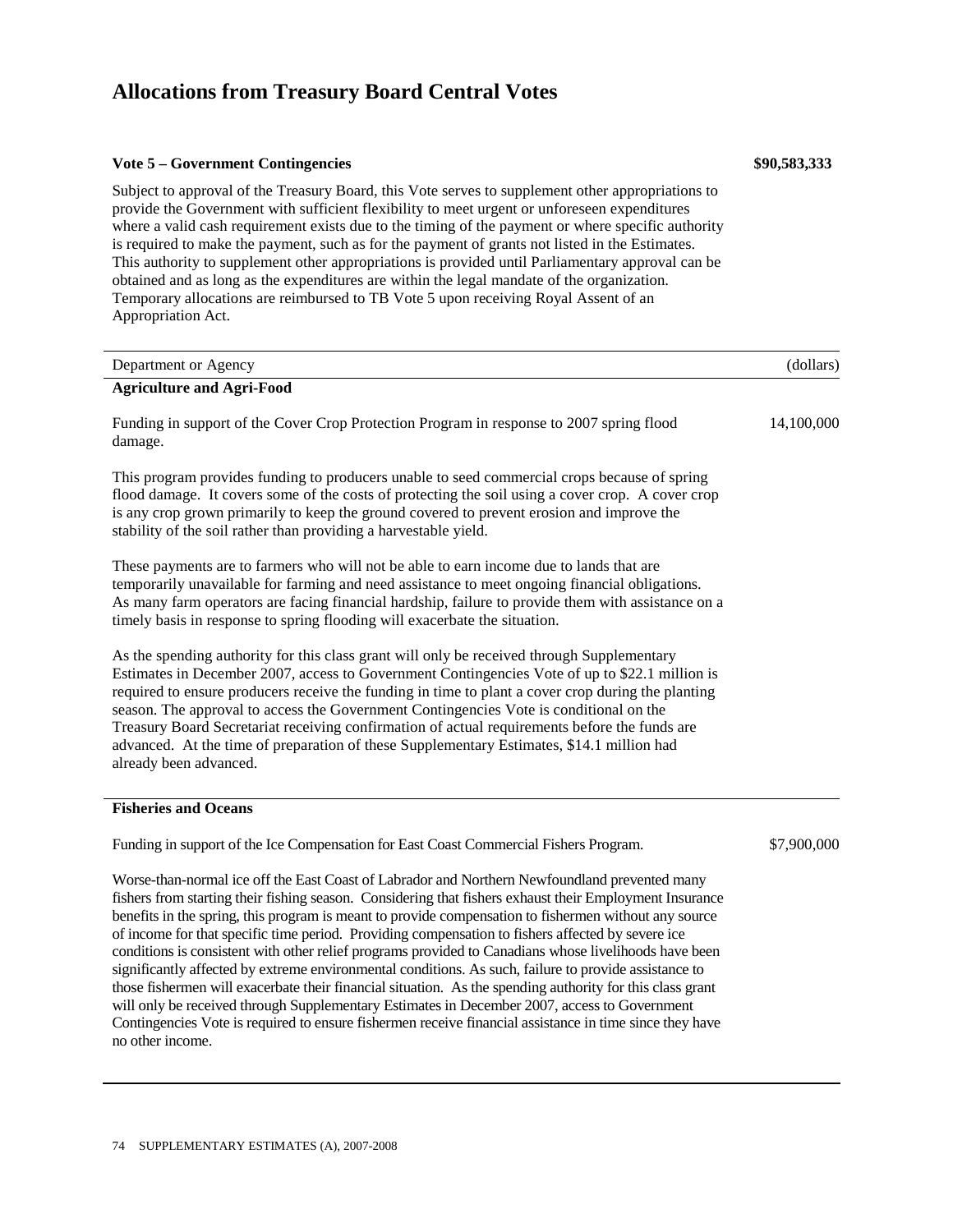# **Allocations from Treasury Board Central Votes**

| Department or Agency                                                                                                                                                                                                                                                                                                                                                                                                                                                                                                                                                                                                                                                                                                                                                                                                                                                                                                                                                                                                                           | (dollars)    |
|------------------------------------------------------------------------------------------------------------------------------------------------------------------------------------------------------------------------------------------------------------------------------------------------------------------------------------------------------------------------------------------------------------------------------------------------------------------------------------------------------------------------------------------------------------------------------------------------------------------------------------------------------------------------------------------------------------------------------------------------------------------------------------------------------------------------------------------------------------------------------------------------------------------------------------------------------------------------------------------------------------------------------------------------|--------------|
| <b>Canadian International Development Agency</b>                                                                                                                                                                                                                                                                                                                                                                                                                                                                                                                                                                                                                                                                                                                                                                                                                                                                                                                                                                                               |              |
| Funding for contributions to the Canada Investment Fund for Africa (CIFA) in order to match<br>private sector investments.                                                                                                                                                                                                                                                                                                                                                                                                                                                                                                                                                                                                                                                                                                                                                                                                                                                                                                                     | \$26,583,333 |
| The original funding profile for the \$100 million CIFA program included \$19 million in 2007-08<br>Main Estimates of which 11/12ths in actual spending authority (i.e. \$17,416,666) was provided<br>through interim supply. Authority was previously provided to include up to an additional \$55<br>million in the 2007-08 Supplementary Estimates, representing a carry over of unused CIFA<br>funding from 2006-07. In early April 2007, the Department was advised by the CIFA fund<br>manager that payments totalling \$44 million would be required during the month of May 2007.<br>Consequently, the Department required immediate cash authority of \$26,583,333 to augment the<br>\$17,416,666 provided through interim supply in order to satisfy its financial obligations related to<br>CIFA. Delays in providing the Government of Canada's investment contribution would have<br>resulted in the loss of key matching investments by institutional investors as well as a significant<br>financial penalty to the Department. |              |
| <b>Indian Affairs and Northern Development</b>                                                                                                                                                                                                                                                                                                                                                                                                                                                                                                                                                                                                                                                                                                                                                                                                                                                                                                                                                                                                 |              |
| Funding for payments to the Cree of Quebec respecting matters arising from the implementation<br>of the James Bay and Northern Quebec Agreement.                                                                                                                                                                                                                                                                                                                                                                                                                                                                                                                                                                                                                                                                                                                                                                                                                                                                                               | \$3,000,000  |
| To meet the January 2008 signing deadline for the out-of-court settlement between the<br>Government of Canada and the Cree of Eeyou Itschee, the agreement had to be ratified by June<br>2007. The costs of the ratification would be funded through a new grant to be paid to the Cree.<br>As spending authority for this grant will only be received through these Supplementary Estimates<br>in December 2007, access to the Government Contingencies Vote was required to ensure the<br>ratification was complete by June 2007. Otherwise, further delays in concluding this settlement<br>would jeopardize a successful ratification resulting in a return to litigation.                                                                                                                                                                                                                                                                                                                                                                 |              |
| <b>Transport</b>                                                                                                                                                                                                                                                                                                                                                                                                                                                                                                                                                                                                                                                                                                                                                                                                                                                                                                                                                                                                                               |              |
| Funding for the ecoAUTO Rebate Program which encourages Canadians to buy fuel-efficient<br>vehicles.                                                                                                                                                                                                                                                                                                                                                                                                                                                                                                                                                                                                                                                                                                                                                                                                                                                                                                                                           | \$39,000,000 |
| The purpose of the ecoAUTO Rebate Program is to encourage the purchase of new fuel-efficient<br>vehicles by offering rebates of up to \$2,000 per vehicle identification number to eligible<br>recipients that, beginning March 20, 2007, buy or enter into leases of 12 months or more for an<br>eligible vehicle. Since the announcement of this program in Budget 2007, consumers have been<br>buying vehicles based on the promise of rebates. As spending authority for this class grant would<br>only be received through these Supplementary Estimates in December 2007, access to the<br>Government Contingencies Vote was approved in order to proceed with the immediate issuance<br>of rebate cheques.                                                                                                                                                                                                                                                                                                                              |              |
| Total allocations                                                                                                                                                                                                                                                                                                                                                                                                                                                                                                                                                                                                                                                                                                                                                                                                                                                                                                                                                                                                                              | 90,583,333   |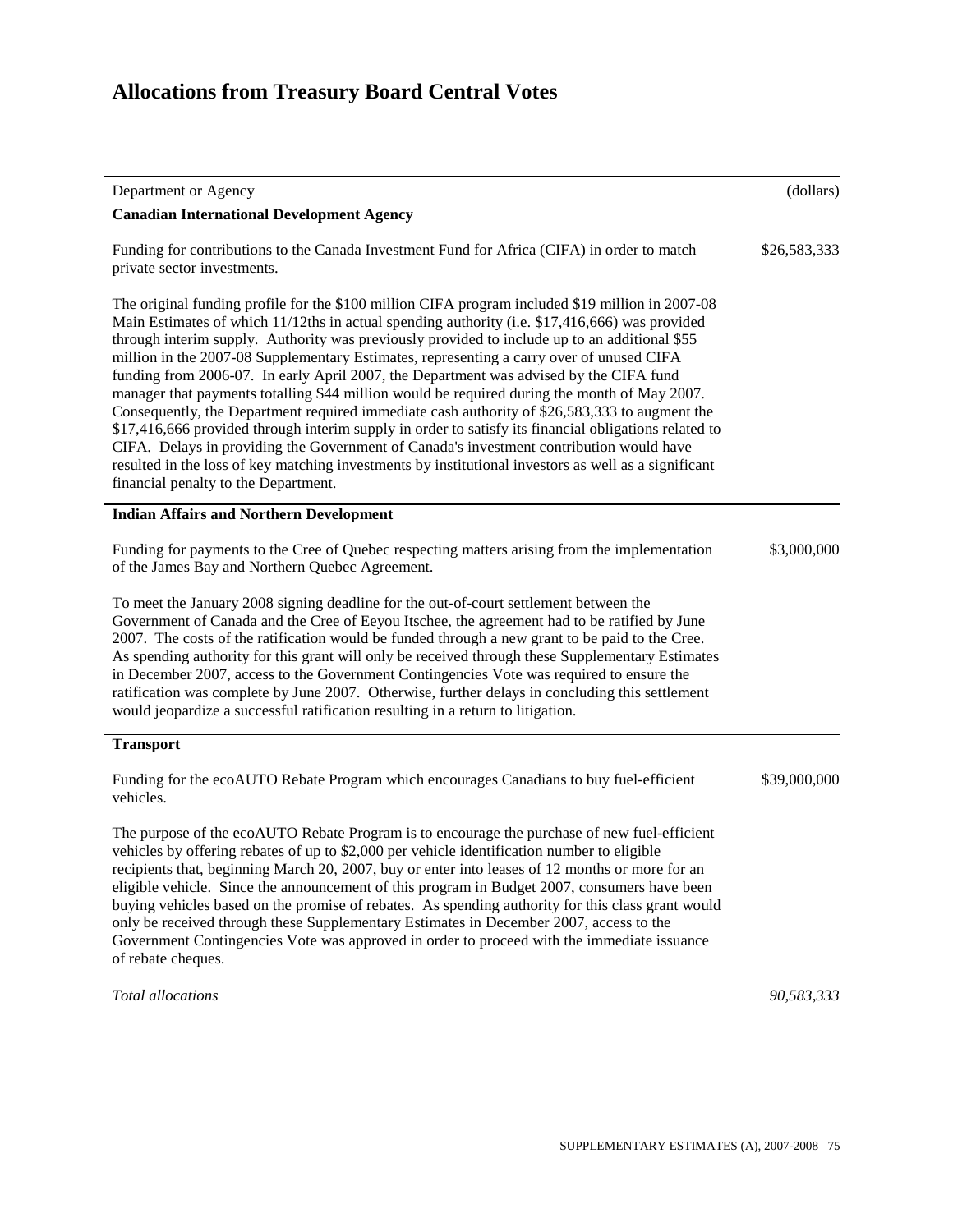## **2007-2008 Allocations from the Treasury Board Central Votes**

#### **Vote 10 – Government-Wide Initiatives \$19,035,029**

Subject to the approval of Treasury Board, this Vote supplements other appropriations in support of the implementation of strategic management in the public service of Canada. Departments and agencies are not required to reimburse funding allocated from Vote 10.

| <b>Department or Agency</b>                                     | <b>Vote</b> | (dollars) |
|-----------------------------------------------------------------|-------------|-----------|
| Agriculture and Agri-Food                                       |             |           |
| Department                                                      | 1           | 439,408   |
| <b>Canadian Food Inspection Agency</b>                          | 30          | 359,795   |
| <b>Canadian Grain Commission</b>                                | 40          | 154,309   |
| Atlantic Canada Opportunities Agency                            |             |           |
| Department                                                      | 1           | 270,746   |
| Canadian Heritage                                               |             |           |
| Department                                                      | 1           | 548,659   |
| Library and Archives of Canada                                  | 45          | 168,650   |
| National Film Board                                             | 60          | 151,785   |
| <b>Public Service Commission</b>                                | 80          | 214,000   |
| Citizenship and Immigration                                     |             |           |
| Department                                                      | 1           | 450,576   |
| Immigration and Refugee Board of Canada                         | 10          | 110,194   |
| Economic Development Agency of Canada for the Regions of Quebec | 1           | 177,392   |
| Environment                                                     |             |           |
| Department                                                      | 1           | 377,451   |
| Parks Canada                                                    | 25          | 267,874   |
| Finance                                                         | 1           | 482,970   |
| <b>Fisheries and Oceans</b>                                     | 1           | 902,360   |
| Foreign Affairs and International Trade                         |             |           |
| Department                                                      | 1           | 686,295   |
| Canadian International Development Agency                       | 20          | 847,724   |
| Health                                                          |             |           |
| Department                                                      | 1           | 1,056,758 |
| <b>Canadian Institutes of Health Research</b>                   | 15          | 191,953   |
| Public Health Agency of Canada                                  | 35          | 384,758   |
| Human Resources and Skills Development                          | 1           | 1,743,884 |
| Indian Affairs and Northern Development                         | 1           | 470,650   |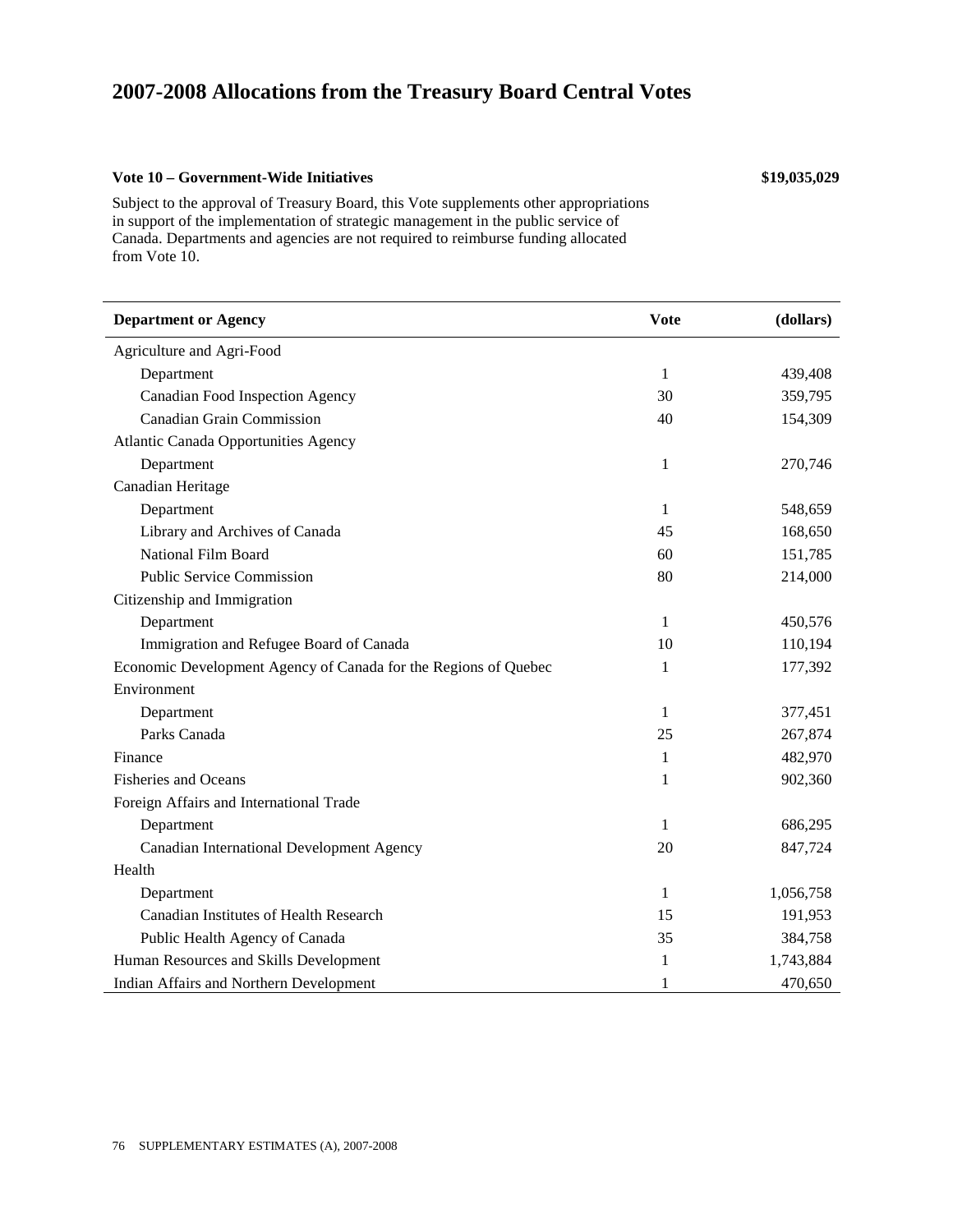# **Allocations from Treasury Board Central Votes**

| <b>Department or Agency</b>                                | <b>Vote</b>  | (dollars)  |
|------------------------------------------------------------|--------------|------------|
| Industry                                                   |              |            |
| Department                                                 | $\mathbf{1}$ | 964,348    |
| <b>Canadian Space Agency</b>                               | 25           | 176,200    |
| National Research Council of Canada                        | 55           | 201,559    |
| Natural Sciences and Engineering Research Council          | 70           | 200,400    |
| Social Sciences and Humanities Research Council            | 80           | 66,050     |
| <b>Statistics Canada</b>                                   | 95           | 218,815    |
| Justice                                                    |              |            |
| Department                                                 | 1            | 130,250    |
| <b>Courts Administration Service</b>                       | 30           | 81,349     |
| <b>National Defence</b>                                    | 1            | 888,818    |
| <b>Natural Resources</b>                                   |              |            |
| Department                                                 | $\mathbf{1}$ | 498,750    |
| Canadian Nuclear Safety Commission                         | 20           | 70,001     |
| Privy Council                                              | $\mathbf{1}$ | 134,600    |
| <b>Public Works and Government Services</b>                | 1            | 965,156    |
| Public Safety and Emergency Preparedness                   |              |            |
| Department                                                 | $\mathbf{1}$ | 63,000     |
| Canada Border Services Agency                              | 10           | 700,153    |
| Canadian Security Intelligence Service                     | 20           | 300,000    |
| <b>Correctional Service</b>                                | 25           | 518,220    |
| Royal Canadian Mounted Police                              | 45           | 807,113    |
| Transport                                                  |              |            |
| Department                                                 | $\mathbf{1}$ | 341,792    |
| Office of Infrastructure of Canada                         | 50           | 110,357    |
| <b>Treasury Board</b>                                      |              |            |
| Secretariat                                                | 1            | 236,000    |
| Canada School of Public Service                            | 25           | 277,903    |
| Public Service Human Resources Management Agency of Canada | 35           | 155,050    |
| <b>Veterans Affairs</b>                                    | $\mathbf{1}$ | 405,954    |
| Western Economic Diversification                           | 1            | 65,000     |
| Total allocations                                          |              | 19,035,029 |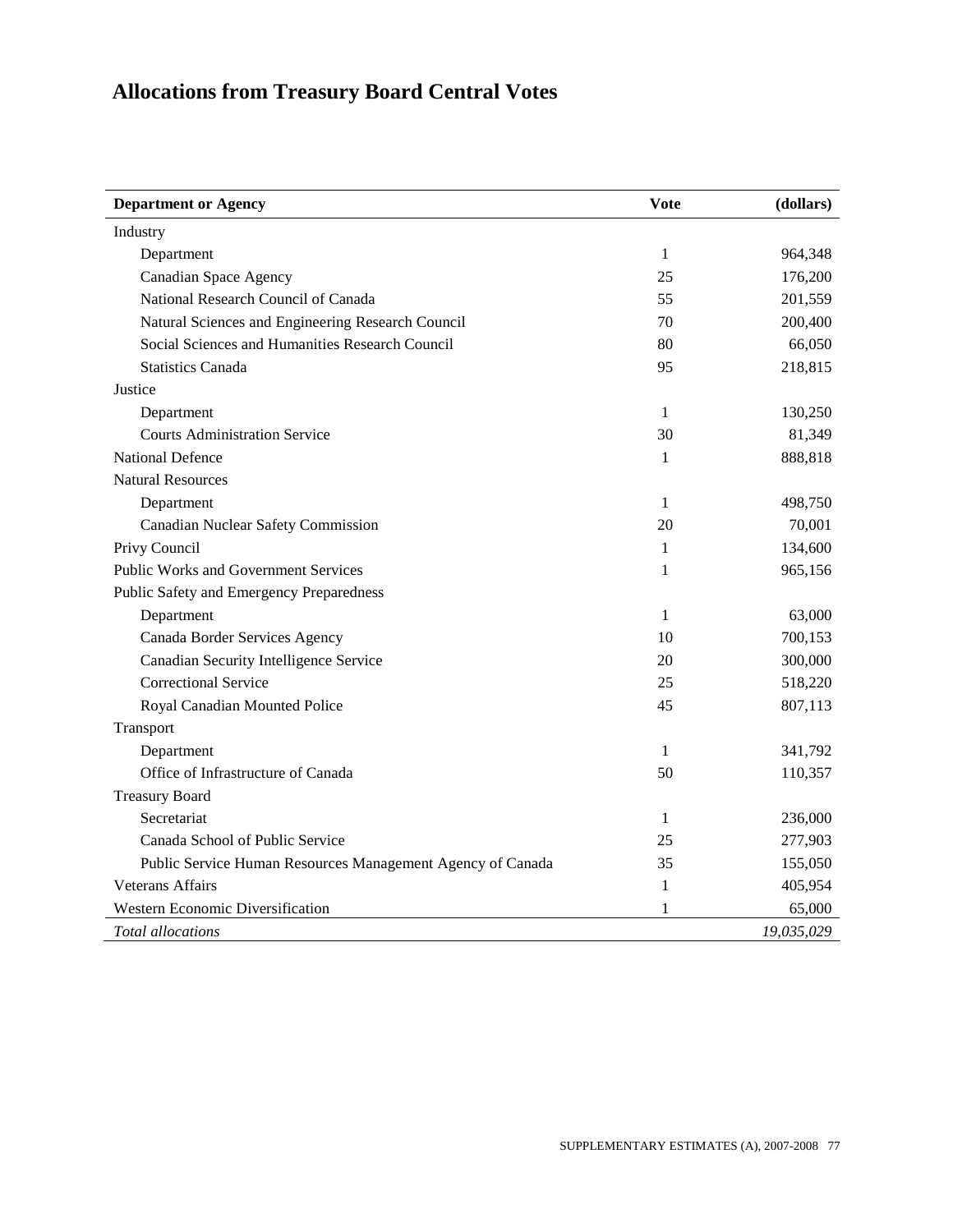### **2007-2008 Allocations from the Treasury Board Central Votes**

#### **Vote 15 – Compensation Adjustments \$185,494,000**

Subject to the approval of the Treasury Board, this Vote supplements other appropriations that may need to be partially or fully augmented as a result of adjustments made to terms and conditions of service or employment of the federal public administration, including members of the Royal Canadian Mounted Police and the Canadian Forces, Governor in Council appointees and Crown corporations as defined in section 83 of the *Financial Administration Act*. Departments and agencies are not required to reimburse funding allocated from Vote 15.

| <b>Department or Agency</b>                                 | <b>Vote</b> | (dollars) |
|-------------------------------------------------------------|-------------|-----------|
| Agriculture and Agri-Food                                   |             |           |
| Department                                                  | 1           | 3,638,000 |
| <b>Canadian Dairy Commission</b>                            | 25          | 77,000    |
| <b>Canadian Food Inspection Agency</b>                      | 30          | 1,515,000 |
| <b>Canadian Grain Commission</b>                            | 40          | 238,000   |
| <b>Atlantic Canada Opportunities Agency</b>                 |             |           |
| Department                                                  | 1           | 449,000   |
| Canada Revenue Agency                                       | 1           | 2,501,000 |
| Canadian Heritage                                           |             |           |
| Department                                                  | 1           | 1,247,000 |
| Canada Council for the Arts                                 | 10          | 5,000     |
| <b>Canadian Broadcasting Corporation</b>                    | 15          | 9,000     |
| Canadian Museum of Civilization                             | 30          | 5,000     |
| Canadian Museum of Nature                                   | 35          | 5,000     |
| Canadian Radio-television and Telecommunications Commission | 40          | 236,000   |
| Library and Archives of Canada                              | 45          | 978,000   |
| National Arts Centre Corporation                            | 50          | 5,000     |
| National Battlefields Commission                            | 55          | 4,000     |
| National Film Board                                         | 60          | 188,000   |
| National Gallery of Canada                                  | 65          | 22,000    |
| National Museum of Science and Technology                   | 75          | 4,000     |
| <b>Public Service Commission</b>                            | 80          | 550,000   |
| <b>Public Service Labour Relations Board</b>                | 85          | 79,000    |
| Public Service Staffing Tribunal                            | 90          | 30,000    |
| Status of Women - Office of Co-ordinator                    | 95          | 62,000    |
| Telefilm Canada                                             | 105         | 4,000     |
| Citizenship and Immigration                                 |             |           |
| Department                                                  | 1           | 1,231,000 |
| Immigration and Refugee Board of Canada                     | 10          | 694,000   |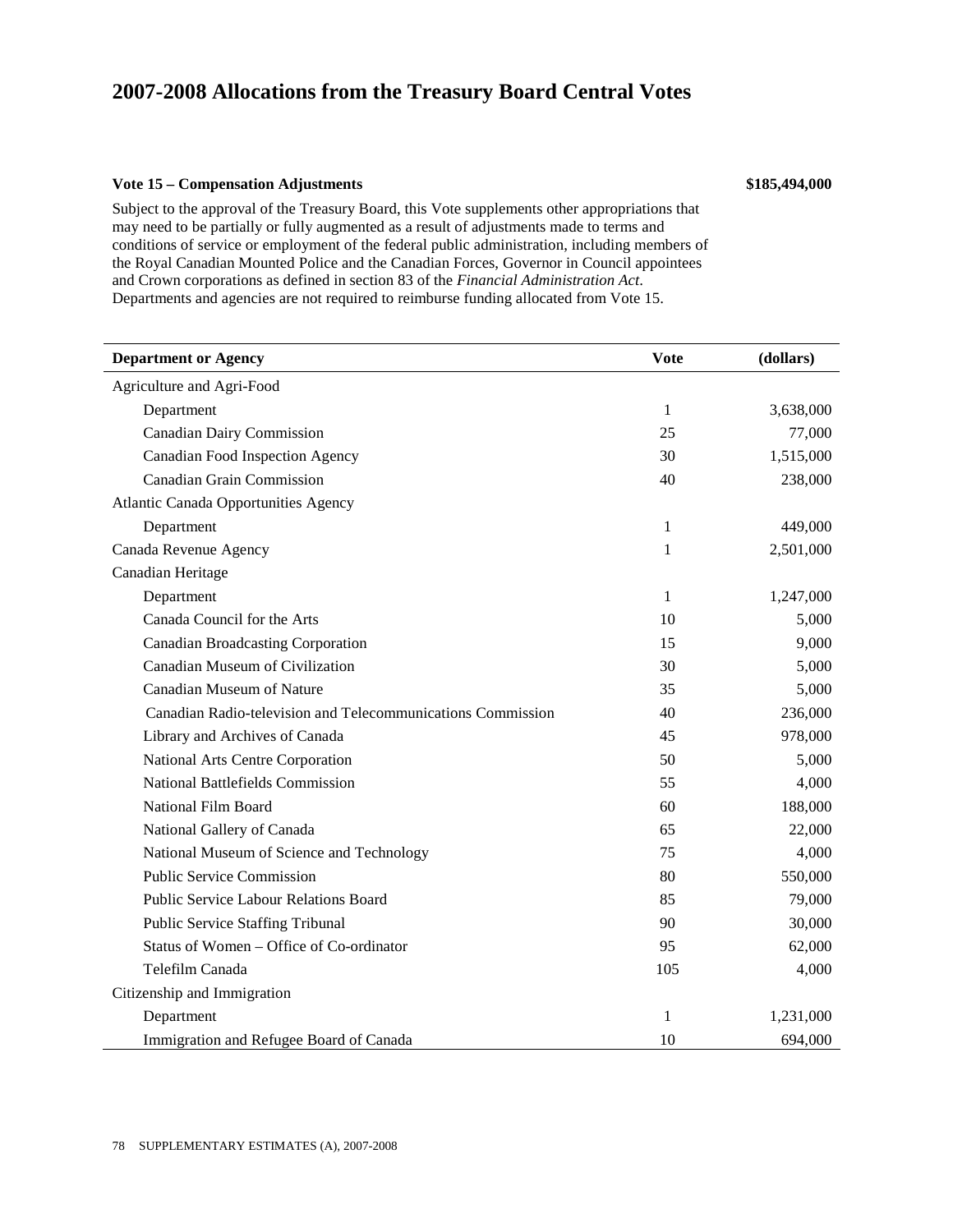# **Allocations from Treasury Board Central Votes**

| <b>Department or Agency</b>                                     | <b>Vote</b> | (dollars)  |
|-----------------------------------------------------------------|-------------|------------|
| Economic Development Agency of Canada for the Regions of Quebec | 1           | 195,000    |
| Environment                                                     |             |            |
| Department                                                      | 1           | 8,158,000  |
| Canadian Environmental Assessment Agency                        | 15          | 177,000    |
| National Round Table on the Environment and the Economy         | 20          | 20,000     |
| Parks Canada Agency                                             | 25          | 597,000    |
| Finance                                                         |             |            |
| Department                                                      | 1           | 1,582,000  |
| <b>Auditor General</b>                                          | 15          | 2,160,000  |
| Canadian International Trade Tribunal                           | 20          | 121,000    |
| Financial Transactions and Reports Analysis Centre of Canada    | 25          | 311,000    |
| Office of the Superintendent of Financial Institutions          | 30          | 74,000     |
| <b>Fisheries and Oceans</b>                                     | 1           | 5,409,000  |
| Foreign Affairs and International Trade                         |             |            |
| Department                                                      | 1           | 3,225,000  |
| <b>Canadian Commercial Corporation</b>                          | 15          | 3,000      |
| Canadian International Development Agency                       | 20          | 1,316,000  |
| <b>International Development Research Centre</b>                | 45          | 6,000      |
| <b>International Joint Commission</b>                           | 50          | 64,000     |
| NAFTA Secretariat, Canadian Section                             | 55          | 12,000     |
| Governor General                                                | 1           | 46,000     |
| Health                                                          |             |            |
| Department                                                      | 1           | 10,122,000 |
| Assisted Human Reproduction Canada                              | 10          | 13,000     |
| <b>Canadian Institutes of Health Research</b>                   | 15          | 22,000     |
| Hazardous Materials Information Review Commission               | 25          | 73,000     |
| Patented Medicine Prices Review Board                           | 30          | 42,000     |
| Public Health Agency Of Canada                                  | 35          | 1,257,000  |
| Human Resources and Skills Development                          |             |            |
| Department                                                      | 1           | 1,386,000  |
| Canada Industrial Relations Board                               | 10          | 131,000    |
| Canadian Artists and Producers Professional Relations Tribunal  | 20          | 36,000     |
| Canadian Centre for Occupational Health and Safety              | 25          | 122,000    |
| Indian Affairs and Northern Development                         |             |            |
| Department                                                      | 1           | 4,221,000  |
| <b>Canadian Polar Commission</b>                                | 40          | 8,000      |
| Indian Specific Claims Commission                               | 50          | 67,000     |
| Office of Indian Residential Schools Resolution of Canada       | 55          | 202,000    |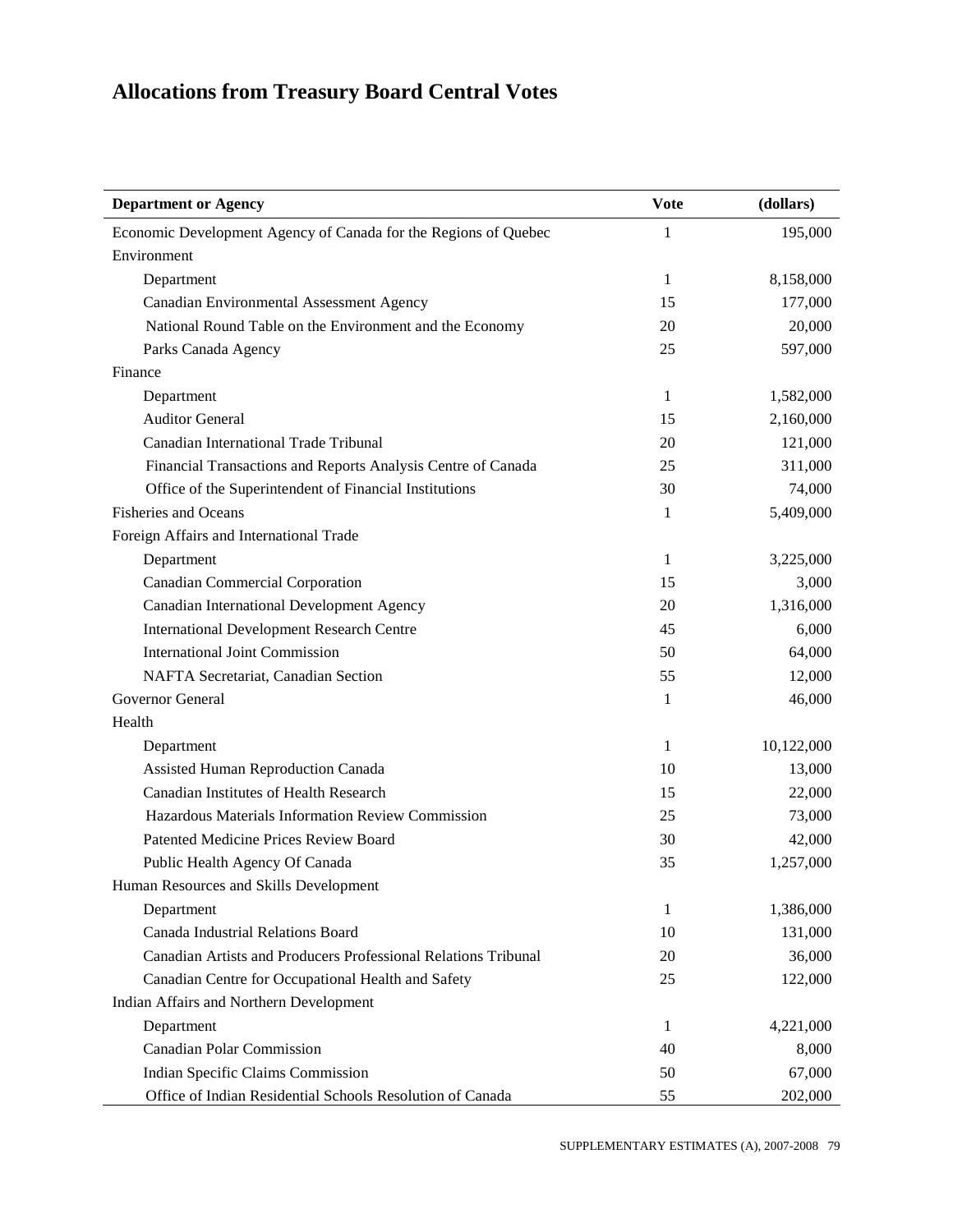# **2007-2008 Allocations from the Treasury Board Central Votes**

| <b>Department or Agency</b>                                     | <b>Vote</b> | (dollars)  |
|-----------------------------------------------------------------|-------------|------------|
| Industry                                                        |             |            |
| Department                                                      | 1           | 2,819,000  |
| Canadian Space Agency                                           | 25          | 404,000    |
| <b>Canadian Tourism Commission</b>                              | 40          | 5,000      |
| <b>Competition Tribunal</b>                                     | 45          | 10,000     |
| Copyright Board                                                 | 50          | 22,000     |
| National Research Council of Canada                             | 55          | 10,971,000 |
| Natural Sciences and Engineering Research Council               | 70          | 109,000    |
| Social Sciences and Humanities Research Council                 | 80          | 79,000     |
| <b>Statistics Canada</b>                                        | 95          | 4,524,000  |
| Justice                                                         |             |            |
| Department                                                      | 1           | 1,208,000  |
| Canadian Human Rights Commission                                | 10          | 118,000    |
| Canadian Human Rights Tribunal                                  | 15          | 54,000     |
| Office of the Commissioner for Federal Judicial Affairs         | 20          | 23,000     |
| <b>Courts Administration Service</b>                            | 30          | 234,000    |
| Office of the Information Commissioner of Canada                | 40          | 49,000     |
| Office of the Privacy Commissioner of Canada                    | 45          | 64,000     |
| Supreme Court of Canada                                         | 50          | 113,000    |
| <b>National Defence</b>                                         |             |            |
| Department                                                      | 1           | 19,508,000 |
| Canadian Forces Grievance Board                                 | 15          | 37,000     |
| Military Police Complaints Commission                           | 20          | 11,000     |
| <b>Natural Resources</b>                                        |             |            |
| Department                                                      | 1           | 3,986,000  |
| Canadian Nuclear Safety Commission                              | 20          | 4,400,000  |
| National Energy Board                                           | 30          | 973,000    |
| Privy Council                                                   |             |            |
| Department                                                      | 1           | 1,244,000  |
| Canadian Intergovernmental Conference Secretariat               | 5           | 21,000     |
| Canadian Transportation Accident Investigation and Safety Board | 10          | 834,000    |
| <b>Chief Electoral Officer</b>                                  | 15          | 300,000    |
| Office of the Commissioner of Official Languages                | 20          | 85,000     |
| Security Intelligence Review Committee                          | 30          | 16,000     |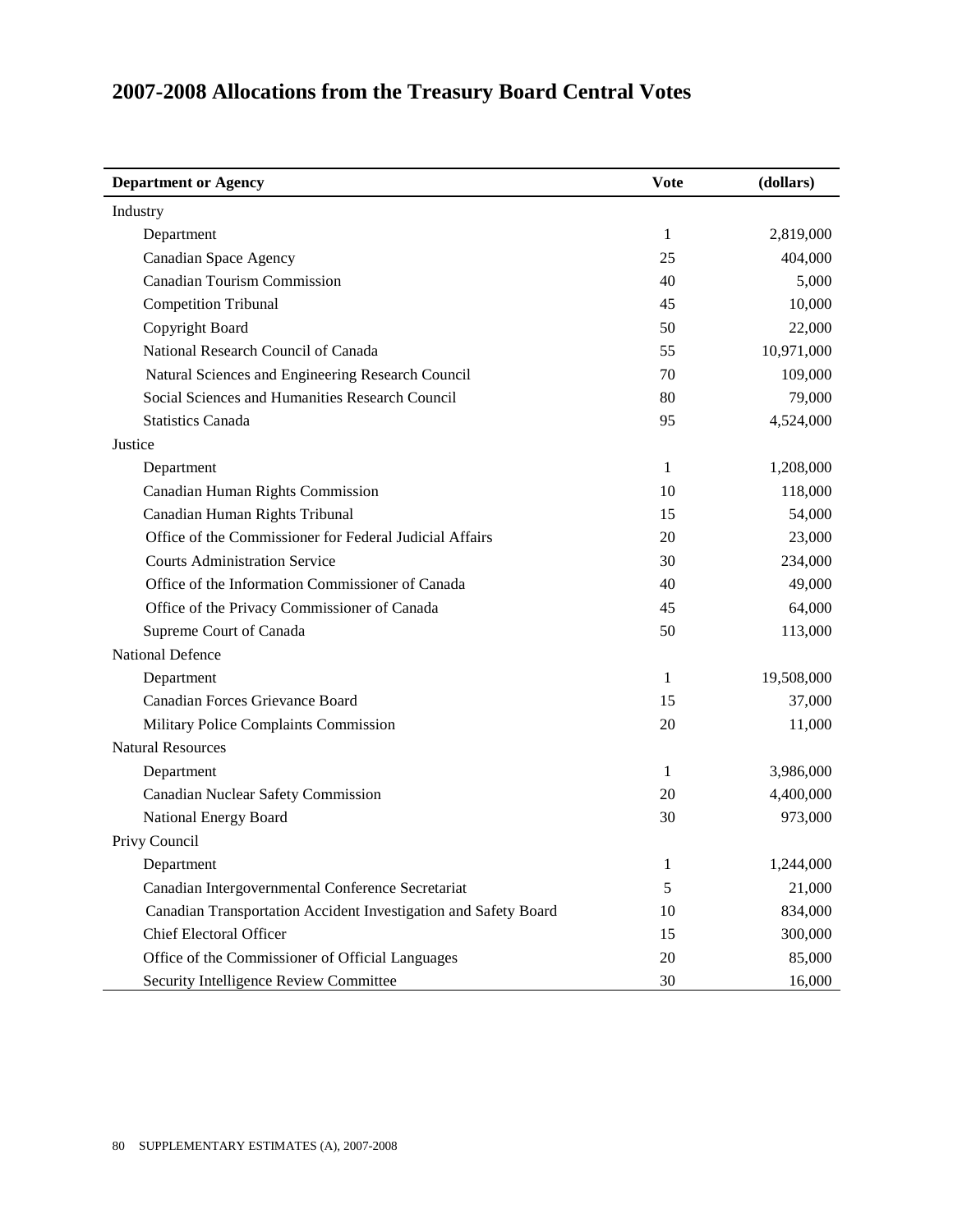# **Allocations from Treasury Board Central Votes**

| <b>Department or Agency</b>                                | <b>Vote</b> | (dollars)   |
|------------------------------------------------------------|-------------|-------------|
| Public Safety and Emergency Preparedness                   |             |             |
| Department                                                 | 1           | 537,000     |
| Canada Border Services Agency                              | 10          | 1,007,000   |
| Canadian Security Intelligence Service                     | 20          | 17,319,000  |
| <b>Correctional Service</b>                                | 25          | 37,234,000  |
| National Parole Board                                      | 35          | 505,000     |
| Office of the Correctional Investigator                    | 40          | 19,000      |
| Royal Canadian Mounted Police                              | 45          | 2,971,000   |
| Royal Canadian Mounted Police External Review Committee    | 60          | 1,0000      |
| Royal Canadian Mounted Police Public Complaints Commission | 65          | 51,000      |
| <b>Public Works and Government Services</b>                |             |             |
| Department                                                 | 1           | 3,741,000   |
| Real Property Service (Revolving Fund)                     | (S)         | 290,000     |
| <b>Translation Bureau (Revolving Fund)</b>                 | (S)         | 84,000      |
| Transport                                                  |             |             |
| Department                                                 | 1           | 9,790,000   |
| <b>Canadian Transportation Agency</b>                      | 25          | 222,000     |
| National Capital Commission                                | 40          | 374,000     |
| Office of Infrastructure of Canada                         | 50          | 196,000     |
| Transportation Appeal Tribunal of Canada                   | 70          | 5,000       |
| <b>Treasury Board</b>                                      |             |             |
| Secretariat                                                | 1           | 1,491,000   |
| Canada School of Public Service                            | 25          | 396,000     |
| Public Service Human Resources Management Agency of Canada | 35          | 713,000     |
| <b>Veterans Affairs</b>                                    | 1           | 1,051,000   |
| Western Economic Diversification                           | 1           | 313,000     |
| Total allocations                                          |             | 185,494,000 |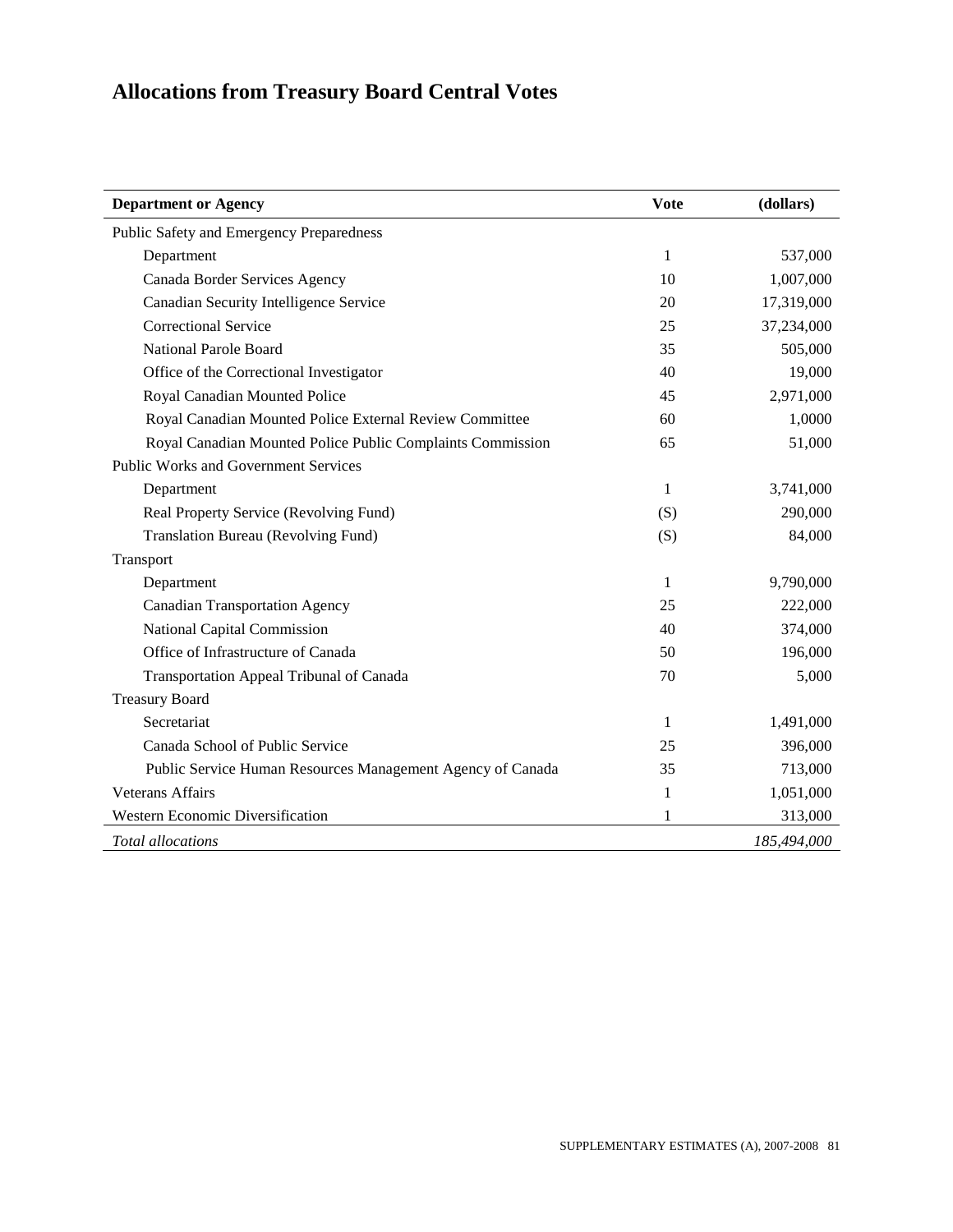## **2007-2008 Allocations from the Treasury Board Central Votes**

### Vote 22 – Operating Budget Carry Forward **\$981,696,406 \$981,696,406**

Subject to the approval of the Treasury Board, this Vote supplements other appropriations by authorizing a carry forward of unused funds from the previous fiscal year up to a maximum of five per cent of departments' and agencies' Main Estimates operating budget as was established in the previous fiscal year. Departments and agencies are not required to reimburse funding allocated from Vote 22.

| <b>Department or Agency</b>                                     | <b>Vote</b>  | (dollars)  |
|-----------------------------------------------------------------|--------------|------------|
| Agriculture And Agri-Food                                       |              |            |
| Department                                                      | $\mathbf{1}$ | 31,518,300 |
| <b>Canadian Food Inspection Agency</b>                          | 30           | 45,374,915 |
| <b>Canadian Food Inspection Agency</b>                          | 35           | 6,758,260  |
| Atlantic Canada Opportunities Agency                            |              |            |
| Department                                                      | $\mathbf{1}$ | 4,139,250  |
| Canadian Heritage                                               |              |            |
| Department                                                      | 1            | 12,797,947 |
| Canadian Radio-television and Telecommunications Commission     | 40           | 1,063,743  |
| Library and Archives of Canada                                  | 45           | 2,043,445  |
| National Battlefields Commission                                | 55           | 343,359    |
| National Film Board                                             | 60           | 3,656,200  |
| <b>Public Service Commission</b>                                | 80           | 4,916,200  |
| Public Service Labour Relations Board                           | 85           | 853,650    |
| Public Service Staffing Tribunal                                | 90           | 235,500    |
| Status of Women – Office of the Co-ordinator                    | 95           | 574,450    |
| Citizenship and Immigration                                     |              |            |
| Department                                                      | 1            | 21,062,850 |
| Immigration and Refugee Board of Canada                         | 10           | 4,582,950  |
| Economic Development Agency of Canada for the Regions of Québec | 1            | 2,234,650  |
| Environment                                                     |              |            |
| Department                                                      | 1            | 13,329,361 |
| National Round Table on the Environment and the Economy         | 20           | 236,100    |
| Finance                                                         |              |            |
| Department                                                      | 1            | 4,676,750  |
| <b>Auditor General</b>                                          | 15           | 1,882,620  |
| Canadian International Trade Tribunal                           | 20           | 430,450    |
| Financial Transactions and Reports Analysis Centre of Canada    | 25           | 1,405,500  |
| <b>Fisheries And Oceans</b>                                     | $\mathbf{1}$ | 47,095,756 |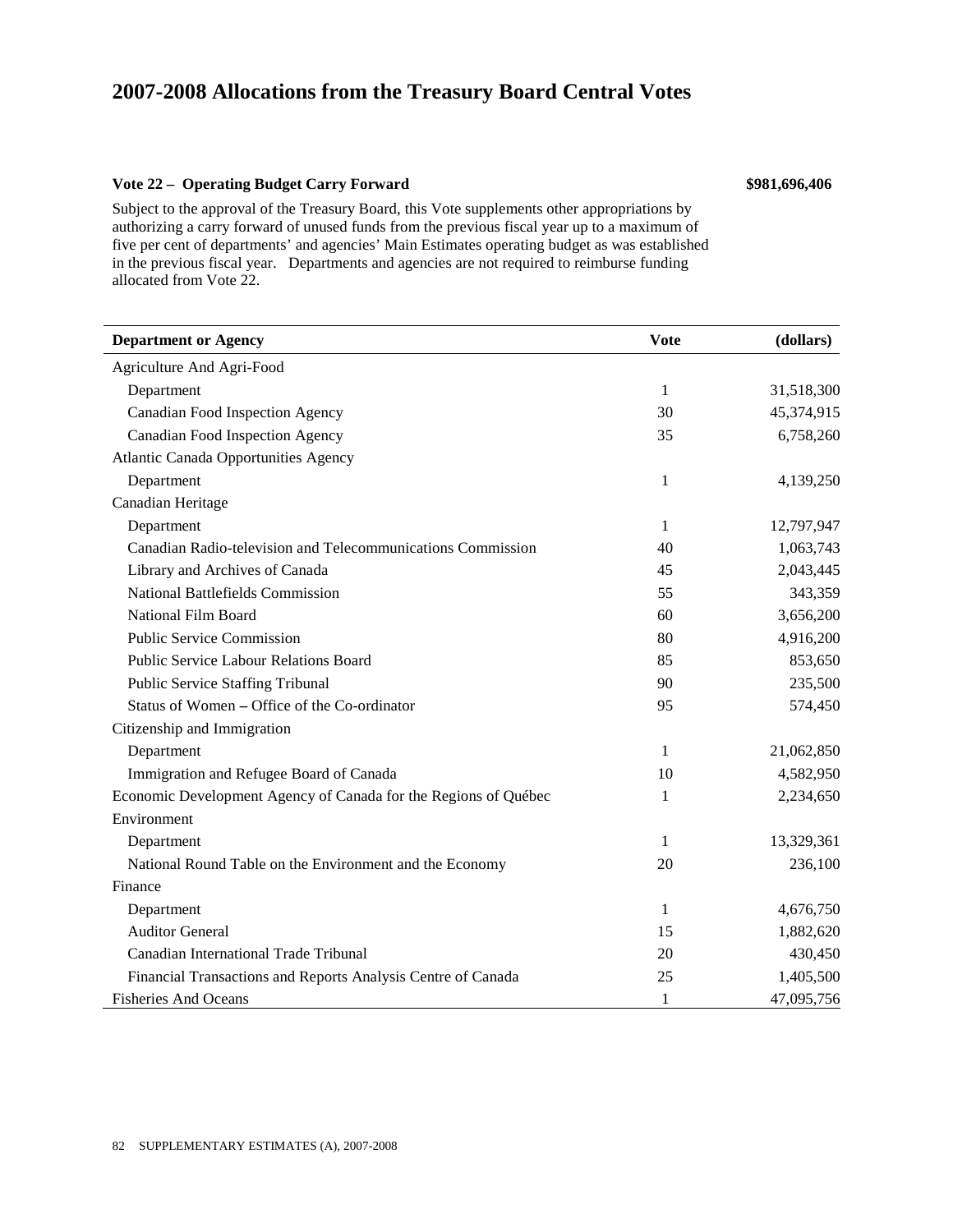# **Allocations from Treasury Board Central Votes**

| <b>Department or Agency</b>                                         | <b>Vote</b>  | (dollars)  |
|---------------------------------------------------------------------|--------------|------------|
| Foreign Affairs and International Trade                             |              |            |
| Department                                                          | $\mathbf{1}$ | 46,093,973 |
| Canadian International Development Agency                           | 20           | 10,533,300 |
| <b>International Joint Commission</b>                               | 50           | 264,100    |
| Governor General                                                    | $\mathbf{1}$ | 551,154    |
| Health                                                              |              |            |
| Department                                                          | 1            | 54,328,748 |
| Assisted Human Reproduction Agency of Canada                        | 10           | 451,100    |
| <b>Canadian Institutes of Health Research</b>                       | 15           | 2,062,600  |
| Hazardous Materials Information Review Commission                   | 25           | 150,950    |
| Patented Medicine Prices Review Board                               | 30           | 275,000    |
| Public Health Agency of Canada                                      | 35           | 14,816,400 |
| Human Resources and Skills Development                              |              |            |
| Department                                                          | $\mathbf{1}$ | 27,814,711 |
| Canada Industrial Relations Board                                   | 10           | 533,400    |
| Canadian Artists and Producers Professional Relations Tribunal      | 20           | 87,850     |
| Canadian Centre for Occupational Health and Safety                  | 25           | 186,969    |
| Indian Affairs and Northern Development                             |              |            |
| Department                                                          | $\mathbf{1}$ | 30,420,047 |
| Office of the Federal Interlocutor for Métis and non-Status Indians | 20           | 114,195    |
| <b>Canadian Polar Commission</b>                                    | 40           | 28,783     |
| Indian Specific Claims Commission                                   | 50           | 252,150    |
| Office of Indian Residential Schools Resolution of Canada           | 55           | 6,474,774  |
| Industry                                                            |              |            |
| Department                                                          | 1            | 17,542,858 |
| Canadian Space Agency                                               | 25           | 9,719,550  |
| <b>Competition Tribunal</b>                                         | 45           | 54,282     |
| Copyright Board                                                     | 50           | 113,700    |
| National Research Council of Canada                                 | 55           | 19,673,200 |
| Natural Sciences and Engineering Research Council                   | 70           | 1,800,100  |
| Social Sciences and Humanities Research Council                     | 80           | 980,800    |
| <b>Statistics Canada</b>                                            | 95           | 32,768,992 |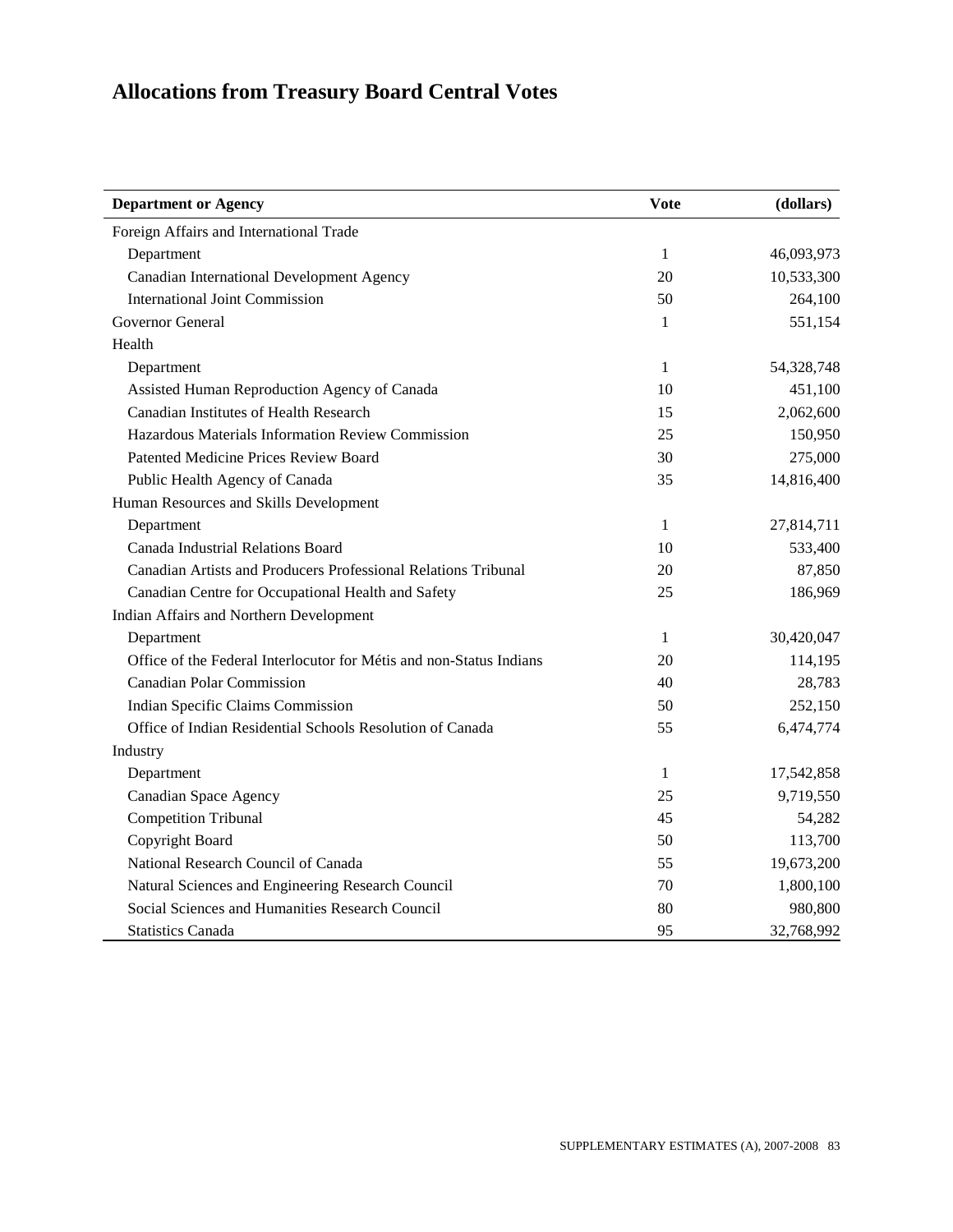# **2007-2008 Allocations from the Treasury Board Central Votes**

| <b>Department or Agency</b>                                     | <b>Vote</b> | (dollars)   |
|-----------------------------------------------------------------|-------------|-------------|
| Justice                                                         |             |             |
| Department                                                      | 1           | 12,953,141  |
| Canadian Human Rights Commission                                | 10          | 932,150     |
| Canadian Human Rights Tribunal                                  | 15          | 74,628      |
| <b>Commissioner for Federal Judicial Affairs</b>                | 20          | 381,450     |
| <b>Commissioner for Federal Judicial Affairs</b>                | 25          | 79,450      |
| <b>Courts Administration Service</b>                            | 30          | 1,684,018   |
| Office of the Information Commissioner of Canada                | 40          | 327,460     |
| Office of the Privacy Commissioner of Canada                    | 45          | 723,000     |
| Supreme Court of Canada                                         | 50          | 1,039,550   |
| <b>National Defence</b>                                         |             |             |
| Department                                                      | 1           | 54,379,652  |
| Department                                                      | 5           | 100,169,685 |
| Department                                                      | 10          | 4,634,953   |
| Canadian Forces Grievance Board                                 | 15          | 289,900     |
| Military Police Complaints Commission                           | 20          | 155,950     |
| <b>Natural Resources</b>                                        |             |             |
| Department                                                      | 1           | 22,513,282  |
| Canadian Nuclear Safety Commission                              | 20          | 1,990,071   |
| Northern Pipeline Agency                                        | 35          | 43,500      |
| Privy Council                                                   |             |             |
| Department                                                      | 1           | 5,840,486   |
| Canadian Intergovernmental Conference Secretariat               | 5           | 298,900     |
| Canadian Transportation Accident Investigation and Safety Board | 10          | 1,274,300   |
| Office of the Commissioner of Official Languages                | 20          | 760,297     |
| Security Intelligence Review Committee                          | 30          | 130,000     |
| Public Safety and Emergency Preparedness                        |             |             |
| Department                                                      | 1           | 7,419,078   |
| Canadian Security Intelligence Service                          | 20          | 9,706,508   |
| Correctional Service                                            | 25          | 59,042,218  |
| National Parole Board                                           | 35          | 1,875,690   |
| Office of the Correctional Investigator                         | 40          | 34,426      |
| Royal Canadian Mounted Police                                   | 45          | 118,966,265 |
| Royal Canadian Mounted Police External Review Committee         | 60          | 39,500      |
| Royal Canadian Mounted Police Public Complaints Commission      | 65          | 184,155     |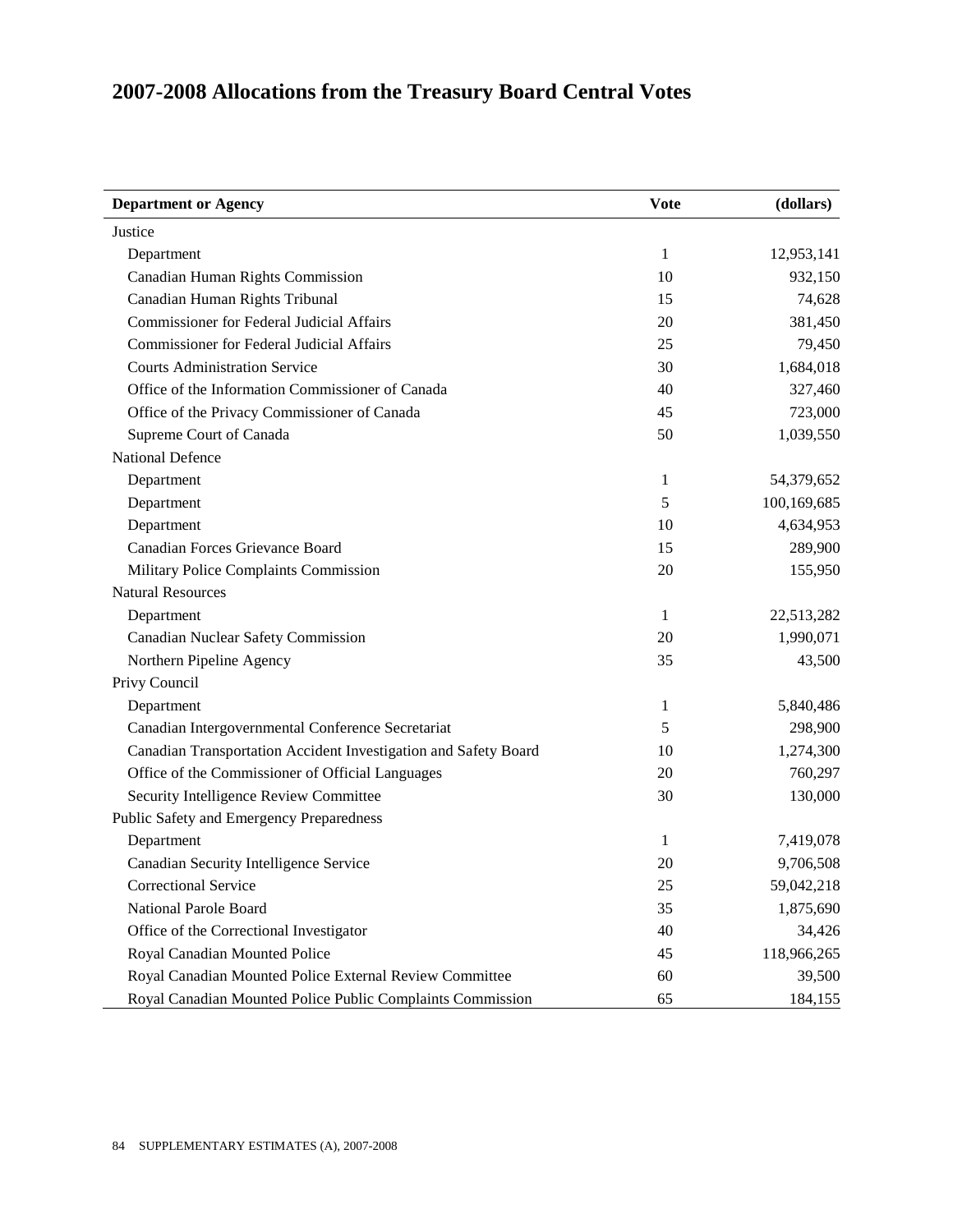# **Allocations from Treasury Board Central Votes**

| <b>Department or Agency</b>                                | <b>Vote</b> | (dollars)   |
|------------------------------------------------------------|-------------|-------------|
| <b>Public Works and Government Services</b>                |             | 25,902,956  |
| <b>Transport</b>                                           |             |             |
| Department                                                 | 1           | 30,224,542  |
| <b>Canadian Transportation Agency</b>                      | 25          | 1,158,650   |
| Office of Infrastructure of Canada                         | 50          | 1,793,908   |
| Transportation Appeal Tribunal of Canada                   | 70          | 60,000      |
| <b>Treasury Board</b>                                      |             |             |
| Secretariat                                                | 1           | 7,997,572   |
| Canada School of Public Service                            | 25          | 3,840,451   |
| Public Service Human Resources Management Agency of Canada | 35          | 4,519,609   |
| Veterans Affairs                                           | 1           | 6,568,313   |
| <b>Western Economic Diversification</b>                    |             | 2,360,850   |
| <i>Total allocations</i>                                   |             | 981,696,406 |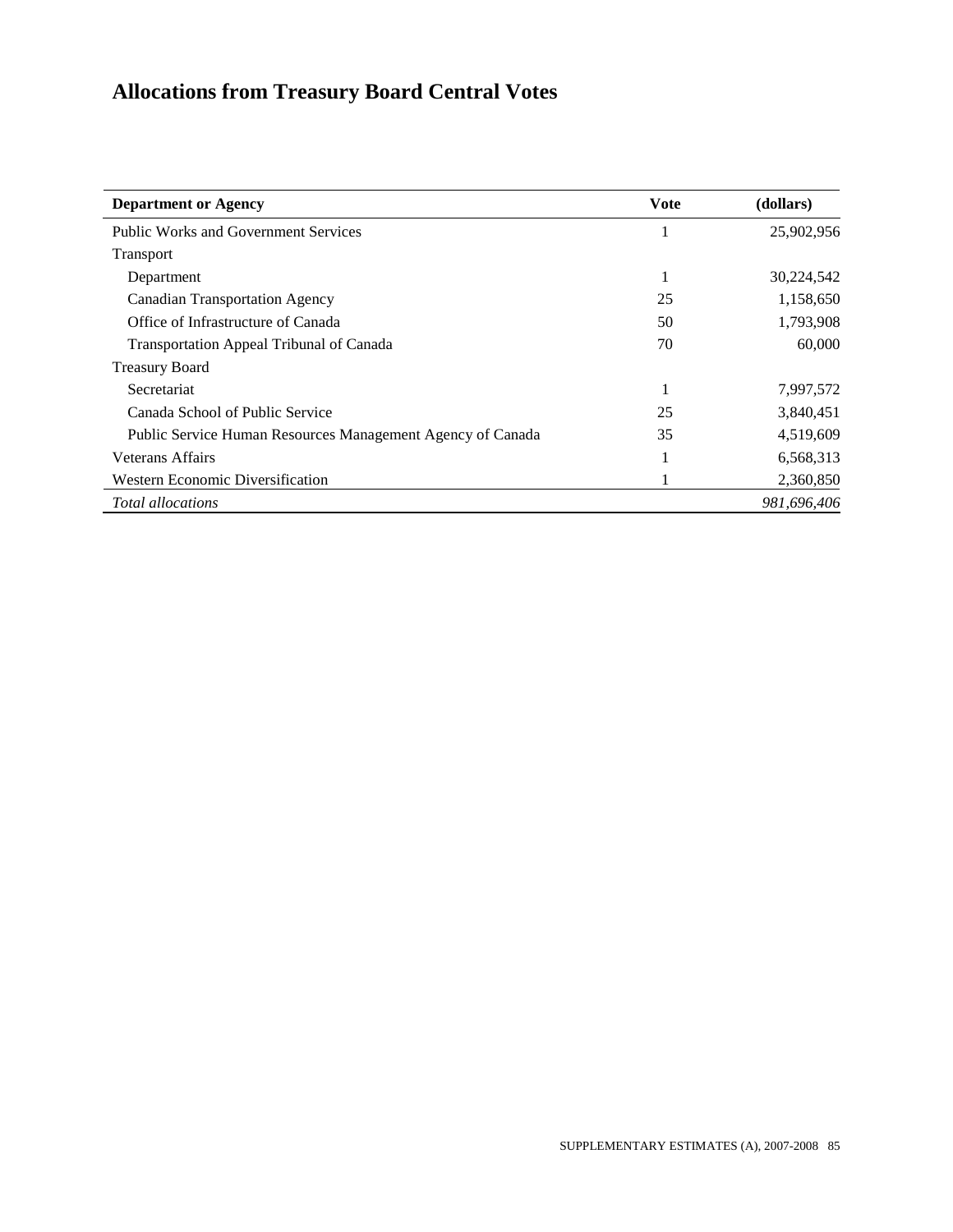### **2007-2008 Allocations from the Treasury Board Central Votes**

#### **Vote 23 – Paylist Requirements \$500,000,000**

Subject to the approval of the Treasury Board, this Vote supplements other appropriations by providing the government with funding to meet legal requirements of the employer such as parental leave, entitlements upon cessation of service or employment and adjustments made to terms and conditions of service or employment in the public service. Departments may access this vote throughout the fiscal year. Supplemental Paylist requirements are generally identified towards the end of each fiscal year, and no requests have been submitted for Treasury Board consideration at the time of preparation of these Supplementary Estimates.

Supplemental paylist requirements are generally identified towards the end of each fiscal year, and no requests have been submitted for Treasury Board consideration at the time of preparation of these Supplementary Estimates. Departments and agencies are not required to reimburse funding allocated from Vote 23.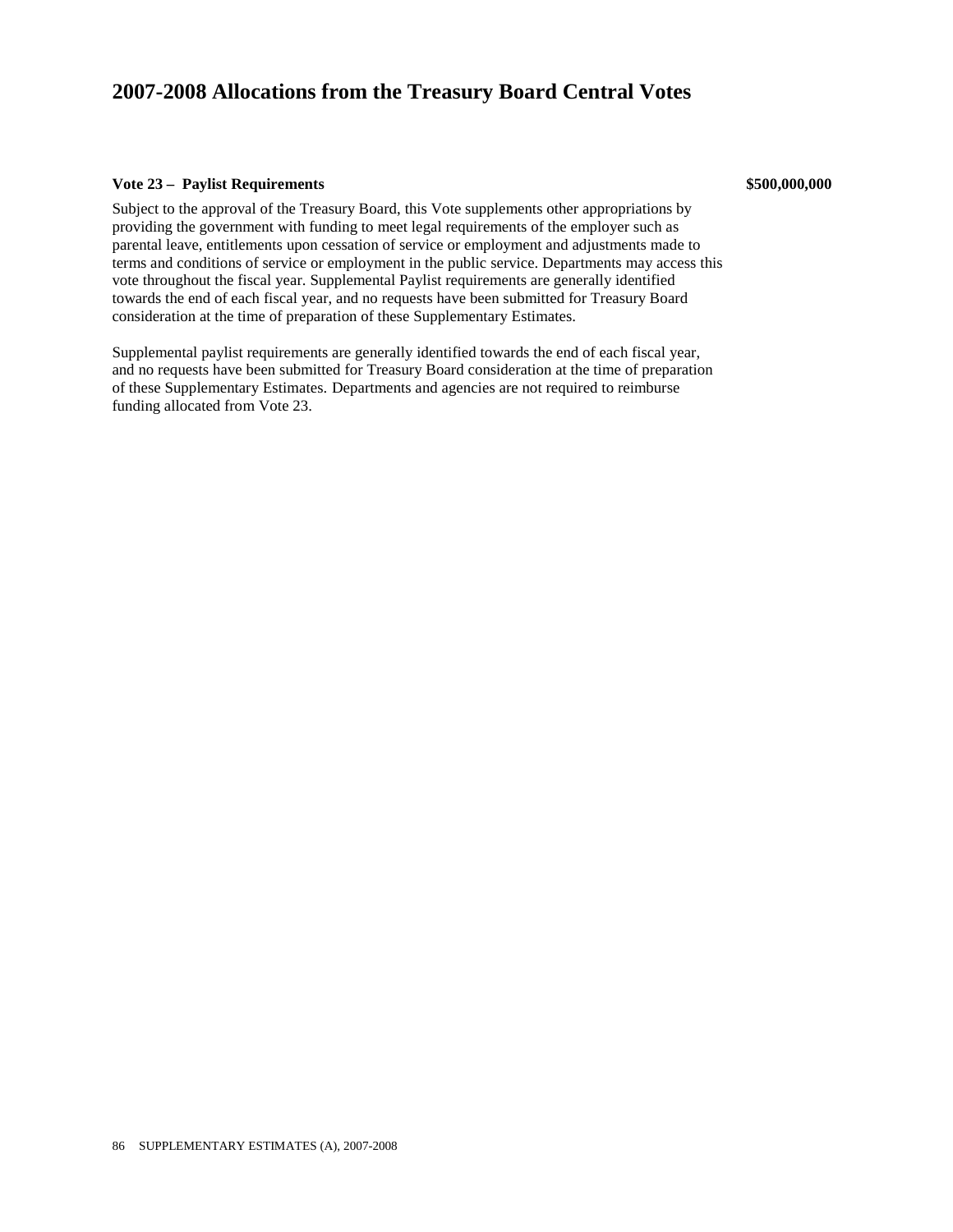Department, Agency or Crown Corporation \$000s

#### **Commission of Inquiry into the investigation of the bombing of Air India Flight 182 and resources to permit departments to support the work of the Inquiry**

*(The Commission into the investigation of the bombing of Air India Flight 182 has been set up for the specific purpose of evaluating any deficiencies in the investigation and response to the incident and to make recommendations to improve the Government of Canada's response to an act of terrorism and issues of national security. A portion of the funds will be used to cover costs related to the day-to-day operations of the Commission and will fund legal fees and salaries due to a large volume of documents received by the Commission. Additional funds are to cover the costs of reviewing and analyzing documents, and scheduling and identifying witnesses for testimony at the Inquiry. The classified nature of the material adds significantly to the workload.)*

| Canadian Security Intelligence Service   | 1,365  |
|------------------------------------------|--------|
| Foreign Affairs and International Trade  | 679    |
| Justice                                  | 2.589  |
| Privy Council                            | 6.258  |
| Public Safety and Emergency Preparedness | 94     |
| Royal Canadian Mounted Police            | 1.373  |
| Total                                    | 12.358 |

#### **Funding for activities that are essential to the continued implementation of the** *Public Service Modernization Act*

*(Funding will support the costs of activities for promoting a fuller understanding of the current human resources environment and the integration of human resources planning with departmental business; offering interdepartmental shared mediators programs and professional development strategies; supporting development needs in terms of labour relations and conflict management; and increasing internal departmental capacity for human resources planning, performance measurement and monitoring and training for human resources specialists and managers.)*

| Agriculture and Agri-Food                 | 2,075 |
|-------------------------------------------|-------|
| Atlantic Canada Opportunities Agency      | 224   |
| Canada Border Services Agency             | 309   |
| Canada Revenue Agency                     | 205   |
| Citizenship and Immigration               | 541   |
| Commissioner for Federal Judicial Affairs | 240   |
| Correctional Service                      | 278   |
| <b>Courts Administration Service</b>      | 552   |
| Environment                               | 608   |
| <b>Fisheries and Oceans</b>               | 1,706 |
| Foreign Affairs and International Trade   | 413   |
| Health                                    | 358   |
| Human Resources and Skills Development    | 908   |
| Immigration and Refugee Board of Canada   | 136   |
| Industry                                  | 2,775 |
| Justice                                   | 577   |
| National Defence                          | 1,851 |
| <b>Natural Resources</b>                  | 607   |
| Office of Infrastructure of Canada        | 38    |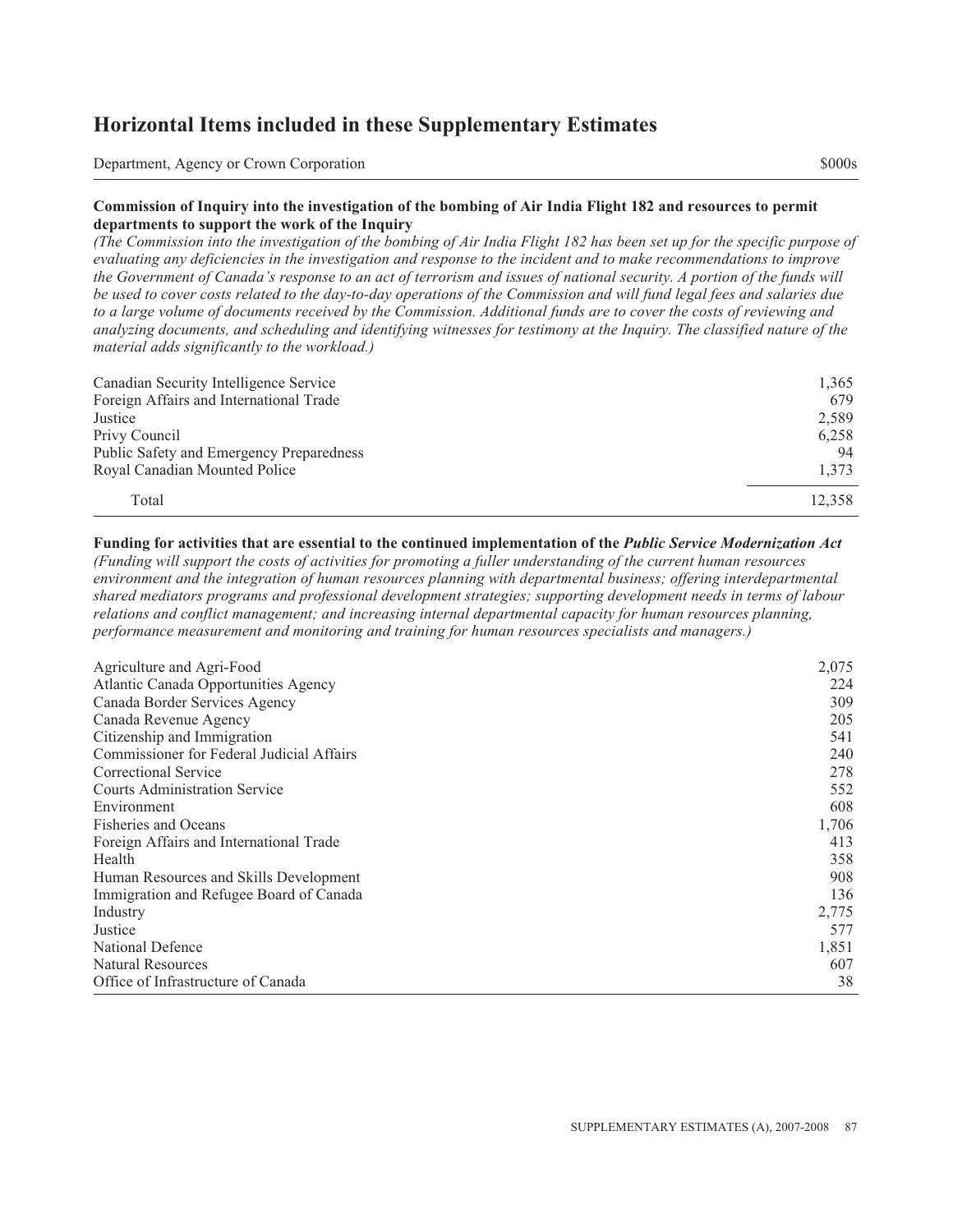Department, Agency or Crown Corporation \$000s

| Funding for activities that are essential to the continued implementation of the Public Service Modernization |        |
|---------------------------------------------------------------------------------------------------------------|--------|
| Act – Continued                                                                                               |        |
| Privy Council                                                                                                 | 135    |
| Public Safety and Emergency Preparedness                                                                      | 411    |
| Public Service Human Resources Management Agency of Canada                                                    | 2.829  |
| <b>Public Works and Government Services</b>                                                                   | 211    |
| Statistics Canada                                                                                             | 194    |
| Transport                                                                                                     | 2,158  |
| <b>Treasury Board Secretariat</b>                                                                             | 474    |
| Western Economic Diversification                                                                              | 197    |
| Total                                                                                                         | 21,010 |

#### **Funding for additional RCMP positions and federal prosecutors to focus on law enforcement priorities such as drugs, corruption and border security**

*(This funding will be used for the costs of recruitment as well as to conduct complex investigations that are currently backlogged due to a lack of resources. It will also ensure that investigators are provided with the necessary tools to conduct investigations, including legal advice and access to translators, accountants and other subject-matter experts, travel, and acquisition of information and other expenses related to covert operations ensuring safe communities. The funds will also ensure the availability of prosecutorial advice at the investigative stage and follow-up at the judicial stage in prosecuting cases.)*

| Office of the Director of Public Prosecutions | 5.147   |
|-----------------------------------------------|---------|
| Royal Canadian Mounted Police                 | 115.722 |
| Total                                         | 120.869 |

#### **Funding for Canada's participation as a member of the United Nations Convention against Corruption**

*(This funding will be used to deal with domestic corruption and to respond to foreign requests for assistance in combating corruption. This funding will also enable the Royal Canadian Mounted Police, Justice, and Foreign Affairs and International Trade to meet additional demands arising from increased international activities related to the Convention, such as an increase in mutual legal assistance and extradition requests, the requirement to participate fully in the Convention's monitoring and follow-up mechanisms, and activities including the provision of training and technical assistance to developing countries.)*

| Foreign Affairs and International Trade | 730   |
|-----------------------------------------|-------|
| Justice                                 | 884   |
| Royal Canadian Mounted Police           | 2.846 |
| Total                                   | 4.460 |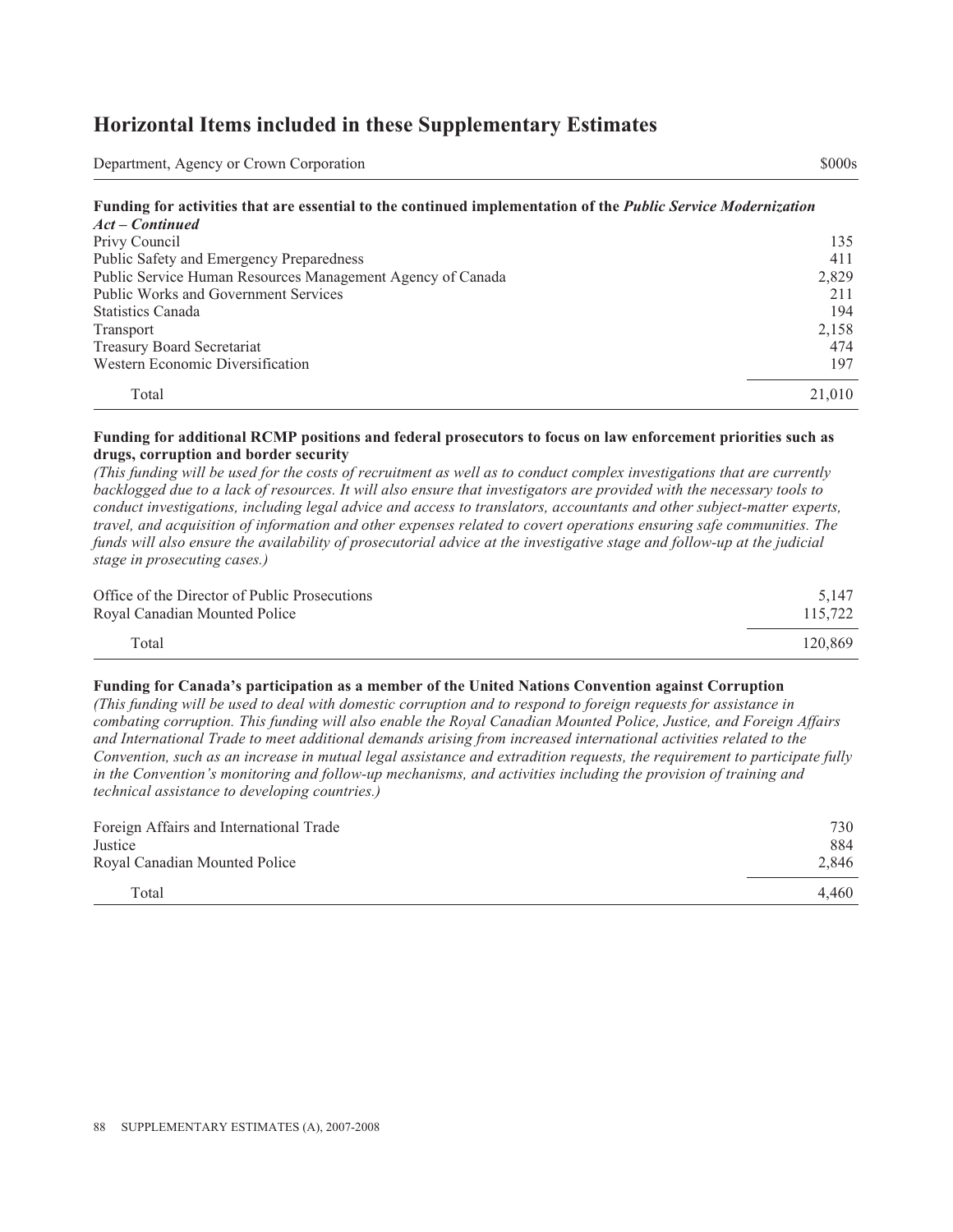Department, Agency or Crown Corporation \$000s

#### **Funding for enhanced enforcement activities relating to the National Anti-Drug Strategy that are aimed at reducing the supply and demand for illicit drugs**

*(This funding will be used for initiatives to improve monitoring of precursor chemicals, enhance testing capabilities at the border, enhance seizure and dismantling of illicit drug operations, prosecute perpetrators, and taking the proceeds of crime away from criminals.)*

| Canada Border Services Agency            | 1.264 |
|------------------------------------------|-------|
| Canada Revenue Agency                    | 660   |
| Health                                   | 1,648 |
| Justice                                  | 480   |
| Public Safety and Emergency Preparedness | 168   |
| Public Works and Government Services     | 170   |
| Royal Canadian Mounted Police            | 3,685 |
| Total                                    | 8.075 |

#### **Funding for implementation of the action plan to strengthen Canada's regulatory system and establish a Centre of Regulatory Expertise within the Treasury Board Secretariat**

*(This funding will be used to increase the capacity of the Treasury Board Secretariat to ensure compliance with the commitments and directions set out in the Directive; establish a Centre of Regulatory Expertise within the Treasury Board Secretariat to provide departments and agencies with knowledge and assistance in areas such as cost-benefit analysis and performance measurement; and provide resources to departments and agencies to enhance their capacity to coordinate the implementation of the Cabinet Directive.)*

| Agriculture and Agri-Food                | 60    |
|------------------------------------------|-------|
| Canada Border Services Agency            | 59    |
| Canada Revenue Agency                    | 59    |
| Canadian Environmental Assessment Agency | 59    |
| Canadian Food Inspection Agency          | 59    |
| Environment                              | 59    |
| <b>Fisheries and Oceans</b>              | 53    |
| Health                                   | 119   |
| Human Resources and Skills Development   | 59    |
| Indian Affairs and Northern Development  | 59    |
| Industry                                 | 59    |
| Justice                                  | 59    |
| National Defence                         | 59    |
| Parks Canada Agency                      | 60    |
| Transport                                | 113   |
| <b>Treasury Board Secretariat</b>        | 2,408 |
| Total                                    | 3,403 |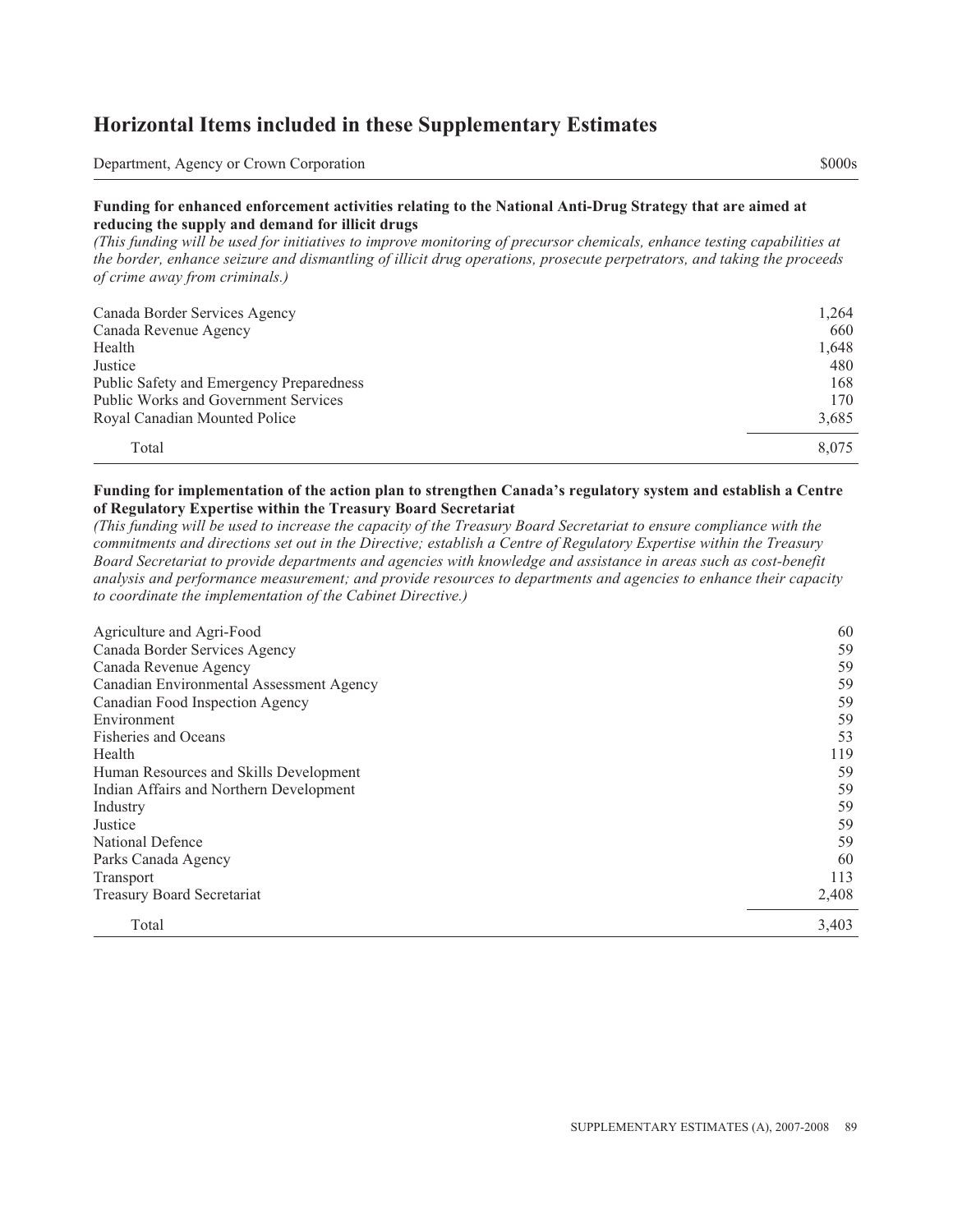Department, Agency or Crown Corporation \$000s

#### **Funding for legal and income tax debt set-off activities, including Collection Litigations and Advisory Services**

*(This funding will be used to support Canada Student Loans collection activities such as legal services, litigated account recoveries and applying personal income tax refunds against a client's outstanding Canada Student Loan debt. Human Resources and Skills Development will use its funding for its corporate accounting services.)*

| Canada Revenue Agency                  | 4.606 |
|----------------------------------------|-------|
| Human Resources and Skills Development | 1.017 |
| Total                                  | 5.623 |

### **Funding for organizing and hosting the 12th Summit of la Francophonie in Quebec City in 2008**

*(This funding will support the Government of Canada's portion of organization costs of the Summit, including the establishment of a Summit Secretariat in Quebec City. These costs include accommodation costs, Summit security planning and development and implementation of health plans as required under the terms of international conventions.)*

| Foreign Affairs and International Trade | 5.667  |
|-----------------------------------------|--------|
| Health                                  | 182    |
| Royal Canadian Mounted Police           | 4.277  |
| Total                                   | 10.126 |

#### **Funding for pest management controls for the evaluation and registration of new low-risk pesticides and increasing the use of evidence-based risk assessments**

*(This funding will support risk assessment methodology for pest control product regulation based on real-world data and help close the technology gap by accelerating the evaluation and registration of new lower-risk pesticides so that farmers in Canada can compete in international markets. Funds will also be used to help alleviate trade barriers caused by differing pesticide residue standards through harmonization and international cooperation.)*

| Agriculture and Agri-Food | 474   |
|---------------------------|-------|
| Health                    | 3,383 |
| Total                     | 3,857 |

#### **Funding for the Canada Strategic Infrastructure Fund relating to investments in public infrastructure projects designed to improve the quality of life in both urban and rural communities**

*(This funding will provide support for various infrastructure projects that are currently underway as well as for new projects such as improving highways in Quebec, Prince Edward Island and New Brunswick; expanding the Manitoba Red River Floodway; delivering satellite-based broadband service in the Nunavik region; and improving short-line railway infrastructure in Quebec.)*

| Atlantic Canada Opportunities Agency                            | 144     |
|-----------------------------------------------------------------|---------|
| Economic Development Agency of Canada for the Regions of Quebec | 80      |
| Industry                                                        | 64      |
| Office of Infrastructure of Canada                              | 571,763 |
| Transport                                                       | 1.748   |
| Western Economic Diversification                                |         |
| Total                                                           | 573.812 |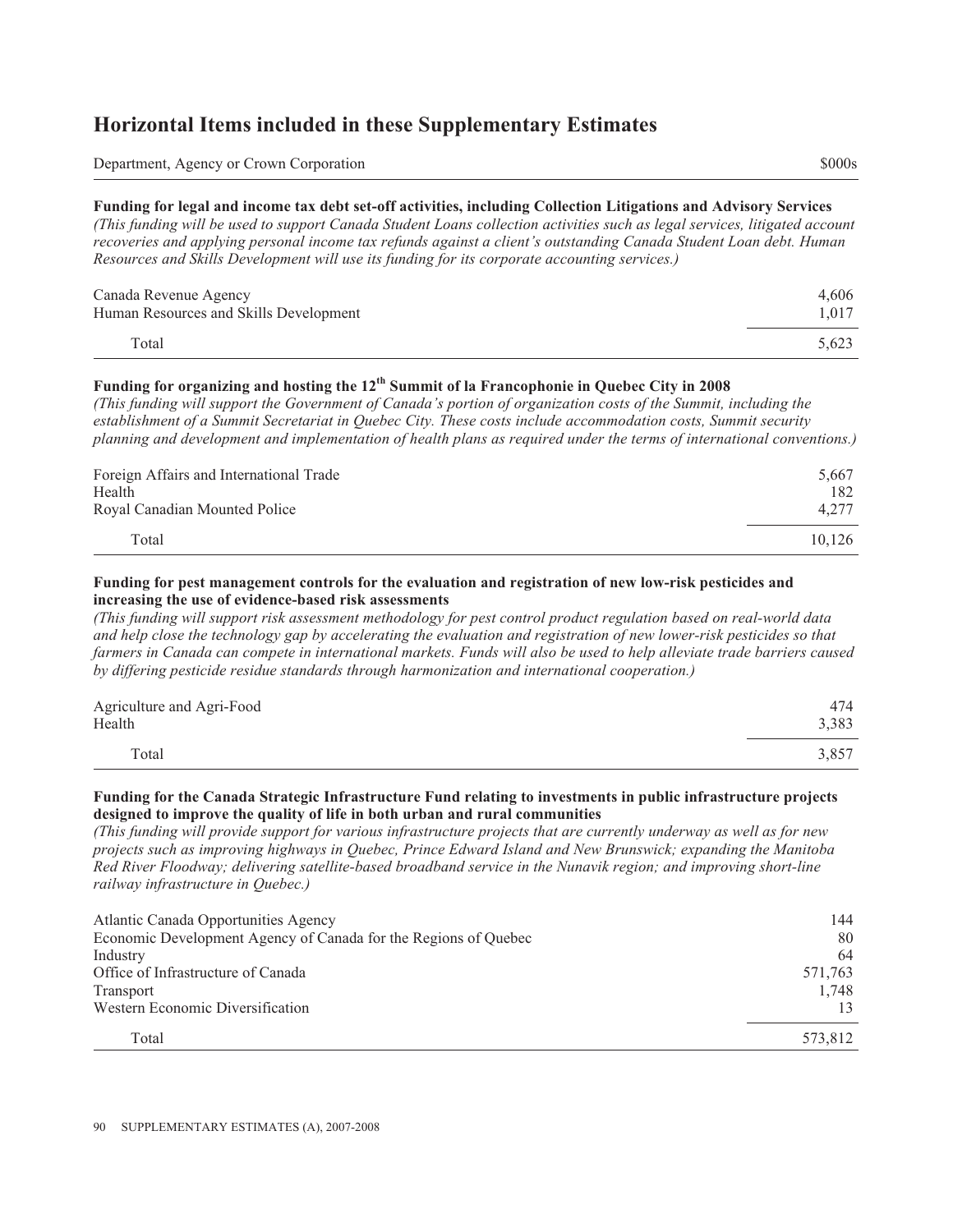Department, Agency or Crown Corporation \$000s

#### **Funding for the ecoAUTO Rebate Program which encourages Canadians to buy fuel-efficient vehicles**

*(This funding will be used to make payments to Canadian individuals who are eligible for a rebate under the ecoAUTO Rebate Program. Budget 2007 proposed a new performance-based rebate offering up to \$2,000 per vehicle to eligible recipients who, beginning on March 20, 2007, buy or enter into leases of 12 months or more for a new fuel-efficient vehicle. The ecoAUTO Rebate Program is a component of the government's ecoTransport Strategy under the Clean Air Agenda.)*

Human Resources and Skills Development 6,347 Transport 109,699

Total 116,046

#### **Funding for the Government of Canada Exhibitions Program and the Government of Canada Rural Exhibits Program**

*(This funding will be used to continue the operations of the Canada Exhibitions Program, which is used for major events such as the Calgary Stampede, the Festival of Lights in Charlottetown and the Tall Ships in Halifax; and for the Government of Canada's outreach program to Canadians living in rural and remote communities.)*

| Agriculture and Agri-Food                   | 500   |  |
|---------------------------------------------|-------|--|
| <b>Public Works and Government Services</b> | 4.471 |  |
| Total                                       | 4.971 |  |

#### **Funding in response to the Supreme Court decision in** *R. v. Powley* **to support research, multilateral discussions and capacity development for Métis organizations**

*(This funding will support the capacity of Métis groups to engage with federal and provincial partners and support research, legal analysis, and policy development regarding Métis Aboriginal rights. Additionally, these resources will be used to provide culturally sensitive police services to Métis communities, reconcile Métis and First Nations rights in Wood Buffalo National Park, and engage Métis groups in the collection of information on migratory birds that will form the development of regulations.)*

| Environment                   | 940   |
|-------------------------------|-------|
| Parks Canada Agency           | 1.096 |
| Royal Canadian Mounted Police | 611   |
| Total                         | 2,647 |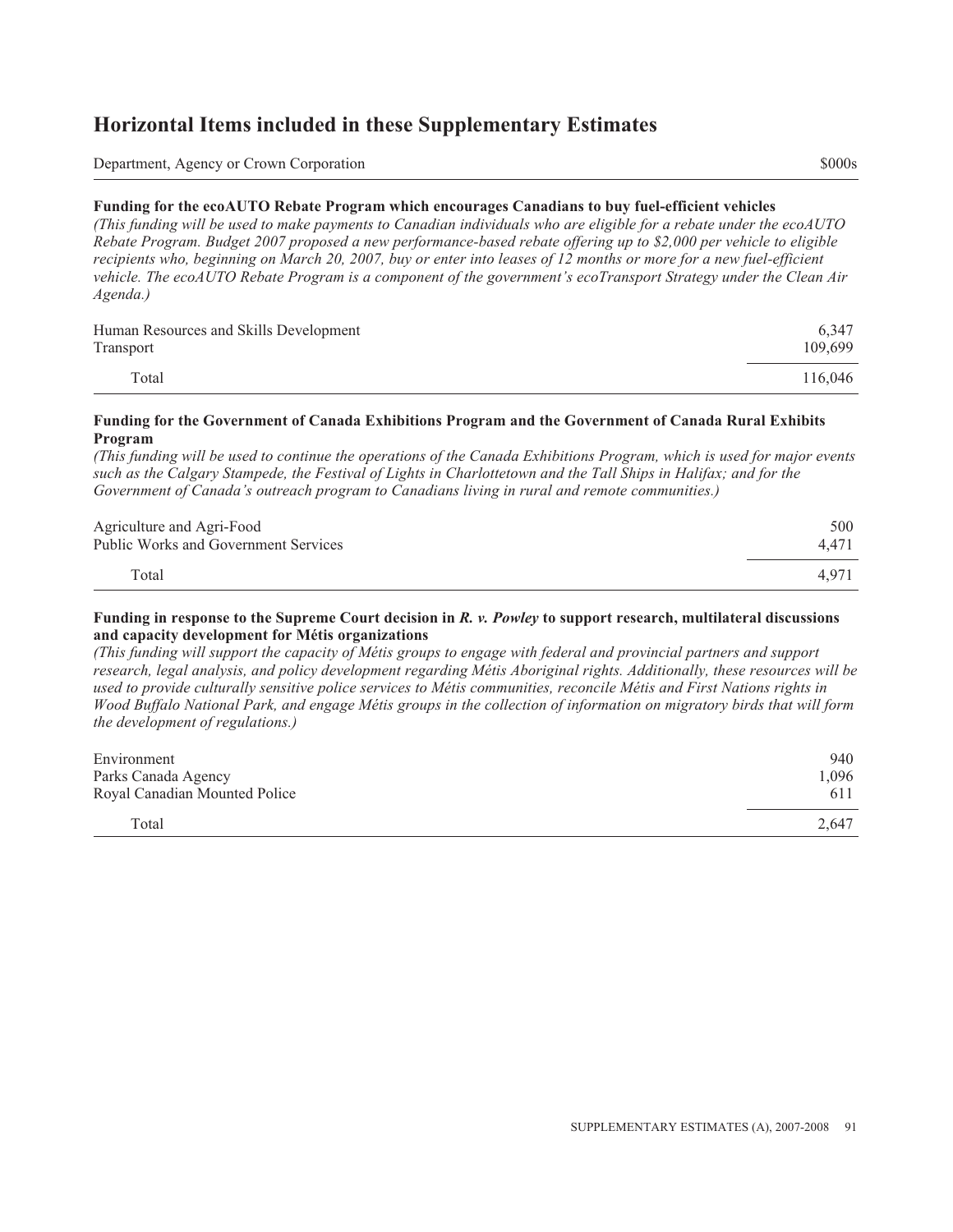Department, Agency or Crown Corporation \$000s

#### **Funding in support of the** *Federal Accountability Act* **to evaluate all ongoing grant and contribution programs every five years**

*(*The Federal Accountability Act *was proclaimed in December 2006 and brought forward specific measures to help strengthen accountability and increase transparency and oversight in government operations. Budget 2006 earmarked \$11.1 million annually, in 2007-2008 and ongoing, to support the new evaluation requirement. Funding included in these Supplementary Estimates will strengthen the capacity to oversee the implementation of this legislated requirement with the necessary resources required to undertake and conduct the required evaluations.)*

| Agriculture and Agri-Food                                       | 181   |
|-----------------------------------------------------------------|-------|
| Atlantic Canada Opportunities Agency                            | 181   |
| Canada Revenue Agency                                           | 91    |
| Canadian Environmental Assessment Agency                        | 91    |
| Canadian Heritage                                               | 363   |
| Canadian Institutes of Health Research                          | 272   |
| Canadian Space Agency                                           | 203   |
| Citizenship and Immigration                                     | 272   |
| Correctional Service                                            | 91    |
| Economic Development Agency of Canada for the Regions of Quebec | 181   |
| Environment                                                     | 181   |
| Finance                                                         | 272   |
| <b>Fisheries and Oceans</b>                                     | 181   |
| Foreign Affairs and International Trade                         | 272   |
| Health                                                          | 363   |
| Human Resources and Skills Development                          | 405   |
| Indian Affairs and Northern Development                         | 544   |
| Industry                                                        | 272   |
| Justice                                                         | 181   |
| Library and Archives of Canada                                  | 91    |
| <b>National Defence</b>                                         | 181   |
| National Research Council of Canada                             | 203   |
| <b>Natural Resources</b>                                        | 181   |
| Natural Sciences and Engineering Research Council               | 272   |
| Office of Infrastructure of Canada                              | 272   |
| Parks Canada Agency                                             | 91    |
| Public Health Agency of Canada                                  | 181   |
| Public Safety and Emergency Preparedness                        | 181   |
| <b>Public Works and Government Services</b>                     | 91    |
| Royal Canadian Mounted Police                                   | 181   |
| Social Sciences and Humanities Research Council                 | 272   |
| Status of Women - Office of the Co-ordinator                    | 91    |
| Transport                                                       | 181   |
| Veterans Affairs                                                | 454   |
| Western Economic Diversification                                | 181   |
| Total                                                           | 7,701 |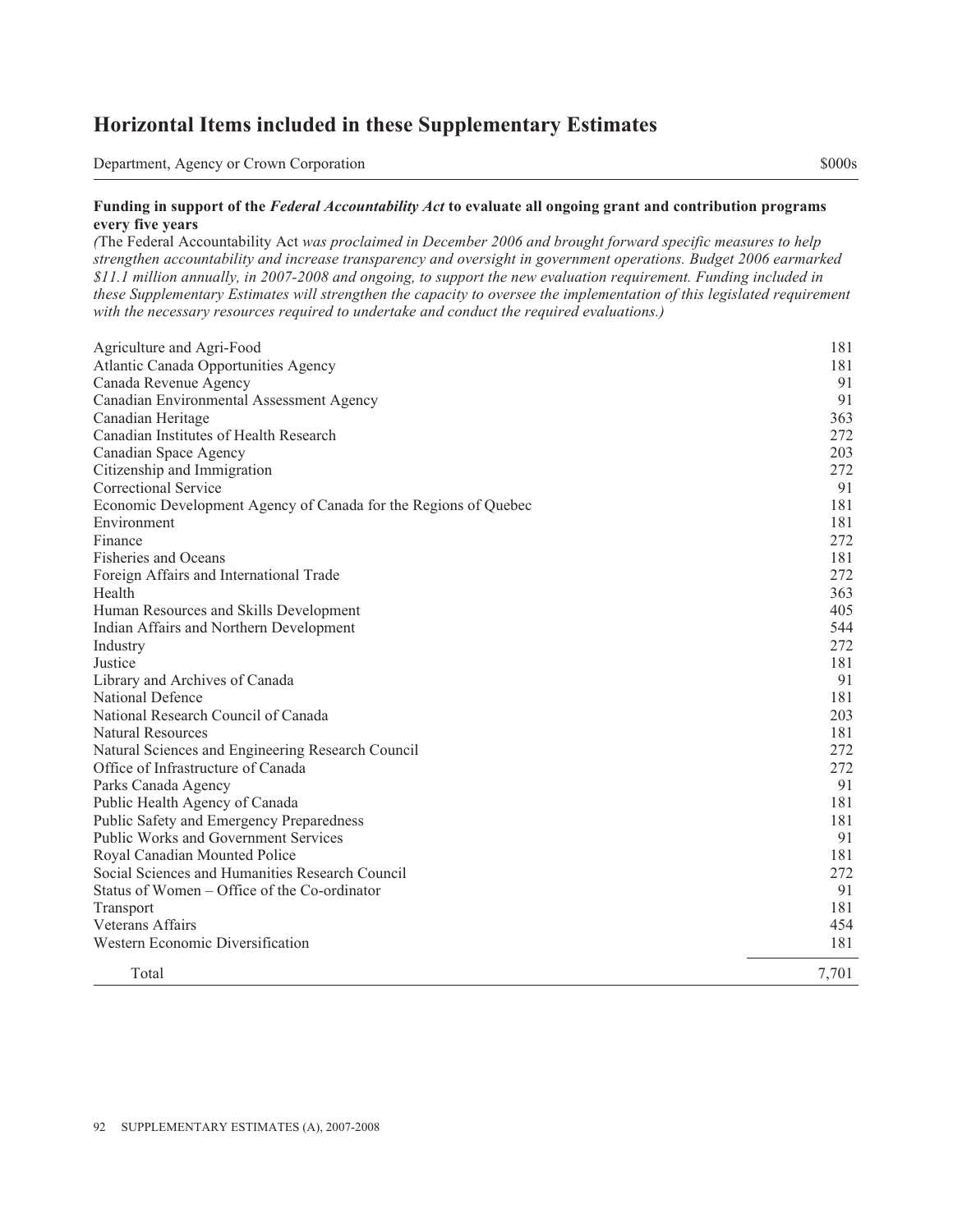Department, Agency or Crown Corporation \$000s

#### **Funding related to government advertising programs**

*(These funds are for advertising campaigns and initiatives intended to provide information to Canadians on a variety of Government programs and services related to Aboriginal wellness, improved quality of life for children, families and seniors, public security, emergency preparedness, environmental awareness, and improved border services. Funding will also be used to evaluate a number of existing campaigns and review the effectiveness of the Advertising Campaign Evaluation Tool currently used by departments and agencies.)*

| Canada Border Services Agency               | 1,500  |
|---------------------------------------------|--------|
| Canadian Food Inspection Agency             | 2,500  |
| Canadian Heritage                           | 1,700  |
| Citizenship and Immigration                 | 2,365  |
| Environment                                 | 8,085  |
| Finance                                     | 72     |
| Foreign Affairs and International Affairs   | 300    |
| Health                                      | 5,100  |
| Human Resources and Skills Development      | 14,135 |
| Indian Affairs and Northern Development     | 600    |
| National Defence                            | 10,000 |
| Public Health Agency of Canada              | 2,200  |
| Public Safety and Emergency Preparedness    | 3,000  |
| <b>Public Works and Government Services</b> | 75     |
| <b>Transport</b>                            | 1,250  |
| Veterans Affairs                            | 700    |
| Total                                       | 53,582 |

### **Funding related to the assessment, management and remediation of federal contaminated sites**

*(The Federal Contaminated Sites Action Plan seeks to reduce and eventually eliminate federal financial liability for Contaminated Sites. Funding received from these Supplementary Estimates will be allocated to federal departments, agencies and Crown corporations to continue the assessment, remediation and/or risk management of contaminated sites.)*

| Agriculture and Agri-Food                              | 1,224  |
|--------------------------------------------------------|--------|
| Canada Border Services Agency                          | 130    |
| Environment                                            | 3,878  |
| <b>Fisheries and Oceans</b>                            | 3,136  |
| Health                                                 | 608    |
| Indian Affairs and Northern Development                | 12,510 |
| National Capital Commission                            | 801    |
| <b>Natural Resources</b>                               | 128    |
| Parks Canada Agency                                    | 1,921  |
| <b>Public Works and Government Services</b>            | 3.247  |
| Royal Canadian Mounted Police                          | 5,034  |
| The Jacques Cartier and Champlain Bridges Incorporated | 50     |
| Transport                                              | 8.832  |
| Total                                                  | 41.499 |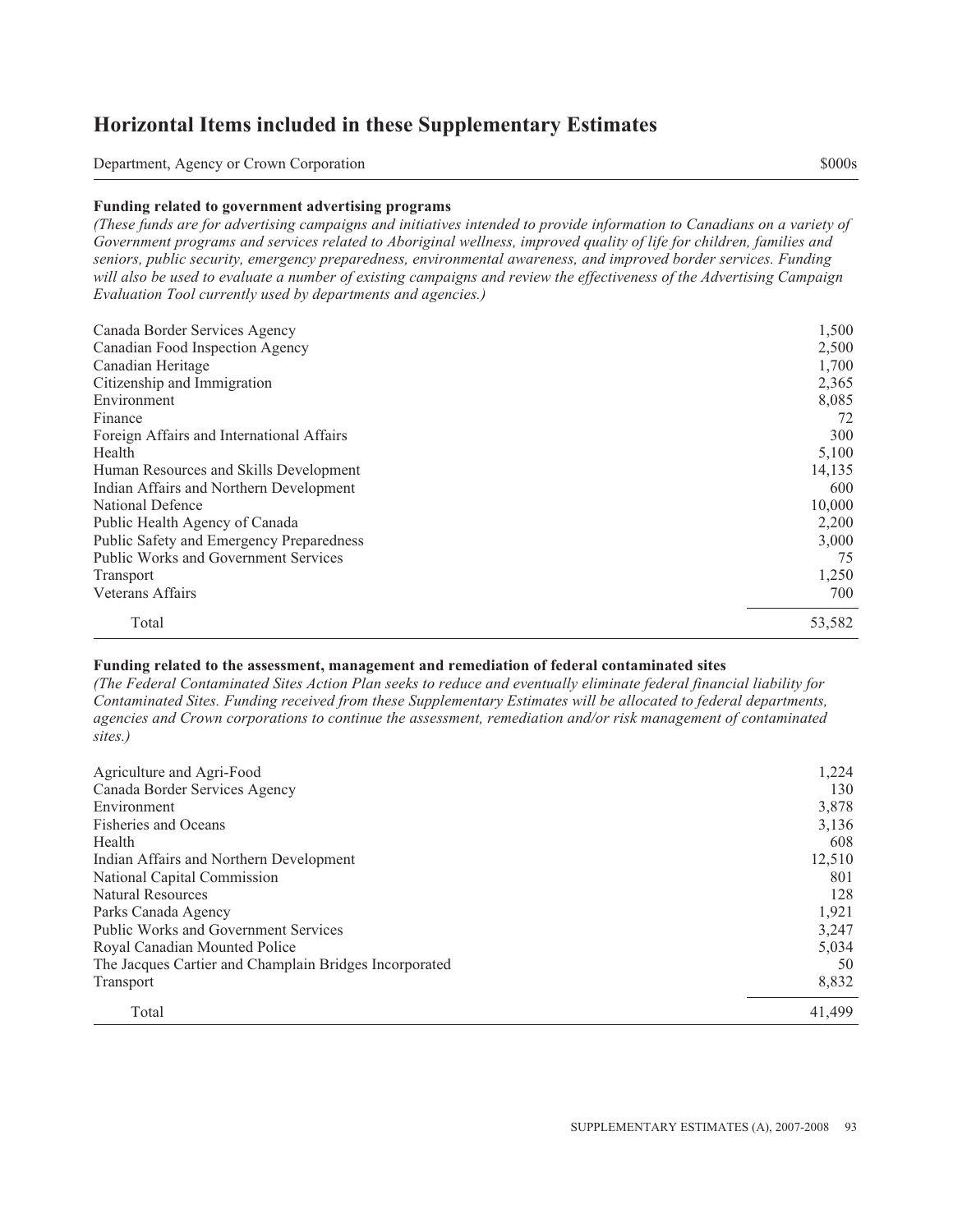Department, Agency or Crown Corporation \$000s

#### **Funding related to the transfer of responsibility for parole administration from the Province of British Columbia to the federal government**

*(This funding will allow the National Parole Board and the Correctional Service to manage the increased workload associated with the transfer of responsibility for parole decision-making for offenders in British Columbia.)*

| Correctional Service  | 6.012 |
|-----------------------|-------|
| National Parole Board | 1,500 |
| Total                 | 7.512 |

#### **Funding to address legislative, policy, and operational initiatives arising from the 2007 Federal Budget such as the Working Income Tax Benefit, New Child Tax Credit, measures related to savings plans, and enhanced audit and enforcement activities**

*(This funding will be used to implement enhanced audit and enforcement measures announced in the 2007 Federal Budget. Specifically, Canada Revenue Agency funding will support a range of activities such as processing applications, verification of claims, changes to processing systems, and telephone enquiries. Funding for Public Works and Government Services will support issuance, reconciliation and redemption of the new Working Income Tax Benefit payments (cheques and direct deposits).)*

| Canada Revenue Agency                       | 45.228 |
|---------------------------------------------|--------|
| <b>Public Works and Government Services</b> | 36     |
| Total                                       | 45.264 |

#### **Funding to establish and support the operations of the Foreign Credentials Referral Office to help internationally trained and educated individuals receive information to apply their skills and credentials in the Canadian labour market**

*(This funding will be used to help internationally trained and educated individuals receive the referral services they need to assist them in finding employment commensurate with their skills and experience, and to better meet labour market needs. These services will help individuals identify their occupation's appropriate regulator, assessment body, and prevailing labour market conditions.)*

| Citizenship and Immigration<br>Human Resources and Skills Development | 2.219 |
|-----------------------------------------------------------------------|-------|
|                                                                       | 4.194 |
| Total                                                                 | 6.413 |

#### **Funding to establish counterfeit enforcement teams as part of the National Counterfeit Enforcement Strategy**

*(This funding will be used to create Integrated Counterfeit Enforcement teams including regional counterfeit co-ordinators, in strategic locations across Canada. The funds will be invested in enforcement initiatives in the production or mass distribution of counterfeit currency; prevention initiatives through the development and delivery of public education and awareness seminars; and in prosecution initiatives through the development and distribution of a Crown prosecution kit related to counterfeit currency offences on a regional and national level.)*

| Public Safety and Emergency Preparedness<br>Royal Canadian Mounted Police | 4.522 |
|---------------------------------------------------------------------------|-------|
| Total                                                                     | 4.634 |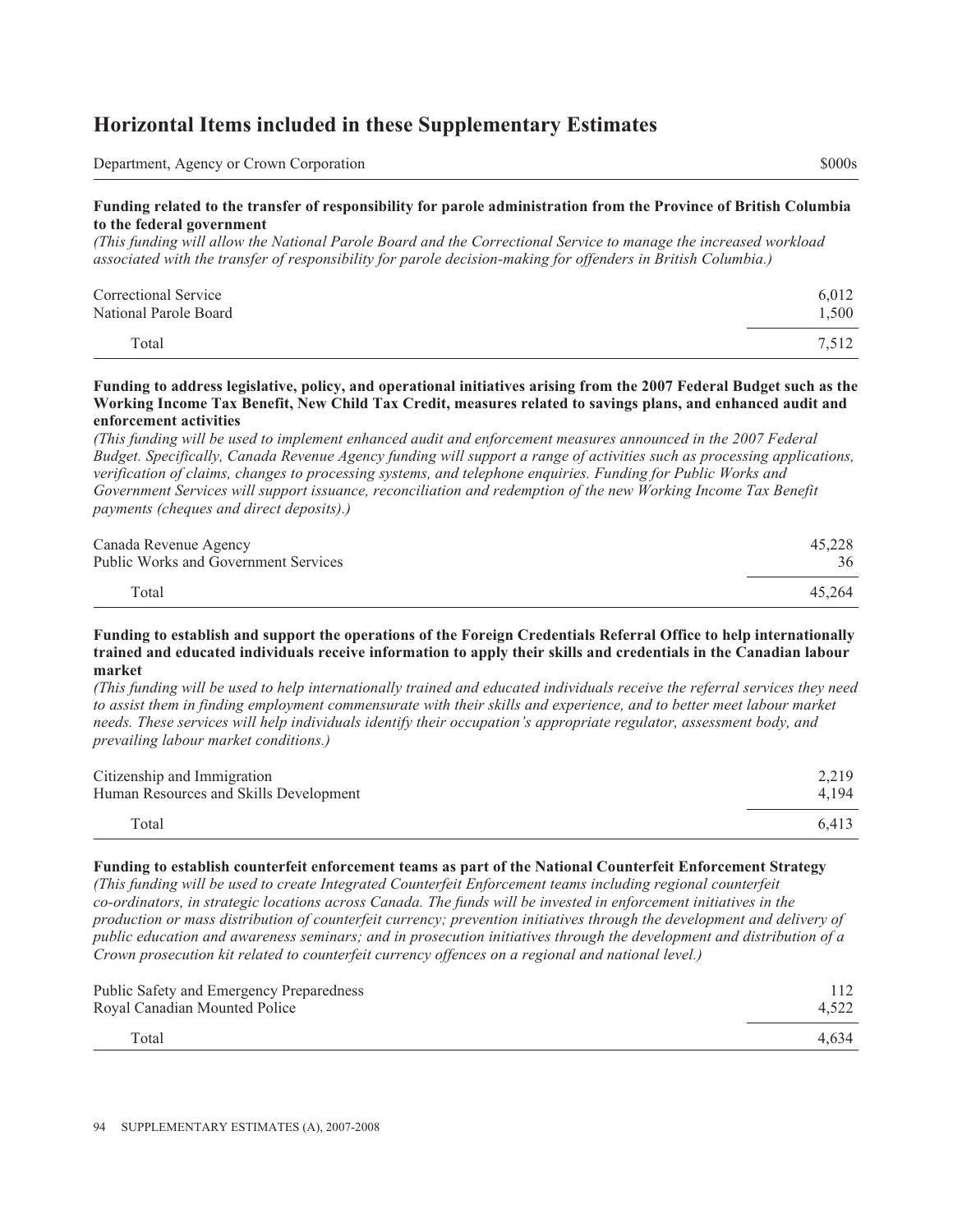Department, Agency or Crown Corporation \$000s

#### **Funding to fulfill the obligations set out in the Nunavik Inuit Land Claims Agreement**

*(On December 1, 2006, the Government of Canada, the Government of Nunavut and Makivik Corporation, an organization that represents the Inuit in Nunavik, signed the Nunavik Inuit Land Claims Agreement. The Agreement covers the off-shore islands that were not covered by the 1975 James Bay Northern Quebec Agreement and settles an additional claim to territory in Labrador. The main funding elements of the Agreement include transfer payments, land ownership and surface and subsurface rights, and various costs associated with implementing obligations set out in the agreement.)*

| Canadian Museum of Civilization         | 62     |
|-----------------------------------------|--------|
| Environment                             | 189    |
| <b>Fisheries and Oceans</b>             | 1,965  |
| Indian Affairs and Northern Development | 24,894 |
| Natural Resources                       | 250    |
| Parks Canada Agency                     | 325    |
| Total                                   | 27,685 |

#### **Funding to help employers meet immediate skills shortages and strengthen the integrity of the work permit system through improvements to the Temporary Foreign Worker Program**

*(This funding will be used for a series of programs that are designed to reduce processing delays, more effectively respond to regional labour and skills shortages and strengthen monitoring and compliance. These new measures will ensure that the process of hiring skilled foreign workers for both small and large-sized enterprises is more efficient and effective for employers.)*

| Citizenship and Immigration            | 4.588  |
|----------------------------------------|--------|
| Human Resources and Skills Development | 15.907 |
| Total                                  | 20.495 |

#### **Funding to implement and administer the 2006 Canada–United States Softwood Lumber Agreement**

*(This funding is related to the implementation of the 2006 Agreement between Canada and the United States governing the export of Canadian softwood lumber to the U.S. It covers the costs to implement and administer the Agreement (Foreign Affairs and International Trade), to apply, collect and administer the new export charge that will be applied against Canadian softwood lumber exports to the U.S. (Canada Revenue Agency) and to provide legal services (Justice).)*

| Canada Revenue Agency                   | 15.231 |
|-----------------------------------------|--------|
| Foreign Affairs and International Trade | 12.937 |
| Justice                                 |        |
| Total                                   | 28.339 |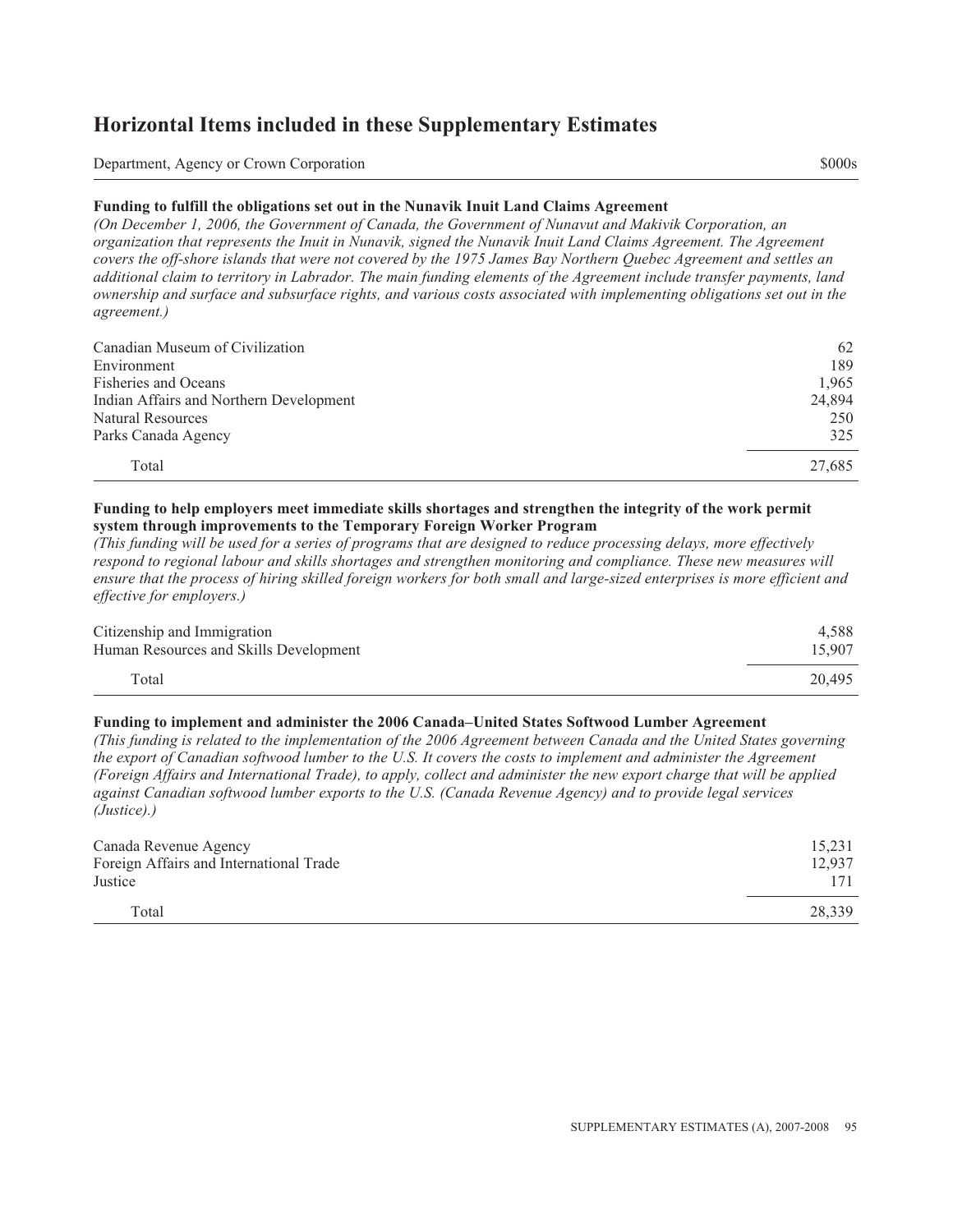Department, Agency or Crown Corporation \$000s

#### **Funding to implement the Prevention and Treatment Action Plans of the National Anti-Drug Strategy focusing on education, marketing and treatment initiatives**

*(This funding will enable Health to complement efforts indicated in the Enforcement Action Plan and legislative amendments concerning mandatory minimum penalties, which are also key components of the Strategy. A portion of funding for the Prevention and Treatment Action Plans will support a social marketing campaign focusing on prevention activities related to substance use and abuse; a drug treatment program; and enhance treatment services for First Nations and Inuit populations. In addition, this funding will be used to support a new research program focusing on drug treatment models and approaches in order to address addiction. These resources will also be used to implement the Youth Justice Anti-Drug Strategy, which aims to rehabilitate youth in the justice system. This funding will also enable the Royal Canadian Mounted Police to enhance the ability of officers to refer youth with substance abuse problems to assessment and treatment processes to facilitate reintegration into the community.)*

| Canadian Institutes of Health Research | 100    |
|----------------------------------------|--------|
| Health                                 | 10.479 |
| Justice                                | 548    |
| Total                                  | 11,127 |

#### **Funding to improve family violence shelters and prevention services (Family Violence Prevention Program)**

*(This funding will support the construction of five new shelters on-reserve to respond to existing demand. Funding will also support the maintenance of existing shelters along with enhanced services to better detect violence at an early stage, allow broader protection services, and provide more extensive follow-up.)*

| Canada Mortgage and Housing Corporation | 30    |
|-----------------------------------------|-------|
| Indian Affairs and Northern Development | 8.950 |
| Total                                   | 8.980 |

#### **Funding to improve the performance of the regulatory system for major natural resource projects that are subject to a comprehensive study, a panel review or a multijurisdictional screening under the** *Canadian Environmental Assessment Act*

*(This funding will be used to enhance the capacity of regulatory departments and to establish a Major Projects Management Office that will be responsible for coordinating federal regulatory requirements with respect to major natural resource projects.)*

| Canadian Environmental Assessment Agency | 2,986  |
|------------------------------------------|--------|
| Environment                              | 2,254  |
| <b>Fisheries and Oceans</b>              | 5,935  |
| Indian Affairs and Northern Development  | 1,808  |
| Natural Resources                        | 3.616  |
| Transport                                | 2,969  |
| Total                                    | 19.568 |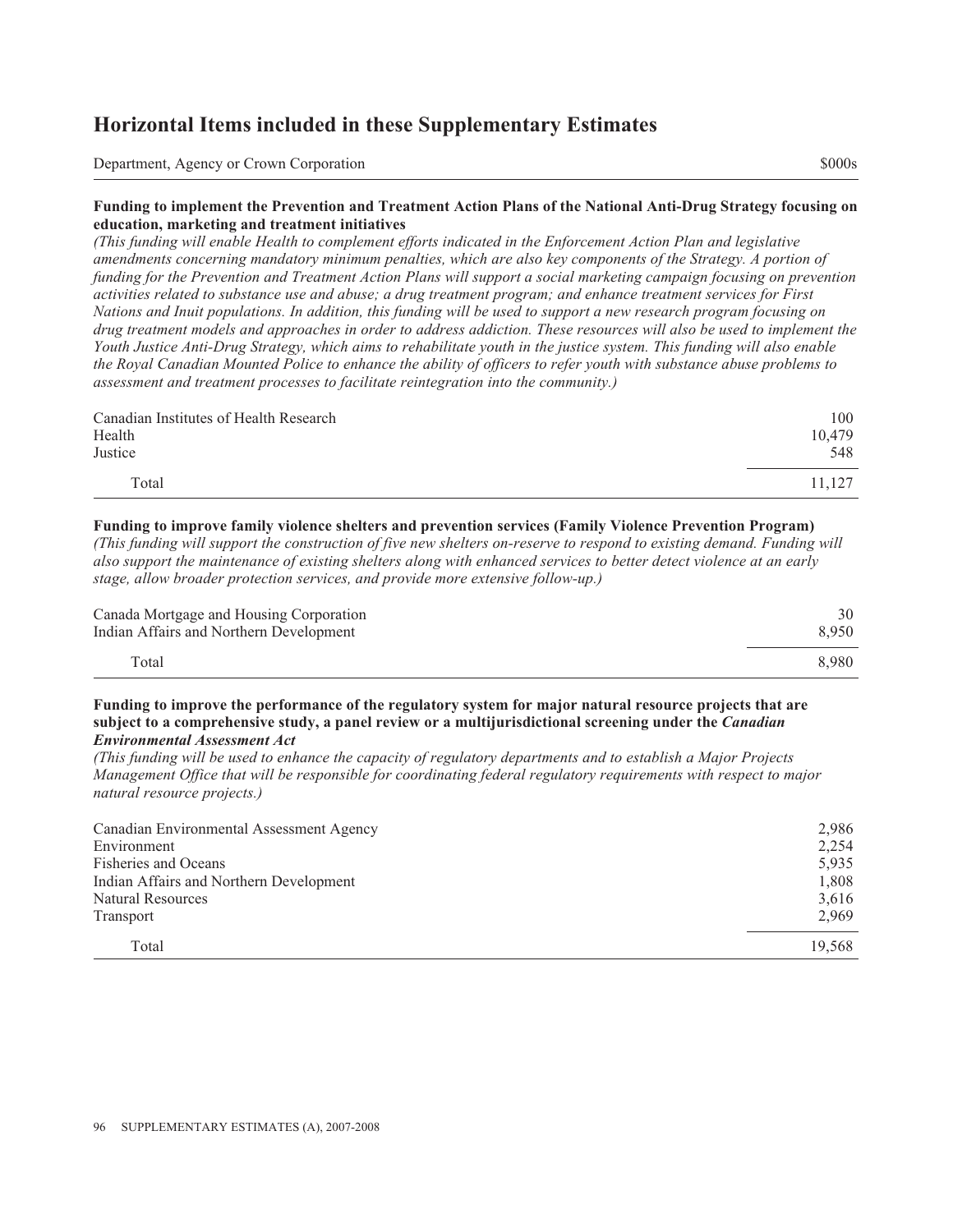Department, Agency or Crown Corporation \$000s

#### **Funding to increase the tender fruit sector's viability and profitability by eradicating the Plum Pox Virus in Canada**

*(This funding will support the costs associated with detection surveys, enforcement and regulatory actions, conducting research on Plum Pox Virus detection and transmission, and compensating commercial producers whose fruit trees were destroyed as a result of the Virus.)*

| Agriculture and Agri-Food<br>Canadian Food Inspection Agency | 5.956 |
|--------------------------------------------------------------|-------|
| Total                                                        | 6.281 |

#### **Funding to permit the implementation of the new Federal Victims' Strategy and the establishment of the Office of the Federal Ombudsman for Victims of Crime**

*(Funding will cover the costs for assistance to attend hearings, assistance for victims of offenders in federal institutions, and assistance for Canadians victimized abroad. This funding also offers new components to the Victims' Fund to increase victim support and participation in the criminal justice system, and to develop and implement an annual victimization survey. A key aspect of the Strategy involves the creation of the Office of the Ombudsman for Victims of Crime to ensure victims have a voice in the federal corrections and justice system.)*

| Correctional Service  | 2,819  |
|-----------------------|--------|
| Justice               | 8.658  |
| National Parole Board | 450    |
| Total                 | 11.927 |

#### **Funding to prepare for Canada's participation in International Polar Year 2007-2008, an extensive international research program in the Arctic and Antarctic**

*(This funding will support a two-year program with more than 60 nations around the world, which will be followed by three years of work to address the requirements of data management, outreach, and production of research results. Funding will also support training, community involvement and logistics for health and safety and emergency preparedness to accommodate the increase in Canadian and foreign researchers in the North.)*

| Agriculture and Agri-Food                         | 41     |
|---------------------------------------------------|--------|
| Canadian Food Inspection Agency                   | 182    |
| Canadian Institutes of Health Research            | 3,838  |
| Canadian Museum of Civilization                   | 263    |
| Environment                                       | 4,323  |
| <b>Fisheries and Oceans</b>                       | 10,508 |
| Health                                            | 47     |
| Indian Affairs and Northern Development           | 15,743 |
| <b>Natural Resources</b>                          | 974    |
| Natural Sciences and Engineering Research Council | 12,088 |
| Parks Canada Agency                               | 571    |
| Public Health Agency of Canada                    | 350    |
| Total                                             | 48.928 |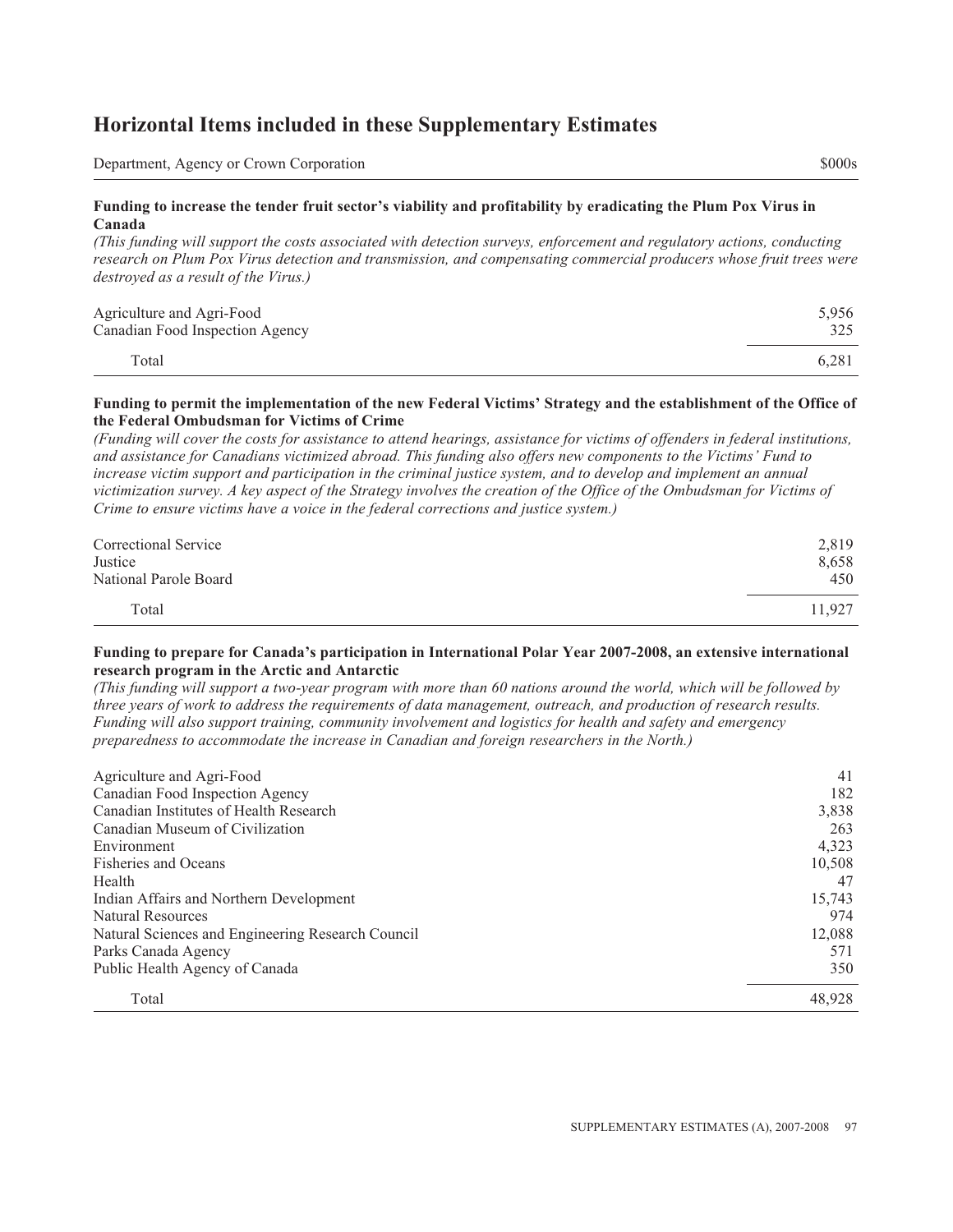Department, Agency or Crown Corporation \$000s

#### **Funding to provide information services on government regulations, programs and business support to small businesses and entrepreneurs**

*(This funding will be used for the operational requirements of Canada Business. Through Canada Business, Industry and the regional development agencies will provide small businesses and entrepreneurs with up-to-date and accurate business-related information, including referrals on government programs, services and regulations.)*

| Atlantic Canada Opportunities Agency                            | 2.341  |
|-----------------------------------------------------------------|--------|
| Economic Development Agency of Canada for the Regions of Quebec | 1.820  |
| Industry                                                        | 5.936  |
| Western Economic Diversification                                | 3.702  |
| Total                                                           | 13.799 |

#### **Funding to support the Health of the Oceans initiative to contribute to the National Water Strategy**

*(This funding will be used in support of new Marine Protected Areas, increased pollution control, the advancement of a national Marine Protected Area network, and collaboration with international partners on oceans and transboundary water matters.)*

| Environment                             | 1,285  |
|-----------------------------------------|--------|
| <b>Fisheries and Oceans</b>             | 3,449  |
| Indian Affairs and Northern Development | 100    |
| Parks Canada Agency                     | 627    |
| Transport                               | 5,314  |
| Total                                   | 10.775 |

#### **Funding to undertake projects related to the development and application of biotechnology (Canadian Biotechnology Strategy)**

*(This funding will be used to wind down the Canadian Biotechnology Strategy, including the transition of certain functions to other programs in appropriate departments in order to ensure no disruption in regulatory oversight of biotechnology.)*

| Agriculture and Agri-Food<br>Health | 100<br>650 |
|-------------------------------------|------------|
| Industry                            | 511        |
| <b>Statistics Canada</b>            | 400        |
| Total                               | 1,661      |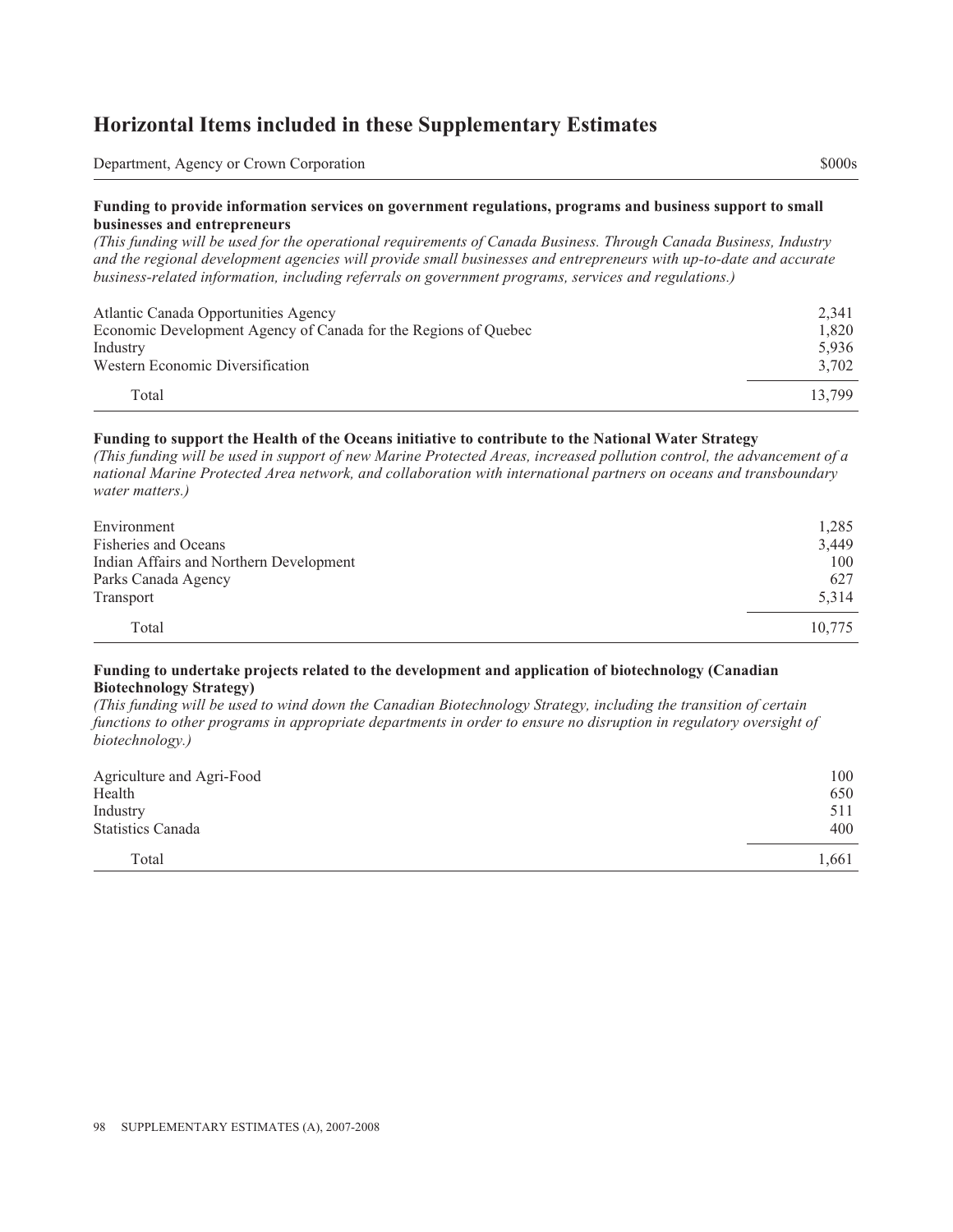Department, Agency or Crown Corporation \$000s

#### **Internal Inquiry into the actions of Canadian officials in relation to Abdullah Almalki, Ahmad Abou-Elmaati and Muayyed Nureddin and resources to permit departments to support the work of the Inquiry**

*(A portion of the funds will be used to cover costs related to the day-to-day operations of the Inquiry and will fund legal fees and eligible expenses for families and parties involved in the Inquiry. Additional funds are to cover the costs of reviewing and analyzing documents, and scheduling and identifying witnesses for testimony at the Inquiry. The classified nature of the material adds significantly to the workload.)*

| Canada Border Services Agency            | 339    |
|------------------------------------------|--------|
| Canadian Security Intelligence Service   | 2,721  |
| Foreign Affairs and International Trade  | 1.041  |
| Justice                                  | 3,977  |
| Privy Council                            | 7,503  |
| Public Safety and Emergency Preparedness | 253    |
| Royal Canadian Mounted Police            | 3,733  |
| Total                                    | 19.567 |

#### **Public security initiatives**

*(This funding will support a variety of initiatives which support three core national security interests: protecting Canada and Canadians at home and abroad; ensuring Canada is not a base for threats to allies; and contributing to international security. Specifically this funding will enable the Royal Canadian Mounted Police to complete the automation of Canada's national fingerprint and criminal record repository. It will enable Public Safety and Emergency Preparedness to strengthen its core emergency management capacity in the areas of operations, exercises and training, and contribute to the increased security of the urban transit system. Funding will also be provided to a number of departments and agencies for the chemical, biological, radiological, and nuclear Research and Technology Initiative aimed at research and development initiatives to counter threats to Canadians.)*

| Agriculture and Agri-Food                | 42        |
|------------------------------------------|-----------|
| Canada Border Services Agency            | 5         |
| Canadian Food Inspection Agency          | 255       |
| Health                                   | 825       |
| Industry                                 | 694       |
| Justice                                  | 426       |
| <b>Natural Resources</b>                 | 280       |
| Public Health Agency of Canada           | 432       |
| Public Safety and Emergency Preparedness | 23,010    |
| Royal Canadian Mounted Police            | 22,380    |
| Total                                    | 48,349    |
| <b>GRAND TOTAL</b>                       | 1,331,343 |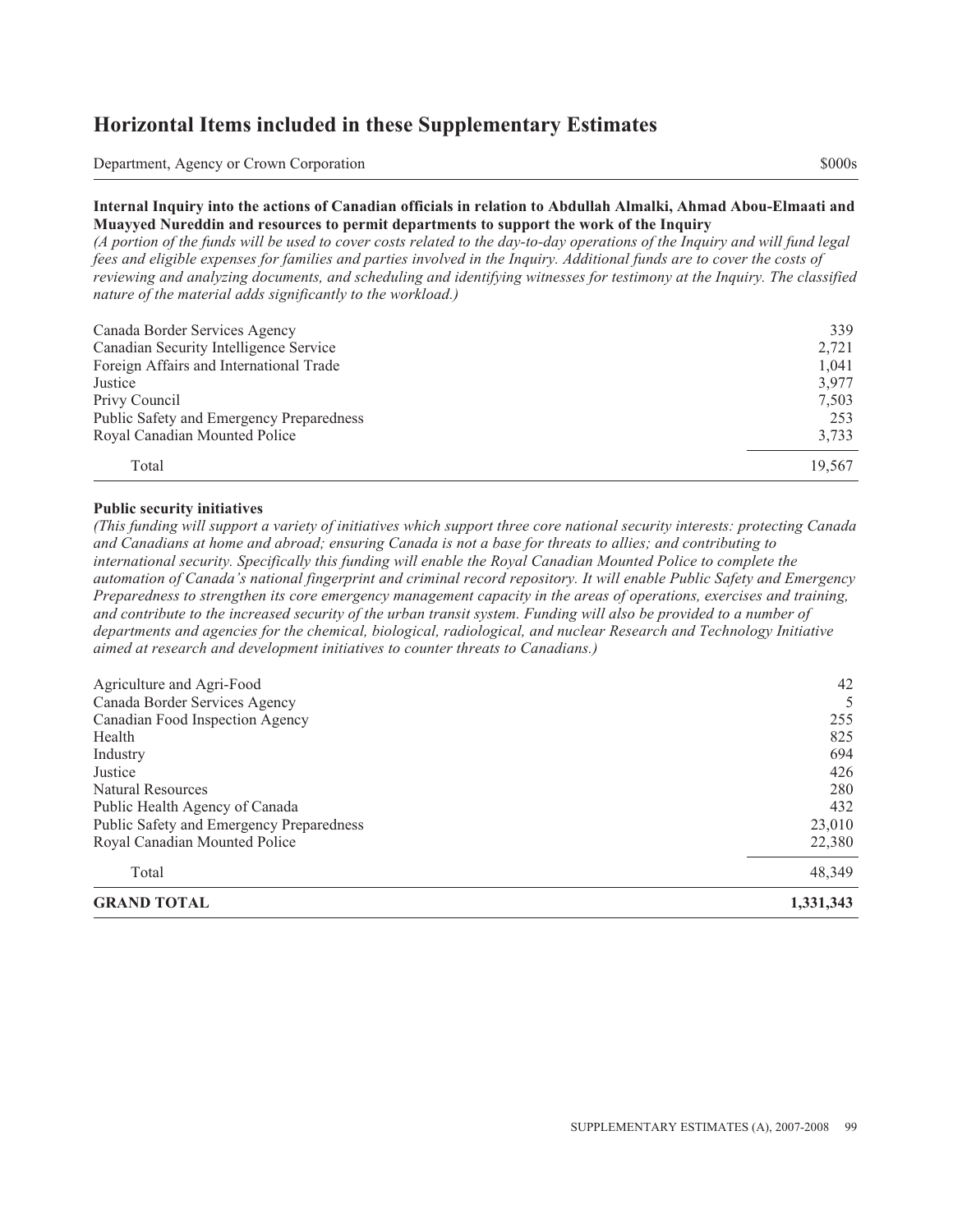Departments routinely request the authority to transfer monies between organizations for various purposes. This table provides a summary of these transactions. Positive amounts reflect organizations that are receiving funds, while negative amounts indicate the reductions to organizations transferring funds out.

The following table reflects transfers displayed in these Supplementary Estimates.

| Department/Agency                                             | Vote                            | <b>Dollars</b> |  |
|---------------------------------------------------------------|---------------------------------|----------------|--|
| For additional operating and capital costs at missions abroad |                                 |                |  |
| Foreign Affairs and International Trade                       | Vote 1 (Operating expenditures) | 1,103,800      |  |
|                                                               | Vote 5 (Capital expenditures)   | 606,600        |  |
| Canadian Security Intelligence Service                        | Vote 20 (Program expenditures)  | (1,710,400)    |  |

**For additional support to the Teasdale-Corti Global Health Research Partnership Program to foster international partnerships and collaboration in support of research and action** 

| International Development Research Centre | Vote 45 (Payments to the International<br>Development Research Centre) | 500,000               |
|-------------------------------------------|------------------------------------------------------------------------|-----------------------|
| Canadian Institutes of Health Research    | Vote 15 (Operating expenditures)<br>Vote 20 (Grants)                   | (68,750)<br>(431,250) |

#### **For amendments to the self-government financial transfer agreements with ten Yukon First Nations**

| Indian Affairs and Northern Development | Vote 10 (Grants and contributions) | 488.387  |
|-----------------------------------------|------------------------------------|----------|
| Health                                  | Vote 5 (Grants and contributions)  | (488.387 |

#### **For contributions in Aid of Academic Relations related to a scholarship program in Latin America and the Caribbean**

| Foreign Affairs and International Trade      | Vote 10 (Grants and contributions) | 750,000   |
|----------------------------------------------|------------------------------------|-----------|
| Canadian International Development<br>Agency | Vote 25 (Grants and contributions) | (750,000) |

#### **For cost adjustments to the Aviation Program**

| <b>Fisheries and Oceans</b> | Vote 1 (Operating expenditures) | 351.590   |
|-----------------------------|---------------------------------|-----------|
| Transport                   | Vote 1 (Operating expenditures) | (351,590) |

#### **For First Nations community policing services**

| Roval Canadian Mounted Police            | Vote 45 (Operating expenditures)  | 31,000,000   |
|------------------------------------------|-----------------------------------|--------------|
| Public Safety and Emergency Preparedness | Vote 5 (Grants and contributions) | (31,000,000) |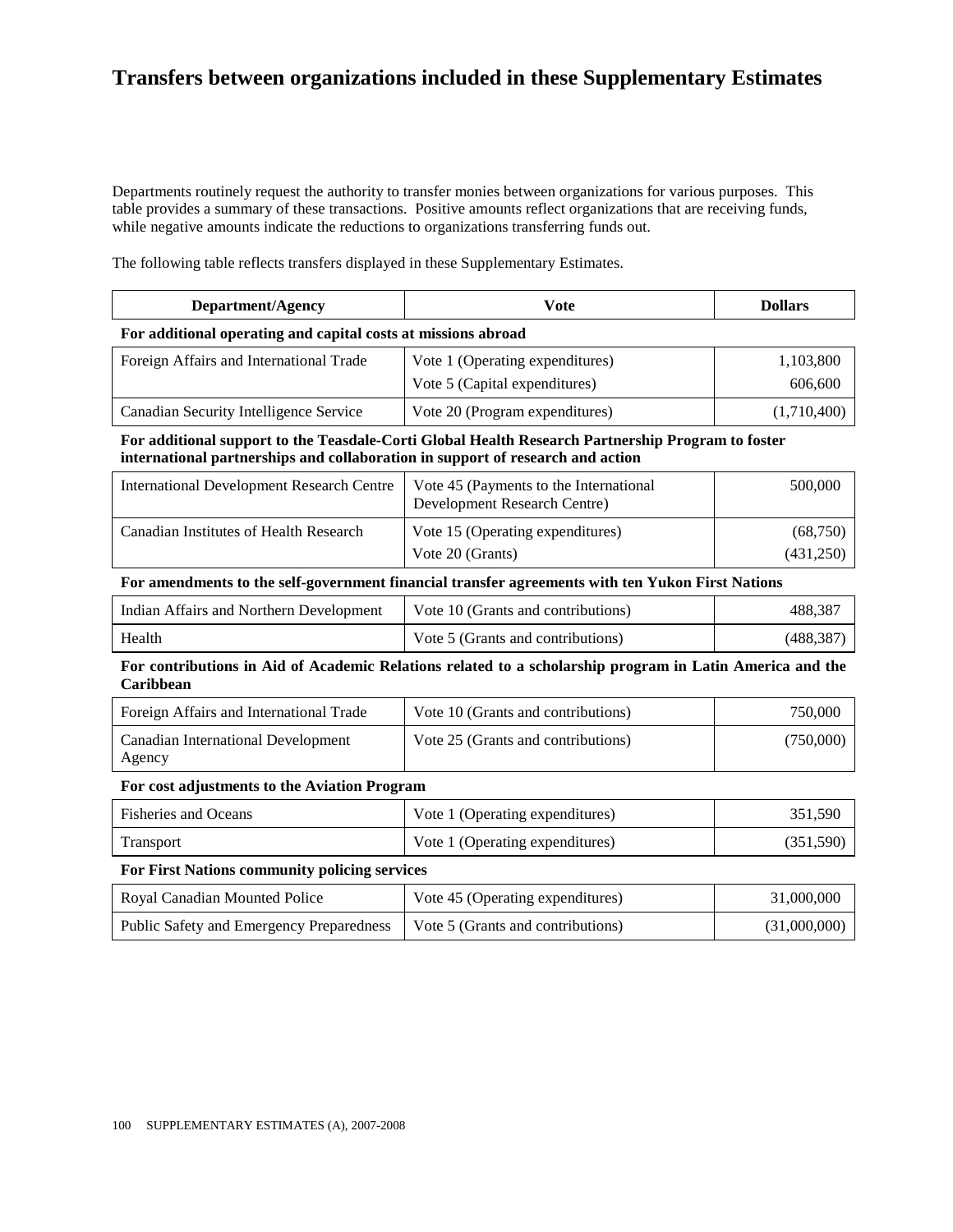| <b>Department/Agency</b>                                                                                                                           | <b>Vote</b>                                                                                            | <b>Dollars</b> |
|----------------------------------------------------------------------------------------------------------------------------------------------------|--------------------------------------------------------------------------------------------------------|----------------|
|                                                                                                                                                    | For First Nations Infrastructure Fund to improve quality of life and the environment for First Nations |                |
| Indian Affairs and Northern Development                                                                                                            | Vote 10 (Grants and contributions)                                                                     | 7,506,000      |
| Office of Infrastructure of Canada                                                                                                                 | Vote 55 (Contributions)                                                                                | (7,506,000)    |
|                                                                                                                                                    | For furthering connectivity to the National Integrated Interagency Information System                  |                |
| <b>Fisheries and Oceans</b>                                                                                                                        | Vote 1 (Operating expenditures)                                                                        | 424,750        |
| National Parole Board                                                                                                                              | Vote 35 (Program expenditures)                                                                         | 272,200        |
| Canadian Security Intelligence Service                                                                                                             | Vote 20 (Program expenditures)                                                                         | 180,500        |
| Foreign Affairs and International Trade                                                                                                            | Vote 1 (Operating expenditures)                                                                        | 156,164        |
| Public Safety and Emergency Preparedness                                                                                                           | Vote 1 (Operating expenditures)                                                                        | (1,033,614)    |
| For government advertising programs                                                                                                                |                                                                                                        |                |
| Finance                                                                                                                                            | Vote 1 (Operating expenditures)                                                                        | 72,000         |
| Human Resources and Skills Development                                                                                                             | Vote 1 (Operating expenditures)                                                                        | (72,000)       |
|                                                                                                                                                    | For increased workload resulting from the implementation of the Canada Shipping Act, 2001              |                |
| Transportation Appeal Tribunal of Canada                                                                                                           | Vote 70 (Program expenditures)                                                                         | 199,250        |
| Transport                                                                                                                                          | Vote 1 (Operating expenditures)                                                                        | (199, 250)     |
| For investments in search and rescue coordination initiatives across Canada                                                                        |                                                                                                        |                |
| <b>Fisheries and Oceans</b>                                                                                                                        | Vote 1 (Operating expenditures)                                                                        | 743,928        |
| Royal Canadian Mounted Police                                                                                                                      | Vote 45 (Operating expenditures)                                                                       | 187,571        |
| <b>National Defence</b>                                                                                                                            | Vote 5 (Capital expenditures)                                                                          | (931, 499)     |
| For legal service requirements for the administration and delivery of the Universal Child Care Benefit to<br>Canadian families with young children |                                                                                                        |                |
| Canada Revenue Agency                                                                                                                              | Vote 1 (Program expenditures)                                                                          | 183,000        |
| Justice                                                                                                                                            | Vote 1 (Operating expenditures)                                                                        | (183,000)      |

**For legal service requirements to address legislative and policy initiatives arising from the 2006 Federal Budget** 

| Canada Revenue Agency | Vote 1 (Program expenditures)   | 196.000   |
|-----------------------|---------------------------------|-----------|
| Justice               | Vote 1 (Operating expenditures) | (196,000) |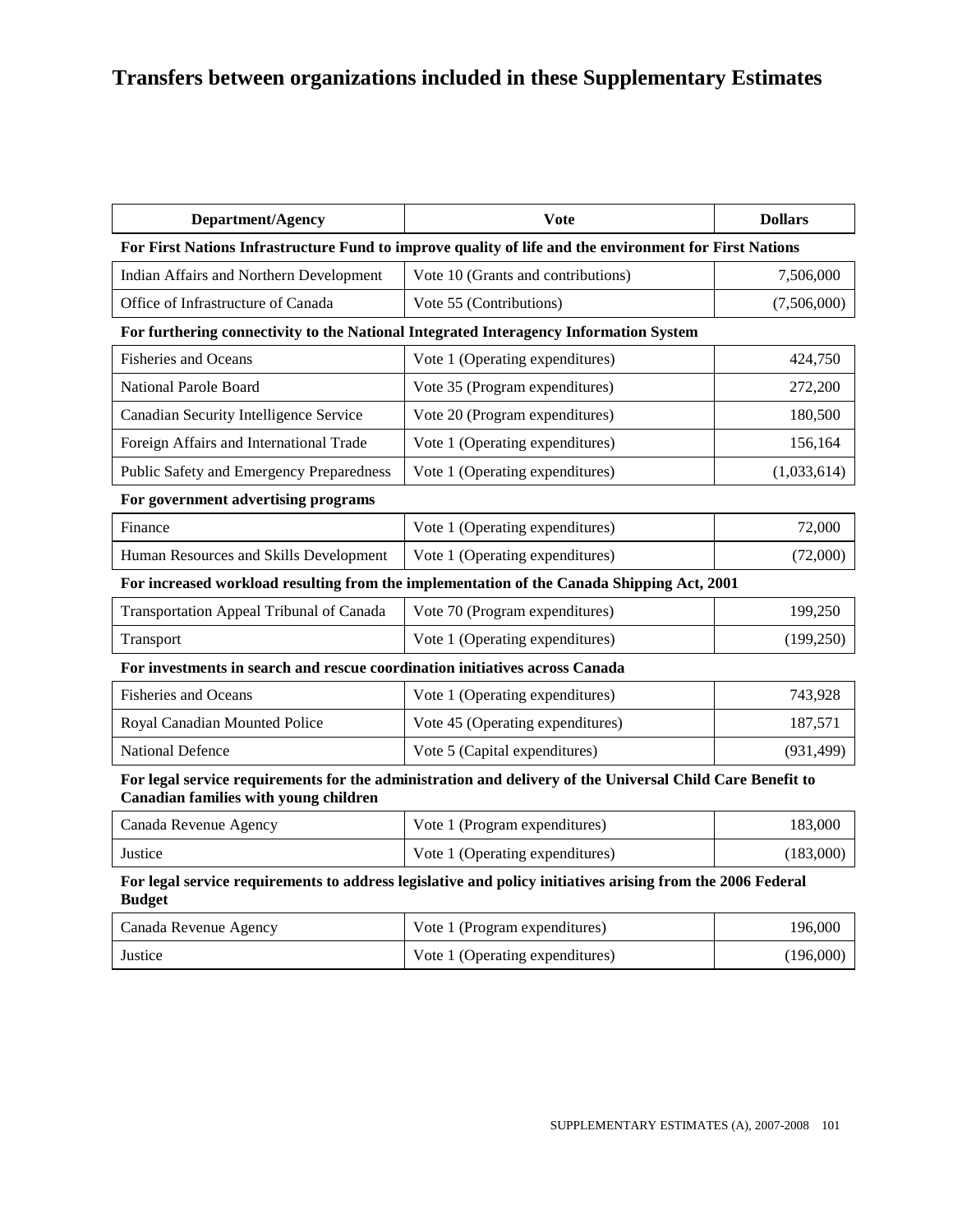| Department/Agency                                                                                                                | <b>Vote</b>                                           | <b>Dollars</b>    |  |
|----------------------------------------------------------------------------------------------------------------------------------|-------------------------------------------------------|-------------------|--|
| For legal service requirements to implement the national initiative to address inter-provincial tax avoidance<br>by corporations |                                                       |                   |  |
| Canada Revenue Agency                                                                                                            | Vote 1 (Program expenditures)                         | 223,000           |  |
| Justice                                                                                                                          | Vote 1 (Operating expenditures)                       | (223,000)         |  |
| For operating costs related to the International Fisheries and Governance Strategy                                               |                                                       |                   |  |
| Foreign Affairs and International Trade                                                                                          | Vote 1 (Operating expenditures)                       | 275,000           |  |
| <b>Fisheries and Oceans</b>                                                                                                      | Vote 1 (Operating expenditures)                       | (275,000)         |  |
| For public security initiatives                                                                                                  |                                                       |                   |  |
| Royal Canadian Mounted Police                                                                                                    | Vote 45 (Operating expenditures)                      | 1,500,000         |  |
| Health                                                                                                                           | Vote 1 (Operating expenditures)                       | 825,000           |  |
| Industry                                                                                                                         | Vote 1 (Operating expenditures)                       | 694,000           |  |
| Public Health Agency of Canada                                                                                                   | Vote 35 (Operating expenditures)                      | 432,000           |  |
| Justice                                                                                                                          | Vote 1 (Operating expenditures)                       | 426,000           |  |
| <b>Natural Resources</b>                                                                                                         | Vote 5 (Capital expenditures)                         | 280,000           |  |
| Canadian Food Inspection Agency                                                                                                  | Vote 30 (Operating expenditures and<br>contributions) | 255,000           |  |
| Agriculture and Agri-Food                                                                                                        | Vote 5 (Capital expenditures)                         | 42,000            |  |
| Canada Border Services Agency                                                                                                    | Vote 10 (Operating expenditures)                      | 5,000             |  |
| Transport                                                                                                                        | Vote 1 (Operating expenditures)                       | (431,000)         |  |
| <b>National Defence</b>                                                                                                          | Vote 5 (Capital expenditures)                         | (1,834,000)       |  |
| Public Safety and Emergency Preparedness                                                                                         | Vote 1 (Operating expenditures)                       | (2,194,000)       |  |
| For research to inform policy development related to sport participation                                                         |                                                       |                   |  |
| <b>Social Sciences and Humanities Research</b><br>Council                                                                        | Vote 80 (Operating expenditures)<br>Vote 85 (Grants)  | 10,000<br>671,938 |  |
| Canadian Heritage                                                                                                                | Vote 1 (Operating expenditures)                       | (10,000)          |  |
|                                                                                                                                  | Vote 5 (Grants and contributions)                     | (671,938)         |  |
| For salary adjustments within the Ministry                                                                                       |                                                       |                   |  |
| <b>Canadian Environmental Assessment</b><br>Agency                                                                               | Vote 15 (Program expenditures)                        | 37,200            |  |
| Environment                                                                                                                      | Vote 1 (Operating expenditures)                       | (37,200)          |  |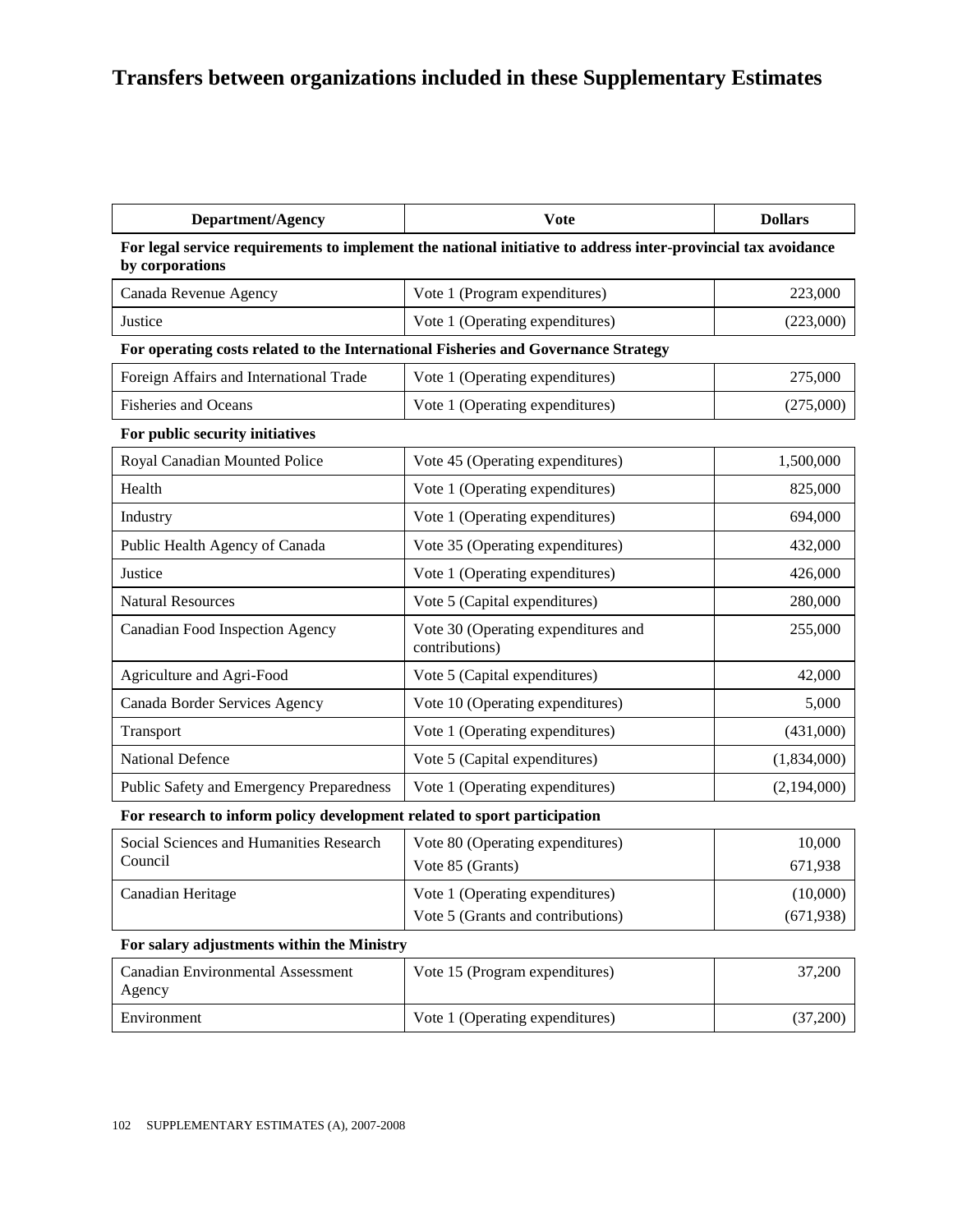| Department/Agency                                                                                        | Vote                            | <b>Dollars</b> |
|----------------------------------------------------------------------------------------------------------|---------------------------------|----------------|
| For the Border Infrastructure Fund relating to investments in infrastructure to reduce border congestion |                                 |                |
| Canada Border Services Agency                                                                            | Vote 15 (Capital expenditures)  | 15,000,000     |
| Transport                                                                                                | Vote 1 (Operating expenditures) | 141.067        |

Office of Infrastructure of Canada Vote 55 (Contributions) (15,141,067)

#### **For the Canada Strategic Infrastructure Fund relating to investments in public infrastructure projects designed to improve the quality of life in both urban and rural communities**

| Transport                                   | Vote 1 (Operating expenditures) | 580.102    |
|---------------------------------------------|---------------------------------|------------|
| <b>Atlantic Canada Opportunities Agency</b> | Vote 1 (Operating expenditures) | 57,000     |
| Industry                                    | Vote 1 (Operating expenditures) | 34.343     |
| Office of Infrastructure of Canada          | Vote 55 (Contributions)         | (671, 445) |

#### **For the Canadian Musical Diversity component under the Canada Music Fund**

| Canada Council for the Arts | Vote 10 (Payments to the Canada Council for<br>the Arts) | 250,000   |
|-----------------------------|----------------------------------------------------------|-----------|
| Canadian Heritage           | Vote 5 (Grants and contributions)                        | (250,000) |

#### **For the change in responsibility for port facilities at Harbour Breton, Newfoundland**

| <b>Fisheries and Oceans</b> | Vote 1 (Operating expenditures) | 500,000   |
|-----------------------------|---------------------------------|-----------|
| <b>Transport</b>            | Vote 1 (Operating expenditures) | (500.000) |

### **For the cost of the independent investigation on the Royal Canadian Mounted Police pension and insurance plans**

| Public Safety and Emergency Preparedness | Vote 1 (Operating expenditures)  | 1,882,651   |
|------------------------------------------|----------------------------------|-------------|
| Royal Canadian Mounted Police            | Vote 45 (Operating expenditures) | (1,882,651) |

**For the design and construction of the International Vaccine Centre's (InterVac) Biosafety Level III Containment Facility in Saskatoon** 

| <b>Western Economic Diversification</b> | Vote 5 (Grants and contributions)                     | 5,000,000   |
|-----------------------------------------|-------------------------------------------------------|-------------|
| Canadian Food Inspection Agency         | Vote 30 (Operating expenditures and<br>contributions) | (2,000,000) |
| Public Health Agency of Canada          | Vote 35 (Operating expenditures)                      | (3,000,000) |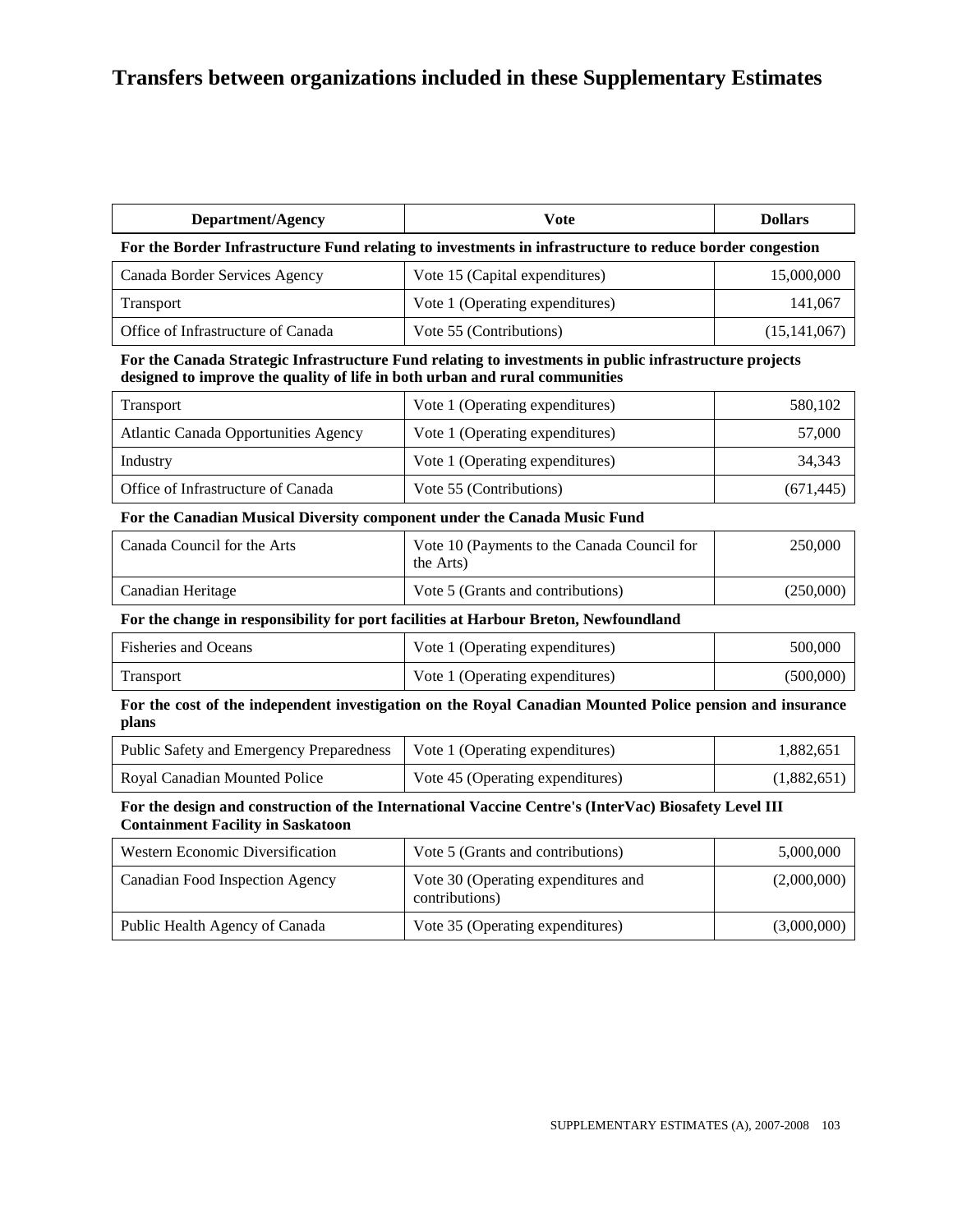| Department/Agency | ′ot€ | <b>Dollars</b> |
|-------------------|------|----------------|
|                   |      |                |

**For the development of Official Language Minority Communities (Interdepartmental Partnership with the Official Language Communities)** 

| Telefilm Canada                  | Vote 105 (Payments to Telefilm Canada to be<br>used for the purposes set out in the Telefilm<br>Canada Act) | 550,000     |
|----------------------------------|-------------------------------------------------------------------------------------------------------------|-------------|
| Agriculture and Agri-Food        | Vote 10 (Grants and contributions)                                                                          | 400,000     |
| National Arts Centre Corporation | Vote 50 (Payments to the National Arts Centre<br>Corporation)                                               | 192.640     |
| Industry                         | Vote 1 (Operating expenditures)                                                                             | 15,323      |
| Canadian Heritage                | Vote 5 (Grants and contributions)                                                                           | (1,157,963) |

### **For the establishment of the Portrait Gallery of Canada**

| Library and Archives of Canada              | Vote 45 (Program expenditures)  | 23.162.000   |
|---------------------------------------------|---------------------------------|--------------|
| <b>Public Works and Government Services</b> | Vote 1 (Operating expenditures) | (691,000)    |
|                                             | Vote 5 (Capital expenditures)   | (22.471.000) |

#### **For the Global Peace and Security Fund to continue Canadian support to the African Union peace operations in Darfur**

| Foreign Affairs and International Trade      | Vote 10 (Grants and contributions) | 11.867.339   |
|----------------------------------------------|------------------------------------|--------------|
| Canadian International Development<br>Agency | Vote 25 (Grants and contributions) | (11,867,339) |

### **For the initial planning related to policing and security for the 2010 Olympic and Paralympic Winter Games**

| Public Safety and Emergency Preparedness | Vote 1 (Operating expenditures)  | 200,000   |
|------------------------------------------|----------------------------------|-----------|
| Public Health Agency of Canada           | Vote 35 (Operating expenditures) | 50,000    |
| Royal Canadian Mounted Police            | Vote 45 (Operating expenditures) | (250,000) |

#### **For the Institute for Connectivity in the Americas project to encourage the equitable use of information and communication technology to improve democratic governance and to promote social and economic development in the Americas region**

| International Development Research Centre    | Vote 45 (Payments to the International<br>Development Research Centre) | 2,000,000   |
|----------------------------------------------|------------------------------------------------------------------------|-------------|
| Canadian International Development<br>Agency | Vote 25 (Grants and contributions)                                     | (2,000,000) |

#### **For the Joint Learning Program, a unique initiative that supports the federal government's goal to develop more collaborative relationships with bargaining agents**

| <b>Public Service Human Resources</b><br>Management Agency of Canada | Vote 35 (Program expenditures)     | 448,000   |
|----------------------------------------------------------------------|------------------------------------|-----------|
| <b>Treasury Board Secretariat</b>                                    | Vote 20 (Public Service Insurance) | (448,000) |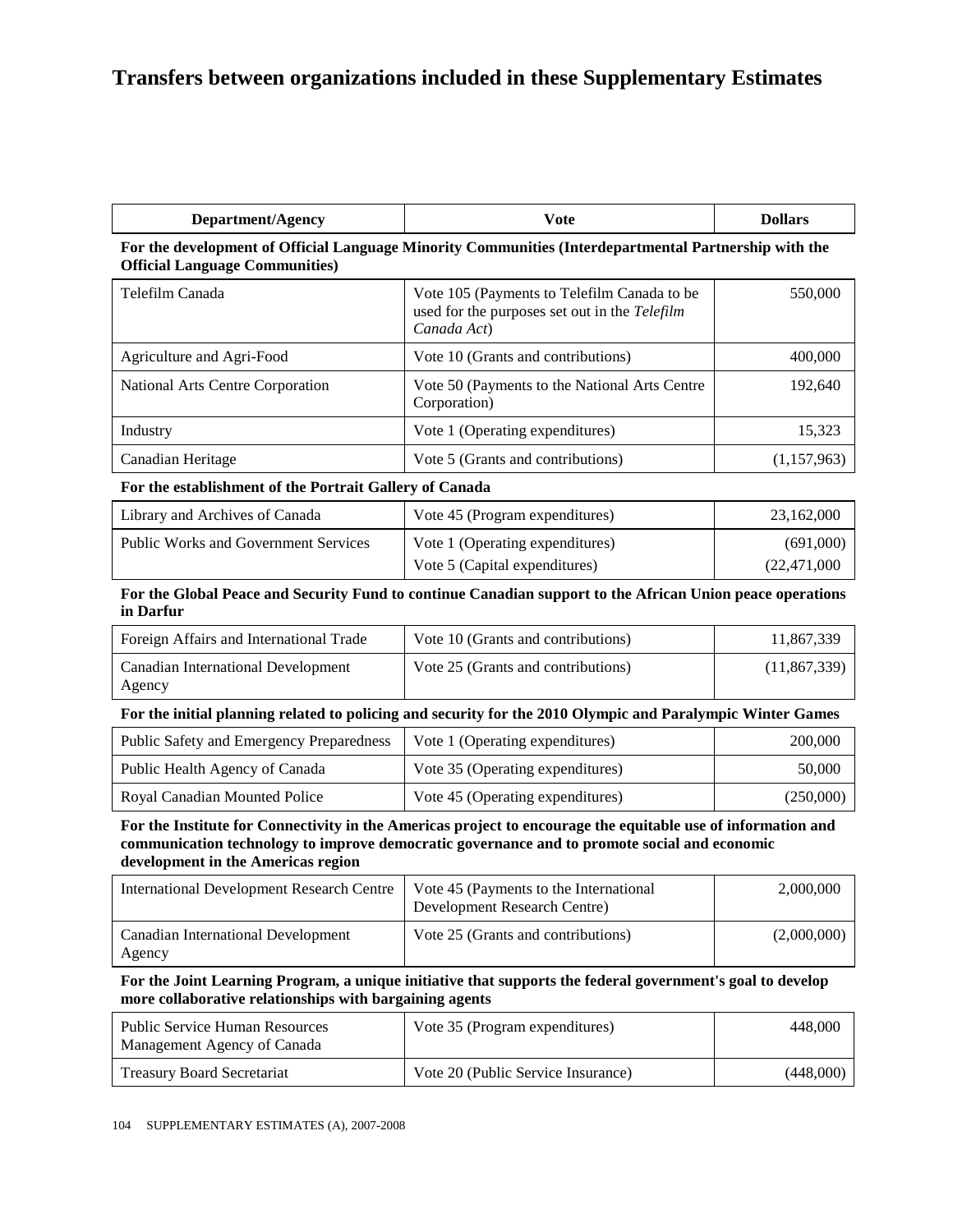| 0.0300<br>. Je-<br>-une<br>-<br>ิบ | ⁄ ote | $\sim$<br>----<br>lai 5 |
|------------------------------------|-------|-------------------------|
|                                    |       |                         |

**For the merging of the Canada Language Council and the Canadian Association of Private Language Schools to establish common accreditation standards** 

| Foreign Affairs and International Trade | Vote 10 (Grants and contributions) | 50,000   |
|-----------------------------------------|------------------------------------|----------|
| Canadian Heritage                       | Vote 5 (Grants and contributions)  | (50,000) |

**For the participation of Aboriginal youth in a training program designed to encourage a career in law enforcement** 

| Royal Canadian Mounted Police                                                | Vote 45 (Operating expenditures) | 200,000   |
|------------------------------------------------------------------------------|----------------------------------|-----------|
| Public Safety and Emergency Preparedness   Vote 5 (Grants and contributions) |                                  | (200.000) |

**For the payment of assessed contributions representing Canada's membership in the Rotterdam Convention on the Prior Informed Consent for Certain Hazardous Chemicals and Pesticides in International Trade and in the Stockholm Convention on Persistent Organic Pollutants** 

| Foreign Affairs and International Trade | Vote 10 (Grants and contributions) | 109,000  |
|-----------------------------------------|------------------------------------|----------|
| Indian Affairs and Northern Development | Vote 10 (Grants and contributions) | (25,000) |
| Environment                             | Vote 1 (Operating expenditures)    | (42,000) |
| Health                                  | Vote 1 (Operating expenditures)    | (42,000) |

#### **For the Public Education and Citizen Engagement Strategy**

| Correctional Service                     | Vote 25 (Operating expenditures, grants and<br>contributions) | 260,000   |
|------------------------------------------|---------------------------------------------------------------|-----------|
| Public Safety and Emergency Preparedness | Vote 1 (Operating expenditures)                               | (260,000) |

#### **For the Radarsat-2 project**

| Industry              | Vote 1 (Operating expenditures) | 3,000,000   |
|-----------------------|---------------------------------|-------------|
| Canadian Space Agency | Vote 30 (Capital expenditures)  | (3,000,000) |

#### **For the reimbursement of accommodation requirements**

| Natural Resources                           | Vote 1 (Operating expenditures) | 262.679   |
|---------------------------------------------|---------------------------------|-----------|
| <b>Public Works and Government Services</b> | Vote 1 (Operating expenditures) | (262,679) |

#### **For the Surplus Federal Real Property for the Homelessness Initiative**

| <b>Public Works and Government Services</b> | Vote 1 (Operating expenditures)   | 3,000,000   |
|---------------------------------------------|-----------------------------------|-------------|
| Human Resources and Skills Development      | Vote 5 (Grants and contributions) | (3,000,000) |

#### **For the Task Force established to provide advice on strengthening the accountability and governance of the Royal Canadian Mounted Police**

| Public Safety and Emergency Preparedness | Vote 1 (Operating expenditures)  | 1.500.000   |
|------------------------------------------|----------------------------------|-------------|
| Royal Canadian Mounted Police            | Vote 45 (Operating expenditures) | (1,500,000) |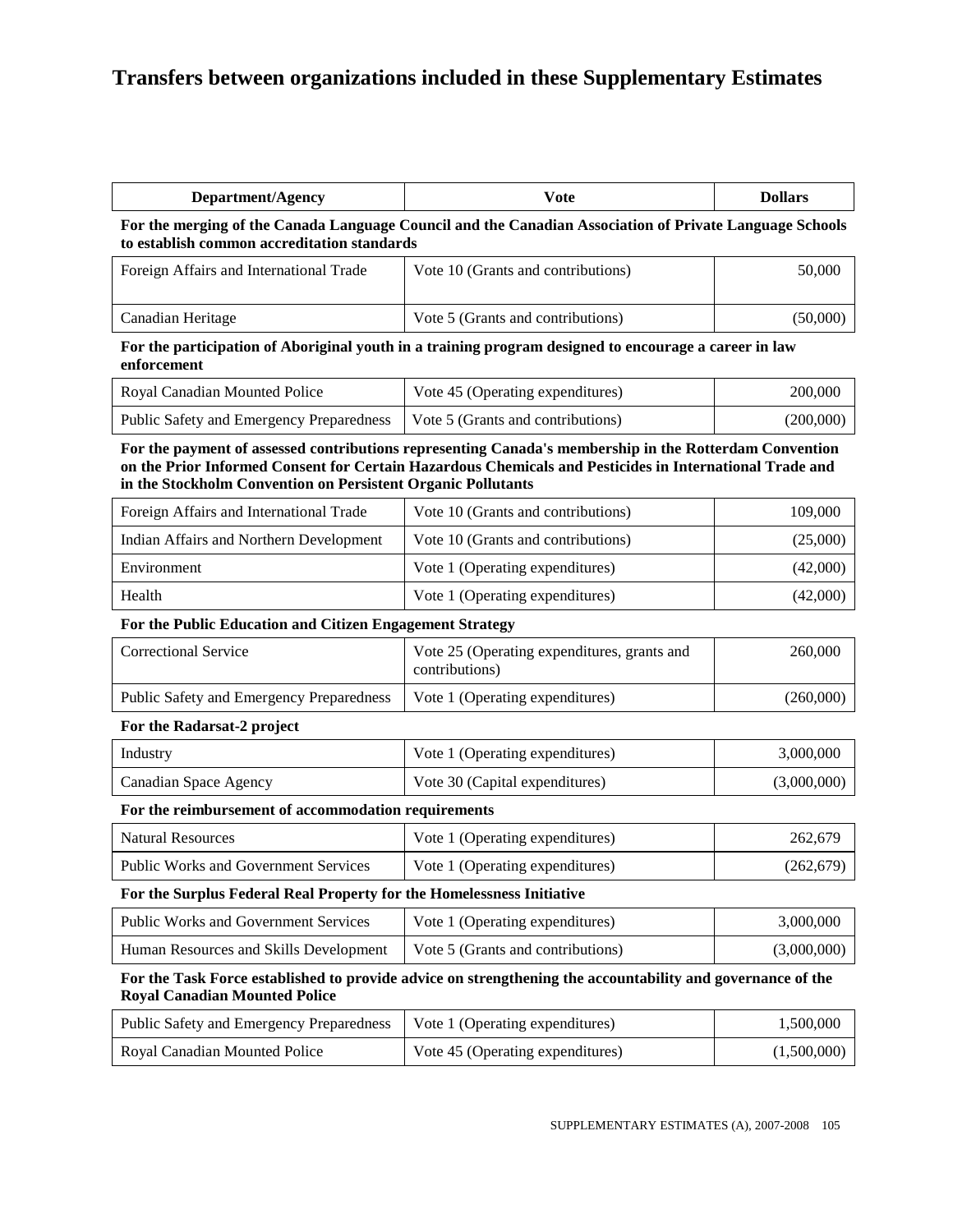| Department/Agency                                                    | <b>Vote</b>                                                                                                    | <b>Dollars</b> |  |
|----------------------------------------------------------------------|----------------------------------------------------------------------------------------------------------------|----------------|--|
| For the transfer of information technology services                  |                                                                                                                |                |  |
| <b>Correctional Service</b>                                          | Vote 25 (Operating expenditures, grants and<br>contributions)                                                  | 2,600,000      |  |
| <b>National Parole Board</b>                                         | Vote 35 (Program expenditures)                                                                                 | (2,600,000)    |  |
|                                                                      | For the update of the Model National Energy Code of Canada for Buildings document                              |                |  |
| National Research Council of Canada                                  | Vote 55 (Operating expenditures)                                                                               | 649,515        |  |
| <b>Natural Resources</b>                                             | Vote 1 (Operating expenditures)                                                                                | (649, 515)     |  |
|                                                                      | Funding for the establishment of the Office of the Public Sector Integrity Commissioner                        |                |  |
| Office of the Public Sector Integrity<br>Commissioner                | Vote 27 (Program expenditures)                                                                                 | 1,425,420      |  |
| <b>Public Service Human Resources</b><br>Management Agency of Canada | Vote 35 (Program expenditures)                                                                                 | (1,425,420)    |  |
| In support of a joint Life and Physical Sciences Initiative          |                                                                                                                |                |  |
| <b>Canadian Space Agency</b>                                         | Vote 25 (Operating expenditures)                                                                               | 150,000        |  |
| Atlantic Canada Opportunities Agency                                 | Vote 5 (Grants and contributions)                                                                              | (150,000)      |  |
| <b>Population and Public Health Branch</b>                           | To adjust for the allocation of resources following the transfer of the control and supervision of the         |                |  |
| Public Health Agency of Canada                                       | Vote 35 (Operating expenditures)                                                                               | 622,800        |  |
| Health                                                               | Vote 1 (Operating expenditures)                                                                                | (622, 800)     |  |
| with the Government of Canada                                        | To enable Aboriginal organizations to develop a more focussed and streamlined core funding relationship        |                |  |
| Indian Affairs and Northern Development                              | Vote 10 (Grants and contributions)                                                                             | 1,920,615      |  |
|                                                                      | Vote 20 (Office of the Federal Interlocutor for<br>Métis and non-Status Indians - Operating<br>expenditures)   | 242,105        |  |
|                                                                      | Vote 25 (Office of the Federal Interlocutor for<br>Métis and non-Status Indians - Contributions)               | 4,934,750      |  |
| Canadian Heritage                                                    | Vote 1 (Operating expenditures)                                                                                | (242, 105)     |  |
|                                                                      | Vote 5 (Grants and contributions)                                                                              | (6,855,365)    |  |
| ethnocultural communities (Inclusive Institutions Initiative)        | To ensure that new and existing federal policies, programs and services respond to the priorities and needs of |                |  |
| <b>Correctional Service</b>                                          | Vote 25 (Operating expenditures, grants and                                                                    | 100,000        |  |

| Correctional Service | Vote 25 (Operating expenditures, grants and<br>contributions) | 100.000   |
|----------------------|---------------------------------------------------------------|-----------|
| Canadian Heritage    | Vote 1 (Operating expenditures)                               | (100.000) |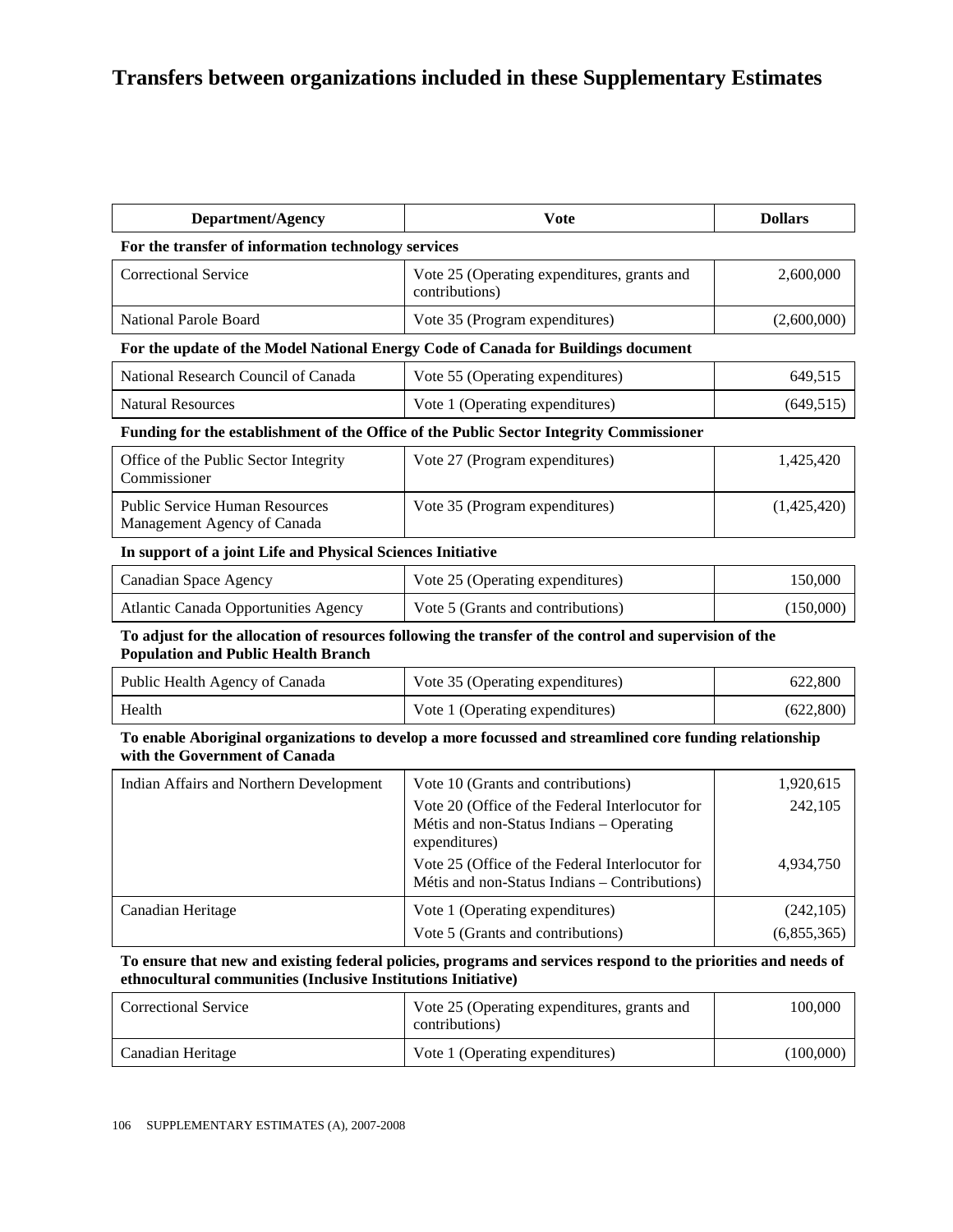| <b>Department/Agency</b>                                                                        | <b>V</b> ote                                                                                            | <b>Dollars</b>  |  |
|-------------------------------------------------------------------------------------------------|---------------------------------------------------------------------------------------------------------|-----------------|--|
| To fund health services and health population research relevant to the surveillance of diabetes |                                                                                                         |                 |  |
| Canadian Institutes of Health Research                                                          | Vote 20 (Grants)                                                                                        | 349,999         |  |
| Public Health Agency of Canada                                                                  | Vote 40 (Grants and contributions)                                                                      | (149,999)       |  |
| Health                                                                                          | Vote 1 (Operating expenditures)                                                                         | (200,000)       |  |
| To fund influenza research to strengthen Canada's pandemic preparedness capacity                |                                                                                                         |                 |  |
| Canadian Institutes of Health Research                                                          | Vote 20 (Grants)                                                                                        | 350,000         |  |
| Public Health Agency of Canada                                                                  | Vote 40 (Grants and contributions)                                                                      | (350,000)       |  |
|                                                                                                 | To implement and administer the 2006 Canada-United States Softwood Lumber Agreement                     |                 |  |
| Canada Revenue Agency                                                                           | Vote 1 (Program expenditures)                                                                           | 171,000         |  |
| Justice                                                                                         | Vote 1 (Operating expenditures)                                                                         | (171,000)       |  |
| education, marketing and treatment initiatives                                                  | To implement the Prevention and Treatment Action Plans of the National Anti-Drug Strategy focusing on   |                 |  |
| Justice                                                                                         | Vote 1 (Operating expenditures)                                                                         | 547,509         |  |
| Health                                                                                          | Vote 1 (Operating expenditures)                                                                         | (547,509)       |  |
| To manage accommodation and real property services                                              |                                                                                                         |                 |  |
| Canada Revenue Agency                                                                           | Vote 1 (Program expenditures)                                                                           | 257,146,488     |  |
| <b>Public Works and Government Services</b>                                                     | Vote 1 (Operating expenditures)                                                                         | (257, 146, 488) |  |
| research program in the Arctic and Antarctic                                                    | To prepare for Canada's participation in International Polar Year 2007-2008, an extensive international |                 |  |
| Natural Sciences and Engineering Research<br>Council                                            | Vote 75 (Grants)                                                                                        | 46,656          |  |
| Health                                                                                          | Vote 1 (Operating expenditures)                                                                         | (46, 656)       |  |
|                                                                                                 | To promote public awareness and community participation in National Aboriginal Day events               |                 |  |
| Canadian Heritage                                                                               | Vote 5 (Grants and contributions)                                                                       | 112,000         |  |
| Indian Affairs and Northern Development                                                         | Vote 10 (Grants and contributions)                                                                      | (112,000)       |  |
|                                                                                                 | To promote the active participation of young Canadian leaders throughout Canada (Action Canada)         |                 |  |
| Canadian Heritage                                                                               | Vote 5 (Grants and contributions)                                                                       | 200,000         |  |
| Industry                                                                                        | Vote 1 (Operating expenditures)                                                                         | (200,000)       |  |
|                                                                                                 | To provide funding and support for grants and awards through the Open Grants Competition                |                 |  |
| Canadian Institutes of Health Research                                                          | Vote 20 (Grants)                                                                                        | 291,000         |  |
| Health                                                                                          | Vote 5 (Grants and contributions)                                                                       | (291,000)       |  |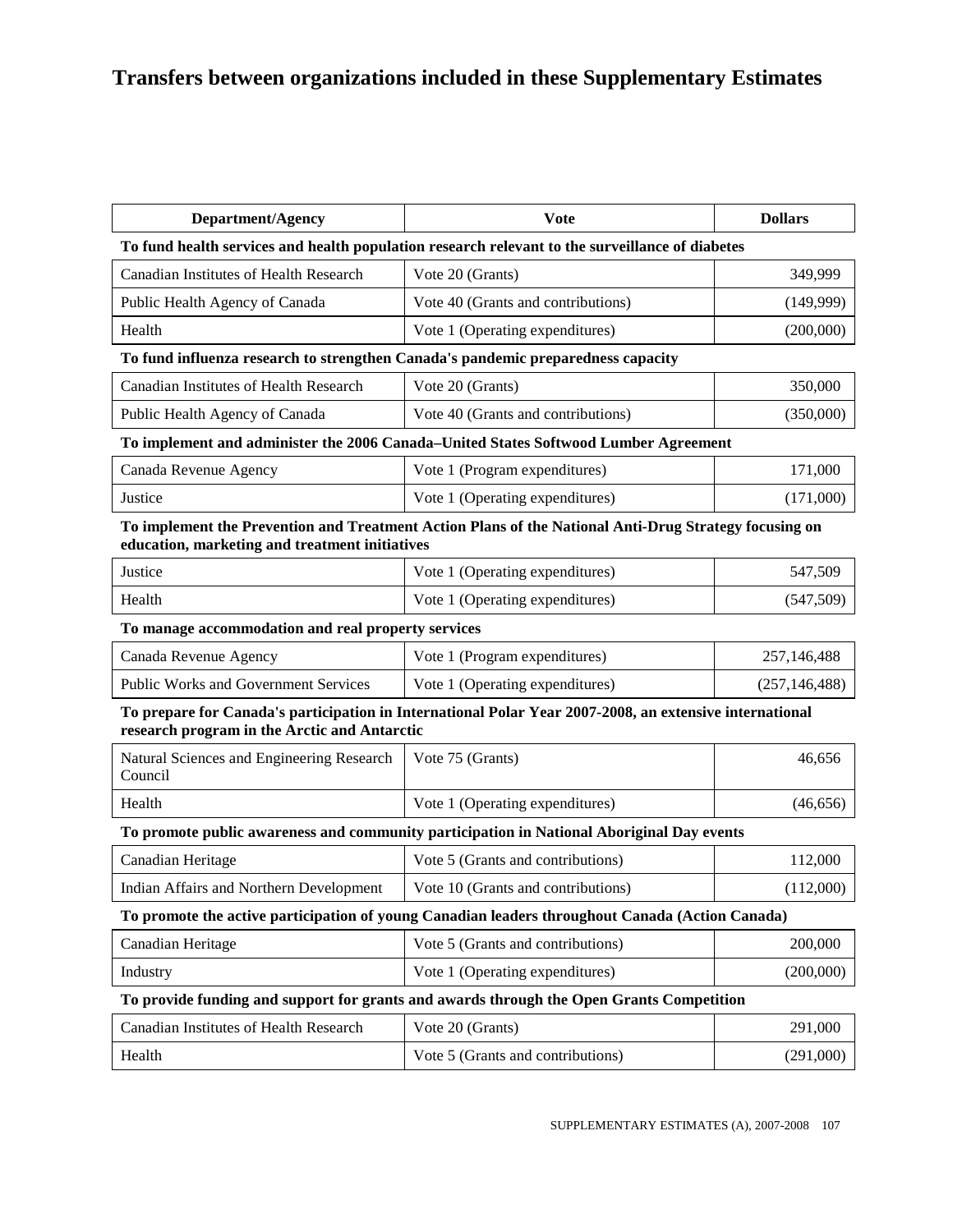| <b>Department/Agency</b>                                            | <b>Vote</b>                                                      | <b>Dollars</b>          |
|---------------------------------------------------------------------|------------------------------------------------------------------|-------------------------|
| To provide support to departmental staff located at missions abroad |                                                                  |                         |
| Foreign Affairs and International Trade                             | Vote 1 (Operating expenditures)<br>Vote 5 (Capital expenditures) | 12,859,220<br>5,208,100 |
| <b>Public Works and Government Services</b>                         | Vote 1 (Operating expenditures)                                  | (49,700)                |
| <b>Natural Resources</b>                                            | Vote 1 (Operating expenditures)                                  | (83,000)                |
| Royal Canadian Mounted Police                                       | Vote 45 (Operating expenditures)                                 | (119,000)               |
| Canada Revenue Agency                                               | Vote 1 (Program expenditures)                                    | (230,500)               |
| Agriculture and Agri-Food                                           | Vote 1 (Operating expenditures)                                  | (243,500)               |
| Public Safety and Emergency Preparedness                            | Vote 1 (Operating expenditures)                                  | (251,500)               |
| Health                                                              | Vote 1 (Operating expenditures)                                  | (267, 840)              |
| <b>Treasury Board Secretariat</b>                                   | Vote 1 (Operating expenditures)                                  | (271,600)               |
| <b>Veterans Affairs</b>                                             | Vote 1 (Operating expenditures)                                  | (301,000)               |
| Justice                                                             | Vote 1 (Operating expenditures)                                  | (366,700)               |
| Canadian Food Inspection Agency                                     | Vote 30 (Operating expenditures and<br>contributions)            | (434,000)               |
| Canadian Heritage                                                   | Vote 1 (Operating expenditures)                                  | (671, 400)              |
| Canada Border Services Agency                                       | Vote 10 (Operating expenditures)                                 | (753,900)               |
| <b>National Defence</b>                                             | Vote 1 (Operating expenditures)                                  | (1,150,280)             |
| <b>Canadian International Development</b><br>Agency                 | Vote 25 (Grants and contributions)                               | (4,477,400)             |
| Citizenship and Immigration                                         | Vote 1 (Operating expenditures)                                  | (8,396,000)             |

### **To share expenses for statistical reports on the arts in Canada**

| Canadian Heritage           | Vote 1 (Operating expenditures)                          | 23,673    |
|-----------------------------|----------------------------------------------------------|-----------|
| Canada Council for the Arts | Vote 10 (Payments to the Canada Council for<br>the Arts) | (23, 673) |

### **To support Aboriginal involvement in aquatic species at risk activities under the** *Species at Risk Act*

| <b>Fisheries and Oceans</b> | Vote 10 (Grants and contributions) | 722.592    |
|-----------------------------|------------------------------------|------------|
| Environment                 | Vote 10 (Grants and contributions) | (722, 592) |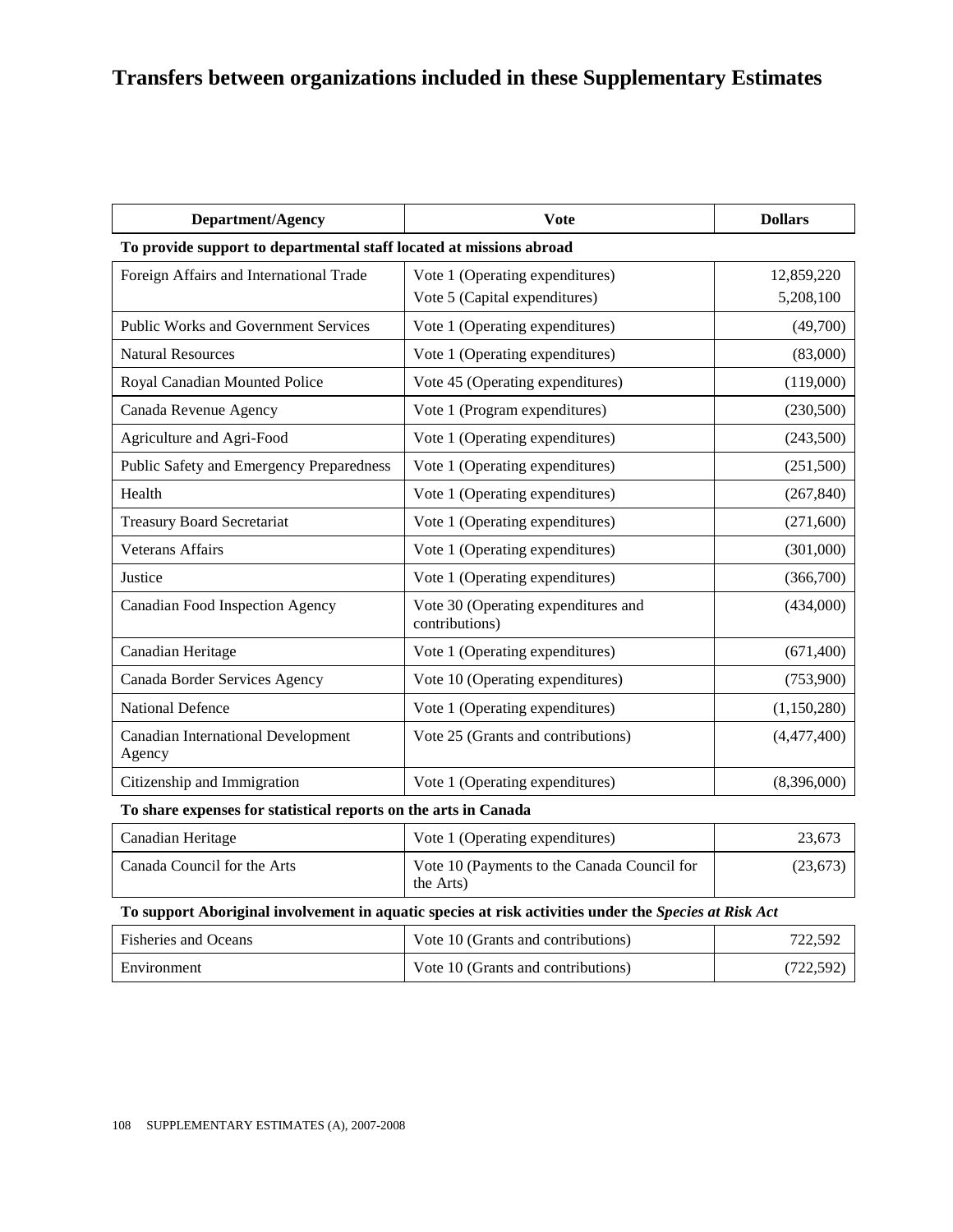| Department/Agency | vu | ollars |
|-------------------|----|--------|
|                   |    |        |

**To support multilateral collaboration in French-language theatre, and to ensure Canada's participation in the Commission internationale du théâtre francophone meetings** 

| Canada Council for the Arts | Vote 10 (Payments to the Canada Council for<br>the Arts) | 230.000   |
|-----------------------------|----------------------------------------------------------|-----------|
| Canadian Heritage           | Vote 5 (Grants and contributions)                        | (230,000) |

**To support the biennial theatre festival for professional francophone theatres in minority regions in Canada and internationally (Festival Zone Théâtrale)** 

| National Arts Centre Corporation | Vote 50 (Payments to the National Arts Centre<br>Corporation) | 150.000   |
|----------------------------------|---------------------------------------------------------------|-----------|
| Canadian Heritage                | Vote 5 (Grants and contributions)                             | (150,000) |

**To support the Canada Research Chairs at the Royal Military College** 

| <b>National Defence</b>                              | Vote 1 (Operating expenditures) | 402,500   |
|------------------------------------------------------|---------------------------------|-----------|
| Social Sciences and Humanities Research<br>Council   | Vote 85 (Grants)                | (70,000)  |
| Natural Sciences and Engineering Research<br>Council | Vote 75 (Grants)                | (332,500) |

#### **To support the Canadian Chair in Marine Environmental Protection at the World Maritime University**

| <b>Fisheries and Oceans</b> | Vote 10 (Grants and contributions) | 75,000   |
|-----------------------------|------------------------------------|----------|
| <b>Transport</b>            | Vote 1 (Operating expenditures)    | (75,000) |

### **To support the Canadian Health Services Research Foundation's Community Health Nursing Study**

| Public Health Agency of Canada | Vote 40 (Grants and contributions) | 55.000   |
|--------------------------------|------------------------------------|----------|
| Health                         | Vote 1 (Operating expenditures)    | (55,000) |

**To support the celebrations of the 100th anniversary of the creation of the National Battlefields Commission and the Battlefields Park in Quebec City** 

| National Battlefields Commission | Vote 55 (Program expenditures)  | 325,000   |
|----------------------------------|---------------------------------|-----------|
| Canadian Heritage                | Vote 1 (Operating expenditures) | (325,000) |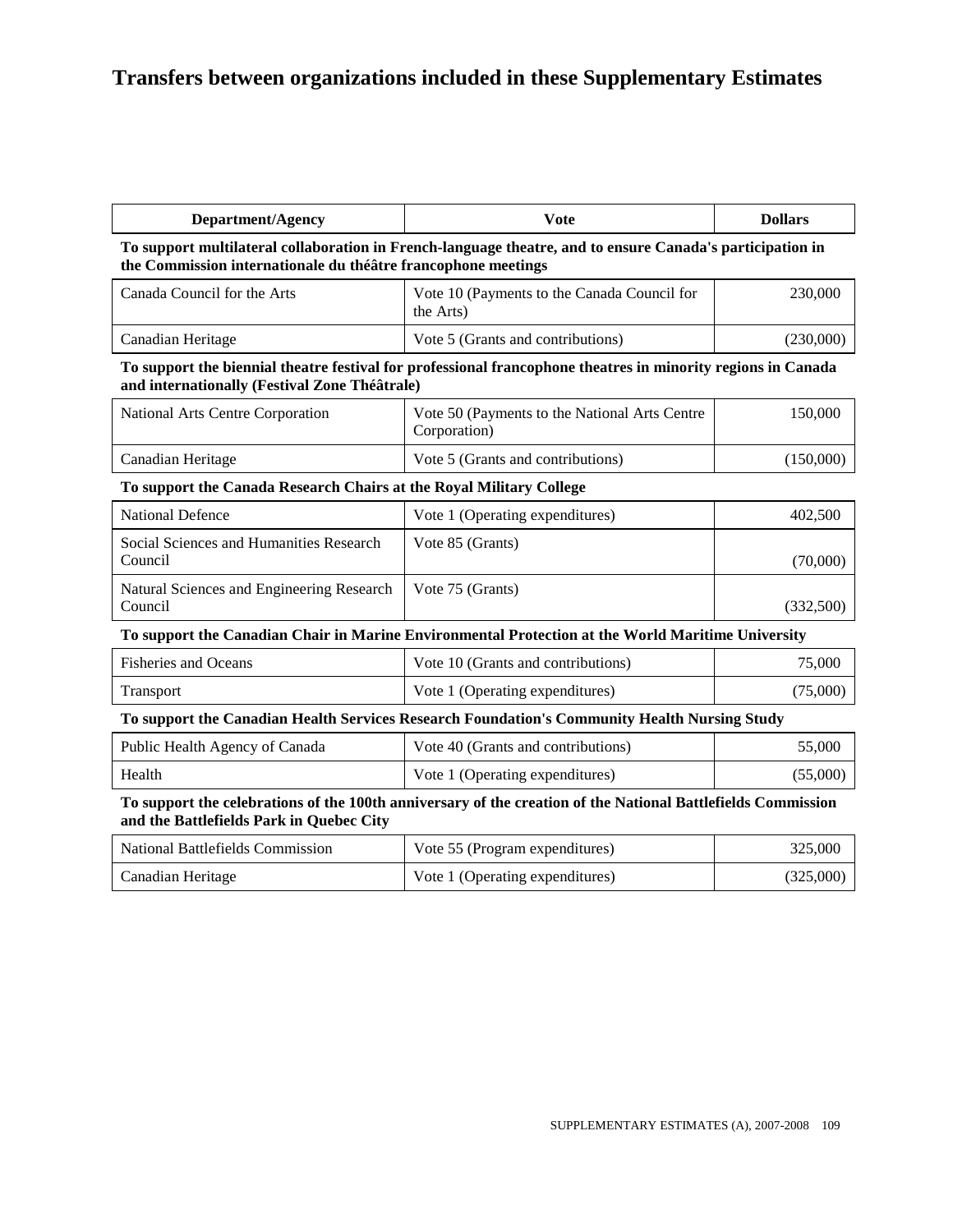| Department/Agency | √ote | Dollars |
|-------------------|------|---------|
|-------------------|------|---------|

#### **To support the Centres of Excellence in fostering and funding policy research related to immigration, integration and diversity (Metropolis Project)**

| Social Sciences and Humanities Research<br>Council | Vote 85 (Grants)                  | 774,125    |
|----------------------------------------------------|-----------------------------------|------------|
| Public Health Agency of Canada                     | Vote 35 (Operating expenditures)  | (85,000)   |
| Human Resources and Skills Development             | Vote 1 (Operating expenditures)   | (85,000)   |
| Canadian Heritage                                  | Vote 5 (Grants and contributions) | (222,500)  |
| Citizenship and Immigration                        | Vote 1 (Operating expenditures)   | (381, 625) |

#### **To support the development of an Atlas on Country Resources for Intellectual Disabilities**

| Human Resources and Skills Development | Vote 5 (Grants and contributions)  | 100.000   |
|----------------------------------------|------------------------------------|-----------|
| Public Health Agency of Canada         | Vote 40 (Grants and contributions) | (100,000) |

### **To support the ecological restoration of Point Pleasant Park in Halifax, Nova Scotia**

| Environment              | Vote 10 (Grants and contributions) | 750,000   |
|--------------------------|------------------------------------|-----------|
| Parks Canada Agency      | Vote 25 (Program expenditures)     | (250,000) |
| <b>Natural Resources</b> | Vote 1 (Operating expenditures)    | (500,000) |

#### **To support the expansion and the modernization of the Musée de la Gaspésie**

| Canadian Heritage                                                  | Vote 5 (Grants and contributions) | 800,000   |
|--------------------------------------------------------------------|-----------------------------------|-----------|
| Economic Development Agency of<br>Canada for the Regions of Quebec | Vote 5 (Grants and contributions) | (800,000) |

### **To support the indirect costs of federally-funded research at the Royal Military College**

| National Defence                                   | Vote 1 (Operating expenditures) | 768,685    |
|----------------------------------------------------|---------------------------------|------------|
| Social Sciences and Humanities Research<br>Council | Vote 85 (Grants)                | (768, 685) |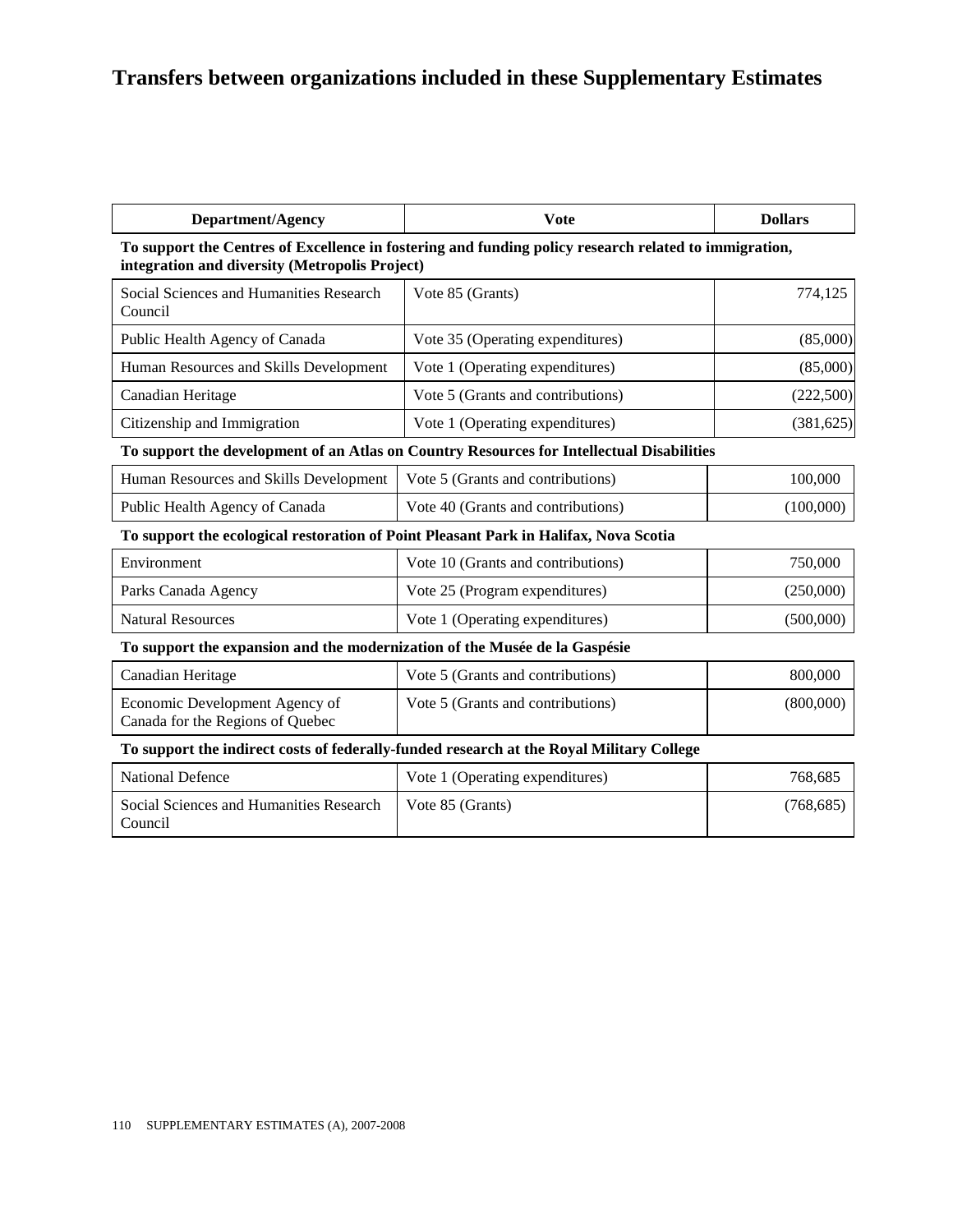| <b>Department/Agency</b>                                             | Vote                                                          | <b>Dollars</b> |
|----------------------------------------------------------------------|---------------------------------------------------------------|----------------|
| To support the National Managers' Community                          |                                                               |                |
| <b>Public Service Human Resources</b><br>Management Agency of Canada | Vote 35 (Program expenditures)                                | 1,001,234      |
| <b>Western Economic Diversification</b>                              | Vote 1 (Operating expenditures)                               | (3,508)        |
| Economic Development Agency of<br>Canada for the Regions of Quebec   | Vote 1 (Operating expenditures)                               | (3,800)        |
| <b>Atlantic Canada Opportunities Agency</b>                          | Vote 1 (Operating expenditures)                               | (6,612)        |
| Privy Council                                                        | Vote 1 (Program expenditures)                                 | (6,805)        |
| Public Safety and Emergency<br>Preparedness                          | Vote 1 (Operating expenditures)                               | (7,171)        |
| <b>Treasury Board Secretariat</b>                                    | Vote 1 (Operating expenditures)                               | (8,518)        |
| Finance                                                              | Vote 1 (Operating expenditures)                               | (8, 866)       |
| Canadian Heritage                                                    | Vote 1 (Operating expenditures)                               | (19, 801)      |
| <b>Veterans Affairs</b>                                              | Vote 1 (Operating expenditures)                               | (34, 611)      |
| Citizenship and Immigration                                          | Vote 1 (Operating expenditures)                               | (34, 859)      |
| Indian Affairs and Northern Development                              | Vote 1 (Operating expenditures)                               | (36,919)       |
| <b>Natural Resources</b>                                             | Vote 1 (Operating expenditures)                               | (41,096)       |
| Transport                                                            | Vote 1 (Operating expenditures)                               | (44,960)       |
| <b>Statistics Canada</b>                                             | Vote 95 (Program expenditures)                                | (51, 464)      |
| Environment                                                          | Vote 1 (Operating expenditures)                               | (57, 554)      |
| Foreign Affairs and International Trade                              | Vote 1 (Operating expenditures)                               | (58,240)       |
| <b>Canadian Food Inspection Agency</b>                               | Vote 30 (Operating expenditures and<br>contributions)         | (58, 809)      |
| Agriculture and Agri-Food                                            | Vote 1 (Operating expenditures)                               | (65, 101)      |
| Canada Border Services Agency                                        | Vote 10 (Operating expenditures)                              | (111, 152)     |
| <b>Correctional Service</b>                                          | Vote 25 (Operating expenditures, grants and<br>contributions) | (137, 539)     |
| Human Resources and Skills Development                               | Vote 1 (Operating expenditures)                               | (203, 849)     |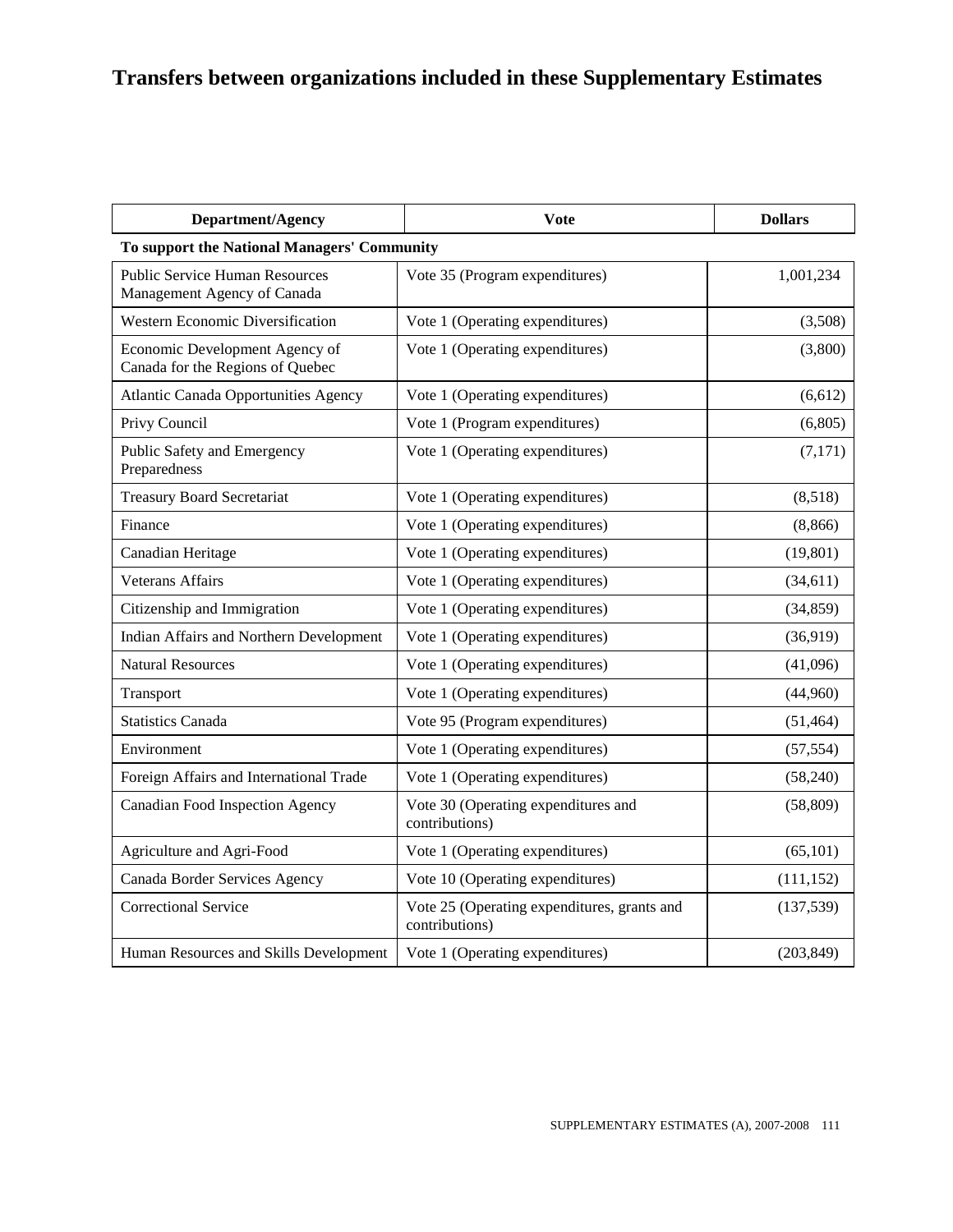### **Transfers between organizations included in these Supplementary Estimates**

| Department/Agency | ∕ ote | <b>Dollars</b> |
|-------------------|-------|----------------|
|-------------------|-------|----------------|

**To support the Oceans Management Research Network which strengthens the links between researchers in oceans management related fields in the social sciences and humanities, natural sciences and engineering, universities and other sectors and institutions** 

| Social Sciences and Humanities Research | Vote 80 (Operating expenditures) | 14.353     |
|-----------------------------------------|----------------------------------|------------|
| Council                                 | Vote 85 (Grants)                 | 250,000    |
| <b>Fisheries and Oceans</b>             | Vote 1 (Operating expenditures)  | (264, 353) |

#### **To support the restoration of Stanley Park, a National Historic Site in Vancouver, British Columbia**

| Environment       | Vote 10 (Grants and contributions) | $000,000$ . |
|-------------------|------------------------------------|-------------|
| Natural Resources | Vote 10 (Grants and contributions) | (1.000.000) |

**To support the Sport Canada Policy Research Program with the objective of building Canada's capacity to conduct research related to physical activity and sport participation** 

| Canadian Institutes of Health Research | Vote 20 (Grants)                  | 52.591    |
|----------------------------------------|-----------------------------------|-----------|
| Canadian Heritage                      | Vote 5 (Grants and contributions) | (52, 591) |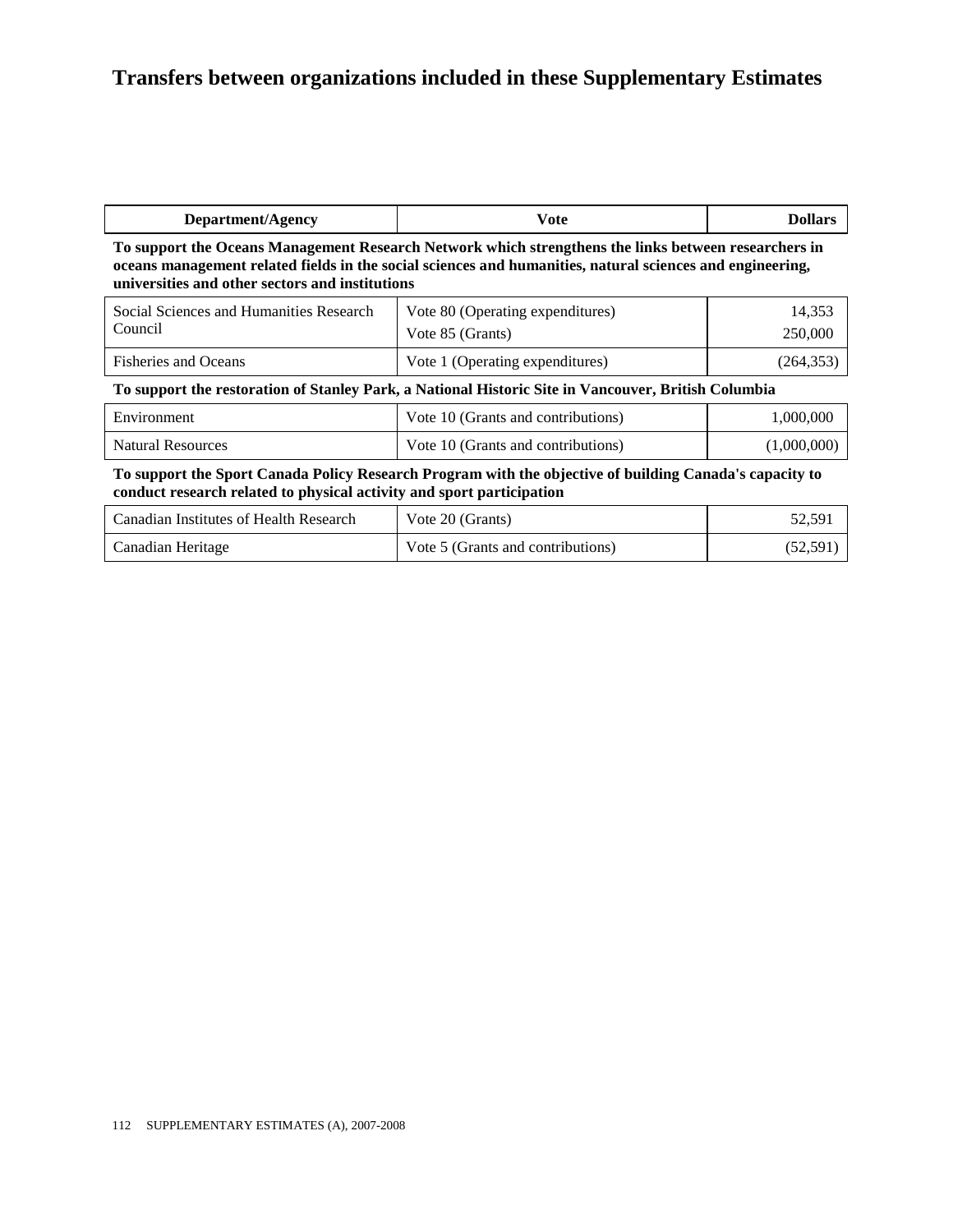## **Transfers between organizations included in these Supplementary Estimates**

The following transfers between two or more government organizations are a result of the transfer of responsibility for specific initiatives relating to various machinery of government changes pursuant to the *Public Service Rearrangement and Transfer of Duties Act*.

| Department/Agency                           | Vote                                                                                          | <b>Dollars</b> |
|---------------------------------------------|-----------------------------------------------------------------------------------------------|----------------|
|                                             | For accommodation costs, programs and activities related to the Public Access Programs Sector |                |
| Human Resources and Skills Development      | Vote 1 (Operating expenditures)                                                               | 16,138,000     |
| <b>Public Works and Government Services</b> | Vote 1 (Operating expenditures)                                                               | (16, 138, 000) |

**For the revitalization of the Toronto Waterfront through investments in infrastructure and urban development (Toronto Waterfront Revitalization Initiative) as a result of change of Ministers' portfolio** 

| Environment                       | Vote 1 (Operating expenditures)<br>Vote 10 (Grants and contributions) | 1,505,000<br>232,810,000     |
|-----------------------------------|-----------------------------------------------------------------------|------------------------------|
| <b>Treasury Board Secretariat</b> | Vote 1 (Operating expenditures)<br>Vote 2 (Contributions)             | (1,505,000)<br>(232,810,000) |

#### **To transfer the control and supervision of Aboriginal Business Canada as a result of government restructuring**

| Indian Affairs and Northern Development | Vote 1 (Operating expenditures)<br>Vote 10 (Grants and contributions) | 11,881,171<br>37,250,000     |
|-----------------------------------------|-----------------------------------------------------------------------|------------------------------|
| Industry                                | Vote 1 (Operating expenditures)<br>Vote 10 (Grants and contributions) | (11,881,171)<br>(37,250,000) |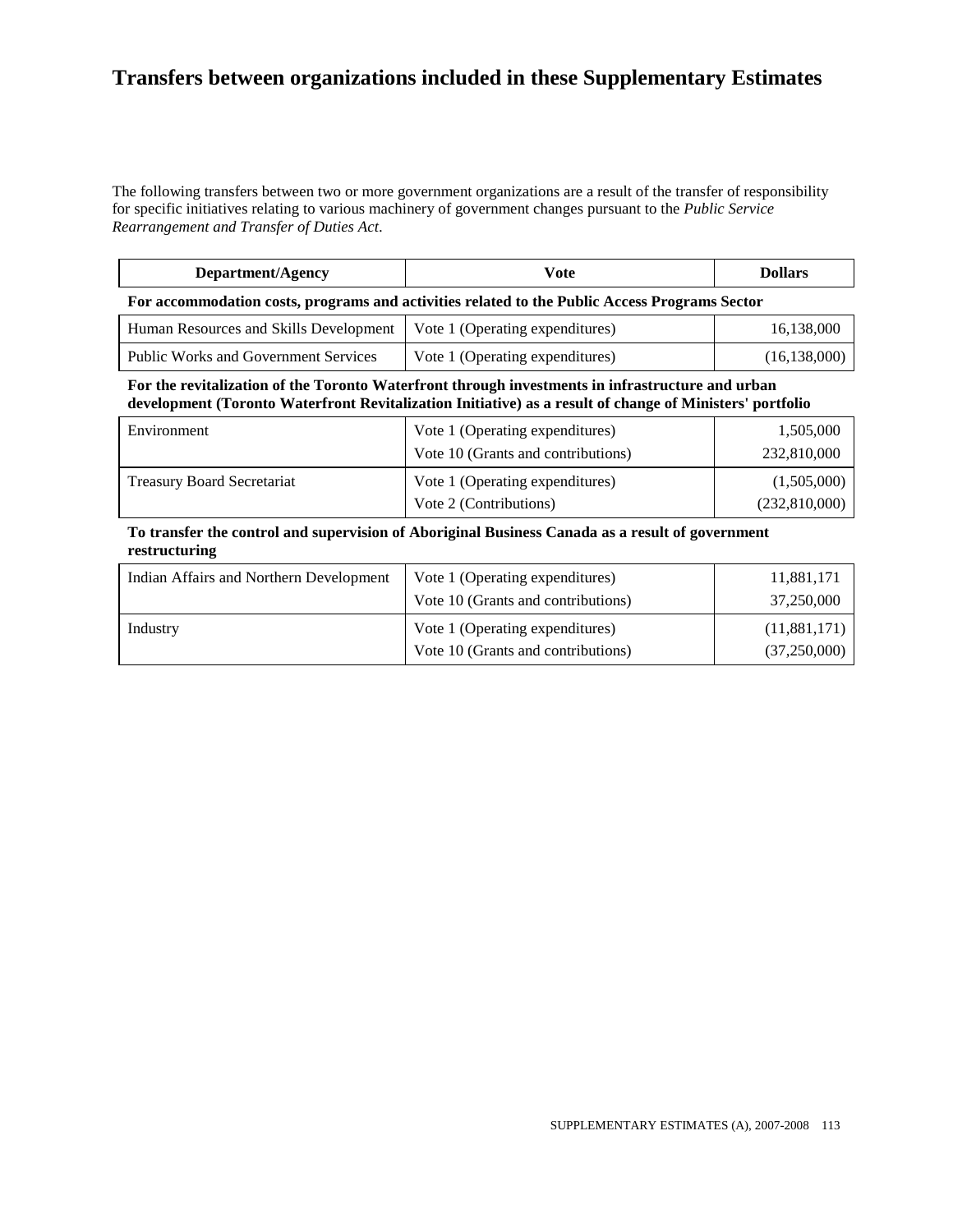### **\$1 Items included in these Supplementary Estimates**

Through the Supplementary Estimates, an organization can seek changes to various spending authorities originally received through parliamentary approval of the previous supply bills for Main or Supplementary Estimates. These alterations might include requests for additional funding relating to a transfer of funds from another organization, a re-allocation or amendment of existing spending authorities, or the addition of new authorities.

Parliamentary approval of such changes is sought through an enabling supply bill. However, in order to be included in a supply bill, an item must have a monetary value. This is not an issue when a department is also requesting an adjustment to its appropriation. However, in the absence of any increase to the Vote, a notional amount of "one dollar" allows the item to be included in the supply bill.

The authority associated with each \$1 item relates to either:

- 1. *Approval of grants –*The wording used in the Estimates to describe a grant has a legislative character and, therefore all new grants or increases to existing grants must first be approved by Parliament before any payments can be made to eligible recipients. A \$1 item is included when there is no requirement for additional appropriations because the new grant or the increase to an existing grant is to be funded from within existing resources or from a transfer of funds from another organization.
- 2. *Vote transfers within an organization* Through supply legislation, an organization may have received spending authorities in more than one vote (e.g., operating expenditures vote and capital expenditures vote). As the fiscal year progresses, and for various reasons, the organization may need to realign its approved funding due to changes in delivery mechanisms within organizational priorities.
- 3. *Transfers between organizations* Transfers between organizations are used for a variety of reasons such as: to redirect funding from one organization to another in order to manage or to implement more efficiently an initiative or project; and/or to reflect new organizational responsibilities.
- 4. *Modify authority embedded in existing vote wording* The Supplementary Estimates can be used to amend an existing authority that is embedded in the vote wording of an organization. Most of these authorities can be found in the non-budgetary vote wording of organizations and are related to limits or ceilings on loans and investments. Such non-budgetary votes are preceded by the letter "L".

The following table captures, under each of the above categories, the instances where a \$1 item is required in these Supplementary Estimates. A number of these transactions can be captured in a department's vote wording, but will require a single \$1 item. Therefore, as the following table is presented by category, there may be some departmental votes that appear more than once despite the fact they relate to a single \$1 item.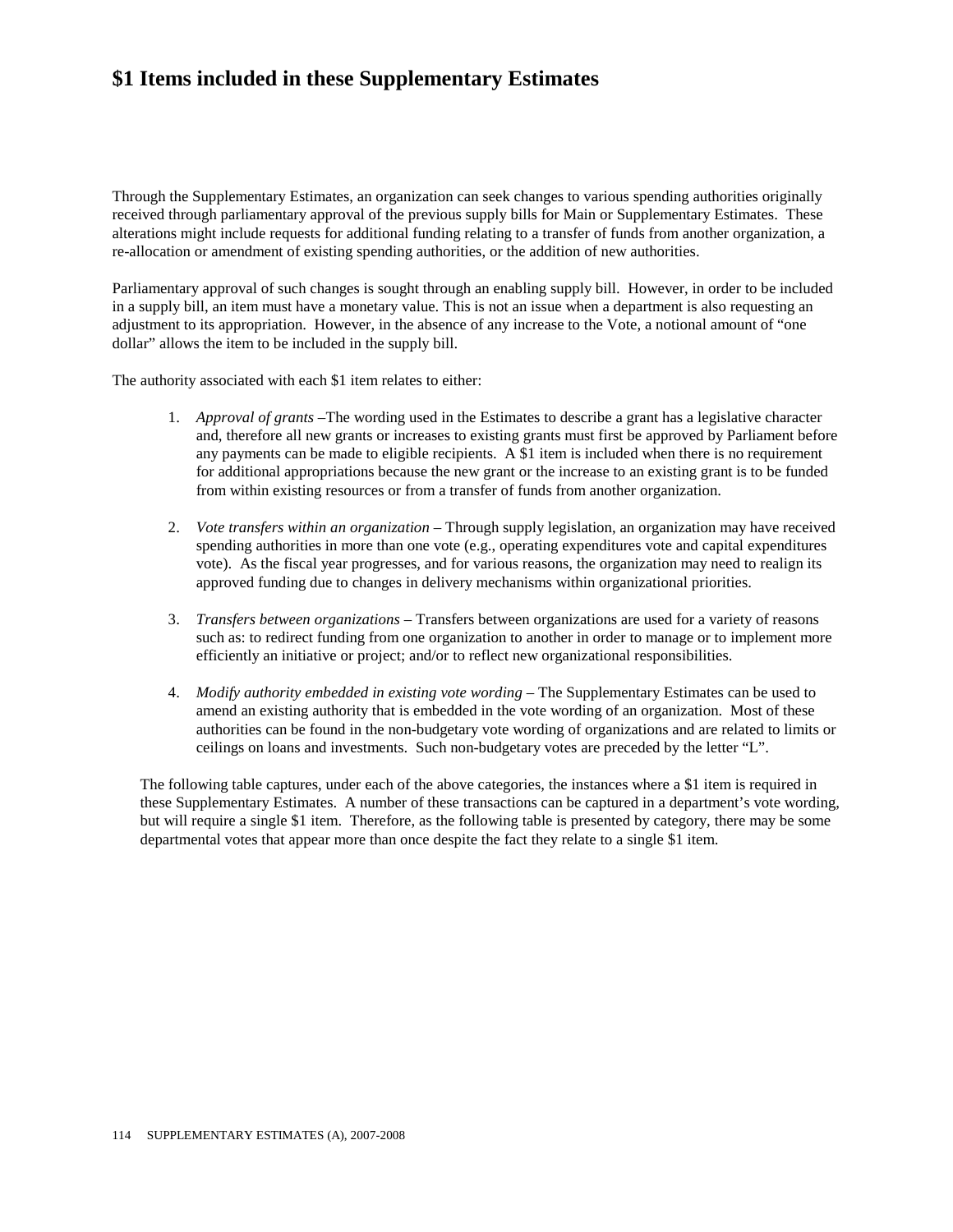# **\$ 1 Items included in these Supplementary Estimates**

### **1. Approval of grants**

| <b>Organization</b>                                      | <b>Vote</b><br><b>Number</b> | <b>Explanation</b>                                                                                                |
|----------------------------------------------------------|------------------------------|-------------------------------------------------------------------------------------------------------------------|
| Public Safety and Emergency Preparedness –<br>Department | 5a                           | To list in the Estimates a <b>new grant</b> entitled<br>"National Flagging System" in the amount of<br>\$500,000. |

### **2. Vote transfers within an organization**

| Organization                   | <b>Vote</b><br><b>Number</b> | <b>Explanation</b>                                                                                                                                                                                                                                                                                    |
|--------------------------------|------------------------------|-------------------------------------------------------------------------------------------------------------------------------------------------------------------------------------------------------------------------------------------------------------------------------------------------------|
| Natural Resources - Department | 1a                           | To authorize the transfer of \$6,650,272 from Natural<br>Resources Vote 10 for the federal response to the<br>mountain pine beetle infestation in British Columbia<br>$(\$3,050,000)$ , and due to a technical adjustment to<br>reduce the amount of new appropriations required<br>$(\$3,600,272)$ . |
|                                | 10a                          | To authorize the transfer of \$1,895,000 from Natural<br>Resources Vote 1 for the Clean Energy Agenda.                                                                                                                                                                                                |

### **3. Transfers between organizations**

| Organization                                            | Vote<br><b>Number</b> | <b>Explanation</b>                                                                                                                                                                                                                                                                                                                                                   |
|---------------------------------------------------------|-----------------------|----------------------------------------------------------------------------------------------------------------------------------------------------------------------------------------------------------------------------------------------------------------------------------------------------------------------------------------------------------------------|
| Canadian Heritage - Canada Council of the<br>Arts       | 10a                   | To authorize the transfer of \$480,000 from<br>Canadian Heritage Vote 5 to support multilateral<br>collaboration in French-language theatre for the<br>Canadian Musical Diversity component under the<br>Canada Music Fund (\$250,000) and to ensure<br>Canada's participation in the Commission<br>internationale du théâtre francophone meetings<br>$(\$230,000).$ |
| Canadian Heritage – National Battlefields<br>Commission | 55a                   | To authorize the transfer of \$325,000 from<br>Canadian Heritage Vote 1 to support the<br>celebrations of the 100th anniversary of the creation<br>of the National Battlefields Commission and the<br>Battlefields Park in Quebec City.                                                                                                                              |
| Canadian Heritage – Telefilm Canada                     | 105a                  | To authorize the transfer of \$550,000 from<br>Canadian Heritage Vote 5 for the development of<br><b>Official Language Minority Communities</b>                                                                                                                                                                                                                      |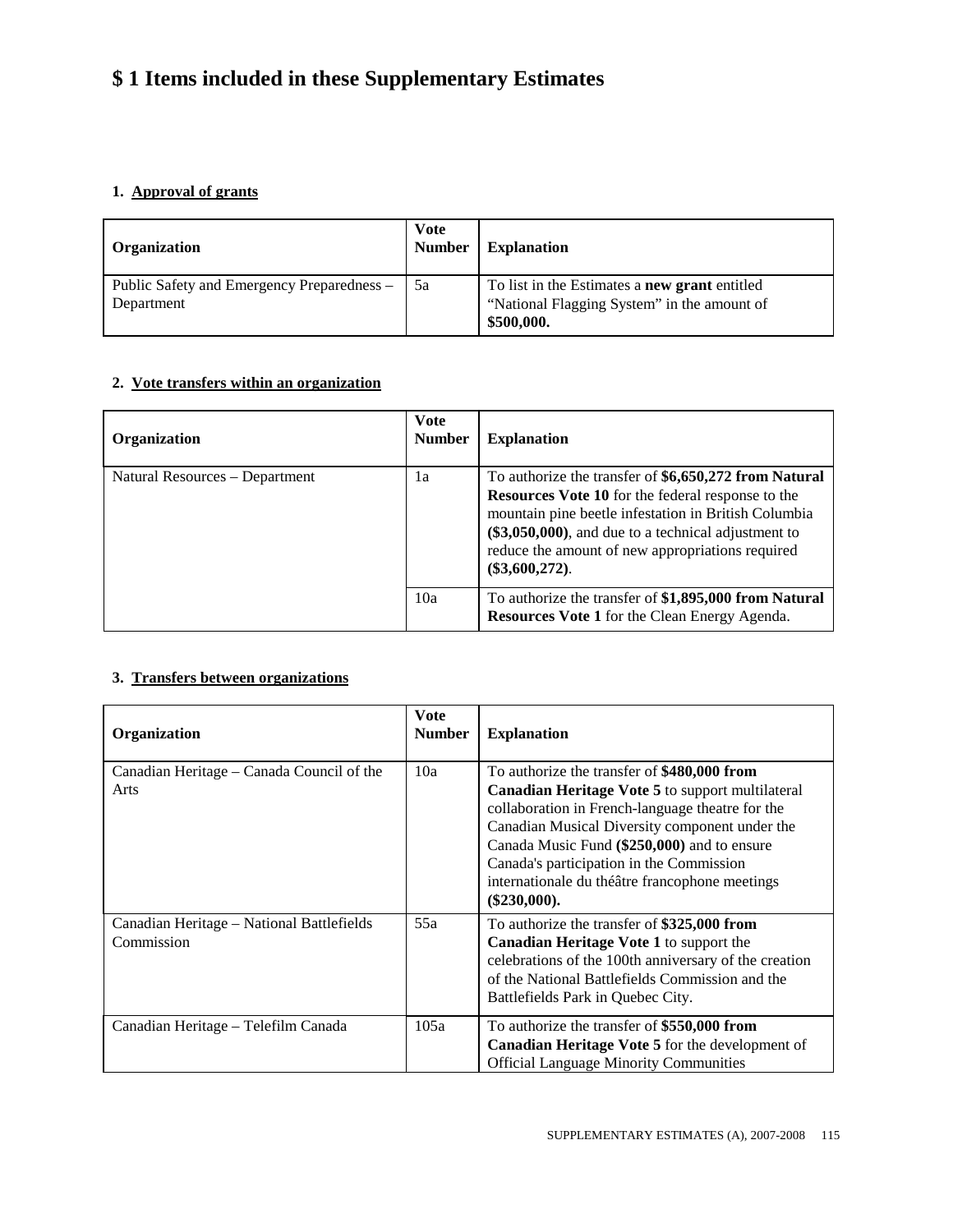# **\$1 Items included in these Supplementary Estimates**

| Organization                                            | <b>V</b> ote<br><b>Number</b> | <b>Explanation</b>                                                                                                                                                                                                       |
|---------------------------------------------------------|-------------------------------|--------------------------------------------------------------------------------------------------------------------------------------------------------------------------------------------------------------------------|
|                                                         |                               | (Interdepartmental Partnership with the Official<br>Language Communities).                                                                                                                                               |
| Human Resources and Skills Development -<br>Department  | 1a                            | To authorize the transfer of \$16,138,000 from Public<br><b>Works and Government Services Vote 1 for</b><br>accommodation costs, programs and activities related<br>to the Public Access Programs Sector.                |
| Indian Affairs and Northern Development -<br>Department | 20a                           | To authorize the transfer of \$242,105 from<br>Canadian Heritage Vote 1 to enable Aboriginal<br>organizations to develop a more focussed and<br>streamlined core funding relationship with the<br>Government of Canada.  |
|                                                         | 25a                           | To authorize the transfer of \$4,934,750 from<br>Canadian Heritage Vote 5 to enable Aboriginal<br>organizations to develop a more focussed and<br>streamlined core funding relationship with the<br>Government of Canada |
| Natural Resources - Department                          | 1a                            | To authorize the transfer of \$262,679 from Public<br>Works and Government Services Vote 1 for the<br>reimbursement of accommodation requirements.                                                                       |
|                                                         | 5a                            | To authorize the transfer of \$280,000 from National<br><b>Defence Vote 5</b> for public security initiatives.                                                                                                           |
| Transport - Transportation Appeal Tribunal<br>of Canada | 70a                           | To authorize the transfer of \$199,250 from<br><b>Transport Vote 1</b> for increased workload resulting<br>from the implementation of the Canada Shipping Act,<br>2001.                                                  |

### **4. Modify authority embedded in existing vote wording**

| Organization                                            | <b>Vote</b><br><b>Number</b> | <b>Explanation</b>                                                                                                                                                                                                                                        |
|---------------------------------------------------------|------------------------------|-----------------------------------------------------------------------------------------------------------------------------------------------------------------------------------------------------------------------------------------------------------|
| Finance – Department                                    | L10a                         | In accordance with the <i>Bretton Woods and Related</i><br>Agreements Act, the issuance and payment of non-<br>interest bearing, non-negotiable demand notes in an<br>amount not to exceed \$318,280,000 to the<br>International Development Association. |
| Foreign Affairs and International Trade -<br>Department | 12a                          | To increase, pursuant to subsection $10(3.1)$ of the<br><i>Export Development Act</i> , the contingent liability of<br>the Corporation referred to in paragraph $10(3)(b)$ of<br>that Act from \$27,000,000,000 to \$30,000,000,000.                      |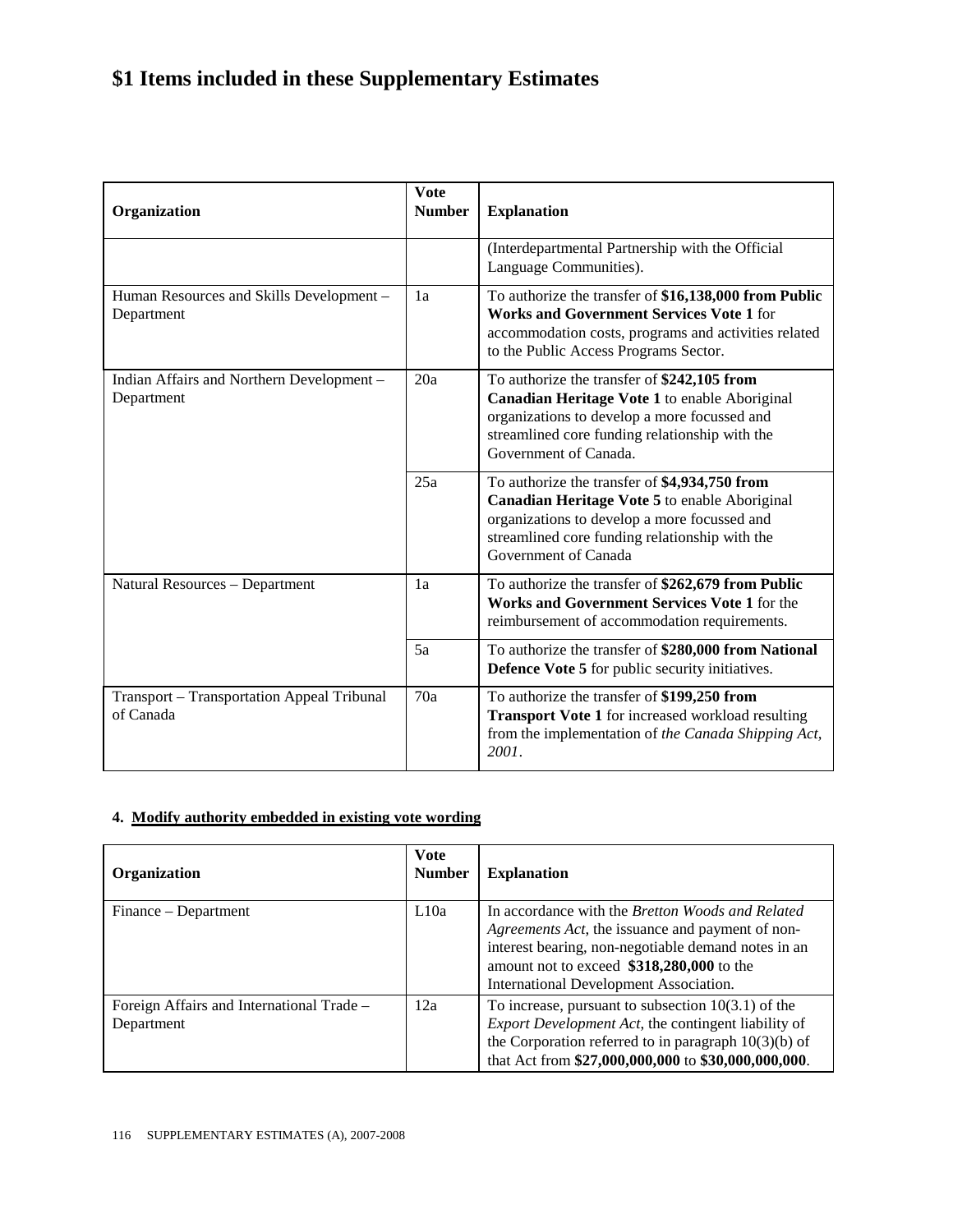# **\$ 1 Items included in these Supplementary Estimates**

| Organization                 | <b>Vote</b><br><b>Number</b> | <b>Explanation</b>                                                                                                                                                                                                                                                                                                                                                                                                                                                                                                                                            |
|------------------------------|------------------------------|---------------------------------------------------------------------------------------------------------------------------------------------------------------------------------------------------------------------------------------------------------------------------------------------------------------------------------------------------------------------------------------------------------------------------------------------------------------------------------------------------------------------------------------------------------------|
| Treasury Board – Secretariat | 5a                           | Government Contingencies – Subject to the approval<br>of the Treasury Board, to supplement other<br>appropriations and to provide for miscellaneous,<br>urgent or unforeseen expenditures not otherwise<br>provided for, including grants and contributions not<br>listed in the Estimates and the increase of the amount<br>of grants listed in these, where those expenditures are<br>within the legal mandate of a government<br>organization, and authority to re-use any sums allotted<br>and repaid to this appropriation from other<br>appropriations. |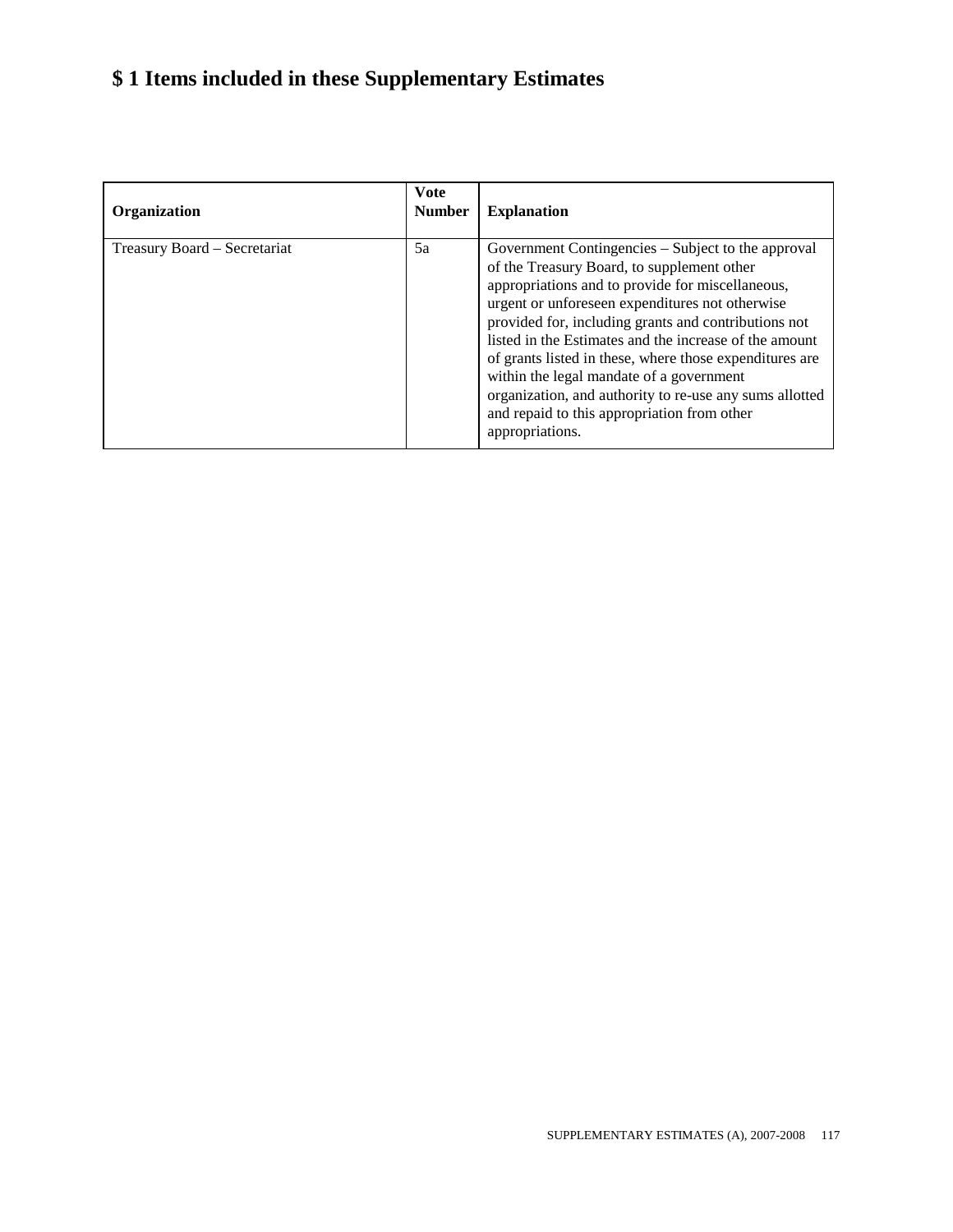### **AGRICULTURE AND AGRI-FOOD**

### **Ministry Summary**

|    |                                                                                                                |             | These Supplementary Estimates |                       |                        |
|----|----------------------------------------------------------------------------------------------------------------|-------------|-------------------------------|-----------------------|------------------------|
|    |                                                                                                                | Authorities |                               | <b>Adjustments to</b> | <b>Total Estimates</b> |
|    | Vote (dollars)                                                                                                 | to date     | <b>Transfers</b>              | <b>Appropriations</b> | to date                |
|    |                                                                                                                |             |                               |                       |                        |
|    | Department                                                                                                     |             |                               |                       |                        |
| 1a | Operating expenditures and the payment to each                                                                 |             |                               |                       |                        |
|    | member of the Queen's Privy Council for Canada                                                                 |             |                               |                       |                        |
|    | who is a Minister without Portfolio or a Minister of                                                           |             |                               |                       |                        |
|    | State who does not preside over a Ministry of State of                                                         |             |                               |                       |                        |
|    | a salary not to exceed the salary paid to Ministers of<br>State who preside over Ministries of State under the |             |                               |                       |                        |
|    | Salaries Act, as adjusted pursuant to the Parliament of                                                        |             |                               |                       |                        |
|    | Canada Act and pro rata for any period of less than a                                                          |             |                               |                       |                        |
|    | year and, pursuant to paragraph $29.1(2)(a)$ of the                                                            |             |                               |                       |                        |
|    | Financial Administration Act, authority to expend                                                              |             |                               |                       |                        |
|    | revenues received from, and to offset expenditures                                                             |             |                               |                       |                        |
|    | incurred in the fiscal year for, collaborative research                                                        |             |                               |                       |                        |
|    | agreements and research services, the grazing and                                                              |             |                               |                       |                        |
|    | breeding activities of the Community Pastures                                                                  |             |                               |                       |                        |
|    | Program and the administration of the Canadian                                                                 |             |                               |                       |                        |
| 5a | Agricultural Income Stabilization program<br>Capital expenditures – To authorize the transfer of               | 605,886,000 | (308,601)                     | 27,965,451            | 633,542,850            |
|    | \$42,000 from National Defence Vote 5,                                                                         |             |                               |                       |                        |
|    | Appropriation Act No. 2, 2007-2008 for the purposes                                                            |             |                               |                       |                        |
|    | of this Vote and to provide a further amount of                                                                | 28,631,000  | 42,000                        | 21,927,157            | 50,600,157             |
|    | 10a The grants listed in the Estimates and contributions –                                                     |             |                               |                       |                        |
|    | To authorize the transfer of \$400,000 from Canadian                                                           |             |                               |                       |                        |
|    | Heritage Vote 5, Appropriation Act No. 2, 2007-2008                                                            |             |                               |                       |                        |
|    | for the purposes of this Vote and to provide a further                                                         |             |                               |                       |                        |
|    |                                                                                                                | 595,783,000 | 400,000                       | 99,032,185            | 695,215,185            |
| 15 | Pursuant to section 29 of the Financial                                                                        |             |                               |                       |                        |
|    | Administration Act, to authorize the Minister of<br>Agriculture and Agri-Food, on behalf of Her Majesty        |             |                               |                       |                        |
|    | in right of Canada, in accordance with terms and                                                               |             |                               |                       |                        |
|    | conditions approved by the Minister of Finance, to                                                             |             |                               |                       |                        |
|    | guarantee payments of an amount not exceeding, at                                                              |             |                               |                       |                        |
|    | any one time, in aggregate, the sum of                                                                         |             |                               |                       |                        |
|    | \$1,500,000,000 payable in respect of cash advances                                                            |             |                               |                       |                        |
|    | provided by producer organizations, the Canadian                                                               |             |                               |                       |                        |
|    | Wheat Board and other lenders under the Spring                                                                 |             |                               |                       |                        |
|    | Credit Advance Program and \$1,500,000,000 payable                                                             |             |                               |                       |                        |
|    | in respect of cash advances provided by producer<br>organizations, the Canadian Wheat Board and other          |             |                               |                       |                        |
|    | lenders under the Enhanced Spring Credit Advance                                                               |             |                               |                       |                        |
|    |                                                                                                                | 1           |                               |                       | 1                      |
| 20 | Pursuant to section 29 of the <i>Financial</i>                                                                 |             |                               |                       |                        |
|    | Administration Act, to authorize the Minister of                                                               |             |                               |                       |                        |
|    | Agriculture and Agri-Food, on behalf of Her Majesty                                                            |             |                               |                       |                        |
|    | in right of Canada, in accordance with terms and                                                               |             |                               |                       |                        |
|    | conditions approved by the Minister of Finance, to                                                             |             |                               |                       |                        |
|    | guarantee payments of amounts not exceeding, at any                                                            |             |                               |                       |                        |
|    | time, in aggregate, the sum of \$140,000,000 payable                                                           |             |                               |                       |                        |
|    | in respect of Line of Credit Agreements to be entered<br>into by the Farm Credit Corporation for the purpose   |             |                               |                       |                        |
|    | of the renewed (2003) National Biomass Ethanol                                                                 |             |                               |                       |                        |
|    |                                                                                                                | 1           | .                             | .                     | 1                      |
|    |                                                                                                                |             |                               |                       |                        |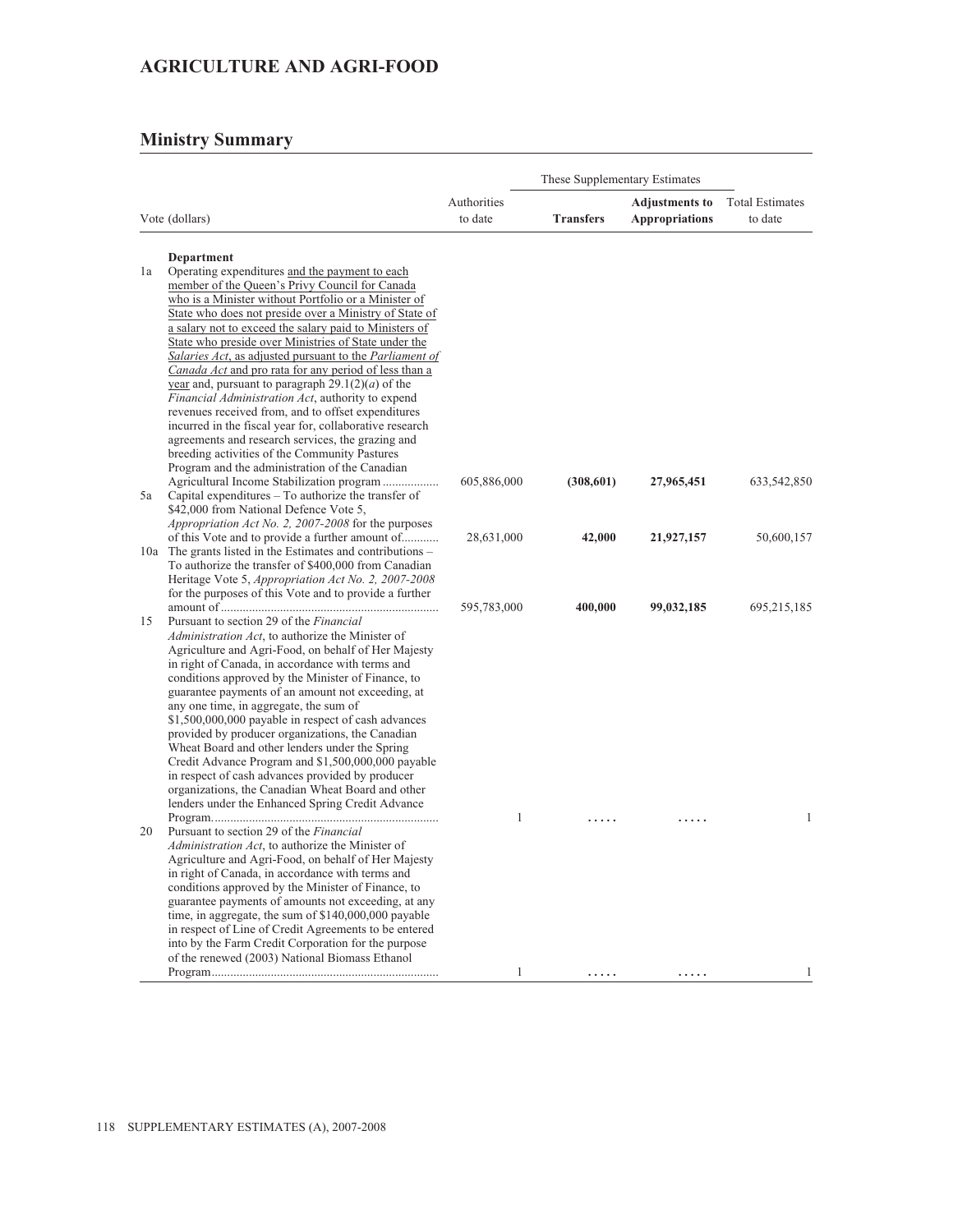### **AGRICULTURE AND AGRI-FOOD**

### **Ministry Summary**

|            |                                                                                                |                         | These Supplementary Estimates |                       |                         |
|------------|------------------------------------------------------------------------------------------------|-------------------------|-------------------------------|-----------------------|-------------------------|
|            |                                                                                                | Authorities             |                               | <b>Adjustments to</b> | <b>Total Estimates</b>  |
|            | Vote (dollars)                                                                                 | to date                 | <b>Transfers</b>              | <b>Appropriations</b> | to date                 |
|            |                                                                                                |                         |                               |                       |                         |
| (S)        | Grants to agencies established under the Farm                                                  | 200,000                 |                               |                       | 200,000                 |
| (S)        | Canadian Cattlemen's Association Legacy Fund                                                   | 5,000,000               | .                             | .                     | 5,000,000               |
| (S)        | Contributions in support of Business Risk                                                      |                         |                               |                       |                         |
|            | Management Programs under the Agricultural Policy                                              |                         |                               |                       |                         |
|            | Framework - Canadian Agricultural Income                                                       |                         |                               |                       |                         |
|            |                                                                                                | 570,520,000             |                               |                       | 570,520,000             |
| (S)        | Contributions in support of Business Risk<br>Management Programs under the Agricultural Policy |                         |                               |                       |                         |
|            |                                                                                                | 406,970,000             | .                             |                       | 406,970,000             |
| (S)        | Payments in connection with the Agricultural                                                   |                         |                               |                       |                         |
|            |                                                                                                | 138,732,000             | .                             | .                     | 138,732,000             |
| (S)        | Loan guarantees under the Farm Improvement and                                                 |                         |                               |                       |                         |
|            |                                                                                                | 4,000,000               | .                             | .                     | 4,000,000               |
| (S)        | Contributions in support of Business Risk<br>Management Programs under the Agricultural Policy |                         |                               |                       |                         |
|            | Framework - Agriculture Policy Initiatives                                                     | 4,180,000               | .                             | .                     | 4,180,000               |
| (S)        | Minister of Agriculture and Agri-Food - Salary and                                             |                         |                               |                       |                         |
|            |                                                                                                | 74,522                  |                               |                       | 74,522                  |
| (S)        |                                                                                                | 74,344,000              |                               |                       | 74,344,000              |
| (S)        | Canadian Pari-Mutuel Agency Revolving Fund                                                     | .                       | .                             | .                     | .                       |
| (S)        | Grant payments for the Golden Nematode Disaster                                                |                         |                               | 450,000               | 450,000                 |
| (S)        | Grants and contributions in support of the Cost of                                             | .                       | .                             |                       |                         |
|            |                                                                                                | .                       | .                             | 401,000,000           | 401,000,000             |
| <u>(S)</u> | Grant payments to the Drought Assistance Package                                               |                         |                               |                       |                         |
|            |                                                                                                |                         | .                             | 30,000,000            | 30,000,000              |
|            |                                                                                                | 2,434,320,524           | 133,399                       | 580,374,793           | 3,014,828,716           |
|            | <b>Canadian Dairy Commission</b>                                                               |                         |                               |                       |                         |
| 25         |                                                                                                | 3,595,000               | .                             |                       | 3,595,000               |
|            |                                                                                                | 3,595,000               | .                             | .                     | 3,595,000               |
|            | <b>Canadian Food Inspection Agency</b>                                                         |                         |                               |                       |                         |
|            | $30a$ Operating expenditures and contributions – To                                            |                         |                               |                       |                         |
|            | authorize the transfer of \$255,000 from National                                              |                         |                               |                       |                         |
|            | Defence Vote 5, Appropriation Act No. 2, 2007-2008                                             |                         |                               |                       |                         |
|            | for the purposes of this Vote and to provide a further                                         | 494,987,000             | (2, 237, 809)                 | 24,947,097            | 517,696,288             |
| 35         |                                                                                                | 19,735,000              | .                             | .                     | 19,735,000              |
| (S)        | Compensation payments in accordance with                                                       |                         |                               |                       |                         |
|            | requirements established by Regulations under the                                              |                         |                               |                       |                         |
|            | Health of Animals Act and the Plant Protection Act,                                            |                         |                               |                       |                         |
|            | and authorized pursuant to the Canadian Food                                                   |                         |                               |                       |                         |
| (S)        |                                                                                                | 1,500,000<br>71,129,000 | .                             |                       | 1,500,000<br>71,129,000 |
|            |                                                                                                |                         | .                             | .                     |                         |
|            |                                                                                                | 587, 351, 000           | (2, 237, 809)                 | 24,947,097            | 610,060,288             |
|            | <b>Canadian Grain Commission</b>                                                               |                         |                               |                       |                         |
| (S)        | Canadian Grain Commission Revolving Fund                                                       | 30,940,000<br>(127,000) |                               | 7,300,000<br>.        | 38,240,000<br>(127,000) |
| (S)        |                                                                                                | 3,919,000               |                               | .                     | 3,919,000               |
|            |                                                                                                | 34,732,000              | .                             | 7,300,000             | 42,032,000              |
|            |                                                                                                | 3,059,998,524           | (2,104,410)                   | 612,621,890           | 3,670,516,004           |
|            |                                                                                                |                         |                               |                       |                         |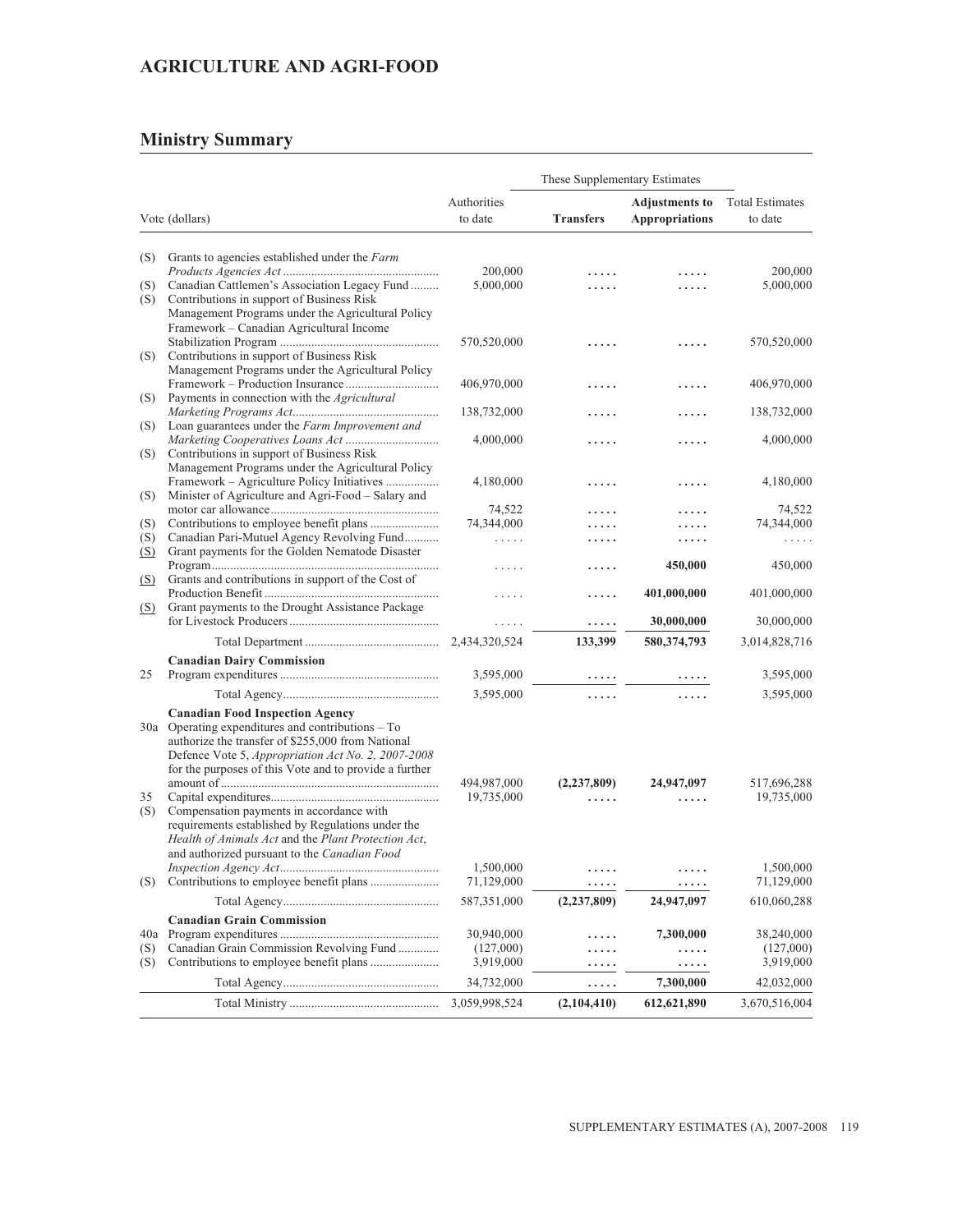## **AGRICULTURE AND AGRI-FOOD Department**

#### **Explanation of Requirements (thousands of dollars)**

Agriculture and Agri-Food requests funds for the following items:

| Funding in support of the implementation of the Agricultural Policy<br>68,019<br>68,019<br>.<br>Funding to facilitate the disposal of tissues that can carry the Bovine<br>Spongiform Encephalopathy (BSE) disease and infect the entire<br>34,379<br>1,379<br>33,000<br>.<br>Funding for investments in sectoral capacity that support the<br>transformation and transition of farmers and agri-food and<br>agri-bioproduct into new areas of opportunity (New<br>3,174<br>28,513<br>31,687<br>.<br>Funding to ensure that agricultural producers have an opportunity to<br>invest and participate in the emerging renewable fuels industry<br>1,851<br>28,650<br>30,501<br>.<br>Funding to support the establishment, further development and<br>operations of bioproducts research networks (Agricultural<br>8,600<br>9,575<br>10,500<br>28,675<br>Funding to support the Cover Crop Protection Program in response<br>2,661<br>22,100<br>24,761<br>.<br>Funding to support the Canadian Farm Families Option Program,<br>which provides low income farm families with short-term<br>financial assistance and access to renewal services to improve<br>19,000<br>2,000<br>17,000<br>.<br>Funding to support the implementation of the Agricultural Policy<br>16,000<br>16,000<br>.<br>.<br>Funding to help control the spread and impact of Porcine Circovirus<br>Associated Diseases through the testing and inoculation of hog<br>herds in Canada (Initiative for the Control of Diseases in the Hog<br>14,250<br>15,270<br>1,020<br>.<br>Funding for the continuation of capital renewal and maintenance of<br>13,327<br>13,327<br>.<br>.<br>Funding in support of organizations to facilitate adaptation and rural<br>development within the Agriculture and Agri-Food Sector under<br>the Biofuels Opportunities for Producers Initiative<br>283<br>6,689<br>6,972<br>.<br>Funding to increase the tender fruit sector's viability and profitability<br>145<br>5,811<br>5,956<br>by eradicating the Plum Pox Virus in Canada ( <i>horizontal item</i> )<br>Reinvestment of royalties from intellectual property<br>4,923<br>4,923<br>.<br>.<br>Reinvestment of revenues from sales and services related to<br>2,927<br>2,927<br>.<br>.<br>Funding to assist producers in British Columbia, Alberta,<br>Saskatchewan and Ontario with purchasing and hauling feed<br>and/or water for animals in an effort to recover from the<br>2,639<br>2,639<br>$\ldots$ .<br>Funding for activities that are essential to the continued<br>implementation of the <i>Public Service Modernization Act</i><br>2,075<br>2,075<br>.<br>$\cdots$<br>Funding related to the assessment, management and remediation of<br>1,224<br>1,224<br>.<br>$\cdots$<br>Funding in support of the expansion of co-operatives under the<br>209<br>1,209<br>1,000<br>.<br>Funding for the Government of Canada Exhibitions Program and the<br>Government of Canada Rural Exhibits Program (horizontal item)<br>500<br>500<br>.<br>Funding for pest management controls for the evaluation and<br>registration of new low-risk pesticides and increasing the use of<br>474<br>474<br>.<br>.<br>Funding in support of the Federal Accountability Act to evaluate all<br>ongoing grant and contribution programs every five years<br>181<br>181<br>.<br>. | <b>Voted Appropriations</b> | Vote 1 | Vote 5 | Vote 10 | <b>Total</b> |
|--------------------------------------------------------------------------------------------------------------------------------------------------------------------------------------------------------------------------------------------------------------------------------------------------------------------------------------------------------------------------------------------------------------------------------------------------------------------------------------------------------------------------------------------------------------------------------------------------------------------------------------------------------------------------------------------------------------------------------------------------------------------------------------------------------------------------------------------------------------------------------------------------------------------------------------------------------------------------------------------------------------------------------------------------------------------------------------------------------------------------------------------------------------------------------------------------------------------------------------------------------------------------------------------------------------------------------------------------------------------------------------------------------------------------------------------------------------------------------------------------------------------------------------------------------------------------------------------------------------------------------------------------------------------------------------------------------------------------------------------------------------------------------------------------------------------------------------------------------------------------------------------------------------------------------------------------------------------------------------------------------------------------------------------------------------------------------------------------------------------------------------------------------------------------------------------------------------------------------------------------------------------------------------------------------------------------------------------------------------------------------------------------------------------------------------------------------------------------------------------------------------------------------------------------------------------------------------------------------------------------------------------------------------------------------------------------------------------------------------------------------------------------------------------------------------------------------------------------------------------------------------------------------------------------------------------------------------------------------------------------------------------------------------------------------------------------------------------------------------------------------------------------------------------------------------------------------------------------------------------------------------------------------------------------------------------------------|-----------------------------|--------|--------|---------|--------------|
|                                                                                                                                                                                                                                                                                                                                                                                                                                                                                                                                                                                                                                                                                                                                                                                                                                                                                                                                                                                                                                                                                                                                                                                                                                                                                                                                                                                                                                                                                                                                                                                                                                                                                                                                                                                                                                                                                                                                                                                                                                                                                                                                                                                                                                                                                                                                                                                                                                                                                                                                                                                                                                                                                                                                                                                                                                                                                                                                                                                                                                                                                                                                                                                                                                                                                                                                |                             |        |        |         |              |
|                                                                                                                                                                                                                                                                                                                                                                                                                                                                                                                                                                                                                                                                                                                                                                                                                                                                                                                                                                                                                                                                                                                                                                                                                                                                                                                                                                                                                                                                                                                                                                                                                                                                                                                                                                                                                                                                                                                                                                                                                                                                                                                                                                                                                                                                                                                                                                                                                                                                                                                                                                                                                                                                                                                                                                                                                                                                                                                                                                                                                                                                                                                                                                                                                                                                                                                                |                             |        |        |         |              |
|                                                                                                                                                                                                                                                                                                                                                                                                                                                                                                                                                                                                                                                                                                                                                                                                                                                                                                                                                                                                                                                                                                                                                                                                                                                                                                                                                                                                                                                                                                                                                                                                                                                                                                                                                                                                                                                                                                                                                                                                                                                                                                                                                                                                                                                                                                                                                                                                                                                                                                                                                                                                                                                                                                                                                                                                                                                                                                                                                                                                                                                                                                                                                                                                                                                                                                                                |                             |        |        |         |              |
|                                                                                                                                                                                                                                                                                                                                                                                                                                                                                                                                                                                                                                                                                                                                                                                                                                                                                                                                                                                                                                                                                                                                                                                                                                                                                                                                                                                                                                                                                                                                                                                                                                                                                                                                                                                                                                                                                                                                                                                                                                                                                                                                                                                                                                                                                                                                                                                                                                                                                                                                                                                                                                                                                                                                                                                                                                                                                                                                                                                                                                                                                                                                                                                                                                                                                                                                |                             |        |        |         |              |
|                                                                                                                                                                                                                                                                                                                                                                                                                                                                                                                                                                                                                                                                                                                                                                                                                                                                                                                                                                                                                                                                                                                                                                                                                                                                                                                                                                                                                                                                                                                                                                                                                                                                                                                                                                                                                                                                                                                                                                                                                                                                                                                                                                                                                                                                                                                                                                                                                                                                                                                                                                                                                                                                                                                                                                                                                                                                                                                                                                                                                                                                                                                                                                                                                                                                                                                                |                             |        |        |         |              |
|                                                                                                                                                                                                                                                                                                                                                                                                                                                                                                                                                                                                                                                                                                                                                                                                                                                                                                                                                                                                                                                                                                                                                                                                                                                                                                                                                                                                                                                                                                                                                                                                                                                                                                                                                                                                                                                                                                                                                                                                                                                                                                                                                                                                                                                                                                                                                                                                                                                                                                                                                                                                                                                                                                                                                                                                                                                                                                                                                                                                                                                                                                                                                                                                                                                                                                                                |                             |        |        |         |              |
|                                                                                                                                                                                                                                                                                                                                                                                                                                                                                                                                                                                                                                                                                                                                                                                                                                                                                                                                                                                                                                                                                                                                                                                                                                                                                                                                                                                                                                                                                                                                                                                                                                                                                                                                                                                                                                                                                                                                                                                                                                                                                                                                                                                                                                                                                                                                                                                                                                                                                                                                                                                                                                                                                                                                                                                                                                                                                                                                                                                                                                                                                                                                                                                                                                                                                                                                |                             |        |        |         |              |
|                                                                                                                                                                                                                                                                                                                                                                                                                                                                                                                                                                                                                                                                                                                                                                                                                                                                                                                                                                                                                                                                                                                                                                                                                                                                                                                                                                                                                                                                                                                                                                                                                                                                                                                                                                                                                                                                                                                                                                                                                                                                                                                                                                                                                                                                                                                                                                                                                                                                                                                                                                                                                                                                                                                                                                                                                                                                                                                                                                                                                                                                                                                                                                                                                                                                                                                                |                             |        |        |         |              |
|                                                                                                                                                                                                                                                                                                                                                                                                                                                                                                                                                                                                                                                                                                                                                                                                                                                                                                                                                                                                                                                                                                                                                                                                                                                                                                                                                                                                                                                                                                                                                                                                                                                                                                                                                                                                                                                                                                                                                                                                                                                                                                                                                                                                                                                                                                                                                                                                                                                                                                                                                                                                                                                                                                                                                                                                                                                                                                                                                                                                                                                                                                                                                                                                                                                                                                                                |                             |        |        |         |              |
|                                                                                                                                                                                                                                                                                                                                                                                                                                                                                                                                                                                                                                                                                                                                                                                                                                                                                                                                                                                                                                                                                                                                                                                                                                                                                                                                                                                                                                                                                                                                                                                                                                                                                                                                                                                                                                                                                                                                                                                                                                                                                                                                                                                                                                                                                                                                                                                                                                                                                                                                                                                                                                                                                                                                                                                                                                                                                                                                                                                                                                                                                                                                                                                                                                                                                                                                |                             |        |        |         |              |
|                                                                                                                                                                                                                                                                                                                                                                                                                                                                                                                                                                                                                                                                                                                                                                                                                                                                                                                                                                                                                                                                                                                                                                                                                                                                                                                                                                                                                                                                                                                                                                                                                                                                                                                                                                                                                                                                                                                                                                                                                                                                                                                                                                                                                                                                                                                                                                                                                                                                                                                                                                                                                                                                                                                                                                                                                                                                                                                                                                                                                                                                                                                                                                                                                                                                                                                                |                             |        |        |         |              |
|                                                                                                                                                                                                                                                                                                                                                                                                                                                                                                                                                                                                                                                                                                                                                                                                                                                                                                                                                                                                                                                                                                                                                                                                                                                                                                                                                                                                                                                                                                                                                                                                                                                                                                                                                                                                                                                                                                                                                                                                                                                                                                                                                                                                                                                                                                                                                                                                                                                                                                                                                                                                                                                                                                                                                                                                                                                                                                                                                                                                                                                                                                                                                                                                                                                                                                                                |                             |        |        |         |              |
|                                                                                                                                                                                                                                                                                                                                                                                                                                                                                                                                                                                                                                                                                                                                                                                                                                                                                                                                                                                                                                                                                                                                                                                                                                                                                                                                                                                                                                                                                                                                                                                                                                                                                                                                                                                                                                                                                                                                                                                                                                                                                                                                                                                                                                                                                                                                                                                                                                                                                                                                                                                                                                                                                                                                                                                                                                                                                                                                                                                                                                                                                                                                                                                                                                                                                                                                |                             |        |        |         |              |
|                                                                                                                                                                                                                                                                                                                                                                                                                                                                                                                                                                                                                                                                                                                                                                                                                                                                                                                                                                                                                                                                                                                                                                                                                                                                                                                                                                                                                                                                                                                                                                                                                                                                                                                                                                                                                                                                                                                                                                                                                                                                                                                                                                                                                                                                                                                                                                                                                                                                                                                                                                                                                                                                                                                                                                                                                                                                                                                                                                                                                                                                                                                                                                                                                                                                                                                                |                             |        |        |         |              |
|                                                                                                                                                                                                                                                                                                                                                                                                                                                                                                                                                                                                                                                                                                                                                                                                                                                                                                                                                                                                                                                                                                                                                                                                                                                                                                                                                                                                                                                                                                                                                                                                                                                                                                                                                                                                                                                                                                                                                                                                                                                                                                                                                                                                                                                                                                                                                                                                                                                                                                                                                                                                                                                                                                                                                                                                                                                                                                                                                                                                                                                                                                                                                                                                                                                                                                                                |                             |        |        |         |              |
|                                                                                                                                                                                                                                                                                                                                                                                                                                                                                                                                                                                                                                                                                                                                                                                                                                                                                                                                                                                                                                                                                                                                                                                                                                                                                                                                                                                                                                                                                                                                                                                                                                                                                                                                                                                                                                                                                                                                                                                                                                                                                                                                                                                                                                                                                                                                                                                                                                                                                                                                                                                                                                                                                                                                                                                                                                                                                                                                                                                                                                                                                                                                                                                                                                                                                                                                |                             |        |        |         |              |
|                                                                                                                                                                                                                                                                                                                                                                                                                                                                                                                                                                                                                                                                                                                                                                                                                                                                                                                                                                                                                                                                                                                                                                                                                                                                                                                                                                                                                                                                                                                                                                                                                                                                                                                                                                                                                                                                                                                                                                                                                                                                                                                                                                                                                                                                                                                                                                                                                                                                                                                                                                                                                                                                                                                                                                                                                                                                                                                                                                                                                                                                                                                                                                                                                                                                                                                                |                             |        |        |         |              |
|                                                                                                                                                                                                                                                                                                                                                                                                                                                                                                                                                                                                                                                                                                                                                                                                                                                                                                                                                                                                                                                                                                                                                                                                                                                                                                                                                                                                                                                                                                                                                                                                                                                                                                                                                                                                                                                                                                                                                                                                                                                                                                                                                                                                                                                                                                                                                                                                                                                                                                                                                                                                                                                                                                                                                                                                                                                                                                                                                                                                                                                                                                                                                                                                                                                                                                                                |                             |        |        |         |              |
|                                                                                                                                                                                                                                                                                                                                                                                                                                                                                                                                                                                                                                                                                                                                                                                                                                                                                                                                                                                                                                                                                                                                                                                                                                                                                                                                                                                                                                                                                                                                                                                                                                                                                                                                                                                                                                                                                                                                                                                                                                                                                                                                                                                                                                                                                                                                                                                                                                                                                                                                                                                                                                                                                                                                                                                                                                                                                                                                                                                                                                                                                                                                                                                                                                                                                                                                |                             |        |        |         |              |
|                                                                                                                                                                                                                                                                                                                                                                                                                                                                                                                                                                                                                                                                                                                                                                                                                                                                                                                                                                                                                                                                                                                                                                                                                                                                                                                                                                                                                                                                                                                                                                                                                                                                                                                                                                                                                                                                                                                                                                                                                                                                                                                                                                                                                                                                                                                                                                                                                                                                                                                                                                                                                                                                                                                                                                                                                                                                                                                                                                                                                                                                                                                                                                                                                                                                                                                                |                             |        |        |         |              |
|                                                                                                                                                                                                                                                                                                                                                                                                                                                                                                                                                                                                                                                                                                                                                                                                                                                                                                                                                                                                                                                                                                                                                                                                                                                                                                                                                                                                                                                                                                                                                                                                                                                                                                                                                                                                                                                                                                                                                                                                                                                                                                                                                                                                                                                                                                                                                                                                                                                                                                                                                                                                                                                                                                                                                                                                                                                                                                                                                                                                                                                                                                                                                                                                                                                                                                                                |                             |        |        |         |              |
|                                                                                                                                                                                                                                                                                                                                                                                                                                                                                                                                                                                                                                                                                                                                                                                                                                                                                                                                                                                                                                                                                                                                                                                                                                                                                                                                                                                                                                                                                                                                                                                                                                                                                                                                                                                                                                                                                                                                                                                                                                                                                                                                                                                                                                                                                                                                                                                                                                                                                                                                                                                                                                                                                                                                                                                                                                                                                                                                                                                                                                                                                                                                                                                                                                                                                                                                |                             |        |        |         |              |
|                                                                                                                                                                                                                                                                                                                                                                                                                                                                                                                                                                                                                                                                                                                                                                                                                                                                                                                                                                                                                                                                                                                                                                                                                                                                                                                                                                                                                                                                                                                                                                                                                                                                                                                                                                                                                                                                                                                                                                                                                                                                                                                                                                                                                                                                                                                                                                                                                                                                                                                                                                                                                                                                                                                                                                                                                                                                                                                                                                                                                                                                                                                                                                                                                                                                                                                                |                             |        |        |         |              |
|                                                                                                                                                                                                                                                                                                                                                                                                                                                                                                                                                                                                                                                                                                                                                                                                                                                                                                                                                                                                                                                                                                                                                                                                                                                                                                                                                                                                                                                                                                                                                                                                                                                                                                                                                                                                                                                                                                                                                                                                                                                                                                                                                                                                                                                                                                                                                                                                                                                                                                                                                                                                                                                                                                                                                                                                                                                                                                                                                                                                                                                                                                                                                                                                                                                                                                                                |                             |        |        |         |              |
|                                                                                                                                                                                                                                                                                                                                                                                                                                                                                                                                                                                                                                                                                                                                                                                                                                                                                                                                                                                                                                                                                                                                                                                                                                                                                                                                                                                                                                                                                                                                                                                                                                                                                                                                                                                                                                                                                                                                                                                                                                                                                                                                                                                                                                                                                                                                                                                                                                                                                                                                                                                                                                                                                                                                                                                                                                                                                                                                                                                                                                                                                                                                                                                                                                                                                                                                |                             |        |        |         |              |
|                                                                                                                                                                                                                                                                                                                                                                                                                                                                                                                                                                                                                                                                                                                                                                                                                                                                                                                                                                                                                                                                                                                                                                                                                                                                                                                                                                                                                                                                                                                                                                                                                                                                                                                                                                                                                                                                                                                                                                                                                                                                                                                                                                                                                                                                                                                                                                                                                                                                                                                                                                                                                                                                                                                                                                                                                                                                                                                                                                                                                                                                                                                                                                                                                                                                                                                                |                             |        |        |         |              |
|                                                                                                                                                                                                                                                                                                                                                                                                                                                                                                                                                                                                                                                                                                                                                                                                                                                                                                                                                                                                                                                                                                                                                                                                                                                                                                                                                                                                                                                                                                                                                                                                                                                                                                                                                                                                                                                                                                                                                                                                                                                                                                                                                                                                                                                                                                                                                                                                                                                                                                                                                                                                                                                                                                                                                                                                                                                                                                                                                                                                                                                                                                                                                                                                                                                                                                                                |                             |        |        |         |              |
|                                                                                                                                                                                                                                                                                                                                                                                                                                                                                                                                                                                                                                                                                                                                                                                                                                                                                                                                                                                                                                                                                                                                                                                                                                                                                                                                                                                                                                                                                                                                                                                                                                                                                                                                                                                                                                                                                                                                                                                                                                                                                                                                                                                                                                                                                                                                                                                                                                                                                                                                                                                                                                                                                                                                                                                                                                                                                                                                                                                                                                                                                                                                                                                                                                                                                                                                |                             |        |        |         |              |
|                                                                                                                                                                                                                                                                                                                                                                                                                                                                                                                                                                                                                                                                                                                                                                                                                                                                                                                                                                                                                                                                                                                                                                                                                                                                                                                                                                                                                                                                                                                                                                                                                                                                                                                                                                                                                                                                                                                                                                                                                                                                                                                                                                                                                                                                                                                                                                                                                                                                                                                                                                                                                                                                                                                                                                                                                                                                                                                                                                                                                                                                                                                                                                                                                                                                                                                                |                             |        |        |         |              |
|                                                                                                                                                                                                                                                                                                                                                                                                                                                                                                                                                                                                                                                                                                                                                                                                                                                                                                                                                                                                                                                                                                                                                                                                                                                                                                                                                                                                                                                                                                                                                                                                                                                                                                                                                                                                                                                                                                                                                                                                                                                                                                                                                                                                                                                                                                                                                                                                                                                                                                                                                                                                                                                                                                                                                                                                                                                                                                                                                                                                                                                                                                                                                                                                                                                                                                                                |                             |        |        |         |              |
|                                                                                                                                                                                                                                                                                                                                                                                                                                                                                                                                                                                                                                                                                                                                                                                                                                                                                                                                                                                                                                                                                                                                                                                                                                                                                                                                                                                                                                                                                                                                                                                                                                                                                                                                                                                                                                                                                                                                                                                                                                                                                                                                                                                                                                                                                                                                                                                                                                                                                                                                                                                                                                                                                                                                                                                                                                                                                                                                                                                                                                                                                                                                                                                                                                                                                                                                |                             |        |        |         |              |
|                                                                                                                                                                                                                                                                                                                                                                                                                                                                                                                                                                                                                                                                                                                                                                                                                                                                                                                                                                                                                                                                                                                                                                                                                                                                                                                                                                                                                                                                                                                                                                                                                                                                                                                                                                                                                                                                                                                                                                                                                                                                                                                                                                                                                                                                                                                                                                                                                                                                                                                                                                                                                                                                                                                                                                                                                                                                                                                                                                                                                                                                                                                                                                                                                                                                                                                                |                             |        |        |         |              |
|                                                                                                                                                                                                                                                                                                                                                                                                                                                                                                                                                                                                                                                                                                                                                                                                                                                                                                                                                                                                                                                                                                                                                                                                                                                                                                                                                                                                                                                                                                                                                                                                                                                                                                                                                                                                                                                                                                                                                                                                                                                                                                                                                                                                                                                                                                                                                                                                                                                                                                                                                                                                                                                                                                                                                                                                                                                                                                                                                                                                                                                                                                                                                                                                                                                                                                                                |                             |        |        |         |              |
|                                                                                                                                                                                                                                                                                                                                                                                                                                                                                                                                                                                                                                                                                                                                                                                                                                                                                                                                                                                                                                                                                                                                                                                                                                                                                                                                                                                                                                                                                                                                                                                                                                                                                                                                                                                                                                                                                                                                                                                                                                                                                                                                                                                                                                                                                                                                                                                                                                                                                                                                                                                                                                                                                                                                                                                                                                                                                                                                                                                                                                                                                                                                                                                                                                                                                                                                |                             |        |        |         |              |
|                                                                                                                                                                                                                                                                                                                                                                                                                                                                                                                                                                                                                                                                                                                                                                                                                                                                                                                                                                                                                                                                                                                                                                                                                                                                                                                                                                                                                                                                                                                                                                                                                                                                                                                                                                                                                                                                                                                                                                                                                                                                                                                                                                                                                                                                                                                                                                                                                                                                                                                                                                                                                                                                                                                                                                                                                                                                                                                                                                                                                                                                                                                                                                                                                                                                                                                                |                             |        |        |         |              |
|                                                                                                                                                                                                                                                                                                                                                                                                                                                                                                                                                                                                                                                                                                                                                                                                                                                                                                                                                                                                                                                                                                                                                                                                                                                                                                                                                                                                                                                                                                                                                                                                                                                                                                                                                                                                                                                                                                                                                                                                                                                                                                                                                                                                                                                                                                                                                                                                                                                                                                                                                                                                                                                                                                                                                                                                                                                                                                                                                                                                                                                                                                                                                                                                                                                                                                                                |                             |        |        |         |              |
|                                                                                                                                                                                                                                                                                                                                                                                                                                                                                                                                                                                                                                                                                                                                                                                                                                                                                                                                                                                                                                                                                                                                                                                                                                                                                                                                                                                                                                                                                                                                                                                                                                                                                                                                                                                                                                                                                                                                                                                                                                                                                                                                                                                                                                                                                                                                                                                                                                                                                                                                                                                                                                                                                                                                                                                                                                                                                                                                                                                                                                                                                                                                                                                                                                                                                                                                |                             |        |        |         |              |
|                                                                                                                                                                                                                                                                                                                                                                                                                                                                                                                                                                                                                                                                                                                                                                                                                                                                                                                                                                                                                                                                                                                                                                                                                                                                                                                                                                                                                                                                                                                                                                                                                                                                                                                                                                                                                                                                                                                                                                                                                                                                                                                                                                                                                                                                                                                                                                                                                                                                                                                                                                                                                                                                                                                                                                                                                                                                                                                                                                                                                                                                                                                                                                                                                                                                                                                                |                             |        |        |         |              |
|                                                                                                                                                                                                                                                                                                                                                                                                                                                                                                                                                                                                                                                                                                                                                                                                                                                                                                                                                                                                                                                                                                                                                                                                                                                                                                                                                                                                                                                                                                                                                                                                                                                                                                                                                                                                                                                                                                                                                                                                                                                                                                                                                                                                                                                                                                                                                                                                                                                                                                                                                                                                                                                                                                                                                                                                                                                                                                                                                                                                                                                                                                                                                                                                                                                                                                                                |                             |        |        |         |              |
|                                                                                                                                                                                                                                                                                                                                                                                                                                                                                                                                                                                                                                                                                                                                                                                                                                                                                                                                                                                                                                                                                                                                                                                                                                                                                                                                                                                                                                                                                                                                                                                                                                                                                                                                                                                                                                                                                                                                                                                                                                                                                                                                                                                                                                                                                                                                                                                                                                                                                                                                                                                                                                                                                                                                                                                                                                                                                                                                                                                                                                                                                                                                                                                                                                                                                                                                |                             |        |        |         |              |
|                                                                                                                                                                                                                                                                                                                                                                                                                                                                                                                                                                                                                                                                                                                                                                                                                                                                                                                                                                                                                                                                                                                                                                                                                                                                                                                                                                                                                                                                                                                                                                                                                                                                                                                                                                                                                                                                                                                                                                                                                                                                                                                                                                                                                                                                                                                                                                                                                                                                                                                                                                                                                                                                                                                                                                                                                                                                                                                                                                                                                                                                                                                                                                                                                                                                                                                                |                             |        |        |         |              |
|                                                                                                                                                                                                                                                                                                                                                                                                                                                                                                                                                                                                                                                                                                                                                                                                                                                                                                                                                                                                                                                                                                                                                                                                                                                                                                                                                                                                                                                                                                                                                                                                                                                                                                                                                                                                                                                                                                                                                                                                                                                                                                                                                                                                                                                                                                                                                                                                                                                                                                                                                                                                                                                                                                                                                                                                                                                                                                                                                                                                                                                                                                                                                                                                                                                                                                                                |                             |        |        |         |              |
|                                                                                                                                                                                                                                                                                                                                                                                                                                                                                                                                                                                                                                                                                                                                                                                                                                                                                                                                                                                                                                                                                                                                                                                                                                                                                                                                                                                                                                                                                                                                                                                                                                                                                                                                                                                                                                                                                                                                                                                                                                                                                                                                                                                                                                                                                                                                                                                                                                                                                                                                                                                                                                                                                                                                                                                                                                                                                                                                                                                                                                                                                                                                                                                                                                                                                                                                |                             |        |        |         |              |
|                                                                                                                                                                                                                                                                                                                                                                                                                                                                                                                                                                                                                                                                                                                                                                                                                                                                                                                                                                                                                                                                                                                                                                                                                                                                                                                                                                                                                                                                                                                                                                                                                                                                                                                                                                                                                                                                                                                                                                                                                                                                                                                                                                                                                                                                                                                                                                                                                                                                                                                                                                                                                                                                                                                                                                                                                                                                                                                                                                                                                                                                                                                                                                                                                                                                                                                                |                             |        |        |         |              |
|                                                                                                                                                                                                                                                                                                                                                                                                                                                                                                                                                                                                                                                                                                                                                                                                                                                                                                                                                                                                                                                                                                                                                                                                                                                                                                                                                                                                                                                                                                                                                                                                                                                                                                                                                                                                                                                                                                                                                                                                                                                                                                                                                                                                                                                                                                                                                                                                                                                                                                                                                                                                                                                                                                                                                                                                                                                                                                                                                                                                                                                                                                                                                                                                                                                                                                                                |                             |        |        |         |              |
|                                                                                                                                                                                                                                                                                                                                                                                                                                                                                                                                                                                                                                                                                                                                                                                                                                                                                                                                                                                                                                                                                                                                                                                                                                                                                                                                                                                                                                                                                                                                                                                                                                                                                                                                                                                                                                                                                                                                                                                                                                                                                                                                                                                                                                                                                                                                                                                                                                                                                                                                                                                                                                                                                                                                                                                                                                                                                                                                                                                                                                                                                                                                                                                                                                                                                                                                |                             |        |        |         |              |
|                                                                                                                                                                                                                                                                                                                                                                                                                                                                                                                                                                                                                                                                                                                                                                                                                                                                                                                                                                                                                                                                                                                                                                                                                                                                                                                                                                                                                                                                                                                                                                                                                                                                                                                                                                                                                                                                                                                                                                                                                                                                                                                                                                                                                                                                                                                                                                                                                                                                                                                                                                                                                                                                                                                                                                                                                                                                                                                                                                                                                                                                                                                                                                                                                                                                                                                                |                             |        |        |         |              |
|                                                                                                                                                                                                                                                                                                                                                                                                                                                                                                                                                                                                                                                                                                                                                                                                                                                                                                                                                                                                                                                                                                                                                                                                                                                                                                                                                                                                                                                                                                                                                                                                                                                                                                                                                                                                                                                                                                                                                                                                                                                                                                                                                                                                                                                                                                                                                                                                                                                                                                                                                                                                                                                                                                                                                                                                                                                                                                                                                                                                                                                                                                                                                                                                                                                                                                                                |                             |        |        |         |              |
|                                                                                                                                                                                                                                                                                                                                                                                                                                                                                                                                                                                                                                                                                                                                                                                                                                                                                                                                                                                                                                                                                                                                                                                                                                                                                                                                                                                                                                                                                                                                                                                                                                                                                                                                                                                                                                                                                                                                                                                                                                                                                                                                                                                                                                                                                                                                                                                                                                                                                                                                                                                                                                                                                                                                                                                                                                                                                                                                                                                                                                                                                                                                                                                                                                                                                                                                |                             |        |        |         |              |
|                                                                                                                                                                                                                                                                                                                                                                                                                                                                                                                                                                                                                                                                                                                                                                                                                                                                                                                                                                                                                                                                                                                                                                                                                                                                                                                                                                                                                                                                                                                                                                                                                                                                                                                                                                                                                                                                                                                                                                                                                                                                                                                                                                                                                                                                                                                                                                                                                                                                                                                                                                                                                                                                                                                                                                                                                                                                                                                                                                                                                                                                                                                                                                                                                                                                                                                                |                             |        |        |         |              |
|                                                                                                                                                                                                                                                                                                                                                                                                                                                                                                                                                                                                                                                                                                                                                                                                                                                                                                                                                                                                                                                                                                                                                                                                                                                                                                                                                                                                                                                                                                                                                                                                                                                                                                                                                                                                                                                                                                                                                                                                                                                                                                                                                                                                                                                                                                                                                                                                                                                                                                                                                                                                                                                                                                                                                                                                                                                                                                                                                                                                                                                                                                                                                                                                                                                                                                                                |                             |        |        |         |              |
|                                                                                                                                                                                                                                                                                                                                                                                                                                                                                                                                                                                                                                                                                                                                                                                                                                                                                                                                                                                                                                                                                                                                                                                                                                                                                                                                                                                                                                                                                                                                                                                                                                                                                                                                                                                                                                                                                                                                                                                                                                                                                                                                                                                                                                                                                                                                                                                                                                                                                                                                                                                                                                                                                                                                                                                                                                                                                                                                                                                                                                                                                                                                                                                                                                                                                                                                |                             |        |        |         |              |
|                                                                                                                                                                                                                                                                                                                                                                                                                                                                                                                                                                                                                                                                                                                                                                                                                                                                                                                                                                                                                                                                                                                                                                                                                                                                                                                                                                                                                                                                                                                                                                                                                                                                                                                                                                                                                                                                                                                                                                                                                                                                                                                                                                                                                                                                                                                                                                                                                                                                                                                                                                                                                                                                                                                                                                                                                                                                                                                                                                                                                                                                                                                                                                                                                                                                                                                                |                             |        |        |         |              |
|                                                                                                                                                                                                                                                                                                                                                                                                                                                                                                                                                                                                                                                                                                                                                                                                                                                                                                                                                                                                                                                                                                                                                                                                                                                                                                                                                                                                                                                                                                                                                                                                                                                                                                                                                                                                                                                                                                                                                                                                                                                                                                                                                                                                                                                                                                                                                                                                                                                                                                                                                                                                                                                                                                                                                                                                                                                                                                                                                                                                                                                                                                                                                                                                                                                                                                                                |                             |        |        |         |              |

\* Access to Treasury Board Contingencies Vote was approved to provide temporary funding for this item in the amount of \$14,100,000. A summary of Treasury Board Contingencies Vote items can be found at the front of this document.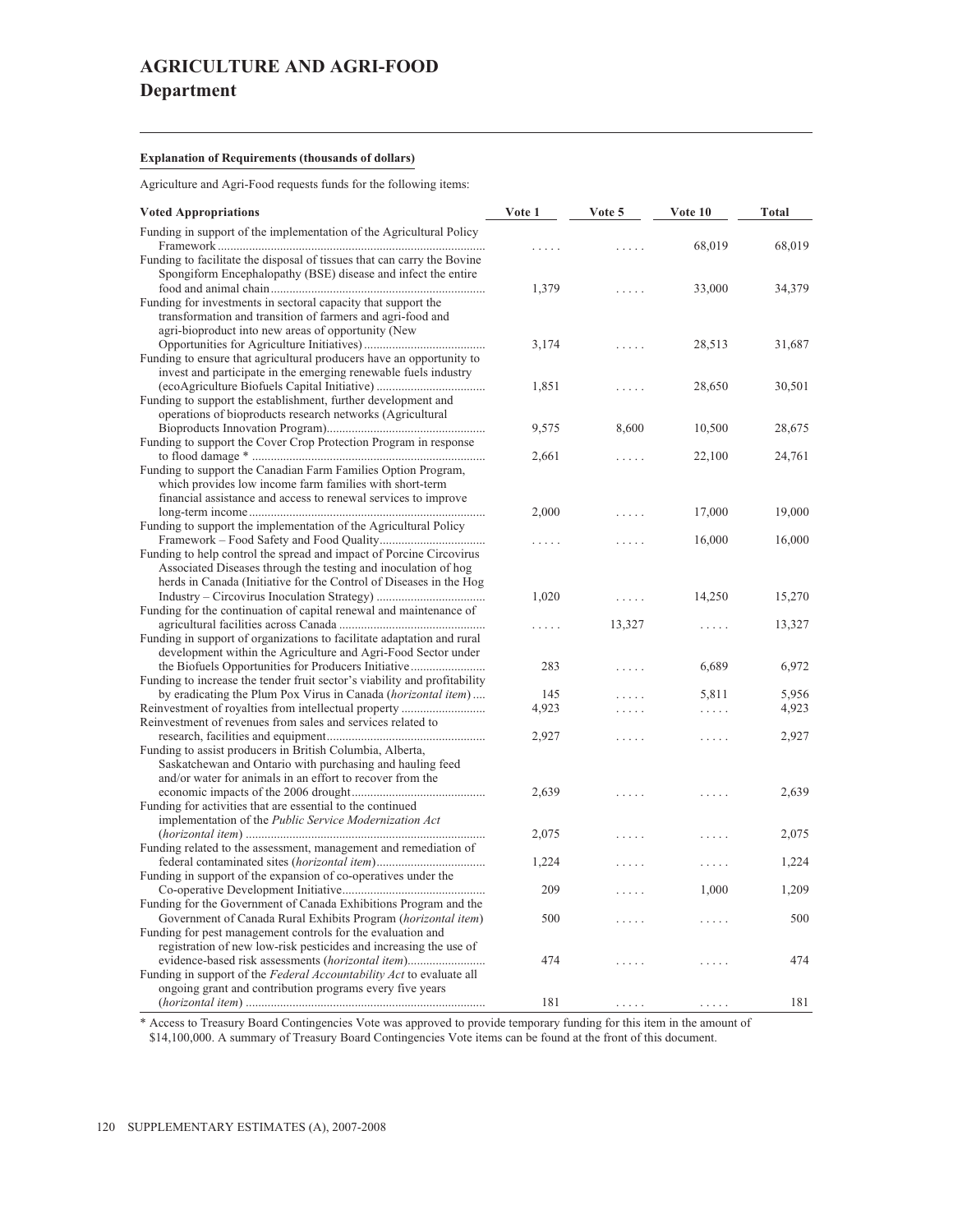### **AGRICULTURE AND AGRI-FOOD Department**

#### **Explanation of Requirements (thousands of dollars)**

| <b>Voted Appropriations</b>                                                                                                                                                                                                                                                                                                                                                                                                                                    | Vote 1 | Vote 5 | Vote 10 | Total             |
|----------------------------------------------------------------------------------------------------------------------------------------------------------------------------------------------------------------------------------------------------------------------------------------------------------------------------------------------------------------------------------------------------------------------------------------------------------------|--------|--------|---------|-------------------|
| Funding to undertake projects related to the development and<br>application of biotechnology (Canadian Biotechnology Strategy)                                                                                                                                                                                                                                                                                                                                 | 100    |        |         | 100               |
| Funding for implementation of the action plan to strengthen<br>Canada's regulatory system and establish a Centre of Regulatory<br>Expertise within the Treasury Board Secretariat (horizontal item)<br>Funding to prepare for Canada's participation in International Polar                                                                                                                                                                                    | 60     |        |         | 60                |
| Year 2007-2008, an extensive international research program in<br>Funding to assist producers in Quebec, affected by the golden<br>nematode, more specifically potato producers, in order to provide                                                                                                                                                                                                                                                           | 41     |        |         | 41                |
| financial quick relief as well as renewal programming to evaluate<br>longer term implications (Golden Nematode Disaster Program)                                                                                                                                                                                                                                                                                                                               | 25     |        |         | 25                |
| Gross Voted Appropriations                                                                                                                                                                                                                                                                                                                                                                                                                                     | 37,466 | 21,927 | 251,532 | 310,925           |
| <b>Funds Available</b>                                                                                                                                                                                                                                                                                                                                                                                                                                         |        |        |         |                   |
|                                                                                                                                                                                                                                                                                                                                                                                                                                                                | 9,500  | .      | 152,500 | 162,000           |
| <b>Total Voted Appropriations</b>                                                                                                                                                                                                                                                                                                                                                                                                                              | 27,966 | 21,927 | 99,032  | 148,925           |
| <b>Statutory Appropriations</b>                                                                                                                                                                                                                                                                                                                                                                                                                                |        |        |         |                   |
| Funding for the Cost of Production Benefit to assist producers in<br>addressing past income declines due to increases in costs of<br>Funding to assist producers in British Columbia, Alberta,<br>Saskatchewan and Ontario with purchasing and hauling feed<br>and/or water for animals in an effort to recover from the<br>Funding to assist producers in Quebec, affected by the golden<br>nematode, more specifically potato producers, in order to provide |        |        |         | 401,000<br>30,000 |
| financial quick relief as well as renewal programming to evaluate<br>longer term implications (Golden Nematode Disaster Program)                                                                                                                                                                                                                                                                                                                               |        |        |         | 450               |
| <b>Total Statutory Appropriations</b>                                                                                                                                                                                                                                                                                                                                                                                                                          |        |        |         | 431,450           |
| <b>Total Adjustments to Appropriations</b>                                                                                                                                                                                                                                                                                                                                                                                                                     |        |        |         | 580,375           |
| <b>Transfers</b>                                                                                                                                                                                                                                                                                                                                                                                                                                               |        |        |         |                   |
| Transfer from Canadian Heritage – For the development of Official<br>Language Minority Communities (Interdepartmental Partnership                                                                                                                                                                                                                                                                                                                              |        |        |         |                   |
| Transfer from National Defence – For public security initiatives                                                                                                                                                                                                                                                                                                                                                                                               |        |        | 400     | 400               |
|                                                                                                                                                                                                                                                                                                                                                                                                                                                                |        | 42     |         | 42                |
| Transfer to Public Service Human Resources Management Agency<br>of Canada – To support the National Managers' Community<br>Transfer to Foreign Affairs and International Trade – To provide                                                                                                                                                                                                                                                                    | (65)   | .      | .       | (65)              |
| support to departmental staff located at missions abroad                                                                                                                                                                                                                                                                                                                                                                                                       | (244)  | .      | .       | (244)             |
| <b>Total Transfers</b>                                                                                                                                                                                                                                                                                                                                                                                                                                         | (309)  | 42     | 400     | 133               |
| <b>These Supplementary Estimates</b>                                                                                                                                                                                                                                                                                                                                                                                                                           | 27,657 | 21,969 | 99,432  | 580,508           |

#### **Explanation of Funds Available (dollars)**

**Vote 1**: \$9,500,000 in total authorities is available within the Vote due to amendments to the Canadian Farm Families Option Program (the savings from the Program totalled \$11,500,000, however \$2,000,000 for the Community Pastures Program was sourced from these savings leaving a balance of \$9,500,000).

**Vote 10**: \$152,500,000 in total authorities is available within the Vote due to amendments to the Canadian Farm Families Option Program.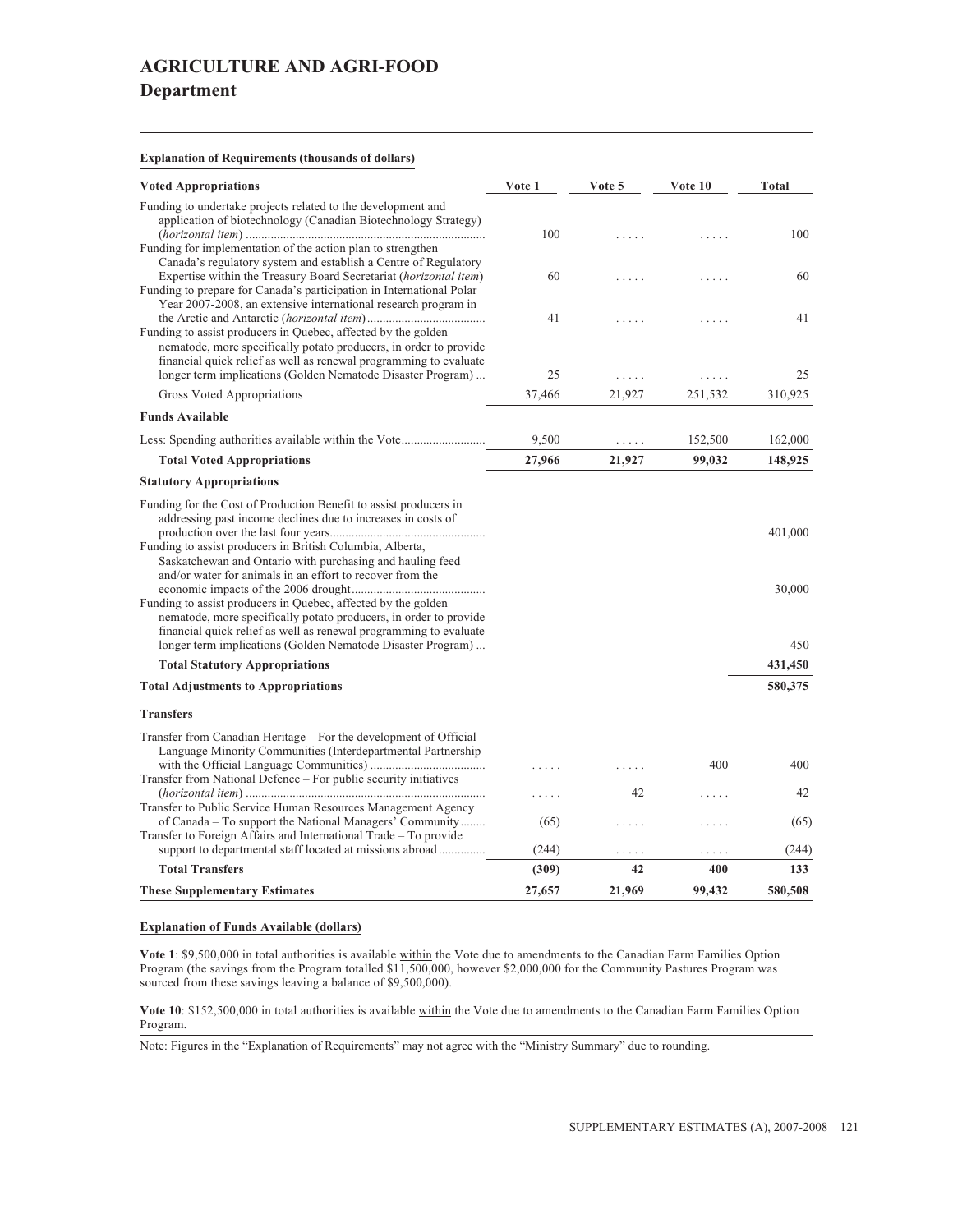# **AGRICULTURE AND AGRI-FOOD Department**

| <b>Transfer Payments (dollars)</b>                                                                                                                                                                                                                                                     | <b>Voted</b>                                        | <b>Statutory</b>                     |
|----------------------------------------------------------------------------------------------------------------------------------------------------------------------------------------------------------------------------------------------------------------------------------------|-----------------------------------------------------|--------------------------------------|
| Grants                                                                                                                                                                                                                                                                                 |                                                     |                                      |
| <b>Business Risk Management</b><br>Grant payments for the Cover Crop Protection Program (Funds in the amount of<br>\$14,100,000 were provided from the Treasury Board Contingencies Vote to pay for a<br>(S) Grant payments for the Drought Assistance Package for Livestock Producers | 22,100,000<br>$\ldots$<br>.<br>.                    | 450,000<br>30,000,000<br>361,540,000 |
| Innovation and Renewal                                                                                                                                                                                                                                                                 | 22,100,000                                          | 391,990,000                          |
| Grants to organizations to facilitate adaptation and rural development within the                                                                                                                                                                                                      | 6,689,167                                           |                                      |
| <b>Total Gross Grants</b>                                                                                                                                                                                                                                                              | 28,789,167                                          | 391,990,000                          |
| <b>Contributions</b>                                                                                                                                                                                                                                                                   |                                                     |                                      |
| Environment<br>Contributions for Agriculture and Agri-food Sector Assistance - Environment                                                                                                                                                                                             | 45,254,389                                          |                                      |
| <b>Food Safety and Food Quality</b><br>Contributions for Agriculture and Agri-food Sector Assistance - Food Safety and Food                                                                                                                                                            | 38,764,273                                          |                                      |
| <b>Business Risk Management</b><br>Contributions in support of facilitating the disposal of Specified Risk Materials<br>Contribution payments for the control of diseases in the hog industry $-$ Circovirus                                                                           | 33,000,000<br>28,513,356<br>14,250,000              |                                      |
|                                                                                                                                                                                                                                                                                        | .                                                   | .<br>39,460,000                      |
| Innovation and Renewal                                                                                                                                                                                                                                                                 | 75,763,356                                          | 39,460,000                           |
| Contribution payments for the Canadian Farm Families Options Program<br>Contribution payments for the Agricultural Bioproducts Innovation Program                                                                                                                                      | 28,650,000<br>17,000,000<br>10,500,000<br>5,811,000 | .                                    |
| Rural and Co-operatives                                                                                                                                                                                                                                                                | 61,961,000                                          | .                                    |
| Contributions in support of assistance to Rural Canada and Development in the Area of                                                                                                                                                                                                  | 1,400,000                                           |                                      |
| <b>Total Gross Contributions</b>                                                                                                                                                                                                                                                       | 223, 143, 018                                       | 39,460,000                           |
| <b>Total Gross Transfer Payments</b>                                                                                                                                                                                                                                                   | 251,932,185                                         | 431,450,000                          |
|                                                                                                                                                                                                                                                                                        | 152,500,000                                         |                                      |
| <b>Net Transfer Payments</b>                                                                                                                                                                                                                                                           | 99,432,185                                          | 431,450,000                          |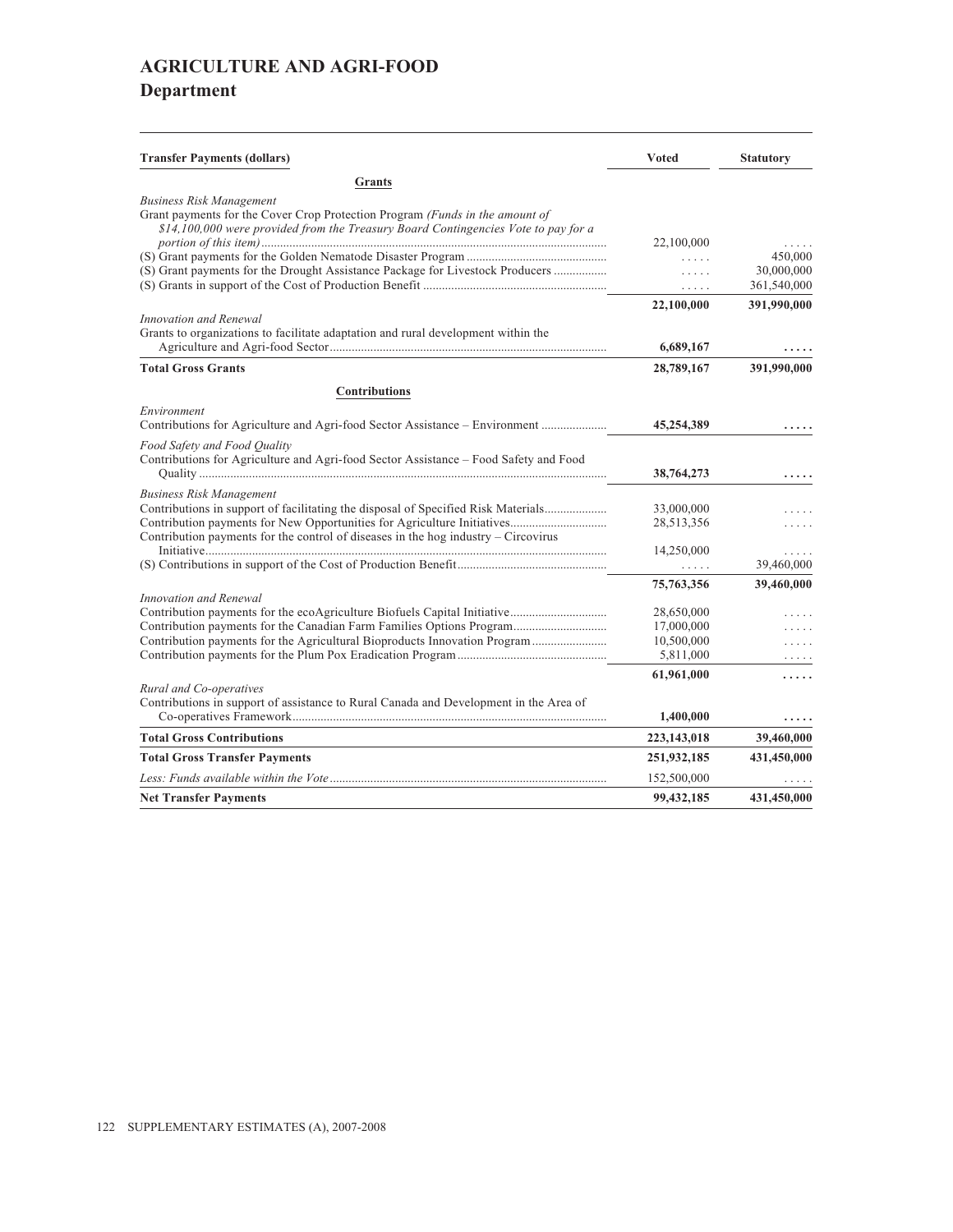### **AGRICULTURE AND AGRI-FOOD Canadian Food Inspection Agency**

#### **Explanation of Requirements (thousands of dollars)**

Canadian Food Inspection Agency requests funds for the following items:

| <b>Voted Appropriations</b>                                                                                                   | Vote 30          |
|-------------------------------------------------------------------------------------------------------------------------------|------------------|
| Funding for the implementation of Enhanced Animal Feed Restrictions to mitigate public health risks associated with           | 21,881           |
| Funding to increase the tender fruit sector's viability and profitability by eradicating the Plum Pox Virus in Canada         | 2,500<br>325     |
| Funding to prepare for Canada's participation in International Polar Year 2007-2008, an extensive international               | 182              |
| Funding for implementation of the action plan to strengthen Canada's regulatory system and establish a Centre of              | 59               |
| <b>Total Voted Appropriations</b>                                                                                             | 24,947           |
| <b>Transfers</b>                                                                                                              |                  |
| Transfer to Public Service Human Resources Management Agency of Canada - To support the National Managers'                    | 255              |
|                                                                                                                               | (59)             |
| Transfer to Foreign Affairs and International Trade – To provide support to departmental staff located at missions            | (434)            |
| Transfer to Western Economic Diversification - For the design and construction of the International Vaccine Centre's          | (2,000)          |
| <b>Total Transfers</b>                                                                                                        | (2, 238)         |
| <b>These Supplementary Estimates</b>                                                                                          | 22,709           |
| <b>Transfer Payments (dollars)</b><br><b>Voted</b>                                                                            | <b>Statutory</b> |
| <b>Contributions</b>                                                                                                          |                  |
| Food Safety and Public Health<br>Contributions in support of those initiatives that contribute to the improvement,<br>182,300 |                  |
| المعالم والمتواطن والمتوارد المتحدث المتحدث والمتحدث والمستنب والمتحدث والمستنب والمستنب والمتحدث والمستنب والمستنب           |                  |

Note: Figures in the "Explanation of Requirements" may not agree with the "Ministry Summary" due to rounding.

### **Canadian Grain Commission**

| <b>Explanation of Requirements (thousands of dollars)</b>                                                      |         |
|----------------------------------------------------------------------------------------------------------------|---------|
| Canadian Grain Commission requests funds for the following items:                                              |         |
| <b>Voted Appropriations</b>                                                                                    | Vote 40 |
| Funding to address operating shortfalls to allow for the continued delivery of mandated services such as grain | 7,300   |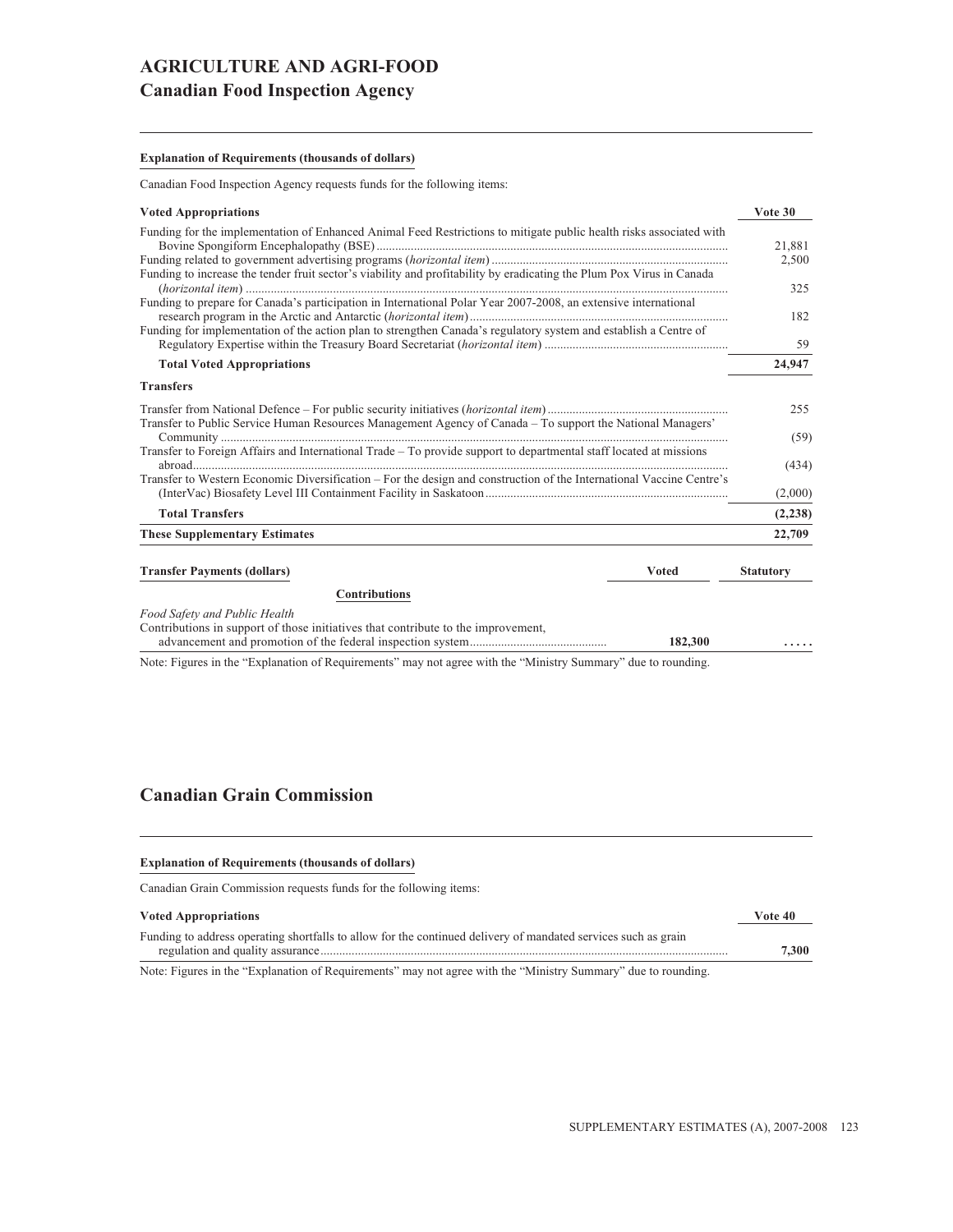### **ATLANTIC CANADA OPPORTUNITIES AGENCY**

### **Ministry Summary**

|                |                                                                                                                                                                                                                                                                                                                                                                                                                                                                                                                                                                                                                 |                           |                     | These Supplementary Estimates                  |                                   |  |
|----------------|-----------------------------------------------------------------------------------------------------------------------------------------------------------------------------------------------------------------------------------------------------------------------------------------------------------------------------------------------------------------------------------------------------------------------------------------------------------------------------------------------------------------------------------------------------------------------------------------------------------------|---------------------------|---------------------|------------------------------------------------|-----------------------------------|--|
| Vote (dollars) |                                                                                                                                                                                                                                                                                                                                                                                                                                                                                                                                                                                                                 | Authorities<br>to date    | <b>Transfers</b>    | <b>Adjustments to</b><br><b>Appropriations</b> | <b>Total Estimates</b><br>to date |  |
|                | Department                                                                                                                                                                                                                                                                                                                                                                                                                                                                                                                                                                                                      |                           |                     |                                                |                                   |  |
| 1a             | Operating expenditures and the payment to each<br>member of the Queen's Privy Council for Canada<br>who is a Minister without Portfolio or a Minister of<br>State who does not preside over a Ministry of State of<br>a salary not to exceed the salary paid to Ministers of<br>State who preside over Ministries of State under the<br>Salaries Act, as adjusted pursuant to the Parliament of<br>Canada Act and pro rata for any period of less than a<br>$year - To authorize the transfer of $57,000 from$<br>Transport Vote 55, Appropriation Act No. 2,<br>2007-2008 for the purposes of this Vote and to |                           |                     |                                                |                                   |  |
| 5a             |                                                                                                                                                                                                                                                                                                                                                                                                                                                                                                                                                                                                                 | 79,093,000<br>279,191,000 | 50,388<br>(150,000) | 2,832,809                                      | 81,976,197<br>279,041,000         |  |
| (S)            |                                                                                                                                                                                                                                                                                                                                                                                                                                                                                                                                                                                                                 | 8,045,000                 | .                   | .                                              | 8,045,000                         |  |
|                |                                                                                                                                                                                                                                                                                                                                                                                                                                                                                                                                                                                                                 | 366,329,000               | (99, 612)           | 2,832,809                                      | 369,062,197                       |  |
|                | <b>Enterprise Cape Breton Corporation</b>                                                                                                                                                                                                                                                                                                                                                                                                                                                                                                                                                                       |                           |                     |                                                |                                   |  |
| 10             | Payments to the Enterprise Cape Breton Corporation                                                                                                                                                                                                                                                                                                                                                                                                                                                                                                                                                              | 8,650,000                 |                     |                                                | 8,650,000                         |  |
|                |                                                                                                                                                                                                                                                                                                                                                                                                                                                                                                                                                                                                                 | 8,650,000                 |                     |                                                | 8,650,000                         |  |
|                |                                                                                                                                                                                                                                                                                                                                                                                                                                                                                                                                                                                                                 | 374,979,000               | (99.612)            | 2,832,809                                      | 377,712,197                       |  |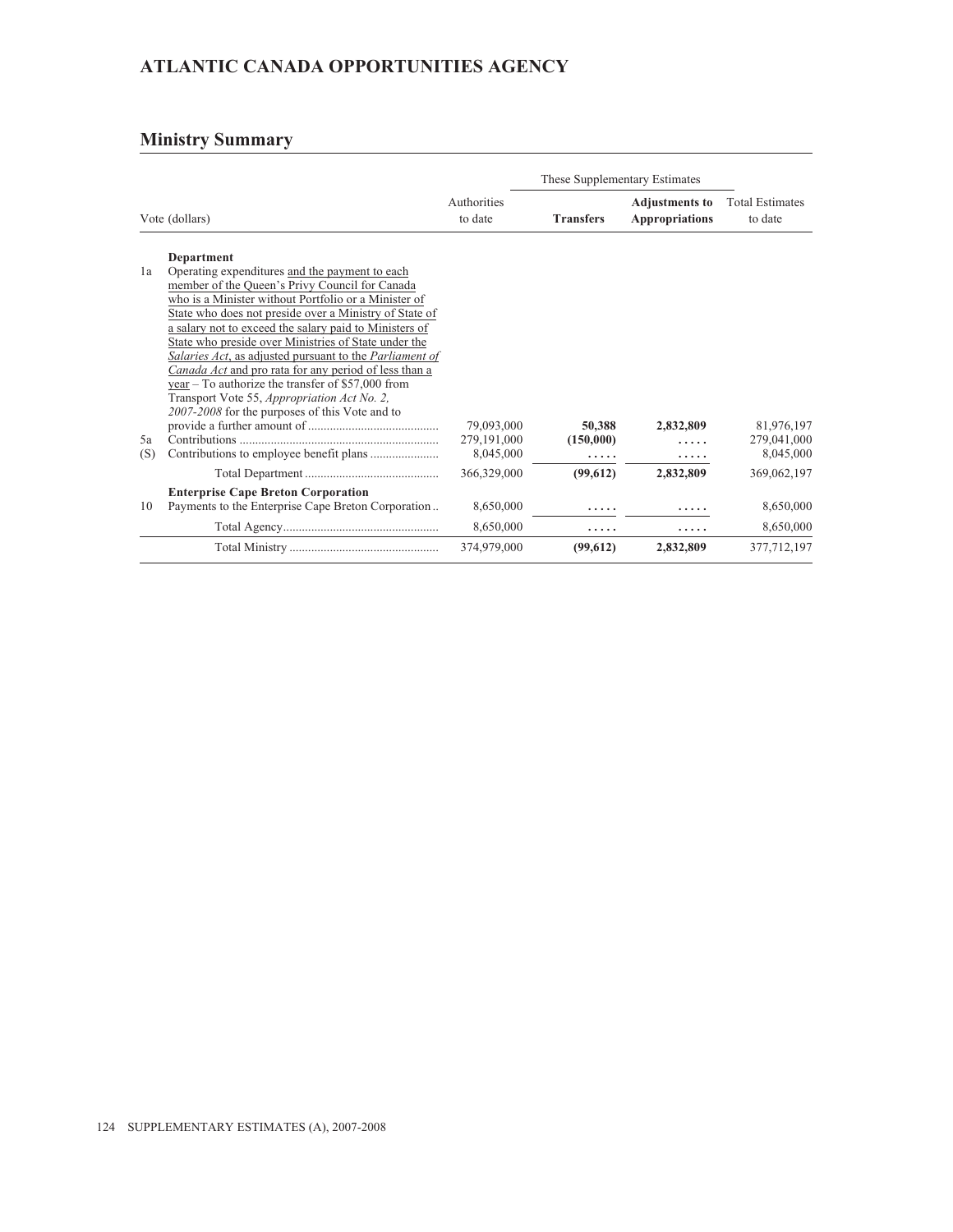# **ATLANTIC CANADA OPPORTUNITIES AGENCY Department**

#### **Explanation of Requirements (thousands of dollars)**

Atlantic Canada Opportunities Agency requests funds for the following items:

| <b>Voted Appropriations</b>                                                                                                                                                                                                                                          | Vote 1    | Vote 5 | Total     |
|----------------------------------------------------------------------------------------------------------------------------------------------------------------------------------------------------------------------------------------------------------------------|-----------|--------|-----------|
| Funding to provide information services on government regulations, programs and<br>business support to small businesses and entrepreneurs <i>(horizontal item)</i><br>Funding for activities that are essential to the continued implementation of the <i>Public</i> | 2,341     |        | 2,341     |
|                                                                                                                                                                                                                                                                      | 224       | .      | 224       |
| Funding in support of the Federal Accountability Act to evaluate all ongoing grant<br>Funding for the Canada Strategic Infrastructure Fund relating to investments in public<br>infrastructure projects designed to improve the quality of life in both urban and    | 181<br>87 | .      | 181<br>87 |
|                                                                                                                                                                                                                                                                      |           |        |           |
| <b>Total Voted Appropriations</b>                                                                                                                                                                                                                                    | 2,833     |        | 2,833     |
| <b>Transfers</b>                                                                                                                                                                                                                                                     |           |        |           |
| Transfer from Office of Infrastructure of Canada – For the Canada Strategic<br>Infrastructure Fund relating to investments in public infrastructure projects<br>designed to improve the quality of life in both urban and rural communities                          |           |        |           |
|                                                                                                                                                                                                                                                                      | 57        |        | 57        |
| Transfer to Public Service Human Resources Management Agency of Canada – To                                                                                                                                                                                          | (7)       | .      | (7)       |
| Transfer to Canadian Space Agency - In support of a joint Life and Physical Sciences                                                                                                                                                                                 |           | (150)  | (150)     |
|                                                                                                                                                                                                                                                                      |           |        |           |
| <b>Total Transfers</b>                                                                                                                                                                                                                                               | 50        | (150)  | (100)     |
| <b>These Supplementary Estimates</b>                                                                                                                                                                                                                                 | 2,883     | (150)  | 2,733     |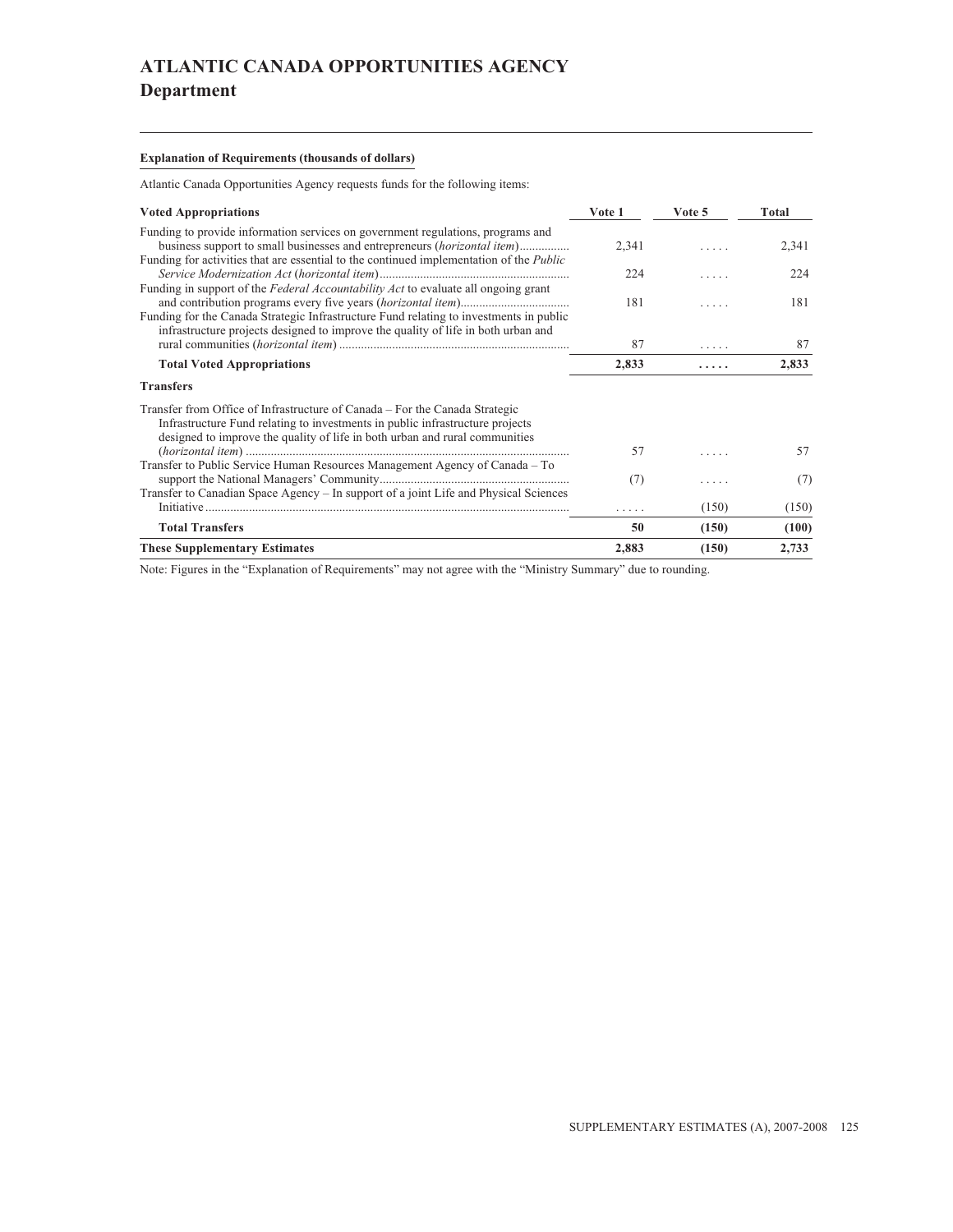### **CANADA REVENUE AGENCY**

### **Ministry Summary**

| Vote (dollars) |                                                                                                                                                                                                                                                                          |                        | These Supplementary Estimates |                                                |                                   |
|----------------|--------------------------------------------------------------------------------------------------------------------------------------------------------------------------------------------------------------------------------------------------------------------------|------------------------|-------------------------------|------------------------------------------------|-----------------------------------|
|                |                                                                                                                                                                                                                                                                          | Authorities<br>to date | <b>Transfers</b>              | <b>Adjustments to</b><br><b>Appropriations</b> | <b>Total Estimates</b><br>to date |
| 1a             | Program expenditures $-$ To authorize the transfer of<br>\$257,146,488 from Public Works and Government<br>Services Vote 1, and \$773,000 from Justice Vote 1,<br>Appropriation Act No. 2, 2007-2008 for the purposes<br>of this Vote and to provide a further amount of | 2,775,229,230          | 257,688,988                   | 53,936,519                                     | 3,086,854,737                     |
| (S)            | Minister of National Revenue – Salary and motor car                                                                                                                                                                                                                      | 74,522                 |                               |                                                | 74,522                            |
| (S)            | Spending of revenues received through the conduct of<br>its operations pursuant to section 60 of the <i>Canada</i>                                                                                                                                                       |                        |                               |                                                |                                   |
|                |                                                                                                                                                                                                                                                                          | 143,637,000            |                               |                                                | 143,637,000                       |
| (S)            |                                                                                                                                                                                                                                                                          | 402,675,000            |                               |                                                | 402,675,000                       |
| (S)<br>(S)     | Payments to private collection agencies pursuant to                                                                                                                                                                                                                      | 205,000,000            | .                             |                                                | 205,000,000                       |
|                | section 17.1 of the <i>Financial Administration Act</i>                                                                                                                                                                                                                  | 21,032,000             | .                             | .                                              | 21,032,000                        |
|                |                                                                                                                                                                                                                                                                          | 3,547,647,752          | 257,688,988                   | 53,936,519                                     | 3,859,273,259                     |

Note: The "Authorities to date" amount for the Canada Revenue Agency includes \$167,724,230 in Vote 1, which was appropriated in 2006-2007 and will be spent in 2007-2008.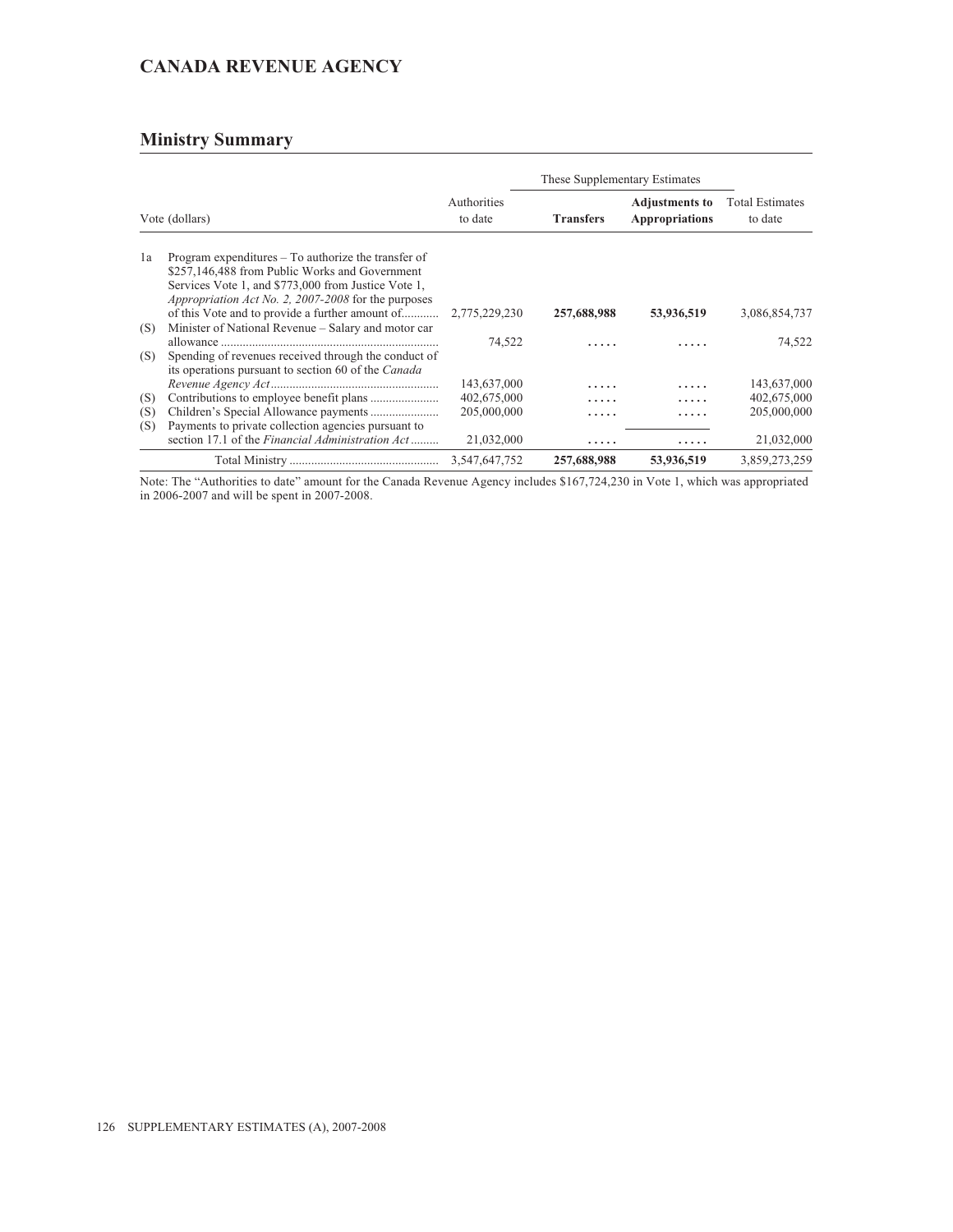#### **Explanation of Requirements (thousands of dollars)**

Canada Revenue Agency requests funds for the following items:

| <b>Voted Appropriations</b>                                                                                                                                                                                                                                                                                                                            | Vote 1           |
|--------------------------------------------------------------------------------------------------------------------------------------------------------------------------------------------------------------------------------------------------------------------------------------------------------------------------------------------------------|------------------|
| Funding to address legislative, policy, and operational initiatives arising from the 2007 Federal Budget such as the<br>Working Income Tax Benefit, New Child Tax Credit, measures related to savings plans, and enhanced audit and                                                                                                                    | 45,228<br>19,344 |
| Funding to implement and administer the 2006 Canada-United States Softwood Lumber Agreement (horizontal item)<br>Funding to address legislative, policy, and operational initiatives arising from the 2006 Federal Budget such as the<br>Goods and Services Tax rate reduction and the measures related to personal tax credits, individual income and | 15,060           |
| Funding for legal and income tax debt set-off activities, including Collection Litigations and Advisory Services                                                                                                                                                                                                                                       | 10,519           |
| Funding for enhanced enforcement activities relating to the National Anti-Drug Strategy that are aimed at reducing                                                                                                                                                                                                                                     | 4,606            |
| Funding for activities that are essential to the continued implementation of the <i>Public Service Modernization Act</i>                                                                                                                                                                                                                               | 660              |
| Funding in support of the Federal Accountability Act to evaluate all ongoing grant and contribution programs every                                                                                                                                                                                                                                     | 205              |
| Funding for implementation of the action plan to strengthen Canada's regulatory system and establish a Centre of                                                                                                                                                                                                                                       | 91               |
|                                                                                                                                                                                                                                                                                                                                                        | 59               |
| Gross Voted Appropriations                                                                                                                                                                                                                                                                                                                             | 95,772           |
| <b>Funds Available</b>                                                                                                                                                                                                                                                                                                                                 |                  |
|                                                                                                                                                                                                                                                                                                                                                        | 41,835           |
| <b>Total Voted Appropriations</b>                                                                                                                                                                                                                                                                                                                      | 53,937           |
| <b>Transfers</b>                                                                                                                                                                                                                                                                                                                                       |                  |
| Transfer from Public Works and Government Services – To manage its accommodation and real property services<br>Transfer from Justice – For legal service requirements to implement the national initiative to address inter-provincial                                                                                                                 | 257,146          |
| Transfer from Justice – For legal service requirements to address legislative and policy initiatives arising from the                                                                                                                                                                                                                                  | 223              |
| Transfer from Justice – For legal service requirements for the administration and delivery of the Universal Child Care                                                                                                                                                                                                                                 | 196              |
| Transfer from Justice – To implement and administer the 2006 Canada–United States Softwood Lumber Agreement                                                                                                                                                                                                                                            | 183              |
| Transfer to Foreign Affairs and International Trade – To provide support to departmental staff located at missions                                                                                                                                                                                                                                     | 171              |
|                                                                                                                                                                                                                                                                                                                                                        | (231)            |
| <b>Total Transfers</b>                                                                                                                                                                                                                                                                                                                                 | 257,688          |
| <b>These Supplementary Estimates</b>                                                                                                                                                                                                                                                                                                                   | 311,625          |

#### **Explanation of Funds Available (dollars)**

**Vote 1**: \$41,835,000 in total authorities is available within the Vote due to the ability to recover funds for the following: \$19,039,000 for the Canada Pension Plan Account; and \$22,796,000 for the Employment Insurance Account.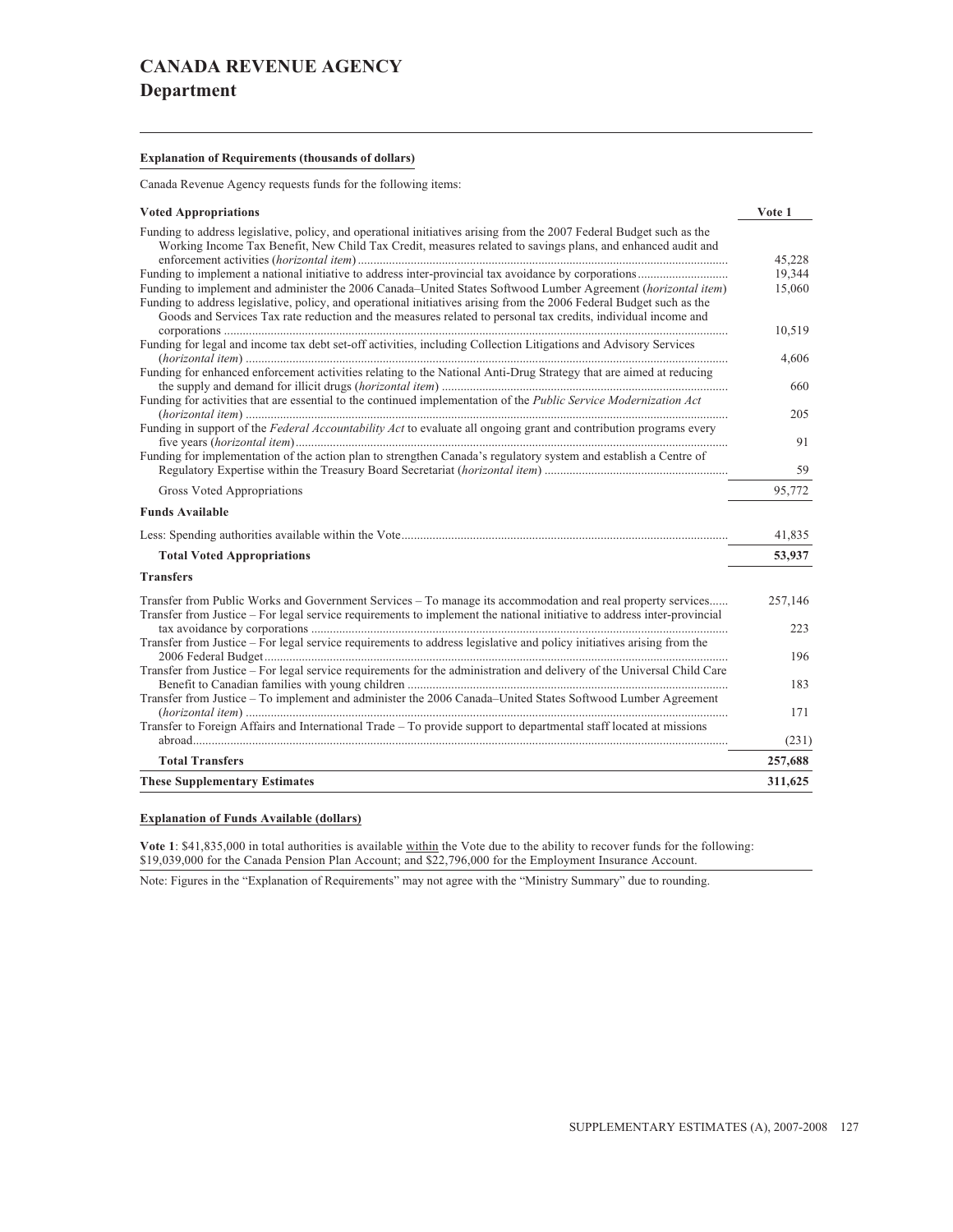### **Ministry Summary**

|     |                                                                                                                 |               | These Supplementary Estimates |                       |                        |
|-----|-----------------------------------------------------------------------------------------------------------------|---------------|-------------------------------|-----------------------|------------------------|
|     |                                                                                                                 | Authorities   |                               | <b>Adjustments to</b> | <b>Total Estimates</b> |
|     | Vote (dollars)                                                                                                  | to date       | <b>Transfers</b>              | <b>Appropriations</b> | to date                |
|     |                                                                                                                 |               |                               |                       |                        |
|     | Department                                                                                                      |               |                               |                       |                        |
| 1a  | Operating expenditures and, pursuant to                                                                         |               |                               |                       |                        |
|     | paragraph $29.1(2)(a)$ of the Financial Administration                                                          |               |                               |                       |                        |
|     | Act, authority to expend revenues received during the                                                           |               |                               |                       |                        |
|     | fiscal year by the Canadian Conservation Institute, the<br>Canadian Heritage Information Network, the           |               |                               |                       |                        |
|     | Exhibition Transportation Service and the Canadian                                                              |               |                               |                       |                        |
|     | Audio-visual Certification Office, and the payment to                                                           |               |                               |                       |                        |
|     | each member of the Queen's Privy Council for                                                                    |               |                               |                       |                        |
|     | Canada who is a Minister without Portfolio or a                                                                 |               |                               |                       |                        |
|     | Minister of State who does not preside over a                                                                   |               |                               |                       |                        |
|     | Ministry of State of a salary not to exceed the salary                                                          |               |                               |                       |                        |
|     | paid to Ministers of State who preside over Ministries<br>of State under the Salaries Act, as adjusted pursuant |               |                               |                       |                        |
|     | to the <i>Parliament of Canada Act</i> and pro rata for any                                                     |               |                               |                       |                        |
|     | period of less than a year – To authorize the transfer                                                          |               |                               |                       |                        |
|     | of \$23,673 from Canadian Heritage Vote 10,                                                                     |               |                               |                       |                        |
|     | Appropriation Act No. 2, 2007-2008 for the purposes                                                             |               |                               |                       |                        |
|     | of this Vote and to provide a further amount of                                                                 | 252,110,000   | (1,344,633)                   | 5,943,009             | 256,708,376            |
| 5a  | The grants listed in the Estimates and contributions –                                                          |               |                               |                       |                        |
|     | To authorize the transfer of \$800,000 from Economic<br>Development Agency of Canada for the Regions of         |               |                               |                       |                        |
|     | Quebec Vote 5, \$200,000 from Industry Vote 1, and                                                              |               |                               |                       |                        |
|     | \$112,000 from Indian Affairs and Northern                                                                      |               |                               |                       |                        |
|     | Development Vote 10, Appropriation Act No. 2,                                                                   |               |                               |                       |                        |
|     | 2007-2008 for the purposes of this Vote and to                                                                  |               |                               |                       |                        |
|     |                                                                                                                 | 1,080,643,000 | (8,528,357)                   | 81,745,209            | 1,153,859,852          |
| (S) |                                                                                                                 | 1,103,000     | .                             |                       | 1,103,000              |
| (S) | Payments under the Lieutenant-Governors                                                                         | 637,000       |                               |                       | 637,000                |
| (S) | Supplementary Retirement Benefits - Former                                                                      |               |                               |                       |                        |
|     |                                                                                                                 | 182,000       |                               |                       | 182,000                |
| (S) | Minister of Canadian Heritage - Salary and motor car                                                            |               |                               |                       |                        |
|     |                                                                                                                 | 74,522        |                               |                       | 74,522                 |
| (S) |                                                                                                                 | 28,265,000    | .                             | .                     | 28,265,000             |
|     |                                                                                                                 | 1,363,014,522 | (9,872,990)                   | 87,688,218            | 1,440,829,750          |
|     | <b>Canada Council for the Arts</b>                                                                              |               |                               |                       |                        |
|     | 10a Payments to the Canada Council for the Arts – To                                                            |               |                               |                       |                        |
|     | authorize the transfer of \$480,000 from Canadian<br>Heritage Vote 5, Appropriation Act No. 2, 2007-2008        |               |                               |                       |                        |
|     |                                                                                                                 | 181, 321, 250 | 456,327                       | 1                     | 181,777,578            |
|     |                                                                                                                 | 181, 321, 250 | 456,327                       | $\mathbf{1}$          | 181,777,578            |
|     | <b>Canadian Broadcasting Corporation</b>                                                                        |               |                               |                       |                        |
|     | 15a Payments to the Canadian Broadcasting Corporation                                                           |               |                               |                       |                        |
|     |                                                                                                                 | 948, 321, 000 |                               | 60,000,000            | 1,008,321,000          |
| 20  | Payments to the Canadian Broadcasting Corporation                                                               |               |                               |                       |                        |
|     |                                                                                                                 | 4,000,000     | .                             | .                     | 4,000,000              |
| 25  | Payments to the Canadian Broadcasting Corporation                                                               |               |                               |                       |                        |
|     |                                                                                                                 | 91,632,000    | .                             | .                     | 91,632,000             |
|     |                                                                                                                 | 1,043,953,000 | .                             | 60,000,000            | 1,103,953,000          |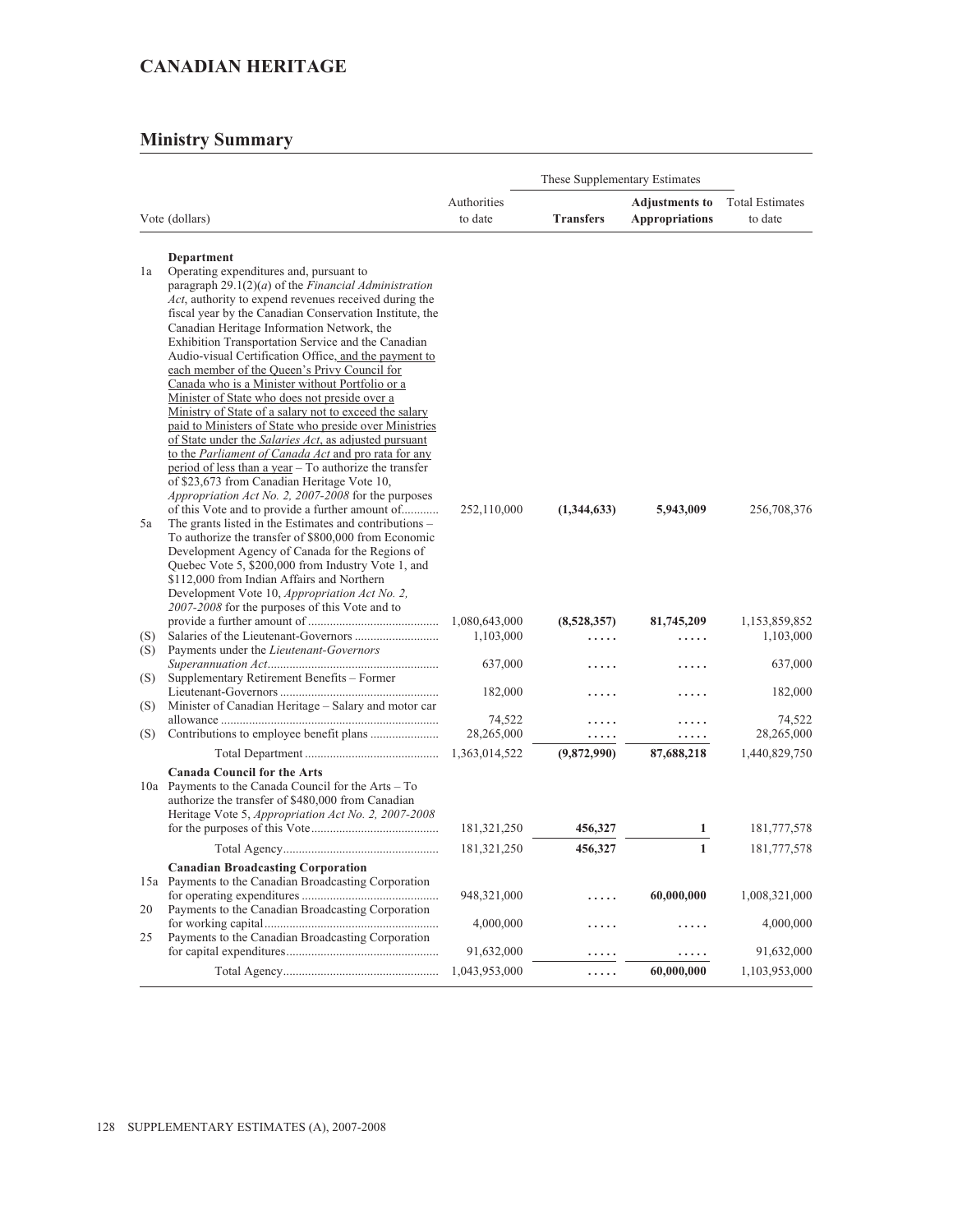### **Ministry Summary**

|     |                                                                                                                                                                                                                                                                                                                                                                                 | These Supplementary Estimates |                  |                                                |                                   |  |
|-----|---------------------------------------------------------------------------------------------------------------------------------------------------------------------------------------------------------------------------------------------------------------------------------------------------------------------------------------------------------------------------------|-------------------------------|------------------|------------------------------------------------|-----------------------------------|--|
|     | Vote (dollars)                                                                                                                                                                                                                                                                                                                                                                  | Authorities<br>to date        | <b>Transfers</b> | <b>Adjustments to</b><br><b>Appropriations</b> | <b>Total Estimates</b><br>to date |  |
|     | <b>Canadian Museum of Civilization</b>                                                                                                                                                                                                                                                                                                                                          |                               |                  |                                                |                                   |  |
|     | 30a Payments to the Canadian Museum of Civilization for                                                                                                                                                                                                                                                                                                                         |                               |                  |                                                |                                   |  |
|     |                                                                                                                                                                                                                                                                                                                                                                                 | 61,136,000                    | .                | 725,400                                        | 61,861,400                        |  |
|     |                                                                                                                                                                                                                                                                                                                                                                                 | 61,136,000                    | .                | 725,400                                        | 61,861,400                        |  |
|     | <b>Canadian Museum of Nature</b><br>35a Payments to the Canadian Museum of Nature for                                                                                                                                                                                                                                                                                           |                               |                  |                                                |                                   |  |
|     |                                                                                                                                                                                                                                                                                                                                                                                 | 84,221,000                    | .                | 720,000                                        | 84,941,000                        |  |
|     |                                                                                                                                                                                                                                                                                                                                                                                 | 84,221,000                    |                  | 720,000                                        | 84,941,000                        |  |
|     | <b>Canadian Radio-television and</b><br><b>Telecommunications Commission</b>                                                                                                                                                                                                                                                                                                    |                               |                  |                                                |                                   |  |
| 40  |                                                                                                                                                                                                                                                                                                                                                                                 | 1                             |                  |                                                | 1                                 |  |
| (S) |                                                                                                                                                                                                                                                                                                                                                                                 | 5,732,000                     | .                | .                                              | 5,732,000                         |  |
|     |                                                                                                                                                                                                                                                                                                                                                                                 | 5,732,001                     | .                | .                                              | 5,732,001                         |  |
|     | <b>Library and Archives of Canada</b><br>45a Program expenditures and the grants listed in the<br>Estimates – To authorize the transfer of $$691,000$<br>from Public Works and Government Services Vote 1<br>and \$22,471,000 from Public Works and Government<br>Services Vote 5, Appropriation Act No. 2, 2007-2008<br>for the purposes of this Vote and to provide a further |                               |                  |                                                |                                   |  |
|     |                                                                                                                                                                                                                                                                                                                                                                                 | 107,301,000                   | 23,162,000       | 12,360,789                                     | 142,823,789                       |  |
| (S) |                                                                                                                                                                                                                                                                                                                                                                                 | 12,002,000                    | .                | .                                              | 12,002,000                        |  |
|     |                                                                                                                                                                                                                                                                                                                                                                                 | 119,303,000                   | 23,162,000       | 12,360,789                                     | 154,825,789                       |  |
|     | <b>National Arts Centre Corporation</b><br>50a Payments to the National Arts Centre Corporation –<br>To authorize the transfer of \$342,640 from Canadian<br>Heritage Vote 5, Appropriation Act No. 2, 2007-2008<br>for the purposes of this Vote and to provide a further                                                                                                      |                               |                  |                                                |                                   |  |
|     |                                                                                                                                                                                                                                                                                                                                                                                 | 35,215,575                    | 342,640          | 20,368,000                                     | 55,926,215                        |  |
|     |                                                                                                                                                                                                                                                                                                                                                                                 | 35,215,575                    | 342,640          | 20,368,000                                     | 55,926,215                        |  |
|     | <b>National Battlefields Commission</b><br>55a Program expenditures – To authorize the transfer of<br>\$325,000 from Canadian Heritage Vote 1,<br>Appropriation Act No. 2, 2007-2008 for the purposes                                                                                                                                                                           |                               |                  |                                                |                                   |  |
| (S) | Expenditures pursuant to paragraph 29.1 (1) of the                                                                                                                                                                                                                                                                                                                              | 11,208,000                    | 325,000          | 1                                              | 11,533,001                        |  |
|     |                                                                                                                                                                                                                                                                                                                                                                                 | 1,600,000                     | .                |                                                | 1,600,000                         |  |
| (S) |                                                                                                                                                                                                                                                                                                                                                                                 | 433,000                       | .                |                                                | 433,000                           |  |
|     |                                                                                                                                                                                                                                                                                                                                                                                 | 13,241,000                    | 325,000          | $\mathbf{1}$                                   | 13,566,001                        |  |
| 60  | <b>National Film Board</b><br>National Film Board Revolving Fund - Operating                                                                                                                                                                                                                                                                                                    | 67,118,000                    |                  |                                                | 67,118,000                        |  |
| (S) |                                                                                                                                                                                                                                                                                                                                                                                 | .                             | .                | .                                              |                                   |  |
|     |                                                                                                                                                                                                                                                                                                                                                                                 | 67,118,000                    | .                | .                                              | 67,118,000                        |  |
|     | <b>National Gallery of Canada</b><br>65a Payments to the National Gallery of Canada for                                                                                                                                                                                                                                                                                         | 38,752,000                    |                  | 4,650,000                                      | 43,402,000                        |  |
| 70  | Payment to the National Gallery of Canada for the                                                                                                                                                                                                                                                                                                                               |                               |                  |                                                |                                   |  |
|     |                                                                                                                                                                                                                                                                                                                                                                                 | 8,000,000                     | .                | .                                              | 8,000,000                         |  |
|     |                                                                                                                                                                                                                                                                                                                                                                                 | 46,752,000                    | .                | 4,650,000                                      | 51,402,000                        |  |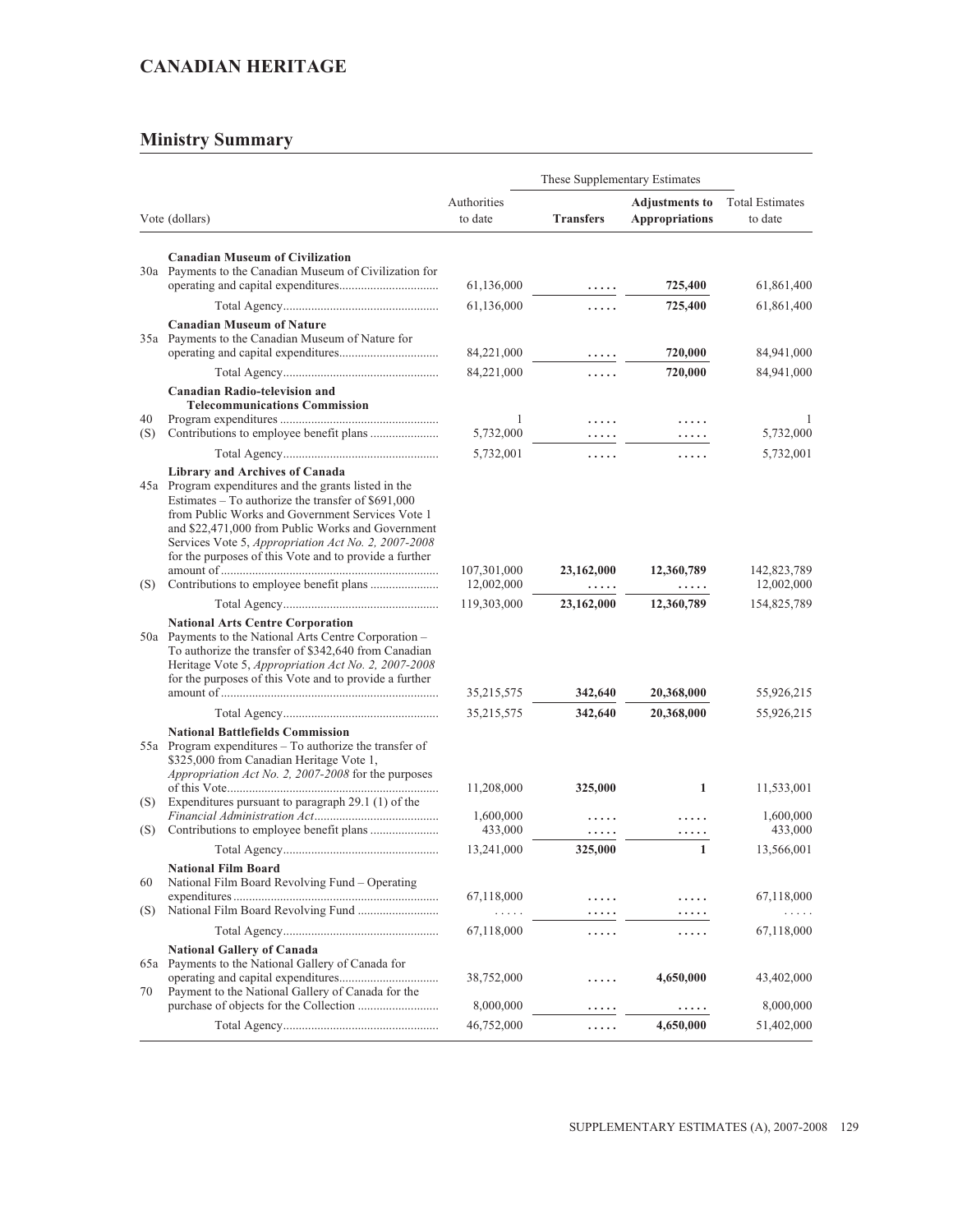### **Ministry Summary**

|           |                                                                                                                                                                                                                                          |                              | These Supplementary Estimates |                                                |                                   |
|-----------|------------------------------------------------------------------------------------------------------------------------------------------------------------------------------------------------------------------------------------------|------------------------------|-------------------------------|------------------------------------------------|-----------------------------------|
|           | Vote (dollars)                                                                                                                                                                                                                           | Authorities<br>to date       | <b>Transfers</b>              | <b>Adjustments to</b><br><b>Appropriations</b> | <b>Total Estimates</b><br>to date |
|           | <b>National Museum of Science and Technology</b><br>75a Payments to the National Museum of Science and                                                                                                                                   |                              |                               |                                                |                                   |
|           | Technology for operating and capital expenditures                                                                                                                                                                                        | 25,835,000                   |                               | 4,736,000                                      | 30,571,000                        |
|           |                                                                                                                                                                                                                                          | 25,835,000                   | .                             | 4,736,000                                      | 30,571,000                        |
| 80<br>(S) | <b>Public Service Commission</b>                                                                                                                                                                                                         | 90,032,000<br>13,174,000     | .                             |                                                | 90,032,000<br>13,174,000          |
|           |                                                                                                                                                                                                                                          | 103,206,000                  | .                             | .                                              | 103,206,000                       |
| (S)       | <b>Public Service Labour Relations Board</b>                                                                                                                                                                                             | 10,617,000<br>788,000        | .<br>.                        | 2,548,500<br>.                                 | 13,165,500<br>788,000             |
|           |                                                                                                                                                                                                                                          | 11,405,000                   | .                             | 2,548,500                                      | 13,953,500                        |
| 90<br>(S) | <b>Public Service Staffing Tribunal</b>                                                                                                                                                                                                  | 4,451,000<br>509,000         | .<br>.                        | .<br>.                                         | 4,451,000<br>509,000              |
|           |                                                                                                                                                                                                                                          | 4,960,000                    | .                             | .                                              | 4,960,000                         |
|           | <b>Registry of the Public Servants Disclosure</b><br><b>Protection Tribunal</b>                                                                                                                                                          |                              |                               |                                                |                                   |
|           |                                                                                                                                                                                                                                          |                              | .                             | 1,643,600                                      | 1,643,600                         |
|           |                                                                                                                                                                                                                                          | .                            | .                             | 1,643,600                                      | 1,643,600                         |
|           | Status of Women – Office of the Co-ordinator<br>100a The grants listed in the Estimates and contributions<br>101a Pursuant to Section 24.1(1) of the Financial<br>Administration Act, to forgive a debt due by the                       | 6,958,000<br>11,950,000      |                               | 478,726<br>4,500,000                           | 7,436,726<br>16,450,000           |
| (S)       | Native Women's Association of Canada to Her<br>Majesty in Right of Canada amounting to \$708,332                                                                                                                                         | .<br>981,000                 |                               | 708,332<br>.                                   | 708,332<br>981,000                |
|           |                                                                                                                                                                                                                                          | 19,889,000                   | .                             | 5,687,058                                      | 25,576,058                        |
|           | Telefilm Canada<br>105a Payments to Telefilm Canada to be used for the<br>purposes set out in the Telefilm Canada $Act - To$<br>authorize the transfer of \$550,000 from Canadian<br>Heritage Vote 5, Appropriation Act No. 2, 2007-2008 |                              | 550,000                       |                                                | 105,199,001                       |
|           |                                                                                                                                                                                                                                          | 104,649,000                  |                               | 1                                              |                                   |
|           |                                                                                                                                                                                                                                          | 104,649,000<br>3,290,951,348 | 550,000<br>14,962,977         | 1<br>201,127,568                               | 105,199,001<br>3,507,041,893      |

Note: Order in Council P.C. 2007-0425 fixed April 15, 2007 as the day upon which the *Public Servants Disclosure Protection Act* came into force to establish the Public Servants Disclosure Protection Tribunal, which this Registry supports (\$1,643,600).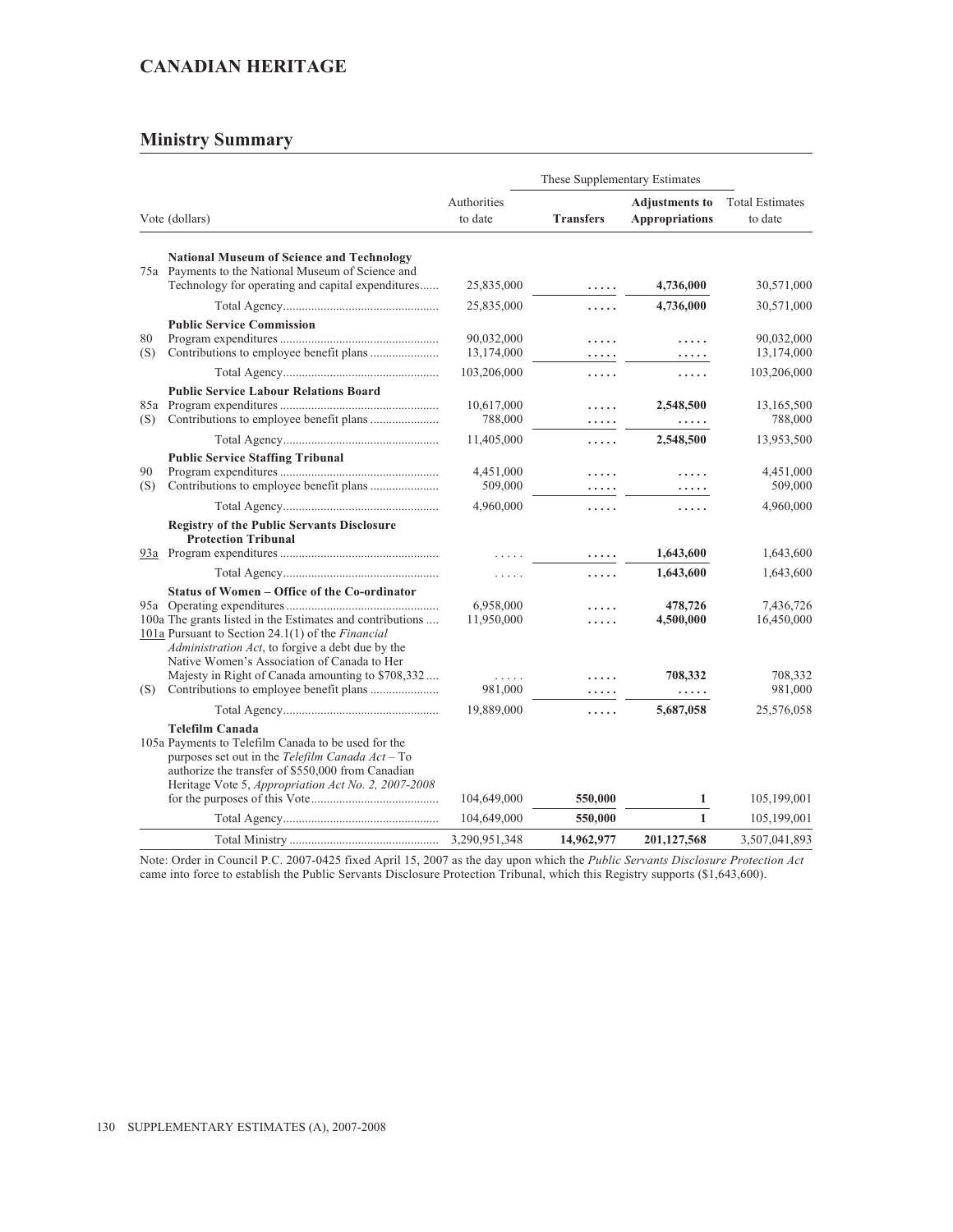### **Department**

#### **Explanation of Requirements (thousands of dollars)**

Canadian Heritage requests funds for the following items:

| <b>Voted Appropriations</b>                                                                                                                                                                                                                                      | Vote 1 | Vote 5 | Total  |
|------------------------------------------------------------------------------------------------------------------------------------------------------------------------------------------------------------------------------------------------------------------|--------|--------|--------|
| Funding in support of initiatives associated with the 2010 Olympic and Paralympic                                                                                                                                                                                | 500    | 50,000 | 50,500 |
| Funding to provide opportunities for official-language minority communities to live<br>in their language on a daily basis and to create opportunities for young Canadians<br>to have linguistic and cultural experiences in the second official language outside | 300    | 14,700 | 15,000 |
| Funding to support training of artists with high potential through institutions that<br>offer training of the highest calibre (National Arts Training Contribution                                                                                               |        |        |        |
| Funding to support projects that increase the number of Aboriginal language speakers                                                                                                                                                                             | 714    | 5,195  | 5,909  |
| Funding to allow small and medium Canadian museums to hire summer interns as<br>part of the Young Canada Works in Heritage Organizations program (Summer                                                                                                         | 56     | 4,925  | 4,981  |
| Funding to increase citizen participation in communities through arts and heritage<br>events and activities (Building Communities through Arts and Heritage and Arts                                                                                             | 270    | 4,684  | 4,954  |
|                                                                                                                                                                                                                                                                  | 1,991  | 1,300  | 3,291  |
| Funding related to government advertising programs ( <i>horizontal item</i> )                                                                                                                                                                                    | 1,700  | .      | 1,700  |
| Funding to support the organization of the 49th International Eucharistic Congress<br>during the celebration of the 400th anniversary of the founding of Quebec City                                                                                             |        | 500    | 500    |
| Funding to encourage youth participation in Canadian heritage sports, such as                                                                                                                                                                                    | .      |        |        |
|                                                                                                                                                                                                                                                                  | 49     | 441    | 490    |
| Funding in support of the Federal Accountability Act to evaluate all ongoing grant                                                                                                                                                                               | 363    | .      | 363    |
| <b>Total Voted Appropriations</b>                                                                                                                                                                                                                                | 5,943  | 81,745 | 87,688 |
| <b>Transfers</b>                                                                                                                                                                                                                                                 |        |        |        |
| Transfer from Economic Development Agency of Canada for the Regions of                                                                                                                                                                                           |        |        |        |
| Quebec - To support the expansion and the modernization of the Musée de la                                                                                                                                                                                       |        |        |        |
|                                                                                                                                                                                                                                                                  | .      | 800    | 800    |
| Transfer from Industry – To promote the active participation of young Canadian                                                                                                                                                                                   | .      | 200    | 200    |
| Transfer from Indian Affairs and Northern Development - To promote public                                                                                                                                                                                        |        |        |        |
| awareness and community participation in National Aboriginal Day events                                                                                                                                                                                          | .      | 112    | 112    |
| Transfer from the Canada Council for the Arts - To share expenses for statistical                                                                                                                                                                                |        |        |        |
|                                                                                                                                                                                                                                                                  | 24     | .      | 24     |
| Transfer to the Public Service Human Resources Management Agency of Canada -                                                                                                                                                                                     |        |        |        |
|                                                                                                                                                                                                                                                                  | (20)   |        | (20)   |
| Transfer to Foreign Affairs and International Trade – For the merging of the Canada<br>Language Council and the Canadian Association of Private Language Schools to                                                                                              |        |        |        |
|                                                                                                                                                                                                                                                                  | .      | (50)   | (50)   |
| Transfer to the Canadian Institutes of Health Research – To support the Sport Canada                                                                                                                                                                             |        |        |        |
| Policy Research Program with the objective of building Canada's capacity to                                                                                                                                                                                      |        |        |        |
| conduct research related to physical activity and sport participation                                                                                                                                                                                            | .      | (53)   | (53)   |
| Transfer to Correctional Service – To ensure that new and existing federal policies,                                                                                                                                                                             |        |        |        |
| programs and services respond to the priorities and needs of ethnocultural                                                                                                                                                                                       |        |        |        |
|                                                                                                                                                                                                                                                                  | (100)  |        | (100)  |
| Transfer to the National Arts Centre Corporation – To support the biennial theatre<br>festival for professional francophone theatres in minority regions in Canada and                                                                                           |        |        |        |
|                                                                                                                                                                                                                                                                  | .      | (150)  | (150)  |
| Transfer to Citizenship and Immigration – To support the Centres of Excellence in                                                                                                                                                                                |        |        |        |
| fostering and funding policy research related to immigration, integration and                                                                                                                                                                                    |        |        |        |
|                                                                                                                                                                                                                                                                  | .      | (223)  | (223)  |
| Transfer to the Canada Council for the Arts – To support multilateral collaboration in                                                                                                                                                                           |        |        |        |
| French-language theatre, and to ensure Canada's participation in the Commission                                                                                                                                                                                  |        |        |        |
|                                                                                                                                                                                                                                                                  | .      | (230)  | (230)  |
| Transfer to the Canada Council for the Arts – For the Canadian Musical Diversity                                                                                                                                                                                 |        |        |        |
|                                                                                                                                                                                                                                                                  | .      | (250)  | (250)  |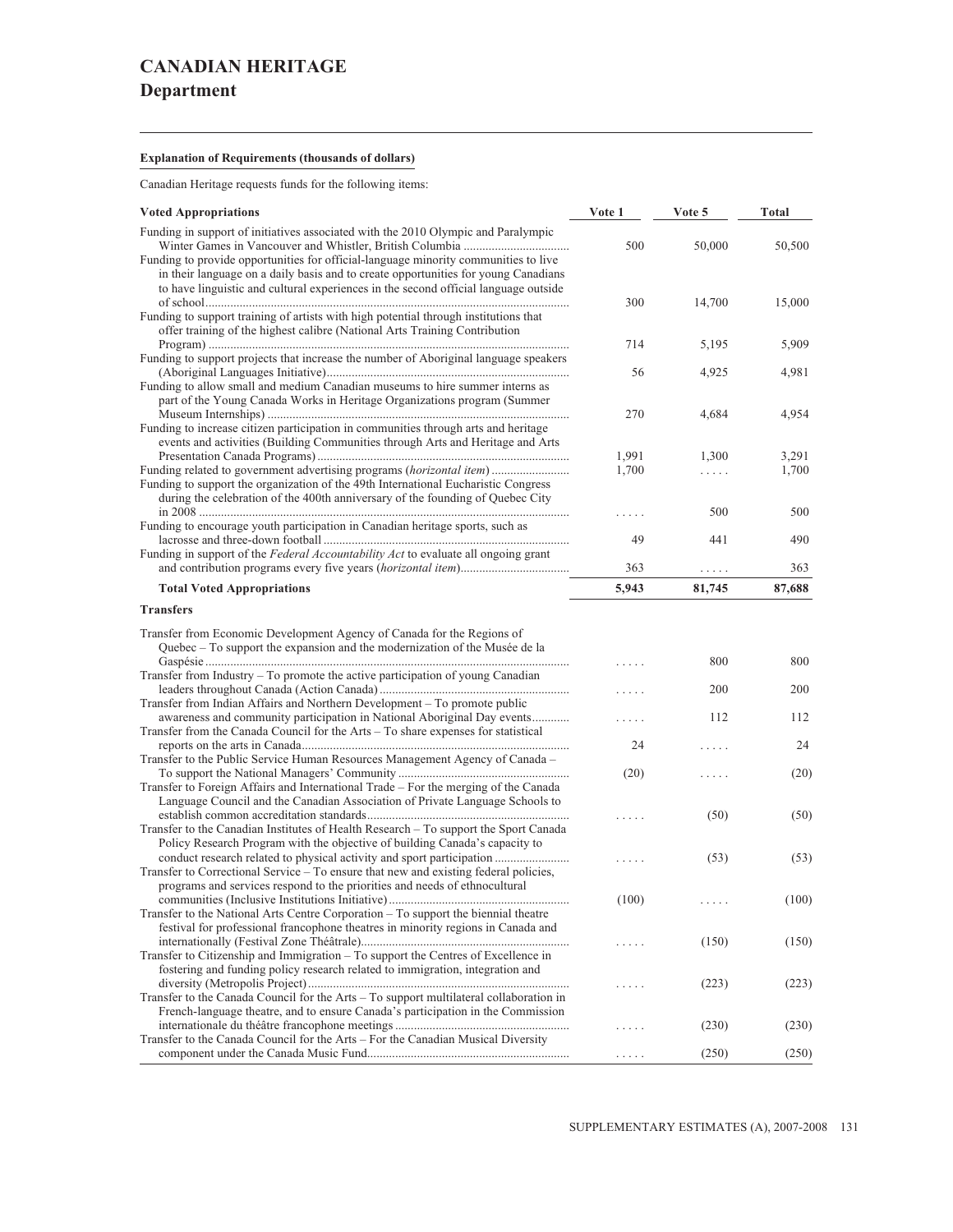### **Department**

#### **Explanation of Requirements (thousands of dollars)**

| <b>Transfers</b>                                                                                                                                                             | Vote 1   | Vote 5                 | <b>Total</b>     |
|------------------------------------------------------------------------------------------------------------------------------------------------------------------------------|----------|------------------------|------------------|
| Transfer to the National Battlefields Commission – To support the celebrations of the                                                                                        |          |                        |                  |
| 100th anniversary of the creation of the National Battlefields Commission and the                                                                                            | (325)    | .                      | (325)            |
| Transfer to Foreign Affairs and International Trade – To provide support to                                                                                                  |          |                        |                  |
| Transfer to the Social Sciences and Humanities Research Council – For research to                                                                                            | (671)    | .                      | (671)            |
|                                                                                                                                                                              | (10)     | (672)                  | (682)            |
| Transfer to Telefilm Canada (\$550), Agriculture and Agri-Food (\$400), National Arts<br>Centre Corporation (\$193), and Industry $(\$15)$ – For the development of Official |          |                        |                  |
| Language Minority Communities (Interdepartmental Partnership with the Official                                                                                               |          |                        |                  |
| Transfer to Indian Affairs and Northern Development – To enable Aboriginal                                                                                                   |          | (1,158)                | (1,158)          |
| organizations to develop a more focussed and streamlined core funding                                                                                                        |          |                        |                  |
|                                                                                                                                                                              | (242)    | (6,855)                | (7,097)          |
| <b>Total Transfers</b>                                                                                                                                                       | (1, 344) | (8,529)                | (9, 873)         |
| <b>These Supplementary Estimates</b>                                                                                                                                         | 4,599    | 73,216                 | 77,815           |
| <b>Transfer Payments (dollars)</b>                                                                                                                                           |          | <b>Voted</b>           | <b>Statutory</b> |
| Grants                                                                                                                                                                       |          |                        |                  |
| Participation in Community and Civic Life                                                                                                                                    |          |                        |                  |
| Grants in support of the Building Communities through Arts and Heritage Program                                                                                              |          | 800,000                |                  |
| <b>Total Gross Grants</b>                                                                                                                                                    |          | 800,000                |                  |
| <b>Contributions</b>                                                                                                                                                         |          |                        |                  |
| Sustainability of Cultural Expression and Participation                                                                                                                      |          |                        |                  |
|                                                                                                                                                                              |          | 4,925,128<br>5,194,920 |                  |
|                                                                                                                                                                              |          | 50,000,000             |                  |
|                                                                                                                                                                              |          | 60,120,048             |                  |
| Preservation of Canada's Heritage                                                                                                                                            |          | 112,000                |                  |
| Access and Participation in Canada's Cultural Life                                                                                                                           |          |                        | .                |
|                                                                                                                                                                              |          | 800,000                | .                |
| Promotion of Inter-Cultural Understanding                                                                                                                                    |          |                        |                  |
| Contributions to support the Enhancement of Official Languages Program                                                                                                       |          | 1,960,000              | .                |
| Community Development and Capacity-Building                                                                                                                                  |          |                        |                  |
| Contributions to support the Development of Official-Language Communities Program                                                                                            |          | 12,740,000             | .                |
| Participation in Community and Civic Life<br>Contributions to non-profit organizations, Canadian institutions, individuals, the private                                      |          |                        |                  |
| and public sectors and other levels of government for the purpose of furthering                                                                                              |          |                        |                  |
|                                                                                                                                                                              |          | 500,000                |                  |
| Contributions to Canadian museums and heritage organizations to promote professional                                                                                         |          | 200,000                |                  |
|                                                                                                                                                                              |          | 4,683,800              |                  |
| Contributions in support of the Building Communities through Arts and Heritage Program                                                                                       |          | 441,361<br>500,000     | .                |
|                                                                                                                                                                              |          | 6,325,161              | .                |
| <b>Total Gross Contributions</b>                                                                                                                                             |          | 82,057,209             | .                |
| <b>Total Gross Transfer Payments</b>                                                                                                                                         |          | 82, 857, 209           | .                |
|                                                                                                                                                                              |          | 9,640,357              | .                |
| <b>Net Transfer Payments</b>                                                                                                                                                 |          | 73,216,852             | .                |
|                                                                                                                                                                              |          |                        |                  |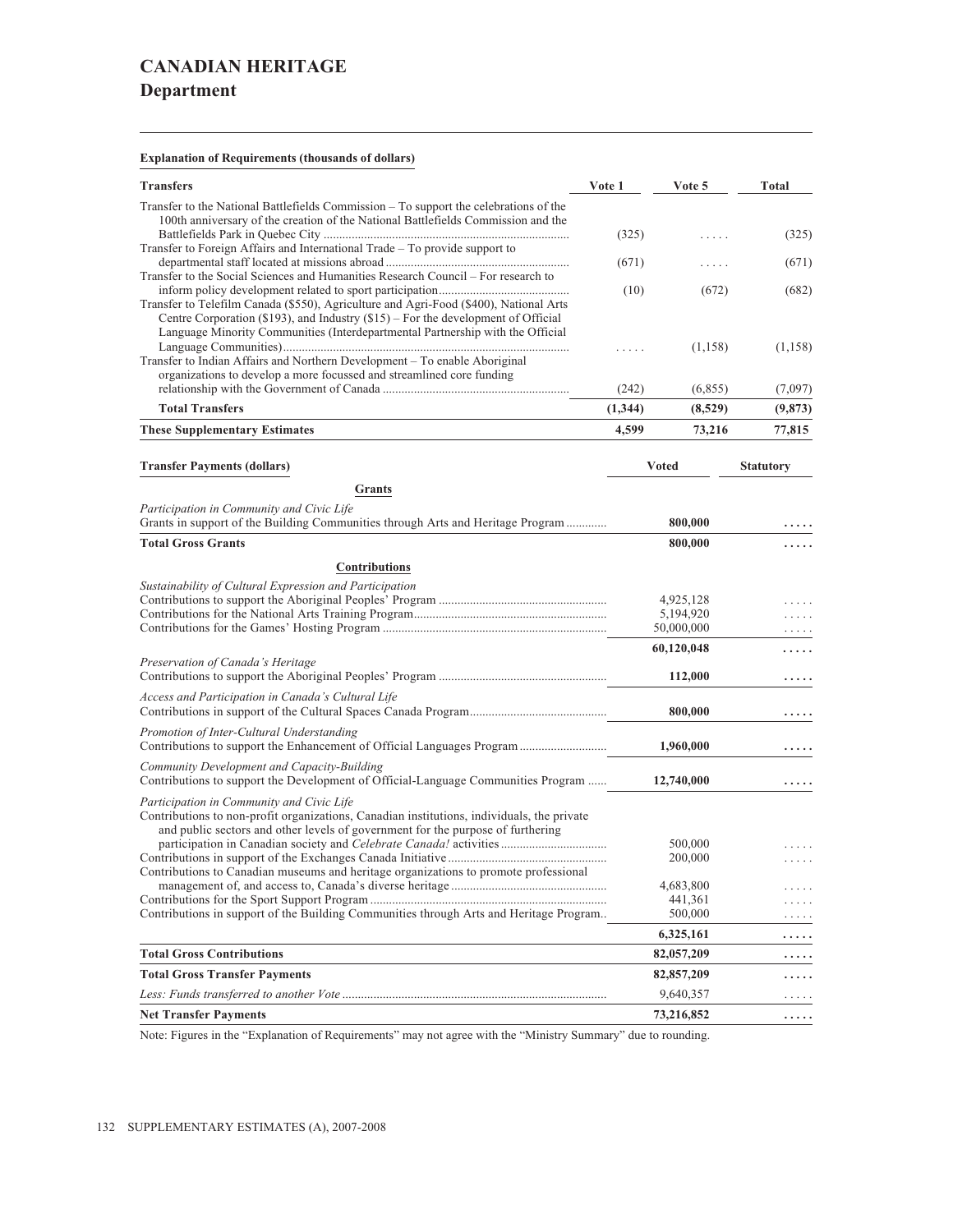## **CANADIAN HERITAGE Canada Council for the Arts**

#### **Explanation of Requirements (thousands of dollars)**

Canada Council for the Arts requests funds for the following items:

| <b>Transfers</b>                                                                                                                                                                                                                | Vote 10 |
|---------------------------------------------------------------------------------------------------------------------------------------------------------------------------------------------------------------------------------|---------|
| Transfer from Canadian Heritage – For the Canadian Musical Diversity component under the Canada Music Fund<br>Transfer from Canadian Heritage – To support multilateral collaboration in French-language theatre, and to ensure | 250.    |
|                                                                                                                                                                                                                                 | 230     |
|                                                                                                                                                                                                                                 | (24)    |
| <b>Total Transfers</b>                                                                                                                                                                                                          | 456     |

Note: Figures in the "Explanation of Requirements" may not agree with the "Ministry Summary" due to rounding.

### **Canadian Broadcasting Corporation**

#### **Explanation of Requirements (thousands of dollars)**

Canadian Broadcasting Corporation requests funds for the following items:

| <b>Voted Appropriations</b>                                                                                   | Vote 15 |
|---------------------------------------------------------------------------------------------------------------|---------|
|                                                                                                               | 60,000  |
| Note: Figures in the "Explanation of Requirements" may not agree with the "Ministry Summary" due to rounding. |         |

### **Canadian Museum of Civilization**

#### **Explanation of Requirements (thousands of dollars)**

Canadian Museum of Civilization requests funds for the following items:

| <b>Voted Appropriations</b>                                                                                     | Vote 30 |
|-----------------------------------------------------------------------------------------------------------------|---------|
|                                                                                                                 | 400     |
| Funding to prepare for Canada's participation in International Polar Year 2007-2008, an extensive international |         |
|                                                                                                                 | 263     |
|                                                                                                                 | 62      |
| <b>Total Voted Appropriations</b>                                                                               | 725     |
|                                                                                                                 |         |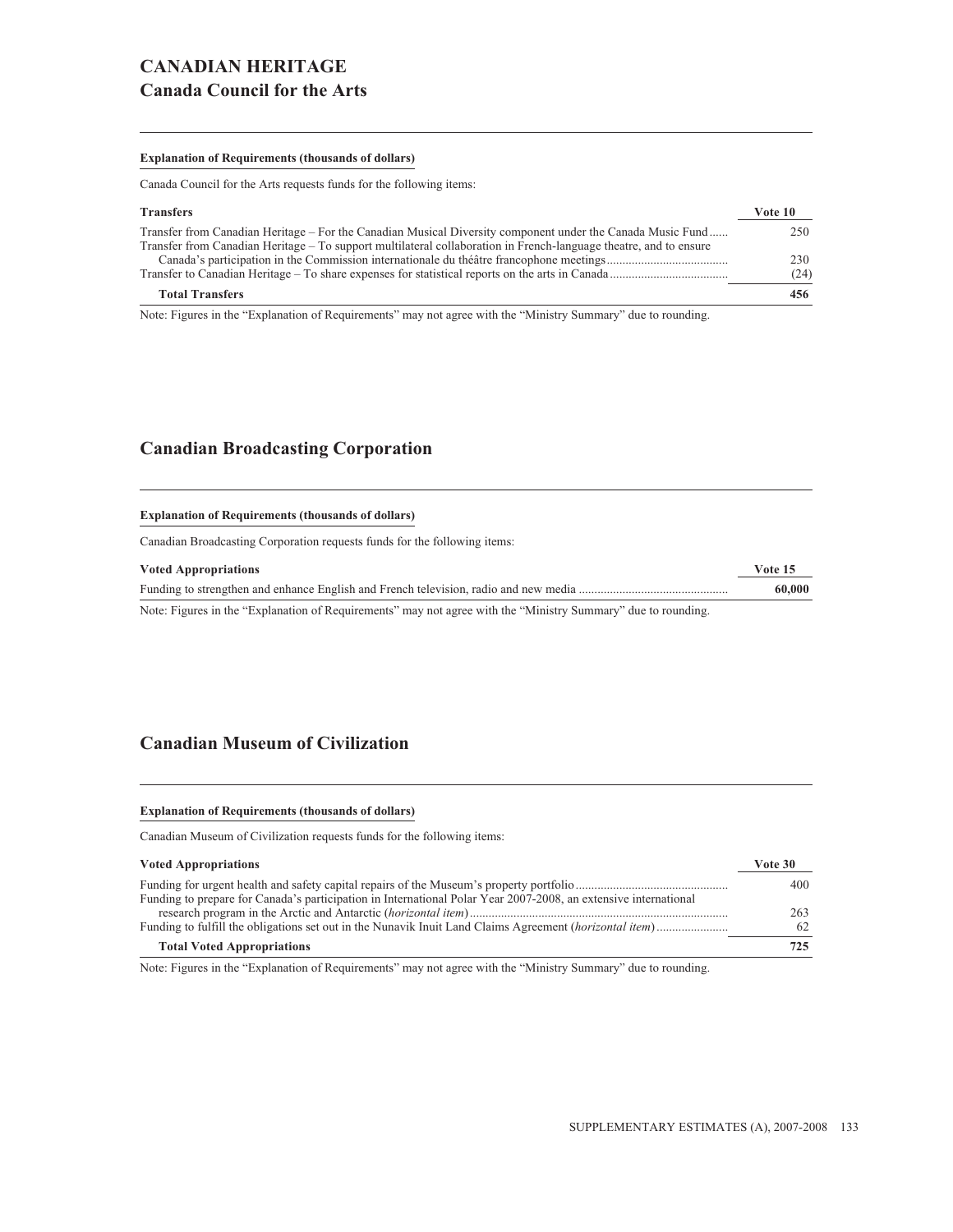### **CANADIAN HERITAGE Canadian Museum of Nature**

#### **Explanation of Requirements (thousands of dollars)**

Canadian Museum of Nature requests funds for the following items:

#### **Voted Appropriations Vote 35**

|                                                                                                               | 720 |
|---------------------------------------------------------------------------------------------------------------|-----|
| Note: Figures in the "Explanation of Requirements" may not agree with the "Ministry Summary" due to rounding. |     |

### **Library and Archives of Canada**

#### **Explanation of Requirements (thousands of dollars)**

Library and Archives of Canada requests funds for the following items:

| <b>Voted Appropriations</b>                                                                                           | Vote 45 |
|-----------------------------------------------------------------------------------------------------------------------|---------|
| Funding for the AMICAN system to provide the capacity for managing digital publications and digital records of        | 7,590   |
|                                                                                                                       | 4,018   |
| Funding for a national initiative to improve access to information in multiple formats and to develop a strategy that | 693     |
| Funding for the planning of a preservation facility to safeguard Canada's cellulose nitrate-based documentary         |         |
|                                                                                                                       | 594     |
| Funding in support of the Federal Accountability Act to evaluate all ongoing grant and contribution programs every    | 91      |
| Funding to compensate for currency fluctuations affecting payments to the International Standard Serial Number        |         |
|                                                                                                                       | 2       |
| Gross Voted Appropriations                                                                                            | 12,988  |
| <b>Funds Available</b>                                                                                                |         |
|                                                                                                                       | 627     |
| <b>Total Voted Appropriations</b>                                                                                     | 12,361  |
| <b>Transfers</b>                                                                                                      |         |
| Transfer from Public Works and Government Services – For the establishment of the Portrait Gallery of Canada          | 23,162  |
| <b>These Supplementary Estimates</b>                                                                                  | 35,523  |

#### **Explanation of Funds Available (dollars)**

**Vote 45**: \$626,503 in total authorities is available within the Vote due to: lower than projected revenues; and an internal allocation of resources to address currency fluctuations affecting payments to the International Standard Serial Number Network.

| <b>Transfer Payments (dollars)</b>                      | Voted | <b>Statutory</b> |
|---------------------------------------------------------|-------|------------------|
| <b>Grants</b>                                           |       |                  |
| Managing the documentary heritage of interest to Canada |       |                  |
|                                                         | 1.503 | .                |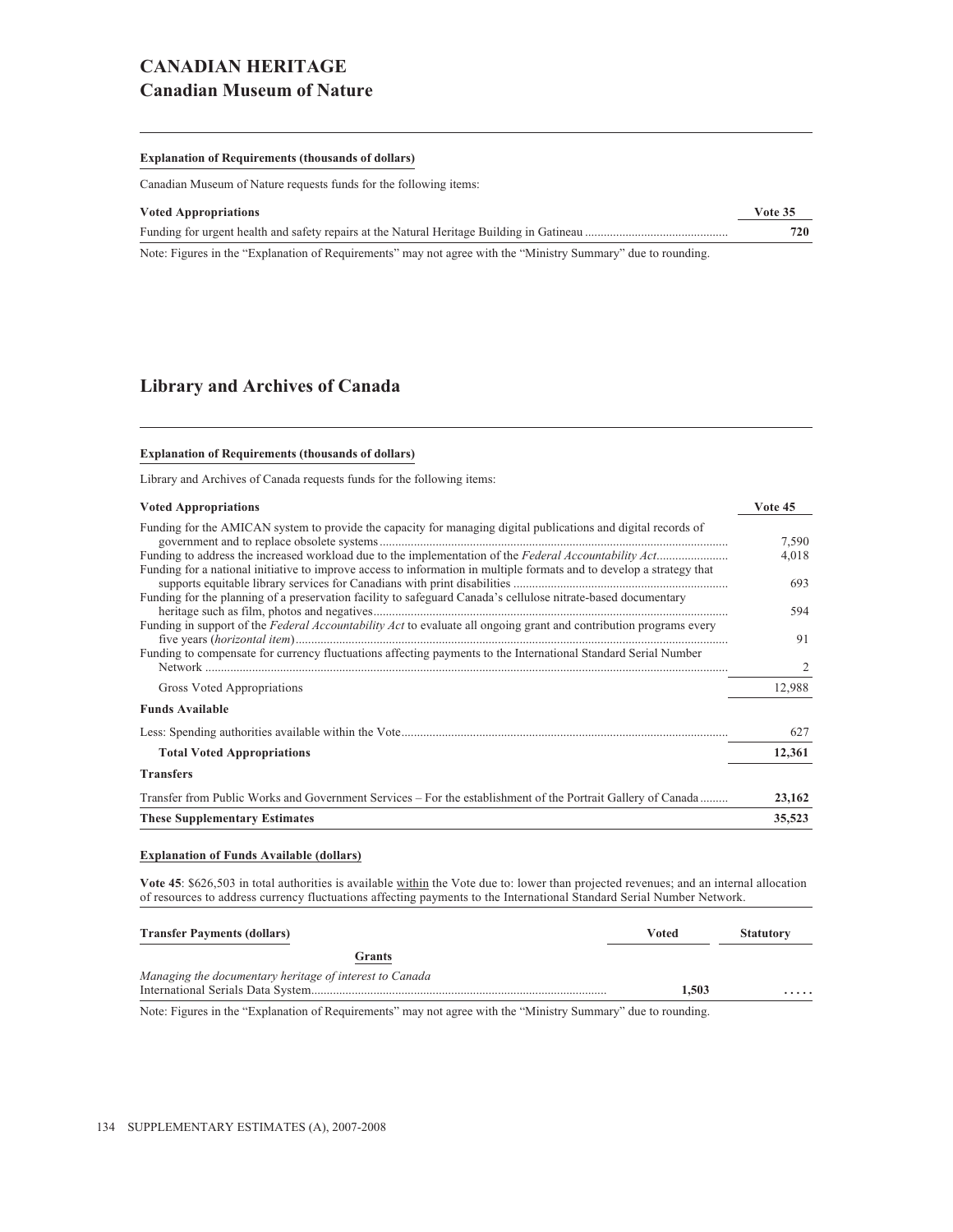### **CANADIAN HERITAGE National Arts Centre Corporation**

#### **Explanation of Requirements (thousands of dollars)**

National Arts Centre Corporation requests funds for the following items:

| <b>Voted Appropriations</b>                                                                                         | Vote 50 |
|---------------------------------------------------------------------------------------------------------------------|---------|
| Funding for urgent health and safety capital repairs to major building components of the National Arts Centre       | 20,368  |
| <b>Transfers</b>                                                                                                    |         |
| Transfer from Canadian Heritage – For the development of Official Language Minority Communities                     | 193     |
| Transfer from Canadian Heritage – To support the biennial theatre festival for professional francophone theatres in | 150     |
| <b>Total Transfers</b>                                                                                              | 343     |
| <b>These Supplementary Estimates</b>                                                                                | 20,711  |

Note: Figures in the "Explanation of Requirements" may not agree with the "Ministry Summary" due to rounding.

### **National Battlefields Commission**

#### **Explanation of Requirements (thousands of dollars)**

National Battlefields Commission requests funds for the following items:

#### **Transfers Vote 55** Transfer from Canadian Heritage – To support the celebrations of the 100th anniversary of the creation of the National Battlefields Commission and the Battlefields Park in Quebec City .............................................................. **325**

Note: Figures in the "Explanation of Requirements" may not agree with the "Ministry Summary" due to rounding.

### **National Gallery of Canada**

#### **Explanation of Requirements (thousands of dollars)**

National Gallery of Canada requests funds for the following items:

#### **Voted Appropriations Vote 65**

| $\mathbf{v}$ oten reppropriations                                                                             | $\cdots$ |
|---------------------------------------------------------------------------------------------------------------|----------|
|                                                                                                               | 4.650    |
| Note: Figures in the "Explanation of Requirements" may not agree with the "Ministry Summary" due to rounding. |          |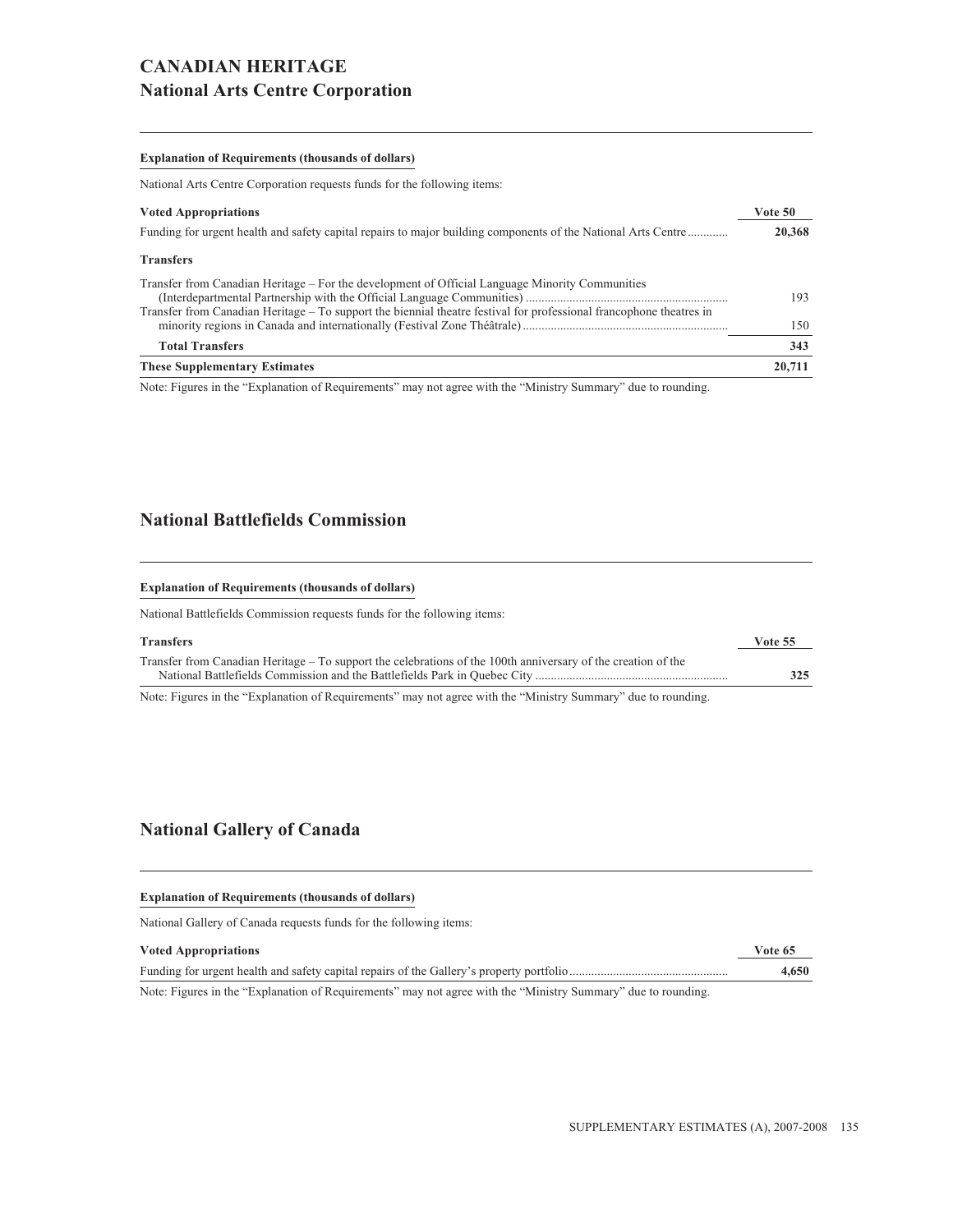### **National Museum of Science and Technology**

#### **Explanation of Requirements (thousands of dollars)**

National Museum of Science and Technology requests funds for the following items:

| <b>Voted Appropriations</b>                                                                                        | <b>Vote 75</b> |
|--------------------------------------------------------------------------------------------------------------------|----------------|
|                                                                                                                    | 4.161          |
| Funding to establish a foundation for the National Museum of Science and Technology as a mechanism for             |                |
|                                                                                                                    | 325            |
| Funding to construct educational facilities and an auditorium at the Canada Aviation Museum and to reconfigure the |                |
|                                                                                                                    | 250            |
| <b>Total Voted Appropriations</b>                                                                                  | 4.736          |

Note: Figures in the "Explanation of Requirements" may not agree with the "Ministry Summary" due to rounding.

### **Public Service Labour Relations Board**

#### **Explanation of Requirements (thousands of dollars)**

Public Service Labour Relations Board requests funds for the following items:

| <b>Voted Appropriations</b>                                                                                       | Vote 85 |
|-------------------------------------------------------------------------------------------------------------------|---------|
| Funding to carry out the Public Service Labour Relations Board's expanded mandate under the <i>Public Service</i> | 2.549   |
|                                                                                                                   |         |

Note: Figures in the "Explanation of Requirements" may not agree with the "Ministry Summary" due to rounding.

### **Registry of the Public Servants Disclosure Protection Tribunal**

#### **Explanation of Requirements (thousands of dollars)**

Registry of the Public Servants Disclosure Protection Tribunal requests funds for the following items:

#### **Voted Appropriations Vote 93**

| Funding for the establishment and operation of the Public Servants Disclosure Protection Tribunal which will be |       |
|-----------------------------------------------------------------------------------------------------------------|-------|
| responsible for determining if complaints of reprisal are founded and to order appropriate remedial and         |       |
|                                                                                                                 | 1.644 |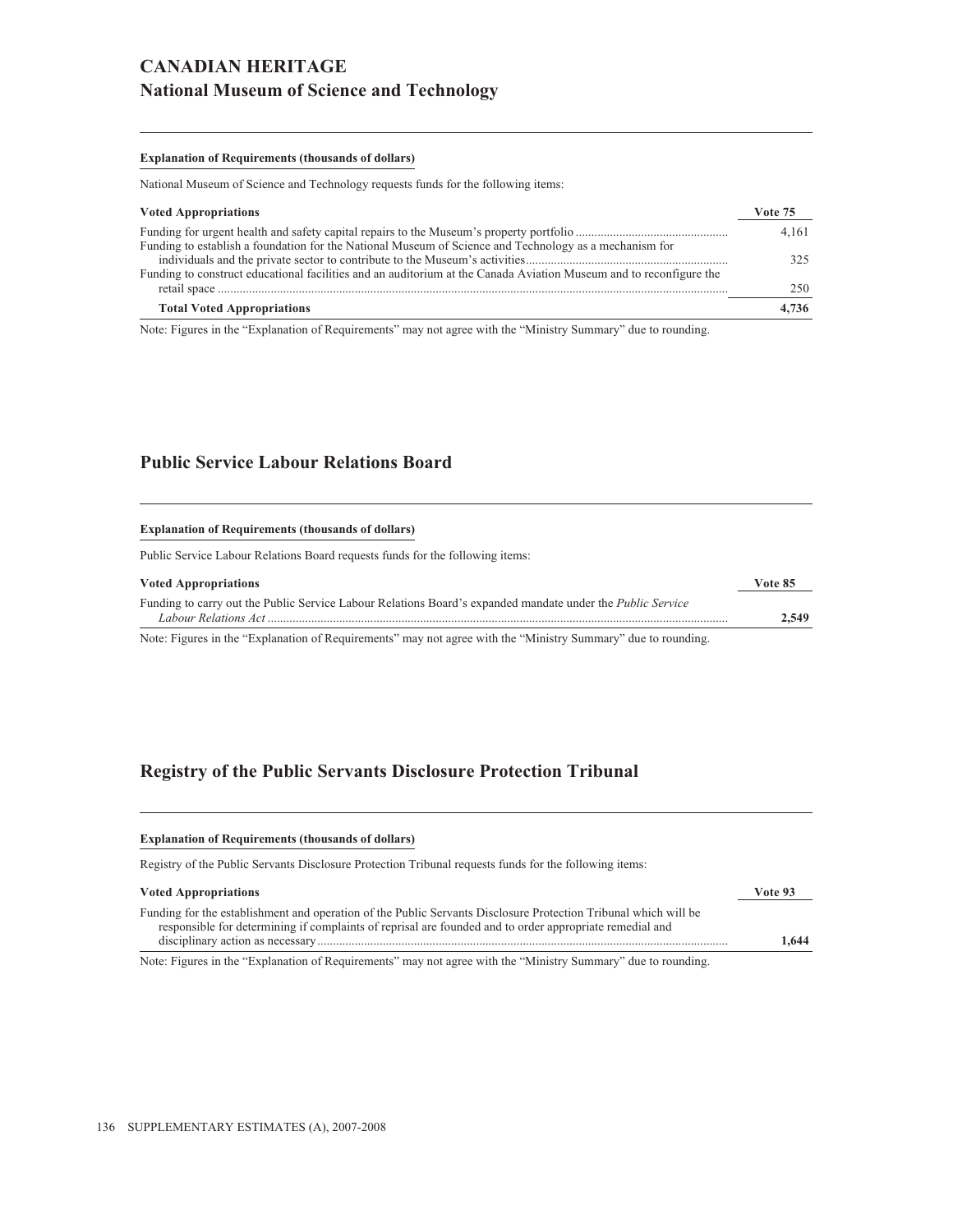### **Status of Women – Office of the Co-ordinator**

#### **Explanation of Requirements (thousands of dollars)**

Status of Women – Office of the Co-ordinator requests funds for the following items:

| <b>Voted Appropriations</b>                                                                                                                                                                                                                                                                                                                                                                  | Vote 95 | <b>Vote 100</b> | <b>Vote 101</b> | Total            |
|----------------------------------------------------------------------------------------------------------------------------------------------------------------------------------------------------------------------------------------------------------------------------------------------------------------------------------------------------------------------------------------------|---------|-----------------|-----------------|------------------|
| Funding for the new Women's Partnership Fund to build<br>partnerships with eligible non-governmental recipients and<br>public institutions in efforts to address the economic, social and<br>cultural situation of women and an increase to the existing<br>Women's Community Fund to address the economic, social and<br>cultural situation of women through projects that directly support |         |                 |                 |                  |
|                                                                                                                                                                                                                                                                                                                                                                                              | 388     | 4,500           |                 | 4,888            |
| Funding to forgive a debt due by the Native Women's Association of<br>Canada that resulted from an administrative error<br>Funding in support of the Federal Accountability Act to evaluate all                                                                                                                                                                                              |         |                 | 708             | 708              |
| ongoing grant and contribution programs every five years                                                                                                                                                                                                                                                                                                                                     | 91      | .               |                 | 91               |
| <b>These Supplementary Estimates</b>                                                                                                                                                                                                                                                                                                                                                         | 479     | 4,500           | 708             | 5,687            |
| <b>Transfer Payments (dollars)</b>                                                                                                                                                                                                                                                                                                                                                           |         |                 | <b>Voted</b>    | <b>Statutory</b> |
| <b>Grants</b>                                                                                                                                                                                                                                                                                                                                                                                |         |                 |                 |                  |
| Build Knowledge and Organizational Capacity on Gender Equality<br>Women's Program – Grants to women's and other voluntary organizations for the purpose                                                                                                                                                                                                                                      |         |                 | 1,500,000       |                  |
| <b>Contributions</b>                                                                                                                                                                                                                                                                                                                                                                         |         |                 |                 |                  |
| Build Knowledge and Organizational Capacity on Gender Equality<br>Women's Program – Contributions to women's and other voluntary organizations for the                                                                                                                                                                                                                                       |         |                 | 3,000,000       |                  |
| <b>Total Transfer Payments</b>                                                                                                                                                                                                                                                                                                                                                               |         |                 | 4,500,000       |                  |
|                                                                                                                                                                                                                                                                                                                                                                                              |         |                 |                 |                  |

Note: Figures in the "Explanation of Requirements" may not agree with the "Ministry Summary" due to rounding.

### **Telefilm Canada**

#### **Explanation of Requirements (thousands of dollars)**

Telefilm Canada requests funds for the following items:

#### **Transfers Vote 105**

| Transfer from Canadian Heritage – For the development of Official Language Minority Communities |     |
|-------------------------------------------------------------------------------------------------|-----|
|                                                                                                 | 550 |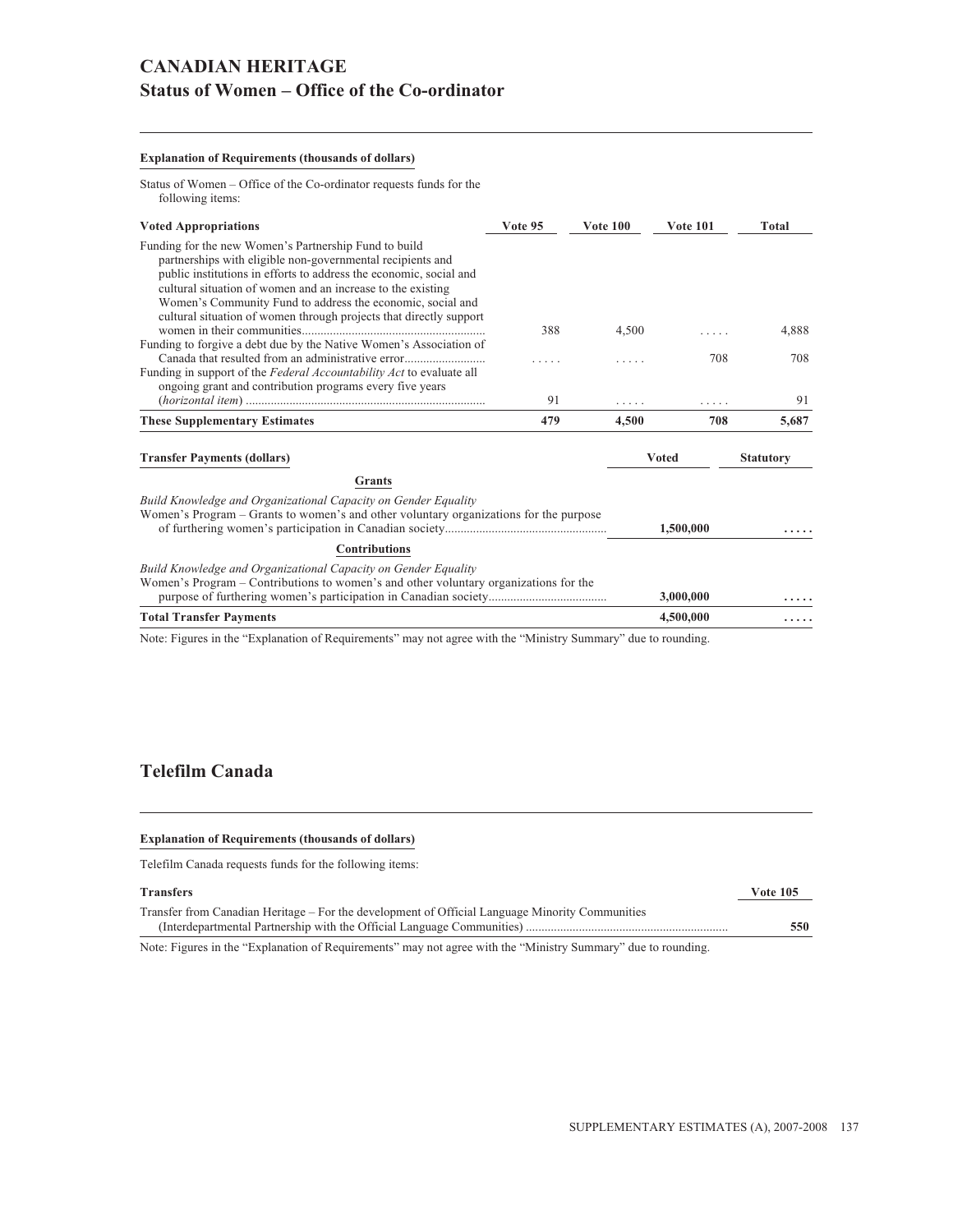### **CITIZENSHIP AND IMMIGRATION**

### **Ministry Summary**

|                |                                                                                                                                                                                                                                                                                                                                                                                                                                                                                                                                                                                                                                                                                                                                                                                                                                                                                                                                                                                                                                                                                                                                                                                                                                           |                           | These Supplementary Estimates |                                                |                                   |
|----------------|-------------------------------------------------------------------------------------------------------------------------------------------------------------------------------------------------------------------------------------------------------------------------------------------------------------------------------------------------------------------------------------------------------------------------------------------------------------------------------------------------------------------------------------------------------------------------------------------------------------------------------------------------------------------------------------------------------------------------------------------------------------------------------------------------------------------------------------------------------------------------------------------------------------------------------------------------------------------------------------------------------------------------------------------------------------------------------------------------------------------------------------------------------------------------------------------------------------------------------------------|---------------------------|-------------------------------|------------------------------------------------|-----------------------------------|
| Vote (dollars) |                                                                                                                                                                                                                                                                                                                                                                                                                                                                                                                                                                                                                                                                                                                                                                                                                                                                                                                                                                                                                                                                                                                                                                                                                                           | Authorities<br>to date    | <b>Transfers</b>              | <b>Adjustments to</b><br><b>Appropriations</b> | <b>Total Estimates</b><br>to date |
| 1a<br>2a       | Department<br>Operating expenditures and the payment to each<br>member of the Queen's Privy Council for Canada<br>who is a Minister without Portfolio or a Minister of<br>State who does not preside over a Ministry of State of<br>a salary not to exceed the salary paid to Ministers of<br>State who preside over Ministries of State under the<br>Salaries Act, as adjusted pursuant to the Parliament of<br><i>Canada Act</i> and pro rata for any period of less than a<br>year $-$ To authorize the transfer of \$222,500 from<br>Canadian Heritage Vote 5, \$85,000 from Human<br>Resources and Skills Development Vote 1, and<br>\$85,000 from Health Vote 35, <i>Appropriation Act</i><br>No. 2, 2007-2008 for the purposes of this Vote and to<br>Pursuant to section 25(2) of the Financial<br>Administration Act, to write-off from the Accounts of<br>Canada 2,813 debts due to Her Majesty in Right of<br>Canada amounting to \$1,620,031 related to<br>immigration loans issued pursuant to section 88 of the<br>Immigration and Refugee Protection $Act - To$<br>authorize the transfer of \$4,158 from Citizenship and<br>Immigration Vote 1, Appropriation Act No.2,<br>2007-2008 for the purposes of this Vote and to | 413,593,000               | (8,816,642)                   | 9,925,904                                      | 414,702,262                       |
| 5<br>(S)       | Minister of Citizenship and Immigration – Salary and                                                                                                                                                                                                                                                                                                                                                                                                                                                                                                                                                                                                                                                                                                                                                                                                                                                                                                                                                                                                                                                                                                                                                                                      | .<br>732,224,000          | 4,158                         | 1,615,873                                      | 1,620,031<br>732,224,000          |
| (S)            |                                                                                                                                                                                                                                                                                                                                                                                                                                                                                                                                                                                                                                                                                                                                                                                                                                                                                                                                                                                                                                                                                                                                                                                                                                           | 74,522<br>41,439,000      |                               | .                                              | 74,522<br>41,439,000              |
|                |                                                                                                                                                                                                                                                                                                                                                                                                                                                                                                                                                                                                                                                                                                                                                                                                                                                                                                                                                                                                                                                                                                                                                                                                                                           | 1,187,330,522             | (8,812,484)                   | 11,541,777                                     | 1,190,059,815                     |
| (S)            | Loans to immigrants and refugees to facilitate the<br>arrival of newcomers pursuant to section 88 of the                                                                                                                                                                                                                                                                                                                                                                                                                                                                                                                                                                                                                                                                                                                                                                                                                                                                                                                                                                                                                                                                                                                                  | 1                         | .                             | .                                              | 1                                 |
|                |                                                                                                                                                                                                                                                                                                                                                                                                                                                                                                                                                                                                                                                                                                                                                                                                                                                                                                                                                                                                                                                                                                                                                                                                                                           | $\mathbf{1}$              | .                             | .                                              | $\mathbf{1}$                      |
|                |                                                                                                                                                                                                                                                                                                                                                                                                                                                                                                                                                                                                                                                                                                                                                                                                                                                                                                                                                                                                                                                                                                                                                                                                                                           | 1,187,330,523             | (8,812,484)                   | 11,541,777                                     | 1,190,059,816                     |
| (S)            | <b>Immigration and Refugee Board of Canada</b>                                                                                                                                                                                                                                                                                                                                                                                                                                                                                                                                                                                                                                                                                                                                                                                                                                                                                                                                                                                                                                                                                                                                                                                            | 100,186,000<br>13,426,000 | .                             | 136,000<br>.                                   | 100,322,000<br>13,426,000         |
|                |                                                                                                                                                                                                                                                                                                                                                                                                                                                                                                                                                                                                                                                                                                                                                                                                                                                                                                                                                                                                                                                                                                                                                                                                                                           | 113,612,000               | .                             | 136,000                                        | 113,748,000                       |
|                |                                                                                                                                                                                                                                                                                                                                                                                                                                                                                                                                                                                                                                                                                                                                                                                                                                                                                                                                                                                                                                                                                                                                                                                                                                           | 1,300,942,523             | (8,812,484)                   | 11,677,777                                     | 1,303,807,816                     |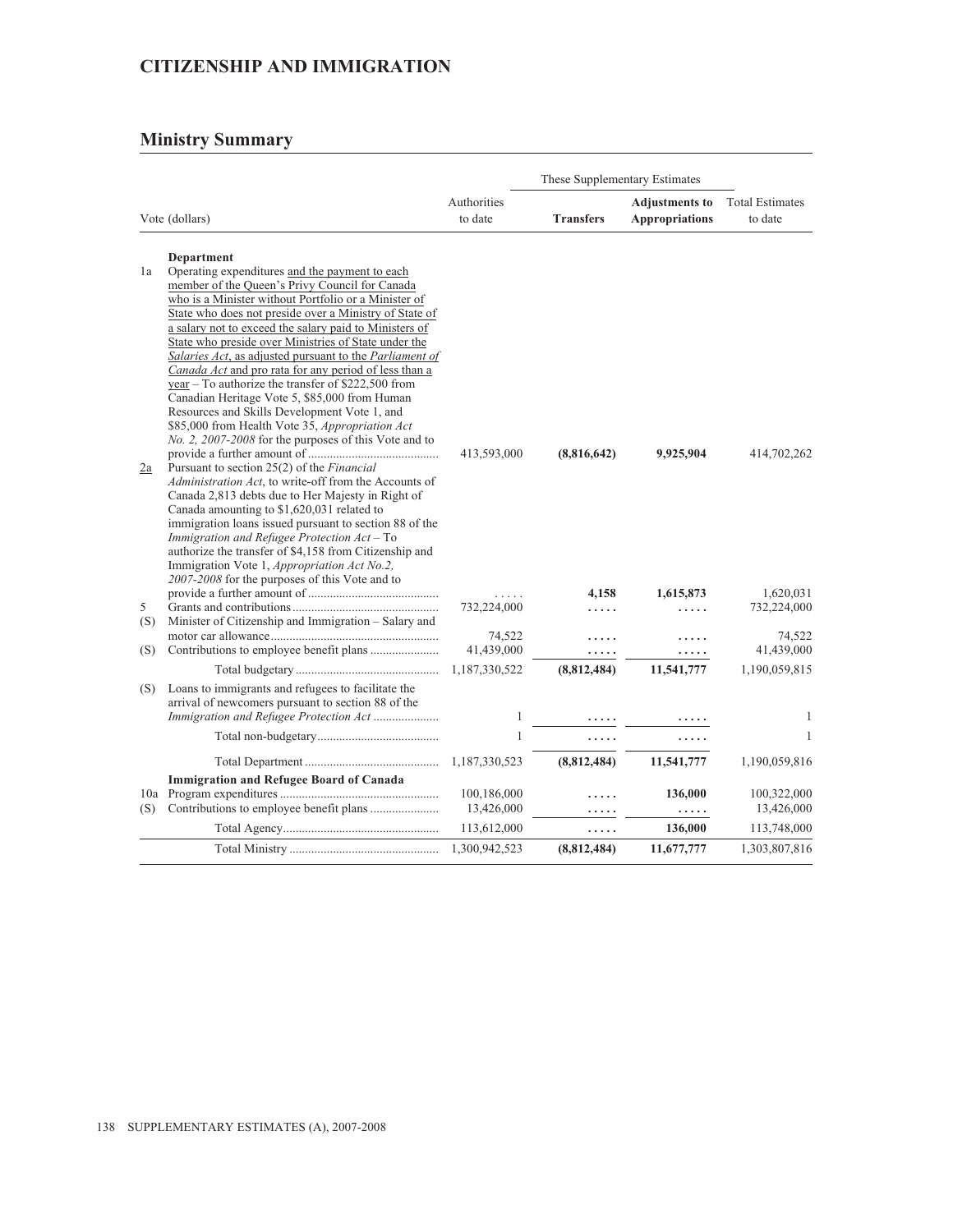## **CITIZENSHIP AND IMMIGRATION Department**

#### **Explanation of Requirements (thousands of dollars)**

Citizenship and Immigration requests funds for the following items:

| <b>Voted Appropriations</b>                                                                                                                                                                                                                                                                                                                                                                                                                                                                        | Vote 1         | Vote 2                  | <b>Total</b>   |
|----------------------------------------------------------------------------------------------------------------------------------------------------------------------------------------------------------------------------------------------------------------------------------------------------------------------------------------------------------------------------------------------------------------------------------------------------------------------------------------------------|----------------|-------------------------|----------------|
| Funding to help employers meet immediate skills shortages and strengthen the<br>integrity of the work permit system through improvements to the Temporary<br>Funding related to government advertising programs (horizontal item)<br>Funding to establish and support the operations of the Foreign Credentials Referral<br>Office to help internationally trained and educated individuals receive information<br>to apply their skills and credentials in the Canadian labour market (horizontal | 4,588<br>2,365 | .                       | 4,588<br>2,365 |
| Funding for activities that are essential to the continued implementation of the <i>Public</i>                                                                                                                                                                                                                                                                                                                                                                                                     | 2,219<br>.     | .<br>1,616              | 2,219<br>1,616 |
| Funding in support of the Federal Accountability Act to evaluate all ongoing grant                                                                                                                                                                                                                                                                                                                                                                                                                 | 541            | .                       | 541            |
|                                                                                                                                                                                                                                                                                                                                                                                                                                                                                                    | 272            | .                       | 272            |
| Gross Voted Appropriations                                                                                                                                                                                                                                                                                                                                                                                                                                                                         | 9,985          | 1,616                   | 11,601         |
| <b>Funds Available</b>                                                                                                                                                                                                                                                                                                                                                                                                                                                                             |                |                         |                |
|                                                                                                                                                                                                                                                                                                                                                                                                                                                                                                    | 60             | .                       | 60             |
| <b>Total Voted Appropriations</b>                                                                                                                                                                                                                                                                                                                                                                                                                                                                  | 9,925          | 1,616                   | 11,541         |
| <b>Transfers</b>                                                                                                                                                                                                                                                                                                                                                                                                                                                                                   |                |                         |                |
| Transfer from Canadian Heritage (\$223), Human Resources and Skills Development<br>$(\$85)$ and Public Health Agency of Canada $(\$85)$ – To support the Centres of<br>Excellence in fostering and funding policy research related to immigration,                                                                                                                                                                                                                                                 | 393            | .                       | 393            |
| Internal reallocation of resources – For write-off of uncollectible debts from                                                                                                                                                                                                                                                                                                                                                                                                                     | (4)            | $\overline{4}$          |                |
| Transfer to Public Service Human Resources Management Agency of Canada - To<br>Transfer to Social Sciences and Humanities Research Council – To support the                                                                                                                                                                                                                                                                                                                                        | (35)           | $\cdots$                | (35)           |
| Centres of Excellence in fostering and funding policy research related to<br>Transfer to Foreign Affairs and International Trade – To provide support to                                                                                                                                                                                                                                                                                                                                           | (774)          | .                       | (774)          |
|                                                                                                                                                                                                                                                                                                                                                                                                                                                                                                    | (8,396)        | .                       | (8,396)        |
| <b>Total Transfers</b>                                                                                                                                                                                                                                                                                                                                                                                                                                                                             | (8, 816)       | $\overline{\mathbf{4}}$ | (8, 812)       |
| <b>These Supplementary Estimates</b>                                                                                                                                                                                                                                                                                                                                                                                                                                                               | 1,109          | 1,620                   | 2,729          |

#### **Explanation of Funds Available (dollars)**

Vote 1: \$60,000 in total authorities is available within the Vote due to reduced requirements related to the exemption of citizenship fees for certain individuals in Canada.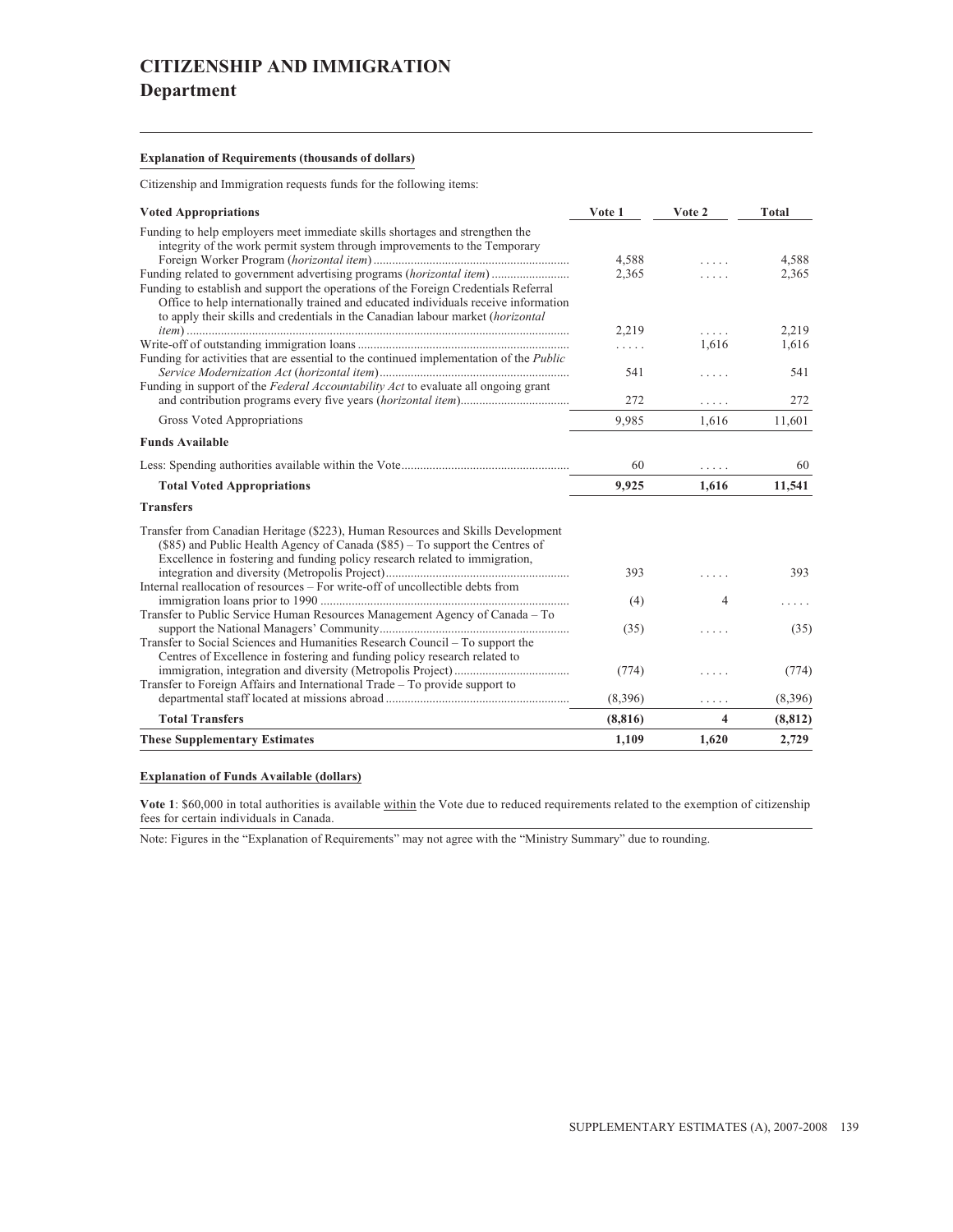# **CITIZENSHIP AND IMMIGRATION Immigration and Refugee Board of Canada**

#### **Explanation of Requirements (thousands of dollars)**

Immigration and Refugee Board of Canada requests funds for the following items:

#### **Voted Appropriations Vote 10**

| Funding for activities that are essential to the continued implementation of the <i>Public Service Modernization Act</i> |     |
|--------------------------------------------------------------------------------------------------------------------------|-----|
|                                                                                                                          | 136 |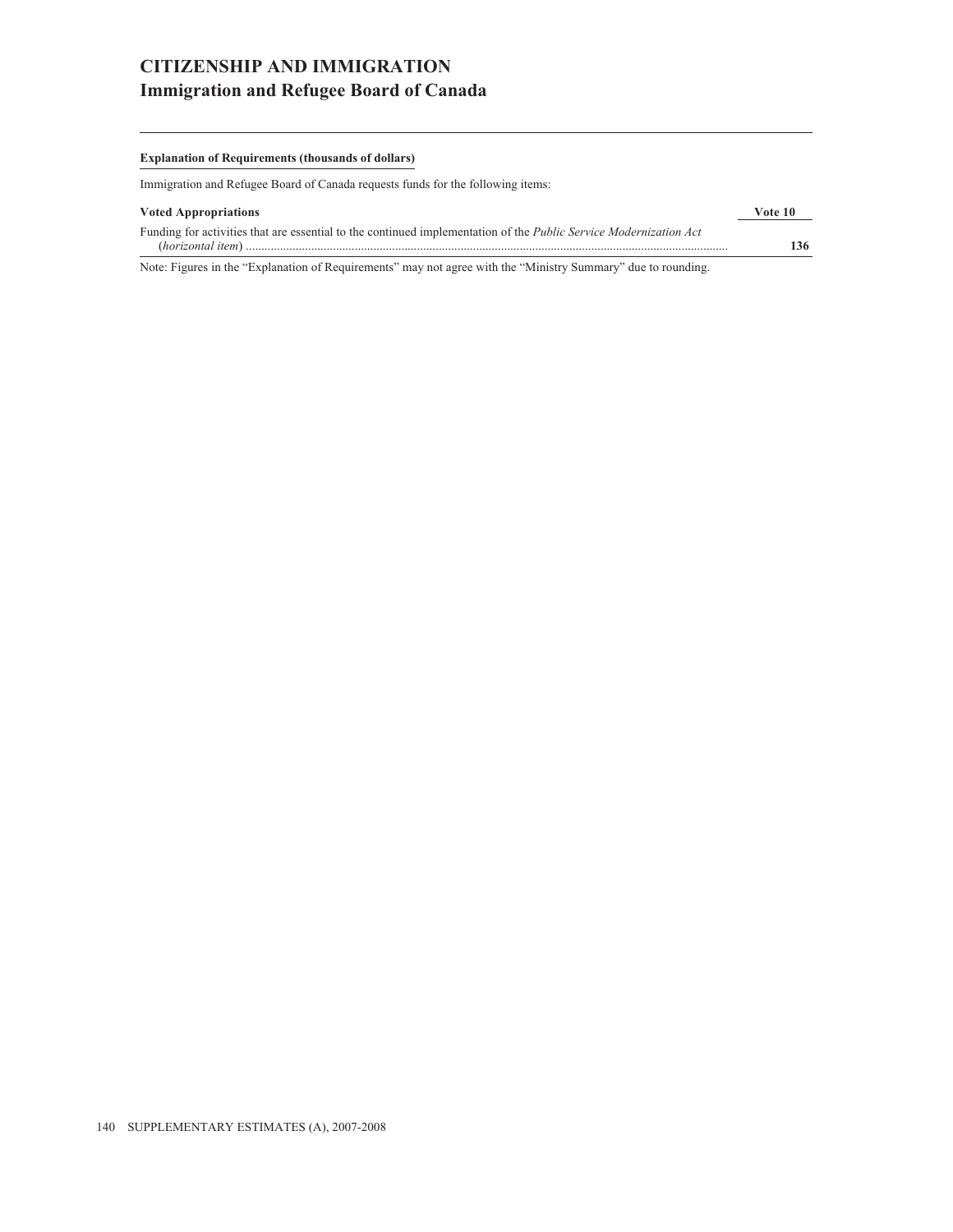### **ECONOMIC DEVELOPMENT AGENCY OF CANADA FOR THE REGIONS OF QUEBEC**

### **Ministry Summary**

|                 |                                                                                                                                                                                                                                                                                                                                                                                                                                                                                           |                                        | These Supplementary Estimates |                                         |                                        |
|-----------------|-------------------------------------------------------------------------------------------------------------------------------------------------------------------------------------------------------------------------------------------------------------------------------------------------------------------------------------------------------------------------------------------------------------------------------------------------------------------------------------------|----------------------------------------|-------------------------------|-----------------------------------------|----------------------------------------|
| Vote (dollars)  |                                                                                                                                                                                                                                                                                                                                                                                                                                                                                           | Authorities<br>to date                 | <b>Transfers</b>              | <b>Adjustments to</b><br>Appropriations | <b>Total Estimates</b><br>to date      |
| 1a<br>5a<br>(S) | Operating expenditures and the payment to each<br>member of the Queen's Privy Council for Canada<br>who is a Minister without Portfolio or a Minister of<br>State who does not preside over a Ministry of State of<br>a salary not to exceed the salary paid to Ministers of<br>State who preside over Ministries of State under the<br><i>Salaries Act</i> , as adjusted pursuant to the <i>Parliament of</i><br>Canada Act and pro rata for any period of less than a<br>Contributions. | 42,357,000<br>346,842,000<br>5.501.000 | (3,800)<br>(800,000)<br>.     | 2,080,877<br>4,000,000<br>.             | 44,434,077<br>350,042,000<br>5,501,000 |
|                 |                                                                                                                                                                                                                                                                                                                                                                                                                                                                                           | 394,700,000                            | (803, 800)                    | 6,080,877                               | 399,977,077                            |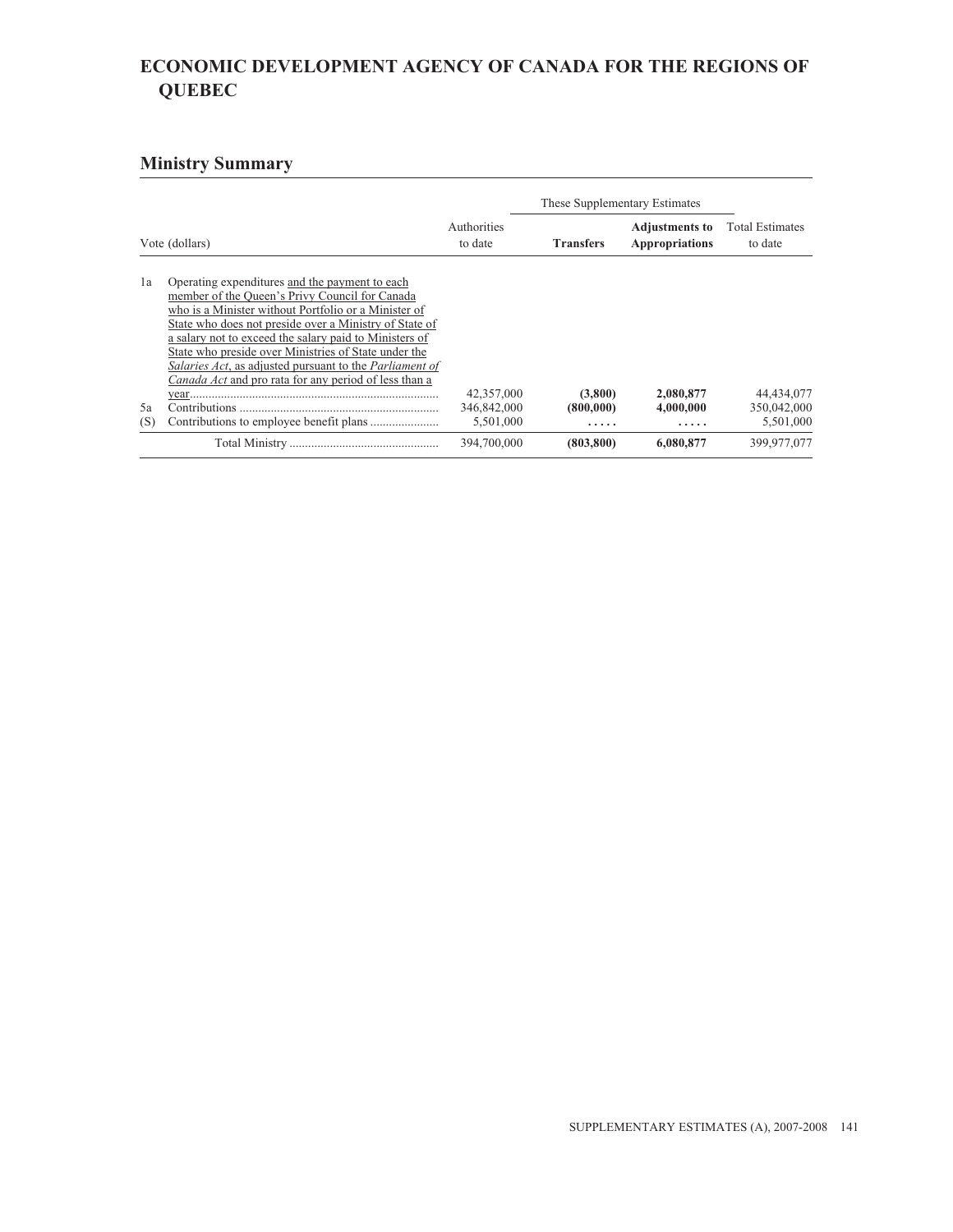### **ECONOMIC DEVELOPMENT AGENCY OF CANADA FOR THE REGIONS OF QUEBEC**

#### **Explanation of Requirements (thousands of dollars)**

Economic Development Agency of Canada for the Regions of Quebec requests funds for the following items:

| <b>Voted Appropriations</b>                                                                                                                                                  | Vote 1 | Vote 5       | Total            |
|------------------------------------------------------------------------------------------------------------------------------------------------------------------------------|--------|--------------|------------------|
| Reinvestment of revenues from repayable contributions to increase economic                                                                                                   | .      | 4,000        | 4,000            |
| Funding to provide information services on government regulations, programs and<br>business support to small businesses and entrepreneurs <i>(horizontal item)</i>           | 1,820  | .            | 1,820            |
| Funding in support of the Federal Accountability Act to evaluate all ongoing grant<br>Funding for the Canada Strategic Infrastructure Fund relating to investments in public | 181    | .            | 181              |
| infrastructure projects designed to improve the quality of life in both urban and                                                                                            | 80     | .            | 80               |
| <b>Total Voted Appropriations</b>                                                                                                                                            | 2,081  | 4.000        | 6,081            |
| <b>Transfers</b>                                                                                                                                                             |        |              |                  |
| Transfer to Public Service Human Resources Management Agency of Canada – To<br>Transfer to Canadian Heritage - To support the expansion and the modernization of             | (4)    |              | (4)              |
|                                                                                                                                                                              | .      | (800)        | (800)            |
| <b>Total Transfers</b>                                                                                                                                                       | (4)    | (800)        | (804)            |
| <b>These Supplementary Estimates</b>                                                                                                                                         | 2,077  | 3,200        | 5,277            |
| <b>Transfer Payments (dollars)</b>                                                                                                                                           |        | <b>Voted</b> | <b>Statutory</b> |
| <b>Contributions</b>                                                                                                                                                         |        |              |                  |
| Community development                                                                                                                                                        |        | 1,600,000    |                  |
| Enterprise (SME) competitiveness                                                                                                                                             |        | 1,500,000    |                  |
| Competitive positioning of regions                                                                                                                                           |        | 900,000      |                  |
| <b>Total Gross Transfer Payments</b>                                                                                                                                         |        | 4,000,000    |                  |
|                                                                                                                                                                              |        | 800,000      |                  |
| <b>Net Transfer Payments</b>                                                                                                                                                 |        | 3,200,000    | .                |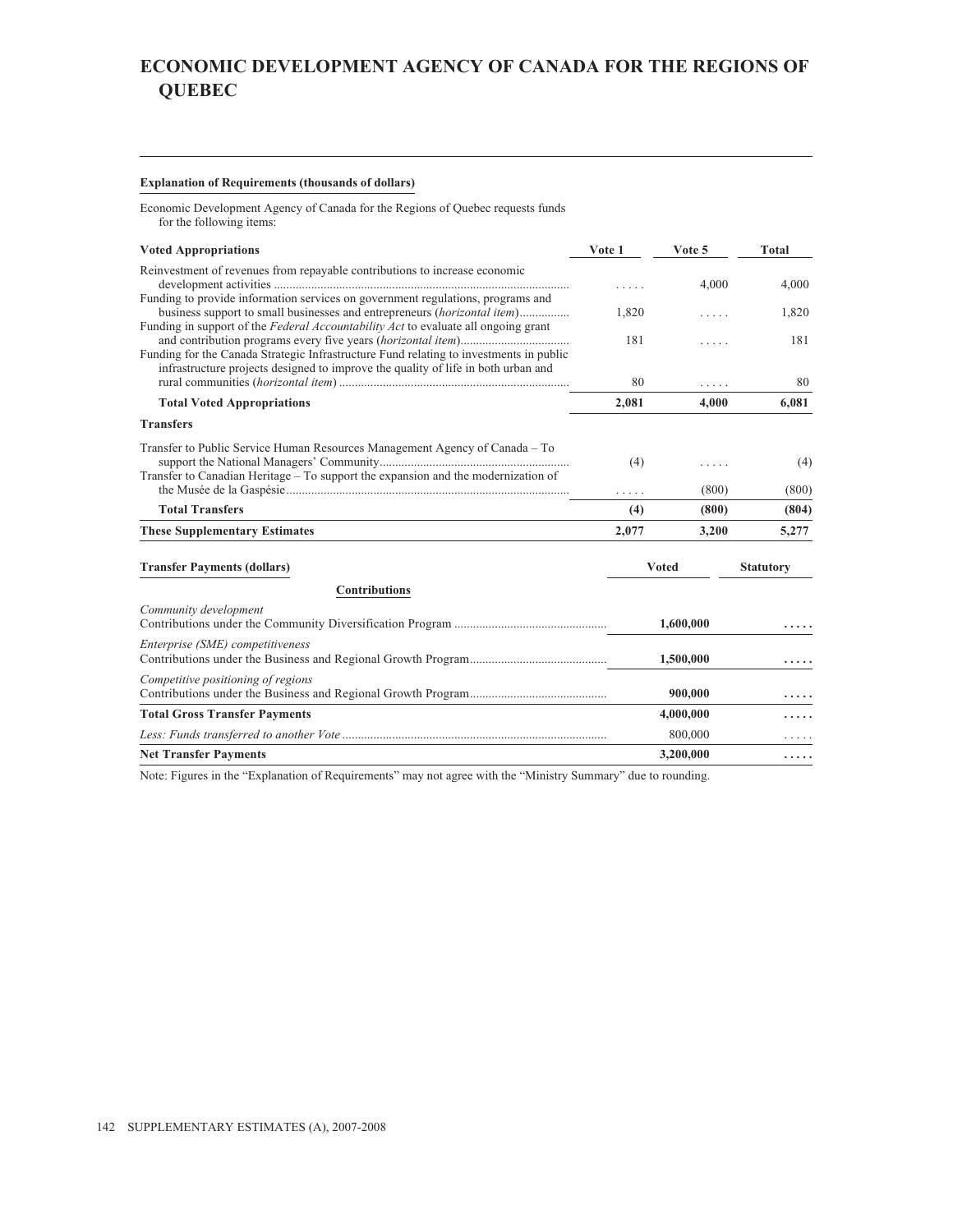### **Ministry Summary**

|     |                                                                                                                                                                                                                                                                                                                                                                                                                                                                                                                                                                                                                                                                                                                                                                                                                                                                                                                                                                                                                                                                                                                                                                                                                                                                                                                                                                                                                                                                                                                                                                                                                                                                                                       |                           | These Supplementary Estimates |                                                |                                   |  |  |
|-----|-------------------------------------------------------------------------------------------------------------------------------------------------------------------------------------------------------------------------------------------------------------------------------------------------------------------------------------------------------------------------------------------------------------------------------------------------------------------------------------------------------------------------------------------------------------------------------------------------------------------------------------------------------------------------------------------------------------------------------------------------------------------------------------------------------------------------------------------------------------------------------------------------------------------------------------------------------------------------------------------------------------------------------------------------------------------------------------------------------------------------------------------------------------------------------------------------------------------------------------------------------------------------------------------------------------------------------------------------------------------------------------------------------------------------------------------------------------------------------------------------------------------------------------------------------------------------------------------------------------------------------------------------------------------------------------------------------|---------------------------|-------------------------------|------------------------------------------------|-----------------------------------|--|--|
|     | Vote (dollars)                                                                                                                                                                                                                                                                                                                                                                                                                                                                                                                                                                                                                                                                                                                                                                                                                                                                                                                                                                                                                                                                                                                                                                                                                                                                                                                                                                                                                                                                                                                                                                                                                                                                                        | Authorities<br>to date    | <b>Transfers</b>              | <b>Adjustments to</b><br><b>Appropriations</b> | <b>Total Estimates</b><br>to date |  |  |
|     | Department                                                                                                                                                                                                                                                                                                                                                                                                                                                                                                                                                                                                                                                                                                                                                                                                                                                                                                                                                                                                                                                                                                                                                                                                                                                                                                                                                                                                                                                                                                                                                                                                                                                                                            |                           |                               |                                                |                                   |  |  |
| 1a  | Operating expenditures, and<br>(a) recoverable expenditures incurred in respect of the<br>Prairie Provinces Water Board, the Qu'Appelle Basin<br>Study Board and the St. John River Basin Study<br>Board:<br>$(b)$ authority for the Minister of the Environment to<br>engage such consultants as may be required by the<br>Boards identified in paragraph $(a)$ , at such<br>remuneration as those Boards may determine;<br>$(c)$ recoverable expenditures incurred in respect of<br>Regional Water Resources Planning Investigations<br>and Water Resources Inventories;<br>$(d)$ authority to make recoverable advances not<br>exceeding the aggregate of the amount of the shares<br>of the Provinces of Manitoba and Ontario of the cost<br>of regulating the levels of Lake of the Woods and Lac<br>Seul;<br>(e) authority to make recoverable advances not<br>exceeding the aggregate of the amount of the shares<br>of provincial and outside agencies of the cost of<br>hydrometric surveys;<br>( <i>f</i> ) pursuant to paragraph 29.1(2)( <i>a</i> ) of the <i>Financial</i><br>Administration Act, authority to expend in the current<br>fiscal year revenues received during the fiscal year<br>arising from the operations of the department funded<br>from this Vote; and<br>$(g)$ the payment to each member of the Queen's Privy<br>Council for Canada who is a Minister without<br>Portfolio or a Minister of State who does not preside<br>over a Ministry of State of a salary not to exceed the<br>salary paid to Ministers of State who preside over<br>Ministries of State under the Salaries Act, as adjusted<br>pursuant to the <i>Parliament of Canada Act</i> and pro rata |                           |                               |                                                |                                   |  |  |
|     | for any period of less than a year $-$ To authorize the<br>transfer of \$5,538,000 from Environment Vote 5,<br>\$6,654,292 from Environment Vote 10, and<br>\$1,505,000 from Treasury Board Vote 1,<br>Appropriation Act No. 2, 2007-2008 for the purposes<br>of this Vote and to provide a further amount of                                                                                                                                                                                                                                                                                                                                                                                                                                                                                                                                                                                                                                                                                                                                                                                                                                                                                                                                                                                                                                                                                                                                                                                                                                                                                                                                                                                         | 662,633,000               | 13,160,538                    | 36,841,745                                     | 712,635,283                       |  |  |
| 5a  | 10a Contributions – To authorize the transfer of \$400,000<br>from Environment Vote 1, \$250,000 from<br>Environment Vote 25, \$232,810,000 from Treasury<br>Board Vote 2, \$1,000,000 from Natural Resources<br>Vote 10, and \$500,000 from Natural Resources<br>Vote 1, <i>Appropriation Act No. 2, 2007-2008</i> for the<br>purposes of this Vote and to provide a further amount                                                                                                                                                                                                                                                                                                                                                                                                                                                                                                                                                                                                                                                                                                                                                                                                                                                                                                                                                                                                                                                                                                                                                                                                                                                                                                                  | 40,000,000                | (5,538,000)                   | 4,000,000                                      | 38,462,000                        |  |  |
|     | Minister of the Environment - Salary and motor car                                                                                                                                                                                                                                                                                                                                                                                                                                                                                                                                                                                                                                                                                                                                                                                                                                                                                                                                                                                                                                                                                                                                                                                                                                                                                                                                                                                                                                                                                                                                                                                                                                                    | 59,697,000                | 227,583,116                   | 14,668,792                                     | 301,948,908                       |  |  |
| (S) |                                                                                                                                                                                                                                                                                                                                                                                                                                                                                                                                                                                                                                                                                                                                                                                                                                                                                                                                                                                                                                                                                                                                                                                                                                                                                                                                                                                                                                                                                                                                                                                                                                                                                                       | 74,522                    |                               |                                                | 74,522                            |  |  |
| (S) |                                                                                                                                                                                                                                                                                                                                                                                                                                                                                                                                                                                                                                                                                                                                                                                                                                                                                                                                                                                                                                                                                                                                                                                                                                                                                                                                                                                                                                                                                                                                                                                                                                                                                                       | 79,549,000<br>841,953,522 | 235, 205, 654                 | 55,510,537                                     | 79,549,000<br>1,132,669,713       |  |  |

Note: Orders in Council P.C. 2007-0014 and P.C. 2007-0015 transferred the control and supervision of the Toronto Waterfront Revitalization Initiative, from the Treasury Board Secretariat to the Department of Environment (\$234,315,000).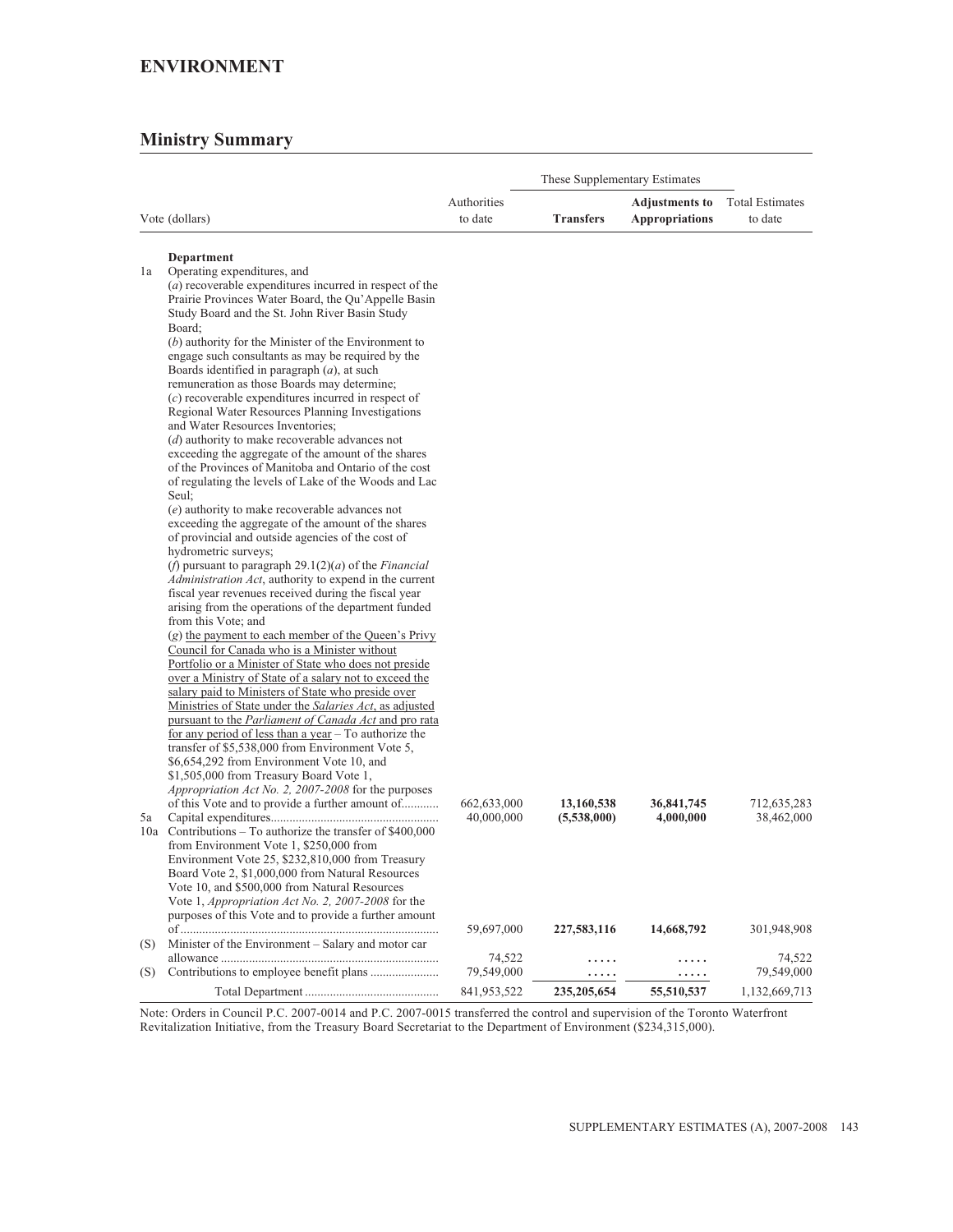### **ENVIRONMENT**

### **Ministry Summary**

|                |                                                                                                                                                                                                                                                                       |                         | These Supplementary Estimates |                                                | <b>Total Estimates</b><br>to date |
|----------------|-----------------------------------------------------------------------------------------------------------------------------------------------------------------------------------------------------------------------------------------------------------------------|-------------------------|-------------------------------|------------------------------------------------|-----------------------------------|
| Vote (dollars) |                                                                                                                                                                                                                                                                       | Authorities<br>to date  | <b>Transfers</b>              | <b>Adjustments to</b><br><b>Appropriations</b> |                                   |
| (S)            | <b>Canadian Environmental Assessment Agency</b><br>15a Program expenditures - To authorize the transfer of<br>\$37,200 from Environment Vote 1, Appropriation Act<br>No. 2, 2007-2008 for the purposes of this Vote and to<br>Contributions to employee benefit plans | 14,844,000<br>1.696.000 | 37,200<br>.                   | 5,845,126<br>.                                 | 20,726,326<br>1,696,000           |
|                |                                                                                                                                                                                                                                                                       | 16,540,000              | 37,200                        | 5,845,126                                      | 22,422,326                        |
|                | <b>National Round Table on the Environment and</b><br>the Economy                                                                                                                                                                                                     |                         |                               |                                                |                                   |
| 20<br>(S)      | Expenditures pursuant to paragraph $29.1(1)$ of the                                                                                                                                                                                                                   | 4,704,000               |                               |                                                | 4,704,000                         |
|                |                                                                                                                                                                                                                                                                       | 20,000                  |                               |                                                | 20,000                            |
| (S)            |                                                                                                                                                                                                                                                                       | 432,000                 |                               |                                                | 432,000                           |
|                |                                                                                                                                                                                                                                                                       | 5,156,000               | .                             | .                                              | 5,156,000                         |
| 25a<br>30      | Parks Canada Agency<br>Payments to the New Parks and Historic Sites                                                                                                                                                                                                   | 497,753,221             | (250,000)                     | 12,419,834                                     | 509,923,055                       |
| (S)            | Expenditures equivalent to revenues resulting from<br>the conduct of operations pursuant to section 20 of the                                                                                                                                                         | 2,300,000               |                               |                                                | 2,300,000                         |
|                |                                                                                                                                                                                                                                                                       | 104,000,000             |                               |                                                | 104,000,000                       |
| (S)            | Contributions to employee benefit plans                                                                                                                                                                                                                               | 46,006,000              | .                             | .                                              | 46,006,000                        |
|                |                                                                                                                                                                                                                                                                       | 650,059,221             | (250,000)                     | 12,419,834                                     | 662,229,055                       |
|                |                                                                                                                                                                                                                                                                       | 1,513,708,743           | 234,992,854                   | 73,775,497                                     | 1,822,477,094                     |

Note: The "Authorities to date" amount for Parks Canada Agency includes \$50,731,221 in Vote 25, which was appropriated in 2006-2007 (Vote 30) and will be spent in 2007-2008.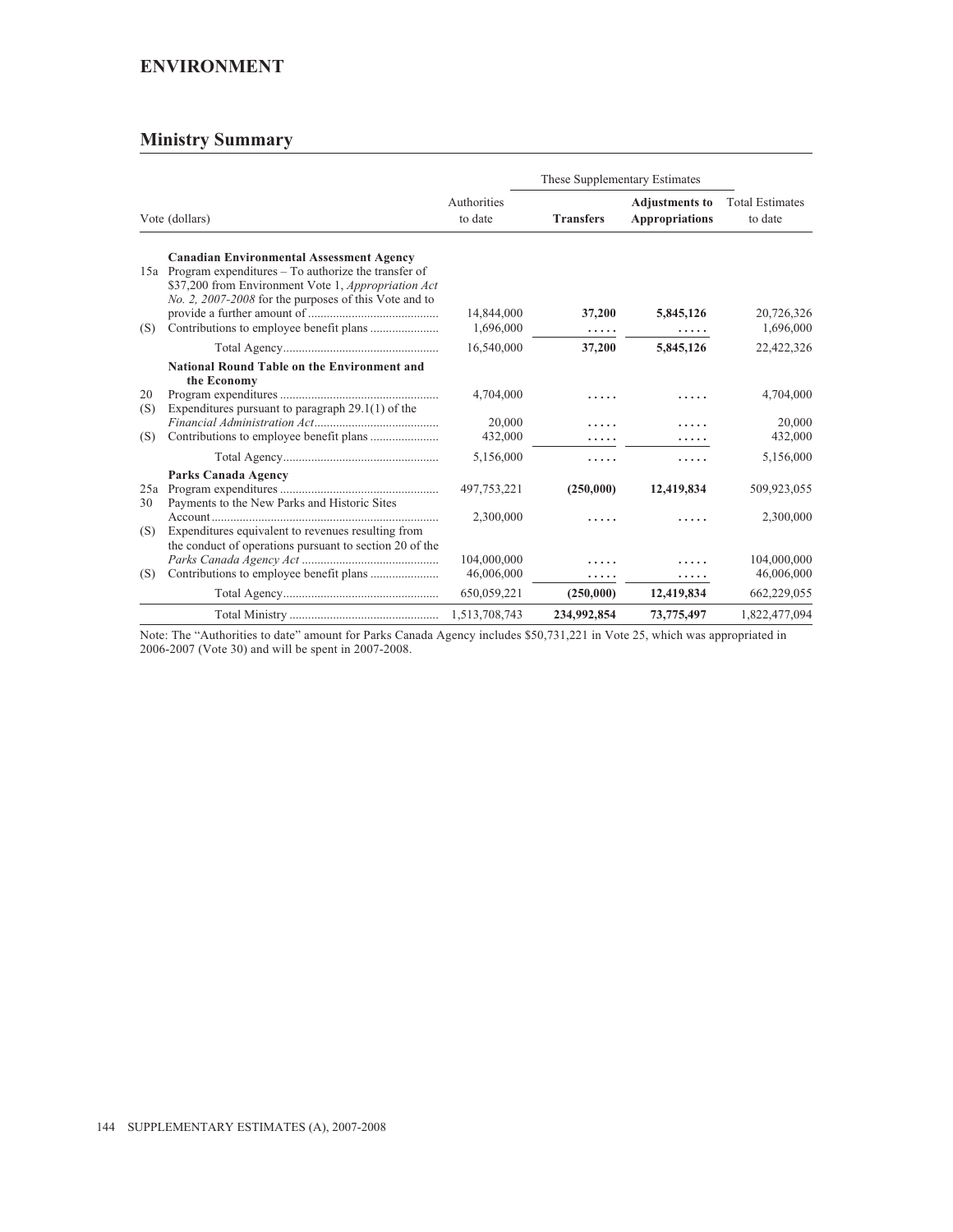### **ENVIRONMENT Department**

#### **Explanation of Requirements (thousands of dollars)**

Environment requests funds for the following items:

| <b>Voted Appropriations</b>                                                                                                              | Vote 1 | Vote 5 | Vote 10    | <b>Total</b> |
|------------------------------------------------------------------------------------------------------------------------------------------|--------|--------|------------|--------------|
| Funding for the implementation of the Species at Risk Act to                                                                             |        |        |            |              |
| continue the stabilization and recovery of wildlife species at risk                                                                      |        |        |            |              |
|                                                                                                                                          | 17,228 |        | 8,900      | 26,128       |
| Funding related to government advertising programs (horizontal                                                                           |        |        |            |              |
|                                                                                                                                          | 8,085  |        | $\ldots$ . | 8,085        |
| Funding for the Harbourfront Centre to continue its cultural and                                                                         |        |        |            |              |
|                                                                                                                                          | .      | .      | 5,000      | 5,000        |
| Funding to prepare for Canada's participation in International Polar                                                                     |        |        |            |              |
| Year 2007-2008, an extensive international research program in                                                                           |        |        |            |              |
|                                                                                                                                          | 3,819  | .      | 504        | 4,323        |
| Funding for Meteorological Service of Canada high priority projects.<br>Funding related to the assessment, management and remediation of | .      | 4,000  | $\ldots$ . | 4,000        |
|                                                                                                                                          | 3,878  |        |            | 3,878        |
| Funding to improve the performance of the regulatory system for                                                                          |        | .      | .          |              |
| major natural resource projects that are subject to a                                                                                    |        |        |            |              |
| comprehensive study, a panel review or a multijurisdictional                                                                             |        |        |            |              |
| screening under the Canadian Environmental Assessment Act                                                                                |        |        |            |              |
|                                                                                                                                          | 2,254  |        |            | 2,254        |
| Funding to support the Health of the Oceans initiative to contribute                                                                     |        |        |            |              |
| to the National Water Strategy (horizontal item)                                                                                         | 1,255  | .      | 30         | 1,285        |
| Funding in response to the Supreme Court decision in $R$ . $v$ . Powley                                                                  |        |        |            |              |
| to support research, multilateral discussions and capacity                                                                               |        |        |            |              |
| development for Métis organizations (horizontal item)                                                                                    | 705    | .      | 235        | 940          |
|                                                                                                                                          | 658    | .      | $\ldots$ . | 658          |
| Funding for activities that are essential to the continued                                                                               |        |        |            |              |
| implementation of the Public Service Modernization Act                                                                                   |        |        |            |              |
|                                                                                                                                          | 608    | .      | $\cdots$   | 608          |
| Funding to fulfill the obligations set out in the Nunavik Inuit Land                                                                     |        |        |            |              |
|                                                                                                                                          | 189    | .      | .          | 189          |
| Funding in support of the Federal Accountability Act to evaluate all                                                                     |        |        |            |              |
| ongoing grant and contribution programs every five years                                                                                 |        |        |            |              |
|                                                                                                                                          | 181    |        | $\cdots$   | 181          |
| Funding for implementation of the action plan to strengthen                                                                              |        |        |            |              |
| Canada's regulatory system and establish a Centre of Regulatory                                                                          |        |        |            |              |
| Expertise within the Treasury Board Secretariat (horizontal item)                                                                        | 59     | .      | .          | 59           |
| Gross Voted Appropriations                                                                                                               | 38,919 | 4,000  | 14,669     | 57,588       |
| <b>Funds Available</b>                                                                                                                   |        |        |            |              |
| Less: Spending authorities available within the Vote                                                                                     | 2,077  | .      | .          | 2,077        |
| <b>Total Voted Appropriations</b>                                                                                                        | 36,842 | 4,000  | 14,669     | 55,511       |
| <b>Transfers</b>                                                                                                                         |        |        |            |              |
|                                                                                                                                          |        |        |            |              |
| Transfer from Treasury Board Secretariat – For the revitalization of                                                                     |        |        |            |              |
| the Toronto Waterfront through investments in infrastructure and                                                                         |        |        |            |              |
| urban development (Toronto Waterfront Revitalization Initiative)                                                                         | 1,505  |        | 232,810    | 234,315      |
| Transfer from Natural Resources - To support the restoration of                                                                          |        |        |            |              |
| Stanley Park, a National Historic Site in Vancouver, British                                                                             |        |        |            |              |
|                                                                                                                                          |        |        | 1,000      | 1,000        |
| Transfer from Natural Resources (\$500) and from Parks Canada                                                                            |        |        |            |              |
| Agency $(\$250)$ – To support the ecological restoration of Point                                                                        |        |        |            |              |
|                                                                                                                                          |        |        | 750        | 750          |
| Internal reallocation of resources – In support of protecting                                                                            |        |        |            |              |
| Canadians and the environment from toxic substances through a                                                                            |        |        |            |              |
|                                                                                                                                          | (400)  |        | 400        |              |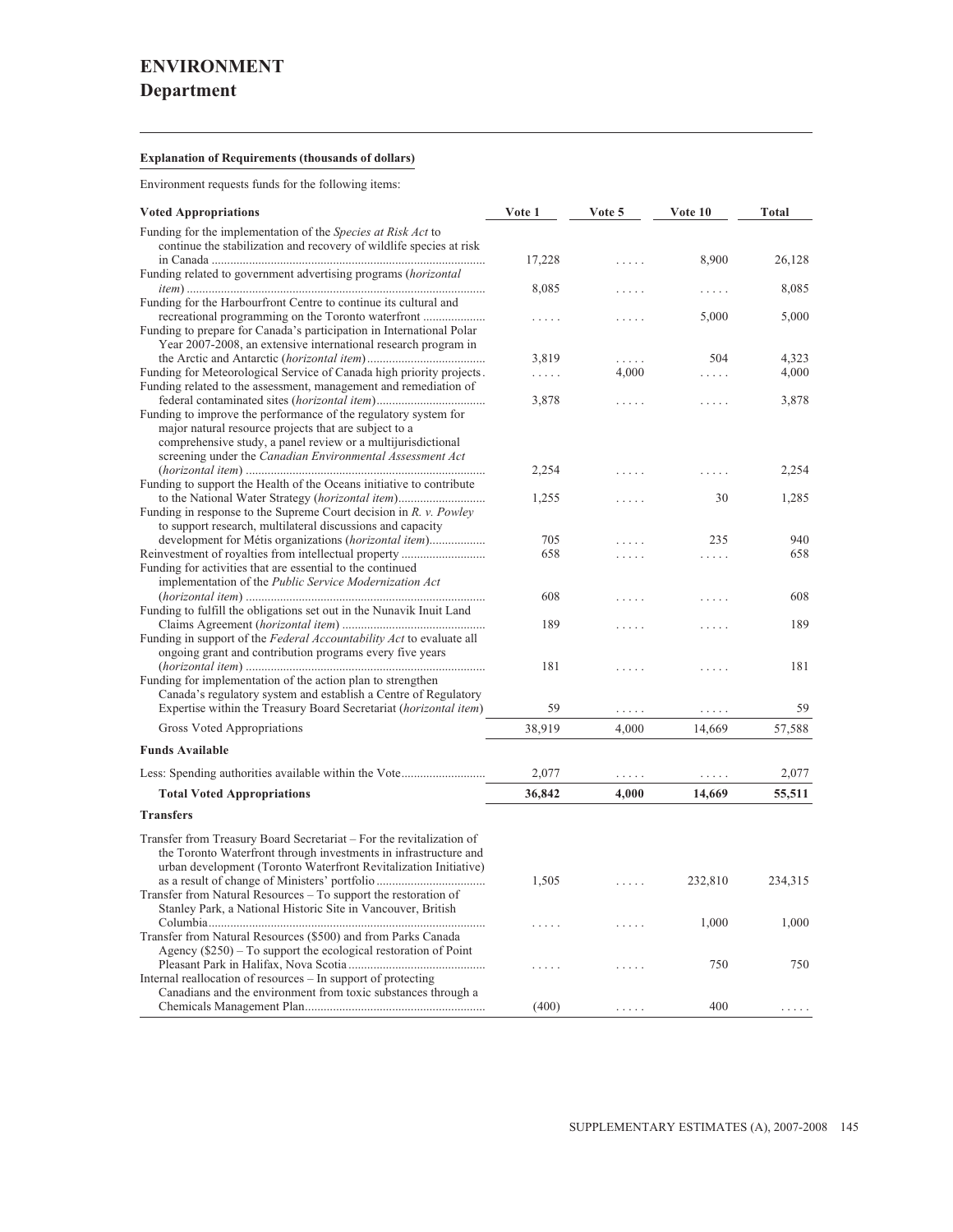# **ENVIRONMENT**

### **Department**

#### **Explanation of Requirements (thousands of dollars)**

| <b>Transfers</b>                                                           | Vote 1 | Vote 5  | Vote 10 | Total   |
|----------------------------------------------------------------------------|--------|---------|---------|---------|
| Internal reallocation of resources – To provide sufficient operating       |        |         |         |         |
|                                                                            | 12.192 | (5,538) | (6,654) |         |
| Transfer to Canadian Environmental Assessment Agency – For                 |        |         |         |         |
|                                                                            | (37)   |         |         | (37)    |
| Transfer to Foreign Affairs and International Trade – For the              |        |         |         |         |
| payment of assessed contributions representing Canada's                    |        |         |         |         |
| membership in the Rotterdam Convention on the Prior Informed               |        |         |         |         |
| Consent for Certain Hazardous Chemicals and Pesticides in                  |        |         |         |         |
| International Trade and in the Stockholm Convention on                     |        |         |         |         |
|                                                                            | (42)   |         |         | (42)    |
| Transfer to Public Service Human Resources Management Agency               |        |         |         |         |
| of Canada – To support the National Managers' Community                    | (58)   |         | .       | (58)    |
| Transfer to Fisheries and Oceans – To support Aboriginal                   |        |         |         |         |
| involvement in aquatic species at risk activities under the <i>Species</i> |        |         |         |         |
|                                                                            | .      |         | (723)   | (723)   |
| <b>Total Transfers</b>                                                     | 13,160 | (5,538) | 227,583 | 235,205 |
| <b>These Supplementary Estimates</b>                                       | 50,002 | (1,538) | 242,252 | 290,716 |

#### **Explanation of Funds Available (dollars)**

Vote 1: \$2,077,300 in total authorities is available within the Vote due to a realignment of resources between salaries and other operating costs.

| <b>Transfer Payments (dollars)</b>                                                                                     | <b>Voted</b> | <b>Statutory</b> |
|------------------------------------------------------------------------------------------------------------------------|--------------|------------------|
| <b>Contributions</b>                                                                                                   |              |                  |
| Biodiversity is conserved and protected                                                                                |              |                  |
| Contributions to support environmental and sustainable development initiatives                                         | 6,885,000    |                  |
|                                                                                                                        | 4,000,000    |                  |
|                                                                                                                        | 10,885,000   |                  |
| Water is clean, safe and secure                                                                                        |              |                  |
|                                                                                                                        | 142,000      |                  |
| Canadians adopt approaches that ensure the sustainable use and management of natural<br>capital and working landscapes |              |                  |
| Contributions to support environmental and sustainable development initiatives                                         | 29,500       |                  |
| Improved knowledge and information on weather and environmental conditions influences<br>decision-making               |              |                  |
|                                                                                                                        | 362,292      |                  |
| Risks to Canadians, their health and their environment posed by toxic and other harmful<br>substances are reduced      |              |                  |
| Contributions to support environmental and sustainable development initiatives                                         | 400,000      |                  |
| Revitalization of the Toronto Waterfront                                                                               |              |                  |
|                                                                                                                        | 232,810,000  | .                |
| <b>Harbourfront Corporation</b>                                                                                        |              |                  |
|                                                                                                                        | 5,000,000    |                  |
| <b>Total Gross Transfer Payments</b>                                                                                   | 249,628,792  |                  |
|                                                                                                                        | 7,376,884    |                  |
| <b>Net Transfer Payments</b>                                                                                           | 242,251,908  | .                |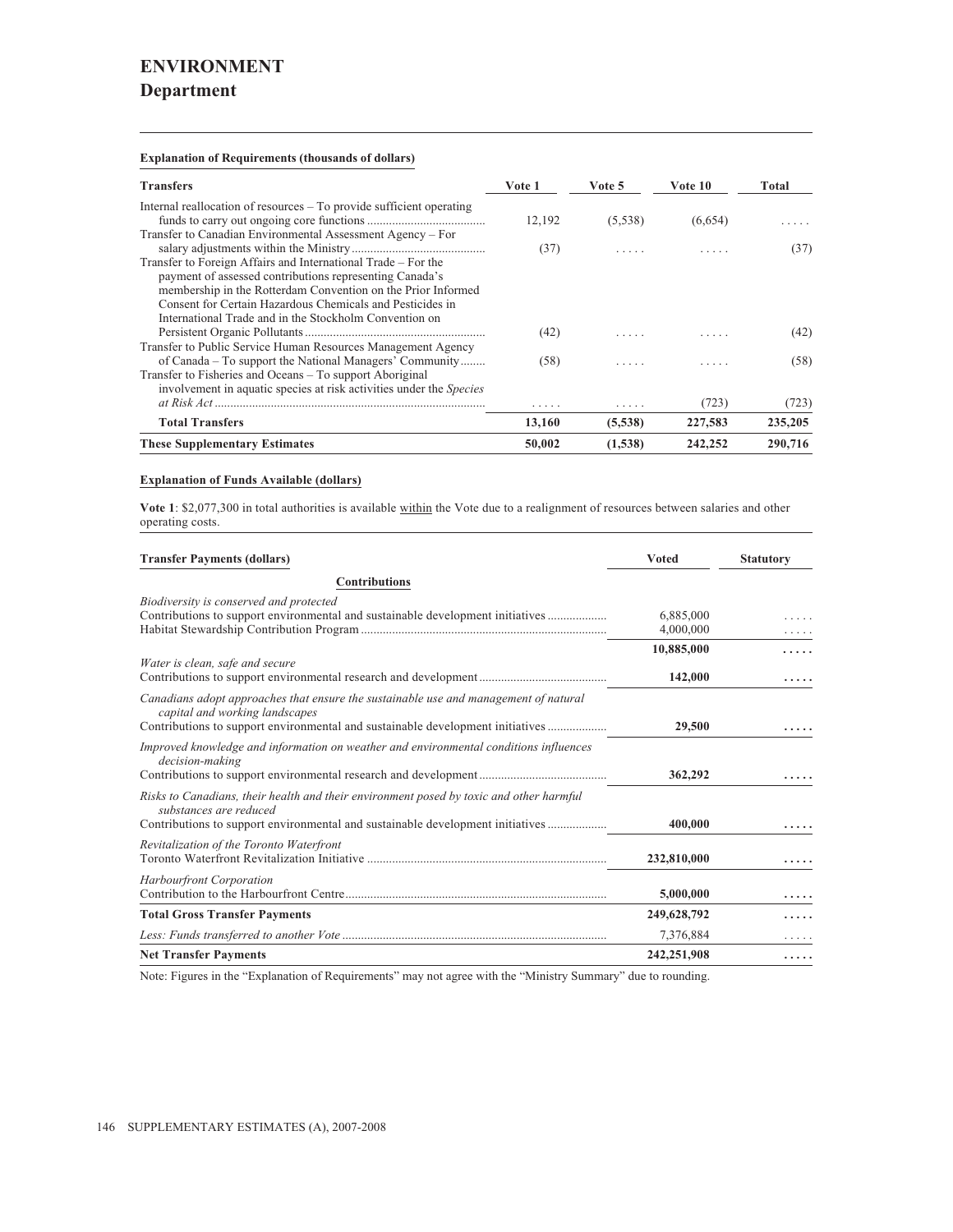### **ENVIRONMENT Canadian Environmental Assessment Agency**

#### **Explanation of Requirements (thousands of dollars)**

Canadian Environmental Assessment Agency requests funds for the following items:

| <b>Voted Appropriations</b>                                                                                                                                                                                                          |                   | Vote 15          |  |                                                                                                                           |
|--------------------------------------------------------------------------------------------------------------------------------------------------------------------------------------------------------------------------------------|-------------------|------------------|--|---------------------------------------------------------------------------------------------------------------------------|
| Funding to improve the performance of the regulatory system for major natural resource projects that are subject to a<br>comprehensive study, a panel review or a multijurisdictional screening under the Canadian Environmental     |                   | 2,986            |  |                                                                                                                           |
| Funding to address a shortfall in the review panel support and one-time funding to lead the evaluation of the Cabinet<br>Funding to lead Aboriginal consultations for fourteen environmental assessment processes as a result of the |                   |                  |  |                                                                                                                           |
|                                                                                                                                                                                                                                      |                   |                  |  | Funding in support of the <i>Federal Accountability Act</i> to evaluate all ongoing grant and contribution programs every |
| Funding to continue implementation of the provision of the Northeastern Quebec Agreement and the James Bay and                                                                                                                       |                   |                  |  |                                                                                                                           |
| Funding for implementation of the action plan to strengthen Canada's regulatory system and establish a Centre of                                                                                                                     |                   |                  |  |                                                                                                                           |
|                                                                                                                                                                                                                                      |                   |                  |  |                                                                                                                           |
| <b>Total Voted Appropriations</b>                                                                                                                                                                                                    |                   | 5,845            |  |                                                                                                                           |
| <b>Transfers</b>                                                                                                                                                                                                                     |                   |                  |  |                                                                                                                           |
|                                                                                                                                                                                                                                      |                   | 37               |  |                                                                                                                           |
| <b>These Supplementary Estimates</b>                                                                                                                                                                                                 |                   | 5,882            |  |                                                                                                                           |
| <b>Transfer Payments (dollars)</b>                                                                                                                                                                                                   | <b>Voted</b>      | <b>Statutory</b> |  |                                                                                                                           |
| <b>Contributions</b>                                                                                                                                                                                                                 |                   |                  |  |                                                                                                                           |
| Effective and Efficient Environmental Assessment                                                                                                                                                                                     |                   |                  |  |                                                                                                                           |
| Contributions for the support of public participation in the environmental assessment                                                                                                                                                |                   |                  |  |                                                                                                                           |
| Contribution to the Province of Quebec - James Bay and Northern Quebec Agreement                                                                                                                                                     | 600,000<br>72,000 |                  |  |                                                                                                                           |
| <b>Total Transfer Payments</b>                                                                                                                                                                                                       | 672,000           | .                |  |                                                                                                                           |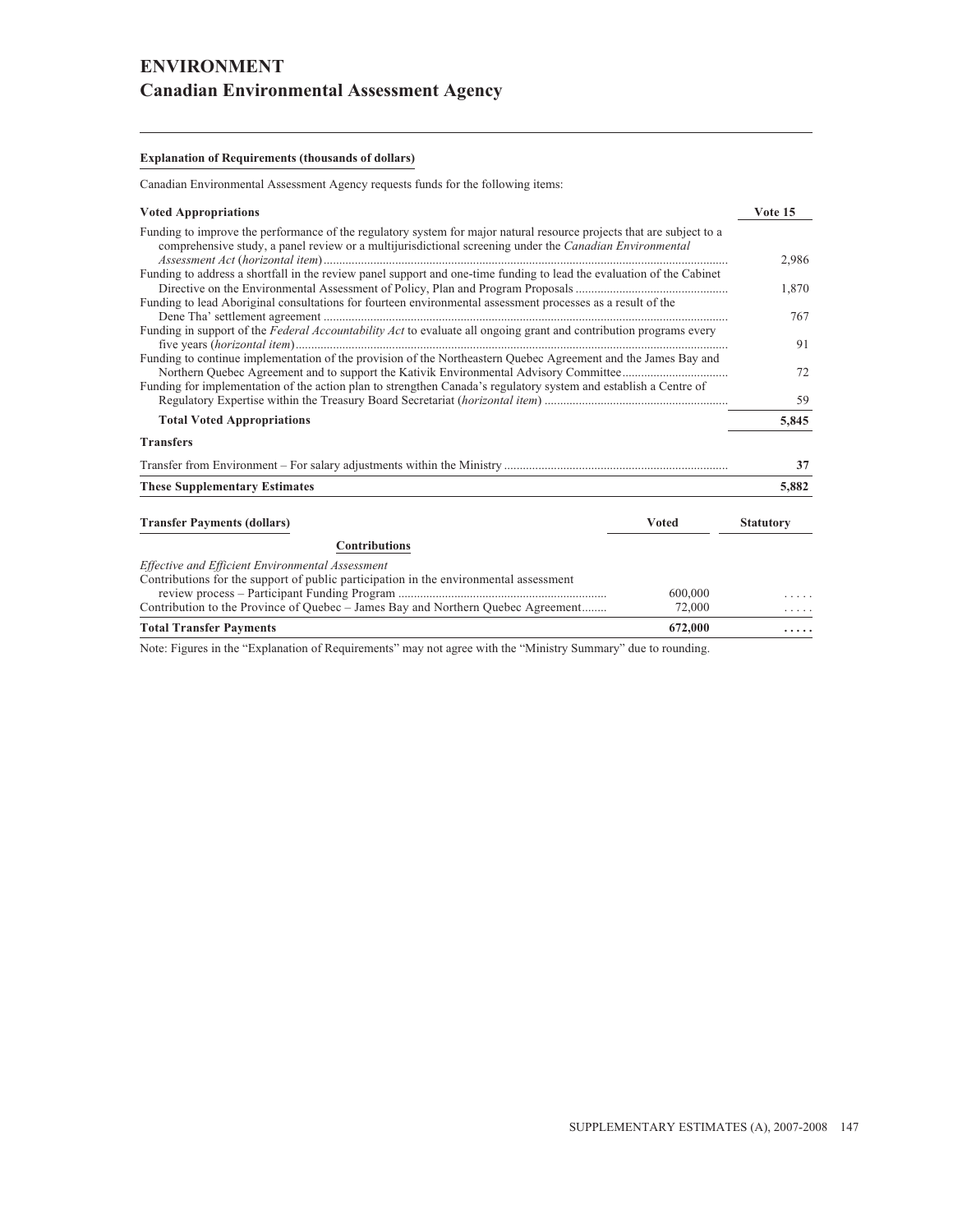#### **Explanation of Requirements (thousands of dollars)**

Parks Canada Agency requests funds for the following items:

| <b>Voted Appropriations</b>                                                                                                                                                                                                            | Vote 25 |
|----------------------------------------------------------------------------------------------------------------------------------------------------------------------------------------------------------------------------------------|---------|
| Funding for the implementation of the <i>Species at Risk Act</i> to continue the stabilization and recovery of wildlife                                                                                                                | 9,840   |
| Funding related to the assessment, management and remediation of federal contaminated sites (horizontal item)<br>Funding in response to the Supreme Court decision in $R. v.$ Powley to support research, multilateral discussions and | 1,921   |
|                                                                                                                                                                                                                                        | 1,096   |
| Funding to support the Health of the Oceans initiative to contribute to the National Water Strategy (horizontal item)                                                                                                                  | 627     |
| Funding to prepare for Canada's participation in International Polar Year 2007-2008, an extensive international                                                                                                                        | 571     |
|                                                                                                                                                                                                                                        | 325     |
| Funding in support of the Federal Accountability Act to evaluate all ongoing grant and contribution programs every                                                                                                                     | 91      |
| Funding for implementation of the action plan to strengthen Canada's regulatory system and establish a Centre of                                                                                                                       | 60      |
| Gross Voted Appropriations                                                                                                                                                                                                             | 14,531  |
| <b>Funds Available</b>                                                                                                                                                                                                                 |         |
|                                                                                                                                                                                                                                        | 2,111   |
| <b>Total Voted Appropriations</b>                                                                                                                                                                                                      | 12,420  |
| <b>Transfers</b>                                                                                                                                                                                                                       |         |
| Transfer to Environment – To support the ecological restoration of Point Pleasant Park in Halifax, Nova Scotia                                                                                                                         | (250)   |
| <b>These Supplementary Estimates</b>                                                                                                                                                                                                   | 12,170  |

#### **Explanation of Funds Available (dollars)**

**Vote 25**: \$2,111,311 in total authorities is available within the Vote due to 2006-2007 year-end adjustments associated with Parks Canada Agency's multi-year spending authority as follows: \$933,564 for employee benefit plan requirements and \$1,177,747 for the cost of Department of Justice legal services.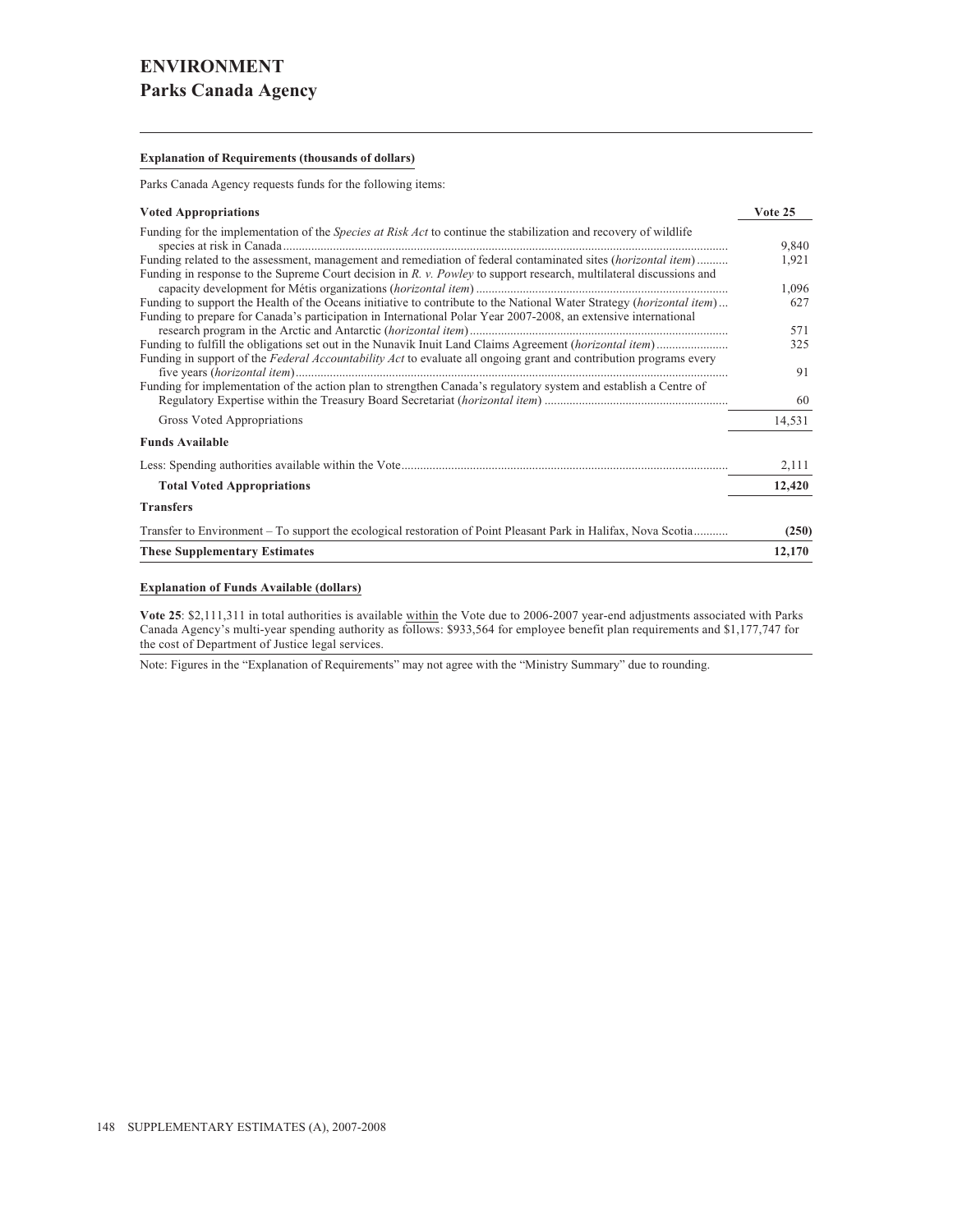# **Ministry Summary**

|            |                                                                                                                | Authorities   | These Supplementary Estimates | <b>Adjustments to</b> | <b>Total Estimates</b> |
|------------|----------------------------------------------------------------------------------------------------------------|---------------|-------------------------------|-----------------------|------------------------|
|            | Vote (dollars)                                                                                                 | to date       | <b>Transfers</b>              | <b>Appropriations</b> | to date                |
|            |                                                                                                                |               |                               |                       |                        |
|            | Department                                                                                                     |               |                               |                       |                        |
| 1a         | Operating expenditures and the payment to each                                                                 |               |                               |                       |                        |
|            | member of the Queen's Privy Council for Canada                                                                 |               |                               |                       |                        |
|            | who is a Minister without Portfolio or a Minister of                                                           |               |                               |                       |                        |
|            | State who does not preside over a Ministry of State of                                                         |               |                               |                       |                        |
|            | a salary not to exceed the salary paid to Ministers of<br>State who preside over Ministries of State under the |               |                               |                       |                        |
|            | Salaries Act, as adjusted pursuant to the Parliament of                                                        |               |                               |                       |                        |
|            | Canada Act and pro rata for any period of less than a                                                          |               |                               |                       |                        |
|            | year and authority to expend revenue received during                                                           |               |                               |                       |                        |
|            | the fiscal year $-$ To authorize the transfer of \$72,000                                                      |               |                               |                       |                        |
|            | from Human Resources and Skills Development                                                                    |               |                               |                       |                        |
|            | Vote 1, Appropriation Act No. 2, 2007-2008 for the                                                             |               |                               |                       |                        |
|            | purposes of this Vote and to provide a further amount                                                          |               |                               |                       |                        |
|            |                                                                                                                | 89, 343, 000  | 63,134                        | 272,177               | 89,678,311             |
| 5          |                                                                                                                | 221,200,000   | .                             |                       | 221,200,000            |
| (S)        | Minister of Finance - Salary and motor car allowance                                                           | 74,522        | .                             | .                     | 74,522                 |
| (S)        | Territorial Financing (Part I.1 - Federal-Provincial                                                           |               |                               |                       |                        |
|            |                                                                                                                | 2,142,450,000 |                               | 78,847,000            | 2,221,297,000          |
| (S)        | Payments to International Development Association                                                              | 318,269,000   |                               | 1,000                 | 318,270,000            |
| (S)        |                                                                                                                | 12,344,000    | .                             | .                     | 12,344,000             |
| (S)        |                                                                                                                | 145,000,000   | .                             | .                     | 145,000,000            |
| (S)        |                                                                                                                |               | .                             | (890,000,000)         | 33,807,000,000         |
| (S)        | Statutory Subsidies (Constitution Acts, 1867-1982,                                                             |               |                               |                       |                        |
|            |                                                                                                                | 32,000,000    | .                             |                       | 32,000,000             |
| (S)        | Fiscal Equalization (Part I - Federal-Provincial                                                               |               |                               |                       |                        |
|            |                                                                                                                |               | .                             | 1,248,324,000         | 12,924,677,000         |
| (S)        | Canada Health Transfer (Part V.1 -                                                                             |               |                               |                       |                        |
|            | Federal-Provincial Fiscal Arrangements Act)  21,348,400,000                                                    |               |                               | 118,034,000           | 21,466,434,000         |
| (S)        | Canada Social Transfer (Part V.1 -<br>Federal-Provincial Fiscal Arrangements Act)                              | 8,800,000,000 |                               | 794,558,000           |                        |
| (S)        | Youth Allowances Recovery (Federal-Provincial                                                                  |               |                               |                       | 9,594,558,000          |
|            |                                                                                                                | (661,000,000) |                               | 7,000,000             | (654,000,000)          |
| (S)        | Alternative Payments for Standing Programs                                                                     |               |                               |                       |                        |
|            | (Part VI – Federal-Provincial Fiscal Arrangements                                                              |               |                               |                       |                        |
|            |                                                                                                                |               |                               | 34,000,000            | (2,976,000,000)        |
|            | (S) Payment to British Columbia (Budget Implementation                                                         |               |                               |                       |                        |
|            |                                                                                                                |               |                               | 30,000,000            | 30,000,000             |
| (S)        | Payment to Yukon (Budget Implementation                                                                        |               |                               |                       |                        |
|            |                                                                                                                |               |                               | 3,500,000             | 3,500,000              |
| (S)        | Payment to Northwest Territories (Budget                                                                       |               |                               |                       |                        |
|            |                                                                                                                | .             |                               | 54,400,000            | 54,400,000             |
| <u>(S)</u> | Payment to Ontario (Budget Implementation Act,                                                                 |               |                               |                       |                        |
|            |                                                                                                                | .             | .                             | 250,000,000           | 250,000,000            |
| <u>(S)</u> | Clean Air and Climate Change Trust Fund (Budget)                                                               |               |                               |                       |                        |
|            |                                                                                                                | .             | .                             | 1,518,925,391         | 1,518,925,391          |
| (S)        | Patient Wait Times Guarantee (Budget                                                                           |               |                               |                       |                        |
|            |                                                                                                                | .             | .                             | 612,000,000           | 612,000,000            |
| <u>(S)</u> | Transitional Payments (Budget Implementation                                                                   |               |                               | 614,038,000           | 614,038,000            |
| <u>(S)</u> | Child Care Spaces ( <i>Budget Implementation Act, 2007</i> )                                                   | .             | .                             | 250,000,000           | 250,000,000            |
| (S)        | Human Papillomavirus Immunization (Budget                                                                      |               |                               |                       |                        |
|            |                                                                                                                | .             | .                             | 300,000,000           | 300,000,000            |
|            |                                                                                                                |               |                               |                       |                        |
|            |                                                                                                                |               | 63,134                        | 5,023,899,568         | 80,835,396,224         |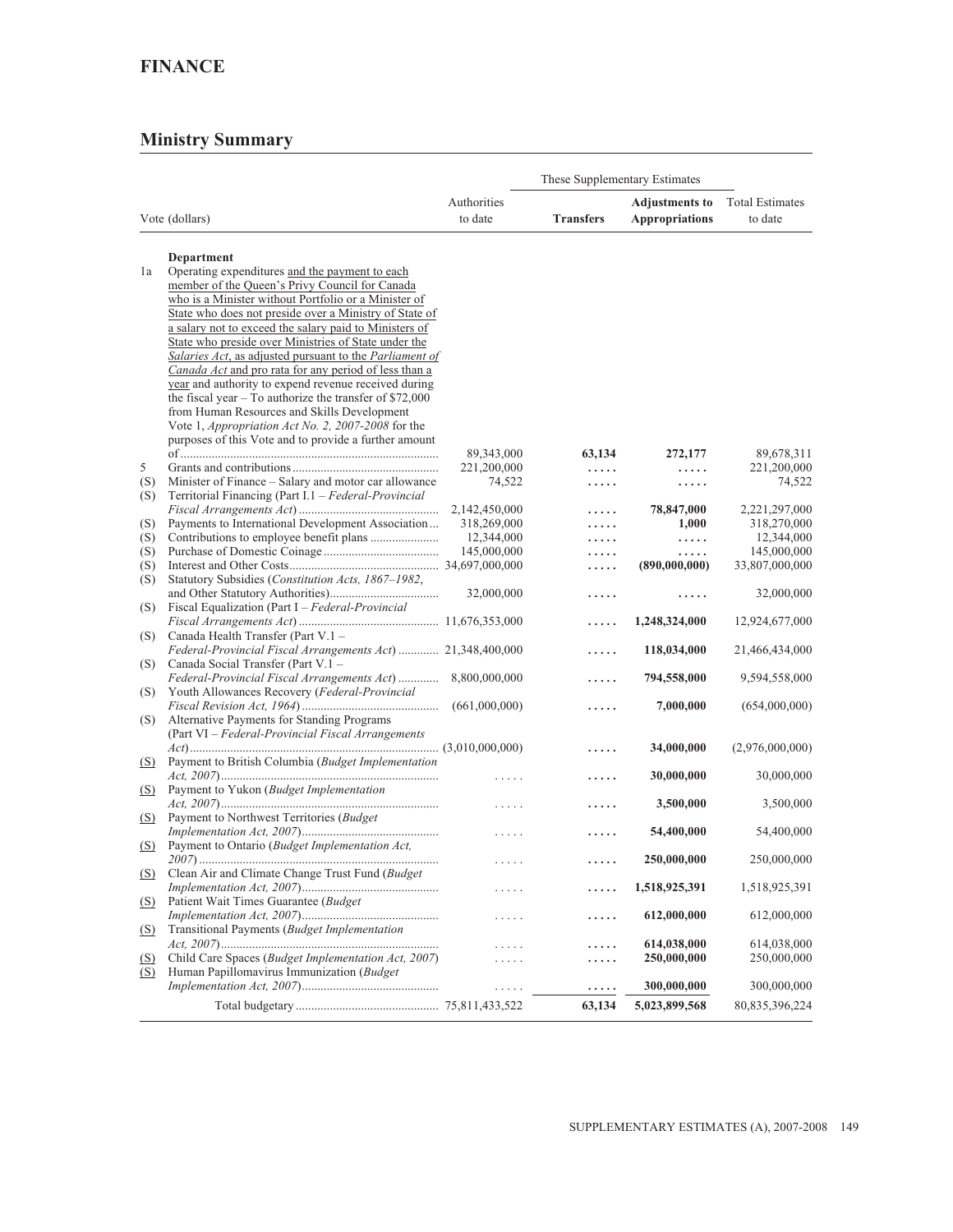## **FINANCE**

# **Ministry Summary**

|           |                                                                                                                                                                                                              |                        |                  | These Supplementary Estimates                  |                                   |
|-----------|--------------------------------------------------------------------------------------------------------------------------------------------------------------------------------------------------------------|------------------------|------------------|------------------------------------------------|-----------------------------------|
|           | Vote (dollars)                                                                                                                                                                                               | Authorities<br>to date | <b>Transfers</b> | <b>Adjustments to</b><br><b>Appropriations</b> | <b>Total Estimates</b><br>to date |
|           | L10a In accordance with the Bretton Woods and Related<br>Agreements Act, the issuance and payment of<br>non-interest bearing, non-negotiable demand notes in<br>an amount not to exceed \$318,280,000 to the |                        |                  |                                                |                                   |
| (S)       | International Development Association<br>Payments and encashment of notes issued to the<br>European Bank for Reconstruction and                                                                              | 1                      |                  | 1                                              | 2                                 |
|           |                                                                                                                                                                                                              | 5,247,000              |                  |                                                | 5,247,000                         |
|           |                                                                                                                                                                                                              | 5,247,001              |                  | 1                                              | 5,247,002                         |
|           |                                                                                                                                                                                                              |                        | 63,134           | 5,023,899,569                                  | 80,840,643,226                    |
|           | <b>Auditor General</b>                                                                                                                                                                                       |                        |                  |                                                |                                   |
| 15        |                                                                                                                                                                                                              | 71,441,000             |                  |                                                | 71,441,000                        |
| (S)       |                                                                                                                                                                                                              | 9,148,000              |                  |                                                | 9,148,000                         |
|           |                                                                                                                                                                                                              | 80,589,000             | .                | .                                              | 80,589,000                        |
|           | <b>Canadian International Trade Tribunal</b>                                                                                                                                                                 |                        |                  |                                                |                                   |
| 20        |                                                                                                                                                                                                              | 9,306,000              |                  |                                                | 9,306,000                         |
| (S)       |                                                                                                                                                                                                              | 1,376,000              |                  |                                                | 1,376,000                         |
|           |                                                                                                                                                                                                              | 10,682,000             | .                | .                                              | 10,682,000                        |
|           | <b>Financial Transactions and Reports Analysis</b><br><b>Centre of Canada</b>                                                                                                                                |                        |                  |                                                |                                   |
|           |                                                                                                                                                                                                              | 41,312,000             |                  | 5,420,750                                      | 46,732,750                        |
| (S)       |                                                                                                                                                                                                              | 3,581,000              | .                | .                                              | 3,581,000                         |
|           |                                                                                                                                                                                                              | 44,893,000             | .                | 5,420,750                                      | 50, 313, 750                      |
|           | Office of the Superintendent of Financial<br><b>Institutions</b>                                                                                                                                             |                        |                  |                                                |                                   |
| 30<br>(S) | Spending of revenues pursuant to subsection $17(2)$ of<br>the Office of the Superintendent of Financial                                                                                                      | 784,000                |                  |                                                | 784,000                           |
|           |                                                                                                                                                                                                              | 1                      |                  |                                                | 1                                 |
|           |                                                                                                                                                                                                              | 784,001                | .                |                                                | 784,001                           |
|           |                                                                                                                                                                                                              |                        | 63,134           | 5,029,320,319                                  | 80,983,011,977                    |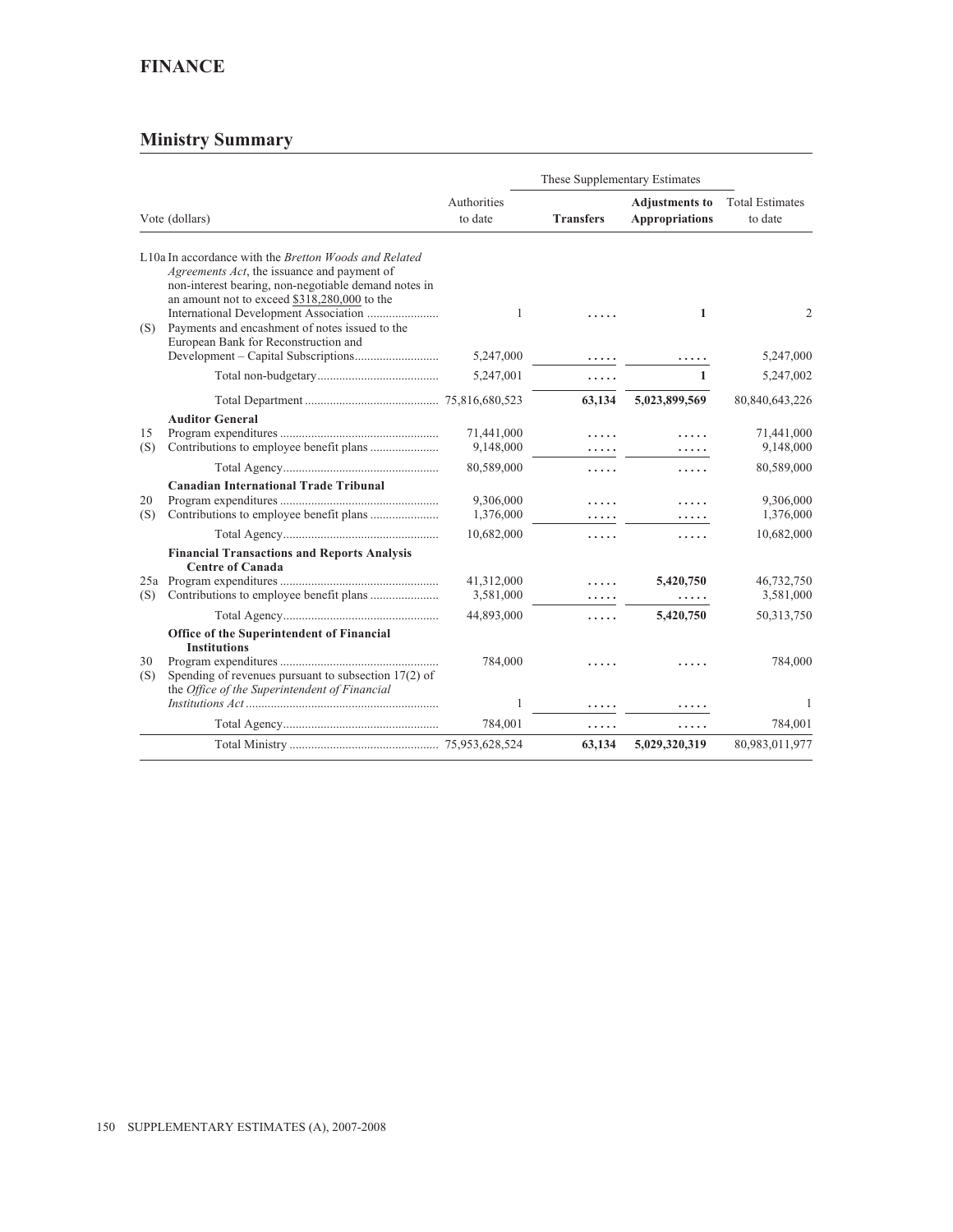## **Explanation of Requirements (thousands of dollars)**

Finance requests funds for the following items:

| <b>Voted Appropriations</b>                                                                                                                                                                                                                                                                                                                                                                                                                                                            | Vote 1    | Vote L10                                            | Total                                                                                                                                                         |
|----------------------------------------------------------------------------------------------------------------------------------------------------------------------------------------------------------------------------------------------------------------------------------------------------------------------------------------------------------------------------------------------------------------------------------------------------------------------------------------|-----------|-----------------------------------------------------|---------------------------------------------------------------------------------------------------------------------------------------------------------------|
| Funding in support of the Federal Accountability Act to evaluate all ongoing grant                                                                                                                                                                                                                                                                                                                                                                                                     | 272       | .                                                   | 272                                                                                                                                                           |
| <b>Total Voted Appropriations</b>                                                                                                                                                                                                                                                                                                                                                                                                                                                      | 272       | .                                                   | 272                                                                                                                                                           |
| <b>Statutory Appropriations</b>                                                                                                                                                                                                                                                                                                                                                                                                                                                        |           |                                                     |                                                                                                                                                               |
| Revised forecast of transfer payments to provincial and territorial governments<br>Revised forecast of payments to the International Development Association<br>Revised forecast of public debt charges due to lower stock of interest-bearing debt                                                                                                                                                                                                                                    |           |                                                     | 5,913,626<br>(890,000)                                                                                                                                        |
| <b>Total Statutory Appropriations</b>                                                                                                                                                                                                                                                                                                                                                                                                                                                  |           |                                                     | 5,023,627                                                                                                                                                     |
| <b>Total Adjustments to Appropriations</b>                                                                                                                                                                                                                                                                                                                                                                                                                                             |           |                                                     | 5,023,899                                                                                                                                                     |
| <b>Transfers</b>                                                                                                                                                                                                                                                                                                                                                                                                                                                                       |           |                                                     |                                                                                                                                                               |
| Transfer from Human Resources and Skills Development – For government<br>Transfer to Public Service Human Resources Management Agency of Canada - To                                                                                                                                                                                                                                                                                                                                   | 72<br>(9) |                                                     | 72<br>(9)                                                                                                                                                     |
| <b>Total Transfers</b>                                                                                                                                                                                                                                                                                                                                                                                                                                                                 | 63        | $\cdots$                                            | 63                                                                                                                                                            |
| <b>These Supplementary Estimates</b>                                                                                                                                                                                                                                                                                                                                                                                                                                                   | 335       | .                                                   | 5,023,962                                                                                                                                                     |
|                                                                                                                                                                                                                                                                                                                                                                                                                                                                                        |           | .                                                   |                                                                                                                                                               |
| <b>Transfer Payments (dollars)</b>                                                                                                                                                                                                                                                                                                                                                                                                                                                     |           | <b>Voted</b>                                        | <b>Statutory</b>                                                                                                                                              |
| <b>Other Transfer Payments</b>                                                                                                                                                                                                                                                                                                                                                                                                                                                         |           |                                                     |                                                                                                                                                               |
| Transfer Payments to Provinces/Territories<br>(S) Territorial Financing (Part I.1 – Federal-Provincial Fiscal Arrangements Act)<br>(S) Canada Health Transfer (Part V.1 – Federal-Provincial Fiscal Arrangements Act)<br>(S) Canada Social Transfer (Part V.1 – Federal-Provincial Fiscal Arrangements $Act$ )<br>(S) Alternative Payments for Standing Programs (Part VI – Federal-Provincial Fiscal<br>(S) Clean Air and Climate Change Trust Fund (Budget Implementation Act, 2007) |           | .<br>.<br>.<br>.<br>.<br>.<br>.<br>.<br>.<br>.<br>. | 78,847,000<br>1,248,324,000<br>118,034,000<br>794,558,000<br>7,000,000<br>34,000,000<br>30,000,000<br>3,500,000<br>54,400,000<br>250,000,000<br>1,518,925,391 |
| (S) Human Papillomavirus Immunization (Budget Implementation Act, 2007)                                                                                                                                                                                                                                                                                                                                                                                                                |           | $\cdots$<br>.<br>.<br>.                             | 612,000,000<br>614,038,000<br>250,000,000<br>300,000,000                                                                                                      |
| International Financial Organizations                                                                                                                                                                                                                                                                                                                                                                                                                                                  |           | .                                                   | 5,913,626,391                                                                                                                                                 |
|                                                                                                                                                                                                                                                                                                                                                                                                                                                                                        |           |                                                     | 1,000                                                                                                                                                         |
| <b>Total Transfer Payments</b>                                                                                                                                                                                                                                                                                                                                                                                                                                                         |           | .                                                   | 5,913,627,391                                                                                                                                                 |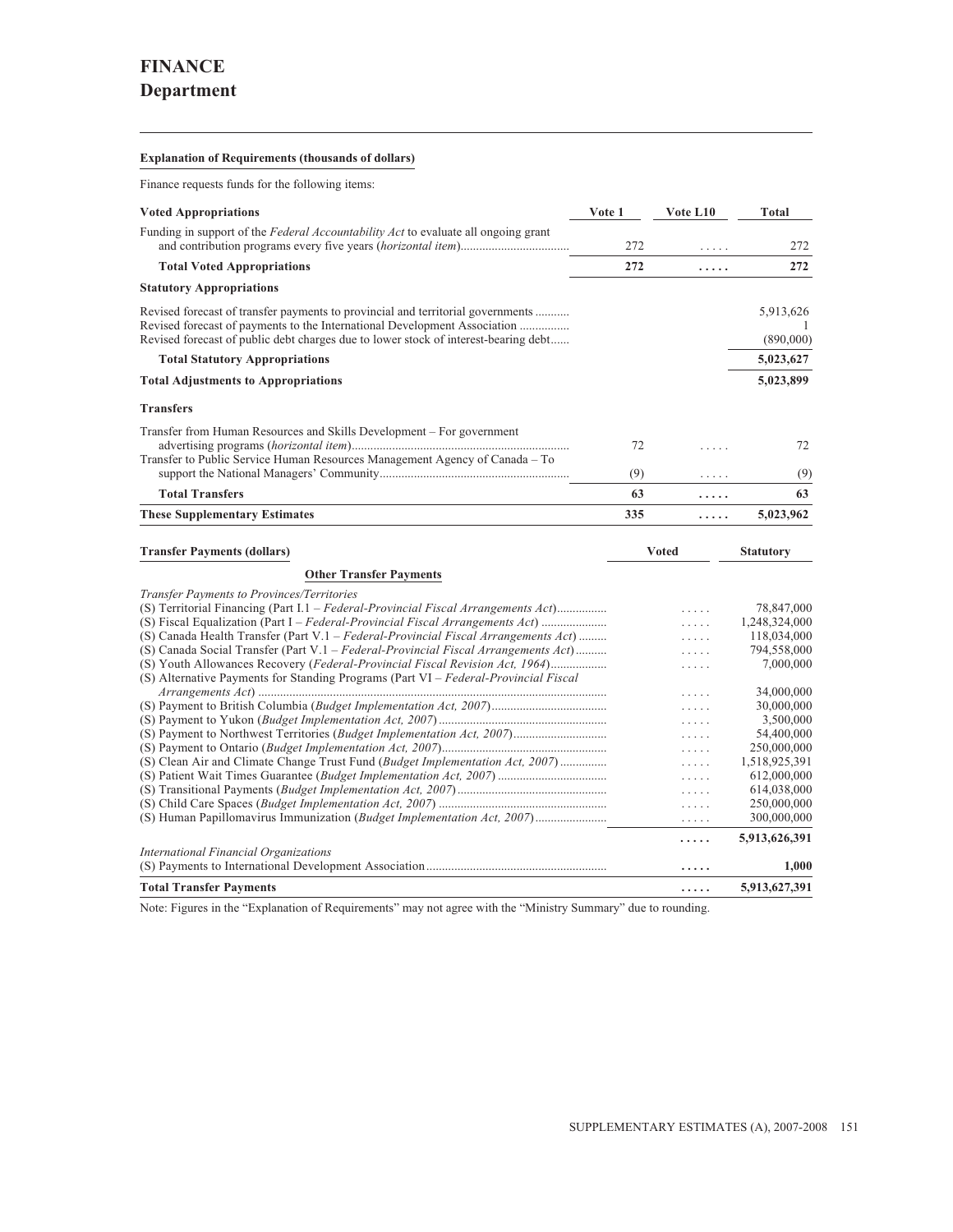#### **Explanation of Requirements (thousands of dollars)**

Financial Transactions and Reports Analysis Centre of Canada requests funds for the following items:

#### **Voted Appropriations Vote 25**

| $\sqrt{2}$                                                                                                             | . <i>. .</i> |
|------------------------------------------------------------------------------------------------------------------------|--------------|
| Funding to bolster the combat against the laundering of proceeds of crime and the financing of terrorist activities in |              |
|                                                                                                                        | 5.421        |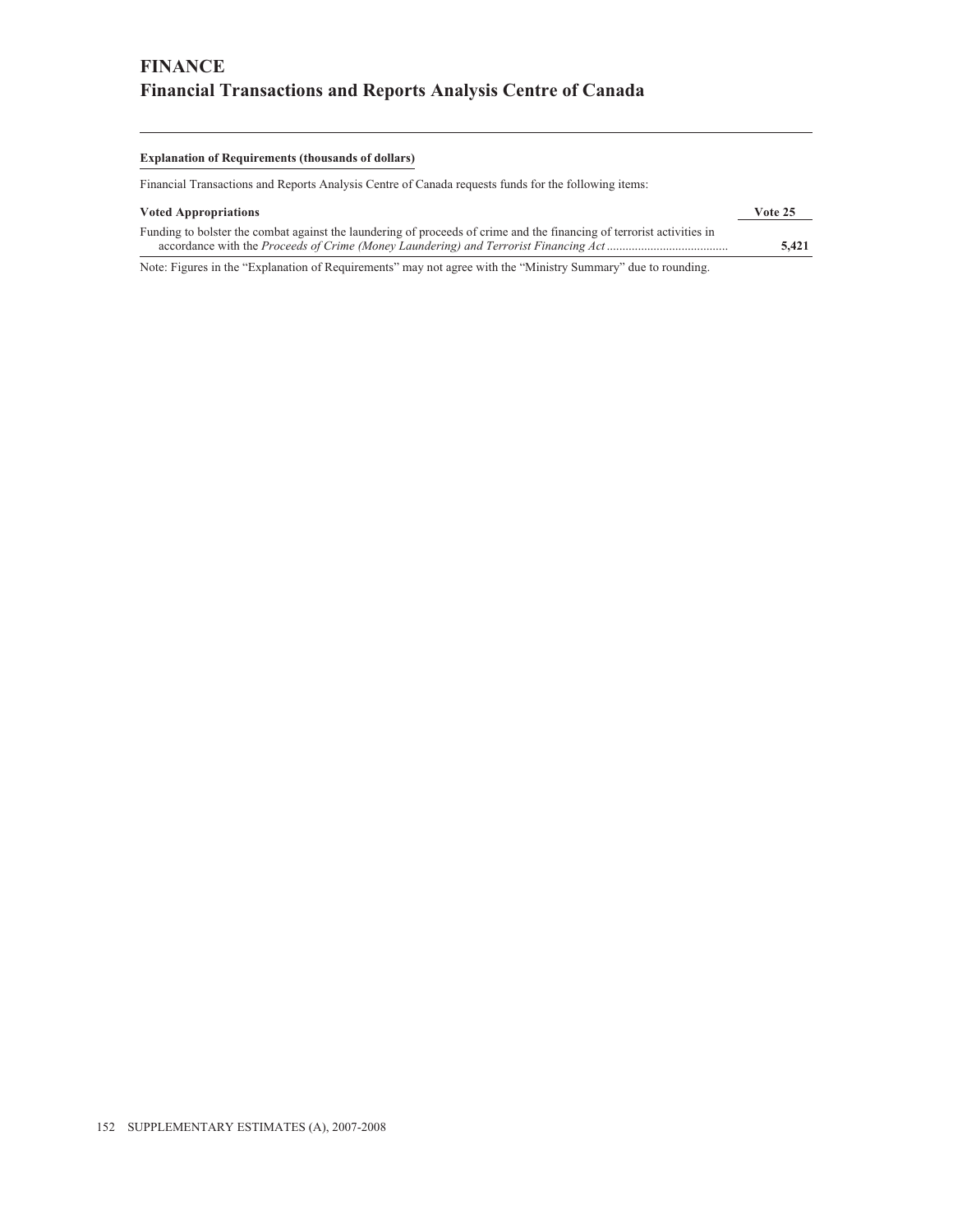# **Ministry Summary**

|     |                                                                                                                       |               | These Supplementary Estimates |                       |                        |  |
|-----|-----------------------------------------------------------------------------------------------------------------------|---------------|-------------------------------|-----------------------|------------------------|--|
|     |                                                                                                                       | Authorities   |                               | <b>Adjustments to</b> | <b>Total Estimates</b> |  |
|     | Vote (dollars)                                                                                                        | to date       | <b>Transfers</b>              | <b>Appropriations</b> | to date                |  |
|     |                                                                                                                       |               |                               |                       |                        |  |
| 1a  | Operating expenditures, and                                                                                           |               |                               |                       |                        |  |
|     | $(a)$ Canada's share of expenses of the International                                                                 |               |                               |                       |                        |  |
|     | Fisheries Commissions, authority to provide free                                                                      |               |                               |                       |                        |  |
|     | accommodation for the International Fisheries                                                                         |               |                               |                       |                        |  |
|     | Commissions and authority to make recoverable                                                                         |               |                               |                       |                        |  |
|     | advances in the amounts of the shares of the                                                                          |               |                               |                       |                        |  |
|     | International Fisheries Commissions of joint cost                                                                     |               |                               |                       |                        |  |
|     | projects;                                                                                                             |               |                               |                       |                        |  |
|     | $(b)$ authority to make recoverable advances for                                                                      |               |                               |                       |                        |  |
|     | transportation, stevedoring and other shipping<br>services performed on behalf of individuals, outside                |               |                               |                       |                        |  |
|     | agencies and other governments in the course of, or                                                                   |               |                               |                       |                        |  |
|     | arising out of, the exercise of jurisdiction in                                                                       |               |                               |                       |                        |  |
|     | navigation, including aids to navigation and shipping;                                                                |               |                               |                       |                        |  |
|     | $(c)$ authority to expend revenue received during the                                                                 |               |                               |                       |                        |  |
|     | fiscal year in the course of, or arising from, the                                                                    |               |                               |                       |                        |  |
|     | activities of the Canadian Coast Guard; and                                                                           |               |                               |                       |                        |  |
|     | (d) the payment to each member of the Queen's Privy                                                                   |               |                               |                       |                        |  |
|     | Council for Canada who is a Minister without                                                                          |               |                               |                       |                        |  |
|     | Portfolio or a Minister of State who does not preside                                                                 |               |                               |                       |                        |  |
|     | over a Ministry of State of a salary not to exceed the                                                                |               |                               |                       |                        |  |
|     | salary paid to Ministers of State who preside over                                                                    |               |                               |                       |                        |  |
|     | Ministries of State under the <i>Salaries Act</i> , as adjusted                                                       |               |                               |                       |                        |  |
|     | pursuant to the Parliament of Canada Act and pro rata                                                                 |               |                               |                       |                        |  |
|     | for any period of less than a year $-$ To authorize the                                                               |               |                               |                       |                        |  |
|     | transfer of \$743,928 from National Defence Vote 5,                                                                   |               |                               |                       |                        |  |
|     | \$424,750 from Public Safety and Emergency                                                                            |               |                               |                       |                        |  |
|     | Preparedness Vote 1, and \$851,590 from Transport                                                                     |               |                               |                       |                        |  |
|     | Vote 1, <i>Appropriation Act No. 2, 2007-2008</i> for the                                                             |               |                               |                       |                        |  |
|     | purposes of this Vote and to provide a further amount                                                                 |               |                               |                       |                        |  |
|     |                                                                                                                       | 1,129,800,000 | (24, 150, 301)                | 99,491,488            | 1,205,141,187          |  |
| 5a  | Capital expenditures $-$ To authorize the transfer of                                                                 |               |                               |                       |                        |  |
|     | \$23,000,000 from Fisheries and Oceans Vote 1,                                                                        |               |                               |                       |                        |  |
|     | <i>Appropriation Act No. 2, 2007-2008</i> for the purposes                                                            |               |                               |                       |                        |  |
|     | of this Vote and to provide a further amount of                                                                       | 232,054,000   | 23,000,000                    | 8,456,229             | 263,510,229            |  |
|     | 10a The grants listed in the Estimates and contributions –<br>To authorize the transfer of \$2,631,216 from Fisheries |               |                               |                       |                        |  |
|     | and Oceans Vote 1, \$722,592 from Environment                                                                         |               |                               |                       |                        |  |
|     | Vote 10, and \$75,000 from Transport Vote 1,                                                                          |               |                               |                       |                        |  |
|     | Appropriation Act No. 2, 2007-2008 for the purposes                                                                   |               |                               |                       |                        |  |
|     | of this Vote and to provide a further amount of                                                                       | 55,130,000    | 3,428,808                     | 23,075,000            | 81,633,808             |  |
| (S) | Minister of Fisheries and Oceans – Salary and motor                                                                   |               |                               |                       |                        |  |
|     |                                                                                                                       | 74,522        | .                             |                       | 74,522                 |  |
| (S) |                                                                                                                       | 121,530,000   | .                             | .                     | 121,530,000            |  |
|     |                                                                                                                       | 1,538,588,522 | 2,278,507                     | 131,022,717           | 1,671,889,746          |  |
|     |                                                                                                                       |               |                               |                       |                        |  |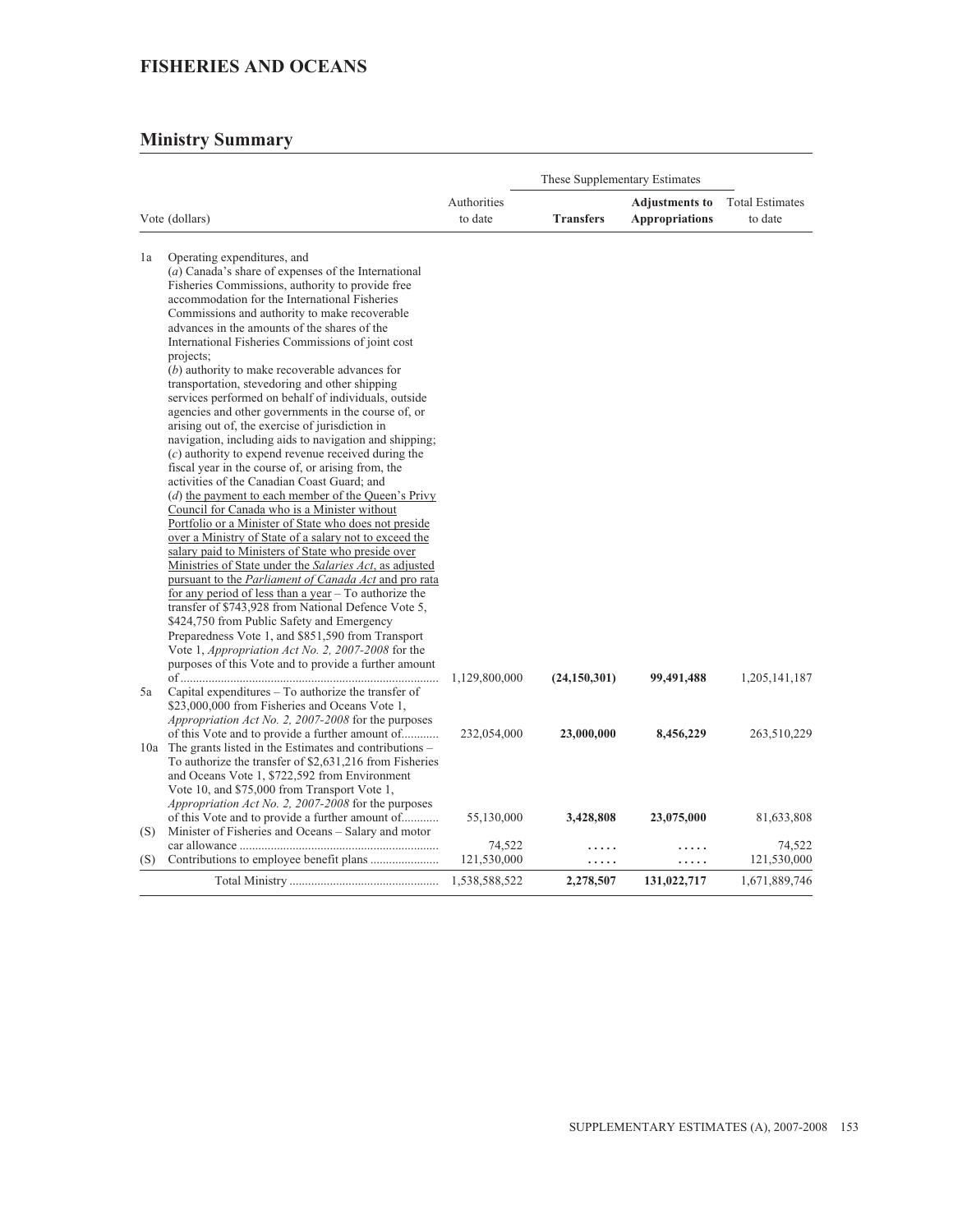#### **Explanation of Requirements (thousands of dollars)**

Fisheries and Oceans requests funds for the following items:

| <b>Voted Appropriations</b>                                                                                                    | Vote 1   | Vote 5             | Vote 10     | Total          |
|--------------------------------------------------------------------------------------------------------------------------------|----------|--------------------|-------------|----------------|
| Funding to permit the Small Craft Harbours Program to continue its                                                             |          |                    |             |                |
| current level of repair and maintenance activity at core                                                                       |          |                    |             |                |
|                                                                                                                                | 19,868   | 1.1.1.1            |             | 19,868         |
| Funding for the implementation of the Pacific Integrated                                                                       | 4,548    |                    | 12,175      | 16,723         |
| Funding to support science and sustainable fisheries in order to                                                               |          | .                  |             |                |
| strengthen fisheries management and resource conservation                                                                      | 16,449   | .                  | .           | 16,449         |
| Funding to address an operating shortfall created by a contractual                                                             |          |                    |             |                |
|                                                                                                                                | 16,000   | .                  | .           | 16,000         |
| Funding for the implementation of the Species at Risk Act to                                                                   |          |                    |             |                |
| continue the stabilization and recovery of wildlife species at risk                                                            |          |                    |             |                |
| Funding to prepare for Canada's participation in International Polar                                                           | 14,170   | .                  | .           | 14,170         |
| Year 2007-2008, an extensive international research program in                                                                 |          |                    |             |                |
|                                                                                                                                | 10,508   | .                  | .           | 10,508         |
| Funding for the Ice Compensation Program to help fishers in                                                                    |          |                    |             |                |
| specified regions of Newfoundland and Quebec unable to fish                                                                    |          |                    |             |                |
|                                                                                                                                | 929      | .                  | 7,900       | 8,829          |
| Funding to improve the performance of the regulatory system for                                                                |          |                    |             |                |
| major natural resource projects that are subject to a                                                                          |          |                    |             |                |
| comprehensive study, a panel review or a multijurisdictional                                                                   |          |                    |             |                |
| screening under the Canadian Environmental Assessment Act                                                                      |          |                    |             |                |
| Funding for Canadian Coast Guard vessel life extensions                                                                        | 5,935    | .<br>4,000         |             | 5,935<br>4,000 |
| Funding to support the Health of the Oceans initiative to contribute                                                           | .        |                    |             |                |
| to the National Water Strategy (horizontal item)                                                                               | 2,949    | 500                | .           | 3,449          |
| Funding for the implementation of the Automatic Identification                                                                 |          |                    |             |                |
| System for vessel monitoring in the upper Great Lakes                                                                          | .        | 3,136              | .           | 3,136          |
| Funding related to the assessment, management and remediation of                                                               |          |                    |             |                |
|                                                                                                                                | 3,136    | .                  | .           | 3,136          |
| Funding in response to the Supreme Court Decision in R.v. Marshall                                                             |          |                    |             |                |
| to support activities related to fisheries co-management,<br>conservation and protection, and economic capacity building for   |          |                    |             |                |
|                                                                                                                                | .        | .                  | 3,000       | 3,000          |
| Funding to fulfill the obligations set out in the Nunavik Inuit Land                                                           |          |                    |             |                |
|                                                                                                                                | 1,965    | .                  | .           | 1,965          |
| Funding for activities that are essential to the continued                                                                     |          |                    |             |                |
| implementation of the Public Service Modernization Act                                                                         |          |                    |             |                |
|                                                                                                                                | 1,706    | 1.1.1.1            | $\cdots$    | 1,706          |
| Funding for the acquisition of two offshore fisheries science vessels                                                          | .        | 1,650              |             | 1,650          |
| Funding for the construction of a new search and rescue operational                                                            |          |                    |             |                |
| Reinvestment of royalties from intellectual property                                                                           | .<br>793 | 892                | $\cdots$    | 892<br>793     |
| Funding for environmental assessments of sites for the 2010                                                                    |          | .                  | .           |                |
| Olympic and Paralympic Winter Games in Vancouver and                                                                           |          |                    |             |                |
|                                                                                                                                | 300      | .                  | .           | 300            |
| Funding in support of the Federal Accountability Act to evaluate all                                                           |          |                    |             |                |
| ongoing grant and contribution programs every five years                                                                       |          |                    |             |                |
|                                                                                                                                | 181      | $\cdots$           | .           | 181            |
| Funding for implementation of the action plan to strengthen<br>Canada's regulatory system and establish a Centre of Regulatory |          |                    |             |                |
| Expertise within the Treasury Board Secretariat (horizontal item)                                                              | 53       |                    |             | 53             |
| Gross Voted Appropriations                                                                                                     | 99,490   | $\cdots$<br>10,178 | .<br>23,075 | 132,743        |
|                                                                                                                                |          |                    |             |                |
| <b>Funds Available</b>                                                                                                         |          |                    |             |                |
|                                                                                                                                |          | 1,722              | .           | 1,722          |
| Total Funds Available                                                                                                          | $\ldots$ | 1,722              | .           | 1,722          |
| <b>Total Voted Appropriations</b>                                                                                              | 99,490   | 8,456              | 23,075      | 131,021        |

\* Access to Treasury Board Contingencies Vote was approved to provide temporary funding for this item in the amount of \$7,900,000. A summary of Treasury Board Contingencies Vote items can be found at the front of this document.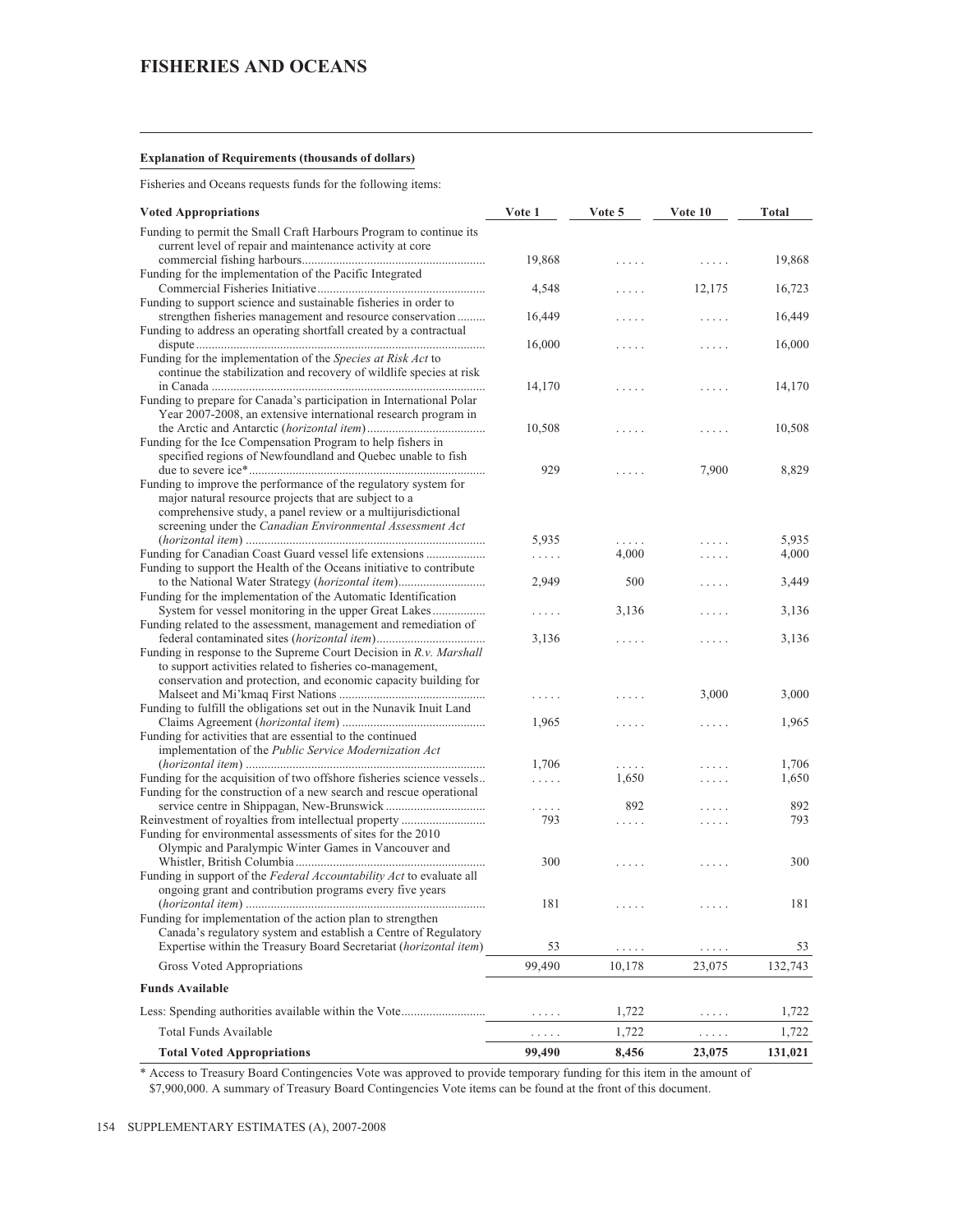#### **Explanation of Requirements (thousands of dollars)**

| <b>Transfers</b>                                                        | Vote 1    | Vote 5 | Vote 10 | <b>Total</b> |
|-------------------------------------------------------------------------|-----------|--------|---------|--------------|
| Transfer from National Defence – For investments in search and          |           |        |         |              |
|                                                                         | 744       | .      |         | 744          |
| Transfer from Environment – To support Aboriginal involvement in        |           |        |         |              |
| aquatic species at risk activities under the Species at Risk Act        | .         | .      | 723     | 723          |
| Transfer from Transport – For the change in responsibility for port     |           |        |         |              |
|                                                                         | 500       | .      | .       | 500          |
| Transfer from Public Safety and Emergency Preparedness - For            |           |        |         |              |
| furthering connectivity to the National Integrated Interagency          |           |        |         |              |
|                                                                         | 425       | .      | .       | 425          |
| Transfer from Transport - For cost adjustments to the Aviation          |           |        |         |              |
|                                                                         | 352       | .      |         | 352          |
| Transfer from Transport - To support the Canadian Chair in Marine       |           |        |         |              |
| Environmental Protection at the World Maritime University               |           | .      | 75      | 75           |
| Internal reallocation of resources – For the Fraser Basin scientific    |           |        |         |              |
| study of salmon populations, to enhance relationships with              |           |        |         |              |
| stakeholders and for fisheries management improvement                   | (1, 125)  | .      | 1,125   |              |
| Internal reallocation of resources – To establish a fleet refit capital |           |        |         |              |
|                                                                         | (23,000)  | 23,000 | .       |              |
| Internal reallocation of resources – To support organizations that      |           |        |         |              |
| research, develop, manage and promote fisheries and oceans              |           |        |         |              |
|                                                                         | (781)     | .      | 781     |              |
| Internal reallocation of resources – To support the Canadian Coast      |           |        |         |              |
|                                                                         | (401)     | .      | 401     |              |
| Internal reallocation of resources – For the support of academic        |           |        |         |              |
| research and development related to science priorities (Academic        |           |        |         |              |
|                                                                         | (324)     |        | 324     |              |
| Transfer to Social Sciences and Humanities Research Council - To        |           |        |         |              |
| support the Oceans Management Research Network which                    |           |        |         |              |
| strengthens the links between researchers in oceans management          |           |        |         |              |
| related fields in the social sciences and humanities, natural           |           |        |         |              |
| sciences and engineering, universities and other sectors and            |           |        |         |              |
|                                                                         | (264)     | .      | .       | (264)        |
| Transfer to Foreign Affairs and International Trade – For operating     |           |        |         |              |
| costs related to the International Fisheries and Governance             |           |        |         |              |
|                                                                         | (275)     | .      | .       | (275)        |
| <b>Total Transfers</b>                                                  | (24, 149) | 23,000 | 3,429   | 2,280        |
| <b>These Supplementary Estimates</b>                                    | 75,341    | 31,456 | 26,504  | 133,301      |

## **Explanation of Funds Available (dollars)**

Vote 5: \$1,721,805 in total authorities is available within the Vote due to a 2006-2007 year-end adjustment for the provision of employee benefit plans.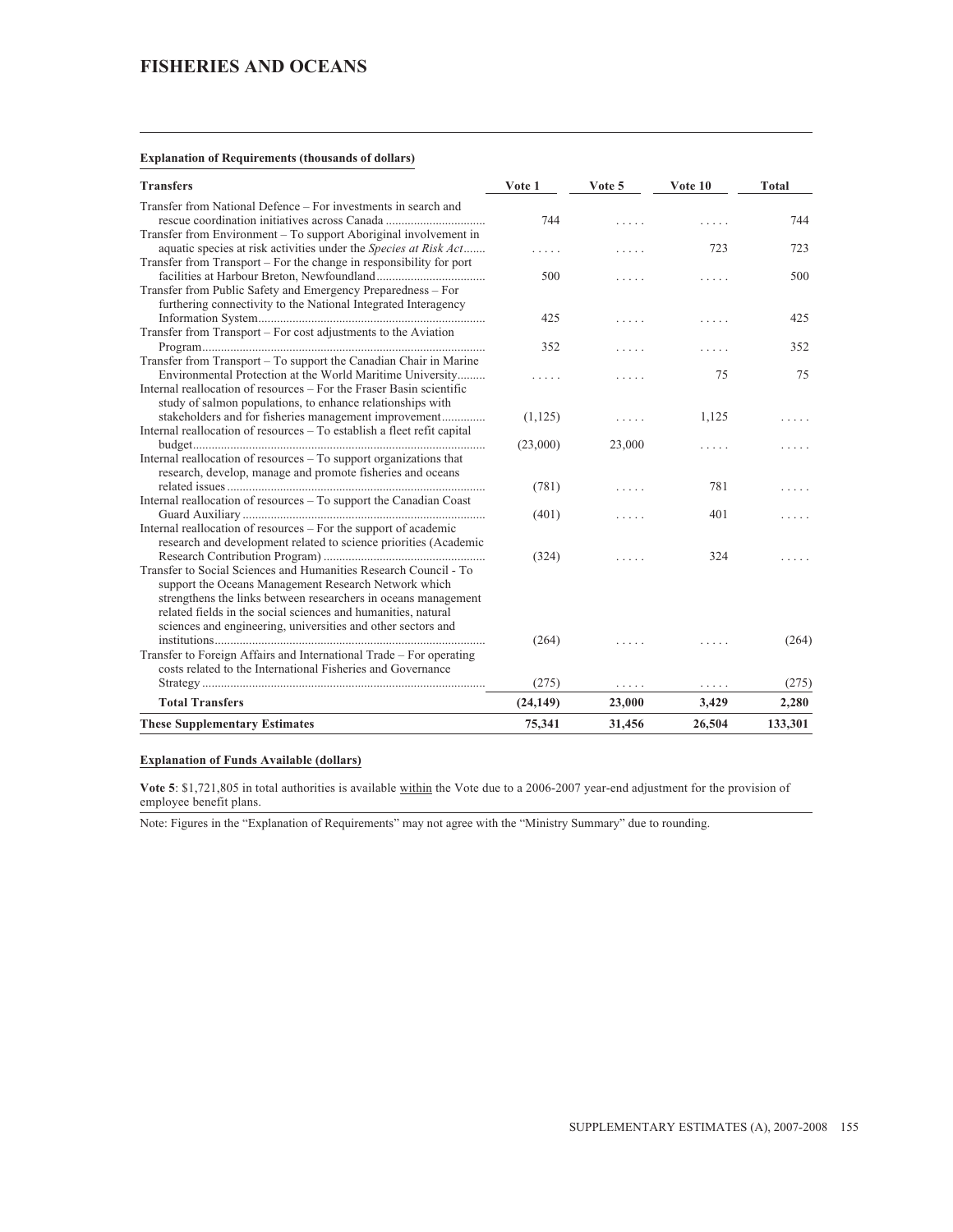| <b>Transfer Payments (dollars)</b>                                                                                                                                                                                                                                                       | <b>Voted</b>                         | <b>Statutory</b> |
|------------------------------------------------------------------------------------------------------------------------------------------------------------------------------------------------------------------------------------------------------------------------------------------|--------------------------------------|------------------|
| <b>Grants</b>                                                                                                                                                                                                                                                                            |                                      |                  |
| Science (Safe and Accessible Waterways)<br>Grants to support organizations associated with research, development, management, and                                                                                                                                                        | 23,096                               |                  |
| <b>Fisheries Management</b><br>Ice Compensation for East Coast Commercial Fishers (Funds were provided from the<br>Grants to support organizations associated with research, development, management, and                                                                                | 7,900,000                            |                  |
|                                                                                                                                                                                                                                                                                          | 215,000                              |                  |
|                                                                                                                                                                                                                                                                                          | 8,115,000                            |                  |
| Oceans Management<br>Grants to support organizations associated with research, development, management, and                                                                                                                                                                              | 15,000                               |                  |
| Habitat Management<br>Grants to support organizations associated with research, development, management, and                                                                                                                                                                             | 20,000                               |                  |
| <b>Total Grants</b>                                                                                                                                                                                                                                                                      | 8,173,096                            |                  |
| <b>Contributions</b>                                                                                                                                                                                                                                                                     |                                      |                  |
| Canadian Coast Guard<br>Contribution agreements with the Canadian Coast Guard Auxiliary for the provision of<br>voluntary search and rescue services and the promotion of boating safety through<br>Contribution to support the Canadian Chair in Marine Environmental Protection at the | 401,000                              |                  |
| Contributions to support organizations associated with research, development,                                                                                                                                                                                                            | 75,000                               |                  |
|                                                                                                                                                                                                                                                                                          | 30,000                               |                  |
| <b>Small Craft Harbours</b><br>Contributions to support organizations associated with research, development,                                                                                                                                                                             | 506,000<br>48,000                    |                  |
| Science (Safe and Accessible Waterways)<br>Contributions to support organizations associated with research, development,                                                                                                                                                                 | 30,000                               |                  |
| <b>Fisheries Management</b><br>Contributions to support the Pacific Integrated Commercial Fisheries Initiative                                                                                                                                                                           | 12,175,000<br>3,000,000<br>1,125,000 |                  |
| Contribution to support Aboriginal involvement in aquatic species at risk activities under<br>Contributions to support organizations associated with research, development,                                                                                                              | 722,592<br>117,300                   |                  |
|                                                                                                                                                                                                                                                                                          | 17,139,892                           |                  |
| Science (Sustainable Fisheries and Aquaculture)<br>Contribution to support the Academic Research Contribution Program for the support of<br>Contributions to support organizations associated with research, development,                                                                | 324,320<br>100,000                   |                  |
|                                                                                                                                                                                                                                                                                          | 424,320                              |                  |
| Habitat Management<br>Contributions to support organizations associated with research, development,                                                                                                                                                                                      | 182,500                              | .                |
| <b>Total Contributions</b>                                                                                                                                                                                                                                                               | 18,330,712                           |                  |
| <b>Total Transfer Payments</b>                                                                                                                                                                                                                                                           | 26,503,808                           | .                |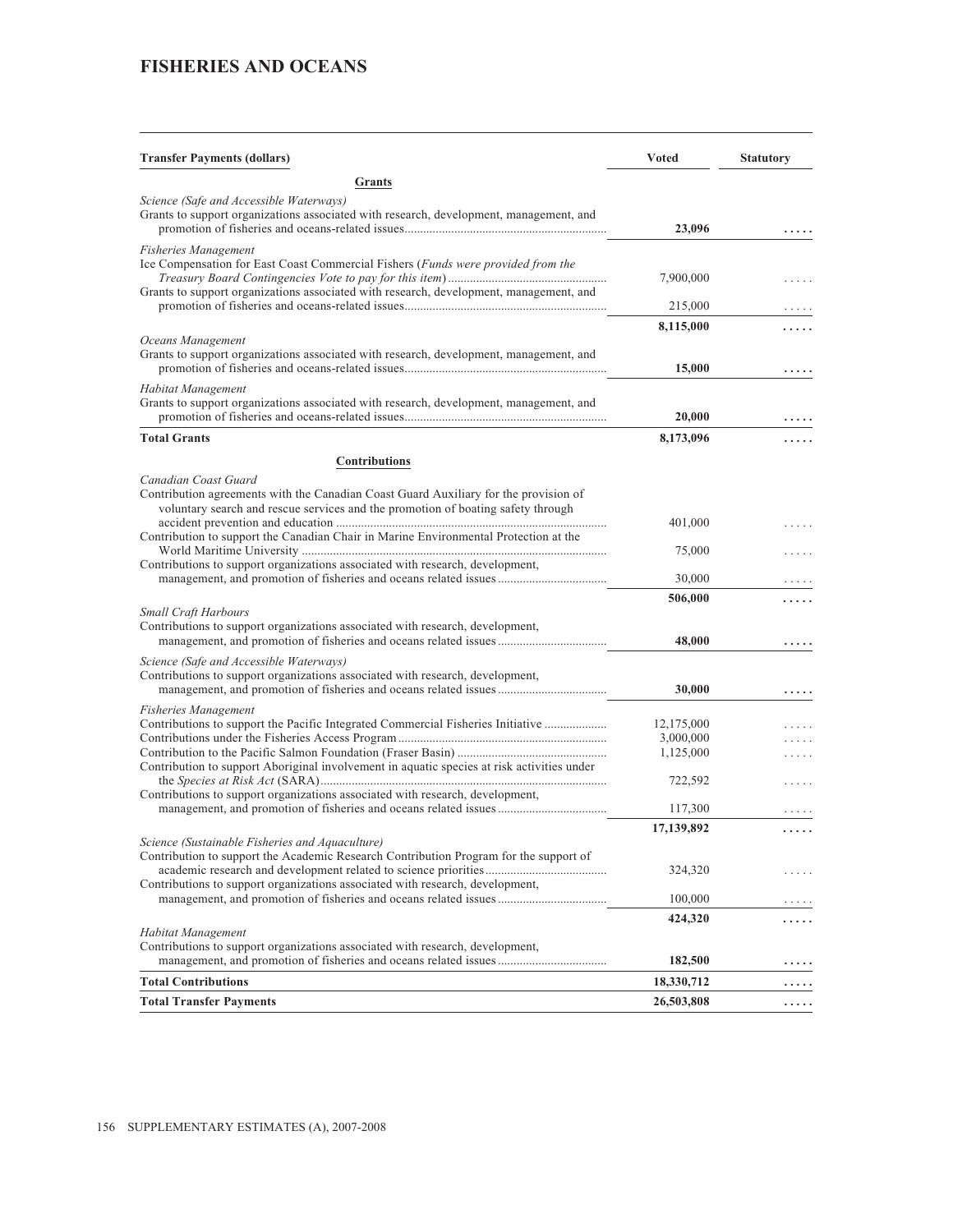#### **Ministry Summary**

|                |                        | These Supplementary Estimates |                                                         |         |
|----------------|------------------------|-------------------------------|---------------------------------------------------------|---------|
| Vote (dollars) | Authorities<br>to date | <b>Transfers</b>              | <b>Adjustments to</b> Total Estimates<br>Appropriations | to date |

#### **Department**

1a Operating expenditures, including the payment of remuneration and other expenditures subject to the approval of the Governor in Council in connection with the assignment by the Canadian Government of Canadians to the staffs of international organizations and authority to make recoverable advances in amounts not exceeding the amounts of the shares of such organizations of such expenses; authority for the appointment and fixing of salaries by the Governor in Council of High Commissioners, Ambassadors, Ministers Plenipotentiary, Consuls, Representatives on International Commissions, the staff of such officials and other persons to represent Canada in another country; expenditures in respect of the provision of office accommodation for the International Civil Aviation Organization; recoverable expenditures for assistance to and repatriation of distressed Canadian citizens and persons of Canadian domicile abroad, including their dependants; cultural relations and academic exchange programs with other countries; and, pursuant to paragraph 29.1(2)(*a*) of the *Financial Administration Act*, authority to expend revenues received in a fiscal year from, and to offset related expenditures incurred in the fiscal year arising from the provision of services related to: Canadian Business Centres and Canadian Education Centres; training services provided by the Canadian Foreign Service Institute; trade fairs, missions and other international business development services; investment development services; international telecommunication services; departmental publications; other services provided abroad to other government departments, agencies, Crown corporations and other non-federal organizations; specialized consular services; and international youth employment exchange programs and the payment to each member of the Queen's Privy Council for Canada who is a Minister without Portfolio or a Minister of State who does not preside over a Ministry of State of a salary not to exceed the salary paid to Ministers of State who preside over Ministries of State under the *Salaries Act*, as adjusted pursuant to the *Parliament of Canada Act* and pro rata for any period of less than a year – To authorize the transfer of \$13,031,000 from Foreign Affairs and International Trade Vote 10, \$3,089,200 from Foreign Affairs and International Trade Vote 25, \$5,678,000 from Citizenship and Immigration Vote 1, \$1,103,800 from Public Safety and Emergency Preparedness Vote 20, \$830,780 from National Defence Vote 1, \$516,600 from Canadian Heritage Vote 1, \$530,800 from Public Safety and Emergency Preparedness Vote 10, \$407,664 from Public Safety and Emergency Preparedness Vote 1, \$348,900 from Justice Vote 1,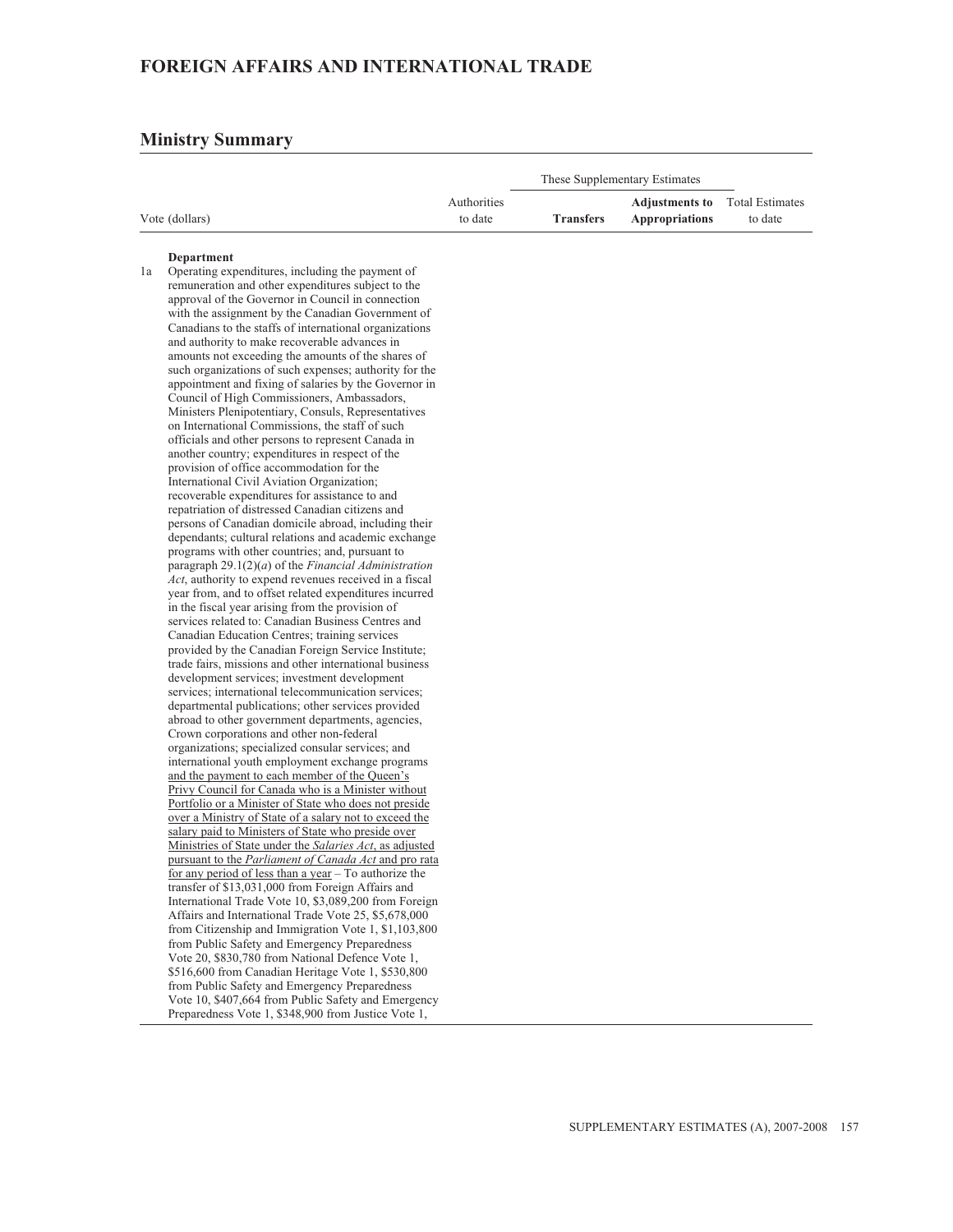## **Ministry Summary**

|     |                                                                                                                                                                                                                                                                                                                                                                                                                                                                                                                                                                                                                                                                                                                                                                                                                                                                                                                                                                                                                                                                                                                                                                                                                                             |                        | These Supplementary Estimates |                                                |                                   |
|-----|---------------------------------------------------------------------------------------------------------------------------------------------------------------------------------------------------------------------------------------------------------------------------------------------------------------------------------------------------------------------------------------------------------------------------------------------------------------------------------------------------------------------------------------------------------------------------------------------------------------------------------------------------------------------------------------------------------------------------------------------------------------------------------------------------------------------------------------------------------------------------------------------------------------------------------------------------------------------------------------------------------------------------------------------------------------------------------------------------------------------------------------------------------------------------------------------------------------------------------------------|------------------------|-------------------------------|------------------------------------------------|-----------------------------------|
|     | Vote (dollars)                                                                                                                                                                                                                                                                                                                                                                                                                                                                                                                                                                                                                                                                                                                                                                                                                                                                                                                                                                                                                                                                                                                                                                                                                              | Authorities<br>to date | <b>Transfers</b>              | <b>Adjustments to</b><br><b>Appropriations</b> | <b>Total Estimates</b><br>to date |
| 5a  | \$316,100 from Agriculture and Agri-Food Vote 30,<br>\$275,000 from Fisheries and Oceans Vote 1,<br>\$264,100 from Treasury Board Vote 1, \$251,240<br>from Health Vote 1, \$236,000 from Veterans Affairs<br>Vote 1, \$170,100 from Agriculture and Agri-Food<br>Vote 1, \$169,900 from Canada Revenue Agency<br>Vote 1, \$119,000 from Public Safety and Emergency<br>Preparedness Vote 45, \$55,700 from Natural<br>Resources Vote 1, and \$31,300 from Public Works<br>and Government Services Vote 1, Appropriation Act<br><i>No. 2, 2007-2008</i> for the purposes of this Vote and to<br>Capital expenditures $-$ To authorize the transfer of<br>\$1,388,200 from Foreign Affairs and International<br>Trade Vote 25, \$2,718,000 from Citizenship and<br>Immigration Vote 1, \$606,600 from Public Safety and<br>Emergency Preparedness Vote 20, \$319,500 from<br>National Defence Vote 1, \$223,100 from Public<br>Safety and Emergency Preparedness Vote 10,<br>\$154,800 from Canadian Heritage Vote 1, \$117,900<br>from Agriculture and Agri-Food Vote 30, \$73,400<br>from Agriculture and Agri-Food Vote 1, \$65,000<br>from Veterans Affairs Vote 1, \$60,600 from Canada<br>Revenue Agency Vote 1, \$27,300 from Natural | 1,162,106,000          | 25,086,944                    | 32,549,863                                     | 1,219,742,807                     |
|     | Resources Vote 1, \$18,400 from Public Works and<br>Government Services Vote 1, \$17,800 from Justice<br>Vote 1, and \$16,600 from Health Vote 1, and \$7,500<br>from Treasury Board Vote 1, Appropriation Act<br>No. 2, 2007-2008 for the purposes of this Vote and to<br>10a The grants listed in the Estimates and contributions –<br>To authorize the transfer of \$2,280,000 from Foreign<br>Affairs and International Trade Vote 1, \$12,617,339<br>from Foreign Affairs and International Trade Vote 25,<br>\$50,000 from Canadian Heritage Vote 5, \$42,000<br>from Health Vote 1, \$42,000 from Environment<br>Vote 1, and \$25,000 from Indian Affairs and<br>Northern Development Vote 10, Appropriation Act                                                                                                                                                                                                                                                                                                                                                                                                                                                                                                                     | 114,781,000            | 5,814,700                     | 61,789,720                                     | 182,385,420                       |
|     | No. 2, 2007-2008 for the purposes of this Vote and to<br>12a To increase, pursuant to subsection $10(3.1)$ of the<br><i>Export Development Act</i> , the contingent liability of                                                                                                                                                                                                                                                                                                                                                                                                                                                                                                                                                                                                                                                                                                                                                                                                                                                                                                                                                                                                                                                            | 651,682,000            | 2,025,339                     | 125,274,000                                    | 778,981,339                       |
| (S) | the Corporation referred to in paragraph $10(3)(b)$ of<br>that Act from \$27,000,000,000 to \$30,000,000,000<br>Minister of Foreign Affairs and Minister for Atlantic                                                                                                                                                                                                                                                                                                                                                                                                                                                                                                                                                                                                                                                                                                                                                                                                                                                                                                                                                                                                                                                                       | $\cdots\cdots\cdots$   |                               |                                                |                                   |
| (S) | Canada Opportunities Agency - Salary and motor car<br>Minister of International Trade - Salary and motor                                                                                                                                                                                                                                                                                                                                                                                                                                                                                                                                                                                                                                                                                                                                                                                                                                                                                                                                                                                                                                                                                                                                    | 74,522                 |                               |                                                | 74,522                            |
| (S) |                                                                                                                                                                                                                                                                                                                                                                                                                                                                                                                                                                                                                                                                                                                                                                                                                                                                                                                                                                                                                                                                                                                                                                                                                                             | 74,522                 |                               |                                                | 74,522                            |
| (S) | Payments under the Diplomatic Service (Special)                                                                                                                                                                                                                                                                                                                                                                                                                                                                                                                                                                                                                                                                                                                                                                                                                                                                                                                                                                                                                                                                                                                                                                                             | 77,236,000             |                               |                                                | 77,236,000                        |
|     |                                                                                                                                                                                                                                                                                                                                                                                                                                                                                                                                                                                                                                                                                                                                                                                                                                                                                                                                                                                                                                                                                                                                                                                                                                             | 250,000                | .                             | .                                              | 250,000                           |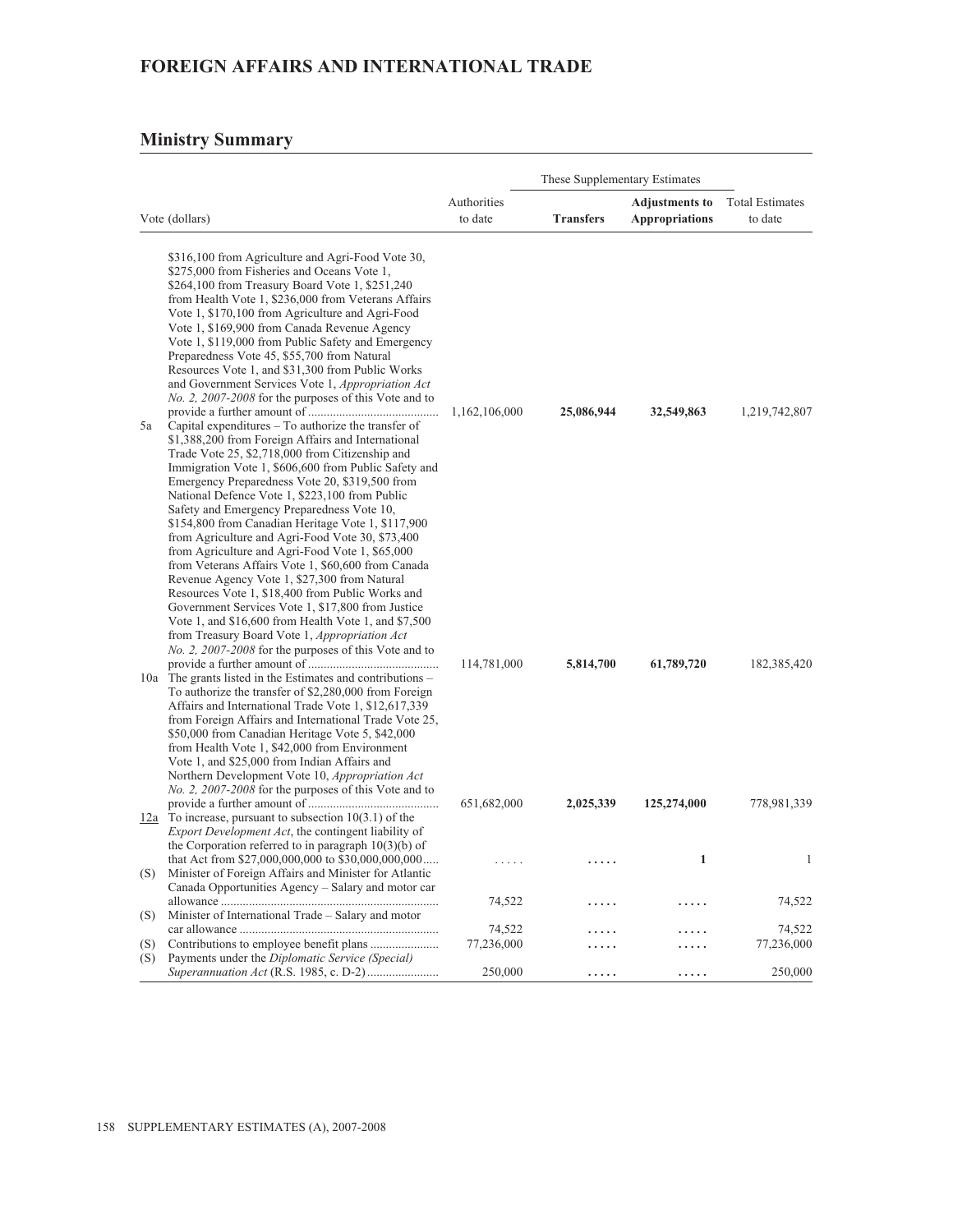## **Ministry Summary**

|     |                                                                                                                                                                                                                                                                                                                                                                                                                                                                                                                                                                                                                          | These Supplementary Estimates |                  |                                                |                                   |  |
|-----|--------------------------------------------------------------------------------------------------------------------------------------------------------------------------------------------------------------------------------------------------------------------------------------------------------------------------------------------------------------------------------------------------------------------------------------------------------------------------------------------------------------------------------------------------------------------------------------------------------------------------|-------------------------------|------------------|------------------------------------------------|-----------------------------------|--|
|     | Vote (dollars)                                                                                                                                                                                                                                                                                                                                                                                                                                                                                                                                                                                                           | Authorities<br>to date        | <b>Transfers</b> | <b>Adjustments to</b><br><b>Appropriations</b> | <b>Total Estimates</b><br>to date |  |
| (S) | Passport Office Revolving Fund (Revolving Funds                                                                                                                                                                                                                                                                                                                                                                                                                                                                                                                                                                          | (6,078,000)                   |                  |                                                | (6,078,000)                       |  |
| (S) | Payments to Export Development Canada to<br>discharge obligations incurred pursuant to Section 23<br>of the Export Development Act (Canada Account) for<br>the purpose of facilitating and developing trade<br>between Canada and other countries                                                                                                                                                                                                                                                                                                                                                                        | 2,100,000                     |                  | 4,500,000                                      | 6,600,000                         |  |
|     |                                                                                                                                                                                                                                                                                                                                                                                                                                                                                                                                                                                                                          | 2,002,226,044                 | 32,926,983       | 224,113,584                                    | 2,259,266,611                     |  |
| (S) | Payments to Export Development Canada to<br>discharge obligations incurred pursuant to Section 23<br>of the Export Development Act (Canada Account) for<br>the purpose of facilitating and developing trade<br>between Canada and other countries                                                                                                                                                                                                                                                                                                                                                                        | 679,000,000                   |                  |                                                | 679,000,000                       |  |
|     |                                                                                                                                                                                                                                                                                                                                                                                                                                                                                                                                                                                                                          | 679,000,000                   |                  |                                                | 679,000,000                       |  |
|     |                                                                                                                                                                                                                                                                                                                                                                                                                                                                                                                                                                                                                          |                               | .                | .                                              |                                   |  |
|     |                                                                                                                                                                                                                                                                                                                                                                                                                                                                                                                                                                                                                          | 2,681,226,044                 | 32,926,983       | 224, 113, 584                                  | 2,938,266,611                     |  |
| 15  | <b>Canadian Commercial Corporation</b>                                                                                                                                                                                                                                                                                                                                                                                                                                                                                                                                                                                   | 16,182,000                    |                  |                                                | 16,182,000                        |  |
|     |                                                                                                                                                                                                                                                                                                                                                                                                                                                                                                                                                                                                                          | 16,182,000                    | .                | .                                              | 16,182,000                        |  |
|     | <b>Canadian International Development Agency</b><br>20a Operating expenditures – To authorize the transfer of<br>\$11,240,423 from Foreign Affairs and International<br>Trade Vote 25, Appropriation Act No. 2, 2007-2008<br>for the purposes of this Vote and to provide a further<br>25a The grants listed in the Estimates, contributions and<br>payments to international financial institutions in<br>accordance with the International Development<br>(Financial Institutions) Assistance Act, for<br>international development assistance, international<br>humanitarian assistance and other specified purposes, | 207,214,000                   | 11,240,423       | 4,247,229                                      | 222,701,652                       |  |
| (S) | in the form of cash payments or the provision of<br>Minister for International Cooperation - Salary and                                                                                                                                                                                                                                                                                                                                                                                                                                                                                                                  | 2,534,539,000                 | (30, 335, 162)   | 18,200,000                                     | 2,522,403,838                     |  |
| (S) | Encashment of notes issued to the development<br>assistance funds of the international financial<br>institutions in accordance with the <i>International</i>                                                                                                                                                                                                                                                                                                                                                                                                                                                             | 74,522                        |                  |                                                | 74,522                            |  |
| (S) | Development (Financial Institutions) Assistance Act<br>Contributions to employee benefit plans                                                                                                                                                                                                                                                                                                                                                                                                                                                                                                                           | 259,706,000<br>25,009,000     | .                | 42,140,063                                     | 301,846,063<br>25,009,000         |  |
|     |                                                                                                                                                                                                                                                                                                                                                                                                                                                                                                                                                                                                                          | 3,026,542,522                 | (19,094,739)     | 64,587,292                                     | 3,072,035,075                     |  |
|     | L30 The issuance and payment of notes to the<br>International Financial Institution Fund Accounts                                                                                                                                                                                                                                                                                                                                                                                                                                                                                                                        | 1                             |                  |                                                | 1                                 |  |
|     | L35 The issuance and payment of notes to International<br>Financial Institutions – Capital Subscriptions<br>L40a Investment contributions pursuant to section 3 of the                                                                                                                                                                                                                                                                                                                                                                                                                                                   | 1                             |                  |                                                | 1                                 |  |
| (S) | Payments to International Financial Institutions -                                                                                                                                                                                                                                                                                                                                                                                                                                                                                                                                                                       | 19,000,000                    |                  | 26,583,333                                     | 45,583,333                        |  |
|     |                                                                                                                                                                                                                                                                                                                                                                                                                                                                                                                                                                                                                          | 3,643,000                     |                  |                                                | 3,643,000                         |  |
|     |                                                                                                                                                                                                                                                                                                                                                                                                                                                                                                                                                                                                                          | 22,643,002                    |                  | 26,583,333                                     | 49,226,335                        |  |
|     |                                                                                                                                                                                                                                                                                                                                                                                                                                                                                                                                                                                                                          | 3,049,185,524                 | (19,094,739)     | 91,170,625                                     | 3, 121, 261, 410                  |  |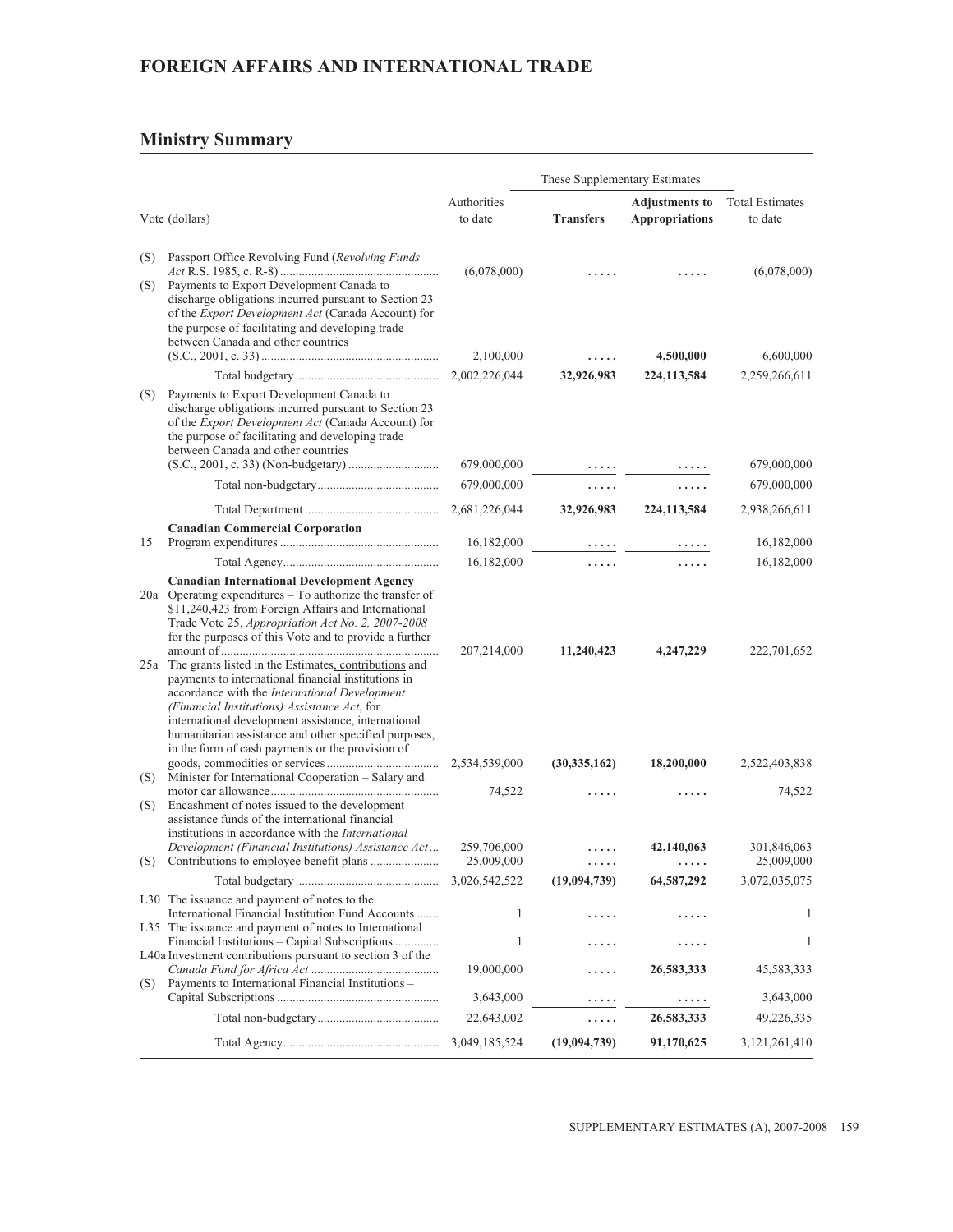## **Ministry Summary**

| Vote (dollars) |                                                                                                                                                                                                                                                                                                                                                                                           |                                   | These Supplementary Estimates |                                                |                                   |  |
|----------------|-------------------------------------------------------------------------------------------------------------------------------------------------------------------------------------------------------------------------------------------------------------------------------------------------------------------------------------------------------------------------------------------|-----------------------------------|-------------------------------|------------------------------------------------|-----------------------------------|--|
|                |                                                                                                                                                                                                                                                                                                                                                                                           | Authorities<br>to date            | <b>Transfers</b>              | <b>Adjustments to</b><br><b>Appropriations</b> | <b>Total Estimates</b><br>to date |  |
| 45a            | <b>International Development Research Centre</b><br>Payments to the International Development Research<br>Centre – To authorize the transfer of $$2,000,000$ from<br>Foreign Affairs and International Trade Vote 25,<br>\$431,250 from Health Vote 20, and \$68,750 from<br>Health Vote 15, Appropriation Act No. 2, 2007-2008<br>for the purposes of this Vote and to provide a further | 137,441,000                       | 2,500,000                     | 10,500,000                                     | 150,441,000                       |  |
|                |                                                                                                                                                                                                                                                                                                                                                                                           | 137,441,000                       | 2,500,000                     | 10,500,000                                     | 150,441,000                       |  |
| 50a<br>(S)     | <b>International Joint Commission</b>                                                                                                                                                                                                                                                                                                                                                     | 5,261,000<br>523,000<br>5,784,000 | .                             | 1,436,000<br>1,436,000                         | 6,697,000<br>523,000<br>7,220,000 |  |
| 55<br>(S)      | <b>NAFTA Secretariat, Canadian Section</b>                                                                                                                                                                                                                                                                                                                                                | 2,802,000<br>199,000<br>3,001,000 | .                             |                                                | 2,802,000<br>199,000<br>3,001,000 |  |
|                |                                                                                                                                                                                                                                                                                                                                                                                           | 5,892,819,568                     | 16,332,244                    | 327,220,209                                    | 6,236,372,021                     |  |

<u> 1989 - Johann Barbara, martxa alemaniar a</u>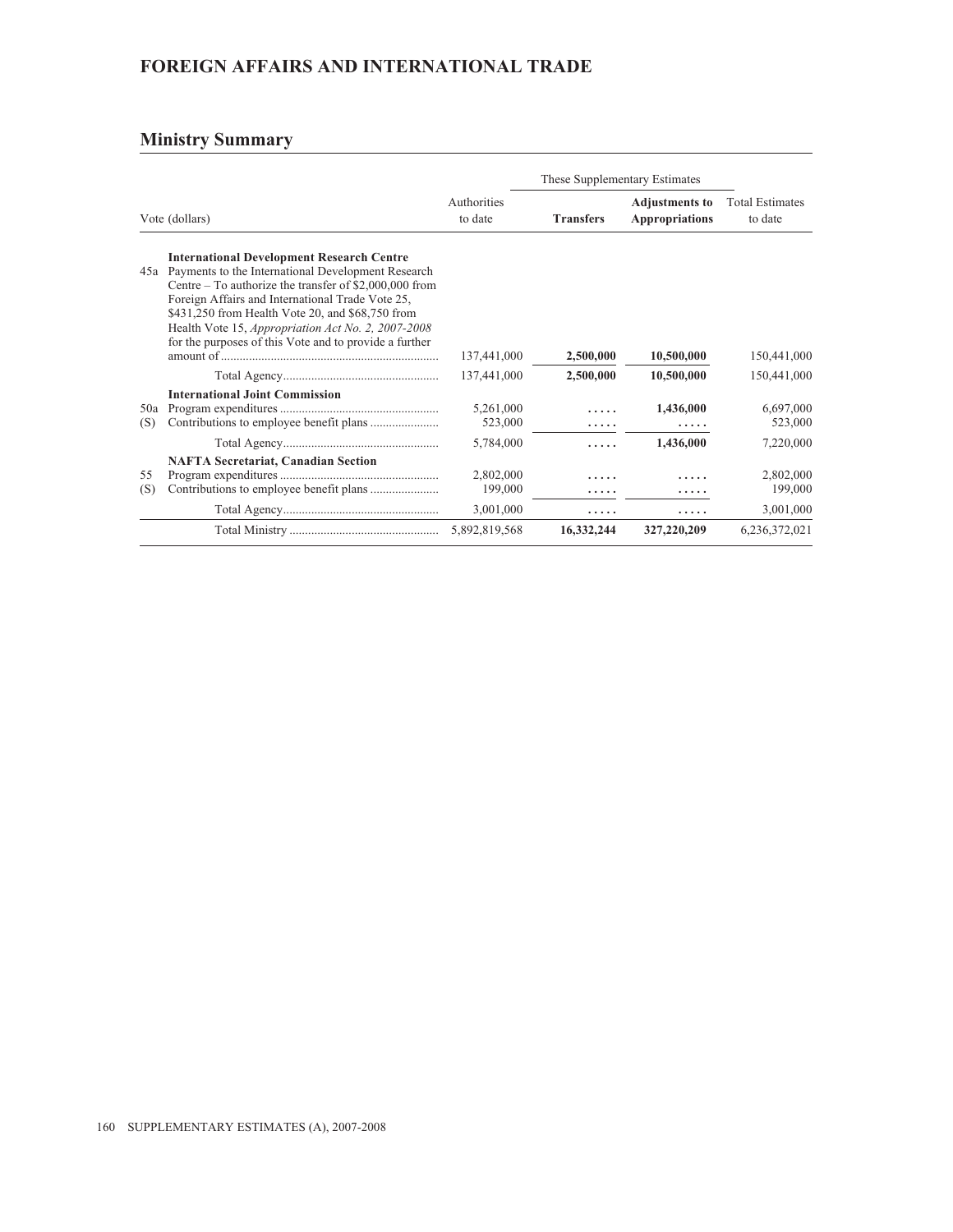## **Explanation of Requirements (thousands of dollars)**

Foreign Affairs and International Trade requests funds for the following items:

| <b>Voted Appropriations</b>                                                                                                                    | Vote 1     | Vote 5 | Vote 10 | Vote 12    | <b>Total</b> |
|------------------------------------------------------------------------------------------------------------------------------------------------|------------|--------|---------|------------|--------------|
| Funding for the continuation of existing initiatives<br>and implementation of new initiatives to<br>advance Canada's Global Peace and Security |            |        |         |            |              |
|                                                                                                                                                | 1,200      | 700    | 124,630 | .          | 126,530      |
| Funding for Passport Canada to address the                                                                                                     | .          | 55,000 | .       |            | 55,000       |
| Funding for ongoing maintenance requirements                                                                                                   |            |        |         |            |              |
| and capital rust out in missions abroad<br>Funding to implement and administer the 2006<br>Canada-United States Softwood Lumber                | .          | 14,000 | .       | .          | 14,000       |
|                                                                                                                                                | 12,537     | 400    | .       | .          | 12,937       |
| Funding to enhance physical security at Canada's                                                                                               |            |        |         |            |              |
|                                                                                                                                                | 2,820      | 9,148  | .       | .          | 11,968       |
| Funding for the implementation of the Global                                                                                                   |            |        |         |            |              |
| Commerce Strategy to sustain Canada's                                                                                                          |            |        |         |            |              |
|                                                                                                                                                | 6,414      | 2,887  | .       | .          | 9,301        |
| Reinvestment of revenues from the sale or transfer                                                                                             |            |        |         |            |              |
|                                                                                                                                                | .          | 6,890  | .       | .          | 6,890        |
| Funding for organizing and hosting the $12th$                                                                                                  |            |        |         |            |              |
| Summit of la Francophonie in Quebec City                                                                                                       |            |        |         |            |              |
|                                                                                                                                                | 5,617      | .      | 50      | .          | 5,667        |
| Funding for the purchase of generators for the                                                                                                 |            |        |         |            |              |
| Funding for the Counter-Terrorism Capacity                                                                                                     | .          | 1,900  | .       | .          | 1,900        |
| Building Program to support initiatives to                                                                                                     |            |        |         |            |              |
| deliver Canadian assistance and expertise in                                                                                                   |            |        |         |            |              |
| counter-terrorism capacity building to foreign                                                                                                 |            |        |         |            |              |
|                                                                                                                                                |            |        | 1,150   | $\cdots$   | 1,150        |
| Internal Inquiry into the actions of Canadian                                                                                                  |            |        |         |            |              |
| officials in relation to Abdullah Almalki,                                                                                                     |            |        |         |            |              |
| Ahmad Abou-Elmaati and Muayyed Nureddin                                                                                                        |            |        |         |            |              |
| and resources to permit departments to                                                                                                         |            |        |         |            |              |
| support the work of the Inquiry (horizontal                                                                                                    |            |        |         |            |              |
|                                                                                                                                                | 1,041      |        |         | .          | 1,041        |
| Funding of Edu-Canada, a new international                                                                                                     |            |        |         |            |              |
| education campaign to attract foreign students                                                                                                 |            |        |         |            |              |
|                                                                                                                                                | 976        | .      |         | $\ldots$ . | 976          |
| Funding for expenditures related to the acquisition                                                                                            |            |        |         |            |              |
| of staff quarters at missions in Latin America                                                                                                 | $\ldots$ . | 865    | .       | .          | 865          |
| Funding for Canada's participation as a member                                                                                                 |            |        |         |            |              |
| of the United Nations Convention against                                                                                                       |            |        |         |            |              |
|                                                                                                                                                | 280        | .      | 450     | .          | 730          |
| Commission of Inquiry into the investigation of                                                                                                |            |        |         |            |              |
| the bombing of Air India Flight 182 and                                                                                                        |            |        |         |            |              |
| resources to permit departments to support the                                                                                                 |            |        |         |            |              |
| work of the Inquiry ( <i>horizontal item</i> )                                                                                                 | 679        | .      |         | $\cdots$   | 679          |
| Funding for activities that are essential to the                                                                                               |            |        |         |            |              |
| continued implementation of the <i>Public</i><br>Service Modernization Act (horizontal item)                                                   | 413        |        |         |            | 413          |
| Funding related to government advertising                                                                                                      |            |        |         | .          |              |
|                                                                                                                                                | 300        | .      | .       |            | 300          |
|                                                                                                                                                |            |        |         | .          |              |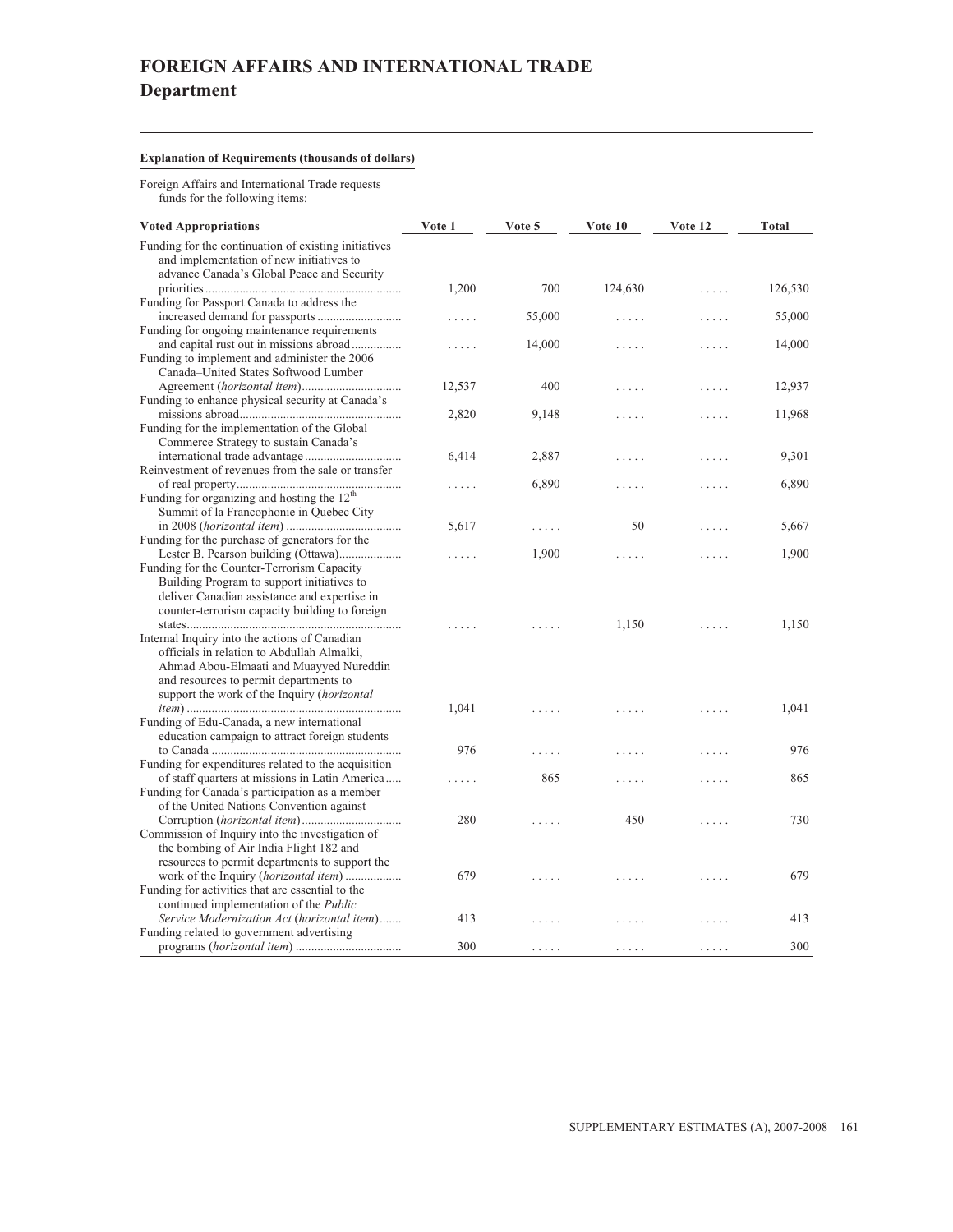**Explanation of Requirements (thousands of dollars)**

| <b>Voted Appropriations</b>                                                                                                                                                                                                                                                                                                                                                                                                                                                                                                                                                                                                                             | Vote 1 | Vote 5 | Vote 10 | Vote 12 | <b>Total</b> |
|---------------------------------------------------------------------------------------------------------------------------------------------------------------------------------------------------------------------------------------------------------------------------------------------------------------------------------------------------------------------------------------------------------------------------------------------------------------------------------------------------------------------------------------------------------------------------------------------------------------------------------------------------------|--------|--------|---------|---------|--------------|
| Funding in support of the Federal Accountability<br><i>Act</i> to evaluate all ongoing grant and<br>contribution programs every five years                                                                                                                                                                                                                                                                                                                                                                                                                                                                                                              | 272    |        |         |         | 272          |
| Funding for the payment of assessed contributions<br>representing Canada's membership in the<br>Rotterdam Convention on the Prior Informed<br>Consent for Certain Hazardous Chemicals and<br>Pesticides in International Trade and in the<br>Stockholm Convention on Persistent Organic                                                                                                                                                                                                                                                                                                                                                                 |        |        | 144     |         | 144          |
| To increase, pursuant to subsection $10(3.1)$ of the<br><i>Export Development Act</i> , the contingent<br>liability of the Corporation referred to in<br>paragraph $10(3)(b)$ of that Act from                                                                                                                                                                                                                                                                                                                                                                                                                                                          |        |        |         |         |              |
| Gross Voted Appropriations                                                                                                                                                                                                                                                                                                                                                                                                                                                                                                                                                                                                                              | 32,549 | 91,790 | 126,424 | .       | 250,763      |
| <b>Funds Available</b>                                                                                                                                                                                                                                                                                                                                                                                                                                                                                                                                                                                                                                  |        |        |         |         |              |
| Less: Spending authorities available within the                                                                                                                                                                                                                                                                                                                                                                                                                                                                                                                                                                                                         | .      | 30,000 | 1,150   | .       | 31,150       |
| <b>Total Voted Appropriations</b>                                                                                                                                                                                                                                                                                                                                                                                                                                                                                                                                                                                                                       | 32,549 | 61,790 | 125,274 | .       | 219,613      |
| <b>Statutory Appropriations</b>                                                                                                                                                                                                                                                                                                                                                                                                                                                                                                                                                                                                                         |        |        |         |         |              |
| Payments to Export Development Canada to<br>discharge obligations incurred pursuant to<br>section 23 of the Export Development Act<br>(Canada Account), for the purpose of<br>facilitating and developing trade between                                                                                                                                                                                                                                                                                                                                                                                                                                 |        |        |         |         | 4,500        |
| <b>Total Adjustments to Appropriations</b>                                                                                                                                                                                                                                                                                                                                                                                                                                                                                                                                                                                                              |        |        |         |         | 224,113      |
| <b>Transfers</b>                                                                                                                                                                                                                                                                                                                                                                                                                                                                                                                                                                                                                                        |        |        |         |         |              |
| Transfer from Citizenship and Immigration<br>(\$8,396), Canadian International Development<br>Agency (\$4,477), National Defence (\$1,150),<br>Canada Border Services Agency (\$754),<br>Canadian Heritage (\$671), Canadian Food<br>Inspection Agency (\$434), Justice (\$367),<br>Veterans Affairs (\$301), Treasury Board<br>Secretariat (\$272), Health (\$268), Public<br>Safety and Emergency Preparedness (\$252),<br>Agriculture and Agri-Food (\$244), Canada<br>Revenue Agency (\$231), Royal Canadian<br>Mounted Police (\$119), Natural Resources<br>(\$83), Public Works and Government Services<br>$(\$50) - To provide support to their$ |        |        |         |         |              |
| departmental staff located at missions abroad<br>Transfer from Canadian International<br>Development Agency – For the Global Peace<br>and Security Fund to continue Canadian<br>support to the African Union peace operations                                                                                                                                                                                                                                                                                                                                                                                                                           | 12,859 | 5,208  |         |         | 18,067       |
| Transfer from Canadian Security Intelligence<br>Service – For additional operating and capital                                                                                                                                                                                                                                                                                                                                                                                                                                                                                                                                                          | .      | .      | 11,867  | .       | 11,867       |
|                                                                                                                                                                                                                                                                                                                                                                                                                                                                                                                                                                                                                                                         | 1,104  | 607    | .       | .       | 1,711        |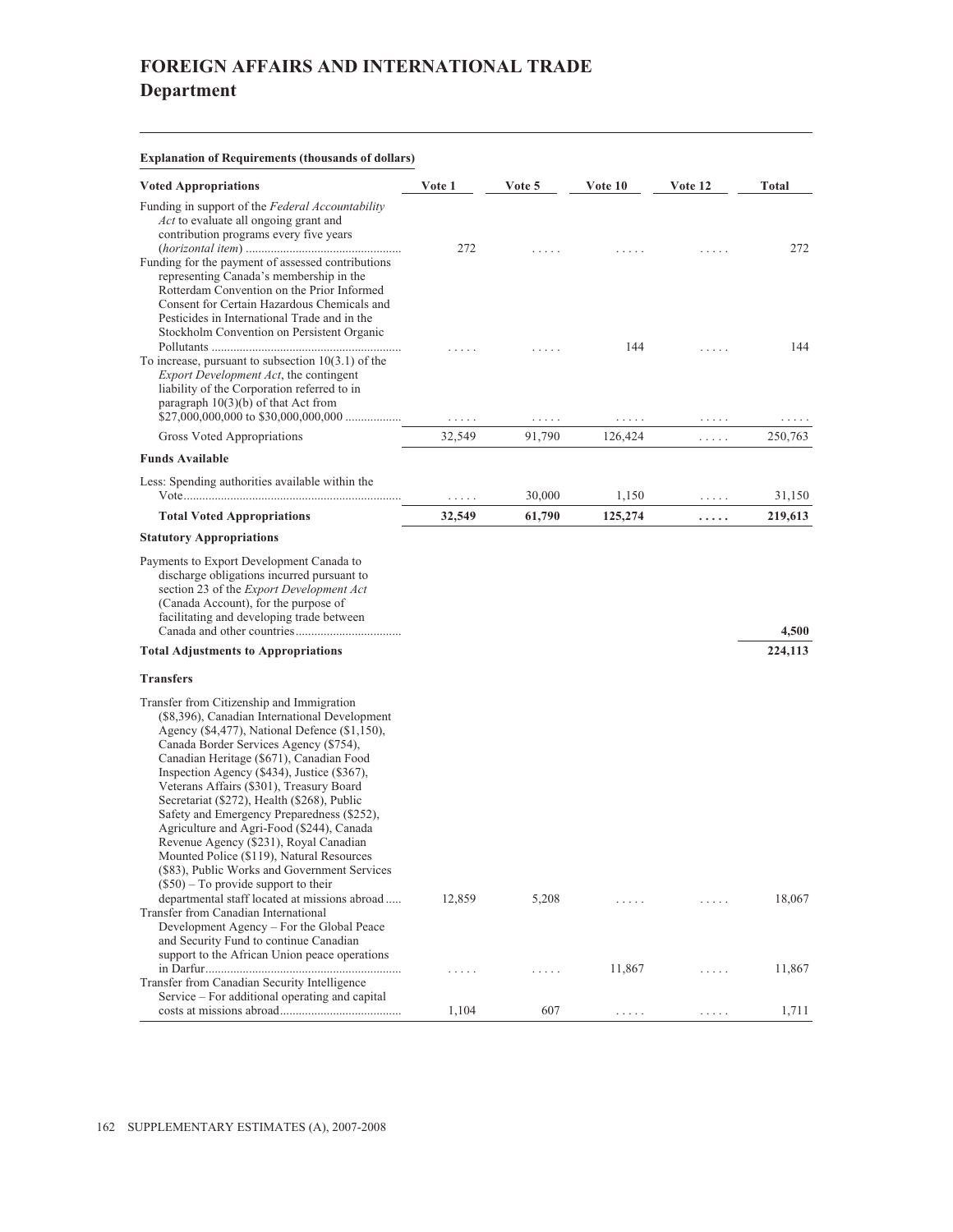**Explanation of Requirements (thousands of dollars)**

| <b>Transfers</b>                                                                                                                                                                                                                                                                                                                                                                                           | Vote 1  | Vote 5                                     | Vote 10   | Vote 12 | Total      |
|------------------------------------------------------------------------------------------------------------------------------------------------------------------------------------------------------------------------------------------------------------------------------------------------------------------------------------------------------------------------------------------------------------|---------|--------------------------------------------|-----------|---------|------------|
| Transfer from Canadian International<br>Development Agency – For contributions in<br>Aid of Academic Relations related to a<br>scholarship program in Latin America and the                                                                                                                                                                                                                                |         |                                            | 750       | .       | 750        |
| Transfer from Fisheries and Oceans – For<br>operating costs related to the International                                                                                                                                                                                                                                                                                                                   |         |                                            |           |         |            |
| Transfer from Public Safety and Emergency<br>Preparedness – For furthering connectivity to<br>the National Integrated Interagency                                                                                                                                                                                                                                                                          | 275     |                                            |           |         | 275        |
| Transfer from Health (\$42), Environment (\$42)<br>and Indian Affairs and Northern Development<br>$(\$25)$ – For the payment of assessed<br>contributions representing Canada's<br>membership in the Rotterdam Convention on<br>the Prior Informed Consent for Certain<br>Hazardous Chemicals and Pesticides in<br>International Trade and in the Stockholm<br>Convention on Persistent Organic Pollutants | 156     |                                            | 109       |         | 156<br>109 |
| Transfer from Canadian Heritage – For the<br>merging of the Canada Language Council and<br>the Canadian Association of Private Language<br>Schools to establish common accreditation                                                                                                                                                                                                                       |         |                                            |           |         |            |
| Internal reallocation of resources – For the<br>continuation of existing initiatives and<br>implementation of new initiatives to advance                                                                                                                                                                                                                                                                   |         |                                            | 50        | .       | 50         |
| Canada's Global Peace and Security priorities<br>Internal reallocation of resources - To address<br>Canada's Clean Air Agenda related to the<br>reduction of emissions of greenhouse gasses                                                                                                                                                                                                                | (2,000) |                                            | 2,000     |         |            |
| Internal reallocation of resources – To reallocate<br>reductions pursuant to the 2006 Expenditure<br>Restraint exercise and the Expenditure Review                                                                                                                                                                                                                                                         | (280)   | .                                          | 280       |         |            |
| Transfer to Public Service Human Resources<br>Management Agency of Canada – To support                                                                                                                                                                                                                                                                                                                     | 13,031  | $\mathbb{Z}^2$ . The set of $\mathbb{Z}^2$ | (13, 031) |         |            |
| the National Managers' Community                                                                                                                                                                                                                                                                                                                                                                           | (58)    | .                                          | .         | .       | (58)       |
| <b>Total Transfers</b>                                                                                                                                                                                                                                                                                                                                                                                     | 25,087  | 5,815                                      | 2,025     | .       | 32,927     |
| <b>These Supplementary Estimates</b>                                                                                                                                                                                                                                                                                                                                                                       | 57,636  | 67,605                                     | 127,299   | .       | 257,040    |

#### **Explanation of Funds Available (dollars)**

**Vote 5**: \$30,000,000 in total authorities is available within the Vote due to the cancellation of the Moscow chancery relocation and accommodation project.

**Vote 10**: \$1,150,000 in total authorities is available within the Vote due to the realignment of contributions to grants related to the Counter-Terrorism and Capacity Building Program for which transfer payments to eligible grant recipients will be made to further program objectives.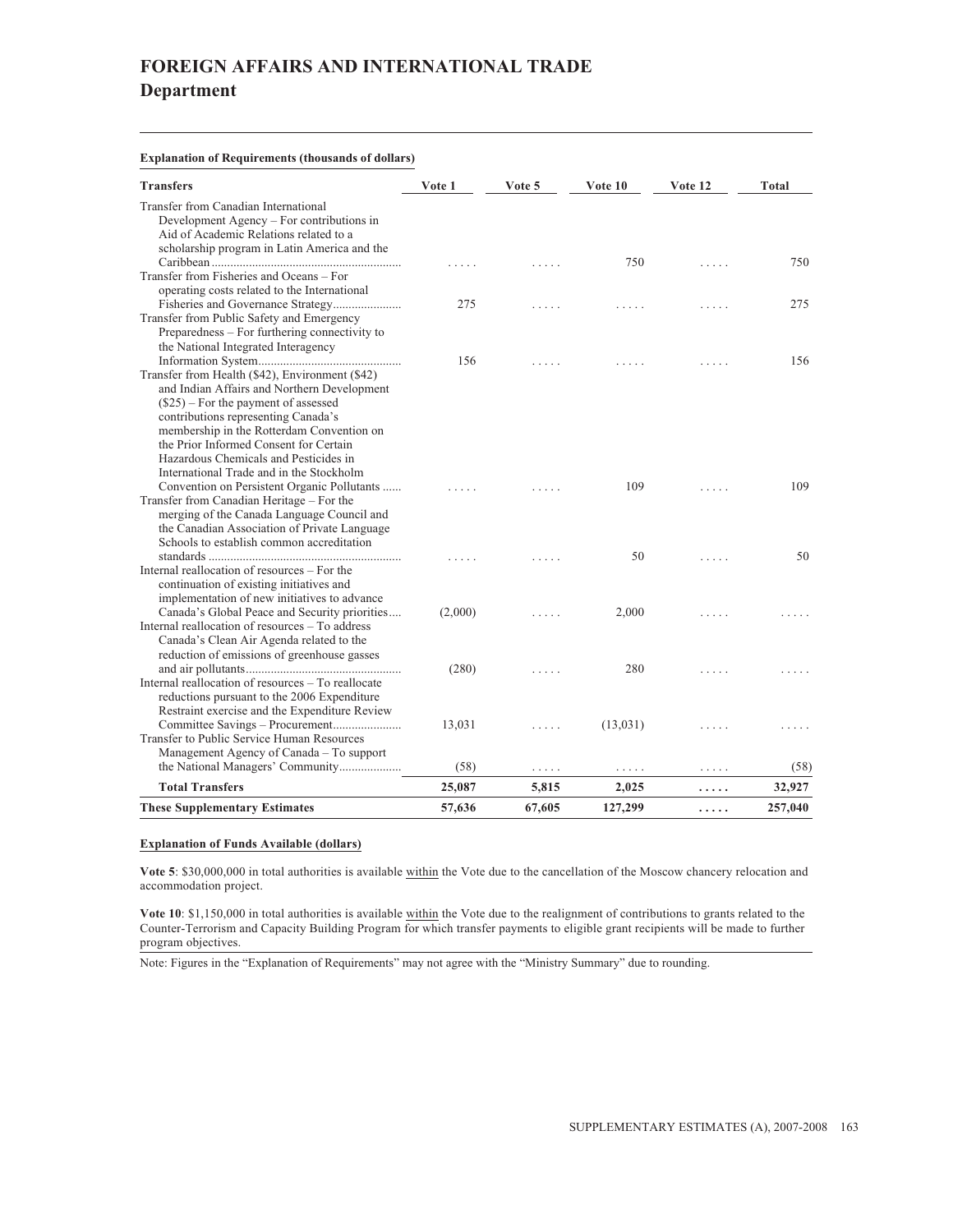| <b>Transfer Payments (dollars)</b>                                                                   | <b>Voted</b>            | <b>Statutory</b> |
|------------------------------------------------------------------------------------------------------|-------------------------|------------------|
| <b>Grants</b>                                                                                        |                         |                  |
| <b>International Security</b>                                                                        | 15,000,000<br>1,150,000 |                  |
| <b>Total Gross Grants</b>                                                                            | 16,150,000              |                  |
| <b>Contributions</b>                                                                                 |                         |                  |
| Strategic Policy and Planning                                                                        | 800,000                 |                  |
| <b>International Security</b>                                                                        | 123,497,339<br>450,000  |                  |
|                                                                                                      | 123,947,339             |                  |
| <b>Global Issues</b><br>The Rotterdam Convention on the Prior Informed Consent for Certain Hazardous | 280,000                 |                  |
|                                                                                                      | 81,000                  |                  |
|                                                                                                      | 172,000<br>50,000       |                  |
|                                                                                                      | 583,000                 |                  |
| <b>Total Gross Contributions</b>                                                                     | 125,330,339             | .                |
| <b>Total Gross Transfer Payments</b>                                                                 | 141,480,339             |                  |
|                                                                                                      | 1,150,000<br>13,031,000 | .                |
| <b>Net Transfer Payments</b>                                                                         | 127,299,339             | .                |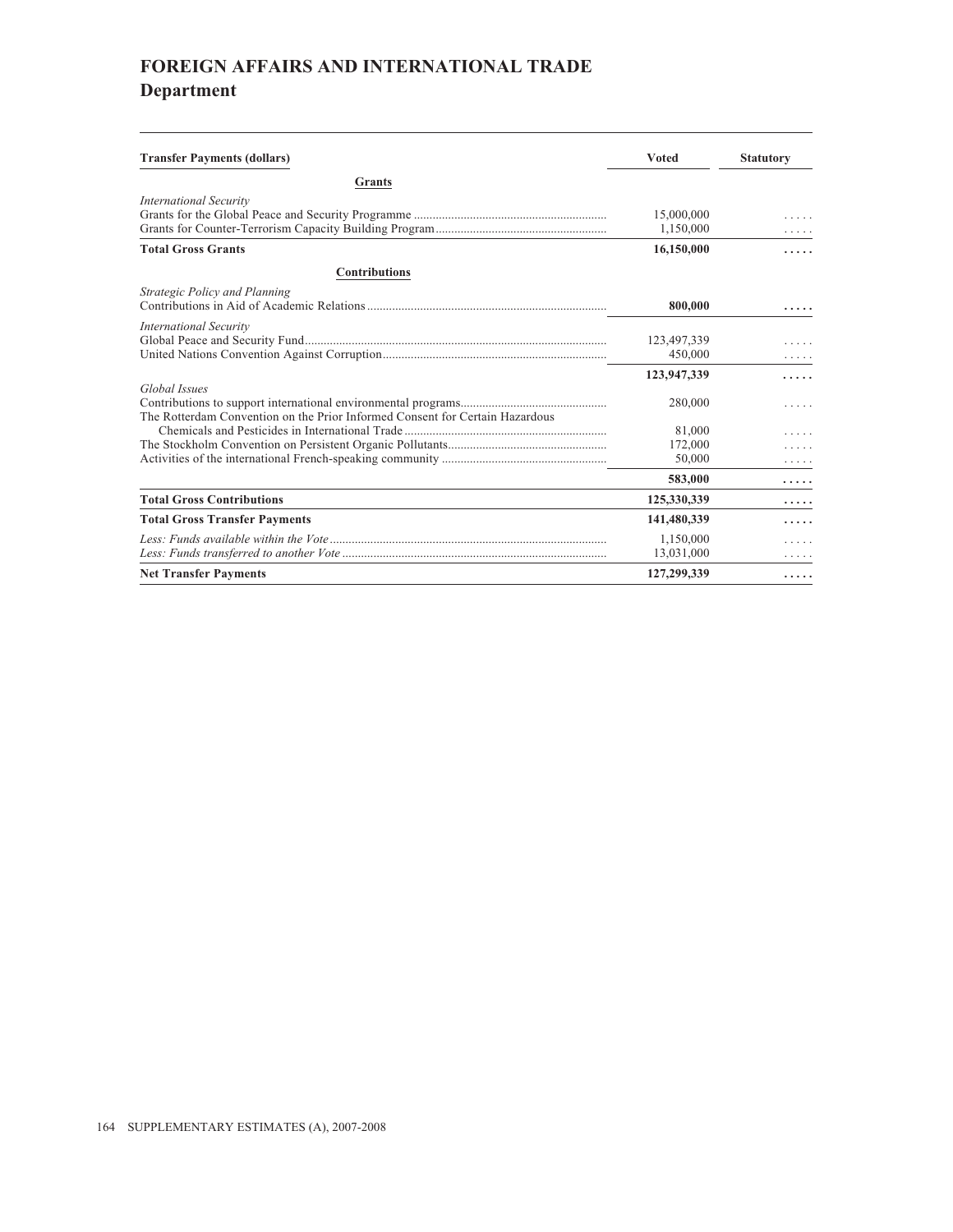# **FOREIGN AFFAIRS AND INTERNATIONAL TRADE Canadian International Development Agency**

#### **Explanation of Requirements (thousands of dollars)**

Canadian International Development Agency requests funds for the following items:

| <b>Voted Appropriations</b>                                                                                                                                                                                                                                                                                                 | Vote 20 | Vote 25   | Vote L40 | <b>Total</b> |
|-----------------------------------------------------------------------------------------------------------------------------------------------------------------------------------------------------------------------------------------------------------------------------------------------------------------------------|---------|-----------|----------|--------------|
| Funding for development assistance, programming against hunger,<br>malnutrition and disease, international humanitarian assistance                                                                                                                                                                                          | .       | 208,650   | .        | 208,650      |
| Funding for contributions to the Canada Investment Fund for Africa                                                                                                                                                                                                                                                          |         |           |          |              |
| in order to match private sector investments *                                                                                                                                                                                                                                                                              |         |           | 26,583   | 26,583       |
| Funding for humanitarian and development assistance throughout<br>Sudan and to continue support to the African Union Mission in                                                                                                                                                                                             |         |           |          |              |
|                                                                                                                                                                                                                                                                                                                             | .       | 16,000    | .        | 16,000       |
| Funding to ensure a secured presence in Afghanistan and Sudan, and                                                                                                                                                                                                                                                          |         |           |          |              |
| to provide necessary headquarters support for the delivery of aid.                                                                                                                                                                                                                                                          | 4,247   |           |          | 4,247        |
| Funding for humanitarian assistance and reconstruction activities in                                                                                                                                                                                                                                                        | 1.1.1.1 | 2,200     | .        | 2,200        |
| Funding for payments to donor countries for the benefit of                                                                                                                                                                                                                                                                  |         |           |          |              |
| developing countries or territories or countries in transition                                                                                                                                                                                                                                                              | .       | 1,900     | .        | 1,900        |
| Gross Voted Appropriations                                                                                                                                                                                                                                                                                                  | 4,247   | 228,750   | 26,583   | 259,580      |
| <b>Funds Available</b>                                                                                                                                                                                                                                                                                                      |         |           |          |              |
|                                                                                                                                                                                                                                                                                                                             |         | 210,550   | .        | 210,550      |
| <b>Total Voted Appropriations</b>                                                                                                                                                                                                                                                                                           | 4,247   | 18,200    | 26,583   | 49,030       |
| <b>Statutory Appropriation</b>                                                                                                                                                                                                                                                                                              |         |           |          |              |
| Additional payments to International Financial Institution Fund<br>Accounts due to the unexpected encashment of all long standing<br>notes bearing no specific encashment schedule by the Caribbean                                                                                                                         |         |           |          | 42,140       |
| <b>Total Adjustments to Appropriations</b>                                                                                                                                                                                                                                                                                  |         |           |          | 91,170       |
| <b>Transfers</b>                                                                                                                                                                                                                                                                                                            |         |           |          |              |
| Internal reallocation of resources – To ensure a secured presence in<br>Afghanistan and Sudan, and to provide necessary headquarters<br>Transfer to Foreign Affairs and International Trade – For<br>contributions in Aid of Academic Relations related to a                                                                | 11,240  | (11,240)  |          |              |
| scholarship program in Latin America and the Caribbean<br>Transfer to International Development Research Centre – For the<br>Institute for Connectivity in the Americas project to encourage<br>the equitable use of information and communication technology<br>to improve democratic governance and to promote social and |         | (750)     |          | (750)        |
|                                                                                                                                                                                                                                                                                                                             |         | (2,000)   |          | (2,000)      |
| Transfer to Foreign Affairs and International Trade – To provide<br>support to departmental staff located at missions abroad<br>Transfer to Foreign Affairs and International Trade – For the Global<br>Peace and Security Fund to continue Canadian support to the                                                         | .       | (4, 477)  |          | (4, 477)     |
|                                                                                                                                                                                                                                                                                                                             | .       | (11, 867) | .        | (11, 867)    |
| <b>Total Transfers</b>                                                                                                                                                                                                                                                                                                      | 11,240  | (30, 334) | .        | (19,094)     |
| <b>These Supplementary Estimates</b>                                                                                                                                                                                                                                                                                        | 15,487  | (12, 134) | 26,583   | 72,076       |

#### **Explanation of Funds Available (dollars)**

**Vote 25**: \$210,550,000 in total authorities is available within the Vote due to the realignment of contributions to grants related to international assistance.

\* Access to Treasury Board Contingencies Vote was approved to provide temporary funding for this item in the amount of \$26,583,333. A summary of Treasury Board Contingencies Vote items can be found at the front of this document.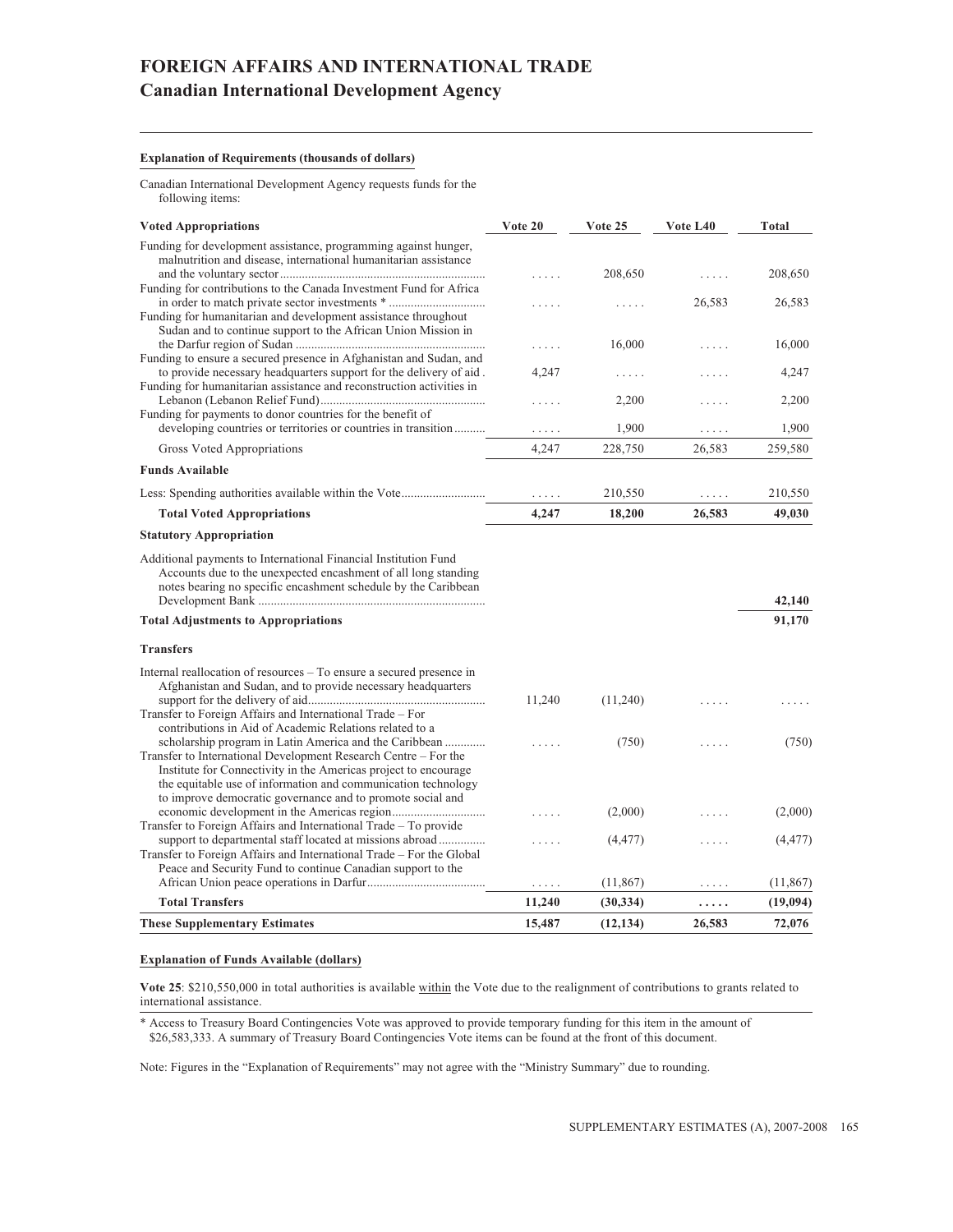# **FOREIGN AFFAIRS AND INTERNATIONAL TRADE Canadian International Development Agency**

| <b>Transfer Payments (dollars)</b>                                                                                                                                                                                                                                                                                                                                                                                                                                                                                                                                                                                                                                                                                                                                                                                                                                             | Voted                       | <b>Statutory</b>     |
|--------------------------------------------------------------------------------------------------------------------------------------------------------------------------------------------------------------------------------------------------------------------------------------------------------------------------------------------------------------------------------------------------------------------------------------------------------------------------------------------------------------------------------------------------------------------------------------------------------------------------------------------------------------------------------------------------------------------------------------------------------------------------------------------------------------------------------------------------------------------------------|-----------------------------|----------------------|
| <b>Grants</b>                                                                                                                                                                                                                                                                                                                                                                                                                                                                                                                                                                                                                                                                                                                                                                                                                                                                  |                             |                      |
| <b>Development Partners</b><br>Grants for Bilateral Programming: Grants to all levels of other donor country governments<br>for the benefit of developing countries or territories or countries in transition<br>Grants to Canadian, international, regional and developing country institutions,<br>organizations and agencies, developing country governments, their institutions,<br>organizations and agencies, to provincial and municipal governments, their institutions,<br>organizations and agencies in support of development co-operation and development<br>education programs and to international non-governmental organizations in support of                                                                                                                                                                                                                  | 1,900,000                   |                      |
|                                                                                                                                                                                                                                                                                                                                                                                                                                                                                                                                                                                                                                                                                                                                                                                                                                                                                | 650,000                     |                      |
|                                                                                                                                                                                                                                                                                                                                                                                                                                                                                                                                                                                                                                                                                                                                                                                                                                                                                | 2,550,000                   |                      |
| Fragile States and Countries Experiencing Humanitarian Crisis<br>Development assistance to international development institutions and organizations for<br>operations, programs and projects, and to international financial institutions<br>Programming against hunger, malnutrition and disease through international development,<br>research and nutrition institutions; Canadian, international and local non-governmental                                                                                                                                                                                                                                                                                                                                                                                                                                                | 67,200,000                  |                      |
| organizations; the International Development Research Centre; developing countries,<br>their institutions, their organizations and their agencies in such countries for the benefit<br>Humanitarian assistance or disaster preparedness to countries, their institutions,<br>organizations and agencies and persons in such countries, and to international                                                                                                                                                                                                                                                                                                                                                                                                                                                                                                                    | 30,000,000                  |                      |
| institutions and Canadian and international non-governmental organizations for                                                                                                                                                                                                                                                                                                                                                                                                                                                                                                                                                                                                                                                                                                                                                                                                 | 47,000,000                  |                      |
|                                                                                                                                                                                                                                                                                                                                                                                                                                                                                                                                                                                                                                                                                                                                                                                                                                                                                | 144,200,000                 |                      |
| <b>Institutions</b><br>Development assistance to international development institutions and organizations for<br>operations, programs and projects, and to international financial institutions                                                                                                                                                                                                                                                                                                                                                                                                                                                                                                                                                                                                                                                                                | 81,000,000                  |                      |
| <b>Total Gross Grants</b>                                                                                                                                                                                                                                                                                                                                                                                                                                                                                                                                                                                                                                                                                                                                                                                                                                                      | 227,750,000                 |                      |
| <b>Contributions</b>                                                                                                                                                                                                                                                                                                                                                                                                                                                                                                                                                                                                                                                                                                                                                                                                                                                           |                             |                      |
| Fragile States and Countries Experiencing Humanitarian Crisis<br>Development assistance, including payments for loan agreements issued under the<br>authority of previous Appropriation Acts, to all levels of developing country and<br>territories governments, including their institutions, organizations and agencies, and<br>contributions for cooperation with countries in transition and contributions to<br>Canadian, other donor country, international and regional institutions, organizations<br>and agencies, to all levels of other donor country government and provincial<br>governments, their institutions, organizations and agencies, and to private-sector firms<br>in support of regional and country-specific development assistance projects, programs<br>and activities, and to persons capable of delivering aid activities or actively engaged in | 1,000,000                   |                      |
| <b>Total Gross Contributions</b>                                                                                                                                                                                                                                                                                                                                                                                                                                                                                                                                                                                                                                                                                                                                                                                                                                               | 1,000,000                   |                      |
| <b>Other Transfer Payments</b>                                                                                                                                                                                                                                                                                                                                                                                                                                                                                                                                                                                                                                                                                                                                                                                                                                                 |                             |                      |
| Institutions<br>(S) Encashment of notes issued to the development assistance funds of the international<br>financial institutions in accordance with the International Development (Financial                                                                                                                                                                                                                                                                                                                                                                                                                                                                                                                                                                                                                                                                                  | .                           | 42,140,063           |
| <b>Total Gross Other Transfer Payments</b>                                                                                                                                                                                                                                                                                                                                                                                                                                                                                                                                                                                                                                                                                                                                                                                                                                     | .                           | 42,140,063           |
| <b>Total Gross Transfer Payments</b>                                                                                                                                                                                                                                                                                                                                                                                                                                                                                                                                                                                                                                                                                                                                                                                                                                           | 228,750,000                 | 42,140,063           |
|                                                                                                                                                                                                                                                                                                                                                                                                                                                                                                                                                                                                                                                                                                                                                                                                                                                                                | 210,550,000<br>30, 335, 162 | $\cdots\cdots\cdots$ |

**Net Transfer Payments (12,135,162) 42,140,063**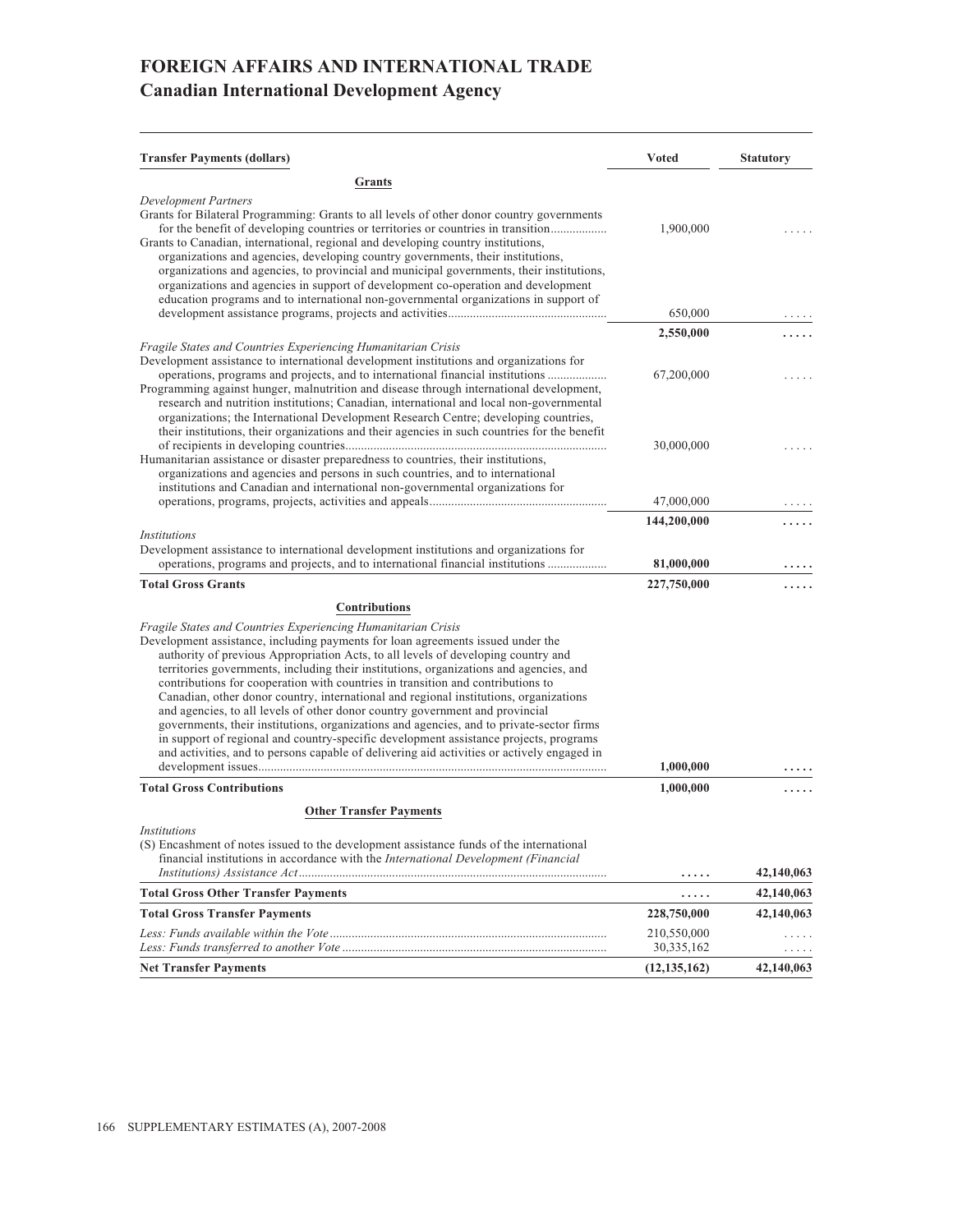# **FOREIGN AFFAIRS AND INTERNATIONAL TRADE International Development Research Centre**

#### **Explanation of Requirements (thousands of dollars)**

International Development Research Centre requests funds for the following items:

| <b>Voted Appropriations</b>                                                                                                                                                                                                                                                                                                                                                                                                                                         | Vote 45 |
|---------------------------------------------------------------------------------------------------------------------------------------------------------------------------------------------------------------------------------------------------------------------------------------------------------------------------------------------------------------------------------------------------------------------------------------------------------------------|---------|
| Funding to support international development research in priority areas such as private sector-driven economic                                                                                                                                                                                                                                                                                                                                                      | 10,500  |
| <b>Transfers</b>                                                                                                                                                                                                                                                                                                                                                                                                                                                    |         |
| Transfer from the Canadian International Development Agency – For the Institute for Connectivity in the Americas<br>project to encourage the equitable use of information and communication technology to improve democratic<br>Transfer from Canadian Institutes of Health Research – For additional support to the Teasdale-Corti Global Health<br>Research Partnership Program to foster international partnerships and collaboration in support of research and | 2.000   |
| action.                                                                                                                                                                                                                                                                                                                                                                                                                                                             | 500     |
| <b>Total Transfers</b>                                                                                                                                                                                                                                                                                                                                                                                                                                              | 2,500   |
| <b>These Supplementary Estimates</b>                                                                                                                                                                                                                                                                                                                                                                                                                                | 13.000  |

Note: Figures in the "Explanation of Requirements" may not agree with the "Ministry Summary" due to rounding.

## **FOREIGN AFFAIRS AND INTERNATIONAL TRADE International Joint Commission**

| <b>Explanation of Requirements (thousands of dollars)</b> |  |
|-----------------------------------------------------------|--|
|                                                           |  |

International Joint Commission requests funds for the following items:

| <b>Voted Appropriations</b>                                                                                     | Vote 50 |
|-----------------------------------------------------------------------------------------------------------------|---------|
| Funding for the Upper Great Lakes Study and execution of Canadian government priorities related to boundary and |         |
|                                                                                                                 | 1.436   |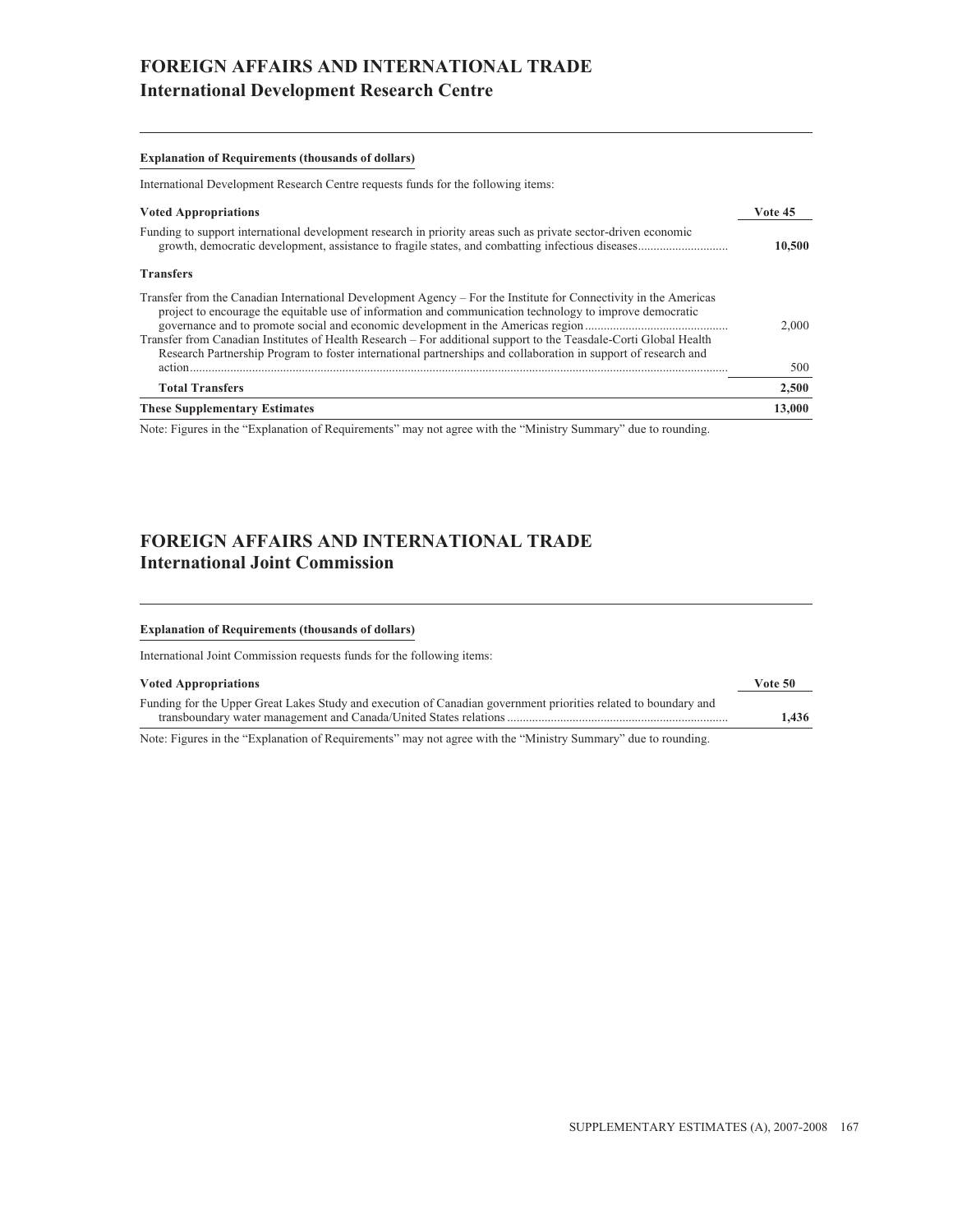# **Ministry Summary**

|            |                                                                                                                                                                                                                                                                                                                                                                                                   |                          |                  | These Supplementary Estimates                  |                                   |  |  |  |
|------------|---------------------------------------------------------------------------------------------------------------------------------------------------------------------------------------------------------------------------------------------------------------------------------------------------------------------------------------------------------------------------------------------------|--------------------------|------------------|------------------------------------------------|-----------------------------------|--|--|--|
|            | Vote (dollars)                                                                                                                                                                                                                                                                                                                                                                                    | Authorities<br>to date   | <b>Transfers</b> | <b>Adjustments to</b><br><b>Appropriations</b> | <b>Total Estimates</b><br>to date |  |  |  |
|            | Department                                                                                                                                                                                                                                                                                                                                                                                        |                          |                  |                                                |                                   |  |  |  |
| 1a         | Operating expenditures and, pursuant to<br>paragraph $29.1(2)(a)$ of the <i>Financial Administration</i><br>Act, authority to spend revenues to offset<br>expenditures incurred in the fiscal year arising from<br>the provision of services or the sale of products<br>related to health protection, regulatory activities and                                                                   |                          |                  |                                                |                                   |  |  |  |
|            | medical services and the payment to each member of<br>the Queen's Privy Council for Canada who is a<br>Minister without Portfolio or a Minister of State who<br>does not preside over a Ministry of State of a salary<br>not to exceed the salary paid to Ministers of State                                                                                                                      |                          |                  |                                                |                                   |  |  |  |
|            | who preside over Ministries of State under the<br>Salaries Act, as adjusted pursuant to the Parliament of<br>Canada Act and pro rata for any period of less than a<br>year $-$ To authorize the transfer of \$3,909,000 from<br>Health Vote 5, and \$825,000 from National Defence<br>Vote 5, Appropriation Act No. 2, 2007-2008 for the<br>purposes of this Vote and to provide a further amount |                          |                  |                                                |                                   |  |  |  |
| 5a         | The grants listed in the Estimates and contributions –<br>To authorize the transfer of \$200,000 from Health<br>Vote 1, Appropriation Act No. 2, 2007-2008 for the<br>purposes of this Vote and to provide a further amount                                                                                                                                                                       | 1,690,950,979            | 2,752,195        | 93,326,398                                     | 1,787,029,572                     |  |  |  |
| (S)        | Minister of Health - Salary and motor car allowance                                                                                                                                                                                                                                                                                                                                               | 1,225,859,499<br>74,522  | (4,488,387)<br>. | 98, 331, 227                                   | 1,319,702,339<br>74,522           |  |  |  |
| (S)<br>(S) | Payments to provinces related to the Voluntary<br>Compliance Undertaking, a mechanism used by the<br>Patented Medicine Prices Review Board to recover<br>excessive revenues collected by manufacturers of                                                                                                                                                                                         | 111,378,000              | .                | .                                              | 111,378,000                       |  |  |  |
|            |                                                                                                                                                                                                                                                                                                                                                                                                   |                          |                  | 9,328,033                                      | 9,328,033                         |  |  |  |
|            |                                                                                                                                                                                                                                                                                                                                                                                                   | 3,028,263,000            | (1,736,192)      | 200,985,658                                    | 3,227,512,466                     |  |  |  |
| 10<br>(S)  | <b>Assisted Human Reproduction Agency of Canada</b>                                                                                                                                                                                                                                                                                                                                               | 12,834,000<br>642,000    | .                |                                                | 12,834,000<br>642,000             |  |  |  |
|            |                                                                                                                                                                                                                                                                                                                                                                                                   | 13,476,000               | .                | .                                              | 13,476,000                        |  |  |  |
|            | <b>Canadian Institutes of Health Research</b><br>$20a$ The grants listed in the Estimates – To authorize the<br>transfer of \$200,000 from Health Vote 1, \$291,000<br>from Health Vote 5, \$499,999 from Health Vote 40,<br>and \$52,591 from Canadian Heritage Vote 5,                                                                                                                          | 42,439,000               | (68,750)         | 469,075                                        | 42,839,325                        |  |  |  |
| (S)        | Appropriation Act No. 2, 2007-2008 for the purposes<br>of this Vote and to provide a further amount of                                                                                                                                                                                                                                                                                            | 822,476,000<br>4,606,000 | 612,340<br>.     | 46,718,211<br>.                                | 869,806,551<br>4,606,000          |  |  |  |
|            |                                                                                                                                                                                                                                                                                                                                                                                                   | 869,521,000              | 543,590          | 47, 187, 286                                   | 917,251,876                       |  |  |  |
|            | <b>Hazardous Materials Information Review</b>                                                                                                                                                                                                                                                                                                                                                     |                          |                  |                                                |                                   |  |  |  |
| 25         | <b>Commission</b>                                                                                                                                                                                                                                                                                                                                                                                 |                          |                  |                                                |                                   |  |  |  |
| (S)        |                                                                                                                                                                                                                                                                                                                                                                                                   | 3,024,000<br>482,000     | .<br>.           | .<br>.                                         | 3,024,000<br>482,000              |  |  |  |
|            |                                                                                                                                                                                                                                                                                                                                                                                                   | 3,506,000                | .                | .                                              | 3,506,000                         |  |  |  |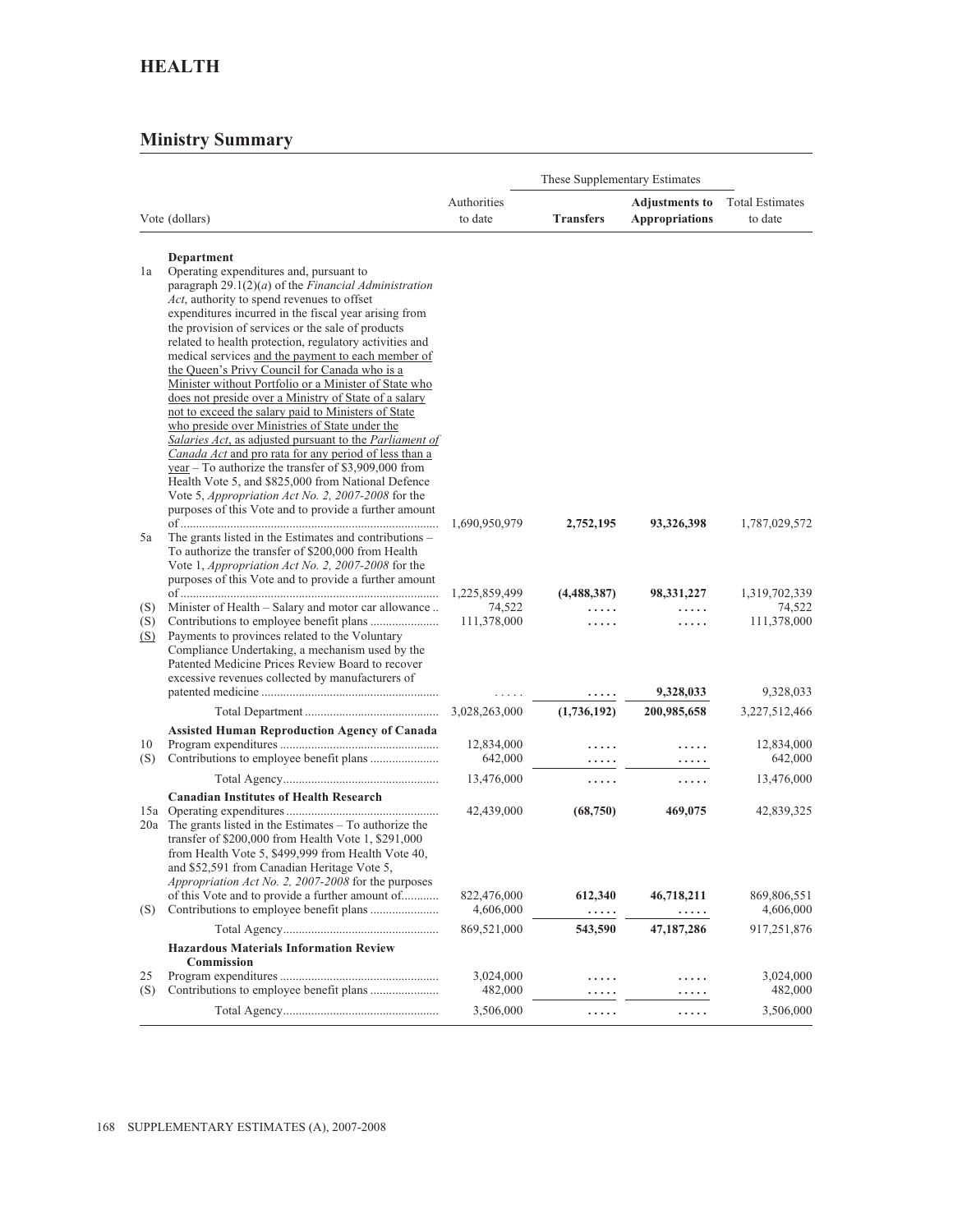# **HEALTH**

# **Ministry Summary**

|                |                                                                                                                                                                                                                                                                                                                                                                                                                                                                                                                                                                                                   |                        | These Supplementary Estimates |                                                |                                   |
|----------------|---------------------------------------------------------------------------------------------------------------------------------------------------------------------------------------------------------------------------------------------------------------------------------------------------------------------------------------------------------------------------------------------------------------------------------------------------------------------------------------------------------------------------------------------------------------------------------------------------|------------------------|-------------------------------|------------------------------------------------|-----------------------------------|
| Vote (dollars) |                                                                                                                                                                                                                                                                                                                                                                                                                                                                                                                                                                                                   | Authorities<br>to date | <b>Transfers</b>              | <b>Adjustments to</b><br><b>Appropriations</b> | <b>Total Estimates</b><br>to date |
| 30<br>(S)      | <b>Patented Medicine Prices Review Board</b>                                                                                                                                                                                                                                                                                                                                                                                                                                                                                                                                                      | 10,584,000<br>891,000  | .                             |                                                | 10,584,000<br>891,000             |
|                |                                                                                                                                                                                                                                                                                                                                                                                                                                                                                                                                                                                                   | 11,475,000             | .                             | .                                              | 11,475,000                        |
| 35a<br>40a     | <b>Public Health Agency of Canada</b><br>Operating expenditures $-$ To authorize the transfer of<br>\$622,800 from Health Vote 1, \$432,000 from<br>National Defence Vote 5, and \$50,000 from Public<br>Safety and Emergency Preparedness Vote 45,<br><i>Appropriation Act No. 2, 2007-2008</i> for the purposes<br>of this Vote and to provide a further amount of<br>The grants listed in the Estimates and contributions –<br>To authorize the transfer of \$55,000 from Health<br>Vote 1, and \$6,618,200 from Health Vote 35,<br><i>Appropriation Act No. 2, 2007-2008</i> for the purposes | 438,390,000            | (8,598,400)                   | 9,708,944                                      | 439,500,544                       |
|                | of this Vote and to provide a further amount of                                                                                                                                                                                                                                                                                                                                                                                                                                                                                                                                                   | 189,271,000            | 6,073,201                     | 5,210,000                                      | 200,554,201                       |
| (S)            |                                                                                                                                                                                                                                                                                                                                                                                                                                                                                                                                                                                                   | 30,681,000             | .                             |                                                | 30,681,000                        |
|                |                                                                                                                                                                                                                                                                                                                                                                                                                                                                                                                                                                                                   | 658, 342, 000          | (2,525,199)                   | 14,918,944                                     | 670, 735, 745                     |
|                |                                                                                                                                                                                                                                                                                                                                                                                                                                                                                                                                                                                                   | 4,584,583,000          | (3,717,801)                   | 263,091,888                                    | 4,843,957,087                     |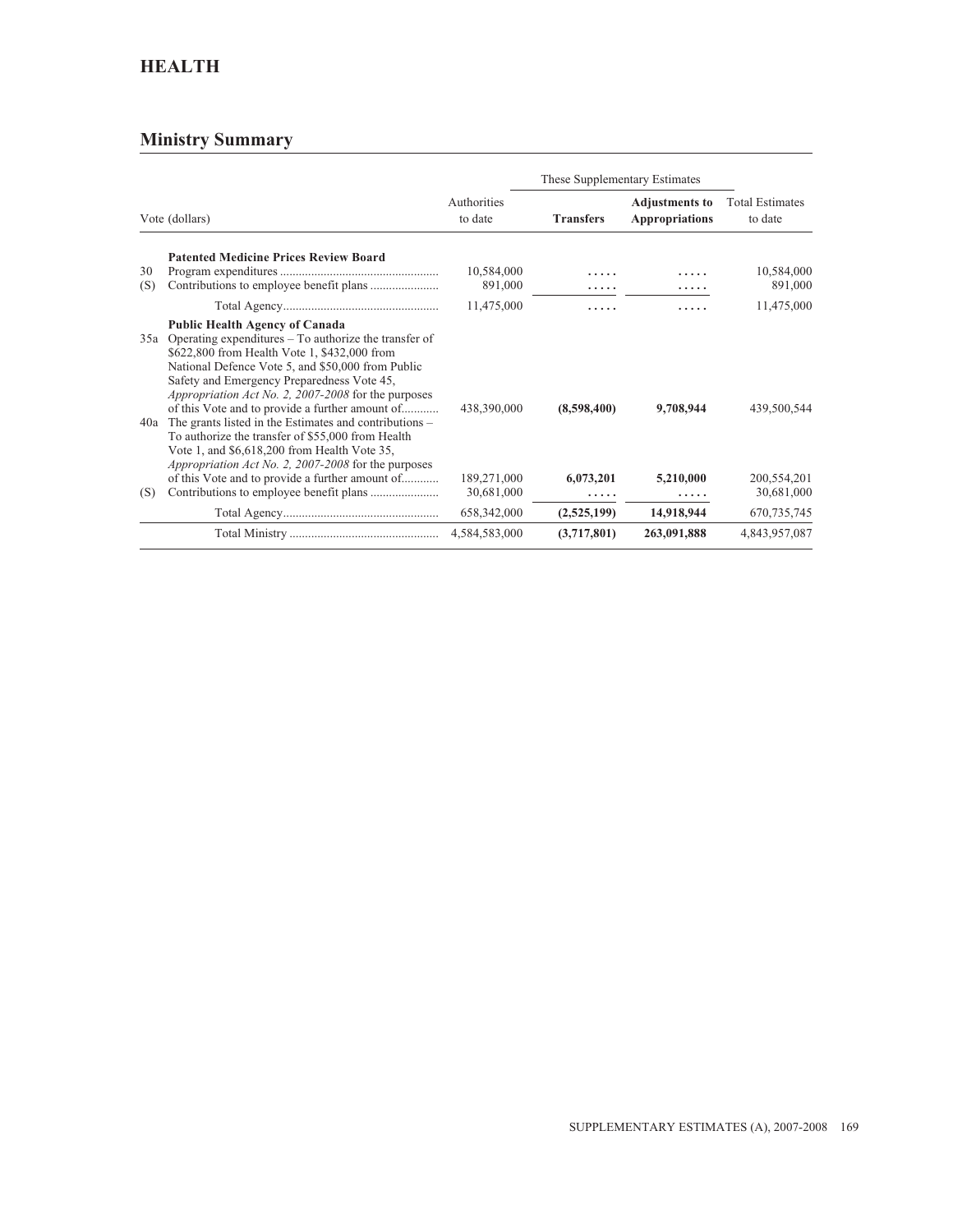## **Explanation of Requirements (thousands of dollars)**

Health requests funds for the following items:

| <b>Voted Appropriations</b>                                                                    | Vote 1   | Vote 5 | <b>Total</b> |
|------------------------------------------------------------------------------------------------|----------|--------|--------------|
| Funding to administer programs that support the delivery of health services to First           |          |        |              |
|                                                                                                | 47,046   | 27,428 | 74,474       |
| Funding to support the Health Information Initiative of the Canadian Institute for             |          |        |              |
|                                                                                                | 1,783    | 54,786 | 56,569       |
| Funding to address workload and cost pressures associated with the Natural Health              |          |        |              |
|                                                                                                | 22,513   | .      | 22,513       |
| Funding to implement the Prevention and Treatment Action Plans of the National                 |          |        |              |
| Anti-Drug Strategy focusing on education, marketing and treatment initiatives                  |          |        |              |
|                                                                                                | 4,612    | 5.867  | 10,479       |
| Funding for the Indian Residential Schools Resolution Health Support Program                   | $\ldots$ | 7,500  | 7,500        |
| Funding for risk assessments and target research in the area of Bovine Spongiform              |          |        |              |
|                                                                                                | 5,403    | .      | 5,403        |
|                                                                                                | 5,100    | .      | 5,100        |
| Funding for pest management controls for the evaluation and registration of new                |          |        |              |
| low-risk pesticides and increasing the use of evidence-based risk assessments                  |          |        |              |
|                                                                                                | 3,383    | .      | 3,383        |
| Funding to support implementation of Patient Wait Times Guarantee Pilot Projects               | 152      | 2,453  | 2,605        |
| Funding for enhanced enforcement activities relating to the National Anti-Drug                 |          |        |              |
| Strategy that are aimed at reducing the supply and demand for illicit drugs                    |          |        |              |
|                                                                                                | 1,648    | .      | 1,648        |
| Funding to undertake projects related to the development and application of                    |          |        |              |
|                                                                                                | 650      | .      | 650          |
| Funding related to the assessment, management and remediation of federal                       |          |        |              |
|                                                                                                | 310      | 298    | 608          |
| Funding for the environmental clean up of the Sydney Tar Ponds and Coke Ovens                  |          |        |              |
|                                                                                                | 443      | .      | 443          |
| Funding in support of the Federal Accountability Act to evaluate all ongoing grant             |          |        |              |
|                                                                                                | 363      | .      | 363          |
| Funding for activities that are essential to the continued implementation of the <i>Public</i> |          |        |              |
|                                                                                                | 358      | .      | 358          |
| Funding for organizing and hosting the 12 <sup>th</sup> Summit of la Francophonie in Quebec    |          |        |              |
|                                                                                                | 182      | .      | 182          |
| Funding for implementation of the action plan to strengthen Canada's regulatory                |          |        |              |
| system and establish a Centre of Regulatory Expertise within the Treasury Board                |          |        |              |
|                                                                                                | 119      | .      | 119          |
| Funding to prepare for Canada's participation in International Polar Year 2007-2008,           |          |        |              |
| an extensive international research program in the Arctic and Antarctic                        |          |        |              |
|                                                                                                | 47       | .      | 47           |
| Gross Voted Appropriations                                                                     | 94,112   | 98,332 | 192,444      |
| <b>Funds Available</b>                                                                         |          |        |              |
|                                                                                                | 785      | .      | 785          |
| <b>Total Voted Appropriations</b>                                                              | 93,327   | 98,332 | 191,659      |
| <b>Statutory Appropriation</b>                                                                 |          |        |              |
| Payments to provinces related to the Voluntary Compliance Undertaking, a                       |          |        |              |
| mechanism used by the Patented Medicine Prices Review Board to recover                         |          |        |              |
| excessive revenues collected by manufacturers of patented medicine                             |          |        | 9.328        |
| <b>Total Adjustments to Appropriations</b>                                                     |          |        | 200,987      |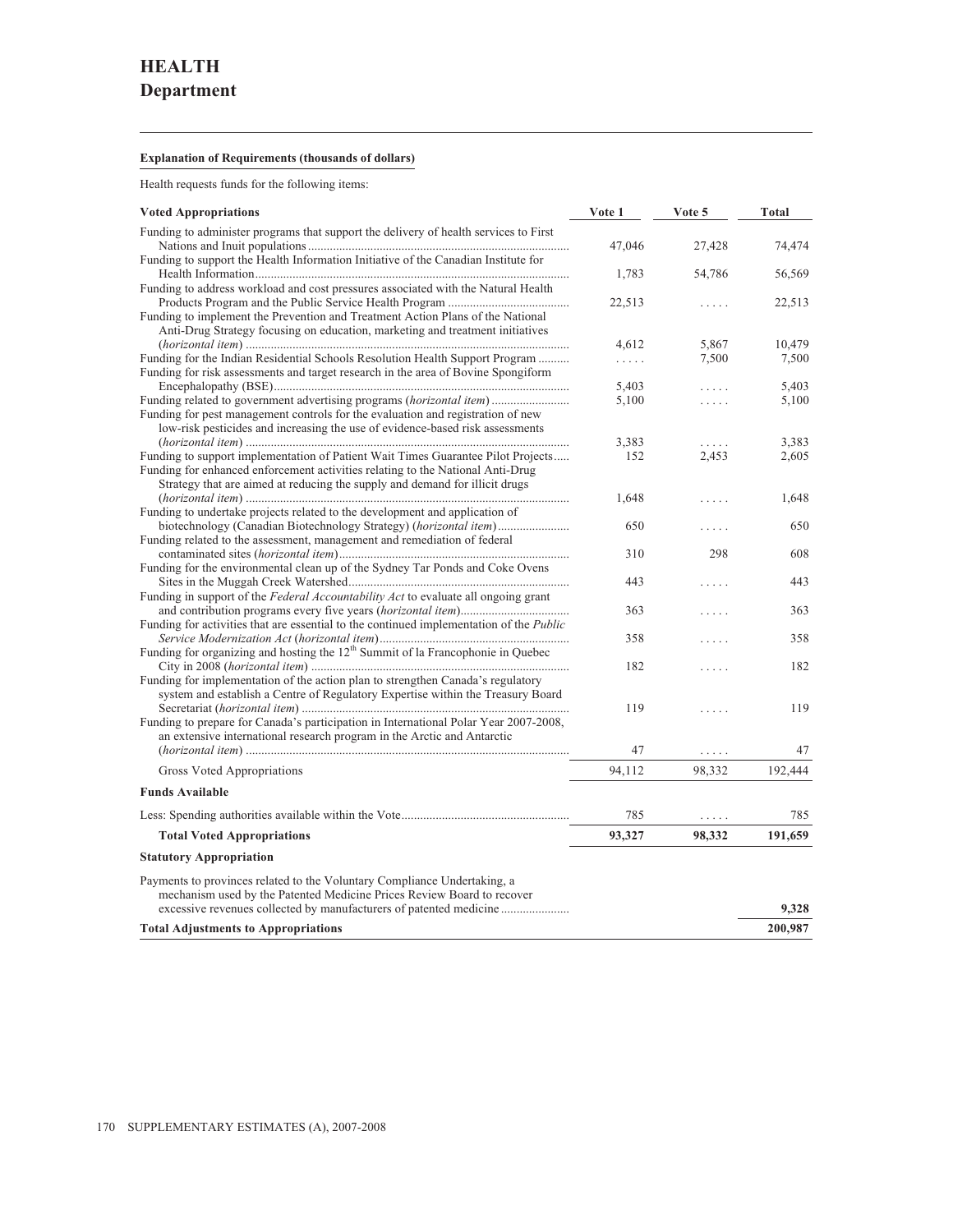#### **Explanation of Requirements (thousands of dollars)**

| <b>Transfers</b>                                                                            | Vote 1 | Vote 5   | Total   |
|---------------------------------------------------------------------------------------------|--------|----------|---------|
| Transfer from National Defence – For public security initiatives ( <i>horizontal item</i> ) | 825    | .        | 825     |
| Internal reallocation of resources – To develop a safe, effective and globally              | (200)  | 200      |         |
| Internal reallocation of resources – To regulate natural health products and to deliver     |        |          |         |
|                                                                                             | 509    | (509)    |         |
| Internal reallocation of resources – To improve document management and                     |        |          |         |
| procedures related to accountability, evaluation and litigation response under the          |        |          |         |
|                                                                                             | 3,400  | (3,400)  |         |
| Transfer to Foreign Affairs and International Trade - For the payment of assessed           |        |          |         |
| contributions representing Canada's membership in the Rotterdam Convention on               |        |          |         |
| the Prior Informed Consent for Certain Hazardous Chemicals and Pesticides in                |        |          |         |
| International Trade and in the Stockholm Convention on Persistent Organic                   |        |          |         |
|                                                                                             | (42)   |          | (42)    |
| Transfer to Natural Sciences and Engineering Research Council - To prepare for              |        |          |         |
| Canada's participation in International Polar Year 2007-2008, an extensive                  |        |          |         |
| international research program in the Arctic and Antarctic ( <i>horizontal item</i> )       | (47)   |          | (47)    |
| Transfer to Public Health Agency of Canada - To support the Canadian Health                 | (55)   |          | (55)    |
| Transfer to Canadian Institutes of Health Research – To fund health services and            |        |          |         |
| health population research relevant to the surveillance of diabetes                         | (200)  | .        | (200)   |
| Transfer to Foreign Affairs and International Trade – To provide support to                 |        |          |         |
|                                                                                             | (268)  |          | (268)   |
| Transfer to Canadian Institutes of Health Research – To provide funding and support         |        |          |         |
|                                                                                             |        | (291)    | (291)   |
| Transfer to Indian Affairs and Northern Development – For amendments to the                 |        |          |         |
| self-government financial transfer agreements with ten Yukon First Nations                  |        | (488)    | (488)   |
| Transfer to Justice – To implement the Prevention and Treatment Action Plans of the         |        |          |         |
| National Anti-Drug Strategy focusing on education, marketing and treatment                  |        |          |         |
|                                                                                             | (548)  |          | (548)   |
| Transfer to Public Health Agency of Canada – To adjust for the allocation of                |        |          |         |
| resources following the transfer of the control and supervision of the Population           |        |          |         |
|                                                                                             | (623)  | .        | (623)   |
| <b>Total Transfers</b>                                                                      | 2,751  | (4, 488) | (1,737) |
| <b>These Supplementary Estimates</b>                                                        | 96,078 | 93,844   | 199,250 |

#### **Explanation of Funds Available (dollars)**

**Vote 1**: \$785,358 in total authorities is available within the Vote due to the realignment of resources between other operating and personnel costs.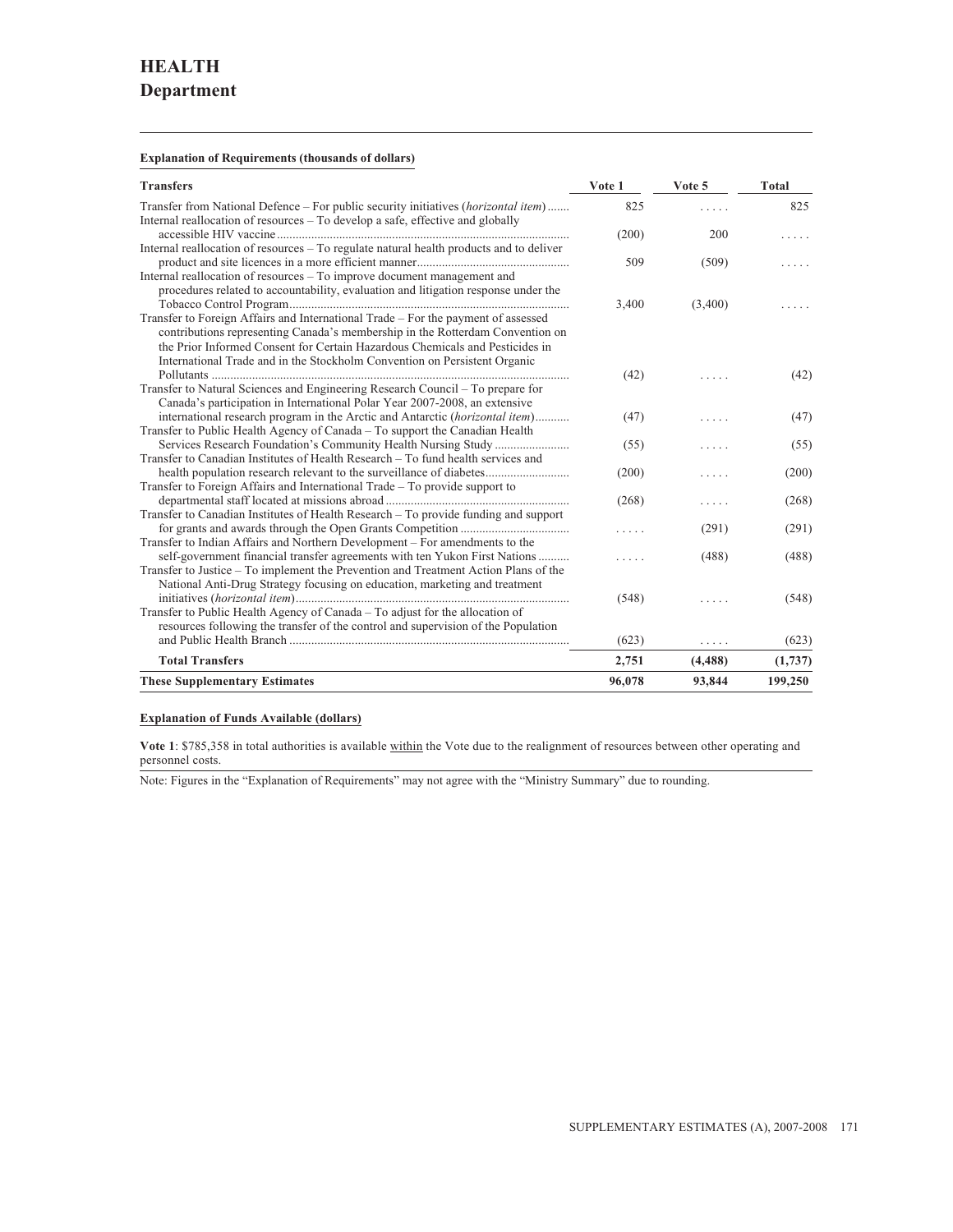# **HEALTH Department**

| <b>Transfer Payments (dollars)</b>                                                                                                                                           | <b>Voted</b>           | <b>Statutory</b> |
|------------------------------------------------------------------------------------------------------------------------------------------------------------------------------|------------------------|------------------|
| <b>Grants</b>                                                                                                                                                                |                        |                  |
| Health Policy, Planning and Information<br>Grants to eligible non-profit international organizations in support of their projects or                                         | 200,000                |                  |
| Grant to provinces related to the Voluntary Compliance Undertaking, a mechanism used<br>by the Patented Medicine Prices Review Board to recover excessive revenues collected |                        | 9,328,033        |
|                                                                                                                                                                              | 54,785,646             |                  |
| <b>Total Gross Grants</b>                                                                                                                                                    | 54,985,646             | 9,328,033        |
| <b>Contributions</b>                                                                                                                                                         |                        |                  |
| Health Policy, Planning and Information                                                                                                                                      | 2,452,500              |                  |
| Healthy Environments and Consumer Safety<br>Payments to provinces and territories to assist in ensuring access for Canadians to effective                                    | 3,914,143              |                  |
| <b>First Nations and Inuit Health</b><br>Contributions for First Nations and Inuit Health Governance and Infrastructure Support                                              | 12,320,000             |                  |
| Contributions for First Nations and Inuit Health Facilities and Capital Program                                                                                              | 1,952,765<br>6,407,773 |                  |
|                                                                                                                                                                              | 8,700,000<br>298,400   |                  |
| Contributions for the Indian Residential Schools Resolution Health Support Program                                                                                           | 7,500,000              | .                |
|                                                                                                                                                                              | 37,178,938             |                  |
| <b>Total Gross Contributions</b>                                                                                                                                             | 43,545,581             | .                |
| <b>Total Gross Transfer Payments</b>                                                                                                                                         | 98,531,227             | 9,328,033        |
|                                                                                                                                                                              | 4,688,387              | .                |
| <b>Net Transfer Payments</b>                                                                                                                                                 | 93,842,840             | 9,328,033        |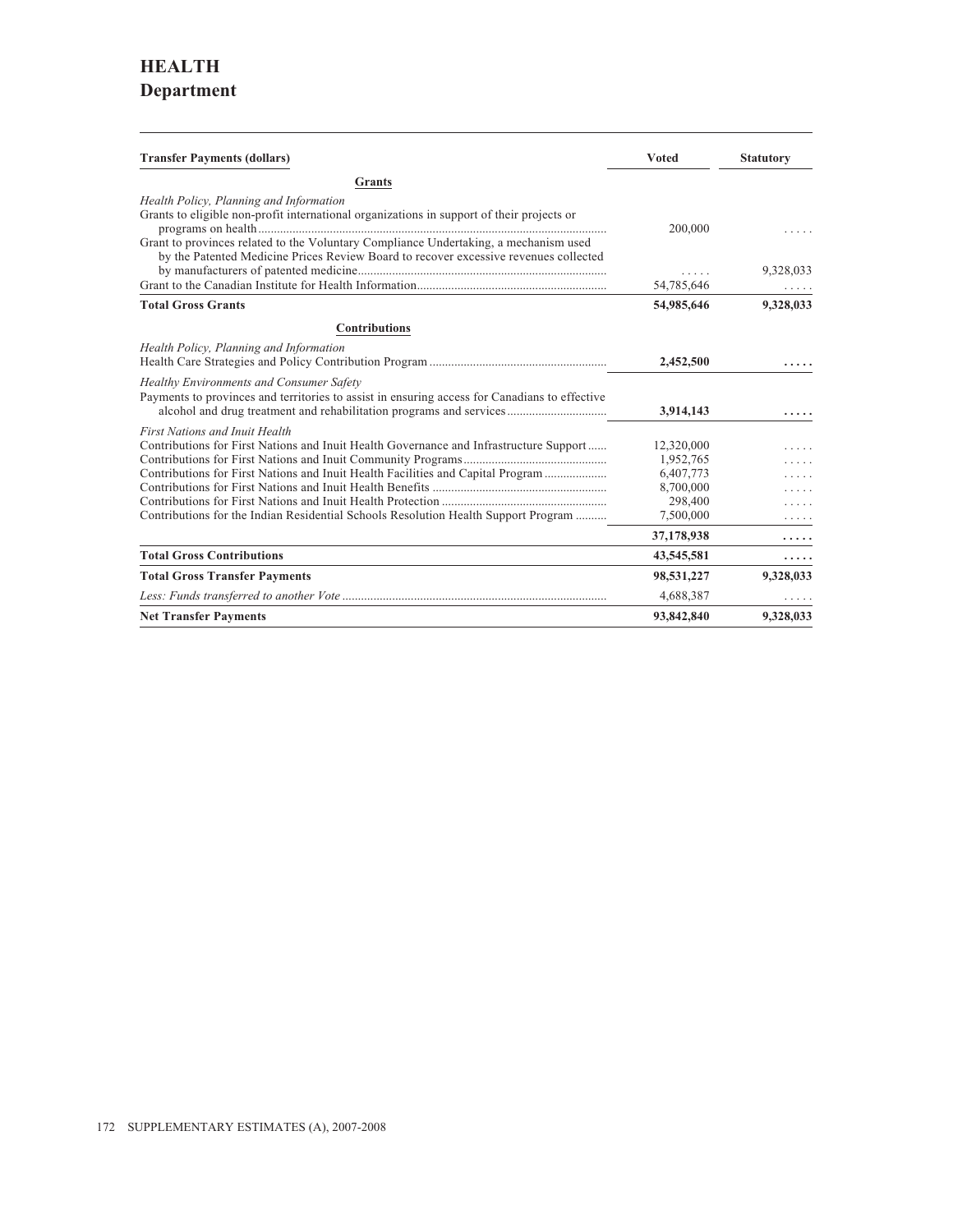## **Explanation of Requirements (thousands of dollars)**

Canadian Institutes of Health Research requests funds for the following items:

| <b>Voted Appropriations</b>                                                                                                                                                                                                                             | Vote 15 | Vote 20              | <b>Total</b>     |
|---------------------------------------------------------------------------------------------------------------------------------------------------------------------------------------------------------------------------------------------------------|---------|----------------------|------------------|
| Funding for health research in support of improved health for Canadians, more<br>effective health services and products, and a strengthened Canadian health care                                                                                        | 97      | 42,880               | 42,977           |
| Funding to prepare for Canada's participation in International Polar Year 2007-2008,<br>an extensive international research program in the Arctic and Antarctic                                                                                         |         |                      |                  |
| Funding in support of the Federal Accountability Act to evaluate all ongoing grant                                                                                                                                                                      |         | 3,838                | 3,838            |
| Funding to implement the Prevention and Treatment Action Plans of the National<br>Anti-Drug Strategy focusing on education, marketing and treatment initiatives                                                                                         | 272     | .                    | 272              |
|                                                                                                                                                                                                                                                         | 100     | .                    | 100              |
| <b>Total Voted Appropriations</b>                                                                                                                                                                                                                       | 469     | 46,718               | 47,187           |
| <b>Transfers</b>                                                                                                                                                                                                                                        |         |                      |                  |
| Transfer from Public Health Agency of Canada – To fund influenza research to<br>Transfer from Health (\$200) and the Public Health Agency of Canada (\$150) – To<br>fund health services and population health research relevant to the surveillance of |         | 350                  | 350              |
|                                                                                                                                                                                                                                                         | .       | 350                  | 350              |
| Transfer from Health – To provide funding and support for grants and awards through<br>Transfer from Canadian Heritage - To support the Sport Canada Policy Research                                                                                    |         | 291                  | 291              |
| Program with the objective of building Canada's capacity to conduct research<br>Transfer to International Development Research Centre - For additional support to                                                                                       |         | 53                   | 53               |
| the Teasdale-Corti Global Health Research Partnership Program to foster<br>international partnerships and collaboration in support of research and action                                                                                               | (69)    | (431)                | (500)            |
| <b>Total Transfers</b>                                                                                                                                                                                                                                  | (69)    | 613                  | 544              |
| <b>These Supplementary Estimates</b>                                                                                                                                                                                                                    | 400     | 47,331               | 47,731           |
| <b>Transfer Payments (dollars)</b>                                                                                                                                                                                                                      |         | <b>Voted</b>         | <b>Statutory</b> |
| <b>Grants</b>                                                                                                                                                                                                                                           |         |                      |                  |
| Fund health research                                                                                                                                                                                                                                    |         | 38,090,801           | .                |
| Fund health researchers and trainees                                                                                                                                                                                                                    |         | 5,880,000<br>291,000 |                  |
| Fund research resources, collaboration and other grants to strengthen the health research                                                                                                                                                               |         | 6,171,000            |                  |
| community                                                                                                                                                                                                                                               |         | (431,250)            | .                |
| Support activities on knowledge translation, exchange, use and strategies to strengthen the<br>health system                                                                                                                                            |         |                      |                  |
|                                                                                                                                                                                                                                                         |         | 1,000,000            |                  |
| Support national efforts to capture the economic value for Canada of health research<br>advances made at Canadian institutions                                                                                                                          |         |                      |                  |
|                                                                                                                                                                                                                                                         |         | 2,500,000            |                  |
| <b>Total Transfer Payments</b>                                                                                                                                                                                                                          |         | 47,330,551           | .                |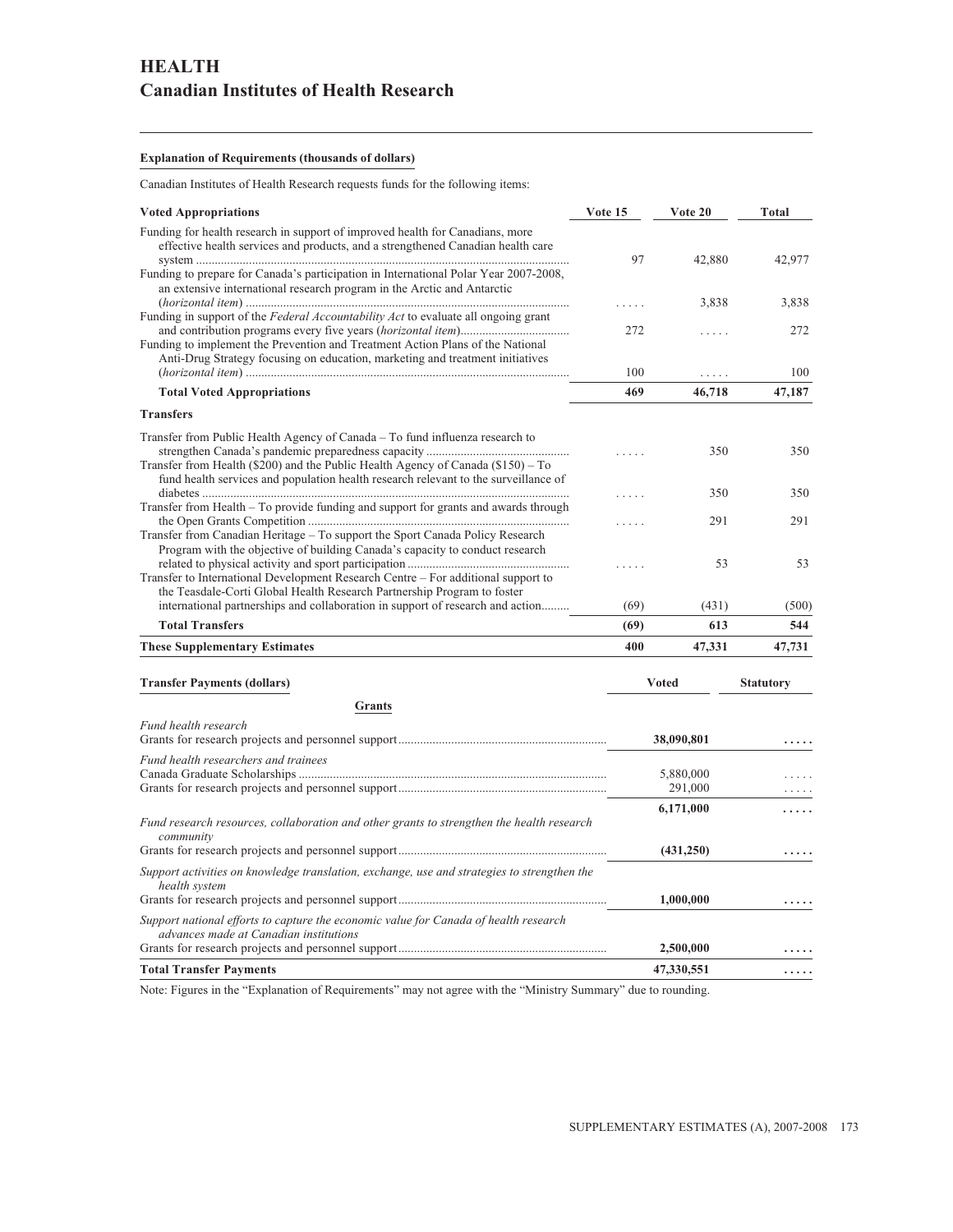# **HEALTH Public Health Agency of Canada**

## **Explanation of Requirements (thousands of dollars)**

Public Health Agency of Canada requests funds for the following items:

| <b>Voted Appropriations</b>                                                                                                                                        | Vote 35 | Vote 40 | <b>Total</b> |
|--------------------------------------------------------------------------------------------------------------------------------------------------------------------|---------|---------|--------------|
| Funding related to the renewal of the Hepatitis C Prevention, Support and Research                                                                                 |         |         |              |
|                                                                                                                                                                    | 6,456   | 3,210   | 9,666        |
| Funding related to government advertising programs ( <i>horizontal item</i> )                                                                                      | 2,200   | .       | 2,200        |
| Funding to the Canadian MedicAlert Foundation to assist the "No Child Without"                                                                                     |         |         |              |
|                                                                                                                                                                    | .       | 2,000   | 2,000        |
| Increased funding for grants to individuals and organizations in support of public                                                                                 |         |         |              |
|                                                                                                                                                                    | .       | 1,525   | 1,525        |
| Funding for risk assessments and targeted research in the area of Bovine Spongiform                                                                                | 778     |         | 778          |
| Funding to prepare for Canada's participation in International Polar Year 2007-2008,                                                                               |         | .       |              |
| an extensive international research program in the Arctic and Antarctic                                                                                            |         |         |              |
|                                                                                                                                                                    | 350     | .       | 350          |
| Funding in support of the Federal Accountability Act to evaluate all ongoing grant                                                                                 |         |         |              |
|                                                                                                                                                                    | 181     | .       | 181          |
| Gross Voted Appropriations                                                                                                                                         | 9,965   | 6,735   | 16,700       |
|                                                                                                                                                                    |         |         |              |
| <b>Funds Available</b>                                                                                                                                             |         |         |              |
|                                                                                                                                                                    | 256     | 1,525   | 1,781        |
| <b>Total Voted Appropriations</b>                                                                                                                                  | 9,709   | 5,210   | 14,919       |
|                                                                                                                                                                    |         |         |              |
| <b>Transfers</b>                                                                                                                                                   |         |         |              |
| Transfer from Health $-$ To adjust for the allocation of resources following the transfer                                                                          |         |         |              |
| of the control and supervision of the Population and Public Health Branch                                                                                          | 623     |         | 623          |
| Transfer from National Defence - For public security initiatives (horizontal item)                                                                                 | 432     | .       | 432          |
| Transfer from Health – To support the Canadian Health Services Research                                                                                            |         |         |              |
|                                                                                                                                                                    | .       | 55      | 55           |
| Transfer from Royal Canadian Mounted Police – For the initial planning related to<br>policing and security for the 2010 Olympic and Paralympic Winter Games        | 50      |         | 50           |
| Internal reallocation of resources – To fund various regional Fetal Alcohol Spectrum                                                                               |         | .       |              |
|                                                                                                                                                                    | (174)   | 174     |              |
| Internal reallocation of resources $-$ To fund studies targeted to increasing physical                                                                             |         |         |              |
|                                                                                                                                                                    | (575)   | 575     |              |
| Internal reallocation of resources – To fund a grant to the International Consortium on                                                                            |         |         |              |
| Anti-Virals to advance research on pandemic preparedness and anti-viral                                                                                            |         |         |              |
|                                                                                                                                                                    | (1,000) | 1,000   |              |
| Internal reallocation of resources – To fund Participaction Program's public                                                                                       |         |         |              |
|                                                                                                                                                                    | (1,600) | 1,600   |              |
| Internal reallocation of resources – To develop a safe, effective and globally                                                                                     |         |         |              |
|                                                                                                                                                                    | (3,269) | 3,269   |              |
| Transfer to Citizenship and Immigration – To support the Centres of Excellence in<br>fostering and funding policy research related to immigration, integration and |         |         |              |
|                                                                                                                                                                    | (85)    | .       | (85)         |
| Transfer to Human Resources and Skills Development – To support the development                                                                                    |         |         |              |
|                                                                                                                                                                    |         | (100)   | (100)        |
| Transfer to Canadian Institutes for Health Research – To fund health services and                                                                                  |         |         |              |
| health population research relevant to the surveillance of diabetes                                                                                                |         | (150)   | (150)        |
| Transfer to Canadian Institutes for Health Research – To fund influenza research to                                                                                |         |         |              |
|                                                                                                                                                                    | .       | (350)   | (350)        |
| Transfer to Western Economic Diversification – For the design and construction of                                                                                  |         |         |              |
| the International Vaccine Centre's (InterVac) Biosafety Level III Containment                                                                                      |         |         |              |
|                                                                                                                                                                    | (3,000) | .       | (3,000)      |
| <b>Total Transfers</b>                                                                                                                                             | (8,598) | 6,073   | (2,525)      |
| <b>These Supplementary Estimates</b>                                                                                                                               | 1,111   | 11,283  | 12,394       |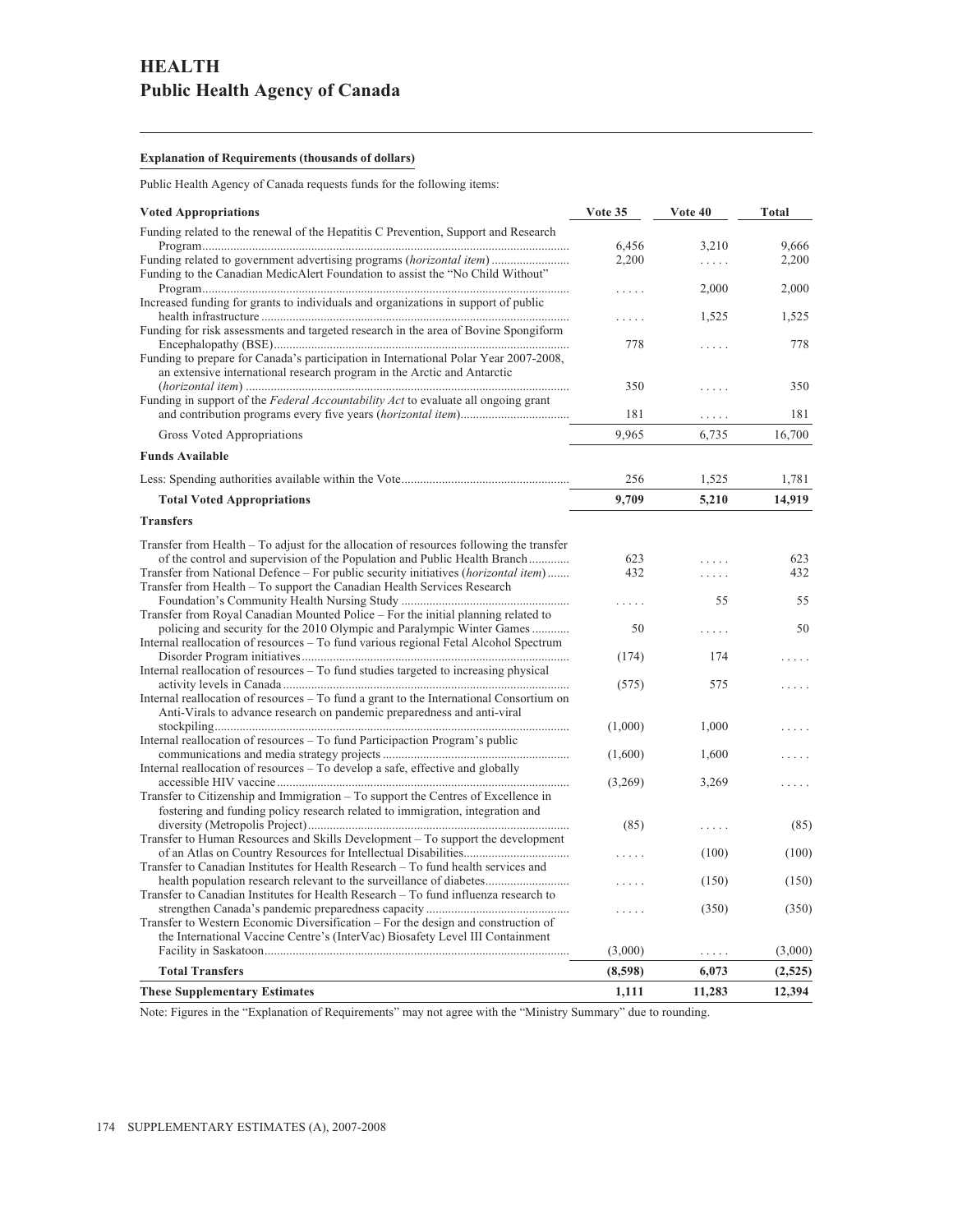## **HEALTH Public Health Agency of Canada**

#### **Explanation of Funds Available (dollars)**

**Vote 35**: \$256,476 in total authorities is available within the Vote due to the realignment of resources between other operating and personnel costs.

**Vote 40**: \$1,525,000 in total authorities is available within the Vote due to a reduced requirement for the grant entitled "Grants to persons and agencies to support health promotion projects in the areas of community health, resource development, training and skill development and research".

| <b>Transfer Payments (dollars)</b>                                                                                                                                                                           | <b>Voted</b>           | <b>Statutory</b> |
|--------------------------------------------------------------------------------------------------------------------------------------------------------------------------------------------------------------|------------------------|------------------|
| <b>Grants</b>                                                                                                                                                                                                |                        |                  |
| <b>Health Promotion</b>                                                                                                                                                                                      | 2,000,000              |                  |
| Disease Prevention and Control<br>Grants to persons and agencies to support health promotion projects in the areas of<br>community health, resource development, training and skill development and research | 1,355,000              |                  |
| Grants to individuals and organizations in support of public health infrastructure                                                                                                                           | 2,525,000              |                  |
|                                                                                                                                                                                                              | 3,880,000              |                  |
| <b>Total Grants</b>                                                                                                                                                                                          | 5,880,000              |                  |
| <b>Contributions</b>                                                                                                                                                                                         |                        |                  |
| <b>Health Promotion</b>                                                                                                                                                                                      |                        |                  |
| Contributions to persons and agencies to support health promotion projects in the areas of<br>community health, resource development, training and skill development and research                            | 2,099,201              |                  |
| Disease Prevention and Control                                                                                                                                                                               |                        |                  |
| Contributions to persons and agencies to support health promotion projects in the areas of                                                                                                                   |                        |                  |
| community health, resource development, training and skill development and research                                                                                                                          | 1,505,000<br>3,269,000 |                  |
|                                                                                                                                                                                                              | 4,774,000              |                  |
| Strengthen Public Health Capacity                                                                                                                                                                            |                        |                  |
| Contributions to universities and public health organizations to create public health                                                                                                                        | 55,000                 |                  |
| <b>Total Contributions</b>                                                                                                                                                                                   | 6,928,201              |                  |
| <b>Total Gross Transfer Payments</b>                                                                                                                                                                         | 12,808,201             |                  |
|                                                                                                                                                                                                              | 1,525,000              |                  |
| <b>Net Transfer Payments</b>                                                                                                                                                                                 | 11,283,201             | .                |
|                                                                                                                                                                                                              |                        |                  |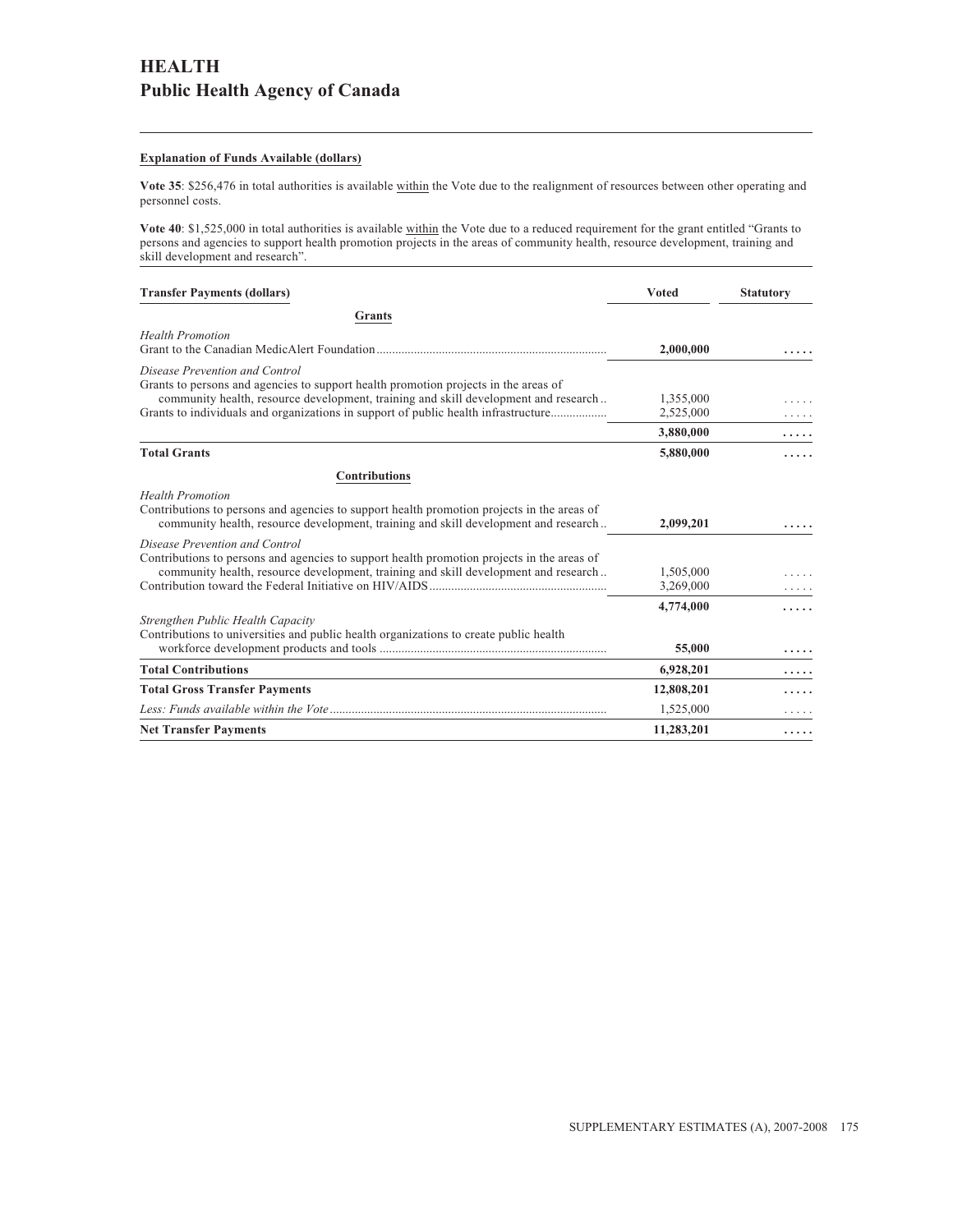## **HUMAN RESOURCES AND SKILLS DEVELOPMENT**

## **Ministry Summary**

|     |                                                                                                                    |               | These Supplementary Estimates |                       |                        |
|-----|--------------------------------------------------------------------------------------------------------------------|---------------|-------------------------------|-----------------------|------------------------|
|     |                                                                                                                    | Authorities   |                               | <b>Adjustments to</b> | <b>Total Estimates</b> |
|     | Vote (dollars)                                                                                                     | to date       | <b>Transfers</b>              | <b>Appropriations</b> | to date                |
|     |                                                                                                                    |               |                               |                       |                        |
|     | Department                                                                                                         |               |                               |                       |                        |
| 1a  | Operating expenditures and authority to make                                                                       |               |                               |                       |                        |
|     | recoverable expenditures on behalf of the Canada                                                                   |               |                               |                       |                        |
|     | Pension Plan and the Employment Insurance Account                                                                  |               |                               |                       |                        |
|     | and, pursuant to paragraph $29.1(2)(a)$ of the <i>Financial</i><br>Administration Act, authority to spend revenues |               |                               |                       |                        |
|     | received in the fiscal year arising from the provision<br>of Public Access Programs Sector services to offset      |               |                               |                       |                        |
|     | related expenditures incurred in the fiscal year, and<br>the payment to each member of the Queen's Privy           |               |                               |                       |                        |
|     | Council for Canada who is a Minister without                                                                       |               |                               |                       |                        |
|     | Portfolio or a Minister of State who does not preside                                                              |               |                               |                       |                        |
|     | over a Ministry of State of a salary not to exceed the                                                             |               |                               |                       |                        |
|     | salary paid to Ministers of State who preside over                                                                 |               |                               |                       |                        |
|     | Ministries of State under the Salaries Act, as adjusted<br>pursuant to the Parliament of Canada Act and pro rata   |               |                               |                       |                        |
|     | for any period of less than a year $-$ To authorize the                                                            |               |                               |                       |                        |
|     | transfer of \$16,138,000 from Public Works and                                                                     |               |                               |                       |                        |
|     | Government Services Vote 1, Appropriation Act                                                                      |               |                               |                       |                        |
|     | No. 2, 2007-2008 for the purposes of this Vote                                                                     | 2,508,879,000 | (21,000,555)                  | $\mathbf{1}$          | 2,487,878,446          |
| 5a  | The grants listed in the Estimates and contributions –                                                             |               |                               |                       |                        |
|     | To authorize the transfer of \$36,777,706 from Human                                                               |               |                               |                       |                        |
|     | Resources and Skills Development Vote 1, and                                                                       |               |                               |                       |                        |
|     | \$100,000 from Health Vote 40, Appropriation Act                                                                   |               |                               |                       |                        |
|     | No. 2, 2007-2008 for the purposes of this Vote and to                                                              | 1,155,792,000 | 33,877,706                    | 51, 131, 433          | 1,240,801,139          |
| (S) | Minister of Human Resources and Social                                                                             |               |                               |                       |                        |
|     | Development – Salary and motor car allowance                                                                       | 74,522        |                               |                       | 74,522                 |
| (S) | Minister of Labour and Minister of the Economic                                                                    |               |                               |                       |                        |
|     | Development Agency of Canada for the Regions of                                                                    |               |                               |                       |                        |
|     |                                                                                                                    | 74,522        |                               |                       | 74,522                 |
| (S) |                                                                                                                    |               |                               |                       | 24,093,000,000         |
| (S) | Guaranteed Income Supplement Payments                                                                              | 7,413,000,000 |                               |                       | 7,413,000,000          |
| (S) |                                                                                                                    | 553,000,000   |                               |                       | 553,000,000            |
| (S) | Payments related to the direct financing arrangement                                                               |               |                               |                       |                        |
|     | under the Canada Student Financial Assistance Act                                                                  | 366,419,000   |                               |                       | 366,419,000            |
| (S) | The provision of funds for interest payments to                                                                    |               |                               |                       |                        |
|     | lending institutions under the Canada Student Loans                                                                |               |                               |                       |                        |
|     |                                                                                                                    | 48,000        |                               |                       | 48,000                 |
| (S) | The provision of funds for liabilities including<br>liabilities in the form of guaranteed loans under the          |               |                               |                       |                        |
|     |                                                                                                                    | 8,157,000     |                               |                       | 8,157,000              |
| (S) | The provision of funds for interest and other                                                                      |               |                               |                       |                        |
|     | payments to lending institutions and liabilities under                                                             |               |                               |                       |                        |
|     | the Canada Student Financial Assistance Act                                                                        | 52,867,000    | .                             | .                     | 52,867,000             |
| (S) | Canada Study Grants to qualifying full and part-time                                                               |               |                               |                       |                        |
|     | students pursuant to the Canada Student Financial                                                                  |               |                               |                       |                        |
|     |                                                                                                                    | 136, 133, 000 | .                             | .                     | 136, 133, 000          |
| (S) | Supplementary Retirement Benefits - Annuities                                                                      |               |                               |                       |                        |
|     |                                                                                                                    | 35,000        |                               |                       | 35,000                 |
| (S) |                                                                                                                    | 2,460,000,000 |                               |                       | 2,460,000,000          |
| (S) | Civil Service Insurance Actuarial liability adjustments                                                            | 145,000       |                               | .                     | 145,000                |
| (S) | Payments of compensation respecting government                                                                     |               |                               |                       |                        |
|     |                                                                                                                    | 59,000,000    | .                             | .                     | 59,000,000             |

Note: Order in Council P.C. 2005-1637 transferred the activities related to the Public Access Programs Sector, from the Department of Public Works and Government Services to the Department of Human Resources and Skills Development  $(\overline{$}16,138,000)$ .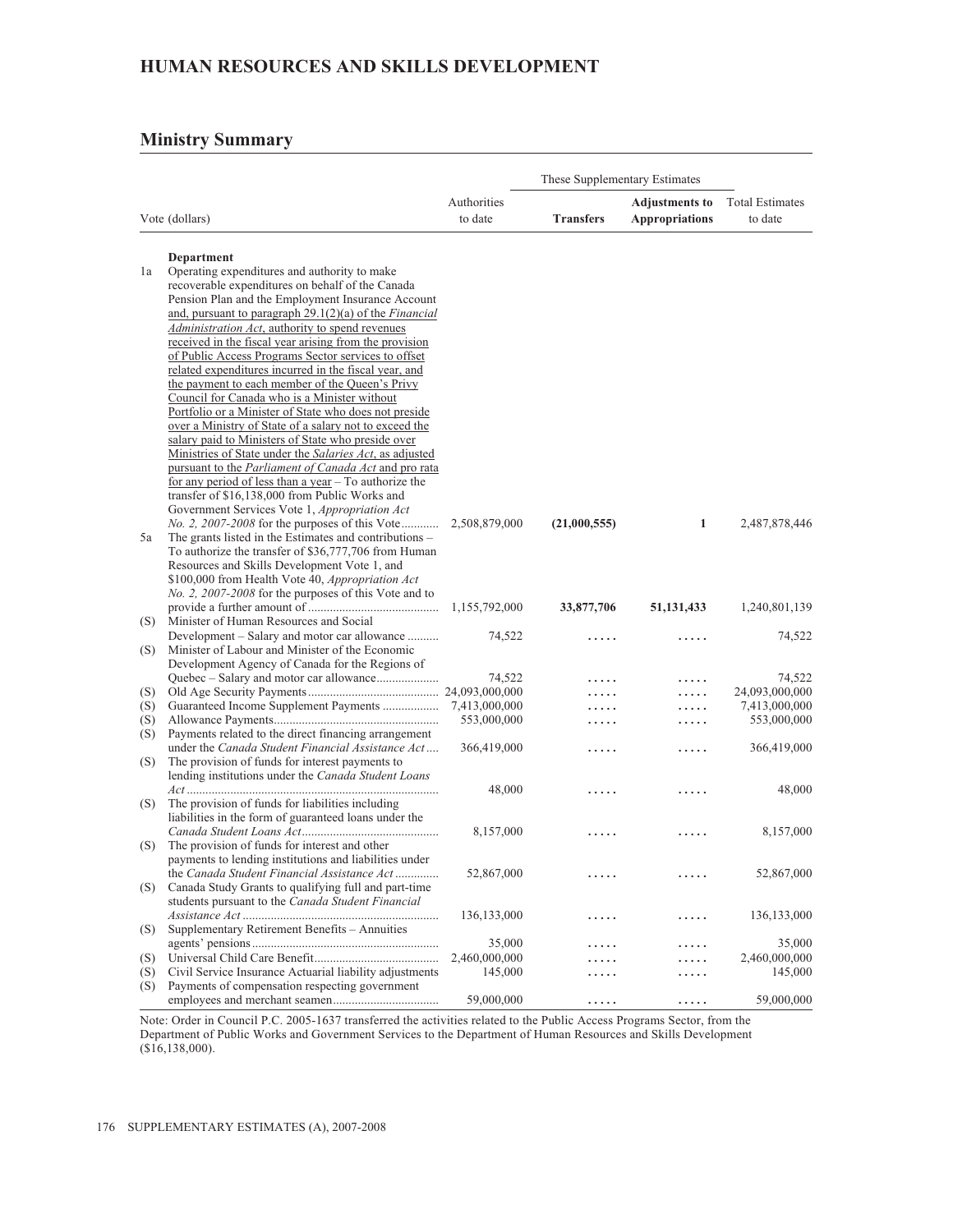## **HUMAN RESOURCES AND SKILLS DEVELOPMENT**

## **Ministry Summary**

|           |                                                                                                                                                                                                                                                                                                                                                                                                                                                                                                                                                                 |                            | These Supplementary Estimates |                                                |                                   |
|-----------|-----------------------------------------------------------------------------------------------------------------------------------------------------------------------------------------------------------------------------------------------------------------------------------------------------------------------------------------------------------------------------------------------------------------------------------------------------------------------------------------------------------------------------------------------------------------|----------------------------|-------------------------------|------------------------------------------------|-----------------------------------|
|           | Vote (dollars)                                                                                                                                                                                                                                                                                                                                                                                                                                                                                                                                                  | Authorities<br>to date     | <b>Transfers</b>              | <b>Adjustments to</b><br><b>Appropriations</b> | <b>Total Estimates</b><br>to date |
| (S)       | Canada Learning Bond payments to Registered<br>Education Savings Plans (RESPs) trustees on behalf<br>of RESP beneficiaries to support access to<br>post-secondary education for children from                                                                                                                                                                                                                                                                                                                                                                   |                            |                               |                                                |                                   |
| (S)       | Canada Education Savings grant payments to<br>Registered Educations Savings Plans (RESPs)<br>trustees on behalf of RESP beneficiaries to encourage<br>Canadians to save for post-secondary education for                                                                                                                                                                                                                                                                                                                                                        | 25,000,000                 |                               |                                                | 25,000,000                        |
| (S)       |                                                                                                                                                                                                                                                                                                                                                                                                                                                                                                                                                                 | 540,000,000<br>233,672,000 | .                             | .                                              | 540,000,000<br>233,672,000        |
|           |                                                                                                                                                                                                                                                                                                                                                                                                                                                                                                                                                                 |                            | 12,877,151                    | 51, 131, 434                                   | 39,669,304,629                    |
| (S)       | Loans disbursed under the Canada Student Financial                                                                                                                                                                                                                                                                                                                                                                                                                                                                                                              | 855,695,000                |                               |                                                | 855,695,000                       |
|           |                                                                                                                                                                                                                                                                                                                                                                                                                                                                                                                                                                 | 855,695,000                | .                             | .                                              | 855,695,000                       |
|           |                                                                                                                                                                                                                                                                                                                                                                                                                                                                                                                                                                 |                            | 12,877,151                    | 51, 131, 434                                   | 40,524,999,629                    |
|           | <b>Canada Industrial Relations Board</b>                                                                                                                                                                                                                                                                                                                                                                                                                                                                                                                        |                            |                               |                                                |                                   |
| 10        |                                                                                                                                                                                                                                                                                                                                                                                                                                                                                                                                                                 | 10,887,000                 |                               |                                                | 10,887,000                        |
| (S)       |                                                                                                                                                                                                                                                                                                                                                                                                                                                                                                                                                                 | 1,550,000                  |                               |                                                | 1,550,000                         |
|           | <b>Canada Mortgage and Housing Corporation</b>                                                                                                                                                                                                                                                                                                                                                                                                                                                                                                                  | 12,437,000                 | .                             |                                                | 12,437,000                        |
|           | 15a To reimburse Canada Mortgage and Housing<br>Corporation for the amounts of loans forgiven, grants,<br>contributions and expenditures made, and losses,<br>costs and expenses incurred under the provisions of<br>the National Housing Act or in respect of the exercise<br>of powers or the carrying out of duties or functions<br>conferred on the Corporation pursuant to the authority<br>of any Act of Parliament of Canada other than the<br><i>National Housing Act</i> , in accordance with the<br>Corporation's authority under the Canada Mortgage | 1,985,382,000              |                               | 222,730,000                                    | 2,208,112,000                     |
| (S)       |                                                                                                                                                                                                                                                                                                                                                                                                                                                                                                                                                                 |                            |                               | 141,000                                        | 141,000                           |
|           |                                                                                                                                                                                                                                                                                                                                                                                                                                                                                                                                                                 | 1,985,382,000              | .                             | 222,871,000                                    | 2,208,253,000                     |
| (S)       | Advances under the National Housing Act                                                                                                                                                                                                                                                                                                                                                                                                                                                                                                                         | (258, 431, 000)            | .                             |                                                | (258, 431, 000)                   |
|           |                                                                                                                                                                                                                                                                                                                                                                                                                                                                                                                                                                 | (258, 431, 000)            | .                             | .                                              | (258, 431, 000)                   |
|           |                                                                                                                                                                                                                                                                                                                                                                                                                                                                                                                                                                 | 1,726,951,000              |                               | 222,871,000                                    | 1,949,822,000                     |
|           | <b>Canadian Artists and Producers Professional</b>                                                                                                                                                                                                                                                                                                                                                                                                                                                                                                              |                            |                               |                                                |                                   |
| 20        | <b>Relations Tribunal</b>                                                                                                                                                                                                                                                                                                                                                                                                                                                                                                                                       | 1,770,000                  |                               |                                                | 1,770,000                         |
| (S)       |                                                                                                                                                                                                                                                                                                                                                                                                                                                                                                                                                                 | 170,000                    |                               | .                                              | 170,000                           |
|           |                                                                                                                                                                                                                                                                                                                                                                                                                                                                                                                                                                 | 1,940,000                  | .                             | .                                              | 1,940,000                         |
|           | <b>Canadian Centre for Occupational Health and</b><br><b>Safety</b>                                                                                                                                                                                                                                                                                                                                                                                                                                                                                             |                            |                               |                                                |                                   |
| 25<br>(S) |                                                                                                                                                                                                                                                                                                                                                                                                                                                                                                                                                                 | 3,560,000<br>1,068,000     |                               |                                                | 3,560,000<br>1,068,000            |
|           |                                                                                                                                                                                                                                                                                                                                                                                                                                                                                                                                                                 | 4,628,000                  | .                             | .                                              | 4,628,000                         |
|           |                                                                                                                                                                                                                                                                                                                                                                                                                                                                                                                                                                 |                            | 12,877,151                    | 274,002,434                                    | 42,493,826,629                    |

<u> 1980 - Johann Barbara, martxa alemaniar amerikan basar da a</u>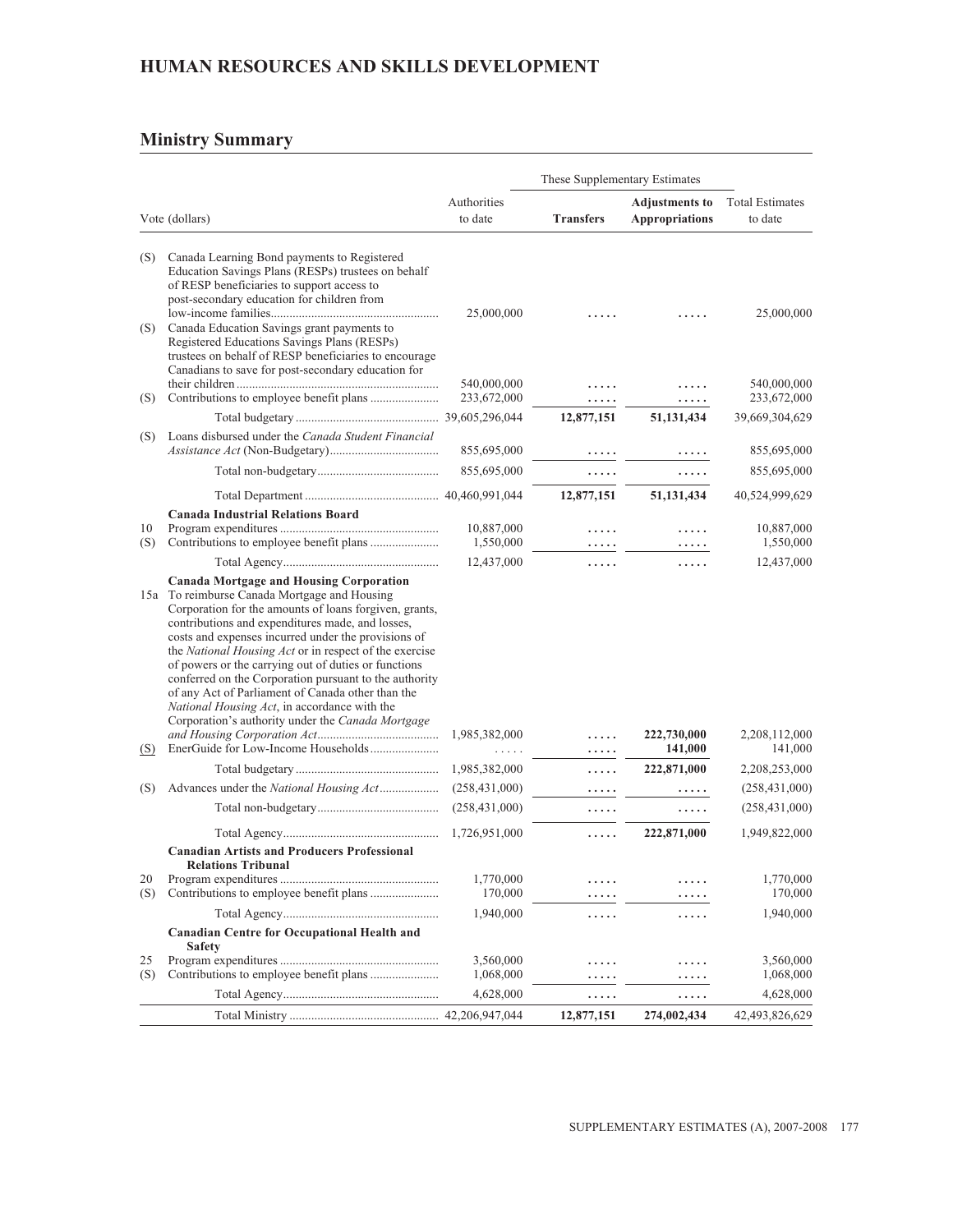# **HUMAN RESOURCES AND SKILLS DEVELOPMENT Department**

## **Explanation of Requirements (thousands of dollars)**

Human Resources and Skills Development requests funds for the following items:

| <b>Voted Appropriations</b>                                                                                                                                                                                                                       | Vote 1   | Vote 5             | <b>Total</b> |
|---------------------------------------------------------------------------------------------------------------------------------------------------------------------------------------------------------------------------------------------------|----------|--------------------|--------------|
| Funding for Canada Summer Jobs 2007 to provide students with skills and work<br>experiences to help them make an effective transition to the labour market (Youth                                                                                 |          |                    |              |
|                                                                                                                                                                                                                                                   | 705      | 44,300             | 45,005       |
| Funding for the National Homelessness Initiative to provide shelters, transition,<br>supportive housing and related support services in communities across Canada<br>Funding to help employers meet immediate skills shortages and strengthen the | .        | 25,069             | 25,069       |
| integrity of the work permit system through improvements to the Temporary                                                                                                                                                                         | 15,907   |                    | 15,907       |
| Funding related to government advertising programs (horizontal item)                                                                                                                                                                              | 14,135   | .                  | 14,135       |
| Funding to provide capital assistance for community buildings and for equipment and<br>furnishings related to programs for seniors and to support educational<br>programming to reduce elder abuse and fraud (New Horizons for Seniors            |          |                    |              |
|                                                                                                                                                                                                                                                   | 1,318    | 6,920              | 8,238        |
| Funding for the Cree Regional Authority to respect the Government of Canada's                                                                                                                                                                     |          |                    |              |
| obligations under Section 28 of the James Bay and Northern Quebec Agreement                                                                                                                                                                       |          |                    |              |
| relating to job placement, recruitment services and other training programs<br>Funding for the ecoAUTO Rebate Program which encourages Canadians to buy                                                                                           | .        | 7,200              | 7,200        |
|                                                                                                                                                                                                                                                   | 6,347    | .                  | 6,347        |
| Funding to expand and extend the Aboriginal Skills and Employment Partnership<br>program that provides training, skills development and employment opportunities                                                                                  | 529      | 4,420              | 4,949        |
| Funding to establish and support the operations of the Foreign Credentials Referral<br>Office to help internationally trained and educated individuals receive information                                                                        |          |                    |              |
| to apply their skills and credentials in the Canadian labour market (horizontal                                                                                                                                                                   |          |                    |              |
|                                                                                                                                                                                                                                                   | 4,194    | .                  | 4,194        |
| Funding for legal and income tax debt set-off activities, including Collection                                                                                                                                                                    | 1,017    | .                  | 1,017        |
| Funding for activities that are essential to the continued implementation of the <i>Public</i><br>Funding in support of the Federal Accountability Act to evaluate all ongoing grant                                                              | 908      | .                  | 908          |
| Funding to establish a Forestry Sector Council to identify and address human                                                                                                                                                                      | 405      | .                  | 405          |
| resources and workplace skills development issues in the forestry industry<br>Funding for implementation of the action plan to strengthen Canada's regulatory                                                                                     | 306      | .                  | 306          |
| system and establish a Centre of Regulatory Expertise within the Treasury Board                                                                                                                                                                   | 59       | .                  | 59           |
| Gross Voted Appropriations                                                                                                                                                                                                                        | 45,830   | 87,909             | 133,739      |
| <b>Funds Available</b>                                                                                                                                                                                                                            |          |                    |              |
|                                                                                                                                                                                                                                                   | 45,830   |                    | 45,830       |
|                                                                                                                                                                                                                                                   | $\ldots$ | $\ldots$<br>36,778 | 36,778       |
| Total Funds Available                                                                                                                                                                                                                             | 45,830   | 36,778             | 82,608       |
| <b>Total Voted Appropriations</b>                                                                                                                                                                                                                 | .        | 51,131             | 51,131       |
| <b>Transfers</b>                                                                                                                                                                                                                                  |          |                    |              |
| Transfer from Public Works and Government Services – For accommodation costs.                                                                                                                                                                     |          |                    |              |
| programs and activities related to the Public Access Programs Sector<br>Transfer from the Public Health Agency of Canada – To support the development of                                                                                          | 16,138   |                    | 16,138       |
| Internal reallocation of resources – Due to a technical adjustment to reduce the                                                                                                                                                                  | .        | 100                | 100          |
|                                                                                                                                                                                                                                                   | (36,778) | 36,778             |              |
| Transfer to Finance – For government advertising programs (horizontal item)<br>Transfer to Citizenship and Immigration – To support the Centres of Excellence in<br>fostering and funding policy research related to immigration, integration and | (72)     | .                  | (72)         |
|                                                                                                                                                                                                                                                   | (85)     |                    | (85)         |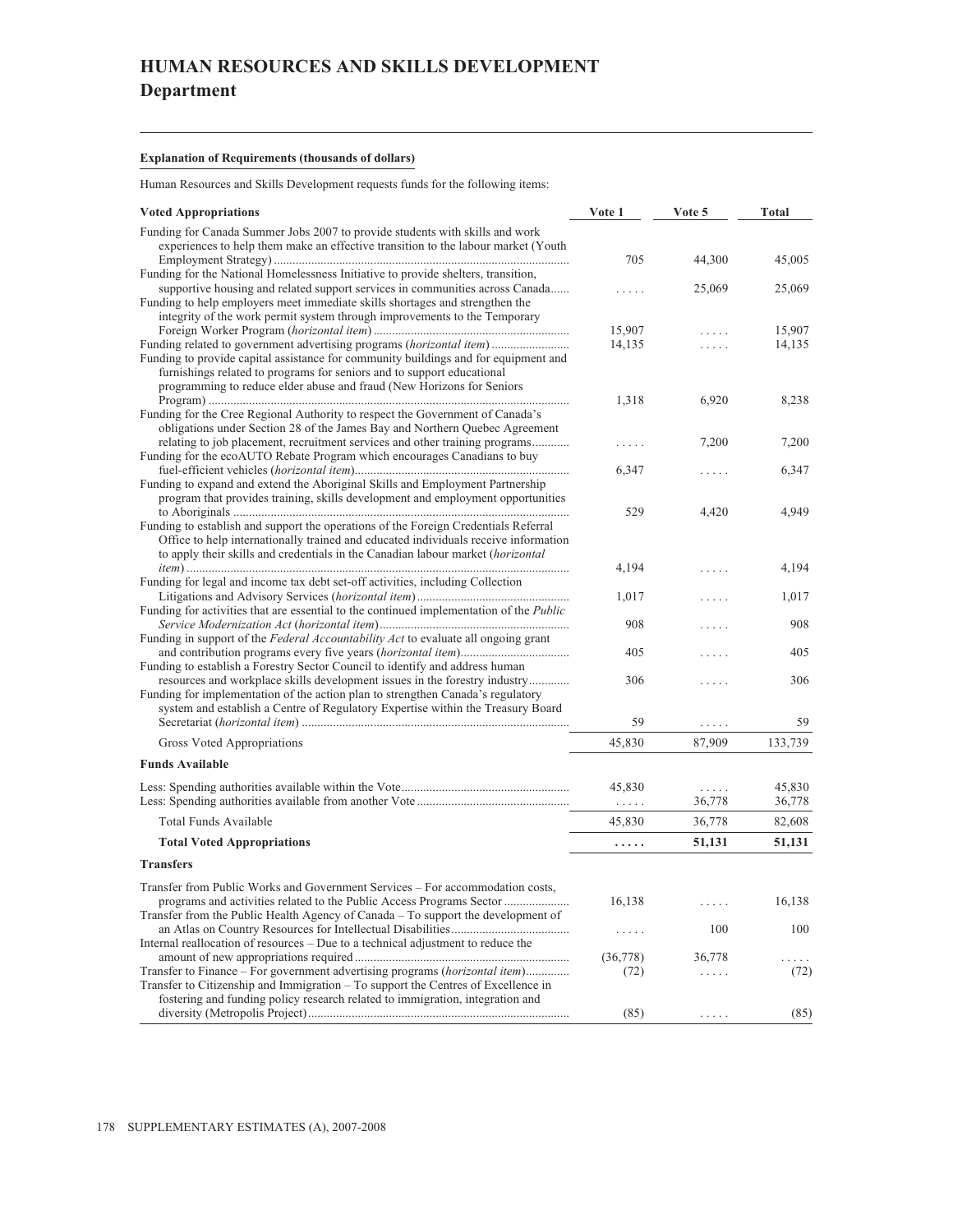# **HUMAN RESOURCES AND SKILLS DEVELOPMENT Department**

#### **Explanation of Requirements (thousands of dollars)**

| <b>Transfers</b>                                                                                                                                               | Vote 1   | Vote 5  | Total   |
|----------------------------------------------------------------------------------------------------------------------------------------------------------------|----------|---------|---------|
| Transfer to Public Service Human Resources Management Agency of Canada – To<br>Transfer to Public Works and Government Services – For the Surplus Federal Real | (204)    | .       | (204)   |
|                                                                                                                                                                | .        | (3,000) | (3,000) |
| <b>Total Transfers</b>                                                                                                                                         | (21.001) | 33,878  | 12,877  |
| <b>These Supplementary Estimates</b>                                                                                                                           | (21,001) | 85,009  | 64,008  |

#### **Explanation of Funds Available (dollars)**

**Vote 1**: \$45,830,294 in total authorities is available within the Vote due to reduced operating requirements as a result of advance payments previously made under the Indian Residential Schools Settlement Agreement.

**Vote 5**: \$36,777,706 in total authorities is available from Vote 1 due to reduced operating requirements as a result of advance payments previously made under the Indian Residential Schools Settlement Agreement.

| <b>Transfer Payments (dollars)</b>                                                                                                                                                                                                                                                                                                                                                                                                                                            | <b>Voted</b> | <b>Statutory</b> |
|-------------------------------------------------------------------------------------------------------------------------------------------------------------------------------------------------------------------------------------------------------------------------------------------------------------------------------------------------------------------------------------------------------------------------------------------------------------------------------|--------------|------------------|
| Grants                                                                                                                                                                                                                                                                                                                                                                                                                                                                        |              |                  |
| Social Investment                                                                                                                                                                                                                                                                                                                                                                                                                                                             | 6,743,000    |                  |
| Housing and Homelessness<br>Grants to not-for-profit organizations, individuals, municipal governments, Band/tribal<br>councils and other Aboriginal organizations, public health and educational institutions,<br>Régies régionales, for-profit enterprises, research organizations and research institutes<br>to carry out research on homelessness to help communities better understand and more                                                                          | 1,149,487    |                  |
| <b>Total Gross Grants</b>                                                                                                                                                                                                                                                                                                                                                                                                                                                     | 7,892,487    |                  |
| <b>Contributions</b>                                                                                                                                                                                                                                                                                                                                                                                                                                                          |              |                  |
| Labour Market<br>Payments to provinces, territories, municipalities, other public bodies, organizations,<br>groups, communities, employers and individuals for the provision of training and/or<br>work experience, the mobilization of community resources, and human resource<br>planning and adjustment measures necessary for the efficient functioning of the                                                                                                            | 55,920,000   |                  |
| Social Investment                                                                                                                                                                                                                                                                                                                                                                                                                                                             |              |                  |
| Payments to non-profit organizations to develop national or provincial/territorial/regional<br>educational and awareness activities to help reduce the incidence of elder abuse and                                                                                                                                                                                                                                                                                           | 177,000      |                  |
| Payments to provinces, territories, municipalities, other public bodies, organizations,<br>groups, communities, employers and individuals for the provision of training and/or<br>work or business experience, the mobilization of community resources and human<br>resource planning and adjustment measures necessary for the social development of                                                                                                                         | 100,000      |                  |
|                                                                                                                                                                                                                                                                                                                                                                                                                                                                               | 277,000      |                  |
| Housing and Homelessness<br>Contributions to not-for-profit organizations, individuals, municipal governments,<br>Band/tribal councils and other Aboriginal organizations, public health and educational<br>institutions, Régies régionales, for-profit enterprises, research organizations and<br>research institutes to support activities to help alleviate and prevent homelessness<br>across Canada and to carry out research on homelessness to help communities better | 23,919,652   |                  |
| <b>Total Gross Contributions</b>                                                                                                                                                                                                                                                                                                                                                                                                                                              | 80,116,652   |                  |
| <b>Total Gross Transfer Payments</b>                                                                                                                                                                                                                                                                                                                                                                                                                                          | 88,009,139   |                  |
|                                                                                                                                                                                                                                                                                                                                                                                                                                                                               | 3,000,000    | .                |
| <b>Net Transfer Payments</b>                                                                                                                                                                                                                                                                                                                                                                                                                                                  | 85,009,139   |                  |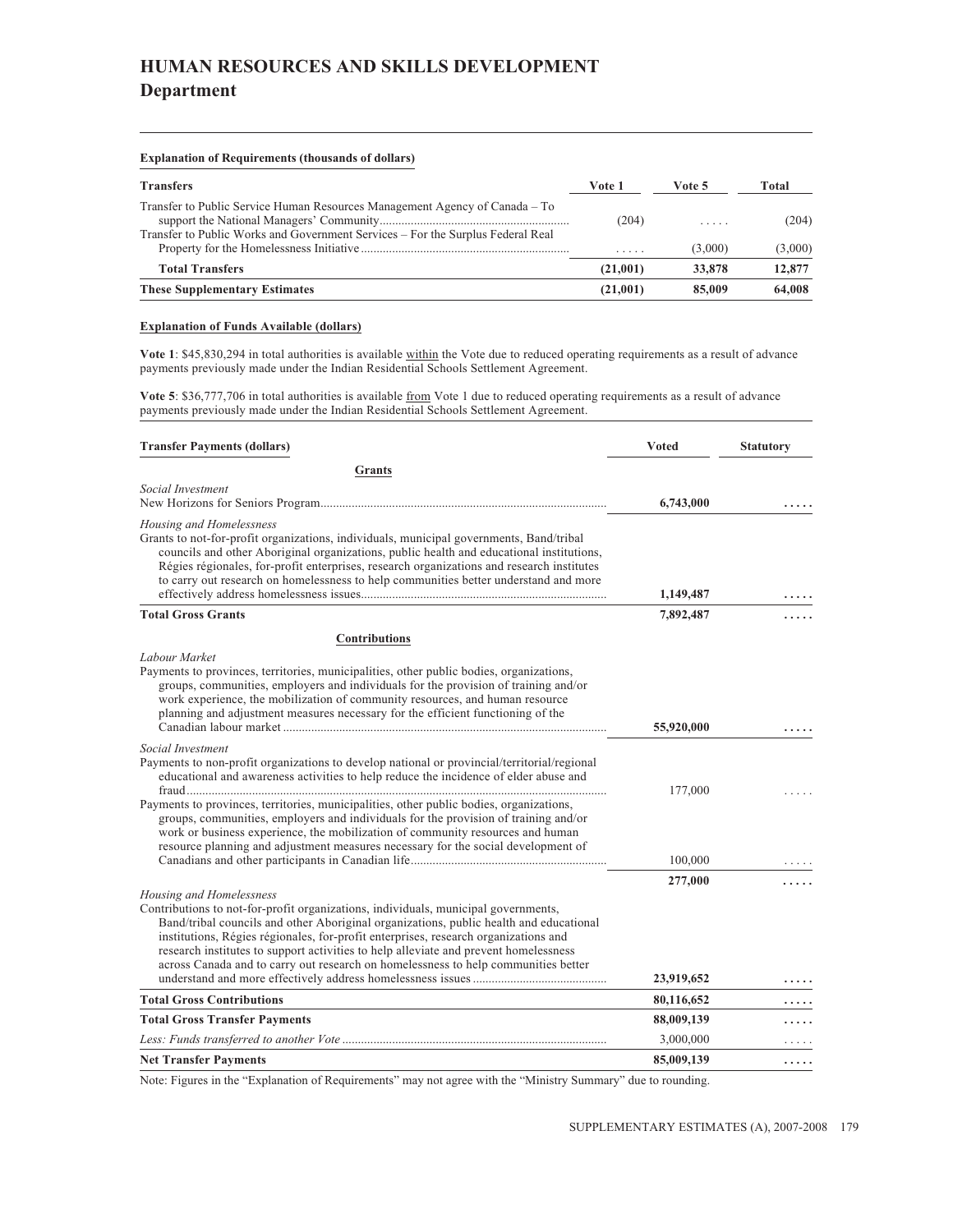# **HUMAN RESOURCES AND SKILLS DEVELOPMENT Canada Mortgage and Housing Corporation**

## **Explanation of Requirements (thousands of dollars)**

Canada Mortgage and Housing Corporation requests funds for the following items:

| <b>Voted Appropriations</b>                                                                                                                                            | Vote 15 | <b>Statutory</b> | Total   |
|------------------------------------------------------------------------------------------------------------------------------------------------------------------------|---------|------------------|---------|
| Funding to preserve and improve the quality of affordable housing for low-income<br>Canadians including seniors, persons with disabilities, victims of family violence |         |                  |         |
|                                                                                                                                                                        | 181,900 | .                | 181,900 |
| Funding to increase the supply of affordable housing for low to moderate income                                                                                        | 40,800  | .                | 40,800  |
| Funding to improve family violence shelters and prevention services (Family                                                                                            | 30      | .                | 30      |
| <b>Total Voted Appropriations</b>                                                                                                                                      | 222,730 | .                | 222,730 |
| <b>Statutory Appropriations</b>                                                                                                                                        |         |                  |         |
| Funding to provide assistance to low-income households to make their homes more                                                                                        |         | 141              | 141     |
| <b>These Supplementary Estimates</b>                                                                                                                                   | 222,730 | 141              | 222,871 |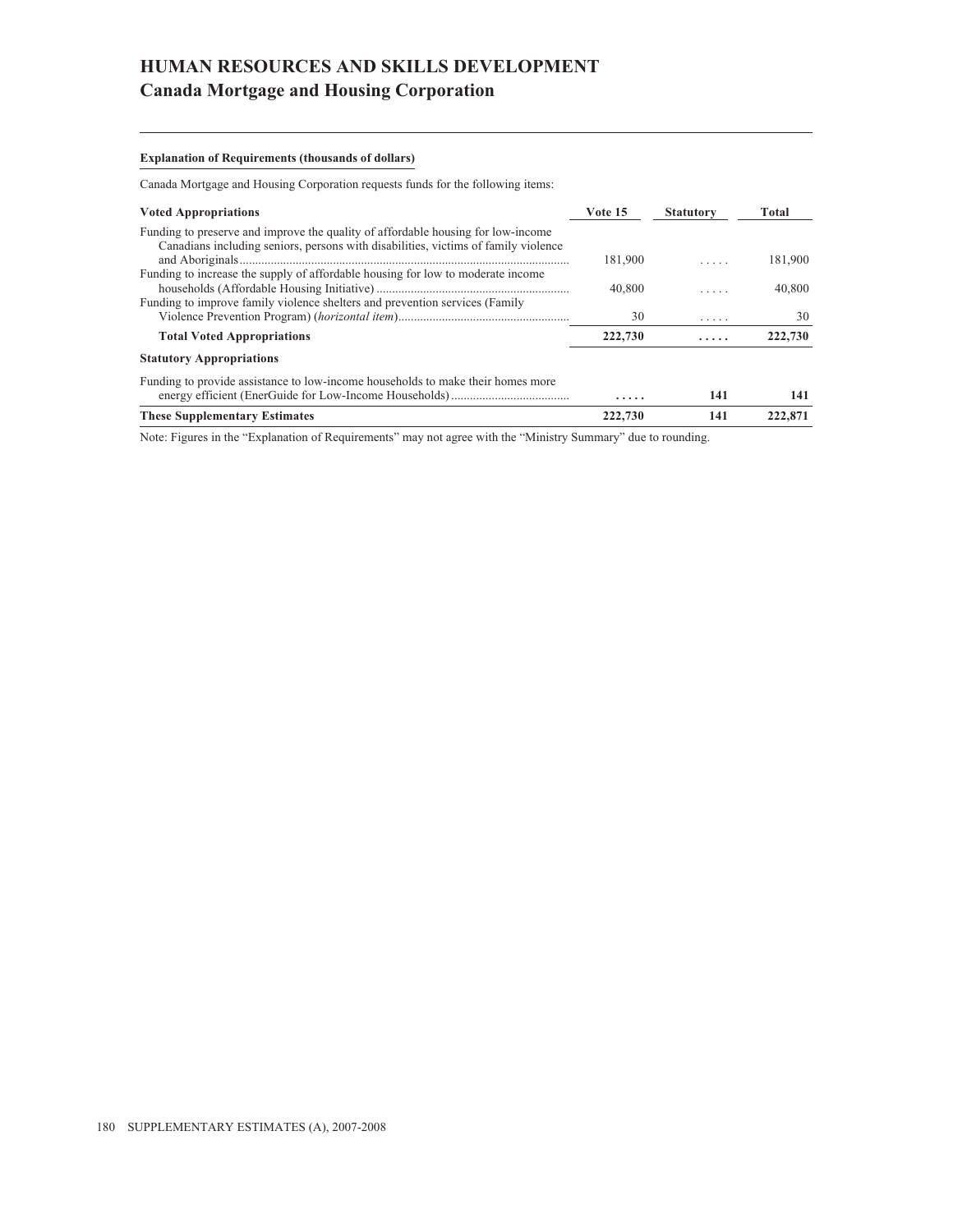## **INDIAN AFFAIRS AND NORTHERN DEVELOPMENT**

## **Ministry Summary**

|     |                                                                                                            | These Supplementary Estimates |                  |                       |                        |
|-----|------------------------------------------------------------------------------------------------------------|-------------------------------|------------------|-----------------------|------------------------|
|     |                                                                                                            | Authorities                   |                  | <b>Adjustments to</b> | <b>Total Estimates</b> |
|     | Vote (dollars)                                                                                             | to date                       | <b>Transfers</b> | <b>Appropriations</b> | to date                |
|     |                                                                                                            |                               |                  |                       |                        |
|     | Department                                                                                                 |                               |                  |                       |                        |
| 1a  | Operating expenditures, and                                                                                |                               |                  |                       |                        |
|     | $\overrightarrow{a}$ ) expenditures on works, buildings and equipment;                                     |                               |                  |                       |                        |
|     | and expenditures and recoverable expenditures in                                                           |                               |                  |                       |                        |
|     | respect of services provided and work performed on                                                         |                               |                  |                       |                        |
|     | other than federal property;<br>$(b)$ authority to provide, in respect of Indian and Inuit                 |                               |                  |                       |                        |
|     | economic development activities, for the capacity                                                          |                               |                  |                       |                        |
|     | development for Indian and Inuit and the furnishing                                                        |                               |                  |                       |                        |
|     | of materials and equipment;                                                                                |                               |                  |                       |                        |
|     | $(c)$ authority to sell electric power to private                                                          |                               |                  |                       |                        |
|     | consumers in remote locations when alternative local                                                       |                               |                  |                       |                        |
|     | sources of supply are not available, in accordance                                                         |                               |                  |                       |                        |
|     | with terms and conditions approved by the Governor                                                         |                               |                  |                       |                        |
|     | in Council; and                                                                                            |                               |                  |                       |                        |
|     | (d) the payment to each member of the Queen's Privy<br>Council for Canada who is a Minister without        |                               |                  |                       |                        |
|     | Portfolio or a Minister of State who does not preside                                                      |                               |                  |                       |                        |
|     | over a Ministry of State of a salary not to exceed the                                                     |                               |                  |                       |                        |
|     | salary paid to Ministers of State who preside over                                                         |                               |                  |                       |                        |
|     | Ministries of State under the Salaries Act, as adjusted                                                    |                               |                  |                       |                        |
|     | pursuant to the Parliament of Canada Act and pro rata                                                      |                               |                  |                       |                        |
|     | for any period of less than a year $-$ To authorize the                                                    |                               |                  |                       |                        |
|     | transfer of \$11,881,171 from Industry Vote 1,                                                             |                               |                  |                       |                        |
|     | Appropriation Act No. 2, 2007-2008 for the purposes<br>of this Vote and to provide a further amount of     | 647,484,000                   | 11,844,252       | 13,990,992            | 673,319,244            |
| 5   |                                                                                                            | 22,135,000                    | .                |                       | 22,135,000             |
|     | 10a The grants listed in the Estimates and contributions –                                                 |                               |                  |                       |                        |
|     | To authorize the transfer of \$37,250,000 from                                                             |                               |                  |                       |                        |
|     | Industry Vote 10, \$7,506,000 from Transport                                                               |                               |                  |                       |                        |
|     | Vote 55, \$1,920,615 from Canadian Heritage Vote 5,                                                        |                               |                  |                       |                        |
|     | and \$488,387 from Health Vote 5, Appropriation Act                                                        |                               |                  |                       |                        |
|     | No. 2, 2007-2008 for the purposes of this Vote and to                                                      |                               |                  |                       |                        |
|     | 15a Payments to Canada Post Corporation pursuant to an                                                     | 5,308,772,900                 | 47,028,002       | 105,212,430           | 5,461,013,332          |
|     | agreement between the Department of Indian Affairs                                                         |                               |                  |                       |                        |
|     | and Northern Development and Canada Post                                                                   |                               |                  |                       |                        |
|     | Corporation for the purpose of providing Northern                                                          |                               |                  |                       |                        |
|     |                                                                                                            | 27,600,000                    |                  | 20,000,000            | 47,600,000             |
|     | 20a Office of the Federal Interlocutor for Métis and                                                       |                               |                  |                       |                        |
|     | $non-Status$ Indians $- Operating$ expenditures $-To$<br>authorize the transfer of \$242,105 from Canadian |                               |                  |                       |                        |
|     | Heritage Vote 1, Appropriation Act No. 2, 2007-2008                                                        |                               |                  |                       |                        |
|     |                                                                                                            | 9,336,000                     | 242,105          | 1                     | 9,578,106              |
|     | 25a Office of the Federal Interlocutor for Métis and                                                       |                               |                  |                       |                        |
|     | non-Status Indians – Contributions – To authorize the                                                      |                               |                  |                       |                        |
|     | transfer of \$4,934,750 from Canadian Heritage                                                             |                               |                  |                       |                        |
|     | Vote 5, Appropriation Act No. 2, 2007-2008 for the                                                         |                               |                  |                       |                        |
|     | Minister of Indian Affairs and Northern                                                                    | 23,599,000                    | 4,934,750        | 1                     | 28, 533, 751           |
| (S) | Development – Salary and motor car allowance                                                               | 74,522                        |                  |                       | 74,522                 |
| (S) | Grassy Narrows and Islington Bands Mercury                                                                 |                               |                  |                       |                        |
|     |                                                                                                            | 15,000                        |                  | .                     | 15,000                 |

Note: Order in Council P.C. 2006-1351 transfers the control and supervision of the Aboriginal Business Canada from the Department of Industry to the Department of Indian Affairs and Northern Development, effective December 1, 2006 (\$49,131,171).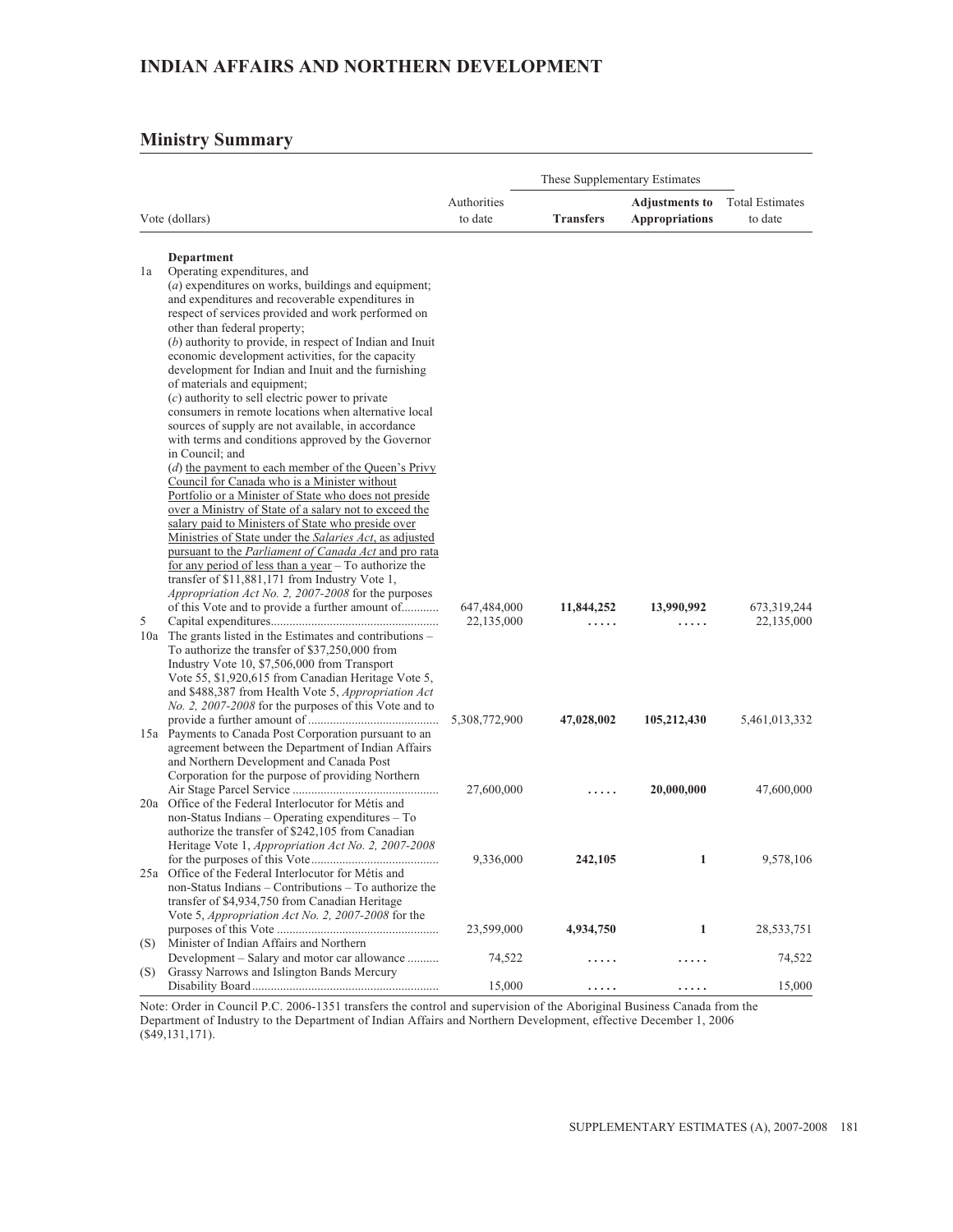## **INDIAN AFFAIRS AND NORTHERN DEVELOPMENT**

## **Ministry Summary**

|                   |                                                                                                                                                                                                                                               | These Supplementary Estimates |                  |                                                |                                   |
|-------------------|-----------------------------------------------------------------------------------------------------------------------------------------------------------------------------------------------------------------------------------------------|-------------------------------|------------------|------------------------------------------------|-----------------------------------|
| Vote (dollars)    |                                                                                                                                                                                                                                               | Authorities<br>to date        | <b>Transfers</b> | <b>Adjustments to</b><br><b>Appropriations</b> | <b>Total Estimates</b><br>to date |
|                   |                                                                                                                                                                                                                                               |                               |                  |                                                |                                   |
| (S)<br>(S)<br>(S) | Liabilities in respect of loan guarantees made to<br>Indians for Housing and Economic Development<br>Grants to Aboriginal organizations designated to                                                                                         | 2,000,000<br>1,400,000        |                  | $\cdots$                                       | 2,000,000<br>1,400,000            |
| (S)               | receive claim settlement payments pursuant to<br>Comprehensive Land Claim Settlement Acts<br>Grant to the Nunatsiavut Government for the<br>implementation of the Labrador Inuit Land Claims<br>Agreement pursuant to the Labrador Inuit Land | 110,040,000                   | .                | .                                              | 110,040,000                       |
| (S)               | Payments to comprehensive claim beneficiaries in                                                                                                                                                                                              | 17,987,000                    | .                | .                                              | 17,987,000                        |
| (S)<br>(S)        | Grants to Aboriginal organizations designated to<br>receive claim settlement payments pursuant to                                                                                                                                             | 1,472,000<br>60,252,000       |                  |                                                | 1,472,000<br>60,252,000           |
|                   | Comprehensive Land Claim Settlement Acts                                                                                                                                                                                                      |                               | .                | 6,088,888                                      | 6,088,888                         |
|                   |                                                                                                                                                                                                                                               | 6,232,167,422                 | 64,049,109       | 145,292,312                                    | 6,441,508,843                     |
|                   | L35 Loans to First Nations in British Columbia for the<br>purpose of supporting their participation in the British                                                                                                                            | 39,103,000                    | .                | .                                              | 39,103,000                        |
|                   |                                                                                                                                                                                                                                               | 35,400,000                    | .                |                                                | 35,400,000                        |
|                   |                                                                                                                                                                                                                                               | 74,503,000                    | .                | .                                              | 74,503,000                        |
|                   |                                                                                                                                                                                                                                               | 6,306,670,422                 | 64,049,109       | 145,292,312                                    | 6,516,011,843                     |
| 40<br>(S)         | <b>Canadian Polar Commission</b>                                                                                                                                                                                                              | 913,000<br>71,000             | .<br>.           | .                                              | 913,000<br>71,000                 |
|                   |                                                                                                                                                                                                                                               | 984,000                       | .                | .                                              | 984,000                           |
| 45                | <b>First Nations Statistical Institute</b><br>Payments to the First Nations Statistical Institute for                                                                                                                                         | 4,888,000                     | .                | .                                              | 4,888,000                         |
|                   |                                                                                                                                                                                                                                               | 4,888,000                     | .                | .                                              | 4,888,000                         |
| 50<br>(S)         | <b>Indian Specific Claims Commission</b>                                                                                                                                                                                                      | 6,136,000<br>597,000          | .<br>.           | .<br>.                                         | 6,136,000<br>597,000              |
|                   |                                                                                                                                                                                                                                               | 6,733,000                     | .                | .                                              | 6,733,000                         |
|                   | <b>Office of Indian Residential Schools Resolution of</b><br>Canada                                                                                                                                                                           |                               |                  |                                                |                                   |
| 60a               |                                                                                                                                                                                                                                               | 452,923,000<br>134,000,000    | .<br>.           | 589,000<br>25,000,000                          | 453,512,000<br>159,000,000        |
| (S)               |                                                                                                                                                                                                                                               | 9,770,000                     | .                | .                                              | 9,770,000                         |
|                   |                                                                                                                                                                                                                                               | 596,693,000                   | .                | 25,589,000                                     | 622,282,000                       |
|                   |                                                                                                                                                                                                                                               | 6,915,968,422                 | 64,049,109       | 170,881,312                                    | 7,150,898,843                     |

<u> 1989 - Johann Barbara, martxa alemaniar a</u>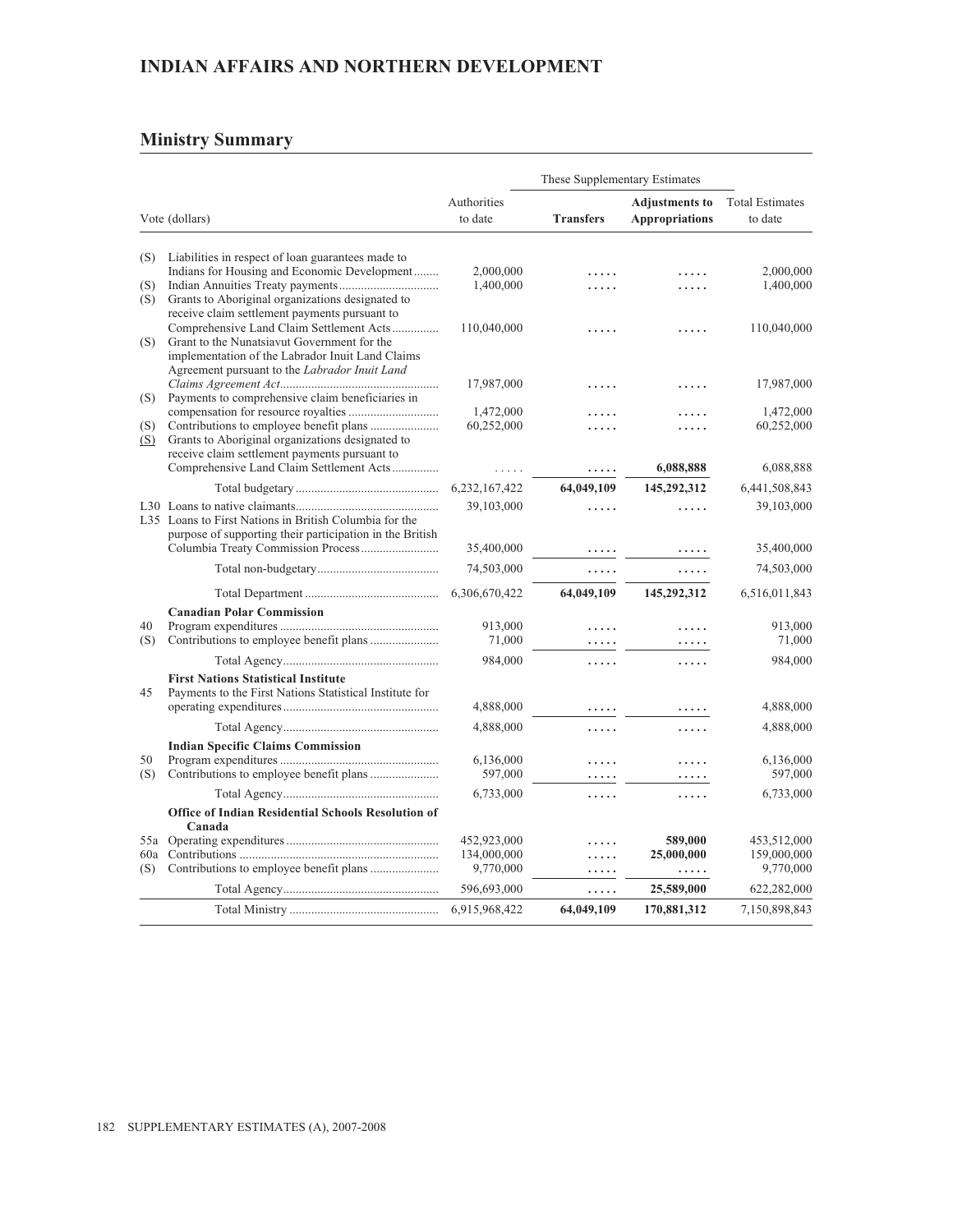# **INDIAN AFFAIRS AND NORTHERN DEVELOPMENT Department**

#### **Explanation of Requirements (thousands of dollars)**

Indian Affairs and Northern Development requests funds for the following items:

| <b>Voted Appropriations</b>                                                                                                          | Vote 1         | Vote 10 | Vote 15                            | <b>Total</b>   |
|--------------------------------------------------------------------------------------------------------------------------------------|----------------|---------|------------------------------------|----------------|
| Funding to fulfill the obligations set out in the Nunavik Inuit Land                                                                 |                |         |                                    |                |
|                                                                                                                                      | 163            | 24,731  | .                                  | 24,894         |
| Funding to address increased costs of the Northern Air Stage Food                                                                    |                |         |                                    |                |
|                                                                                                                                      | .              | .       | 20,000                             | 20,000         |
| Funding to prepare for Canada's participation in International Polar                                                                 |                |         |                                    |                |
| Year 2007-2008, an extensive international research program in                                                                       |                |         |                                    | 15,743         |
| Funding to support prevention and protection services for families                                                                   | 7,911          | 7,832   | $\sim$ $\sim$ $\sim$ $\sim$ $\sim$ |                |
| and children on reserves through the First Nations Child and                                                                         |                |         |                                    |                |
|                                                                                                                                      | 174            | 15,100  | .                                  | 15,274         |
| Funding related to the assessment, management and remediation of                                                                     |                |         |                                    |                |
|                                                                                                                                      | .              | 12,510  | .                                  | 12,510         |
| Funding for First Nations SchoolNet to continue providing First                                                                      |                |         |                                    |                |
| Nation schools with internet access and technical support to                                                                         |                |         |                                    |                |
| pursue opportunities for learning and skills development within                                                                      |                |         |                                    |                |
|                                                                                                                                      | 793            | 8,300   | .                                  | 9,093          |
| Funding to improve family violence shelters and prevention services                                                                  | 650            |         |                                    |                |
| (Family Violence Prevention Program) ( <i>horizontal item</i> )<br>Funding for the Cree Regional Authority to respect the Government |                | 8,300   | .                                  | 8,950          |
| of Canada's obligations under Section 28 of the James Bay and                                                                        |                |         |                                    |                |
| Northern Quebec Agreement in the areas of operations and                                                                             |                |         |                                    |                |
| maintenance, housing, education, and social and environmental                                                                        |                |         |                                    |                |
|                                                                                                                                      | .              | 7,674   | .                                  | 7,674          |
| Funding to support the development and implementation of remedial                                                                    |                |         |                                    |                |
| management plans to improve the First Nations' capacity to                                                                           |                |         |                                    |                |
|                                                                                                                                      |                | 7,000   |                                    | 7,000          |
| Incremental funding for the implementation of Yukon First Nation                                                                     |                |         |                                    |                |
|                                                                                                                                      | .              | 4,860   | .                                  | 4,860          |
| Funding for Yukon Programs and Services Transfer Agreements and                                                                      | .              | 3,031   | .                                  | 3,031          |
| Payment to the Quebec Cree for enrolment and ratification costs                                                                      |                |         |                                    |                |
| associated with the James Bay and Northern Quebec Agreement*                                                                         |                | 3,000   |                                    | 3,000          |
| Funding to assist two Mi'kmaq communities in Nova Scotia in the                                                                      |                |         |                                    |                |
|                                                                                                                                      | .              | 2,229   | .                                  | 2,229          |
| Funding to improve the performance of the regulatory system for                                                                      |                |         |                                    |                |
| major natural resource projects that are subject to a                                                                                |                |         |                                    |                |
| comprehensive study, a panel review or a multijurisdictional                                                                         |                |         |                                    |                |
| screening under the Canadian Environmental Assessment Act                                                                            |                |         |                                    |                |
|                                                                                                                                      | 1,078<br>1,500 | 730     |                                    | 1,808<br>1,500 |
| Funding for the clean-up of contaminated sites as part of the Federal                                                                |                | .       | .                                  |                |
|                                                                                                                                      | .              | 1,446   | .                                  | 1,446          |
| Funding to contribute to the Aboriginal Peoples Survey conducted                                                                     |                |         |                                    |                |
| by Statistics Canada to provide a snapshot of socio-economic,                                                                        |                |         |                                    |                |
| cultural, and health data for Aboriginal populations                                                                                 | 1,000          | .       | .                                  | 1,000          |
| Funding for First Nations Infrastructure Fund to improve quality of                                                                  |                |         |                                    |                |
|                                                                                                                                      | 704            |         | .                                  | 704            |
| Funding related to government advertising programs (horizontal                                                                       |                |         |                                    |                |
|                                                                                                                                      | 600            |         |                                    | 600            |
| Funding in support of the Federal Accountability Act to evaluate all<br>ongoing grant and contribution programs every five years     |                |         |                                    |                |
|                                                                                                                                      | 544            |         |                                    | 544            |
| Funding for the implementation of the Canada First Nation                                                                            |                |         |                                    |                |
| Education Jurisdiction Agreement in British Columbia which                                                                           |                |         |                                    |                |
| will lead to improved educational outcomes for First Nations                                                                         |                |         |                                    |                |
| students attending schools operated by participating First Nations                                                                   | .              | 300     | .                                  | 300            |

\* Access to Treasury Board Contingencies Vote was approved to provide temporary funding for this item in the amount of \$3,000,000. A summary of Treasury Board Contingencies Vote items can be found at the front of this document.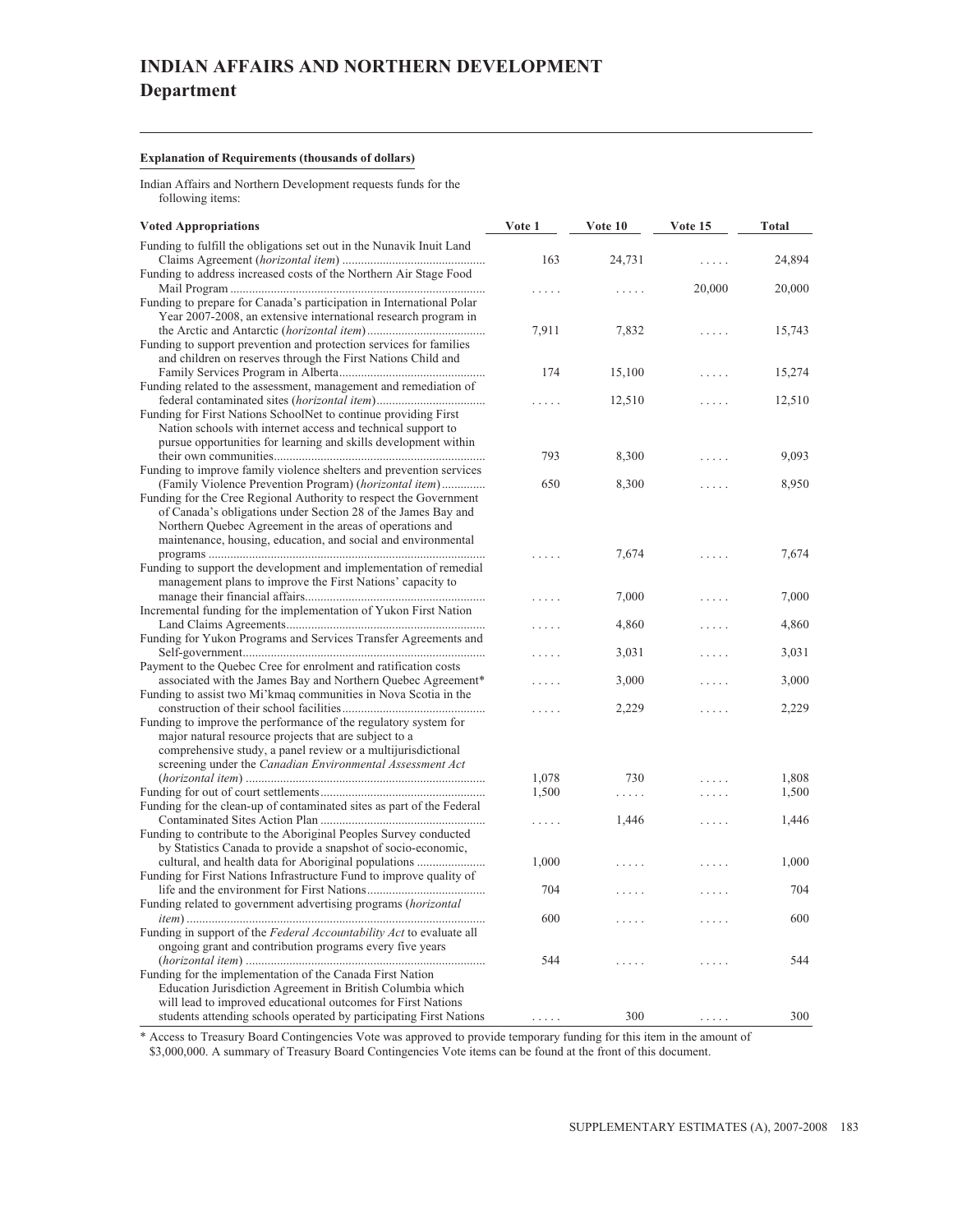# **INDIAN AFFAIRS AND NORTHERN DEVELOPMENT Department**

### **Explanation of Requirements (thousands of dollars)**

| <b>Voted Appropriations</b>                                                                                                                                                                                                                                                                                     | Vote 1  | Vote 10 | Vote 15 | Total    |
|-----------------------------------------------------------------------------------------------------------------------------------------------------------------------------------------------------------------------------------------------------------------------------------------------------------------|---------|---------|---------|----------|
| Funding to support the Health of the Oceans initiative to contribute<br>to the National Water Strategy (horizontal item)<br>Funding for implementation of the action plan to strengthen                                                                                                                         | 100     |         |         | 100      |
| Canada's regulatory system and establish a Centre of Regulatory<br>Expertise within the Treasury Board Secretariat (horizontal item)<br>Funding for advancement of scientific knowledge in the North                                                                                                            | 59<br>. | .<br>1  |         | 59<br>-1 |
| Gross Voted Appropriations                                                                                                                                                                                                                                                                                      | 15,276  | 107,044 | 20,000  | 142,320  |
| <b>Funds Available</b>                                                                                                                                                                                                                                                                                          |         |         |         |          |
|                                                                                                                                                                                                                                                                                                                 | 1,286   | 1,831   | .       | 3,117    |
| <b>Total Voted Appropriations</b>                                                                                                                                                                                                                                                                               | 13,990  | 105,213 | 20,000  | 139,203  |
| <b>Transfers</b>                                                                                                                                                                                                                                                                                                |         |         |         |          |
| Transfer from Industry $-$ To transfer the control and supervision of<br>Aboriginal Business Canada as a result of government                                                                                                                                                                                   |         |         |         | 49,131   |
| Transfer from Office of Infrastructure of Canada – For First Nations<br>Infrastructure Fund to improve quality of life and the                                                                                                                                                                                  | 11,881  | 37,250  |         |          |
| Transfer from Canadian Heritage - To enable Aboriginal                                                                                                                                                                                                                                                          | .       | 7,506   | .       | 7,506    |
| organizations to develop a more focussed and streamlined core<br>Transfer from Health – For amendments to the self-government                                                                                                                                                                                   |         | 1,921   |         | 1,921    |
| financial transfer agreements with ten Yukon First Nations                                                                                                                                                                                                                                                      |         | 488     | .       | 488      |
| Transfer to Foreign Affairs and International Trade – For the<br>payment of assessed contributions representing Canada's<br>membership in the Rotterdam Convention on the Prior Informed<br>Consent for Certain Hazardous Chemicals and Pesticides in<br>International Trade and in the Stockholm Convention on |         |         |         |          |
| Transfer to Public Service Human Resources Management Agency                                                                                                                                                                                                                                                    |         | (25)    |         | (25)     |
| of Canada – To support the National Managers' Community<br>Transfer to Canadian Heritage - To promote public awareness and                                                                                                                                                                                      | (37)    | .       | .       | (37)     |
| community participation in National Aboriginal Day events                                                                                                                                                                                                                                                       | .       | (112)   | .       | (112)    |
| <b>Total Transfers</b>                                                                                                                                                                                                                                                                                          | 11,844  | 47,028  | .       | 58,872   |
| <b>These Supplementary Estimates</b>                                                                                                                                                                                                                                                                            | 25,834  | 152,241 | 20,000  | .        |
| <b>Statutory Appropriations</b>                                                                                                                                                                                                                                                                                 |         |         |         |          |
| Grants to Aboriginal organizations designated to receive claim<br>settlement payments pursuant to Comprehensive Land Claim                                                                                                                                                                                      |         |         |         | 6,089    |
| <b>Total Adjustments to Appropriations</b>                                                                                                                                                                                                                                                                      |         |         |         | 204,164  |
|                                                                                                                                                                                                                                                                                                                 |         |         |         |          |
| <b>Transfers</b>                                                                                                                                                                                                                                                                                                |         | Vote 20 | Vote 25 | Total    |
| Transfer from Canadian Heritage - To enable Aboriginal<br>organizations to develop a more focussed and streamlined core                                                                                                                                                                                         |         | 242     | 4,935   | 5,177    |
| <b>Total Transfers</b>                                                                                                                                                                                                                                                                                          |         | 242     | 4,935   | 5,177    |
| <b>These Supplementary Estimates</b>                                                                                                                                                                                                                                                                            |         | 242     | 4,935   | 209,341  |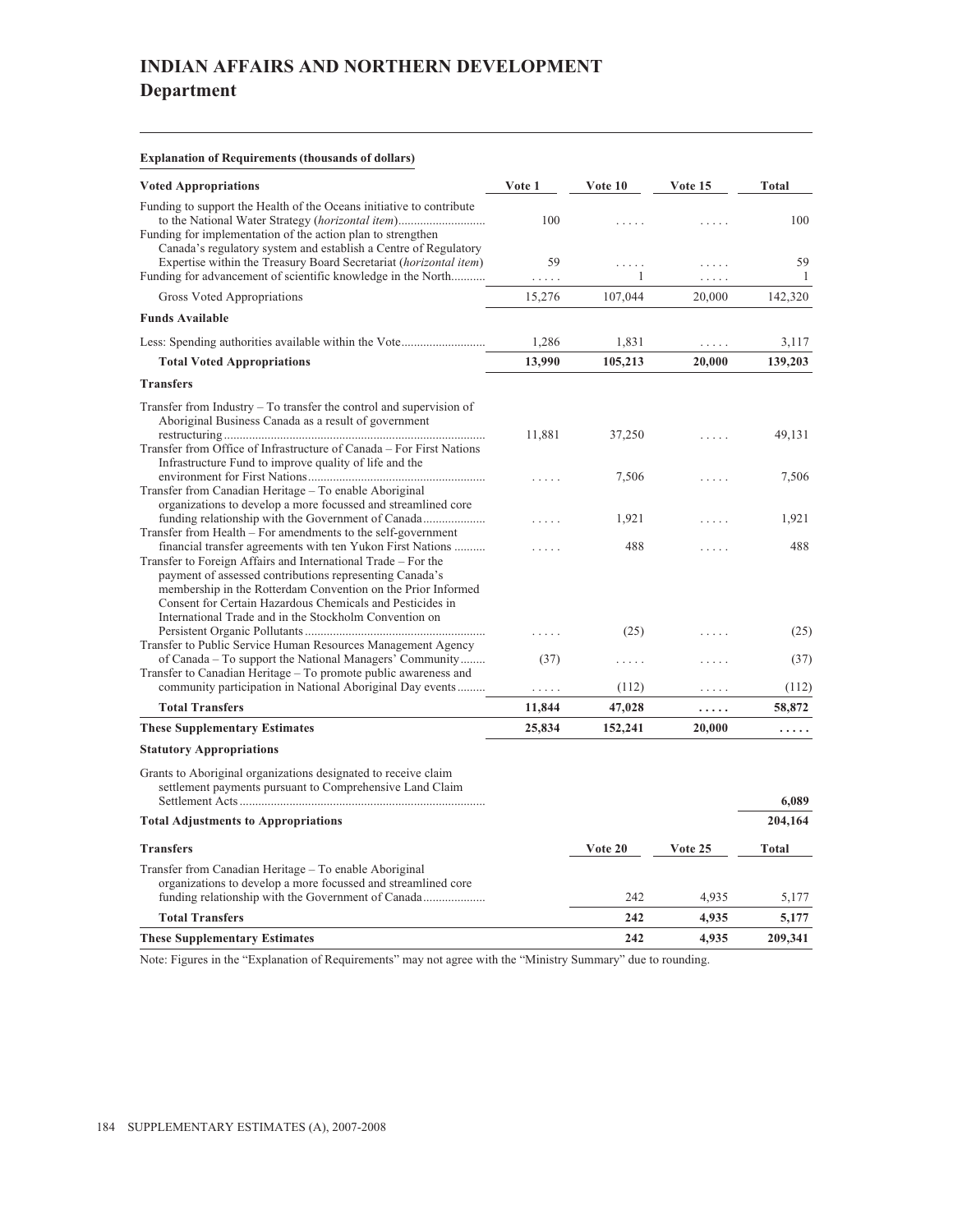# **INDIAN AFFAIRS AND NORTHERN DEVELOPMENT Department**

#### **Explanation of Funds Available (dollars)**

**Vote 1**: \$1,285,480 in total authorities is available within the Vote due to realignment of resources between other operating and personnel costs (\$251,500) and reduced requirements related to the Federal Contaminated Sites Action Plan 2007-2008 funding  $($ \$1,033,980).

**Vote 10**: \$1,831,124 in total authorities is available within the Vote due to reallocation of resources in order to increase the grant for the advancement of scientific knowledge of the North to encourage more northern scientists and researchers to pursue northern for the advancement of scientific knowledge of the North to encourage more northern scientis studies and broaden understanding of northern scientific knowledge (\$500) and reduced contribution requirements for post-secondary educational advancement of registered Indian and Inuit students in order to increase the grant to the Yukon Programs and Services Transfer Agreements and Self-government (\$1,830,624).

| <b>Transfer Payments (dollars)</b>                                                                                                                                                                            | <b>Voted</b>           | <b>Statutory</b> |
|---------------------------------------------------------------------------------------------------------------------------------------------------------------------------------------------------------------|------------------------|------------------|
| <b>Grants</b>                                                                                                                                                                                                 |                        |                  |
| Governance and Institutions of Government<br>Payments to Yukon First Nations pursuant to individual self-government agreements                                                                                | 2,319,011              |                  |
| <b>Claims Settlements</b><br>Grants to support the beneficiaries/organizations for the settlement of specific and special                                                                                     | 16,250,000             |                  |
| (S) Grants to Aboriginal organizations designated to receive claim settlement payments<br>Grants to support First Nations, Inuit, Tribal Councils, Organizations or other levels of                           |                        | 6,088,888        |
| government for the implementation activities as stipulated in the various agreements<br>Payments to the Cree of Quebec respecting matters arising from the implementation of the                              | 4,860,000<br>3,000,000 |                  |
|                                                                                                                                                                                                               | 24,110,000             | 6,088,888        |
| Education<br>Grants to participating First Nations and the First Nation Education Authority pursuant to                                                                                                       | 2,228,791              |                  |
| the First Nations Jurisdiction over Education in British Columbia Act                                                                                                                                         | 300,000                |                  |
|                                                                                                                                                                                                               | 2,528,791              |                  |
| Northern Land and Resources                                                                                                                                                                                   | 500                    |                  |
| Community Infrastructure<br>Grants to support First Nations, Inuit, Tribal Councils, Organizations or other levels of<br>government for the implementation activities as stipulated in the various agreements | 7,673,900              |                  |
| <b>Total Gross Grants</b>                                                                                                                                                                                     | 36,632,202             | 6,088,888        |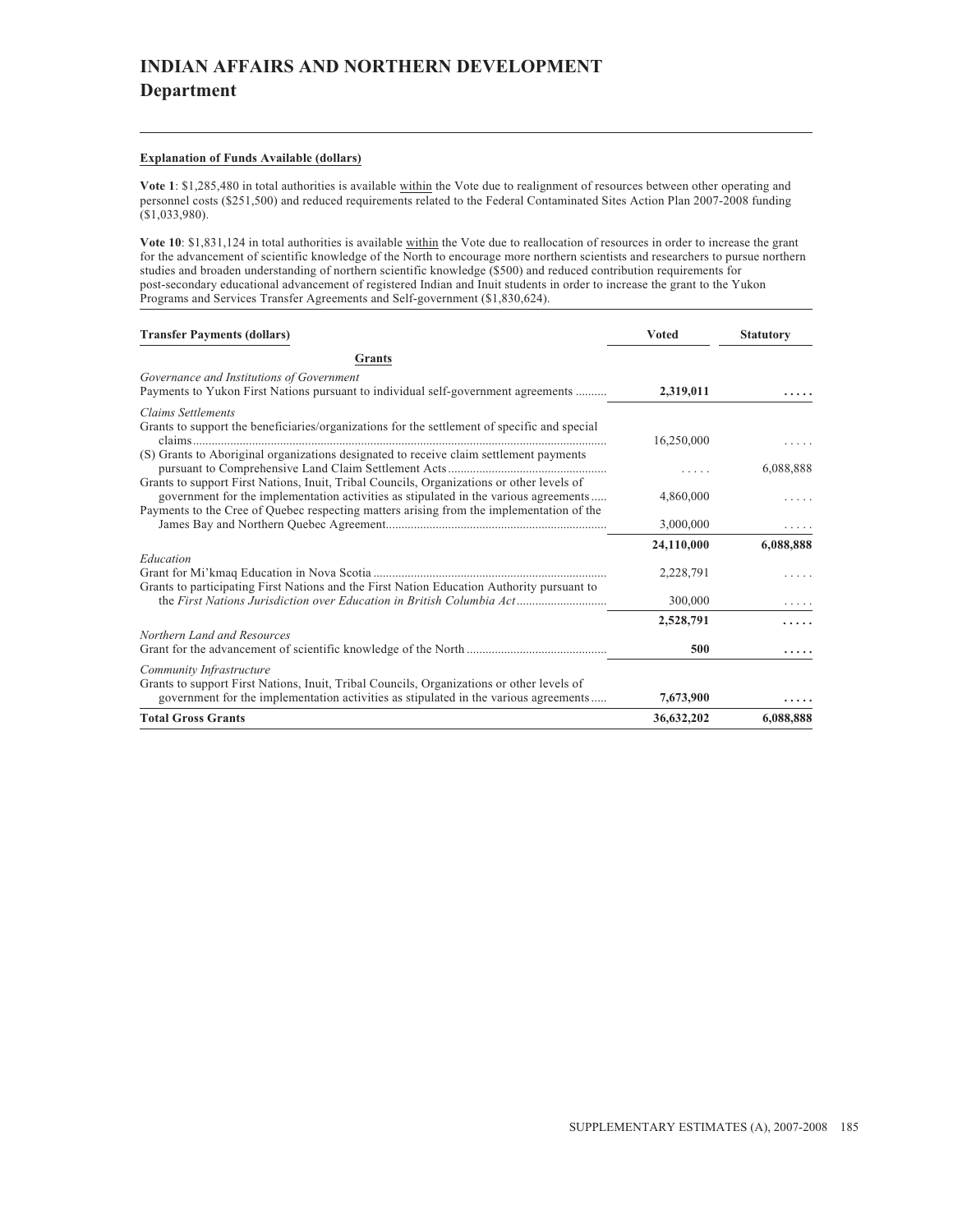# **INDIAN AFFAIRS AND NORTHERN DEVELOPMENT Department**

| <b>Transfer Payments (dollars)</b>                                                                                                                                                                                          | <b>Voted</b>            | <b>Statutory</b> |
|-----------------------------------------------------------------------------------------------------------------------------------------------------------------------------------------------------------------------------|-------------------------|------------------|
| <b>Contributions</b>                                                                                                                                                                                                        |                         |                  |
| Governance and Institutions of Government<br>Payments to support Indians, Inuit and Innu for the purpose of supplying public services in<br>Contributions to support the building of strong governance, administrative and  | 6,710,000               |                  |
|                                                                                                                                                                                                                             | 290,000                 |                  |
| Contributions to beneficiaries and various implementing bodies for implementing                                                                                                                                             | 9,681,000               |                  |
|                                                                                                                                                                                                                             | 16,681,000              |                  |
| Co-operative Relationships<br>Contributions to support the basic organizational capacity of representative Aboriginal                                                                                                       | 1,920,615               |                  |
| Education                                                                                                                                                                                                                   | 8,300,000               |                  |
| Social Development<br>Payments to support Indians, Inuit and Innu for the purpose of supplying public services in                                                                                                           | 23,400,000              | .                |
| <b>Healthy Northern Communities</b><br>Contributions for promoting the political, social and scientific development of Canada's<br>Contribution for promoting the safe use, development, conservation and protection of the | 4,714,521               |                  |
|                                                                                                                                                                                                                             | 3,117,814               |                  |
| Responsible Federal Stewardship                                                                                                                                                                                             | 7,832,335<br>13,956,201 | .                |
|                                                                                                                                                                                                                             | 270,160                 | .                |
| Northern Land and Resources<br>Contribution for promoting the safe use, development, conservation and protection of the                                                                                                     | 14,226,361<br>460,043   |                  |
| Economic Development                                                                                                                                                                                                        | 37,250,000              | .                |
| Community Infrastructure<br>Payments to support Indians, Inuit and Innu for the purpose of supplying public services in                                                                                                     | 7,506,000               | .                |
| Co-operative Relations<br>Contributions to support the basic organizational capacity of representative Aboriginal                                                                                                           | 4,934,750               |                  |
| <b>Total Gross Contributions</b>                                                                                                                                                                                            | 122,511,104             | .                |
| <b>Total Gross Transfer Payments</b>                                                                                                                                                                                        | 159, 143, 306           | 6,088,888        |
|                                                                                                                                                                                                                             | 1,831,124<br>137,000    |                  |
| <b>Net Transfer Payments</b>                                                                                                                                                                                                | 157, 175, 182           | 6,088,888        |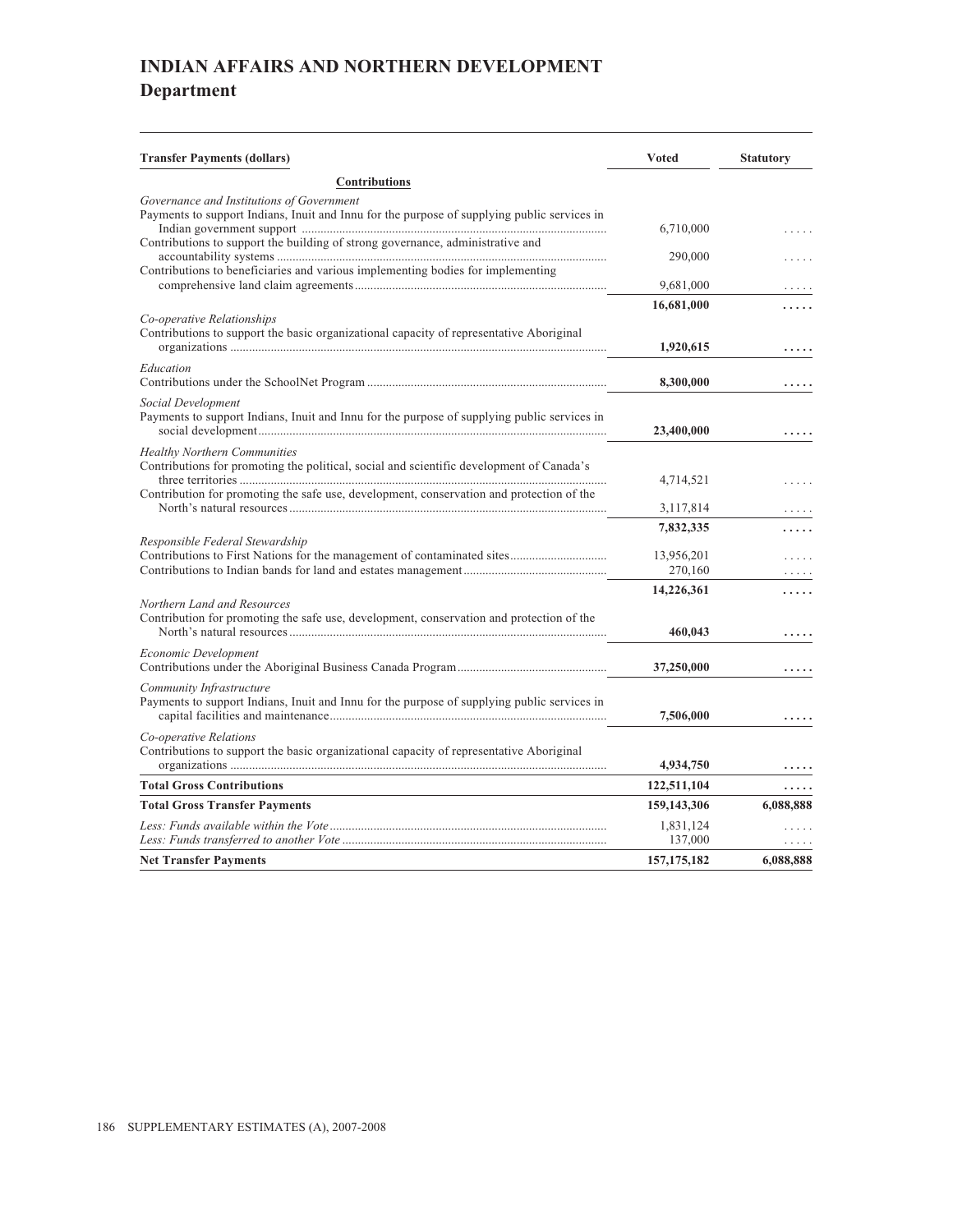# **INDIAN AFFAIRS AND NORTHERN DEVELOPMENT Office of Indian Residential Schools Resolution of Canada**

#### **Explanation of Requirements (thousands of dollars)**

Office of Indian Residential Schools Resolution of Canada requests funds for the following items:

| <b>Vote 55</b> | Vote 60 | Total                      |
|----------------|---------|----------------------------|
| .              | 25,000  | 25,000                     |
|                | .       | 589                        |
| 589            | 25,000  | 25,589                     |
|                |         | <b>Statutory</b>           |
|                |         |                            |
|                |         | .                          |
|                | 589     | <b>Voted</b><br>25,000,000 |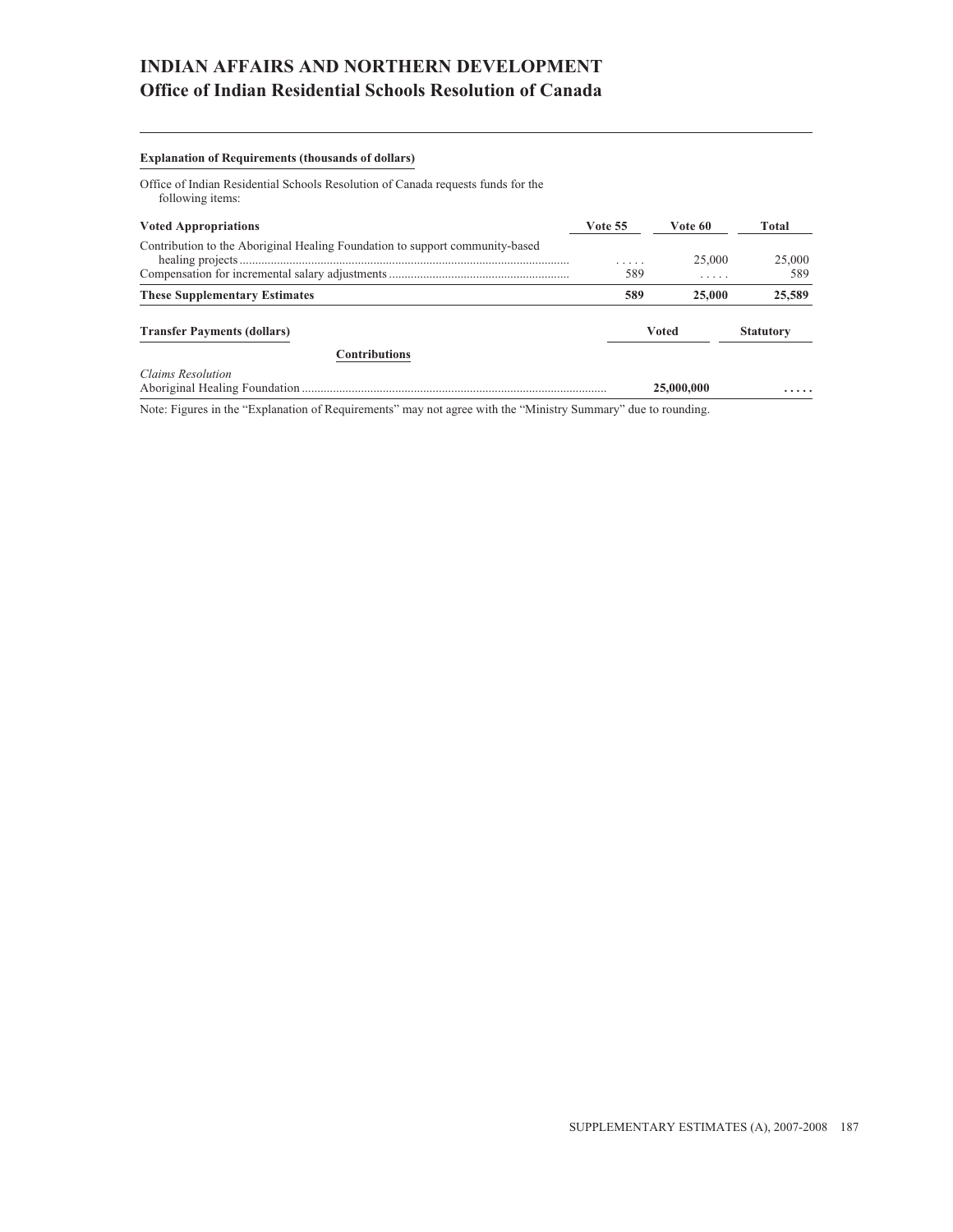### **Ministry Summary**

|            |                                                                                                                  |                       | These Supplementary Estimates |                       |                        |
|------------|------------------------------------------------------------------------------------------------------------------|-----------------------|-------------------------------|-----------------------|------------------------|
|            |                                                                                                                  | Authorities           |                               | <b>Adjustments to</b> | <b>Total Estimates</b> |
|            | Vote (dollars)                                                                                                   | to date               | <b>Transfers</b>              | <b>Appropriations</b> | to date                |
|            |                                                                                                                  |                       |                               |                       |                        |
| 1a         | Department<br>Operating expenditures, and authority to expend                                                    |                       |                               |                       |                        |
|            | revenue received during the fiscal year related to                                                               |                       |                               |                       |                        |
|            | Communications Research, Bankruptcy and                                                                          |                       |                               |                       |                        |
|            | Corporations and from services and regulatory                                                                    |                       |                               |                       |                        |
|            | processes, specifically pre-merger notification filings,                                                         |                       |                               |                       |                        |
|            | advance ruling certificates, advisory opinions and<br>photocopies, provided under the <i>Competition Act</i> and |                       |                               |                       |                        |
|            | the payment to each member of the Queen's Privy                                                                  |                       |                               |                       |                        |
|            | Council for Canada who is a Minister without                                                                     |                       |                               |                       |                        |
|            | Portfolio or a Minister of State who does not preside                                                            |                       |                               |                       |                        |
|            | over a Ministry of State of a salary not to exceed the                                                           |                       |                               |                       |                        |
|            | salary paid to Ministers of State who preside over                                                               |                       |                               |                       |                        |
|            | Ministries of State under the Salaries Act, as adjusted<br>pursuant to the Parliament of Canada Act and pro rata |                       |                               |                       |                        |
|            | for any period of less than a year $-$ To authorize the                                                          |                       |                               |                       |                        |
|            | transfer of \$3,058,061 from Industry Vote 10,                                                                   |                       |                               |                       |                        |
|            | \$3,000,000 from Industry Vote 30, \$694,000 from                                                                |                       |                               |                       |                        |
|            | Public Safety and Emergency Preparedness Vote 1,                                                                 |                       |                               |                       |                        |
|            | \$34,343 from Transport Vote 55, and \$15,323 from                                                               |                       |                               |                       |                        |
|            | Canadian Heritage Vote 5, Appropriation Act No. 2,                                                               |                       |                               |                       |                        |
|            | 2007-2008 for the purposes of this Vote and to                                                                   | 345,276,000           | (11,640,596)                  | 59,335,183            | 392,970,587            |
| 5a         | Capital expenditures $-$ To authorize the transfer of                                                            |                       |                               |                       |                        |
|            | \$6,361,152 from Industry Vote 1, Appropriation Act                                                              |                       |                               |                       |                        |
|            | No. 2, 2007-2008 for the purposes of this Vote and to                                                            |                       |                               |                       |                        |
|            |                                                                                                                  | 8,981,000             | 6,361,152                     | 1,379,541             | 16,721,693             |
| 10a<br>(S) | The grants listed in the Estimates and contributions<br>Minister of Industry - Salary and motor car allowance    | 488,271,000<br>74,522 | (40,308,061)                  | 312,876,852           | 760,839,791<br>74,522  |
| (S)        | Canadian Intellectual Property Office Revolving Fund                                                             | 1,049,000             |                               |                       | 1,049,000              |
| (S)        | Liabilities under the <i>Small Business Loans Act</i>                                                            | 1,800,000             |                               |                       | 1,800,000              |
| (S)        | Liabilities under the Canada Small Business                                                                      |                       |                               |                       |                        |
|            |                                                                                                                  | 92,000,000            |                               |                       | 92,000,000             |
| (S)        |                                                                                                                  | 57,888,000            | .                             | .                     | 57,888,000             |
|            |                                                                                                                  | 995,339,522           | (45,587,505)                  | 373,591,576           | 1,323,343,593          |
|            | L15 Payments pursuant to subsection $14(2)$ of the                                                               |                       |                               |                       |                        |
|            |                                                                                                                  | 300,000               |                               |                       | 300,000                |
|            | L20 Loans pursuant to paragraph $14(1)(a)$ of the                                                                |                       |                               |                       |                        |
|            |                                                                                                                  | 500,000               | .                             | .                     | 500,000                |
|            |                                                                                                                  | 800,000               | .                             | .                     | 800,000                |
|            |                                                                                                                  | 996,139,522           | (45,587,505)                  | 373,591,576           | 1,324,143,593          |
|            | <b>Canadian Space Agency</b>                                                                                     |                       |                               |                       |                        |
|            | 25a Operating expenditures – To authorize the transfer of                                                        |                       |                               |                       |                        |
|            | \$150,000 from Atlantic Canada Opportunities<br>Agency Vote 5, Appropriation Act No. 2, 2007-2008                |                       |                               |                       |                        |
|            | for the purposes of this Vote and to provide a further                                                           |                       |                               |                       |                        |
|            |                                                                                                                  | 185,464,000           | 150,000                       | 202,702               | 185,816,702            |
|            |                                                                                                                  | 118,985,000           | (3,000,000)                   | 1,044,000             | 117,029,000            |
| 35         |                                                                                                                  | 52,590,000            | .                             | .                     | 52,590,000             |
| (S)        | Contributions to employee benefit plans                                                                          | 11,143,000            | .                             | .                     | 11,143,000             |
|            |                                                                                                                  | 368,182,000           | (2,850,000)                   | 1,246,702             | 366,578,702            |

Note: Order in Council P.C. 2006-1351 transfers the control and supervision of the Aboriginal Business Canada from the Department of Industry to the Department of Indian Affairs and Northern Development, effective December 1, 2006  $(*49,131,171).$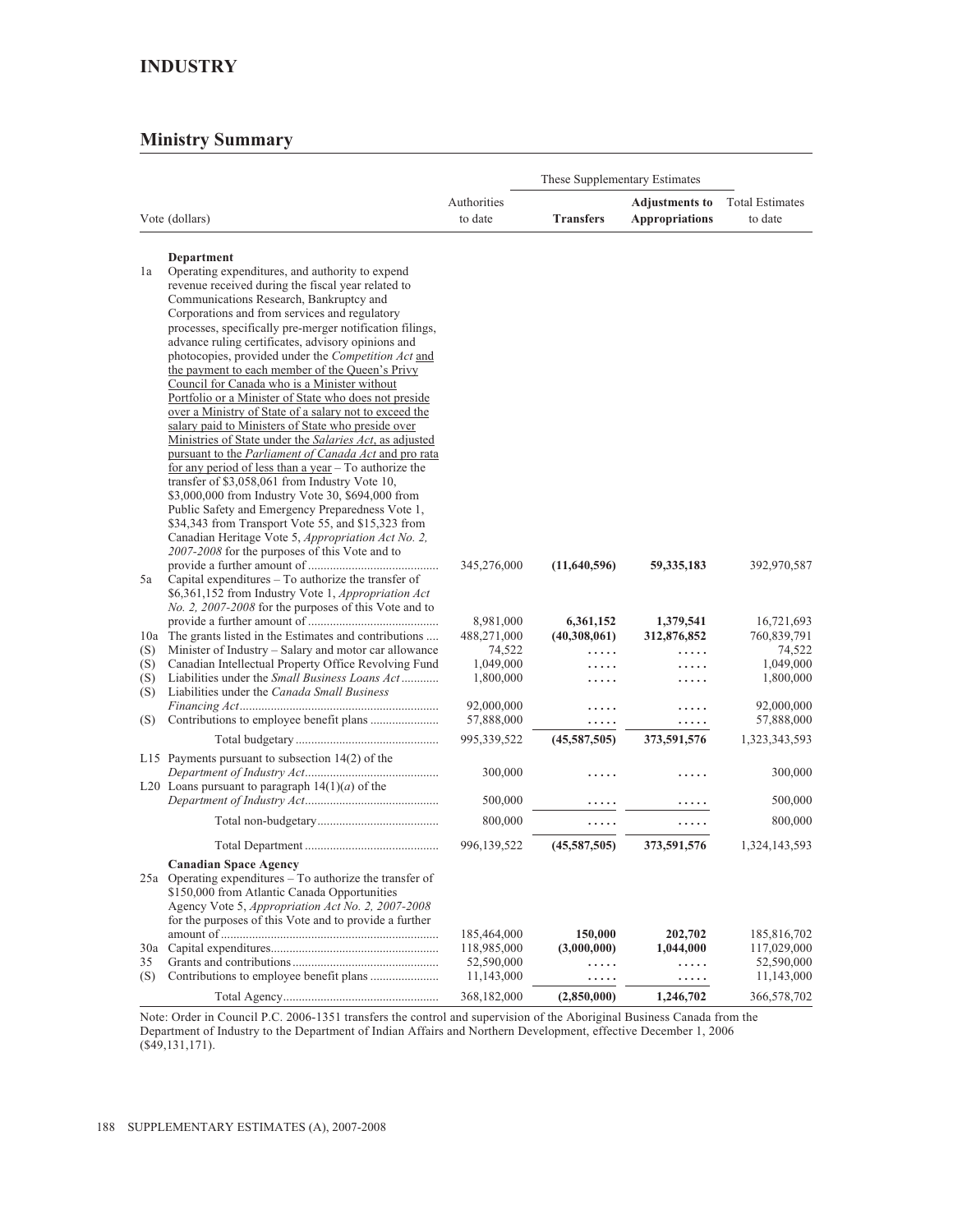### **INDUSTRY**

|     |                                                                                                                                                                                                                                                                                                                                                                               |                          | These Supplementary Estimates |                                                |                                   |
|-----|-------------------------------------------------------------------------------------------------------------------------------------------------------------------------------------------------------------------------------------------------------------------------------------------------------------------------------------------------------------------------------|--------------------------|-------------------------------|------------------------------------------------|-----------------------------------|
|     | Vote (dollars)                                                                                                                                                                                                                                                                                                                                                                | Authorities<br>to date   | <b>Transfers</b>              | <b>Adjustments to</b><br><b>Appropriations</b> | <b>Total Estimates</b><br>to date |
|     |                                                                                                                                                                                                                                                                                                                                                                               |                          |                               |                                                |                                   |
| 40  | <b>Canadian Tourism Commission</b>                                                                                                                                                                                                                                                                                                                                            | 76,577,000               | .                             | .                                              | 76,577,000                        |
|     |                                                                                                                                                                                                                                                                                                                                                                               | 76,577,000               | .                             | .                                              | 76,577,000                        |
|     | <b>Competition Tribunal</b>                                                                                                                                                                                                                                                                                                                                                   |                          |                               |                                                |                                   |
| 45  |                                                                                                                                                                                                                                                                                                                                                                               | 1,536,000                | .                             | .                                              | 1,536,000                         |
| (S) |                                                                                                                                                                                                                                                                                                                                                                               | 160,000                  | .                             | .                                              | 160,000                           |
|     |                                                                                                                                                                                                                                                                                                                                                                               | 1,696,000                | .                             | .                                              | 1,696,000                         |
|     | <b>Copyright Board</b>                                                                                                                                                                                                                                                                                                                                                        |                          |                               |                                                |                                   |
| 50  |                                                                                                                                                                                                                                                                                                                                                                               | 2,295,000                | .                             | .                                              | 2,295,000                         |
| (S) |                                                                                                                                                                                                                                                                                                                                                                               | 302,000                  | .                             | .                                              | 302,000                           |
|     |                                                                                                                                                                                                                                                                                                                                                                               | 2,597,000                | .                             | .                                              | 2,597,000                         |
|     | <b>National Research Council of Canada</b><br>55a Operating expenditures – To authorize the transfer of<br>\$649,515 from Natural Resources Vote 1,<br><i>Appropriation Act No. 2, 2007-2008</i> for the purposes                                                                                                                                                             |                          |                               |                                                |                                   |
|     | of this Vote and to provide a further amount of                                                                                                                                                                                                                                                                                                                               | 365,681,000              | 649,515                       | 29,568,703                                     | 395,899,218                       |
|     |                                                                                                                                                                                                                                                                                                                                                                               | 41,300,000               | .                             | 5,856,815                                      | 47,156,815                        |
|     |                                                                                                                                                                                                                                                                                                                                                                               | 143,973,000              | .                             | 8,150,700                                      | 152, 123, 700                     |
| (S) | Spending of revenues pursuant to paragraph $5(1)(e)$ of                                                                                                                                                                                                                                                                                                                       | 75,389,000               | .                             | .                                              | 75,389,000                        |
| (S) |                                                                                                                                                                                                                                                                                                                                                                               | 46,196,000               | .                             | .                                              | 46,196,000                        |
|     |                                                                                                                                                                                                                                                                                                                                                                               | 672,539,000              | 649,515                       | 43,576,218                                     | 716,764,733                       |
|     | <b>Natural Sciences and Engineering Research</b><br>Council                                                                                                                                                                                                                                                                                                                   |                          |                               |                                                |                                   |
|     | 75a The grants listed in the Estimates $-$ To authorize the<br>transfer of \$46,656 from Health Vote 1,<br>Appropriation Act No. 2, 2007-2008 for the purposes                                                                                                                                                                                                                | 36,537,000               |                               | 2,483,428                                      | 39,020,428                        |
|     | of this Vote and to provide a further amount of                                                                                                                                                                                                                                                                                                                               | 858,915,000<br>4,099,000 | (285, 844)<br>.               | 54,040,668<br>.                                | 912,669,824<br>4,099,000          |
|     |                                                                                                                                                                                                                                                                                                                                                                               | 899,551,000              | (285, 844)                    | 56,524,096                                     | 955,789,252                       |
|     | <b>Social Sciences and Humanities Research Council</b>                                                                                                                                                                                                                                                                                                                        |                          |                               |                                                |                                   |
|     | 80a Operating expenditures – To authorize the transfer of<br>\$14,353 from Fisheries and Oceans Vote 1, and<br>\$10,000 from Canadian Heritage Vote 1,<br>Appropriation Act No. 2, 2007-2008 for the purposes                                                                                                                                                                 |                          |                               |                                                |                                   |
|     | of this Vote and to provide a further amount of<br>85a The grants listed in the Estimates – To authorize the<br>transfer of \$774,125 from Citizenship and<br>Immigration Vote 1, \$671,938 from Canadian<br>Heritage Vote 5, and \$250,000 from Fisheries and<br>Oceans Vote 1, Appropriation Act No. 2, 2007-2008<br>for the purposes of this Vote and to provide a further | 19,993,000               | 24,353                        | 987,177                                        | 21,004,530                        |
|     |                                                                                                                                                                                                                                                                                                                                                                               | 596,984,000              | 857,378                       | 28,049,050                                     | 625,890,428                       |
| (S) |                                                                                                                                                                                                                                                                                                                                                                               | 2,283,000                | .                             | .                                              | 2,283,000                         |
|     |                                                                                                                                                                                                                                                                                                                                                                               | 619,260,000              | 881,731                       | 29,036,227                                     | 649,177,958                       |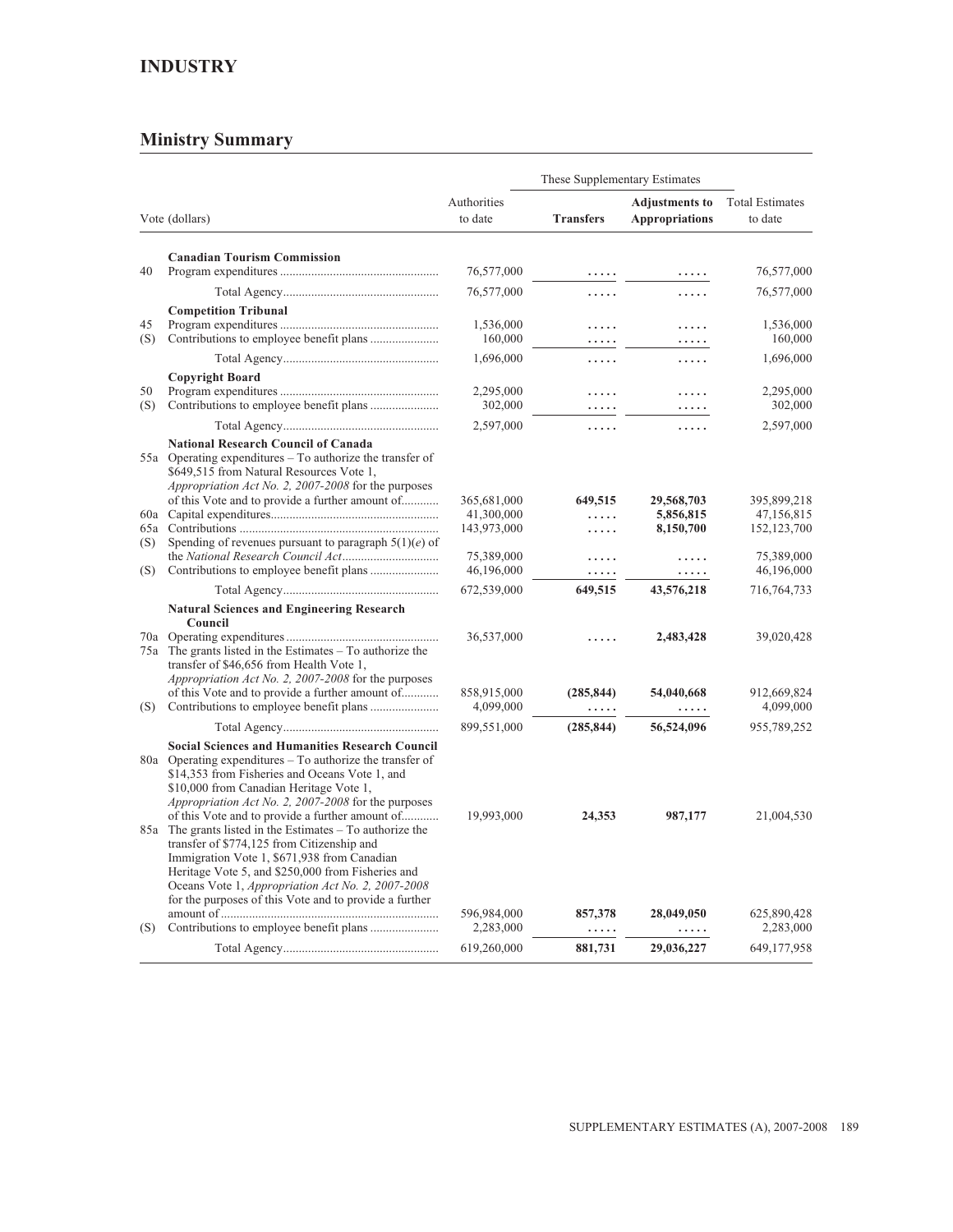### **INDUSTRY**

|     |                                             |                        | These Supplementary Estimates |                                         |                                   |
|-----|---------------------------------------------|------------------------|-------------------------------|-----------------------------------------|-----------------------------------|
|     | Vote (dollars)                              | Authorities<br>to date | <b>Transfers</b>              | <b>Adjustments to</b><br>Appropriations | <b>Total Estimates</b><br>to date |
|     | <b>Standards Council of Canada</b>          |                        |                               |                                         |                                   |
| 90  | Payments to the Standards Council of Canada | 7,129,000              | .                             | .                                       | 7,129,000                         |
|     |                                             | 7,129,000              | .                             | .                                       | 7,129,000                         |
|     | <b>Statistics Canada</b>                    |                        |                               |                                         |                                   |
| 95a |                                             | 388,726,000            | (51, 464)                     | 594,154                                 | 389,268,690                       |
| (S) |                                             | 65,387,000             | .                             | .                                       | 65,387,000                        |
|     |                                             | 454,113,000            | (51, 464)                     | 594,154                                 | 454,655,690                       |
|     |                                             | 4,097,783,522          | (47, 243, 567)                | 504,568,973                             | 4,555,108,928                     |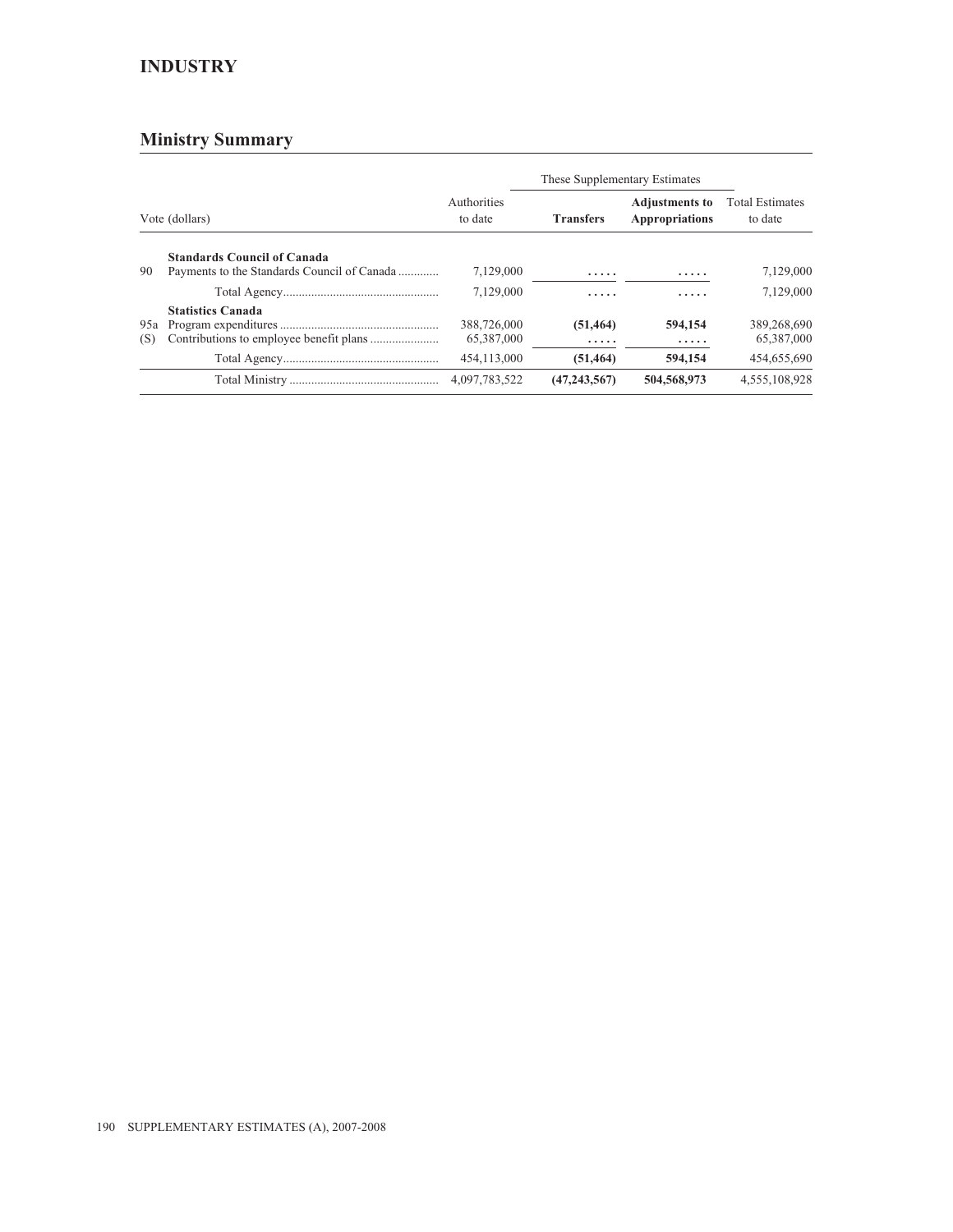### **Explanation of Requirements (thousands of dollars)**

Industry requests funds for the following items:

| <b>Voted Appropriations</b>                                          | Vote 1 | Vote 5   | Vote 10              | <b>Total</b>   |
|----------------------------------------------------------------------|--------|----------|----------------------|----------------|
| Funding for seven Centres of Excellence to support research and      |        |          |                      |                |
|                                                                      |        | .        | 105,000              | 105,000        |
| Funding to support investments in innovation under the Technology    |        |          |                      |                |
| Partnerships Canada Program and the Strategic Aerospace and          |        |          |                      |                |
|                                                                      | 1,649  | .        | 87,413               | 89,062         |
| Funding for investment in Canadian automotive engineering,           |        |          |                      |                |
| research and development, and manufacturing modernization            |        |          |                      |                |
| under the Program for Strategic Industrial Projects                  | .      | .        | 35,000               | 35,000         |
| Funding for the Canada Foundation for Innovation in support of       |        |          |                      |                |
| research and development in universities and non-profit              |        |          |                      |                |
|                                                                      | .      | .        | 26,700               | 26,700         |
| Reinvestment of receipts from repayable contributions to support     |        |          |                      |                |
|                                                                      | 22,676 | .        | $\cdots$             | 22,676         |
| Funding for the Ontario Potable Water Program to invest in urban     |        |          |                      |                |
|                                                                      | 486    | .        | 19,400               | 19,886         |
| Funding to assist youth with obtaining information and               |        |          |                      |                |
| communications technology skills to better prepare them in           |        |          |                      |                |
|                                                                      | 759    | .        | 12,764               | 13,523         |
| Funding to promote and support rural social-economic development     |        |          |                      |                |
|                                                                      | 494    | .        | 9,400                | 9,894          |
| Funding to provide public internet access to Canadians and           |        |          |                      |                |
|                                                                      | 1,440  | .<br>645 | 8,100                | 9,540          |
|                                                                      | 8,429  |          | .                    | 9,074          |
| Funding for the Competition Bureau to maintain its core              |        |          |                      |                |
|                                                                      | 6,664  | .        | .                    | 6,664          |
| Funding to provide information services on government regulations,   |        |          |                      |                |
| programs and business support to small businesses and                |        |          |                      |                |
|                                                                      | 5,936  | .        | .                    | 5,936<br>5,000 |
| Funding for the Canadian Institute for Advanced Research             | .      | .        | 5,000                |                |
| Funding to support the Computers for Schools initiative to support   |        |          |                      |                |
| the refurbishment of donated surplus equipment for reuse in          | 809    |          | 3,400                | 4,209          |
| Funding for activities that are essential to the continued           |        | .        |                      |                |
| implementation of the Public Service Modernization Act               |        |          |                      |                |
|                                                                      | 2,775  |          |                      | 2,775          |
| Funding to provide businesses with a customized list of permits and  |        | .        | .                    |                |
|                                                                      | 1,979  | 735      | .                    | 2,714          |
| Funding to support an independent competition panel and supporting   |        |          |                      |                |
| secretariat to undertake a comprehensive review of Canada's          |        |          |                      |                |
|                                                                      | 2,315  | 1.1.1.1  | .                    | 2,315          |
| Reinvestment of royalties from intellectual property                 | 1,786  | .        | .                    | 1,786          |
| Funding to the Structured Financing Facility Program to support the  |        |          |                      |                |
| buy-down of interest costs when ship owners acquire                  |        |          |                      |                |
|                                                                      | 1,062  | .        | $\sim$ $\sim$ $\sim$ | 1,062          |
| Funding to the Molecular Medicine Research Centre to support         |        |          |                      |                |
| innovative scientific medical research with a focus on cancer,       |        |          |                      |                |
|                                                                      | .      | .        | 700                  | 700            |
| Funding to undertake projects related to the development and         |        |          |                      |                |
| application of biotechnology (Canadian Biotechnology Strategy)       |        |          |                      |                |
|                                                                      | 511    | .        | .                    | 511            |
| Funding in support of the Federal Accountability Act to evaluate all |        |          |                      |                |
| ongoing grant and contribution programs every five years             |        |          |                      |                |
|                                                                      | 272    | .        | .                    | 272            |
|                                                                      |        |          |                      |                |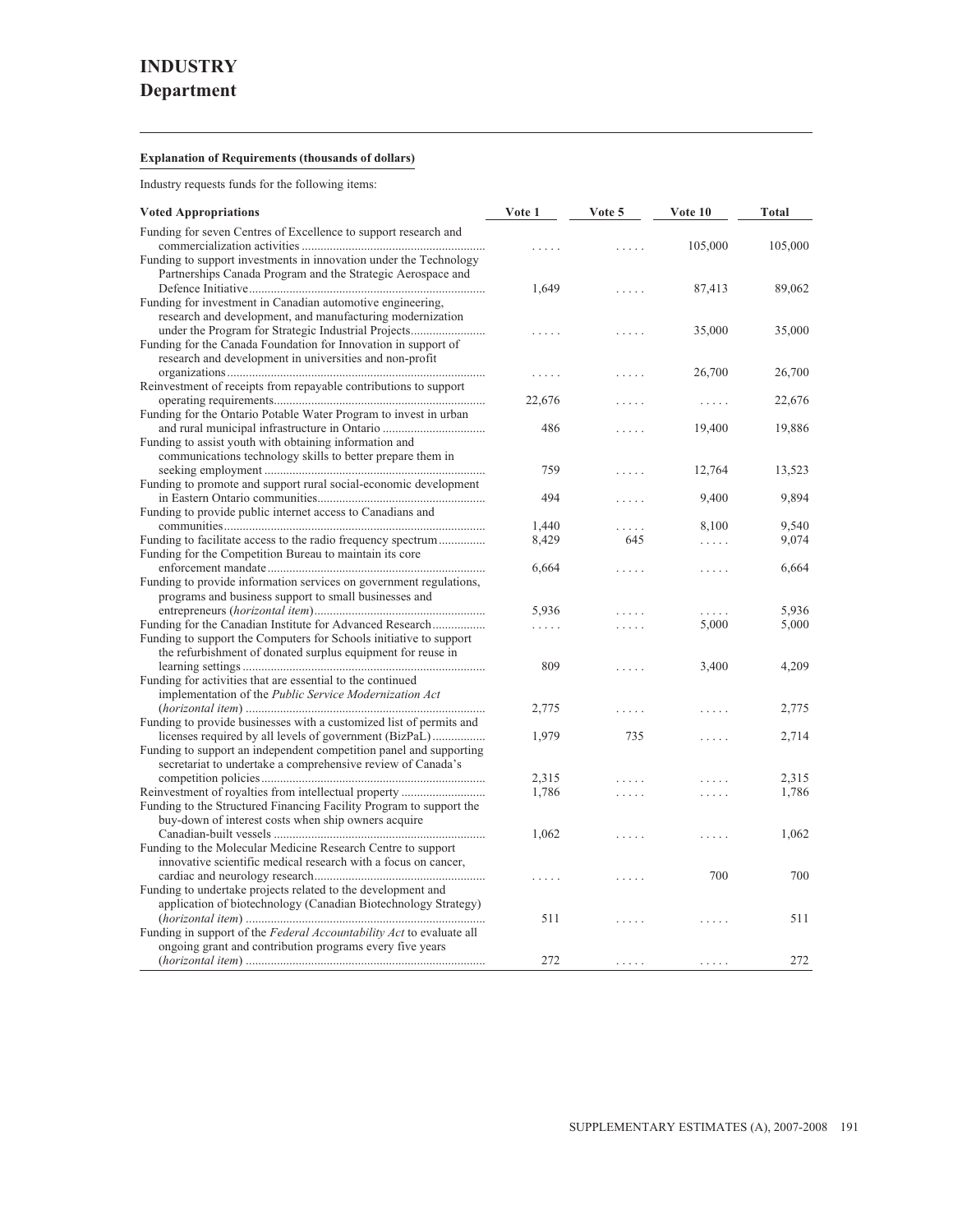# **INDUSTRY Department**

#### **Explanation of Requirements (thousands of dollars)**

| <b>Voted Appropriations</b>                                                                                                                                                                                                                                                                                                                                                                             | Vote 1    | Vote 5 | Vote 10  | <b>Total</b> |
|---------------------------------------------------------------------------------------------------------------------------------------------------------------------------------------------------------------------------------------------------------------------------------------------------------------------------------------------------------------------------------------------------------|-----------|--------|----------|--------------|
| Funding for implementation of the action plan to strengthen<br>Canada's regulatory system and establish a Centre of Regulatory<br>Expertise within the Treasury Board Secretariat (horizontal item)<br>Funding for the Canada Strategic Infrastructure Fund relating to<br>investments in public infrastructure projects designed to improve<br>the quality of life in both urban and rural communities | 59        |        |          | 59           |
|                                                                                                                                                                                                                                                                                                                                                                                                         | 30        | .      | .        | 30           |
| Gross Voted Appropriations                                                                                                                                                                                                                                                                                                                                                                              | 60,131    | 1,380  | 312,877  | 374,388      |
| <b>Funds Available</b>                                                                                                                                                                                                                                                                                                                                                                                  |           |        |          |              |
|                                                                                                                                                                                                                                                                                                                                                                                                         | 796       | .      | .        | 796          |
| <b>Total Voted Appropriations</b>                                                                                                                                                                                                                                                                                                                                                                       | 59,335    | 1,380  | 312,877  | 373,592      |
| <b>Transfers</b>                                                                                                                                                                                                                                                                                                                                                                                        |           |        |          |              |
| Transfer from Canadian Space Agency – For the Radarsat-2 project<br>Transfer from Public Safety and Emergency Preparedness – For                                                                                                                                                                                                                                                                        | 3,000     |        |          | 3,000        |
| Transfer from the Office of Infrastructure of Canada – For the<br>Canada Strategic Infrastructure Fund relating to investments in<br>public infrastructure projects designed to improve the quality of                                                                                                                                                                                                  | 694       |        |          | 694          |
| life in both urban and rural communities (horizontal item)<br>Transfer from Canadian Heritage – For the development of Official<br>Language Minority Communities (Interdepartmental Partnership                                                                                                                                                                                                         | 34        |        |          | 34           |
| Internal reallocation of resources – To support investments in                                                                                                                                                                                                                                                                                                                                          | 15        | .      |          | 15           |
| Internal reallocation of resources – For the Industrial Technologies                                                                                                                                                                                                                                                                                                                                    | (6,361)   | 6,361  | .        |              |
|                                                                                                                                                                                                                                                                                                                                                                                                         | 3,058     | .      | (3,058)  |              |
| Transfer to Canadian Heritage – To promote the active participation<br>of young Canadian leaders throughout Canada (Action Canada)<br>Transfer to Indian Affairs and Northern Development - To transfer<br>the control and supervision of Aboriginal Business Canada as a                                                                                                                               | (200)     |        |          | (200)        |
|                                                                                                                                                                                                                                                                                                                                                                                                         | (11,881)  | .      | (37,250) | (49, 131)    |
| <b>Total Transfers</b>                                                                                                                                                                                                                                                                                                                                                                                  | (11, 641) | 6,361  | (40,308) | (45,588)     |
| <b>These Supplementary Estimates</b>                                                                                                                                                                                                                                                                                                                                                                    | 47,694    | 7,741  | 272,569  | 328,004      |

#### **Explanation of Funds Available (dollars)**

Vote 1: \$795,960 in total authorities is available within the Vote due to the realignment of resources between other operating and personnel costs.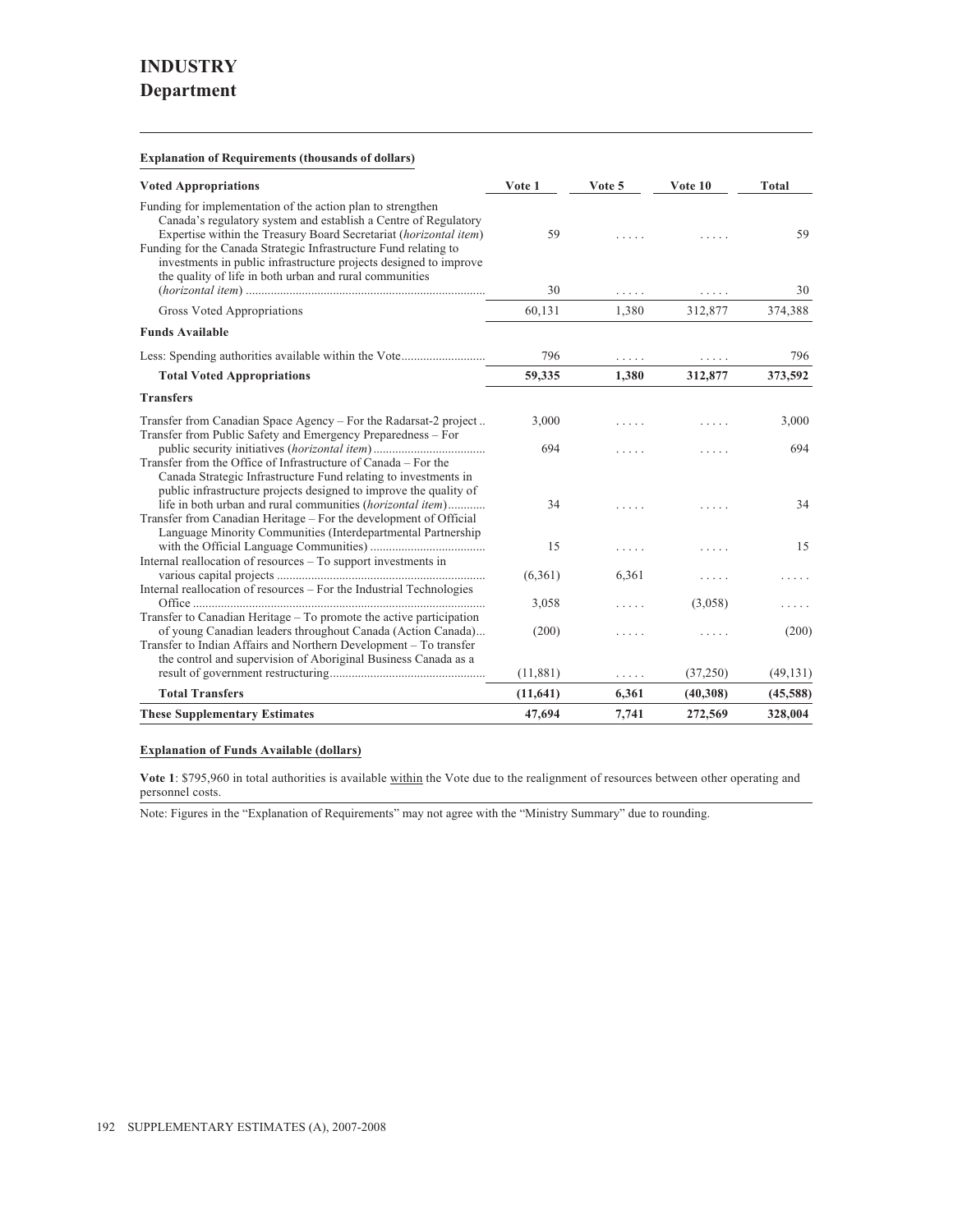# **INDUSTRY Department**

| <b>Transfer Payments (dollars)</b>                                                         | <b>Voted</b> | <b>Statutory</b> |
|--------------------------------------------------------------------------------------------|--------------|------------------|
| Grants                                                                                     |              |                  |
| Industry Sector - Science and Technology and Innovation                                    |              |                  |
|                                                                                            | 26,700,000   |                  |
|                                                                                            | 5,000,000    |                  |
|                                                                                            | 31,700,000   |                  |
| Operations Sector – Economic Development                                                   |              |                  |
|                                                                                            | 19,400,000   |                  |
| Grant to the University of British Columbia for the purpose of the Brain Research Centre's |              |                  |
|                                                                                            | 15,000,000   |                  |
| Grant to the Canada School of Energy and Environment for the purpose of research and       |              |                  |
|                                                                                            | 15,000,000   |                  |
| Grant to St. Michael's Hospital for the purpose of the Li Ka Shing Knowledge Institute's   |              |                  |
|                                                                                            | 15,000,000   |                  |
| Grant to the Heart and Stroke Foundation of Ontario for the purpose of the Heart and       |              |                  |
| Stroke Foundation Centre for Stroke Recovery's research and commercialization              |              |                  |
|                                                                                            | 15,000,000   |                  |
| Grant to the Royal Institution for the Advancement of Learning for the purpose of the      |              |                  |
| Montreal Neurological Institute's research and commercialization activities                | 15,000,000   |                  |
| Grant to the National Optics Institute for the purpose of research and commercialization   | 15,000,000   |                  |
| Grant to Dalhousie University for the purpose of the Life Sciences Research Institute's    |              |                  |
|                                                                                            | 15,000,000   | .                |
|                                                                                            |              |                  |
|                                                                                            | 124,400,000  | .                |
| <b>Total Gross Grants</b>                                                                  | 156,100,000  |                  |
| <b>Contributions</b>                                                                       |              |                  |
| Technology Partnerships Canada - Special Operating Agency                                  |              |                  |
|                                                                                            | 62,413,248   |                  |
|                                                                                            | 35,000,000   |                  |
|                                                                                            | 25,000,000   | .                |
|                                                                                            | 122,413,248  |                  |
| Operations Sector - Economic Development                                                   |              |                  |
|                                                                                            | 9,400,000    |                  |
|                                                                                            | 700,000      | .                |
|                                                                                            | 10,100,000   | .                |
| Spectrum, Information Technologies and Telecommunications Sector – Economic                |              |                  |
| Development                                                                                |              |                  |
|                                                                                            | 17,437,644   |                  |
|                                                                                            | 6,825,960    |                  |
|                                                                                            | 24,263,604   | .                |
| <b>Total Gross Contributions</b>                                                           | 156,776,852  | .                |
| <b>Total Gross Transfer Payments</b>                                                       | 312,876,852  |                  |
|                                                                                            | 40,308,061   | .                |
| <b>Net Transfer Payments</b>                                                               | 272,568,791  |                  |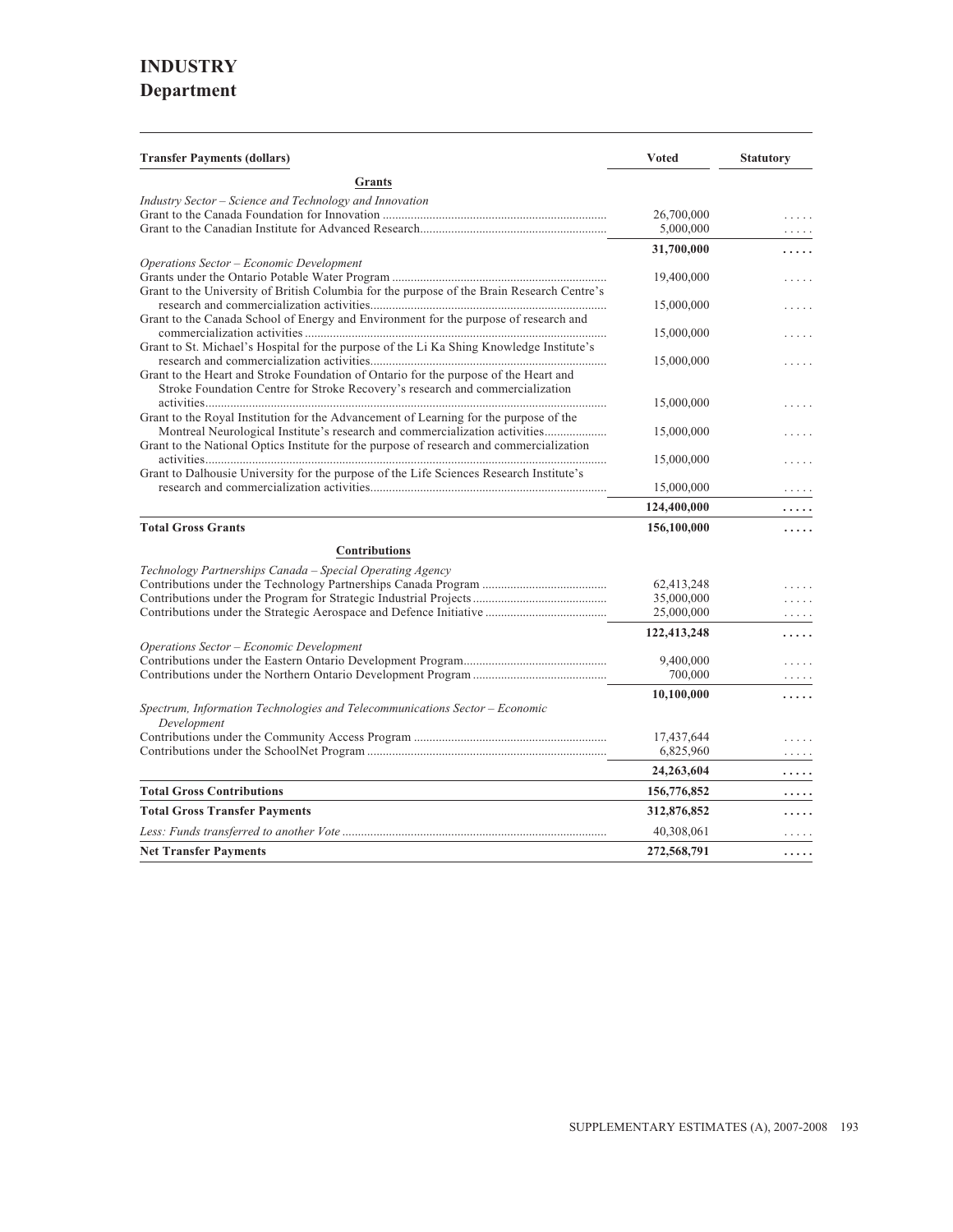# **INDUSTRY Canadian Space Agency**

### **Explanation of Requirements (thousands of dollars)**

Canadian Space Agency requests funds for the following items:

| <b>Voted Appropriations</b>                                                                                                                                                        | Vote 25  | Vote 30      | Total          |
|------------------------------------------------------------------------------------------------------------------------------------------------------------------------------------|----------|--------------|----------------|
| Funding related to space science and exploration including the design and purchase of<br>Funding in support of the <i>Federal Accountability Act</i> to evaluate all ongoing grant | .        | 1.044        | 1.044          |
|                                                                                                                                                                                    | 203      | .            | 203            |
| <b>Total Voted Appropriations</b>                                                                                                                                                  | 203      | 1.044        | 1,247          |
| <b>Transfers</b>                                                                                                                                                                   |          |              |                |
| Transfer from Atlantic Canada Opportunities Agency – In support of a joint Life and                                                                                                | 150<br>. | .<br>(3,000) | 150<br>(3,000) |
| <b>Total Transfers</b>                                                                                                                                                             | 150      | (3,000)      | (2,850)        |
| <b>These Supplementary Estimates</b>                                                                                                                                               | 353      | (1.956)      | (1,603)        |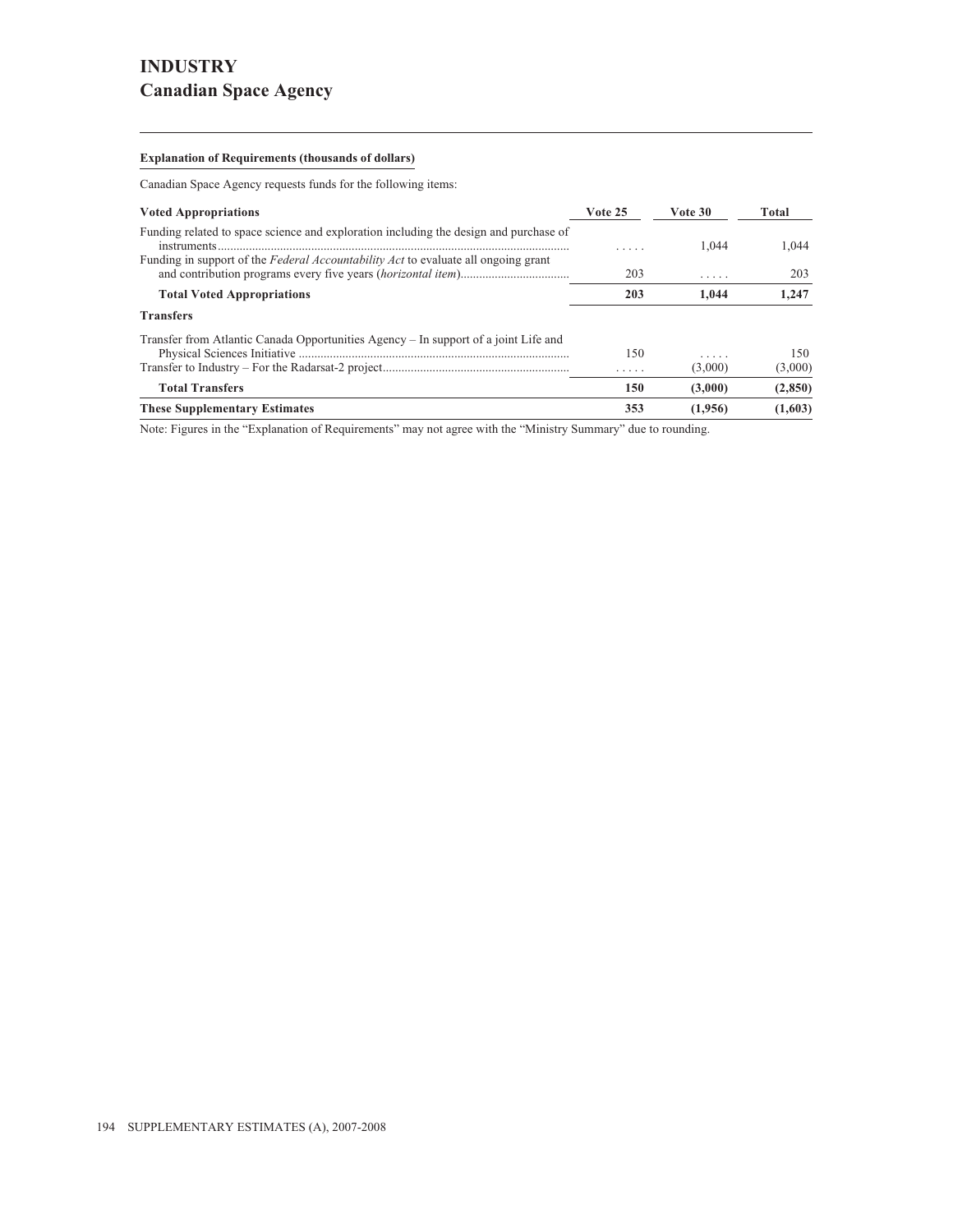# **INDUSTRY National Research Council of Canada**

### **Explanation of Requirements (thousands of dollars)**

National Research Council of Canada requests funds for the following items:

| <b>Voted Appropriations</b>                                                                                                                                                                           | Vote 55     | Vote 60    | Vote 65              | <b>Total</b>     |
|-------------------------------------------------------------------------------------------------------------------------------------------------------------------------------------------------------|-------------|------------|----------------------|------------------|
| Funding for the renewal of the Central and Western Technology<br>Funding for the Tri-University Meson Facility (TRIUMF) project                                                                       | 29,366<br>. | 4.719<br>. | 1,951<br>6,200       | 36,036<br>6,200  |
| Funding to undertake projects related to improvements to core<br>infrastructure and to purchase equipment needed for specific<br>Funding in support of the Federal Accountability Act to evaluate all |             | 979        | $\cdots$             | 979              |
| ongoing grant and contribution programs every five years                                                                                                                                              | 203         | .          | .                    | 203              |
| Funding to amend a lease of federal real property with DSM                                                                                                                                            | .           | 158        | .                    | 158              |
| <b>Total Voted Appropriations</b>                                                                                                                                                                     | 29,569      | 5,856      | 8,151                | 43,576           |
| <b>Transfers</b>                                                                                                                                                                                      |             |            |                      |                  |
| Transfer from Natural Resources – For the update of the Model<br>National Energy Code of Canada for Buildings document                                                                                | 650         | .          | .                    | 650              |
| <b>These Supplementary Estimates</b>                                                                                                                                                                  | 30,219      | 5,856      | 8,151                | 44,226           |
| <b>Transfer Payments (dollars)</b>                                                                                                                                                                    |             |            | <b>Voted</b>         | <b>Statutory</b> |
| <b>Contributions</b>                                                                                                                                                                                  |             |            |                      |                  |
| Research and Development<br>University of Alberta, University of British Columbia, Simon Fraser University and                                                                                        |             |            | 6,200,000            |                  |
| Technology and Industry Support<br>Contributions to organizations to provide technological and research assistance to                                                                                 |             |            |                      |                  |
| Contributions to Canadian firms to develop, adapt and exploit technology                                                                                                                              |             |            | 1,255,700<br>695,000 |                  |
|                                                                                                                                                                                                       |             |            | 1,950,700            |                  |
| <b>Total Transfer Payments</b>                                                                                                                                                                        |             |            | 8,150,700            |                  |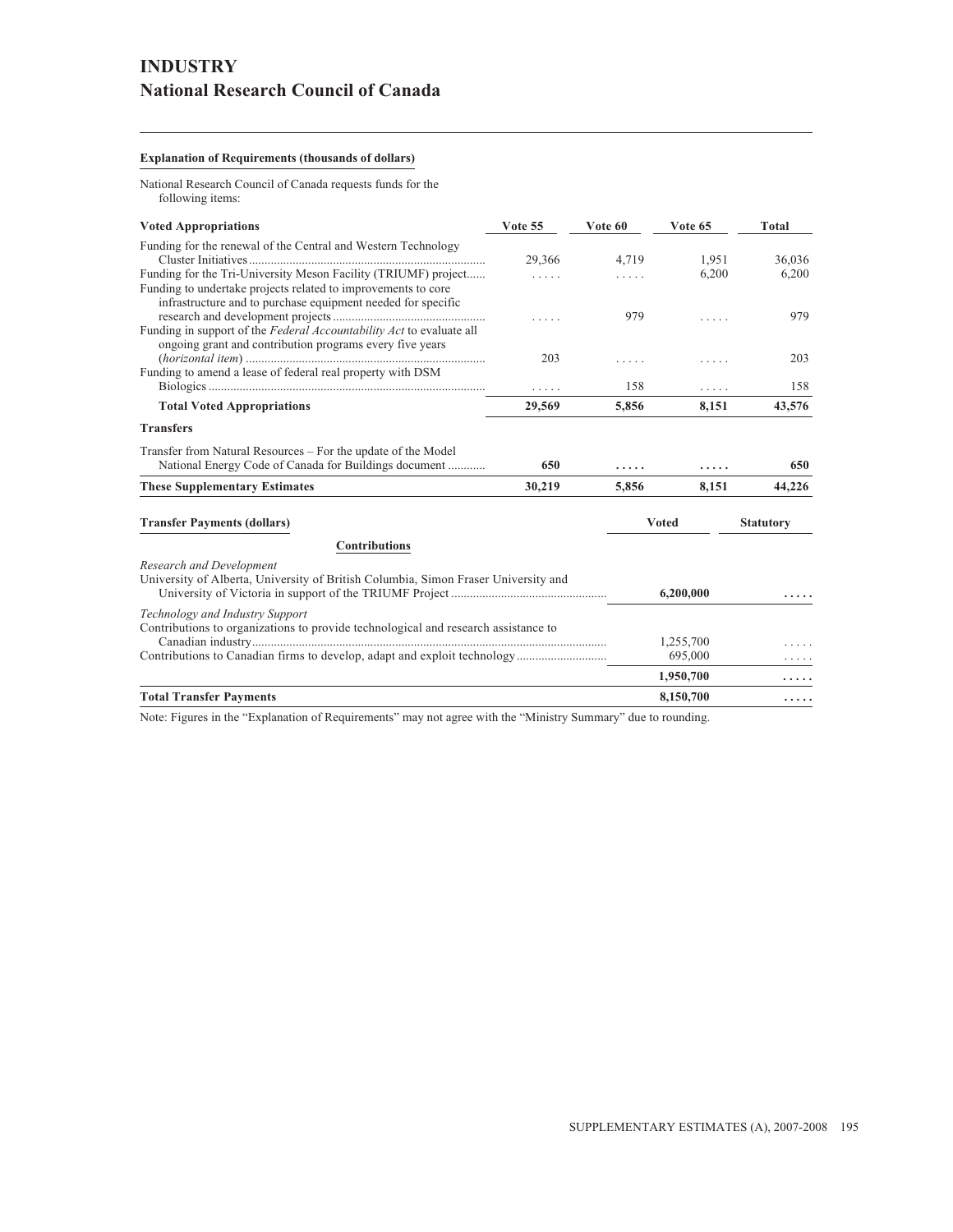# **INDUSTRY Natural Sciences and Engineering Research Council**

#### **Explanation of Requirements (thousands of dollars)**

Natural Sciences and Engineering Research Council requests funds for the following items:

| <b>Voted Appropriations</b>                                                                                                                                                                                                                               | Vote 70 | Vote 75                | Total            |
|-----------------------------------------------------------------------------------------------------------------------------------------------------------------------------------------------------------------------------------------------------------|---------|------------------------|------------------|
| Funding to invest in scientific research, technological development and the training of                                                                                                                                                                   | 835     | 42,000                 | 42,835           |
| Funding to prepare for Canada's participation in International Polar Year 2007-2008,<br>an extensive international research program in the Arctic and Antarctic<br>Funding to support the administration of the Centres of Excellence on                  | .       | 12,041                 | 12,041           |
| Commercialization and Research Program, the Business-led Networks of Centres<br>of Excellence Program, and the Industrial Research and Development Internships                                                                                            | 1,376   | .                      | 1,376            |
| Funding in support of the Federal Accountability Act to evaluate all ongoing grant                                                                                                                                                                        | 272     | .                      | 272              |
| <b>Total Voted Appropriations</b>                                                                                                                                                                                                                         | 2,483   | 54,041                 | 56,524           |
| <b>Transfers</b>                                                                                                                                                                                                                                          |         |                        |                  |
| Transfer from Health – To prepare for Canada's participation in International Polar<br>Year 2007-2008, an extensive international research program in the Arctic and<br>Transfer to National Defence – To support the Canada Research Chairs at the Royal | .       | 47                     | 47               |
|                                                                                                                                                                                                                                                           | .       | (333)                  | (333)            |
| <b>Total Transfers</b>                                                                                                                                                                                                                                    | .       | (286)                  | (286)            |
| <b>These Supplementary Estimates</b>                                                                                                                                                                                                                      | 2,483   | 53,755                 | 56,238           |
| <b>Transfer Payments (dollars)</b>                                                                                                                                                                                                                        |         | <b>Voted</b>           | <b>Statutory</b> |
| Grants                                                                                                                                                                                                                                                    |         |                        |                  |
| <b>Support Students and Fellows</b>                                                                                                                                                                                                                       |         | 1,525,000<br>6,000,000 |                  |
|                                                                                                                                                                                                                                                           |         | 7,525,000              |                  |
| <b>Fund Basic Research</b>                                                                                                                                                                                                                                |         | 24,962,324             | .                |
| Fund Research in Strategic Areas                                                                                                                                                                                                                          |         | 12,000,000             | .                |
| Fund University-Industry-Government Partnerships                                                                                                                                                                                                          |         | 9,600,000              | .                |
| <b>Total Gross Transfer Payments</b>                                                                                                                                                                                                                      |         | 54,087,324             |                  |
|                                                                                                                                                                                                                                                           |         | 332,500                | .                |
| <b>Net Transfer Payments</b>                                                                                                                                                                                                                              |         | 53,754,824             | $\cdots\cdots$   |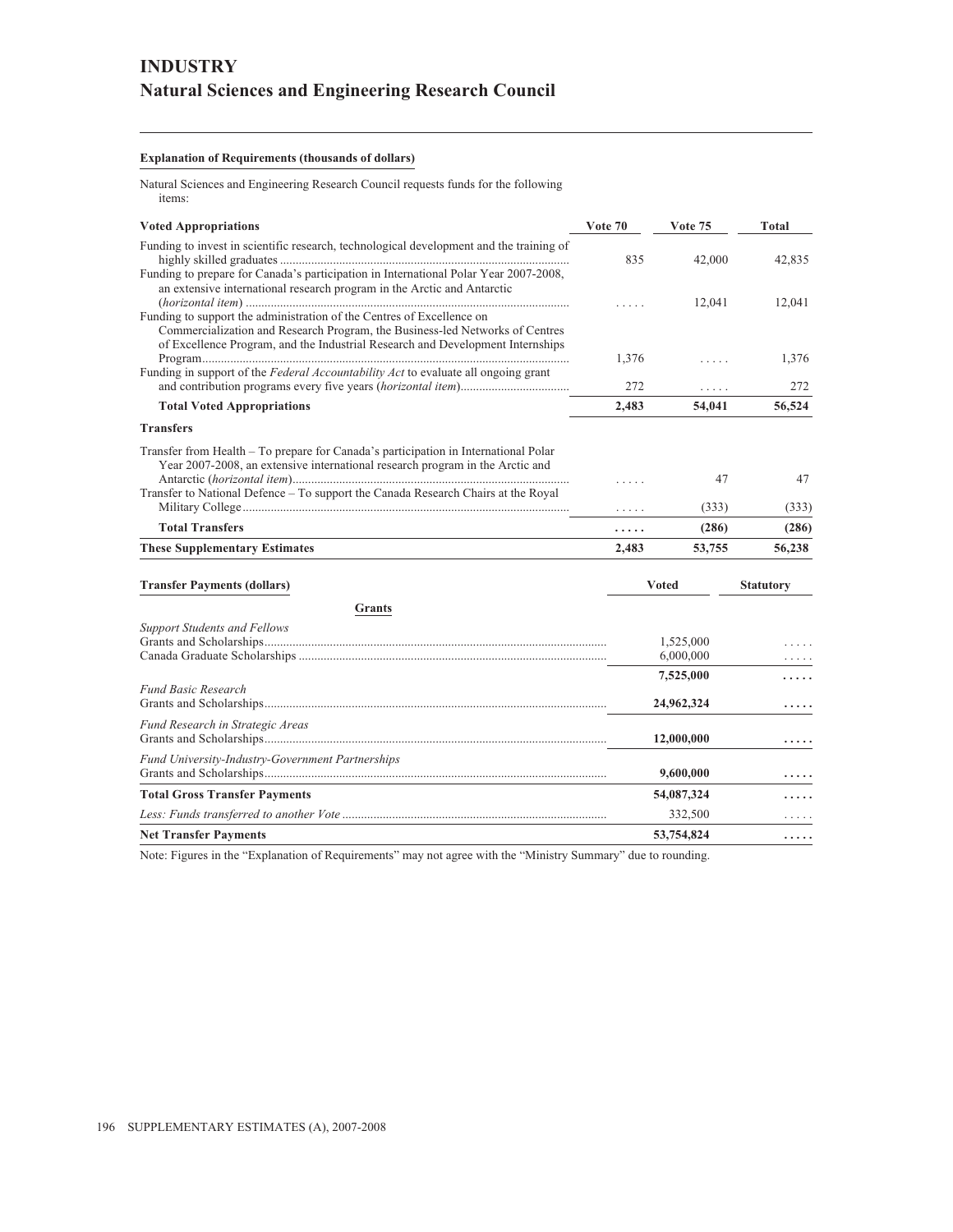#### **Explanation of Requirements (thousands of dollars)**

Social Sciences and Humanities Research Council requests funds for the following items:

| <b>Voted Appropriations</b>                                                                                                                                                                                                                  | Vote 80 | Vote 85      | Total            |
|----------------------------------------------------------------------------------------------------------------------------------------------------------------------------------------------------------------------------------------------|---------|--------------|------------------|
| Funding to invest in scientific research, technological development and the training of<br>Funding in support of the Federal Accountability Act to evaluate all ongoing grant                                                                | 715     | 28,049       | 28,764           |
|                                                                                                                                                                                                                                              | 272     | .            | 272              |
| <b>Total Voted Appropriations</b>                                                                                                                                                                                                            | 987     | 28,049       | 29,036           |
| <b>Transfers</b>                                                                                                                                                                                                                             |         |              |                  |
| Transfer from Citizenship and Immigration – To support the Centres of Excellence in<br>fostering and funding policy research related to immigration, integration and                                                                         | .       | 774          | 774              |
| Transfer from Canadian Heritage – For research to inform policy development related                                                                                                                                                          |         |              |                  |
| Transfer from Fisheries and Oceans - To support the Oceans Management Research<br>Network which strengthens the links between researchers in oceans management<br>related fields in the social sciences and humanities, natural sciences and | 10      | 672          | 682              |
|                                                                                                                                                                                                                                              | 14      | 250          | 264              |
| Transfer to National Defence – To support the Canada Research Chairs at the Royal                                                                                                                                                            | .       | (70)         | (70)             |
| Transfer to National Defence – To support the indirect costs of federally-funded                                                                                                                                                             | .       | (769)        | (769)            |
| <b>Total Transfers</b>                                                                                                                                                                                                                       | 24      | 857          | 881              |
| <b>These Supplementary Estimates</b>                                                                                                                                                                                                         | 1,011   | 28,906       | 29,917           |
|                                                                                                                                                                                                                                              |         |              |                  |
| <b>Transfer Payments (dollars)</b>                                                                                                                                                                                                           |         | <b>Voted</b> | <b>Statutory</b> |
| Grants                                                                                                                                                                                                                                       |         |              |                  |
| Fellowships, Scholarships and Prizes                                                                                                                                                                                                         |         | 2,933,500    |                  |
| Targeted Research and Training Initiatives                                                                                                                                                                                                   |         | 6,511,613    | .                |
| Strategic Research Development                                                                                                                                                                                                               |         | 2,750,000    | .                |
| Research Communication and Interaction                                                                                                                                                                                                       |         | 2,550,000    | .                |
| <b>Indirect Costs of Research</b>                                                                                                                                                                                                            |         | 15,000,000   |                  |
| <b>Total Gross Transfer Payments</b>                                                                                                                                                                                                         |         | 29,745,113   |                  |
|                                                                                                                                                                                                                                              |         | 838,685      | .                |
| <b>Net Transfer Payments</b>                                                                                                                                                                                                                 |         | 28,906,428   | .                |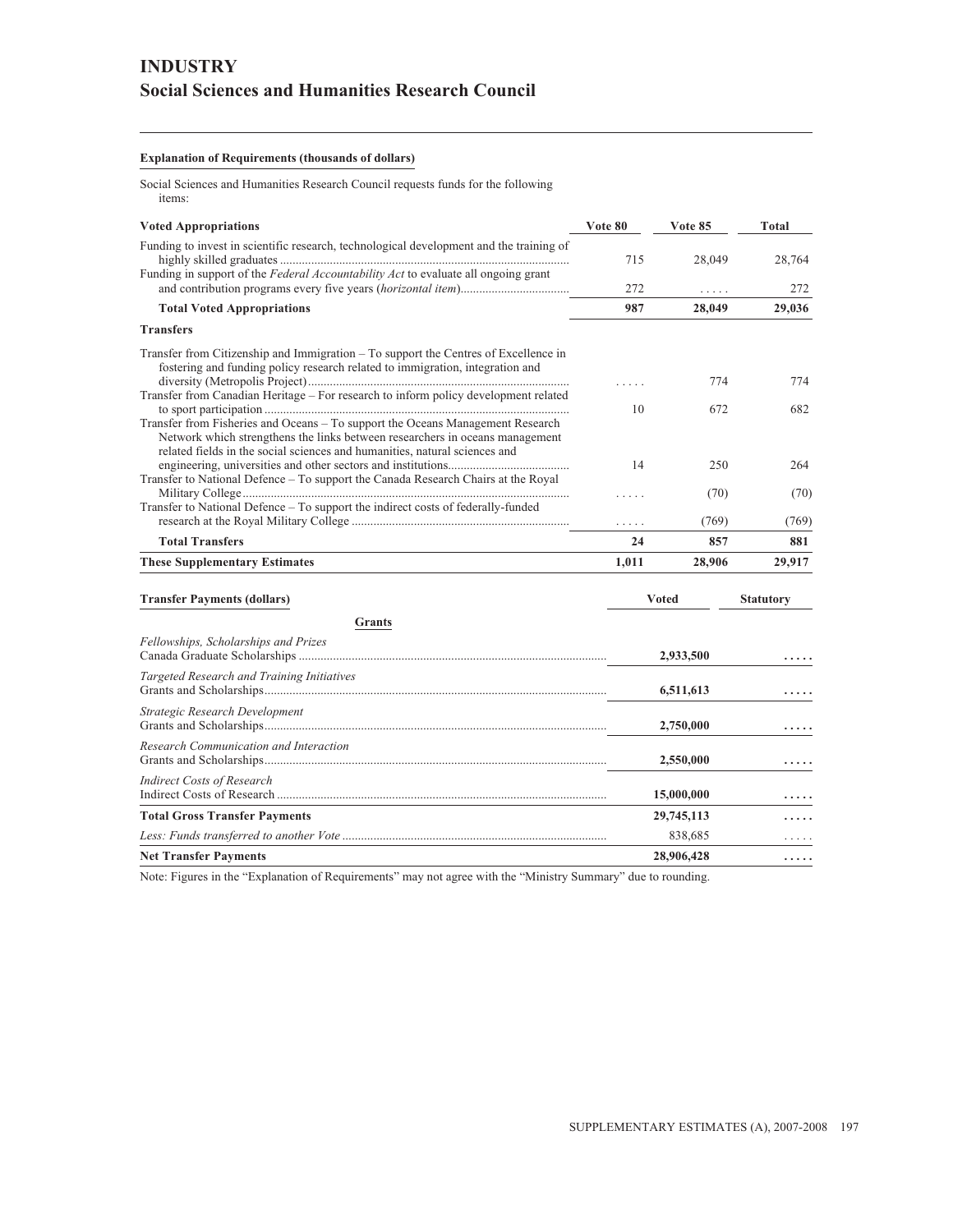### **Explanation of Requirements (thousands of dollars)**

Statistics Canada requests funds for the following items:

| <b>Voted Appropriations</b>                                                                                              | Vote 95 |
|--------------------------------------------------------------------------------------------------------------------------|---------|
| Funding to undertake projects related to the development and application of biotechnology (Canadian Biotechnology        | 400     |
| Funding for activities that are essential to the continued implementation of the <i>Public Service Modernization Act</i> |         |
|                                                                                                                          | 194     |
| <b>Total Voted Appropriations</b>                                                                                        | 594     |
| <b>Transfers</b>                                                                                                         |         |
| Transfer to Public Service Human Resources Management Agency of Canada – To support the National Managers'               |         |
|                                                                                                                          | (51)    |
| <b>These Supplementary Estimates</b>                                                                                     | 543     |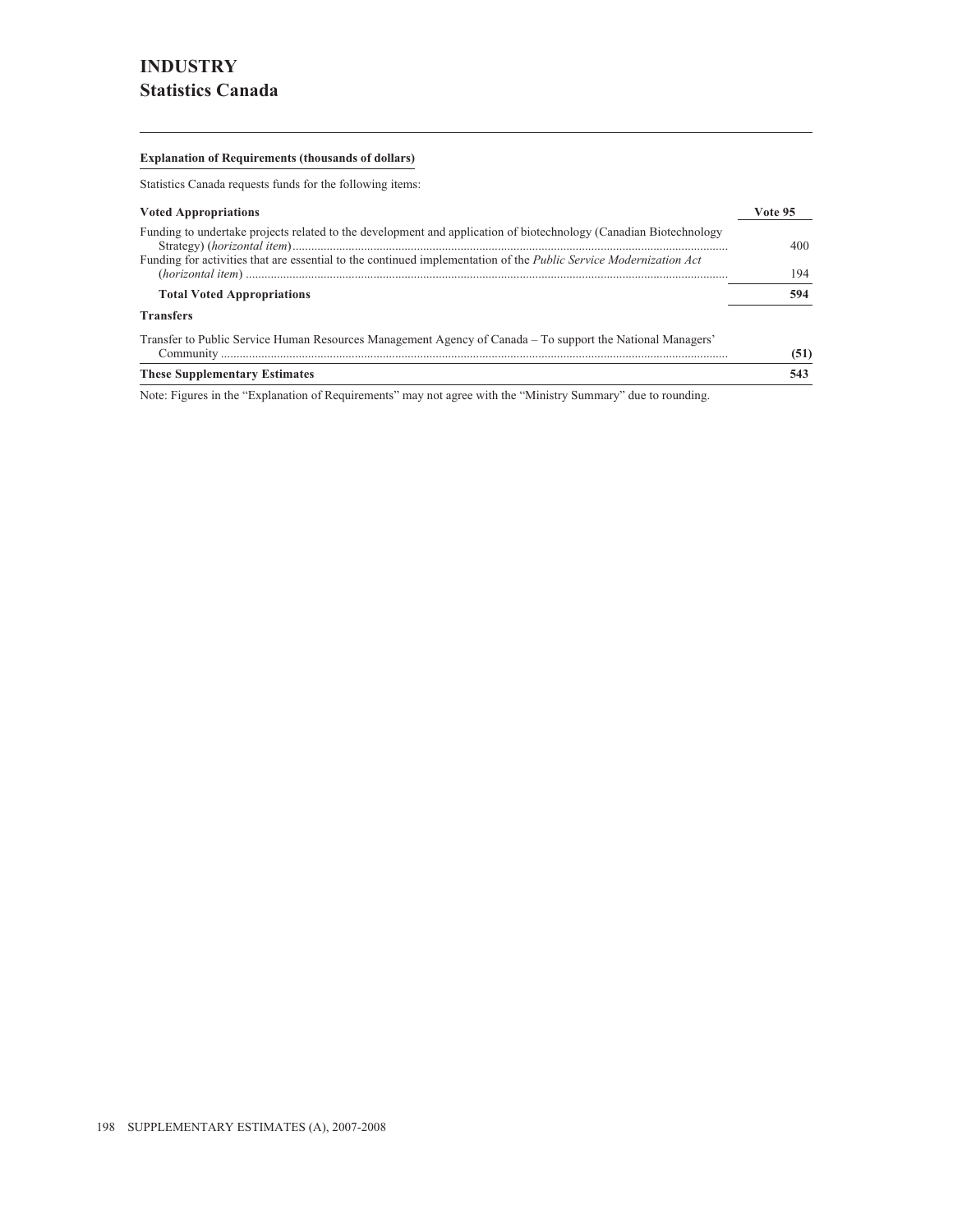|           |                                                                                                                                                                                                                                                                                                                                                                                                                                                                                                                                                                                                                                                                                                                                                                                                  |                         | These Supplementary Estimates |                       |                         |
|-----------|--------------------------------------------------------------------------------------------------------------------------------------------------------------------------------------------------------------------------------------------------------------------------------------------------------------------------------------------------------------------------------------------------------------------------------------------------------------------------------------------------------------------------------------------------------------------------------------------------------------------------------------------------------------------------------------------------------------------------------------------------------------------------------------------------|-------------------------|-------------------------------|-----------------------|-------------------------|
|           |                                                                                                                                                                                                                                                                                                                                                                                                                                                                                                                                                                                                                                                                                                                                                                                                  | Authorities             |                               | <b>Adjustments to</b> | <b>Total Estimates</b>  |
|           | Vote (dollars)                                                                                                                                                                                                                                                                                                                                                                                                                                                                                                                                                                                                                                                                                                                                                                                   | to date                 | <b>Transfers</b>              | <b>Appropriations</b> | to date                 |
|           |                                                                                                                                                                                                                                                                                                                                                                                                                                                                                                                                                                                                                                                                                                                                                                                                  |                         |                               |                       |                         |
| 1a        | Department<br>Operating expenditures, and, pursuant to<br>section 29.1(2)(a) of the <i>Financial Administration</i><br>Act, authority to expend revenues received in a fiscal<br>year, and to offset expenditures incurred in the fiscal<br>year, arising from the provision of mandatory legal<br>services to Government departments and agencies and<br>optional services to Crown corporations, non-federal<br>organizations and international organizations<br>provided they are consistent with the Department's<br>mandate and the payment to each member of the<br>Queen's Privy Council for Canada who is a Minister<br>without Portfolio or a Minister of State who does not<br>preside over a Ministry of State of a salary not to<br>exceed the salary paid to Ministers of State who |                         |                               |                       |                         |
|           | preside over Ministries of State under the Salaries<br>Act, as adjusted pursuant to the Parliament of Canada<br>Act and pro rata for any period of less than a year $-$<br>To authorize the transfer of \$547,509 from Health<br>Vote 1, and \$426,000 from Transport Vote 1,<br>Appropriation Act No. 2, 2007-2008 for the purposes<br>of this Vote and to provide a further amount of                                                                                                                                                                                                                                                                                                                                                                                                          | 262,024,000             | (496, 191)                    | 17,812,007            | 279,339,816             |
| 5a        | The grants listed in the Estimates and contributions –<br>To authorize the transfer of \$330,000 from Justice<br>Vote 1, Appropriation Act No. 2, 2007-2008 for the<br>purposes of this Vote and to provide a further amount                                                                                                                                                                                                                                                                                                                                                                                                                                                                                                                                                                     |                         |                               |                       |                         |
| (S)       | Minister of Justice and Attorney General of Canada –                                                                                                                                                                                                                                                                                                                                                                                                                                                                                                                                                                                                                                                                                                                                             | 266, 383, 000           | 330,000                       | 109,475,415           | 376,188,415             |
| (S)       |                                                                                                                                                                                                                                                                                                                                                                                                                                                                                                                                                                                                                                                                                                                                                                                                  | 74,522<br>67,190,000    |                               |                       | 74,522<br>67,190,000    |
|           |                                                                                                                                                                                                                                                                                                                                                                                                                                                                                                                                                                                                                                                                                                                                                                                                  | 595,671,522             | .<br>(166, 191)               | .<br>127, 287, 422    | 722,792,753             |
|           | <b>Canadian Human Rights Commission</b>                                                                                                                                                                                                                                                                                                                                                                                                                                                                                                                                                                                                                                                                                                                                                          |                         |                               |                       |                         |
| 10<br>(S) | Contributions to employee benefit plans                                                                                                                                                                                                                                                                                                                                                                                                                                                                                                                                                                                                                                                                                                                                                          | 18,785,000<br>2,327,000 | .                             | .                     | 18,785,000<br>2,327,000 |
|           |                                                                                                                                                                                                                                                                                                                                                                                                                                                                                                                                                                                                                                                                                                                                                                                                  | 21,112,000              | .                             | .                     | 21,112,000              |
|           | <b>Canadian Human Rights Tribunal</b>                                                                                                                                                                                                                                                                                                                                                                                                                                                                                                                                                                                                                                                                                                                                                            |                         |                               |                       |                         |
| 15<br>(S) |                                                                                                                                                                                                                                                                                                                                                                                                                                                                                                                                                                                                                                                                                                                                                                                                  | 3,938,000<br>396,000    | .<br>.                        | .<br>.                | 3,938,000<br>396,000    |
|           |                                                                                                                                                                                                                                                                                                                                                                                                                                                                                                                                                                                                                                                                                                                                                                                                  | 4,334,000               | .                             | .                     | 4,334,000               |
|           | <b>Commissioner for Federal Judicial Affairs</b>                                                                                                                                                                                                                                                                                                                                                                                                                                                                                                                                                                                                                                                                                                                                                 |                         |                               |                       |                         |
| 25<br>(S) | Canadian Judicial Council - Operating expenditures<br>Judges' salaries, allowances and annuities, annuities<br>to spouses and children of judges and lump sum                                                                                                                                                                                                                                                                                                                                                                                                                                                                                                                                                                                                                                    | 7,368,000<br>1,594,000  | .                             | 395,601               | 7,763,601<br>1,594,000  |
| (S)       | payments to spouses of judges who die while in office                                                                                                                                                                                                                                                                                                                                                                                                                                                                                                                                                                                                                                                                                                                                            | 390,465,000<br>847,000  | .                             |                       | 390,465,000<br>847,000  |
|           |                                                                                                                                                                                                                                                                                                                                                                                                                                                                                                                                                                                                                                                                                                                                                                                                  | 400,274,000             | .                             | 395,601               | 400,669,601             |
|           | <b>Courts Administration Service</b>                                                                                                                                                                                                                                                                                                                                                                                                                                                                                                                                                                                                                                                                                                                                                             |                         |                               |                       |                         |
| (S)       | Contributions to employee benefit plans                                                                                                                                                                                                                                                                                                                                                                                                                                                                                                                                                                                                                                                                                                                                                          | 51,250,000<br>6,478,000 | .<br>.                        | 3,223,830<br>.        | 54,473,830<br>6,478,000 |
|           |                                                                                                                                                                                                                                                                                                                                                                                                                                                                                                                                                                                                                                                                                                                                                                                                  | 57,728,000              | .                             | 3,223,830             | 60,951,830              |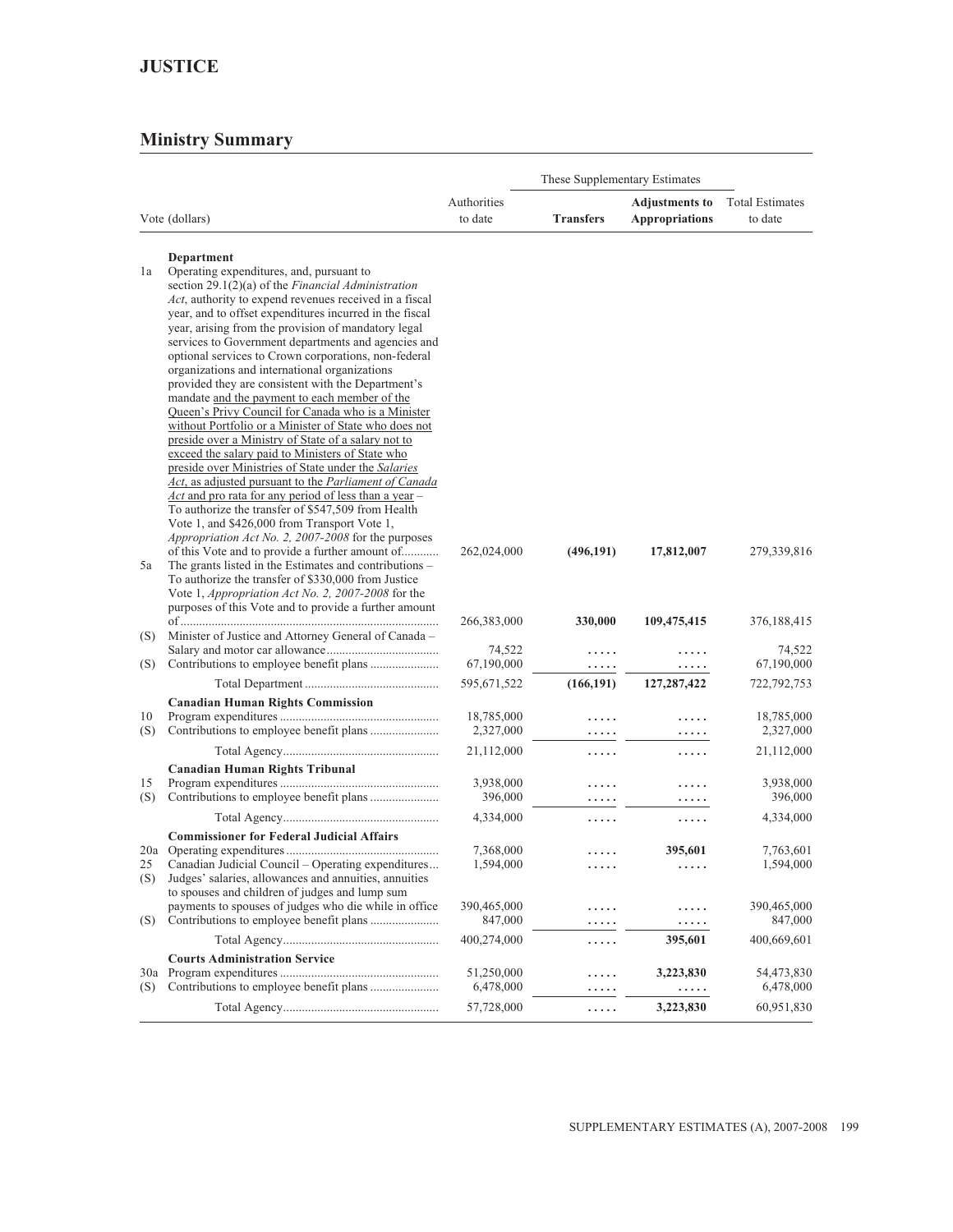### **JUSTICE**

|           |                                                                                                                                           |                        | These Supplementary Estimates |                                                |                                   |  |
|-----------|-------------------------------------------------------------------------------------------------------------------------------------------|------------------------|-------------------------------|------------------------------------------------|-----------------------------------|--|
|           | Vote (dollars)                                                                                                                            | Authorities<br>to date | <b>Transfers</b>              | <b>Adjustments to</b><br><b>Appropriations</b> | <b>Total Estimates</b><br>to date |  |
|           | <b>Office of the Director of Public Prosecutions</b>                                                                                      |                        |                               |                                                |                                   |  |
| 35a       |                                                                                                                                           | 86,275,000             |                               | 14,226,320                                     | 100,501,320                       |  |
| (S)       |                                                                                                                                           | 12,251,000             | .                             |                                                | 12,251,000                        |  |
|           |                                                                                                                                           | 98,526,000             | .                             | 14,226,320                                     | 112,752,320                       |  |
| 40        | <b>Offices of the Information and Privacy</b><br><b>Commissioners of Canada</b><br>Office of the Information Commissioner of Canada –     |                        |                               |                                                |                                   |  |
| 45        | Office of the Privacy Commissioner of Canada -                                                                                            | 6,684,000              |                               |                                                | 6,684,000                         |  |
|           |                                                                                                                                           | 16,262,000             |                               |                                                | 16,262,000                        |  |
| (S)       | Contributions to employee benefit plans                                                                                                   | 3,060,000              | .                             |                                                | 3,060,000                         |  |
|           |                                                                                                                                           | 26,006,000             |                               |                                                | 26,006,000                        |  |
| 50<br>(S) | <b>Supreme Court of Canada</b><br>Judges' salaries, allowances and annuities, annuities<br>to spouses and children of judges and lump sum | 24,505,000             |                               |                                                | 24,505,000                        |  |
|           | payments to spouses of judges who die while in office                                                                                     | 4,959,000              |                               |                                                | 4,959,000                         |  |
| (S)       | Contributions to employee benefit plans                                                                                                   | 2,342,000              |                               |                                                | 2,342,000                         |  |
|           |                                                                                                                                           | 31,806,000             | .                             |                                                | 31,806,000                        |  |
|           |                                                                                                                                           | 1,235,457,522          | (166, 191)                    | 145, 133, 173                                  | 1,380,424,504                     |  |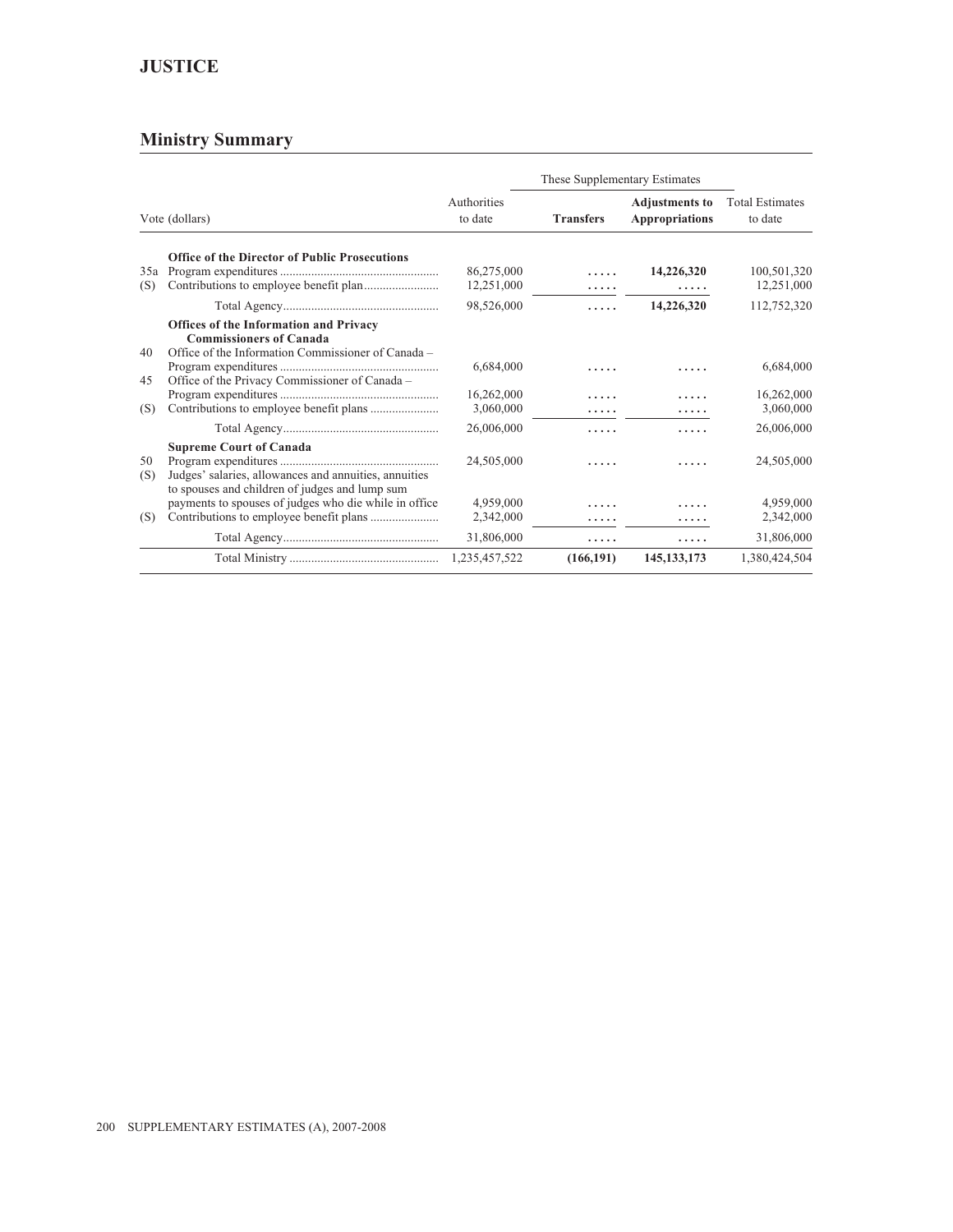### **Explanation of Requirements (thousands of dollars)**

Justice requests funds for the following items:

| <b>Voted Appropriations</b>                                                                    | Vote 1 | Vote 5               | Total   |
|------------------------------------------------------------------------------------------------|--------|----------------------|---------|
| Funding to provincial/territorial governments for the delivery of youth justice services       |        |                      |         |
|                                                                                                | .      | 53,800               | 53,800  |
|                                                                                                | 1,163  | 43,150               | 44,313  |
| Funding to permit the implementation of the new Federal Victims' Strategy and the              |        |                      |         |
| establishment of the Office of the Federal Ombudsman for Victims of Crime                      |        |                      |         |
|                                                                                                | 2,908  | 5,750                | 8,658   |
| Funding for contributions in the area of family law and child support (Child-Centred           |        |                      |         |
|                                                                                                | .      | 4,000                | 4,000   |
| Internal Inquiry into the actions of Canadian officials in relation to Abdullah Almalki,       |        |                      |         |
| Ahmad Abou-Elmaati and Muayyed Nureddin and resources to permit                                |        |                      |         |
|                                                                                                | 3,977  | .                    | 3,977   |
| Funding for the renewal and expansion of the Aboriginal Justice Strategy                       | 1,291  | 2,400                | 3,691   |
| Funding for the strategic management and defence of Métis and non-status Indian                |        |                      |         |
|                                                                                                | 3,488  | .                    | 3,488   |
| Commission of Inquiry into the investigation of the bombing of Air India Flight 182            |        |                      |         |
| and resources to permit departments to support the work of the Inquiry (horizontal             |        |                      |         |
|                                                                                                | 2,589  | $\sim$ $\sim$ $\sim$ | 2,589   |
| Funding for Canada's participation as a member of the United Nations Convention                |        |                      |         |
|                                                                                                | 884    | .                    | 884     |
| Funding for activities that are essential to the continued implementation of the <i>Public</i> |        |                      |         |
|                                                                                                | 577    | .                    | 577     |
| Funding for enhanced enforcement activities relating to the National Anti-Drug                 |        |                      |         |
| Strategy that are aimed at reducing the supply and demand for illicit drugs                    |        |                      |         |
|                                                                                                | 105    | 375                  | 480     |
| Funding to implement a national initiative to address inter-provincial tax avoidance           |        |                      |         |
|                                                                                                | 223    | .                    | 223     |
| Funding to address legislative, policy, and operational initiatives arising from the           |        |                      |         |
|                                                                                                | 196    | .                    | 196     |
| Funding in support of the Federal Accountability Act to evaluate all ongoing grant             |        |                      |         |
|                                                                                                | 181    | $\sim$ $\sim$ $\sim$ | 181     |
| Funding to implement and administer the 2006 Canada–United States Softwood                     |        |                      |         |
|                                                                                                | 171    | .                    | 171     |
| Funding for implementation of the action plan to strengthen Canada's regulatory                |        |                      |         |
| system and establish a Centre of Regulatory Expertise within the Treasury Board                |        |                      |         |
|                                                                                                | 59     | .                    | 59      |
| Funding for activities related to access to justice and emerging justice-related issues        | .      | 48                   | 48      |
| Gross Voted Appropriations                                                                     | 17,812 | 109,523              | 127,335 |
| <b>Funds Available</b>                                                                         |        |                      |         |
|                                                                                                | .      | 48                   | 48      |
| <b>Total Voted Appropriations</b>                                                              | 17,812 | 109,475              | 127,287 |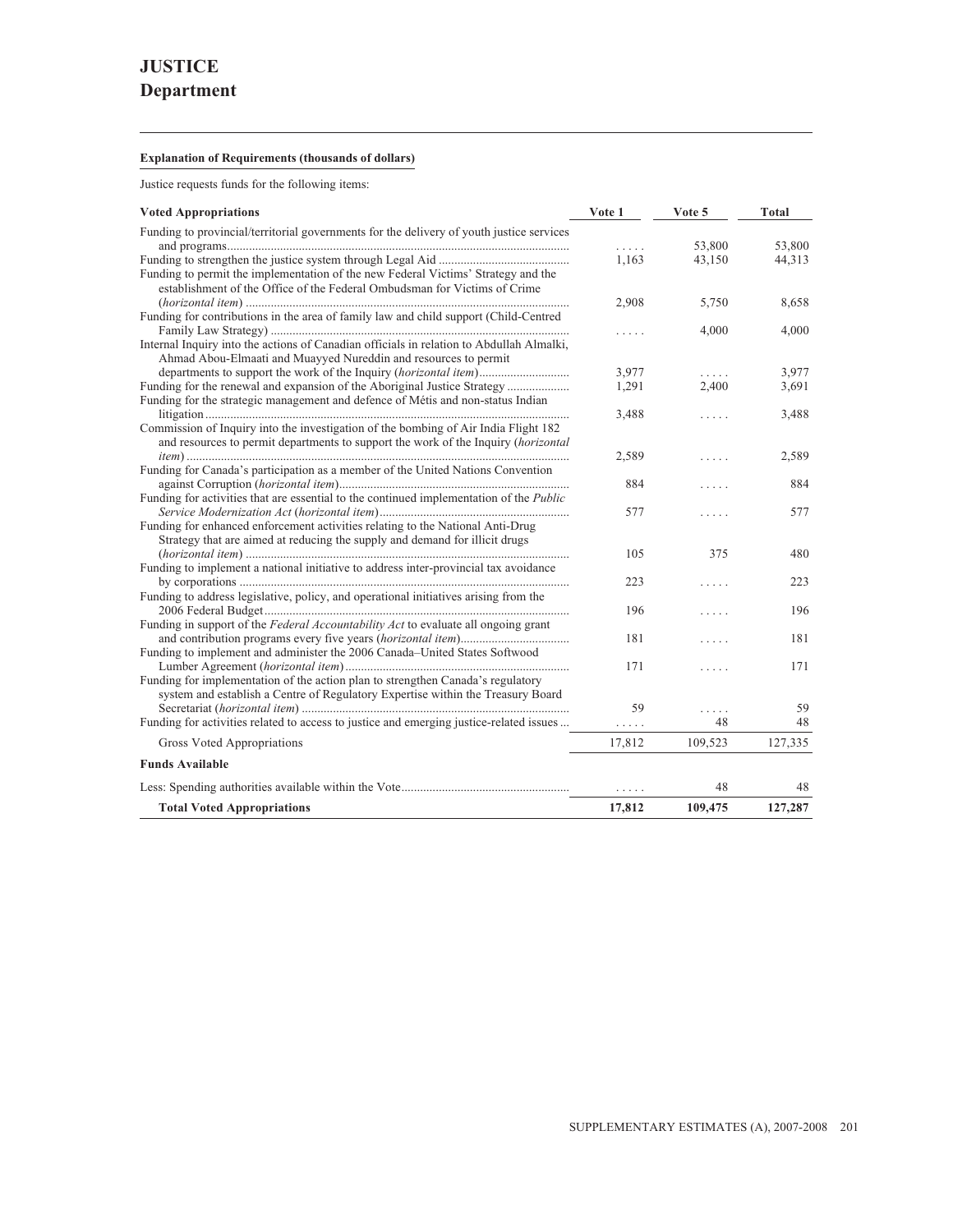#### **Explanation of Requirements (thousands of dollars)**

| <b>Transfers</b>                                                                       | Vote 1 | Vote 5  | Total   |
|----------------------------------------------------------------------------------------|--------|---------|---------|
| Transfer from Health – To implement the Prevention and Treatment Action Plans of       |        |         |         |
| the National Anti-Drug Strategy focusing on education, marketing and treatment         |        |         |         |
|                                                                                        | 548    | .       | 548     |
| Transfer from Transport Canada - For public security initiatives (horizontal item)     | 426    | .       | 426     |
| Internal reallocation of resources – For membership fees for Canada's participation in |        |         |         |
| the Hague Conference on Private International Law and the International Institute      |        |         |         |
|                                                                                        | (330)  | 330     |         |
| Transfer to Canada Revenue Agency - To implement and administer the 2006               |        |         |         |
| Canada–United States Softwood Lumber Agreement (horizontal item)                       | (171)  | .       | (171)   |
| Transfer to Canada Revenue Agency – For the legal service requirements for the         |        |         |         |
| administration and delivery of the Universal Child Care Benefit to Canadian            |        |         |         |
|                                                                                        | (183)  | .       | (183)   |
| Transfer to Canada Revenue Agency – For legal service requirements to address          |        |         |         |
| legislative and policy initiatives arising from the 2006 Federal Budget                | (196)  | .       | (196)   |
| Transfer to Canada Revenue Agency – For legal service requirements to implement        |        |         |         |
| the national initiative to address inter-provincial tax avoidance by corporations      | (223)  | .       | (223)   |
| Transfer to Foreign Affairs and International Trade – To provide support to            |        |         |         |
|                                                                                        | (367)  |         | (367)   |
|                                                                                        |        |         |         |
| <b>Total Transfers</b>                                                                 | (496)  | 330     | (166)   |
| <b>These Supplementary Estimates</b>                                                   | 17,316 | 109,805 | 127,121 |

#### **Explanation of Funds Available (dollars)**

**Vote 5**: \$48,100 in authorities is available within the Vote due to reduced contribution requirements for the implementation of official language obligations under the *Contraventions Act*.

| <b>Transfer Payments (dollars)</b>                                                      | <b>Voted</b> | <b>Statutory</b> |
|-----------------------------------------------------------------------------------------|--------------|------------------|
| <b>Grants</b>                                                                           |              |                  |
| Developing and implementing programs                                                    |              |                  |
|                                                                                         | 500,000      |                  |
|                                                                                         | 48,100       |                  |
| Grants in support of the Prevention and Treatment Action Plan of the National Anti-Drug |              |                  |
|                                                                                         | 100,000      |                  |
| <b>Total Gross Grants</b>                                                               | 648,100      |                  |
| <b>Contributions</b>                                                                    |              |                  |
| Developing and implementing programs                                                    |              |                  |
| Contributions to the provinces and territories in support of youth justice services     | 32,552,415   |                  |
| Contributions to the provinces and territories in support of youth justice services –   |              |                  |
|                                                                                         | 21,248,000   |                  |
|                                                                                         | 41,500,000   |                  |
|                                                                                         | 5,250,000    |                  |
|                                                                                         | 4,000,000    |                  |
|                                                                                         | 2,400,000    |                  |
|                                                                                         | 1.650.000    | $\ldots$         |
| Contributions in support of the Hague Conference on Private International Law and the   |              |                  |
| International Institute for the Unification of Private Law (UNIDROIT)                   | 330,000      |                  |
| Contributions in support of the National Anti-Drug Strategy – Drug Treatment Plan       | 275,000      |                  |
| <b>Total Gross Contributions</b>                                                        | 109,205,415  |                  |
| <b>Total Gross Transfer Payments</b>                                                    | 109,853,515  |                  |
|                                                                                         | 48,100       |                  |
| <b>Net Transfer Payments</b>                                                            | 109,805,415  |                  |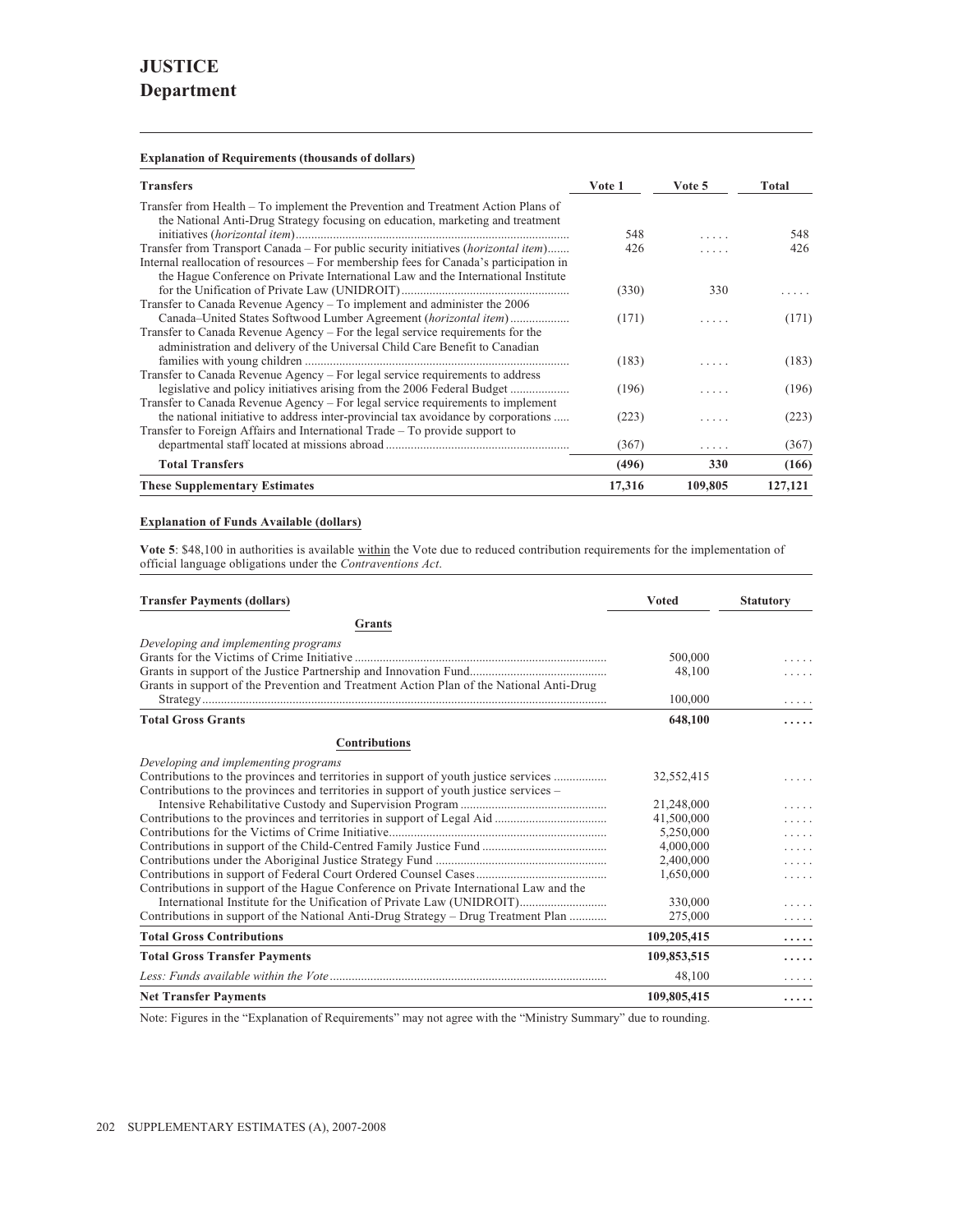## **JUSTICE Commissioner for Federal Judicial Affairs**

#### **Explanation of Requirements (thousands of dollars)**

Commissioner for Federal Judicial Affairs requests funds for the following items:

| <b>Voted Appropriations</b>                                                                                              | Vote 20 |
|--------------------------------------------------------------------------------------------------------------------------|---------|
| Funding for activities that are essential to the continued implementation of the <i>Public Service Modernization Act</i> | 240     |
|                                                                                                                          | 156     |
| <b>These Supplementary Estimates</b>                                                                                     | 396     |
|                                                                                                                          |         |

Note: Figures in the "Explanation of Requirements" may not agree with the "Ministry Summary" due to rounding.

### **Courts Administration Service**

#### **Explanation of Requirements (thousands of dollars)**

Courts Administration Service requests funds for the following items:

| <b>Voted Appropriations</b>                                                                                              | Vote 30 |
|--------------------------------------------------------------------------------------------------------------------------|---------|
| Funding for activities that are essential to the continued implementation of the <i>Public Service Modernization Act</i> | 2.672   |
|                                                                                                                          | 552     |
| <b>These Supplementary Estimates</b>                                                                                     | 3.224   |

Note: Figures in the "Explanation of Requirements" may not agree with the "Ministry Summary" due to rounding.

### **Office of the Director of Public Prosecutions**

#### **Explanation of Requirements (thousands of dollars)**

Office of the Director of Public Prosecutions requests funds for the following items:

| <b>Voted Appropriations</b>                                                                                         | Vote 35 |
|---------------------------------------------------------------------------------------------------------------------|---------|
| Funding for additional RCMP positions and federal prosecutors to focus on law enforcement priorities such as drugs, | 9.079   |
|                                                                                                                     | 5.147   |
| <b>These Supplementary Estimates</b>                                                                                | 14.226  |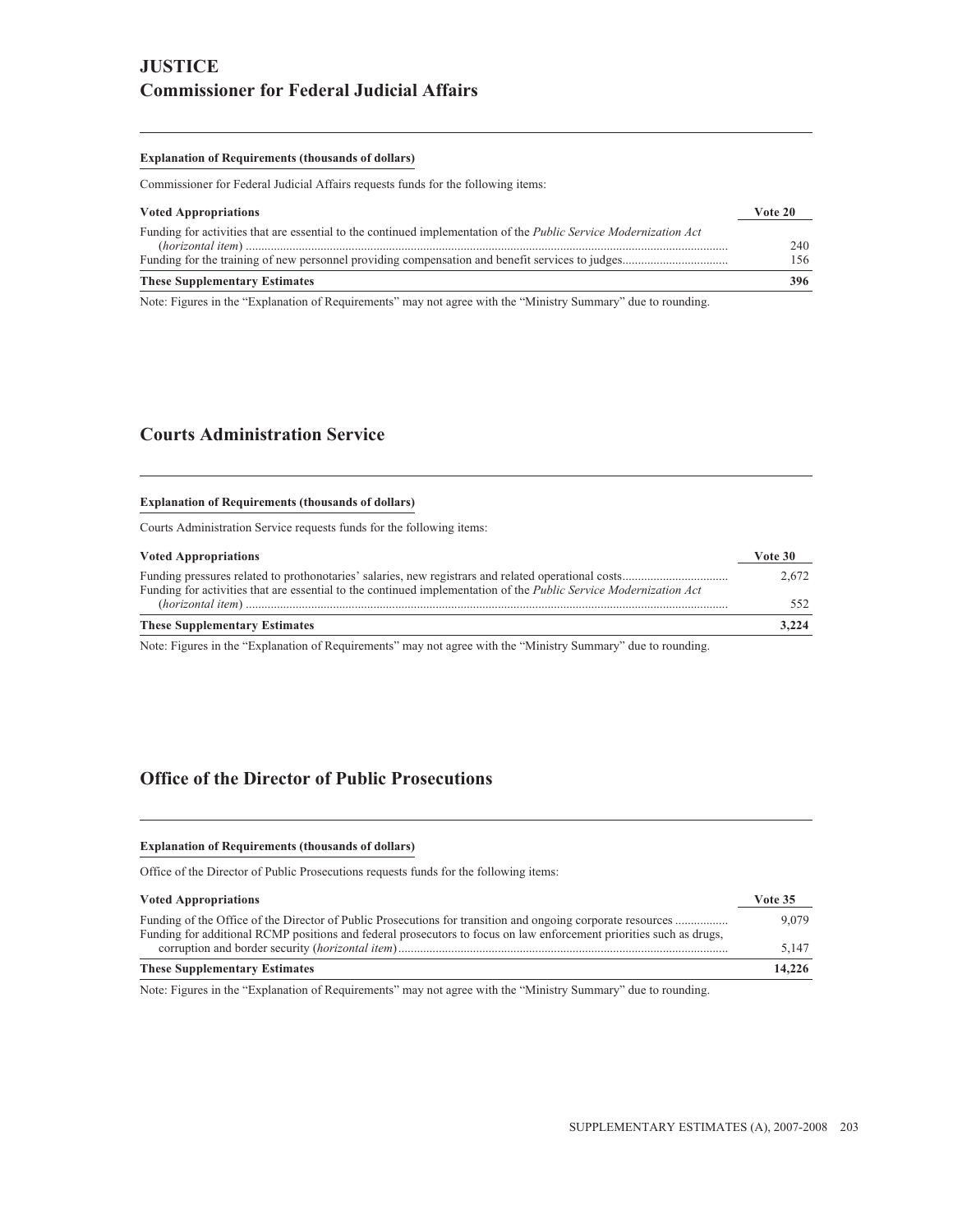# **NATIONAL DEFENCE**

|     |                                                                                                                  | These Supplementary Estimates |                       |                                                |                                   |  |
|-----|------------------------------------------------------------------------------------------------------------------|-------------------------------|-----------------------|------------------------------------------------|-----------------------------------|--|
|     | Vote (dollars)                                                                                                   | Authorities<br>to date        | <b>Transfers</b>      | <b>Adjustments to</b><br><b>Appropriations</b> | <b>Total Estimates</b><br>to date |  |
|     | Department                                                                                                       |                               |                       |                                                |                                   |  |
| 1a  | Operating expenditures and authority for total                                                                   |                               |                       |                                                |                                   |  |
|     | commitments, subject to allotment by the Treasury                                                                |                               |                       |                                                |                                   |  |
|     | Board, of \$28,349,121,656 for the purposes of                                                                   |                               |                       |                                                |                                   |  |
|     | Votes 1, 5 and 10 of the Department regardless of the                                                            |                               |                       |                                                |                                   |  |
|     | year in which the payment of those commitments                                                                   |                               |                       |                                                |                                   |  |
|     | comes due (of which it is estimated that<br>\$12,302,000,000 will come due for payment in future                 |                               |                       |                                                |                                   |  |
|     | years), authority to make payments from any of those                                                             |                               |                       |                                                |                                   |  |
|     | Votes to provinces or municipalities as contributions                                                            |                               |                       |                                                |                                   |  |
|     | toward construction done by those bodies, authority,                                                             |                               |                       |                                                |                                   |  |
|     | subject to the direction of the Treasury Board, to                                                               |                               |                       |                                                |                                   |  |
|     | make recoverable expenditures or advances from any                                                               |                               |                       |                                                |                                   |  |
|     | of those Votes in respect of materials supplied to or                                                            |                               |                       |                                                |                                   |  |
|     | services performed on behalf of individuals,                                                                     |                               |                       |                                                |                                   |  |
|     | corporations, outside agencies, other government<br>departments and agencies and other governments and           |                               |                       |                                                |                                   |  |
|     | authority to expend revenue, as authorized by the                                                                |                               |                       |                                                |                                   |  |
|     | Treasury Board, received during the fiscal year for the                                                          |                               |                       |                                                |                                   |  |
|     | purposes of any of those Votes and the payment to                                                                |                               |                       |                                                |                                   |  |
|     | each member of the Queen's Privy Council for                                                                     |                               |                       |                                                |                                   |  |
|     | Canada who is a Minister without Portfolio or a                                                                  |                               |                       |                                                |                                   |  |
|     | Minister of State who does not preside over a                                                                    |                               |                       |                                                |                                   |  |
|     | Ministry of State of a salary not to exceed the salary<br>paid to Ministers of State who preside over Ministries |                               |                       |                                                |                                   |  |
|     | of State under the Salaries Act, as adjusted pursuant                                                            |                               |                       |                                                |                                   |  |
|     | to the <i>Parliament of Canada Act</i> and pro rata for any                                                      |                               |                       |                                                |                                   |  |
|     | period of less than a year $-$ To authorize the transfer                                                         |                               |                       |                                                |                                   |  |
|     | of \$838,685 from Industry Vote 85, and \$332,500                                                                |                               |                       |                                                |                                   |  |
|     | from Industry Vote 75, Appropriation Act No. 2,                                                                  |                               |                       |                                                |                                   |  |
|     | 2007-2008 for the purposes of this Vote and to                                                                   |                               |                       |                                                |                                   |  |
| 5a  |                                                                                                                  | 3,592,868,100                 | 20,905<br>(2,765,499) | 1,191,785,131<br>366,746,508                   | 13,040,660,142<br>3,956,849,109   |  |
| 10  |                                                                                                                  | 210,451,450                   | .                     | .                                              | 210,451,450                       |  |
| (S) | Minister of National Defence - Salary and motor car                                                              |                               |                       |                                                |                                   |  |
|     |                                                                                                                  | 74,522                        |                       | .                                              | 74,522                            |  |
| (S) | Payments under the Supplementary Retirement                                                                      |                               |                       |                                                |                                   |  |
|     |                                                                                                                  | 7,020,000                     |                       |                                                | 7,020,000                         |  |
| (S) | Payments under Parts I-IV of the Defence Services                                                                |                               |                       |                                                |                                   |  |
| (S) | Payments to dependants of certain members of the                                                                 | 1,550,000                     |                       | .                                              | 1,550,000                         |  |
|     | Royal Canadian Air Force killed while serving as                                                                 |                               |                       |                                                |                                   |  |
|     | instructors under the British Commonwealth Air                                                                   |                               |                       |                                                |                                   |  |
|     | Training Plan ( <i>Appropriation Act No. 4, 1968</i> )                                                           | 90,000                        | .                     | .                                              | 90,000                            |  |
| (S) | Contributions to employee benefit plans – Members                                                                |                               |                       |                                                |                                   |  |
|     |                                                                                                                  | 957,396,275                   | .                     | .                                              | 957,396,275                       |  |
| (S) |                                                                                                                  | 263,300,325                   | .                     | .                                              | 263,300,325                       |  |
|     |                                                                                                                  |                               | (2,744,594)           | 1,558,531,639                                  | 18,437,391,823                    |  |
|     | <b>Canadian Forces Grievance Board</b>                                                                           |                               |                       |                                                |                                   |  |
| 15  |                                                                                                                  | 5,830,000                     | .                     |                                                | 5,830,000                         |  |
| (S) |                                                                                                                  | 599,000                       | .                     | .                                              | 599,000                           |  |
|     |                                                                                                                  | 6,429,000                     | .                     | .                                              | 6,429,000                         |  |
|     | <b>Military Police Complaints Commission</b>                                                                     |                               |                       |                                                |                                   |  |
| 20  |                                                                                                                  | 3,139,000                     |                       |                                                | 3,139,000                         |  |
| (S) |                                                                                                                  | 295,000                       |                       | .                                              | 295,000                           |  |
|     |                                                                                                                  | 3,434,000                     | .                     | .                                              | 3,434,000                         |  |
|     |                                                                                                                  |                               | (2,744,594)           | 1,558,531,639                                  | 18,447,254,823                    |  |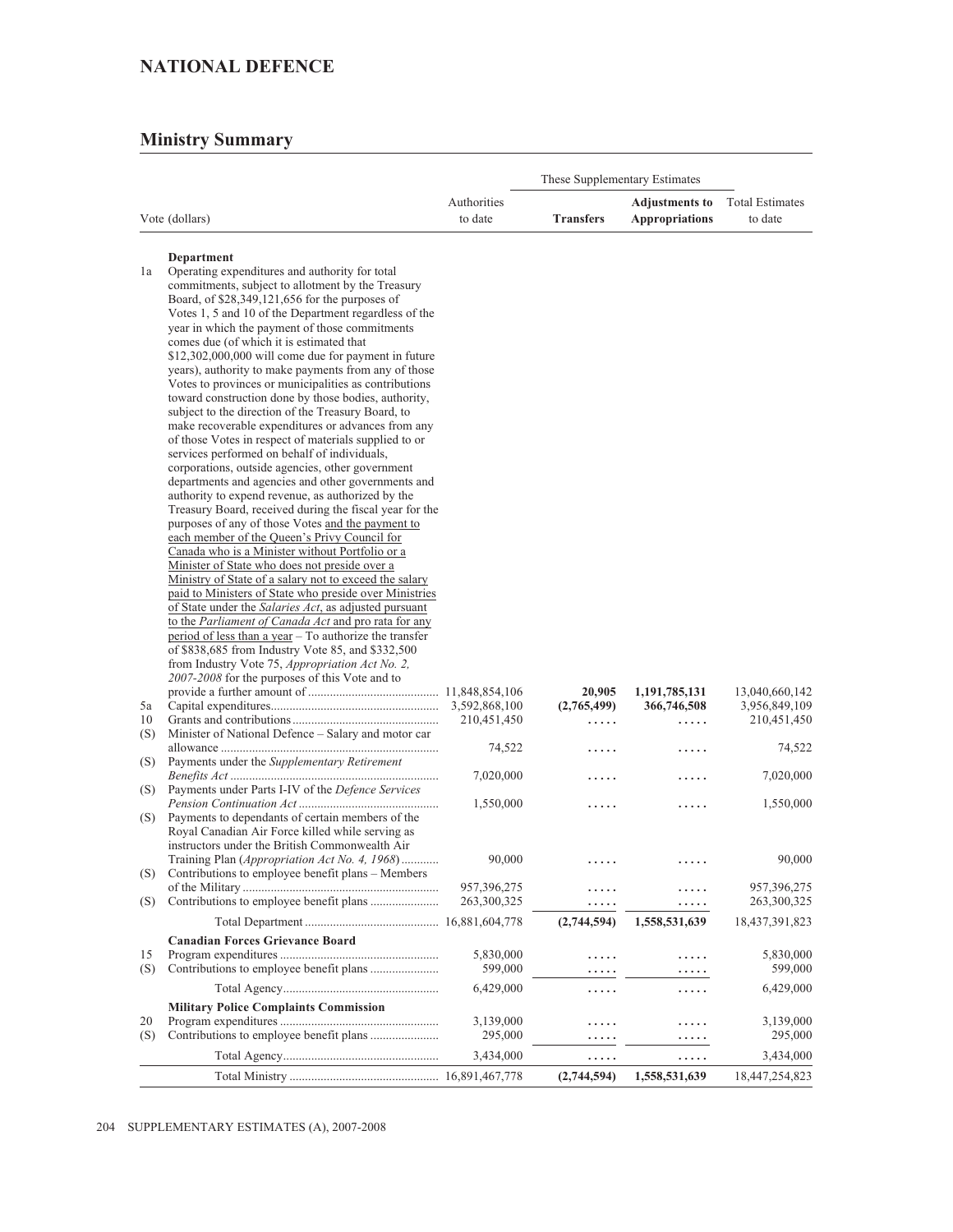## **NATIONAL DEFENCE**

### **Department**

#### **Explanation of Requirements (thousands of dollars)**

National Defence requests funds for the following items:

| <b>Voted Appropriations</b>                                                                                                                                                                                                                       | Vote 1                                 | Vote 5   | <b>Total</b> |
|---------------------------------------------------------------------------------------------------------------------------------------------------------------------------------------------------------------------------------------------------|----------------------------------------|----------|--------------|
| Funding to strengthen the Canadian Forces' independent capacity to defend Canada's                                                                                                                                                                |                                        |          |              |
|                                                                                                                                                                                                                                                   | 860,078                                | 15,098   | 875,176      |
|                                                                                                                                                                                                                                                   | 340,867                                | .        | 340,867      |
| Funding advanced for major capital equipment projects including airlift capability                                                                                                                                                                |                                        |          |              |
| (strategic and tactical), battle tank replacement, and howitzers                                                                                                                                                                                  | 9,344                                  | 153,139  | 162,483      |
|                                                                                                                                                                                                                                                   | .                                      | 131,000  | 131,000      |
|                                                                                                                                                                                                                                                   | $\ldots$                               | 49,749   | 49,749       |
|                                                                                                                                                                                                                                                   | .                                      | 24,207   | 24,207       |
|                                                                                                                                                                                                                                                   | .                                      | 14,400   | 14,400       |
| Funding related to government advertising programs ( <i>horizontal item</i> )                                                                                                                                                                     | 10,000                                 | $\ldots$ | 10,000       |
| Funding for activities that are essential to the continued implementation of the <i>Public</i>                                                                                                                                                    |                                        |          |              |
|                                                                                                                                                                                                                                                   | 1,851                                  | .        | 1,851        |
|                                                                                                                                                                                                                                                   | 351                                    | .        | 351          |
| Funding in support of the Federal Accountability Act to evaluate all ongoing grant                                                                                                                                                                |                                        |          |              |
|                                                                                                                                                                                                                                                   | 181                                    | .        | 181          |
| Funding for implementation of the action plan to strengthen Canada's regulatory                                                                                                                                                                   |                                        |          |              |
| system and establish a Centre of Regulatory Expertise within the Treasury Board                                                                                                                                                                   |                                        |          |              |
|                                                                                                                                                                                                                                                   | 59                                     | .        | 59           |
| Gross Voted Appropriations                                                                                                                                                                                                                        | 1,222,731                              | 387,593  | 1,610,324    |
| <b>Funds Available</b>                                                                                                                                                                                                                            |                                        |          |              |
|                                                                                                                                                                                                                                                   | 30,946                                 | 20,847   | 51,793       |
| <b>Total Voted Appropriations</b>                                                                                                                                                                                                                 | 1,191,785                              | 366,746  | 1,558,531    |
| <b>Transfers</b>                                                                                                                                                                                                                                  |                                        |          |              |
| Transfer from Social Sciences and Humanities Research Council – To support the<br>indirect costs of federally-funded research at the Royal Military College<br>Transfer from Natural Sciences and Engineering Research Council (\$333) and Social | 769                                    | .        | 769          |
| Sciences and Humanities Research Council $(\$70)$ – To support the Canada                                                                                                                                                                         | 403                                    |          | 403          |
| Transfer to Fisheries and Oceans (\$744) and to Royal Canadian Mounted<br>Police $(\$188)$ – For investments in search and rescue coordination initiatives                                                                                        |                                        |          |              |
|                                                                                                                                                                                                                                                   |                                        | (931)    | (931)        |
| Transfer to Foreign Affairs and International Trade – To provide support to                                                                                                                                                                       |                                        |          |              |
|                                                                                                                                                                                                                                                   | (1,150)                                | .        | (1,150)      |
| Transfer to Health (\$825), Public Health Agency of Canada (\$432), Natural                                                                                                                                                                       |                                        |          |              |
| Resources (\$280), Canadian Food Inspection Agency (\$255), and Agriculture and                                                                                                                                                                   |                                        |          |              |
|                                                                                                                                                                                                                                                   | $\mathbb{Z}^n$ . In the $\mathbb{Z}^n$ | (1, 834) | (1,834)      |
| <b>Total Transfers</b>                                                                                                                                                                                                                            | 22                                     | (2,765)  | (2,743)      |
| <b>These Supplementary Estimates</b>                                                                                                                                                                                                              | 1,191,807                              | 363,981  | 1,555,788    |

### **Explanation of Funds Available (dollars)**

**Vote 1**: \$30,946,127 in total authorities is available within the Vote due to reduced requirements related to the deferral of public security initiatives (\$16,702,000) and the assessment, management and remediation of federal contaminated sites (\$14,244,127).

**Vote 5**: \$20,847,040 in authorities is available within the Vote due to reduced requirements related to the deferral of public security initiatives.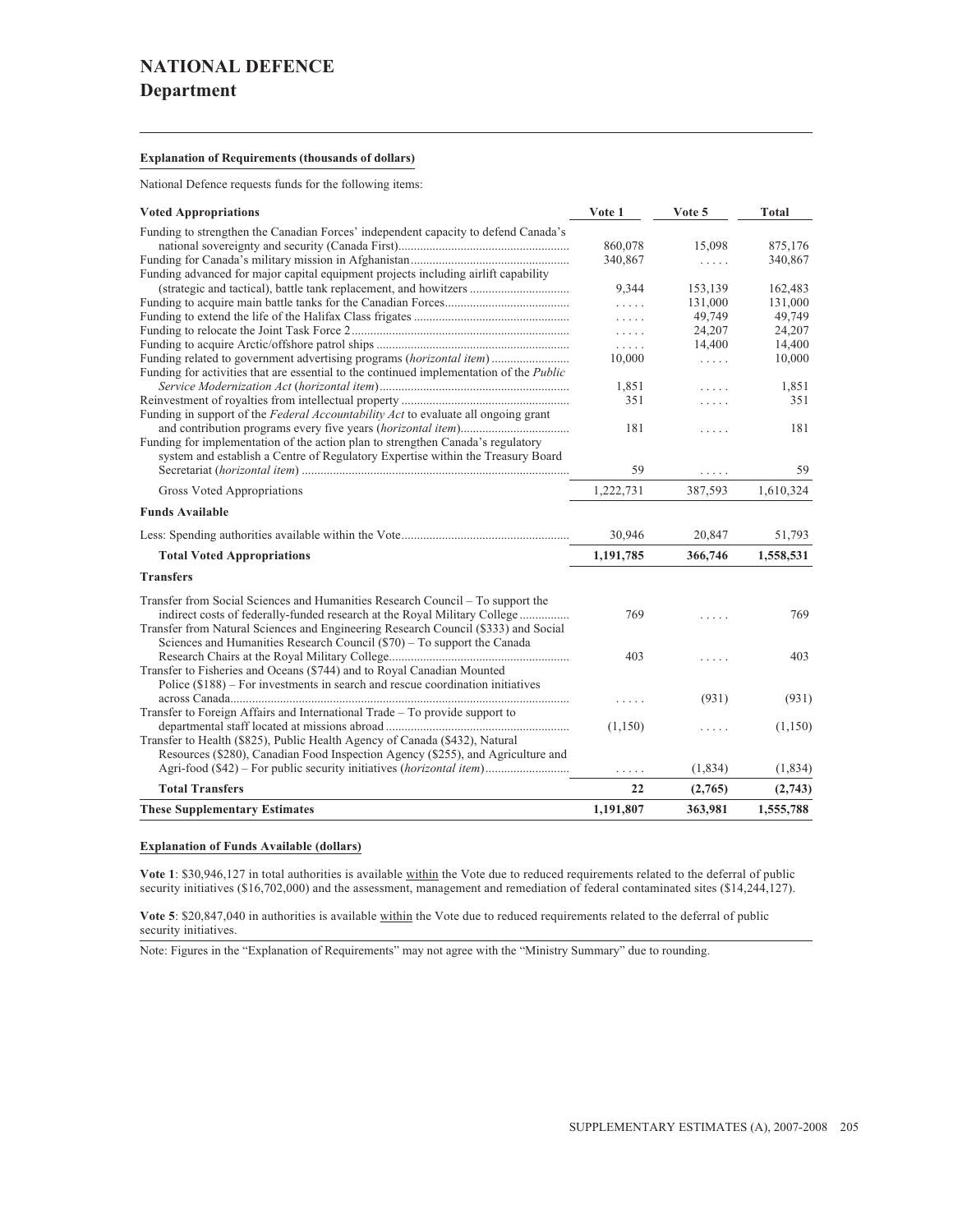# **NATIONAL DEFENCE Department**

|                                                                                                                                                      | Estimated<br>Total<br>Cost | Estimated<br>Expenditures<br>2007-2008 |
|------------------------------------------------------------------------------------------------------------------------------------------------------|----------------------------|----------------------------------------|
|                                                                                                                                                      | \$000s                     | \$000s                                 |
| New Major Capital Projects (Information only)                                                                                                        |                            |                                        |
| Generate and Sustain Relevant, Responsive and Effective Combat-Capable Integrated Forces                                                             |                            |                                        |
| Construction                                                                                                                                         |                            |                                        |
| <b>ATLANTIC</b>                                                                                                                                      |                            |                                        |
| Nova Scotia - 12 Wing Common Support Facility - 12 Wing Shearwater, Canadian Forces                                                                  |                            |                                        |
|                                                                                                                                                      | 45,280                     | 14,811                                 |
| Nova Scotia - 12 Air Maintenance Squadron Facility - 12 Wing Shearwater, Canadian                                                                    |                            |                                        |
|                                                                                                                                                      | 43,269                     | 13,999                                 |
| Nova Scotia - 423 (Maritime Helicopter) Squadron Facility $-12$ Wing Shearwater, Canadian                                                            |                            |                                        |
| Nova Scotia - Syncrolift Facility Upgrade - Canadian Forces Base Halifax                                                                             | 38,938<br>17,163           | 12,580<br>9,277                        |
|                                                                                                                                                      | 5,705                      | 548                                    |
| New Brunswick – Garage for the new fleet of fuel supply vehicles $-14$ Wing Greenwood                                                                | 5,453                      | 583                                    |
|                                                                                                                                                      |                            |                                        |
| QUEBEC                                                                                                                                               |                            |                                        |
| Quebec – Rationalize Transport and Electrical and Mechanical Engineering Infrastructure –                                                            | 26,668                     | 656                                    |
| Quebec - Re-accommodate 425 Tactical Fighter Squadron and 3 Air Maintenance                                                                          |                            |                                        |
|                                                                                                                                                      | 20,954                     | 2,692                                  |
| Quebec – Construction of a building to house the Land Force Quebec Area, Command                                                                     |                            |                                        |
|                                                                                                                                                      | 8,339                      | 623                                    |
| <b>ONTARIO</b>                                                                                                                                       |                            |                                        |
|                                                                                                                                                      | 381,132                    | 24,207                                 |
| Ontario – Reconstruction of taxiways, recapitalization and expansion of the northeast ramp –                                                         |                            |                                        |
|                                                                                                                                                      | 29,749                     | 29,749                                 |
| Ontario – Joint Task Force 2 – Special Operations Tactical Training Centre – Canadian                                                                |                            |                                        |
|                                                                                                                                                      | 12,651                     | 9,045                                  |
| <b>WESTERN</b>                                                                                                                                       |                            |                                        |
|                                                                                                                                                      | 60,817                     | 7,857                                  |
|                                                                                                                                                      | 34,714                     | 781                                    |
| British Columbia – Construct Combined Mess and Kitchen – 19 Wing Comox                                                                               | 25,593                     | 1,270                                  |
| Equipment                                                                                                                                            |                            |                                        |
| <b>NATIONAL</b>                                                                                                                                      |                            |                                        |
|                                                                                                                                                      | 3,073,600                  | 14,400                                 |
|                                                                                                                                                      | 650,000                    | 131,000                                |
|                                                                                                                                                      | 187,706                    | 55,131                                 |
| Land Force Intelligence, Surveillance, Target Acquisition and Reconnaissance Omnibus                                                                 |                            |                                        |
|                                                                                                                                                      | 101,761                    | 32,130                                 |
| Additional Mounted Soldier Survivability Project in Support of Operation ATHENA                                                                      | 97,943                     | 32,835                                 |
|                                                                                                                                                      | 80,221                     | 6,030                                  |
| Canadian Forces Explosive Ordnance Disposal Team Equipment Project<br>Temperate Combat Boot, a sub-project of the Clothe the Soldier Omnibus Project | 43,074<br>38,622           | 11,868<br>24,242                       |
| Converged Rain Suit, a sub-project of the Clothe the Soldier Omnibus Project                                                                         | 32,968                     | 10,531                                 |
|                                                                                                                                                      | 28,456                     | 9,658                                  |
|                                                                                                                                                      | 27,077                     | 4,009                                  |
| Fragmentation Protective Vest, a sub-project of the Clothe the Soldier Omnibus Project                                                               | 23,310                     | 2,655                                  |
| Land Force Intelligence, Surveillance, Target Acquisition and Reconnaissance - Lightweight                                                           |                            |                                        |
|                                                                                                                                                      | 20,681                     | 10,196                                 |
| Chemical, Biological, Radiological and Nuclear Sensor Integration and Decision Support                                                               |                            |                                        |
| Project, a sub-project of the Chemical, Biological, Radiological and Nuclear Defence                                                                 |                            |                                        |
|                                                                                                                                                      | 17,705                     | 4,281                                  |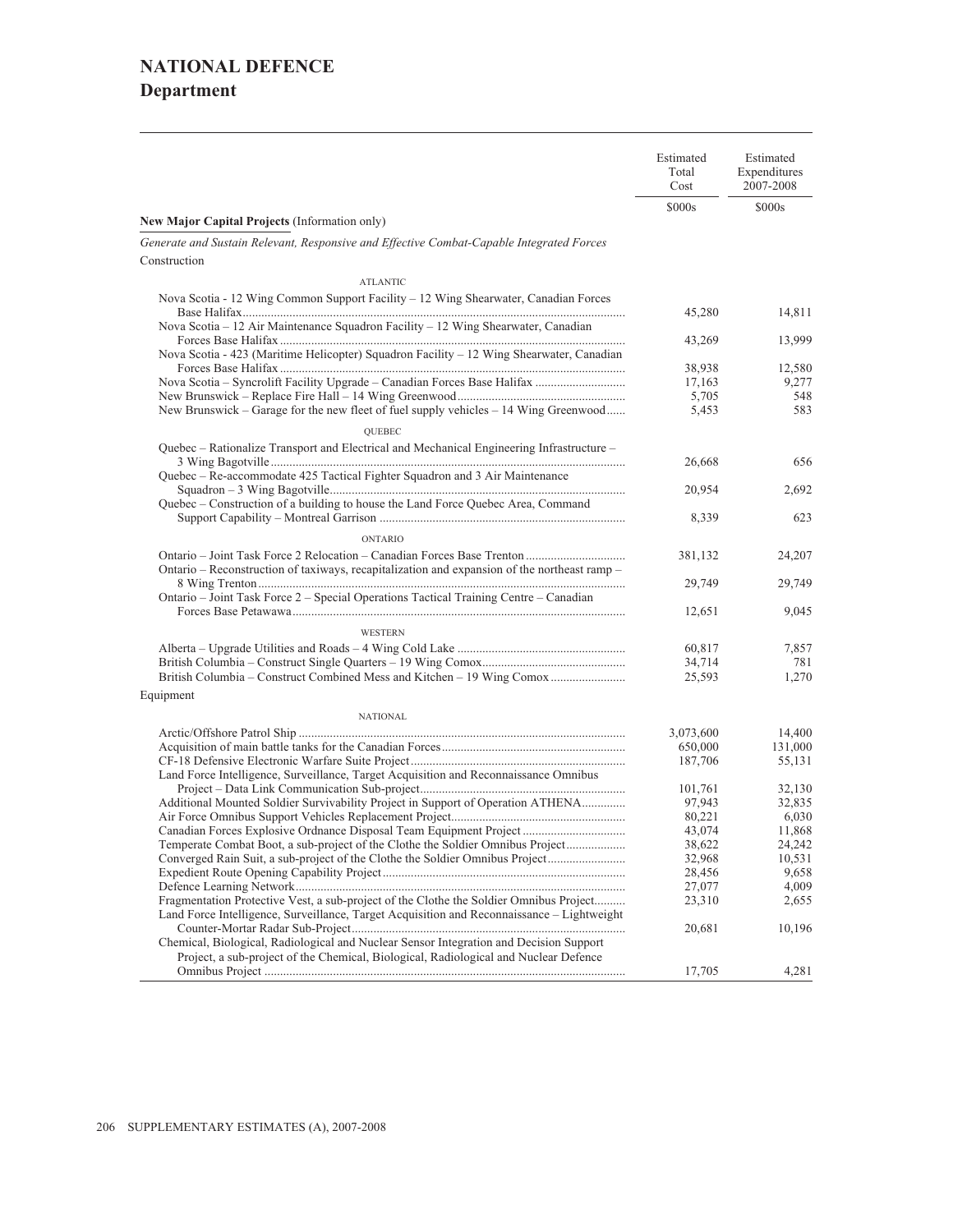# **NATIONAL DEFENCE Department**

|                                                                                      | Estimated<br>Total<br>Cost | Estimated<br>Expenditures<br>2007-2008 |
|--------------------------------------------------------------------------------------|----------------------------|----------------------------------------|
|                                                                                      | \$000s                     | \$000s                                 |
| New Major Capital Projects (Information only)                                        |                            |                                        |
|                                                                                      | 15,126                     | 8,613                                  |
|                                                                                      | 13,511                     | 6,826                                  |
| Combat Vehicle Crew Modular Helmet, a sub-project of the Clothe the Soldier Omnibus  |                            |                                        |
|                                                                                      | 10.972                     | 5.697                                  |
|                                                                                      | 10,507                     | 10,507                                 |
|                                                                                      | 8,965                      | 7,461                                  |
| Mounted Soldier Survivability: Add-on-Armour for the Light Armoured Vehicle Remote   |                            |                                        |
|                                                                                      | 7.825                      | 7.825                                  |
|                                                                                      | 5,916                      | 300                                    |
|                                                                                      | 5,080                      | 4,113                                  |
|                                                                                      | 4,575                      | 4,575                                  |
|                                                                                      | 4,476                      | 195                                    |
|                                                                                      | 4.196                      | 500                                    |
|                                                                                      | 3,800                      | 1,900                                  |
|                                                                                      | 3,700                      | 80                                     |
| Air Combat Manoeuvring Instrumentation and Surface Threat Electronic Warfare systems |                            |                                        |
|                                                                                      | 3,315                      | 934                                    |
|                                                                                      | 2,741                      | 2.741                                  |
|                                                                                      | 2,424                      | 770                                    |
| IROQUOIS class Separate track Illuminating Radar Low Elevation Search                | 2,037                      | 141                                    |
|                                                                                      | 1,717                      | 454                                    |
|                                                                                      | 1,469                      | 700                                    |
|                                                                                      | 1.035                      | 1.035                                  |
|                                                                                      | 1,033                      | 257                                    |
| <b>Conduct Operations</b>                                                            |                            |                                        |
| Construction                                                                         |                            |                                        |
| <b>AFGHANISTAN</b>                                                                   |                            |                                        |
| Construct Semi-Permanent Accommodation for Support Personnel at Kandahar             | 11,530                     | 9,030                                  |
| Equipment                                                                            |                            |                                        |
| <b>NATIONAL</b>                                                                      |                            |                                        |
|                                                                                      | 181,774                    | 15,618                                 |
|                                                                                      | 4,362                      | 4,362                                  |
|                                                                                      | 1,069                      | 1,069                                  |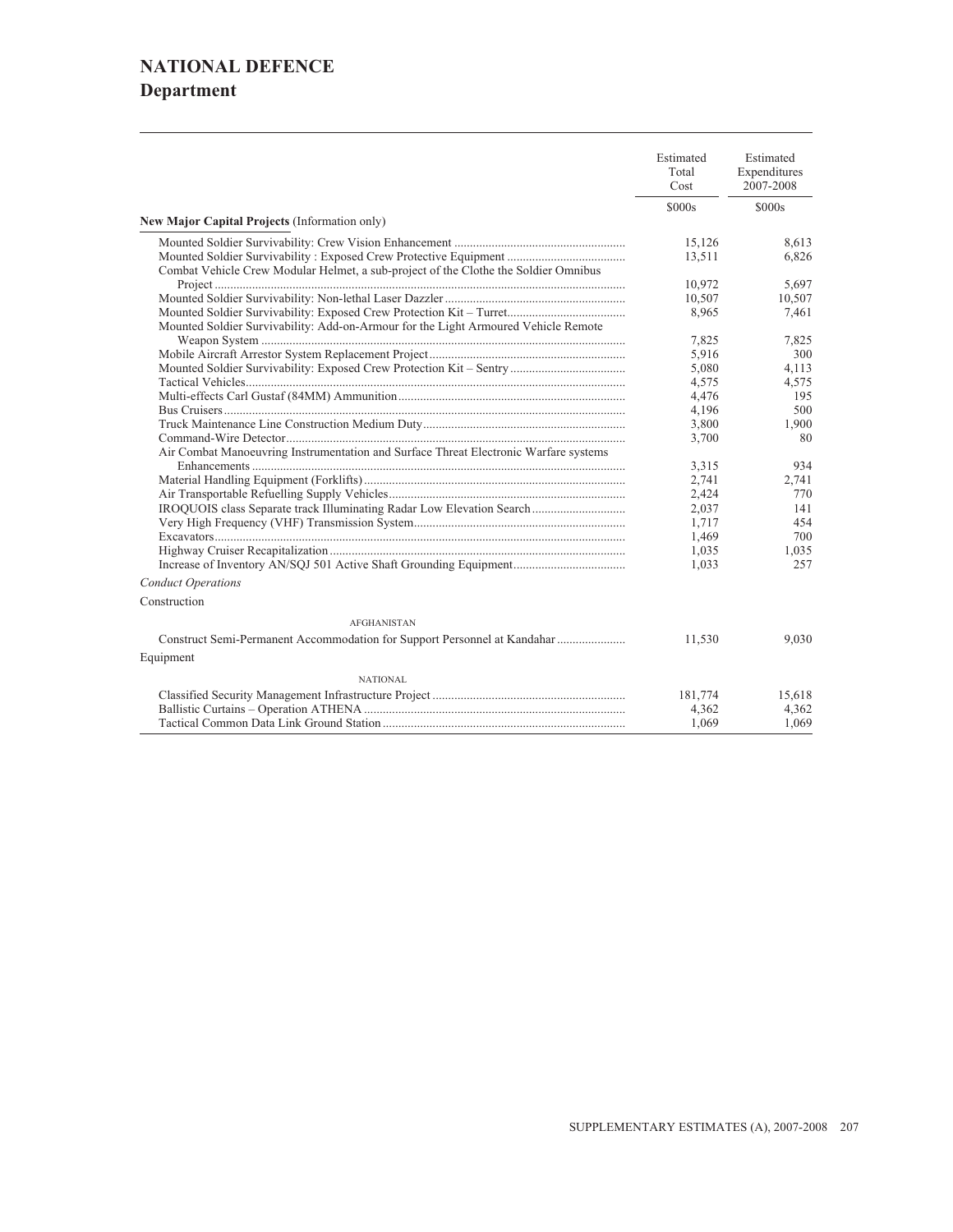### **NATURAL RESOURCES**

|            |                                                                                                                                                                                                                                                                                                                                                                                                                                                                                                                                                                                                                                                                                                                                            |               | These Supplementary Estimates |                       |                        |
|------------|--------------------------------------------------------------------------------------------------------------------------------------------------------------------------------------------------------------------------------------------------------------------------------------------------------------------------------------------------------------------------------------------------------------------------------------------------------------------------------------------------------------------------------------------------------------------------------------------------------------------------------------------------------------------------------------------------------------------------------------------|---------------|-------------------------------|-----------------------|------------------------|
|            |                                                                                                                                                                                                                                                                                                                                                                                                                                                                                                                                                                                                                                                                                                                                            | Authorities   |                               | <b>Adjustments to</b> | <b>Total Estimates</b> |
|            | Vote (dollars)                                                                                                                                                                                                                                                                                                                                                                                                                                                                                                                                                                                                                                                                                                                             | to date       | <b>Transfers</b>              | <b>Appropriations</b> | to date                |
|            |                                                                                                                                                                                                                                                                                                                                                                                                                                                                                                                                                                                                                                                                                                                                            |               |                               |                       |                        |
|            | Department                                                                                                                                                                                                                                                                                                                                                                                                                                                                                                                                                                                                                                                                                                                                 |               |                               |                       |                        |
| 1a         | Operating expenditures and, pursuant to<br>paragraph $29.1(2)(a)$ of the Financial Administration<br>Act, authority to expend revenues received during the<br>fiscal year from the sale of forestry and information<br>products, and fees for research, consultation, testing,<br>analysis, and administration services as part of the<br>departmental operations and the payment to each<br>member of the Queen's Privy Council for Canada<br>who is a Minister without Portfolio or a Minister of<br>State who does not preside over a Ministry of State of<br>a salary not to exceed the salary paid to Ministers of<br>State who preside over Ministries of State under the<br>Salaries Act, as adjusted pursuant to the Parliament of |               |                               |                       |                        |
|            | Canada Act and pro rata for any period of less than a<br>year $-$ To authorize the transfer of \$6,650,272 from                                                                                                                                                                                                                                                                                                                                                                                                                                                                                                                                                                                                                            |               |                               |                       |                        |
|            | Natural Resources Vote 10, and \$262,679 from Public                                                                                                                                                                                                                                                                                                                                                                                                                                                                                                                                                                                                                                                                                       |               |                               |                       |                        |
|            | Works and Government Services Vote 1,<br><i>Appropriation Act No. 2, 2007-2008</i> for the purposes                                                                                                                                                                                                                                                                                                                                                                                                                                                                                                                                                                                                                                        | 709,256,000   | 3,744,340                     | 1                     | 713,000,341            |
| 5a         | Capital expenditures $-$ To authorize the transfer of<br>\$280,000 from National Defence Vote 5,                                                                                                                                                                                                                                                                                                                                                                                                                                                                                                                                                                                                                                           |               |                               |                       |                        |
|            | Appropriation Act No. 2, 2007-2008 for the purposes                                                                                                                                                                                                                                                                                                                                                                                                                                                                                                                                                                                                                                                                                        | 2,701,000     | 280,000                       | 1                     | 2,981,001              |
|            | 10a The grants listed in the Estimates and contributions –<br>To authorize the transfer of \$1,895,000 from Natural                                                                                                                                                                                                                                                                                                                                                                                                                                                                                                                                                                                                                        |               |                               |                       |                        |
|            | Resources Vote 1, Appropriation Act No. 2,                                                                                                                                                                                                                                                                                                                                                                                                                                                                                                                                                                                                                                                                                                 | 328,090,000   | (5,755,272)                   | 1                     | 322,334,729            |
| (S)        | Minister of Natural Resources - Salary and motor car                                                                                                                                                                                                                                                                                                                                                                                                                                                                                                                                                                                                                                                                                       |               |                               |                       |                        |
|            |                                                                                                                                                                                                                                                                                                                                                                                                                                                                                                                                                                                                                                                                                                                                            | 74,522        |                               |                       | 74,522                 |
| (S)<br>(S) | In support of infrastructure costs directly or indirectly<br>relating to the exploration, development, production<br>or transportation of oil and gas in the offshore area of                                                                                                                                                                                                                                                                                                                                                                                                                                                                                                                                                              | 54,414,000    |                               |                       | 54,414,000             |
|            |                                                                                                                                                                                                                                                                                                                                                                                                                                                                                                                                                                                                                                                                                                                                            | 1,935,000     |                               |                       | 1,935,000              |
| (S)        | Contribution to the Canada/Newfoundland Offshore                                                                                                                                                                                                                                                                                                                                                                                                                                                                                                                                                                                                                                                                                           | 5,000,000     |                               | .                     | 5,000,000              |
| (S)        | Contribution to the Canada/Nova Scotia Offshore                                                                                                                                                                                                                                                                                                                                                                                                                                                                                                                                                                                                                                                                                            |               |                               |                       |                        |
|            |                                                                                                                                                                                                                                                                                                                                                                                                                                                                                                                                                                                                                                                                                                                                            | 2,900,000     | .                             | .                     | 2,900,000              |
| (S)        | Payments to the Nova Scotia Offshore Revenue                                                                                                                                                                                                                                                                                                                                                                                                                                                                                                                                                                                                                                                                                               | 450,000,000   | .                             | .                     | 450,000,000            |
| (S)<br>(S) | Payments to the Newfoundland Offshore Petroleum                                                                                                                                                                                                                                                                                                                                                                                                                                                                                                                                                                                                                                                                                            | 590,750,000   | .                             | .                     | 590,750,000            |
|            |                                                                                                                                                                                                                                                                                                                                                                                                                                                                                                                                                                                                                                                                                                                                            | 2,145,120,522 | (1,730,932)                   | 3                     | 2,143,389,593          |
|            | <b>Atomic Energy of Canada Limited</b>                                                                                                                                                                                                                                                                                                                                                                                                                                                                                                                                                                                                                                                                                                     |               |                               |                       |                        |
|            | 15a Payments to Atomic Energy of Canada Limited for                                                                                                                                                                                                                                                                                                                                                                                                                                                                                                                                                                                                                                                                                        | 103,749,000   |                               | 108,707,000           | 212,456,000            |
|            |                                                                                                                                                                                                                                                                                                                                                                                                                                                                                                                                                                                                                                                                                                                                            | 103,749,000   | .                             | 108,707,000           | 212,456,000            |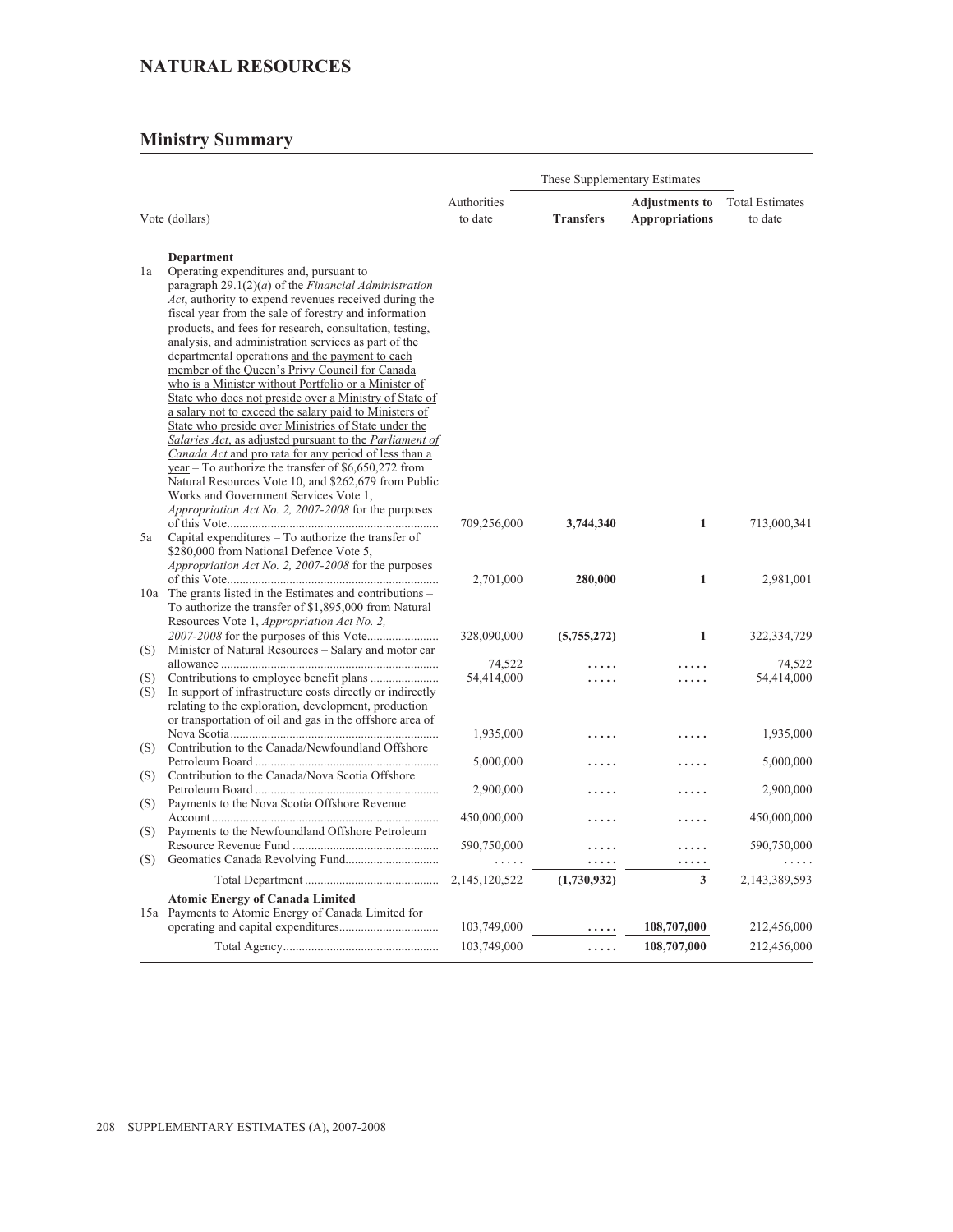## **NATURAL RESOURCES**

|                |                                                                                                                                             |                         | These Supplementary Estimates |                                         |                                   |
|----------------|---------------------------------------------------------------------------------------------------------------------------------------------|-------------------------|-------------------------------|-----------------------------------------|-----------------------------------|
| Vote (dollars) |                                                                                                                                             | Authorities<br>to date  | <b>Transfers</b>              | <b>Adjustments to</b><br>Appropriations | <b>Total Estimates</b><br>to date |
|                | <b>Canadian Nuclear Safety Commission</b>                                                                                                   |                         |                               |                                         |                                   |
| 20             |                                                                                                                                             | 84,553,000              |                               |                                         | 84,553,000                        |
| (S)            |                                                                                                                                             | 9,932,000               |                               |                                         | 9,932,000                         |
|                |                                                                                                                                             | 94,485,000              |                               |                                         | 94,485,000                        |
| 25             | <b>Cape Breton Development Corporation</b><br>Payments to the Cape Breton Development<br>Corporation for operating and capital expenditures | 69,511,000              |                               |                                         | 69,511,000                        |
|                |                                                                                                                                             | 69,511,000              |                               |                                         | 69,511,000                        |
| 30a<br>(S)     | <b>National Energy Board</b>                                                                                                                | 33,295,000<br>4,834,000 |                               | 8,371,130<br>.                          | 41,666,130<br>4,834,000           |
|                |                                                                                                                                             | 38,129,000              |                               | 8,371,130                               | 46,500,130                        |
| 35<br>(S)      | <b>Northern Pipeline Agency</b>                                                                                                             | 244,000<br>22,000       |                               |                                         | 244,000<br>22,000                 |
|                |                                                                                                                                             | 266,000                 |                               |                                         | 266,000                           |
|                |                                                                                                                                             | 2,451,260,522           | (1,730,932)                   | 117,078,133                             | 2,566,607,723                     |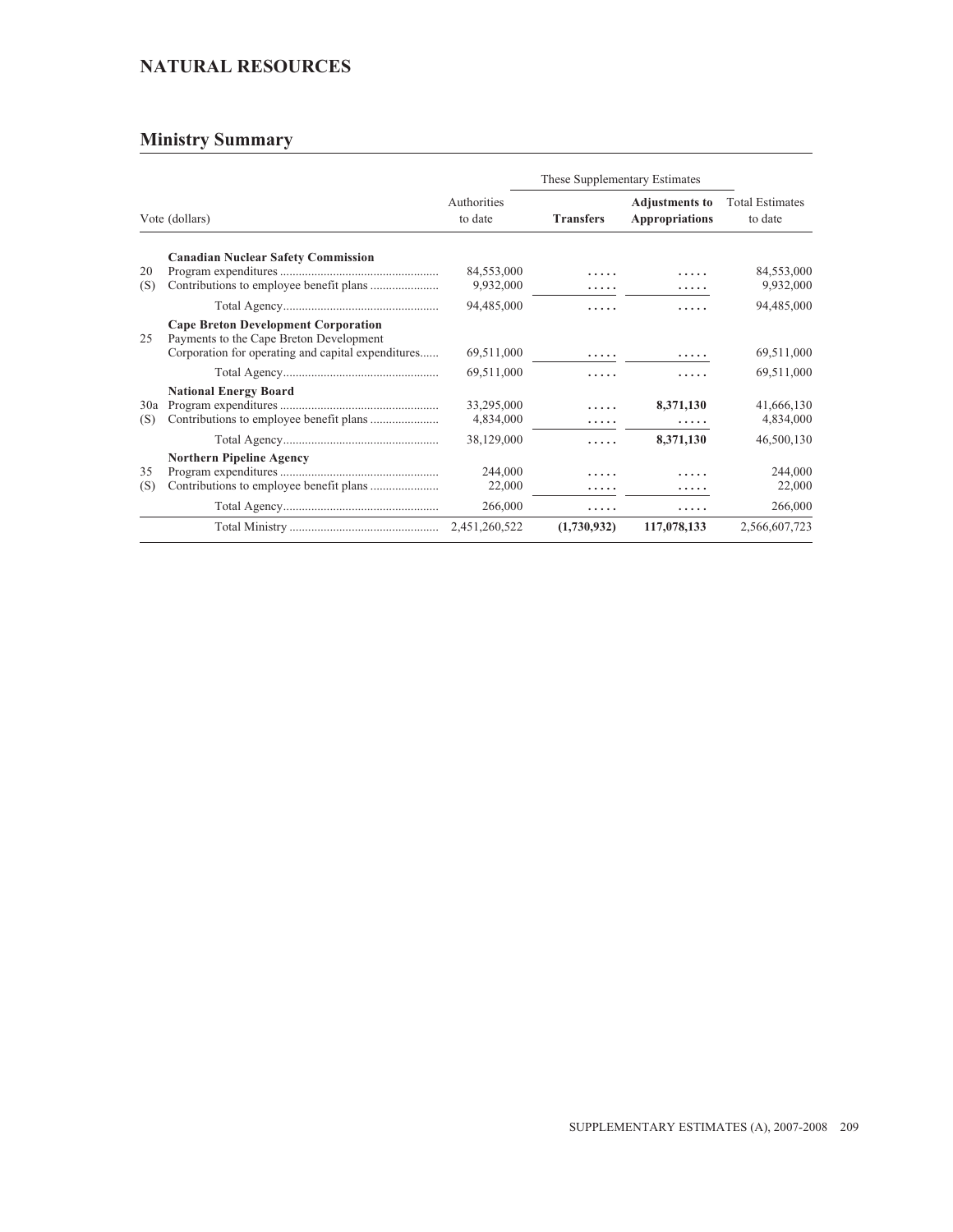# **NATURAL RESOURCES**

# **Department**

### **Explanation of Requirements (thousands of dollars)**

Natural Resources requests funds for the following items:

| <b>Voted Appropriations</b>                                                                                                                                                              | Vote 1         | Vote 5                                     | Vote 10                | <b>Total</b>    |
|------------------------------------------------------------------------------------------------------------------------------------------------------------------------------------------|----------------|--------------------------------------------|------------------------|-----------------|
| Funding to improve the performance of the regulatory system for<br>major natural resource projects that are subject to a<br>comprehensive study, a panel review or a multijurisdictional |                |                                            | 41,910                 | 41,910          |
| screening under the Canadian Environmental Assessment Act                                                                                                                                | 3,616          | .                                          | $\cdots$               | 3,616           |
| Funding for the relocation and renewal of CANMET Materials<br>Funding to prepare for Canada's participation in International Polar                                                       | 1,593          | .                                          |                        | 1,593           |
| Year 2007-2008, an extensive international research program in<br>Funding for activities that are essential to the continued                                                             | 974            | .                                          | .                      | 974             |
| implementation of the <i>Public Service Modernization Act</i>                                                                                                                            | 607            | .                                          | $\cdots$               | 607             |
| Reinvestment of fees charged for explosives licensing services,<br>training courses, and certification related to the Explosives Act                                                     | 323            |                                            |                        | 323             |
| Funding to fulfill the obligations set out in the Nunavik Inuit Land                                                                                                                     | 250            | .                                          | $\cdots$<br>$\ldots$ . | 250             |
| Funding in support of the Federal Accountability Act to evaluate all<br>ongoing grant and contribution programs every five years                                                         |                |                                            |                        |                 |
| Funding related to the assessment, management and remediation of                                                                                                                         | 181<br>128     | .<br>.                                     | .<br>.                 | 181<br>128      |
| Gross Voted Appropriations                                                                                                                                                               | 7,672          | $\mathbb{Z}^2$ . The set of $\mathbb{Z}^2$ | 41,910                 | 49,582          |
| <b>Funds Available</b>                                                                                                                                                                   |                |                                            |                        |                 |
|                                                                                                                                                                                          | 4,072<br>3,600 | .<br>.                                     | 41,910<br>$\ldots$     | 45,982<br>3,600 |
| Total Funds Available                                                                                                                                                                    | 7,672          | .                                          | 41,910                 | 49,582          |
| <b>Total Voted Appropriations</b>                                                                                                                                                        | .              | .                                          | .                      | .               |
| <b>Transfers</b>                                                                                                                                                                         |                |                                            |                        |                 |
| Transfer from National Defence - For public security initiatives                                                                                                                         |                | 280                                        | .                      | 280             |
| Transfer from Public Works and Government Services – For the                                                                                                                             | 263            |                                            |                        | 263             |
| Internal Reallocation of Resources – For the Clean Energy Agenda<br>Internal Reallocation of Resources - For the federal response to the                                                 | (1,895)        | .<br>.                                     | .<br>1,895             | .               |
| Internal Reallocation of Resources – Due to a technical adjustment                                                                                                                       | 3,050          | .                                          | (3,050)                | $\cdots$        |
| Transfer to Public Service Human Resources Management Agency<br>of Canada – To support the National Managers' Community                                                                  | 3,600<br>(41)  | .<br>.                                     | (3,600)<br>.           | .<br>(41)       |
| Transfer to Foreign Affairs and International Trade - To provide<br>support to departmental staff located at missions abroad                                                             | (83)           | .                                          | .                      | (83)            |
| Transfer to Environment - To support the ecological restoration of<br>Transfer to National Research Council of Canada - For the update of                                                | (500)          |                                            |                        | (500)           |
| the Model National Energy Code of Canada for Buildings<br>Transfer to Environment – To support the restoration of Stanley                                                                | (650)          | .                                          |                        | (650)           |
| Park, a National Historic Site in Vancouver, British Columbia                                                                                                                            | .              | 1.1.1.1                                    | (1,000)                | (1,000)         |
| <b>Total Transfers</b>                                                                                                                                                                   | 3,744          | 280                                        | (5,755)                | (1,731)         |
| <b>These Supplementary Estimates</b>                                                                                                                                                     | 3,744          | 280                                        | (5,755)                | (1,731)         |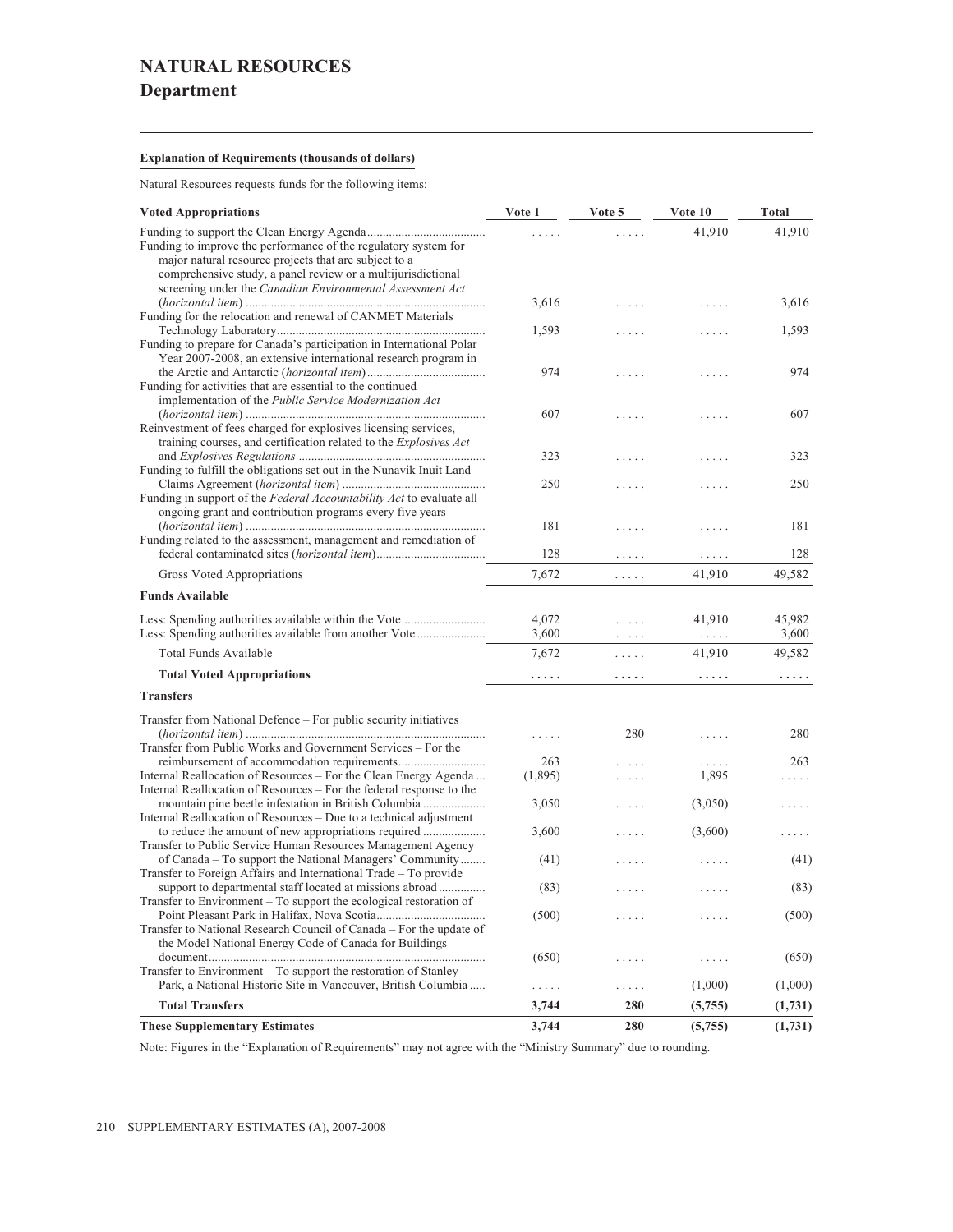# **NATURAL RESOURCES Department**

#### **Explanation of Funds Available (dollars)**

**Vote 1**: \$7,671,772 in total authorities is available: \$4,071,500 within the Vote due to the realignment of resources between Other Operating and Personnel costs; and \$3,600,272 from Vote 10 due to reallocated funding for the mountain pine beetle.

**Vote 10**: \$41,910,000 is available within the Vote due to the technical adjustment resulting from the renaming of the grant entitled "Grants in Support of Home Energy Retrofits" to "Grants in support of ecoENERGY Retrofit – Homes" (\$37,500,000) and to reallocated funding for the mountain pine beetle (\$4,410,000).

| <b>Transfer Payments (dollars)</b>   | <b>Voted</b>            | <b>Statutory</b> |
|--------------------------------------|-------------------------|------------------|
| <b>Grants</b>                        |                         |                  |
| Energy                               | 37,500,000              |                  |
| <b>Total Gross Grants</b>            | 37,500,000              |                  |
| <b>Contributions</b>                 |                         |                  |
| Energy                               | 6,305,000               |                  |
| <b>Total Gross Contributions</b>     | 6,305,000               | .                |
| <b>Total Gross Transfer Payments</b> | 43,805,000              | .                |
|                                      | 45,510,272<br>4,050,000 | .<br>.           |
| <b>Net Transfer Payments</b>         | (5,755,272)             | .                |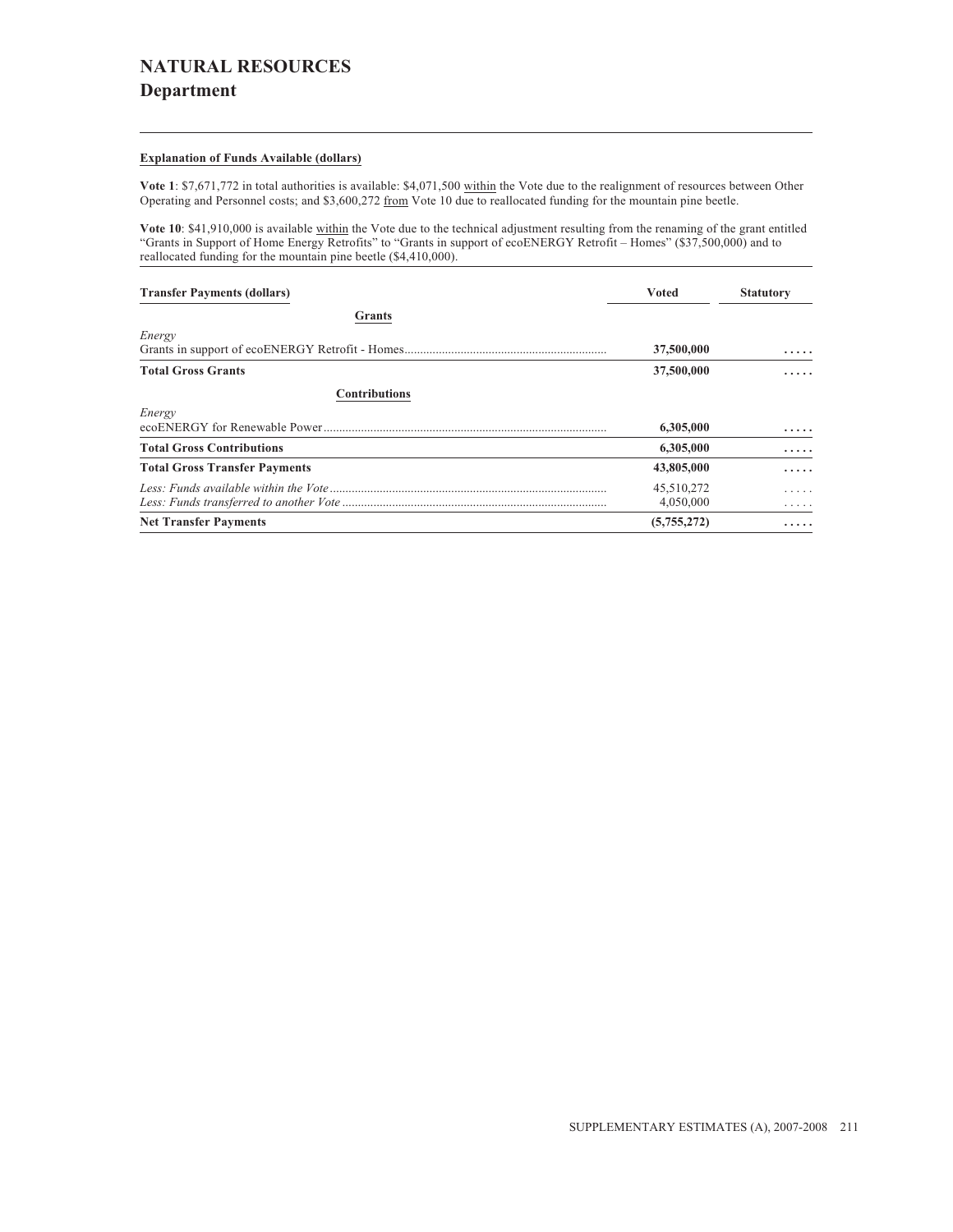# **NATURAL RESOURCES Atomic Energy of Canada Limited**

#### **Explanation of Requirements (thousands of dollars)**

Atomic Energy of Canada Limited requests funds for the following items:

| <b>Voted Appropriations</b>                                                                                  | Vote 15 |
|--------------------------------------------------------------------------------------------------------------|---------|
| Funding for working capital (\$25,600) and to address regulatory, health, safety, security and environmental |         |
|                                                                                                              | 71.207  |
|                                                                                                              | 37,500  |
| <b>These Supplementary Estimates</b>                                                                         | 108.707 |

Note: Figures in the "Explanation of Requirements" may not agree with the "Ministry Summary" due to rounding.

### **National Energy Board**

#### **Explanation of Requirements (thousands of dollars)**

National Energy Board requests funds for the following items:

**Voted Appropriations Vote 30** Funding to meet existing demands and forecasted increases in regulatory workload associated with industry growth.... **8,371** Note: Figures in the "Explanation of Requirements" may not agree with the "Ministry Summary" due to rounding.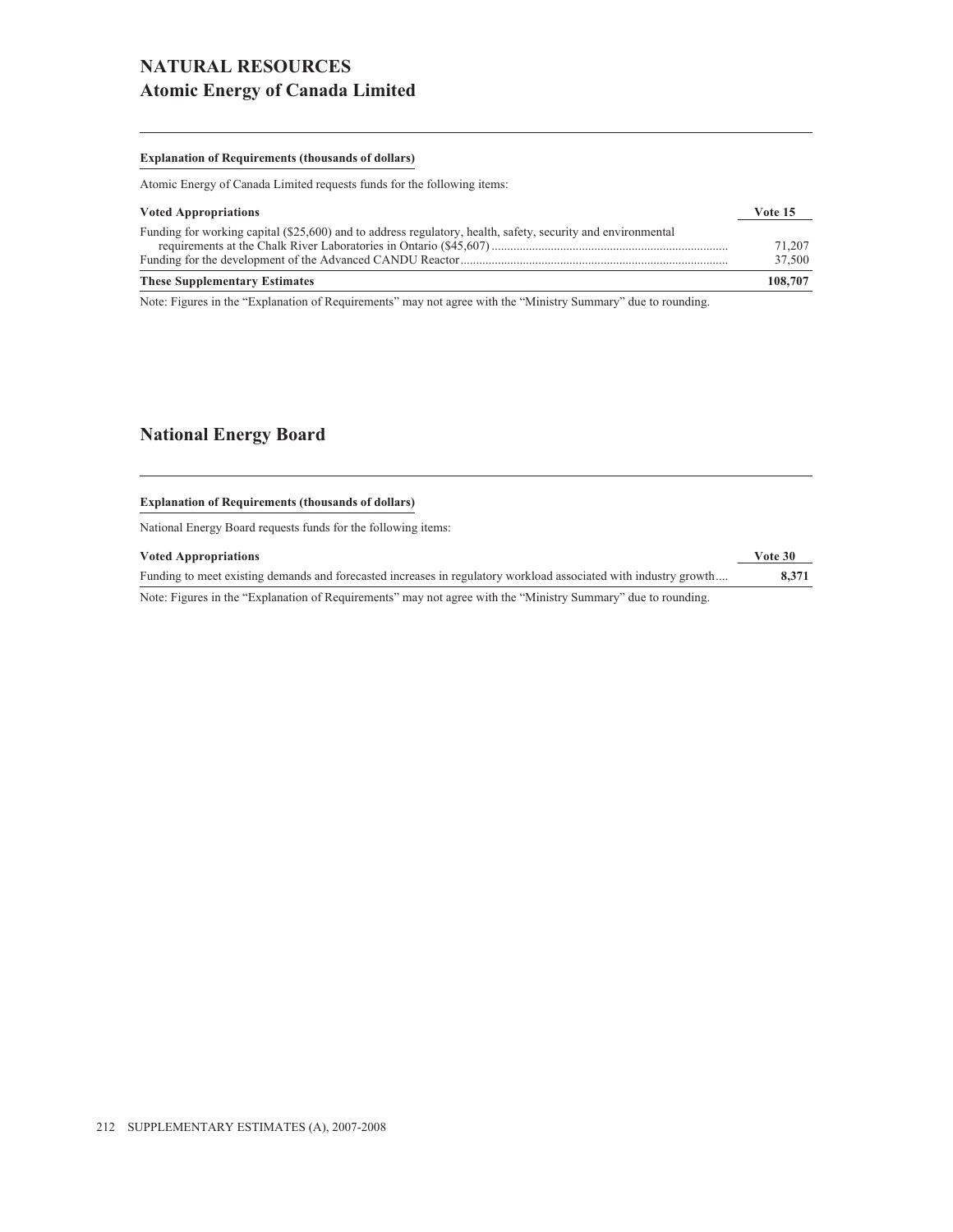## **PARLIAMENT**

|                     |                                                                                                                                                                                                                                                                   |                           | These Supplementary Estimates |                                                |                                   |
|---------------------|-------------------------------------------------------------------------------------------------------------------------------------------------------------------------------------------------------------------------------------------------------------------|---------------------------|-------------------------------|------------------------------------------------|-----------------------------------|
|                     | Vote (dollars)                                                                                                                                                                                                                                                    | Authorities<br>to date    | <b>Transfers</b>              | <b>Adjustments to</b><br><b>Appropriations</b> | <b>Total Estimates</b><br>to date |
| $\mathbf{1}$<br>(S) | <b>The Senate</b><br>Officers and Members of the Senate - Salaries,                                                                                                                                                                                               | 56,258,490                |                               |                                                | 56,258,490                        |
|                     | allowances and other payments to the Speaker of the<br>Senate, Members and other officers of the Senate<br>under the Parliament of Canada Act; contributions to<br>the Members of Parliament Retiring Allowances<br>Account, and Members of Parliament Retirement |                           |                               |                                                |                                   |
|                     |                                                                                                                                                                                                                                                                   | 24,253,600                |                               |                                                | 24,253,600                        |
| (S)                 |                                                                                                                                                                                                                                                                   | 6,517,640                 |                               |                                                | 6,517,640                         |
|                     |                                                                                                                                                                                                                                                                   | 87,029,730                | .                             | .                                              | 87,029,730                        |
|                     | <b>House of Commons</b>                                                                                                                                                                                                                                           |                           |                               |                                                |                                   |
| 5a<br>(S)           | Members of the House of Commons – Salaries and<br>allowances of Officers and Members of the House of<br>Commons under the Parliament of Canada Act and<br>contributions to the Members of Parliament Retiring<br>Allowances Account and the Members of Parliament | 263, 639, 714             | .                             | 6,508,248                                      | 270,147,962                       |
| (S)                 | Retirement Compensation Arrangements Account                                                                                                                                                                                                                      | 111,844,081<br>35,047,117 | .                             | 982,200<br>.                                   | 112,826,281<br>35,047,117         |
|                     |                                                                                                                                                                                                                                                                   |                           |                               |                                                |                                   |
|                     |                                                                                                                                                                                                                                                                   | 410,530,912               | .                             | 7,490,448                                      | 418,021,360                       |
| 10                  | <b>Library of Parliament</b>                                                                                                                                                                                                                                      | 32,058,000                |                               |                                                | 32,058,000                        |
| (S)                 |                                                                                                                                                                                                                                                                   | 4,629,000                 | .                             | .                                              | 4,629,000                         |
|                     |                                                                                                                                                                                                                                                                   | 36,687,000                | .                             | .                                              | 36,687,000                        |
|                     | Office of the Conflict of Interest and Ethics<br>Commissioner                                                                                                                                                                                                     |                           |                               |                                                |                                   |
|                     |                                                                                                                                                                                                                                                                   | 4,577,000                 |                               | 672,000                                        | 5,249,000                         |
| (S)                 |                                                                                                                                                                                                                                                                   | 563,000                   | .                             | .                                              | 563,000                           |
|                     |                                                                                                                                                                                                                                                                   | 5,140,000                 | .                             | 672,000                                        | 5,812,000                         |
|                     | <b>Senate Ethics Officer</b>                                                                                                                                                                                                                                      |                           |                               |                                                |                                   |
| 20                  |                                                                                                                                                                                                                                                                   | 827,600                   |                               |                                                | 827,600                           |
| (S)                 |                                                                                                                                                                                                                                                                   | 126,466                   | .                             | .                                              | 126,466                           |
|                     |                                                                                                                                                                                                                                                                   | 954,066                   | .                             | .                                              | 954,066                           |
|                     |                                                                                                                                                                                                                                                                   | 540, 341, 708             | .                             | 8,162,448                                      | 548,504,156                       |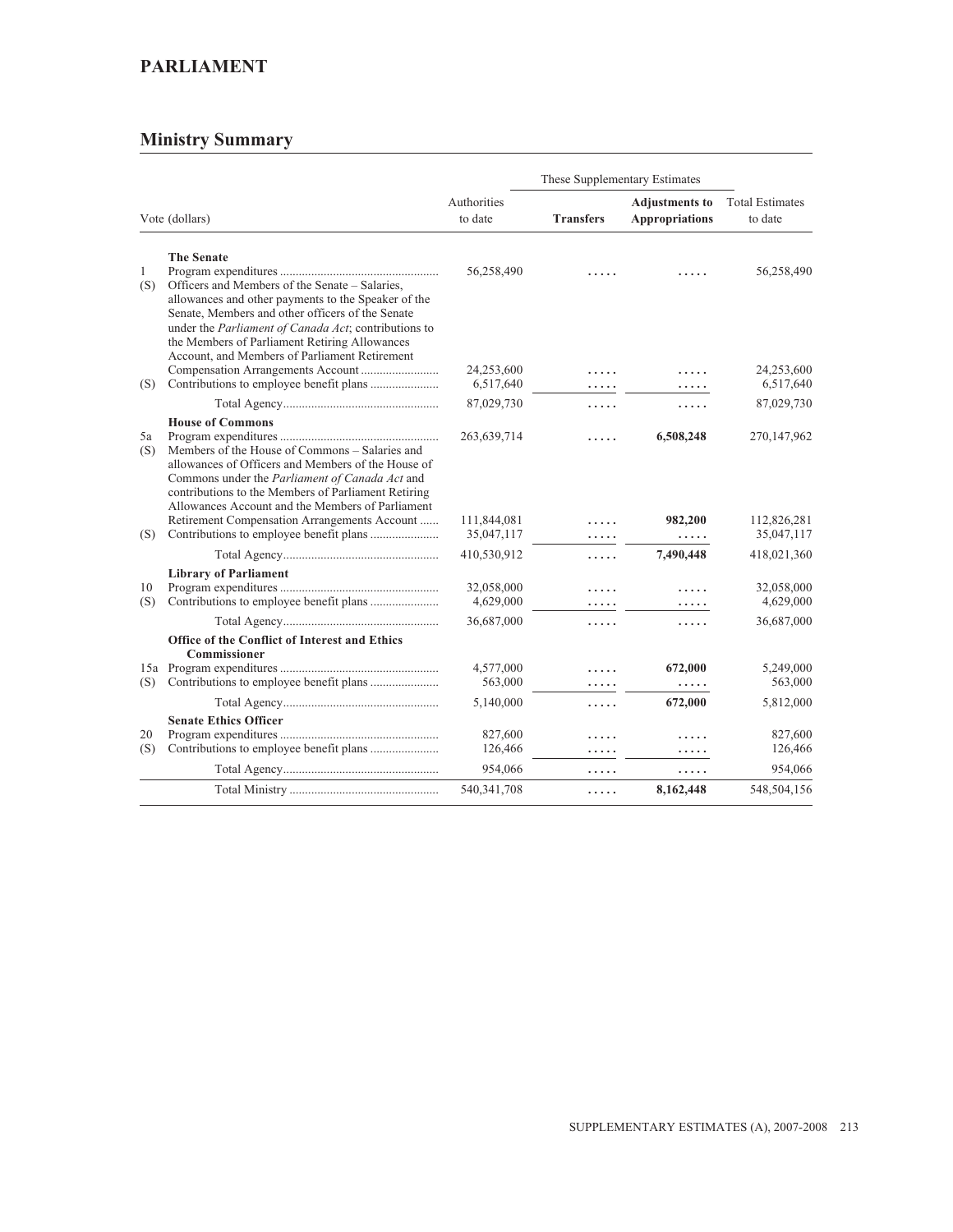# **PARLIAMENT House of Commons**

#### **Explanation of Requirements (thousands of dollars)**

House of Commons requests funds for the following items:

| <b>Voted Appropriations</b>                                                                                                                                                                                                                                                                                        | Vote 5 | <b>Statutory</b> | Total |
|--------------------------------------------------------------------------------------------------------------------------------------------------------------------------------------------------------------------------------------------------------------------------------------------------------------------|--------|------------------|-------|
|                                                                                                                                                                                                                                                                                                                    | 6.508  | .                | 6.508 |
| <b>Statutory Appropriation</b>                                                                                                                                                                                                                                                                                     |        |                  |       |
| Members of the House of Commons – Salaries and allowances of Officers and<br>Members of the House of Commons under the <i>Parliament of Canada Act</i> and<br>contributions to the Members of Parliament Retiring Allowances Account and the<br>Members of Parliament Retirement Compensation Arrangements Account | .      | 982              | 982   |
| <b>These Supplementary Estimates</b>                                                                                                                                                                                                                                                                               | 6.508  | 982              | 7.490 |

Note: Figures in the "Explanation of Requirements" may not agree with the "Ministry Summary" due to rounding.

### **Office of the Conflict of Interest and Ethics Commissioner**

#### **Explanation of Requirements (thousands of dollars)**

Office of the Conflict of Interest and Ethics Commissioner requests funds for the following items:

| <b>Voted Appropriations</b>                                                                                   | Vote 15 |
|---------------------------------------------------------------------------------------------------------------|---------|
|                                                                                                               | 672     |
| Note: Figures in the "Explanation of Requirements" may not agree with the "Ministry Summary" due to rounding. |         |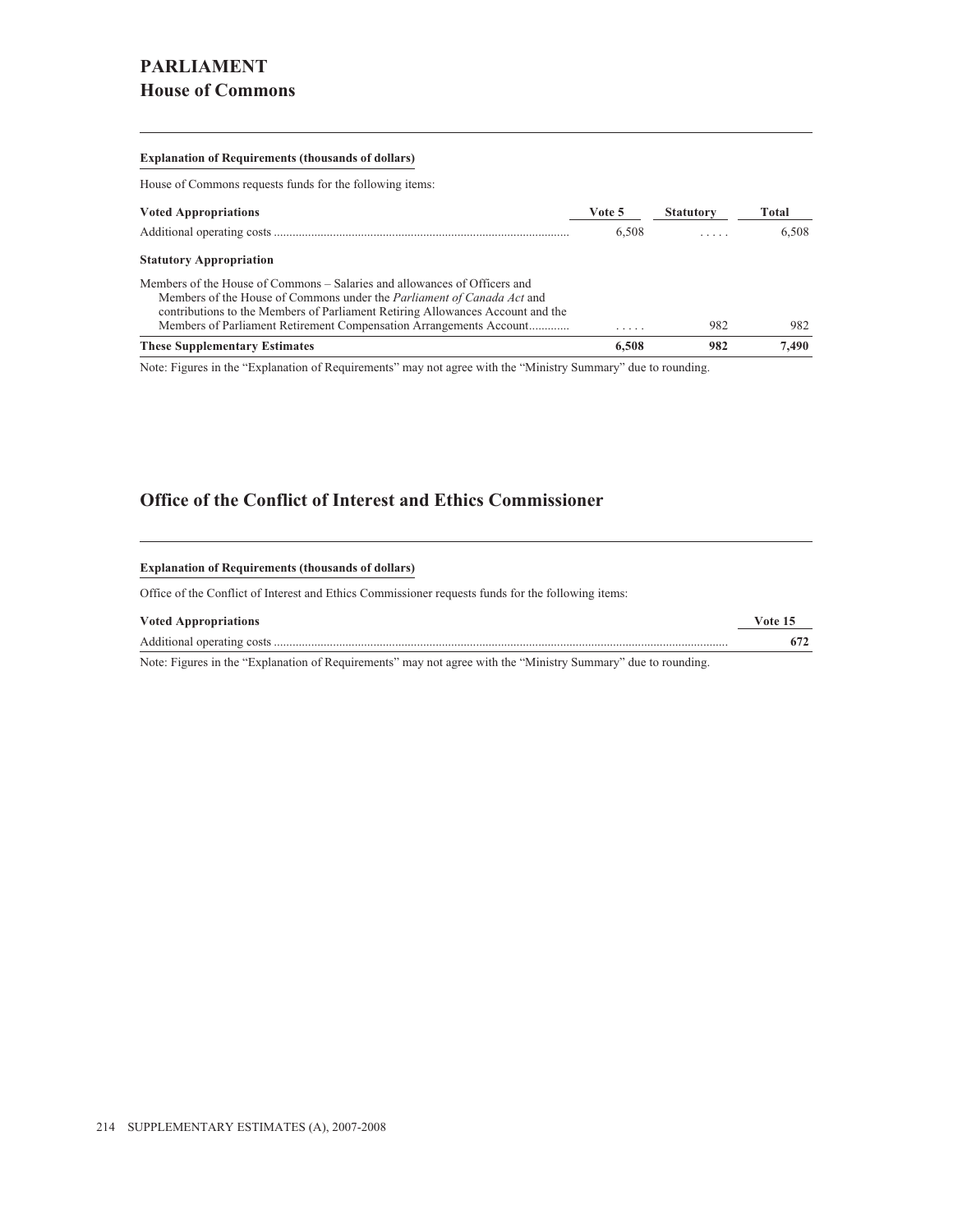# **PRIVY COUNCIL**

|            |                                                                                                                                                                                                                                                                                                                                                                                                                                                                                                                                                              |                          | These Supplementary Estimates |                       |                         |
|------------|--------------------------------------------------------------------------------------------------------------------------------------------------------------------------------------------------------------------------------------------------------------------------------------------------------------------------------------------------------------------------------------------------------------------------------------------------------------------------------------------------------------------------------------------------------------|--------------------------|-------------------------------|-----------------------|-------------------------|
|            |                                                                                                                                                                                                                                                                                                                                                                                                                                                                                                                                                              | Authorities              |                               | <b>Adjustments to</b> | <b>Total Estimates</b>  |
|            | Vote (dollars)                                                                                                                                                                                                                                                                                                                                                                                                                                                                                                                                               | to date                  | <b>Transfers</b>              | <b>Appropriations</b> | to date                 |
| 1a         | Department<br>Program expenditures, including operating<br>expenditures of Commissions of Inquiry not<br>otherwise provided for and the operation of the Prime<br>Minister's residence; the payment to each member of<br>the Queen's Privy Council for Canada who is a<br>Minister without Portfolio or a Minister of State who<br>does not preside over a Ministry of State of a salary<br>not to exceed the salary paid to Ministers of State<br>who preside over Ministries of State under the<br>Salaries Act, as adjusted pursuant to the Parliament of |                          |                               |                       |                         |
|            | Canada Act and pro rata for any period of less than a                                                                                                                                                                                                                                                                                                                                                                                                                                                                                                        |                          |                               |                       |                         |
| (S)<br>(S) | Prime Minister – Salary and motor car allowance<br>President of the Queen's Privy Council for Canada,<br>Minister of Intergovernmental Affairs and Minister of<br>Western Economic Diversification - Salary and                                                                                                                                                                                                                                                                                                                                              | 114, 162, 000<br>153,322 | (6,805)<br>.                  | 14,270,147            | 128,425,342<br>153,322  |
| (S)        | Leader of the Government in the Senate - Salary and                                                                                                                                                                                                                                                                                                                                                                                                                                                                                                          | 74,522                   | .                             | .                     | 74,522                  |
| (S)        |                                                                                                                                                                                                                                                                                                                                                                                                                                                                                                                                                              | 74,522<br>12,839,000     | .                             | .                     | 74,522<br>12,839,000    |
|            |                                                                                                                                                                                                                                                                                                                                                                                                                                                                                                                                                              | 127, 303, 366            | (6,805)                       | 14,270,147            | 141,566,708             |
|            | <b>Canadian Intergovernmental Conference</b><br>Secretariat                                                                                                                                                                                                                                                                                                                                                                                                                                                                                                  |                          |                               |                       |                         |
| 5          |                                                                                                                                                                                                                                                                                                                                                                                                                                                                                                                                                              | 6,056,000                |                               |                       | 6,056,000               |
| (S)        |                                                                                                                                                                                                                                                                                                                                                                                                                                                                                                                                                              | 460,000                  | .                             | .                     | 460,000                 |
|            |                                                                                                                                                                                                                                                                                                                                                                                                                                                                                                                                                              | 6,516,000                | .                             | .                     | 6,516,000               |
|            | <b>Canadian Transportation Accident Investigation</b><br>and Safety Board                                                                                                                                                                                                                                                                                                                                                                                                                                                                                    |                          |                               |                       |                         |
| 10         |                                                                                                                                                                                                                                                                                                                                                                                                                                                                                                                                                              | 25,415,000               | .                             | .                     | 25,415,000              |
| (S)        |                                                                                                                                                                                                                                                                                                                                                                                                                                                                                                                                                              | 3,557,000                | .                             | .                     | 3,557,000               |
|            |                                                                                                                                                                                                                                                                                                                                                                                                                                                                                                                                                              | 28,972,000               | .                             | .                     | 28,972,000              |
| 15<br>(S)  | <b>Chief Electoral Officer</b>                                                                                                                                                                                                                                                                                                                                                                                                                                                                                                                               | 21,766,000<br>231,100    |                               |                       | 21,766,000<br>231,100   |
| (S)        |                                                                                                                                                                                                                                                                                                                                                                                                                                                                                                                                                              | 78,398,000               | .                             | .                     | 78,398,000              |
| (S)        |                                                                                                                                                                                                                                                                                                                                                                                                                                                                                                                                                              | 4,027,000                | .                             | .                     | 4,027,000               |
|            |                                                                                                                                                                                                                                                                                                                                                                                                                                                                                                                                                              | 104,422,100              | .                             | .                     | 104,422,100             |
|            | Office of the Commissioner of Official Languages                                                                                                                                                                                                                                                                                                                                                                                                                                                                                                             |                          |                               |                       |                         |
|            |                                                                                                                                                                                                                                                                                                                                                                                                                                                                                                                                                              | 17,085,000<br>2,129,000  | .                             | 881,729               | 17,966,729<br>2,129,000 |
|            |                                                                                                                                                                                                                                                                                                                                                                                                                                                                                                                                                              | 19,214,000               | .                             | .<br>881,729          | 20,095,729              |
|            | <b>Public Appointments Commission Secretariat</b>                                                                                                                                                                                                                                                                                                                                                                                                                                                                                                            |                          | .                             |                       |                         |
| 25<br>(S)  |                                                                                                                                                                                                                                                                                                                                                                                                                                                                                                                                                              | 944,973<br>128,955       | .<br>.                        | .<br>.                | 944,973<br>128,955      |
|            |                                                                                                                                                                                                                                                                                                                                                                                                                                                                                                                                                              | 1,073,928                | .                             | .                     | 1,073,928               |
|            | <b>Security Intelligence Review Committee</b>                                                                                                                                                                                                                                                                                                                                                                                                                                                                                                                |                          |                               |                       |                         |
| 30         |                                                                                                                                                                                                                                                                                                                                                                                                                                                                                                                                                              | 2,620,000                | .                             | .                     | 2,620,000               |
| (S)        |                                                                                                                                                                                                                                                                                                                                                                                                                                                                                                                                                              | 296,000                  | .                             |                       | 296,000                 |
|            |                                                                                                                                                                                                                                                                                                                                                                                                                                                                                                                                                              | 2,916,000                | .                             | .                     | 2,916,000               |
|            |                                                                                                                                                                                                                                                                                                                                                                                                                                                                                                                                                              | 290,417,394              | (6,805)                       | 15, 151, 876          | 305,562,465             |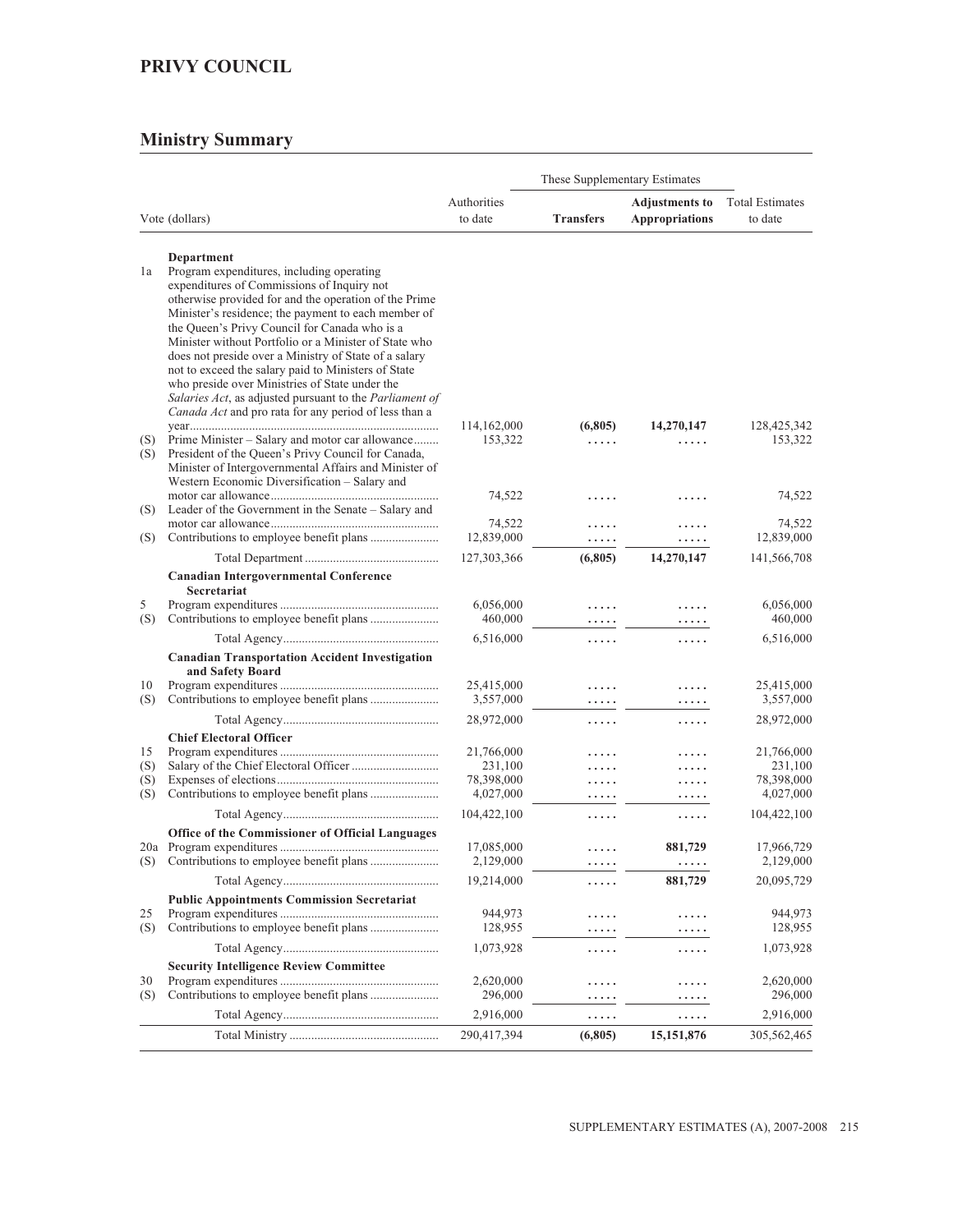#### **Explanation of Requirements (thousands of dollars)**

Privy Council requests funds for the following items:

| <b>Voted Appropriations</b>                                                                                              | Vote 1 |
|--------------------------------------------------------------------------------------------------------------------------|--------|
| Internal Inquiry into the actions of Canadian officials in relation to Abdullah Almalki, Ahmad Abou-Elmaati and          |        |
| Muayyed Nureddin (\$7,342) and resources to permit departments to support the work of the Inquiry (\$161)                | 7.503  |
| Commission of Inquiry into the investigation of the bombing of Air India Flight 182 (\$6,258) and resources to permit    |        |
|                                                                                                                          | 6.258  |
|                                                                                                                          | 374    |
| Funding for activities that are essential to the continued implementation of the <i>Public Service Modernization Act</i> |        |
|                                                                                                                          | 135    |
| <b>Total Voted Appropriations</b>                                                                                        |        |

#### **Transfers**

Transfer to Public Service Human Resources Management Agency of Canada – To support the National Managers'

| Community                                                                                                                                                                                                                                                           |           | (7)              |
|---------------------------------------------------------------------------------------------------------------------------------------------------------------------------------------------------------------------------------------------------------------------|-----------|------------------|
| <b>These Supplementary Estimates</b>                                                                                                                                                                                                                                |           | 14,263           |
| <b>Transfer Payments (dollars)</b>                                                                                                                                                                                                                                  | Voted     | <b>Statutory</b> |
| <b>Contributions</b>                                                                                                                                                                                                                                                |           |                  |
| Provide Commissions of Inquiry with appropriate administrative support                                                                                                                                                                                              |           |                  |
| Commission of Inquiry into the investigation of the bombing of Air India Flight 182:                                                                                                                                                                                | 1.100.000 |                  |
| Internal Inquiry into the actions of Canadian officials in relation to Abdullah Almalki,<br>Ahmad Abou-Elmaati and Muayyed Nureddin: funding for parties and intervenors<br>Commission of Inquiry into the actions of Canadian officials in relation to Maher Arar: | 700,000   |                  |
|                                                                                                                                                                                                                                                                     | 25,000    | .                |
| <b>Total Transfer Payments</b>                                                                                                                                                                                                                                      | 1,825,000 | .                |
|                                                                                                                                                                                                                                                                     |           |                  |

Note: Figures in the "Explanation of Requirements" may not agree with the "Ministry Summary" due to rounding.

### **Office of the Commissioner of Official Languages**

#### **Explanation of Requirements (thousands of dollars)**

Office of the Commissioner of Official Languages requests funds for the following items:

| <b>Voted Appropriations</b> | Vote 20 |
|-----------------------------|---------|
|                             | 882     |
|                             |         |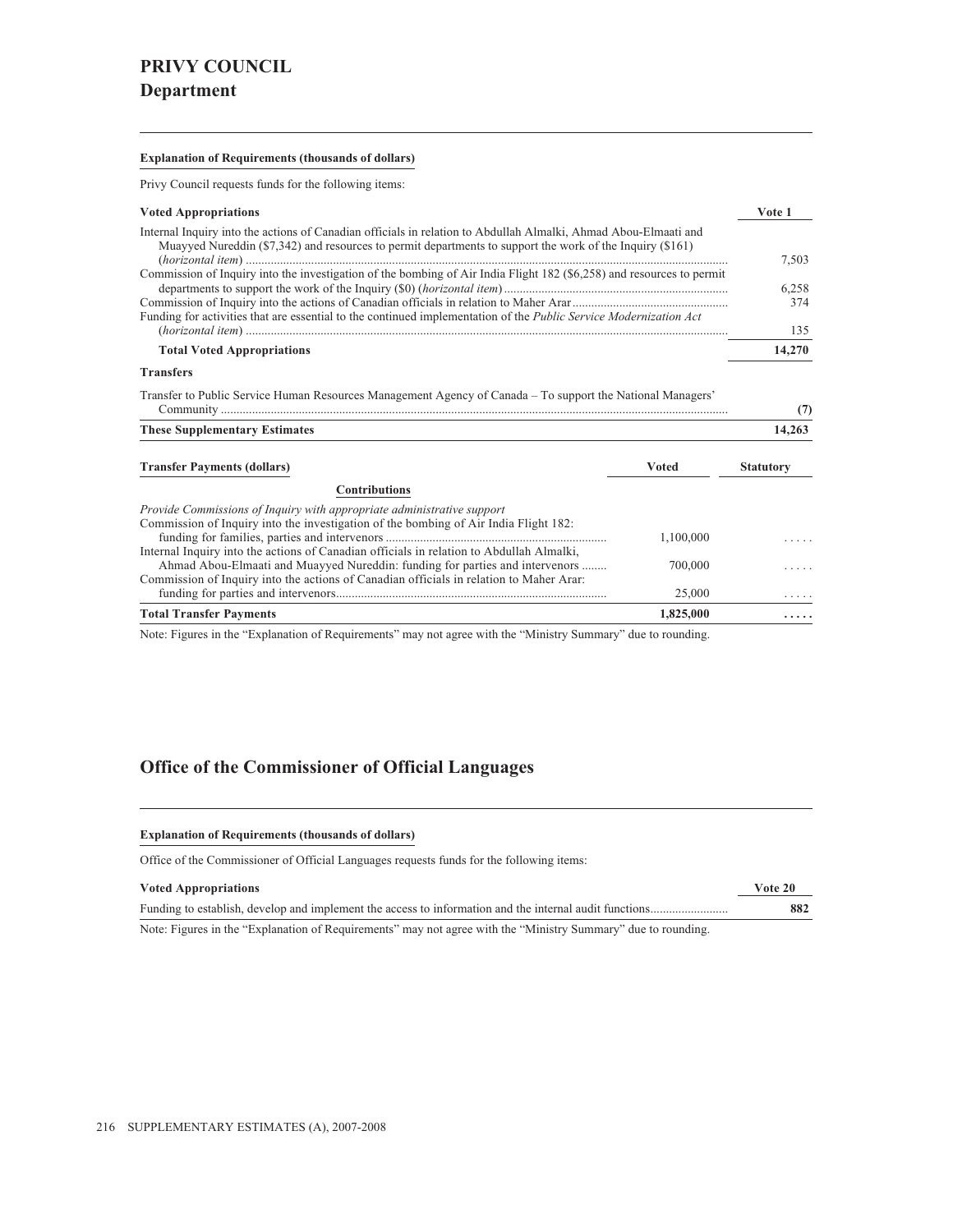## **PUBLIC SAFETY AND EMERGENCY PREPAREDNESS**

### **Ministry Summary**

|           |                                                                                                                                                                                                                                                                                                                                                                                                                                                                                                                                                                                                                                                    | These Supplementary Estimates |                            |                                                |                                   |
|-----------|----------------------------------------------------------------------------------------------------------------------------------------------------------------------------------------------------------------------------------------------------------------------------------------------------------------------------------------------------------------------------------------------------------------------------------------------------------------------------------------------------------------------------------------------------------------------------------------------------------------------------------------------------|-------------------------------|----------------------------|------------------------------------------------|-----------------------------------|
|           | Vote (dollars)                                                                                                                                                                                                                                                                                                                                                                                                                                                                                                                                                                                                                                     | Authorities<br>to date        | <b>Transfers</b>           | <b>Adjustments to</b><br><b>Appropriations</b> | <b>Total Estimates</b><br>to date |
| 1a        | <b>Department</b><br>Operating expenditures and the payment to each<br>member of the Queen's Privy Council for Canada<br>who is a Minister without Portfolio or a Minister of<br>State who does not preside over a Ministry of State of<br>a salary not to exceed the salary paid to Ministers of<br>State who preside over Ministries of State under the<br>Salaries Act, as adjusted pursuant to the Parliament of<br>Canada Act and pro rata for any period of less than a<br>year – To authorize the transfer of $$3,582,651$ from<br>Public Safety and Emergency Preparedness Vote 45,<br>Appropriation Act No. 2, 2007-2008 for the purposes |                               |                            |                                                |                                   |
| 5a<br>(S) | of this Vote and to provide a further amount of<br>Minister of Public Safety – Salary and motor car                                                                                                                                                                                                                                                                                                                                                                                                                                                                                                                                                | 115,432,000<br>301,315,144    | (163, 634)<br>(31,200,000) | 28,352,929<br>1                                | 143,621,295<br>270,115,145        |
| (S)       |                                                                                                                                                                                                                                                                                                                                                                                                                                                                                                                                                                                                                                                    | 74,522<br>11,228,000          | .                          | .                                              | 74,522<br>11,228,000              |
|           |                                                                                                                                                                                                                                                                                                                                                                                                                                                                                                                                                                                                                                                    | 428,049,666                   | (31,363,634)               | 28,352,930                                     | 425,038,962                       |
|           | <b>Canada Border Services Agency</b><br>10a Operating expenditures – To authorize the transfer of<br>\$5,000 from Transport Vote 1, Appropriation Act<br>No. 2, 2007-2008 for the purposes of this Vote and to<br>15a Capital expenditures – To authorize the transfer of<br>\$7,000,000 from Public Safety and Emergency<br>Preparedness Vote 10, and \$15,000,000 from<br>Transport Vote 55, Appropriation Act No. 2,<br>2007-2008 for the purposes of this Vote and to                                                                                                                                                                          | 1,393,668,717<br>74,348,440   | (7,860,052)<br>22,000,000  | 11,758,436<br>479,000                          | 1,397,567,101<br>96,827,440       |
| (S)       |                                                                                                                                                                                                                                                                                                                                                                                                                                                                                                                                                                                                                                                    | 145,217,000                   | .                          |                                                | 145,217,000                       |
|           |                                                                                                                                                                                                                                                                                                                                                                                                                                                                                                                                                                                                                                                    | 1,613,234,157                 | 14,139,948                 | 12,237,436                                     | 1,639,611,541                     |
|           | <b>Canadian Security Intelligence Service</b><br>20a Program expenditures – To authorize the transfer of<br>\$180,500 from Public Safety and Emergency<br>Preparedness Vote 1, Appropriation Act No. 2,<br>2007-2008 for the purposes of this Vote and to                                                                                                                                                                                                                                                                                                                                                                                          | 311,041,000<br>35,434,000     | (1,529,900)                | 33,653,181                                     | 343, 164, 281                     |
| (S)       |                                                                                                                                                                                                                                                                                                                                                                                                                                                                                                                                                                                                                                                    | 346,475,000                   | (1,529,900)                | 33,653,181                                     | 35,434,000<br>378,598,281         |

Note: The "Authorities to date" amount for Canada Border Services Agency includes \$151,339,717 (net of 2006-2007 Department of Justice expenses of \$434,904) in Vote 10 and \$21,529,440 in Vote 15, which were appropriated in 2006-2007 and will be spent in 2007-2008.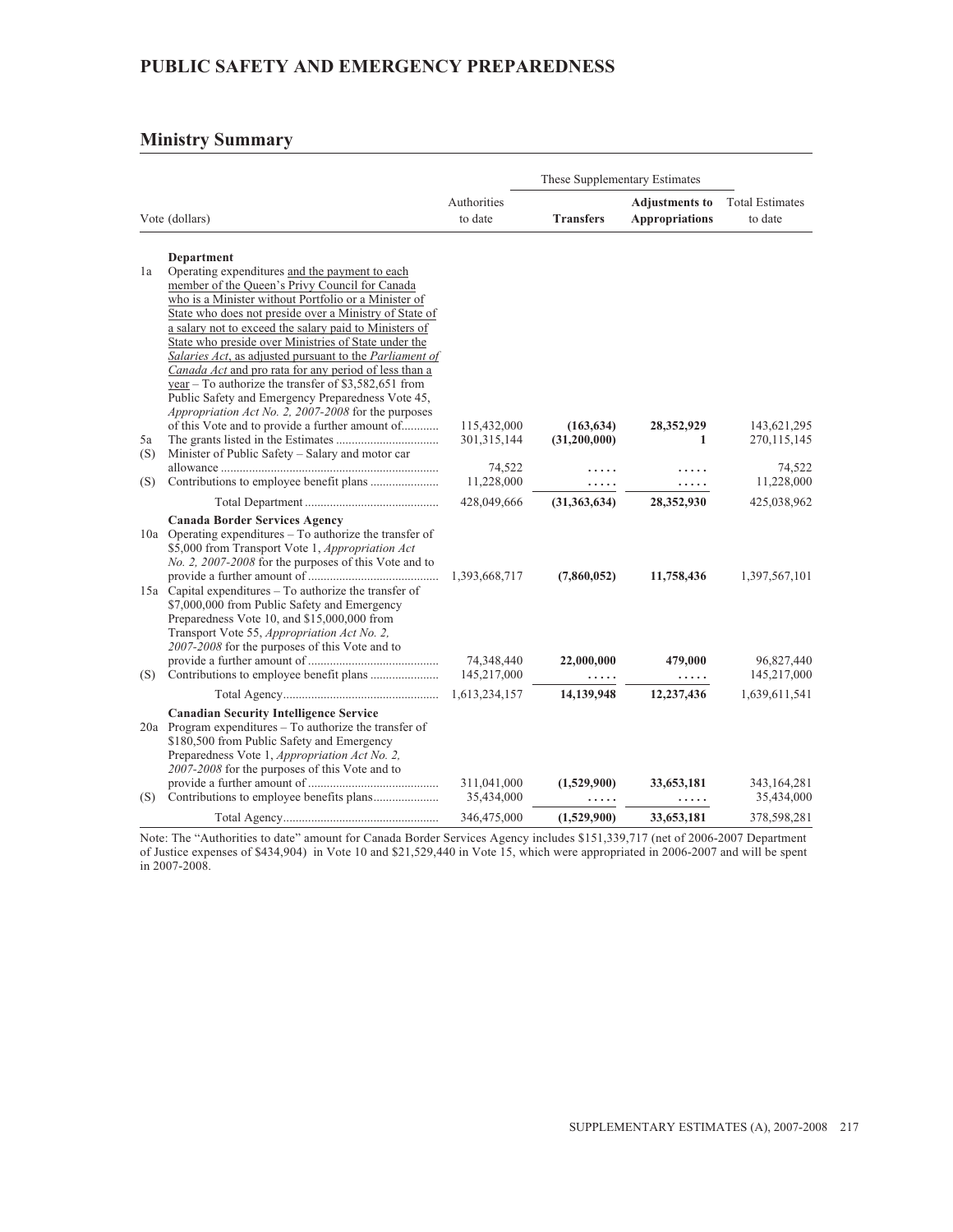### **PUBLIC SAFETY AND EMERGENCY PREPAREDNESS**

|            |                                                                                                                                                                                                                                                                                                                                                                                                                                                                                                                                   | These Supplementary Estimates |                  |                                                |                                   |
|------------|-----------------------------------------------------------------------------------------------------------------------------------------------------------------------------------------------------------------------------------------------------------------------------------------------------------------------------------------------------------------------------------------------------------------------------------------------------------------------------------------------------------------------------------|-------------------------------|------------------|------------------------------------------------|-----------------------------------|
|            | Vote (dollars)                                                                                                                                                                                                                                                                                                                                                                                                                                                                                                                    | Authorities<br>to date        | <b>Transfers</b> | <b>Adjustments to</b><br><b>Appropriations</b> | <b>Total Estimates</b><br>to date |
|            | <b>Correctional Service</b><br>25a Penitentiary Service and National Parole<br>Service $-$ Operating expenditures $-$ To authorize the<br>transfer of \$2,600,000 from Public Safety and                                                                                                                                                                                                                                                                                                                                          |                               |                  |                                                |                                   |
|            | Emergency Preparedness Vote 35, \$260,000 from<br>Public Safety and Emergency Preparedness Vote 1,<br>and \$100,000 from Canadian Heritage Vote 1,<br>Appropriation Act No. 2, 2007-2008 for the purposes<br>of this Vote and to provide a further amount of<br>30a Penitentiary Service and National Parole Service -<br>Capital expenditures – To authorize the transfer of<br>\$5,000,000 from Public Safety and Emergency<br>Preparedness Vote 25, Appropriation Act No. 2,<br>2007-2008 for the purposes of this Vote and to | 1,529,520,000                 | (2,177,539)      | 50,938,702                                     | 1,578,281,163                     |
|            |                                                                                                                                                                                                                                                                                                                                                                                                                                                                                                                                   | 153,700,000<br>186,813,000    | 5,000,000<br>.   | 50,247,800<br>.                                | 208,947,800<br>186,813,000        |
|            |                                                                                                                                                                                                                                                                                                                                                                                                                                                                                                                                   | .                             | .                | .                                              | .                                 |
|            |                                                                                                                                                                                                                                                                                                                                                                                                                                                                                                                                   | 1,870,033,000                 | 2,822,461        | 101,186,502                                    | 1,974,041,963                     |
|            | <b>National Parole Board</b><br>35a Program expenditures – To authorize the transfer of<br>\$272,200 from Public Safety and Emergency<br>Preparedness Vote 1, Appropriation Act No. 2,<br>2007-2008 for the purposes of this Vote and to                                                                                                                                                                                                                                                                                          |                               |                  |                                                |                                   |
| (S)        |                                                                                                                                                                                                                                                                                                                                                                                                                                                                                                                                   | 37,884,000<br>5,315,000       | (2,327,800)<br>. | 2,628,300<br>.                                 | 38,184,500<br>5,315,000           |
|            |                                                                                                                                                                                                                                                                                                                                                                                                                                                                                                                                   | 43,199,000                    | (2,327,800)      | 2,628,300                                      | 43,499,500                        |
| (S)        | Office of the Correctional Investigator                                                                                                                                                                                                                                                                                                                                                                                                                                                                                           | 2,773,000<br>359,000          | .                | 240,965<br>.                                   | 3,013,965<br>359,000              |
|            |                                                                                                                                                                                                                                                                                                                                                                                                                                                                                                                                   | 3,132,000                     | .                | 240,965                                        | 3,372,965                         |
|            | <b>Royal Canadian Mounted Police</b><br>45a Law Enforcement – Operating expenditures – To<br>authorize the transfer of \$1,500,000 from Public<br>Safety and Emergency Preparedness Vote 1,<br>\$31,200,000 from Public Safety and Emergency<br>Preparedness Vote 5, and \$187,571 from National<br>Defence Vote 5, Appropriation Act No. 2, 2007-2008<br>for the purposes of this Vote and to provide a further                                                                                                                  | 1,626,438,000                 | 28,395,000       | 153,186,677                                    | 1,808,019,677                     |
|            | 55a Law Enforcement – The grants listed in the Estimates<br>and contributions – To authorize the transfer of<br>\$740,920 from Public Safety and Emergency<br>Preparedness Vote 45, Appropriation Act No. 2,<br>2007-2008 for the purposes of this Vote and to                                                                                                                                                                                                                                                                    | 264,729,000                   | .                | 76,222,492                                     | 340,951,492                       |
| (S)        |                                                                                                                                                                                                                                                                                                                                                                                                                                                                                                                                   | 70,545,880                    | 740,920          | 1,400,000                                      | 72,686,800                        |
|            | Pensions under the Royal Canadian Mounted Police                                                                                                                                                                                                                                                                                                                                                                                                                                                                                  | 23,000,000                    | .                | .                                              | 23,000,000                        |
| (S)<br>(S) | Pensions and other employee benefits – Members of                                                                                                                                                                                                                                                                                                                                                                                                                                                                                 | 323,891,000<br>59,817,000     | .                | .                                              | 323,891,000<br>59,817,000         |
|            |                                                                                                                                                                                                                                                                                                                                                                                                                                                                                                                                   | 2,368,420,880                 | .<br>29,135,920  | .<br>230,809,169                               | 2,628,365,969                     |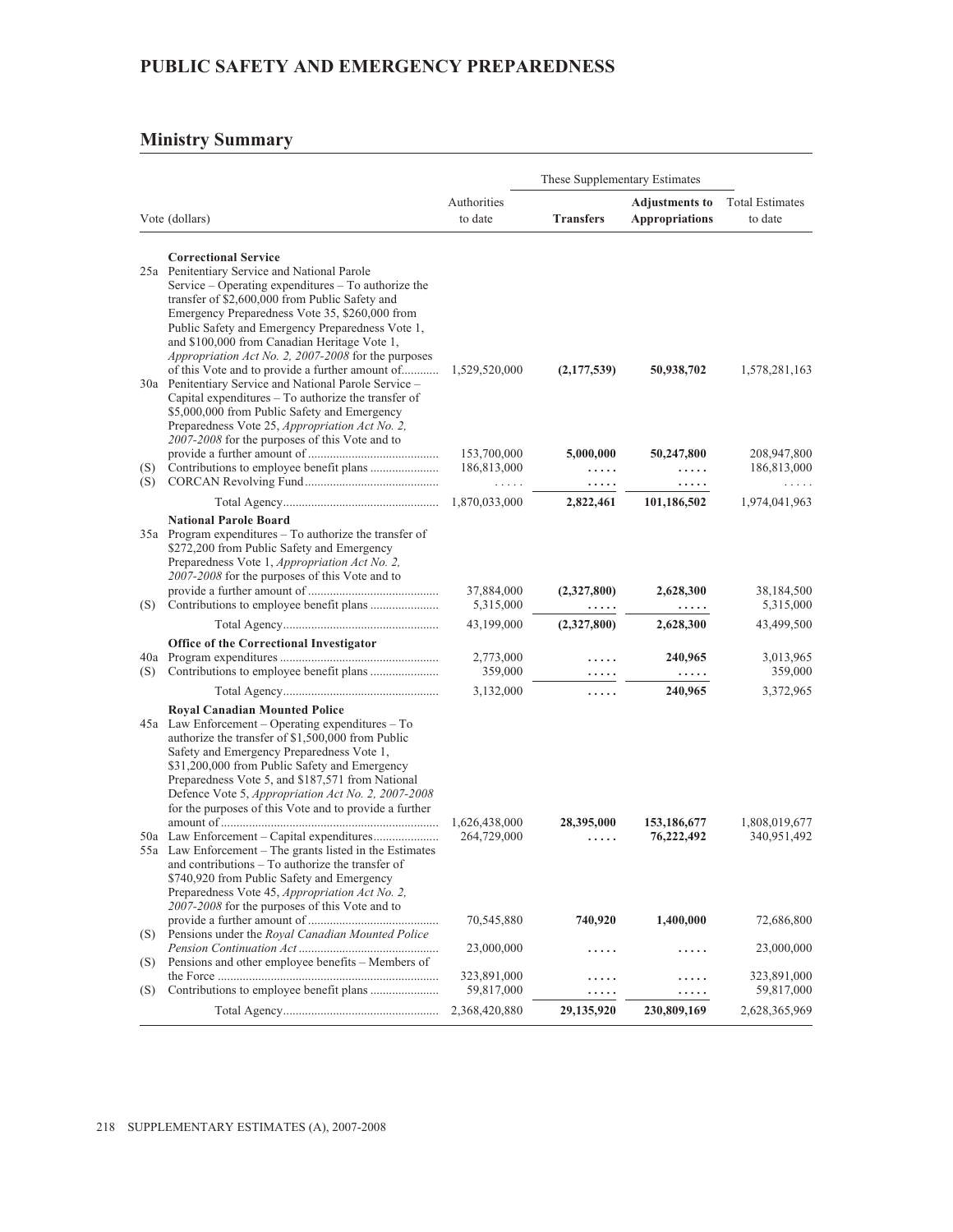# **PUBLIC SAFETY AND EMERGENCY PREPAREDNESS**

|     |                                                                             |                        | These Supplementary Estimates |                                         |                                   |
|-----|-----------------------------------------------------------------------------|------------------------|-------------------------------|-----------------------------------------|-----------------------------------|
|     | Vote (dollars)                                                              | Authorities<br>to date | <b>Transfers</b>              | <b>Adjustments to</b><br>Appropriations | <b>Total Estimates</b><br>to date |
|     | Royal Canadian Mounted Police External Review<br>Committee                  |                        |                               |                                         |                                   |
| 60a |                                                                             | 1,044,000              | .                             | 360,440                                 | 1,404,440                         |
| (S) |                                                                             | 148,000                | .                             | .                                       | 148,000                           |
|     |                                                                             | 1,192,000              | .                             | 360,440                                 | 1,552,440                         |
|     | <b>Royal Canadian Mounted Police Public</b><br><b>Complaints Commission</b> |                        |                               |                                         |                                   |
| 65a |                                                                             | 5,051,000              | .                             | 1,650,267                               | 6,701,267                         |
| (S) |                                                                             | 571,000                | .                             |                                         | 571,000                           |
|     |                                                                             | 5,622,000              | .                             | 1,650,267                               | 7,272,267                         |
|     |                                                                             | 6,679,357,703          | 10,876,995                    | 411,119,190                             | 7,101,353,888                     |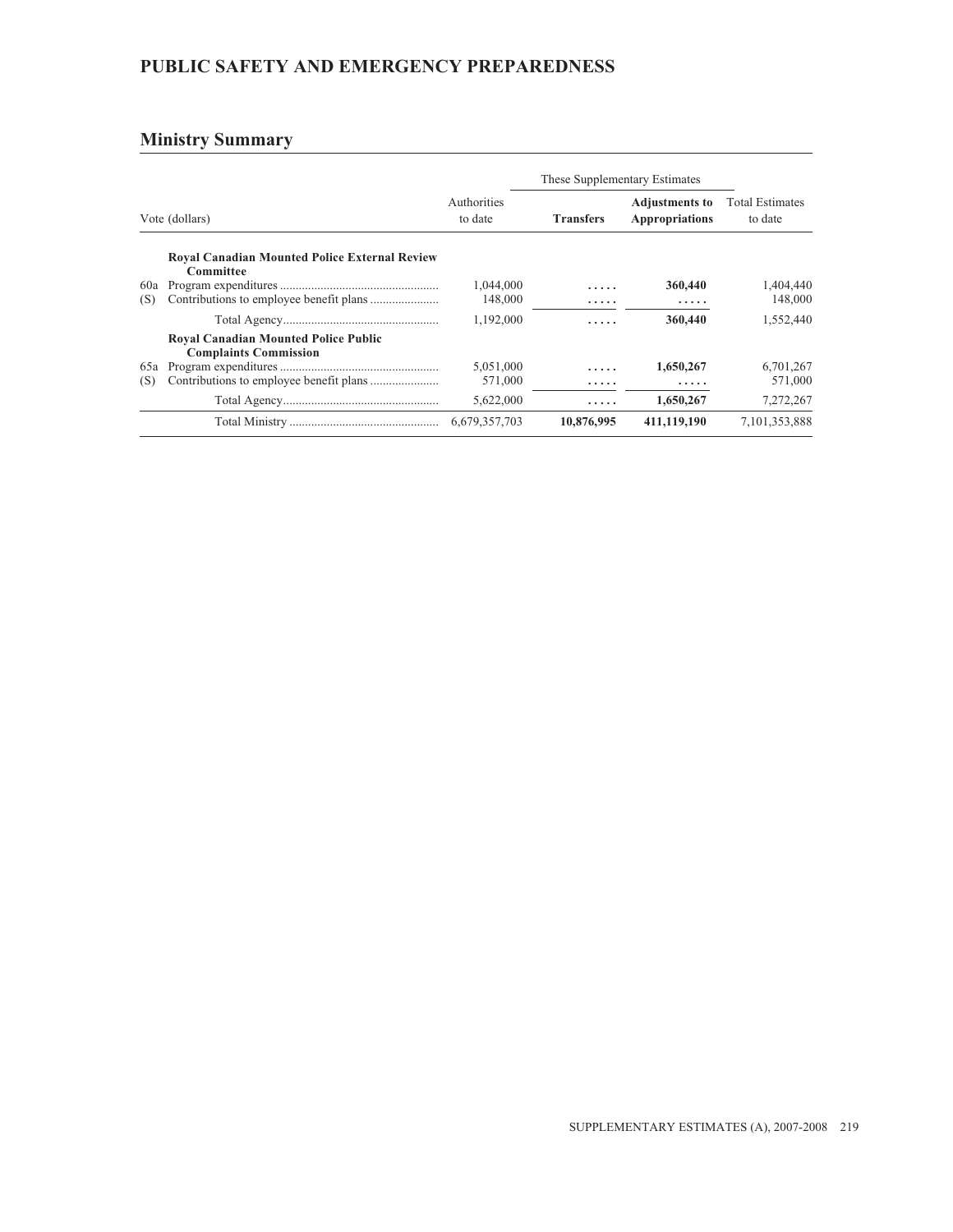# **PUBLIC SAFETY AND EMERGENCY PREPAREDNESS Department**

#### **Explanation of Requirements (thousands of dollars)**

Public Safety and Emergency Preparedness requests funds for the following items:

| <b>Voted Appropriations</b>                                                                                                                                                                                                                                                                                                           | Vote 1                                            | Vote 5   | <b>Total</b> |
|---------------------------------------------------------------------------------------------------------------------------------------------------------------------------------------------------------------------------------------------------------------------------------------------------------------------------------------|---------------------------------------------------|----------|--------------|
|                                                                                                                                                                                                                                                                                                                                       | 23,010                                            | .        | 23,010       |
| Funding for furthering connectivity of federal partners to the National Integrated                                                                                                                                                                                                                                                    | 3,000                                             | .        | 3,000        |
| Funding to provincial partners for the National Flagging System to identify and track                                                                                                                                                                                                                                                 | 1,124                                             | .        | 1,124        |
| Funding for activities that are essential to the continued implementation of the <i>Public</i>                                                                                                                                                                                                                                        |                                                   | 500      | 500          |
| Internal Inquiry into the actions of Canadian officials in relation to Abdullah Almalki,<br>Ahmad Abou-Elmaati and Muayyed Nureddin and resources to permit                                                                                                                                                                           | 411                                               | .        | 411          |
| Funding in support of the Federal Accountability Act to evaluate all ongoing grant                                                                                                                                                                                                                                                    | 253                                               | .        | 253          |
| Funding for enhanced enforcement activities relating to the National Anti-Drug<br>Strategy that are aimed at reducing the supply and demand for illicit drugs                                                                                                                                                                         | 181                                               | .        | 181          |
|                                                                                                                                                                                                                                                                                                                                       | 168                                               | .        | 168          |
| Funding to establish counterfeit enforcement teams as part of the National Counterfeit<br>Commission of Inquiry into the investigation of the bombing of Air India Flight 182                                                                                                                                                         | 112                                               | .        | 112          |
| and resources to permit departments to support the work of the Inquiry ( <i>horizontal</i>                                                                                                                                                                                                                                            | 94                                                | .        | 94           |
| Gross Voted Appropriations                                                                                                                                                                                                                                                                                                            | 28,353                                            | 500      | 28,853       |
| <b>Funds Available</b>                                                                                                                                                                                                                                                                                                                |                                                   |          |              |
|                                                                                                                                                                                                                                                                                                                                       | .                                                 | 500      | 500          |
| <b>Total Voted Appropriations</b>                                                                                                                                                                                                                                                                                                     | 28,353                                            | .        | 28,353       |
| <b>Transfers</b>                                                                                                                                                                                                                                                                                                                      |                                                   |          |              |
| Transfer from Royal Canadian Mounted Police – For the cost of the independent<br>investigation on the Royal Canadian Mounted Police pension and insurance plans.<br>Transfer from Royal Canadian Mounted Police – For the Task Force established to<br>provide advice on strengthening the accountability and governance of the Royal | 1,883                                             | .        | 1,883        |
| Transfer from Royal Canadian Mounted Police – For the initial planning related to                                                                                                                                                                                                                                                     | 1,500                                             | $\cdots$ | 1,500        |
| policing and security for the 2010 Olympic and Paralympic Winter Games<br>Transfer to Public Service Human Resources Management Agency of Canada – To                                                                                                                                                                                 | 200                                               | .        | 200          |
| Transfer to Royal Canadian Mounted Police – For the participation of Aboriginal                                                                                                                                                                                                                                                       | (7)                                               | .        | (7)          |
| youth in a training program designed to encourage a career in law enforcement<br>Transfer to Foreign Affairs and International Trade – To provide support to                                                                                                                                                                          |                                                   | (200)    | (200)        |
| Transfer to Correctional Service – For the Public Education and Citizen Engagement                                                                                                                                                                                                                                                    | (252)                                             | .        | (252)        |
| Transfer to Fisheries and Oceans (\$425), Foreign Affairs and International                                                                                                                                                                                                                                                           | (260)                                             | .        | (260)        |
| Trade (\$156), National Parole Board (\$272) and Canadian Security Intelligence<br>Service $(\$181)$ – For furthering connectivity to the National Integrated                                                                                                                                                                         | (1,034)                                           |          | (1,034)      |
| Transfer to Industry (\$694) and to Royal Canadian Mounted Police $(\$1,500)$ – For                                                                                                                                                                                                                                                   |                                                   |          |              |
| Transfer to Royal Canadian Mounted Police – For First Nations community policing                                                                                                                                                                                                                                                      | (2,194)                                           | .        | (2,194)      |
|                                                                                                                                                                                                                                                                                                                                       | $\epsilon$ , $\epsilon$ , $\epsilon$ , $\epsilon$ | (31,000) | (31,000)     |
| <b>Total Transfers</b>                                                                                                                                                                                                                                                                                                                | (164)                                             | (31,200) | (31, 364)    |
| <b>These Supplementary Estimates</b>                                                                                                                                                                                                                                                                                                  | 28,189                                            | (31,200) | (3,011)      |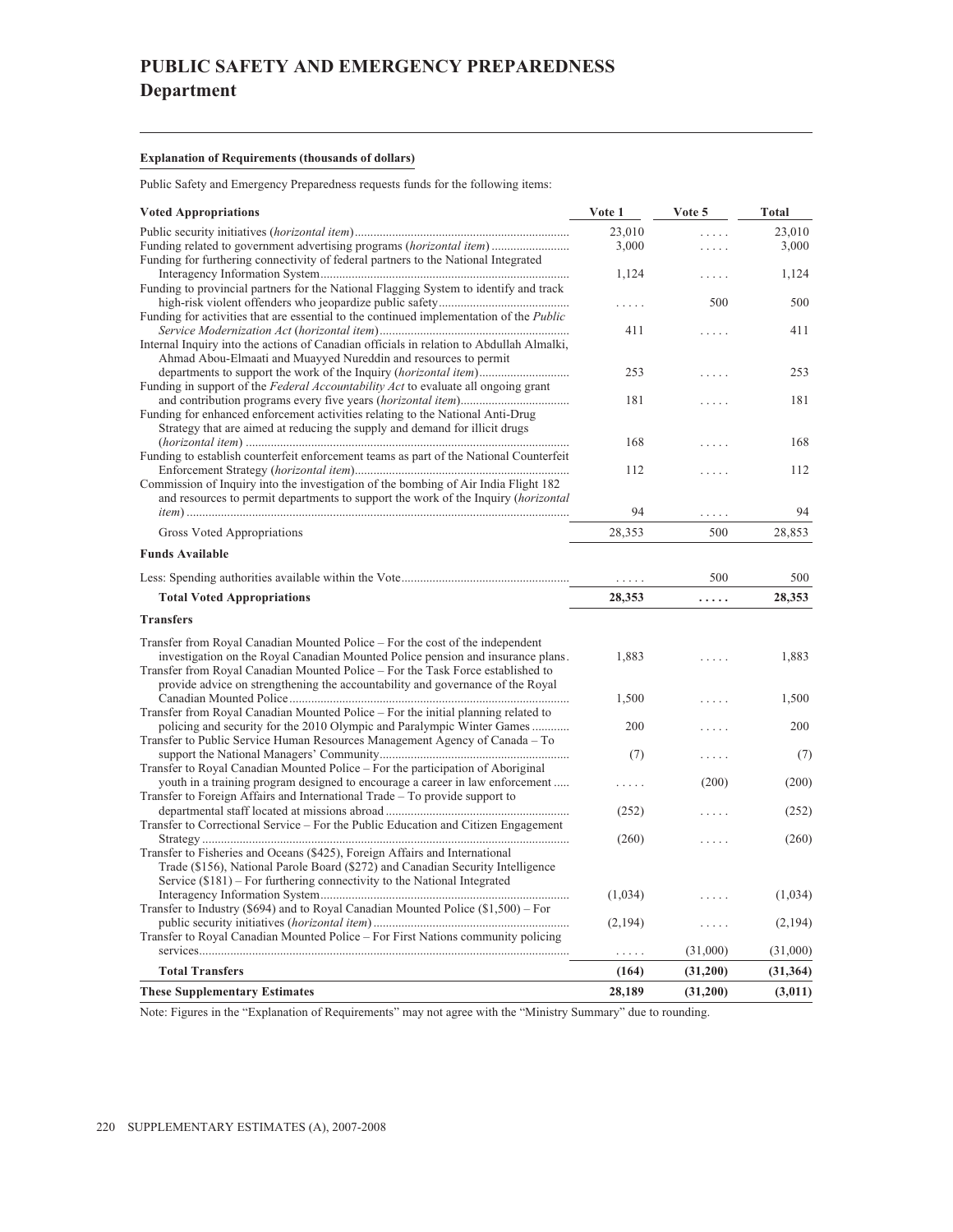# **PUBLIC SAFETY AND EMERGENCY PREPAREDNESS Department**

#### **Explanation of Funds Available (dollars)**

**Vote 5**: \$500,000 in authorities is available within the Vote due to a reallocation of resources to fund the grant for the National Flagging System.

| <b>Transfer Payments (dollars)</b>       | Voted        | <b>Statutory</b> |
|------------------------------------------|--------------|------------------|
| <b>Grants</b>                            |              |                  |
| <b>Community Safety and Partnerships</b> |              |                  |
|                                          | 500,000      | .                |
| <b>Total Gross Transfer Payments</b>     | 500,000      | .                |
|                                          | 500,000      | .                |
|                                          | 31,200,000   | .                |
| <b>Net Transfer Payments</b>             | (31,200,000) | .                |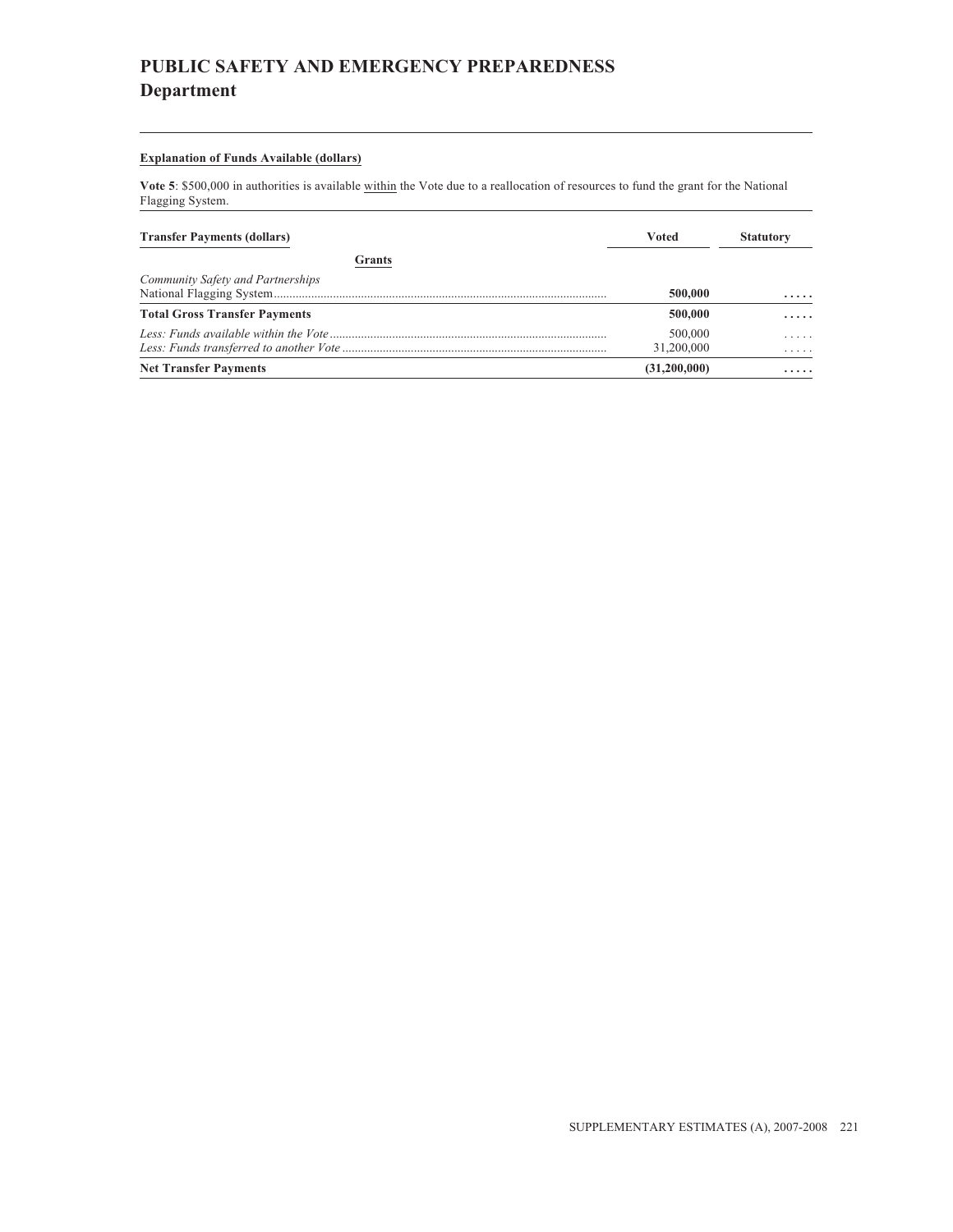# **PUBLIC SAFETY AND EMERGENCY PREPAREDNESS**

## **Canada Border Services Agency**

#### **Explanation of Requirements (thousands of dollars)**

Canada Border Services Agency requests funds for the following items:

| <b>Voted Appropriations</b>                                                                                                                                       | Vote 10  | Vote 15 | Total  |
|-------------------------------------------------------------------------------------------------------------------------------------------------------------------|----------|---------|--------|
| Funding for screening and anti-fraud activities to support the Canadian Experience<br>Class and the Temporary Foreign Workers Program within Canada's immigration |          |         |        |
|                                                                                                                                                                   | 5,761    | 114     | 5,875  |
| Funding in support of initiatives associated with the 2010 Olympic and Paralympic                                                                                 |          |         |        |
|                                                                                                                                                                   | 1,941    | .       | 1,941  |
| Funding related to government advertising programs ( <i>horizontal item</i> )<br>Funding for enhanced enforcement activities relating to the National Anti-Drug   | 1,500    | .       | 1,500  |
| Strategy that are aimed at reducing the supply and demand for illicit drugs                                                                                       |          |         |        |
|                                                                                                                                                                   | 899      | 365     | 1,264  |
|                                                                                                                                                                   | 429      | .       | 429    |
|                                                                                                                                                                   | 390      | .       | 390    |
| Internal Inquiry into the actions of Canadian officials in relation to Abdullah Almalki,<br>Ahmad Abou-Elmaati and Muayyed Nureddin and resources to permit       |          |         |        |
| departments to support the work of the Inquiry (horizontal item)                                                                                                  | 339      | .       | 339    |
| Funding for activities that are essential to the continued implementation of the <i>Public</i>                                                                    |          |         |        |
|                                                                                                                                                                   | 309      | .       | 309    |
| Funding related to the assessment, management and remediation of federal                                                                                          |          |         |        |
|                                                                                                                                                                   | 130      | .       | 130    |
| Funding for implementation of the action plan to strengthen Canada's regulatory                                                                                   |          |         |        |
| system and establish a Centre of Regulatory Expertise within the Treasury Board                                                                                   |          |         |        |
|                                                                                                                                                                   | 59       | .       | 59     |
| <b>Total Voted Appropriations</b>                                                                                                                                 | 11,757   | 479     | 12,236 |
| <b>Transfers</b>                                                                                                                                                  |          |         |        |
| Transfer from the Office of Infrastructure of Canada – For the Border Infrastructure                                                                              |          |         |        |
| Fund relating to investments in infrastructure to reduce border congestion                                                                                        | .        | 15,000  | 15,000 |
| Transfer from Transport – For public security initiatives (horizontal item)                                                                                       | 5        | 1.1.1.1 | 5      |
| Internal reallocation of resources – For public security initiatives (horizontal item)                                                                            | (7,000)  | 7,000   | .      |
| Transfer to Public Service Human Resources Management Agency of Canada – To                                                                                       |          |         |        |
|                                                                                                                                                                   | (111)    | .       | (111)  |
| Transfer to Foreign Affairs and International Trade – To provide support to                                                                                       |          |         |        |
|                                                                                                                                                                   | (754)    | .       | (754)  |
| <b>Total Transfers</b>                                                                                                                                            | (7, 860) | 22,000  | 14,140 |
| <b>These Supplementary Estimates</b>                                                                                                                              | 3,897    | 22,479  | 26,376 |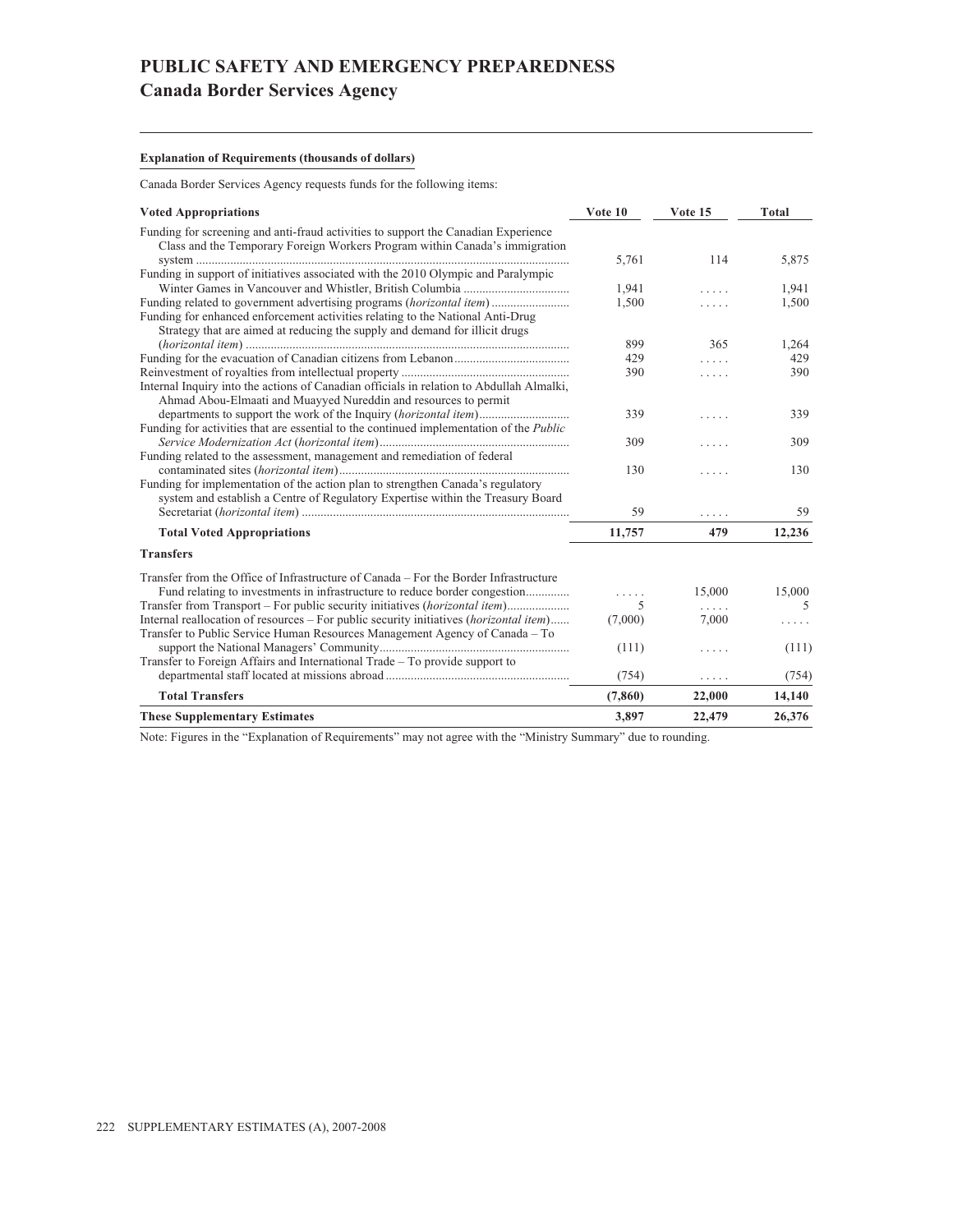## **PUBLIC SAFETY AND EMERGENCY PREPAREDNESS Canadian Security Intelligence Service**

#### **Explanation of Requirements (thousands of dollars)**

Canadian Security Intelligence Service requests funds for the following items:

| <b>Voted Appropriations</b>                                                                                                                                                                                                                                                                                                                 | Vote 20        |
|---------------------------------------------------------------------------------------------------------------------------------------------------------------------------------------------------------------------------------------------------------------------------------------------------------------------------------------------|----------------|
|                                                                                                                                                                                                                                                                                                                                             | 29,567         |
| Internal Inquiry into the actions of Canadian officials in relation to Abdullah Almalki, Ahmad Abou-Elmaati and<br>Muayyed Nureddin and resources to permit departments to support the work of the Inquiry (horizontal item)<br>Commission of Inquiry into the investigation of the bombing of Air India Flight 182 and resources to permit | 2.721<br>1,365 |
| <b>Total Voted Appropriations</b>                                                                                                                                                                                                                                                                                                           | 33,653         |
| <b>Transfers</b>                                                                                                                                                                                                                                                                                                                            |                |
| Transfer from Public Safety and Emergency Preparedness – For furthering connectivity to the National Integrated<br>Transfer to Foreign Affairs and International Trade – For additional operating and capital costs at missions abroad                                                                                                      | 181<br>(1,710) |
| <b>Total Transfers</b>                                                                                                                                                                                                                                                                                                                      | (1,529)        |
| <b>These Supplementary Estimates</b>                                                                                                                                                                                                                                                                                                        | 32,124         |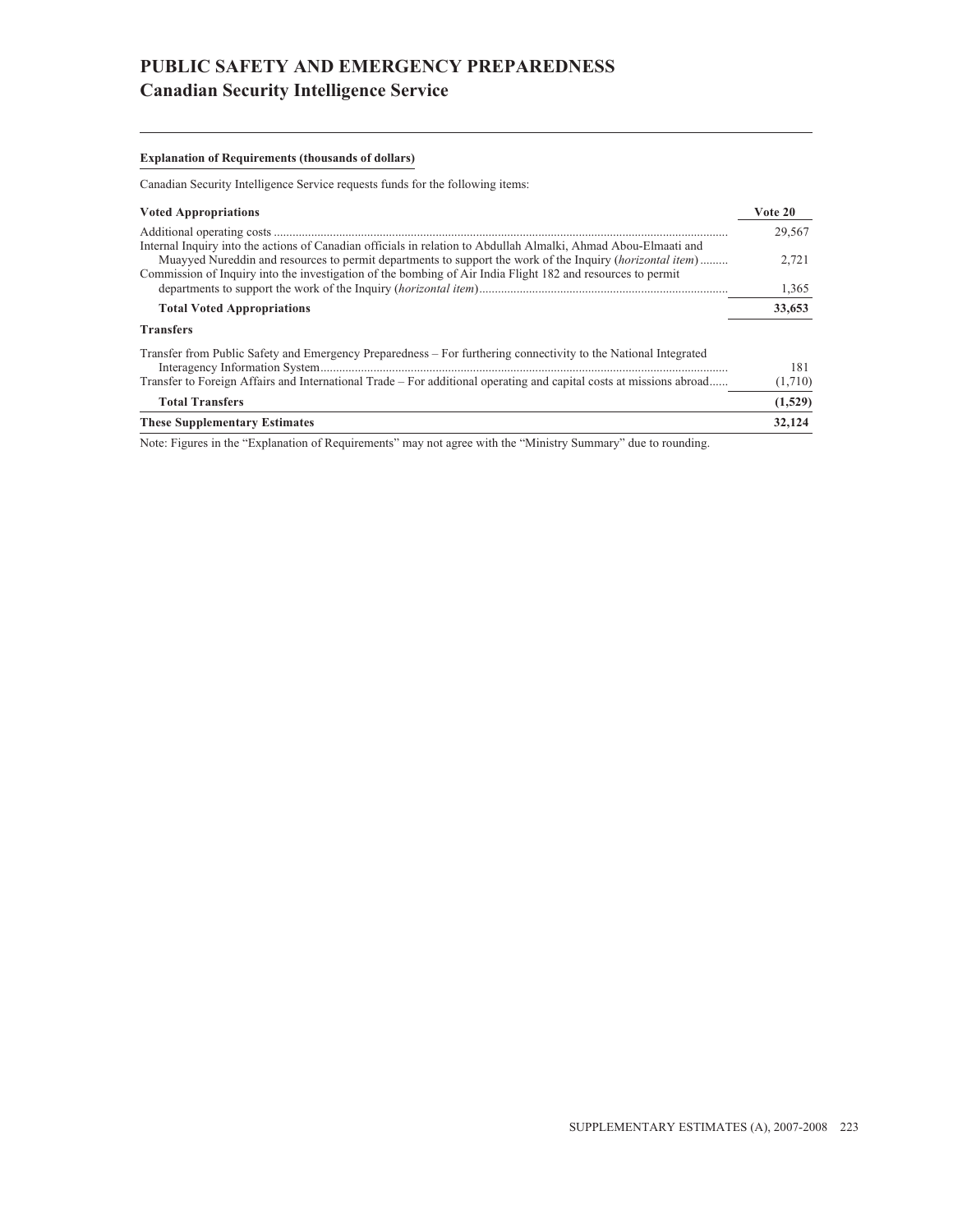# **PUBLIC SAFETY AND EMERGENCY PREPAREDNESS Correctional Service**

#### **Explanation of Requirements (thousands of dollars)**

Correctional Service requests funds for the following items:

| <b>Voted Appropriations</b>                                                                                                                                                 | Vote 25 | Vote 30 | <b>Total</b> |
|-----------------------------------------------------------------------------------------------------------------------------------------------------------------------------|---------|---------|--------------|
| Funding to address challenges related to items such as capital rust out, maintenance of<br>basic safety and security within institutions and meeting basic legal and policy | 41,260  | 43,600  | 84,860       |
| Funding for the redevelopment of a unit and the addition of a unit at the                                                                                                   |         |         |              |
| Funding related to the transfer of responsibility for parole administration from the                                                                                        | .       | 6,097   | 6,097        |
| Province of British Columbia to the federal government ( <i>horizontal item</i> )<br>Funding to permit the implementation of the new Federal Victims' Strategy and the      | 5.461   | 551     | 6,012        |
| establishment of the Office of the Federal Ombudsman for Victims of Crime                                                                                                   | 2,819   | .       | 2,819        |
| Funding for the federal correctional facilities in New Brunswick to accommodate                                                                                             |         |         |              |
| Funding for activities that are essential to the continued implementation of the <i>Public</i>                                                                              | 1,030   | .       | 1,030        |
| Funding in support of the Federal Accountability Act to evaluate all ongoing grant                                                                                          | 278     | .       | 278          |
|                                                                                                                                                                             | 91      | .       | 91           |
| <b>Total Voted Appropriations</b>                                                                                                                                           | 50,939  | 50,248  | 101,187      |
| <b>Transfers</b>                                                                                                                                                            |         |         |              |
| Transfer from National Parole Board – For the transfer of information technology                                                                                            |         |         |              |
| Transfer from Public Safety and Emergency Preparedness – For the Public Education                                                                                           | 2,600   |         | 2,600        |
|                                                                                                                                                                             | 260     | .       | 260          |
| Transfer from Canadian Heritage – To ensure that new and existing federal policies,<br>programs and services respond to the priorities and needs of ethnocultural           |         |         |              |
|                                                                                                                                                                             | 100     | .       | 100          |
| Internal reallocation of resources – To realign resources for bulk purchases of items                                                                                       | (5,000) | 5,000   | .            |
| Transfer to Public Service Human Resources Management Agency of Canada – Tu                                                                                                 | (138)   | .       | (138)        |
| <b>Total Transfers</b>                                                                                                                                                      | (2,178) | 5,000   | 2,822        |
| <b>These Supplementary Estimates</b>                                                                                                                                        | 48,761  | 55,248  | 104,009      |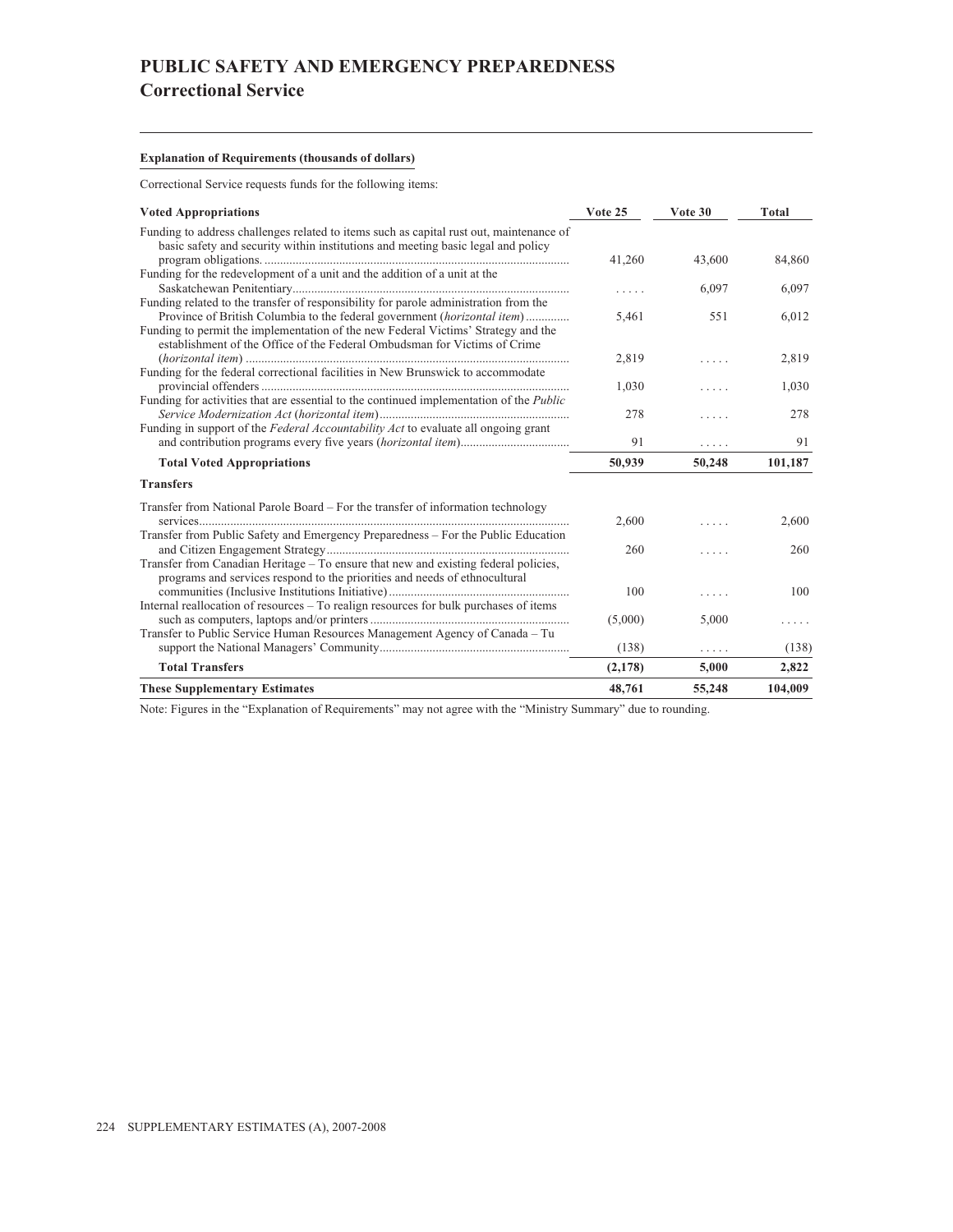# **PUBLIC SAFETY AND EMERGENCY PREPAREDNESS National Parole Board**

#### **Explanation of Requirements (thousands of dollars)**

National Parole Board requests funds for the following items:

| <b>Voted Appropriations</b>                                                                                                                                                                                                                  | Vote 35             |
|----------------------------------------------------------------------------------------------------------------------------------------------------------------------------------------------------------------------------------------------|---------------------|
| Funding related to the transfer of responsibility for parole administration from the Province of British Columbia to<br>Funding to permit the implementation of the new Federal Victims' Strategy and the establishment of the Office of the | 1.500<br>678<br>450 |
| <b>Total Voted Appropriations</b>                                                                                                                                                                                                            | 2,628               |
| <b>Transfers</b>                                                                                                                                                                                                                             |                     |
| Transfer from Public Safety and Emergency Preparedness – For furthering connectivity to the National Integrated                                                                                                                              | 272<br>(2,600)      |
| <b>Total Transfers</b>                                                                                                                                                                                                                       | (2,328)             |
| <b>These Supplementary Estimates</b>                                                                                                                                                                                                         | 300                 |

Note: Figures in the "Explanation of Requirements" may not agree with the "Ministry Summary" due to rounding.

## **Office of the Correctional Investigator**

| <b>Explanation of Requirements (thousands of dollars)</b>                                                     |         |
|---------------------------------------------------------------------------------------------------------------|---------|
| Office of the Correctional Investigator requests funds for the following items:                               |         |
| <b>Voted Appropriations</b>                                                                                   | Vote 40 |
|                                                                                                               | 241     |
| Note: Figures in the "Explanation of Requirements" may not agree with the "Ministry Summary" due to rounding. |         |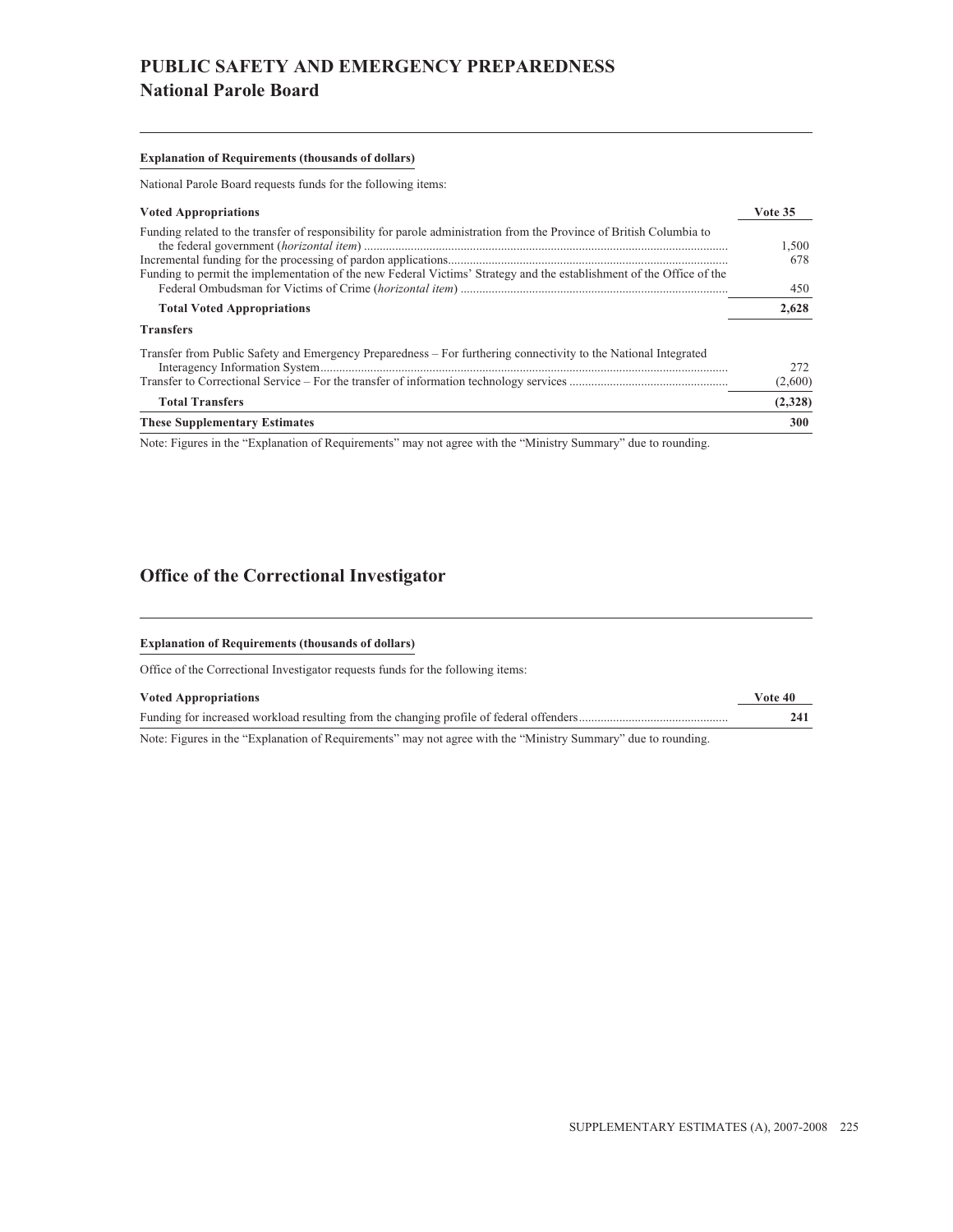# **PUBLIC SAFETY AND EMERGENCY PREPAREDNESS Royal Canadian Mounted Police**

#### **Explanation of Requirements (thousands of dollars)**

Royal Canadian Mounted Police requests funds for the following items:

| <b>Voted Appropriations</b>                                                                                                                                                                                  | Vote 45      | Vote 50          | Vote 55              | <b>Total</b>     |
|--------------------------------------------------------------------------------------------------------------------------------------------------------------------------------------------------------------|--------------|------------------|----------------------|------------------|
| Funding for additional RCMP positions and federal prosecutors to<br>focus on law enforcement priorities such as drugs, corruption and                                                                        | 109,052      | 6,670            | .                    | 115,722          |
| Funding for multi-year real property projects, the acquisition of new<br>or replacement land, air and marine assets, and information                                                                         |              |                  |                      |                  |
| Funding for the initial planning related to policing and security for                                                                                                                                        | .<br>7,880   | 53,266<br>13,000 | $\cdots$<br>$\cdots$ | 53,266<br>20,880 |
| Funding related to the assessment, management and remediation of                                                                                                                                             | 7,743        | 250              | .                    | 7,993            |
| Funding to establish counterfeit enforcement teams as part of the                                                                                                                                            | 5,034        | .                | .                    | 5,034            |
| National Counterfeit Enforcement Strategy (horizontal item)<br>Funding for organizing and hosting the 12 <sup>th</sup> Summit of la                                                                          | 3,979        | 543              | .                    | 4,522            |
| Francophonie in Quebec City in 2008 (horizontal item)<br>Funding to enhance screening of first-time firearms licence                                                                                         | 4,277        | .                | .                    | 4,277            |
| Internal Inquiry into the actions of Canadian officials in relation to<br>Abdullah Almalki, Ahmad Abou-Elmaati and Muayyed<br>Nureddin and resources to permit departments to support the                    | 2,372        | .                | 1,400                | 3,772            |
| Funding for enhanced enforcement activities relating to the National<br>Anti-Drug Strategy that are aimed at reducing the supply and                                                                         | 3,733        | .                | .                    | 3,733            |
| Funding for Canada's participation as a member of the United                                                                                                                                                 | 3,161        | 524              | .                    | 3,685            |
| Nations Convention against Corruption (horizontal item)<br>Funding for payments to survivors of members of the RCMP who                                                                                      | 2,846        | .                | .                    | 2,846            |
| Reinvestment of revenues from the sale or transfer of real property<br>Commission of Inquiry into the investigation of the bombing of Air<br>India Flight 182 and resources to permit departments to support | .<br>.       | .<br>1,970       | 2,185<br>.           | 2,185<br>1,970   |
| Funding in response to the Supreme Court decision in $R$ . $\nu$ . Powley                                                                                                                                    | 1,373<br>655 | .<br>.           | .<br>.               | 1,373<br>655     |
| to support research, multilateral discussions and capacity<br>development for Métis organizations (horizontal item)<br>Funding to promote law enforcement through crime prevention,                          | 611          | .                | .                    | 611              |
| Funding for criminal record checks related to applications for                                                                                                                                               | 291          | .<br>.           | 581<br>$\cdots$      | 581<br>291       |
| Funding in support of the Federal Accountability Act to evaluate all<br>ongoing grant and contribution programs every five years                                                                             |              |                  |                      |                  |
|                                                                                                                                                                                                              | 181          | .                | .                    | 181              |
| Gross Voted Appropriations                                                                                                                                                                                   | 153,188      | 76,223           | 4,166                | 233,577          |
| <b>Funds Available</b>                                                                                                                                                                                       |              |                  |                      |                  |
|                                                                                                                                                                                                              |              | .                | 2,766                | 2,766            |
| <b>Total Voted Appropriations</b>                                                                                                                                                                            | 153,188      | 76,223           | 1,400                | 230,811          |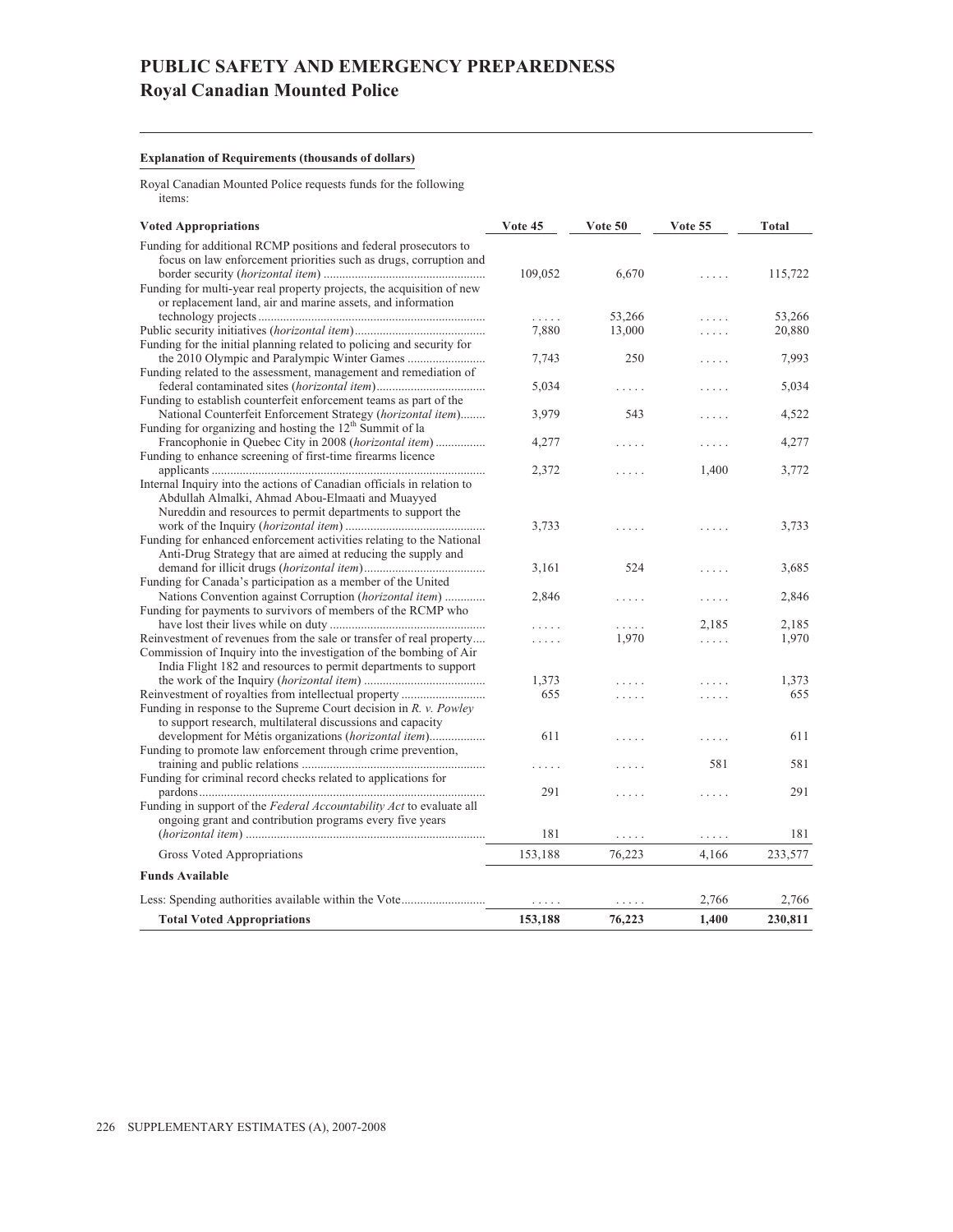# **PUBLIC SAFETY AND EMERGENCY PREPAREDNESS Royal Canadian Mounted Police**

#### **Explanation of Requirements (thousands of dollars)**

| <b>Transfers</b>                                                   | Vote 45 | Vote 50 | Vote 55 | Total   |
|--------------------------------------------------------------------|---------|---------|---------|---------|
| Transfer from Public Safety and Emergency Preparedness – For First |         |         |         |         |
|                                                                    | 31,000  |         |         | 31,000  |
| Transfer from Public Safety and Emergency Preparedness – For       |         |         |         |         |
|                                                                    | 1,500   | .       | .       | 1,500   |
| Transfer from Public Safety and Emergency Preparedness – For the   |         |         |         |         |
| participation of Aboriginal youth in a training program designed   |         |         |         |         |
|                                                                    | 200     |         |         | 200     |
| Transfer from National Defence – For investments in search and     |         |         |         |         |
|                                                                    | 188     | .       | .       | 188     |
| Internal reallocation of resources – To promote law enforcement    |         |         |         |         |
|                                                                    | (191)   |         | 191     |         |
| Internal reallocation of resources – For the Survivor Income Plan  | (550)   |         | 550     |         |
| Transfer to Foreign Affairs and International Trade – To provide   |         |         |         |         |
| support to departmental staff located at missions abroad           | (119)   |         |         | (119)   |
| Transfer to Public Safety and Emergency Preparedness (\$200) and   |         |         |         |         |
| Public Health Agency Canada (\$50) – For the initial planning      |         |         |         |         |
| related to policing and security for the 2010 Olympic and          |         |         |         |         |
|                                                                    | (250)   |         |         | (250)   |
| Transfer to Public Safety and Emergency Preparedness – For the     |         |         |         |         |
| Task Force established to provide advice on strengthening the      |         |         |         |         |
| accountability and governance of the Royal Canadian Mounted        |         |         |         |         |
|                                                                    | (1,500) |         |         | (1,500) |
| Transfer to Public Safety and Emergency Preparedness – For the     |         |         |         |         |
| cost of the independent investigation on the Royal Canadian        |         |         |         |         |
|                                                                    | (1,883) | .       | .       | (1,883) |
| <b>Total Transfers</b>                                             | 28,395  | .       | 741     | 29,136  |
| <b>These Supplementary Estimates</b>                               | 181,583 | 76,223  | 2,141   | 259,947 |

#### **Explanation of Funds Available (dollars)**

**Vote 55**: \$2,765,800 in total authorities is available within the Vote due to a transfer from operating and the collapsing of two existing grants to survivors of members of the Force into a new grant and combining two existing grants with a contribution to form a new class grant that will promote law enforcement through crime prevention, training, and public relations.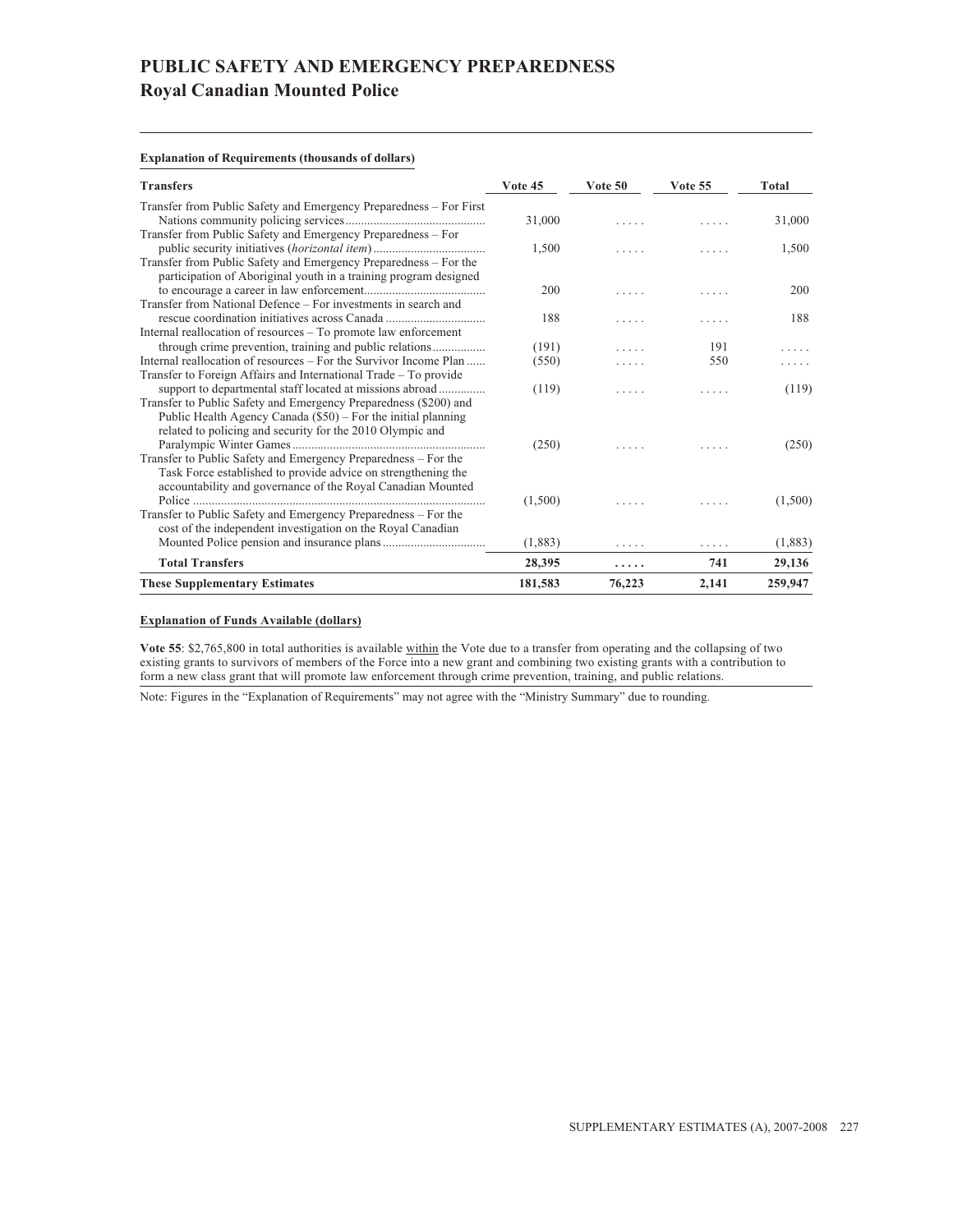# **PUBLIC SAFETY AND EMERGENCY PREPAREDNESS Royal Canadian Mounted Police**

| <b>Transfer Payments (dollars)</b>                                                                                                                 | <b>Voted</b> | <b>Statutory</b> |
|----------------------------------------------------------------------------------------------------------------------------------------------------|--------------|------------------|
| Grants                                                                                                                                             |              |                  |
| Community, Contract and Aboriginal Policing<br>Grant to promote Law Enforcement through Crime Prevention, Training and Public                      | 100,000      |                  |
| <b>National Police Services</b><br>Grant to promote Law Enforcement through Crime Prevention, Training and Public                                  | 477,000      |                  |
| Payments, in the nature of Workers' Compensation, to survivors of members of the Force                                                             | 2,185,000    |                  |
| Royal Canadian Mounted Police Veterans Association<br>Grant to promote Law Enforcement through Crime Prevention, Training and Public               | 1.900        |                  |
| International Association of Chiefs of Police<br>Grant to promote Law Enforcement through Crime Prevention, Training and Public                    | 1,900        |                  |
| <b>Total Gross Grants</b>                                                                                                                          | 2,765,800    |                  |
| <b>Contributions</b>                                                                                                                               |              |                  |
| Registration, Licensing and Supporting Infrastructure<br>Contributions to the provinces and territories and to aboriginal and/or other communities | 1,400,000    |                  |
| <b>Total Gross Contributions</b>                                                                                                                   | 1,400,000    |                  |
| <b>Total Gross Transfer Payments</b>                                                                                                               | 4,165,800    |                  |
|                                                                                                                                                    | 2,024,880    |                  |
| <b>Net Transfer Payments</b>                                                                                                                       | 2,140,920    |                  |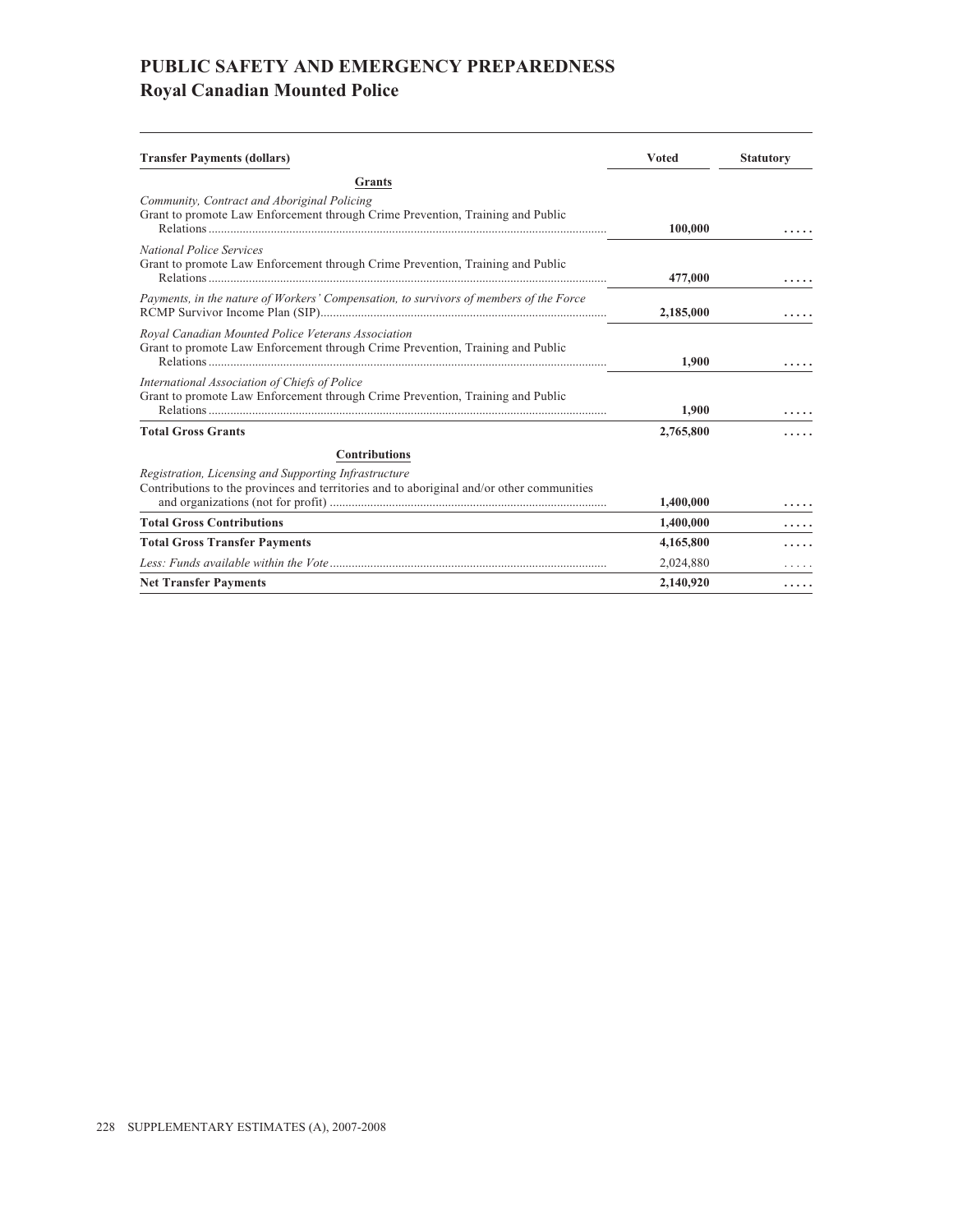# **PUBLIC SAFETY AND EMERGENCY PREPAREDNESS Royal Canadian Mounted Police External Review Committee**

#### **Explanation of Requirements (thousands of dollars)**

Royal Canadian Mounted Police External Review Committee requests funds for the following items:

| <b>Voted Appropriations</b>                                                                                   | Vote 60 |
|---------------------------------------------------------------------------------------------------------------|---------|
| Funding for the purchase and monitoring of shared services and support for corporate functions such as audits | 360     |
| Note: Figures in the "Explanation of Requirements" may not agree with the "Ministry Summary" due to rounding. |         |

## **Royal Canadian Mounted Police Public Complaints Commission**

| <b>Explanation of Requirements (thousands of dollars)</b>                                                     |         |
|---------------------------------------------------------------------------------------------------------------|---------|
| Royal Canadian Mounted Police Public Complaints Commission requests funds for the following items:            |         |
| <b>Voted Appropriations</b>                                                                                   | Vote 65 |
|                                                                                                               | 1.650   |
| Note: Figures in the "Explanation of Requirements" may not agree with the "Ministry Summary" due to rounding. |         |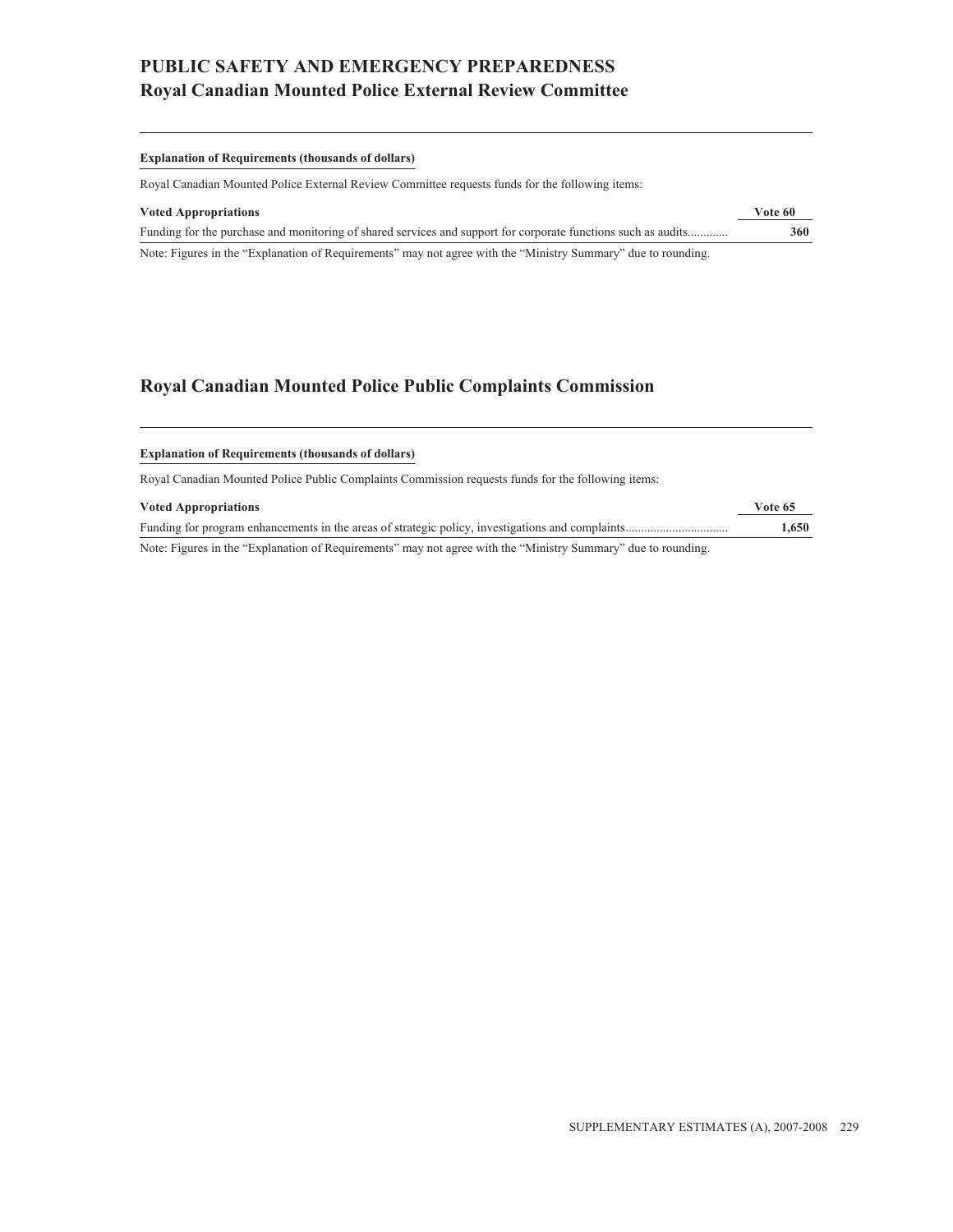## **PUBLIC WORKS AND GOVERNMENT SERVICES**

## **Ministry Summary**

|     |                                                                                                                         |                                | These Supplementary Estimates |                       |                        |
|-----|-------------------------------------------------------------------------------------------------------------------------|--------------------------------|-------------------------------|-----------------------|------------------------|
|     |                                                                                                                         | Authorities                    |                               | <b>Adjustments to</b> | <b>Total Estimates</b> |
|     | Vote (dollars)                                                                                                          | to date                        | <b>Transfers</b>              | <b>Appropriations</b> | to date                |
| 1a  | Operating expenditures for the provision of                                                                             |                                |                               |                       |                        |
|     | accommodation, common and central services                                                                              |                                |                               |                       |                        |
|     | including recoverable expenditures on behalf of the                                                                     |                                |                               |                       |                        |
|     | Canada Pension Plan, the Employment Insurance Act                                                                       |                                |                               |                       |                        |
|     | and the Seized Property Management Act, and                                                                             |                                |                               |                       |                        |
|     | authority to spend revenues received during the fiscal                                                                  |                                |                               |                       |                        |
|     | year arising from accommodation and central and                                                                         |                                |                               |                       |                        |
|     | common services in respect of these services and the                                                                    |                                |                               |                       |                        |
|     | payment to each member of the Queen's Privy                                                                             |                                |                               |                       |                        |
|     | Council for Canada who is a Minister without                                                                            |                                |                               |                       |                        |
|     | Portfolio or a Minister of State who does not preside                                                                   |                                |                               |                       |                        |
|     | over a Ministry of State of a salary not to exceed the                                                                  |                                |                               |                       |                        |
|     | salary paid to Ministers of State who preside over                                                                      |                                |                               |                       |                        |
|     | Ministries of State under the Salaries Act, as adjusted                                                                 |                                |                               |                       |                        |
|     | pursuant to the <i>Parliament of Canada Act</i> and pro rata<br>for any period of less than a year $-$ To authorize the |                                |                               |                       |                        |
|     | transfer of \$6,720,384 from Public Works and                                                                           |                                |                               |                       |                        |
|     | Government Services Vote 5, and \$3,000,000 from                                                                        |                                |                               |                       |                        |
|     | Human Resources and Skills Development Vote 5,                                                                          |                                |                               |                       |                        |
|     | Appropriation Act No. 2, 2007-2008 for the purposes                                                                     |                                |                               |                       |                        |
|     | of this Vote and to provide a further amount of                                                                         | 2,119,081,000                  | (264, 567, 483)               | 174,593,673           | 2,029,107,190          |
| 5a  |                                                                                                                         | 340,210,000                    | (29, 191, 384)                | 37,097,133            | 348,115,749            |
| (S) | Minister of Public Works and Government Services -                                                                      |                                |                               |                       |                        |
|     |                                                                                                                         | 74,522                         |                               |                       | 74,522                 |
| (S) |                                                                                                                         | 82,321,000                     |                               |                       | 82,321,000             |
| (S) | Real Property Disposition Revolving Fund                                                                                | (8,000,000)                    |                               |                       | (8,000,000)            |
| (S) |                                                                                                                         | 1.1.1.1                        |                               |                       | .                      |
| (S) | Consulting and Audit Canada Revolving Fund                                                                              | 1.1.1.1                        |                               |                       | .                      |
| (S) |                                                                                                                         | .                              |                               | .                     | .                      |
| (S) | Payment in lieu of taxes to municipalities and other                                                                    |                                |                               |                       |                        |
|     |                                                                                                                         | .                              |                               |                       |                        |
| (S) |                                                                                                                         | 1.1.1.1                        |                               |                       |                        |
| (S) | Telecommunications and Informatics Common                                                                               |                                |                               |                       |                        |
|     |                                                                                                                         | 1.1.1.1                        |                               |                       |                        |
| (S) |                                                                                                                         | $\alpha$ , $\alpha$ , $\alpha$ | .                             | .                     | .                      |
|     |                                                                                                                         |                                | (293,758,867)                 | 211,690,806           | 2,451,618,461          |

Note: Order in Council P.C. 2005-1637 transferred the activities related to the Public Access Programs Sector, from the Department of Public Works and Government Services to the Department of Human Resources and Skills Development (\$16,138,000).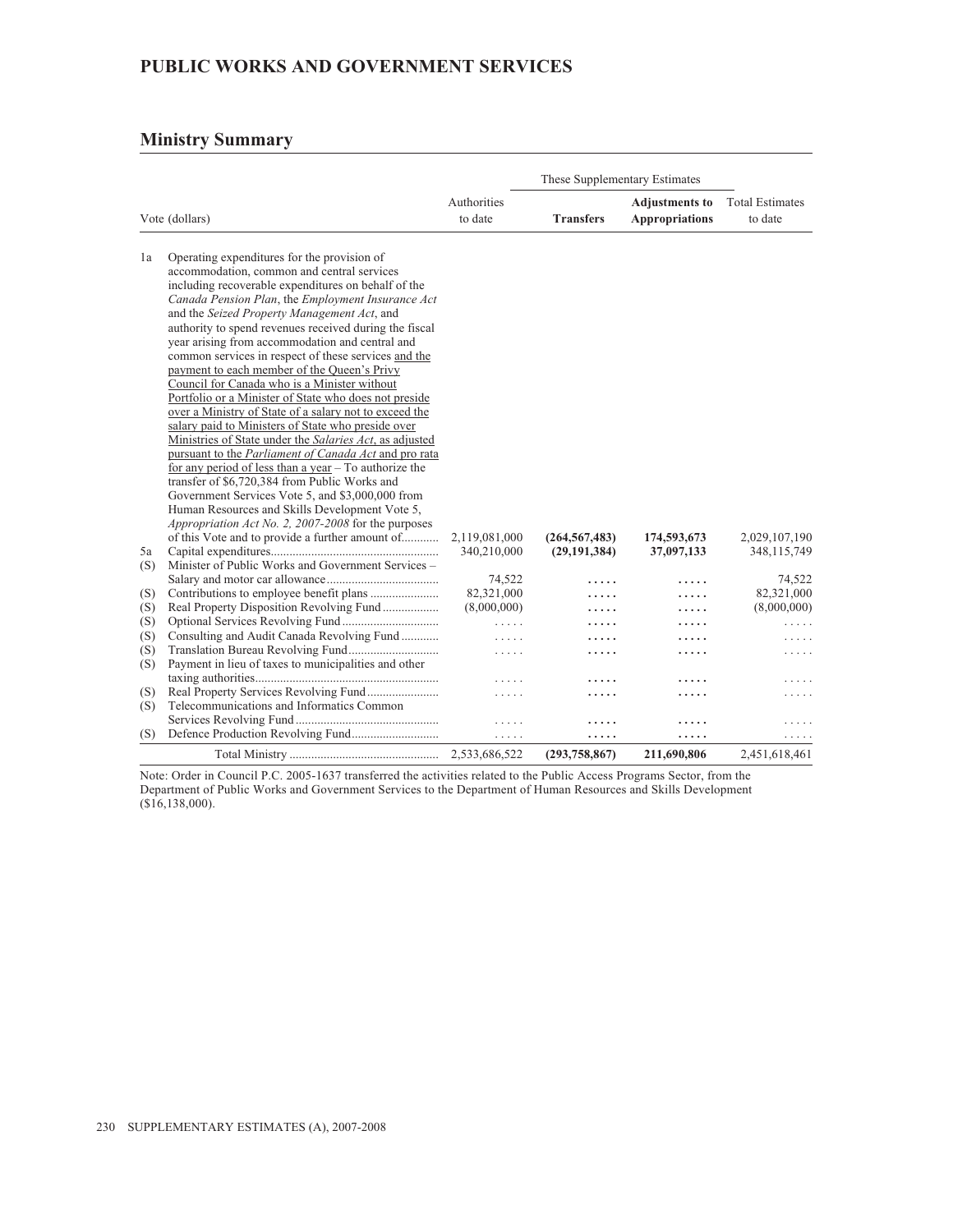## **PUBLIC WORKS AND GOVERNMENT SERVICES**

#### **Explanation of Requirements (thousands of dollars)**

Public Works and Government Services requests funds for the following items:

| <b>Voted Appropriations</b>                                                                                                                                       | Vote 1  | Vote 5               | Total            |
|-------------------------------------------------------------------------------------------------------------------------------------------------------------------|---------|----------------------|------------------|
| Funding to support a suite of Secure Channel infrastructure services to allow federal                                                                             |         |                      |                  |
| departments, Canadian citizens and businesses, and public servants to conduct                                                                                     |         |                      |                  |
| electronic transactions in a secure environment and access Government of Canada                                                                                   |         |                      |                  |
|                                                                                                                                                                   | 36,166  |                      | 36,166<br>32,351 |
| Funding to address aging IT infrastructure components for Government of Canada                                                                                    | 32,351  |                      |                  |
| and Public Works and Government Services clients, including Shared Services                                                                                       | 160     | 27,956               | 28,116           |
| Funding for the estimated cost of additional office accommodation requirements                                                                                    |         |                      |                  |
|                                                                                                                                                                   | 26,452  |                      | 26,452           |
| Funding to develop an online service for authorized government users to:                                                                                          |         |                      |                  |
| electronically select and purchase goods and services; make the necessary                                                                                         |         |                      |                  |
| payments; and carry the associated settlements (Government of Canada)                                                                                             |         |                      |                  |
|                                                                                                                                                                   | 23,261  |                      | 23,261           |
| Funding for the environmental clean up of the Sydney Tar Ponds and Coke Ovens                                                                                     |         |                      |                  |
|                                                                                                                                                                   | 13,621  |                      | 13,621           |
| Funding to conduct the proof of concept for IT Shared Services and position the                                                                                   |         |                      |                  |
| department for large scale growth in IT Shared Services across the federal                                                                                        |         |                      |                  |
|                                                                                                                                                                   | 10,516  |                      | 10,516           |
| Funding for the Industrial Security Program which includes the Contract Security                                                                                  |         |                      |                  |
|                                                                                                                                                                   | 10,102  | .                    | 10,102           |
| Funding to vacate, restore and renovate the West Block building of the Parliamentary                                                                              |         |                      |                  |
|                                                                                                                                                                   |         | 9,141                | 9,141            |
| Funding related to the Federal Accountability Action Plan for Procurement                                                                                         |         |                      |                  |
| Ombudsman (\$3.5M), the Independent Advisor on Public Opinion                                                                                                     |         |                      |                  |
| Research (\$0.7M) and regional offices for the Office of Small and Medium                                                                                         | 7,171   |                      | 7,171            |
| Funding for the Government of Canada Exhibitions Program and the Government of                                                                                    |         | .                    |                  |
|                                                                                                                                                                   | 4,471   |                      | 4,471            |
| Funding to modify the legacy pay systems in support of the Government of Canada                                                                                   |         |                      |                  |
| Pension Modernization Project implementation, the migration of certain                                                                                            |         |                      |                  |
| non-Public Service Superannuation Account pension plan administrations, and                                                                                       |         |                      |                  |
|                                                                                                                                                                   | 3,632   | 1.1.1                | 3,632            |
| Funding related to the assessment, management and remediation of federal                                                                                          |         |                      |                  |
|                                                                                                                                                                   | 3,247   | $\sim$ $\sim$ $\sim$ | 3,247            |
| Funding to implement critical new legislative and policy changes related to the                                                                                   |         |                      |                  |
|                                                                                                                                                                   | 1,862   | .                    | 1,862            |
| Funding related to fit-up and space envelope adjustment at 3000 Merivale Road                                                                                     |         |                      |                  |
|                                                                                                                                                                   | 1,000   | $\sim$ $\sim$        | 1,000            |
| Funding for activities that are essential to the continued implementation of the <i>Public</i>                                                                    |         |                      |                  |
|                                                                                                                                                                   | 211     | .                    | 211              |
| Funding for enhanced enforcement activities relating to the National Anti-Drug                                                                                    |         |                      |                  |
| Strategy that are aimed at reducing the supply and demand for illicit drugs                                                                                       |         |                      |                  |
|                                                                                                                                                                   | 170     | .                    | 170              |
| Funding in support of the Federal Accountability Act to evaluate all ongoing grant                                                                                |         |                      |                  |
|                                                                                                                                                                   | 91      |                      | 91               |
| Funding related to government advertising programs ( <i>horizontal item</i> )                                                                                     | 75      | .                    | 75               |
| Funding to address legislative, policy, and operational initiatives arising from the<br>2007 Federal Budget such as the Working Income Tax Benefit, New Child Tax |         |                      |                  |
| Credit, measures related to savings plans, and enhanced audit and enforcement                                                                                     |         |                      |                  |
|                                                                                                                                                                   | 36      |                      | 36               |
|                                                                                                                                                                   |         |                      |                  |
| <b>Total Voted Appropriations</b>                                                                                                                                 | 174,595 | 37,097               | 211,692          |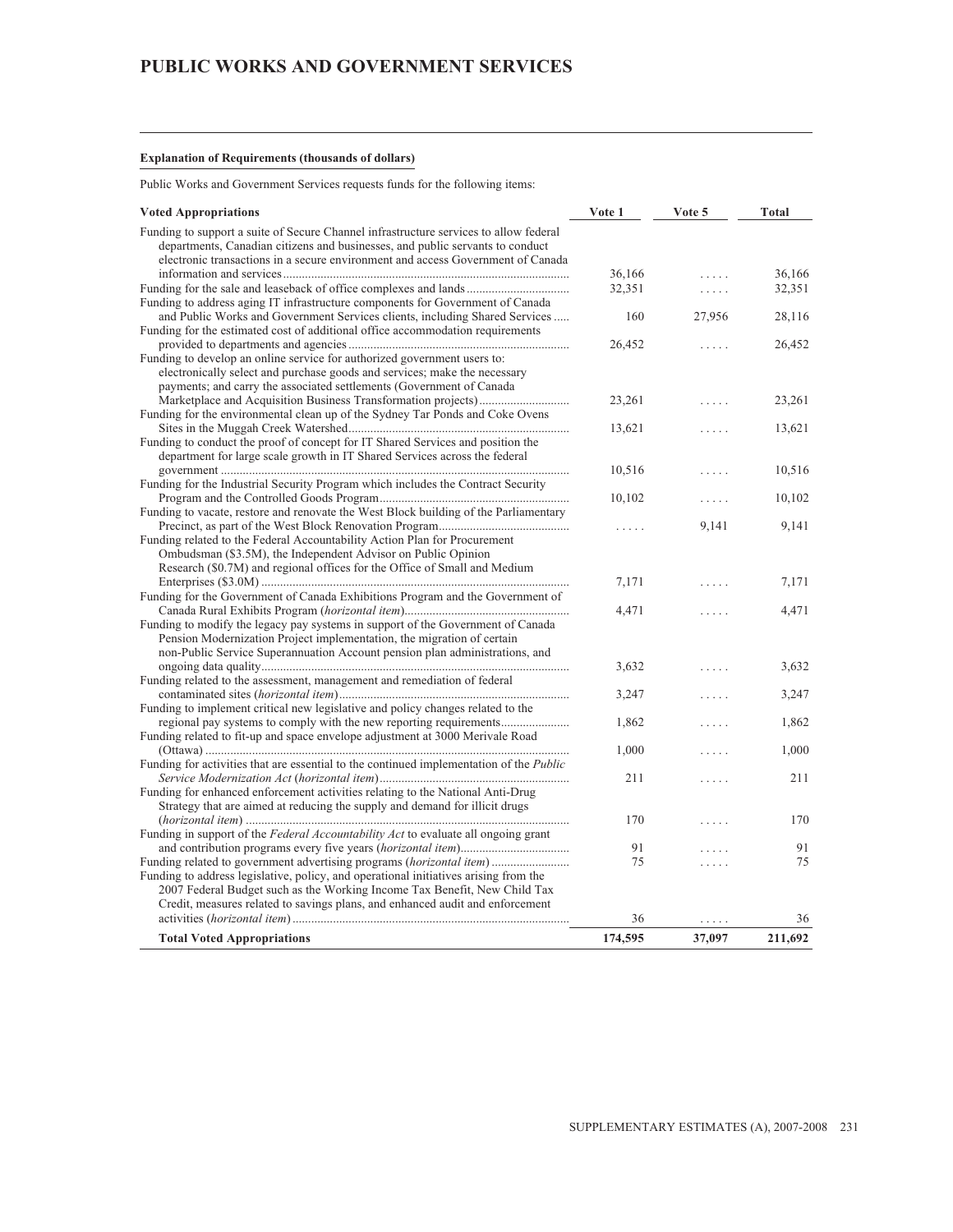## **PUBLIC WORKS AND GOVERNMENT SERVICES**

#### **Explanation of Requirements (thousands of dollars)**

| <b>Transfers</b>                                                                                                                                                      | Vote 1     | Vote 5    | Total      |
|-----------------------------------------------------------------------------------------------------------------------------------------------------------------------|------------|-----------|------------|
| Transfer from Human Resources and Skills Development – For the Surplus Federal<br>Internal reallocation of resources – For the sale and leaseback of office complexes | 3,000      | .         | 3,000      |
| Internal reallocation of resources – To reallocate reductions pursuant to the                                                                                         | 6,342      | (6,342)   |            |
| Transfer to Foreign Affairs and International Trade – To provide support to                                                                                           | 378        | (378)     |            |
|                                                                                                                                                                       | (50)       |           | (50)       |
| Transfer to Natural Resources – For the reimbursement of accommodation                                                                                                | (263)      | .         | (263)      |
| Transfer to Human Resources and Skills Development – For accommodation costs,<br>Transfer to Library and Archives Canada – For the establishment of the Portrait      | (16, 138)  |           | (16, 138)  |
|                                                                                                                                                                       | (691)      | (22, 471) | (23, 162)  |
| Transfer to Canada Revenue Agency - To manage its accommodation and real                                                                                              | (257, 146) | 1.1.1.1   | (257, 146) |
| <b>Total Transfers</b>                                                                                                                                                | (264, 568) | (29, 191) | (293,759)  |
| <b>These Supplementary Estimates</b>                                                                                                                                  | (89, 973)  | 7.906     | (82,067)   |

|                                                                                  | Estimated<br>Total<br>Cost | Estimated<br>Expenditures<br>2007-2008 |  |
|----------------------------------------------------------------------------------|----------------------------|----------------------------------------|--|
|                                                                                  | \$000s                     | \$000s                                 |  |
| <b>New Major Capital Projects (Information only)</b>                             |                            |                                        |  |
| <b>OUEBEC</b>                                                                    |                            |                                        |  |
|                                                                                  | 4,520                      | 2,000                                  |  |
|                                                                                  | 2,403                      | 1,500                                  |  |
| PARLIAMENTARY PRECINCT                                                           |                            |                                        |  |
|                                                                                  | 1,066                      | 925                                    |  |
| Ottawa – Emergency watermain/sewer/sanitary system reconstruction – West Block   | 3,548                      | 3,548                                  |  |
| NATIONAL CAPITAL                                                                 |                            |                                        |  |
|                                                                                  | 5,640                      | 2,602                                  |  |
|                                                                                  | 1,800                      | 548                                    |  |
|                                                                                  | 9,235                      | 85                                     |  |
|                                                                                  | 7,157                      | 7,100                                  |  |
| <b>WESTERN</b>                                                                   |                            |                                        |  |
|                                                                                  | 6,347                      | 3,115                                  |  |
| <b>PACIFIC</b>                                                                   |                            |                                        |  |
| Esquimalt – Esquimalt Graving Dock – Piling and bracing reconstruction           | 2,400                      | 930                                    |  |
| Surrey – Purchase of a leased building occupied by Royal Canadian Mounted Police | 9,200                      | 9,155                                  |  |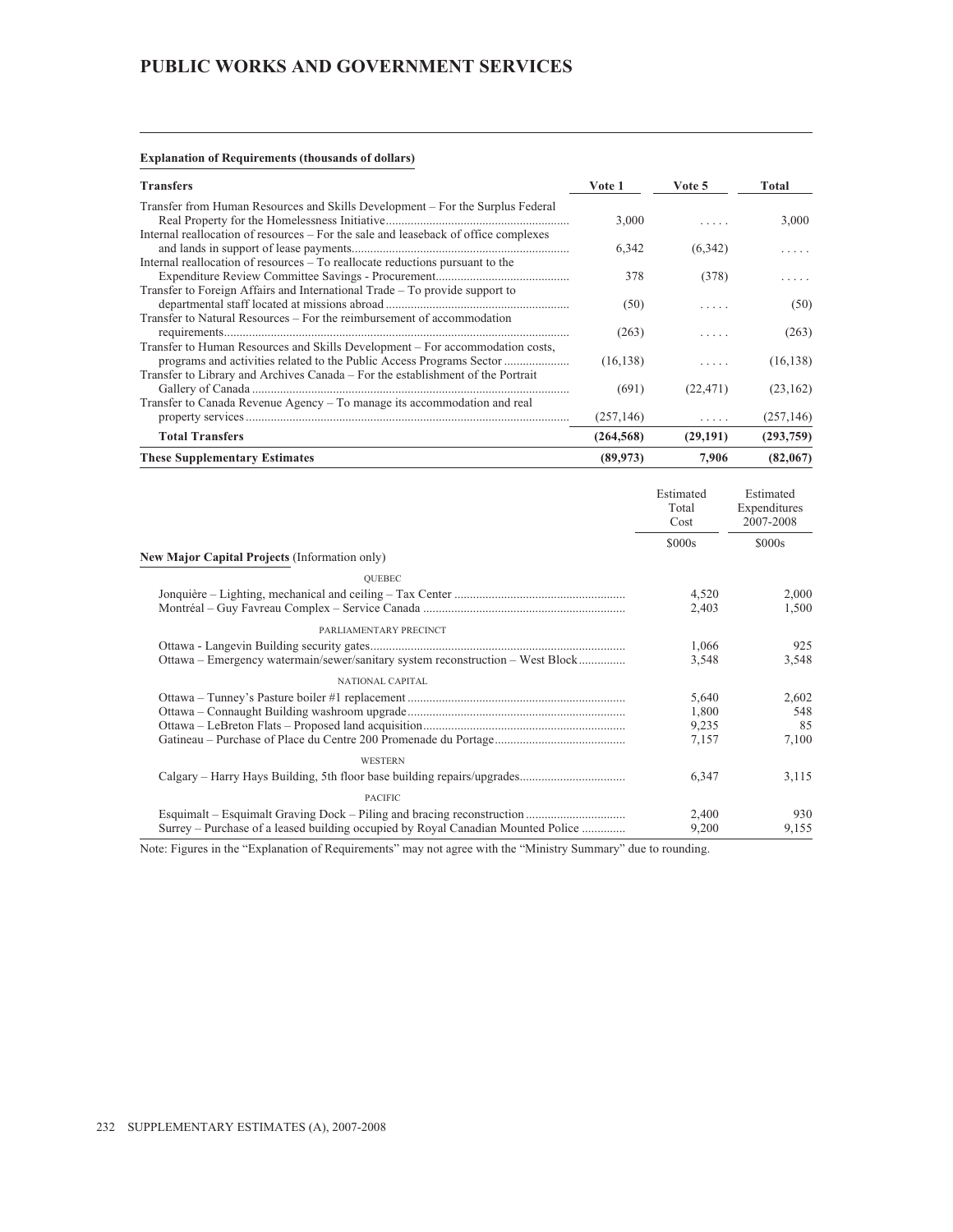## **Ministry Summary**

|     | Vote (dollars)                                                                                                | Authorities<br>to date | <b>Transfers</b> | <b>Adjustments to</b><br><b>Appropriations</b> | <b>Total Estimates</b><br>to date |
|-----|---------------------------------------------------------------------------------------------------------------|------------------------|------------------|------------------------------------------------|-----------------------------------|
|     |                                                                                                               |                        |                  |                                                |                                   |
|     | Department                                                                                                    |                        |                  |                                                |                                   |
| 1a  | Operating expenditures, and                                                                                   |                        |                  |                                                |                                   |
|     | $(a)$ authority to make expenditures on other than<br>federal property in the course of or arising out of the |                        |                  |                                                |                                   |
|     | exercise of jurisdiction in aeronautics;                                                                      |                        |                  |                                                |                                   |
|     | $(b)$ authority for the payment of commissions for                                                            |                        |                  |                                                |                                   |
|     | revenue collection pursuant to the Aeronautics Act;                                                           |                        |                  |                                                |                                   |
|     | $(c)$ authority to expend revenue received during the                                                         |                        |                  |                                                |                                   |
|     | fiscal year; and                                                                                              |                        |                  |                                                |                                   |
|     | (d) the payment to each member of the Queen's Privy<br>Council for Canada who is a Minister without           |                        |                  |                                                |                                   |
|     | Portfolio or a Minister of State who does not preside                                                         |                        |                  |                                                |                                   |
|     | over a Ministry of State of a salary not to exceed the                                                        |                        |                  |                                                |                                   |
|     | salary paid to Ministers of State who preside over                                                            |                        |                  |                                                |                                   |
|     | Ministries of State under the Salaries Act, as adjusted                                                       |                        |                  |                                                |                                   |
|     | pursuant to the Parliament of Canada Act and pro rata                                                         |                        |                  |                                                |                                   |
|     | for any period of less than a year $-$ To authorize the<br>transfer of \$721,169 from Transport Vote 55,      |                        |                  |                                                |                                   |
|     | Appropriation Act No. 2, 2007-2008 for the purposes                                                           |                        |                  |                                                |                                   |
|     | of this Vote and to provide a further amount of                                                               | 318,413,000            | (39,880,631)     | 31,284,910                                     | 309,817,279                       |
| 5a  |                                                                                                               | 73,260,000             | .                | 9,580,390                                      | 82,840,390                        |
|     | 10a The grants listed in the Estimates and contributions –                                                    |                        |                  |                                                |                                   |
|     | To authorize the transfer of \$39,000,000 from                                                                |                        |                  |                                                |                                   |
|     | Transport Vote 1, Appropriation Act No. 2,<br>2007-2008 for the purposes of this Vote and to                  |                        |                  |                                                |                                   |
|     |                                                                                                               | 313,144,844            | 39,000,000       | 162,518,374                                    | 514,663,218                       |
| (S) | Minister of Transport - Salary and motor car                                                                  |                        |                  |                                                |                                   |
|     |                                                                                                               | 74,522                 |                  |                                                | 74,522                            |
| (S) | Payments to the Canadian National Railway                                                                     |                        |                  |                                                |                                   |
|     | Company in respect of the termination of the<br>collection of tolls on the Victoria Bridge, Montreal          |                        |                  |                                                |                                   |
|     | and for rehabilitation work on the roadway portion of                                                         |                        |                  |                                                |                                   |
|     |                                                                                                               | 3,300,000              |                  |                                                | 3,300,000                         |
| (S) |                                                                                                               | 68,658,000             |                  |                                                | 68,658,000                        |
| (S) | Payments in respect of St. Lawrence Seaway                                                                    |                        |                  |                                                |                                   |
|     | agreements under the Canada Marine Act<br>Northumberland Strait Crossing Subsidy Payment                      | 26,900,000             | .                |                                                | 26,900,000                        |
| (S) | under the Northumberland Strait Crossing Act                                                                  | 55,276,156             | .                | .                                              | 55,276,156                        |
|     |                                                                                                               | 859,026,522            | (880, 631)       | 203,383,674                                    | 1,061,529,565                     |
|     | <b>Canada Post Corporation</b>                                                                                |                        |                  |                                                |                                   |
| 15  | Payments to the Canada Post Corporation for special                                                           |                        |                  |                                                |                                   |
|     |                                                                                                               | 122,210,000            |                  |                                                | 122,210,000                       |
|     |                                                                                                               | 122,210,000            | .                |                                                | 122,210,000                       |
|     | <b>Canadian Air Transport Security Authority</b>                                                              |                        |                  |                                                |                                   |
| 20  | Payments to the Canadian Air Transport Security                                                               |                        |                  |                                                |                                   |
|     |                                                                                                               | 455,304,000            | .                | .                                              | 455,304,000                       |
|     |                                                                                                               | 455,304,000            | .                | .                                              | 455,304,000                       |
|     | <b>Canadian Transportation Agency</b>                                                                         |                        |                  |                                                |                                   |
| 25  |                                                                                                               | 22,611,000             | .                | .                                              | 22,611,000                        |
| (S) |                                                                                                               | 3,444,000              | .                | .                                              | 3,444,000                         |
|     |                                                                                                               | 26,055,000             | .                | .                                              | 26,055,000                        |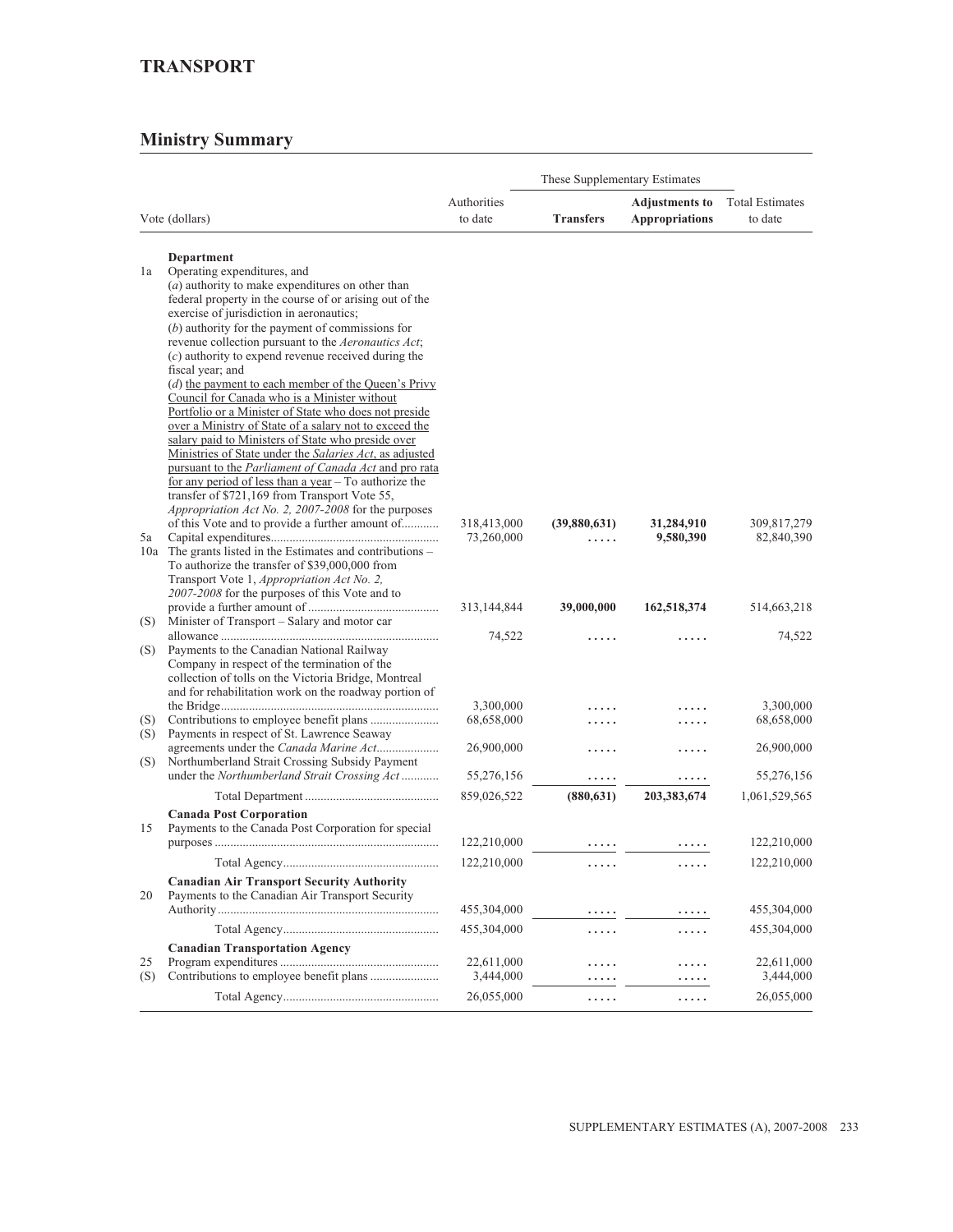## **Ministry Summary**

|           | Vote (dollars)                                                                                                                                                                                                  | Authorities<br>to date                   | <b>Transfers</b>               | <b>Adjustments to</b><br><b>Appropriations</b> | <b>Total Estimates</b><br>to date        |
|-----------|-----------------------------------------------------------------------------------------------------------------------------------------------------------------------------------------------------------------|------------------------------------------|--------------------------------|------------------------------------------------|------------------------------------------|
| 30        | <b>Federal Bridge Corporation Limited</b><br>Payments to the Federal Bridge Corporation Limited                                                                                                                 |                                          |                                |                                                |                                          |
|           |                                                                                                                                                                                                                 | 10,450,000                               | .                              | .                                              | 10,450,000                               |
|           | Marine Atlantic Inc.                                                                                                                                                                                            | 10,450,000                               | .                              | .                                              | 10,450,000                               |
| 35        |                                                                                                                                                                                                                 | 80,980,000                               | .                              |                                                | 80,980,000                               |
|           |                                                                                                                                                                                                                 | 80,980,000                               | .                              | .                                              | 80,980,000                               |
| 40a<br>45 | <b>National Capital Commission</b><br>Payments to the National Capital Commission for<br>Payments to the National Capital Commission for                                                                        | 76,226,000                               | .                              | 800,800                                        | 77,026,800                               |
|           |                                                                                                                                                                                                                 | 17,935,000                               | .                              |                                                | 17,935,000                               |
|           |                                                                                                                                                                                                                 | 94,161,000                               | .                              | 800,800                                        | 94,961,800                               |
| (S)       | Office of Infrastructure of Canada<br>50a Operating expenditures - To authorize the transfer of<br>\$708,711 from Transport Vote 55, Appropriation Act<br>No. 2, 2007-2008 for the purposes of this Vote and to | 27,362,000<br>1,988,017,000<br>2,318,000 | 708,711<br>(24, 027, 223)<br>. | 6,009,771<br>1,121,772,650<br>.                | 34,080,482<br>3,085,762,427<br>2,318,000 |
|           |                                                                                                                                                                                                                 | 2,017,697,000                            | (23,318,512)                   | 1,127,782,421                                  | 3,122,160,909                            |
|           | Old Port of Montreal Corporation Inc.<br>60a Payments to the Old Port of Montreal Corporation                                                                                                                   | 18,800,000                               |                                | 100,000                                        | 18,900,000                               |
|           |                                                                                                                                                                                                                 | 18,800,000                               | .                              | 100,000                                        | 18,900,000                               |
|           | The Jacques Cartier and Champlain Bridges<br>Incorporated<br>65a Payments to the Jacques Cartier and Champlain                                                                                                  | 65,839,000<br>65,839,000                 | .<br>.                         | 50,000<br>50,000                               | 65,889,000<br>65,889,000                 |
|           | <b>Transportation Appeal Tribunal of Canada</b><br>$70a$ Program expenditures – To authorize the transfer of<br>\$199,250 from Transport Vote 1, Appropriation Act                                              |                                          |                                |                                                |                                          |
| (S)       | <i>No. 2, 2007-2008</i> for the purposes of this Vote                                                                                                                                                           | 1,207,000<br>126,000                     | 199,250<br>.                   | $\mathbf{1}$                                   | 1,406,251<br>126,000                     |
|           |                                                                                                                                                                                                                 | 1,333,000                                | 199,250                        | $\mathbf{1}$                                   | 1,532,251                                |
|           | VIA Rail Canada Inc.                                                                                                                                                                                            |                                          |                                |                                                |                                          |
|           |                                                                                                                                                                                                                 | 169,001,000                              | .                              | 71,460,000                                     | 240,461,000                              |
|           |                                                                                                                                                                                                                 | 169,001,000                              | .                              | 71,460,000                                     | 240,461,000                              |
|           |                                                                                                                                                                                                                 | 3,920,856,522                            | (23,999,893)                   | 1,403,576,896                                  | 5,300,433,525                            |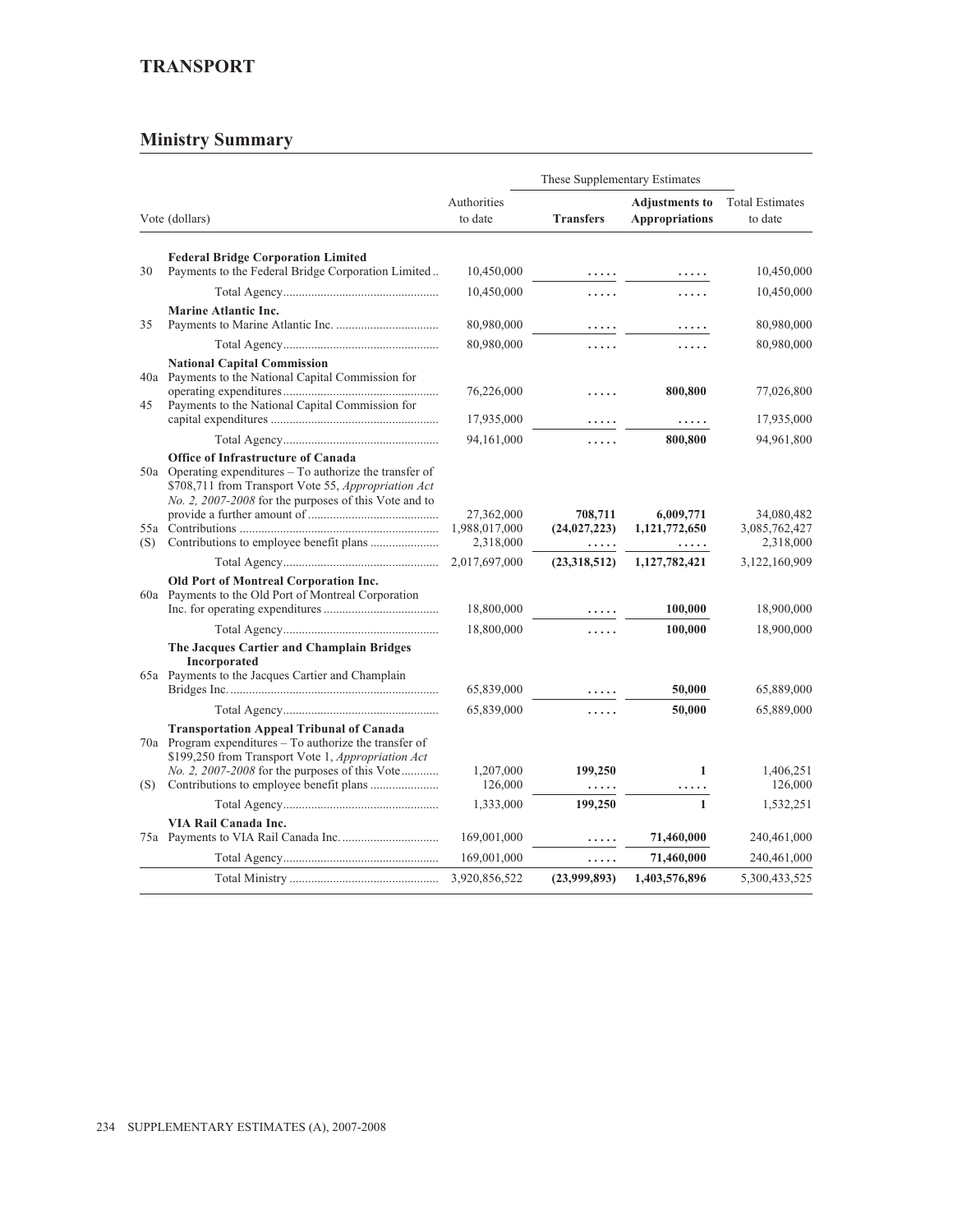#### **Explanation of Requirements (thousands of dollars)**

Transport requests funds for the following items:

| <b>Voted Appropriations</b>                                                                                                          | Vote 1   | Vote 5 | Vote 10                 | Total   |
|--------------------------------------------------------------------------------------------------------------------------------------|----------|--------|-------------------------|---------|
| Funding for the ecoAUTO Rebate Program which encourages                                                                              |          |        |                         |         |
| Canadians to buy fuel-efficient vehicles ( <i>horizontal item</i> )*                                                                 | 1,499    | 300    | 107,900                 | 109,699 |
| Funding for the extension of the Port Divestiture Program                                                                            | 13,623   | .      | 34,500                  | 48,123  |
| Funding to renew and enhance Canada's highway infrastructure<br>under the Canada Strategic Highway Infrastructure Program            | .        | .      | 15,518                  | 15,518  |
| Funding related to the assessment, management and remediation of                                                                     |          |        |                         |         |
|                                                                                                                                      | 8,832    |        |                         | 8,832   |
| Funding to support the Health of the Oceans initiative to contribute                                                                 |          |        |                         |         |
| to the National Water Strategy (horizontal item)                                                                                     | 2,014    | 3,300  | $\cdot$ $\cdot$ $\cdot$ | 5,314   |
| Funding for various capital projects such as the acquisition of a flight                                                             |          |        |                         |         |
| training simulator and retrofit of Air Terminal, Kuujjuaq, Quebec<br>Funding to improve the performance of the regulatory system for | .        | 3,823  | $\cdots$                | 3,823   |
| major natural resource projects that are subject to a                                                                                |          |        |                         |         |
| comprehensive study, a panel review or a multijurisdictional                                                                         |          |        |                         |         |
| screening under the Canadian Environmental Assessment Act                                                                            |          |        |                         |         |
|                                                                                                                                      | 2,969    |        | $\cdots$                | 2,969   |
| Funding for a contribution to the Regional Municipality of Durham                                                                    |          |        |                         |         |
|                                                                                                                                      | .        | .      | 2,300                   | 2,300   |
| Funding to provide interim financial support to the Gander                                                                           |          |        |                         |         |
|                                                                                                                                      | .        | .      | 2,300                   | 2,300   |
| Funding for activities that are essential to the continued                                                                           |          |        |                         |         |
| implementation of the Public Service Modernization Act                                                                               |          |        |                         |         |
|                                                                                                                                      | .        | 2,158  | $\sim$ $\sim$ $\sim$    | 2,158   |
| Funding related to government advertising programs (horizontal                                                                       |          |        |                         | 1,250   |
| Funding for the Canada Strategic Infrastructure Fund relating to                                                                     | 1,250    | .      | $\cdots$                |         |
| investments in public infrastructure projects designed to improve                                                                    |          |        |                         |         |
| the quality of life in both urban and rural communities                                                                              |          |        |                         |         |
|                                                                                                                                      | 1,168    |        | $\cdots$                | 1,168   |
| Funding in support of the Federal Accountability Act to evaluate all                                                                 |          |        |                         |         |
| ongoing grant and contribution programs every five years                                                                             |          |        |                         |         |
|                                                                                                                                      | 181      | .      | .                       | 181     |
| Funding for implementation of the action plan to strengthen                                                                          |          |        |                         |         |
| Canada's regulatory system and establish a Centre of Regulatory                                                                      |          |        |                         |         |
| Expertise within the Treasury Board Secretariat (horizontal item)                                                                    | 113      | .      | .                       | 113     |
| Gross Voted Appropriations                                                                                                           | 31,649   | 9,581  | 162,518                 | 203,748 |
| <b>Funds Available</b>                                                                                                               |          |        |                         |         |
| Less: Spending authorities available within the Vote                                                                                 | 364      | .      | .                       | 364     |
| <b>Total Voted Appropriations</b>                                                                                                    | 31,285   | 9,581  | 162,518                 | 203,384 |
| <b>Transfers</b>                                                                                                                     |          |        |                         |         |
| Transfer from the Office of Infrastructure of Canada - For the                                                                       |          |        |                         |         |
| Canada Strategic Infrastructure Fund relating to investments in                                                                      |          |        |                         |         |
| public infrastructure projects designed to improve the quality of                                                                    |          |        |                         |         |
| life in both urban and rural communities <i>(horizontal item)</i>                                                                    | 580      |        |                         | 580     |
| Transfer from the Office of Infrastructure of Canada – For the                                                                       |          |        |                         |         |
| Border Infrastructure Fund relating to investments in                                                                                |          |        |                         |         |
|                                                                                                                                      | 141      | .      | $\cdots$                | 141     |
| Internal reallocation of resources – For the ecoAUTO Rebate                                                                          |          |        |                         |         |
| Program which encourages Canadians to buy fuel-efficient                                                                             |          |        |                         |         |
|                                                                                                                                      | (39,000) | .      | 39,000                  |         |
| Transfer to the Public Service Human Resources Management<br>Agency of Canada – To support the National Managers'                    |          |        |                         |         |
|                                                                                                                                      | (45)     |        |                         | (45)    |
|                                                                                                                                      |          | .      |                         |         |

\* Access to Treasury Board Contingencies Vote was approved to provide temporary funding for this item in the amount of

\$39,000,000. A summary of Treasury Board Contingencies Vote items can be found at the front of this document.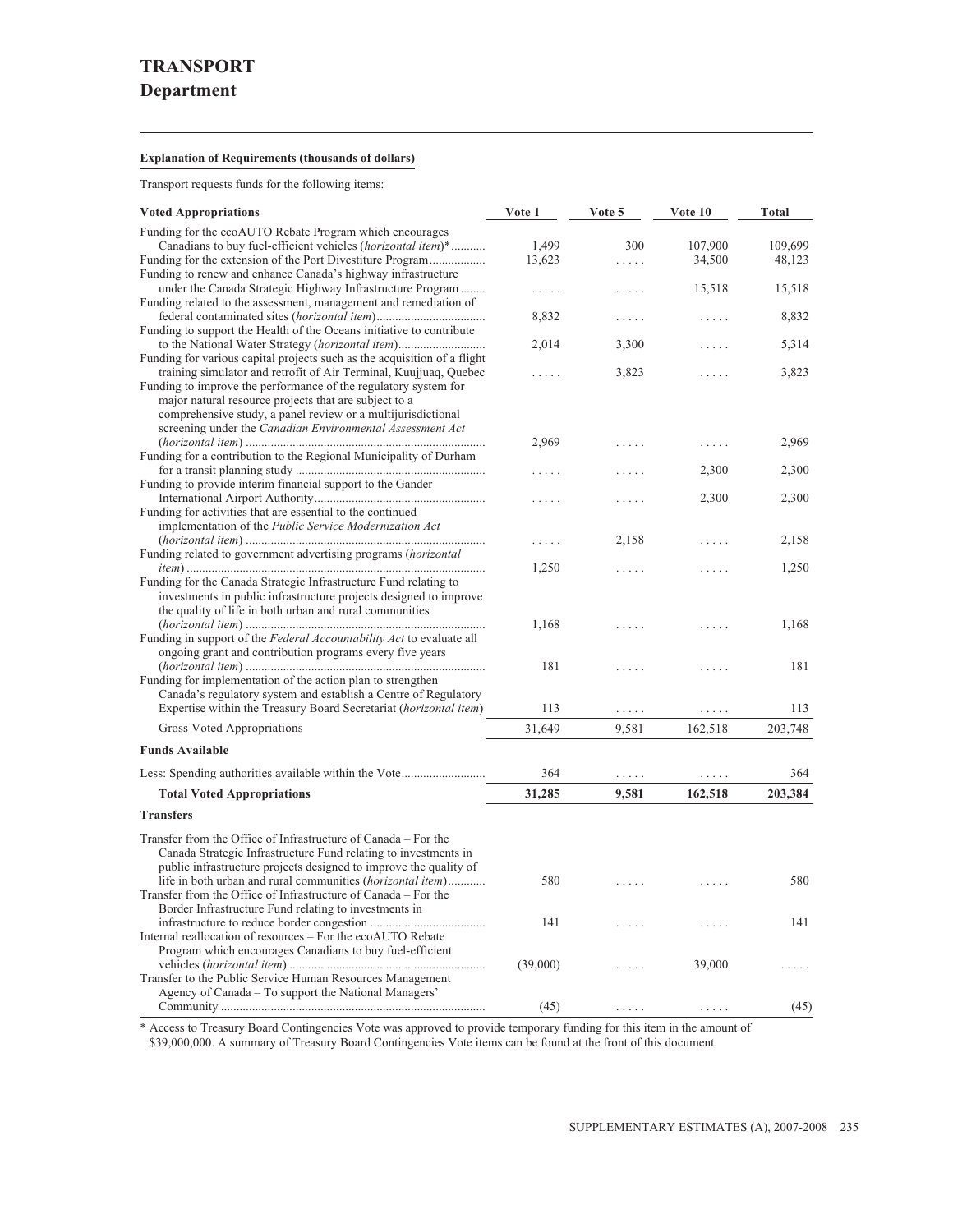# **TRANSPORT Department**

#### **Explanation of Requirements (thousands of dollars)**

| <b>Transfers</b>                                                    | Vote 1    | Vote 5 | Vote 10 | Total   |
|---------------------------------------------------------------------|-----------|--------|---------|---------|
| Transfer to Fisheries and Oceans – To support the Canadian Chair in |           |        |         |         |
| Marine Environmental Protection at the World Maritime               |           |        |         |         |
|                                                                     | (75)      | .      | .       | (75)    |
| Transfer to Transportation Appeal Tribunal of Canada – For          |           |        |         |         |
| increased workload resulting from the implementation of the         |           |        |         |         |
|                                                                     | (199)     |        | .       | (199)   |
| Transfer to Fisheries and Oceans – For cost adjustments to the      |           |        |         |         |
|                                                                     | (352)     | .      | .       | (352)   |
| Transfer to Justice (\$426), and Canada Border Service Agency (\$5) |           |        |         |         |
|                                                                     | (431)     |        | .       | (431)   |
| Transfer to Fisheries and Oceans – For the change in responsibility |           |        |         |         |
| for port facilities at Harbour Breton, Newfoundland                 | (500)     | .      | .       | (500)   |
| <b>Total Transfers</b>                                              | (39, 881) | .      | 39,000  | (881)   |
| <b>These Supplementary Estimates</b>                                | (8,596)   | 9.581  | 201,518 | 202,503 |

#### **Explanation of Funds Available (dollars)**

Vote 1: \$364,000 in total authorities is available within the Vote due to a realignment of resources between other operating and personnel costs.

| <b>Transfer Payments (dollars)</b>                                                                                                                                | <b>Voted</b> | <b>Statutory</b>     |
|-------------------------------------------------------------------------------------------------------------------------------------------------------------------|--------------|----------------------|
| Grants                                                                                                                                                            |              |                      |
| Policies, Programs and Infrastructure in support of a market-based framework<br>ecoAUTO Rebate Program (Funds were provided from the Treasury Board Contingencies | 146,900,000  | .                    |
| <b>Total Grants</b>                                                                                                                                               | 146,900,000  | .                    |
| <b>Contributions</b>                                                                                                                                              |              |                      |
| Policies, Programs and Infrastructure in support of a market-based framework                                                                                      |              |                      |
|                                                                                                                                                                   | 2,300,000    |                      |
|                                                                                                                                                                   | 15,518,374   | .                    |
|                                                                                                                                                                   | 34,500,000   | .                    |
| Contribution to the Regional Municipality of Durham for a transit planning study                                                                                  | 2,300,000    | $\cdots\cdots\cdots$ |
| <b>Total Contributions</b>                                                                                                                                        | 54,618,374   | .                    |
| <b>Total Transfer Payments</b>                                                                                                                                    | 201,518,374  | .                    |

Note: Figures in the "Explanation of Requirements" may not agree with the "Ministry Summary" due to rounding.

## **National Capital Commission**

#### **Explanation of Requirements (thousands of dollars)**

National Capital Commission requests funds for the following items:

| <b>Voted Appropriations</b>                                                                                   | Vote 40 |
|---------------------------------------------------------------------------------------------------------------|---------|
| Funding related to the assessment, management and remediation of federal contaminated sites (horizontal item) | 801     |
| Note: Figures in the "Explanation of Requirements" may not agree with the "Ministry Summary" due to rounding. |         |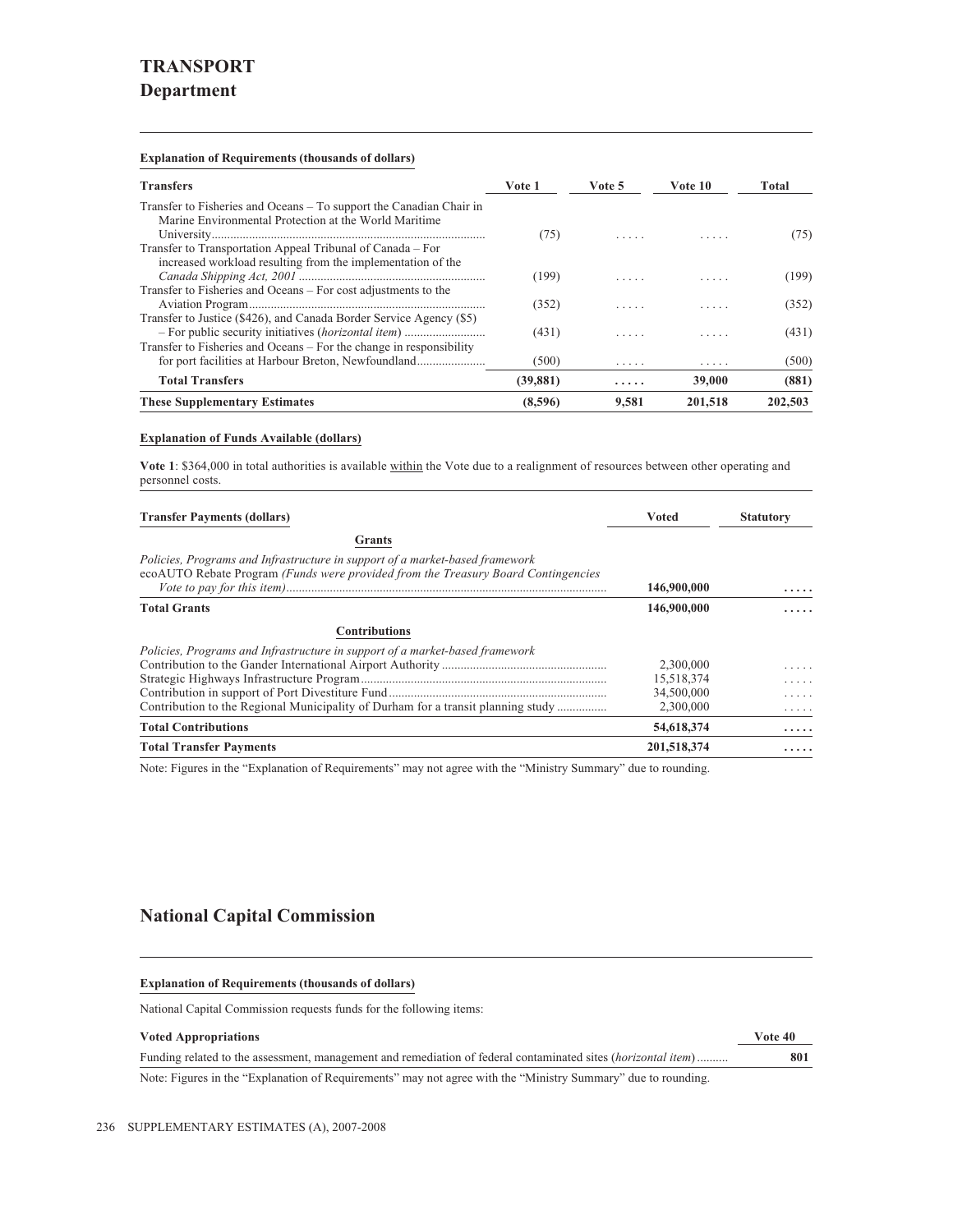# **TRANSPORT Office of Infrastructure of Canada**

#### **Explanation of Requirements (thousands of dollars)**

Office of Infrastructure of Canada requests funds for the following items:

| <b>Voted Appropriations</b>                                                                                                                                                                                                                        | Vote 50 | Vote 55   | <b>Total</b> |
|----------------------------------------------------------------------------------------------------------------------------------------------------------------------------------------------------------------------------------------------------|---------|-----------|--------------|
| Funding for the Canada Strategic Infrastructure Fund relating to investments in public<br>infrastructure projects designed to improve the quality of life in both urban and                                                                        |         | 571,763   | 571,763      |
| Funding to provide long-term, predictable and flexible funding for infrastructure to                                                                                                                                                               |         |           |              |
| provinces and territories under the Provincial-Territorial Infrastructure Base                                                                                                                                                                     | .       | 326,715   | 326,715      |
| Funding for the Municipal Rural Infrastructure Fund that will invest in public                                                                                                                                                                     |         |           |              |
| infrastructure projects designed to improve the quality of life in both urban and                                                                                                                                                                  | .       | 126,794   | 126,794      |
| Funding for the Border Infrastructure Fund relating to investments in infrastructure to                                                                                                                                                            |         |           |              |
|                                                                                                                                                                                                                                                    | .       | 74,905    | 74,905       |
|                                                                                                                                                                                                                                                    | .       | 20,361    | 20,361       |
| Funding to ensure oversight and manage the growth of contribution programs<br>Funding for activities such as evaluation, audit and performance reporting under the                                                                                 | 5,700   | .         | 5,700        |
| Infrastructure Canada Program which will inform undertakings related to the                                                                                                                                                                        |         |           |              |
|                                                                                                                                                                                                                                                    | .       | 709       | 709          |
| Funding to support peer reviewed research, knowledge building, outreach and                                                                                                                                                                        |         |           |              |
|                                                                                                                                                                                                                                                    | .       | 526       | 526          |
| Funding in support of the Federal Accountability Act to evaluate all ongoing grant                                                                                                                                                                 |         |           |              |
|                                                                                                                                                                                                                                                    | 272     | .         | 272          |
| Funding for activities that are essential to the continued implementation of the Public                                                                                                                                                            | 38      | $\cdots$  | 38           |
| <b>Total Voted Appropriations</b>                                                                                                                                                                                                                  | 6,010   | 1,121,773 | 1,127,783    |
| <b>Transfers</b>                                                                                                                                                                                                                                   |         |           |              |
| Internal reallocation of resources – For activities such as evaluation, audit and<br>performance reporting under the Infrastructure Canada Program which will<br>inform undertakings related to the current and next generations of infrastructure | 709     | (709)     |              |
| Transfer to Transport (\$580), Industry (\$34) and Atlantic Canada Opportunities<br>Agency $(\$57)$ – For the Canada Strategic Infrastructure Fund relating to<br>investments in public infrastructure projects designed to improve the quality of |         |           |              |
|                                                                                                                                                                                                                                                    |         | (671)     | (671)        |
| Transfer to Indian Affairs and Northern Development - For First Nations<br>Infrastructure Fund to improve quality of life and the environment for First                                                                                            |         | (7,506)   | (7,506)      |
| Transfer to the Canada Border Services Agency (\$15,000) and Transport (\$141) – For<br>the Border Infrastructure Fund relating to investments in infrastructure to reduce                                                                         | .       |           |              |
|                                                                                                                                                                                                                                                    | .       | (15, 141) | (15, 141)    |
| <b>Total Transfers</b>                                                                                                                                                                                                                             | 709     | (24, 027) | (23,318)     |
| <b>These Supplementary Estimates</b>                                                                                                                                                                                                               | 6,719   | 1,097,746 | 1,104,465    |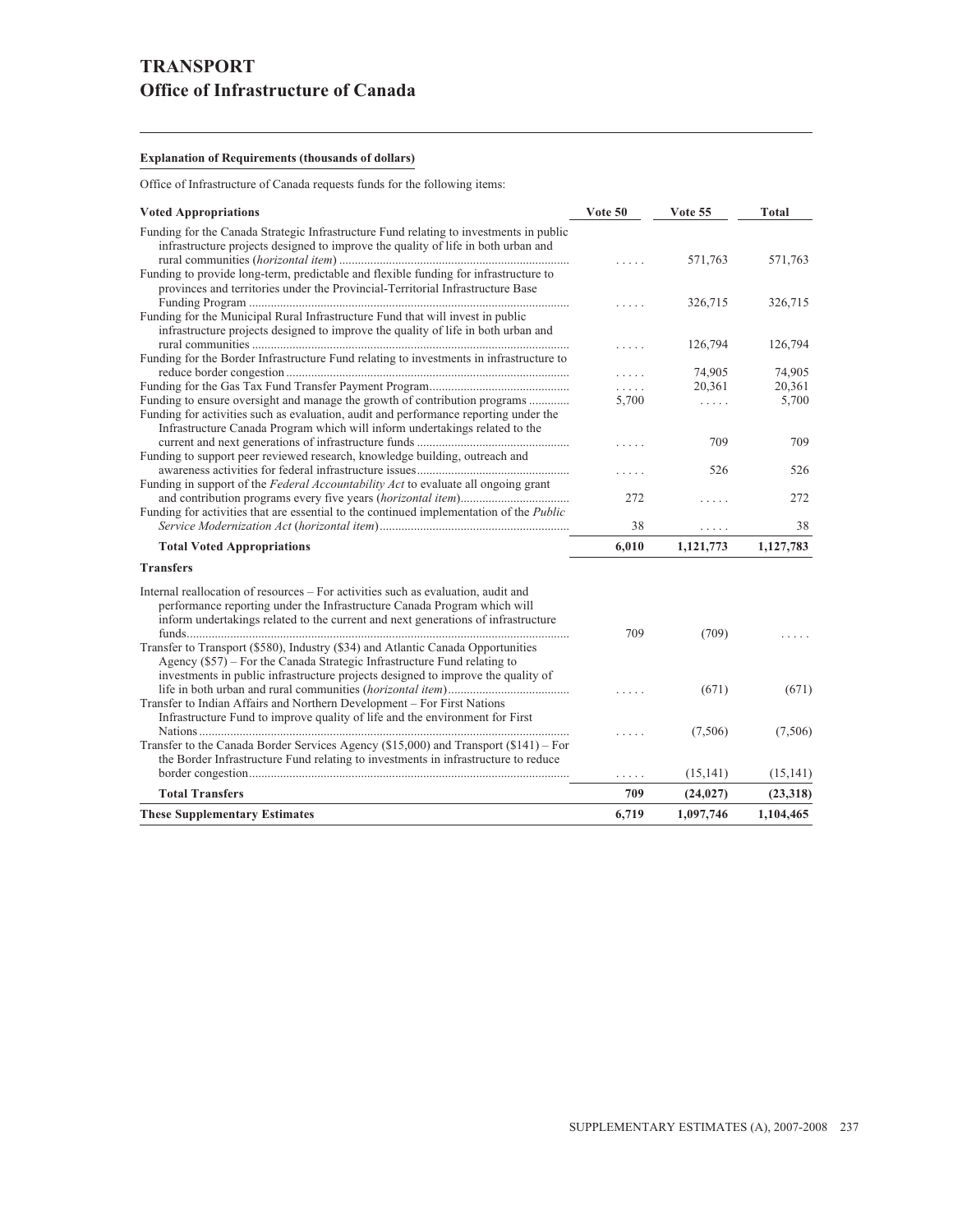## **TRANSPORT Office of Infrastructure of Canada**

| <b>Transfer Payments (dollars)</b>            | <b>Voted</b>  | <b>Statutory</b> |
|-----------------------------------------------|---------------|------------------|
| <b>Contributions</b>                          |               |                  |
| Infrastructure Investments                    |               |                  |
|                                               | 571,763,231   |                  |
|                                               | 74,904,606    |                  |
|                                               | 126,793,750   |                  |
|                                               | 708,711       | .                |
|                                               | 774,170,298   |                  |
| Policy, Knowledge and Partnership Development |               |                  |
|                                               | 525,502       |                  |
| <b>Total Gross Contributions</b>              | 774,695,800   |                  |
| <b>Other Transfer Payments</b>                |               |                  |
| Infrastructure Investments                    |               |                  |
|                                               | 20,361,500    |                  |
|                                               | 326,715,350   |                  |
| <b>Total Gross Other Transfer Payments</b>    | 347,076,850   |                  |
| <b>Total Gross Transfer Payments</b>          | 1,121,772,650 |                  |
|                                               | 24,027,223    |                  |
| <b>Net Transfer Payments</b>                  | 1,097,745,427 | .                |
|                                               |               |                  |

Note: Figures in the "Explanation of Requirements" may not agree with the "Ministry Summary" due to rounding.

## **Old Port of Montreal Corporation Inc.**

#### **Explanation of Requirements (thousands of dollars)**

Old Port of Montreal Corporation Inc. requests funds for the following items:

| <b>Voted Appropriations</b> | Vote 60 |
|-----------------------------|---------|
|                             | 100     |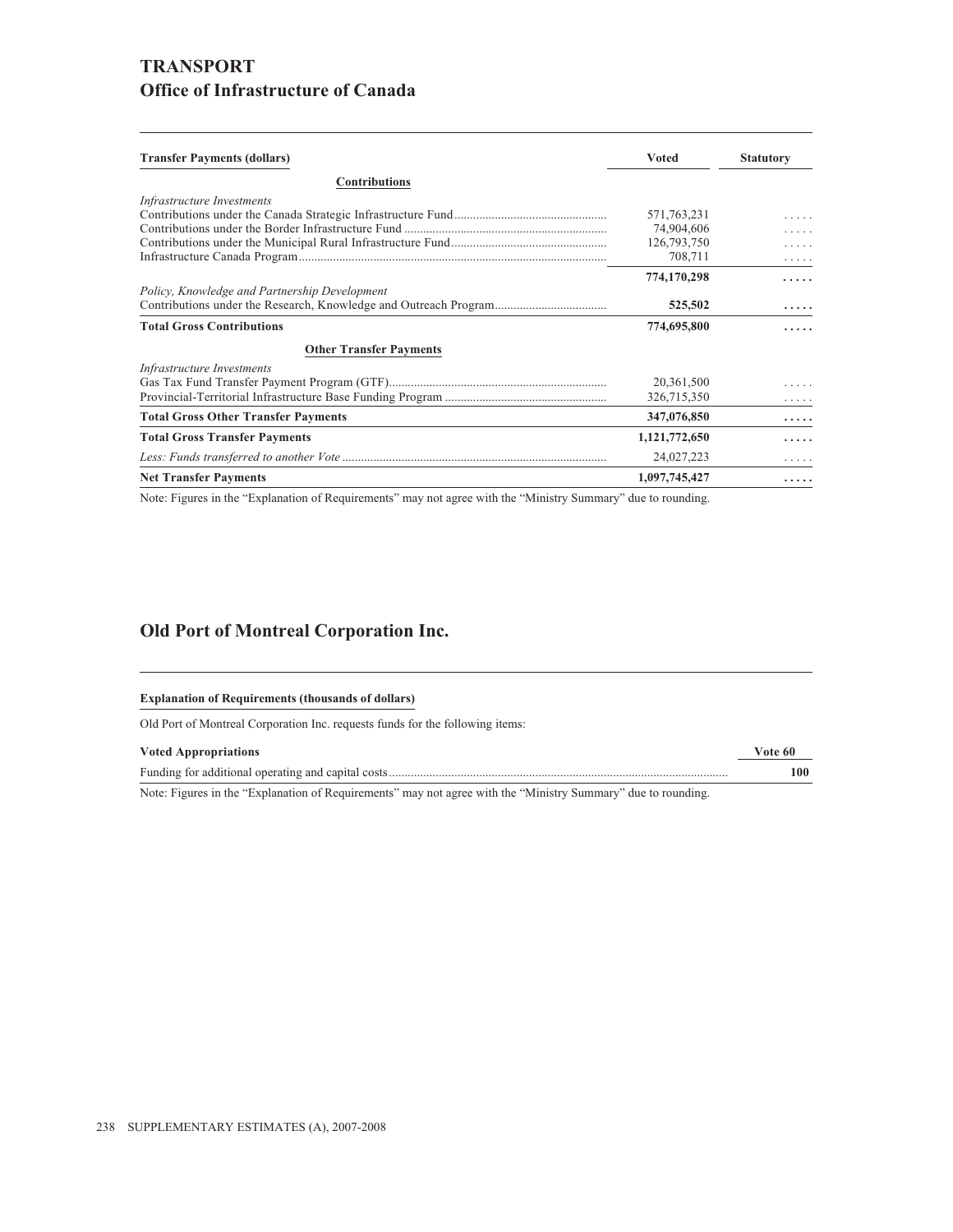# **TRANSPORT The Jacques Cartier and Champlain Bridges Incorporated**

#### **Explanation of Requirements (thousands of dollars)**

The Jacques Cartier and Champlain Bridges Incorporated requests funds for the following items:

#### **Voted Appropriations Vote 65**

| v otcu zvppropriations                                                                                        | , vu v |
|---------------------------------------------------------------------------------------------------------------|--------|
| Funding related to the assessment, management and remediation of federal contaminated sites (horizontal item) | 50     |
| Note: Figures in the "Evolution of Requirements" may not garee with the "Ministry Summary" due to rounding    |        |

Note: Figures in the "Explanation of Requirements" may not agree with the "Ministry Summary" due to rounding.

## **Transportation Appeal Tribunal of Canada**

| <b>Explanation of Requirements (thousands of dollars)</b>                                                        |         |
|------------------------------------------------------------------------------------------------------------------|---------|
| Transportation Appeal Tribunal of Canada requests funds for the following items:                                 |         |
| <b>Transfers</b>                                                                                                 | Vote 70 |
| Transfer from Transport – For increased workload resulting from the implementation of the <i>Canada Shipping</i> | 199     |
| Note: Figures in the "Explanation of Requirements" may not agree with the "Ministry Summary" due to rounding.    |         |

## **VIA Rail Canada Inc.**

#### **Explanation of Requirements (thousands of dollars)**

VIA Rail Canada Inc. requests funds for the following items:

| <b>Voted Appropriations</b> | Vote 75 |
|-----------------------------|---------|
|                             | 71,460  |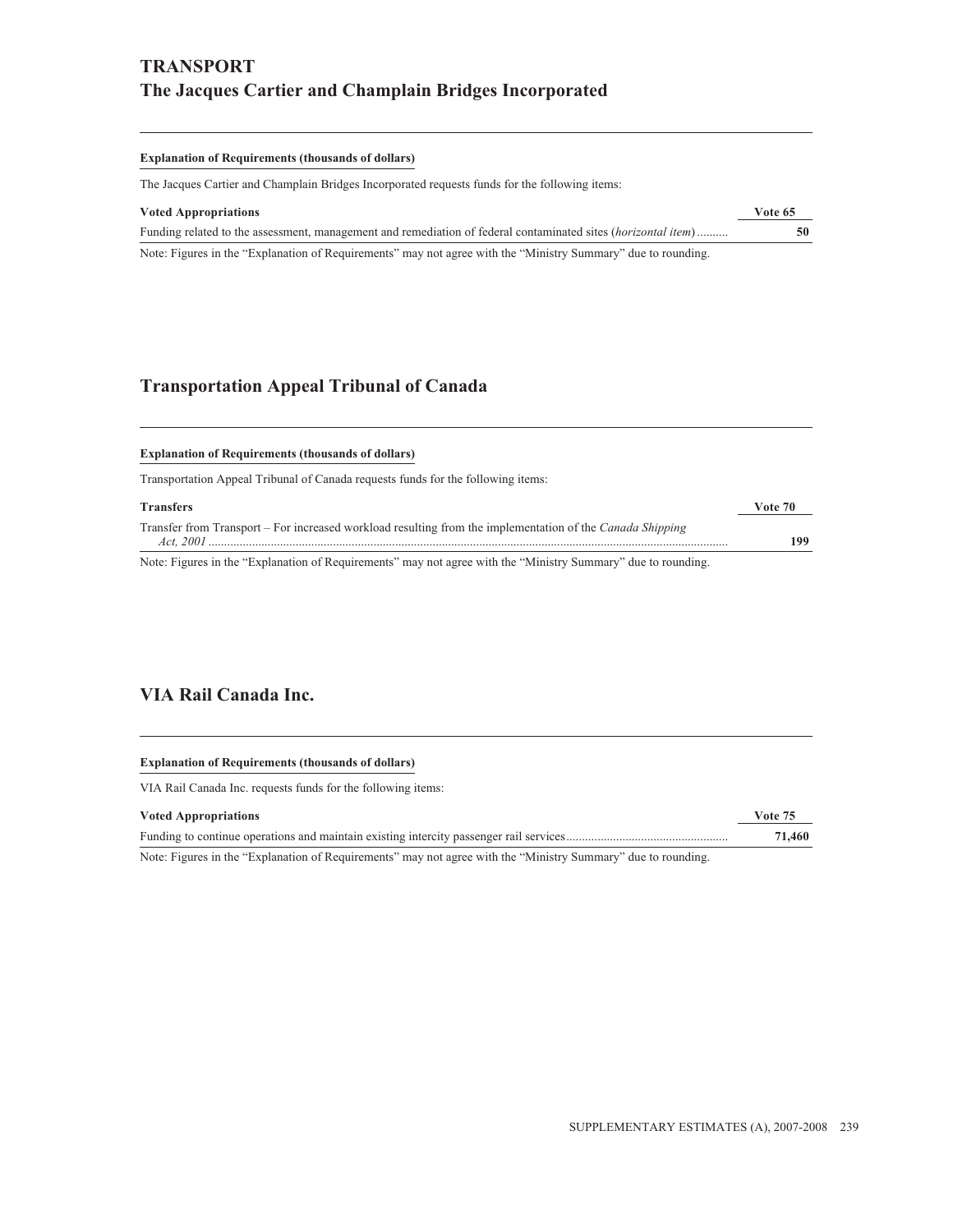## **Ministry Summary**

|          |                                                                                                                                                                                                                                                                                                                                                                                                                                                                                                                                                                                                                              |                                                            | These Supplementary Estimates |                       |                              |
|----------|------------------------------------------------------------------------------------------------------------------------------------------------------------------------------------------------------------------------------------------------------------------------------------------------------------------------------------------------------------------------------------------------------------------------------------------------------------------------------------------------------------------------------------------------------------------------------------------------------------------------------|------------------------------------------------------------|-------------------------------|-----------------------|------------------------------|
|          |                                                                                                                                                                                                                                                                                                                                                                                                                                                                                                                                                                                                                              | Authorities                                                |                               | <b>Adjustments to</b> | <b>Total Estimates</b>       |
|          | Vote (dollars)                                                                                                                                                                                                                                                                                                                                                                                                                                                                                                                                                                                                               | to date                                                    | <b>Transfers</b>              | <b>Appropriations</b> | to date                      |
| 1a       | Secretariat<br>Operating expenditures and the payment to each<br>member of the Queen's Privy Council for Canada<br>who is a Minister without Portfolio or a Minister of<br>State who does not preside over a Ministry of State of<br>a salary not to exceed the salary paid to Ministers of<br>State who preside over Ministries of State under the                                                                                                                                                                                                                                                                          |                                                            |                               |                       |                              |
| 2a<br>5a | Salaries Act, as adjusted pursuant to the Parliament of<br>Canada Act and pro rata for any period of less than a<br>year and authority to expend revenues received during<br>the fiscal year arising from activities of the Treasury<br>Government Contingencies - Subject to the approval<br>of the Treasury Board, to supplement other<br>appropriations and to provide for miscellaneous,<br>urgent or unforeseen expenditures not otherwise<br>provided for, including grants and contributions not<br>listed in the Estimates and the increase of the amount<br>of grants listed in these, where those expenditures are | 165,899,000<br>233,010,000                                 | (1,785,118)<br>(232,810,000)  | 13,832,551<br>.       | 177,946,433<br>200,000       |
|          | within the legal mandate of a government<br>organization, and authority to re-use any sums<br>allotted and repaid to this appropriation from other<br>$15a$ Compensation Adjustments – Subject to the approval<br>of the Treasury Board, to supplement other<br>appropriations that may need to be partially or fully                                                                                                                                                                                                                                                                                                        | 750,000,000<br>2,520,000                                   | .                             | 1<br>20,697,000       | 750,000,001<br>23,217,000    |
| 22a      | funded as a result of adjustments made to terms and<br>conditions of service or employment of the federal<br>public administration, including members of the<br>Royal Canadian Mounted Police and the Canadian<br>Forces, Governor in Council appointees and Crown<br>corporations as defined in section 83 of the Financial<br>Operating Budget Carry Forward - Subject to the<br>approval of the Treasury Board, to supplement other<br>appropriations for the operating budget carry forward                                                                                                                              | $\alpha$ , $\alpha$ , $\alpha$ , $\alpha$<br>1,828,246,000 | .<br>(448,000)                | 185,494,000<br>.      | 185,494,000<br>1,827,798,000 |
|          | $23a$ Paylist Requirements – Subject to the approval of the<br>Treasury Board, to supplement other appropriations<br>for requirements related to parental and maternity<br>allowances, entitlements on cessation of service or<br>employment and adjustments made to terms and<br>conditions of service or employment of the public<br>service including members of the Royal Canadian<br>Mounted Police and the Canadian Forces, where these<br>have not been provided from Vote 15, Compensation                                                                                                                           |                                                            | .                             | 1,200,000,000         | 1,200,000,000                |
| (S)      | President of the Treasury Board - Salary and motor                                                                                                                                                                                                                                                                                                                                                                                                                                                                                                                                                                           | .                                                          |                               | 500,000,000           | 500,000,000                  |
| (S)      |                                                                                                                                                                                                                                                                                                                                                                                                                                                                                                                                                                                                                              | 74,522<br>20,377,000                                       | .                             | .                     | 74,522<br>20,377,000         |
| (S)      | Payments under the Public Service Pension                                                                                                                                                                                                                                                                                                                                                                                                                                                                                                                                                                                    | 20,000                                                     | .                             |                       | 20,000                       |
|          |                                                                                                                                                                                                                                                                                                                                                                                                                                                                                                                                                                                                                              | 3,000,146,522                                              | (235, 043, 118)               | 1,920,023,552         | 4,685,126,956                |

Note: Orders in Council P.C. 2007-0114 and P.C. 2007-0115 transferred the control and supervision of the Toronto Waterfront Revitalization Initiative, from the Treasury Board Secretariat to Environment (\$234,315,000).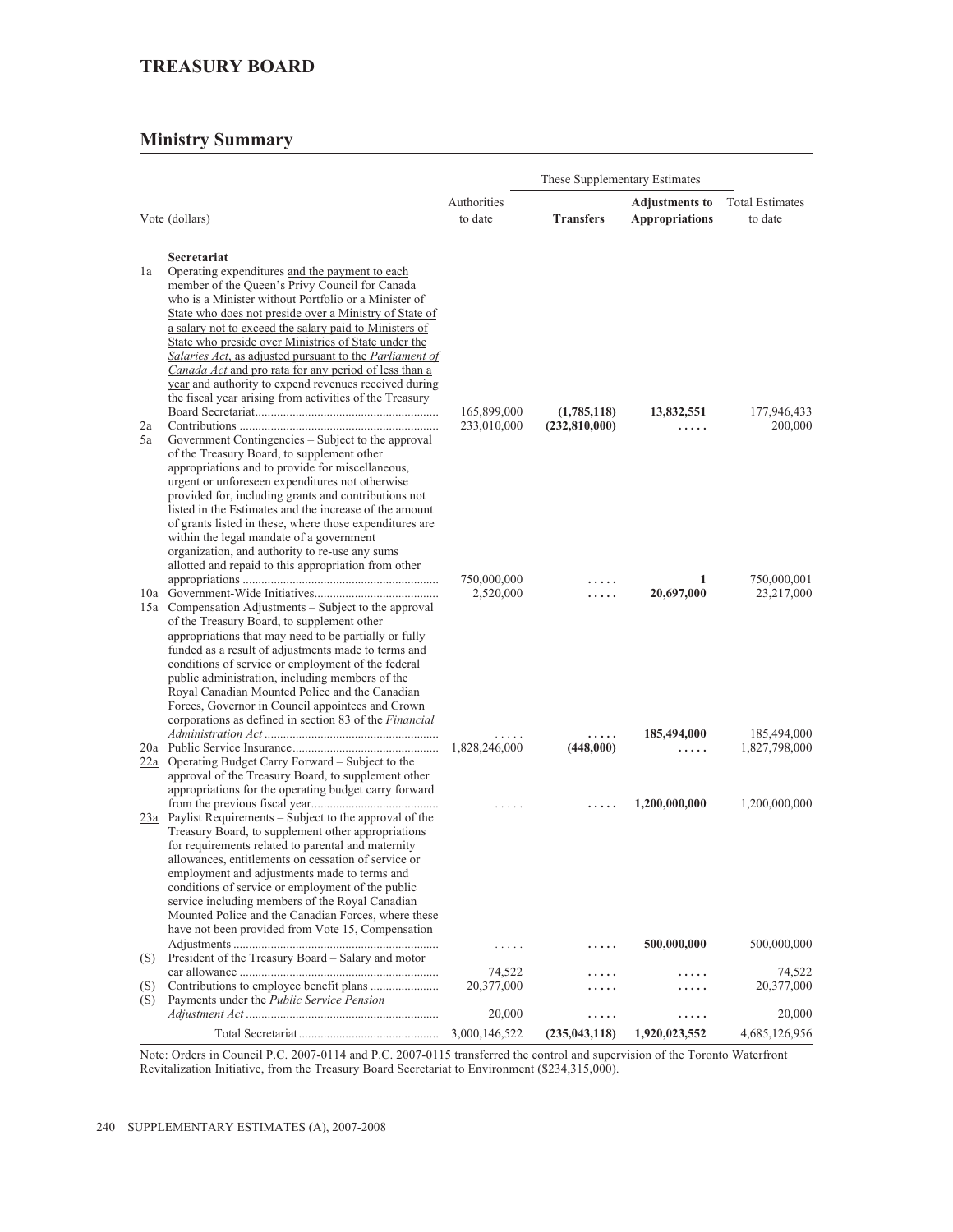#### **TREASURY BOARD**

## **Ministry Summary**

|     |                                                                                                            |               | These Supplementary Estimates |                       |                        |
|-----|------------------------------------------------------------------------------------------------------------|---------------|-------------------------------|-----------------------|------------------------|
|     |                                                                                                            | Authorities   |                               | <b>Adjustments to</b> | <b>Total Estimates</b> |
|     | Vote (dollars)                                                                                             | to date       | <b>Transfers</b>              | <b>Appropriations</b> | to date                |
|     |                                                                                                            |               |                               |                       |                        |
|     | <b>Canada School of Public Service</b>                                                                     |               |                               |                       |                        |
| 25  |                                                                                                            | 60,281,000    |                               |                       | 60,281,000             |
| (S) |                                                                                                            | 6,309,000     | .                             |                       | 6,309,000              |
| (S) | Spending of revenues pursuant to subsection $18(2)$ of                                                     |               |                               |                       |                        |
|     | the Canada School of Public Service Act                                                                    | 20,000,000    | .                             | .                     | 20,000,000             |
|     |                                                                                                            | 86,590,000    | .                             | .                     | 86,590,000             |
|     | <b>Office of the Public Sector Integrity</b>                                                               |               |                               |                       |                        |
|     | Commissioner                                                                                               |               |                               |                       |                        |
| 27a | Program expenditures $-$ To authorize the transfer of                                                      |               |                               |                       |                        |
|     | \$1,425,420 from Treasury Board Vote 35,                                                                   |               |                               |                       |                        |
|     | Appropriation Act No. 2, 2007-2008 for the purposes<br>of this Vote and to provide a further amount of     |               | 1,425,420                     | 6,507,000             |                        |
|     |                                                                                                            |               |                               |                       | 7,932,420              |
|     |                                                                                                            | $\ldots$ .    | 1,425,420                     | 6,507,000             | 7,932,420              |
|     | <b>Office of the Registrar of Lobbyists</b>                                                                |               |                               |                       |                        |
|     |                                                                                                            | 3,026,000     |                               | 1,241,549             | 4,267,549              |
| (S) |                                                                                                            | 337,000       |                               |                       | 337,000                |
|     |                                                                                                            | 3,363,000     | .                             | 1,241,549             | 4,604,549              |
|     | <b>Public Service Human Resources Management</b>                                                           |               |                               |                       |                        |
|     | <b>Agency of Canada</b>                                                                                    |               |                               |                       |                        |
|     | 35a Program expenditures – To authorize the transfer of                                                    |               |                               |                       |                        |
|     | \$8,518 from Treasury Board Vote 1, \$448,000 from                                                         |               |                               |                       |                        |
|     | Treasury Board Vote 20, \$203,849 from Human                                                               |               |                               |                       |                        |
|     | Resources and Skills Development Vote 1, \$137,539                                                         |               |                               |                       |                        |
|     | from Public Safety and Emergency Preparedness                                                              |               |                               |                       |                        |
|     | Vote 25, \$111,152 from Public Safety and Emergency<br>Preparedness Vote 10, \$65,101 from Agriculture and |               |                               |                       |                        |
|     | Agri-Food Vote 1, \$58,809 from Agriculture and                                                            |               |                               |                       |                        |
|     | Agri-Food Vote 30, \$58,240 from Foreign Affairs and                                                       |               |                               |                       |                        |
|     | International Trade Vote 1, \$57,554 from                                                                  |               |                               |                       |                        |
|     | Environment Vote 1, \$51,464 from Industry Vote 95,                                                        |               |                               |                       |                        |
|     | \$44,960 from Transport Vote 1, \$41,096 from Natural                                                      |               |                               |                       |                        |
|     | Resources Vote 1, \$36,919 from Indian Affairs and                                                         |               |                               |                       |                        |
|     | Northern Development Vote 1, \$34,859 from                                                                 |               |                               |                       |                        |
|     | Citizenship and Immigration Vote 1, \$34,611 from                                                          |               |                               |                       |                        |
|     | Veterans Affairs Vote 1, \$19,801 from Canadian                                                            |               |                               |                       |                        |
|     | Heritage Vote 1, \$8,866 from Finance Vote 1, \$7,171<br>from Public Safety and Emergency Preparedness     |               |                               |                       |                        |
|     | Vote 1, \$6,805 from Privy Council Vote 1, \$6,612                                                         |               |                               |                       |                        |
|     | from Atlantic Canada Opportunities Agency Vote 1,                                                          |               |                               |                       |                        |
|     | \$3,800 from Economic Development Agency of                                                                |               |                               |                       |                        |
|     | Canada for the Regions of Quebec Vote 1, and \$3,508                                                       |               |                               |                       |                        |
|     | from Western Economic Diversification Vote 1,                                                              |               |                               |                       |                        |
|     | Appropriation Act No. 2, 2007-2008 for the purposes                                                        |               |                               |                       |                        |
|     | of this Vote and to provide a further amount of                                                            | 60,486,000    | 23,814                        | 23,110,495            | 83,620,309             |
| (S) |                                                                                                            | 8,574,000     | .                             | .                     | 8,574,000              |
|     |                                                                                                            | 69,060,000    | 23,814                        | 23,110,495            | 92,194,309             |
|     |                                                                                                            | 3,159,159,522 | (233,593,884)                 | 1,950,882,596         | 4,876,448,234          |

Note: Order in Council P.C. 2007-0425 fixed April 15, 2007 as the day upon which the *Public Servants Disclosure Protection Act* came into force to establish the Office of the Public Sector Integrity Commissioner (\$6,507,000).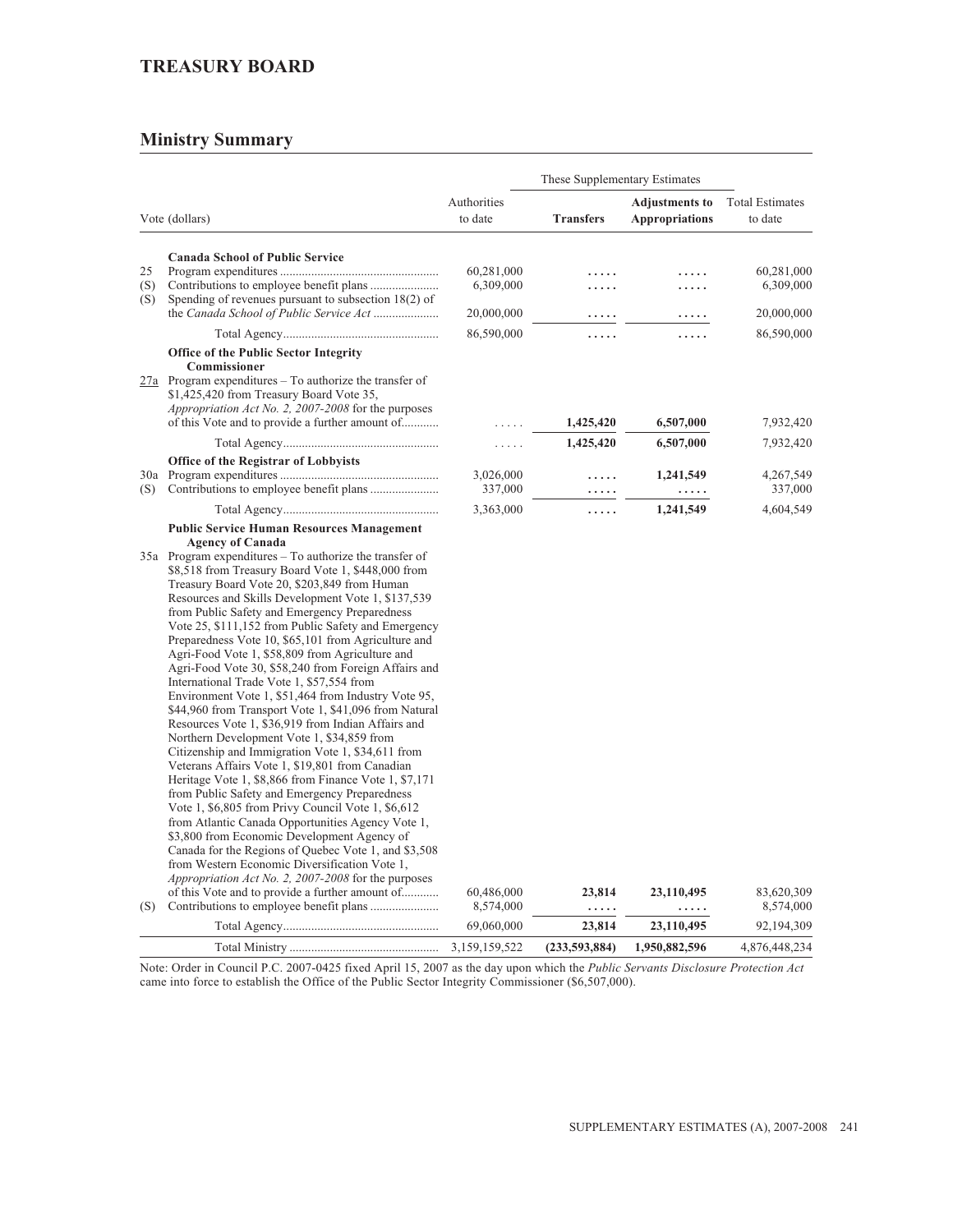## **TREASURY BOARD Secretariat**

## **Explanation of Requirements (thousands of dollars)**

Treasury Board Secretariat requests funds for the following items:

|                                                                                                                                                                                                                           |         |            | <b>Centrally-managed</b> |         |              |
|---------------------------------------------------------------------------------------------------------------------------------------------------------------------------------------------------------------------------|---------|------------|--------------------------|---------|--------------|
| <b>Voted Appropriations</b>                                                                                                                                                                                               | Vote 1  | Vote 2     | Vote 10                  | Vote 15 | <b>Total</b> |
| Compensation Adjustments – Transfers to<br>departments and agencies for salary                                                                                                                                            | .       |            | .                        | 185,494 | 185,494      |
| Government-wide funding to implement the new<br>requirements of the Policy on Internal Audit<br>Funding to implement requirements and                                                                                     | 3,037   |            | 20,697                   | .       | 23,734       |
| components of the Federal Accountability Act<br>Funding for implementation of the action plan to<br>strengthen Canada's regulatory system and<br>establish a Centre of Regulatory Expertise                               | 4,687   | .          | .                        |         | 4,687        |
| within the Treasury Board Secretariat<br>Funding to sustain on-going services and support<br>pursuant to the Public Service Modernization                                                                                 | 2,408   | .          | .                        |         | 2,408        |
| Act and to improve the human resources<br>Funding for activities of an independent expert<br>panel and supporting secretariat to consider<br>options of transferring the management of                                    | 2,329   |            |                          |         | 2,329        |
| federal laboratories to universities or the<br>Funding for activities that are essential to the<br>continued implementation of the <i>Public</i>                                                                          | 898     |            |                          |         | 898          |
| Service Modernization Act (horizontal item)                                                                                                                                                                               | 474     | .          | .                        | .       | 474          |
| <b>Total Voted Appropriations</b>                                                                                                                                                                                         | 13,833  | .          | 20,697                   | 185,494 | 220,024      |
| <b>Transfers</b>                                                                                                                                                                                                          |         |            |                          |         |              |
| Transfer to Public Service Human Resources<br>Management Agency of Canada - To support<br>the National Managers' Community<br>Transfer to Foreign Affairs and International<br>Trade – To provide support to departmental | (9)     | .          |                          |         | (9)          |
| Transfer to Environment – For the revitalization<br>of the Toronto Waterfront through<br>investments in infrastructure and urban<br>development (Toronto Waterfront                                                       | (272)   |            |                          |         | (272)        |
| Revitalization Initiative) as a result of change                                                                                                                                                                          | (1,505) | (232, 810) |                          | .       | (234,315)    |
| <b>Total Transfers</b>                                                                                                                                                                                                    | (1,786) | (232, 810) | .                        | .       | (234,596)    |
| <b>These Supplementary Estimates</b>                                                                                                                                                                                      | 12,047  | (232, 810) | 20,697                   | 185,494 | .            |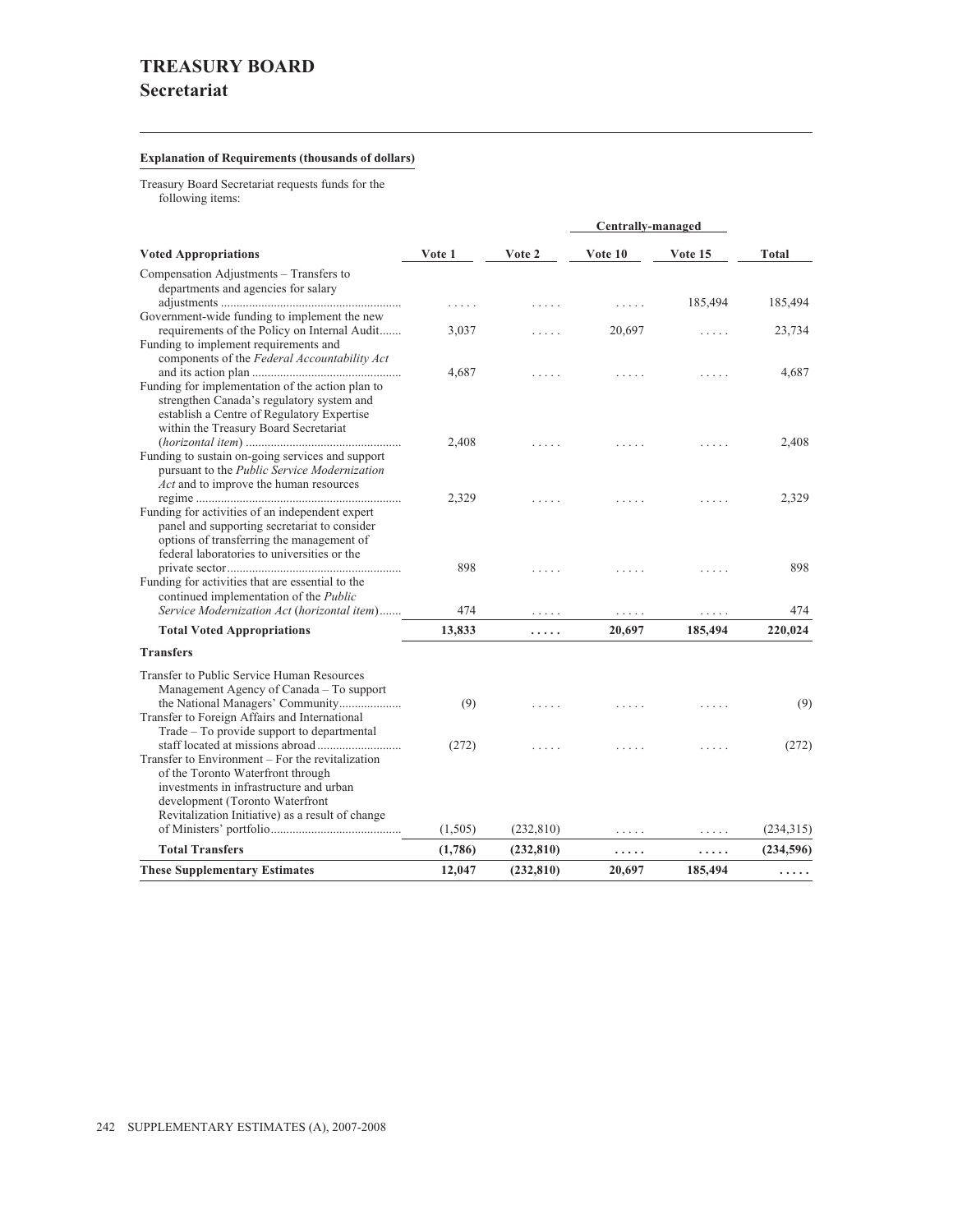# **TREASURY BOARD**

## **Secretariat**

#### **Explanation of Requirements (thousands of dollars)**

|                                                                                                                                                                                                                                                                                                                                            | Centrally-managed |                |              |                      |
|--------------------------------------------------------------------------------------------------------------------------------------------------------------------------------------------------------------------------------------------------------------------------------------------------------------------------------------------|-------------------|----------------|--------------|----------------------|
| <b>Voted Appropriations</b>                                                                                                                                                                                                                                                                                                                | Vote 20           | Vote 22        | Vote 23      | Total                |
| Operating Budget Carry Forward – Transfers to<br>departments and agencies for the operating<br>Paylist Requirements – Transfers to departments<br>and agencies for paylist shortfall requirements                                                                                                                                          | .<br>.            | 1,200,000<br>. | .<br>500,000 | 1,200,000<br>500,000 |
| <b>Total Voted Appropriations</b>                                                                                                                                                                                                                                                                                                          | .                 | 1,200,000      | 500,000      | 1,700,000            |
| <b>Transfers</b>                                                                                                                                                                                                                                                                                                                           |                   |                |              |                      |
| Transfer to Public Service Human Resources<br>Management Agency of Canada – For the<br>Joint Learning Program, a unique initiative<br>that supports the federal government's goal to<br>develop more collaborative relationships with<br>$bargaining agents \dots \dots \dots \dots \dots \dots \dots \dots \dots \dots \dots \dots \dots$ | (448)             | .              | .            | (448)                |
| <b>These Supplementary Estimates</b>                                                                                                                                                                                                                                                                                                       | (448)             | 1,200,000      | 500,000      | 1,684,980            |

Note: Figures in the "Explanation of Requirements" may not agree with the "Ministry Summary" due to rounding.

## **Office of the Public Sector Integrity Commissioner**

#### **Explanation of Requirements (thousands of dollars)**

Office of the Public Sector Integrity Commissioner requests funds for the following items:

| <b>Voted Appropriations</b>                                                                                                                                                                                                          | <b>Vote 27</b> |
|--------------------------------------------------------------------------------------------------------------------------------------------------------------------------------------------------------------------------------------|----------------|
| Funding for the establishment and operation of the Office of the Public Sector Integrity Commissioner which will be<br>responsible for providing independent advice and information to public servants and members of the public who | 6.507          |
| <b>Transfers</b>                                                                                                                                                                                                                     |                |
| Transfer from Public Service Human Resources Management Agency of Canada – For the establishment of the                                                                                                                              | 1.425          |
| <b>These Supplementary Estimates</b>                                                                                                                                                                                                 | 7.932          |
|                                                                                                                                                                                                                                      |                |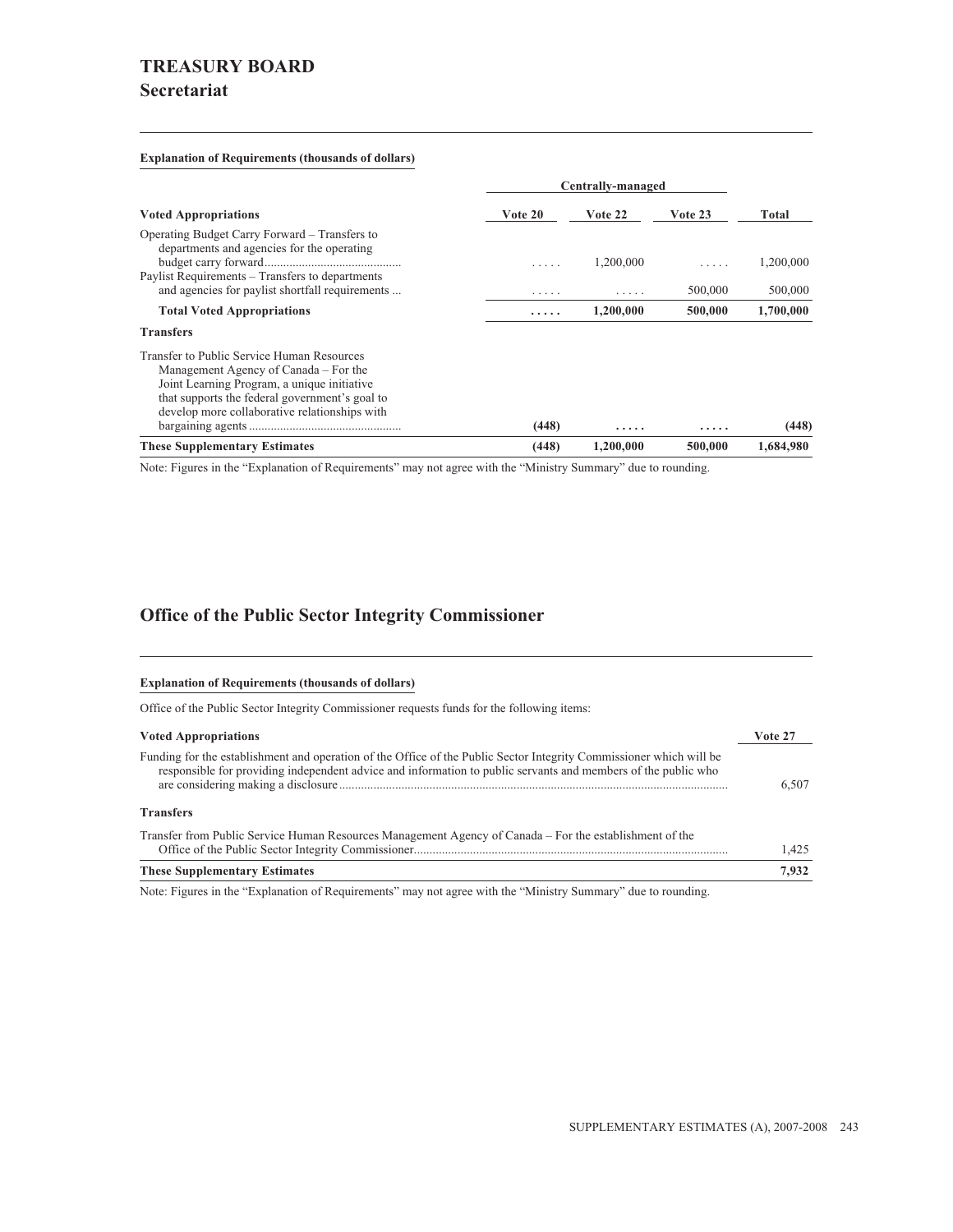## **TREASURY BOARD Office of the Registrar of Lobbyists**

#### **Explanation of Requirements (thousands of dollars)**

Office of the Registrar of Lobbyists requests funds for the following items:

| <b>Voted Appropriations</b>                                                                                  | Vote 30 |
|--------------------------------------------------------------------------------------------------------------|---------|
|                                                                                                              | 1.242   |
| Note: Figures in the "Explanation of Requirements" may not agree with the "Ministry Summary" due to rounding |         |

#### Note: Figures in the "Explanation of Requirements" may not agree with the "Ministry Summary" due to rounding.

## **Public Service Human Resources Management Agency of Canada**

#### **Explanation of Requirements (thousands of dollars)**

Public Service Human Resources Management Agency of Canada requests funds for the following items:

| <b>Voted Appropriations</b>                                                                                                                                                                                                                                                                                                                                                                                                                                                                                                                                                                                                                                                                                                                                                                           | Vote 35  |
|-------------------------------------------------------------------------------------------------------------------------------------------------------------------------------------------------------------------------------------------------------------------------------------------------------------------------------------------------------------------------------------------------------------------------------------------------------------------------------------------------------------------------------------------------------------------------------------------------------------------------------------------------------------------------------------------------------------------------------------------------------------------------------------------------------|----------|
| Funding to continue the delivery of programs to fulfill legislative obligations under the <i>Public Service Modernization</i><br>Funding for the purpose of leading and overseeing the implementation of the Public Servants Disclosure Protection                                                                                                                                                                                                                                                                                                                                                                                                                                                                                                                                                    | 17,384   |
|                                                                                                                                                                                                                                                                                                                                                                                                                                                                                                                                                                                                                                                                                                                                                                                                       | 2,898    |
| Funding for activities that are essential to the continued implementation of the Public Service Modernization Act                                                                                                                                                                                                                                                                                                                                                                                                                                                                                                                                                                                                                                                                                     | 2,829    |
| <b>Total Voted Appropriations</b>                                                                                                                                                                                                                                                                                                                                                                                                                                                                                                                                                                                                                                                                                                                                                                     | 23,111   |
| <b>Transfers</b>                                                                                                                                                                                                                                                                                                                                                                                                                                                                                                                                                                                                                                                                                                                                                                                      |          |
| Transfer from Human Resources and Skills Development (\$204), Correctional Service (\$138), Canada Border<br>Services Agency (\$111), Agriculture and Agri-Food (\$65), Canada Food Inspection Agency (\$59), Foreign<br>Affairs and International Trade (\$58), Environment (\$58), Statistics Canada (\$51), Transport (\$45), Natural<br>Resources (\$41), Indian Affairs and Northern Development (\$37), Citizenship and Immigration (\$35), Veterans<br>Affairs (\$35), Canadian Heritage (\$20), Finance (\$9), Treasury Board Secretariat (\$9), Public Safety and<br>Emergency Preparedness (\$7), Privy Council (\$7), Atlantic Canada Opportunities Agency (\$7), Economic<br>Development Agency of Canada for the Regions of Quebec (\$4) and Western Economic Diversification (\$4) – To | 1,004    |
| Transfer from Treasury Board Secretariat - For the Joint Learning Program, a unique initiative that supports the                                                                                                                                                                                                                                                                                                                                                                                                                                                                                                                                                                                                                                                                                      | 448      |
| Transfer to Office of the Public Sector Integrity Commissioner – For the establishment of the Office of the Public                                                                                                                                                                                                                                                                                                                                                                                                                                                                                                                                                                                                                                                                                    |          |
|                                                                                                                                                                                                                                                                                                                                                                                                                                                                                                                                                                                                                                                                                                                                                                                                       | (1, 425) |
| <b>Total Transfers</b>                                                                                                                                                                                                                                                                                                                                                                                                                                                                                                                                                                                                                                                                                                                                                                                | 27       |
| <b>These Supplementary Estimates</b>                                                                                                                                                                                                                                                                                                                                                                                                                                                                                                                                                                                                                                                                                                                                                                  | 23,138   |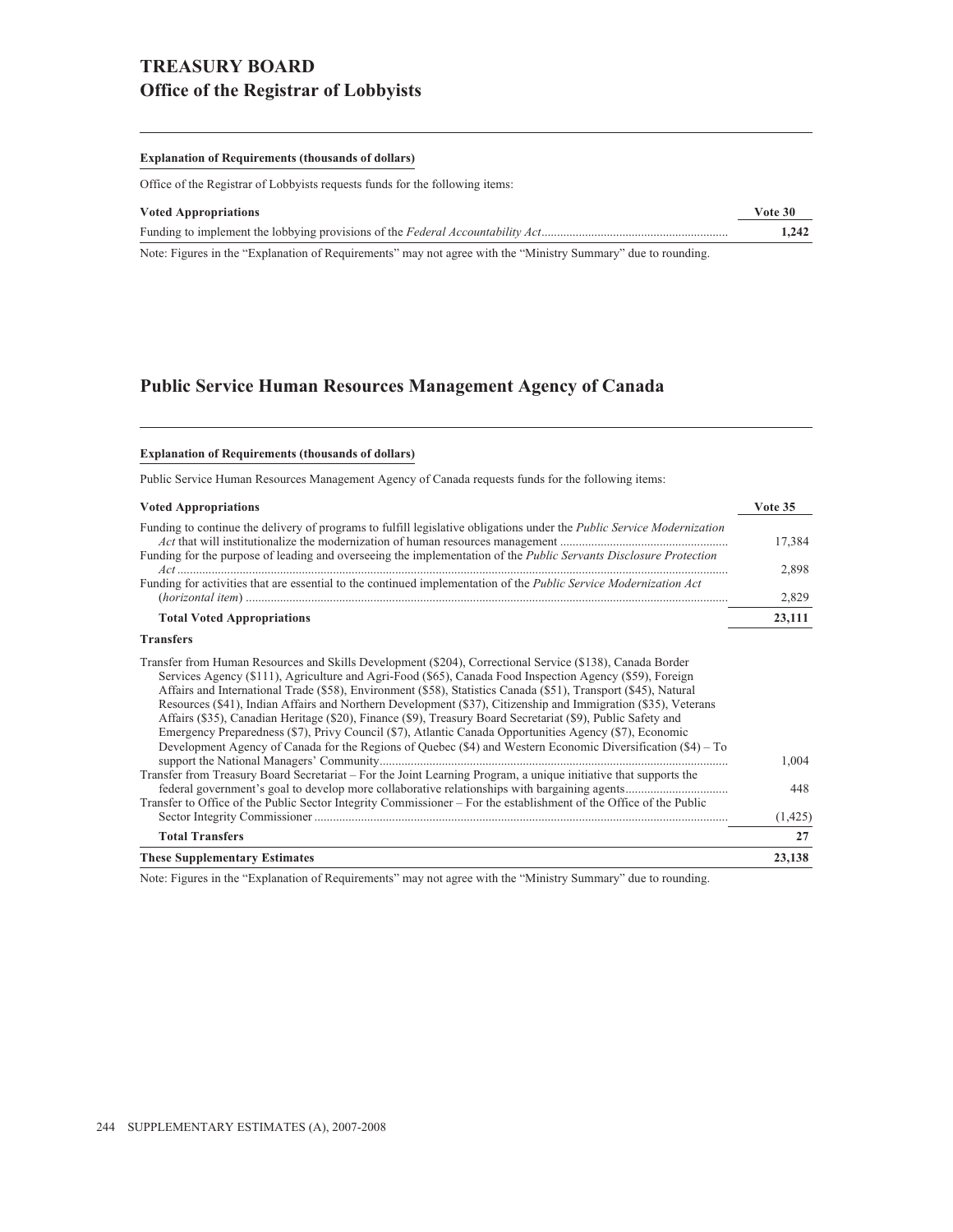# **VETERANS AFFAIRS**

## **Ministry Summary**

|                |                                                                                                                                                                                                                                                                                                                                                                                                                                                                                                                                                                                                                                                                                                                                                                                                                                                                                                                                                                                                                                                                                                                                    |                             | These Supplementary Estimates |                                                |                                   |  |
|----------------|------------------------------------------------------------------------------------------------------------------------------------------------------------------------------------------------------------------------------------------------------------------------------------------------------------------------------------------------------------------------------------------------------------------------------------------------------------------------------------------------------------------------------------------------------------------------------------------------------------------------------------------------------------------------------------------------------------------------------------------------------------------------------------------------------------------------------------------------------------------------------------------------------------------------------------------------------------------------------------------------------------------------------------------------------------------------------------------------------------------------------------|-----------------------------|-------------------------------|------------------------------------------------|-----------------------------------|--|
| Vote (dollars) |                                                                                                                                                                                                                                                                                                                                                                                                                                                                                                                                                                                                                                                                                                                                                                                                                                                                                                                                                                                                                                                                                                                                    | Authorities<br>to date      | <b>Transfers</b>              | <b>Adjustments to</b><br><b>Appropriations</b> | <b>Total Estimates</b><br>to date |  |
| 1a             | Operating expenditures, upkeep of property, including<br>engineering and other investigatory planning<br>expenses that do not add tangible value to real<br>property, taxes, insurance and maintenance of public<br>utilities; to authorize, subject to the approval of the<br>Governor in Council, necessary remedial work on<br>properties constructed under individual firm price<br>contracts and sold under the Veterans' Land Act<br>(R.S.C. 1970, c.V-4), to correct defects for which<br>neither the veteran nor the contractor can be held<br>financially responsible, and such other work on other<br>properties as may be required to protect the interest of<br>the Director therein and the payment to each member<br>of the Queen's Privy Council for Canada who is a<br>Minister without Portfolio or a Minister of State who<br>does not preside over a Ministry of State of a salary<br>not to exceed the salary paid to Ministers of State<br>who preside over Ministries of State under the<br>Salaries Act, as adjusted pursuant to the Parliament of<br>Canada Act and pro rata for any period of less than a |                             |                               |                                                |                                   |  |
|                |                                                                                                                                                                                                                                                                                                                                                                                                                                                                                                                                                                                                                                                                                                                                                                                                                                                                                                                                                                                                                                                                                                                                    | 905,852,000                 | (335,611)                     | 42,802,899                                     | 948,319,288                       |  |
| 5a<br>10       |                                                                                                                                                                                                                                                                                                                                                                                                                                                                                                                                                                                                                                                                                                                                                                                                                                                                                                                                                                                                                                                                                                                                    | 22,800,000<br>2,397,619,000 | .                             | 400,000<br>.                                   | 23,200,000<br>2,397,619,000       |  |
| 15             | Veterans Review and Appeal Board - Operating                                                                                                                                                                                                                                                                                                                                                                                                                                                                                                                                                                                                                                                                                                                                                                                                                                                                                                                                                                                                                                                                                       |                             |                               |                                                |                                   |  |
|                |                                                                                                                                                                                                                                                                                                                                                                                                                                                                                                                                                                                                                                                                                                                                                                                                                                                                                                                                                                                                                                                                                                                                    | 9,459,000                   |                               |                                                | 9,459,000                         |  |
| (S)            | Minister of Veterans Affairs - Salary and motor car                                                                                                                                                                                                                                                                                                                                                                                                                                                                                                                                                                                                                                                                                                                                                                                                                                                                                                                                                                                                                                                                                |                             |                               |                                                |                                   |  |
|                |                                                                                                                                                                                                                                                                                                                                                                                                                                                                                                                                                                                                                                                                                                                                                                                                                                                                                                                                                                                                                                                                                                                                    | 74,522                      |                               |                                                | 74,522                            |  |
| (S)            | Re-Establishment Credits under section 8 of the War                                                                                                                                                                                                                                                                                                                                                                                                                                                                                                                                                                                                                                                                                                                                                                                                                                                                                                                                                                                                                                                                                |                             |                               |                                                |                                   |  |
|                |                                                                                                                                                                                                                                                                                                                                                                                                                                                                                                                                                                                                                                                                                                                                                                                                                                                                                                                                                                                                                                                                                                                                    | 2,000                       |                               |                                                | 2,000                             |  |
| (S)            | Repayments under section 15 of the War Service                                                                                                                                                                                                                                                                                                                                                                                                                                                                                                                                                                                                                                                                                                                                                                                                                                                                                                                                                                                                                                                                                     |                             |                               |                                                |                                   |  |
|                | Grants Act of compensating adjustments made in                                                                                                                                                                                                                                                                                                                                                                                                                                                                                                                                                                                                                                                                                                                                                                                                                                                                                                                                                                                                                                                                                     |                             |                               |                                                |                                   |  |
| (S)            | accordance with the terms of the Veterans' Land Act<br>Returned Soldiers Insurance Actuarial Liability                                                                                                                                                                                                                                                                                                                                                                                                                                                                                                                                                                                                                                                                                                                                                                                                                                                                                                                                                                                                                             | 10,000                      | .                             | .                                              | 10,000                            |  |
|                |                                                                                                                                                                                                                                                                                                                                                                                                                                                                                                                                                                                                                                                                                                                                                                                                                                                                                                                                                                                                                                                                                                                                    | 10,000                      |                               |                                                | 10,000                            |  |
| (S)            | Veterans Insurance Actuarial Liability Adjustment                                                                                                                                                                                                                                                                                                                                                                                                                                                                                                                                                                                                                                                                                                                                                                                                                                                                                                                                                                                                                                                                                  | 175,000                     |                               |                                                | 175,000                           |  |
| (S)            |                                                                                                                                                                                                                                                                                                                                                                                                                                                                                                                                                                                                                                                                                                                                                                                                                                                                                                                                                                                                                                                                                                                                    | 39,648,000                  | .                             | .                                              | 39,648,000                        |  |
|                |                                                                                                                                                                                                                                                                                                                                                                                                                                                                                                                                                                                                                                                                                                                                                                                                                                                                                                                                                                                                                                                                                                                                    |                             |                               |                                                |                                   |  |
|                |                                                                                                                                                                                                                                                                                                                                                                                                                                                                                                                                                                                                                                                                                                                                                                                                                                                                                                                                                                                                                                                                                                                                    | 3,375,649,522               | (335, 611)                    | 43,202,899                                     | 3,418,516,810                     |  |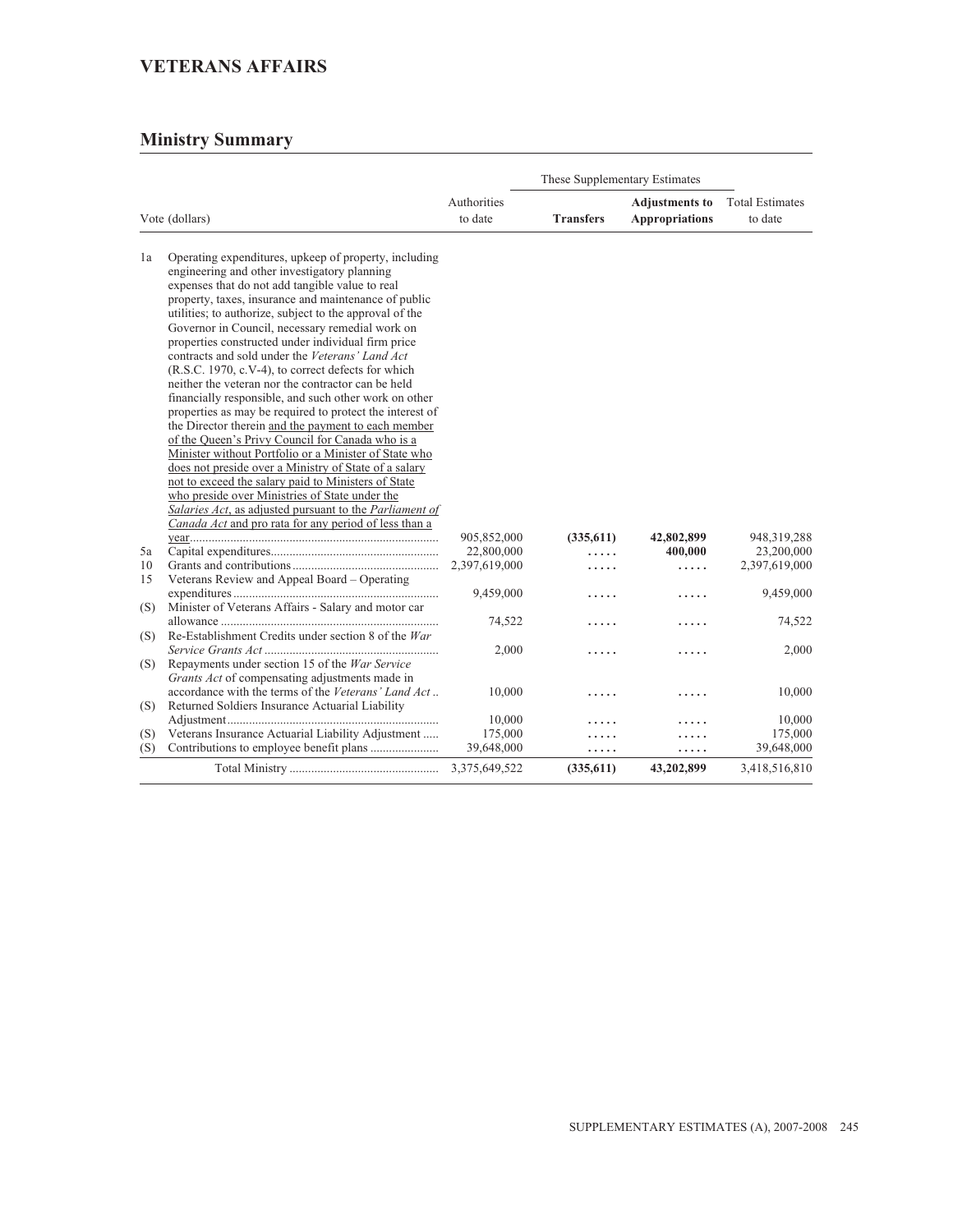## **VETERANS AFFAIRS**

#### **Explanation of Requirements (thousands of dollars)**

Veterans Affairs requests funds for the following items:

| <b>Voted Appropriations</b>                                                                                                                                              | Vote 1 | Vote 5 | Total  |
|--------------------------------------------------------------------------------------------------------------------------------------------------------------------------|--------|--------|--------|
| Ex gratia payments to deliver on the Government's commitments related to Agent<br>Funding to strengthen services to veterans and their families by enhancing services to | 19,962 |        | 19,962 |
| Veterans' Family Support Network, establishing five Operational Stress Injury<br>Funding for the establishment of the Office of the Veterans' Ombudsman and a            | 15,766 | .      | 15,766 |
| Funding to honour Canada's military heroes through the commemoration of the 90th                                                                                         | 4,642  | .      | 4,642  |
|                                                                                                                                                                          | 1,279  | .      | 1,279  |
| Funding related to government advertising programs (horizontal item)                                                                                                     | 700    | .      | 700    |
| Funding in support of the Federal Accountability Act to evaluate all ongoing grant                                                                                       | 454    | .      | 454    |
|                                                                                                                                                                          | .      | 400    | 400    |
| <b>Total Voted Appropriations</b>                                                                                                                                        | 42,803 | 400    | 43,203 |
| <b>Transfers</b>                                                                                                                                                         |        |        |        |
| Transfer to Public Service Human Resources Management Agency of Canada – To<br>Transfer to Foreign Affairs and International Trade $-$ To provide support to             | (35)   | .      | (35)   |
|                                                                                                                                                                          | (301)  | .      | (301)  |
| <b>Total Transfers</b>                                                                                                                                                   | (336)  | .      | (336)  |
| <b>These Supplementary Estimates</b>                                                                                                                                     | 42,467 | 400    | 42,867 |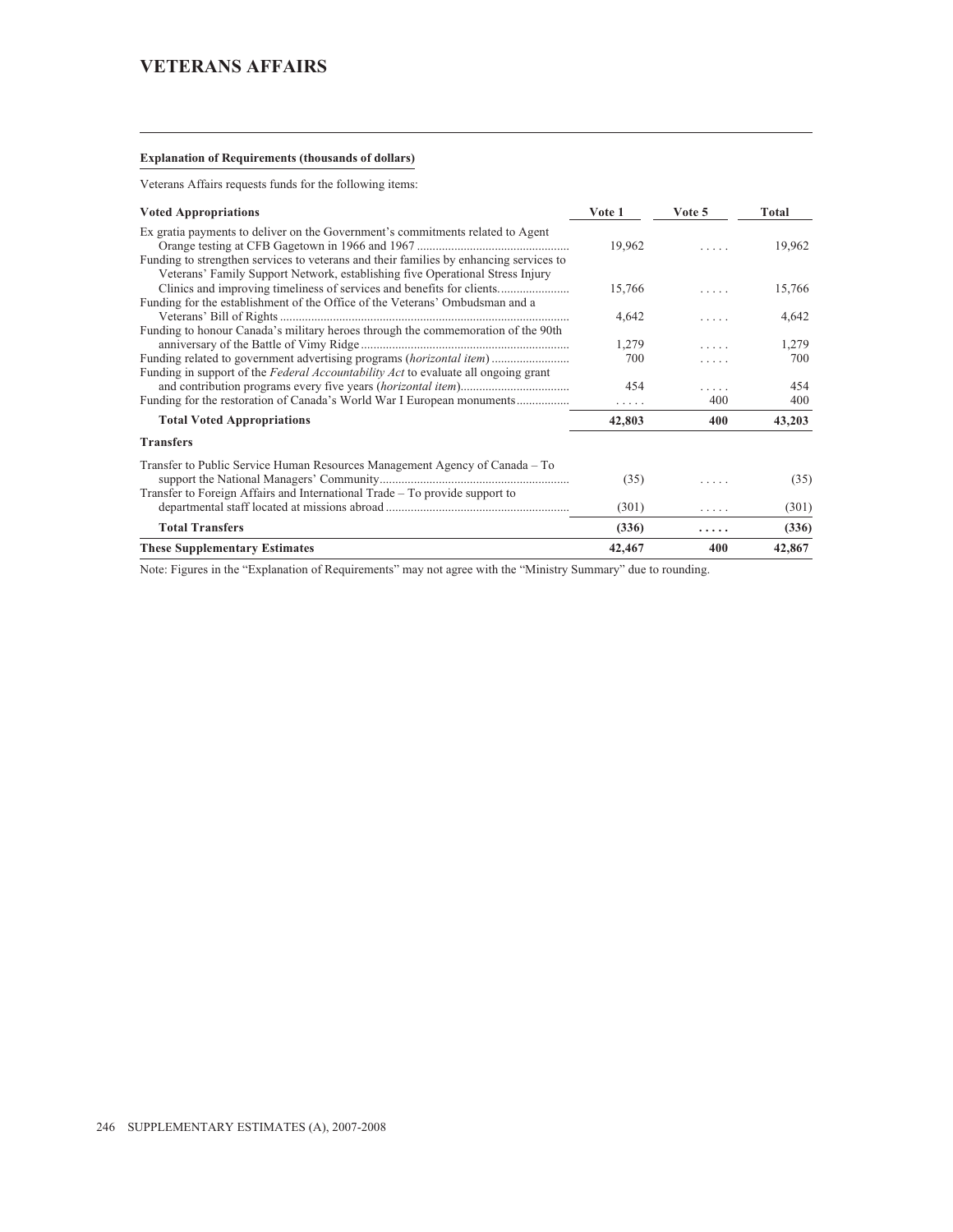## **WESTERN ECONOMIC DIVERSIFICATION**

## **Ministry Summary**

|                |                                                                                                                                                                                                                                                                                                                                                                                                                                                                                                                                                                                                                                                                                                                                             | These Supplementary Estimates |                  |                                                |                                   |
|----------------|---------------------------------------------------------------------------------------------------------------------------------------------------------------------------------------------------------------------------------------------------------------------------------------------------------------------------------------------------------------------------------------------------------------------------------------------------------------------------------------------------------------------------------------------------------------------------------------------------------------------------------------------------------------------------------------------------------------------------------------------|-------------------------------|------------------|------------------------------------------------|-----------------------------------|
| Vote (dollars) |                                                                                                                                                                                                                                                                                                                                                                                                                                                                                                                                                                                                                                                                                                                                             | Authorities<br>to date        | <b>Transfers</b> | <b>Adjustments to</b><br><b>Appropriations</b> | <b>Total Estimates</b><br>to date |
| 1a<br>5a       | Operating expenditures and the payment to each<br>member of the Queen's Privy Council for Canada<br>who is a Minister without Portfolio or a Minister of<br>State who does not preside over a Ministry of State of<br>a salary not to exceed the salary paid to Ministers of<br>State who preside over Ministries of State under the<br>Salaries Act, as adjusted pursuant to the Parliament of<br><i>Canada Act</i> and pro rata for any period of less than a<br>The grants listed in the Estimates and contributions –<br>To authorize the transfer of \$3,000,000 from Health<br>Vote 35, and \$2,000,000 from Agriculture and<br>Agri-Food Vote 30, <i>Appropriation Act No. 2</i> ,<br>2007-2008 for the purposes of this Vote and to | 42,527,000                    | (3,508)          | 5,739,444                                      | 48,262,936                        |
| (S)            |                                                                                                                                                                                                                                                                                                                                                                                                                                                                                                                                                                                                                                                                                                                                             | 205,495,000<br>5,188,000      | 5,000,000<br>.   | 60,463,375<br>.                                | 270,958,375<br>5,188,000          |
|                |                                                                                                                                                                                                                                                                                                                                                                                                                                                                                                                                                                                                                                                                                                                                             | 253,210,000                   | 4,996,492        | 66,202,819                                     | 324,409,311                       |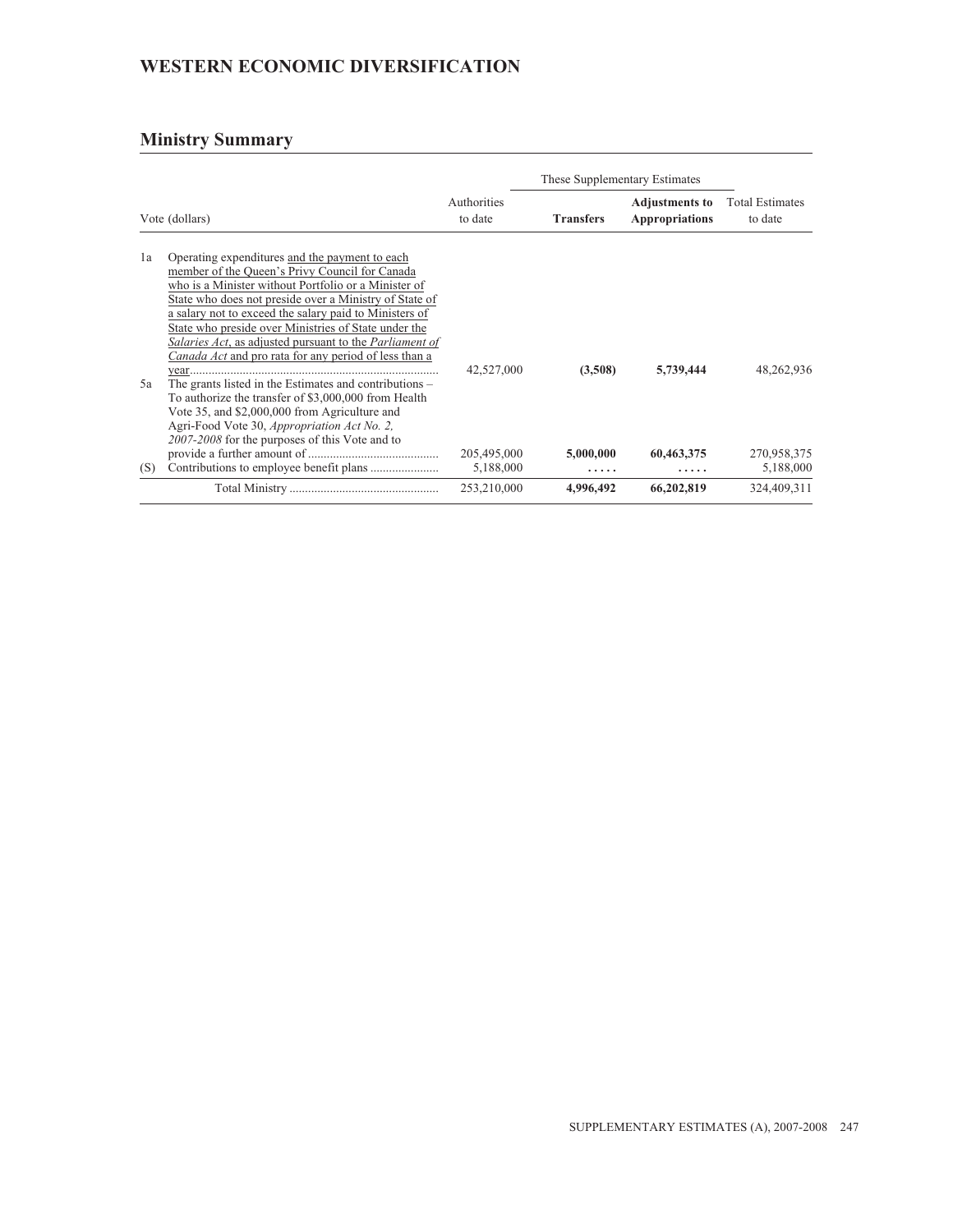## **WESTERN ECONOMIC DIVERSIFICATION**

#### **Explanation of Requirements (thousands of dollars)**

Western Economic Diversification requests funds for the following items:

| <b>Voted Appropriations</b>                                                                                                                                                                                                                                       | Vote 1 | Vote 5                         | Total            |
|-------------------------------------------------------------------------------------------------------------------------------------------------------------------------------------------------------------------------------------------------------------------|--------|--------------------------------|------------------|
| Funding for projects that improve the quality of drinking water and treatment of<br>Funding for implementation of the Community Economic Diversification Initiative –                                                                                             | .      | 16.555<br>16,500               | 16.555<br>16,500 |
| A component of the federal government's modified response to the mountain pine                                                                                                                                                                                    | 1,198  | 9,731                          | 10,929           |
| Funding for the design and construction of the International Vaccine Centre's<br>Funding for the implementation of the Airport Improvements Initiative $-A$                                                                                                       | .      | 7,000                          | 7,000            |
| component of the federal government's modified response to the mountain pine<br>Funding to provide information services on government regulations, programs and                                                                                                   | 448    | 5,440                          | 5,888            |
| business support to small businesses and entrepreneurs <i>(horizontal item)</i><br>Reinvestment of receipts from repayable contributions to increase economic                                                                                                     | 3,702  | .                              | 3,702            |
|                                                                                                                                                                                                                                                                   |        | 2,929                          | 2,929            |
| Funding in support of activities related to the celebration of the Alberta and                                                                                                                                                                                    | .      | 2,308                          | 2,308            |
| Funding to strengthen Canada's competitive position in international commerce by<br>further developing and exploiting the Asia-Pacific Gateway and Corridor                                                                                                       | .      | 2,000                          | 2,000            |
| Funding for activities that are essential to the continued implementation of the <i>Public</i>                                                                                                                                                                    | 197    | .                              | 197              |
| Funding in support of the Federal Accountability Act to evaluate all ongoing grant<br>Funding for the Canada Strategic Infrastructure Fund relating to investments in public<br>infrastructure projects designed to improve the quality of life in both urban and | 181    | .                              | 181              |
|                                                                                                                                                                                                                                                                   | 13     | $\cdots$                       | 13               |
| Gross Voted Appropriations                                                                                                                                                                                                                                        | 5,739  | 62,463                         | 68,202           |
| <b>Funds Available</b>                                                                                                                                                                                                                                            |        |                                |                  |
|                                                                                                                                                                                                                                                                   | .      | 2,000                          | 2,000            |
| <b>Total Voted Appropriations</b>                                                                                                                                                                                                                                 | 5,739  | 60,463                         | 66,202           |
| <b>Transfers</b>                                                                                                                                                                                                                                                  |        |                                |                  |
| Transfer from the Public Health Agency of Canada (\$3,000) and the Canadian Food<br>Inspection Agency $(\$2,000)$ – For the design and construction of the International<br>Vaccine Centre's (InterVac) Biosafety Level III Containment Facility in               |        |                                |                  |
| Transfer to Public Service Human Resources Management Agency of Canada – To                                                                                                                                                                                       |        | 5,000                          | 5,000            |
|                                                                                                                                                                                                                                                                   | (4)    | $\alpha$ , $\alpha$ , $\alpha$ | (4)              |
| <b>Total Transfers</b>                                                                                                                                                                                                                                            | (4)    | 5,000                          | 4,996            |
| <b>These Supplementary Estimates</b>                                                                                                                                                                                                                              | 5,735  | 65,463                         | 71,198           |

#### **Explanation of Funds Available (dollars)**

Vote 5: \$2,000,000 in total authorities is available within the Vote due to a reduction in funding requirements for the Western Diversification Program.